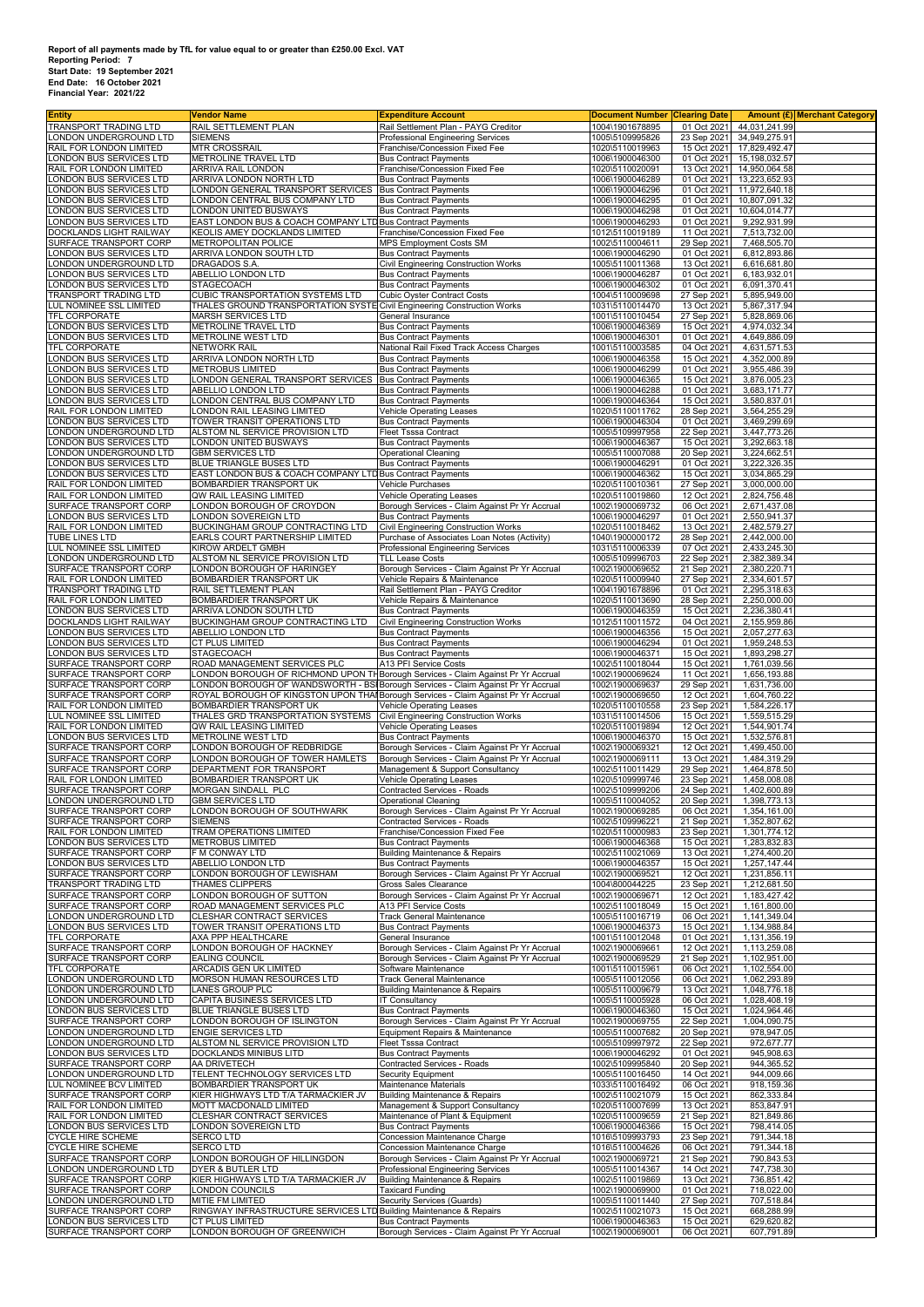| <b>Entity</b>                                     | Vendor Name                                                                                                          | <b>Expenditure Account</b>                                                                 | <b>Document Number</b>             | <b>Clearing Date</b>       |                           | Amount (£)  Merchant Category |
|---------------------------------------------------|----------------------------------------------------------------------------------------------------------------------|--------------------------------------------------------------------------------------------|------------------------------------|----------------------------|---------------------------|-------------------------------|
| TFL CORPORATE<br><b>TRANSPORT TRADING LTD</b>     | COMPUTACENTER PLC<br>LONDON BOROUGH OF SOUTHWARK                                                                     | Computer Hardware<br>Rates                                                                 | 1001\5110007565<br>1004\1901678968 | 21 Sep 2021<br>04 Oct 2021 | 602,794.61<br>601,692.00  |                               |
| DOCKLANDS LIGHT RAILWAY                           | <b>EDF ENERGY</b>                                                                                                    | Electricity                                                                                | 1012\5110003924                    | 23 Sep 2021                | 594,164.93                |                               |
| TUBE LINES LTD                                    | TALLERES ZITRON SA UK BRANCH                                                                                         | Equipment Repairs & Maintenance                                                            | 1025\5110005854                    | 06 Oct 2021                | 592,520.70                |                               |
| LONDON BUS SERVICES LTD                           | SULLIVAN BUS & COACH LTD                                                                                             | <b>Bus Contract Payments</b>                                                               | 1006\1900046303                    | 01 Oct 2021                | 576,042.85                |                               |
| TFL CORPORATE                                     | CAPITA BUSINESS SERVICES LTD                                                                                         | Maintenance of Telecommunications Equipment                                                | 1001\5109999622                    | 27 Sep 2021                | 572,761.87                |                               |
| TFL CORPORATE<br><b>TFL CORPORATE</b>             | CAPITA BUSINESS SERVICES LTD<br>CAPITA BUSINESS SERVICES LTD                                                         | Maintenance of Telecommunications Equipment<br>Maintenance of Telecommunications Equipment | 1001\5109999505<br>1001\5109999480 | 27 Sep 2021<br>27 Sep 2021 | 566,627.58<br>564,811.36  |                               |
| LONDON UNDERGROUND LTD                            | PANASONIC MARKETING EUROPE GMBH                                                                                      | <b>Contracted Services Buildings</b>                                                       | 1005\5110002864                    | 12 Oct 2021                | 558,699.66                |                               |
| TRANSPORT TRADING LTD                             | CUBIC TRANSPORTATION SYSTEMS LTD                                                                                     | <b>Cubic Oyster Contract Costs</b>                                                         | 1004\5110009700                    | 27 Sep 2021                | 525,617.88                |                               |
| ONDON UNDERGROUND LTD                             | FERROVIAL LAING O ROURKE                                                                                             | Civil Engineering Construction Works                                                       | 1005\5110012015                    | 13 Oct 2021                | 510,193.07                |                               |
| SURFACE TRANSPORT CORP                            | LONDON BOROUGH OF GREENWICH                                                                                          | Borough Services - Claim Against Pr Yr Accrual                                             | 1002\1900069824                    | 13 Oct 2021                | 505,747.92                |                               |
| SURFACE TRANSPORT CORP<br>ONDON UNDERGROUND LTD   | LONDON BOROUGH OF LAMBETH<br>ONE TRANSPORT LIMITED                                                                   | Borough Services - Claim Against Pr Yr Accrual<br>Travel to/from work (Unsocial Hours)     | 1002\1900069390<br>1005\5110022289 | 22 Sep 2021<br>15 Oct 2021 | 504,776.33<br>497,795.98  |                               |
| ONDON UNDERGROUND LTD                             | ALBA POWER LIMITED                                                                                                   | <b>Electrical Equipment Maintenance</b>                                                    | 1005\5110019935                    | 13 Oct 2021                | 462,000.00                |                               |
| SURFACE TRANSPORT CORP                            | RIVERLINX LIMITED                                                                                                    | Civil Engineering Construction Works                                                       | 1002\5110018284                    | 06 Oct 2021                | 454.432.00                |                               |
| ONDON UNDERGROUND LTD                             | <b>KONE PLC</b>                                                                                                      | Escalators                                                                                 | 1005\5110013778                    | 29 Sep 2021                | 447,310.20                |                               |
| TRANSPORT TRADING LTD                             | <b>MITIE FM LIMITED</b>                                                                                              | <b>Security Services (Guards)</b>                                                          | 1004\5110003988                    | 27 Sep 2021                | 435,862.32                |                               |
| ONDON UNDERGROUND LTD                             | CAPITA BUSINESS SERVICES LTD                                                                                         | Maintenance of Telecommunications Equipment                                                | 1005\5110005926                    | 06 Oct 2021                | 433,564.52<br>429,982.42  |                               |
| SURFACE TRANSPORT CORP<br>SURFACE TRANSPORT CORP  | LONDON BOROUGH OF LAMBETH<br>ENTERPRISEMOUCHEL LTD                                                                   | Borough Services - Claim Against Pr Yr Accrual<br>Contracted Services - Roads              | 1002\1900069846<br>1002\5110012232 | 11 Oct 2021<br>01 Oct 2021 | 419,101.00                |                               |
| ONDON UNDERGROUND LTD                             | THALES GROUND TRANSPORTATION SYSTE Civil Engineering Construction Works                                              |                                                                                            | 1005\5110014672                    | 13 Oct 2021                | 412,855.26                |                               |
| SURFACE TRANSPORT CORP                            | <b>SIEMENS</b>                                                                                                       | Computer Software                                                                          | 1002\5110000202                    | 28 Sep 2021                | 410,658.73                |                               |
| ONDON UNDERGROUND LTD                             | <b>ENGIE SERVICES LTD</b>                                                                                            | Fire and Safety Equipment                                                                  | 1005\5110015717                    | 14 Oct 2021                | 406,023.79                |                               |
| RAIL FOR LONDON LIMITED                           | VOLKERRAIL SPECIALIST BUSINESSES LTD                                                                                 | Professional Engineering Services                                                          | 1020\5110019791                    | 13 Oct 2021                | 392,282.9                 |                               |
| ONDON UNDERGROUND LTD<br>RAIL FOR LONDON LIMITED  | THE 4OC LIMITED<br>BOMBARDIER TRANSPORT UK                                                                           | Cameras<br><b>Vehicle Operating Leases</b>                                                 | 1005\5110008311<br>1020\5109999751 | 22 Sep 2021<br>23 Sep 2021 | 389,292.00<br>382,572.93  |                               |
| RAIL FOR LONDON LIMITED                           | BOMBARDIER TRANSPORT UK                                                                                              | <b>Vehicle Operating Leases</b>                                                            | 1020\5110010564                    | 23 Sep 2021                | 382,572.93                |                               |
| SURFACE TRANSPORT CORP                            | CORPORATION OF LONDON                                                                                                | Borough Services - Claim Against Pr Yr Accrual                                             | 1002\1900069620                    | 06 Oct 2021                | 374,089.29                |                               |
| LONDON UNDERGROUND LTD                            | HOCHTIEF UK CONSTRUCTION LTD                                                                                         | <b>MR Construction Costs</b>                                                               | 1005\5110020509                    | 12 Oct 2021                | 364,213.51                |                               |
| ONDON UNDERGROUND LTD                             | SERVICES SUPPORT (BTP) LTD                                                                                           | <b>BTP PFI Service Costs</b>                                                               | 1005\5109998245                    | 24 Sep 2021                | 358,984.44                |                               |
| ONDON UNDERGROUND LTD<br>PUBLIC CARRIAGE OFFICE   | CARRAIG INVESTMENTS S.A.R.L                                                                                          | <b>MR Construction Costs</b>                                                               | 1005\5110009670                    | 22 Sep 2021                | 357,403.49<br>347,869.77  |                               |
| TFL CORPORATE                                     | NSL LIMITED<br>COMPUTACENTER PLC                                                                                     | PCO Outsourced Services<br>Software Maintenance                                            | 1003\5110008075<br>1001\5110007225 | 28 Sep 2021<br>22 Sep 2021 | 345,490.15                |                               |
| <b>TUBE LINES LTD</b>                             | <b>SIEMENS</b>                                                                                                       | <b>Signalling Systems</b>                                                                  | 1025\5109995409                    | 20 Sep 2021                | 343,182.00                |                               |
| SURFACE TRANSPORT CORP                            | METROPOLITAN POLICE                                                                                                  | MPS Employment Costs SM                                                                    | 1002\5110004607                    | 29 Sep 2021                | 341,773.36                |                               |
| ONDON UNDERGROUND LTD                             | <b>CLESHAR CONTRACT SERVICES</b>                                                                                     | Track General Maintenance                                                                  | 1005\5110011443                    | 13 Oct 2021                | 336,814.90                |                               |
| ONDON UNDERGROUND LTD                             | TELENT TECHNOLOGY SERVICES LTD                                                                                       | Equipment Repairs & Maintenance                                                            | 1005\5110011402<br>1004\5110019806 | 27 Sep 2021                | 333,998.60                |                               |
| TRANSPORT TRADING LTD<br>TRANSPORT TRADING LTD    | VINCI CONSTRUCTION UK LTD<br>ONDON BOROUGH OF NEWHAM                                                                 | <b>Building Maintenance &amp; Repairs</b><br>Rates                                         | 1004\1901678912                    | 11 Oct 2021<br>04 Oct 2021 | 333,926.14<br>332,500.00  |                               |
| SURFACE TRANSPORT CORP                            | <b>EDF ENERGY</b>                                                                                                    | Electricity                                                                                | 1002\5110003928                    | 23 Sep 2021                | 332, 182.32               |                               |
| TRANSPORT TRADING LTD                             | <b>GBM SERVICES LTD</b>                                                                                              | Office Cleaning                                                                            | 1004\5110003874                    | 20 Sep 2021                | 328,823.25                |                               |
| <b>TFL CORPORATE</b>                              | SUSTRANS LTD                                                                                                         | External Events Roads Shows And Face To Face                                               | 1001\5110000042                    | 28 Sep 2021                | 328,331.77                |                               |
| SURFACE TRANSPORT CORP                            | <b>SIEMENS</b>                                                                                                       | Computer Software                                                                          | 1002\5110007274                    | 13 Oct 2021                | 322,451.00                |                               |
| ONDON UNDERGROUND LTD                             | ENGIE SERVICES LTD                                                                                                   | Equipment Repairs & Maintenance                                                            | 1005\5110007685                    | 20 Sep 2021                | 317, 157. 18              |                               |
| ONDON BUS SERVICES LTD<br>ONDON UNDERGROUND LTD   | DOCKLANDS MINIBUS LITD<br>SCHWEERBAU GMBH & CO.KG *PAID BACS*                                                        | <b>Bus Contract Payments</b><br><b>Track General Maintenance</b>                           | 1006\1900046361<br>1005\5110007175 | 15 Oct 2021<br>13 Oct 2021 | 305,827.12<br>305,250.00  |                               |
| SURFACE TRANSPORT CORP                            | F M CONWAY LTD                                                                                                       | <b>Building Maintenance &amp; Repairs</b>                                                  | 1002\5110019839                    | 11 Oct 2021                | 303,086.87                |                               |
| SURFACE TRANSPORT CORP                            | LONDON BOROUGH OF BRENT                                                                                              | Borough Services - Claim Against Pr Yr Accrual                                             | 1002\1900069769                    | 06 Oct 2021                | 295,000.00                |                               |
| ONDON UNDERGROUND LTD                             | <b>EDF ENERGY</b>                                                                                                    | Electricity                                                                                | 1005\1900219423                    | 23 Sep 2021                | 294,279.61                |                               |
| RAIL FOR LONDON LIMITED                           | BOMBARDIER TRANSPORT UK                                                                                              | <b>Vehicle Operating Leases</b>                                                            | 1020\5110010586                    | 23 Sep 2021                | 292,942.35                |                               |
| ONDON UNDERGROUND LTD                             | EDF ENERGY                                                                                                           | Electricity                                                                                | 1005\1900219424                    | 23 Sep 2021                | 290,922.03                |                               |
| SURFACE TRANSPORT CORP<br>SURFACE TRANSPORT CORP  | <b>SIEMENS</b><br>LONDON BOROUGH OF BARNET                                                                           | Cameras<br>Borough Services - Claim Against Pr Yr Accrual                                  | 1002\5109996956<br>1002\1900069612 | 22 Sep 2021<br>21 Sep 2021 | 290,469.82<br>273,032.00  |                               |
| ONDON UNDERGROUND LTD                             | <b>1STINRAIL LIMITED</b>                                                                                             | <b>Track General Maintenance</b>                                                           | 1005\5110018257                    | 11 Oct 2021                | 272,842.44                |                               |
| SURFACE TRANSPORT CORP                            | SOPRA STERIA LTD                                                                                                     | Computer Software                                                                          | 1002\5110003417                    | 11 Oct 2021                | 272,507.20                |                               |
| ONDON UNDERGROUND LTD                             | CLESHAR CONTRACT SERVICES                                                                                            | Civil Engineering Construction Works                                                       | 1005\5110019202                    | 14 Oct 2021                | 271,445.97                |                               |
| SURFACE TRANSPORT CORP                            | EDF ENERGY                                                                                                           | Electricity                                                                                | 1002\5110003920                    | 23 Sep 2021                | 268,819.44                |                               |
| SURFACE TRANSPORT CORP<br>ONDON UNDERGROUND LTD   | ROAD MANAGEMENT SERVICES PLC<br><b>GPX ENGINEERING LTD</b>                                                           | Retentions Control Account > 1Year<br><b>Track General Maintenance</b>                     | 1002\1900069937<br>1005\5110022114 | 15 Oct 2021<br>14 Oct 2021 | 267,666.48<br>265,548.25  |                               |
| TRANSPORT TRADING LTD                             | EDF ENERGY                                                                                                           | Electricity                                                                                | 1004\1901678897                    | 01 Oct 2021                | 261,058.74                |                               |
| SURFACE TRANSPORT CORP                            | ROYAL BOROUGH KENSINGTON & CHELSEA Borough Services - Claim Against Pr Yr Accrual                                    |                                                                                            | 1002\1900069530                    | 21 Sep 2021                | 258,226.68                |                               |
| ONDON UNDERGROUND LTD                             | KONE PLC                                                                                                             | Escalators                                                                                 | 1005\5110015941                    | 04 Oct 2021                | 255,475.31                |                               |
| DOCKLANDS LIGHT RAILWAY                           | <b>BCM CONSTRUCTION LIMITED</b>                                                                                      | <b>Civil Engineering Construction Works</b>                                                | 1012\5110010166                    | 27 Sep 2021                | 254.862.63                |                               |
| SURFACE TRANSPORT CORP                            | <b>EVERSHEDS</b>                                                                                                     | Legal Fees                                                                                 | 1002\5110009849                    | 28 Sep 2021                | 254,068.50                |                               |
| LONDON UNDERGROUND LTD<br>TFL CORPORATE           | <b>ENGIE SERVICES LTD</b><br>BYTES SOFTWARE SERVICES                                                                 | Equipment Repairs & Maintenance<br>Computer Software                                       | 1005\5110007652<br>1001\5109995648 | 20 Sep 2021<br>21 Sep 2021 | 252,807.11<br>249,365.34  |                               |
| LONDON UNDERGROUND LTD                            | HAYLEY GROUP PLC                                                                                                     | Fleet                                                                                      | 1005\5110012160                    | 28 Sep 2021                | 240,846.54                |                               |
| SURFACE TRANSPORT CORP                            | LONDON BOROUGH OF LAMBETH                                                                                            | Borough Services - Claim Against Pr Yr Accrual                                             | 1002\1900068774                    | 11 Oct 2021                | 238,870.00                |                               |
| LONDON UNDERGROUND LTD                            | <b>MORSON HUMAN RESOURCES LTD</b>                                                                                    | <b>Track General Maintenance</b>                                                           | 1005\5110007613                    | 06 Oct 2021                | 236,350.45                |                               |
| TRANSPORT TRADING LTD<br>TFL CORPORATE            | LONDON BOROUGH OF GREENWICH                                                                                          | Rates<br><b>Claim Settlements</b>                                                          | 1004\1901678952<br>1001\1900073769 | 04 Oct 2021                | 236,208.00<br>235,438.10  |                               |
| SURFACE TRANSPORT CORP                            | GALLAGHER BASSETT INTERNAT. LTD<br>ROYAL BOROUGH KENSINGTON & CHELSEA Borough Services - Claim Against Pr Yr Accrual |                                                                                            | 1002\1900069025                    | 22 Sep 2021<br>13 Oct 2021 | 233,504.81                |                               |
| LUL NOMINEE SSL LIMITED                           | CPC PROJECT SERVICES LLP                                                                                             | Civil Engineering Construction Works                                                       | 1031\5110018814                    | 14 Oct 2021                | 233,483.65                |                               |
| LONDON UNDERGROUND LTD                            | PROGRESS RAIL SERVICES UK LTD                                                                                        | <b>Track General Maintenance</b>                                                           | 1005\5109999358                    | 08 Oct 2021                | 227,717.12                |                               |
| TUBE LINES LTD                                    | <b>GB RAILFREIGHT LTD</b>                                                                                            | Equipment Repairs & Maintenance                                                            | 1025\5110007470                    | 27 Sep 2021                | 227,269.69                |                               |
| LONDON UNDERGROUND LTD<br>LUL NOMINEE SSL LIMITED | TRACKWORK RESOURCES LTD<br>CPC PROJECT SERVICES LLP                                                                  | <b>Track General Maintenance</b>                                                           | 1005\5110015893                    | 06 Oct 2021<br>14 Oct 2021 | 226,041.10<br>225.561.73  |                               |
| SURFACE TRANSPORT CORP                            | <b>COSTAIN LTD</b>                                                                                                   | Civil Engineering Construction Works<br>Contracted Services - Highway Bridges              | 1031\5109986658<br>1002\5109996141 | 24 Sep 2021                | 222,324.73                |                               |
| TUBE LINES LTD                                    | MITIE FM LIMITED                                                                                                     | Security Services (Guards)                                                                 | 1025\5110007855                    | 27 Sep 2021                | 218,873.77                |                               |
| LONDON BUS SERVICES LTD                           | <b>GBM SERVICES LTD</b>                                                                                              | Office Cleaning                                                                            | 1006\5110003887                    | 20 Sep 2021                | 218,844.30                |                               |
| RAIL FOR LONDON LIMITED                           | <b>NETWORK RAIL</b>                                                                                                  | Civil Engineering Construction Works                                                       | 1020\5110007504                    | 13 Oct 2021                | 218,022.74                |                               |
| SURFACE TRANSPORT CORP<br>LONDON UNDERGROUND LTD  | ROAD MANAGEMENT SERVICES PLC<br>MORGAN SINDALL PLC                                                                   | A13 PFI Service Costs<br><b>MR Construction Costs</b>                                      | 1002\5110018047                    | 15 Oct 2021                | 217,430.33                |                               |
| TFL CORPORATE                                     | CAPITA BUSINESS SERVICES LTD                                                                                         | Maintenance of Telecommunications Equipment                                                | 1005\5110015938<br>1001\5109999476 | 07 Oct 2021<br>27 Sep 2021 | 217,293.60<br>216,762.51  |                               |
| TFL CORPORATE                                     | CAPITA BUSINESS SERVICES LTD                                                                                         | Maintenance of Telecommunications Equipment                                                | 1001\5109999643                    | 27 Sep 2021                | 216,762.51                |                               |
| SURFACE TRANSPORT CORP                            | KIER HIGHWAYS LTD T/A TARMACKIER JV                                                                                  | <b>Civil Engineering Construction Works</b>                                                | 1002\5110019797                    | 13 Oct 2021                | 215,805.63                |                               |
| TFL CORPORATE                                     | PROBRAND LTD                                                                                                         | Software Maintenance                                                                       | 1001\5110003641                    | 06 Oct 2021                | 215,593.80                |                               |
| TFL CORPORATE                                     | CAPITA BUSINESS SERVICES LTD                                                                                         | Maintenance of Telecommunications Equipment                                                | 1001\5109999473                    | 27 Sep 2021                | 214,517.58                |                               |
| LONDON UNDERGROUND LTD<br>SURFACE TRANSPORT CORP  | <b>SCHINDLER LTD</b><br>KIER HIGHWAYS LTD T/A TARMACKIER JV                                                          | Lift Maintenance<br><b>Building Maintenance &amp; Repairs</b>                              | 1005\5110010773<br>1002\5110019898 | 28 Sep 2021<br>13 Oct 2021 | 211,414.48<br>210,817.99  |                               |
| LUL NOMINEE SSL LIMITED                           | CPC PROJECT SERVICES LLP                                                                                             | Civil Engineering Construction Works                                                       | 1031\5110003991                    | 14 Oct 2021                | 209,747.71                |                               |
| SURFACE TRANSPORT CORP                            | <b>SIEMENS</b>                                                                                                       | Maintenance of Plant & Equipment                                                           | 1002\5110011192                    | 06 Oct 2021                | 208,451.69                |                               |
| SURFACE TRANSPORT CORP                            | TELENT TECHNOLOGY SERVICES LTD                                                                                       | Maintenance of Plant & Equipment                                                           | 1002\5110007720                    | 13 Oct 2021                | 206,760.92                |                               |
| SURFACE TRANSPORT CORP<br>SURFACE TRANSPORT CORP  | <b>SIEMENS</b><br><b>SIEMENS</b>                                                                                     | Cameras                                                                                    | 1002\5109996953<br>1002\5109998206 | 22 Sep 2021                | 204,927.25<br>201,917.84  |                               |
| DOCKLANDS LIGHT RAILWAY                           | VOESTALPINE RAIL TECHNOLOGY GMBH                                                                                     | Building Maintenance & Repairs<br>Maintenance Materials                                    | 1012\5109996498                    | 22 Sep 2021<br>23 Sep 2021 | 201,144.00                |                               |
| SURFACE TRANSPORT CORP                            | LONDON BOROUGH OF NEWHAM                                                                                             | Borough Services - Claim Against Pr Yr Accrual                                             | 1002\1900069717                    | 06 Oct 2021                | 199,202.10                |                               |
| SURFACE TRANSPORT CORP                            | ONDON BOROUGH OF ISLINGTON                                                                                           | Borough Services - Claim Against Pr Yr Accrual                                             | 1002\1900069852                    | 12 Oct 2021                | 198,466.27                |                               |
| SURFACE TRANSPORT CORP                            | LONDON BOROUGH OF CROYDON                                                                                            | Borough Services - Claim Against Pr Yr Accrual                                             | 1002\1900069730                    | 20 Sep 2021                | 197,000.00                |                               |
| TRANSPORT TRADING LTD                             | THAMES CLIPPERS                                                                                                      | Gross Sales Clearance                                                                      | 1004\800044224                     | 23 Sep 2021                | 196,377.00                |                               |
| RAIL FOR LONDON LIMITED<br>ONDON UNDERGROUND LTD  | MORGAN SINDALL PLC<br>EDF ENERGY                                                                                     | Management & Support Consultancy<br>Electricity                                            | 1020\5109996230<br>1005\1900219469 | 21 Sep 2021<br>01 Oct 2021 | 192,552.75<br>190,032.41  |                               |
| ONDON UNDERGROUND LTD                             | CLESHAR CONTRACT SERVICES                                                                                            | <b>Track General Maintenance</b>                                                           | 1005\5110006537                    | 06 Oct 2021                | 189,941.16                |                               |
| SURFACE TRANSPORT CORP                            | CSTS LTD                                                                                                             | Maintenance of Plant & Equipment                                                           | 1002\5110012151                    | 07 Oct 2021                | 188,877.19                |                               |
| ONDON UNDERGROUND LTD                             | BALFOUR BEATTY RAIL LTD                                                                                              | Civil Engineering Construction Works                                                       | 1005\5110011365                    | 13 Oct 2021                | 185,070.19                |                               |
| ONDON UNDERGROUND LTD                             | JNG CONSTRUCTION & ENGINEERING                                                                                       | Planning & Development Consultancy                                                         | 1005\5110006543                    | 23 Sep 2021                | 183,634.75                |                               |
| ONDON UNDERGROUND LTD<br>SURFACE TRANSPORT CORP   | CPC PROJECT SERVICES LLP<br>TELENT TECHNOLOGY SERVICES LTD                                                           | <b>MR Construction Costs</b><br><b>Traffic Signals</b>                                     | 1005\5110018279<br>1002\5110013853 | 06 Oct 2021<br>29 Sep 2021 | 183,327.75<br>183, 102.84 |                               |
| ONDON BUS SERVICES LTD                            | SULLIVAN BUS & COACH LTD                                                                                             | <b>Bus Contract Payments</b>                                                               | 1006\1900046372                    | 15 Oct 2021                | 182,902.51                |                               |
| TRANSPORT TRADING LTD                             | NOVACROFT DIRECT LTD                                                                                                 | Ticket & Pass Production                                                                   | 1004\5110010956                    | 28 Sep 2021                | 180,811.59                |                               |
| LONDON BUS SERVICES LTD                           | TRUEFORM ENGINEERING LTD                                                                                             | Purchase of Bus Shelters                                                                   | 1006\5110020065                    | 11 Oct 2021                | 180,461.03                |                               |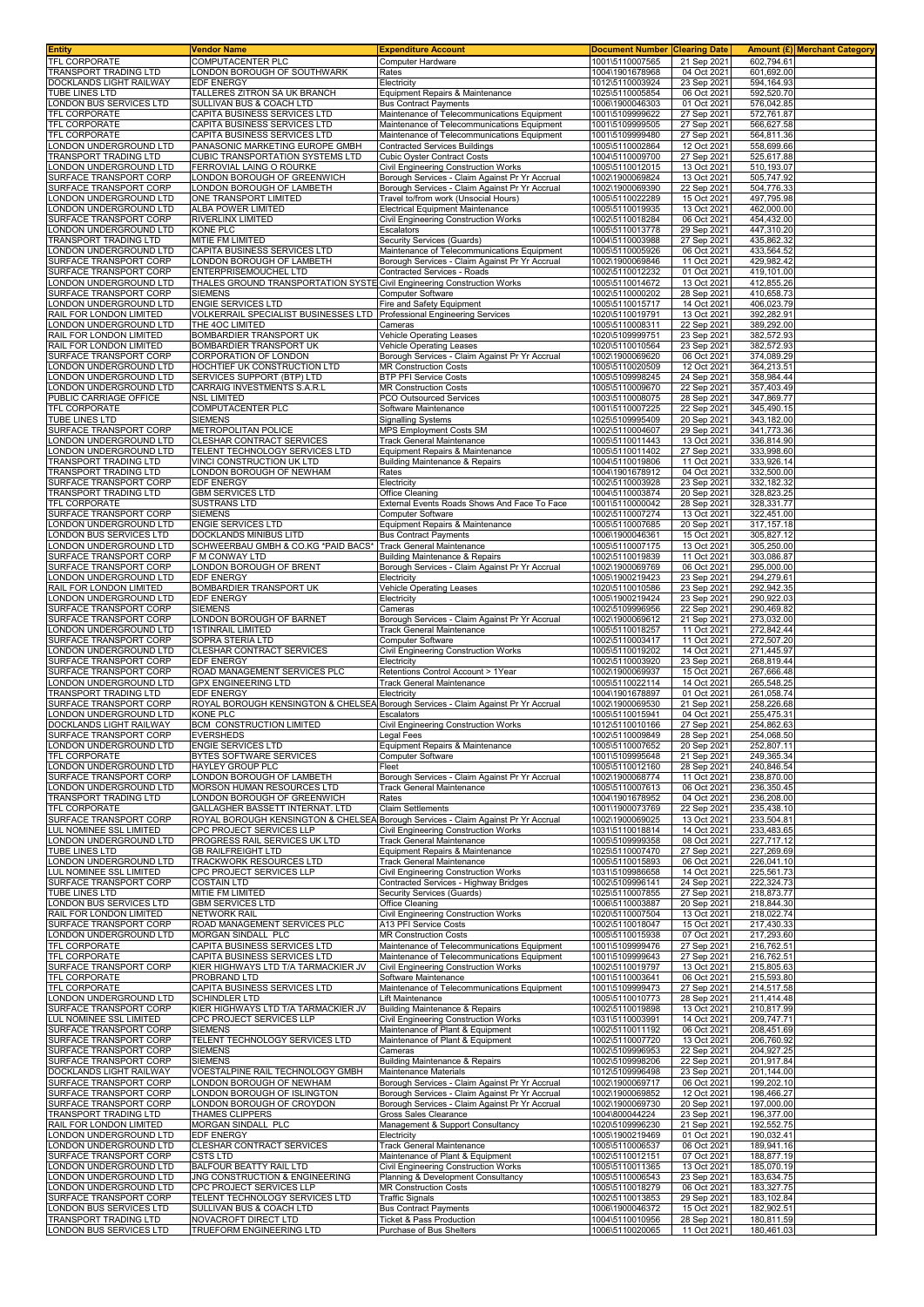| <b>Entity</b>                                         | <b>Vendor Name</b>                                              | <b>Expenditure Account</b>                                                                  | <b>Document Number</b>             | <b>Clearing Date</b>       |                          | <b>Amount (£)</b> Merchant Category |
|-------------------------------------------------------|-----------------------------------------------------------------|---------------------------------------------------------------------------------------------|------------------------------------|----------------------------|--------------------------|-------------------------------------|
| LONDON UNDERGROUND LTD                                | PROGRESS RAIL SERVICES UK LTD                                   | Track General Maintenance                                                                   | 1005\5109999375                    | 08 Oct 2021                | 179.677.82               |                                     |
| SURFACE TRANSPORT CORP<br>ONDON BUS SERVICES LTD      | LONDON BOROUGH OF BRENT<br>ARRIVA LONDON NORTH LTD              | Borough Services - Claim Against Pr Yr Accrual<br><b>Bus Contract Payments</b>              | 1002\1900069826<br>1006\1900046340 | 06 Oct 2021<br>14 Oct 2021 | 177,000.00<br>172,810.22 |                                     |
| ONDON UNDERGROUND LTD                                 | LOMBARD                                                         | <b>TLL Lease Costs</b>                                                                      | 1005\5110000818                    | 01 Oct 2021                | 172,362.54               |                                     |
| LUL NOMINEE SSL LIMITED                               | CLESHAR CONTRACT SERVICES                                       | Civil Engineering Construction Works                                                        | 1031\5110010781                    | 24 Sep 2021                | 171.911.11               |                                     |
| SURFACE TRANSPORT CORP                                | ONDON BOROUGH OF LAMBETH                                        | Borough Services - Claim Against Pr Yr Accrual                                              | 1002\1900068775                    | 22 Sep 2021                | 170,234.55               |                                     |
| SURFACE TRANSPORT CORP                                | ONDON BOROUGH OF LAMBETH                                        | Borough Services - Claim Against Pr Yr Accrual                                              | 1002\1900069430                    | 22 Sep 2021                | 170,000.00               |                                     |
| ONDON UNDERGROUND LTD<br><b>FEL CORPORATE</b>         | NSAR LIMITED<br><b>IPSOS MORI</b>                               | <b>Financial Statement Audit Fees</b><br><b>Customer Research And Counts</b>                | 1005\5110018351<br>1001\5110006569 | 11 Oct 2021<br>12 Oct 2021 | 165,000.00<br>163,735.00 |                                     |
| ONDON UNDERGROUND LTD                                 | <b>EDF ENERGY</b>                                               | Electricity                                                                                 | 1005\1900219422                    | 23 Sep 2021                | 161,413.18               |                                     |
| SURFACE TRANSPORT CORP                                | ROAD MANAGEMENT SERVICES PLC                                    | A13 PFI Service Costs                                                                       | 1002\5110018052                    | 15 Oct 2021                | 160,950.00               |                                     |
| ONDON UNDERGROUND LTD                                 | KONE PLC                                                        | Escalators                                                                                  | 1005\5110002799                    | 01 Oct 2021                | 160,152.48               |                                     |
| ONDON BUS SERVICES LTD                                | <b>OFCOM</b>                                                    | Felephony Fixed                                                                             | 1006\5110007627                    | 28 Sep 2021                | 158,625.00               |                                     |
| RAIL FOR LONDON LIMITED<br>RAIL FOR LONDON LIMITED    | <b>NETWORK RAIL</b><br>THALES GRD TRANSPORTATION SYSTEMS        | National Rail Contribution<br>Management & Support Consultancy                              | 1020\5110015243<br>1020\5110007081 | 04 Oct 2021<br>12 Oct 2021 | 157,786.12<br>157,544.00 |                                     |
| ONDON UNDERGROUND LTD                                 | MITIE FM LIMITED                                                | Security Services (Guards)                                                                  | 1005\5110004026                    | 27 Sep 2021                | 156,902.98               |                                     |
| <b>TRANSPORT TRADING LTD</b>                          | SODEXO LTD                                                      | Caterers Service Charges                                                                    | 1004\5110007676                    | 13 Oct 2021                | 155,947.87               |                                     |
| SURFACE TRANSPORT CORP                                | <b>AECOM LTD</b>                                                | Road Maintenance                                                                            | 1002\5110013801                    | 01 Oct 2021                | 155,544.34               |                                     |
| <b>TRANSPORT TRADING LTD</b><br>ONDON UNDERGROUND LTD | VINCI CONSTRUCTION UK LTD<br>CAPITA BUSINESS SERVICES LTD       | <b>Building Maintenance &amp; Repairs</b><br>Maintenance of Telecommunications Equipment    | 1004\5110013816<br>1005\5110005930 | 04 Oct 2021<br>06 Oct 2021 | 154,812.55<br>154,601.80 |                                     |
| ONDON UNDERGROUND LTD                                 | <b>DELATIM LIMITED</b>                                          | <b>MR Construction Costs</b>                                                                | 1005\5110015920                    | 04 Oct 2021                | 153,742.70               |                                     |
| <b>FRANSPORT TRADING LTD</b>                          | <b>CITY OF WESTMINSTER</b>                                      | Rates                                                                                       | 1004\1901678924                    | 04 Oct 2021                | 152,152.00               |                                     |
| <b>FRANSPORT TRADING LTD</b>                          | VINCI CONSTRUCTION UK LTD                                       | <b>Building Maintenance &amp; Repairs</b>                                                   | 1004\5110013810                    | 01 Oct 2021                | 152,005.72               |                                     |
| SURFACE TRANSPORT CORP                                | <b>CITY OF WESTMINSTER</b>                                      | Borough Services - Claim Against Pr Yr Accrual                                              | 1002\1900069569                    | 22 Sep 2021                | 152,000.00               |                                     |
| ONDON UNDERGROUND LTD<br>RAIL FOR LONDON LIMITED      | JNG CONSTRUCTION & ENGINEERING<br><b>NETWORK RAIL</b>           | Planning & Development Consultancy<br>National Rail Contribution                            | 1005\5110019204<br>1020\5110015290 | 08 Oct 2021<br>04 Oct 2021 | 151,813.79<br>148,602.22 |                                     |
| ONDON BUS SERVICES LTD                                | <b>EDF ENERGY</b>                                               | Electricity                                                                                 | 1006\5110003926                    | 23 Sep 2021                | 148,546.17               |                                     |
| LONDON UNDERGROUND LTD                                | <b>SCHINDLER LTD</b>                                            | Escalators                                                                                  | 1005\5110014428                    | 30 Sep 2021                | 147,085.21               |                                     |
| TFL CORPORATE                                         | <b>ASHURST LLP</b>                                              | Purchase of Land & Buildings                                                                | 1001\1900073753                    | 28 Sep 2021                | 146,581.78               |                                     |
| ONDON UNDERGROUND LTD<br>ONDON UNDERGROUND LTD        | KONE PLC<br>PROBRAND LTD                                        | Escalators<br>Computer Software                                                             | 1005\5110016497<br>1005\5109998832 | 05 Oct 2021<br>28 Sep 2021 | 145,756.52<br>145,478.80 |                                     |
| SURFACE TRANSPORT CORP                                | LONDON BOROUGH OF BRENT                                         | Borough Services - Claim Against Pr Yr Accrual                                              | 1002\1900069733                    | 06 Oct 2021                | 145,000.00               |                                     |
| RAIL FOR LONDON LIMITED                               | <b>BOMBARDIER TRANSPORT UK</b>                                  | Vehicle Operating Leases                                                                    | 1020\5110010585                    | 23 Sep 2021                | 143,334.16               |                                     |
| ONDON UNDERGROUND LTD                                 | KONE PLC                                                        | Escalators                                                                                  | 1005\5110015939                    | 04 Oct 2021                | 142,902.90               |                                     |
| SURFACE TRANSPORT CORP<br>ONDON BUS SERVICES LTD      | LONDON BOROUGH OF BARNET<br>MITIE CLEANING & ENVIRONMENTAL      | Borough Services - Claim Against Pr Yr Accrual<br><b>Building Maintenance &amp; Repairs</b> | 1002\1900069659<br>1006\5109995395 | 21 Sep 2021<br>20 Sep 2021 | 142,423.33<br>141,044.61 |                                     |
| TFL CORPORATE                                         | COMPUTACENTER PLC                                               | Computer Hardware                                                                           | 1001\5110007561                    | 21 Sep 2021                | 139,808.62               |                                     |
| <b>TRANSPORT TRADING LTD</b>                          | JOURNEYCALL LTD                                                 | <b>Ticket &amp; Pass Production</b>                                                         | 1004\5110012022                    | 14 Oct 2021                | 139,481.16               |                                     |
| ONDON BUS SERVICES LTD                                | MITIE CLEANING & ENVIRONMENTAL                                  | Building Maintenance & Repairs                                                              | 1006\5110003593                    | 05 Oct 2021                | 138,017.58               |                                     |
| ONDON BUS SERVICES LTD<br>UL NOMINEE BCV LIMITED      | LONDON GENERAL TRANSPORT SERVICES<br>D & D RAIL LTD             | <b>Bus Contract Payments</b><br><b>MR Construction Costs</b>                                | 1006\1900046343                    | 14 Oct 2021<br>28 Sep 2021 | 137,993.20<br>137,613.23 |                                     |
| ONDON UNDERGROUND LTD                                 | THALES GROUND TRANSPORTATION SYSTE Signalling Systems           |                                                                                             | 1033\5110012088<br>1005\5110010171 | 06 Oct 2021                | 135,832.98               |                                     |
| ONDON UNDERGROUND LTD                                 | THALES GROUND TRANSPORTATION SYSTE Signalling Systems           |                                                                                             | 1005\5110010174                    | 23 Sep 2021                | 135,832.98               |                                     |
| TRANSPORT TRADING LTD                                 | ONDON BOROUGH OF LEWISHAM                                       | Rates                                                                                       | 1004\1901678946                    | 04 Oct 2021                | 135,660.00               |                                     |
| SURFACE TRANSPORT CORP                                | LONDON BOROUGH OF LAMBETH                                       | Borough Services - Claim Against Pr Yr Accrual                                              | 1002\1900069851                    | 12 Oct 2021                | 134,720.50               |                                     |
| TFL CORPORATE<br><b>TFL CORPORATE</b>                 | THE RETEARN GROUP LTD<br><b>DELOITTE</b>                        | Management & Support Consultancy<br>Management & Support Consultancy                        | 1001\5110019557<br>1001\5110021226 | 14 Oct 2021<br>14 Oct 2021 | 134,675.00<br>134,418.75 |                                     |
| RAIL FOR LONDON LIMITED                               | NETWORK RAIL                                                    | Civil Engineering Construction Works                                                        | 1020\5110007468                    | 13 Oct 2021                | 134,097.97               |                                     |
| ONDON UNDERGROUND LTD                                 | THALES GRD TRANSPORTATION SYSTEMS                               | <b>MR Construction Costs</b>                                                                | 1005\5109991718                    | 21 Sep 2021                | 133,879.00               |                                     |
| ONDON BUS SERVICES LTD                                | TRUEFORM ENGINEERING LTD                                        | Purchase of Bus Shelters                                                                    | 1006\5110009969                    | 27 Sep 2021                | 133,512.16               |                                     |
| SURFACE TRANSPORT CORP<br>SURFACE TRANSPORT CORP      | REDSPEED INTERNATIONAL LTD<br>TELENT TECHNOLOGY SERVICES LTD    | Maintenance of Plant & Equipment<br>Maintenance of Plant & Equipment                        | 1002\5110008071<br>1002\5110007716 | 13 Oct 2021<br>13 Oct 2021 | 133,272.60<br>131,966.87 |                                     |
| <b>FRANSPORT TRADING LTD</b>                          | JOURNEYCALL LTD                                                 | <b>Ticket &amp; Pass Production</b>                                                         | 1004\5110014692                    | 05 Oct 2021                | 131,569.42               |                                     |
| <b>TFL CORPORATE</b>                                  | DELOITTE                                                        | Management & Support Consultancy                                                            | 1001\5110021223                    | 14 Oct 2021                | 130,721.88               |                                     |
| RAIL FOR LONDON LIMITED                               | EDF ENERGY                                                      | <b>Traction Current</b>                                                                     | 1020\5110003932                    | 23 Sep 2021                | 126,910.00               |                                     |
| SURFACE TRANSPORT CORP<br><b>TFL CORPORATE</b>        | ONDON BOROUGH OF BEXLEY<br>ENDLEASE JACOBS JOINT VENTURE        | Borough Services - Claim Against Pr Yr Accrual<br>Management & Support Consultancy          | 1002\1900069535<br>1001\5110010423 | 22 Sep 2021<br>13 Oct 2021 | 126,562.91<br>126,090.04 |                                     |
| ONDON UNDERGROUND LTD                                 | LANES GROUP PLC                                                 | Civil Engineering Construction Works                                                        | 1005\5110014311                    | 14 Oct 2021                | 125,410.05               |                                     |
| ONDON UNDERGROUND LTD                                 | TRACKWORK RESOURCES LTD                                         | <b>Frack General Maintenance</b>                                                            | 1005\5110015898                    | 04 Oct 2021                | 124,980.85               |                                     |
| SURFACE TRANSPORT CORP                                | LONDON BOROUGH OF LAMBETH                                       | Borough Services - Claim Against Pr Yr Accrual                                              | 1002\1900069428                    | 22 Sep 2021                | 124,279.50               |                                     |
| LUL NOMINEE BCV LIMITED<br>ONDON UNDERGROUND LTD      | SUPERFORM ALUMINIUM<br>HAYLEY GROUP PLC                         | Maintenance Materials<br>Fleet                                                              | 1033\5110002977<br>1005\5110012163 | 05 Oct 2021<br>28 Sep 2021 | 123,807.60<br>123,491.80 |                                     |
| SURFACE TRANSPORT CORP                                | LONDON BOROUGH OF LAMBETH                                       | Borough Services - Claim Against Pr Yr Accrual                                              | 1002\1900069767                    | 22 Sep 2021                | 121,871.54               |                                     |
| DOCKLANDS LIGHT RAILWAY                               | TRACK AND BUILD LTD.                                            | Civil Engineering Construction Works                                                        | 1012\5110003906                    | 30 Sep 2021                | 121,859.82               |                                     |
| LONDON UNDERGROUND LTD                                | KONE PLC                                                        | Lift Maintenance                                                                            | 1005\5110010776                    | 08 Oct 2021                | 121,539.16               |                                     |
| LONDON UNDERGROUND LTD<br>LUL NOMINEE SSL LIMITED     | KNORR-BREMSE RAIL LTD<br>KIROW ARDELT GMBH                      | <b>Signalling Systems</b><br>Professional Engineering Services                              | 1005\5110007577<br>1031\5110004510 | 06 Oct 2021<br>06 Oct 2021 | 120,923.80<br>119,052.60 |                                     |
| TFL CORPORATE                                         | <b>IPSOS MORI</b>                                               | <b>Customer Research And Counts</b>                                                         | 1001\5110006744                    | 12 Oct 2021                | 118,827.00               |                                     |
| LUL NOMINEE SSL LIMITED                               | <b>GIFFEN GROUP LTD</b>                                         | Civil Engineering Construction Works                                                        | 1031\5110013794                    | 29 Sep 2021                | 117,637.29               |                                     |
| LONDON UNDERGROUND LTD                                | TRACKWORK RESOURCES LTD                                         | Track General Maintenance                                                                   | 1005\5110015904                    | 04 Oct 2021                | 116, 143.68              |                                     |
| TFL CORPORATE<br>ONDON UNDERGROUND LTD                | COMPUTACENTER PLC<br>PROBRAND LTD                               | Computer Hardware<br>Computer Software                                                      | 1001\5110007566<br>1005\5109996438 | 21 Sep 2021<br>22 Sep 2021 | 115,626.80<br>115,575.12 |                                     |
| ONDON UNDERGROUND LTD                                 | STRATEGIC RAIL CONSULTANTS LTD                                  | <b>MR Construction Costs</b>                                                                | 1005\5110002903                    | 29 Sep 2021                | 115,477.50               |                                     |
| LONDON UNDERGROUND LTD                                | BOMBARDIER TRANSPORT UK                                         | Maintenance Materials                                                                       | 1005\5110013841                    | 13 Oct 2021                | 115,365.00               |                                     |
| TFL CORPORATE                                         | COMPUTACENTER PLC                                               | Computer Hardware                                                                           | 1001\5110007557                    | 22 Sep 2021                | 114,261.76               |                                     |
| TFL CORPORATE<br>TFL CORPORATE                        | OPEN TEXT UK LTD<br><b>COMPUTACENTER PLC</b>                    | Software Maintenance<br>Computer Hardware                                                   | 1001\5109998226<br>1001\5110007559 | 22 Sep 2021<br>21 Sep 2021 | 113,635.74<br>113,068.82 |                                     |
| TFL CORPORATE                                         | COMPUTACENTER PLC                                               | Computer Hardware                                                                           | 1001\5110007543                    | 21 Sep 2021                | 113,065.78               |                                     |
| ONDON UNDERGROUND LTD                                 | THALES GRD TRANSPORTATION SYSTEMS                               | Civil Engineering Construction Works                                                        | 1005\5110014678                    | 15 Oct 2021                | 112,872.14               |                                     |
| SURFACE TRANSPORT CORP<br>TFL CORPORATE               | TELENT TECHNOLOGY SERVICES LTD<br>AMAZON WEB SERVICES EMEA SARL | <b>Traffic Signals</b><br>Manage IT Services                                                | 1002\5110006133<br>1001\5110007833 | 06 Oct 2021<br>29 Sep 2021 | 112,405.41<br>111,961.37 |                                     |
| LONDON UNDERGROUND LTD                                | <b>NETWORK RAIL</b>                                             | <b>Traction Current</b>                                                                     | 1005\5109999519                    | 29 Sep 2021                | 111,176.50               |                                     |
| SURFACE TRANSPORT CORP                                | LONDON BOROUGH OF LAMBETH                                       | Borough Services - Claim Against Pr Yr Accrual                                              | 1002\1900069765                    | 22 Sep 2021                | 110,814.57               |                                     |
| ONDON UNDERGROUND LTD                                 | MILLCROFT SERVICES PLC                                          | Building Maintenance & Repairs                                                              | 1005\5110007803                    | 23 Sep 2021                | 110,597.44               |                                     |
| SURFACE TRANSPORT CORP<br>SURFACE TRANSPORT CORP      | MEDIAEDGE<br><b>CSTS LTD</b>                                    | Radio TV Press Poster Cinema Airtime And Space<br><b>Traffic Signals</b>                    | 1002\5110006313<br>1002\5110010238 | 28 Sep 2021<br>06 Oct 2021 | 110,365.60<br>110,334.93 |                                     |
| TFL CORPORATE                                         | COMPUTACENTER PLC                                               | Computer Hardware                                                                           | 1001\5110007568                    | 21 Sep 2021                | 110,205.04               |                                     |
| SURFACE TRANSPORT CORP                                | ONDON BOROUGH OF HOUNSLOW                                       | Borough Services - Claim Against Pr Yr Accrual                                              | 1002\1900069739                    | 20 Sep 2021                | 110,000.00               |                                     |
| SURFACE TRANSPORT CORP                                | LONDON BOROUGH OF SUTTON                                        | Borough Services - Claim Against Pr Yr Accrual                                              | 1002\1900069842                    | 11 Oct 2021                | 110,000.00               |                                     |
| ONDON UNDERGROUND LTD<br>ONDON BUS SERVICES LTD       | <b>VCCP GROUP LLP</b><br>METROLINE TRAVEL LTD                   | Agency Fees Paid To Marketing Agencies<br><b>Bus Contract Payments</b>                      | 1005\5109997929<br>1006\1900046344 | 22 Sep 2021<br>14 Oct 2021 | 109,620.00<br>109,184.79 |                                     |
| RAIL FOR LONDON LIMITED                               | BOMBARDIER TRANSPORT UK                                         | Vehicle Operating Leases                                                                    | 1020\5110015862                    | 04 Oct 2021                | 108,947.00               |                                     |
| RAIL FOR LONDON LIMITED                               | BOMBARDIER TRANSPORT UK                                         | Vehicle Operating Leases                                                                    | 1020\5110015863                    | 04 Oct 2021                | 108,947.00               |                                     |
| ONDON UNDERGROUND LTD<br>ONDON UNDERGROUND LTD.       | BP OIL UK LIMITED<br>THALES GRD TRANSPORTATION SYSTEMS          | Vehicle Running Costs<br>Civil Engineering Construction Works                               | 1005\5110000323<br>1005\5110014546 | 08 Oct 2021<br>15 Oct 2021 | 108,148.77<br>107,159.92 |                                     |
| ONDON UNDERGROUND LTD                                 | PCG ASSOCIATES LIMITED                                          | <b>Signalling Systems</b>                                                                   | 1005\5110021039                    | 12 Oct 2021                | 107,061.90               |                                     |
| LONDON UNDERGROUND LTD                                | BP OIL UK LIMITED                                               | Vehicle Running Costs                                                                       | 1005\5109986796                    | 07 Oct 2021                | 106,716.43               |                                     |
| TFL CORPORATE                                         | COMPUTACENTER PLC                                               | Computer Hardware                                                                           | 1001\5110007541                    | 21 Sep 2021                | 106,498.86               |                                     |
| TFL CORPORATE<br><b>TRANSPORT TRADING LTD</b>         | COMPUTACENTER PLC<br>LONDON BOROUGH OF CROYDON                  | Computer Hardware<br>Rates                                                                  | 1001\5110007555<br>1004\1901678908 | 21 Sep 2021<br>04 Oct 2021 | 106,498.86<br>106,400.00 |                                     |
| TFL CORPORATE                                         | INSIGHT DIRECT UK LIMITED                                       | Software Maintenance                                                                        | 1001\5110003376                    | 06 Oct 2021                | 106,378.45               |                                     |
| ONDON UNDERGROUND LTD                                 | <b>1STINRAIL LIMITED</b>                                        | Track General Maintenance                                                                   | 1005\5110018259                    | 11 Oct 2021                | 104,796.34               |                                     |
| ONDON UNDERGROUND LTD                                 | ALSTOM NL SERVICE PROVISION LTD                                 | leet Tsssa Contract                                                                         | 1005\5109997925                    | 22 Sep 2021                | 104,506.56               |                                     |
| ONDON UNDERGROUND LTD<br>ONDON UNDERGROUND LTD        | ALPHABET (GB) LIMITED<br><b>ENGIE SERVICES LTD</b>              | Operating Lease Expense - Motor Vehicles<br>Equipment Repairs & Maintenance                 | 1005\5110019547<br>1005\5110007654 | 12 Oct 2021<br>20 Sep 2021 | 104,476.15<br>103,230.78 |                                     |
| SURFACE TRANSPORT CORP                                | <b>CSTS LTD</b>                                                 | <b>Traffic Signals</b>                                                                      | 1002\5110009897                    | 05 Oct 2021                | 102,510.77               |                                     |
| TFL CORPORATE                                         | EQUINIX (UK) LTD                                                | Manage IT Services                                                                          | 1001\5110000022                    | 29 Sep 2021                | 102,274.17               |                                     |
| SURFACE TRANSPORT CORP                                | LONDON BOROUGH OF LAMBETH                                       | Borough Services - Claim Against Pr Yr Accrual                                              | 1002\1900069869                    | 13 Oct 2021                | 100,500.00               |                                     |
| ONDON UNDERGROUND LTD<br>ONDON UNDERGROUND LTD        | BIFFA WASTE SERVICES LIMITED<br>TELENT TECHNOLOGY SERVICES LTD  | Non Recyclable Waste Disposal/Refuse Collection<br>Cameras                                  | 1005\5110002340<br>1005\5109988972 | 22 Sep 2021<br>20 Sep 2021 | 100,420.00<br>100,411.38 |                                     |
| ONDON UNDERGROUND LTD                                 | <b>WAVE UTILITIES</b>                                           | Water                                                                                       | 1005\1900219533                    | 29 Sep 2021                | 99,941.11                |                                     |
| LONDON BUS SERVICES LTD                               | VINCI CONSTRUCTION UK LTD                                       | Building Maintenance & Repairs                                                              | 1006\5110012170                    | 05 Oct 2021                | 99,345.05                |                                     |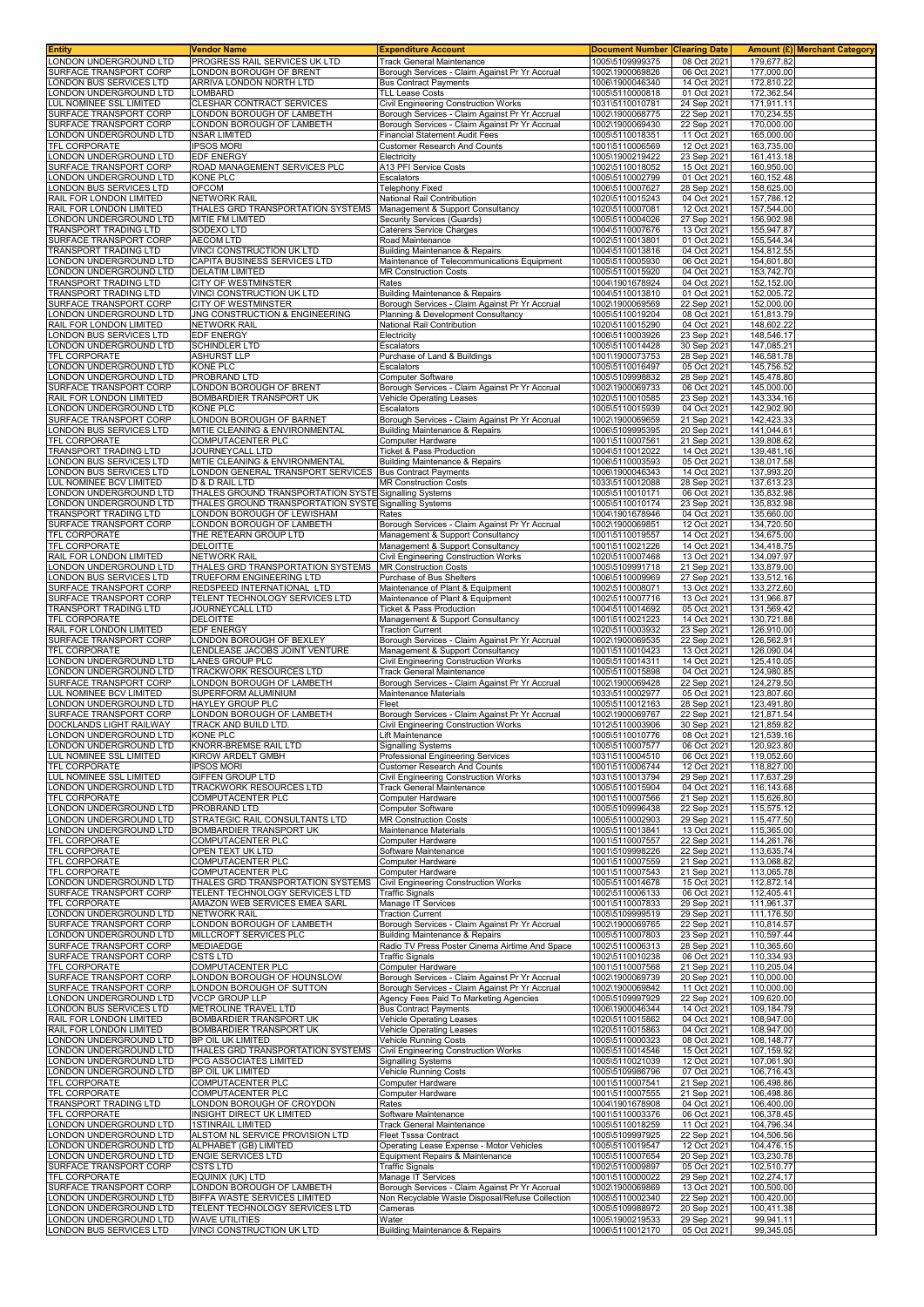| <b>Entity</b>                                      | <b>Vendor Name</b>                                                 | <b>Expenditure Account</b>                                                                     | <b>Document Number Clearing Date</b> |                            |                        | <b>Amount (£) Merchant Category</b> |
|----------------------------------------------------|--------------------------------------------------------------------|------------------------------------------------------------------------------------------------|--------------------------------------|----------------------------|------------------------|-------------------------------------|
| LONDON UNDERGROUND LTD                             | INSIGHT DIRECT UK LIMITED                                          | Software Maintenance                                                                           | 1005\5109998578                      | 22 Sep 2021                | 98,964.91              |                                     |
| TFL CORPORATE<br>SURFACE TRANSPORT CORP            | SPECIALIST COMPUTER CENTRES LTD<br>PCUBED LTD                      | Software Maintenance<br>Software Maintenance                                                   | 1001\5109997991<br>1002\5110008129   | 22 Sep 2021<br>12 Oct 2021 | 98,576.00<br>98,500.00 |                                     |
| ONDON UNDERGROUND LTD                              | RJC (UK) LTD                                                       | Escalators                                                                                     | 1005\5110009689                      | 22 Sep 2021                | 98,171.00              |                                     |
| LONDON UNDERGROUND LTD                             | <b>DEPS LTD</b>                                                    | <b>Traction Current</b>                                                                        | 1005\5110022155                      | 15 Oct 202                 | 97,811.97              |                                     |
| ONDON UNDERGROUND LTD                              | THALES GROUND TRANSPORTATION SYSTE                                 | Civil Engineering Construction Works                                                           | 1005\5110002538                      | 22 Sep 2021                | 97,759.23              |                                     |
| <b>TFL CORPORATE</b>                               | MEDIAEDGE                                                          | Agency Fees Paid To Marketing Agencies                                                         | 1001\5110006315                      | 28 Sep 2021                | 97.669.67              |                                     |
| DOCKLANDS LIGHT RAILWAY<br>RAIL FOR LONDON LIMITED | ASH CIVIL CONSTRUCTION                                             | Civil Engineering Construction Works                                                           | 1012\5110007517                      | 12 Oct 2021                | 97,251.95<br>96.240.40 |                                     |
| SURFACE TRANSPORT CORP                             | BOMBARDIER TRANSPORT UK<br><b>COSTAIN LTD</b>                      | Vehicle Repairs & Maintenance<br>Contracted Services - Highway Bridges                         | 1020\5110009943<br>1002\5110016463   | 27 Sep 2021<br>12 Oct 2021 | 95,864.81              |                                     |
| ONDON UNDERGROUND LTD                              | DUCTCLEAN (UK) LTD T/A DCUK FM                                     | <b>Frack General Maintenance</b>                                                               | 1005\5110022249                      | 15 Oct 2021                | 95,492.78              |                                     |
| RAIL FOR LONDON LIMITED                            | BOMBARDIER TRANSPORT UK                                            | Vehicle Operating Leases                                                                       | 1020\5110010584                      | 23 Sep 202                 | 95,346.98              |                                     |
| LONDON UNDERGROUND LTD                             | ALBA POWER LIMITED                                                 | Electrical Equipment Maintenance                                                               | 1005\5110006738                      | 20 Sep 2021                | 95,134.27              |                                     |
| ONDON UNDERGROUND LTD                              | MODULE-AR LTD                                                      | Maintenance Materials                                                                          | 1005\5110012100                      | 05 Oct 2021                | 94,640.00              |                                     |
| TFL CORPORATE<br>ONDON UNDERGROUND LTD             | 02 UK LTD<br><b>DELATIM LIMITED</b>                                | <b>Telephony Mobile</b><br><b>MR Construction Costs</b>                                        | 1001\5110008202<br>1005\5110003538   | 15 Oct 2021<br>30 Sep 2021 | 92,700.00<br>92.655.96 |                                     |
| SURFACE TRANSPORT CORP                             | ONDON BOROUGH OF LAMBETH                                           | Borough Services - Claim Against Pr Yr Accrual                                                 | 1002\1900069427                      | 22 Sep 2021                | 92,500.00              |                                     |
| SURFACE TRANSPORT CORP                             | LONDON BOROUGH OF LAMBETH                                          | Borough Services - Claim Against Pr Yr Accrual                                                 | 1002\1900069763                      | 22 Sep 2021                | 92.470.98              |                                     |
| RAIL FOR LONDON LIMITED                            | BOMBARDIER TRANSPORT UK                                            | <b>Vehicle Operating Leases</b>                                                                | 1020\5109999742                      | 23 Sep 2021                | 91,607.19              |                                     |
| LUL NOMINEE SSL LIMITED<br>ONDON BUS SERVICES LTD  | CLESHAR CONTRACT SERVICES<br>TRUEFORM ENGINEERING LTD              | <b>Civil Engineering Construction Works</b><br>Purchase of Bus Shelters                        | 1031\5110010779                      | 24 Sep 2021                | 90.796.79              |                                     |
| <b>TFL CORPORATE</b>                               | TNS UK LTD                                                         | <b>Customer Research And Counts</b>                                                            | 1006\5110018341<br>1001\5110007242   | 11 Oct 2021<br>11 Oct 2021 | 90,711.44<br>90,519.00 |                                     |
| TFL CORPORATE                                      | <b>GARDINER &amp; THEOBALD LLP</b>                                 | Management & Support Consultancy                                                               | 1001\5110002401                      | 04 Oct 2021                | 90,310.00              |                                     |
| TFL CORPORATE                                      | <b>MEDIAEDGE</b>                                                   | Radio TV Press Poster Cinema Airtime And Space                                                 | 1001\5110013705                      | 13 Oct 2021                | 89,907.91              |                                     |
| SURFACE TRANSPORT CORP                             | CSTS LTD                                                           | <b>Traffic Signals</b>                                                                         | 1002\5110010231                      | 06 Oct 2021                | 89,687.41              |                                     |
| ONDON RIVER SERVICES LTD<br>TUBE LINES LTD         | COUNTY BUILDING SERVICES LTD<br>ENGIE SERVICES LTD                 | <b>Building Maintenance &amp; Repairs</b><br>Fire and Safety Equipment                         | 1007\5110021107<br>1025\5110015720   | 13 Oct 2021<br>14 Oct 2021 | 89,670.28<br>89,630.64 |                                     |
| LONDON BUS SERVICES LTD                            | TRUEFORM ENGINEERING LTD                                           | Purchase of Bus Shelters                                                                       | 1006\5110020074                      | 11 Oct 2021                | 89,112.57              |                                     |
| SURFACE TRANSPORT CORP                             | ONDON BOROUGH OF LAMBETH                                           | Borough Services - Claim Against Pr Yr Accrual                                                 | 1002\1900068773                      | 11 Oct 2021                | 89,083.00              |                                     |
| ONDON UNDERGROUND LTD                              | MERSEN UK TEESSIDE LIMITED                                         | Maintenance Materials                                                                          | 1005\5109995275                      | 20 Sep 2021                | 88,937.66              |                                     |
| TRANSPORT TRADING LTD                              | PA CONSULTING SERVICES LTD                                         | Software Maintenance                                                                           | 1004\5110003522                      | 06 Oct 2021                | 88,500.00              |                                     |
| ONDON UNDERGROUND LTD<br>SURFACE TRANSPORT CORP    | COMMANDER BUILDING SERVICES LIMITED<br>ONDON BOROUGH OF LAMBETH    | Equipment Repairs & Maintenance<br>Borough Services - Claim Against Pr Yr Accrual              | 1005\5110018288<br>1002\1900069431   | 13 Oct 2021<br>22 Sep 2021 | 88,383.62<br>88,000.00 |                                     |
| ONDON BUS SERVICES LTD                             | EAST LONDON BUS & COACH COMPANY LTD Bus Contract Payments          |                                                                                                | 1006\1900046341                      | 14 Oct 2021                | 87,996.76              |                                     |
| TRANSPORT TRADING LTD                              | BNP PARIBAS REAL ESTATE ADV & PROP                                 | Management & Support Consultancy                                                               | 1004\5109995352                      | 20 Sep 2021                | 87,692.31              |                                     |
| SURFACE TRANSPORT CORP                             | ONDON BOROUGH OF HAVERING                                          | Borough Services - Claim Against Pr Yr Accrual                                                 | 1002\1900069656                      | 22 Sep 2021                | 87.611.21              |                                     |
| TFL CORPORATE                                      | COMPUTACENTER PLC                                                  | Computer Hardware                                                                              | 1001\5110006544<br>1005\5110010775   | 12 Oct 2021                | 87,344.81              |                                     |
| ONDON UNDERGROUND LTD<br><b>CYCLE HIRE SCHEME</b>  | RJC (UK) LTD<br><b>SERCO LTD</b>                                   | Escalators<br>Concession Maintenance Charge                                                    | 1016\5109998822                      | 23 Sep 2021<br>28 Sep 2021 | 86,436.00<br>86,048.00 |                                     |
| SURFACE TRANSPORT CORP                             | EUROVIA CONTRACTING SOUTH                                          | <b>Civil Engineering Construction Works</b>                                                    | 1002\5110019848                      | 13 Oct 2021                | 85,610.52              |                                     |
| SURFACE TRANSPORT CORP                             | <b>CSTS LTD</b>                                                    | <b>Traffic Signals</b>                                                                         | 1002\5110009892                      | 05 Oct 2021                | 85,469.87              |                                     |
| ONDON BUS SERVICES LTD                             | ONDON GENERAL TRANSPORT SERVICES                                   | <b>Bus Contract Payments</b>                                                                   | 1006\1900046282                      | 01 Oct 2021                | 85,130.64              |                                     |
| TRANSPORT TRADING LTD                              | <b>GRAYSONS HOSPITALITY LIMITED</b>                                | <b>Caterers Service Charges</b>                                                                | 1004\5110011067                      | 05 Oct 202                 | 85,075.56              |                                     |
| TUBE LINES LTD<br>ONDON UNDERGROUND LTD            | SAVILLS COMMERCIAL LTD<br>SPECIALIST ENGINEERING SERVICES          | Planning & Development Consultancy<br>Equipment Repairs & Maintenance                          | 1040\5110007252<br>1005\5110007863   | 22 Sep 2021<br>20 Sep 2021 | 85,000.00<br>84,999.80 |                                     |
| ONDON UNDERGROUND LTD                              | SPECIALIST ENGINEERING SERVICES                                    | Equipment Repairs & Maintenance                                                                | 1005\5110019983                      | 12 Oct 2021                | 84,999.80              |                                     |
| DOCKLANDS LIGHT RAILWAY                            | <b>DELATIM LIMITED</b>                                             | Civil Engineering Construction Works                                                           | 1012\5110009497                      | 21 Sep 2021                | 84,069.65              |                                     |
| SURFACE TRANSPORT CORP<br>ONDON UNDERGROUND LTD    | LONDON BOROUGH OF BEXLEY<br><b>NETWORK RAIL</b>                    | Borough Services - Claim Against Pr Yr Accrual<br><b>Traction Current</b>                      | 1002\1900069468<br>1005\5109998842   | 06 Oct 2021<br>28 Sep 2021 | 83,612.63<br>83,553.07 |                                     |
| <b>TRANSPORT TRADING LTD</b>                       | VINCI CONSTRUCTION UK LTD                                          | Building Maintenance & Repairs                                                                 | 1004\5110013808                      | 04 Oct 2021                | 83, 152. 18            |                                     |
| ONDON UNDERGROUND LTD                              | <b>KONE PLC</b>                                                    | Escalators                                                                                     | 1005\5110016451                      | 05 Oct 2021                | 82,932.32              |                                     |
| ONDON UNDERGROUND LTD                              | <b>SIEMENS</b>                                                     | Signalling Systems                                                                             | 1005\5109995399                      | 20 Sep 2021                | 82,735.00              |                                     |
| SURFACE TRANSPORT CORP<br>ONDON UNDERGROUND LTD    | SKY HIGH PLC<br>KONE PLC                                           | <b>Traffic Signals</b><br>Escalators                                                           | 1002\5109995865                      | 06 Oct 2021                | 82,679.16<br>82,551.35 |                                     |
| ONDON UNDERGROUND LTD                              | ALSTOM NL SERVICE PROVISION LTD                                    | Civil Engineering Construction Works                                                           | 1005\5110015942<br>1005\5109996705   | 04 Oct 2021<br>22 Sep 2021 | 82,526.00              |                                     |
| SURFACE TRANSPORT CORP                             | CAPITA BUSINESS SERVICES LTD                                       | Management & Support Consultancy                                                               | 1002\5109996952                      | 22 Sep 2021                | 81,745.00              |                                     |
| ONDON UNDERGROUND LTD                              | SOUTHERN ELECTRIC CONTRACTING                                      | <b>MR Construction Costs</b>                                                                   | 1005\5109999354                      | 22 Sep 2021                | 81,564.51              |                                     |
| ONDON UNDERGROUND LTD<br>ONDON UNDERGROUND LTD     | <b>SCHINDLER LTD</b><br>PCG ASSOCIATES LIMITED                     | Lift Maintenance<br>Signalling Systems                                                         | 1005\5110010777<br>1005\5110007608   | 29 Sep 202<br>20 Sep 2021  | 81.408.40<br>81,093.65 |                                     |
| ONDON UNDERGROUND LTD                              | Z-TECH CONTROL SYSTEMS LTD                                         | <b>MR Construction Costs</b>                                                                   | 1005\5110003992                      | 29 Sep 2021                | 81,058.11              |                                     |
| ONDON BUS SERVICES LTD                             | TRUEFORM ENGINEERING LTD                                           | Purchase of Bus Shelters                                                                       | 1006\5110014652                      | 04 Oct 2021                | 81,029.31              |                                     |
| UL NOMINEE BCV LIMITED<br>ONDON UNDERGROUND LTD    | <b>SIEMENS</b><br><b>SCHINDLER LTD</b>                             | Fleet<br>Lift Maintenance                                                                      | 1033\5110007487<br>1005\5110010772   | 13 Oct 2021<br>13 Oct 202  | 80,900.00<br>80,708.65 |                                     |
| ONDON UNDERGROUND LTD                              | TIFLEX LTD                                                         | <b>Track General Maintenance</b>                                                               | 1005\5109998924                      | 28 Sep 2021                | 80,530.00              |                                     |
| SURFACE TRANSPORT CORP                             | RINGWAY INFRASTRUCTURE SERVICES LTD Building Maintenance & Repairs |                                                                                                | 1002\5110006153                      | 04 Oct 2021                | 80,127.78              |                                     |
| TFL CORPORATE                                      | STRATEGIC RAIL CONSULTANTS LTD                                     | Management & Support Consultancy                                                               | 1001\5110013915                      | 01 Oct 2021                | 80,123.76              |                                     |
| SURFACE TRANSPORT CORP<br><b>TFL CORPORATE</b>     | RIVERLINX LIMITED<br>EDENRED (UK GROUP) LIMITED                    | Civil Engineering Construction Works<br><b>Staff Welfare Benefits</b>                          | 1002\5110018281<br>1001\5110019751   | 06 Oct 2021<br>12 Oct 2021 | 79,270.00<br>78,936.52 |                                     |
| SURFACE TRANSPORT CORP                             | <b>SIEMENS</b>                                                     | Contracted Services - Roads                                                                    | 1002\5109998738                      | 28 Sep 2021                | 78,278.89              |                                     |
| <b>SURFACE TRANSPORT CORP</b>                      | RINGWAY JACOBS LIMITED                                             | Maintenance of Plant & Equipment                                                               | 1002\5110012226                      | 01 Oct 2021                | 78,149.89              |                                     |
| RAIL FOR LONDON LIMITED                            | ABB SCHWEIZ AG                                                     | Vehicle Repairs & Maintenance                                                                  | 1020\5110009768                      | 15 Oct 2021                | 78,001.92              |                                     |
| RAIL FOR LONDON LIMITED                            | ABB SCHWEIZ AG                                                     | Vehicle Repairs & Maintenance                                                                  | 1020\5110009772                      | 30 Sep 2021                | 78,001.92              |                                     |
| TRANSPORT TRADING LTD<br>LUL NOMINEE SSL LIMITED   | CITY OF LONDON<br>GIFFEN GROUP LTD                                 | Rates<br>Retentions Control Account > 1Year                                                    | 1004\1901678826<br>1031\5110014323   | 23 Sep 2021<br>30 Sep 2021 | 77,866.54<br>77,490.45 |                                     |
| ONDON UNDERGROUND LTD                              | <b>SCHINDLER LTD</b>                                               | Escalators                                                                                     | 1005\5110014437                      | 15 Oct 2021                | 77,439.95              |                                     |
| ONDON UNDERGROUND LTD                              | DUCTCLEAN (UK) LTD T/A DCUK FM                                     | <b>Track General Maintenance</b>                                                               | 1005\5110022226                      | 15 Oct 2021                | 76,086.08              |                                     |
| TRANSPORT TRADING LTD<br>SURFACE TRANSPORT CORP    | ONDON BOROUGH OF CAMDEN<br>ONDON BOROUGH OF LAMBETH                | Rates<br>Borough Services - Claim Against Pr Yr Accrual                                        | 1004\1901678961<br>1002\1900069868   | 04 Oct 2021<br>13 Oct 2021 | 75,544.00<br>75,223.67 |                                     |
| LUL NOMINEE SSL LIMITED                            | BOMBARDIER TRANSPORT UK                                            | Fleet                                                                                          | 1031\5110003865                      | 11 Oct 2021                | 75,200.00              |                                     |
| DOCKLANDS LIGHT RAILWAY                            | TRACK AND BUILD LTD.                                               | Civil Engineering Construction Works                                                           | 1012\5110003909                      | 30 Sep 2021                | 75,110.00              |                                     |
| LONDON UNDERGROUND LTD                             | ALSTOM NL SERVICE PROVISION LTD                                    | Fleet Tsssa Contract                                                                           | 1005\5109997979                      | 23 Sep 2021                | 74,977.49              |                                     |
| LONDON UNDERGROUND LTD                             | RHINO DOORS<br>CONFIRM SOLUTIONS LIMITED                           | <b>MR Construction Costs</b>                                                                   | 1005\5110007079                      | 21 Sep 2021                | 74,612.51              |                                     |
| SURFACE TRANSPORT CORP<br>ONDON UNDERGROUND LTD    | ENSIGN BUS COMPANY LTD                                             | Software Maintenance<br>Rail Replacement Service Costs                                         | 1002\5110015162<br>1005\5110002822   | 01 Oct 2021<br>21 Sep 2021 | 73,825.50<br>73,503.50 |                                     |
| SURFACE TRANSPORT CORP                             | EDF ENERGY                                                         | Electricity                                                                                    | 1002\5110003933                      | 23 Sep 2021                | 73,462.80              |                                     |
| RAIL FOR LONDON LIMITED                            | WSP UK LTD                                                         | Professional Engineering Services                                                              | 1020\5110003900                      | 23 Sep 2021                | 72,916.93              |                                     |
| ONDON UNDERGROUND LTD                              | <b>NETWORK RAIL</b><br>TNS UK LTD                                  | <b>Traction Current</b>                                                                        | 1005\5109998942                      | 28 Sep 2021                | 72,794.85<br>72,715.00 |                                     |
| TFL CORPORATE<br>TUBE LINES LTD                    | KNORR-BREMSE RAIL LTD                                              | <b>Customer Research And Counts</b><br><b>Building Maintenance &amp; Repairs</b>               | 1001\5110007244<br>1025\5110007718   | 11 Oct 2021<br>13 Oct 2021 | 72,675.94              |                                     |
| LONDON UNDERGROUND LTD                             | TELENT TECHNOLOGY SERVICES LTD                                     | Cameras                                                                                        | 1005\5110011390                      | 06 Oct 2021                | 72,169.24              |                                     |
| SURFACE TRANSPORT CORP                             | RINGWAY INFRASTRUCTURE SERVICES LTD Building Maintenance & Repairs |                                                                                                | 1002\5110019864                      | 13 Oct 2021                | 71,155.28              |                                     |
| TFL CORPORATE<br>LONDON UNDERGROUND LTD            | GLOBAL OUTDOOR MEDIA LIMITED<br>BYWATERS (LEYTON) LIMITED          | Production Artwork And Design For Marketing<br>Non Recyclable Waste Disposal/Refuse Collection | 1001\5109996976<br>1005\5109953421   | 22 Sep 2021<br>30 Sep 2021 | 70,848.00<br>70,612.63 |                                     |
| TFL CORPORATE                                      | BERWIN LEIGHTON PAISNER                                            | Legal Fees                                                                                     | 1001\5110010953                      | 24 Sep 2021                | 70,519.00              |                                     |
| LONDON BUS SERVICES LTD                            | METROLINE TRAVEL LTD                                               | <b>Bus Contract Payments</b>                                                                   | 1006\1900046284                      | 01 Oct 2021                | 70,316.88              |                                     |
| TRANSPORT TRADING LTD                              | NOVACROFT DIRECT LTD                                               | <b>Ticket &amp; Pass Production</b>                                                            | 1004\5110010985                      | 28 Sep 2021                | 70,023.98              |                                     |
| LONDON UNDERGROUND LTD<br>ONDON UNDERGROUND LTD    | <b>KONE PLC</b><br>MORSON HUMAN RESOURCES LTD                      | Escalators<br>Track General Maintenance                                                        | 1005\5110016509<br>1005\5110007573   | 05 Oct 2021<br>06 Oct 2021 | 69,969.63<br>69,944.88 |                                     |
| ONDON UNDERGROUND LTD                              | EDF ENERGY                                                         | Electricity                                                                                    | 1005\1900219468                      | 01 Oct 2021                | 69,572.24              |                                     |
| ONDON UNDERGROUND LTD                              | ECON CONSTRUCTION LTD                                              | Building Maintenance & Repairs                                                                 | 1005\5110000878                      | 29 Sep 2021                | 68,257.00              |                                     |
| TFL CORPORATE<br><b>LONDON BUS SERVICES LTD</b>    | <b>VCCP GROUP LLP</b><br>ONDON GENERAL TRANSPORT SERVICES          | Production Artwork And Design For Marketing<br><b>Traffic Signals</b>                          | 1001\5110002457<br>1006\5110010267   | 04 Oct 2021<br>15 Oct 2021 | 68,000.00<br>67,682.00 |                                     |
| DIAL A RIDE                                        | SUTTON COMMUNITY TRANSPORT                                         | Commercial Property Rent                                                                       | 1010\5110006720                      | 22 Sep 2021                | 67,524.93              |                                     |
| LONDON BUS SERVICES LTD                            | ONDON GENERAL TRANSPORT SERVICES                                   | Vehicle Repairs & Maintenance                                                                  | 1006\5110011761                      | 15 Oct 2021                | 67,382.00              |                                     |
| SURFACE TRANSPORT CORP                             | TELENT TECHNOLOGY SERVICES LTD                                     | Maintenance of Plant & Equipment                                                               | 1002\5109999444                      | 28 Sep 2021                | 67,258.10              |                                     |
| DIAL A RIDE<br>SURFACE TRANSPORT CORP              | EALING COMMUNITY TRANSPORT LTD<br>ONDON BOROUGH OF LAMBETH         | <b>Operator Costs</b><br>Borough Services - Claim Against Pr Yr Accrual                        | 1010\5110014663<br>1002\1900069764   | 15 Oct 2021<br>22 Sep 2021 | 67,147.23<br>66,317.60 |                                     |
| ONDON UNDERGROUND LTD                              | <b>NETWORK RAIL</b>                                                | <b>Signalling Systems</b>                                                                      | 1005\5110014666                      | 13 Oct 2021                | 65,313.77              |                                     |
| ONDON BUS SERVICES LTD                             | HERBERT SMITH LLP                                                  | Legal Fees                                                                                     | 1006\5109999425                      | 28 Sep 2021                | 65,154.90              |                                     |
| ONDON UNDERGROUND LTD                              | Z-TECH CONTROL SYSTEMS LTD                                         | <b>MR Construction Costs</b>                                                                   | 1005\5110018685                      | 07 Oct 2021                | 65,094.41              |                                     |
| SURFACE TRANSPORT CORP<br>LONDON UNDERGROUND LTD   | ONDON COUNCILS<br>ALPHABET (GB) LIMITED                            | Borough Services - Claim Against Pr Yr Accrual<br>Operating Lease Expense - Motor Vehicles     | 1002\1900068789<br>1005\5110010952   | 21 Sep 2021<br>12 Oct 2021 | 65,000.00<br>64,924.59 |                                     |
|                                                    |                                                                    |                                                                                                |                                      |                            |                        |                                     |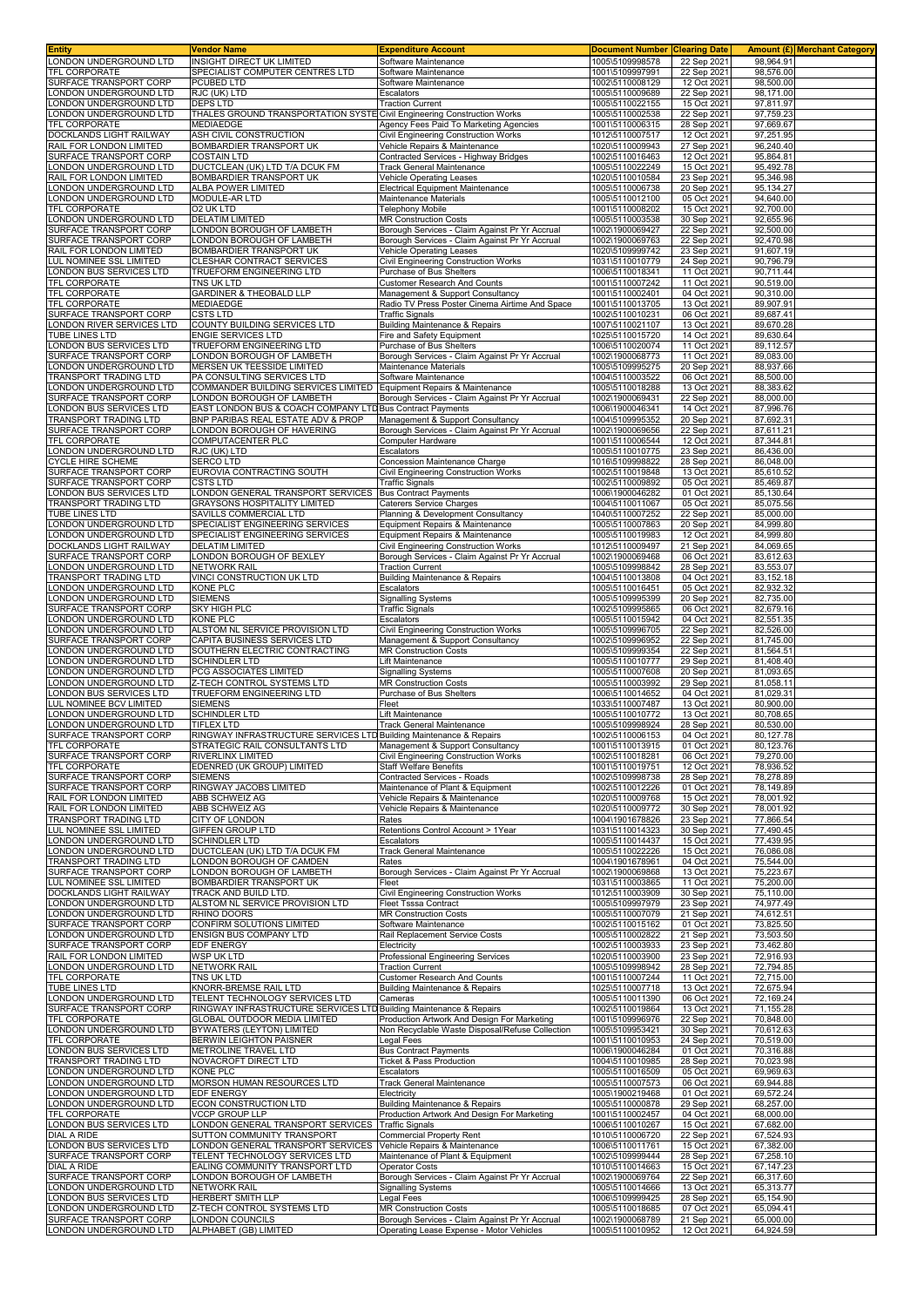| <b>Entity</b>                                          | <b>Vendor Name</b>                                                | <b>Expenditure Account</b>                                                         | <b>Document Number</b>             | <b>Clearing Date</b>       |                        | <b>Amount (£)</b> Merchant Category |
|--------------------------------------------------------|-------------------------------------------------------------------|------------------------------------------------------------------------------------|------------------------------------|----------------------------|------------------------|-------------------------------------|
| SURFACE TRANSPORT CORP                                 | <b>F M CONWAY LTD</b>                                             | Contracted Services - Roads                                                        | 1002\5110019802                    | 11 Oct 2021                | 64,668.02              |                                     |
| DOCKLANDS LIGHT RAILWAY                                | INTERFLEET TECHNOLOGY LIMITED                                     | Professional Engineering Services                                                  | 1012\5110018477                    | 08 Oct 2021                | 64,291.02              |                                     |
| LONDON UNDERGROUND LTD                                 | BTU INSTALLATION & MAINTENANCE LTD                                | Building Maintenance & Repairs                                                     | 1005\5110003921                    | 28 Sep 2021                | 64,273.72              |                                     |
| <b>TFL CORPORATE</b><br><b>TFL CORPORATE</b>           | INTERFLEET TECHNOLOGY LIMITED<br>MDV MENTZ DATENVERARBEITUNG GMBH | Management & Support Consultancy<br>Software Maintenance                           | 1001\5109995517<br>1001\5109995861 | 21 Sep 2021<br>23 Sep 2021 | 63,841.12<br>63,810.07 |                                     |
| TFL CORPORATE                                          | EQUINIX (UK) LTD                                                  | Manage IT Services                                                                 | 1001\5110000066                    | 29 Sep 2021                | 63,705.00              |                                     |
| SURFACE TRANSPORT CORP                                 | REDSPEED INTERNATIONAL LTD                                        | Maintenance of Plant & Equipment                                                   | 1002\5110008072                    | 13 Oct 2021                | 63,670.52              |                                     |
| ONDON BUS SERVICES LTD                                 | TRUEFORM ENGINEERING LTD                                          | Purchase of Bus Shelters                                                           | 1006\5110014655                    | 04 Oct 2021                | 63,590.53              |                                     |
| <b>LUL NOMINEE SSL LIMITED</b>                         | ARMADILLO LED                                                     | <b>Signalling Systems</b>                                                          | 1031\5110018485                    | 06 Oct 2021                | 63,180.00              |                                     |
| TUBE LINES LTD                                         | PROBRAND LTD                                                      | Software Maintenance                                                               | 1025\5110004498                    | 06 Oct 2021                | 63,058.00              |                                     |
| TFL CORPORATE                                          | SENTRUM IV LIMITED                                                | Manage IT Services                                                                 | 1001\5110013985                    | 01 Oct 2021                | 63,032.52              |                                     |
| VICTORIA COACH STATN LTD                               | <b>GBM SERVICES LTD</b>                                           | <b>Office Cleaning</b>                                                             | 1008\5110003891                    | 20 Sep 2021                | 62,679.42              |                                     |
| VICTORIA COACH STATN LTD                               | <b>GBM SERVICES LTD</b>                                           | Office Cleaning                                                                    | 1008\5110019240                    | 08 Oct 2021                | 62,679.42              |                                     |
| DOCKLANDS LIGHT RAILWAY                                | <b>AECOM LTD</b>                                                  | Professional Engineering Services                                                  | 1012\5110007550                    | 01 Oct 2021                | 62,108.92              |                                     |
| T MUSEUM TRADING LTD<br>TRANSPORT TRADING LTD          | BACHMANN EUROPE PLC<br><b>COMPUTACENTER PLC</b>                   | TM Purchase of Models for Resale<br><b>Computer Software</b>                       | 1024\1900020232<br>1004\5110003464 | 21 Sep 2021<br>06 Oct 2021 | 61,920.00<br>61,692.00 |                                     |
| DOCKLANDS LIGHT RAILWAY                                | RJ POWER RAIL LIMITED                                             | Civil Engineering Construction Works                                               | 1012\5110018243                    | 07 Oct 2021                | 61,661.22              |                                     |
| TRANSPORT TRADING LTD                                  | <b>CBRE LIMITED</b>                                               | Planning & Development Consultancy                                                 | 1004\5110016028                    | 12 Oct 2021                | 61,550.00              |                                     |
| LONDON UNDERGROUND LTD                                 | CORONA ENERGY RETAIL 4 LTD                                        | Gas                                                                                | 1005\1900219529                    | 27 Sep 2021                | 61,346.15              |                                     |
| TFL CORPORATE                                          | STRATEGIC RAIL CONSULTANTS LTD                                    | Management & Support Consultancy                                                   | 1001\5110012326                    | 29 Sep 2021                | 61,316.25              |                                     |
| TRANSPORT TRADING LTD                                  | CITY OF LONDON                                                    | Rates                                                                              | 1004\1901678827                    | 23 Sep 2021                | 61,236.00              |                                     |
| TFL CORPORATE                                          | MORSON PROJECTS LIMITED                                           | Management & Support Consultancy                                                   | 1001\5110016707                    | 08 Oct 2021                | 60,796.50              |                                     |
| RAIL FOR LONDON LIMITED                                | MITIE FM LIMITED                                                  | Security Services (Guards)                                                         | 1020\5110002793                    | 27 Sep 2021                | 60,441.56              |                                     |
| SURFACE TRANSPORT CORP<br>SURFACE TRANSPORT CORP       | <b>CSTS LTD</b><br>LONDON BOROUGH OF LEWISHAM                     | Traffic Signals<br>Borough Services - Claim Against Pr Yr Accrual                  | 1002\5110013894<br>1002\1900069668 | 12 Oct 2021<br>22 Sep 2021 | 60,310.85<br>60,227.64 |                                     |
| TRANSPORT TRADING LTD                                  | CAUSEWAY TECHNOLOGIES LTD                                         | Software Maintenance                                                               | 1004\5110014233                    | 12 Oct 2021                | 60,219.61              |                                     |
| TFL CORPORATE                                          | BENTLEY SYSTEMS LTD                                               | Computer Hardware                                                                  | 1001\5110006188                    | 27 Sep 2021                | 60,044.00              |                                     |
| PUBLIC CARRIAGE OFFICE                                 | PA CONSULTING SERVICES LTD                                        | Transport Planning Consultancy & Services                                          | 1003\5110002290                    | 04 Oct 2021                | 60,000.00              |                                     |
| ONDON BUS SERVICES LTD                                 | TRUEFORM ENGINEERING LTD                                          | Purchase of Bus Shelters                                                           | 1006\5110009970                    | 27 Sep 2021                | 59,965.81              |                                     |
| <b>TFL CORPORATE</b>                                   | WSO2 UK LIMITED                                                   | Software Maintenance                                                               | 1001\5109995716                    | 20 Sep 2021                | 59,564.55              |                                     |
| ONDON UNDERGROUND LTD                                  | MULALLEY & CO LTD                                                 | Planning & Development Consultancy                                                 | 1005\5110009518                    | 06 Oct 2021                | 59,548.02              |                                     |
| ONDON BUS SERVICES LTD                                 | UNIVERSITYBUS LTD                                                 | <b>Bus Contract Payments</b>                                                       | 1006\1900046305                    | 01 Oct 2021                | 59,507.50              |                                     |
| ONDON BUS SERVICES LTD<br>ONDON BUS SERVICES LTD       | TAIT EUROPE LTD<br>VINCI CONSTRUCTION UK LTD                      | Radio Systems Equipment & Maintenance<br><b>Building Maintenance &amp; Repairs</b> | 1006\5109996237<br>1006\5110010760 | 20 Sep 2021<br>23 Sep 2021 | 59,349.49<br>58,941.75 |                                     |
| ONDON UNDERGROUND LTD                                  | ABELLIO LONDON LTD                                                | Rail Replacement Service Costs                                                     | 1005\5110010595                    | 15 Oct 2021                | 58,494.51              |                                     |
| DOCKLANDS LIGHT RAILWAY                                | <b>DELATIM LIMITED</b>                                            | Civil Engineering Construction Works                                               | 1012\5110006157                    | 30 Sep 2021                | 58,360.67              |                                     |
| LUL NOMINEE BCV LIMITED                                | <b>OTIS LIMITED</b>                                               | <b>MR Construction Costs</b>                                                       | 1033\5110018271                    | 13 Oct 2021                | 57,955.92              |                                     |
| VICTORIA COACH STATN LTD                               | NATIONAL EXPRESS LTD                                              | <b>VCS Repayments &amp; Commission</b>                                             | 1008\1900004585                    | 15 Oct 2021                | 57,466.72              |                                     |
| TRANSPORT TRADING LTD                                  | <b>DELATIM LIMITED</b>                                            | Equipment Repairs & Maintenance                                                    | 1004\5110007612                    | 04 Oct 2021                | 57,378.52              |                                     |
| SURFACE TRANSPORT CORP                                 | <b>CSTS LTD</b>                                                   | <b>Traffic Signals</b>                                                             | 1002\5110010245                    | 06 Oct 2021                | 56,903.13              |                                     |
| <b>LUL NOMINEE SSL LIMITED</b>                         | HAWKER SIDDELEY SWITCHGEAR LTD                                    | Maintenance Materials                                                              | 1031\5109993185                    | 12 Oct 2021                | 56,676.00              |                                     |
| ONDON UNDERGROUND LTD                                  | <b>METROLINE TRAVEL LTD</b>                                       | Rail Replacement Service Costs                                                     | 1005\5110005904                    | 29 Sep 2021                | 56,532.58              |                                     |
| SURFACE TRANSPORT CORP<br>ONDON UNDERGROUND LTD        | <b>CSTS LTD</b><br>BRYEN & LANGLEY LTD                            | Traffic Signals<br><b>Building Maintenance &amp; Repairs</b>                       | 1002\5110009885<br>1005\5110010144 | 05 Oct 2021<br>11 Oct 2021 | 56,072.35<br>56,066.14 |                                     |
| SURFACE TRANSPORT CORP                                 | LONDON BOROUGH OF BEXLEY                                          | Borough Services - Claim Against Pr Yr Accrual                                     | 1002\1900069608                    | 22 Sep 2021                | 55,681.25              |                                     |
| SURFACE TRANSPORT CORP                                 | <b>SIEMENS</b>                                                    | <b>Traffic Signals</b>                                                             | 1002\5110003193                    | 22 Sep 2021                | 55,662.28              |                                     |
| TFL CORPORATE                                          |                                                                   | LONDON BOROUGH OF RICHMOND UPON THBorough Services - Claim Against Pr Yr Accrual   | 1001\1900073404                    | 11 Oct 2021                | 55,541.00              |                                     |
| LONDON UNDERGROUND LTD                                 | METROLINE TRAVEL LTD                                              | Rail Replacement Service Costs                                                     | 1005\5110005909                    | 29 Sep 2021                | 55,433.86              |                                     |
| SURFACE TRANSPORT CORP                                 | TELENT TECHNOLOGY SERVICES LTD                                    | Traffic Signals                                                                    | 1002\5110014668                    | 12 Oct 2021                | 55,374.85              |                                     |
| TFL CORPORATE                                          | <b>VCCP GROUP LLP</b>                                             | Agency Fees Paid To Marketing Agencies                                             | 1001\5109997909                    | 22 Sep 2021                | 54,810.00              |                                     |
| TFL CORPORATE                                          | <b>VCCP GROUP LLP</b>                                             | Production Artwork And Design For Marketing                                        | 1001\5109998429                    | 22 Sep 2021                | 54,810.00              |                                     |
| ONDON UNDERGROUND LTD                                  | PROGRESS RAIL SERVICES UK LTD                                     | Track General Maintenance                                                          | 1005\5109999352                    | 08 Oct 2021                | 54,675.24              |                                     |
| RAIL FOR LONDON LIMITED                                | BOMBARDIER TRANSPORT UK                                           | Vehicle Parts General                                                              | 1020\5110002278                    | 21 Sep 2021                | 54,245.00              |                                     |
| ONDON UNDERGROUND LTD<br>ONDON UNDERGROUND LTD         | <b>NETWORK RAIL</b><br>ONE TRANSPORT LIMITED                      | <b>Traction Current</b><br>Travel to/from work (Unsocial Hours)                    | 1005\5109999011<br>1005\5110022405 | 28 Sep 2021<br>15 Oct 2021 | 54,143.45<br>54,135.91 |                                     |
| <b>TFL CORPORATE</b>                                   | SIGNALLING INSTALLATION & MAINT                                   | Management & Support Consultancy                                                   | 1001\5109997942                    | 22 Sep 2021                | 53,880.00              |                                     |
| SURFACE TRANSPORT CORP                                 | THAMES CLIPPERS                                                   | Civil Engineering Construction Works                                               | 1002\5110012074                    | 30 Sep 2021                | 53,803.37              |                                     |
| TFL CORPORATE                                          | LONDON BOROUGH OF LAMBETH                                         | Borough Services - Claim Against Pr Yr Accrual                                     | 1001\1900072571                    | 11 Oct 2021                | 53,736.00              |                                     |
| LONDON UNDERGROUND LTD                                 | ENGIE SERVICES LTD                                                | Equipment Repairs & Maintenance                                                    | 1005\5110007642                    | 20 Sep 2021                | 53,642.05              |                                     |
| ONDON UNDERGROUND LTD                                  | ONE TRANSPORT LIMITED                                             | Travel to/from work (Unsocial Hours)                                               | 1005\5110022553                    | 15 Oct 2021                | 53,541.49              |                                     |
| ONDON UNDERGROUND LTD                                  | BRECKNELL WILLIS & CO LTD                                         | Track General Maintenance                                                          | 1005\5109995698                    | 21 Sep 2021                | 53,487.75              |                                     |
| <b>LUL NOMINEE SSL LIMITED</b>                         | <b>KNORR-BREMSE RAIL LTD</b>                                      | Fleet                                                                              | 1031\5109998805                    | 28 Sep 2021                | 53,347.38              |                                     |
| <b>UL NOMINEE SSL LIMITED</b><br>ONDON UNDERGROUND LTD | KNORR-BREMSE RAIL LTD                                             | Fleet                                                                              | 1031\5109999077                    | 28 Sep 2021                | 53,347.38<br>52,914.41 |                                     |
| LONDON UNDERGROUND LTD                                 | KONE PLC<br><b>TIFLEX LTD</b>                                     | Escalators<br>Track General Maintenance                                            | 1005\5110016504<br>1005\5109998930 | 05 Oct 2021<br>28 Sep 2021 | 52,887.50              |                                     |
| SURFACE TRANSPORT CORP                                 | SIEMENS                                                           | Road Maintenance                                                                   | 1002\5110002943                    | 22 Sep 2021                | 52,805.40              |                                     |
| DOCKLANDS LIGHT RAILWAY                                | POD-TRAK LTD                                                      | Civil Engineering Construction Works                                               | 1012\5110009891                    | 30 Sep 2021                | 52,339.80              |                                     |
| TFL CORPORATE                                          | <b>MEDIAEDGE</b>                                                  | Radio TV Press Poster Cinema Airtime And Space                                     | 1001\5110014040                    | 13 Oct 2021                | 51,871.97              |                                     |
| LONDON UNDERGROUND LTD                                 | <b>GPX ENGINEERING LTD</b>                                        | Track General Maintenance                                                          | 1005\5110021549                    | 14 Oct 2021                | 51,836.98              |                                     |
| DOCKLANDS LIGHT RAILWAY                                | <b>THAMES CLIPPERS</b>                                            | Ticket & Pass Production                                                           | 1012\1900005208                    | 20 Sep 2021                | 51,772.32              |                                     |
| LONDON UNDERGROUND LTD                                 | MOTT MACDONALD LIMITED                                            | Planning & Development Consultancy                                                 | 1005\5110015808                    | 04 Oct 2021                | 51,767.00              |                                     |
| LONDON UNDERGROUND LTD                                 | <b>CHILTERN RAILWAYS</b>                                          | National Rail Performance Charges                                                  | 1005\5110006552                    | 12 Oct 2021                | 51,426.31              |                                     |
| LONDON UNDERGROUND LTD<br>TRANSPORT TRADING LTD        | <b>BRUSH TRACTION LTD</b><br>LONDON BOROUGH OF ISLINGTON          | Fleet<br>Rates                                                                     | 1005\5109977948<br>1004\1901678930 | 20 Sep 2021<br>04 Oct 2021 | 51,394.08<br>51.072.00 |                                     |
| LONDON BUS SERVICES LTD                                | SULLIVAN BUS & COACH LTD                                          | <b>Bus Contract Payments</b>                                                       | 1006\1900046345                    | 14 Oct 2021                | 51,022.17              |                                     |
| TFL CORPORATE                                          | <b>MEDIAEDGE</b>                                                  | Radio TV Press Poster Cinema Airtime And Space                                     | 1001\5110014068                    | 13 Oct 2021                | 50,982.93              |                                     |
| DOCKLANDS LIGHT RAILWAY                                | GARDINER & THEOBALD LLP                                           | Contractors                                                                        | 1012\5110002412                    | 04 Oct 2021                | 50,845.50              |                                     |
| TUBE LINES LTD                                         | FURRER+FREY GB LIMITED                                            | <b>Traction Current</b>                                                            | 1025\5110011396                    | 29 Sep 2021                | 50,796.62              |                                     |
| ONDON UNDERGROUND LTD                                  | LONDON BOROUGH OF BARNET                                          | Planning & Development Consultancy                                                 | 1005\5110010834                    | 24 Sep 2021                | 50,687.80              |                                     |
| SURFACE TRANSPORT CORP                                 | ONDON BOROUGH OF BRENT<br><b>NETWORK RAIL</b>                     | Borough Services - Claim Against Pr Yr Accrual                                     | 1002\1900069825                    | 06 Oct 2021                | 50,000.00              |                                     |
| SURFACE TRANSPORT CORP<br>SURFACE TRANSPORT CORP       | <b>MEDIAEDGE</b>                                                  | Road Maintenance<br>Radio TV Press Poster Cinema Airtime And Space                 | 1002\5110003582<br>1002\5110011059 | 06 Oct 2021<br>07 Oct 2021 | 49,745.10<br>49,689.44 |                                     |
| <b>TUBE LINES LTD</b>                                  | CEF                                                               | Protective Clothing                                                                | 1025\5109985026                    | 20 Sep 2021                | 49,659.63              |                                     |
| TFL CORPORATE                                          | CAPITA BUSINESS SERVICES LTD                                      | Maintenance of Telecommunications Equipment                                        | 1001\5109999618                    | 27 Sep 2021                | 49,527.14              |                                     |
| LONDON BUS SERVICES LTD                                | STEWART SIGNS LTD                                                 | Management & Support Consultancy                                                   | 1006\5110016728                    | 07 Oct 2021                | 49,500.00              |                                     |
| ONDON UNDERGROUND LTD                                  | MORSON HUMAN RESOURCES LTD                                        | Track General Maintenance                                                          | 1005\5110015926                    | 04 Oct 2021                | 49,210.20              |                                     |
| TRANSPORT TRADING LTD                                  | NOVACROFT DIRECT LTD                                              | Ticket & Pass Production                                                           | 1004\5110011016                    | 28 Sep 2021                | 49,091.45              |                                     |
| TFL CORPORATE                                          | TNS UK LTD                                                        | Research For Marketing Campaigns And Activities                                    | 1001\5109996390                    | 20 Sep 2021                | 49,000.00              |                                     |
| LONDON UNDERGROUND LTD                                 | MORSON HUMAN RESOURCES LTD                                        | Track General Maintenance                                                          | 1005\5110015945                    | 04 Oct 2021                | 48,843.59              |                                     |
| TRANSPORT TRADING LTD<br>LONDON UNDERGROUND LTD        | ECKOH UK LIMITED<br>KINGSBEECH LTD                                | Telephony Fixed<br>Electrical Equipment Maintenance                                | 1004\5110010978<br>1005\5110007089 | 29 Sep 2021<br>21 Sep 2021 | 48,781.20<br>48,663.90 |                                     |
| DOCKLANDS LIGHT RAILWAY                                | RAILX UK LTD                                                      | Civil Engineering Construction Works                                               | 1012\5110009534                    | 21 Sep 2021                | 48,558.42              |                                     |
| RAIL FOR LONDON LIMITED                                | NORTHSTAR CONSULTANCY                                             | Contractors                                                                        | 1020\5110018501                    | 08 Oct 2021                | 48,112.50              |                                     |
| LONDON UNDERGROUND LTD                                 | THE TREVOR PATRICK PARTNERSHIP                                    | <b>Building Maintenance &amp; Repairs</b>                                          | 1005\5110007467                    | 29 Sep 2021                | 48,105.40              |                                     |
| LONDON UNDERGROUND LTD                                 | TRELLEBORG INDUSTRIAL AVS                                         | Fleet                                                                              | 1005\5110000963                    | 04 Oct 2021                | 48,070.00              |                                     |
| <b>LUL NOMINEE BCV LIMITED</b>                         | <b>OTIS LIMITED</b>                                               | <b>MR Construction Costs</b>                                                       | 1033\5110015927                    | 13 Oct 2021                | 47,956.83              |                                     |
| DOCKLANDS LIGHT RAILWAY                                | ABELLIO LONDON LTD                                                | Rail Replacement Service Costs                                                     | 1012\5110011048                    | 15 Oct 2021                | 47,808.38              |                                     |
| TFL CORPORATE                                          | LEMONGRASS CONSULTING LIMITED                                     | Manage IT Services                                                                 | 1001\5110007125                    | 22 Sep 2021                | 47,670.35              |                                     |
| TFL CORPORATE                                          | LONDON BOROUGH OF ISLINGTON                                       | Borough Services - Claim Against Pr Yr Accrual                                     | 1001\1900073583                    | 22 Sep 2021                | 47,464.94              |                                     |
| LUL NOMINEE BCV LIMITED<br>LONDON UNDERGROUND LTD      | QUINN INFRASTRUCTURE SERVICES LTD<br>CLOSE BROTHERS RAIL LTD      | <b>MR Construction Costs</b><br>Building Maintenance & Repairs                     | 1033\5110012143<br>1005\5110009953 | 13 Oct 2021<br>22 Sep 2021 | 47,219.25<br>47,153.60 |                                     |
| SURFACE TRANSPORT CORP                                 | <b>EDF ENERGY</b>                                                 | Electricity                                                                        | 1002\5110007135                    | 01 Oct 2021                | 46,921.17              |                                     |
| LONDON UNDERGROUND LTD                                 | Z-TECH CONTROL SYSTEMS LTD                                        | Escalators                                                                         | 1005\5110010148                    | 22 Sep 2021                | 46,845.23              |                                     |
| SURFACE TRANSPORT CORP                                 | LONDON BOROUGH OF LAMBETH                                         | Borough Services - Claim Against Pr Yr Accrual                                     | 1002\1900069761                    | 22 Sep 2021                | 46,057.60              |                                     |
| <b>DIAL A RIDE</b>                                     | DABD                                                              | Operator Costs                                                                     | 1010\5110007243                    | 21 Sep 2021                | 45,887.64              |                                     |
| TFL CORPORATE                                          | <b>MEDIAEDGE</b>                                                  | Radio TV Press Poster Cinema Airtime And Space                                     | 1001\5110022406                    | 15 Oct 2021                | 45,876.53              |                                     |
|                                                        |                                                                   |                                                                                    | 1001\5110013774                    | 13 Oct 2021                | 45,832.15              |                                     |
| TFL CORPORATE                                          | MEDIAEDGE                                                         | Radio TV Press Poster Cinema Airtime And Space                                     |                                    |                            |                        |                                     |
| <b>DIAL A RIDE</b>                                     | WALTHAM FOREST CT LTD                                             | <b>Operator Costs</b>                                                              | 1010\5110007781                    | 05 Oct 2021                | 45,759.76              |                                     |
| SURFACE TRANSPORT CORP                                 | SYSTEMS ENGINEERING, ASSESSMENT                                   | PCN and Penalty Fare Processing                                                    | 1002\5109996869                    | 22 Sep 2021                | 45,058.66              |                                     |
| TFL CORPORATE<br>RAIL FOR LONDON LIMITED               | REED SPECIALIST RECRUITMENT LTD<br>WSP UK LTD                     | <b>Recruitment Agency Fees</b><br>Professional Engineering Services                | 1001\5110006161<br>1020\5110007474 | 22 Sep 2021<br>30 Sep 2021 | 45,018.05<br>45,012.39 |                                     |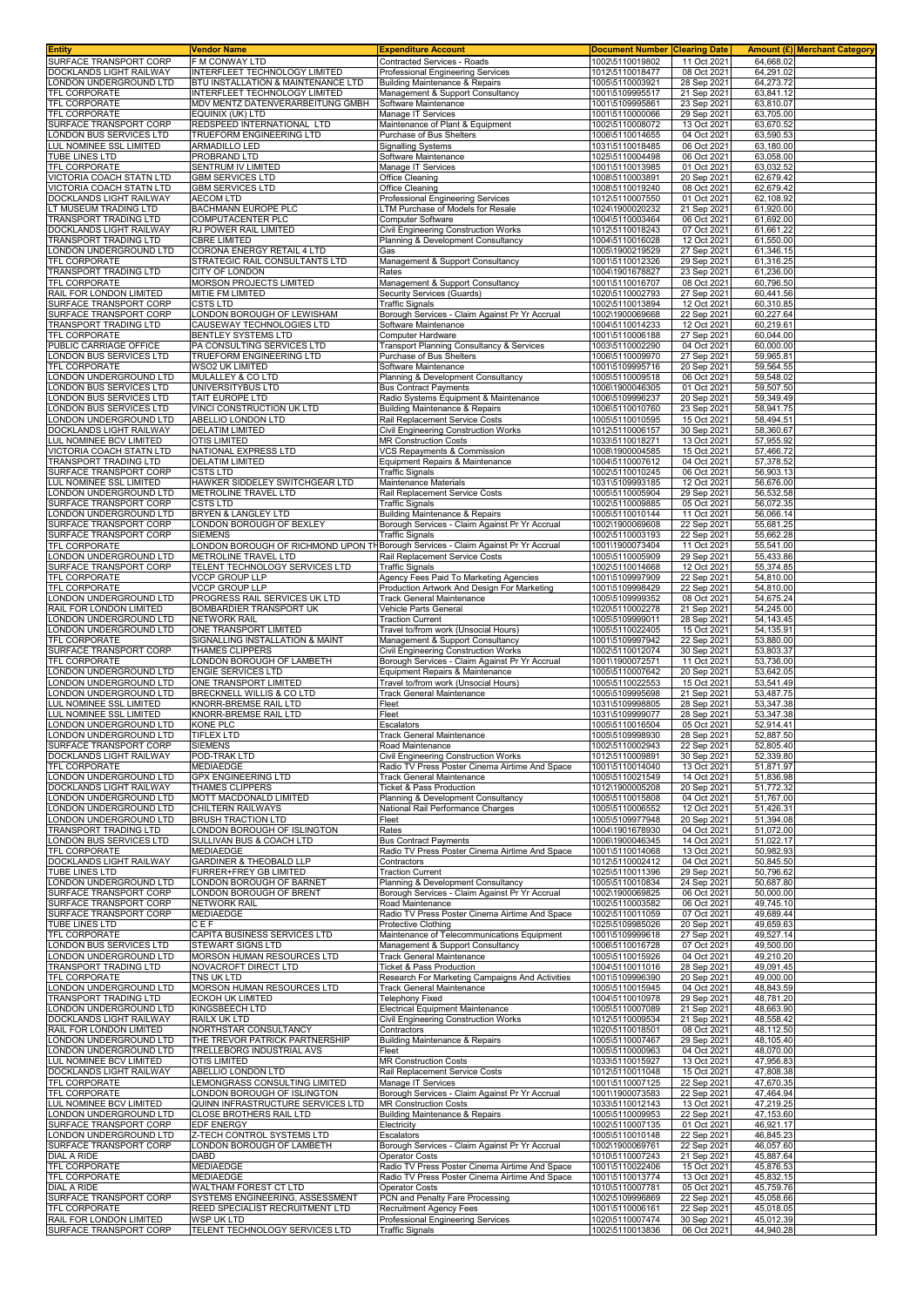| <b>Entity</b>                                       | Vendor Name                                                         | <b>Expenditure Account</b>                                                       | <b>Document Number</b>             | <b>Clearing Date</b>       |                         | Amount (£) Merchant Category |
|-----------------------------------------------------|---------------------------------------------------------------------|----------------------------------------------------------------------------------|------------------------------------|----------------------------|-------------------------|------------------------------|
| LONDON UNDERGROUND LTD                              | COMMANDER BUILDING SERVICES LIMITED Equipment Repairs & Maintenance |                                                                                  | 1005\5110018254                    | 13 Oct 2021                | 44,913.29               |                              |
| DOCKLANDS LIGHT RAILWAY                             | HYDER CONSULTING (UK) LTD                                           | Professional Engineering Services                                                | 1012\5110007473                    | 20 Sep 2021                | 44,772.43               |                              |
| TFL CORPORATE<br><b>TFL CORPORATE</b>               | BT SERVICE AGILITY                                                  | <b>Telephony Fixed</b>                                                           | 1001\1900073025                    | 22 Sep 2021                | 44,515.74               |                              |
| SURFACE TRANSPORT CORP                              | PROBRAND LTD<br>TELENT TECHNOLOGY SERVICES LTD                      | Software Maintenance<br><b>Traffic Signals</b>                                   | 1001\5110004495<br>1002\5110006093 | 06 Oct 2021<br>06 Oct 2021 | 44,250.37<br>44,106.76  |                              |
| ONDON UNDERGROUND LTD                               | <b>KPMG</b>                                                         | Planning & Development Consultancy                                               | 1005\5110003976                    | 28 Sep 2021                | 44,056.25               |                              |
| <b>CYCLE HIRE SCHEME</b>                            | JOURNEYCALL LTD                                                     | <b>Ticket &amp; Pass Production</b>                                              | 1016\5110012031                    | 14 Oct 2021                | 43,928.34               |                              |
| RAIL FOR LONDON LIMITED                             | BOMBARDIER TRANSPORT UK                                             | Vehicle Operating Leases                                                         | 1020\5110009786                    | 04 Oct 2021                | 43,800.00               |                              |
| <b>DIAL A RIDE</b>                                  | <b>DABD</b>                                                         | <b>Operator Costs</b>                                                            | 1010\5110015671                    | 07 Oct 2021                | 43,799.40               |                              |
| TFL CORPORATE                                       | BT SERVICE AGILITY                                                  | <b>Telephony Fixed</b>                                                           | 1001\1900073681                    | 29 Sep 2021                | 43,517.13               |                              |
| ONDON UNDERGROUND LTD                               | NETWORK RAIL                                                        | National Rail Long Term Charges                                                  | 1005\5110003539                    | 29 Sep 2021                | 43,219.37               |                              |
| DOCKLANDS LIGHT RAILWAY                             | VOESTALPINE RAIL TECHNOLOGY GMBH                                    | Maintenance Materials                                                            | 1012\5109996497                    | 23 Sep 2021                | 42,959.42               |                              |
| SURFACE TRANSPORT CORP                              | CAPITA BUSINESS SERVICES LTD                                        | Management & Support Consultancy                                                 | 1002\5109996859                    | 22 Sep 2021                | 42,839.00               |                              |
| TFL CORPORATE                                       | <b>IPSOS MORI</b><br><b>TPS LTD</b>                                 | Customer Research And Counts                                                     | 1001\5110006602                    | 13 Oct 2021                | 42,573.00<br>42,504.00  |                              |
| ONDON UNDERGROUND LTD<br>SURFACE TRANSPORT CORP     | LONDON BOROUGH OF WALTHAM FOREST                                    | <b>Signalling Systems</b><br>Borough Services - Claim Against Pr Yr Accrual      | 1005\5110011379<br>1002\1900069185 | 24 Sep 2021<br>12 Oct 2021 | 42,305.00               |                              |
| TFL CORPORATE                                       | MEDIAEDGE                                                           | Radio TV Press Poster Cinema Airtime And Space                                   | 1001\5110011035                    | 07 Oct 2021                | 42,228.10               |                              |
| ONDON UNDERGROUND LTD                               | CLOSE BROTHERS RAIL LTD                                             | <b>Building Maintenance &amp; Repairs</b>                                        | 1005\5110007603                    | 22 Sep 2021                | 42,109.24               |                              |
| DOCKLANDS LIGHT RAILWAY                             | POD-TRAK LTD                                                        | Civil Engineering Construction Works                                             | 1012\5110014443                    | 07 Oct 2021                | 42.060.72               |                              |
| <b>TFL CORPORATE</b>                                | GLOBAL MEDIA GROUP SERVICES LTD                                     | Social Media And Digital Advertising Space                                       | 1001\5110006067                    | 11 Oct 2021                | 41,921.00               |                              |
| <b>CYCLE HIRE SCHEME</b>                            | JOURNEYCALL LTD                                                     | <b>Ticket &amp; Pass Production</b>                                              | 1016\5110014693                    | 05 Oct 2021                | 41,818.14               |                              |
| SURFACE TRANSPORT CORP                              | TELENT TECHNOLOGY SERVICES LTD                                      | <b>Traffic Signals</b>                                                           | 1002\5110006129                    | 06 Oct 2021                | 41,767.68               |                              |
| RAIL FOR LONDON LIMITED<br>LONDON UNDERGROUND LTD   | <b>NETWORK RAIL</b><br><b>NETWORK RAIL</b>                          | National Rail Contribution                                                       | 1020\5110014917                    | 04 Oct 2021<br>28 Sep 2021 | 41,563.54<br>41,429.15  |                              |
| ONDON UNDERGROUND LTD                               | THALES GRD TRANSPORTATION SYSTEMS                                   | National Rail Fixed Track Access Charges<br>Civil Engineering Construction Works | 1005\5109998782<br>1005\5110014667 | 15 Oct 2021                | 41,365.31               |                              |
| SURFACE TRANSPORT CORP                              | TRUEFORM ENGINEERING LTD                                            | Contracted Services - Roads                                                      | 1002\5109999686                    | 20 Sep 2021                | 41,345.90               |                              |
| UL NOMINEE SSL LIMITED                              | <b>EMERSON NETWORK POWER LTD</b>                                    | Equipment Repairs & Maintenance                                                  | 1031\5109999639                    | 29 Sep 2021                | 41,193.12               |                              |
| LONDON UNDERGROUND LTD                              | METROLINE TRAVEL LTD                                                | Rail Replacement Service Costs                                                   | 1005\5110005903                    | 29 Sep 2021                | 41,191.19               |                              |
| <b>TFL CORPORATE</b>                                | CITY OF WESTMINSTER                                                 | <b>Borough Services</b>                                                          | 1001\1900073389                    | 11 Oct 2021                | 41,000.00               |                              |
| <b>TFL CORPORATE</b>                                | INTERFLEET TECHNOLOGY LIMITED                                       | Management & Support Consultancy                                                 | 1001\5109995264                    | 20 Sep 2021                | 40,873.15               |                              |
| <b>TFL CORPORATE</b>                                | <b>MEDIAEDGE</b>                                                    | Radio TV Press Poster Cinema Airtime And Space                                   | 1001\5110011057                    | 07 Oct 2021                | 40,865.92               |                              |
| <b>DIAL A RIDE</b>                                  | WESTWAY COMMUNITY TRANSPORT                                         | <b>Operator Costs</b>                                                            | 1010\5110016471                    | 07 Oct 2021                | 40,842.98               |                              |
| ONDON UNDERGROUND LTD<br><b>TFL CORPORATE</b>       | <b>NETWORK RAIL</b><br><b>MEDIAEDGE</b>                             | <b>Traction Current</b>                                                          | 1005\5109998845                    | 28 Sep 2021                | 40.574.59               |                              |
| TRANSPORT TRADING LTD                               | PA CONSULTING SERVICES LTD                                          | Radio TV Press Poster Cinema Airtime And Space<br>Software Maintenance           | 1001\5110011092<br>1004\5110004174 | 07 Oct 2021<br>06 Oct 2021 | 40,481.96<br>40,450.00  |                              |
| SURFACE TRANSPORT CORP                              | <b>SIEMENS</b>                                                      | Road Maintenance                                                                 | 1002\5110010451                    | 29 Sep 2021                | 40,432.10               |                              |
| ONDON BUS SERVICES LTD                              | LONDON UNITED BUSWAYS                                               | <b>Bus Contract Payments</b>                                                     | 1006\1900046283                    | 01 Oct 2021                | 40,065.00               |                              |
| ONDON UNDERGROUND LTD                               | JOHN COBB CONSULTING LTD                                            | Building Maintenance & Repairs                                                   | 1005\5110018497                    | 15 Oct 2021                | 40,000.00               |                              |
| ONDON BUS SERVICES LTD                              | EAST LONDON BUS & COACH COMPANY LTD Bus Contract Payments           |                                                                                  | 1006\1900046280                    | 01 Oct 2021                | 39,918.23               |                              |
| UL NOMINEE SSL LIMITED                              | KN NETWORK SERVICES LTD                                             | Civil Engineering Construction Works                                             | 1031\5110018687                    | 14 Oct 2021                | 39,860.46               |                              |
| ONDON BUS SERVICES LTD                              | <b>ABELLIO LONDON LTD</b>                                           | <b>Bus Contract Payments</b>                                                     | 1006\1900046339                    | 14 Oct 2021                | 39.852.16               |                              |
| <b>UL NOMINEE SSL LIMITED</b>                       | EASTERN COMPRESSORS LTD                                             | Equipment Repairs & Maintenance                                                  | 1031\5110010881                    | 24 Sep 2021                | 39.434.01               |                              |
| RAIL FOR LONDON LIMITED                             | MOTT MACDONALD LIMITED                                              | Management & Support Consultancy                                                 | 1020\5110007715                    | 13 Oct 2021                | 38,925.00               |                              |
| TRANSPORT TRADING LTD<br>LUL NOMINEE SSL LIMITED    | CORPORATE DOCUMENT SERVICES LTD<br>PNEUMATROL LTD                   | Printing<br>Fleet                                                                | 1004\5110011164                    | 29 Sep 2021<br>06 Oct 2021 | 38,908.08<br>38,845.50  |                              |
| TFL CORPORATE                                       | IMPERIAL COLLEGE PROJECTS LIMITED                                   | Publications & Periodicals                                                       | 1031\5110015041<br>1001\5110018071 | 12 Oct 2021                | 38,800.00               |                              |
| SURFACE TRANSPORT CORP                              | SIMULATION SYSTEMS LTD                                              | Equipment Repairs & Maintenance                                                  | 1002\5110014613                    | 05 Oct 2021                | 38,621.54               |                              |
| UL NOMINEE SSL LIMITED                              | CPC PROJECT SERVICES LLP                                            | Civil Engineering Construction Works                                             | 1031\5110022522                    | 15 Oct 2021                | 38,522.00               |                              |
| ONDON UNDERGROUND LTD                               | DYER & BUTLER LTD                                                   | <b>Civil Engineering Construction Works</b>                                      | 1005\5110018684                    | 14 Oct 2021                | 38,462.43               |                              |
| ONDON BUS SERVICES LTD                              | LOGISTICS UK                                                        | Management & Support Consultancy                                                 | 1006\5110005858                    | 01 Oct 2021                | 38,295.00               |                              |
| LONDON UNDERGROUND LTD                              | KONE PLC                                                            | Escalators                                                                       | 1005\5110015946                    | 04 Oct 2021                | 38,089.00               |                              |
| TFL CORPORATE                                       | LONDON BOROUGH OF REDBRIDGE                                         | Borough Services - Claim Against Pr Yr Accrual                                   | 1001\1900073204                    | 12 Oct 2021                | 38,000.00               |                              |
| DOCKLANDS LIGHT RAILWAY                             | HYDER CONSULTING (UK) LTD                                           | Professional Engineering Services                                                | 1012\5110009655                    | 28 Sep 2021                | 37,949.68               |                              |
| RAIL FOR LONDON LIMITED                             | NETWORK RAIL                                                        | National Rail Contribution                                                       | 1020\5110015222                    | 04 Oct 2021                | 37,911.17               |                              |
| ONDON RIVER SERVICES LTD<br>RAIL FOR LONDON LIMITED | CARTER JONAS LLP<br>NETWORK RAIL                                    | Other Landlord Charges LRS<br>Civil Engineering Construction Works               | 1007\5110011753<br>1020\5110004659 | 14 Oct 2021<br>06 Oct 2021 | 37,902.18<br>37,896.00  |                              |
| ONDON UNDERGROUND LTD                               | ALSTOM NL SERVICE PROVISION LTD                                     | Security Equipment                                                               | 1005\5109997980                    | 22 Sep 2021                | 37,880.97               |                              |
| RAIL FOR LONDON LIMITED                             | MORSON HUMAN RESOURCES LTD                                          | Management & Support Consultancy                                                 | 1020\5110007095                    | 13 Oct 2021                | 37,779.31               |                              |
| LONDON UNDERGROUND LTD                              | WESTON WILLIAMSON ARCHITECTS                                        | Planning & Development Consultancy                                               | 1005\5110016534                    | 14 Oct 2021                | 37,764.25               |                              |
| RAIL FOR LONDON LIMITED                             | <b>MTR CROSSRAIL</b>                                                | <b>MR Construction Costs</b>                                                     | 1020\5109968926                    | 21 Sep 2021                | 37,753.34               |                              |
| ONDON UNDERGROUND LTD                               | CAPITA BUSINESS SERVICES LTD                                        | <b>IT Consultancy</b>                                                            | 1005\5109980543                    | 14 Oct 2021                | 37,345.69               |                              |
| TFL CORPORATE                                       | <b>GTT-EMEA LIMITED</b>                                             | Software Maintenance                                                             | 1001\5110007305                    | 21 Sep 2021                | 37,257.56               |                              |
| RAIL FOR LONDON LIMITED                             | ARRIVA LONDON NORTH LTD                                             | Rail Replacement Service Costs                                                   | 1020\5110016008                    | 04 Oct 2021                | 37,220.72               |                              |
| DOCKLANDS LIGHT RAILWAY                             | EVERSHEDS<br>PROGRESS RAIL SERVICES UK LTD                          | Civil Engineering Construction Works<br>Track General Maintenance                | 1012\1900005223<br>1005\5109999363 | 12 Oct 2021<br>08 Oct 2021 | 37.200.00<br>37,138.04  |                              |
| LONDON UNDERGROUND LTD<br>RAIL FOR LONDON LIMITED   | TRAM OPERATIONS LIMITED                                             | Management & Support Consultancy                                                 | 1020\5110007576                    | 07 Oct 2021                | 37,074.32               |                              |
| LONDON UNDERGROUND LTD                              | TRENITALIA C2C LTD                                                  | National Rail Long Term Charges                                                  | 1005\5110002879                    | 29 Sep 2021                | 37,023.56               |                              |
| <b>TFL CORPORATE</b>                                | STRATEGIC RAIL CONSULTANTS LTD                                      | Management & Support Consultancy                                                 | 1001\5110021672                    | 14 Oct 2021                | 37,013.97               |                              |
| RAIL FOR LONDON LIMITED                             | BOMBARDIER TRANSPORT UK                                             | Vehicle Operating Leases                                                         | 1020\5110010259                    | 29 Sep 2021                | 37,000.00               |                              |
| LONDON UNDERGROUND LTD                              | ARCADIS GEN UK LIMITED                                              | Software Maintenance                                                             | 1005\5110009774                    | 24 Sep 2021                | 37,000.00               |                              |
| SURFACE TRANSPORT CORP                              | LONDON BOROUGH OF LAMBETH                                           | Borough Services - Claim Against Pr Yr Accrual                                   | 1002\1900069455                    | 22 Sep 2021                | 37,000.00               |                              |
| <b>TFL CORPORATE</b>                                | AXA PPP HEALTHCARE                                                  | <b>Staff Welfare Benefits</b>                                                    | 1001\5110012040                    | 01 Oct 2021                | 36.946.35               |                              |
| LUL NOMINEE SSL LIMITED                             | KNORR-BREMSE RAIL LTD                                               | Fleet                                                                            | 1031\5109998798                    | 28 Sep 2021                | 36,925.38               |                              |
| LUL NOMINEE SSL LIMITED                             | KNORR-BREMSE RAIL LTD<br>LONDON BOROUGH OF LAMBETH                  | Fleet<br>Borough Services - Claim Against Pr Yr Accrual                          | 1031\5109999004                    | 28 Sep 2021                | 36.925.38               |                              |
| SURFACE TRANSPORT CORP<br>ONDON RIVER SERVICES LTD  | THAMES CLIPPERS                                                     | <b>Operator Costs</b>                                                            | 1002\1900069437<br>1007\5110016709 | 22 Sep 2021<br>05 Oct 2021 | 36,916.99<br>36,844.00  |                              |
| ONDON UNDERGROUND LTD                               | CHILTERN RAILWAYS                                                   | National Rail Performance Charges                                                | 1005\5110006550                    | 12 Oct 2021                | 36,688.65               |                              |
| TRANSPORT TRADING LTD                               | CORONA ENERGY RETAIL 4 LTD                                          | Gas                                                                              | 1004\1901678698                    | 24 Sep 2021                | 36,685.72               |                              |
| <b>TFL CORPORATE</b>                                | INTERFLEET TECHNOLOGY LIMITED                                       | Management & Support Consultancy                                                 | 1001\5110006184                    | 11 Oct 2021                | 36,538.61               |                              |
| <b>DIAL A RIDE</b>                                  | WANDSWORTH COMMUNITY TRANSPORT                                      | <b>Operator Costs</b>                                                            | 1010\5110006635                    | 21 Sep 2021                | 36,423.96               |                              |
| TFL CORPORATE                                       | CAPITA BUSINESS SERVICES LTD                                        | <b>IT Consultancy</b>                                                            | 1001\5109996722                    | 22 Sep 2021                | 36.291.74               |                              |
| LUL NOMINEE SSL LIMITED                             | KNORR-BREMSE RAIL LTD                                               | Fleet                                                                            | 1031\5110004282                    | 06 Oct 2021                | 36,262.40               |                              |
| ONDON UNDERGROUND LTD                               | <b>KNIGHT FRANK LLP</b>                                             | Management & Support Consultancy                                                 | 1005\5110006768                    | 05 Oct 2021                | 36,209.63               |                              |
| TRANSPORT TRADING LTD<br>TRANSPORT TRADING LTD      | ROYAL BOROUGH KENSINGTON & CHELSEA Rates<br>NOVACROFT DIRECT LTD    | <b>Ticket &amp; Pass Production</b>                                              | 1004\1901678932<br>1004\5110011001 | 04 Oct 2021<br>28 Sep 2021 | 36,176.00<br>36, 164.95 |                              |
| SURFACE TRANSPORT CORP                              | <b>AECOM LTD</b>                                                    | Contracted Services - Roads                                                      | 1002\5110012114                    | 01 Oct 2021                | 35,936.68               |                              |
| ONDON UNDERGROUND LTD                               | <b>NETWORK RAIL</b>                                                 | National Rail Fixed Track Access Charges                                         | 1005\5109999127                    | 28 Sep 2021                | 35,918.41               |                              |
| ONDON UNDERGROUND LTD                               | TELENT TECHNOLOGY SERVICES LTD                                      | Cameras                                                                          | 1005\5109916890                    | 24 Sep 2021                | 35,893.20               |                              |
| LONDON UNDERGROUND LTD                              | <b>BRYEN &amp; LANGLEY LTD</b>                                      | <b>Building Maintenance &amp; Repairs</b>                                        | 1005\5110018688                    | 13 Oct 2021                | 35,879.45               |                              |
| ONDON BUS SERVICES LTD                              | MITIE CLEANING & ENVIRONMENTAL                                      | Maps, Timetables & Fare Information                                              | 1006\5110004570                    | 06 Oct 2021                | 35,824.43               |                              |
| RAIL FOR LONDON LIMITED                             | BOMBARDIER TRANSPORT UK                                             | Vehicle Operating Leases                                                         | 1020\5110010282                    | 29 Sep 2021                | 35,706.00               |                              |
| SURFACE TRANSPORT CORP                              | TELENT TECHNOLOGY SERVICES LTD                                      | <b>Traffic Signals</b>                                                           | 1002\5110014651                    | 12 Oct 2021                | 35,622.33               |                              |
| <b>TFL CORPORATE</b>                                | MEDIAEDGE                                                           | Radio TV Press Poster Cinema Airtime And Space                                   | 1001\5110014043                    | 13 Oct 2021                | 35,615.72               |                              |
| LUL NOMINEE BCV LIMITED<br>RAIL FOR LONDON LIMITED  | <b>EMICO LTD</b><br>PCG ASSOCIATES LIMITED                          | <b>MR Construction Costs</b><br>Management & Support Consultancy                 | 1033\5110018255<br>1020\5110020492 | 06 Oct 2021<br>14 Oct 2021 | 35,602.32<br>35,525.00  |                              |
| LONDON UNDERGROUND LTD                              | ABELLIO LONDON LTD                                                  | Rail Replacement Service Costs                                                   | 1005\5110011014                    | 15 Oct 2021                | 35,454.58               |                              |
| LONDON UNDERGROUND LTD                              | <b>NETWORK RAIL</b>                                                 | National Rail Fixed Track Access Charges                                         | 1005\5109998843                    | 28 Sep 2021                | 35,369.66               |                              |
| UL NOMINEE BCV LIMITED                              | KNORR-BREMSE RAIL LTD                                               | Fleet                                                                            | 1033\5110004394                    | 06 Oct 2021                | 35,298.00               |                              |
| ONDON UNDERGROUND LTD                               | QURED                                                               | COVID 19 planning                                                                | 1005\5110010365                    | 27 Sep 2021                | 35,249.00               |                              |
| ONDON UNDERGROUND LTD                               | TOWER SUPPLIES                                                      | Protective Clothing                                                              | 1005\5110007010                    | 15 Oct 2021                | 35,241.75               |                              |
| <b>FRANSPORT TRADING LTD</b>                        | PAYCOMPLETE UK LTD                                                  | Cash Handling & Processing                                                       | 1004\5109995266                    | 20 Sep 2021                | 35,198.05               |                              |
| ONDON UNDERGROUND LTD                               | <b>MECHAN LTD</b>                                                   | Maintenance Materials                                                            | 1005\5110006674                    | 12 Oct 2021                | 35,179.00               |                              |
| ONDON UNDERGROUND LTD                               | ATKINS LIMITED                                                      | <b>MR Construction Costs</b>                                                     | 1005\5109982106                    | 12 Oct 2021                | 35,131.73               |                              |
| ONDON UNDERGROUND LTD<br>TRANSPORT TRADING LTD      | TRANSPORT INVESTIGATION LTD<br>SOCIETYWORKS LTD                     | Agency Staff<br>Computer Hardware                                                | 1005\5109980516<br>1004\5109999591 | 04 Oct 2021<br>29 Sep 2021 | 35,079.89<br>35,000.00  |                              |
| ONDON BUS SERVICES LTD                              | <b>EDF ENERGY</b>                                                   | Electricity                                                                      | 1006\5110006745                    | 30 Sep 2021                | 34,662.52               |                              |
| TFL CORPORATE                                       | SYDAC LIMITED                                                       | Maintenance Materials                                                            | 1001\5110010310                    | 28 Sep 2021                | 34,644.00               |                              |
| TFL CORPORATE                                       | SYDAC LIMITED                                                       | Maintenance Materials                                                            | 1001\5110010319                    | 28 Sep 2021                | 34,644.00               |                              |
| RAIL FOR LONDON LIMITED                             | PCG ASSOCIATES LIMITED                                              | Management & Support Consultancy                                                 | 1020\5110013753                    | 01 Oct 2021                | 34,485.50               |                              |
| TFL CORPORATE                                       | MEDIAEDGE                                                           | Radio TV Press Poster Cinema Airtime And Space                                   | 1001\5110014071                    | 13 Oct 2021                | 34,222.04               |                              |
| ONDON UNDERGROUND LTD                               | <b>SCHINDLER LTD</b>                                                | Lift Maintenance                                                                 | 1005\5110010774                    | 29 Sep 2021                | 34,177.52               |                              |
| LONDON UNDERGROUND LTD                              | <b>ENGIE SERVICES LTD</b>                                           | Fire and Safety Equipment                                                        | 1005\5110015718                    | 14 Oct 2021                | 34,031.90               |                              |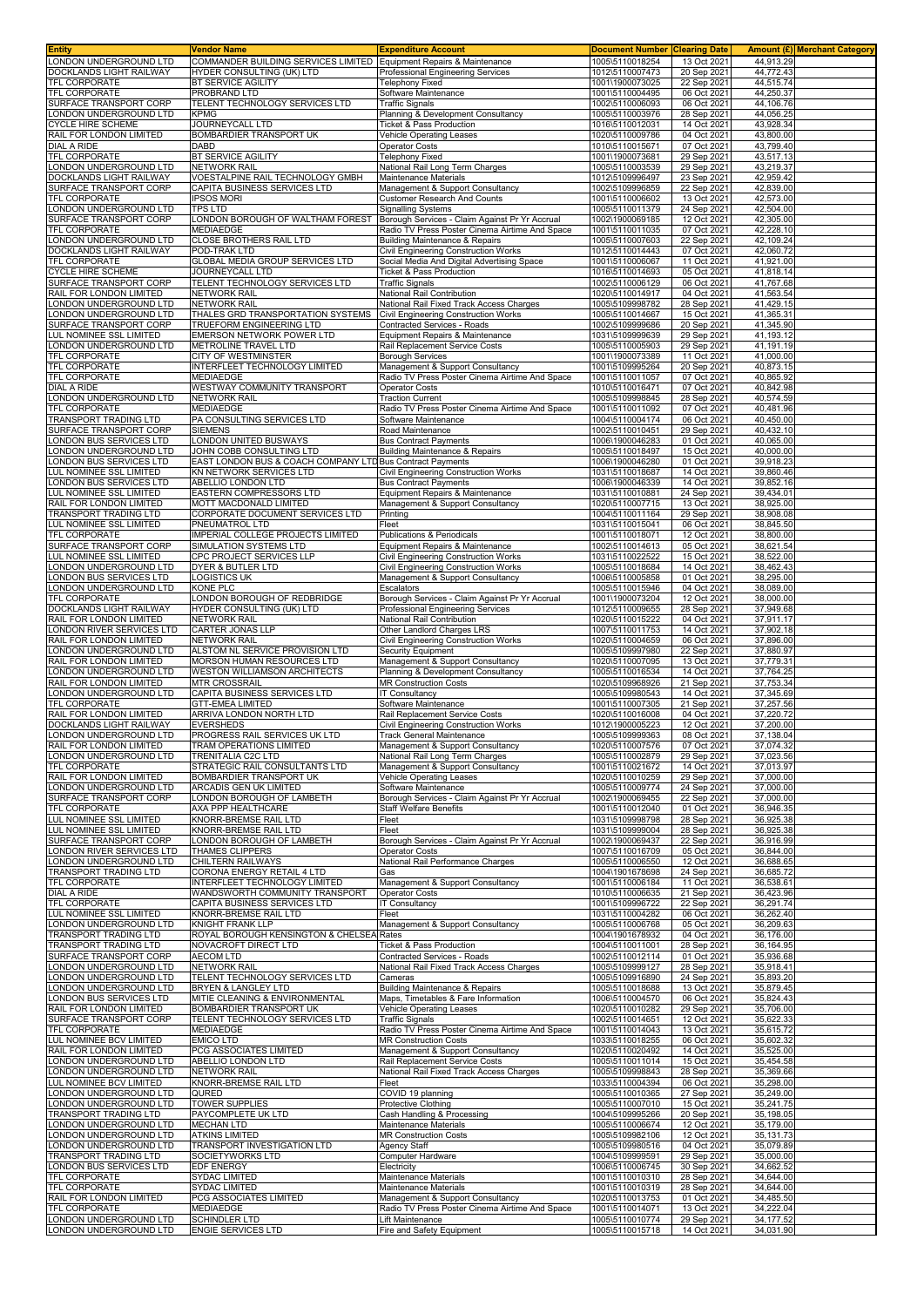| <b>Entity</b>                                           | <b>Vendor Name</b>                                                  | <b>Expenditure Account</b>                                                                 | <b>Document Number</b>             | <b>Clearing Date</b>       | Amount (£) Merchant Category |  |
|---------------------------------------------------------|---------------------------------------------------------------------|--------------------------------------------------------------------------------------------|------------------------------------|----------------------------|------------------------------|--|
| LONDON TRANSPORT MUSEUM                                 | MITIE FM LIMITED                                                    | Security Services (Guards)                                                                 | 1011\5110007024                    | 27 Sep 2021                | 34,017.24                    |  |
| TFL CORPORATE<br>ONDON UNDERGROUND LTD                  | LONDON BOROUGH OF CROYDON<br>ALSTOM NL SERVICE PROVISION LTD        | Borough Services - Claim Against Pr Yr Accrual<br>Fleet Tsssa Contract                     | 1001\1900073573<br>1005\5109996707 | 06 Oct 2021<br>22 Sep 2021 | 34,000.00<br>33,799.12       |  |
| DOCKLANDS LIGHT RAILWAY                                 | CLESHAR CONTRACT SERVICES                                           | Civil Engineering Construction Works                                                       | 1012\5109923003                    | 01 Oct 2021                | 33,779.39                    |  |
| TFL CORPORATE                                           | <b>MEDIAEDGE</b>                                                    | Radio TV Press Poster Cinema Airtime And Space                                             | 1001\5110013800                    | 13 Oct 2021                | 33,749.24                    |  |
| ONDON UNDERGROUND LTD                                   | QURED                                                               | COVID 19 planning                                                                          | 1005\5110010368                    | 27 Sep 2021                | 33,701.50                    |  |
| <b>TFL CORPORATE</b>                                    | STRATEGIC RAIL CONSULTANTS LTD                                      | Management & Support Consultancy                                                           | 1001\5110016733                    | 06 Oct 2021                | 33,485.25                    |  |
| RAIL FOR LONDON LIMITED<br>ONDON UNDERGROUND LTD        | MORSON HUMAN RESOURCES LTD                                          | Management & Support Consultancy                                                           | 1020\5109996476                    | 22 Sep 2021                | 33,397.77                    |  |
| ONDON UNDERGROUND LTD                                   | <b>AECOM LTD</b><br>ENSIGN BUS COMPANY LTD                          | Track General Maintenance<br>Rail Replacement Service Costs                                | 1005\5110003192<br>1005\5110002878 | 29 Sep 2021<br>21 Sep 2021 | 33,217.79<br>33,120.00       |  |
| ONDON UNDERGROUND LTD                                   | ENGIE SERVICES LTD                                                  | Equipment Repairs & Maintenance                                                            | 1005\5110007649                    | 20 Sep 2021                | 32,967.13                    |  |
| SURFACE TRANSPORT CORP                                  | TELENT TECHNOLOGY SERVICES LTD                                      | Contracted Services - Roads                                                                | 1002\5110012189                    | 28 Sep 2021                | 32,930.38                    |  |
| ONDON UNDERGROUND LTD                                   | QURED                                                               | COVID 19 planning                                                                          | 1005\5110010362                    | 27 Sep 2021                | 32,855.50                    |  |
| ONDON BUS SERVICES LTD                                  | <b>GBM SERVICES LTD</b>                                             | Office Cleaning                                                                            | 1006\5110007044                    | 20 Sep 2021                | 32,809.51                    |  |
| ONDON UNDERGROUND LTD<br>ONDON UNDERGROUND LTD          | TRANSPORT INVESTIGATION LTD<br>CLESHAR CONTRACT SERVICES            | Agency Staff<br>Track General Maintenance                                                  | 1005\5110021093<br>1005\5110000297 | 14 Oct 2021<br>29 Sep 2021 | 32,782.50<br>32,530.36       |  |
| ONDON UNDERGROUND LTD                                   | CLESHAR CONTRACT SERVICES                                           | Track General Maintenance                                                                  | 1005\5110000312                    | 29 Sep 2021                | 32,530.36                    |  |
| LUL NOMINEE BCV LIMITED                                 | <b>CREACTIVE DESIGN LTD</b>                                         | Fleet                                                                                      | 1033\5110014881                    | 05 Oct 2021                | 32,482.34                    |  |
| LUL NOMINEE BCV LIMITED                                 | CREACTIVE DESIGN LTD                                                | Fleet                                                                                      | 1033\5110019568                    | 12 Oct 2021                | 32,482.34                    |  |
| TFL CORPORATE                                           | <b>MEDIAEDGE</b>                                                    | Production Artwork And Design For Marketing                                                | 1001\5110013807                    | 13 Oct 2021                | 32,132.01                    |  |
| TFL CORPORATE<br>ONDON UNDERGROUND LTD                  | <b>VIRGIN MEDIA</b><br><b>NETWORK RAIL</b>                          | Computer Hardware<br><b>Traction Current</b>                                               | 1001\5110006317<br>1005\5109998934 | 29 Sep 2021<br>28 Sep 2021 | 32,119.36<br>31,850.72       |  |
| ONDON UNDERGROUND LTD                                   | MORSON HUMAN RESOURCES LTD                                          | Professional Engineering Services                                                          | 1005\5110011638                    | 11 Oct 2021                | 31,759.20                    |  |
| LUL NOMINEE SSL LIMITED                                 | CPC PROJECT SERVICES LLP                                            | Civil Engineering Construction Works                                                       | 1031\5110003415                    | 13 Oct 2021                | 31,725.00                    |  |
| ONDON UNDERGROUND LTD                                   | TELENT TECHNOLOGY SERVICES LTD                                      | Professional Engineering Services                                                          | 1005\5109999111                    | 21 Sep 2021                | 31,724.22                    |  |
| SURFACE TRANSPORT CORP                                  | <b>SKY HIGH PLC</b>                                                 | <b>Traffic Signals</b>                                                                     | 1002\5109981171                    | 23 Sep 2021                | 31,600.80                    |  |
| ONDON UNDERGROUND LTD<br>ONDON UNDERGROUND LTD          | OLDHAM ENGINEERING LTD<br><b>NETWORK RAIL</b>                       | Fleet<br>National Rail Fixed Track Access Charges                                          | 1005\5110019462<br>1005\5109998850 | 08 Oct 2021<br>28 Sep 2021 | 31,374.00<br>31,182.77       |  |
| TFL CORPORATE                                           | GARDINER & THEOBALD LLP                                             | Management & Support Consultancy                                                           | 1001\5110003465                    | 05 Oct 2021                | 31,165.95                    |  |
| ONDON UNDERGROUND LTD                                   | Z-TECH CONTROL SYSTEMS LTD                                          | Escalators                                                                                 | 1005\5110021043                    | 12 Oct 2021                | 31.067.84                    |  |
| RAIL FOR LONDON LIMITED                                 | MORSON HUMAN RESOURCES LTD                                          | Management & Support Consultancy                                                           | 1020\5109996478                    | 22 Sep 2021                | 31,033.35                    |  |
| ONDON UNDERGROUND LTD                                   | CLESHAR CONTRACT SERVICES                                           | <b>Track General Maintenance</b>                                                           | 1005\5110006520                    | 06 Oct 2021                | 31,025.96                    |  |
| ONDON UNDERGROUND LTD                                   | LUCCHINI UK LTD<br>1 SPATIAL LTD                                    | Fleet                                                                                      | 1005\5110006154                    | 06 Oct 2021<br>29 Sep 2021 | 30,971.52                    |  |
| <b>FEL CORPORATE</b><br>ONDON UNDERGROUND LTD.          | <b>MORSON INTERNATIONAL</b>                                         | Software Maintenance<br>Building Maintenance & Repairs                                     | 1001\5110004134<br>1005\5110006496 | 29 Sep 2021                | 30,940.00<br>30,817.02       |  |
| ONDON UNDERGROUND LTD                                   | SPEEDY HIRE DIRECT LTD                                              | Plant & Equipment Purchases                                                                | 1005\5110002376                    | 29 Sep 2021                | 30,801.90                    |  |
| <b>TFL CORPORATE</b>                                    | CAPITA BUSINESS SERVICES LTD                                        | <b>Recruitment Expenses</b>                                                                | 1001\5110000091                    | 15 Oct 2021                | 30,771.00                    |  |
| ONDON UNDERGROUND LTD                                   | SCHINDLER LTD                                                       | ift Maintenance                                                                            | 1005\5109964109                    | 27 Sep 2021                | 30,584.13                    |  |
| ONDON TRANSPORT MUSEUM.                                 | VINCI CONSTRUCTION UK LTD                                           | <b>Building Maintenance &amp; Repairs</b>                                                  | 1011\5110011366                    | 29 Sep 2021                | 30,578.58                    |  |
| DOCKLANDS LIGHT RAILWAY<br>TFL CORPORATE                | ASH CIVIL CONSTRUCTION<br>BILLETTS MEDIA CONSULTANCY                | <b>Civil Engineering Construction Works</b><br>Agency Fees Paid To Marketing Agencies      | 1012\5110011471<br>1001\5110006778 | 27 Sep 2021<br>12 Oct 2021 | 30,578.53<br>30,555.00       |  |
| TFL CORPORATE                                           | S&P GLOBAL RATINGS UK LIMITED                                       | Management & Support Consultancy                                                           | 1001\5110013757                    | 29 Sep 2021                | 30,500.00                    |  |
| LONDON BUS SERVICES LTD                                 | TRUEFORM ENGINEERING LTD                                            | Maintenance of Bus Stops                                                                   | 1006\5110009959                    | 27 Sep 2021                | 30,434.44                    |  |
| PUBLIC CARRIAGE OFFICE                                  | NSL LIMITED                                                         | PCO Outsourced Services                                                                    | 1003\5110008326                    | 11 Oct 2021                | 30,348.32                    |  |
| ONDON UNDERGROUND LTD                                   | <b>ECON CONSTRUCTION LTD</b>                                        | <b>Building Maintenance &amp; Repairs</b>                                                  | 1005\5110004578                    | 06 Oct 2021                | 30,309.02                    |  |
| RAIL FOR LONDON LIMITED                                 | MORSON HUMAN RESOURCES LTD                                          | Management & Support Consultancy                                                           | 1020\5110003681                    | 06 Oct 2021                | 30,308.42                    |  |
| DIAL A RIDE<br>LUL NOMINEE SSL LIMITED                  | BRENT COMMUNITY TRANSPORT<br>KNORR-BREMSE RAIL LTD                  | <b>Operator Costs</b><br>Fleet                                                             | 1010\5110012090<br>1031\5109998091 | 28 Sep 2021<br>22 Sep 2021 | 30,198.86<br>30,026.60       |  |
| TFL CORPORATE                                           | <b>MEDIAEDGE</b>                                                    | Radio TV Press Poster Cinema Airtime And Space                                             | 1001\5110011072                    | 07 Oct 2021                | 29,999.95                    |  |
| ONDON UNDERGROUND LTD                                   | BALFOUR BEATTY RAIL LTD                                             | Civil Engineering Construction Works                                                       | 1005\5110009952                    | 13 Oct 2021                | 29,968.89                    |  |
| SURFACE TRANSPORT CORP                                  | <b>INTEROUTE NETWORK LTD</b>                                        | <b>Traffic Signals</b>                                                                     | 1002\5109991721                    | 22 Sep 2021                | 29,783.38                    |  |
| ONDON UNDERGROUND LTD                                   | JOHN BRADLEY & SON (SPRINGS) LTD                                    | <b>Frack General Maintenance</b>                                                           | 1005\5109999527                    | 28 Sep 2021                | 29,700.00                    |  |
| DIAL A RIDE                                             | WANDSWORTH COMMUNITY TRANSPORT                                      | <b>Operator Costs</b>                                                                      | 1010\5110014935                    | 07 Oct 2021                | 29,673.74                    |  |
| <b>LUL NOMINEE SSL LIMITED</b><br>ONDON UNDERGROUND LTD | HARMILL SYSTEMS LTD<br>KONE PLC                                     | Civil Engineering Construction Works<br>Escalators                                         | 1031\5110016447<br>1005\5110015943 | 12 Oct 2021<br>04 Oct 2021 | 29,598.00<br>29,573.36       |  |
| RAIL FOR LONDON LIMITED                                 | MORSON HUMAN RESOURCES LTD                                          | Management & Support Consultancy                                                           | 1020\5109999720                    | 29 Sep 2021                | 29,477.81                    |  |
| RAIL FOR LONDON LIMITED                                 | MORSON HUMAN RESOURCES LTD                                          | Management & Support Consultancy                                                           | 1020\5110003678                    | 06 Oct 2021                | 29,477.81                    |  |
| SURFACE TRANSPORT CORP                                  | ZEST CONSULT LTD                                                    | <b>IT Consultancy</b>                                                                      | 1002\5110009762                    | 22 Sep 2021                | 29,400.00                    |  |
| ONDON UNDERGROUND LTD<br><b>TFL CORPORATE</b>           | <b>CLESHAR CONTRACT SERVICES</b><br>PROBRAND LTD                    | <b>Track General Maintenance</b><br>Software Maintenance                                   | 1005\5110000290<br>1001\5110003371 | 29 Sep 2021<br>06 Oct 2021 | 29,277.32<br>29,257.70       |  |
| ONDON UNDERGROUND LTD                                   | GRUNDON WASTE MANAGEMENT LTD                                        | Non Recyclable Waste Disposal/Refuse Collection                                            | 1005\5110010886                    | 24 Sep 2021                | 29,092.25                    |  |
| TUBE LINES LTD                                          | KELTBRAY LIMITED                                                    | Planning & Development Consultancy                                                         | 1040\5109998399                    | 22 Sep 2021                | 29,073.20                    |  |
| ONDON UNDERGROUND LTD                                   | <b>ENGIE SERVICES LTD</b>                                           | Fire and Safety Equipment                                                                  | 1005\5110014483                    | 14 Oct 2021                | 29,018.07                    |  |
| SURFACE TRANSPORT CORP                                  | TELENT TECHNOLOGY SERVICES LTD                                      | Road Maintenance                                                                           | 1002\5109995260                    | 20 Sep 2021                | 28,938.78                    |  |
| ONDON UNDERGROUND LTD                                   | <b>MERMEC UK LIMITED</b><br>DELOITTE                                | Maintenance Materials                                                                      | 1005\5109996264<br>1002\5109986814 | 21 Sep 2021                | 28,830.00<br>28,800.00       |  |
| SURFACE TRANSPORT CORP<br>LONDON BUS SERVICES LTD       | VINCI CONSTRUCTION UK LTD                                           | Management & Support Consultancy<br>Building Maintenance & Repairs                         | 1006\5110020522                    | 21 Sep 2021<br>12 Oct 2021 | 28,721.56                    |  |
| LONDON UNDERGROUND LTD                                  | <b>AECOM LTD</b>                                                    | Track General Maintenance                                                                  | 1005\5110003194                    | 29 Sep 2021                | 28,615.18                    |  |
| ONDON UNDERGROUND LTD                                   | LONDON BOROUGH OF ISLINGTON                                         | Electricity                                                                                | 1005\1900219569                    | 29 Sep 2021                | 28,503.96                    |  |
| TFL CORPORATE                                           | S&P GLOBAL RATINGS UK LIMITED                                       | Management & Support Consultancy                                                           | 1001\5110013759                    | 29 Sep 2021                | 28,500.00                    |  |
| RAIL FOR LONDON LIMITED<br>LUL NOMINEE BCV LIMITED      | <b>LOCKEN</b><br>KNORR-BREMSE RAIL LTD                              | Building Maintenance & Repairs<br>Fleet                                                    | 1020\5110016158<br>1033\5110004412 | 12 Oct 2021<br>06 Oct 2021 | 28,478.77<br>28,320.00       |  |
| LONDON BUS SERVICES LTD                                 | TRUEFORM ENGINEERING LTD                                            | Purchase of Bus Shelters                                                                   | 1006\5110018334                    | 11 Oct 2021                | 28,302.72                    |  |
| LONDON UNDERGROUND LTD                                  | TELENT TECHNOLOGY SERVICES LTD                                      | Professional Engineering Services                                                          | 1005\5109999069                    | 15 Oct 2021                | 28,235.81                    |  |
| TFL CORPORATE                                           | <b>DELOITTE</b>                                                     | Management & Support Consultancy                                                           | 1001\5110007636                    | 13 Oct 2021                | 28,194.00                    |  |
| DIAL A RIDE                                             | BP OIL UK LIMITED                                                   | Vehicle Running Costs                                                                      | 1010\5110000305                    | 28 Sep 2021                | 28,154.01                    |  |
| RAIL FOR LONDON LIMITED<br>LUL NOMINEE SSL LIMITED      | WSP UK LTD<br>RAIL DOOR SOLUTIONS LTD                               | Professional Engineering Services<br>Stock Issues - Repairables                            | 1020\5110000687<br>1031\5110020326 | 23 Sep 2021<br>15 Oct 2021 | 28,132.18<br>28,122.60       |  |
| TFL CORPORATE                                           | INTERFLEET TECHNOLOGY LIMITED                                       | Management & Support Consultancy                                                           | 1001\5110003018                    | 06 Oct 2021                | 27,897.50                    |  |
| LUL NOMINEE SSL LIMITED                                 | LUCCHINI UK LTD                                                     | Fleet                                                                                      | 1031\5109999588                    | 20 Sep 2021                | 27,895.00                    |  |
| ONDON UNDERGROUND LTD                                   | <b>SULLIVAN BUS &amp; COACH LTD</b>                                 | Rail Replacement Service Costs                                                             | 1005\5110010544                    | 27 Sep 2021                | 27,669.39                    |  |
| SURFACE TRANSPORT CORP                                  | LONDON BOROUGH OF LAMBETH                                           | Borough Services - Claim Against Pr Yr Accrual                                             | 1002\1900069762                    | 22 Sep 2021                | 27,550.00                    |  |
| ONDON UNDERGROUND LTD<br>SURFACE TRANSPORT CORP         | <b>NETWORK RAIL</b><br>LONDON BOROUGH OF LAMBETH                    | National Rail Fixed Track Access Charges<br>Borough Services - Claim Against Pr Yr Accrual | 1005\5109998931<br>1002\1900069766 | 28 Sep 2021<br>22 Sep 2021 | 27,506.45<br>27,446.30       |  |
| SURFACE TRANSPORT CORP                                  | TELENT TECHNOLOGY SERVICES LTD                                      | <b>Traffic Signals</b>                                                                     | 1002\5110014648                    | 12 Oct 2021                | 27,302.00                    |  |
| ONDON UNDERGROUND LTD                                   | KONE PLC                                                            | Escalators                                                                                 | 1005\5110002888                    | 01 Oct 2021                | 27,294.03                    |  |
| ONDON UNDERGROUND LTD                                   | CEF                                                                 | Electrical Equipment Maintenance                                                           | 1005\5110011750                    | 06 Oct 2021                | 27,223.35                    |  |
| ONDON UNDERGROUND LTD                                   | STRATEGIC RAIL CONSULTANTS LTD                                      | <b>MR Construction Costs</b>                                                               | 1005\5110015074                    | 06 Oct 2021                | 27,221.42                    |  |
| LONDON UNDERGROUND LTD<br>RAIL FOR LONDON LIMITED       | WILLIAM COOK RAIL LTD<br>TURNER & TOWNSEND LLP                      | Fleet<br>Management & Support Consultancy                                                  | 1005\5110002574<br>1020\5109999786 | 22 Sep 2021<br>28 Sep 2021 | 27,192.00<br>27,175.00       |  |
| RAIL FOR LONDON LIMITED                                 | STOCKTON ENGINEERING MANAGEMENT LT Management & Support Consultancy |                                                                                            | 1020\5110013917                    | 29 Sep 2021                | 27,060.00                    |  |
| TRANSPORT TRADING LTD                                   | NOVACROFT DIRECT LTD                                                | <b>Ticket &amp; Pass Production</b>                                                        | 1004\5110010995                    | 28 Sep 2021                | 27,000.00                    |  |
| RAIL FOR LONDON LIMITED                                 | MORSON HUMAN RESOURCES LTD                                          | Management & Support Consultancy                                                           | 1020\5110007096                    | 13 Oct 2021                | 26,987.26                    |  |
| RAIL FOR LONDON LIMITED<br>TFL CORPORATE                | MORSON HUMAN RESOURCES LTD                                          | Management & Support Consultancy<br>egal Fees                                              | 1020\5109999706<br>1001\5110013796 | 29 Sep 2021<br>13 Oct 2021 | 26,958.84<br>26,930.00       |  |
| LONDON UNDERGROUND LTD                                  | EVERSHEDS<br>RJC (UK) LTD                                           | <b>MR Construction Costs</b>                                                               | 1005\5110003993                    | 05 Oct 2021                | 26,902.33                    |  |
| LONDON UNDERGROUND LTD                                  | <b>TIFLEX LTD</b>                                                   | Track General Maintenance                                                                  | 1005\5109998952                    | 28 Sep 2021                | 26,880.01                    |  |
| TFL CORPORATE                                           | ONDON BOROUGH OF SOUTHWARK                                          | Borough Services - Claim Against Pr Yr Accrual                                             | 1001\1900073157                    | 06 Oct 2021                | 26,880.00                    |  |
| <b>TRANSPORT TRADING LTD</b>                            | CITY OF WESTMINSTER                                                 | Rates                                                                                      | 1004\1901678992                    | 04 Oct 2021                | 26,866.00                    |  |
| SURFACE TRANSPORT CORP                                  | CEOX SERVICES LTD                                                   | Computer Software                                                                          | 1002\5110003022                    | 28 Sep 2021                | 26,818.00                    |  |
| RAIL FOR LONDON LIMITED<br>DOCKLANDS LIGHT RAILWAY      | ENGIE SERVICES LTD<br>THALES GRD TRANSPORTATION SYSTEMS             | Equipment Repairs & Maintenance<br>Professional Engineering Services                       | 1020\5110009654<br>1012\5110000067 | 21 Sep 2021<br>22 Sep 2021 | 26,766.23<br>26,695.20       |  |
| TFL CORPORATE                                           | AVISON YOUNG (UK) LTD CLIENT ACCOUN                                 | Purchase of Land & Buildings                                                               | 1001\1900073813                    | 14 Oct 2021                | 26,445.00                    |  |
| DIAL A RIDE                                             | HACKNEY COMMUNITY TRANSPORT                                         | Operator Costs                                                                             | 1010\5110003616                    | 04 Oct 2021                | 26,369.74                    |  |
| LONDON UNDERGROUND LTD                                  | <b>NETWORK RAIL</b>                                                 | National Rail Long Term Charges                                                            | 1005\5110003425                    | 29 Sep 2021                | 26,344.87                    |  |
| ONDON UNDERGROUND LTD                                   | <b>NETWORK RAIL</b>                                                 | National Rail Long Term Charges                                                            | 1005\5110003435                    | 29 Sep 2021                | 26,344.87                    |  |
| <b>FRANSPORT TRADING LTD</b><br>TFL CORPORATE           | POST OFFICE LTD<br><b>MEDIAEDGE</b>                                 | <b>Ticket &amp; Pass Production</b><br>Radio TV Press Poster Cinema Airtime And Space      | 1004\5110002327<br>1001\5110014048 | 04 Oct 2021<br>13 Oct 2021 | 26,256.00<br>26,056.31       |  |
| RAIL FOR LONDON LIMITED                                 | ABELLIO LONDON LTD                                                  | Rail Replacement Service Costs                                                             | 1020\5110011013                    | 15 Oct 2021                | 25,955.34                    |  |
| RAIL FOR LONDON LIMITED                                 | WSP UK LTD                                                          | Professional Engineering Services                                                          | 1020\5110002767                    | 23 Sep 2021                | 25,936.92                    |  |
| ONDON UNDERGROUND LTD                                   | <b>AECOM LTD</b>                                                    | Track General Maintenance                                                                  | 1005\5110003184                    | 05 Oct 2021                | 25,884.24                    |  |
| DOCKLANDS LIGHT RAILWAY                                 | RJ POWER RAIL LIMITED                                               | Civil Engineering Construction Works                                                       | 1012\5110020421                    | 14 Oct 2021                | 25,875.88                    |  |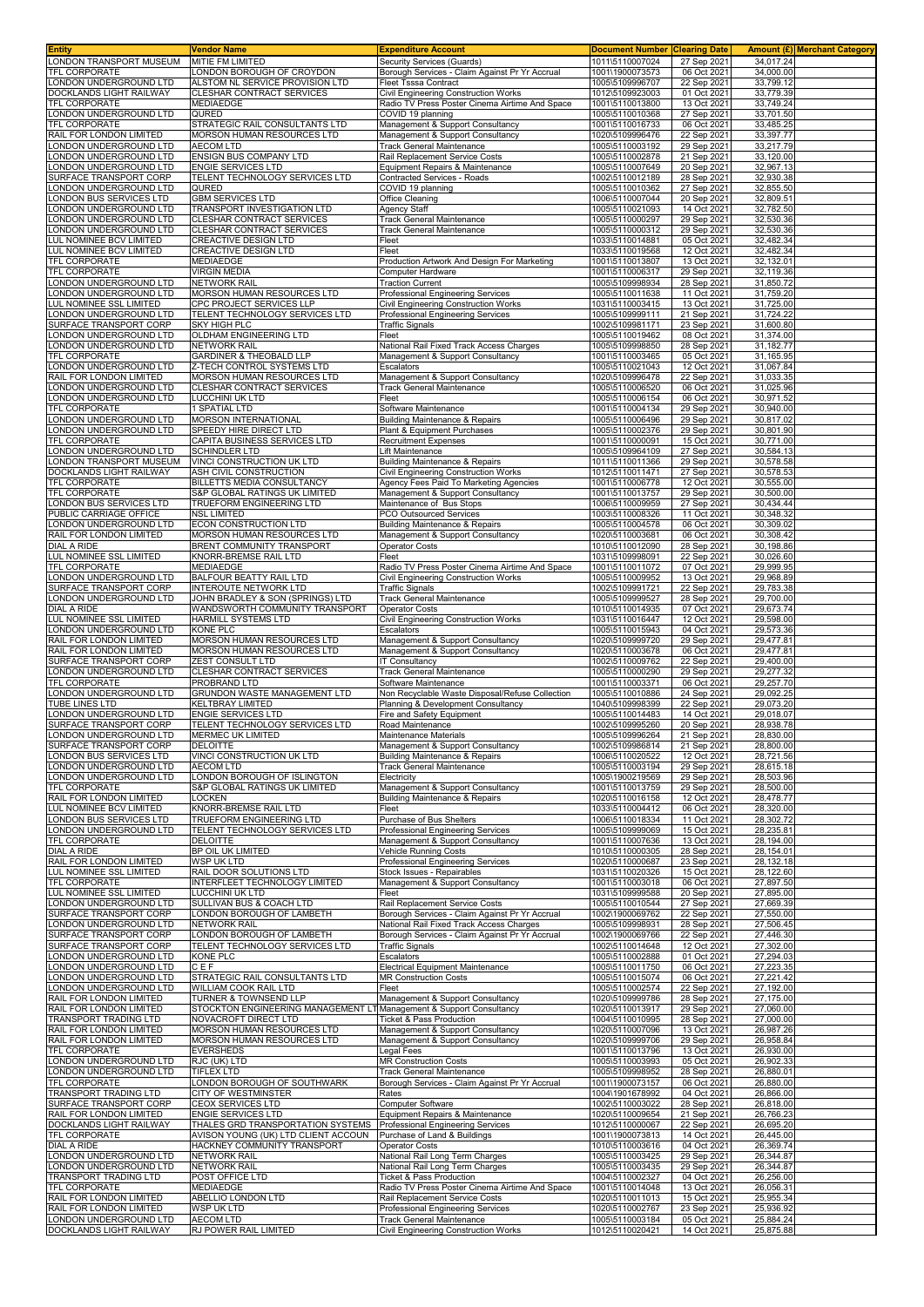| <b>Entity</b>                                        | <b>Vendor Name</b>                                                        | <b>Expenditure Account</b>                                                       | <b>Document Number</b>             | <b>Clearing Date</b>       |                        | <b>Amount (£) Merchant Category</b> |
|------------------------------------------------------|---------------------------------------------------------------------------|----------------------------------------------------------------------------------|------------------------------------|----------------------------|------------------------|-------------------------------------|
| LONDON UNDERGROUND LTD<br>DOCKLANDS LIGHT RAILWAY    | <b>SIEMENS</b>                                                            | <b>Traction Current</b>                                                          | 1005\5109995351<br>1012\5110010591 | 20 Sep 2021                | 25,843.60              |                                     |
| LUL NOMINEE SSL LIMITED                              | OTB ENGINEERING LTD<br>MITSUBISHI ELECTRIC EUROPE BV                      | Civil Engineering Construction Works<br>Fleet                                    | 1031\5110006773                    | 05 Oct 2021<br>14 Oct 2021 | 25,802.50<br>25,802.00 |                                     |
| ONDON UNDERGROUND LTD                                | <b>DELATIM LIMITED</b>                                                    | Equipment Repairs & Maintenance                                                  | 1005\5110020462                    | 12 Oct 2021                | 25,792.78              |                                     |
| SURFACE TRANSPORT CORP                               | LONDON BOROUGH OF LAMBETH                                                 | Borough Services - Claim Against Pr Yr Accrual                                   | 1002\1900069850                    | 12 Oct 2021                | 25.707.99              |                                     |
| RANSPORT TRADING LTD                                 | ONDON BOROUGH OF SOUTHWARK                                                | Rates                                                                            | 1004\1901678973                    | 04 Oct 2021                | 25,669.00              |                                     |
| LUL NOMINEE BCV LIMITED                              | KGJ PRICE LTD                                                             | <b>Track General Maintenance</b>                                                 | 1033\5110018818                    | 07 Oct 2021                | 25,440.00              |                                     |
| TUBE LINES LTD                                       | FURRER+FREY GB LIMITED                                                    | <b>Traction Current</b>                                                          | 1025\5110011406                    | 29 Sep 2021                | 25,398.90              |                                     |
| ONDON UNDERGROUND LTD<br>ONDON UNDERGROUND LTD       | DUCTCLEAN (UK) LTD T/A DCUK FM<br>TELENT TECHNOLOGY SERVICES LTD          | <b>Track General Maintenance</b><br>Cameras                                      | 1005\5110022251<br>1005\5109989286 | 15 Oct 2021<br>14 Oct 2021 | 25,349.09<br>25,333.05 |                                     |
| URFACE TRANSPORT CORP                                | TELENT TECHNOLOGY SERVICES LTD                                            | <b>Traffic Signals</b>                                                           | 1002\5110006126                    | 23 Sep 2021                | 25,248.50              |                                     |
| SURFACE TRANSPORT CORP                               | ONDON BOROUGH OF LAMBETH                                                  | Borough Services - Claim Against Pr Yr Accrual                                   | 1002\1900069448                    | 22 Sep 2021                | 25,000.00              |                                     |
| ONDON UNDERGROUND LTD                                | MOTIVAIR COMPRESSORS LTD                                                  | Maintenance of Plant & Equipment                                                 | 1005\5110020564                    | 15 Oct 2021                | 24,991.43              |                                     |
| <b>DIAL A RIDE</b>                                   | HACKNEY COMMUNITY TRANSPORT                                               | <b>Operator Costs</b>                                                            | 1010\5109999166                    | 24 Sep 2021                | 24,982.88              |                                     |
| <b>RANSPORT TRADING LTD</b><br>ONDON UNDERGROUND LTD | CYBERSOURCE LIMITED<br><b>TOWER SUPPLIES</b>                              | Software Maintenance<br>Protective Clothing                                      | 1004\5110018863<br>1005\5109996564 | 07 Oct 2021<br>15 Oct 2021 | 24,979.10<br>24,868.31 |                                     |
| ONDON TRANSPORT MUSEUM                               | <b>GBM SERVICES LTD</b>                                                   | Office Cleaning                                                                  | 1011\5110003986                    | 20 Sep 2021                | 24,853.46              |                                     |
| ONDON UNDERGROUND LTD                                | TELENT TECHNOLOGY SERVICES LTD                                            | Cameras                                                                          | 1005\5110011387                    | 14 Oct 2021                | 24,839.28              |                                     |
| TFL CORPORATE                                        | DAISY CORPORATE SERVICES TRADINGLTD Telephony Fixed                       |                                                                                  | 1001\5109998910                    | 28 Sep 2021                | 24,824.13              |                                     |
| RAIL FOR LONDON LIMITED                              | <b>GUTTERIDGE HASKINS &amp; DAVEY LIMITED</b><br>DATAQUEST (HEATHROW) LTD | Management & Support Consultancy                                                 | 1020\5110000110                    | 29 Sep 2021                | 24,800.00              |                                     |
| TFL CORPORATE<br>ONDON BUS SERVICES LTD              | ABELLIO LONDON LTD                                                        | Computer Hardware<br><b>Bus Contract Payments</b>                                | 1001\5110016599<br>1006\1900046276 | 06 Oct 2021<br>01 Oct 2021 | 24,712.50<br>24,688.80 |                                     |
| SURFACE TRANSPORT CORP                               | INDRA SISTEMAS S.A.-BRANCH IN UK                                          | Software Maintenance                                                             | 1002\5109999029                    | 27 Sep 2021                | 24,681.01              |                                     |
| SURFACE TRANSPORT CORP                               | INDRA SISTEMAS S.A.-BRANCH IN UK                                          | Software Maintenance                                                             | 1002\5110004139                    | 06 Oct 2021                | 24,681.01              |                                     |
| UL NOMINEE SSL LIMITED                               | MCNEALY BROWN LTD                                                         | Civil Engineering Construction Works                                             | 1031\5110015065                    | 13 Oct 2021                | 24,650.12              |                                     |
| UL NOMINEE SSL LIMITED                               | KNORR-BREMSE RAIL LTD                                                     | Fleet<br>Rates                                                                   | 1031\5109995685                    | 21 Sep 2021                | 24,505.60<br>24,451.00 |                                     |
| RANSPORT TRADING LTD<br>TRANSPORT TRADING LTD        | ONDON BOROUGH OF ENFIELD<br>ONDON BOROUGH OF ENFIELD                      | Rates                                                                            | 1004\1901679161<br>1004\1901679162 | 13 Oct 2021<br>13 Oct 2021 | 24,451.00              |                                     |
| ONDON UNDERGROUND LTD                                | OLDHAM ENGINEERING LTD                                                    | Fleet                                                                            | 1005\5110003985                    | 20 Sep 2021                | 24,402.00              |                                     |
| <b>TFL CORPORATE</b>                                 | RACKSPACE LTD                                                             | Manage IT Services                                                               | 1001\5110014505                    | 06 Oct 2021                | 24,397.36              |                                     |
| LUL NOMINEE SSL LIMITED                              | KNORR-BREMSE RAIL LTD                                                     | Fleet                                                                            | 1031\5110004397                    | 06 Oct 2021                | 24,369.20              |                                     |
| ONDON TRANSPORT MUSEUM<br>UL NOMINEE BCV LIMITED     | PROBRAND LTD<br>BRITISH STEEL LIMITED                                     | <b>Computer Software</b><br><b>Track General Maintenance</b>                     | 1011\5110013581<br>1033\5109999617 | 28 Sep 2021<br>29 Sep 2021 | 24,202.92<br>24,198.31 |                                     |
| LUL NOMINEE BCV LIMITED                              | BRITISH STEEL LIMITED                                                     | <b>Track General Maintenance</b>                                                 | 1033\5110019875                    | 11 Oct 2021                | 24,198.31              |                                     |
| <b>TFL CORPORATE</b>                                 | ONDON BOROUGH OF HAVERING                                                 | Borough Services                                                                 | 1001\1900073466                    | 22 Sep 2021                | 24,142.99              |                                     |
| LUL NOMINEE SSL LIMITED                              | KNORR-BREMSE RAIL LTD                                                     | Fleet                                                                            | 1031\5110006814                    | 12 Oct 2021                | 24,124.16              |                                     |
| ONDON BUS SERVICES LTD                               | TRUEFORM ENGINEERING LTD                                                  | Building Maintenance & Repairs                                                   | 1006\5110020067                    | 11 Oct 2021                | 24,113.26              |                                     |
| ONDON UNDERGROUND LTD<br>ONDON UNDERGROUND LTD       | ENGIE SERVICES LTD<br>O2 UK LTD                                           | Fire and Safety Equipment<br>Radio Pagers                                        | 1005\5110007679<br>1005\1900219479 | 20 Sep 2021<br>21 Sep 2021 | 24,080.88<br>24,079.60 |                                     |
| UL NOMINEE SSL LIMITED                               | <b>BAUR TEST EQUIPMENT LTD</b>                                            | Plant & Equipment Purchases                                                      | 1031\5110019387                    | 13 Oct 2021                | 23,840.00              |                                     |
| SURFACE TRANSPORT CORP                               | CAPITA BUSINESS SERVICES LTD                                              | Management & Support Consultancy                                                 | 1002\5109996984                    | 22 Sep 2021                | 23,809.81              |                                     |
| TFL CORPORATE                                        | CENTRE OF ADVERTISE EU LTD                                                | Management & Support Consultancy                                                 | 1001\5110010913                    | 28 Sep 2021                | 23,760.00              |                                     |
| <b>DOCKLANDS LIGHT RAILWAY</b>                       | TRACK AND BUILD LTD.                                                      | Civil Engineering Construction Works                                             | 1012\5110004178                    | 27 Sep 2021                | 23,739.77              |                                     |
| ONDON UNDERGROUND LTD<br>ONDON UNDERGROUND LTD       | RAILWAY WHEELSET & BRAKE LTD<br>ARRIVA LONDON NORTH LTD                   | Fleet<br>Rail Replacement Service Costs                                          | 1005\5109977936<br>1005\5110016010 | 21 Sep 2021<br>04 Oct 2021 | 23,664.90<br>23,663.82 |                                     |
| ONDON BUS SERVICES LTD                               | CT PLUS LIMITED                                                           | <b>Bus Contract Payments</b>                                                     | 1006\1900046342                    | 14 Oct 2021                | 23,662.40              |                                     |
| <b>CYCLE HIRE SCHEME</b>                             | KELLY TECHNICAL SERVICES LIMITED                                          | Concession Maintenance Charge                                                    | 1016\5110006807                    | 06 Oct 2021                | 23,594.91              |                                     |
| ONDON BUS SERVICES LTD                               | INTEROUTE NETWORK LTD                                                     | <b>Electrical &amp; Electronic Engineering</b>                                   | 1006\5110007302                    | 13 Oct 2021                | 23,574.86              |                                     |
| TFL CORPORATE<br>ONDON UNDERGROUND LTD               | REED SPECIALIST RECRUITMENT LTD<br>SOLO RAIL SOLUTIONS LIMITED            | <b>Recruitment Agency Fees</b><br>Fleet                                          | 1001\5110006200<br>1005\5109995707 | 22 Sep 2021<br>20 Sep 2021 | 23,500.00<br>23,459.74 |                                     |
| LONDON UNDERGROUND LTD                               | SOLO RAIL SOLUTIONS LIMITED                                               | Fleet                                                                            | 1005\5109998383                    | 22 Sep 2021                | 23,459.74              |                                     |
| ONDON UNDERGROUND LTD                                | SOLO RAIL SOLUTIONS LIMITED                                               | Fleet                                                                            | 1005\5110003560                    | 04 Oct 2021                | 23,459.74              |                                     |
| ONDON UNDERGROUND LTD                                | SOLO RAIL SOLUTIONS LIMITED                                               | Fleet                                                                            | 1005\5110007297                    | 11 Oct 2021                | 23,459.74              |                                     |
| DOCKLANDS LIGHT RAILWAY<br>TFL CORPORATE             | VANDA ENGINEERING LIMITED<br>AMAZON WEB SERVICES EMEA SARL                | Planning & Development Consultancy<br>Manage IT Services                         | 1012\5110010175<br>1001\5110007821 | 30 Sep 2021<br>01 Oct 2021 | 23,363.97<br>23,350.92 |                                     |
| DOCKLANDS LIGHT RAILWAY                              | OTB ENGINEERING LTD                                                       | Civil Engineering Construction Works                                             | 1012\5109993350                    | 24 Sep 2021                | 23,300.00              |                                     |
| DOCKLANDS LIGHT RAILWAY                              | EKALECO LTD                                                               | <b>Ticket &amp; Pass Production</b>                                              | 1012\5110018676                    | 11 Oct 2021                | 23,253.33              |                                     |
| <b>TFL CORPORATE</b>                                 | EDENRED (UK GROUP) LIMITED                                                | Staff Awards & Commendations                                                     | 1001\5110014598                    | 30 Sep 2021                | 23,200.00              |                                     |
| SURFACE TRANSPORT CORP<br>DOCKLANDS LIGHT RAILWAY    | <b>CSTS LTD</b><br>OTB ENGINEERING LTD                                    | <b>Traffic Signals</b><br>Civil Engineering Construction Works                   | 1002\5110013888<br>1012\5109993353 | 12 Oct 2021<br>24 Sep 2021 | 23,132.08<br>23,080.00 |                                     |
| ONDON UNDERGROUND LTD                                | TRANSPORT INVESTIGATION LTD                                               | <b>Agency Staff</b>                                                              | 1005\5110016674                    | 13 Oct 2021                | 23,075.25              |                                     |
| TFL CORPORATE                                        | <b>MEDIAEDGE</b>                                                          | Radio TV Press Poster Cinema Airtime And Space                                   | 1001\5110013769                    | 13 Oct 2021                | 22,999.10              |                                     |
| TFL CORPORATE                                        | AMAZON WEB SERVICES EMEA SARL                                             | Manage IT Services                                                               | 1001\5109993783                    | 21 Sep 2021                | 22,975.69              |                                     |
| ONDON UNDERGROUND LTD<br>TFL CORPORATE               | CLESHAR CONTRACT SERVICES<br>LONDON BOROUGH OF GREENWICH                  | Building Maintenance & Repairs<br>Borough Services - Claim Against Pr Yr Accrual | 1005\5110009657<br>1001\1900073690 | 21 Sep 2021<br>13 Oct 2021 | 22,961.64<br>22,927.50 |                                     |
| LONDON UNDERGROUND LTD                               | TRENITALIA C2C LTD                                                        | National Rail Qualifying Expenditure Charges                                     | 1005\5110002877                    | 29 Sep 2021                | 22.902.80              |                                     |
| <b>TFL CORPORATE</b>                                 | THIRD PILLAR OF HEALTH                                                    | Management & Support Consultancy                                                 | 1001\5110008324                    | 13 Oct 2021                | 22,850.00              |                                     |
| <b>TFL CORPORATE</b>                                 | VCCP GROUP LLP                                                            | Agency Fees Paid To Marketing Agencies                                           | 1001\5109997910                    | 22 Sep 2021                | 22.650.00              |                                     |
| TFL CORPORATE                                        | <b>MEDIAEDGE</b>                                                          | Radio TV Press Poster Cinema Airtime And Space                                   | 1001\5110011081                    | 07 Oct 2021                | 22,614.03              |                                     |
| SURFACE TRANSPORT CORP<br>SURFACE TRANSPORT CORP     | ROBERT WALPOLE & PARTNERS<br>TELENT TECHNOLOGY SERVICES LTD               | Professional Engineering Services<br><b>Traffic Signals</b>                      | 1002\5110007309<br>1002\5110014643 | 22 Sep 2021<br>12 Oct 2021 | 22,568.60<br>22,427.44 |                                     |
| RAIL FOR LONDON LIMITED                              | TURNER & TOWNSEND LLP                                                     | Management & Support Consultancy                                                 | 1020\5109999755                    | 28 Sep 2021                | 22,425.00              |                                     |
| TFL CORPORATE                                        | CH2M HILL UNITED KINGDOM                                                  | Planning & Development Consultancy                                               | 1001\5110007195                    | 13 Oct 2021                | 22,380.64              |                                     |
| TRANSPORT TRADING LTD                                | THAMES CLIPPERS                                                           | Gross Sales Clearance                                                            | 1004\1901678839                    | 27 Sep 2021                | 22.330.08              |                                     |
| ONDON UNDERGROUND LTD<br>ONDON UNDERGROUND LTD       | PTSG ACCESS AND SAFETY LTD<br>ARLINGTON FLEET SERVICES LTD                | Building Maintenance & Repairs                                                   | 1005\5110010761<br>1005\5110011585 | 28 Sep 2021<br>01 Oct 2021 | 22,321.40<br>22,250.59 |                                     |
| LUL NOMINEE SSL LIMITED                              | KNORR-BREMSE RAIL LTD                                                     | Equipment Repairs & Maintenance<br>Fleet                                         | 1031\5110007581                    | 13 Oct 2021                | 22,105.86              |                                     |
| LONDON UNDERGROUND LTD                               | THALES GROUND TRANSPORTATION SYSTE Signalling Systems                     |                                                                                  | 1005\5110010173                    | 29 Sep 2021                | 22,055.81              |                                     |
| TFL CORPORATE                                        | <b>VITA HEALTH GROUP</b>                                                  | Management & Support Consultancy                                                 | 1001\5109999099                    | 28 Sep 2021                | 22,045.65              |                                     |
| SURFACE TRANSPORT CORP<br><b>TFL CORPORATE</b>       | SKY HIGH PLC<br>HAYS ACCOUNTANCY PERSONNEL                                | <b>Traffic Signals</b><br>Agency Staff                                           | 1002\5109981184<br>1001\5110001568 | 23 Sep 2021<br>04 Oct 2021 | 22,043.92<br>22,041.60 |                                     |
| TRANSPORT TRADING LTD                                | RAILWAY CHILDREN                                                          | Ticket & Pass Production                                                         | 1004\1901678740                    | 24 Sep 2021                | 22,031.94              |                                     |
| LUL NOMINEE SSL LIMITED                              | KNORR-BREMSE RAIL LTD                                                     | Fleet                                                                            | 1031\5110006698                    | 12 Oct 2021                | 22,014.20              |                                     |
| <b>TFL CORPORATE</b>                                 | CINOS                                                                     | Computer Hardware                                                                | 1001\5110019934                    | 13 Oct 2021                | 22,005.38              |                                     |
| DOCKLANDS LIGHT RAILWAY<br>TRANSPORT TRADING LTD     | UK POWER NETWORKS LTD<br>WAVE UTILITIES                                   | Civil Engineering Construction Works<br>Water                                    | 1012\5110000149<br>1004\1901678893 | 22 Sep 2021<br>13 Oct 2021 | 21,956.70<br>21,899.33 |                                     |
| LUL NOMINEE SSL LIMITED                              | <b>SIEMENS</b>                                                            | <b>Signalling Systems</b>                                                        | 1031\5109998323                    | 22 Sep 2021                | 21,840.00              |                                     |
| LUL NOMINEE SSL LIMITED                              | <b>SIEMENS</b>                                                            | <b>Signalling Systems</b>                                                        | 1031\5109998327                    | 22 Sep 2021                | 21,840.00              |                                     |
| <b>TFL CORPORATE</b>                                 | DB CARGO (UK) LTD                                                         | Purchase of Land & Buildings                                                     | 1001\1900073851                    | 04 Oct 2021                | 21,808.76              |                                     |
| <b>TUBE LINES LTD</b><br><b>TFL CORPORATE</b>        | <b>ENGIE SERVICES LTD</b><br>CORPORATE DOCUMENT SERVICES LTD              | Fire and Safety Equipment<br>Printing For Customer Info Materials                | 1040\5109995499<br>1001\5110006330 | 20 Sep 2021<br>20 Sep 2021 | 21,794.61<br>21,718.53 |                                     |
| SURFACE TRANSPORT CORP                               | O2 UK LTD                                                                 | Telephony Mobile                                                                 | 1002\5110007738                    | 13 Oct 2021                | 21,670.00              |                                     |
| <b>TFL CORPORATE</b>                                 | CAPITA BUSINESS SERVICES LTD                                              | Maintenance of Telecommunications Equipment                                      | 1001\5109996732                    | 22 Sep 2021                | 21,669.87              |                                     |
| <b>TFL CORPORATE</b>                                 | CAPITA BUSINESS SERVICES LTD                                              | Maintenance of Telecommunications Equipment                                      | 1001\5109996730                    | 22 Sep 2021                | 21,607.09              |                                     |
| PUBLIC CARRIAGE OFFICE<br><b>TFL CORPORATE</b>       | NSL LIMITED<br><b>CURRIE &amp; BROWN UK LIMITED</b>                       | PCO Outsourced Services<br>Management & Support Consultancy                      | 1003\5110019340<br>1001\5110009859 | 08 Oct 2021<br>13 Oct 2021 | 21,584.88<br>21,476.43 |                                     |
| LUL NOMINEE SSL LIMITED                              | MANTEC ENGINEERING LTD                                                    | Fleet                                                                            | 1031\5110007040                    | 20 Sep 2021                | 21,465.00              |                                     |
| ONDON UNDERGROUND LTD                                | ENTERPISE AMS GROUP LTD                                                   | Software Maintenance                                                             | 1005\5109998564                    | 28 Sep 2021                | 21,446.00              |                                     |
| LONDON UNDERGROUND LTD                               | ENTERPISE AMS GROUP LTD                                                   | Software Maintenance                                                             | 1005\5110006077                    | 11 Oct 2021                | 21,446.00              |                                     |
| TFL CORPORATE<br>LONDON UNDERGROUND LTD              | <b>NAVEX GLOBAL</b><br>Z-TECH CONTROL SYSTEMS LTD                         | Management & Support Consultancy<br>Escalators                                   | 1001\5109969707<br>1005\5110010146 | 06 Oct 2021<br>22 Sep 2021 | 21,437.96<br>21,426.09 |                                     |
| RAIL FOR LONDON LIMITED                              | XANTA LIMITED                                                             | Management & Support Consultancy                                                 | 1020\5110007113                    | 21 Sep 2021                | 21,420.00              |                                     |
| DOCKLANDS LIGHT RAILWAY                              | OTB ENGINEERING LTD                                                       | Civil Engineering Construction Works                                             | 1012\5110010902                    | 28 Sep 2021                | 21,402.50              |                                     |
| DOCKLANDS LIGHT RAILWAY                              | OTB ENGINEERING LTD                                                       | Civil Engineering Construction Works                                             | 1012\5109983837                    | 24 Sep 2021                | 21,397.50              |                                     |
| PUBLIC CARRIAGE OFFICE<br><b>TFL CORPORATE</b>       | <b>NSL LIMITED</b><br>MEDIAEDGE                                           | PCO Outsourced Services<br>Radio TV Press Poster Cinema Airtime And Space        | 1003\5110008325<br>1001\5110011068 | 11 Oct 2021<br>07 Oct 2021 | 21,289.30<br>21,271.23 |                                     |
| TFL CORPORATE                                        | HCL TECHNOLOGIES UK LTD                                                   | Computer Software                                                                | 1001\5110000078                    | 29 Sep 2021                | 21,255.00              |                                     |
| LONDON UNDERGROUND LTD                               | <b>TIFLEX LTD</b>                                                         | Track General Maintenance                                                        | 1005\5109996205                    | 22 Sep 2021                | 21,200.00              |                                     |
| SURFACE TRANSPORT CORP<br>TFL CORPORATE              | SKY HIGH PLC                                                              | <b>Traffic Signals</b>                                                           | 1002\5109981178                    | 23 Sep 2021                | 21,165.00              |                                     |
| LUL NOMINEE SSL LIMITED                              | <b>EVERSHEDS</b><br>KNORR-BREMSE RAIL LTD                                 | egal Fees<br>Fleet                                                               | 1001\5110013862<br>1031\5110006235 | 06 Oct 2021<br>11 Oct 2021 | 21,136.00<br>21,128.85 |                                     |
| RAIL FOR LONDON LIMITED                              | BOMBARDIER TRANSPORT UK                                                   | Stock Issues - Repairables                                                       | 1020\5110002276                    | 21 Sep 2021                | 21,050.00              |                                     |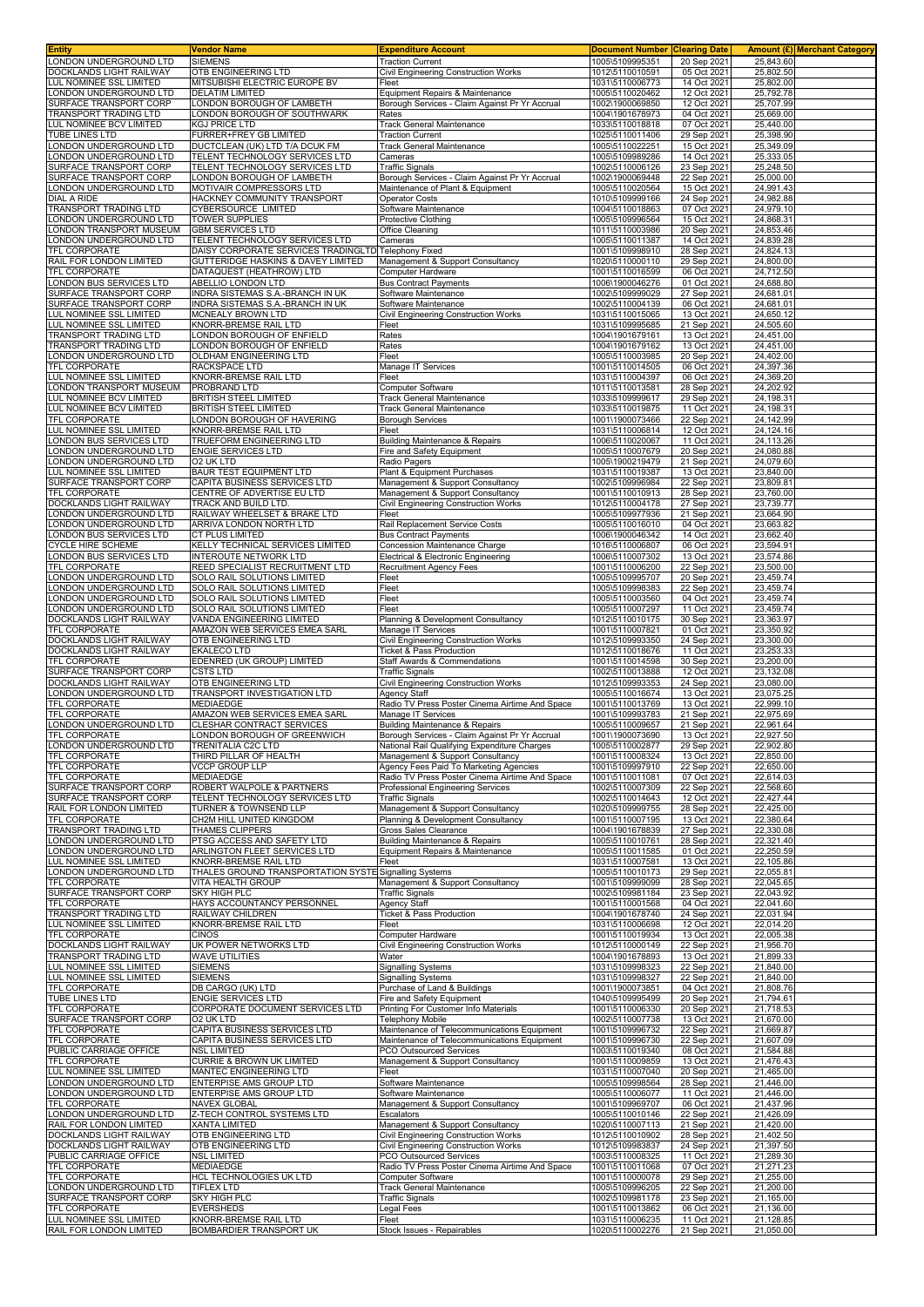| <b>Entity</b>                                            | Vendor Name                                                         | <b>Expenditure Account</b>                                                               | <b>Document Number</b>             | <b>Clearing Date</b>       |                        | <b>Amount (£)</b> Merchant Category |
|----------------------------------------------------------|---------------------------------------------------------------------|------------------------------------------------------------------------------------------|------------------------------------|----------------------------|------------------------|-------------------------------------|
| <b>TFL CORPORATE</b>                                     | LONDON BOROUGH OF LEWISHAM                                          | Borough Services - Claim Against Pr Yr Accrual                                           | 1001\1900073491                    | 22 Sep 2021                | 21,000.00<br>21.000.00 |                                     |
| LONDON UNDERGROUND LTD<br>LONDON UNDERGROUND LTD         | CENTRE OF ADVERTISE EU LTD<br>DUCTCLEAN (UK) LTD T/A DCUK FM        | Track General Maintenance<br>Equipment Repairs & Maintenance                             | 1005\5110011551<br>1005\5110019780 | 29 Sep 2021<br>11 Oct 2021 | 20,991.79              |                                     |
| <b>TRANSPORT TRADING LTD</b>                             | JOURNEYCALL LTD                                                     | Ticket & Pass Production                                                                 | 1004\5110012006                    | 14 Oct 2021                | 20,949.50              |                                     |
| TFL CORPORATE                                            | ARK SIGNALLING CONSULTANCY                                          | Management & Support Consultancy                                                         | 1001\5110010254                    | 27 Sep 2021                | 20,900.00              |                                     |
| LONDON UNDERGROUND LTD                                   | ALAN DICK COMMS. LTD (AD COMMS)                                     | Track General Maintenance                                                                | 1005\5109998799                    | 28 Sep 2021                | 20,879.00              |                                     |
| ONDON UNDERGROUND LTD                                    | ARLINGTON FLEET SERVICES LTD                                        | Equipment Repairs & Maintenance                                                          | 1005\5110011425                    | 01 Oct 2021                | 20,860.43              |                                     |
| ONDON UNDERGROUND LTD                                    | ARLINGTON FLEET SERVICES LTD                                        | Equipment Repairs & Maintenance                                                          | 1005\5110011430                    | 01 Oct 2021<br>01 Oct 2021 | 20,860.43              |                                     |
| ONDON UNDERGROUND LTD<br>ONDON UNDERGROUND LTD           | ARLINGTON FLEET SERVICES LTD<br>ARLINGTON FLEET SERVICES LTD        | Equipment Repairs & Maintenance<br>Equipment Repairs & Maintenance                       | 1005\5110011620<br>1005\5110011629 | 01 Oct 2021                | 20,860.43<br>20,860.43 |                                     |
| TFL CORPORATE                                            | JACOBS ENGINEERING UK LTD                                           | Planning & Development Consultancy                                                       | 1001\5109978110                    | 20 Sep 2021                | 20,827.52              |                                     |
| PUBLIC CARRIAGE OFFICE                                   | <b>WRAGGE &amp; CO</b>                                              | egal Fees                                                                                | 1003\5110009754                    | 28 Sep 2021                | 20,796.55              |                                     |
| RAIL FOR LONDON LIMITED                                  | <b>GBM SERVICES LTD</b>                                             | Operational Cleaning                                                                     | 1020\5110003870                    | 20 Sep 2021                | 20,776.14              |                                     |
| RAIL FOR LONDON LIMITED                                  | <b>TRAM OPERATIONS LIMITED</b>                                      | Franchise/Concession Variable Fee                                                        | 1020\5110000758                    | 23 Sep 2021                | 20,766.30              |                                     |
| ONDON UNDERGROUND LTD<br><b>TFL CORPORATE</b>            | ECON CONSTRUCTION LTD<br>LEMONGRASS CONSULTING LIMITED              | Building Maintenance & Repairs<br>Manage IT Services                                     | 1005\5110019841<br>1001\5110007127 | 12 Oct 2021<br>22 Sep 2021 | 20,746.61<br>20,692.00 |                                     |
| LUL NOMINEE SSL LIMITED                                  | KNORR-BREMSE RAIL LTD                                               | Fleet                                                                                    | 1031\5110007930                    | 13 Oct 2021                | 20,554.80              |                                     |
| LONDON UNDERGROUND LTD                                   | CONCEPT ACCOMMODATION LTD                                           | Maintenance Materials                                                                    | 1005\5109949700                    | 24 Sep 2021                | 20,515.00              |                                     |
| TFL CORPORATE                                            | HAYS ACCOUNTANCY PERSONNEL                                          | Agency Staff                                                                             | 1001\5109994235                    | 20 Sep 2021                | 20,510.36              |                                     |
| SURFACE TRANSPORT CORP                                   | O2 UK LTD                                                           | Computer Hardware                                                                        | 1002\5110003996                    | 29 Sep 2021                | 20,476.17              |                                     |
| ONDON UNDERGROUND LTD<br>LONDON UNDERGROUND LTD          | CENTRE OF ADVERTISE EU LTD<br>HAYLEY GROUP PLC                      | Track General Maintenance<br>Uniforms                                                    | 1005\5110010916<br>1005\5110006042 | 28 Sep 2021<br>15 Oct 2021 | 20,475.00<br>20,450.00 |                                     |
| ONDON BUS SERVICES LTD                                   | TRUEFORM ENGINEERING LTD                                            | Maintenance of Bus Stops                                                                 | 1006\5110018337                    | 11 Oct 2021                | 20,403.25              |                                     |
| LUL NOMINEE BCV LIMITED                                  | HIRD RAIL SERVICES LTD                                              | Track General Maintenance                                                                | 1033\5110007606                    | 13 Oct 2021                | 20,301.10              |                                     |
| TUBE LINES LTD                                           | MITIE FM LIMITED                                                    | <b>Security Services (Guards)</b>                                                        | 1025\5110003688                    | 27 Sep 2021                | 20,295.70              |                                     |
| TFL CORPORATE                                            | PA CONSULTING SERVICES LTD                                          | Software Maintenance                                                                     | 1001\5110004176                    | 06 Oct 2021                | 20,273.00              |                                     |
| SURFACE TRANSPORT CORP<br>TRANSPORT TRADING LTD          | MEDIAEDGE<br>THAMES CLIPPERS                                        | Radio TV Press Poster Cinema Airtime And Space<br>Gross Sales Clearance                  | 1002\5110011213<br>1004\1901678834 | 07 Oct 2021<br>27 Sep 2021 | 20,192.65<br>20,025.92 |                                     |
| ONDON UNDERGROUND LTD                                    | CAPITA BUSINESS SERVICES LTD                                        | Maintenance of Telecommunications Equipment                                              | 1005\5110015032                    | 06 Oct 2021                | 20,000.00              |                                     |
| <b>FRANSPORT TRADING LTD</b>                             | <b>ATOC</b>                                                         | Software Maintenance                                                                     | 1004\5110008296                    | 13 Oct 2021                | 20,000.00              |                                     |
| LUL NOMINEE BCV LIMITED                                  | NELSON BUTLER & SON LTD                                             | Track General Maintenance                                                                | 1033\5110011456                    | 27 Sep 2021                | 20,000.00              |                                     |
| TUBE LINES LTD                                           | ACCESS DISPUTES COMMITTEE                                           | National Rail Fixed Track Access Charges                                                 | 1025\5109998237                    | 22 Sep 2021                | 20,000.00              |                                     |
| SURFACE TRANSPORT CORP<br>ONDON UNDERGROUND LTD          | LONDON BOROUGH OF LAMBETH<br>HARMILL SYSTEMS LTD                    | Borough Services - Claim Against Pr Yr Accrual<br>Maintenance Materials                  | 1002\1900069599<br>1005\5110009805 | 06 Oct 2021<br>24 Sep 2021 | 19,979.00<br>19,880.00 |                                     |
| ONDON BUS SERVICES LTD.                                  | TRAPEZE PTI LTD                                                     | Electrical & Electronic Engineering                                                      | 1006\5110004103                    | 08 Oct 2021                | 19,872.72              |                                     |
| SURFACE TRANSPORT CORP                                   | SKY HIGH PLC                                                        | <b>Traffic Signals</b>                                                                   | 1002\5109983901                    | 23 Sep 2021                | 19,863.36              |                                     |
| TRANSPORT TRADING LTD                                    | VINCI CONSTRUCTION UK LTD                                           | Building Maintenance & Repairs                                                           | 1004\5110013819                    | 01 Oct 2021                | 19,813.15              |                                     |
| DOCKLANDS LIGHT RAILWAY<br>SURFACE TRANSPORT CORP        | <b>EKALECO LTD</b><br>UK POWER NETWORKS LTD                         | <b>Ticket &amp; Pass Production</b><br>Contracted Services - Roads                       | 1012\5110018680<br>1002\5110000974 | 11 Oct 2021<br>20 Sep 2021 | 19,810.00<br>19,809.73 |                                     |
| ONDON UNDERGROUND LTD                                    | <b>GOOD SKILLS TRAINING</b>                                         | <b>Staff Training</b>                                                                    | 1005\5110020344                    | 13 Oct 2021                | 19,803.00              |                                     |
| TFL CORPORATE                                            | THE RETEARN GROUP LTD                                               | Management & Support Consultancy                                                         | 1001\5110019903                    | 15 Oct 2021                | 19,800.00              |                                     |
| LONDON UNDERGROUND LTD                                   | MODULAR DISTRIBUTION SYSTEMS                                        | Stock of Signals and Electricals                                                         | 1005\5110008335                    | 06 Oct 2021                | 19,775.16              |                                     |
| LONDON BUS SERVICES LTD                                  | UNIVERSITYBUS LTD                                                   | <b>Bus Contract Payments</b>                                                             | 1006\1900046374                    | 15 Oct 2021                | 19,767.27              |                                     |
| LONDON UNDERGROUND LTD                                   | <b>BRITISH STEEL LIMITED</b>                                        | Track General Maintenance                                                                | 1005\5110006568                    | 12 Oct 2021<br>13 Oct 2021 | 19,697.20<br>19,697.20 |                                     |
| LONDON UNDERGROUND LTD<br>ONDON UNDERGROUND LTD          | BRITISH STEEL LIMITED<br>BRITISH STEEL LIMITED                      | Track General Maintenance<br>Track General Maintenance                                   | 1005\5110007700<br>1005\5110008299 | 13 Oct 2021                | 19,697.20              |                                     |
| LUL NOMINEE BCV LIMITED                                  | <b>BRITISH STEEL LIMITED</b>                                        | Track General Maintenance                                                                | 1033\5109998768                    | 28 Sep 2021                | 19,697.20              |                                     |
| <b>LUL NOMINEE BCV LIMITED</b>                           | <b>BRITISH STEEL LIMITED</b>                                        | Track General Maintenance                                                                | 1033\5110019940                    | 11 Oct 2021                | 19,697.20              |                                     |
| LONDON BUS SERVICES LTD                                  | AA DRIVETECH                                                        | Management & Support Consultancy                                                         | 1006\5110007149                    | 28 Sep 2021                | 19,677.00              |                                     |
| ONDON UNDERGROUND LTD                                    | QUINN INFRASTRUCTURE SERVICES LTD                                   | Fire and Safety Equipment                                                                | 1005\5110007651                    | 28 Sep 2021                | 19,665.12              |                                     |
| TFL CORPORATE<br>ONDON UNDERGROUND LTD                   | STRATEGIC RAIL CONSULTANTS LTD<br>MOTT MACDONALD LIMITED            | Management & Support Consultancy<br>Planning & Development Consultancy                   | 1001\5110015016<br>1005\5110015787 | 05 Oct 2021<br>04 Oct 2021 | 19,653.00<br>19,649.95 |                                     |
| ONDON UNDERGROUND LTD                                    | ENVIRONMENTAL SCIENTIFICS GROUP LTD Track General Maintenance       |                                                                                          | 1005\5109999581                    | 22 Sep 2021                | 19,620.00              |                                     |
| TRANSPORT TRADING LTD                                    | <b>2CV RESEARCH</b>                                                 | <b>Customer Research And Counts</b>                                                      | 1004\5110005895                    | 06 Oct 2021                | 19,560.00              |                                     |
| SURFACE TRANSPORT CORP                                   | GTT-EMEA LIMITED                                                    | Maintenance of Telecommunications Equipment                                              | 1002\5110007287                    | 21 Sep 2021                | 19,540.15              |                                     |
| CYCLE HIRE SCHEME                                        | SERCO LTD                                                           | Concession Maintenance Charge                                                            | 1016\5109998781                    | 28 Sep 2021                | 19,467.43              |                                     |
| TFL CORPORATE<br>TRANSPORT TRADING LTD                   | <b>GARDINER &amp; THEOBALD LLP</b><br>JOURNEYCALL LTD               | Management & Support Consultancy<br>Ticket & Pass Production                             | 1001\5110002934<br>1004\5110014694 | 05 Oct 2021<br>05 Oct 2021 | 19,450.00<br>19,431.50 |                                     |
| TFL CORPORATE                                            | MOTT MACDONALD LIMITED                                              | Management & Support Consultancy                                                         | 1001\5109998769                    | 28 Sep 2021                | 19,396.34              |                                     |
| TFL CORPORATE                                            | HAYS ACCOUNTANCY PERSONNEL                                          | Agency Staff                                                                             | 1001\5110004783                    | 11 Oct 2021                | 19,363.52              |                                     |
| TFL CORPORATE                                            | <b>GLOBAL SWITCH ESTATE LTD</b>                                     | Software Maintenance                                                                     | 1001\5110019188                    | 11 Oct 2021                | 19,353.60              |                                     |
| <b>TRANSPORT TRADING LTD</b>                             | <b>DELATIM LIMITED</b>                                              | <b>Building Maintenance &amp; Repairs</b>                                                | 1004\5110007614                    | 04 Oct 2021                | 19,262.00              |                                     |
| ONDON UNDERGROUND LTD<br>ONDON BUS SERVICES LTD          | LANES GROUP PLC<br>TRUEFORM ENGINEERING LTD                         | Civil Engineering Construction Works<br>Building Maintenance & Repairs                   | 1005\5110014310<br>1006\5110014646 | 14 Oct 2021<br>04 Oct 2021 | 19,259.64<br>19,258.48 |                                     |
| <b>TFL CORPORATE</b>                                     | SPECIALIST COMPUTER CENTRES LTD                                     | Computer Hardware                                                                        | 1001\5109996365                    | 21 Sep 2021                | 19,254.03              |                                     |
| <b>TFL CORPORATE</b>                                     | COMPUTACENTER PLC                                                   | Computer Hardware                                                                        | 1001\5110006098                    | 11 Oct 2021                | 19,224.45              |                                     |
| LONDON BUS SERVICES LTD                                  | MILESTONE INFRASTRUCTURE LIMITED                                    | <b>Building Maintenance &amp; Repairs</b>                                                | 1006\5110009978                    | 13 Oct 2021                | 19,201.30              |                                     |
| LONDON UNDERGROUND LTD<br>DOCKLANDS LIGHT RAILWAY        | BRYEN & LANGLEY LTD<br>OTB ENGINEERING LTD                          | <b>Building Maintenance &amp; Repairs</b><br><b>Civil Engineering Construction Works</b> | 1005\5109985595<br>1012\5109983880 | 04 Oct 2021<br>24 Sep 2021 | 19.183.52<br>19,175.00 |                                     |
| <b>TFL CORPORATE</b>                                     | <b>CURRIE &amp; BROWN UK LIMITED</b>                                | Management & Support Consultancy                                                         | 1001\5109996255                    | 20 Sep 2021                | 19.130.00              |                                     |
| <b>TUBE LINES LTD</b>                                    | LENDLEASE JACOBS JOINT VENTURE                                      | <b>MR Construction Costs</b>                                                             | 1040\5110010317                    | 13 Oct 2021                | 19,029.15              |                                     |
| DIAL A RIDE                                              | MERTON COMMUNITY TRANSPORT                                          | <b>Operator Costs</b>                                                                    | 1010\5110014548                    | 07 Oct 2021                | 19,002.68              |                                     |
| RAIL FOR LONDON LIMITED                                  | STOCKTON ENGINEERING MANAGEMENT LT Management & Support Consultancy |                                                                                          | 1020\5110013920                    | 29 Sep 2021                | 19,000.00              |                                     |
| TFL CORPORATE<br>LONDON UNDERGROUND LTD                  | TWI LTD<br><b>VAISALA LTD</b>                                       | <b>Publications &amp; Periodicals</b><br>Security Equipment                              | 1001\5110004418<br>1005\5110007142 | 05 Oct 2021<br>13 Oct 2021 | 18,973.00<br>18,956.54 |                                     |
| LONDON UNDERGROUND LTD                                   | ARLINGTON FLEET SERVICES LTD                                        | Equipment Repairs & Maintenance                                                          | 1005\5110011427                    | 01 Oct 2021                | 18,926.00              |                                     |
| ONDON UNDERGROUND LTD                                    | ARLINGTON FLEET SERVICES LTD                                        | Equipment Repairs & Maintenance                                                          | 1005\5110011616                    | 01 Oct 2021                | 18,926.00              |                                     |
| RAIL FOR LONDON LIMITED                                  | ARRIVA LONDON NORTH LTD                                             | Rail Replacement Service Costs                                                           | 1020\5110016012                    | 04 Oct 2021                | 18,921.26              |                                     |
| LUL NOMINEE SSL LIMITED<br>LUL NOMINEE BCV LIMITED       | EASTERN COMPRESSORS LTD                                             | Plant & Equipment Purchases<br><b>MR Construction Costs</b>                              | 1031\5110009821                    | 23 Sep 2021                | 18,814.00<br>18.784.94 |                                     |
| TRANSPORT TRADING LTD                                    | RJC (UK) LTD<br>VINCI CONSTRUCTION UK LTD                           | <b>Building Maintenance &amp; Repairs</b>                                                | 1033\5110013905<br>1004\5110013813 | 13 Oct 2021<br>05 Oct 2021 | 18,765.95              |                                     |
| TRANSPORT TRADING LTD                                    | VINCI CONSTRUCTION UK LTD                                           | <b>Building Maintenance &amp; Repairs</b>                                                | 1004\5110013824                    | 04 Oct 2021                | 18,765.85              |                                     |
| RAIL FOR LONDON LIMITED                                  | ENERGY AND SYSTEM TECHNICAL LTD                                     | Management & Support Consultancy                                                         | 1020\5110006779                    | 21 Sep 2021                | 18,750.00              |                                     |
| LUL NOMINEE SSL LIMITED                                  | CH2M HILL UNITED KINGDOM                                            | Civil Engineering Construction Works                                                     | 1031\5110004458                    | 24 Sep 2021                | 18,632.40              |                                     |
| TRANSPORT TRADING LTD<br>SURFACE TRANSPORT CORP          | LONDON BOROUGH OF TOWER HAMLETS<br><b>CSTS LTD</b>                  | Rates<br>Road Maintenance                                                                | 1004\1901678979<br>1002\5110009668 | 04 Oct 2021<br>13 Oct 2021 | 18,620.00<br>18,581.85 |                                     |
| TRANSPORT TRADING LTD                                    | HAYS ACCOUNTANCY PERSONNEL                                          | Agency Staff                                                                             | 1004\5110005157                    | 11 Oct 2021                | 18,562.72              |                                     |
| DIAL A RIDE                                              | MERTON COMMUNITY TRANSPORT                                          | <b>Operator Costs</b>                                                                    | 1010\5110014530                    | 07 Oct 2021                | 18,552.24              |                                     |
| LONDON UNDERGROUND LTD                                   | CLESHAR CONTRACT SERVICES                                           | Track General Maintenance                                                                | 1005\5110007741                    | 20 Sep 2021                | 18,533.20              |                                     |
| TRANSPORT TRADING LTD                                    | NOVACROFT DIRECT LTD                                                | <b>Ticket &amp; Pass Production</b>                                                      | 1004\5110010992                    | 28 Sep 2021                | 18,525.40              |                                     |
| RAIL FOR LONDON LIMITED<br>LONDON UNDERGROUND LTD        | MOTT MACDONALD LIMITED<br>SAFETY KLEEN UK LTD                       | Transport Planning Consultancy & Services<br>Maintenance of Plant & Equipment            | 1020\5110002941<br>1005\5109999360 | 05 Oct 2021<br>28 Sep 2021 | 18,489.70<br>18,409.43 |                                     |
| TFL CORPORATE                                            | MORSON HUMAN RESOURCES LTD                                          | <b>Agency Staff</b>                                                                      | 1001\5109997705                    | 22 Sep 2021                | 18,367.86              |                                     |
| SURFACE TRANSPORT CORP                                   | <b>INTEROUTE NETWORK LTD</b>                                        | <b>Traffic Signals</b>                                                                   | 1002\5110007472                    | 15 Oct 2021                | 18,353.67              |                                     |
| LONDON UNDERGROUND LTD                                   | KNORR-BREMSE RAIL LTD                                               | Equipment Repairs & Maintenance                                                          | 1005\5109998871                    | 28 Sep 2021                | 18,350.00              |                                     |
| <b>LUL NOMINEE BCV LIMITED</b><br>SURFACE TRANSPORT CORP | KNORR-BREMSE RAIL LTD<br>TELENT TECHNOLOGY SERVICES LTD             | Fleet<br>Contracted Services - Roads                                                     | 1033\5109999941<br>1002\5110015848 | 28 Sep 2021<br>04 Oct 2021 | 18,350.00<br>18,333.50 |                                     |
| LONDON UNDERGROUND LTD                                   | MOTT MACDONALD LIMITED                                              | Planning & Development Consultancy                                                       | 1005\5110015806                    | 04 Oct 2021                | 18,240.00              |                                     |
| LUL NOMINEE SSL LIMITED                                  | <b>SIEMENS</b>                                                      | <b>Signalling Systems</b>                                                                | 1031\5110006603                    | 12 Oct 2021                | 18,200.00              |                                     |
| TFL CORPORATE                                            | <b>MEDIAEDGE</b>                                                    | Radio TV Press Poster Cinema Airtime And Space                                           | 1001\5110015830                    | 15 Oct 2021                | 18,100.10              |                                     |
| LUL NOMINEE SSL LIMITED                                  | ALSTOM TRANSPORT LTD                                                | <b>Signalling Systems</b>                                                                | 1031\5110015216                    | 01 Oct 2021                | 18,093.00              |                                     |
| SURFACE TRANSPORT CORP                                   | O <sub>2</sub> UK LTD<br><b>HARMILL SYSTEMS LTD</b>                 | <b>Telephony Mobile</b>                                                                  | 1002\1900069914                    | 29 Sep 2021                | 18,086.76              |                                     |
| LUL NOMINEE BCV LIMITED<br>TFL CORPORATE                 | AMAZON WEB SERVICES EMEA SARL                                       | Equipment Repairs & Maintenance<br>Manage IT Services                                    | 1033\5110019345<br>1001\5110006080 | 12 Oct 2021<br>21 Sep 2021 | 17,956.97<br>17,924.64 |                                     |
| SURFACE TRANSPORT CORP                                   | ATKINS LIMITED                                                      | Professional Engineering Services                                                        | 1002\5110000016                    | 29 Sep 2021                | 17,840.88              |                                     |
| LUL NOMINEE BCV LIMITED                                  | HARMILL SYSTEMS LTD                                                 | Equipment Repairs & Maintenance                                                          | 1033\5110019423                    | 12 Oct 2021                | 17,826.67              |                                     |
| LONDON UNDERGROUND LTD                                   | ECON CONSTRUCTION LTD                                               | Building Maintenance & Repairs                                                           | 1005\5109995531                    | 20 Sep 2021                | 17,820.64              |                                     |
| TFL CORPORATE<br>LONDON UNDERGROUND LTD                  | LEMONGRASS CONSULTING LIMITED<br>DUCTCLEAN (UK) LTD T/A DCUK FM     | Manage IT Services<br><b>Building Maintenance &amp; Repairs</b>                          | 1001\5110007285<br>1005\5110016658 | 21 Sep 2021<br>11 Oct 2021 | 17,810.90<br>17,791.96 |                                     |
| ONDON RIVER SERVICES LTD                                 | DAVID SCOTT MARINE LTD                                              | <b>Operator Costs</b>                                                                    | 1007\5110016684                    | 06 Oct 2021                | 17,773.00              |                                     |
| ONDON UNDERGROUND LTD                                    | <b>FUSION PEOPLE LIMITED</b>                                        | Agency Staff                                                                             | 1005\5110017941                    | 08 Oct 2021                | 17,700.28              |                                     |
| <b>DIAL A RIDE</b>                                       | <b>EVERSHEDS</b>                                                    | Legal Fees                                                                               | 1010\5109978399                    | 24 Sep 2021                | 17,700.00              |                                     |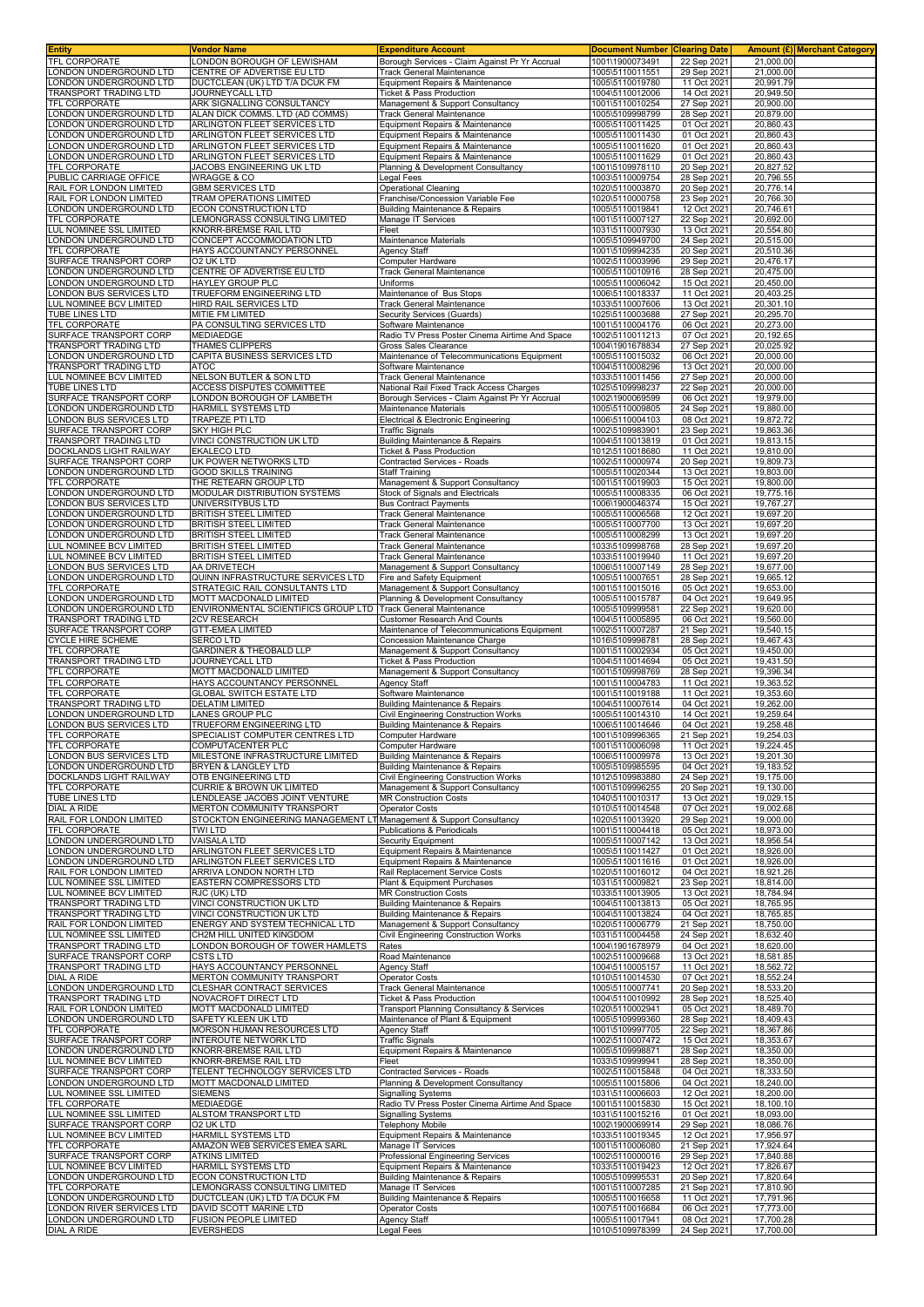| <b>Entity</b>                                      | Vendor Name                                                          | <b>Expenditure Account</b>                                                      | <b>Document Number</b>             | <b>Clearing Date</b>       |                        | Amount (£) Merchant Category |
|----------------------------------------------------|----------------------------------------------------------------------|---------------------------------------------------------------------------------|------------------------------------|----------------------------|------------------------|------------------------------|
| <b>TFL CORPORATE</b><br><b>TFL CORPORATE</b>       | AMAZON WEB SERVICES EMEA SARL<br>MDV MENTZ DATENVERARBEITUNG GMBH    | Manage IT Services<br>Computer Software                                         | 1001\5110006083<br>1001\5110009737 | 21 Sep 2021<br>30 Sep 2021 | 17,678.23<br>17,640.00 |                              |
| RAIL FOR LONDON LIMITED                            | LEND LEASE CONSULTING (EMEA) LTD                                     | Professional Engineering Services                                               | 1020\5109999130                    | 20 Sep 2021                | 17,600.00              |                              |
| TFL CORPORATE                                      | MEDIAEDGE                                                            | Radio TV Press Poster Cinema Airtime And Space                                  | 1001\5110014053                    | 13 Oct 2021                | 17,459.44              |                              |
| LUL NOMINEE BCV LIMITED                            | <b>VOITH TURBO LTD</b>                                               | <b>Track General Maintenance</b>                                                | 1033\5109985013                    | 20 Sep 2021                | 17,403.48              |                              |
| RAIL FOR LONDON LIMITED                            | <b>IPSOS MORI</b>                                                    | Planning & Development Consultancy                                              | 1020\5109995387                    | 20 Sep 2021                | 17,396.00              |                              |
| LONDON BUS SERVICES LTD<br>ONDON UNDERGROUND LTD   | TRUEFORM ENGINEERING LTD<br>CORPORATE DOCUMENT SERVICES LTD          | Maintenance of Bus Stops<br>Printing                                            | 1006\5110020071<br>1005\5110006329 | 11 Oct 2021<br>20 Sep 2021 | 17,364.35<br>17,291.04 |                              |
| UL NOMINEE SSL LIMITED                             | CAPITA BUSINESS SERVICES LTD                                         | <b>IT Consultancy</b>                                                           | 1031\5109996731                    | 22 Sep 2021                | 17,274.52              |                              |
| SURFACE TRANSPORT CORP                             | 40SEVEN LTD                                                          | <b>Professional Engineering Services</b>                                        | 1002\5110003405                    | 28 Sep 2021                | 17,270.00              |                              |
| ONDON UNDERGROUND LTD                              | MORSON HUMAN RESOURCES LTD                                           | Track General Maintenance                                                       | 1005\5110007489                    | 06 Oct 2021                | 17,262.72              |                              |
| UL NOMINEE SSL LIMITED                             | SCHUNK CARBON TECHNOLOGY LIMITED                                     | Fleet                                                                           | 1031\5110011386                    | 01 Oct 2021                | 17,257.49              |                              |
| TFL CORPORATE<br>PUBLIC CARRIAGE OFFICE            | CAPITA BUSINESS SERVICES LTD<br>HOME OFFICE                          | IT Consultancy<br>Transport Planning Consultancy & Services                     | 1001\5109996724<br>1003\5110018490 | 22 Sep 2021<br>07 Oct 2021 | 17,255.48<br>17,179.97 |                              |
| LUL NOMINEE SSL LIMITED                            | KNORR-BREMSE RAIL LTD                                                | Fleet                                                                           | 1031\5110000682                    | 29 Sep 2021                | 17,176.32              |                              |
| LUL NOMINEE SSL LIMITED                            | ROTORK MIDLAND LTD                                                   | <b>Signalling Systems</b>                                                       | 1031\5109998388                    | 22 Sep 2021                | 17,091.08              |                              |
| TRANSPORT TRADING LTD                              | HAYS ACCOUNTANCY PERSONNEL                                           | Agency Staff                                                                    | 1004\5109994236                    | 20 Sep 2021                | 17,081.66              |                              |
| TRANSPORT TRADING LTD<br><b>TFL CORPORATE</b>      | HAYS ACCOUNTANCY PERSONNEL<br>NCC GROUP SECURITY SERVICES LTD        | <b>Agency Staff</b><br>IT Consultancy                                           | 1004\5109997391<br>1001\5110000277 | 22 Sep 2021<br>29 Sep 2021 | 16,852.79<br>16,800.00 |                              |
| <b>LUL NOMINEE SSL LIMITED</b>                     | <b>ALSTOM TRANSPORT LTD</b>                                          | <b>Signalling Systems</b>                                                       | 1031\5110015169                    | 01 Oct 2021                | 16,798.00              |                              |
| LUL NOMINEE SSL LIMITED                            | ALSTOM TRANSPORT LTD                                                 | <b>Signalling Systems</b>                                                       | 1031\5110020427                    | 12 Oct 2021                | 16,798.00              |                              |
| LUL NOMINEE SSL LIMITED                            | CPC PROJECT SERVICES LLP                                             | <b>Civil Engineering Construction Works</b>                                     | 1031\5110022519                    | 15 Oct 2021                | 16,782.05              |                              |
| TFL CORPORATE                                      | FUSION PEOPLE LIMITED                                                | Agency Staff                                                                    | 1001\5110017802                    | 08 Oct 2021                | 16,770.00              |                              |
| TRANSPORT TRADING LTD<br><b>TFL CORPORATE</b>      | LONDON BOROUGH OF HAMM& FULHAM<br>CORPORATE DOCUMENT SERVICES LTD    | Rates<br>Production Artwork And Design For Marketing                            | 1004\1901678984<br>1001\5110006328 | 04 Oct 2021<br>20 Sep 2021 | 16,758.00<br>16,730.87 |                              |
| LONDON UNDERGROUND LTD                             | MILWAUKEE COMPOSITES INC                                             | Maintenance Materials                                                           | 1005\5110007637                    | 22 Sep 2021                | 16,700.00              |                              |
| ONDON UNDERGROUND LTD                              | QUINN INFRASTRUCTURE SERVICES LTD                                    | Retentions Control Account > 1Year                                              | 1005\5110018670                    | 08 Oct 2021                | 16,679.39              |                              |
| <b>TFL CORPORATE</b>                               | WM REPLY LTD                                                         | Software Maintenance                                                            | 1001\5110013868                    | 01 Oct 2021                | 16,666.67              |                              |
| TUBE LINES LTD                                     | <b>ICOMERA UK LTD</b>                                                | Manage IT Services                                                              | 1025\5110015098                    | 04 Oct 2021                | 16,640.00              |                              |
| TFL CORPORATE<br><b>TFL CORPORATE</b>              | <b>BURGES SALMON LLP</b>                                             | Legal Fees                                                                      | 1001\5110004641                    | 05 Oct 2021                | 16,610.00              |                              |
| LUL NOMINEE SSL LIMITED                            | <b>GARDINER &amp; THEOBALD LLP</b><br>BRITISH TELECOMMUNICATIONS PLC | Management & Support Consultancy<br>Computer Hardware                           | 1001\5110002932<br>1031\5110018481 | 05 Oct 2021<br>06 Oct 2021 | 16,594.50<br>16,585.20 |                              |
| SURFACE TRANSPORT CORP                             | 40SEVEN LTD                                                          | Professional Engineering Services                                               | 1002\5110003422                    | 28 Sep 2021                | 16,580.00              |                              |
| ONDON UNDERGROUND LTD                              | <b>GERALD EVE</b>                                                    | Planning & Development Consultancy                                              | 1005\5110014061                    | 14 Oct 2021                | 16,575.00              |                              |
| ONDON UNDERGROUND LTD                              | <b>TIFLEX LTD</b>                                                    | <b>Track General Maintenance</b>                                                | 1005\5110004514                    | 06 Oct 2021                | 16,542.70              |                              |
| ONDON UNDERGROUND LTD                              | TRANSPORT INVESTIGATION LTD<br>RACKSPACE LTD                         | Agency Staff                                                                    | 1005\5110021095                    | 14 Oct 2021                | 16,528.88              |                              |
| TFL CORPORATE<br><b>DIAL A RIDE</b>                | HACKNEY COMMUNITY TRANSPORT                                          | Manage IT Services<br><b>Operator Costs</b>                                     | 1001\5110014508<br>1010\5110003602 | 06 Oct 2021<br>04 Oct 2021 | 16,515.14<br>16,513.28 |                              |
| ONDON UNDERGROUND LTD                              | TRANSFORMER MANUFACTURING LTD                                        | <b>Signalling Systems</b>                                                       | 1005\5110021739                    | 14 Oct 2021                | 16,428.00              |                              |
| <b>DIAL A RIDE</b>                                 | HACKNEY COMMUNITY TRANSPORT                                          | <b>Operator Costs</b>                                                           | 1010\5109998870                    | 24 Sep 2021                | 16,414.85              |                              |
| ONDON UNDERGROUND LTD                              | CLESHAR CONTRACT SERVICES                                            | Track General Maintenance                                                       | 1005\5110006516                    | 06 Oct 2021                | 16,308.06              |                              |
| UL NOMINEE BCV LIMITED                             | HARMILL SYSTEMS LTD                                                  | Equipment Repairs & Maintenance                                                 | 1033\5110019349                    | 12 Oct 2021                | 16,276.64              |                              |
| LONDON UNDERGROUND LTD                             | BRECKNELL WILLIS & CO LTD                                            | Fleet                                                                           | 1005\5110000092                    | 29 Sep 2021                | 16,270.00              |                              |
| TFL CORPORATE<br>T MUSEUM TRADING LTD              | CAPITA BUSINESS SERVICES LTD<br>CAMIRA TRANSPORT FABRICS LTD         | Maintenance of Telecommunications Equipment<br>Purchase of Furniture for Resale | 1001\5109996719<br>1024\1900020330 | 22 Sep 2021<br>13 Oct 2021 | 16,269.61<br>16,266.60 |                              |
| RAIL FOR LONDON LIMITED                            | <b>BT SERVICE AGILITY</b>                                            | <b>Telephony Fixed</b>                                                          | 1020\1900006434                    | 07 Oct 2021                | 16,254.47              |                              |
| TRANSPORT TRADING LTD                              | FRANKHAM CONSULTANCY GROUP LTD                                       | <b>Building Maintenance &amp; Repairs</b>                                       | 1004\5110014335                    | 15 Oct 2021                | 16,235.00              |                              |
| SURFACE TRANSPORT CORP                             | PINSENTS MASONS                                                      | Legal Fees                                                                      | 1002\5110012158                    | 01 Oct 2021                | 16,214.40              |                              |
| <b>CYCLE HIRE SCHEME</b>                           | <b>SERCO LTD</b>                                                     | Concession Maintenance Charge                                                   | 1016\5109998727                    | 28 Sep 2021                | 16,205.91              |                              |
| SURFACE TRANSPORT CORP                             | <b>DELOITTE</b>                                                      | Management & Support Consultancy<br><b>Track General Maintenance</b>            | 1002\5110004113                    | 06 Oct 2021                | 16,200.00<br>16,131.06 |                              |
| LUL NOMINEE BCV LIMITED<br>TRANSPORT TRADING LTD   | BRECKNELL WILLIS & CO LTD<br>LONDON BOROUGH OF GREENWICH             | Rates                                                                           | 1033\5110000697<br>1004\1901678950 | 29 Sep 2021<br>04 Oct 2021 | 16,093.00              |                              |
| TFL CORPORATE                                      | TURNER & TOWNSEND LLP                                                | Professional Engineering Services                                               | 1001\5109998556                    | 21 Sep 2021                | 16,056.00              |                              |
| SURFACE TRANSPORT CORP                             | <b>MK SURVEYS</b>                                                    | Professional Engineering Services                                               | 1002\5110019336                    | 14 Oct 2021                | 16,020.00              |                              |
| ONDON UNDERGROUND LTD                              | COGNIZANT WORLDWIDE LIMITED                                          | Software Maintenance                                                            | 1005\5110002413                    | 28 Sep 2021                | 16,005.00              |                              |
| <b>CYCLE HIRE SCHEME</b><br>TFL CORPORATE          | <b>SERCO LTD</b>                                                     | Concession Maintenance Charge                                                   | 1016\5110004634                    | 06 Oct 2021                | 15,878.61              |                              |
| LONDON UNDERGROUND LTD                             | XANTA LIMITED<br>CURRIE & BROWN UK LIMITED                           | Management & Support Consultancy<br>Building Maintenance & Repairs              | 1001\5110006147<br>1005\5110011525 | 14 Oct 2021<br>28 Sep 2021 | 15,875.00<br>15,828.93 |                              |
| TRANSPORT TRADING LTD                              | LONDON BOROUGH OF NEWHAM                                             | Rates                                                                           | 1004\1901678910                    | 04 Oct 2021                | 15,827.00              |                              |
| ONDON UNDERGROUND LTD                              | <b>ARMADILLO LED</b>                                                 | Signalling Systems                                                              | 1005\5110018486                    | 06 Oct 2021                | 15,795.00              |                              |
| <b>TFL CORPORATE</b>                               | CURRIE & BROWN UK LIMITED                                            | Management & Support Consultancy                                                | 1001\5109996259                    | 20 Sep 2021                | 15,791.43              |                              |
| SURFACE TRANSPORT CORP                             | TELENT TECHNOLOGY SERVICES LTD                                       | Traffic Signals                                                                 | 1002\5110015850                    | 04 Oct 2021                | 15,695.16              |                              |
| UL NOMINEE SSL LIMITED                             | KNORR-BREMSE RAIL LTD<br>NOVACROFT DIRECT LTD                        | Fleet                                                                           | 1031\5110004395                    | 06 Oct 2021                | 15,688.50              |                              |
| TRANSPORT TRADING LTD<br>LONDON UNDERGROUND LTD    | DAISY CORPORATE SERVICES TRADINGLTD Computer Hardware                | Ticket & Pass Production                                                        | 1004\5110010996<br>1005\5109996160 | 29 Sep 2021<br>22 Sep 2021 | 15,687.07<br>15,655.32 |                              |
| DOCKLANDS LIGHT RAILWAY                            | OTB ENGINEERING LTD                                                  | Civil Engineering Construction Works                                            | 1012\5110003012                    | 24 Sep 2021                | 15,607.50              |                              |
| RAIL FOR LONDON LIMITED                            | SPECIALIST RAIL SOLUTIONS LTD                                        | Maintenance Materials                                                           | 1020\5110007539                    | 24 Sep 2021                | 15,568.91              |                              |
| TRANSPORT TRADING LTD                              | LONDON BOROUGH OF LAMBETH                                            | Rates                                                                           | 1004\1901678943                    | 04 Oct 2021                | 15,561.00              |                              |
| <b>TUBE LINES LTD</b>                              | REACT NEWS LIMITED                                                   | Statutory Ads Notices Communications & Consultatio                              | 1040\5110007093                    | 11 Oct 2021                | 15,500.00              |                              |
| <b>TFL CORPORATE</b><br>ONDON UNDERGROUND LTD      | CPC PROJECT SERVICES LLP<br>KGJ PRICE LTD                            | Management & Support Consultancy<br><b>Track General Maintenance</b>            | 1001\5110014064<br>1005\5110018803 | 07 Oct 2021<br>07 Oct 2021 | 15,495.64<br>15,460.00 |                              |
| ONDON UNDERGROUND LTD                              | Z-TECH CONTROL SYSTEMS LTD                                           | Electrical Equipment Maintenance                                                | 1005\5110014980                    | 05 Oct 2021                | 15,454.80              |                              |
| TFL CORPORATE                                      | O2 UK LTD                                                            | <b>Telephony Mobile</b>                                                         | 1001\5109996344                    | 22 Sep 2021                | 15,450.00              |                              |
| TFL CORPORATE                                      | <b>MEDIAEDGE</b>                                                     | Research For Marketing Campaigns And Activities                                 | 1001\5110022411                    | 15 Oct 2021                | 15.402.03              |                              |
| <b>TFL CORPORATE</b>                               | MEDIAEDGE                                                            | Research For Marketing Campaigns And Activities                                 | 1001\5110013752                    | 13 Oct 2021                | 15,386.70              |                              |
| LUL NOMINEE SSL LIMITED<br><b>TFL CORPORATE</b>    | KN NETWORK SERVICES LTD<br>MEDIAEDGE                                 | Professional Engineering Services<br>Agency Fees Paid To Marketing Agencies     | 1031\5110012027<br>1001\5110006314 | 28 Sep 2021<br>28 Sep 2021 | 15,362.46<br>15,355.00 |                              |
| TFL CORPORATE                                      | <b>MEDIAEDGE</b>                                                     | Agency Fees Paid To Marketing Agencies                                          | 1001\5110014459                    | 30 Sep 2021                | 15,355.00              |                              |
| <b>TFL CORPORATE</b>                               | METHODS BUSINESS & DIGITAL TECH LTD                                  | Management & Support Consultancy                                                | 1001\5110007226                    | 29 Sep 2021                | 15,300.00              |                              |
| LONDON UNDERGROUND LTD                             | AMTECS LTD                                                           | Fleet                                                                           | 1005\5109996354                    | 22 Sep 2021                | 15,286.00              |                              |
| LONDON UNDERGROUND LTD                             | MOTT MACDONALD LIMITED<br>LANES GROUP PLC                            | Planning & Development Consultancy                                              | 1005\5110015804                    | 04 Oct 2021                | 15,276.00              |                              |
| RAIL FOR LONDON LIMITED<br>LUL NOMINEE SSL LIMITED | ARMADILLO LED                                                        | Property Management Fees<br><b>Signalling Systems</b>                           | 1020\5110009676<br>1031\5110021384 | 13 Oct 2021<br>13 Oct 2021 | 15,259.85<br>15,248.80 |                              |
| TUBE LINES LTD                                     | DK-CM                                                                | <b>Building Maintenance &amp; Repairs</b>                                       | 1040\5110018894                    | 08 Oct 2021                | 15,243.07              |                              |
| ONDON UNDERGROUND LTD                              | MOTT MACDONALD LIMITED                                               | Planning & Development Consultancy                                              | 1005\5110015809                    | 04 Oct 2021                | 15,234.49              |                              |
| ONDON UNDERGROUND LTD                              | CLESHAR CONTRACT SERVICES                                            | Track General Maintenance                                                       | 1005\5110009808                    | 13 Oct 2021                | 15,215.94              |                              |
| URFACE TRANSPORT CORP                              | LONDON BOROUGH OF ISLINGTON                                          | <b>Contracted Services - Roads</b>                                              | 1002\5110013846                    | 11 Oct 2021                | 15,200.00              |                              |
| ONDON UNDERGROUND LTD<br>DOCKLANDS LIGHT RAILWAY   | TELENT TECHNOLOGY SERVICES LTD<br><b>EDF ENERGY</b>                  | <b>MR Construction Costs</b><br>Electricity                                     | 1005\5110011376<br>1012\1900005213 | 24 Sep 2021<br>23 Sep 2021 | 15,189.49<br>15,138.88 |                              |
| SURFACE TRANSPORT CORP                             | REDSPEED INTERNATIONAL LTD                                           | Maintenance of Plant & Equipment                                                | 1002\5109999060                    | 22 Sep 2021                | 15,122.25              |                              |
| <b>TFL CORPORATE</b>                               | LONDON LEGACY DEVELOPMENT CORPORA Seconded Staff - Non Group         |                                                                                 | 1001\5110016130                    | 14 Oct 2021                | 15,112.73              |                              |
| LONDON BUS SERVICES LTD                            | BRAMBLE.CC LIMITED                                                   | Management & Support Consultancy                                                | 1006\5110009503                    | 27 Sep 2021                | 15,081.24              |                              |
| TFL CORPORATE                                      | INSIGHT EXECUTIVE GROUP LIMITED                                      | Management & Support Consultancy                                                | 1001\5109989132                    | 29 Sep 2021                | 15,000.00              |                              |
| ONDON UNDERGROUND LTD<br>LUL NOMINEE BCV LIMITED   | <b>ASHURST LLP</b><br>MOTIVAIR COMPRESSORS LTD                       | Legal Fees<br>Equipment Repairs & Maintenance                                   | 1005\5110003058<br>1033\5110019199 | 28 Sep 2021<br>07 Oct 2021 | 15,000.00<br>14,994.92 |                              |
| ONDON UNDERGROUND LTD                              | MERMEC UK LIMITED                                                    | Maintenance Materials                                                           | 1005\5110004007                    | 04 Oct 2021                | 14,985.58              |                              |
| TRANSPORT TRADING LTD                              | CATERCOVER SERVICE LTD                                               | Plant & Equipment Purchases                                                     | 1004\5110021047                    | 13 Oct 2021                | 14,981.69              |                              |
| RAIL FOR LONDON LIMITED                            | BOMBARDIER TRANSPORT UK                                              | Vehicle Operating Leases                                                        | 1020\5110010334                    | 29 Sep 2021                | 14,950.00              |                              |
| SURFACE TRANSPORT CORP                             | <b>CSTS LTD</b>                                                      | Road Maintenance                                                                | 1002\5110009895                    | 05 Oct 2021                | 14,947.28              |                              |
| ONDON BUS SERVICES LTD                             | TRL LTD                                                              | Vehicle Repairs & Maintenance                                                   | 1006\5109999185                    | 28 Sep 2021                | 14,925.03              |                              |
| SURFACE TRANSPORT CORP                             | REDSPEED INTERNATIONAL LTD                                           | Maintenance of Plant & Equipment                                                | 1002\5110008070<br>1001\5110018081 | 13 Oct 2021                | 14,921.89<br>14,914.00 |                              |
| TFL CORPORATE<br>TFL CORPORATE                     | GUTTERIDGE HASKINS & DAVEY LIMITED<br>CH2M HILL UNITED KINGDOM       | Professional Engineering Services<br>Planning & Development Consultancy         | 1001\5110009499                    | 06 Oct 2021<br>13 Oct 2021 | 14,881.25              |                              |
| <b>TFL CORPORATE</b>                               | CAPITA BUSINESS SERVICES LTD                                         | <b>IT Consultancy</b>                                                           | 1001\5109995814                    | 28 Sep 2021                | 14,880.40              |                              |
| LONDON BUS SERVICES LTD                            | TOWER TRANSIT OPERATIONS LTD                                         | <b>Bus Contract Payments</b>                                                    | 1006\1900046346                    | 14 Oct 2021                | 14,817.94              |                              |
| ONDON UNDERGROUND LTD                              | <b>DELATIM LIMITED</b>                                               | Building Maintenance & Repairs                                                  | 1005\5110015915                    | 04 Oct 2021                | 14,812.51              |                              |
| TFL CORPORATE                                      | MEDIAEDGE                                                            | Radio TV Press Poster Cinema Airtime And Space                                  | 1001\5109980067                    | 21 Sep 2021                | 14,812.49              |                              |
| LONDON UNDERGROUND LTD<br><b>CYCLE HIRE SCHEME</b> | LINKS SIGNS LTD<br>40SEVEN LTD                                       | Civil Engineering Construction Works<br>Concession Maintenance Charge           | 1005\5110007197<br>1016\5110003477 | 29 Sep 2021<br>28 Sep 2021 | 14,800.00<br>14,795.00 |                              |
| LUL NOMINEE SSL LIMITED                            | ENDEAVOUR DRILLING LTD                                               | Civil Engineering Construction Works                                            | 1031\5109985560                    | 21 Sep 2021                | 14,745.00              |                              |
| RAIL FOR LONDON LIMITED                            | TURNER & TOWNSEND LLP                                                | Management & Support Consultancy                                                | 1020\5109999346                    | 22 Sep 2021                | 14,728.50              |                              |
| LUL NOMINEE SSL LIMITED                            | CRAIG & DERRICOTT LTD                                                | Track General Maintenance                                                       | 1031\5109998848                    | 22 Sep 2021                | 14,721.50              |                              |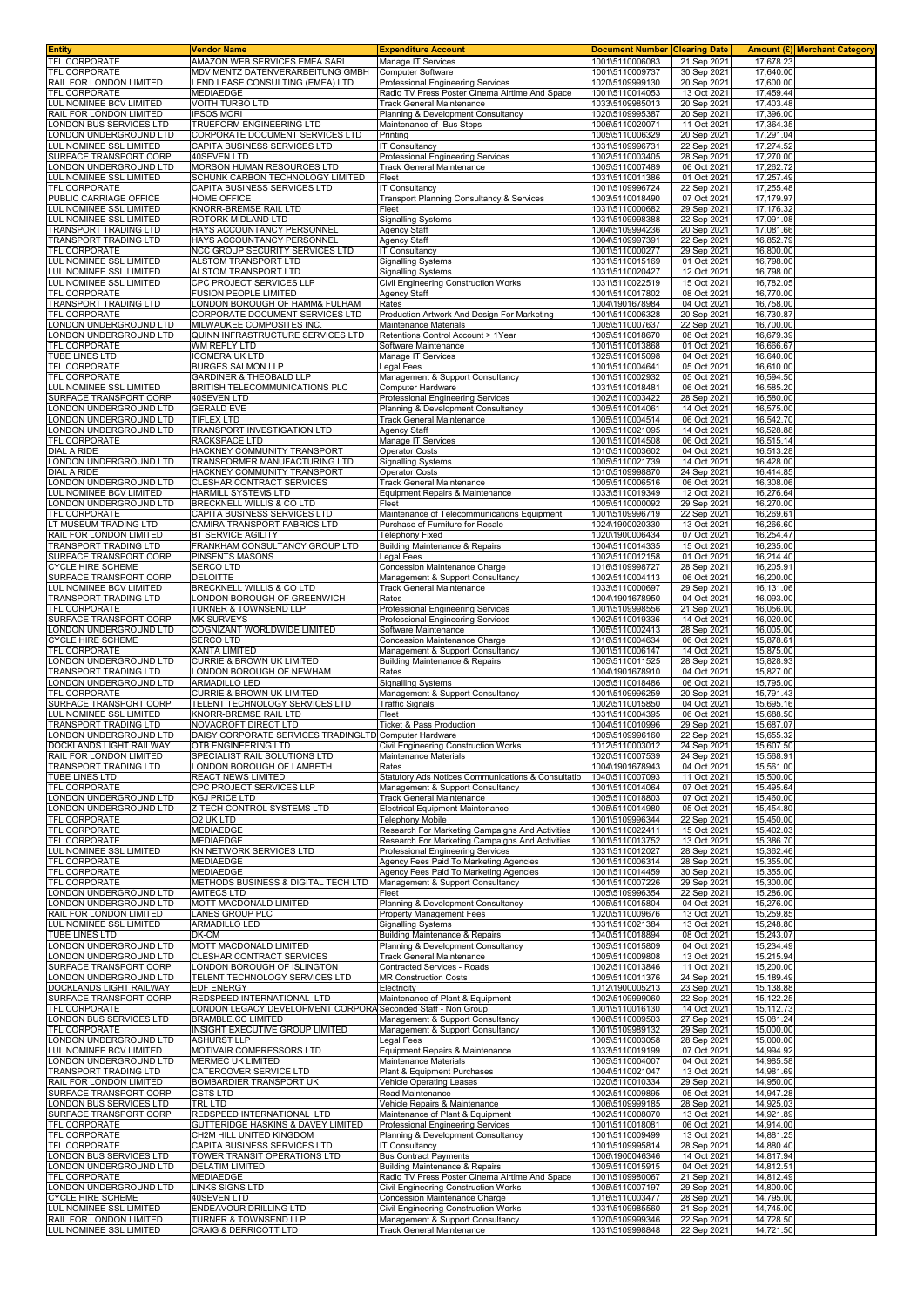| <b>Entity</b>                                      | Vendor Name                                                         | <b>Expenditure Account</b>                                                             | <b>Document Number Clearing Date</b> |                            |                        | <b>Amount (£) Merchant Category</b> |
|----------------------------------------------------|---------------------------------------------------------------------|----------------------------------------------------------------------------------------|--------------------------------------|----------------------------|------------------------|-------------------------------------|
| SURFACE TRANSPORT CORP<br>TFL CORPORATE            | TELENT TECHNOLOGY SERVICES LTD<br>PROBRAND LTD                      | <b>Traffic Signals</b><br>Software Maintenance                                         | 1002\5110008288<br>1001\5109995471   | 13 Oct 2021<br>28 Sep 2021 | 14.662.99<br>14,628.85 |                                     |
| <b>TUBE LINES LTD</b>                              | <b>FURRER+FREY GB LIMITED</b>                                       | <b>Traction Current</b>                                                                | 1025\5110015851                      | 04 Oct 2021                | 14,538.02              |                                     |
| <b>DIAL A RIDE</b>                                 | <b>GBM SERVICES LTD</b>                                             | Office Cleaning                                                                        | 1010\5110003884                      | 28 Sep 2021                | 14,500.38              |                                     |
| TFL CORPORATE<br>TFL CORPORATE                     | HYDER CONSULTING (UK) LTD<br>ONDON BOROUGH OF TOWER HAMLETS         | Management & Support Consultancy<br>Borough Services - Claim Against Pr Yr Accrual     | 1001\5109996170<br>1001\1900072967   | 22 Sep 2021<br>13 Oct 2021 | 14,500.00<br>14,497.41 |                                     |
| TFL CORPORATE                                      | MEDIAEDGE                                                           | Radio TV Press Poster Cinema Airtime And Space                                         | 1001\5110013770                      | 13 Oct 2021                | 14,491.91              |                                     |
| LONDON UNDERGROUND LTD<br>SURFACE TRANSPORT CORP   | KNORR-BREMSE RAIL LTD<br>LONDON BOROUGH OF LAMBETH                  | Fleet<br>Borough Services - Claim Against Pr Yr Accrual                                | 1005\5109999936<br>1002\1900069438   | 28 Sep 2021<br>22 Sep 2021 | 14,484.40<br>14,423.01 |                                     |
| TFL CORPORATE                                      | HAYS ACCOUNTANCY PERSONNEL                                          | Agency Staff                                                                           | 1001\5110001199                      | 04 Oct 2021                | 14,379.82              |                                     |
| LUL NOMINEE BCV LIMITED                            | KGJ PRICE LTD                                                       | <b>Track General Maintenance</b>                                                       | 1033\5110018800                      | 07 Oct 2021                | 14,342.90              |                                     |
| SURFACE TRANSPORT CORP                             | 40SEVEN LTD                                                         | Professional Engineering Services                                                      | 1002\5110003426                      | 28 Sep 2021                | 14,295.00              |                                     |
| TRANSPORT TRADING LTD<br>ONDON BUS SERVICES LTD    | HAYS ACCOUNTANCY PERSONNEL<br>MITIE CLEANING & ENVIRONMENTAL        | Agency Staff<br>Maps, Timetables & Fare Information                                    | 1004\5110001437<br>1006\5110002959   | 04 Oct 2021<br>05 Oct 2021 | 14,253.35<br>14,248.98 |                                     |
| ONDON UNDERGROUND LTD                              | 4 RAIL SERVICES LTD                                                 | <b>Building Maintenance &amp; Repairs</b>                                              | 1005\5110012373                      | 29 Sep 2021                | 14,235.00              |                                     |
| ONDON UNDERGROUND LTD                              | CLESHAR CONTRACT SERVICES                                           | <b>Track General Maintenance</b>                                                       | 1005\5110007046                      | 12 Oct 202                 | 14,219.74              |                                     |
| LUL NOMINEE SSL LIMITED<br>LUL NOMINEE SSL LIMITED | KNORR-BREMSE RAIL LTD<br>RAIL DOOR SOLUTIONS LTD                    | <b>Signalling Systems</b><br>Stock Issues - Repairables                                | 1031\5110003803<br>1031\5110020331   | 05 Oct 2021<br>13 Oct 2021 | 14,162.00<br>14,061.30 |                                     |
| RAIL FOR LONDON LIMITED                            | ATOS IT SERVICES UK LTD                                             | Computer Software                                                                      | 1020\5110008140                      | 12 Oct 2021                | 14,034.62              |                                     |
| <b>TFL CORPORATE</b>                               | FAITHFUL+GOULD                                                      | Planning & Development Consultancy                                                     | 1001\5109999971                      | 29 Sep 2021                | 14,000.00              |                                     |
| TFL CORPORATE<br><b>TFL CORPORATE</b>              | LONDON BOROUGH OF HARINGEY<br>MORSON HUMAN RESOURCES LTD            | Borough Services - Claim Against Pr Yr Accrual<br>Agency Staff                         | 1001\1900073456<br>1001\5109997706   | 21 Sep 2021<br>22 Sep 2021 | 14,000.00<br>13,991.52 |                                     |
| TRANSPORT TRADING LTD                              | LONDON BOROUGH OF HAMM& FULHAM                                      | Rates                                                                                  | 1004\1901678986                      | 04 Oct 2021                | 13,978.00              |                                     |
| ONDON UNDERGROUND LTD                              | CLESHAR CONTRACT SERVICES                                           | <b>Building Maintenance &amp; Repairs</b>                                              | 1005\5110009665                      | 22 Sep 2021                | 13,957.36              |                                     |
| LUL NOMINEE SSL LIMITED<br>LONDON UNDERGROUND LTD  | HARMILL SYSTEMS LTD<br>SULLIVAN BUS & COACH LTD                     | Civil Engineering Construction Works<br>Rail Replacement Service Costs                 | 1031\5110018683<br>1005\5109967108   | 07 Oct 2021<br>15 Oct 2021 | 13,955.40<br>13,950.00 |                                     |
| SURFACE TRANSPORT CORP                             | SKY HIGH PLC                                                        | <b>Traffic Signals</b>                                                                 | 1002\5109985631                      | 01 Oct 2021                | 13,944.00              |                                     |
| RAIL FOR LONDON LIMITED                            | MORSON HUMAN RESOURCES LTD                                          | Agency Staff                                                                           | 1020\5109994750                      | 20 Sep 2021                | 13,925.55              |                                     |
| TFL CORPORATE<br>TFL CORPORATE                     | CAPITA BUSINESS SERVICES LTD<br>METHODS BUSINESS & DIGITAL TECH LTD | Maintenance of Telecommunications Equipment<br>Management & Support Consultancy        | 1001\5109996725<br>1001\5109988503   | 22 Sep 2021<br>01 Oct 2021 | 13,911.48<br>13,860.00 |                                     |
| TFL CORPORATE                                      | CURRIE & BROWN UK LIMITED                                           | Management & Support Consultancy                                                       | 1001\5110009788                      | 13 Oct 2021                | 13,860.00              |                                     |
| TFL CORPORATE                                      | KADFIRE LTD                                                         | Design & Production Of Maps & Timetable Publicity                                      | 1001\5110013724                      | 04 Oct 2021                | 13,854.01              |                                     |
| TFL CORPORATE<br>LONDON UNDERGROUND LTD            | LEMONGRASS CONSULTING LIMITED<br>HAYS ACCOUNTANCY PERSONNEL         | Computer Software<br><b>Agency Staff</b>                                               | 1001\5110000442<br>1005\5110001204   | 22 Sep 2021<br>04 Oct 2021 | 13,822.50<br>13,818.34 |                                     |
| ONDON BUS SERVICES LTD                             | ANDERSON ACOUSTICS LTD                                              | Professional Engineering Services                                                      | 1006\5110019945                      | 11 Oct 2021                | 13,801.15              |                                     |
| TFL CORPORATE                                      | INSIGHT EXECUTIVE GROUP LIMITED                                     | Management & Support Consultancy                                                       | 1001\5110006822                      | 27 Sep 2021                | 13,800.00              |                                     |
| TRANSPORT TRADING LTD<br>RAIL FOR LONDON LIMITED   | LONDON BOROUGH OF EALING<br>STM SECURITY GROUP (UK) LTD             | Rates<br>Management & Support Consultancy                                              | 1004\1901679160<br>1020\5110002368   | 13 Oct 2021<br>28 Sep 2021 | 13,788.66<br>13,783.54 |                                     |
| RAIL FOR LONDON LIMITED                            | ENERGY AND SYSTEM TECHNICAL LTD                                     | Management & Support Consultancy                                                       | 1020\5110006791                      | 21 Sep 2021                | 13,750.00              |                                     |
| ONDON BUS SERVICES LTD                             | MITIE CLEANING & ENVIRONMENTAL                                      | Maps, Timetables & Fare Information                                                    | 1006\5110002961                      | 05 Oct 2021                | 13,698.72              |                                     |
| TFL CORPORATE<br>LONDON UNDERGROUND LTD            | MEDIAEDGE<br>THALES GRD TRANSPORTATION SYSTEMS                      | Radio TV Press Poster Cinema Airtime And Space<br>Civil Engineering Construction Works | 1001\5110014070<br>1005\5110002544   | 13 Oct 2021<br>22 Sep 2021 | 13,681.87<br>13,657.35 |                                     |
| SURFACE TRANSPORT CORP                             | ZEST CONSULT LTD                                                    | Professional Engineering Services                                                      | 1002\5110010312                      | 14 Oct 2021                | 13,650.00              |                                     |
| ONDON BUS SERVICES LTD                             | TRAPEZE PTI LTD                                                     | Computer Consumables                                                                   | 1006\5110007705                      | 15 Oct 2021                | 13,606.30              |                                     |
| ONDON UNDERGROUND LTD<br>TFL CORPORATE             | <b>BERWIN LEIGHTON PAISNER</b><br>CORPORATE DOCUMENT SERVICES LTD   | Legal Fees<br>Printing For Customer Info Materials                                     | 1005\5110010921<br>1001\5110006327   | 24 Sep 2021<br>20 Sep 2021 | 13,591.00<br>13,578.10 |                                     |
| ONDON UNDERGROUND LTD                              | <b>VAISALA LTD</b>                                                  | <b>Security Equipment</b>                                                              | 1005\5110006832                      | 12 Oct 2021                | 13,470.00              |                                     |
| ONDON UNDERGROUND LTD                              | <b>SIEMENS</b>                                                      | Maintenance Materials                                                                  | 1005\5109995401                      | 01 Oct 2021                | 13,469.00              |                                     |
| ONDON UNDERGROUND LTD                              | ALSTOM TRANSPORT LTD<br>ALSTOM TRANSPORT LTD                        | Fleet                                                                                  | 1005\5109916228                      | 28 Sep 2021                | 13,391.93              |                                     |
| ONDON UNDERGROUND LTD<br>ONDON UNDERGROUND LTD     | ALSTOM TRANSPORT LTD                                                | Fleet<br>Fleet                                                                         | 1005\5109916234<br>1005\5109916292   | 29 Sep 2021<br>28 Sep 2021 | 13,391.93<br>13,391.93 |                                     |
| ONDON UNDERGROUND LTD                              | ALSTOM TRANSPORT LTD                                                | Fleet                                                                                  | 1005\5109916293                      | 29 Sep 2021                | 13,391.93              |                                     |
| RAIL FOR LONDON LIMITED                            | HAYLEY GROUP PLC                                                    | Protective Clothing                                                                    | 1020\5110000526                      | 15 Oct 2021                | 13,377.27              |                                     |
| TFL CORPORATE<br>SURFACE TRANSPORT CORP            | EVERSHEDS<br><b>BADENOCH &amp; CLARK LTD</b>                        | egal Fees<br>Software Maintenance                                                      | 1001\5110009811<br>1002\5109999158   | 22 Sep 202<br>28 Sep 2021  | 13,312.00<br>13,300.00 |                                     |
| ONDON UNDERGROUND LTD                              | LAWRENCE INDUSTRIES LTD                                             | Fleet                                                                                  | 1005\5110008047                      | 13 Oct 2021                | 13,296.00              |                                     |
| SURFACE TRANSPORT CORP                             | SYSTEMS ENGINEERING, ASSESSMENT                                     | PCN and Penalty Fare Processing                                                        | 1002\5109996872                      | 22 Sep 2021                | 13,275.01              |                                     |
| ONDON UNDERGROUND LTD<br>ONDON UNDERGROUND LTD     | <b>ESG RAIL</b><br><b>1STINRAIL LIMITED</b>                         | <b>Security Equipment</b><br>Track General Maintenance                                 | 1005\5110012017<br>1005\5110018287   | 29 Sep 2021<br>11 Oct 2021 | 13,273.00<br>13,258.05 |                                     |
| ONDON UNDERGROUND LTD                              | <b>NETWORK RAIL</b>                                                 | National Rail Fixed Track Access Charges                                               | 1005\5109998918                      | 28 Sep 2021                | 13,230.46              |                                     |
| TFL CORPORATE                                      | HAYS ACCOUNTANCY PERSONNEL                                          | <b>Agency Staff</b>                                                                    | 1001\5110001180                      | 04 Oct 2021                | 13,227.90              |                                     |
| LUL NOMINEE SSL LIMITED<br>TFL CORPORATE           | HOLBRO ENGINEERING LTD<br><b>UDEMY INC</b>                          | <b>Signalling Systems</b><br>Computer Software                                         | 1031\5110012113<br>1001\5110006373   | 29 Sep 2021<br>13 Oct 2021 | 13,195.00<br>13,180.69 |                                     |
| TUBE LINES LTD                                     | MARIA LUCELIDA OSORIO                                               | egal Fees                                                                              | 1040\1900000186                      | 01 Oct 2021                | 13.150.00              |                                     |
| TUBE LINES LTD                                     | LIBIA VICTORIA ALVAREZ MARTINEZ                                     | Legal Fees                                                                             | 1040\1900000187                      | 01 Oct 2021                | 13,150.00              |                                     |
| TUBE LINES LTD<br>TUBE LINES LTD                   | MOHSEN KHANJARY<br>FARHAD ZAREI                                     | ∟egal Fees<br>egal Fees                                                                | 1040\1900000188<br>1040\1900000189   | 01 Oct 2021<br>01 Oct 2021 | 13.150.00<br>13,150.00 |                                     |
| <b>TUBE LINES LTD</b>                              | NICHOLAS JACKSON AMAYO                                              | egal Fees                                                                              | 1040\1900000190                      | 01 Oct 2021                | 13,150.00              |                                     |
| TUBE LINES LTD                                     | LUIS FERNANDO ESGUERRA                                              | Legal Fees                                                                             | 1040\1900000192                      | 01 Oct 2021                | 13,150.00              |                                     |
| <b>TUBE LINES LTD</b><br><b>TUBE LINES LTD</b>     | HAWA NDIA AHMADOU<br>SARA OCAMPO RAMIREZ                            | Legal Fees<br>Legal Fees                                                               | 1040\1900000193<br>1040\1900000194   | 01 Oct 2021<br>01 Oct 2021 | 13,150.00<br>13,150.00 |                                     |
| TUBE LINES LTD                                     | YESENIA CUEVAS RAMIREZ                                              | Legal Fees                                                                             | 1040\1900000195                      | 01 Oct 2021                | 13,150.00              |                                     |
| TUBE LINES LTD                                     | ANDRES LOBO PLAZA                                                   | egal Fees                                                                              | 1040\1900000196                      | 01 Oct 2021                | 13,150.00              |                                     |
| TUBE LINES LTD<br>TUBE LINES LTD                   | JUAN GUILLERMO OROBIO CANDELO<br>MONICA VILLA FERNANDEZ             | egal Fees<br>egal Fees                                                                 | 1040\1900000199<br>1040\1900000200   | 01 Oct 2021<br>01 Oct 2021 | 13,150.00<br>13,150.00 |                                     |
| TUBE LINES LTD                                     | EIDY JOHANNA DELGADO VARON                                          | Legal Fees                                                                             | 1040\1900000201                      | 01 Oct 2021                | 13,150.00              |                                     |
| <b>TUBE LINES LTD</b>                              | CATHERINE PARDO PEREZ                                               | Legal Fees                                                                             | 1040\1900000202                      | 01 Oct 2021                | 13,150.00              |                                     |
| TUBE LINES LTD<br>TUBE LINES LTD                   | TERESA DE FATIMA CORREIA DE PINA<br>CHANDKOWTIE SEENANDAN           | Legal Fees<br>Legal Fees                                                               | 1040\1900000203<br>1040\1900000204   | 01 Oct 2021<br>01 Oct 2021 | 13,150.00<br>13,150.00 |                                     |
| <b>TUBE LINES LTD</b>                              | MANUEL TIBERIO PELAEZ GRISALES                                      | Legal Fees                                                                             | 1040\1900000205                      | 01 Oct 2021                | 13,150.00              |                                     |
| TUBE LINES LTD                                     | MARTA CECILIA HINESTROZA DE LA OSSA                                 | Legal Fees                                                                             | 1040\1900000206                      | 01 Oct 2021                | 13,150.00              |                                     |
| TUBE LINES LTD<br>TUBE LINES LTD                   | REGINALDA APARECIDA DE LIMA<br>JUAN DANIEL MARTINEZ CIFUENTES       | egal Fees<br>egal Fees                                                                 | 1040\1900000207<br>1040\1900000208   | 01 Oct 2021<br>01 Oct 2021 | 13,150.00<br>13,150.00 |                                     |
| TUBE LINES LTD                                     | <b>MANA PAULA LTD</b>                                               | egal Fees                                                                              | 1040\1900000209                      | 01 Oct 2021                | 13,150.00              |                                     |
| TUBE LINES LTD                                     | LUCIA-CORINA GHERMAC                                                | Legal Fees                                                                             | 1040\1900000210                      | 01 Oct 2021                | 13,150.00              |                                     |
| TUBE LINES LTD<br>TUBE LINES LTD                   | CESAR FRANCISCO YUNDA PALAQUIBAY<br>BEN PROPERTY SOLUTIONS LIMTED   | Legal Fees<br>egal Fees                                                                | 1040\1900000211<br>1040\1900000212   | 01 Oct 2021<br>01 Oct 2021 | 13,150.00<br>13,150.00 |                                     |
| TUBE LINES LTD                                     | DIDIER JARAMILLO GARZON                                             | egal Fees                                                                              | 1040\1900000213                      | 01 Oct 2021                | 13,150.00              |                                     |
| TUBE LINES LTD                                     | JOSE FERNANDO GONZALEZ                                              | egal Fees                                                                              | 1040\1900000214                      | 01 Oct 2021                | 13,150.00              |                                     |
| TUBE LINES LTD<br>TUBE LINES LTD                   | LITA KAWAJIGASHI<br>BLANCA LIBIA FERNANDEZ RESTREPO                 | egal Fees<br>Legal Fees                                                                | 1040\1900000219<br>1040\1900000221   | 07 Oct 2021<br>07 Oct 2021 | 13,150.00<br>13,150.00 |                                     |
| TUBE LINES LTD                                     | PABLO EMILIO TOBON PINEDA                                           | Legal Fees                                                                             | 1040\1900000222                      | 07 Oct 2021                | 13,150.00              |                                     |
| TUBE LINES LTD                                     | THERESA IRENE BREMBAH                                               | Legal Fees                                                                             | 1040\1900000228                      | 15 Oct 2021                | 13,150.00              |                                     |
| TUBE LINES LTD<br>TUBE LINES LTD                   | HELI BEDOYA PORRAS<br>PACHECO DA SILVA                              | Legal Fees<br>Legal Fees                                                               | 1040\1900000229<br>1040\1900000230   | 15 Oct 2021<br>15 Oct 2021 | 13,150.00<br>13,150.00 |                                     |
| TUBE LINES LTD                                     | ASESORIUS MARIA EUGENIA LTD                                         | egal Fees                                                                              | 1040\1900000231                      | 15 Oct 2021                | 13,150.00              |                                     |
| TUBE LINES LTD                                     | OSCAR MAURICIO GIRALDO NARANJO                                      | Legal Fees                                                                             | 1040\1900000232                      | 15 Oct 2021                | 13,150.00              |                                     |
| LUL NOMINEE BCV LIMITED<br>LONDON UNDERGROUND LTD  | D & D RAIL LTD<br>4 RAIL SERVICES LTD                               | <b>MR Construction Costs</b><br>Track General Maintenance                              | 1033\5110012099<br>1005\5110014023   | 28 Sep 2021<br>01 Oct 2021 | 13,085.28<br>13,065.00 |                                     |
| TFL CORPORATE                                      | INTERFLEET TECHNOLOGY LIMITED                                       | Management & Support Consultancy                                                       | 1001\5110006162                      | 12 Oct 2021                | 13,028.80              |                                     |
| LONDON UNDERGROUND LTD                             | ARLINGTON FLEET SERVICES LTD                                        | Equipment Repairs & Maintenance                                                        | 1005\5110011373                      | 29 Sep 2021                | 13,018.00              |                                     |
| ONDON UNDERGROUND LTD<br>ONDON UNDERGROUND LTD     | ARLINGTON FLEET SERVICES LTD<br><b>NETWORK RAIL</b>                 | Equipment Repairs & Maintenance<br><b>Traction Current</b>                             | 1005\5110011395<br>1005\5109998913   | 01 Oct 2021<br>28 Sep 2021 | 13,018.00<br>13,005.59 |                                     |
| SURFACE TRANSPORT CORP                             | <b>INRIX UK LTD</b>                                                 | Computer Software                                                                      | 1002\5109991891                      | 21 Sep 2021                | 13,000.00              |                                     |
| TFL CORPORATE                                      | C.J. GRAY LTD                                                       | Management & Support Consultancy                                                       | 1001\5110005859                      | 28 Sep 2021                | 13,000.00              |                                     |
| SURFACE TRANSPORT CORP<br>TFL CORPORATE            | <b>TURNER &amp; TOWNSEND LLP</b><br>MEDIAEDGE                       | Professional Engineering Services                                                      | 1002\5110000762                      | 28 Sep 2021                | 12,928.82              |                                     |
| TFL CORPORATE                                      | CAPITA BUSINESS SERVICES LTD                                        | Production Artwork And Design For Marketing<br>Recruitment Expenses                    | 1001\5110013708<br>1001\5109966233   | 13 Oct 2021<br>20 Sep 2021 | 12,922.32<br>12,905.19 |                                     |
| TFL CORPORATE                                      | HYDER CONSULTING (UK) LTD                                           | Management & Support Consultancy                                                       | 1001\5110021245                      | 13 Oct 2021                | 12,900.00              |                                     |
| LUL NOMINEE BCV LIMITED                            | SOLO RAIL SOLUTIONS LIMITED                                         | Fleet                                                                                  | 1033\5109999188                      | 28 Sep 2021                | 12,872.00              |                                     |
| <b>CYCLE HIRE SCHEME</b><br>TFL CORPORATE          | CITY OF WESTMINSTER<br>CAMPAIGN FOR BETTER TRANSPORT                | <b>Borough Services</b><br>External Events Roads Shows And Face To Face                | 1016\5110004553<br>1001\5110014985   | 30 Sep 2021<br>08 Oct 2021 | 12,825.00<br>12,800.00 |                                     |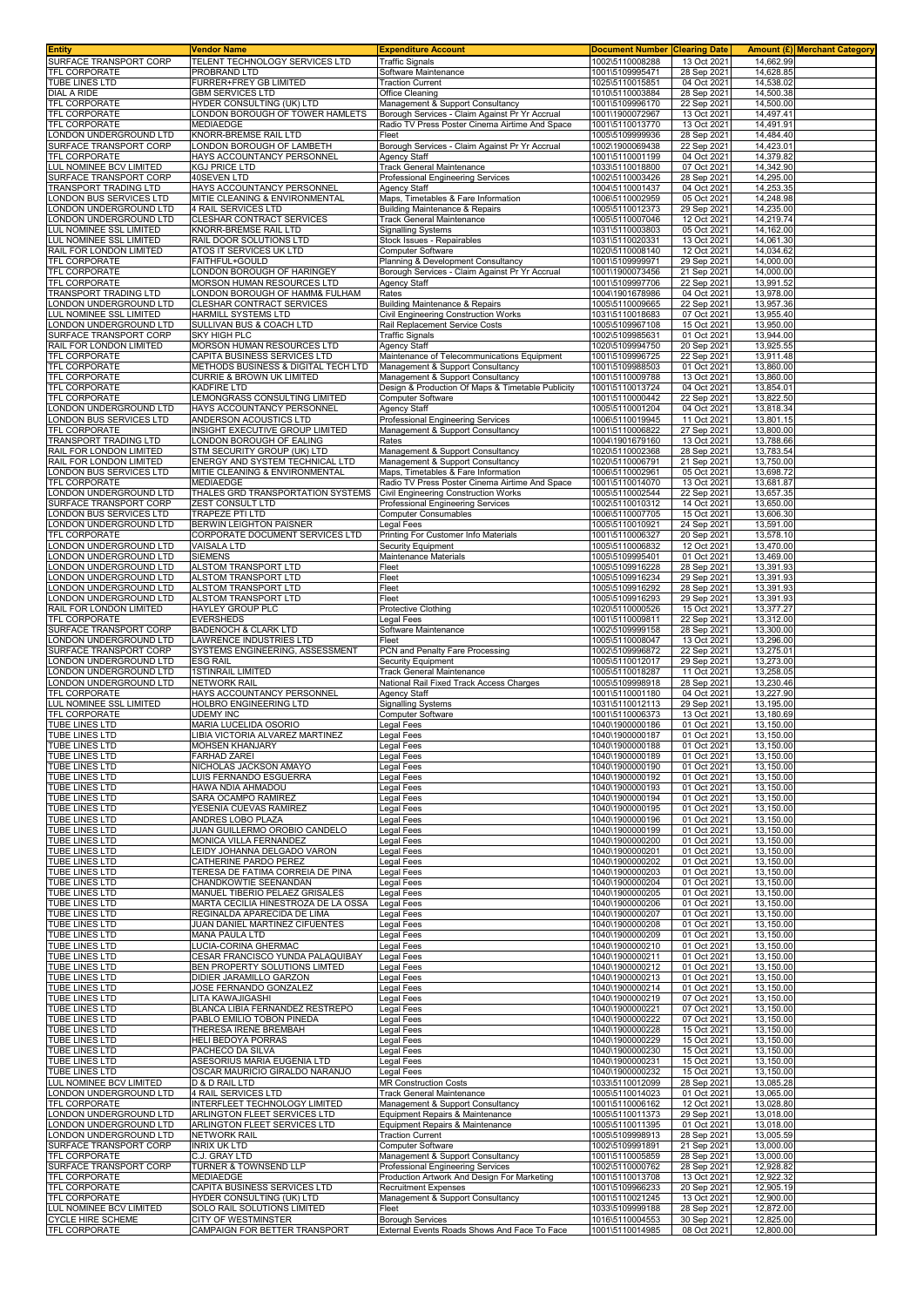| <b>Entity</b>                                         | <b>Vendor Name</b>                                                        | <b>Expenditure Account</b><br><b>Ticket &amp; Pass Production</b>        | <b>Document Number Clearing Date</b><br>1004\5110000863 |                            | <b>Amount (£)</b> Merchant Category<br>12.787.25 |
|-------------------------------------------------------|---------------------------------------------------------------------------|--------------------------------------------------------------------------|---------------------------------------------------------|----------------------------|--------------------------------------------------|
| TRANSPORT TRADING LTD<br>TFL CORPORATE                | POST OFFICE LTD<br>PA CONSULTING SERVICES LTD                             | <b>IT Consultancy</b>                                                    | 1001\5110004520                                         | 29 Sep 2021<br>06 Oct 2021 | 12,750.01                                        |
| LONDON UNDERGROUND LTD                                | TRANSPORT INVESTIGATION LTD                                               | Agency Staff                                                             | 1005\5110015866                                         | 13 Oct 2021                | 12,742.50                                        |
| RAIL FOR LONDON LIMITED                               | <b>ICOMERA UK LTD</b>                                                     | Computer Hardware                                                        | 1020\5110015095                                         | 04 Oct 2021                | 12,740.00                                        |
| TFL CORPORATE                                         | CH2M HILL UNITED KINGDOM                                                  | Planning & Development Consultancy                                       | 1001\5110007250                                         | 13 Oct 2021                | 12,735.78                                        |
| RAIL FOR LONDON LIMITED                               | SIMPLY 4 GROUP LTD                                                        | Management & Support Consultancy                                         | 1020\5110007161                                         | 23 Sep 2021                | 12,730.00                                        |
| SURFACE TRANSPORT CORP<br>LUL NOMINEE BCV LIMITED     | TURNAMMS ASSESSORS<br>COMECH METROLOGY                                    | Provision for LB Compensation Claims                                     | 1002\1900069839                                         | 12 Oct 2021                | 12,710.30<br>12,701.99                           |
| LUL NOMINEE SSL LIMITED                               | KNORR-BREMSE RAIL LTD                                                     | Track General Maintenance<br>Fleet                                       | 1033\5110019847<br>1031\5110009865                      | 12 Oct 2021<br>13 Oct 2021 | 12,700.50                                        |
| SURFACE TRANSPORT CORP                                | TURNAMMS ASSESSORS                                                        | Provision for LB Compensation Claims                                     | 1002\1900069835                                         | 22 Sep 2021                | 12,628.81                                        |
| ONDON UNDERGROUND LTD                                 | BT SERVICE AGILITY                                                        | <b>Felephony Fixed</b>                                                   | 1005\1900219483                                         | 08 Oct 2021                | 12,603.15                                        |
| ONDON UNDERGROUND LTD                                 | <b>TIFLEX LTD</b>                                                         | Track General Maintenance                                                | 1005\5109995386                                         | 20 Sep 2021                | 12,580.00                                        |
| ONDON UNDERGROUND LTD                                 | TIFLEX LTD                                                                | Track General Maintenance                                                | 1005\5109998948                                         | 28 Sep 2021                | 12,580.00                                        |
| UL NOMINEE SSL LIMITED<br>TFL CORPORATE               | <b>KELLY INTEGRATED TRANS SERV LTD</b><br>TURNER & TOWNSEND LLP           | Civil Engineering Construction Works<br>Management & Support Consultancy | 1031\5110006215<br>1001\5109996477                      | 30 Sep 2021<br>21 Sep 2021 | 12,560.00<br>12,530.43                           |
| ONDON UNDERGROUND LTD                                 | <b>BROOKVEX IMS LTD</b>                                                   | Planning & Development Consultancy                                       | 1005\5110006548                                         | 20 Sep 2021                | 12,520.20                                        |
| SURFACE TRANSPORT CORP                                | ONDON BOROUGH OF LAMBETH                                                  | Borough Services - Claim Against Pr Yr Accrual                           | 1002\1900069432                                         | 22 Sep 2021                | 12,500.00                                        |
| TFL CORPORATE                                         | PICK EVERARD                                                              | Professional Engineering Services                                        | 1001\5109996965                                         | 22 Sep 2021                | 12,486.40                                        |
| LUL NOMINEE SSL LIMITED                               | HOLBRO ENGINEERING LTD                                                    | <b>Signalling Systems</b>                                                | 1031\5110020803                                         | 13 Oct 2021                | 12.470.00                                        |
| SURFACE TRANSPORT CORP<br>SURFACE TRANSPORT CORP      | CSTS LTD<br>ONDON BOROUGH OF LAMBETH                                      | Road Maintenance<br>Borough Services - Claim Against Pr Yr Accrual       | 1002\5110009874<br>1002\1900069429                      | 05 Oct 2021<br>22 Sep 2021 | 12,466.00<br>12,457.33                           |
| LUL NOMINEE SSL LIMITED                               | <b>KNORR-BREMSE RAIL LTD</b>                                              | Fleet                                                                    | 1031\5110007219                                         | 13 Oct 2021                | 12,430.88                                        |
| TFL CORPORATE                                         | FAITHFUL+GOULD                                                            | Management & Support Consultancy                                         | 1001\5109999794                                         | 29 Sep 2021                | 12,400.00                                        |
| SURFACE TRANSPORT CORP                                | <b>SIEMENS</b>                                                            | Traffic Signals                                                          | 1002\5110003183                                         | 22 Sep 2021                | 12,393.20                                        |
| ONDON UNDERGROUND LTD                                 | <b>NETWORK RAIL</b>                                                       | National Rail Long Term Charges                                          | 1005\5110003401                                         | 29 Sep 2021                | 12,392.33                                        |
| TFL CORPORATE<br>ONDON UNDERGROUND LTD                | C.J. GRAY LTD<br>ABB LTD                                                  | Management & Support Consultancy<br>Civil Engineering Construction Works | 1001\5110005871<br>1005\5110004133                      | 28 Sep 2021<br>05 Oct 2021 | 12,350.00<br>12,340.38                           |
| SURFACE TRANSPORT CORP                                | TELENT TECHNOLOGY SERVICES LTD                                            | <b>Traffic Signals</b>                                                   | 1002\5110014654                                         | 12 Oct 2021                | 12,300.00                                        |
| ONDON UNDERGROUND LTD                                 | TRANSPORT INVESTIGATION LTD                                               | Agency Staff                                                             | 1005\5110021102                                         | 14 Oct 2021                | 12,257.44                                        |
| <b>TFL CORPORATE</b>                                  | <b>AECOM LTD</b>                                                          | Planning & Development Consultancy                                       | 1001\5109970617                                         | 15 Oct 2021                | 12,254.19                                        |
| LUL NOMINEE SSL LIMITED                               | <b>TINSLEY BRIDGE LTD</b>                                                 | Fleet                                                                    | 1031\5110007223                                         | 20 Sep 202                 | 12,250.00                                        |
| <b>TFL CORPORATE</b><br>TFL CORPORATE                 | <b>GARDINER &amp; THEOBALD LLP</b><br><b>GARDINER &amp; THEOBALD LLP</b>  | Professional Engineering Services<br>Professional Engineering Services   | 1001\5110002132<br>1001\5110002818                      | 29 Sep 2021<br>05 Oct 2021 | 12,243.00<br>12,243.00                           |
| TFL CORPORATE                                         | <b>ATKINS LIMITED</b>                                                     | Professional Engineering Services                                        | 1001\5109999949                                         | 29 Sep 2021                | 12,240.00                                        |
| SURFACE TRANSPORT CORP                                | SKY HIGH PLC                                                              | Traffic Signals                                                          | 1002\5109981186                                         | 23 Sep 202                 | 12,218.98                                        |
| LONDON BUS SERVICES LTD                               | ONDON UNITED BUSWAYS                                                      | <b>Bus Contract Payments</b>                                             | 1006\1900046352                                         | 15 Oct 2021                | 12,210.08                                        |
| ONDON UNDERGROUND LTD                                 | <b>ASPIRE</b>                                                             | Planning & Development Consultancy                                       | 1005\5110015257                                         | 14 Oct 2021                | 12,171.88                                        |
| RAIL FOR LONDON LIMITED<br>TFL CORPORATE              | ENDLEASE JACOBS JOINT VENTURE<br><b>ACTION SUSTAINABILITY TRADING LTD</b> | Civil Engineering Construction Works<br>Publications & Periodicals       | 1020\5110010449<br>1001\5110014250                      | 13 Oct 2021<br>05 Oct 2021 | 12,156.48<br>12,125.00                           |
| TFL CORPORATE                                         | HYDER CONSULTING (UK) LTD                                                 | Management & Support Consultancy                                         | 1001\5109996181                                         | 22 Sep 2021                | 12,124.28                                        |
| <b>TUBE LINES LTD</b>                                 | <b>GBM SERVICES LTD</b>                                                   | <b>Operational Cleaning</b>                                              | 1025\5110004051                                         | 20 Sep 2021                | 12,112.21                                        |
| ONDON UNDERGROUND LTD                                 | Z-TECH CONTROL SYSTEMS LTD                                                | <b>MR Construction Costs</b>                                             | 1005\5110019205                                         | 15 Oct 2021                | 12,106.99                                        |
| ONDON UNDERGROUND LTD                                 | MODULAR DISTRIBUTION SYSTEMS                                              | Signalling Systems                                                       | 1005\5110008339                                         | 06 Oct 202                 | 12,104.16                                        |
| SURFACE TRANSPORT CORP<br>RAIL FOR LONDON LIMITED     | LONDON BOROUGH OF BEXLEY<br>ABELLIO LONDON LTD                            | <b>Borough Services</b><br>Rail Replacement Service Costs                | 1002\1900069310<br>1020\5110011053                      | 12 Oct 2021<br>15 Oct 2021 | 12,089.71<br>12,088.32                           |
| SURFACE TRANSPORT CORP                                | SKY HIGH PLC                                                              | <b>Traffic Signals</b>                                                   | 1002\5109998877                                         | 07 Oct 2021                | 12,038.40                                        |
| TFL CORPORATE                                         | GARDINER & THEOBALD LLP                                                   | Management & Support Consultancy                                         | 1001\5110005855                                         | 11 Oct 2021                | 12,025.00                                        |
| TFL CORPORATE                                         | S&P GLOBAL MARKET INTELLIGENCE                                            | Management & Support Consultancy                                         | 1001\5110012403                                         | 28 Sep 2021                | 12,000.00                                        |
| TFL CORPORATE                                         | HYDER CONSULTING (UK) LTD                                                 | Professional Engineering Services                                        | 1001\5109996186                                         | 22 Sep 2021                | 12,000.00                                        |
| RAIL FOR LONDON LIMITED                               | <b>TURNER &amp; TOWNSEND LLP</b>                                          | Management & Support Consultancy                                         | 1020\5109999759                                         | 28 Sep 2021                | 11,994.00                                        |
| LONDON UNDERGROUND LTD<br>T MUSEUM TRADING LTD        | TELENT TECHNOLOGY SERVICES LTD<br>JACK MASTERS LTD                        | Cameras<br>LTM Purchase of Clothing & Accessories - Adults               | 1005\5110015844<br>1024\1900020237                      | 04 Oct 2021<br>04 Oct 2021 | 11,957.12<br>11,953.75                           |
| TFL CORPORATE                                         | <b>GARDINER &amp; THEOBALD LLP</b>                                        | Professional Engineering Services                                        | 1001\5110002803                                         | 05 Oct 2021                | 11,941.25                                        |
| TUBE LINES LTD                                        | JNG CONSTRUCTION & ENGINEERING                                            | Civil Engineering Construction Works                                     | 1040\5110018781                                         | 11 Oct 2021                | 11,925.62                                        |
| TFL CORPORATE                                         | SIGNALLING INSTALLATION & MAINT                                           | Management & Support Consultancy                                         | 1001\5109995891                                         | 21 Sep 2021                | 11,900.00                                        |
| RAIL FOR LONDON LIMITED                               | <b>TURNER &amp; TOWNSEND LLP</b><br>TRUEFORM ENGINEERING LTD              | Management & Support Consultancy<br>Building Maintenance & Repairs       | 1020\5109999961<br>1006\5110009961                      | 23 Sep 2021<br>27 Sep 2021 | 11,880.96<br>11.846.64                           |
| LONDON BUS SERVICES LTD<br>RAIL FOR LONDON LIMITED    | KN NETWORK SERVICES LTD                                                   | Civil Engineering Construction Works                                     | 1020\5110022341                                         | 15 Oct 2021                | 11,825.00                                        |
| TUBE LINES LTD                                        | ENDLEASE JACOBS JOINT VENTURE                                             | Contractors                                                              | 1025\5110019010                                         | 08 Oct 2021                | 11,812.60                                        |
| TRANSPORT TRADING LTD                                 | ONDON BOROUGH OF SOUTHWARK                                                | Rates                                                                    | 1004\1901678967                                         | 04 Oct 2021                | 11,810.00                                        |
| SURFACE TRANSPORT CORP                                | SKY HIGH PLC                                                              | Traffic Signals                                                          | 1002\5109995843                                         | 29 Sep 2021                | 11.787.44                                        |
| <b>TRANSPORT TRADING LTD</b><br>ONDON UNDERGROUND LTD | BT SERVICE AGILITY<br><b>1STINRAIL LIMITED</b>                            | Computer Hardware                                                        | 1004\1901678741                                         | 06 Oct 202<br>11 Oct 202   | 11,779.23<br>11,773.05                           |
| RAIL FOR LONDON LIMITED                               | <b>BOMBARDIER TRANSPORT UK</b>                                            | Track General Maintenance<br>Vehicle Operating Leases                    | 1005\5110019767<br>1020\5110009801                      | 04 Oct 2021                | 11.760.00                                        |
| SURFACE TRANSPORT CORP                                | CSTS LTD                                                                  | Road Maintenance                                                         | 1002\5110009824                                         | 05 Oct 2021                | 11,754.56                                        |
| LONDON BUS SERVICES LTD                               | TRUEFORM ENGINEERING LTD                                                  | Building Maintenance & Repairs                                           | 1006\5110014636                                         | 04 Oct 2021                | 11,702.98                                        |
| LONDON UNDERGROUND LTD                                | Z-TECH CONTROL SYSTEMS LTD                                                | Escalators                                                               | 1005\5110021042                                         | 12 Oct 2021                | 11,686.96                                        |
| LUL NOMINEE SSL LIMITED<br>LUL NOMINEE SSL LIMITED    | ALSTOM TRANSPORT LTD<br>ALSTOM TRANSPORT LTD                              | Component Repairs Sub Contracted<br>Component Repairs Sub Contracted     | 1031\5110015173<br>1031\5110015179                      | 01 Oct 2021<br>06 Oct 2021 | 11,682.00<br>11,682.00                           |
| LUL NOMINEE SSL LIMITED                               | <b>ALSTOM TRANSPORT LTD</b>                                               | <b>Component Repairs Sub Contracted</b>                                  | 1031\5110015188                                         | 01 Oct 202                 | 11,682.00                                        |
| LUL NOMINEE SSL LIMITED                               | ALSTOM TRANSPORT LTD                                                      | Component Repairs Sub Contracted                                         | 1031\5110015195                                         | 01 Oct 2021                | 11,682.00                                        |
| LUL NOMINEE SSL LIMITED                               | ALSTOM TRANSPORT LTD                                                      | Component Repairs Sub Contracted                                         | 1031\5110015203                                         | 01 Oct 2021                | 11,682.00                                        |
| LUL NOMINEE SSL LIMITED                               | ALSTOM TRANSPORT LTD                                                      | Component Repairs Sub Contracted                                         | 1031\5110015208                                         | 01 Oct 2021                | 11,682.00                                        |
| LUL NOMINEE SSL LIMITED<br>LONDON UNDERGROUND LTD     | ALSTOM TRANSPORT LTD<br><b>TPS LTD</b>                                    | Component Repairs Sub Contracted<br><b>Signalling Systems</b>            | 1031\5110015273<br>1005\5110011526                      | 01 Oct 2021<br>27 Sep 2021 | 11,682.00<br>11,676.00                           |
| TRANSPORT TRADING LTD                                 | ONDON BOROUGH OF NEWHAM                                                   | Rates                                                                    | 1004\1901678914                                         | 04 Oct 2021                | 11,650.00                                        |
| LUL NOMINEE SSL LIMITED                               | ALSTOM TRANSPORT LTD                                                      | Component Repairs Sub Contracted                                         | 1031\5110015197                                         | 01 Oct 2021                | 11,648.00                                        |
| RAIL FOR LONDON LIMITED                               | BURGES SALMON LLP                                                         | Legal Fees                                                               | 1020\5110009738                                         | 27 Sep 2021                | 11,630.25                                        |
| TFL CORPORATE<br>LONDON RIVER SERVICES LTD            | MORSON PROJECTS LIMITED<br>PORT OF LONDON AUTHORITY                       | Management & Support Consultancy<br>Pier Charges                         | 1001\5110018067<br>1007\5110002809                      | 08 Oct 2021<br>05 Oct 2021 | 11,625.00<br>11.624.18                           |
| TFL CORPORATE                                         | XANTA LIMITED                                                             | Management & Support Consultancy                                         | 1001\5110009910                                         | 27 Sep 2021                | 11,590.00                                        |
| LONDON BUS SERVICES LTD                               | J C ELECTRICAL LTD                                                        | <b>Building Maintenance &amp; Repairs</b>                                | 1006\5109993391                                         | 21 Sep 2021                | 11,578.00                                        |
| TFL CORPORATE                                         | INTERFLEET TECHNOLOGY LIMITED                                             | Management & Support Consultancy                                         | 1001\5110010425                                         | 06 Oct 2021                | 11,500.00                                        |
| RAIL FOR LONDON LIMITED                               | ABELLIO LONDON LTD                                                        | Rail Replacement Service Costs                                           | 1020\5110011045                                         | 15 Oct 2021                | 11,483.79                                        |
| TFL CORPORATE<br>TRANSPORT TRADING LTD                | METHODS BUSINESS & DIGITAL TECH LTD<br>ENGIE SERVICES LTD                 | Management & Support Consultancy<br>Fire and Safety Equipment            | 1001\5109989261<br>1004\5110015719                      | 29 Sep 2021<br>14 Oct 2021 | 11,475.00<br>11,416.07                           |
| TFL CORPORATE                                         | FAITHFUL+GOULD                                                            | Management & Support Consultancy                                         | 1001\5109999542                                         | 29 Sep 2021                | 11,400.00                                        |
| TFL CORPORATE                                         | <b>ASPIRE</b>                                                             | Planning & Development Consultancy                                       | 1001\5110008068                                         | 08 Oct 2021                | 11,400.00                                        |
| TFL CORPORATE                                         | ASPIRE                                                                    | Planning & Development Consultancy                                       | 1001\5110011504                                         | 11 Oct 2021                | 11,400.00                                        |
| <b>CYCLE HIRE SCHEME</b><br><b>TFL CORPORATE</b>      | ONDON BOROUGH OF CAMDEN                                                   | <b>Borough Services</b>                                                  | 1016\5110009843                                         | 13 Oct 2021                | 11,400.00                                        |
| TUBE LINES LTD                                        | HAYS ACCOUNTANCY PERSONNEL<br>TRANSFORGED UK LTD                          | Agency Staff<br>Plant & Equipment Purchases                              | 1001\5110001409<br>1025\5110008333                      | 04 Oct 2021<br>21 Sep 2021 | 11,374.56<br>11,338.22                           |
| LONDON UNDERGROUND LTD                                | HOPPECKE INDUSTRIAL BATTERIES                                             | Fleet                                                                    | 1005\5110015958                                         | 06 Oct 2021                | 11,332.00                                        |
| TUBE LINES LTD                                        | LENDLEASE JACOBS JOINT VENTURE                                            | Contractors                                                              | 1040\5110010418                                         | 13 Oct 2021                | 11,319.00                                        |
| SURFACE TRANSPORT CORP                                | ONDON BOROUGH OF WALTHAM FOREST                                           | Borough Services - Claim Against Pr Yr Accrual                           | 1002\1900069414                                         | 12 Oct 2021                | 11,313.50                                        |
| LUL NOMINEE SSL LIMITED<br>LONDON UNDERGROUND LTD     | KNORR-BREMSE RAIL LTD<br>DWG INFRACO LIMITED                              | Fleet<br><b>Track General Maintenance</b>                                | 1031\5110006812<br>1005\5110010919                      | 12 Oct 2021<br>24 Sep 2021 | 11,280.00<br>11,275.00                           |
| ONDON UNDERGROUND LTD                                 | HA MARKS LTD                                                              | <b>Building Maintenance &amp; Repairs</b>                                | 1005\5110007204                                         | 21 Sep 2021                | 11,262.50                                        |
| TFL CORPORATE                                         | INSIGHT EXECUTIVE GROUP LIMITED                                           | Management & Support Consultancy                                         | 1001\5110007190                                         | 27 Sep 2021                | 11,250.00                                        |
| TFL CORPORATE                                         | INSIGHT EXECUTIVE GROUP LIMITED                                           | Management & Support Consultancy                                         | 1001\5110019359                                         | 08 Oct 2021                | 11,250.00                                        |
| SURFACE TRANSPORT CORP                                | SKY HIGH PLC                                                              | Traffic Signals                                                          | 1002\5109986683                                         | 01 Oct 2021                | 11,244.09                                        |
| TUBE LINES LTD<br>LONDON UNDERGROUND LTD              | <b>FURRER+FREY GB LIMITED</b><br>HARMILL SYSTEMS LTD                      | Stock of Other Spares<br>Maintenance of Plant & Equipment                | 1025\5110018864<br>1005\5110018901                      | 11 Oct 2021<br>14 Oct 2021 | 11,195.80<br>11,182.00                           |
| LONDON UNDERGROUND LTD                                | POWERDAY PLC                                                              | Non Recyclable Waste Disposal/Refuse Collection                          | 1005\5110003117                                         | 28 Sep 2021                | 11,173.31                                        |
| LONDON BUS SERVICES LTD                               | TAIT EUROPE LTD                                                           | Radio Systems Equipment & Maintenance                                    | 1006\5109999520                                         | 27 Sep 2021                | 11,169.36                                        |
| TFL CORPORATE                                         | GUTTERIDGE HASKINS & DAVEY LIMITED                                        | Management & Support Consultancy                                         | 1001\5109998314                                         | 21 Sep 2021                | 11,152.00                                        |
| <b>TFL CORPORATE</b>                                  | REED SPECIALIST RECRUITMENT LTD                                           | <b>Recruitment Expenses</b>                                              | 1001\5110007713                                         | 13 Oct 2021                | 11,144.88                                        |
| LONDON BUS SERVICES LTD<br>TRANSPORT TRADING LTD      | SHARED ACCESS LTD<br>ONDON BOROUGH OF NEWHAM                              | Radio Systems Equipment & Maintenance<br>Rates                           | 1006\5110003998<br>1004\1901678911                      | 04 Oct 2021<br>04 Oct 2021 | 11,120.76<br>11,118.00                           |
| SURFACE TRANSPORT CORP                                | <b>SIEMENS</b>                                                            | Road Maintenance                                                         | 1002\5110010382                                         | 29 Sep 2021                | 11,112.25                                        |
| ONDON UNDERGROUND LTD                                 | <b>BROOKVEX IMS LTD</b>                                                   | Planning & Development Consultancy                                       | 1005\5109980013                                         | 20 Sep 2021                | 11,109.20                                        |
| TFL CORPORATE                                         | EQUINIX (UK) LTD                                                          | Manage IT Services                                                       | 1001\5110000062                                         | 29 Sep 2021                | 11,106.60                                        |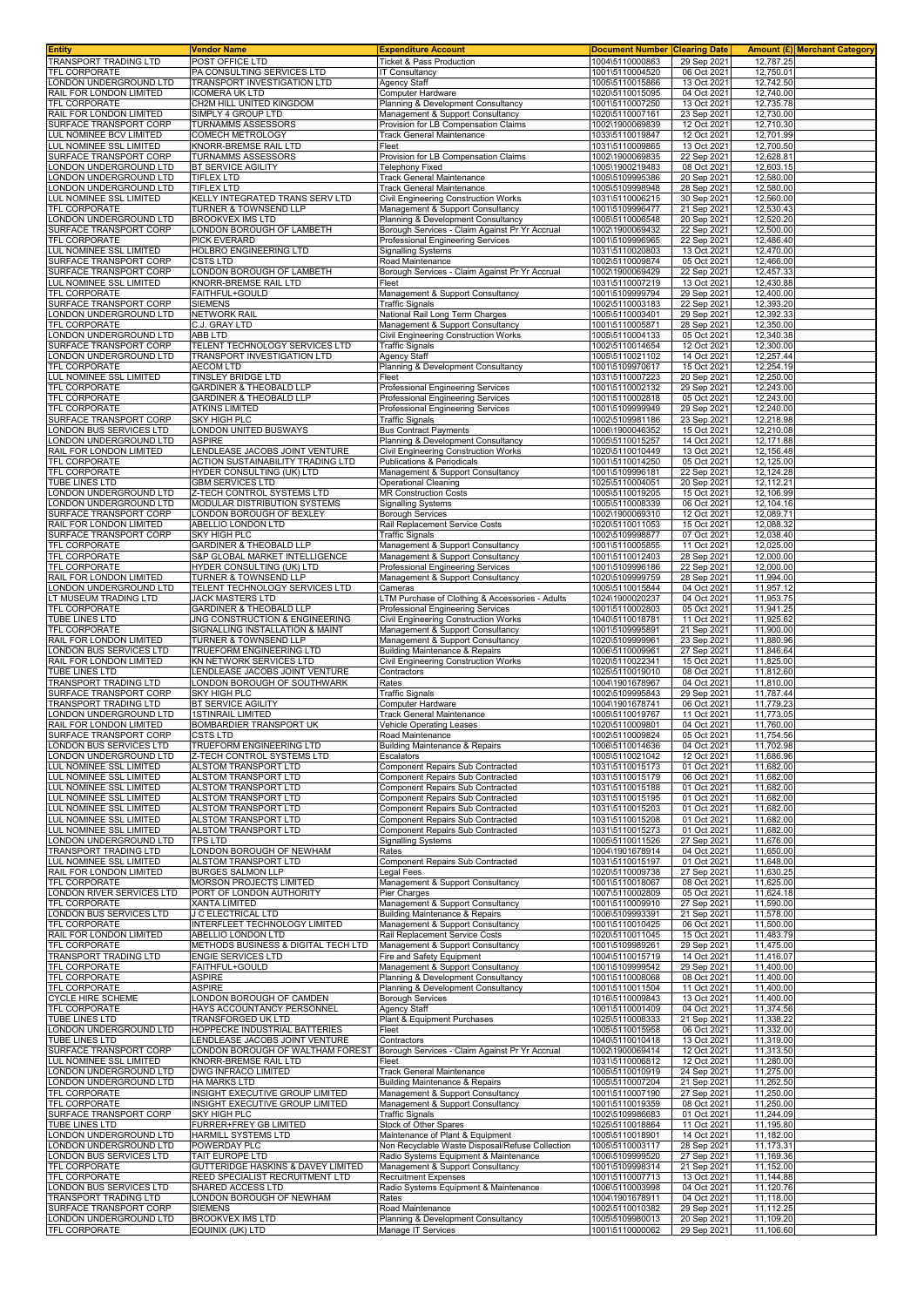| <b>Entity</b>                                      | <b>Vendor Name</b>                                                        | <b>Expenditure Account</b>                                                  | <b>Document Number</b>             | <b>Clearing Date</b>       |                        | Amount (£) Merchant Category |
|----------------------------------------------------|---------------------------------------------------------------------------|-----------------------------------------------------------------------------|------------------------------------|----------------------------|------------------------|------------------------------|
| LONDON UNDERGROUND LTD                             | TRANSPORT INVESTIGATION LTD                                               | Agency Staff                                                                | 1005\5110021104                    | 14 Oct 2021                | 11,076.00              |                              |
| ONDON UNDERGROUND LTD<br><b>TFL CORPORATE</b>      | CAPITA BUSINESS SERVICES LTD<br>EDENRED (UK GROUP) LIMITED                | Maintenance of Telecommunications Equipment<br>Staff Awards & Commendations | 1005\5109995817<br>1001\5110014596 | 21 Sep 2021<br>30 Sep 2021 | 11,057.17<br>11,050.00 |                              |
| ONDON UNDERGROUND LTD                              | LPA EXCIL ELECTRONICS                                                     | Fleet                                                                       | 1005\5109999172                    | 22 Sep 2021                | 11,025.92              |                              |
| SURFACE TRANSPORT CORP                             | <b>INITIATE CONSULTING LTD</b>                                            | Planning & Development Consultancy                                          | 1002\5110003555                    | 06 Oct 2021                | 11,000.00              |                              |
| RAIL FOR LONDON LIMITED                            | MOTT MACDONALD LIMITED                                                    | <b>Property Consultancy</b>                                                 | 1020\5109998797                    | 28 Sep 2021                | 11,000.00              |                              |
| ONDON UNDERGROUND LTD                              | CEF                                                                       | <b>Signalling Systems</b>                                                   | 1005\5110016365                    | 05 Oct 2021                | 11,000.00              |                              |
| UL NOMINEE SSL LIMITED                             | KINGSBEECH LTD                                                            | Fleet                                                                       | 1031\5110018068                    | 07 Oct 2021                | 10,999.80              |                              |
| ONDON UNDERGROUND LTD<br>DIAL A RIDE               | COMMANDER BUILDING SERVICES LIMITED<br>AQUAJET CLEANING EQUIPMENT LIMITED | <b>MR Construction Costs</b><br>Building Maintenance & Repairs              | 1005\5109999663<br>1010\5110010459 | 22 Sep 2021<br>29 Sep 2021 | 10,989.75<br>10,960.00 |                              |
| ONDON UNDERGROUND LTD                              | TRANSFORMER MANUFACTURING LTD                                             | Signalling Systems                                                          | 1005\5110015223                    | 04 Oct 2021                | 10,952.00              |                              |
| ONDON UNDERGROUND LTD                              | TRANSFORMER MANUFACTURING LTD                                             | Signalling Systems                                                          | 1005\5110019461                    | 08 Oct 2021                | 10,952.00              |                              |
| ONDON UNDERGROUND LTD                              | TRANSFORMER MANUFACTURING LTD                                             | Signalling Systems                                                          | 1005\5110019463                    | 08 Oct 2021                | 10,952.00              |                              |
| <b>UL NOMINEE SSL LIMITED</b>                      | SCHUNK CARBON TECHNOLOGY LIMITED                                          | Fleet                                                                       | 1031\5110012384                    | 01 Oct 2021                | 10,948.05              |                              |
| TFL CORPORATE<br>ONDON UNDERGROUND LTD             | GUTTERIDGE HASKINS & DAVEY LIMITED<br><b>QUATTRO LTD</b>                  | Management & Support Consultancy<br><b>Traction Current</b>                 | 1001\5110000884<br>1005\5109996756 | 28 Sep 2021<br>29 Sep 2021 | 10,926.57<br>10,918.00 |                              |
| LUL NOMINEE SSL LIMITED                            | KNORR-BREMSE RAIL LTD                                                     | Fleet                                                                       | 1031\5110007071                    | 13 Oct 2021                | 10,877.02              |                              |
| TFL CORPORATE                                      | <b>FAITHFUL+GOULD</b>                                                     | Management & Support Consultancy                                            | 1001\5109999582                    | 29 Sep 2021                | 10,875.00              |                              |
| ONDON UNDERGROUND LTD                              | ARLINGTON FLEET SERVICES LTD                                              | Equipment Repairs & Maintenance                                             | 1005\5110011372                    | 29 Sep 2021                | 10,846.40              |                              |
| LONDON UNDERGROUND LTD<br>SURFACE TRANSPORT CORP   | ARLINGTON FLEET SERVICES LTD<br><b>SKY HIGH PLC</b>                       | Equipment Repairs & Maintenance                                             | 1005\5110011624<br>1002\5109998894 | 01 Oct 2021<br>11 Oct 2021 | 10,846.40<br>10,834.56 |                              |
| LUL NOMINEE SSL LIMITED                            | <b>NSK UK LTD</b>                                                         | <b>Traffic Signals</b><br>Fleet                                             | 1031\5110011198                    | 24 Sep 2021                | 10,818.00              |                              |
| TRANSPORT TRADING LTD                              | FRANKHAM CONSULTANCY GROUP LTD                                            | Building Maintenance & Repairs                                              | 1004\5110014247                    | 08 Oct 2021                | 10,810.62              |                              |
| <b>TRANSPORT TRADING LTD</b>                       | LONDON BOROUGH OF NEWHAM                                                  | Rates                                                                       | 1004\1901678909                    | 04 Oct 2021                | 10,799.00              |                              |
| LUL NOMINEE SSL LIMITED                            | KNORR-BREMSE RAIL LTD                                                     | Fleet                                                                       | 1031\5110006239                    | 11 Oct 2021                | 10,789.20              |                              |
| LONDON UNDERGROUND LTD<br>ONDON BUS SERVICES LTD   | <b>NETWORK RAIL</b><br>TRUEFORM ENGINEERING LTD                           | National Rail Long Term Charges<br>Building Maintenance & Repairs           | 1005\5110003430<br>1006\5110009964 | 29 Sep 2021<br>27 Sep 2021 | 10,788.73<br>10,729.80 |                              |
| LONDON UNDERGROUND LTD                             | FLUKE UK LIMITED                                                          | Escalators                                                                  | 1005\5110011432                    | 29 Sep 2021                | 10,722.61              |                              |
| ONDON UNDERGROUND LTD                              | FLUKE UK LIMITED                                                          | Escalators                                                                  | 1005\5110013936                    | 01 Oct 2021                | 10,722.61              |                              |
| TUBE LINES LTD                                     | MITIE FM LIMITED                                                          | Security Services (Guards)                                                  | 1025\5110002790                    | 27 Sep 2021                | 10.716.72              |                              |
| ONDON UNDERGROUND LTD                              | DUSTEK VEHICLE REPAIRS LIMITED                                            | Vehicle Repairs & Maintenance                                               | 1005\5110018289                    | 08 Oct 2021                | 10,710.00              |                              |
| ONDON UNDERGROUND LTD<br>UL NOMINEE SSL LIMITED    | PULLMAN RAIL LTD<br><b>ERIKS EMS</b>                                      | Fleet<br>Component Repairs Sub Contracted                                   | 1005\5110020696<br>1031\5109999062 | 13 Oct 2021<br>28 Sep 2021 | 10,700.50<br>10,694.61 |                              |
| TRANSPORT TRADING LTD                              | ONDON BOROUGH OF HAMM& FULHAM                                             | Rates                                                                       | 1004\1901678985                    | 04 Oct 2021                | 10.693.00              |                              |
| <b>TFL CORPORATE</b>                               | <b>INVESTIGO</b>                                                          | Management & Support Consultancy                                            | 1001\5110008169                    | 27 Sep 2021                | 10,687.50              |                              |
| LONDON UNDERGROUND LTD                             | LONDON BOROUGH OF ISLINGTON                                               | Electricity                                                                 | 1005\1900219570                    | 29 Sep 2021                | 10,641.36              |                              |
| TFL CORPORATE<br>TRANSPORT TRADING LTD             | <b>ASPIRE</b><br><b>HOWES BAILIFFS LIMITED</b>                            | Planning & Development Consultancy<br>Property Management Fees              | 1001\5110011433<br>1004\5110018925 | 28 Sep 2021<br>13 Oct 2021 | 10,640.00<br>10,638.00 |                              |
| LUL NOMINEE SSL LIMITED                            | <b>SIEMENS</b>                                                            | Fleet                                                                       | 1031\5109999439                    | 29 Sep 2021                | 10,606.90              |                              |
| LUL NOMINEE SSL LIMITED                            | <b>SIEMENS</b>                                                            | Fleet                                                                       | 1031\5110003624                    | 06 Oct 2021                | 10,606.90              |                              |
| ONDON UNDERGROUND LTD                              | <b>DYER &amp; BUTLER LTD</b>                                              | Civil Engineering Construction Works                                        | 1005\5110018658                    | 14 Oct 2021                | 10,606.41              |                              |
| TRANSPORT TRADING LTD                              | THAMES CLIPPERS                                                           | Gross Sales Clearance                                                       | 1004\1901678836                    | 27 Sep 2021                | 10,604.43              |                              |
| TRANSPORT TRADING LTD<br>RAIL FOR LONDON LIMITED   | LONDON BOROUGH OF SOUTHWARK<br>ENDLEASE JACOBS JOINT VENTURE              | Rates<br>Civil Engineering Construction Works                               | 1004\1901678972<br>1020\5109997945 | 04 Oct 2021<br>21 Sep 2021 | 10,586.00<br>10,575.00 |                              |
| SURFACE TRANSPORT CORP                             | MATCHTECH GROUP PLC                                                       | Agency Staff                                                                | 1002\5110005431                    | 11 Oct 2021                | 10,574.77              |                              |
| TRANSPORT TRADING LTD                              | INITIATE CONSULTING LTD                                                   | Contractors                                                                 | 1004\5110003563                    | 20 Sep 2021                | 10,555.50              |                              |
| ONDON UNDERGROUND LTD                              | <b>GBM SERVICES LTD</b>                                                   | COVID 19 planning                                                           | 1005\5110019728                    | 08 Oct 2021                | 10,552.15              |                              |
| TUBE LINES LTD<br><b>CYCLE HIRE SCHEME</b>         | <b>EDF ENERGY</b><br><b>SERCO LTD</b>                                     | Electricity<br>Concession Maintenance Charge                                | 1040\1900000135<br>1016\5110004635 | 20 Sep 2021<br>06 Oct 2021 | 10,541.30<br>10,530.65 |                              |
| ONDON UNDERGROUND LTD                              | RAILWAY WHEELSET & BRAKE LTD                                              | Equipment Repairs & Maintenance                                             | 1005\5110018804                    | 07 Oct 2021                | 10,530.00              |                              |
| TFL CORPORATE                                      | CORPORATE DOCUMENT SERVICES LTD                                           | Printing For Customer Info Materials                                        | 1001\5109976360                    | 24 Sep 2021                | 10,520.96              |                              |
| ONDON UNDERGROUND LTD                              | TELENT TECHNOLOGY SERVICES LTD                                            | Cameras                                                                     | 1005\5109999434                    | 28 Sep 2021                | 10,519.16              |                              |
| ONDON UNDERGROUND LTD<br>TFL CORPORATE             | CPC PROJECT SERVICES LLP<br>FAITHFUL+GOULD                                | Civil Engineering Construction Works<br>Professional Engineering Services   | 1005\5110020096<br>1001\5109999655 | 12 Oct 2021<br>29 Sep 2021 | 10,510.50<br>10,506.00 |                              |
| LONDON UNDERGROUND LTD                             | <b>ATKINS LIMITED</b>                                                     | <b>Staff Training</b>                                                       | 1005\5110002752                    | 06 Oct 2021                | 10,500.00              |                              |
| TFL CORPORATE                                      | <b>GARDINER &amp; THEOBALD LLP</b>                                        | Management & Support Consultancy                                            | 1001\5110003943                    | 06 Oct 2021                | 10,469.00              |                              |
| TFL CORPORATE                                      | <b>ATKINS LIMITED</b>                                                     | Management & Support Consultancy                                            | 1001\5110002948                    | 05 Oct 2021                | 10,463.68              |                              |
| ONDON UNDERGROUND LTD<br>TFL CORPORATE             | SOLUTION RAIL LIMITED<br>COMPUTACENTER PLC                                | <b>MR Construction Costs</b><br>Software Maintenance                        | 1005\5110020513<br>1001\5109996739 | 14 Oct 2021<br>22 Sep 2021 | 10,451.56<br>10,429.44 |                              |
| LONDON RIVER SERVICES LTD                          | <b>EVERSHEDS</b>                                                          | Legal Fees                                                                  | 1007\5110003498                    | 29 Sep 2021                | 10,420.00              |                              |
| LUL NOMINEE BCV LIMITED                            | MITIE FM LIMITED                                                          | Security Services (Guards)                                                  | 1033\5110010165                    | 27 Sep 2021                | 10,398.30              |                              |
| ONDON UNDERGROUND LTD<br>ONDON UNDERGROUND LTD     | TRANSPORT INVESTIGATION LTD<br>KNORR-BREMSE RAIL LTD                      | Agency Staff<br>Fleet                                                       | 1005\5110021098<br>1005\5110003340 | 14 Oct 2021<br>27 Sep 2021 | 10,386.75<br>10,346.00 |                              |
| ONDON TRANSPORT MUSEUM                             | VINCI CONSTRUCTION UK LTD                                                 | Building Maintenance & Repairs                                              | 1011\5110012193                    | 29 Sep 2021                | 10.345.42              |                              |
| TFL CORPORATE                                      | CPC PROJECT SERVICES LLP                                                  | Management & Support Consultancy                                            | 1001\5110020099                    | 12 Oct 2021                | 10,276.50              |                              |
| LONDON UNDERGROUND LTD                             | <b>IGBM SERVICES LTD</b><br>MITIE SECURITY LTD / SENTINEL                 | Operational Cleaning                                                        | 1005\5110003868<br>1005\5110008065 | 20 Sep 2021                | 10,226.23              |                              |
| LONDON UNDERGROUND LTD<br>LONDON UNDERGROUND LTD   | <b>WECS PRECISION LTD</b>                                                 | Track General Maintenance<br>Fleet                                          | 1005\5110019247                    | 06 Oct 2021<br>08 Oct 2021 | 10,223.21<br>10,222.80 |                              |
| ONDON UNDERGROUND LTD                              | <b>KONE PLC</b>                                                           | <b>MR Construction Costs</b>                                                | 1005\5110006220                    | 05 Oct 2021                | 10,218.05              |                              |
| TFL CORPORATE                                      | LEMONGRASS CONSULTING LIMITED                                             | Manage IT Services                                                          | 1001\5110007123                    | 22 Sep 2021                | 10,209.00              |                              |
| TRANSPORT TRADING LTD<br>TFL CORPORATE             | CITY OF LONDON<br>HYDER CONSULTING (UK) LTD                               | Rates<br>Planning & Development Consultancy                                 | 1004\1901678963<br>1001\5109996168 | 04 Oct 2021<br>22 Sep 2021 | 10,206.00<br>10,200.00 |                              |
| LONDON UNDERGROUND LTD                             | STARCAST ALLOYS LTD                                                       | <b>Signalling Systems</b>                                                   | 1005\5109996252                    | 13 Oct 2021                | 10,170.00              |                              |
| TFL CORPORATE                                      | <b>COMPUTACENTER PLC</b>                                                  | Software Maintenance                                                        | 1001\5109995790                    | 22 Sep 2021                | 10,160.00              |                              |
| SURFACE TRANSPORT CORP                             | <b>GTT-EMEA LIMITED</b>                                                   | Maintenance of Telecommunications Equipment                                 | 1002\5110007315                    | 21 Sep 2021                | 10,147.07              |                              |
| TFL CORPORATE<br>ONDON UNDERGROUND LTD             | INTERFLEET TECHNOLOGY LIMITED                                             | Management & Support Consultancy                                            | 1001\5110002919                    | 06 Oct 2021<br>22 Sep 2021 | 10,134.00              |                              |
| ONDON UNDERGROUND LTD                              | THOMPSON PRECISION ENGINEERING<br>THOMPSON PRECISION ENGINEERING          | Fleet<br>Fleet                                                              | 1005\5109954209<br>1005\5110007130 | 12 Oct 2021                | 10,134.00<br>10,134.00 |                              |
| TFL CORPORATE                                      | INITIATE CONSULTING LTD                                                   | Management & Support Consultancy                                            | 1001\5110003540                    | 20 Sep 2021                | 10,125.00              |                              |
| SURFACE TRANSPORT CORP                             | LONDON BOROUGH OF WALTHAM FOREST                                          | Borough Services - Claim Against Pr Yr Accrual                              | 1002\1900069186                    | 12 Oct 2021                | 10.096.00              |                              |
| TFL CORPORATE                                      | CORPORATE DOCUMENT SERVICES LTD<br>PROGRESS RAIL SERVICES UK LTD          | Printing For Customer Info Materials                                        | 1001\5110022093                    | 15 Oct 2021                | 10,084.13              |                              |
| LONDON UNDERGROUND LTD<br>T MUSEUM TRADING LTD     | MOSAIC FULFILMENT SOLUTIONS                                               | Track General Maintenance<br>Postage                                        | 1005\5109999390<br>1024\5110014485 | 22 Sep 2021<br>30 Sep 2021 | 10,075.50<br>10,069.64 |                              |
| TFL CORPORATE                                      | CORPORATE DOCUMENT SERVICES LTD                                           | Non Permanent Signage And Way Finding                                       | 1001\5110011167                    | 30 Sep 2021                | 10,057.20              |                              |
| TFL CORPORATE                                      | MOTT MACDONALD LIMITED                                                    | Management & Support Consultancy                                            | 1001\5109999491                    | 28 Sep 2021                | 10,000.00              |                              |
| LONDON BUS SERVICES LTD<br>ONDON UNDERGROUND LTD   | CAPITA BUSINESS SERVICES LTD<br><b>ASHURST LLP</b>                        | <b>IT Consultancy</b><br>Legal Fees                                         | 1006\5110004662<br>1005\5110003065 | 06 Oct 2021<br>28 Sep 2021 | 10,000.00<br>10,000.00 |                              |
| TRANSPORT TRADING LTD                              | <b>UNIVERSAL</b>                                                          | Office Accommodation Moves                                                  | 1004\5110009531                    | 22 Sep 2021                | 9,999.00               |                              |
| TRANSPORT TRADING LTD                              | <b>UNIVERSAL</b>                                                          | Office Accommodation Moves                                                  | 1004\5110010542                    | 05 Oct 2021                | 9,992.50               |                              |
| LONDON UNDERGROUND LTD                             | <b>KGJ PRICE LTD</b>                                                      | Track General Maintenance                                                   | 1005\5110021316                    | 13 Oct 2021                | 9,978.00               |                              |
| TFL CORPORATE<br>LUL NOMINEE SSL LIMITED           | <b>AECOM LTD</b><br><b>ERIKS EMS</b>                                      | Management & Support Consultancy<br>Signalling Systems                      | 1001\5110007144<br>1031\5110015297 | 06 Oct 2021<br>06 Oct 2021 | 9,971.68<br>9,963.80   |                              |
| TUBE LINES LTD                                     | <b>HA MARKS LTD</b>                                                       | <b>MR Construction Costs</b>                                                | 1040\5110006819                    | 24 Sep 2021                | 9,952.00               |                              |
| ONDON UNDERGROUND LTD                              | DESIGNPLAN LIGHTING LTD                                                   | Heating & Lighting                                                          | 1005\5109998776                    | 22 Sep 2021                | 9,945.30               |                              |
| TRANSPORT TRADING LTD                              | <b>UNIVERSAL</b><br>MOTIVAIR COMPRESSORS LTD                              | Office Accommodation Moves                                                  | 1004\5110011479<br>1031\5110019506 | 29 Sep 2021                | 9,944.50<br>9,941.88   |                              |
| LUL NOMINEE SSL LIMITED<br>LUL NOMINEE SSL LIMITED | <b>GIFFEN GROUP LTD</b>                                                   | Equipment Repairs & Maintenance<br>Retentions Control Account > 1Year       | 1031\5110014352                    | 08 Oct 2021<br>30 Sep 2021 | 9,938.90               |                              |
| <b>TRANSPORT TRADING LTD</b>                       | <b>UNIVERSAL</b>                                                          | Office Accommodation Moves                                                  | 1004\5110007140                    | 22 Sep 2021                | 9,934.00               |                              |
| TFL CORPORATE                                      | HAYS ACCOUNTANCY PERSONNEL                                                | Agency Staff                                                                | 1001\5109994066                    | 20 Sep 2021                | 9,921.40               |                              |
| <b>TFL CORPORATE</b><br>TUBE LINES LTD             | HAYS ACCOUNTANCY PERSONNEL<br><b>CB E&amp;M SERVICES LIMITED</b>          | Agency Staff<br><b>Building Maintenance &amp; Repairs</b>                   | 1001\5109997167<br>1040\5109973152 | 22 Sep 2021<br>21 Sep 2021 | 9,918.72<br>9,906.85   |                              |
| RAIL FOR LONDON LIMITED                            | TURNER & TOWNSEND LLP                                                     | Management & Support Consultancy                                            | 1020\5109998779                    | 22 Sep 2021                | 9,900.80               |                              |
| TFL CORPORATE                                      | HYDER CONSULTING (UK) LTD                                                 | Management & Support Consultancy                                            | 1001\5109996172                    | 22 Sep 2021                | 9,900.00               |                              |
| RAIL FOR LONDON LIMITED                            | PAUL MACARTHUR LTD T/A SCCS                                               | <b>MR Construction Costs</b>                                                | 1020\5110018058                    | 06 Oct 2021                | 9,900.00               |                              |
| RAIL FOR LONDON LIMITED<br>LUL NOMINEE SSL LIMITED | PCG ASSOCIATES LIMITED<br>MCGINLEY SUPPORT SERVICES LTD                   | Professional Engineering Services<br>Civil Engineering Construction Works   | 1020\5110020497<br>1031\5110014389 | 14 Oct 2021<br>30 Sep 2021 | 9,900.00<br>9,895.75   |                              |
| TRANSPORT TRADING LTD                              | HARRIS INSTALLATIONS SERVICES LTD                                         | Office Accommodation Moves                                                  | 1004\5110006180                    | 21 Sep 2021                | 9,882.00               |                              |
| LUL NOMINEE BCV LIMITED                            | <b>MECHAN LTD</b>                                                         | Maintenance Materials                                                       | 1033\5109996364                    | 22 Sep 2021                | 9,879.48               |                              |
| TRANSPORT TRADING LTD                              | <b>UNIVERSAL</b>                                                          | Office Accommodation Moves                                                  | 1004\5110011755                    | 29 Sep 2021                | 9,870.00               |                              |
| LONDON BUS SERVICES LTD                            | MITIE CLEANING & ENVIRONMENTAL<br><b>TIFLEX LTD</b>                       | Building Maintenance & Repairs<br>Fleet                                     | 1006\5110002984                    | 12 Oct 2021                | 9,842.69               |                              |
| LUL NOMINEE BCV LIMITED<br>TFL CORPORATE           | GUTTERIDGE HASKINS & DAVEY LIMITED                                        | Management & Support Consultancy                                            | 1033\5109981327<br>1001\5109998411 | 24 Sep 2021<br>21 Sep 2021 | 9,842.16<br>9,840.00   |                              |
|                                                    |                                                                           |                                                                             |                                    |                            |                        |                              |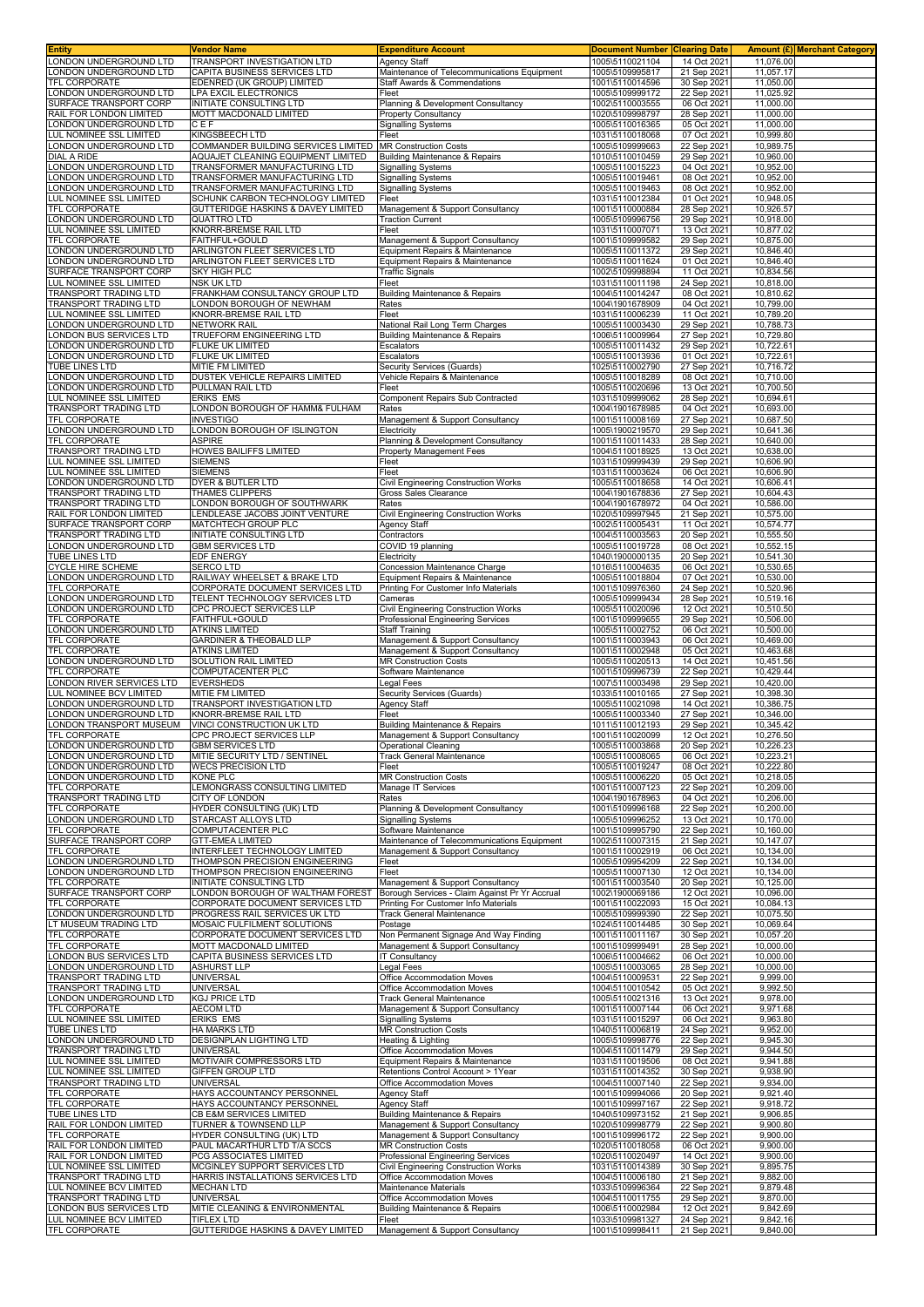| <b>Entity</b>                                       | Vendor Name                                                                                               | <b>Expenditure Account</b>                                                      | <b>Document Number Clearing Date</b> |                            |                      | Amount (£) Merchant Category |
|-----------------------------------------------------|-----------------------------------------------------------------------------------------------------------|---------------------------------------------------------------------------------|--------------------------------------|----------------------------|----------------------|------------------------------|
| LUL NOMINEE SSL LIMITED                             | GMT RUBBER-METAL-TECHNIC LTD                                                                              | Fleet                                                                           | 1031\5110006139                      | 13 Oct 2021                | 9,836.79             |                              |
| LUL NOMINEE SSL LIMITED<br>VICTORIA COACH STATN LTD | KNORR-BREMSE RAIL LTD<br><b>STAGECOACH</b>                                                                | Fleet<br>VCS Repayments & Commission                                            | 1031\5110003271<br>1008\1900004577   | 04 Oct 2021<br>29 Sep 2021 | 9,836.00<br>9,828.98 |                              |
| LUL NOMINEE SSL LIMITED                             | SCHUNK CARBON TECHNOLOGY LIMITED                                                                          | Fleet                                                                           | 1031\5110011399                      | 30 Sep 2021                | 9,826.33             |                              |
| LONDON UNDERGROUND LTD                              | <b>AECOM LTD</b>                                                                                          | Track General Maintenance                                                       | 1005\5110003187                      | 05 Oct 2021                | 9,809.77             |                              |
| LUL NOMINEE BCV LIMITED                             | RICHTER ASSOCIATES LIMITED                                                                                | <b>MR Construction Costs</b>                                                    | 1033\5110012152                      | 06 Oct 2021                | 9,807.75             |                              |
| LONDON UNDERGROUND LTD                              | <b>NETWORK RAIL</b>                                                                                       | <b>Traction Current</b>                                                         | 1005\5109998939                      | 28 Sep 2021                | 9,804.12             |                              |
| LUL NOMINEE BCV LIMITED<br>LONDON UNDERGROUND LTD   | PROGRESS RAIL SERVICES UK LTD<br>INDUSTRIAL SCIENTIFIC UK LTD                                             | Track General Maintenance<br>Track General Maintenance                          | 1033\5109999379<br>1005\5109998591   | 22 Sep 2021<br>21 Sep 2021 | 9,800.00<br>9,782.65 |                              |
| DOCKLANDS LIGHT RAILWAY                             | POD-TRAK LTD                                                                                              | Civil Engineering Construction Works                                            | 1012\5110007623                      | 22 Sep 2021                | 9,769.80             |                              |
| LONDON UNDERGROUND LTD                              | JOHNSON ELEVANJA                                                                                          | Escalators                                                                      | 1005\5109998443                      | 22 Sep 2021                | 9,753.63             |                              |
| TFL CORPORATE                                       | C.J. GRAY LTD                                                                                             | Management & Support Consultancy                                                | 1001\5110005878                      | 28 Sep 2021                | 9,750.00             |                              |
| TFL CORPORATE                                       | <b>BDB PITMANS LLP</b>                                                                                    | Legal Fees                                                                      | 1001\5110018556                      | 07 Oct 2021                | 9,738.50             |                              |
| DIAL A RIDE<br>LONDON UNDERGROUND LTD               | <b>CITYFLEET</b><br><b>ENGIE SERVICES LTD</b>                                                             | <b>Operator Costs</b><br><b>Track General Maintenance</b>                       | 1010\5110010213<br>1005\5110007626   | 23 Sep 2021<br>13 Oct 2021 | 9,720.39<br>9,708.28 |                              |
| LONDON BUS SERVICES LTD                             | MITIE CLEANING & ENVIRONMENTAL                                                                            | Maps, Timetables & Fare Information                                             | 1006\5110002964                      | 05 Oct 2021                | 9.707.94             |                              |
| LUL NOMINEE SSL LIMITED                             | <b>DAC LIMITED</b>                                                                                        | Fleet                                                                           | 1031\5110008061                      | 21 Sep 2021                | 9,704.80             |                              |
| LUL NOMINEE SSL LIMITED                             | <b>DAC LIMITED</b>                                                                                        | Fleet                                                                           | 1031\5110011492                      | 28 Sep 2021                | 9,704.80             |                              |
| LUL NOMINEE SSL LIMITED<br>LONDON UNDERGROUND LTD   | <b>DAC LIMITED</b><br><b>DYER &amp; BUTLER LTD</b>                                                        | Fleet<br>Civil Engineering Construction Works                                   | 1031\5110016606                      | 05 Oct 2021<br>14 Oct 2021 | 9,704.80<br>9,695.77 |                              |
| TFL CORPORATE                                       | EDENRED (UK GROUP) LIMITED                                                                                | <b>Staff Awards &amp; Commendations</b>                                         | 1005\5110021544<br>1001\5110007681   | 21 Sep 2021                | 9,664.62             |                              |
| LUL NOMINEE SSL LIMITED                             | LENDLEASE JACOBS JOINT VENTURE                                                                            | <b>MR Construction Costs</b>                                                    | 1031\5110019216                      | 15 Oct 2021                | 9,662.20             |                              |
| RAIL FOR LONDON LIMITED                             | CT PLUS LIMITED                                                                                           | Rail Replacement Service Costs                                                  | 1020\5110021342                      | 15 Oct 2021                | 9,652.00             |                              |
| LUL NOMINEE SSL LIMITED                             | <b>ERIKS EMS</b>                                                                                          | Component Repairs Sub Contracted                                                | 1031\5109996896                      | 22 Sep 2021                | 9,642.71             |                              |
| SURFACE TRANSPORT CORP<br>TFL CORPORATE             | SKY HIGH PLC<br><b>XANTA LIMITED</b>                                                                      | Traffic Signals<br>Management & Support Consultancy                             | 1002\5109981168<br>1001\5110009918   | 23 Sep 2021<br>12 Oct 2021 | 9,630.72<br>9,605.00 |                              |
| TRANSPORT TRADING LTD                               | LENDLEASE JACOBS JOINT VENTURE                                                                            | Contractors                                                                     | 1004\5110010327                      | 13 Oct 2021                | 9,600.00             |                              |
| RAIL FOR LONDON LIMITED                             | TURNER & TOWNSEND LLP                                                                                     | Management & Support Consultancy                                                | 1020\5109998211                      | 23 Sep 2021                | 9,590.70             |                              |
| LONDON BUS SERVICES LTD                             | TRUEFORM ENGINEERING LTD                                                                                  | Building Maintenance & Repairs                                                  | 1006\5110018333                      | 11 Oct 2021                | 9,589.48             |                              |
| LONDON UNDERGROUND LTD<br>TFL CORPORATE             | INTERFLEET TECHNOLOGY LIMITED                                                                             | Professional Engineering Services<br>Management & Support Consultancy           | 1005\5110007182<br>1001\5110006643   | 13 Oct 2021                | 9,561.63             |                              |
| SURFACE TRANSPORT CORP                              | MOTT MACDONALD LIMITED<br><b>MEDIAEDGE</b>                                                                | Radio TV Press Poster Cinema Airtime And Space                                  | 1002\5110013793                      | 12 Oct 2021<br>13 Oct 2021 | 9,555.51<br>9,549.49 |                              |
| LONDON UNDERGROUND LTD                              | LENDLEASE JACOBS JOINT VENTURE                                                                            | Contractors                                                                     | 1005\5109997943                      | 21 Sep 2021                | 9,548.00             |                              |
| LONDON UNDERGROUND LTD                              | LESMAC (FASTENERS) LTD                                                                                    | Track General Maintenance                                                       | 1005\5110009876                      | 27 Sep 2021                | 9,500.00             |                              |
| LONDON UNDERGROUND LTD                              | PERCY LANE PRODUCTS<br>ELMDALE WELDING & ENG SUPPLIES LTD                                                 | Fleet                                                                           | 1005\5110020567                      | 12 Oct 2021                | 9,492.69             |                              |
| LUL NOMINEE BCV LIMITED<br>VICTORIA COACH STATN LTD | VINCI CONSTRUCTION UK LTD                                                                                 | Track General Maintenance<br>Building Maintenance & Repairs                     | 1033\5110006805<br>1008\5110012206   | 20 Sep 2021<br>29 Sep 2021 | 9,474.01<br>9,469.55 |                              |
| LONDON UNDERGROUND LTD                              | LANES GROUP PLC                                                                                           | Civil Engineering Construction Works                                            | 1005\5110014315                      | 14 Oct 2021                | 9,430.40             |                              |
| LONDON BUS SERVICES LTD                             | GUYS & ST THOMAS NHS TRUST                                                                                | Radio Systems Equipment & Maintenance                                           | 1006\5110003662                      | 29 Sep 2021                | 9,419.16             |                              |
| LONDON UNDERGROUND LTD                              | SCHUNK CARBON TECHNOLOGY LIMITED                                                                          | Fleet                                                                           | 1005\5110009748                      | 30 Sep 2021                | 9,392.03             |                              |
| TFL CORPORATE<br>TRANSPORT TRADING LTD              | INSIGHT EXECUTIVE GROUP LIMITED<br>LONDON BOROUGH OF ISLINGTON                                            | Management & Support Consultancy<br>Rates                                       | 1001\5110010483<br>1004\1901678928   | 07 Oct 2021<br>04 Oct 2021 | 9,375.00<br>9,363.00 |                              |
| SURFACE TRANSPORT CORP                              | <b>ASHURST LLP</b>                                                                                        | Legal Fees                                                                      | 1002\5110002115                      | 21 Sep 2021                | 9,325.60             |                              |
| TRANSPORT TRADING LTD                               | LONDON BOROUGH OF BRENT                                                                                   | Rates                                                                           | 1004\1901678953                      | 04 Oct 2021                | 9,310.00             |                              |
| RAIL FOR LONDON LIMITED<br>LONDON UNDERGROUND LTD   | SULLIVAN BUS & COACH LTD<br>PULLMAN RAIL LTD                                                              | Rail Replacement Service Costs<br>Fleet                                         | 1020\5110010389                      | 27 Sep 2021                | 9,306.41<br>9,303.98 |                              |
| TUBE LINES LTD                                      | TOWER SUPPLIES                                                                                            | <b>Protective Clothing</b>                                                      | 1005\5110020670<br>1025\5110010566   | 13 Oct 2021<br>30 Sep 2021 | 9,299.64             |                              |
| TRANSPORT TRADING LTD                               | NOVACROFT DIRECT LTD                                                                                      | Ticket & Pass Production                                                        | 1004\5110010989                      | 28 Sep 2021                | 9,297.63             |                              |
| SURFACE TRANSPORT CORP                              | RIPPLE ROCK LTD.                                                                                          | Computer Software                                                               | 1002\5110018954                      | 12 Oct 2021                | 9,281.25             |                              |
| LONDON UNDERGROUND LTD<br>LONDON UNDERGROUND LTD    | <b>DYER &amp; BUTLER LTD</b><br>TRANSPORT INVESTIGATION LTD                                               | Civil Engineering Construction Works<br><b>Agency Staff</b>                     | 1005\5110018659<br>1005\5110015918   | 14 Oct 2021<br>13 Oct 2021 | 9,277.19<br>9,240.94 |                              |
| TFL CORPORATE                                       | <b>GUTTERIDGE HASKINS &amp; DAVEY LIMITED</b>                                                             | Professional Engineering Services                                               | 1001\5110008261                      | 13 Oct 2021                | 9,222.25             |                              |
| LONDON RIVER SERVICES LTD                           | THAMES CLIPPERS                                                                                           | <b>Operator Costs</b>                                                           | 1007\5110016714                      | 05 Oct 2021                | 9,211.00             |                              |
| LONDON RIVER SERVICES LTD                           | THAMES CLIPPERS                                                                                           | <b>Operator Costs</b>                                                           | 1007\5110016712                      | 05 Oct 2021                | 9,211.00             |                              |
| LONDON UNDERGROUND LTD<br>TFL CORPORATE             | BIRLEY JOINERY LIMITED<br>HYDER CONSULTING (UK) LTD                                                       | Fleet<br>Management & Support Consultancy                                       | 1005\5110000326<br>1001\5109996173   | 29 Sep 2021<br>22 Sep 2021 | 9,204.00<br>9,200.00 |                              |
| LONDON UNDERGROUND LTD                              | A J WELLS & SONS LTD                                                                                      | Building Maintenance & Repairs                                                  | 1005\5110016111                      | 07 Oct 2021                | 9,170.00             |                              |
| LONDON RIVER SERVICES LTD                           | FAIRFIELD CONTROL SYSTEMS LTD                                                                             | Maintenance of Plant & Equipment                                                | 1007\5110016628                      | 07 Oct 2021                | 9,164.39             |                              |
| <b>TFL CORPORATE</b>                                | <b>ASPIRE</b>                                                                                             | Planning & Development Consultancy                                              | 1001\5110008101                      | 08 Oct 2021                | 9,120.00             |                              |
| LONDON UNDERGROUND LTD<br>LONDON UNDERGROUND LTD    | AUGMENTAS GROUP LIMITED<br><b>NETWORK RAIL</b>                                                            | IT Consultancy<br>National Rail Long Term Charges                               | 1005\5110018871<br>1005\5110003398   | 12 Oct 2021<br>29 Sep 2021 | 9,112.50<br>9,104.90 |                              |
| LONDON UNDERGROUND LTD                              | NETWORK RAIL                                                                                              | National Rail Long Term Charges                                                 | 1005\5110003400                      | 29 Sep 2021                | 9.104.90             |                              |
| LONDON UNDERGROUND LTD                              | NETWORK RAIL                                                                                              | National Rail Long Term Charges                                                 | 1005\5110003409                      | 29 Sep 2021                | 9,104.90             |                              |
| TRANSPORT TRADING LTD                               | LONDON BOROUGH OF CAMDEN                                                                                  | Rates                                                                           | 1004\1901678962                      | 04 Oct 2021                | 9,097.00<br>9,078.12 |                              |
| LONDON UNDERGROUND LTD<br>TRANSPORT TRADING LTD     | MODULAR DISTRIBUTION SYSTEMS<br><b>CBRE LIMITED</b>                                                       | <b>Signalling Systems</b><br>Planning & Development Consultancy                 | 1005\5110000192<br>1004\5109999019   | 22 Sep 2021<br>12 Oct 2021 | 9,075.00             |                              |
| LONDON UNDERGROUND LTD                              | ARLINGTON FLEET SERVICES LTD                                                                              | Equipment Repairs & Maintenance                                                 | 1005\5110011393                      | 01 Oct 2021                | 9,074.00             |                              |
| LONDON UNDERGROUND LTD                              | ARLINGTON FLEET SERVICES LTD                                                                              | Equipment Repairs & Maintenance                                                 | 1005\5110011627                      | 01 Oct 2021                | 9,074.00             |                              |
| LONDON BUS SERVICES LTD                             | TRAPEZE PTI LTD                                                                                           | Electrical & Electronic Engineering                                             | 1006\5110004669                      | 08 Oct 2021                | 9.070.00             |                              |
| PUBLIC CARRIAGE OFFICE<br>SURFACE TRANSPORT CORP    | RINGWAY JACOBS LIMITED<br>RINGWAY INFRASTRUCTURE SERVICES LTD Civil Engineering Construction Works        | Maintenance of Plant & Equipment                                                | 1003\5110012216<br>1002\5110021084   | 01 Oct 2021<br>13 Oct 2021 | 9,067.89<br>9,036.65 |                              |
| LUL NOMINEE SSL LIMITED                             | KNORR-BREMSE RAIL LTD                                                                                     | <b>Signalling Systems</b>                                                       | 1031\5110010673                      | 13 Oct 2021                | 9,035.50             |                              |
| LONDON UNDERGROUND LTD                              | JONES LANG LASALLE                                                                                        | Management & Support Consultancy                                                | 1005\5110011229                      | 24 Sep 2021                | 9,025.00             |                              |
| LT MUSEUM TRADING LTD                               | THE LONDON TOY COMPANY                                                                                    | LTM Purchase of Gifts for Resale                                                | 1024\1900020206                      | 27 Sep 2021                | 9,003.88             |                              |
| SURFACE TRANSPORT CORP<br>LONDON UNDERGROUND LTD    | TELENT TECHNOLOGY SERVICES LTD<br>CREACTIVE DESIGN LTD                                                    | Traffic Signals<br>Plant & Equipment Purchases                                  | 1002\5110014631<br>1005\5110004030   | 12 Oct 2021<br>21 Sep 2021 | 8,970.48<br>8.946.30 |                              |
| LUL NOMINEE SSL LIMITED                             | KNORR-BREMSE RAIL LTD                                                                                     | Fleet                                                                           | 1031\5110006231                      | 11 Oct 2021                | 8,934.08             |                              |
| LUL NOMINEE BCV LIMITED                             | KPK (SHEET METAL) LTD                                                                                     | Track General Maintenance                                                       | 1033\5109998196                      | 22 Sep 2021                | 8,928.00             |                              |
| TFL CORPORATE<br>SURFACE TRANSPORT CORP             | XANTA LIMITED<br><b>GTT-EMEA LIMITED</b>                                                                  | Management & Support Consultancy<br>Maintenance of Telecommunications Equipment | 1001\5110010955<br>1002\5110007293   | 28 Sep 2021<br>04 Oct 2021 | 8,925.00<br>8,906.60 |                              |
| LONDON UNDERGROUND LTD                              | <b>GLENAIR UK LTD</b>                                                                                     | Track General Maintenance                                                       | 1005\5110007267                      | 13 Oct 2021                | 8,905.50             |                              |
| LONDON BUS SERVICES LTD                             | LOGISTICS UK                                                                                              | Management & Support Consultancy                                                | 1006\5110007163                      | 06 Oct 2021                | 8,895.69             |                              |
| LUL NOMINEE BCV LIMITED                             | NORA FLOORING SYSTEMS UK LTD                                                                              | Maintenance Materials                                                           | 1033\5110018369                      | 08 Oct 2021                | 8,891.16             |                              |
| LONDON UNDERGROUND LTD<br>TFL CORPORATE             | <b>FARO UK</b><br>RACKSPACE LTD                                                                           | Maintenance Materials<br>Manage IT Services                                     | 1005\5109998568<br>1001\5110018689   | 27 Sep 2021<br>14 Oct 2021 | 8,880.00<br>8,867.00 |                              |
| SURFACE TRANSPORT CORP                              | MATCHTECH GROUP PLC                                                                                       | Agency Staff                                                                    | 1002\5110005422                      | 11 Oct 2021                | 8,855.44             |                              |
| RAIL FOR LONDON LIMITED                             | EVERSHEDS                                                                                                 | Legal Fees                                                                      | 1020\5110002507                      | 05 Oct 2021                | 8,850.00             |                              |
| TFL CORPORATE                                       | LONDON BOROUGH OF BEXLEY                                                                                  | <b>Borough Services</b>                                                         | 1001\1900073555                      | 06 Oct 2021                | 8,839.58             |                              |
| SURFACE TRANSPORT CORP<br>SURFACE TRANSPORT CORP    | <b>SKY HIGH PLC</b><br>O2 UK LTD                                                                          | Traffic Signals<br>Telephony Mobile                                             | 1002\5109986690<br>1002\1900069909   | 01 Oct 2021<br>29 Sep 2021 | 8,838.62<br>8,827.52 |                              |
| LUL NOMINEE BCV LIMITED                             | ELMDALE WELDING & ENG SUPPLIES LTD                                                                        | <b>Track General Maintenance</b>                                                | 1033\5110007218                      | 21 Sep 2021                | 8,820.63             |                              |
| LUL NOMINEE BCV LIMITED                             | <b>WECS PRECISION LTD</b>                                                                                 | <b>Signalling Systems</b>                                                       | 1033\5110015261                      | 01 Oct 2021                | 8,813.00             |                              |
| SURFACE TRANSPORT CORP<br>LONDON UNDERGROUND LTD    | <b>AECOM LTD</b><br>PULLMAN RAIL LTD                                                                      | Road Maintenance<br>Fleet                                                       | 1002\5110007145<br>1005\5110010890   | 08 Oct 2021<br>24 Sep 2021 | 8,804.16<br>8,801.48 |                              |
| LONDON UNDERGROUND LTD                              | THE TIMBER GROUP LTD                                                                                      | <b>Track General Maintenance</b>                                                | 1005\5110018118                      | 05 Oct 2021                | 8,790.00             |                              |
| TRANSPORT TRADING LTD                               | LONDON BOROUGH OF WALTHAM FOREST                                                                          | Rates                                                                           | 1004\1901678981                      | 04 Oct 2021                | 8,778.00             |                              |
| TFL CORPORATE                                       | INSIGHT EXECUTIVE GROUP LIMITED                                                                           | Management & Support Consultancy                                                | 1001\5110010487                      | 08 Oct 2021                | 8,750.00             |                              |
| LONDON BUS SERVICES LTD<br>TFL CORPORATE            | TRUEFORM ENGINEERING LTD<br>HAYS ACCOUNTANCY PERSONNEL                                                    | Building Maintenance & Repairs<br>Agency Staff                                  | 1006\5110020027<br>1001\5110001116   | 11 Oct 2021<br>04 Oct 2021 | 8,744.59<br>8,735.44 |                              |
| <b>TFL CORPORATE</b>                                | HYDER CONSULTING (UK) LTD                                                                                 | Professional Engineering Services                                               | 1001\5109996178                      | 22 Sep 2021                | 8,700.00             |                              |
| TFL CORPORATE                                       | INITIATE CONSULTING LTD                                                                                   | Planning & Development Consultancy                                              | 1001\5110003566                      | 20 Sep 2021                | 8,690.00             |                              |
| LONDON UNDERGROUND LTD<br>LONDON UNDERGROUND LTD    | FRESHFIELDS BRUCKHAUS DERINGER<br>PULLMAN RAIL LTD                                                        | Legal Fees<br>Fleet                                                             | 1005\5109999396<br>1005\5109992436   | 28 Sep 2021<br>28 Sep 2021 | 8,687.00<br>8,681.26 |                              |
| SURFACE TRANSPORT CORP                              | PINSENTS MASONS                                                                                           | Legal Fees                                                                      | 1002\5110012188                      | 13 Oct 2021                | 8,659.95             |                              |
| LONDON UNDERGROUND LTD                              | TELENT TECHNOLOGY SERVICES LTD                                                                            | Cameras                                                                         | 1005\5109931889                      | 11 Oct 2021                | 8,652.16             |                              |
| SURFACE TRANSPORT CORP                              | LONDON BOROUGH OF HAMM& FULHAM                                                                            | Management & Support Consultancy                                                | 1002\5110006074                      | 11 Oct 2021                | 8,640.00             |                              |
| LONDON UNDERGROUND LTD<br>LONDON RIVER SERVICES LTD | THALES GROUND TRANSPORTATION SYSTE Civil Engineering Construction Works<br>MITIE CLEANING & ENVIRONMENTAL | <b>Building Maintenance &amp; Repairs</b>                                       | 1005\5110014519<br>1007\5109999765   | 13 Oct 2021<br>28 Sep 2021 | 8,633.66<br>8,619.33 |                              |
| LONDON UNDERGROUND LTD                              | <b>TIFLEX LTD</b>                                                                                         | Track General Maintenance                                                       | 1005\5109998991                      | 28 Sep 2021                | 8,617.30             |                              |
| LONDON UNDERGROUND LTD                              | BT SERVICE AGILITY                                                                                        | Telephony Fixed                                                                 | 1005\1900219530                      | 13 Oct 2021                | 8,608.19             |                              |
| LONDON UNDERGROUND LTD                              | QUINN INFRASTRUCTURE SERVICES LTD                                                                         | Equipment Repairs & Maintenance                                                 | 1005\5110004596                      | 28 Sep 2021                | 8,604.72             |                              |
| TFL CORPORATE                                       | HAYS ACCOUNTANCY PERSONNEL                                                                                | <b>Agency Staff</b>                                                             | 1001\5109994261                      | 20 Sep 2021                | 8,601.90             |                              |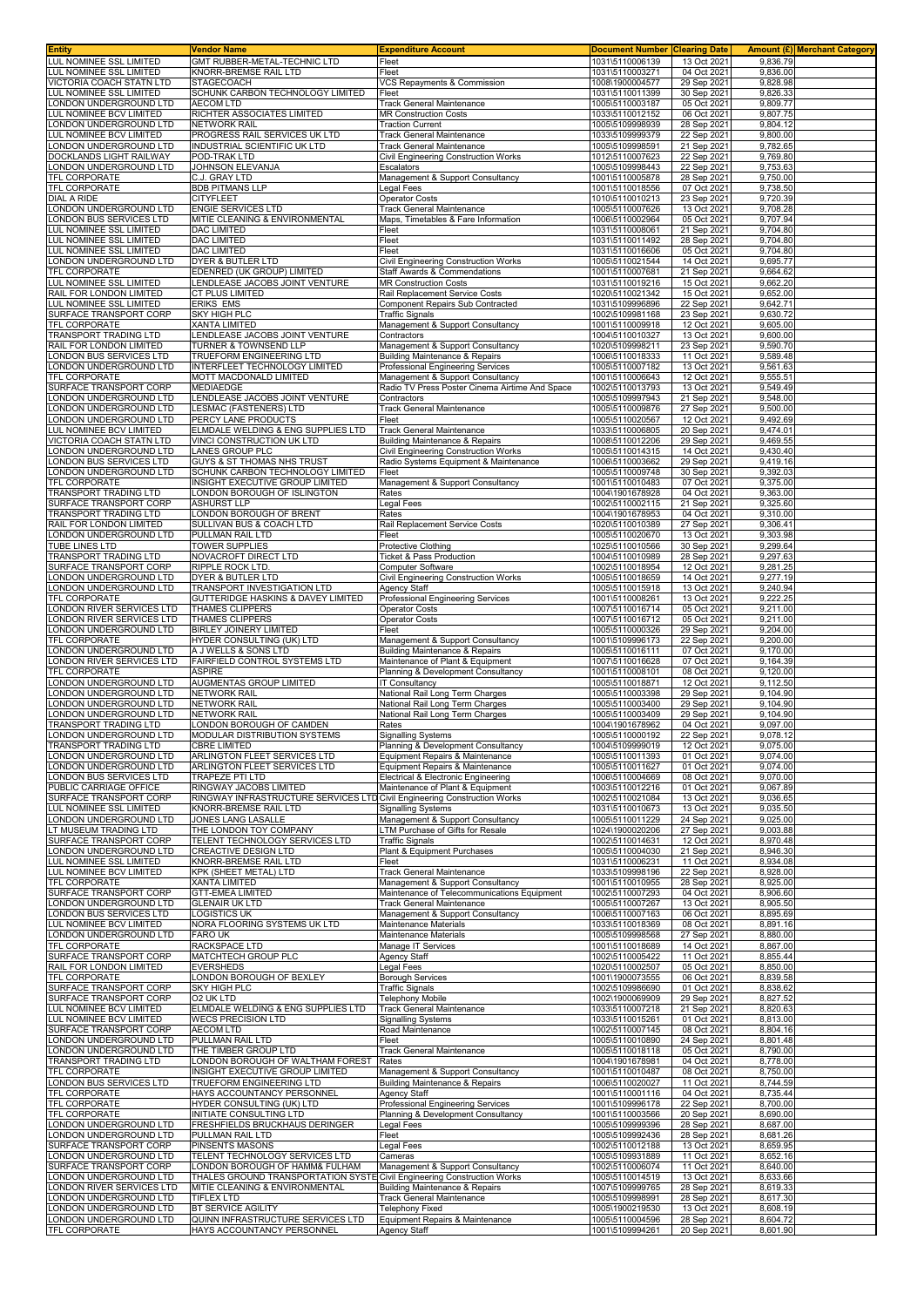| <b>Entity</b>                                      | Vendor Name                                                                                      | <b>Expenditure Account</b>                                                          | <b>Document Number</b>             | <b>Clearing Date</b>       |                      | <b>Amount (£) Merchant Category</b> |
|----------------------------------------------------|--------------------------------------------------------------------------------------------------|-------------------------------------------------------------------------------------|------------------------------------|----------------------------|----------------------|-------------------------------------|
| TRANSPORT TRADING LTD<br>TFL CORPORATE             | JNG CONSTRUCTION & ENGINEERING<br>MEDIAEDGE                                                      | Civil Engineering Construction Works<br>Production Artwork And Design For Marketing | 1004\5110014695<br>1001\5110014038 | 30 Sep 2021<br>13 Oct 2021 | 8,601.39<br>8,589.31 |                                     |
| ONDON UNDERGROUND LTD                              | ARLINGTON FLEET SERVICES LTD                                                                     | Equipment Repairs & Maintenance                                                     | 1005\5110011431                    | 01 Oct 2021                | 8,568.00             |                                     |
| ONDON UNDERGROUND LTD                              | PULLMAN RAIL LTD                                                                                 | Fleet                                                                               | 1005\5110010907                    | 27 Sep 2021                | 8,539.38             |                                     |
| TFL CORPORATE                                      | <b>ITXPT</b>                                                                                     | Publications & Periodicals                                                          | 1001\5110015608                    | 01 Oct 2021                | 8,532.00             |                                     |
| TFL CORPORATE                                      | <b>ITXPT</b>                                                                                     | Publications & Periodicals                                                          | 1001\5110015788                    | 04 Oct 2021                | 8,532.00             |                                     |
| LUL NOMINEE BCV LIMITED<br>ONDON UNDERGROUND LTD   | HAYLEY GROUP PLC<br><b>ACTIVE MED SUPPLIES LIMITED</b>                                           | Fleet<br><b>MR Construction Costs</b>                                               | 1033\5110003764<br>1005\5110004594 | 11 Oct 2021<br>08 Oct 2021 | 8,522.72<br>8,512.00 |                                     |
| SURFACE TRANSPORT CORP                             | CAPITA BUSINESS SERVICES LTD                                                                     | IT Consultancy                                                                      | 1002\5110009493                    | 13 Oct 2021                | 8,489.82             |                                     |
| ONDON UNDERGROUND LTD                              | HAYLEY GROUP PLC                                                                                 | <b>Track General Maintenance</b>                                                    | 1005\5109996059                    | 22 Sep 2021                | 8,470.00             |                                     |
| TFL CORPORATE                                      | MATCHTECH GROUP PLC                                                                              | <b>Agency Staff</b>                                                                 | 1001\5110001695                    | 04 Oct 2021                | 8,466.21             |                                     |
| TUBE LINES LTD                                     | AVISON YOUNG (UK) LIMITED                                                                        | Planning & Development Consultancy                                                  | 1040\5109998936                    | 28 Sep 2021                | 8,464.50             |                                     |
| DOCKLANDS LIGHT RAILWAY<br>ONDON BUS SERVICES LTD  | MOTT MACDONALD LIMITED<br><b>INTEROUTE NETWORK LTD</b>                                           | Professional Engineering Services<br>Electrical & Electronic Engineering            | 1012\5110006556<br>1006\5110007303 | 12 Oct 2021<br>13 Oct 2021 | 8,435.84<br>8,408.79 |                                     |
| RAIL FOR LONDON LIMITED                            | WABTEC RAIL LIMITED                                                                              | Maintenance Materials                                                               | 1020\5110006804                    | 12 Oct 2021                | 8,397.87             |                                     |
| TFL CORPORATE                                      | RISKTEC SOLUTIONS LTD                                                                            | Management & Support Consultancy                                                    | 1001\5110008285                    | 24 Sep 2021                | 8,391.75             |                                     |
| TFL CORPORATE                                      | <b>ASHURST LLP</b>                                                                               | Legal Fees                                                                          | 1001\5110003935                    | 22 Sep 2021                | 8,363.50             |                                     |
| TFL CORPORATE<br>SURFACE TRANSPORT CORP            | HAYS ACCOUNTANCY PERSONNEL<br>40SEVEN LTD                                                        | <b>Agency Staff</b><br>Professional Engineering Services                            | 1001\5109994132<br>1002\5110003454 | 20 Sep 2021<br>28 Sep 2021 | 8,352.72<br>8.350.00 |                                     |
| LONDON UNDERGROUND LTD                             | SPERRY RAIL SERVICE                                                                              | <b>Track General Maintenance</b>                                                    | 1005\5110004625                    | 06 Oct 2021                | 8,348.37             |                                     |
| TFL CORPORATE                                      | <b>CURRIE &amp; BROWN UK LIMITED</b>                                                             | Professional Engineering Services                                                   | 1001\5109996841                    | 22 Sep 2021                | 8,330.00             |                                     |
| TUBE LINES LTD                                     | <b>AKONA LTD</b>                                                                                 | <b>Staff Training</b>                                                               | 1025\5110018013                    | 06 Oct 2021                | 8,324.96             |                                     |
| SURFACE TRANSPORT CORP                             | HCL TECHNOLOGIES UK LTD                                                                          | Computer Software                                                                   | 1002\5109998492                    | 22 Sep 2021                | 8,320.00             |                                     |
| ONDON UNDERGROUND LTD<br>UL NOMINEE BCV LIMITED    | KNORR-BREMSE RAIL LTD<br>TRB LIGHTWEIGHT STRUCTURES                                              | Fleet<br>Fleet                                                                      | 1005\5109999942<br>1033\5109996208 | 28 Sep 2021<br>21 Sep 2021 | 8,276.80<br>8,270.77 |                                     |
| ONDON UNDERGROUND LTD                              | <b>NEDERMAN LTD</b>                                                                              | Plant & Equipment Purchases                                                         | 1005\5110002480                    | 04 Oct 2021                | 8,263.84             |                                     |
| ONDON UNDERGROUND LTD                              | <b>NEDERMAN LTD</b>                                                                              | Plant & Equipment Purchases                                                         | 1005\5110002937                    | 05 Oct 2021                | 8,263.84             |                                     |
| RAIL FOR LONDON LIMITED                            | TURNER & TOWNSEND LLP                                                                            | Management & Support Consultancy                                                    | 1020\5109998209                    | 23 Sep 2021                | 8,250.88             |                                     |
| TFL CORPORATE                                      | MACE Ltd                                                                                         | Planning & Development Consultancy                                                  | 1001\5110021881                    | 14 Oct 2021                | 8,250.00             |                                     |
| TFL CORPORATE<br>TFL CORPORATE                     | HYDER CONSULTING (UK) LTD<br>FIUME RESTAURANT                                                    | Professional Engineering Services<br>Art And Poetry Installations And Programmes    | 1001\5109996182<br>1001\5110009903 | 22 Sep 2021<br>24 Sep 2021 | 8,240.00<br>8,210.00 |                                     |
| TFL CORPORATE                                      | HYDER CONSULTING (UK) LTD                                                                        | Management & Support Consultancy                                                    | 1001\5109996164                    | 22 Sep 2021                | 8,190.00             |                                     |
| <b>TRANSPORT TRADING LTD</b>                       | NOVACROFT DIRECT LTD                                                                             | Ticket & Pass Production                                                            | 1004\5110011019                    | 28 Sep 2021                | 8,181.00             |                                     |
| LUL NOMINEE SSL LIMITED                            | ARES SOFTWARE U.K. LIMITED                                                                       | Civil Engineering Construction Works                                                | 1031\5110011478                    | 29 Sep 2021                | 8,169.06             |                                     |
| LUL NOMINEE BCV LIMITED<br>PUBLIC CARRIAGE OFFICE  | ACTIVAIR AUTOMATION LTD<br>MITIE FM LIMITED                                                      | Protective Clothing                                                                 | 1033\5110018663<br>1003\5110007014 | 06 Oct 2021<br>27 Sep 2021 | 8,162.90<br>8,159.07 |                                     |
| TFL CORPORATE                                      | HAYS ACCOUNTANCY PERSONNEL                                                                       | Security Services (Guards)<br>Agency Staff                                          | 1001\5109994229                    | 20 Sep 2021                | 8,140.80             |                                     |
| TRANSPORT TRADING LTD                              | ONDON BOROUGH OF REDBRIDGE                                                                       | Rates                                                                               | 1004\1901678956                    | 04 Oct 2021                | 8,139.00             |                                     |
| ONDON UNDERGROUND LTD                              | LANES GROUP PLC                                                                                  | <b>Building Maintenance &amp; Repairs</b>                                           | 1005\5110010172                    | 05 Oct 2021                | 8,127.25             |                                     |
| TFL CORPORATE                                      | QA IT SERVICE LTD                                                                                | <b>Staff Training</b>                                                               | 1001\5110002455                    | 04 Oct 2021                | 8,125.00             |                                     |
| ONDON BUS SERVICES LTD<br>ONDON UNDERGROUND LTD    | ARRIVA LONDON NORTH LTD<br>DIRECT TRACK SOLUTIONS LTD                                            | <b>Bus Contract Payments</b><br><b>Track General Maintenance</b>                    | 1006\1900046278<br>1005\5110011460 | 01 Oct 2021<br>28 Sep 2021 | 8,100.00<br>8,097.00 |                                     |
| TRANSPORT TRADING LTD                              | CITY OF WESTMINSTER                                                                              | Rates                                                                               | 1004\1901678995                    | 04 Oct 2021                | 8,086.00             |                                     |
| ONDON UNDERGROUND LTD                              | PULLMAN RAIL LTD                                                                                 | Fleet                                                                               | 1005\5110010885                    | 24 Sep 2021                | 8,084.95             |                                     |
| ONDON UNDERGROUND LTD                              | TELENT TECHNOLOGY SERVICES LTD                                                                   | Cameras                                                                             | 1005\5109950348                    | 27 Sep 2021                | 8,065.61             |                                     |
| ONDON UNDERGROUND LTD                              | PRECISION CHAINS LTD                                                                             | Maintenance Materials                                                               | 1005\5110000329                    | 28 Sep 2021                | 8,060.00             |                                     |
| TRANSPORT TRADING LTD<br>ONDON BUS SERVICES LTD    | ONDON BOROUGH OF NEWHAM<br>TRUEFORM ENGINEERING LTD                                              | Rates<br>Building Maintenance & Repairs                                             | 1004\1901678919<br>1006\5110020059 | 04 Oct 2021<br>11 Oct 2021 | 8,014.00<br>8,007.11 |                                     |
| TFL CORPORATE                                      | CAPITA BUSINESS SERVICES LTD                                                                     | IT Consultancy                                                                      | 1001\5109996728                    | 22 Sep 2021                | 8,002.71             |                                     |
| LONDON UNDERGROUND LTD                             | CLESHAR CONTRACT SERVICES                                                                        | <b>Building Maintenance &amp; Repairs</b>                                           | 1005\5110002963                    | 01 Oct 2021                | 8,001.50             |                                     |
| TFL CORPORATE                                      | INSIGHT EXECUTIVE GROUP LIMITED                                                                  | Management & Support Consultancy                                                    | 1001\5110015092                    | 07 Oct 2021                | 8,000.00             |                                     |
| TUBE LINES LTD<br>ONDON UNDERGROUND LTD            | ETC COMMUNICATIONS                                                                               | Planning & Development Consultancy                                                  | 1040\5109999066                    | 28 Sep 2021<br>12 Oct 2021 | 8,000.00<br>7,988.20 |                                     |
| LUL NOMINEE SSL LIMITED                            | DIRECT TRACK SOLUTIONS LTD<br>KINGSBEECH LTD                                                     | <b>Signalling Systems</b><br><b>Signalling Systems</b>                              | 1005\5110020577<br>1031\5110014026 | 01 Oct 2021                | 7,984.70             |                                     |
| ONDON UNDERGROUND LTD                              | WILLIAM COOK RAIL LTD                                                                            | Fleet                                                                               | 1005\5110007180                    | 13 Oct 2021                | 7,960.00             |                                     |
| T MUSEUM TRADING LTD                               | PROBRAND LTD                                                                                     | Software Maintenance                                                                | 1024\5110015296                    | 13 Oct 2021                | 7,950.00             |                                     |
| RAIL FOR LONDON LIMITED<br>RAIL FOR LONDON LIMITED | WABTEC RAIL LIMITED                                                                              | Fleet<br>Staff Training                                                             | 1020\5110009504<br>1020\5110002456 | 13 Oct 2021<br>06 Oct 2021 | 7,924.18<br>7,920.00 |                                     |
| TFL CORPORATE                                      | FURRER+FREY AG<br>STRAIGHTFORWARD COMMUNICATIONS LTI Photography And Video Design And Production |                                                                                     | 1001\5110015881                    | 05 Oct 2021                | 7,900.00             |                                     |
| LUL NOMINEE SSL LIMITED                            | ERIKS EMS                                                                                        | Component Repairs Sub Contracted                                                    | 1031\5109995464                    | 20 Sep 2021                | 7,890.71             |                                     |
| LUL NOMINEE SSL LIMITED                            | ERIKS EMS                                                                                        | Component Repairs Sub Contracted                                                    | 1031\5109996902                    | 22 Sep 2021                | 7,890.71             |                                     |
| LUL NOMINEE SSL LIMITED                            | ERIKS EMS                                                                                        | <b>Component Repairs Sub Contracted</b>                                             | 1031\5110008120                    | 13 Oct 2021                | 7,890.71             |                                     |
| LUL NOMINEE BCV LIMITED<br>LUL NOMINEE SSL LIMITED | RAILWAY SUPPORT SERVICES LTD<br><b>WESTCODE UK LIMITED</b>                                       | Protective Clothing<br>Fleet                                                        | 1033\5110009790<br>1031\5110009929 | 22 Sep 2021<br>22 Sep 2021 | 7,870.00<br>7,860.00 |                                     |
| LUL NOMINEE BCV LIMITED                            | HARMILL SYSTEMS LTD                                                                              | Equipment Repairs & Maintenance                                                     | 1033\5110019341                    | 12 Oct 2021                | 7,839.72             |                                     |
| LONDON TRANSPORT MUSEUM                            | <b>ARTISAN PEOPLE</b>                                                                            | Agency Staff                                                                        | 1011\5109991972                    | 28 Sep 2021                | 7.826.44             |                                     |
| RAIL FOR LONDON LIMITED                            | <b>INFOSYS LIMITED</b>                                                                           | <b>IT Consultancy</b>                                                               | 1020\5110019852                    | 14 Oct 2021                | 7,820.00             |                                     |
| LONDON UNDERGROUND LTD                             | KINGSBEECH LTD                                                                                   | <b>Electrical Equipment Maintenance</b>                                             | 1005\5110007086                    | 21 Sep 2021                | 7,817.70             |                                     |
| TFL CORPORATE<br>LUL NOMINEE BCV LIMITED           | <b>INVESTIGO</b><br>COMECH METROLOGY                                                             | Management & Support Consultancy<br><b>Track General Maintenance</b>                | 1001\5110006257<br>1033\5110010356 | 21 Sep 2021<br>27 Sep 2021 | 7,812.50<br>7.810.02 |                                     |
| SURFACE TRANSPORT CORP                             | LONDON BOROUGH OF ENFIELD                                                                        | Management & Support Consultancy                                                    | 1002\5110009981                    | 22 Sep 2021                | 7,801.74             |                                     |
| RAIL FOR LONDON LIMITED                            | MITIE FM LIMITED                                                                                 | Security Services (Guards)                                                          | 1020\5110002786                    | 27 Sep 2021                | 7,798.70             |                                     |
| LONDON UNDERGROUND LTD                             | P & B ELECTRONICS LTD                                                                            | <b>Signalling Systems</b>                                                           | 1005\5110015688                    | 06 Oct 2021                | 7,795.92             |                                     |
| LUL NOMINEE SSL LIMITED<br>LONDON UNDERGROUND LTD  | BOMBARDIER TRANSPORT UK<br><b>SIEMENS</b>                                                        | Fleet<br><b>Signalling Systems</b>                                                  | 1031\5110003353<br>1005\5109964598 | 20 Sep 2021                | 7.769.60<br>7,768.20 |                                     |
| TFL CORPORATE                                      | DEEPSTORE LIMITED                                                                                | Document Archive & Storage                                                          | 1001\5110018055                    | 28 Sep 2021<br>06 Oct 2021 | 7,762.92             |                                     |
| TFL CORPORATE                                      | CRABTREE PROJECTS LTD                                                                            | Management & Support Consultancy                                                    | 1001\5110012016                    | 01 Oct 2021                | 7,760.00             |                                     |
| TFL CORPORATE                                      | CRABTREE PROJECTS LTD                                                                            | Management & Support Consultancy                                                    | 1001\5110020098                    | 14 Oct 2021                | 7,760.00             |                                     |
| SURFACE TRANSPORT CORP                             | HARRIET TOWNSEND                                                                                 | Legal Fees                                                                          | 1002\5110010503                    | 23 Sep 2021                | 7,750.00             |                                     |
| RAIL FOR LONDON LIMITED<br>LUL NOMINEE BCV LIMITED | SIMPLY 4 GROUP LTD<br>RJC (UK) LTD                                                               | Management & Support Consultancy<br><b>MR Construction Costs</b>                    | 1020\5110018089<br>1033\5110011398 | 13 Oct 2021<br>27 Sep 2021 | 7,737.85<br>7,725.33 |                                     |
| LONDON UNDERGROUND LTD                             | <b>MET OFFICE</b>                                                                                | <b>Track General Maintenance</b>                                                    | 1005\5109995690                    | 21 Sep 2021                | 7,712.76             |                                     |
| TFL CORPORATE                                      | <b>STEER</b>                                                                                     | Planning & Development Consultancy                                                  | 1001\5109998476                    | 22 Sep 2021                | 7,712.00             |                                     |
| LONDON BUS SERVICES LTD                            | TRAPEZE PTI LTD                                                                                  | <b>Computer Consumables</b>                                                         | 1006\5110003004                    | 07 Oct 2021                | 7,709.16             |                                     |
| ONDON RIVER SERVICES LTD<br>ONDON UNDERGROUND LTD  | CIRCULAR CRUISES WESTMINSTER<br><b>SIEMENS</b>                                                   | <b>Building Maintenance &amp; Repairs</b>                                           | 1007\5110007200<br>1005\5109954075 | 04 Oct 2021                | 7,701.00<br>7,694.53 |                                     |
| ONDON UNDERGROUND LTD                              | FI REAL ESTATE MANAGEMENT LTD                                                                    | <b>Signalling Systems</b><br>Minor Property Expenses / Receipts                     | 1005\1900219737                    | 28 Sep 2021<br>15 Oct 2021 | 7,686.00             |                                     |
| ONDON UNDERGROUND LTD                              | RJC (UK) LTD                                                                                     | <b>MR Construction Costs</b>                                                        | 1005\5110004483                    | 28 Sep 2021                | 7,685.44             |                                     |
| SURFACE TRANSPORT CORP                             | EDF ENERGY                                                                                       | Electricity                                                                         | 1002\5110007146                    | 01 Oct 2021                | 7,681.85             |                                     |
| ONDON UNDERGROUND LTD                              | HEGENSCHEIDT-MFD GMBH                                                                            | <b>Staff Training</b>                                                               | 1005\5110007211                    | 15 Oct 2021                | 7,680.00             |                                     |
| ONDON BUS SERVICES LTD<br>ONDON UNDERGROUND LTD    | ARRIVA LONDON SOUTH LTD<br>M MUSGROVE LTD                                                        | <b>Bus Contract Payments</b><br>Fleet                                               | 1006\1900046279<br>1005\5110002894 | 01 Oct 2021<br>21 Sep 2021 | 7,664.83<br>7,656.00 |                                     |
| ONDON UNDERGROUND LTD                              | <b>TIFLEX LTD</b>                                                                                | <b>Track General Maintenance</b>                                                    | 1005\5110008331                    | 13 Oct 2021                | 7,653.06             |                                     |
| ONDON UNDERGROUND LTD                              | CLESHAR CONTRACT SERVICES                                                                        | <b>Track General Maintenance</b>                                                    | 1005\5110006539                    | 06 Oct 2021                | 7,650.03             |                                     |
| ONDON UNDERGROUND LTD.                             | PROBRAND LTD                                                                                     | <b>Signalling Systems</b>                                                           | 1005\5110003386                    | 20 Sep 2021                | 7,647.50             |                                     |
| VICTORIA COACH STATN LTD                           | VINCI CONSTRUCTION UK LTD                                                                        | Building Maintenance & Repairs                                                      | 1008\5110020519                    | 14 Oct 2021                | 7,640.12             |                                     |
| TFL CORPORATE<br>TFL CORPORATE                     | THE NELSON TRUST<br>THE NELSON TRUST                                                             | <b>Staff Welfare Benefits</b><br><b>Staff Welfare Benefits</b>                      | 1001\5110022560<br>1001\5110022561 | 15 Oct 2021<br>15 Oct 2021 | 7,638.00<br>7,638.00 |                                     |
| TFL CORPORATE                                      | COMPUTACENTER PLC                                                                                | Software Maintenance                                                                | 1001\5109995784                    | 22 Sep 2021                | 7,620.00             |                                     |
| LONDON UNDERGROUND LTD                             | TYLER BROTHERS (S-IN-A) LTD                                                                      | Maintenance Materials                                                               | 1005\5110013799                    | 29 Sep 2021                | 7,620.00             |                                     |
| LONDON UNDERGROUND LTD                             | PULLMAN RAIL LTD                                                                                 | Fleet                                                                               | 1005\5110010866                    | 27 Sep 2021                | 7,619.47             |                                     |
| TFL CORPORATE<br>TFL CORPORATE                     | PARSEQ LIMITED<br>PARSEQ LIMITED                                                                 | Recruitment Agency Fees<br>Recruitment Agency Fees                                  | 1001\5109952197<br>1001\5110003015 | 05 Oct 2021<br>15 Oct 2021 | 7,616.67<br>7,616.67 |                                     |
| LONDON UNDERGROUND LTD                             | SULLIVAN BUS & COACH LTD                                                                         | Rail Replacement Service Costs                                                      | 1005\5109918146                    | 14 Oct 2021                | 7,615.00             |                                     |
| LONDON UNDERGROUND LTD                             | JOINTING TECHNOLOGIES                                                                            | Plant & Equipment Purchases                                                         | 1005\5110006637                    | 12 Oct 2021                | 7,605.36             |                                     |
| ONDON UNDERGROUND LTD                              | <b>TIFLEX LTD</b>                                                                                | Track General Maintenance                                                           | 1005\5110004517                    | 06 Oct 2021                | 7,603.04             |                                     |
| ONDON UNDERGROUND LTD                              | DEPS LTD                                                                                         | <b>Traction Current</b>                                                             | 1005\5110015280                    | 05 Oct 2021                | 7,602.84             |                                     |
| TFL CORPORATE<br>RAIL FOR LONDON LIMITED           | SIGNALLING INSTALLATION & MAINT<br>LEND LEASE CONSULTING (EMEA) LTD                              | Management & Support Consultancy<br>Professional Engineering Services               | 1001\5109995883<br>1020\5110015228 | 20 Sep 2021<br>04 Oct 2021 | 7,600.00<br>7,600.00 |                                     |
| ONDON UNDERGROUND LTD                              | <b>GRINSTY RAIL LTD</b>                                                                          | Fleet                                                                               | 1005\5110011049                    | 06 Oct 2021                | 7,595.20             |                                     |
| SURFACE TRANSPORT CORP                             | SKY HIGH PLC                                                                                     | <b>Traffic Signals</b>                                                              | 1002\5109981807                    | 23 Sep 2021                | 7,595.00             |                                     |
| LUL NOMINEE BCV LIMITED                            | <b>COMECH METROLOGY</b>                                                                          | <b>Track General Maintenance</b>                                                    | 1033\5109987894                    | 12 Oct 2021                | 7,577.70             |                                     |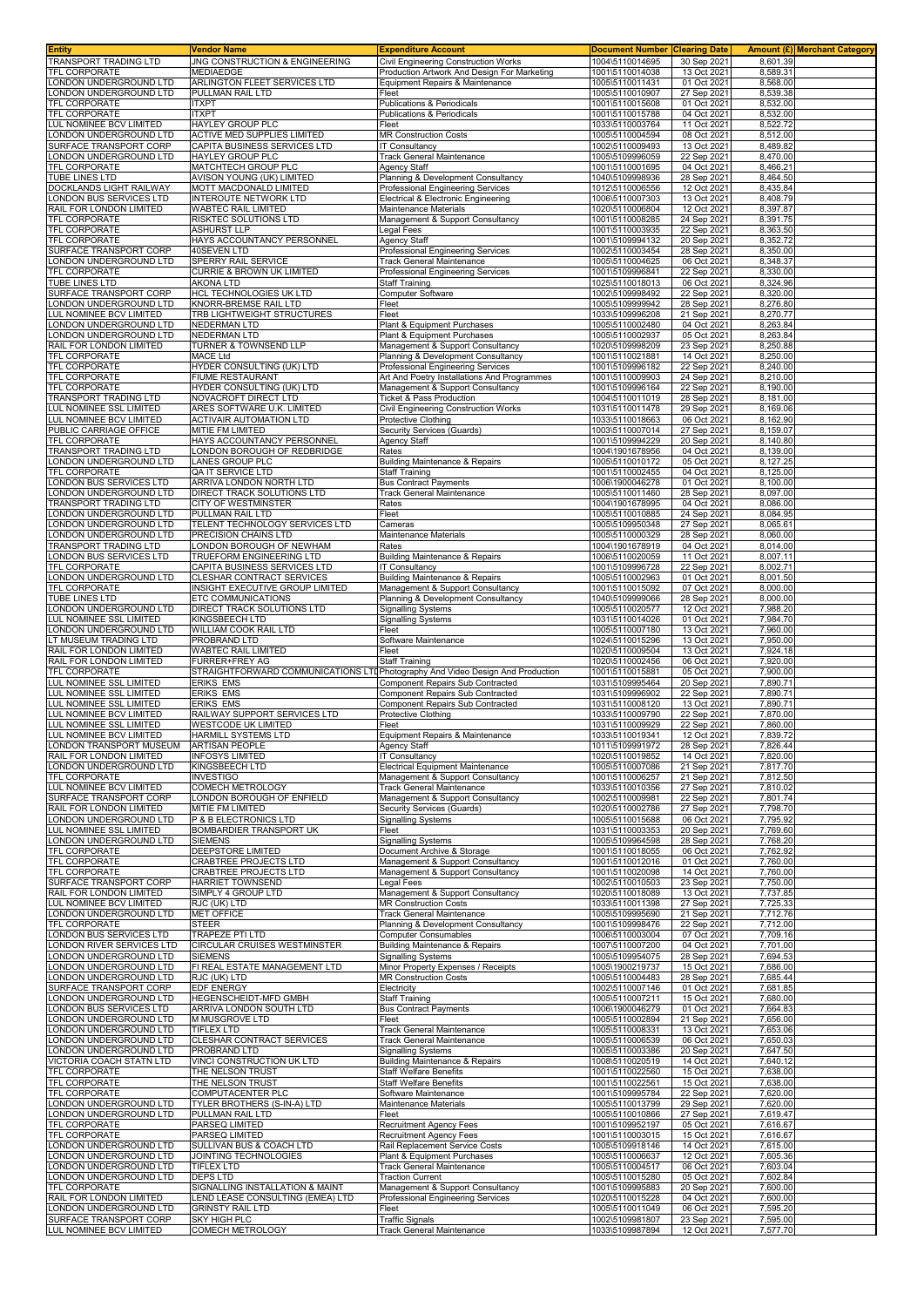| <b>Entity</b>                                           | Vendor Name                                                               | <b>Expenditure Account</b>                                                         | <b>Document Number</b>             | <b>Clearing Date</b>       |                      | Amount (£) Merchant Category |
|---------------------------------------------------------|---------------------------------------------------------------------------|------------------------------------------------------------------------------------|------------------------------------|----------------------------|----------------------|------------------------------|
| RAIL FOR LONDON LIMITED<br>ONDON UNDERGROUND LTD        | <b>NETWORK RAIL</b><br>TELENT TECHNOLOGY SERVICES LTD                     | Planning & Development Consultancy<br>Cameras                                      | 1020\5110006642<br>1005\5109988971 | 12 Oct 2021<br>20 Sep 2021 | 7,564.50<br>7,555.37 |                              |
| SURFACE TRANSPORT CORP                                  | 40SEVEN LTD                                                               | Professional Engineering Services                                                  | 1002\5110003413                    | 28 Sep 2021                | 7,555.00             |                              |
| RANSPORT TRADING LTD                                    | CITY OF WESTMINSTER                                                       | Rates                                                                              | 1004\1901678991                    | 04 Oct 2021                | 7,554.00             |                              |
| LONDON UNDERGROUND LTD                                  | <b>BURGES SALMON LLP</b>                                                  | Legal Fees                                                                         | 1005\5110003916                    | 28 Sep 2021                | 7,551.00             |                              |
| <b>TFL CORPORATE</b><br>LUL NOMINEE BCV LIMITED         | MEDIAEDGE<br><b>SCHWIHAG GMBH</b>                                         | Radio TV Press Poster Cinema Airtime And Space<br><b>Track General Maintenance</b> | 1001\5110013704<br>1033\5110004010 | 13 Oct 2021<br>08 Oct 2021 | 7,534.87<br>7,525.80 |                              |
| ONDON UNDERGROUND LTD.                                  | KONE PLC                                                                  | Civil Engineering Construction Works                                               | 1005\5110006190                    | 29 Sep 2021                | 7,516.80             |                              |
| TUBE LINES LTD                                          | EE LIMITED                                                                | Manage IT Services                                                                 | 1025\5110000774                    | 29 Sep 2021                | 7,514.44             |                              |
| ONDON UNDERGROUND LTD<br><b>TFL CORPORATE</b>           | <b>ENGIE SERVICES LTD</b><br>NSAR LIMITED                                 | Fire and Safety Equipment<br>Management & Support Consultancy                      | 1005\5109995488<br>1001\5110007509 | 20 Sep 2021<br>21 Sep 2021 | 7,502.58<br>7,500.00 |                              |
| ONDON UNDERGROUND LTD.                                  | CNL SOFTWARE LTD                                                          | <b>MR Construction Costs</b>                                                       | 1005\5110014249                    | 04 Oct 2021                | 7,500.00             |                              |
| SURFACE TRANSPORT CORP                                  | LONDON BOROUGH OF LAMBETH                                                 | Borough Services - Claim Against Pr Yr Accrual                                     | 1002\1900069449                    | 22 Sep 2021                | 7,500.00             |                              |
| TFL CORPORATE                                           | <b>ATKINS LIMITED</b>                                                     | Management & Support Consultancy                                                   | 1001\5110000313                    | 29 Sep 2021                | 7,493.40             |                              |
| SURFACE TRANSPORT CORP<br>ONDON UNDERGROUND LTD         | REDSPEED INTERNATIONAL LTD<br>CAPITA BUSINESS SERVICES LTD                | Maintenance of Plant & Equipment<br>Maintenance of Telecommunications Equipment    | 1002\5110002929<br>1005\5109995511 | 04 Oct 2021<br>21 Sep 2021 | 7,478.25<br>7,472.48 |                              |
| TFL CORPORATE                                           | SPECIALIST COMPUTER CENTRES LTD                                           | Computer Hardware                                                                  | 1001\5109995892                    | 20 Sep 2021                | 7,466.84             |                              |
| LUL NOMINEE BCV LIMITED                                 | RICHTER ASSOCIATES LIMITED                                                | <b>MR Construction Costs</b><br>Printing For Customer Info Materials               | 1033\5110012148                    | 06 Oct 2021                | 7,461.65             |                              |
| TFL CORPORATE<br>LONDON UNDERGROUND LTD                 | CORPORATE DOCUMENT SERVICES LTD<br>QUINN INFRASTRUCTURE SERVICES LTD      | Lift Maintenance                                                                   | 1001\5110022092<br>1005\5110006501 | 15 Oct 2021<br>22 Sep 2021 | 7,409.79<br>7,399.54 |                              |
| TFL CORPORATE                                           | OVE ARUP & PARTNERS LTD                                                   | Planning & Development Consultancy                                                 | 1001\5110000303                    | 28 Sep 2021                | 7,382.13             |                              |
| <b>TFL CORPORATE</b>                                    | HAYS ACCOUNTANCY PERSONNEL                                                | <b>Agency Staff</b>                                                                | 1001\5110001218                    | 04 Oct 2021                | 7,356.16             |                              |
| LONDON UNDERGROUND LTD<br>LONDON UNDERGROUND LTD        | PCG ASSOCIATES LIMITED<br>PULLMAN RAIL LTD                                | <b>Signalling Systems</b><br>Fleet                                                 | 1005\5110021036<br>1005\5110010877 | 12 Oct 2021<br>27 Sep 2021 | 7,350.00<br>7,332.68 |                              |
| TFL CORPORATE                                           | HAYS ACCOUNTANCY PERSONNEL                                                | <b>Agency Staff</b>                                                                | 1001\5110005179                    | 11 Oct 2021                | 7,326.72             |                              |
| LUL NOMINEE SSL LIMITED                                 | SCHUNK CARBON TECHNOLOGY LIMITED                                          | Fleet                                                                              | 1031\5110011419                    | 01 Oct 2021                | 7,318.57             |                              |
| <b>UL NOMINEE BCV LIMITED</b><br>LONDON UNDERGROUND LTD | <b>CRAIG &amp; DERRICOTT LTD</b><br>CLESHAR CONTRACT SERVICES             | Track General Maintenance<br>Track General Maintenance                             | 1033\5109996421<br>1005\5110002358 | 21 Sep 2021<br>29 Sep 2021 | 7,307.00<br>7,294.93 |                              |
| TRANSPORT TRADING LTD                                   | MITIE FM LIMITED                                                          | Security Services (Guards)                                                         | 1004\5110010758                    | 23 Sep 2021                | 7,272.18             |                              |
| ONDON UNDERGROUND LTD                                   | MORSON HUMAN RESOURCES LTD                                                | Track General Maintenance                                                          | 1005\5110007492                    | 06 Oct 2021                | 7,272.00             |                              |
| FRANSPORT TRADING LTD<br>TFL CORPORATE                  | BYTES SOFTWARE SERVICES<br>GUTTERIDGE HASKINS & DAVEY LIMITED             | Computer Hardware<br>Management & Support Consultancy                              | 1004\5110002497<br>1001\5109998318 | 04 Oct 2021<br>21 Sep 2021 | 7,240.80<br>7,216.00 |                              |
| ONDON UNDERGROUND LTD                                   | DONFABS & CONSILLIA LTD                                                   | Signalling Systems                                                                 | 1005\5110000699                    | 29 Sep 2021                | 7,203.00             |                              |
| TFL CORPORATE                                           | 2CV RESEARCH                                                              | Research For Marketing Campaigns And Activities                                    | 1001\5109995420                    | 08 Oct 2021                | 7,200.00             |                              |
| TFL CORPORATE<br>LONDON UNDERGROUND LTD                 | JACOBS U.K LIMITED<br>PULLMAN RAIL LTD                                    | Management & Support Consultancy<br>Fleet                                          | 1001\5109995326<br>1005\5110010859 | 20 Sep 2021<br>27 Sep 2021 | 7,200.00<br>7,198.71 |                              |
| ONDON BUS SERVICES LTD                                  | MITIE CLEANING & ENVIRONMENTAL                                            | Management & Support Consultancy                                                   | 1006\5109999768                    | 28 Sep 2021                | 7,187.25             |                              |
| <b>TFL CORPORATE</b>                                    | REED SPECIALIST RECRUITMENT LTD                                           | Agency Staff                                                                       | 1001\5110013389                    | 07 Oct 2021                | 7,183.33             |                              |
| TRANSPORT TRADING LTD<br>RAIL FOR LONDON LIMITED        | LONDON BOROUGH OF NEWHAM<br><b>TURNER &amp; TOWNSEND LLP</b>              | Rates<br>Management & Support Consultancy                                          | 1004\1901678913<br>1020\5109999959 | 04 Oct 2021<br>28 Sep 2021 | 7,182.00<br>7,178.08 |                              |
| ONDON BUS SERVICES LTD                                  | TAIT EUROPE LTD                                                           | Radio Systems Equipment & Maintenance                                              | 1006\5109999528                    | 27 Sep 2021                | 7.172.00             |                              |
| UL NOMINEE SSL LIMITED                                  | MORGANITE ELECTRICAL CARBON LTD                                           | Fleet                                                                              | 1031\5110002353                    | 04 Oct 2021                | 7,166.00             |                              |
| LUL NOMINEE BCV LIMITED<br>TFL CORPORATE                | <b>COMECH METROLOGY</b><br>HAYS ACCOUNTANCY PERSONNEL                     | Track General Maintenance<br>Agency Staff                                          | 1033\5110009482<br>1001\5109994233 | 21 Sep 2021<br>20 Sep 2021 | 7,157.40<br>7,150.80 |                              |
| <b>TFL CORPORATE</b>                                    | <b>MACE Ltd</b>                                                           | Planning & Development Consultancy                                                 | 1001\5110019412                    | 12 Oct 2021                | 7,150.00             |                              |
| SURFACE TRANSPORT CORP<br>LONDON UNDERGROUND LTD        | REDSPEED INTERNATIONAL LTD<br><b>BLAKLEY ELECTRICS LTD</b>                | Maintenance of Plant & Equipment                                                   | 1002\5109995181                    | 20 Sep 2021                | 7,148.25<br>7,147.62 |                              |
| ONDON UNDERGROUND LTD                                   | CAPITA BUSINESS SERVICES LTD                                              | Heating & Lighting<br><b>IT Consultancy</b>                                        | 1005\5110008147<br>1005\5110004666 | 28 Sep 2021<br>06 Oct 2021 | 7,131.93             |                              |
| RAIL FOR LONDON LIMITED                                 | <b>INFOSYS LIMITED</b>                                                    | <b>T Consultancy</b>                                                               | 1020\5109999046                    | 28 Sep 2021                | 7,130.00             |                              |
| <b>TFL CORPORATE</b>                                    | INSIGHT EXECUTIVE GROUP LIMITED<br><b>SSE PLC</b>                         | Management & Support Consultancy                                                   | 1001\5109984916                    | 30 Sep 2021                | 7,125.00<br>7,095.59 |                              |
| LONDON RIVER SERVICES LTD<br>UL NOMINEE SSL LIMITED     | KNORR-BREMSE RAIL LTD                                                     | Electricity<br>Fleet                                                               | 1007\1900002796<br>1031\5109998803 | 22 Sep 2021<br>28 Sep 2021 | 7,092.80             |                              |
| ONDON UNDERGROUND LTD                                   | THALES GROUND TRANSPORTATION SYSTE Civil Engineering Construction Works   |                                                                                    | 1005\5110014632                    | 13 Oct 2021                | 7,086.51             |                              |
| SURFACE TRANSPORT CORP<br>ONDON BUS SERVICES LTD        | <b>INRIX UK LTD</b><br>TRUEFORM ENGINEERING LTD                           | Computer Software<br>Maintenance of Bus Stops                                      | 1002\5109991889<br>1006\5110014649 | 21 Sep 2021<br>04 Oct 2021 | 7,083.33<br>7,040.42 |                              |
| ONDON UNDERGROUND LTD                                   | GROSVENOR CONTRACTS LEASING LTD                                           | Vehicle Operating Leases                                                           | 1005\5110002872                    | 29 Sep 2021                | 7,026.86             |                              |
| ONDON UNDERGROUND LTD                                   | GROSVENOR CONTRACTS LEASING LTD                                           | Vehicle Operating Leases                                                           | 1005\5110002876                    | 29 Sep 2021                | 7,026.86             |                              |
| ONDON UNDERGROUND LTD<br>ONDON UNDERGROUND LTD          | <b>GROSVENOR CONTRACTS LEASING LTD</b><br>GROSVENOR CONTRACTS LEASING LTD | Vehicle Operating Leases<br>Vehicle Operating Leases                               | 1005\5110002915<br>1005\5110002923 | 29 Sep 2021<br>29 Sep 2021 | 7,026.86<br>7,026.86 |                              |
| ONDON UNDERGROUND LTD                                   | GROSVENOR CONTRACTS LEASING LTD                                           | Vehicle Operating Leases                                                           | 1005\5110003054                    | 29 Sep 2021                | 7,026.86             |                              |
| ONDON UNDERGROUND LTD                                   | GROSVENOR CONTRACTS LEASING LTD                                           | Vehicle Operating Leases                                                           | 1005\5110003072                    | 29 Sep 2021                | 7,026.86             |                              |
| ONDON UNDERGROUND LTD<br>ONDON UNDERGROUND LTD          | <b>GROSVENOR CONTRACTS LEASING LTD</b><br>GROSVENOR CONTRACTS LEASING LTD | Vehicle Operating Leases<br><b>Vehicle Operating Leases</b>                        | 1005\5110003073<br>1005\5110003076 | 29 Sep 2021<br>29 Sep 2021 | 7,026.86<br>7,026.86 |                              |
| ONDON UNDERGROUND LTD                                   | GROSVENOR CONTRACTS LEASING LTD                                           | Vehicle Operating Leases                                                           | 1005\5110003080                    | 29 Sep 2021                | 7,026.86             |                              |
| ONDON UNDERGROUND LTD                                   | GROSVENOR CONTRACTS LEASING LTD                                           | <b>Vehicle Operating Leases</b>                                                    | 1005\5110003092                    | 29 Sep 2021                | 7,026.86             |                              |
| LONDON UNDERGROUND LTD<br>LONDON UNDERGROUND LTD        | <b>GROSVENOR CONTRACTS LEASING LTD</b><br>GROSVENOR CONTRACTS LEASING LTD | Vehicle Operating Leases<br><b>Vehicle Operating Leases</b>                        | 1005\5110003114<br>1005\5110003157 | 29 Sep 2021<br>29 Sep 2021 | 7,026.86<br>7,026.86 |                              |
| LONDON UNDERGROUND LTD                                  | GROSVENOR CONTRACTS LEASING LTD                                           | <b>Vehicle Operating Leases</b>                                                    | 1005\5110003160                    | 29 Sep 2021                | 7,026.86             |                              |
| ONDON UNDERGROUND LTD<br>LONDON UNDERGROUND LTD         | GROSVENOR CONTRACTS LEASING LTD                                           | Vehicle Operating Leases<br><b>Vehicle Operating Leases</b>                        | 1005\5110003161                    | 29 Sep 2021                | 7,026.86<br>7,026.86 |                              |
| ONDON UNDERGROUND LTD                                   | <b>GROSVENOR CONTRACTS LEASING LTD</b><br>GROSVENOR CONTRACTS LEASING LTD | <b>Vehicle Operating Leases</b>                                                    | 1005\5110003171<br>1005\5110003176 | 29 Sep 2021<br>29 Sep 2021 | 7,026.86             |                              |
| ONDON UNDERGROUND LTD.                                  | HAYLEY GROUP PLC                                                          | Fleet                                                                              | 1005\5110005998                    | 11 Oct 2021                | 7,022.80             |                              |
| PUBLIC CARRIAGE OFFICE                                  | <b>NSL LIMITED</b>                                                        | PCO Outsourced Services                                                            | 1003\5110010824                    | 28 Sep 2021                | 7,022.64             |                              |
| SURFACE TRANSPORT CORP<br><b>TFL CORPORATE</b>          | <b>SKY HIGH PLC</b><br>INSIGHT EXECUTIVE GROUP LIMITED                    | Traffic Signals<br>Management & Support Consultancy                                | 1002\5109981182<br>1001\5110006825 | 23 Sep 2021<br>20 Sep 2021 | 7,006.52<br>7,000.00 |                              |
| TFL CORPORATE                                           | CODEC                                                                     | Planning & Development Consultancy                                                 | 1001\5110002549                    | 22 Sep 2021                | 7,000.00             |                              |
| SURFACE TRANSPORT CORP<br><b>TFL CORPORATE</b>          | LONDON BOROUGH OF LAMBETH<br>HAYS ACCOUNTANCY PERSONNEL                   | Borough Services - Claim Against Pr Yr Accrual                                     | 1002\1900069445                    | 06 Oct 2021                | 7,000.00             |                              |
| SURFACE TRANSPORT CORP                                  | <b>SKY HIGH PLC</b>                                                       | Agency Staff<br><b>Traffic Signals</b>                                             | 1001\5110001473<br>1002\5109998901 | 04 Oct 2021<br>01 Oct 2021 | 6,987.24<br>6,972.00 |                              |
| TFL CORPORATE                                           | HAYS ACCOUNTANCY PERSONNEL                                                | Agency Staff                                                                       | 1001\5110001572                    | 04 Oct 2021                | 6,960.60             |                              |
| LT MUSEUM TRADING LTD<br>LONDON UNDERGROUND LTD         | WOW TOYS<br><b>TIFLEX LTD</b>                                             | TM Purchase of Toys for Resale<br><b>Track General Maintenance</b>                 | 1024\1900020306<br>1005\5109998957 | 04 Oct 2021<br>28 Sep 2021 | 6,960.00<br>6,952.78 |                              |
| <b>TFL CORPORATE</b>                                    | MORSON HUMAN RESOURCES LTD                                                | Agency Staff                                                                       | 1001\5110005495                    | 11 Oct 2021                | 6,945.75             |                              |
| SURFACE TRANSPORT CORP                                  | CSTS LTD                                                                  | Road Maintenance                                                                   | 1002\5110012094                    | 06 Oct 2021                | 6,942.32             |                              |
| TFL CORPORATE<br>SURFACE TRANSPORT CORP                 | HAYS ACCOUNTANCY PERSONNEL<br><b>SIEMENS</b>                              | Agency Staff<br><b>Traffic Signals</b>                                             | 1001\5109997392<br>1002\5110010457 | 22 Sep 2021<br>29 Sep 2021 | 6,930.45<br>6,930.45 |                              |
| TFL CORPORATE                                           | WINDER PHILLIPS ASSOCIATES                                                | Professional Engineering Services                                                  | 1001\5110021266                    | 14 Oct 2021                | 6,922.99             |                              |
| TFL CORPORATE                                           | HAYS ACCOUNTANCY PERSONNEL                                                | Agency Staff                                                                       | 1001\5110001344                    | 04 Oct 2021                | 6,919.68             |                              |
| <b>TFL CORPORATE</b><br>SURFACE TRANSPORT CORP          | HAYS ACCOUNTANCY PERSONNEL<br>LONDON BOROUGH OF WALTHAM FOREST            | <b>Agency Staff</b><br>Borough Services - Claim Against Pr Yr Accrual              | 1001\5110001540<br>1002\1900069413 | 04 Oct 2021<br>12 Oct 2021 | 6,904.50<br>6,903.22 |                              |
| <b>TFL CORPORATE</b>                                    | AECOM LTD                                                                 | Management & Support Consultancy                                                   | 1001\5110022177                    | 15 Oct 2021                | 6,903.00             |                              |
| LUL NOMINEE SSL LIMITED<br>SURFACE TRANSPORT CORP       | KINGSBEECH LTD                                                            | Plant & Equipment Purchases                                                        | 1031\5110018897<br>1002\1900069932 | 11 Oct 2021                | 6,899.20             |                              |
| TFL CORPORATE                                           | THAMES WATER<br>EDENRED (UK GROUP) LIMITED                                | Section 159 Payments<br>Staff Awards & Commendations                               | 1001\5110007673                    | 04 Oct 2021<br>21 Sep 2021 | 6,890.00<br>6,883.66 |                              |
| ONDON UNDERGROUND LTD                                   | LINKS SIGNS LTD                                                           | <b>MR Construction Costs</b>                                                       | 1005\5110019278                    | 11 Oct 2021                | 6,875.00             |                              |
| TRANSPORT TRADING LTD<br>LUL NOMINEE BCV LIMITED        | <b>WRAGGE &amp; CO</b><br>KGJ PRICE LTD                                   | egal Fees<br><b>Track General Maintenance</b>                                      | 1004\5110014511<br>1033\5110021601 | 30 Sep 2021<br>15 Oct 2021 | 6,856.00<br>6,850.53 |                              |
| ONDON UNDERGROUND LTD                                   | <b>GO ESCALATOR SERVICES LTD</b>                                          | Escalators                                                                         | 1005\5110015701                    | 05 Oct 2021                | 6,844.00             |                              |
| ONDON UNDERGROUND LTD                                   | GO ESCALATOR SERVICES LTD                                                 | Escalators                                                                         | 1005\5110019310                    | 12 Oct 2021                | 6,844.00             |                              |
| ONDON UNDERGROUND LTD<br>ONDON UNDERGROUND LTD          | DELOITTE<br><b>GBM SERVICES LTD</b>                                       | Planning & Development Consultancy<br><b>Operational Cleaning</b>                  | 1005\5110008334<br>1005\5110003869 | 21 Sep 2021<br>20 Sep 2021 | 6,835.55<br>6,822.99 |                              |
| <b>TFL CORPORATE</b>                                    | HAYS ACCOUNTANCY PERSONNEL                                                | Agency Staff                                                                       | 1001\5109994231                    | 20 Sep 2021                | 6,821.02             |                              |
| ONDON UNDERGROUND LTD                                   | DWG INFRACO LIMITED                                                       | Track General Maintenance                                                          | 1005\5110010915                    | 24 Sep 2021                | 6,806.00             |                              |
| LONDON UNDERGROUND LTD<br>LONDON UNDERGROUND LTD        | <b>SIEMENS</b><br>RULLION ENGINEERING LTD                                 | Signalling Systems<br>Agency Staff                                                 | 1005\5109979571<br>1005\5110002054 | 28 Sep 2021<br>04 Oct 2021 | 6,796.89<br>6,792.61 |                              |
| RAIL FOR LONDON LIMITED                                 | WSP UK LTD                                                                | Professional Engineering Services                                                  | 1020\5110002768                    | 23 Sep 2021                | 6,766.77             |                              |
| RAIL FOR LONDON LIMITED                                 | XANTA LIMITED                                                             | Management & Support Consultancy                                                   | 1020\5110010949                    | 28 Sep 2021                | 6,760.00             |                              |
| RAIL FOR LONDON LIMITED<br>ONDON UNDERGROUND LTD        | TURNER & TOWNSEND LLP<br>ARLINGTON FLEET SERVICES LTD                     | Management & Support Consultancy<br>Equipment Repairs & Maintenance                | 1020\5109999962<br>1005\5110015858 | 23 Sep 2021<br>06 Oct 2021 | 6,750.72<br>6,750.00 |                              |
| TFL CORPORATE                                           | INSIGHT EXECUTIVE GROUP LIMITED                                           | Management & Support Consultancy                                                   | 1001\5110006823                    | 27 Sep 2021                | 6,750.00             |                              |
| LUL NOMINEE SSL LIMITED                                 | <b>SIEMENS</b>                                                            | Fleet                                                                              | 1031\5110007846                    | 13 Oct 2021                | 6,748.20             |                              |
| VICTORIA COACH STATN LTD                                | MITIE FM LIMITED                                                          | Security Services (Guards)                                                         | 1008\5110015944                    | 04 Oct 2021                | 6,740.48             |                              |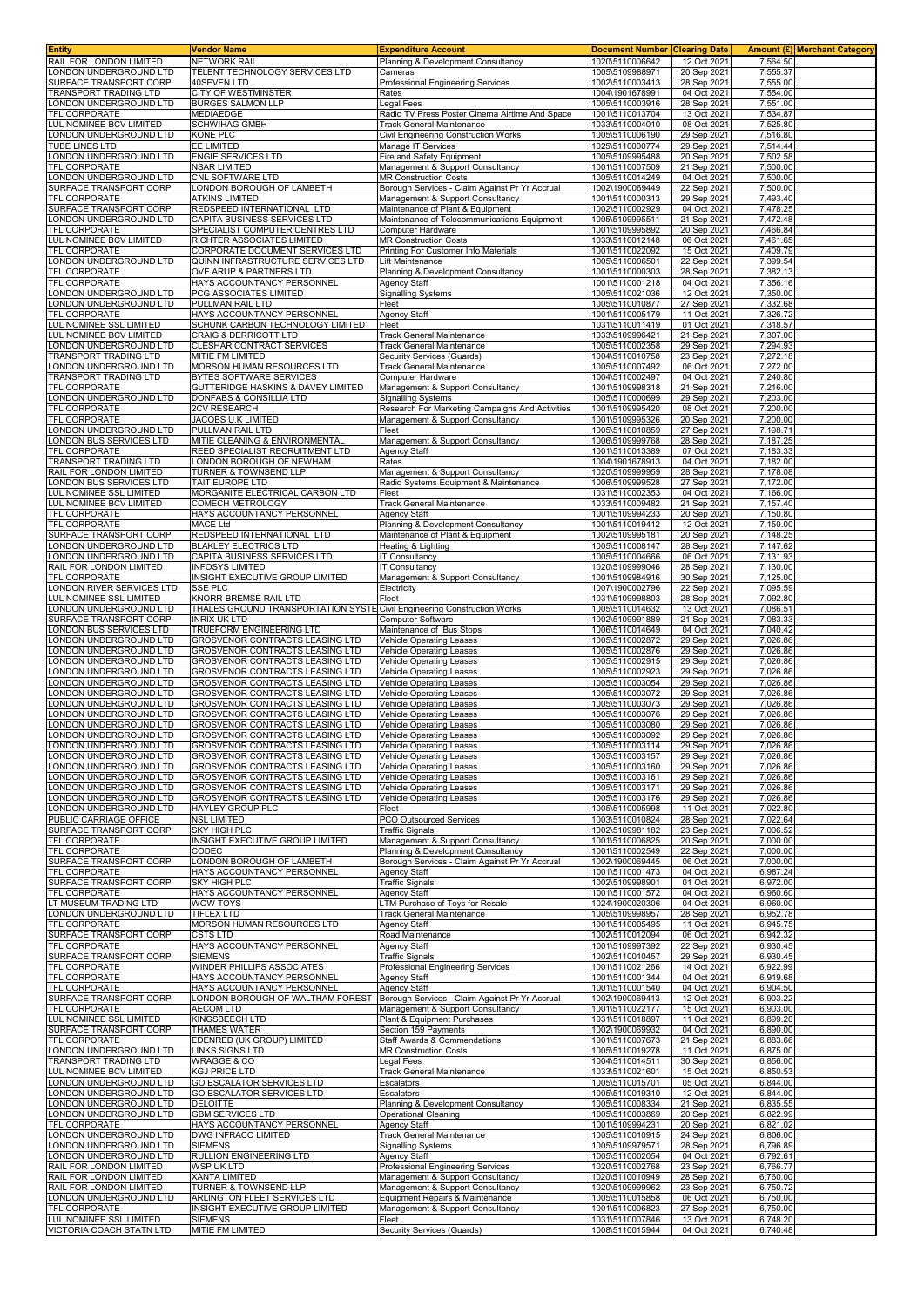| Entity                                                | <b>Vendor Name</b>                                           | <b>Expenditure Account</b>                                                   | <b>Document Number Clearing Date</b> |                            |                      | Amount (£) Merchant Category |
|-------------------------------------------------------|--------------------------------------------------------------|------------------------------------------------------------------------------|--------------------------------------|----------------------------|----------------------|------------------------------|
| ONDON RIVER SERVICES LTD<br>ONDON UNDERGROUND LTD     | <b>SSE PLC</b><br><b>NETWORK RAIL</b>                        | Electricity<br>National Rail Long Term Charges                               | 1007\1900002771<br>1005\5110003397   | 21 Sep 2021<br>29 Sep 202  | 6,737.56<br>6,730.45 |                              |
| TRANSPORT TRADING LTD                                 | MITIE FM LIMITED                                             | <b>Security Services (Guards)</b>                                            | 1004\5110010140                      | 28 Sep 2021                | 6,720.00             |                              |
| TFL CORPORATE                                         | <b>EVERSHEDS</b>                                             | Legal Fees                                                                   | 1001\5110007686                      | 28 Sep 2021                | 6,710.00             |                              |
| TRANSPORT TRADING LTD<br>TRANSPORT TRADING LTD        | LONDON BOROUGH OF LAMBETH<br>CITY OF WESTMINSTER             | Rates                                                                        | 1004\1901678942<br>1004\1901678993   | 04 Oct 2021<br>04 Oct 2021 | 6,703.00<br>6,703.00 |                              |
| TFL CORPORATE                                         | MORSON HUMAN RESOURCES LTD                                   | Rates<br>Agency Staff                                                        | 1001\5109994769                      | 20 Sep 2021                | 6,688.50             |                              |
| TFL CORPORATE                                         | OPEN TEXT UK LTD                                             | Computer Software                                                            | 1001\5110003977                      | 06 Oct 202                 | 6,669.89             |                              |
| ONDON TRANSPORT MUSEUM<br>ONDON TRANSPORT MUSEUM      | <b>BT SERVICE AGILITY</b><br>ARTISAN PEOPLE                  | Telephony Fixed<br>Agency Staff                                              | 1011\5109957849<br>1011\5110006368   | 30 Sep 2021<br>08 Oct 2021 | 6,667.06<br>6,650.39 |                              |
| <b>FRANSPORT TRADING LTD</b>                          | ONDON BOROUGH OF NEWHAM                                      | Rates                                                                        | 1004\1901678918                      | 04 Oct 2021                | 6,650.00             |                              |
| ONDON UNDERGROUND LTD                                 | <b>SIEMENS</b>                                               | Signalling Systems                                                           | 1005\5109954077                      | 28 Sep 202                 | 6,645.96             |                              |
| ONDON UNDERGROUND LTD<br>ONDON UNDERGROUND LTD        | BRECKNELL WILLIS & CO LTD<br>DUSTEK VEHICLE REPAIRS LIMITED  | Track General Maintenance<br>Vehicle Repairs & Maintenance                   | 1005\5110007785<br>1005\5110008343   | 13 Oct 2021<br>22 Sep 2021 | 6,626.80<br>6,615.00 |                              |
| TFL CORPORATE                                         | AB PUBLISHING LIMITED                                        | Production Artwork And Design For Marketing                                  | 1001\5110010873                      | 24 Sep 2021                | 6,615.00             |                              |
| TFL CORPORATE                                         | MOTT MACDONALD LIMITED                                       | Planning & Development Consultancy                                           | 1001\5110000729                      | 29 Sep 202                 | 6,615.00             |                              |
| RAIL FOR LONDON LIMITED<br><b>TFL CORPORATE</b>       | <b>ENGIE SERVICES LTD</b><br>HAYS ACCOUNTANCY PERSONNEL      | Fire and Safety Equipment<br><b>Agency Staff</b>                             | 1020\5110015721<br>1001\5109994163   | 14 Oct 2021<br>20 Sep 2021 | 6,614.64<br>6,614.60 |                              |
| ONDON UNDERGROUND LTD                                 | SHERWOOD STAINLESS & ALUMINIUM LTD                           | <b>MR Construction Costs</b>                                                 | 1005\5110018522                      | 06 Oct 202                 | 6,600.00             |                              |
| ONDON UNDERGROUND LTD.<br><b>TUBE LINES LTD</b>       | <b>G K ENGINEERING SERVICES</b><br>BERNICE RAYMOND TAIWO     | Fleet                                                                        | 1005\5110006171<br>1040\1900000191   | 28 Sep 202<br>01 Oct 2021  | 6,600.00<br>6,575.00 |                              |
| TUBE LINES LTD                                        | MR. A H SAFAI                                                | egal Fees_<br>Legal Fees                                                     | 1040\1900000197                      | 01 Oct 2021                | 6,575.00             |                              |
| TUBE LINES LTD                                        | MARIA T RAMIREZ RAMIREZ                                      | Legal Fees                                                                   | 1040\1900000198                      | 01 Oct 2021                | 6,575.00             |                              |
| TUBE LINES LTD<br><b>TFL CORPORATE</b>                | LITA KAWAJIGASHI<br>KAIROS COMMUNITY TRUST                   | Legal Fees<br>Staff Welfare Benefits                                         | 1040\1900000220<br>1001\5110018667   | 07 Oct 202<br>06 Oct 202   | 6,575.00<br>6,570.00 |                              |
| ONDON UNDERGROUND LTD                                 | DONFABS & CONSILLIA LTD                                      | Plant & Equipment Purchases                                                  | 1005\5109999670                      | 29 Sep 2021                | 6,565.75             |                              |
| ONDON UNDERGROUND LTD                                 | TRENITALIA C2C LTD                                           | National Rail Long Term Charges                                              | 1005\5110002856                      | 29 Sep 202                 | 6,564.55             |                              |
| ONDON UNDERGROUND LTD<br>TFL CORPORATE                | EUROPCAR GROUP UK LIMITED<br>MOTT MACDONALD LIMITED          | <b>Vehicle Operating Leases</b><br>Planning & Development Consultancy        | 1005\5109999665<br>1001\5109992214   | 27 Sep 2021<br>22 Sep 2021 | 6,557.96<br>6,550.81 |                              |
| ONDON TRANSPORT MUSEUM                                | ARTISAN PEOPLE                                               | Agency Staff                                                                 | 1011\5110013858                      | 07 Oct 2021                | 6,540.76             |                              |
| UL NOMINEE SSL LIMITED<br>ONDON UNDERGROUND LTD       | ERIKS EMS<br>ALFRA UK LTD                                    | <b>Component Repairs Sub Contracted</b><br>Plant & Equipment Purchases       | 1031\5109995462<br>1005\5109999423   | 20 Sep 202<br>28 Sep 2021  | 6,530.27<br>6,526.60 |                              |
| UL NOMINEE BCV LIMITED                                | KINGSBEECH LTD                                               | <b>Building Maintenance &amp; Repairs</b>                                    | 1033\5110014423                      | 01 Oct 2021                | 6,517.71             |                              |
| ONDON UNDERGROUND LTD                                 | UNIPART RAIL LTD                                             | Plant & Equipment Purchases                                                  | 1005\5109995436                      | 20 Sep 2021                | 6,506.40             |                              |
| RAIL FOR LONDON LIMITED<br>TUBE LINES LTD             | <b>TURNER &amp; TOWNSEND LLP</b><br>MAGNET HARLEQUIN         | Management & Support Consultancy<br>Agency Fees Paid To Marketing Agencies   | 1020\5109999776<br>1040\5110000048   | 22 Sep 202<br>27 Sep 2021  | 6,500.06<br>6,492.00 |                              |
| TRANSPORT TRADING LTD                                 | ONDON BOROUGH OF NEWHAM                                      | Rates                                                                        | 1004\1901678917                      | 04 Oct 2021                | 6,490.00             |                              |
| TUBE LINES LTD                                        | CAMBRIDGE FINANCE LIMITED                                    | <b>Staff Training</b>                                                        | 1040\5110014229                      | 05 Oct 2021                | 6,475.00             |                              |
| UL NOMINEE BCV LIMITED<br>UL NOMINEE SSL LIMITED      | VOITH TURBO LTD<br>CWW ENGINEERS SUPPLY CO LTD               | Fleet<br><b>Signalling Systems</b>                                           | 1033\5110006226<br>1031\5110011965   | 11 Oct 2021<br>27 Sep 202  | 6,465.30<br>6,450.00 |                              |
| UL NOMINEE BCV LIMITED                                | <b>DERLIN CONSTRUCTION LTD</b>                               | Equipment Repairs & Maintenance                                              | 1033\5110011608                      | 27 Sep 2021                | 6,447.36             |                              |
| ONDON UNDERGROUND LTD<br>ONDON UNDERGROUND LTD.       | MORSON HUMAN RESOURCES LTD<br>TRACKWORK RESOURCES LTD        | Agency Staff                                                                 | 1005\5109997583<br>1005\5110003024   | 22 Sep 2021<br>29 Sep 202  | 6,436.44<br>6,416.70 |                              |
| TFL CORPORATE                                         | MATCHTECH GROUP PLC                                          | <b>Track General Maintenance</b><br>Agency Staff                             | 1001\5110001671                      | 04 Oct 2021                | 6,405.28             |                              |
| ONDON TRANSPORT MUSEUM                                | ARTISAN PEOPLE                                               | <b>Agency Staff</b>                                                          | 1011\5110018371                      | 07 Oct 2021                | 6,375.94             |                              |
| TFL CORPORATE<br>ONDON UNDERGROUND LTD                | O2 UK LTD<br>CT PLUS LIMITED                                 | Telephony Mobile<br>Rail Replacement Service Costs                           | 1001\5110007736<br>1005\5110020412   | 13 Oct 2021<br>15 Oct 2021 | 6,372.00<br>6,365.00 |                              |
| TFL CORPORATE                                         | UNIVERSAL MOTORCYCLE TRAINING                                | External Events Roads Shows And Face To Face                                 | 1001\5110018072                      | 05 Oct 202                 | 6,360.00             |                              |
| ONDON UNDERGROUND LTD                                 | R BAKER (ELECTRICAL) LTD                                     | Fleet                                                                        | 1005\5110021134                      | 13 Oct 2021                | 6,360.00             |                              |
| TFL CORPORATE<br>TFL CORPORATE                        | MORSON HUMAN RESOURCES LTD<br>HAYS ACCOUNTANCY PERSONNEL     | <b>Agency Staff</b><br><b>Agency Staff</b>                                   | 1001\5109997584<br>1001\5110004944   | 22 Sep 202<br>11 Oct 2021  | 6,354.14<br>6,349.98 |                              |
| ONDON UNDERGROUND LTD                                 | <b>ENGIE SERVICES LTD</b>                                    | Fire and Safety Equipment                                                    | 1005\5110007689                      | 20 Sep 2021                | 6,347.78             |                              |
| TFL CORPORATE                                         | <b>BURGES SALMON LLP</b>                                     | egal Fees                                                                    | 1001\5110011982                      | 28 Sep 2021                | 6,342.31             |                              |
| <b>DIAL A RIDE</b><br>TRANSPORT TRADING LTD           | BEXLEY ACCESSIBLE TRANSPORT SCHEME<br>POINT TO POINT         | <b>Operator Costs</b><br>Couriers                                            | 1010\5110011660<br>1004\5109984132   | 29 Sep 202<br>24 Sep 2021  | 6,339.95<br>6,330.50 |                              |
| TFL CORPORATE                                         | JENDEE TRADING CO LTD                                        | Computer Consumables                                                         | 1001\5110016155                      | 06 Oct 2021                | 6,324.00             |                              |
| TRANSPORT TRADING LTD<br>ONDON RIVER SERVICES LTD.    | UNIVERSAL<br>CARTER JONAS LLP                                | Office Accommodation Moves<br>Other Landlord Charges LRS                     | 1004\5110020072<br>1007\5110008345   | 13 Oct 2021<br>05 Oct 202  | 6,320.00<br>6,312.50 |                              |
| RAIL FOR LONDON LIMITED                               | TURNER & TOWNSEND LLP                                        | Management & Support Consultancy                                             | 1020\5109999964                      | 28 Sep 2021                | 6,300.16             |                              |
| <b>TFL CORPORATE</b>                                  | INSIGHT EXECUTIVE GROUP LIMITED                              | Management & Support Consultancy                                             | 1001\5110015691                      | 04 Oct 2021                | 6,300.00             |                              |
| TFL CORPORATE<br>ONDON UNDERGROUND LTD.               | NEWBRIDGE ADVISORS<br>PCG ASSOCIATES LIMITED                 | Other Professional Fees<br><b>Signalling Systems</b>                         | 1001\5109988388<br>1005\5110007589   | 29 Sep 2021<br>20 Sep 202  | 6,300.00<br>6.300.00 |                              |
| ONDON UNDERGROUND LTD                                 | GROSVENOR CONTRACTS LEASING LTD                              | Operating Lease Expense - Motor Vehicles                                     | 1005\5110003152                      | 29 Sep 2021                | 6,293.31             |                              |
| <b>FRANSPORT TRADING LTD</b>                          | HARRIS INSTALLATIONS SERVICES LTD                            | Office Accommodation Moves                                                   | 1004\5110018251                      | 11 Oct 2021                | 6,292.50             |                              |
| RAIL FOR LONDON LIMITED<br>LONDON TRANSPORT MUSEUM    | <b>EDF ENERGY</b><br><b>ARTISAN PEOPLE</b>                   | Electricity<br>Agency Staff                                                  | 1020\5110007147<br>1011\5110002819   | 01 Oct 2021<br>28 Sep 2021 | 6,284.51<br>6,282.10 |                              |
| ONDON UNDERGROUND LTD                                 | INTERFLEET TECHNOLOGY LIMITED                                | <b>Professional Engineering Services</b>                                     | 1005\5109997926                      | 22 Sep 2021                | 6,281.94             |                              |
| ONDON UNDERGROUND LTD<br>RAIL FOR LONDON LIMITED      | <b>HOIST UK LTD</b><br>CT PLUS LIMITED                       | <b>Maintenance Materials</b><br>Rail Replacement Service Costs               | 1005\5110013768<br>1020\5110020401   | 01 Oct 2021<br>12 Oct 2021 | 6.269.70<br>6,267.00 |                              |
| LUL NOMINEE BCV LIMITED                               | <b>WECS PRECISION LTD</b>                                    | Fleet                                                                        | 1033\5110015264                      | 01 Oct 2021                | 6,258.00             |                              |
| PUBLIC CARRIAGE OFFICE                                | <b>NSL LIMITED</b>                                           | PCO Outsourced Services                                                      | 1003\5110008091                      | 28 Sep 202                 | 6,255.12             |                              |
| <b>TFL CORPORATE</b><br><b>TFL CORPORATE</b>          | INSIGHT EXECUTIVE GROUP LIMITED<br><b>INVESTIGO</b>          | Management & Support Consultancy<br>Management & Support Consultancy         | 1001\5109989179<br>1001\5110018138   | 29 Sep 2021<br>05 Oct 2021 | 6,250.00<br>6,250.00 |                              |
| TFL CORPORATE                                         | INSIGHT EXECUTIVE GROUP LIMITED                              | Management & Support Consultancy                                             | 1001\5110019333                      | 08 Oct 2021                | 6,250.00             |                              |
| ONDON UNDERGROUND LTD                                 | <b>KETECH SYSTEMS LTD</b>                                    | Fleet                                                                        | 1005\5110011121                      | 24 Sep 2021                | 6,244.51             |                              |
| ONDON UNDERGROUND LTD<br><b>FRANSPORT TRADING LTD</b> | PULLMAN RAIL LTD<br>02 UK LTD                                | Fleet<br><b>Telephony Mobile</b>                                             | 1005\5110010882<br>1004\1901678847   | 27 Sep 2021<br>29 Sep 2021 | 6,232.39<br>6,222.04 |                              |
| ONDON TRANSPORT MUSEUM                                | BT SERVICE AGILITY                                           | <b>Telephony Fixed</b>                                                       | 1011\5109925728                      | 30 Sep 2021                | 6,215.74             |                              |
| ONDON UNDERGROUND LTD<br>SURFACE TRANSPORT CORP       | <b>ENPRO GROUP LIMITED</b><br>CSTS LTD                       | Maintenance Materials<br>Road Maintenance                                    | 1005\5109999042<br>1002\5110012077   | 28 Sep 2021<br>06 Oct 2021 | 6,211.65<br>6,211.46 |                              |
| TFL CORPORATE                                         | STEER                                                        | Planning & Development Consultancy                                           | 1001\5109995950                      | 22 Sep 2021                | 6,210.94             |                              |
| TUBE LINES LTD<br>ONDON UNDERGROUND LTD               | FURRER+FREY GB LIMITED                                       | Stock of Other Spares                                                        | 1025\5110020042<br>1005\5110006274   | 13 Oct 2021                | 6,206.88             |                              |
| ONDON UNDERGROUND LTD                                 | LPA EXCIL ELECTRONICS<br><b>TIFLEX LTD</b>                   | Fleet<br>Track General Maintenance                                           | 1005\5109998941                      | 29 Sep 2021<br>28 Sep 2021 | 6,202.08<br>6,201.76 |                              |
| ONDON UNDERGROUND LTD                                 | ASQUITH BUTLER LTD                                           | Track General Maintenance                                                    | 1005\5110018247                      | 05 Oct 2021                | 6,200.00             |                              |
| TFL CORPORATE<br>TFL CORPORATE                        | MORSON HUMAN RESOURCES LTD<br><b>FUSION PEOPLE LIMITED</b>   | <b>Agency Staff</b><br><b>Agency Staff</b>                                   | 1001\5110001842<br>1001\5110017890   | 04 Oct 2021<br>08 Oct 2021 | 6,194.58<br>6,180.00 |                              |
| RAIL FOR LONDON LIMITED                               | FINDLAY IRVINE LTD                                           | Management & Support Consultancy                                             | 1020\5110016156                      | 05 Oct 2021                | 6,159.00             |                              |
| ONDON BUS SERVICES LTD                                | <b>INTEROUTE NETWORK LTD</b>                                 | Electrical & Electronic Engineering                                          | 1006\5110007294                      | 13 Oct 2021                | 6,155.89             |                              |
| SURFACE TRANSPORT CORP<br>LUL NOMINEE SSL LIMITED     | TELENT TECHNOLOGY SERVICES LTD<br>PROBRAND LTD               | <b>Traffic Signals</b><br>Computer Hardware                                  | 1002\5110002811<br>1031\5110008302   | 21 Sep 2021<br>22 Sep 2021 | 6,117.95<br>6,113.45 |                              |
| ONDON UNDERGROUND LTD                                 | VOITH TURBO LTD                                              | Fleet                                                                        | 1005\5110006785                      | 12 Oct 2021                | 6,105.83             |                              |
| ONDON TRANSPORT MUSEUM<br>TRANSPORT TRADING LTD       | <b>ARTISAN PEOPLE</b><br><b>BROOKVEX IMS LTD</b>             | <b>Agency Staff</b><br>Furniture & Equipment                                 | 1011\5109999085<br>1004\5110008086   | 12 Oct 2021<br>22 Sep 202  | 6,104.18<br>6,104.00 |                              |
| SURFACE TRANSPORT CORP                                | <b>CSTS LTD</b>                                              | Traffic Signals                                                              | 1002\5110002378                      | 21 Sep 2021                | 6,098.45             |                              |
| LUL NOMINEE BCV LIMITED                               | COMECH METROLOGY                                             | Track General Maintenance                                                    | 1033\5110013707                      | 29 Sep 2021                | 6,096.47             |                              |
| TFL CORPORATE<br>LUL NOMINEE SSL LIMITED              | INSIGHT EXECUTIVE GROUP LIMITED<br>TRELLEBORG INDUSTRIAL AVS | Management & Support Consultancy<br>Fleet                                    | 1001\5109966186<br>1031\5109995483   | 29 Sep 2021<br>21 Sep 2021 | 6,093.75<br>6,087.96 |                              |
| <b>TFL CORPORATE</b>                                  | HAYS ACCOUNTANCY PERSONNEL                                   | Agency Staff                                                                 | 1001\5109997371                      | 22 Sep 2021                | 6,075.80             |                              |
| LUL NOMINEE SSL LIMITED                               | ALSTOM TRANSPORT LTD                                         | <b>Signalling Systems</b>                                                    | 1031\5110015214                      | 01 Oct 202                 | 6,075.00             |                              |
| TUBE LINES LTD<br>TFL CORPORATE                       | FURRER+FREY GB LIMITED<br>INSIGHT EXECUTIVE GROUP LIMITED    | <b>Traction Current</b><br>Management & Support Consultancy                  | 1025\5110011510<br>1001\5110015121   | 29 Sep 2021<br>04 Oct 2021 | 6,055.28<br>6,050.00 |                              |
| TFL CORPORATE                                         | MACE Ltd                                                     | Planning & Development Consultancy                                           | 1001\5110021882                      | 14 Oct 2021                | 6,050.00             |                              |
| LUL NOMINEE SSL LIMITED                               | TRELLEBORG INDUSTRIAL AVS                                    | Plant & Equipment Purchases                                                  | 1031\5110000964                      | 04 Oct 202                 | 6,042.24             |                              |
| ONDON UNDERGROUND LTD<br>TUBE LINES LTD               | <b>NETWORK RAIL</b><br>JNG CONSTRUCTION & ENGINEERING        | National Rail Long Term Charges<br>Civil Engineering Construction Works      | 1005\5110003433<br>1040\5110018782   | 29 Sep 2021<br>11 Oct 2021 | 6,040.17<br>6,038.55 |                              |
| <b>LUL NOMINEE SSL LIMITED</b>                        | ERIKS EMS                                                    | Component Repairs Sub Contracted                                             | 1031\5110008122                      | 14 Oct 2021                | 6,033.23             |                              |
| LUL NOMINEE BCV LIMITED<br>RAIL FOR LONDON LIMITED    | SAFETY KLEEN UK LTD<br><b>NETWORK RAIL</b>                   | Equipment Repairs & Maintenance<br><b>Building Maintenance &amp; Repairs</b> | 1033\5109999359<br>1020\5110002514   | 28 Sep 2021<br>04 Oct 2021 | 6,024.65<br>6,024.07 |                              |
| ONDON UNDERGROUND LTD                                 | <b>GODIVA BEARINGS (SOUTHERN) LTD</b>                        | Fleet                                                                        | 1005\5110009879                      | 13 Oct 2021                | 6,022.50             |                              |
| RAIL FOR LONDON LIMITED                               | TURNER & TOWNSEND LLP                                        | Management & Support Consultancy                                             | 1020\5109999790                      | 22 Sep 2021                | 6,000.64             |                              |
| TFL CORPORATE                                         | CAPITA BUSINESS SERVICES LTD                                 | <b>Staff Training</b>                                                        | 1001\5110014665                      | 06 Oct 2021                | 6,000.00             |                              |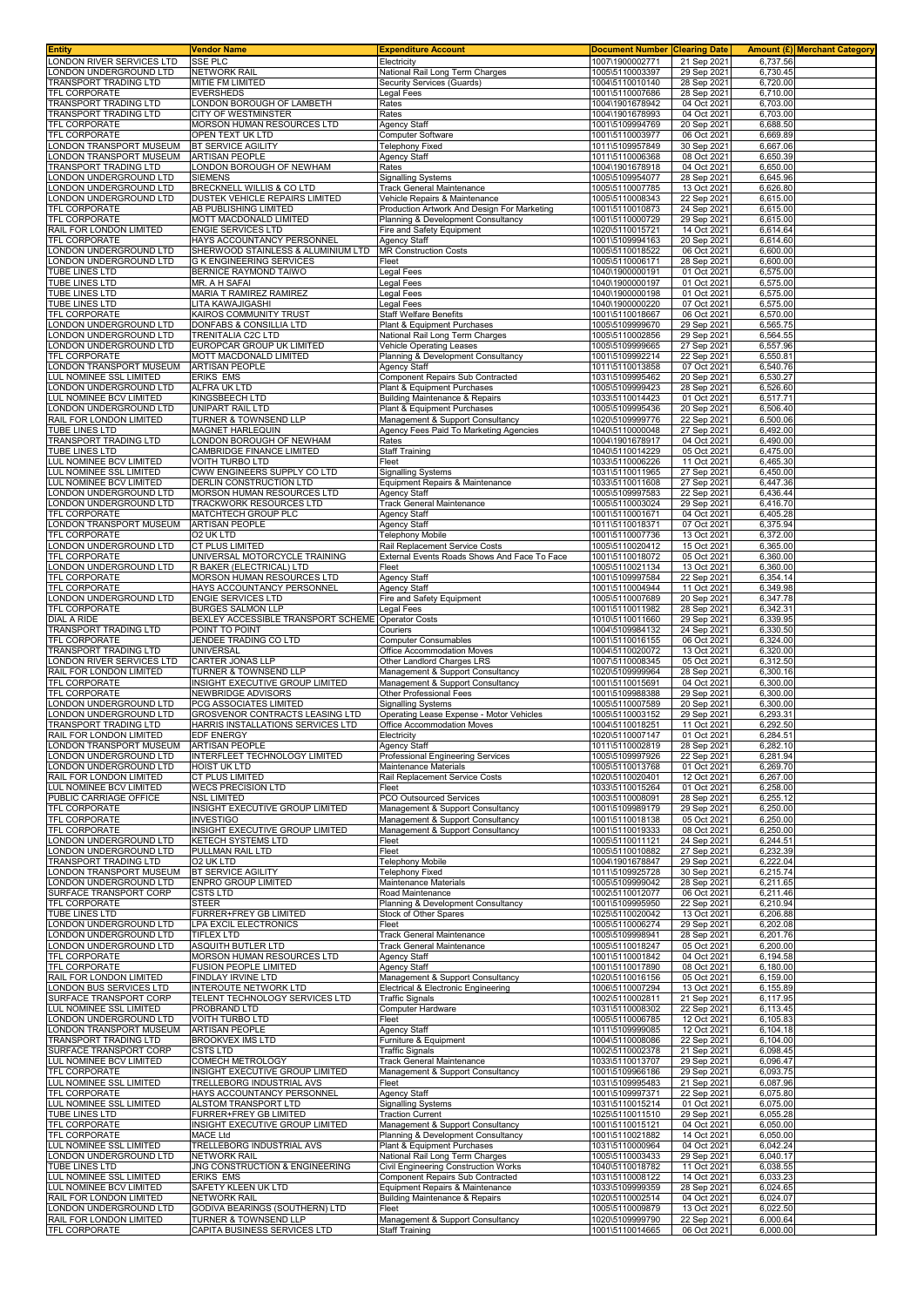| <b>Entity</b>                                      | <b>Vendor Name</b>                                            | <b>Expenditure Account</b>                                                             | <b>Document Number</b>             | <b>Clearing Date</b>       |                      | <b>Amount (£) Merchant Category</b> |
|----------------------------------------------------|---------------------------------------------------------------|----------------------------------------------------------------------------------------|------------------------------------|----------------------------|----------------------|-------------------------------------|
| SURFACE TRANSPORT CORP                             | <b>J.CUNNINGHAM</b>                                           | Vehicle Repairs & Maintenance                                                          | 1002\1900069889                    | 29 Sep 2021                | 6,000.00             |                                     |
| TFL CORPORATE                                      | DESIGN BUSINESS ASSOCIATION                                   | Agency Fees Paid To Marketing Agencies                                                 | 1001\5110012415                    | 28 Sep 2021                | 6,000.00             |                                     |
| TFL CORPORATE                                      | FORMAT CONSULTING LTD                                         | Management & Support Consultancy                                                       | 1001\5109998778                    | 27 Sep 2021                | 6,000.00             |                                     |
| TFL CORPORATE                                      | INSIGHT EXECUTIVE GROUP LIMITED                               | Management & Support Consultancy                                                       | 1001\5110019324                    | 08 Oct 2021                | 6,000.00             |                                     |
| LONDON UNDERGROUND LTD<br>ONDON UNDERGROUND LTD    | SAFETY AT HEIGHT LIMITED<br>PABLON TOOLS LTD                  | <b>Building Maintenance &amp; Repairs</b><br><b>Building Maintenance &amp; Repairs</b> | 1005\5109980245<br>1005\5110012342 | 22 Sep 2021<br>29 Sep 2021 | 5.995.00<br>5,990.60 |                                     |
|                                                    | <b>FUSION PEOPLE LIMITED</b>                                  |                                                                                        |                                    |                            |                      |                                     |
| ONDON UNDERGROUND LTD<br>ONDON TRANSPORT MUSEUM    | EXIB LTD                                                      | Vehicle Operating Leases                                                               | 1005\5110015769                    | 06 Oct 2021<br>13 Oct 2021 | 5,990.15<br>5.990.00 |                                     |
| ONDON UNDERGROUND LTD                              | TRENITALIA C2C LTD                                            | Marketing Exhibitions & Events<br>National Rail Qualifying Expenditure Charges         | 1011\5110019730<br>1005\5110002857 | 29 Sep 2021                | 5,985.33             |                                     |
| TFL CORPORATE                                      | GLOBAL MEDIA GROUP SERVICES LTD                               | Radio TV Press Poster Cinema Airtime And Space                                         | 1001\5110006061                    | 11 Oct 2021                | 5,985.00             |                                     |
| SURFACE TRANSPORT CORP                             | <b>DVLA</b>                                                   | PCN and Penalty Fare Processing                                                        | 1002\5110016754                    | 07 Oct 2021                | 5,981.50             |                                     |
| RAIL FOR LONDON LIMITED                            | WABTEC RAIL LIMITED                                           | Maintenance Materials                                                                  | 1020\5110021331                    | 13 Oct 2021                | 5,969.40             |                                     |
| LONDON UNDERGROUND LTD                             | <b>HASKOLL</b>                                                | <b>Building Maintenance &amp; Repairs</b>                                              | 1005\5110018382                    | 14 Oct 2021                | 5,966.70             |                                     |
| SURFACE TRANSPORT CORP                             | <b>SIEMENS</b>                                                | <b>Traffic Signals</b>                                                                 | 1002\5110003186                    | 22 Sep 2021                | 5,958.78             |                                     |
| LUL NOMINEE BCV LIMITED                            | <b>WECS PRECISION LTD</b>                                     | Plant & Equipment Purchases                                                            | 1033\5110015234                    | 01 Oct 2021                | 5,957.00             |                                     |
| LUL NOMINEE BCV LIMITED                            | KPK (SHEET METAL) LTD                                         | <b>Track General Maintenance</b>                                                       | 1033\5109998195                    | 22 Sep 2021                | 5,952.00             |                                     |
| TFL CORPORATE                                      | MORSON HUMAN RESOURCES LTD                                    | <b>Agency Staff</b>                                                                    | 1001\5109997587                    | 22 Sep 2021                | 5,942.53             |                                     |
| LONDON BUS SERVICES LTD                            | EE LIMITED                                                    | Maintenance of Plant & Equipment                                                       | 1006\5110004039                    | 04 Oct 2021                | 5,941.00             |                                     |
| TFL CORPORATE                                      | INSIGHT EXECUTIVE GROUP LIMITED                               | Management & Support Consultancy                                                       | 1001\5109951586                    | 29 Sep 2021                | 5,937.50             |                                     |
| LONDON UNDERGROUND LTD                             | SPECIALISED TOOLS & EQUIPMENT                                 | Plant & Equipment Purchases                                                            | 1005\5110011036                    | 28 Sep 2021                | 5,932.00             |                                     |
| LUL NOMINEE SSL LIMITED                            | TRELLEBORG INDUSTRIAL AVS                                     | Fleet                                                                                  | 1031\5109993956                    | 20 Sep 2021                | 5,926.40             |                                     |
| TFL CORPORATE                                      | HAYS ACCOUNTANCY PERSONNEL                                    | <b>Agency Staff</b>                                                                    | 1001\5109997280                    | 22 Sep 2021                | 5,916.48             |                                     |
| LUL NOMINEE BCV LIMITED                            | COMECH METROLOGY                                              | <b>Track General Maintenance</b>                                                       | 1033\5110010372                    | 24 Sep 2021                | 5,916.22             |                                     |
| ONDON UNDERGROUND LTD                              | <b>NETWORK RAIL</b>                                           | <b>Staff Training</b>                                                                  | 1005\5110000162                    | 29 Sep 2021                | 5,915.00             |                                     |
| ONDON UNDERGROUND LTD                              | <b>HIREMECH LTD</b>                                           | Maintenance Materials                                                                  | 1005\5110006348                    | 24 Sep 2021                | 5,912.50             |                                     |
| ONDON UNDERGROUND LTD                              | HIREMECH LTD                                                  | Maintenance Materials                                                                  | 1005\5110011189                    | 28 Sep 2021                | 5,912.50             |                                     |
| ONDON UNDERGROUND LTD                              | HAYLEY GROUP PLC                                              | Heating & Lighting                                                                     | 1005\5110006002                    | 11 Oct 2021                | 5,906.25             |                                     |
| ONDON UNDERGROUND LTD                              | HAYLEY GROUP PLC                                              | Heating & Lighting                                                                     | 1005\5110006003                    | 11 Oct 2021                | 5,906.25             |                                     |
| RAIL FOR LONDON LIMITED                            | ABELLIO LONDON LTD                                            | Rail Replacement Service Costs                                                         | 1020\5110011041                    | 15 Oct 2021                | 5,886.00             |                                     |
| ONDON UNDERGROUND LTD                              | RJC (UK) LTD                                                  | Escalators                                                                             | 1005\5110003979                    | 29 Sep 2021                | 5,884.00             |                                     |
| LUL NOMINEE SSL LIMITED                            | <b>KINGSBEECH LTD</b>                                         | Plant & Equipment Purchases                                                            | 1031\5110018896                    | 11 Oct 2021                | 5,883.84             |                                     |
| TFL CORPORATE                                      | MATCHTECH GROUP PLC                                           | Agency Staff                                                                           | 1001\5110005444                    | 11 Oct 2021                | 5,880.00             |                                     |
| TFL CORPORATE                                      | XPS PENSIONS LIMITED                                          | Management & Support Consultancy                                                       | 1001\5110014682                    | 30 Sep 2021                | 5,872.49             |                                     |
| SURFACE TRANSPORT CORP                             | CORPORATE DOCUMENT SERVICES LTD                               | Printing For Customer Info Materials                                                   | 1002\5110022099                    | 14 Oct 2021                | 5,872.31             |                                     |
| TFL CORPORATE                                      | JACOBS ENGINEERING UK LTD                                     | Planning & Development Consultancy                                                     | 1001\5110007249                    | 06 Oct 2021                | 5,867.09             |                                     |
| VICTORIA COACH STATN LTD                           | <b>EDF ENERGY</b>                                             | Electricity                                                                            | 1008\5110009491                    | 30 Sep 2021                | 5,860.47             |                                     |
| <b>TFL CORPORATE</b>                               | MEDIAEDGE                                                     | Research For Marketing Campaigns And Activities                                        | 1001\5110013712                    | 13 Oct 2021                | 5,853.47             |                                     |
| TRANSPORT TRADING LTD                              | ONDON BOROUGH OF TOWER HAMLETS                                | Rates                                                                                  | 1004\1901678976                    | 04 Oct 2021                | 5,852.00             |                                     |
| ONDON UNDERGROUND LTD                              | PROGRESS RAIL SERVICES UK LTD                                 | Fleet                                                                                  | 1005\5109999365                    | 22 Sep 2021                | 5,850.00             |                                     |
| SURFACE TRANSPORT CORP                             | MEDIAEDGE                                                     | Social Media And Digital Advertising Space                                             | 1002\5110011062<br>1002\5110011070 | 07 Oct 2021                | 5,836.85<br>5.836.85 |                                     |
| SURFACE TRANSPORT CORP                             | MEDIAEDGE<br>GROSVENOR CONTRACTS LEASING LTD                  | Social Media And Digital Advertising Space                                             | 1005\5110002883                    | 07 Oct 2021                |                      |                                     |
| ONDON UNDERGROUND LTD<br>ONDON UNDERGROUND LTD     | ENGIE SERVICES LTD                                            | Operating Lease Expense - Motor Vehicles                                               |                                    | 29 Sep 2021<br>06 Oct 2021 | 5,833.01<br>5,824.11 |                                     |
| TFL CORPORATE                                      | PERMANENT-WAY INSTITUTION (INC)                               | <b>Track General Maintenance</b><br><b>Staff Training</b>                              | 1005\5109990245<br>1001\5110014218 | 14 Oct 2021                | 5,805.00             |                                     |
| TRANSPORT TRADING LTD                              | WJB SERVICES LIMITED                                          | Office Accommodation Moves                                                             | 1004\5110018942                    | 07 Oct 2021                | 5,803.17             |                                     |
| SURFACE TRANSPORT CORP                             | SKY HIGH PLC                                                  | <b>Traffic Signals</b>                                                                 | 1002\5109984147                    | 01 Oct 2021                | 5,800.00             |                                     |
| SURFACE TRANSPORT CORP                             | REDSPEED INTERNATIONAL LTD                                    | Maintenance of Plant & Equipment                                                       | 1002\5109999116                    | 22 Sep 2021                | 5,792.25             |                                     |
| SURFACE TRANSPORT CORP                             | REDSPEED INTERNATIONAL LTD                                    | Maintenance of Plant & Equipment                                                       | 1002\5110002896                    | 04 Oct 2021                | 5,792.25             |                                     |
| SURFACE TRANSPORT CORP                             | REDSPEED INTERNATIONAL LTD                                    | Maintenance of Plant & Equipment                                                       | 1002\5110002898                    | 04 Oct 2021                | 5,792.25             |                                     |
| SURFACE TRANSPORT CORP                             | REDSPEED INTERNATIONAL LTD                                    | Maintenance of Plant & Equipment                                                       | 1002\5110002902                    | 04 Oct 2021                | 5,792.25             |                                     |
| SURFACE TRANSPORT CORP                             | REDSPEED INTERNATIONAL LTD                                    | Maintenance of Plant & Equipment                                                       | 1002\5110002905                    | 04 Oct 2021                | 5,792.25             |                                     |
| SURFACE TRANSPORT CORP                             | REDSPEED INTERNATIONAL LTD                                    | Maintenance of Plant & Equipment                                                       | 1002\5110002926                    | 04 Oct 2021                | 5,792.25             |                                     |
| SURFACE TRANSPORT CORP                             | REDSPEED INTERNATIONAL LTD                                    | Maintenance of Plant & Equipment                                                       | 1002\5110003007                    | 05 Oct 2021                | 5,792.25             |                                     |
| SURFACE TRANSPORT CORP                             | REDSPEED INTERNATIONAL LTD                                    | Maintenance of Plant & Equipment                                                       | 1002\5110007469                    | 11 Oct 2021                | 5,792.25             |                                     |
| SURFACE TRANSPORT CORP                             | TELENT TECHNOLOGY SERVICES LTD                                | <b>Traffic Signals</b>                                                                 | 1002\5110002802                    | 21 Sep 2021                | 5,789.47             |                                     |
| ONDON UNDERGROUND LTD                              | JOHN BRADLEY & SON (SPRINGS) LTD                              | <b>Signalling Systems</b>                                                              | 1005\5109999560                    | 28 Sep 2021                | 5,776.80             |                                     |
| ONDON UNDERGROUND LTD                              | KN NETWORK SERVICES LTD                                       | <b>MR Construction Costs</b>                                                           | 1005\5110022384                    | 15 Oct 2021                | 5,769.02             |                                     |
| ONDON TRANSPORT MUSEUM                             | <b>ARTISAN PEOPLE</b>                                         | Agency Staff                                                                           | 1011\5109988241                    | 28 Sep 2021                | 5,756.76             |                                     |
| VICTORIA COACH STATN LTD                           | <b>FLIXBUS DACH GMBH</b>                                      | VCS Repayments & Commission                                                            | 1008\1900004576                    | 04 Oct 2021                | 5,750.64             |                                     |
| ONDON UNDERGROUND LTD                              | TMC LIFTING SUPPLIES                                          | Equipment Repairs & Maintenance                                                        | 1005\5110002261                    | 22 Sep 2021                | 5,750.00             |                                     |
| TRANSPORT TRADING LTD                              | SENATOR INTERNATIONAL LTD                                     | Furniture & Equipment                                                                  | 1004\5110006826                    | 12 Oct 2021                | 5,749.95             |                                     |
| LUL NOMINEE BCV LIMITED                            | COMECH METROLOGY                                              | <b>Track General Maintenance</b>                                                       | 1033\5110021602                    | 14 Oct 2021                | 5,734.78             |                                     |
| ONDON UNDERGROUND LTD                              | GROSVENOR CONTRACTS LEASING LTD                               | Operating Lease Expense - Motor Vehicles                                               | 1005\5110003096                    | 29 Sep 2021                | 5,732.39             |                                     |
| ONDON UNDERGROUND LTD                              | PROGRESS RAIL SERVICES UK LTD                                 | <b>Signalling Systems</b>                                                              | 1005\5110007035                    | 13 Oct 2021                | 5.727.25             |                                     |
| LUL NOMINEE SSL LIMITED                            | ERIKS EMS                                                     | Component Repairs Sub Contracted                                                       | 1031\5110008125                    | 14 Oct 2021                | 5,725.19             |                                     |
| TFL CORPORATE                                      | <b>MORSON HUMAN RESOURCES LTD</b>                             | Agency Staff                                                                           | 1001\5109997659                    | 22 Sep 2021                | 5,720.00             |                                     |
| LONDON UNDERGROUND LTD                             | YY SECURITY INSTALLATIONS LTD                                 | <b>MR Construction Costs</b>                                                           | 1005\5110015929                    | 04 Oct 2021                | 5,713.07             |                                     |
| LUL NOMINEE SSL LIMITED                            | ALSTOM TRANSPORT LTD                                          | <b>Signalling Systems</b>                                                              | 1031\5110015185                    | 01 Oct 2021                | 5,705.00             |                                     |
| <b>TFL CORPORATE</b>                               | INSIGHT EXECUTIVE GROUP LIMITED                               | Management & Support Consultancy                                                       | 1001\5109966346                    | 14 Oct 2021                | 5,700.00             |                                     |
| LUL NOMINEE BCV LIMITED                            | <b>KINGSBEECH LTD</b>                                         | <b>Track General Maintenance</b>                                                       | 1033\5110014904                    | 05 Oct 2021                | 5.700.00             |                                     |
| TFL CORPORATE                                      | HAYS ACCOUNTANCY PERSONNEL                                    | <b>Agency Staff</b>                                                                    | 1001\5110001415                    | 04 Oct 2021                | 5,687.28             |                                     |
| LUL NOMINEE SSL LIMITED                            | ERIKS EMS                                                     | <b>Component Repairs Sub Contracted</b>                                                | 1031\5110008137                    | 14 Oct 2021                | 5,687.19             |                                     |
| TFL CORPORATE                                      | FAITHFUL+GOULD                                                | Management & Support Consultancy                                                       | 1001\5109999668                    | 29 Sep 2021                | 5,670.00             |                                     |
| LUL NOMINEE SSL LIMITED                            | DPSS CABLING SERVICES LIMITED                                 | <b>MR Construction Costs</b>                                                           | 1031\5110019896                    | 13 Oct 2021                | 5,663.70             |                                     |
| LUL NOMINEE SSL LIMITED                            | <b>ERIKS EMS</b>                                              | Component Repairs Sub Contracted                                                       | 1031\5109999065                    | 28 Sep 2021                | 5,649.19             |                                     |
| LUL NOMINEE SSL LIMITED                            | ERIKS EMS                                                     | Component Repairs Sub Contracted                                                       | 1031\5110008127                    | 14 Oct 2021                | 5,649.19             |                                     |
| LUL NOMINEE SSL LIMITED                            | <b>ERIKS EMS</b>                                              | <b>Component Repairs Sub Contracted</b>                                                | 1031\5110008132                    | 14 Oct 2021                | 5.649.19             |                                     |
| LUL NOMINEE SSL LIMITED<br>LUL NOMINEE SSL LIMITED | ERIKS EMS                                                     | Component Repairs Sub Contracted                                                       | 1031\5110008134                    | 14 Oct 2021                | 5,649.19<br>5,649.19 |                                     |
| LUL NOMINEE SSL LIMITED                            | ERIKS EMS<br>ERIKS EMS                                        | Component Repairs Sub Contracted<br>Component Repairs Sub Contracted                   | 1031\5110008139<br>1031\5110008142 | 14 Oct 2021<br>14 Oct 2021 | 5,649.19             |                                     |
| TRANSPORT TRADING LTD                              | JNG CONSTRUCTION & ENGINEERING                                | <b>Building Maintenance &amp; Repairs</b>                                              | 1004\5110009781                    | 24 Sep 2021                | 5,647.57             |                                     |
| TUBE LINES LTD                                     | HAYS ACCOUNTANCY PERSONNEL                                    | <b>Agency Staff</b>                                                                    | 1040\5109997067                    | 22 Sep 2021                | 5,643.30             |                                     |
| TFL CORPORATE                                      | MATCHTECH GROUP PLC                                           | <b>Agency Staff</b>                                                                    | 1001\5109994603                    | 20 Sep 2021                | 5,637.60             |                                     |
| LONDON UNDERGROUND LTD                             | ONE TRANSPORT LIMITED                                         | Travel to/from work (Unsocial Hours)                                                   | 1005\5110022548                    | 15 Oct 2021                | 5,618.95             |                                     |
| SURFACE TRANSPORT CORP                             | SKY HIGH PLC                                                  | <b>Traffic Signals</b>                                                                 | 1002\5109995273                    | 29 Sep 2021                | 5,617.76             |                                     |
| LUL NOMINEE BCV LIMITED                            | <b>LPA CHANNEL ELECTRIC LTD</b>                               | Fleet                                                                                  | 1033\5110018388                    | 11 Oct 2021                | 5,609.40             |                                     |
| TFL CORPORATE                                      | INTERFLEET TECHNOLOGY LIMITED                                 | Management & Support Consultancy                                                       | 1001\5110006128                    | 11 Oct 2021                | 5,607.85             |                                     |
| LONDON UNDERGROUND LTD                             | ARBIL LTD                                                     | Plant & Equipment Purchases                                                            | 1005\5110008272                    | 22 Sep 2021                | 5,603.55             |                                     |
| LONDON UNDERGROUND LTD                             | ALLELYS HEAVY HAULAGE LTD                                     | Equipment Repairs & Maintenance                                                        | 1005\5110018977                    | 11 Oct 2021                | 5,600.00             |                                     |
| RAIL FOR LONDON LIMITED                            | LEND LEASE CONSULTING (EMEA) LTD                              | Professional Engineering Services                                                      | 1020\5110003604                    | 23 Sep 2021                | 5,600.00             |                                     |
| LONDON UNDERGROUND LTD                             | <b>SIEMENS</b>                                                | Software Maintenance                                                                   | 1005\5109995280                    | 20 Sep 2021                | 5,596.67             |                                     |
| LUL NOMINEE SSL LIMITED                            | KNORR-BREMSE RAIL LTD                                         | Fleet                                                                                  | 1031\5110006240                    | 11 Oct 2021                | 5,596.16             |                                     |
| TFL CORPORATE                                      | REED SPECIALIST RECRUITMENT LTD                               | <b>Agency Staff</b>                                                                    | 1001\5110009257                    | 30 Sep 2021                | 5,581.60             |                                     |
| TFL CORPORATE                                      | REED SPECIALIST RECRUITMENT LTD                               | <b>Agency Staff</b>                                                                    | 1001\5110017791                    | 14 Oct 2021                | 5,581.60             |                                     |
| LONDON TRANSPORT MUSEUM                            | <b>ARTISAN PEOPLE</b>                                         | Agency Staff                                                                           | 1011\5110009685                    | 07 Oct 2021                | 5,579.03             |                                     |
| LUL NOMINEE SSL LIMITED                            | KNORR-BREMSE RAIL LTD                                         | Fleet                                                                                  | 1031\5110000681                    | 29 Sep 2021                | 5,567.76             |                                     |
| LONDON UNDERGROUND LTD                             | R BAKER (ELECTRICAL) LTD                                      | Fleet                                                                                  | 1005\5110021135                    | 13 Oct 2021                | 5,563.00             |                                     |
| TFL CORPORATE                                      | <b>GARDINER &amp; THEOBALD LLP</b>                            | Management & Support Consultancy                                                       | 1001\5110003907                    | 06 Oct 2021                | 5,550.00             |                                     |
| LUL NOMINEE BCV LIMITED                            | PROGRESS RAIL SERVICES UK LTD                                 | <b>Track General Maintenance</b>                                                       | 1033\5109999357                    | 22 Sep 2021                | 5,544.88             |                                     |
| LONDON UNDERGROUND LTD                             | KINGSBEECH LTD                                                | <b>Electrical Equipment Maintenance</b>                                                | 1005\5110007087                    | 21 Sep 2021                | 5,544.00             |                                     |
| TRANSPORT TRADING LTD                              | LONDON BOROUGH OF SOUTHWARK                                   | Rates                                                                                  | 1004\1901678970                    | 04 Oct 2021                | 5,532.00             |                                     |
| LUL NOMINEE SSL LIMITED                            | KNORR-BREMSE RAIL LTD                                         | Fleet                                                                                  | 1031\5109996646                    | 21 Sep 2021                | 5,528.32             |                                     |
| TRANSPORT TRADING LTD                              | HOWES BAILIFFS LIMITED                                        | Property Management Fees                                                               | 1004\5110007208                    | 24 Sep 2021                | 5,525.00             |                                     |
| LONDON UNDERGROUND LTD                             | <b>WECS PRECISION LTD</b>                                     | Maintenance Materials                                                                  | 1005\5110022190                    | 15 Oct 2021                | 5,517.00             |                                     |
| TFL CORPORATE                                      | HAYS ACCOUNTANCY PERSONNEL                                    | <b>Agency Staff</b>                                                                    | 1001\5109994077                    | 20 Sep 2021                | 5,510.40             |                                     |
| TFL CORPORATE                                      | HAYS ACCOUNTANCY PERSONNEL                                    | <b>Agency Staff</b>                                                                    | 1001\5110005243                    | 11 Oct 2021                | 5,510.40             |                                     |
| LONDON UNDERGROUND LTD                             | <b>GROSVENOR CONTRACTS LEASING LTD</b>                        | Operating Lease Expense - Motor Vehicles                                               | 1005\5110002853                    | 29 Sep 2021                | 5,506.47             |                                     |
| ONDON UNDERGROUND LTD                              | GROSVENOR CONTRACTS LEASING LTD                               | Operating Lease Expense - Motor Vehicles                                               | 1005\5110002951                    | 29 Sep 2021                | 5,506.47             |                                     |
| ONDON UNDERGROUND LTD                              | INDUSTRIAL SCIENTIFIC UK LTD                                  | <b>Track General Maintenance</b>                                                       | 1005\5109917648                    | 21 Sep 2021                | 5,502.23             |                                     |
| TFL CORPORATE<br>TRANSPORT TRADING LTD             | INSIGHT EXECUTIVE GROUP LIMITED<br>ONDON BOROUGH OF ISLINGTON | Management & Support Consultancy<br>Rates                                              | 1001\5110015089<br>1004\1901678927 | 04 Oct 2021<br>04 Oct 2021 | 5,500.00<br>5,479.00 |                                     |
| LONDON BUS SERVICES LTD                            | PROVENTIA OY                                                  | Vehicle Repairs & Maintenance                                                          | 1006\5109998448                    | 24 Sep 2021                | 5,478.00             |                                     |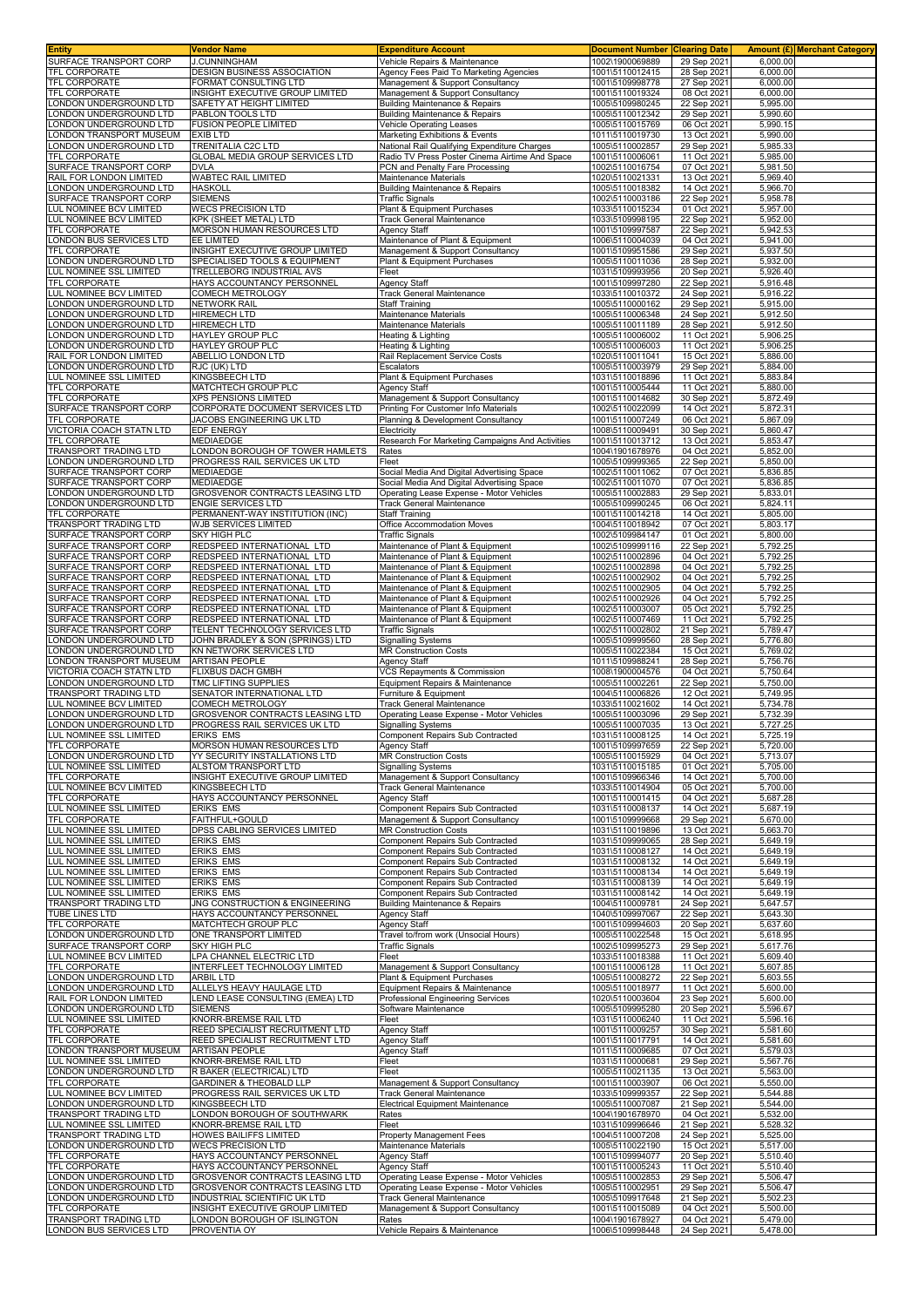| Entity                                                | <b>Vendor Name</b>                                                  | <b>Expenditure Account</b>                                                                | <b>Document Number</b>             | <b>Clearing Date</b>       |                      | Amount (£) Merchant Category |
|-------------------------------------------------------|---------------------------------------------------------------------|-------------------------------------------------------------------------------------------|------------------------------------|----------------------------|----------------------|------------------------------|
| LUL NOMINEE SSL LIMITED                               | SKF (UK) LTD                                                        | <b>Signalling Systems</b>                                                                 | 1031\5109998256                    | 22 Sep 2021                | 5,478.00             |                              |
| ONDON UNDERGROUND LTD<br><b>TFL CORPORATE</b>         | MOTT MACDONALD LIMITED<br>BONSAI TECHNICAL SERVICES LIMITED         | Planning & Development Consultancy<br><b>IT Consultancy</b>                               | 1005\5110015791<br>1001\5110008143 | 04 Oct 2021<br>23 Sep 2021 | 5,477.68<br>5,463.45 |                              |
| <b>TFL CORPORATE</b>                                  | MORSON HUMAN RESOURCES LTD                                          | <b>Agency Staff</b>                                                                       | 1001\5110001854                    | 04 Oct 2021                | 5,459.09             |                              |
| ONDON UNDERGROUND LTD                                 | PELI PRODUCTS (UK) LTD                                              | Equipment Repairs & Maintenance                                                           | 1005\5109970020                    | 23 Sep 2021                | 5,452.80             |                              |
| ONDON UNDERGROUND LTD                                 | COONEEN DEFENCE LTD                                                 | Uniforms                                                                                  | 1005\5110022169                    | 15 Oct 2021                | 5,450.97             |                              |
| ONDON UNDERGROUND LTD                                 | PROGRESS RAIL SERVICES UK LTD                                       | Track General Maintenance                                                                 | 1005\5110022297                    | 15 Oct 2021                | 5,443.60             |                              |
| ONDON UNDERGROUND LTD                                 | <b>ENGIE SERVICES LTD</b>                                           | Fire and Safety Equipment                                                                 | 1005\5110014450                    | 14 Oct 2021                | 5,433.01             |                              |
| <b>TUBE LINES LTD</b><br><b>FRANSPORT TRADING LTD</b> | OPEN TEXT UK LTD<br>ROYAL BOROUGH OF KINGSTON UPON THA              | Software Maintenance<br><b>Rates</b>                                                      | 1025\5110003958<br>1004\1901678941 | 06 Oct 2021<br>04 Oct 2021 | 5,426.43<br>5,426.00 |                              |
| ONDON UNDERGROUND LTD                                 | THALES GROUND TRANSPORTATION SYSTE Signalling Systems               |                                                                                           | 1005\5110010272                    | 13 Oct 2021                | 5,424.24             |                              |
| ONDON UNDERGROUND LTD.                                | PELI PRODUCTS (UK) LTD                                              | Equipment Repairs & Maintenance                                                           | 1005\5109970022                    | 23 Sep 202                 | 5,416.80             |                              |
| UL NOMINEE SSL LIMITED                                | NSK UK LTD                                                          | Fleet                                                                                     | 1031\5110016664                    | 11 Oct 2021                | 5,415.00             |                              |
| ONDON UNDERGROUND LTD                                 | SPOOR-TECH LTD                                                      | Building Maintenance & Repairs                                                            | 1005\5110016173                    | 06 Oct 2021                | 5,412.87             |                              |
| ONDON UNDERGROUND LTD                                 | COMMANDER BUILDING SERVICES LIMITED Equipment Repairs & Maintenance |                                                                                           | 1005\5109981122                    | 22 Sep 2021                | 5,407.51             |                              |
| ONDON UNDERGROUND LTD<br><b>TFL CORPORATE</b>         | DUCTCLEAN (UK) LTD T/A DCUK FM<br>UNIVERSAL MOTORCYCLE TRAINING     | <b>Building Maintenance &amp; Repairs</b><br>External Events Roads Shows And Face To Face | 1005\5110019793<br>1001\5110018074 | 11 Oct 2021<br>05 Oct 2021 | 5,390.00<br>5,390.00 |                              |
| ONDON UNDERGROUND LTD                                 | INITIATE CONSULTING LTD                                             | Planning & Development Consultancy                                                        | 1005\5110003543                    | 20 Sep 2021                | 5.390.00             |                              |
| ONDON UNDERGROUND LTD                                 | TELENT TECHNOLOGY SERVICES LTD                                      | <b>Signalling Systems</b>                                                                 | 1005\5110014254                    | 30 Sep 2021                | 5,384.61             |                              |
| ONDON UNDERGROUND LTD.                                | TELENT TECHNOLOGY SERVICES LTD                                      | <b>Signalling Systems</b>                                                                 | 1005\5110014258                    | 30 Sep 2021                | 5,384.61             |                              |
| ONDON UNDERGROUND LTD                                 | <b>WECS PRECISION LTD</b>                                           | Fleet                                                                                     | 1005\5110013965                    | 29 Sep 2021                | 5,379.14             |                              |
| <b>TFL CORPORATE</b><br>UL NOMINEE SSL LIMITED        | OTM (UK) LTD<br><b>GBM SERVICES LTD</b>                             | Production Artwork And Design For Marketing<br><b>Operational Cleaning</b>                | 1001\5110019295<br>1031\5110003888 | 08 Oct 2021<br>20 Sep 2021 | 5,350.00<br>5,345.58 |                              |
| RAIL FOR LONDON LIMITED                               | OTB ENGINEERING LTD                                                 | Professional Engineering Services                                                         | 1020\5110010894                    | 29 Sep 2021                | 5,345.00             |                              |
| SURFACE TRANSPORT CORP                                | PROBRAND LTD                                                        | Software Maintenance                                                                      | 1002\5109917882                    | 05 Oct 2021                | 5,344.00             |                              |
| ONDON UNDERGROUND LTD                                 | TELENT TECHNOLOGY SERVICES LTD                                      | Cameras                                                                                   | 1005\5110011374                    | 06 Oct 2021                | 5,328.79             |                              |
| ONDON UNDERGROUND LTD                                 | AGGREGATE INDUSTRIES UK LTD                                         | Track General Maintenance                                                                 | 1005\5110008250                    | 29 Sep 2021                | 5,325.52             |                              |
| <b>TFL CORPORATE</b>                                  | HAYS ACCOUNTANCY PERSONNEL                                          | <b>Agency Staff</b>                                                                       | 1001\5110001236                    | 04 Oct 202                 | 5,317.25             |                              |
| TFL CORPORATE<br><b>FEL CORPORATE</b>                 | FUSION PEOPLE LIMITED<br>INSIGHT EXECUTIVE GROUP LIMITED            | Agency Staff<br>Management & Support Consultancy                                          | 1001\5110017896<br>1001\5109962155 | 08 Oct 2021<br>29 Sep 2021 | 5,314.80<br>5,313.00 |                              |
| ONDON UNDERGROUND LTD.                                | ESG RAIL                                                            | <b>Security Equipment</b>                                                                 | 1005\5110012019                    | 29 Sep 2021                | 5,309.00             |                              |
| <b>FRANSPORT TRADING LTD</b>                          | HOWES BAILIFFS LIMITED                                              | <b>Property Management Fees</b>                                                           | 1004\5110018927                    | 13 Oct 2021                | 5,308.40             |                              |
| ONDON TRANSPORT MUSEUM                                | DENNER ELLIS BODDINGTON                                             | Production Artwork And Design For Marketing                                               | 1011\5110019789                    | 11 Oct 2021                | 5,307.00             |                              |
| RAIL FOR LONDON LIMITED                               | EE LIMITED                                                          | Computer Hardware                                                                         | 1020\5110000763                    | 29 Sep 2021                | 5,304.23             |                              |
| TFL CORPORATE<br>UL NOMINEE SSL LIMITED               | DELATIM LIMITED<br>MANTEC ENGINEERING LTD                           | Art And Poetry Installations And Programmes<br>Signalling Systems                         | 1001\5110015872<br>1031\5110007043 | 06 Oct 202<br>20 Sep 202   | 5,304.00<br>5,304.00 |                              |
| ONDON UNDERGROUND LTD                                 | TIFLEX LTD                                                          | Track General Maintenance                                                                 | 1005\5109995405                    | 20 Sep 2021                | 5,302.12             |                              |
| ONDON UNDERGROUND LTD                                 | <b>EVENHEIGHTS LTD</b>                                              | Vehicle Operating Leases                                                                  | 1005\5110021106                    | 15 Oct 2021                | 5,300.00             |                              |
| UL NOMINEE SSL LIMITED                                | WALDHAM PRECISION ENG.LTD                                           | Fleet                                                                                     | 1031\5110006639                    | 29 Sep 2021                | 5,300.00             |                              |
| ONDON UNDERGROUND LTD                                 | AGGREGATE INDUSTRIES UK LTD                                         | <b>Track General Maintenance</b>                                                          | 1005\5110008141                    | 06 Oct 2021                | 5,281.49             |                              |
| ONDON BUS SERVICES LTD                                | <b>TRAPEZE PTI LTD</b>                                              | <b>Computer Consumables</b>                                                               | 1006\5110003669                    | 08 Oct 2021                | 5.276.00             |                              |
| ONDON UNDERGROUND LTD                                 | HOPPECKE INDUSTRIAL BATTERIES<br>HOPPECKE INDUSTRIAL BATTERIES      | Fleet<br>Fleet                                                                            | 1005\5110008226<br>1005\5110008232 | 22 Sep 2021                | 5,274.36<br>5,274.36 |                              |
| ONDON UNDERGROUND LTD.<br>ONDON UNDERGROUND LTD       | HOPPECKE INDUSTRIAL BATTERIES                                       | Fleet                                                                                     | 1005\5110008239                    | 22 Sep 2021<br>22 Sep 2021 | 5,274.36             |                              |
| ONDON UNDERGROUND LTD                                 | HOPPECKE INDUSTRIAL BATTERIES                                       | Fleet                                                                                     | 1005\5110008262                    | 22 Sep 2021                | 5,274.36             |                              |
| ONDON UNDERGROUND LTD                                 | HOPPECKE INDUSTRIAL BATTERIES                                       | Fleet                                                                                     | 1005\5110012172                    | 14 Oct 2021                | 5,274.36             |                              |
| ONDON UNDERGROUND LTD.                                | HOPPECKE INDUSTRIAL BATTERIES                                       | Fleet                                                                                     | 1005\5110013584                    | 14 Oct 2021                | 5,274.36             |                              |
| ONDON UNDERGROUND LTD                                 | HOPPECKE INDUSTRIAL BATTERIES                                       | Fleet                                                                                     | 1005\5110013585                    | 14 Oct 2021                | 5,274.36             |                              |
| ONDON UNDERGROUND LTD                                 | HOPPECKE INDUSTRIAL BATTERIES                                       | Fleet                                                                                     | 1005\5110015749                    | 14 Oct 2021                | 5,274.36             |                              |
| ONDON UNDERGROUND LTD<br>ONDON UNDERGROUND LTD        | HOPPECKE INDUSTRIAL BATTERIES<br>HOPPECKE INDUSTRIAL BATTERIES      | Fleet<br>Fleet                                                                            | 1005\5110015751<br>1005\5110015948 | 13 Oct 2021<br>14 Oct 2021 | 5,274.36<br>5,274.36 |                              |
| ONDON UNDERGROUND LTD                                 | HOPPECKE INDUSTRIAL BATTERIES                                       | Fleet                                                                                     | 1005\5110015950                    | 06 Oct 2021                | 5,274.36             |                              |
| ONDON UNDERGROUND LTD                                 | HOPPECKE INDUSTRIAL BATTERIES                                       | Fleet                                                                                     | 1005\5110020287                    | 13 Oct 2021                | 5,274.36             |                              |
| ONDON UNDERGROUND LTD.                                | HOPPECKE INDUSTRIAL BATTERIES                                       | Fleet                                                                                     | 1005\5110020288                    | 13 Oct 2021                | 5,274.36             |                              |
| ONDON UNDERGROUND LTD                                 | HOPPECKE INDUSTRIAL BATTERIES                                       | Fleet                                                                                     | 1005\5110020725                    | 13 Oct 2021                | 5,274.36             |                              |
| ONDON UNDERGROUND LTD.                                | HOPPECKE INDUSTRIAL BATTERIES                                       | Fleet                                                                                     | 1005\5110020802                    | 13 Oct 2021                | 5,274.36             |                              |
| ONDON UNDERGROUND LTD<br>ONDON UNDERGROUND LTD        | HOPPECKE INDUSTRIAL BATTERIES<br>4 RAIL SERVICES LTD                | Fleet<br><b>Building Maintenance &amp; Repairs</b>                                        | 1005\5110021705<br>1005\5110015629 | 14 Oct 2021<br>06 Oct 2021 | 5,274.36<br>5,270.00 |                              |
| ONDON UNDERGROUND LTD                                 | GROSVENOR CONTRACTS LEASING LTD                                     | Operating Lease Expense - Motor Vehicles                                                  | 1005\5110003067                    | 29 Sep 2021                | 5,269.95             |                              |
| ONDON UNDERGROUND LTD                                 | <b>GROSVENOR CONTRACTS LEASING LTD</b>                              | Operating Lease Expense - Motor Vehicles                                                  | 1005\5110003083                    | 29 Sep 2021                | 5,269.95             |                              |
| ONDON UNDERGROUND LTD                                 | GROSVENOR CONTRACTS LEASING LTD                                     | Operating Lease Expense - Motor Vehicles                                                  | 1005\5110003100                    | 29 Sep 2021                | 5,269.95             |                              |
| UL NOMINEE SSL LIMITED                                | SCHUNK CARBON TECHNOLOGY LIMITED                                    | Fleet                                                                                     | 1031\5110003948                    | 30 Sep 2021                | 5,269.71             |                              |
| UL NOMINEE BCV LIMITED<br>ONDON UNDERGROUND LTD       | RJC (UK) LTD<br>RJC (UK) LTD                                        | Retentions Control Account > 1Year                                                        | 1033\5110013911<br>1005\5109996964 | 13 Oct 2021                | 5,267.40<br>5,267.00 |                              |
| <b>TFL CORPORATE</b>                                  | HAYS ACCOUNTANCY PERSONNEL                                          | <b>MR Construction Costs</b><br>Agency Staff                                              | 1001\5110001486                    | 22 Sep 2021<br>04 Oct 2021 | 5,265.80             |                              |
| TFL CORPORATE                                         | INVESTIGO                                                           | Management & Support Consultancy                                                          | 1001\5110012416                    | 28 Sep 2021                | 5,265.00             |                              |
| SURFACE TRANSPORT CORP                                | <b>ZEST CONSULT LTD</b>                                             | Professional Engineering Services                                                         | 1002\5110011184                    | 24 Sep 2021                | 5,250.00             |                              |
| ONDON UNDERGROUND LTD                                 | AGGREGATE INDUSTRIES UK LTD                                         | Track General Maintenance                                                                 | 1005\5110008138                    | 01 Oct 2021                | 5.249.34             |                              |
| LUL NOMINEE BCV LIMITED                               | <b>VOITH TURBO LTD</b>                                              | Fleet                                                                                     | 1033\5110004548                    | 06 Oct 2021                | 5,244.10             |                              |
| TFL CORPORATE<br>TFL CORPORATE                        | HAYS ACCOUNTANCY PERSONNEL<br>MATCHTECH GROUP PLC                   | <b>Agency Staff</b><br>Agency Staff                                                       | 1001\5110005103<br>1001\5110001690 | 11 Oct 2021<br>04 Oct 2021 | 5,240.43<br>5,220.00 |                              |
| TFL CORPORATE                                         | CORPORATE DOCUMENT SERVICES LTD                                     | Printing For Customer Info Materials                                                      | 1001\5110022101                    | 14 Oct 2021                | 5,210.16             |                              |
| RAIL FOR LONDON LIMITED                               | <b>TURNER &amp; TOWNSEND LLP</b>                                    | Management & Support Consultancy                                                          | 1020\5109999957                    | 23 Sep 2021                | 5,203.68             |                              |
| TFL CORPORATE                                         | LOGIKAL                                                             | Professional Engineering Services                                                         | 1001\5110019000                    | 07 Oct 2021                | 5,200.00             |                              |
| LUL NOMINEE SSL LIMITED                               | ITT HOLDINGS CZECH REPUBLIC S.R.O.                                  | Fleet                                                                                     | 1031\5110004091                    | 08 Oct 2021                | 5,192.00             |                              |
| TFL CORPORATE<br>DIAL A RIDE                          | ADFIELD HARVEY LTD<br>CAPITA BUSINESS SERVICES LTD                  | Printing<br>IT Consultancy                                                                | 1001\5110018937<br>1010\5110002502 | 07 Oct 2021<br>29 Sep 2021 | 5,182.70<br>5,182.17 |                              |
| DOCKLANDS LIGHT RAILWAY                               | THAMES CLIPPERS                                                     | <b>Ticket &amp; Pass Production</b>                                                       | 1012\5110009770                    | 28 Sep 2021                | 5,177.60             |                              |
| ONDON UNDERGROUND LTD                                 | POWERNETICS TECHNOLOGIES LTD                                        | Fleet                                                                                     | 1005\5110015954                    | 04 Oct 2021                | 5,175.00             |                              |
| TFL CORPORATE                                         | MATCHTECH GROUP PLC                                                 | Agency Staff                                                                              | 1001\5109994592                    | 20 Sep 2021                | 5,173.80             |                              |
| TFL CORPORATE                                         | MATCHTECH GROUP PLC                                                 | <b>Agency Staff</b>                                                                       | 1001\5109997512                    | 22 Sep 2021                | 5,173.80             |                              |
| ONDON UNDERGROUND LTD<br>TFL CORPORATE                | LUCCHINI UK LTD<br>HAYS ACCOUNTANCY PERSONNEL                       | Fleet<br>Agency Staff                                                                     | 1005\5110006155<br>1001\5110001401 | 06 Oct 2021<br>04 Oct 2021 | 5,161.92<br>5,161.14 |                              |
| TRANSPORT TRADING LTD                                 | UNIVERSAL                                                           | Office Accommodation Moves                                                                | 1004\5110011453                    | 29 Sep 2021                | 5,158.30             |                              |
| ONDON UNDERGROUND LTD                                 | CREACTIVE DESIGN LTD                                                | Fleet                                                                                     | 1005\5110018855                    | 12 Oct 2021                | 5,154.60             |                              |
| ONDON UNDERGROUND LTD                                 | ANDREW ALLEN QC                                                     | COVID 19 planning                                                                         | 1005\5110019735                    | 11 Oct 2021                | 5,148.00             |                              |
| ONDON UNDERGROUND LTD                                 | GROSVENOR CONTRACTS LEASING LTD                                     | <b>Vehicle Operating Leases</b>                                                           | 1005\5110003046                    | 29 Sep 2021                | 5,147.15             |                              |
| ONDON UNDERGROUND LTD<br>ONDON UNDERGROUND LTD        | GROSVENOR CONTRACTS LEASING LTD<br>GROSVENOR CONTRACTS LEASING LTD  | Vehicle Operating Leases                                                                  | 1005\5110003148<br>1005\5110003165 | 29 Sep 2021                | 5,147.15<br>5,147.15 |                              |
| ONDON UNDERGROUND LTD                                 | GROSVENOR CONTRACTS LEASING LTD                                     | <b>Vehicle Operating Leases</b><br>Vehicle Operating Leases                               | 1005\5110003175                    | 29 Sep 2021<br>29 Sep 2021 | 5,147.15             |                              |
| TRANSPORT TRADING LTD                                 | BNP PARIBAS REAL ESTATE ADV & PROP                                  | <b>Property Management Fees</b>                                                           | 1004\5109995348                    | 20 Sep 2021                | 5,145.00             |                              |
| TFL CORPORATE                                         | MORSON HUMAN RESOURCES LTD                                          | Agency Staff                                                                              | 1001\5109994709                    | 20 Sep 2021                | 5,138.87             |                              |
| TFL CORPORATE                                         | HAYS ACCOUNTANCY PERSONNEL                                          | <b>Agency Staff</b>                                                                       | 1001\5110004910                    | 11 Oct 2021                | 5,135.65             |                              |
| SURFACE TRANSPORT CORP                                | TELENT TECHNOLOGY SERVICES LTD                                      | <b>Traffic Signals</b>                                                                    | 1002\5110002815                    | 21 Sep 2021                | 5,132.38             |                              |
| ONDON UNDERGROUND LTD<br>ONDON UNDERGROUND LTD        | XYLEM WATER SOLUTIONS UK LTD<br>ALBA POWER LIMITED                  | Building Maintenance & Repairs<br><b>Electrical Equipment Maintenance</b>                 | 1005\5110003983<br>1005\5110015911 | 06 Oct 2021<br>06 Oct 2021 | 5,128.00<br>5,125.00 |                              |
| TFL CORPORATE                                         | <b>FUSION PEOPLE LIMITED</b>                                        | Agency Staff                                                                              | 1001\5110017935                    | 08 Oct 2021                | 5,108.20             |                              |
| TRANSPORT TRADING LTD                                 | CITY OF LONDON                                                      | Rates                                                                                     | 1004\1901678965                    | 04 Oct 2021                | 5,103.00             |                              |
| TFL CORPORATE                                         | <b>ICYBERDEFENCE</b>                                                | Management & Support Consultancy                                                          | 1001\5110000978                    | 29 Sep 2021                | 5,100.00             |                              |
| ONDON RIVER SERVICES LTD                              | HYDRACHILL LTD                                                      | <b>Building Maintenance &amp; Repairs</b>                                                 | 1007\5110010986                    | 28 Sep 2021                | 5,098.00             |                              |
| RAIL FOR LONDON LIMITED                               | <b>QUATTRO LTD</b>                                                  | Management & Support Consultancy<br>Legal Fees                                            | 1020\5110008190                    | 12 Oct 2021                | 5,096.00<br>5,090.50 |                              |
| SURFACE TRANSPORT CORP<br>TFL CORPORATE               | PINSENTS MASONS<br>HAYS ACCOUNTANCY PERSONNEL                       | <b>Agency Staff</b>                                                                       | 1002\5109999478<br>1001\5109994088 | 22 Sep 2021<br>20 Sep 2021 | 5,087.90             |                              |
| TFL CORPORATE                                         | HAYS ACCOUNTANCY PERSONNEL                                          | <b>Agency Staff</b>                                                                       | 1001\5109997196                    | 22 Sep 2021                | 5,087.90             |                              |
| TFL CORPORATE                                         | INTERFLEET TECHNOLOGY LIMITED                                       | Management & Support Consultancy                                                          | 1001\5109995827                    | 21 Sep 2021                | 5,075.00             |                              |
| TFL CORPORATE                                         | HAYS ACCOUNTANCY PERSONNEL                                          | <b>Agency Staff</b>                                                                       | 1001\5110001198                    | 04 Oct 2021                | 5,063.30             |                              |
| TFL CORPORATE                                         | MATCHTECH GROUP PLC                                                 | Agency Staff                                                                              | 1001\5110001722                    | 04 Oct 2021                | 5,056.95             |                              |
| TRANSPORT TRADING LTD<br>RAIL FOR LONDON LIMITED      | ONDON BOROUGH OF TOWER HAMLETS<br>NETWORK RAIL                      | Rates<br><b>Building Maintenance &amp; Repairs</b>                                        | 1004\1901678980<br>1020\5110014872 | 04 Oct 2021<br>12 Oct 2021 | 5,054.00<br>5,049.53 |                              |
| SURFACE TRANSPORT CORP                                | GOOD SKILLS TRAINING                                                | <b>Staff Training</b>                                                                     | 1002\5110020378                    | 13 Oct 2021                | 5,044.00             |                              |
| ONDON UNDERGROUND LTD                                 | MODULAR DISTRIBUTION SYSTEMS                                        | Lifts & Escalators stock issues                                                           | 1005\5110000193                    | 22 Sep 2021                | 5,043.40             |                              |
| TFL CORPORATE                                         | LEEDS COLLEGE OF BUILDING                                           | Planning & Development Consultancy                                                        | 1001\5110002442                    | 05 Oct 2021                | 5,040.00             |                              |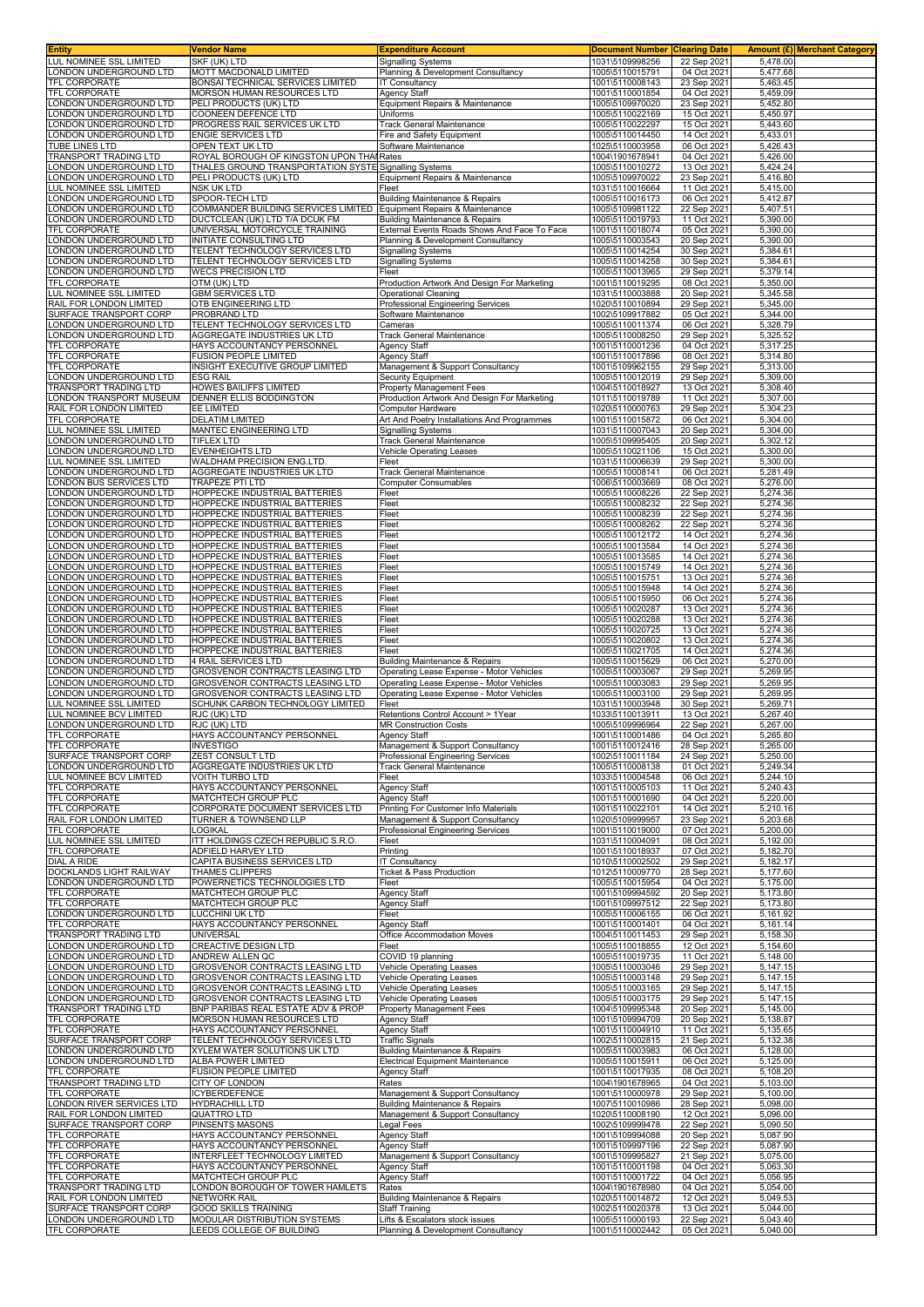| <b>Entity</b>                                      | Vendor Name                                                                   | <b>Expenditure Account</b>                                                                | <b>Document Number</b>             | <b>Clearing Date</b>       |                                   | Amount (£) Merchant Category |
|----------------------------------------------------|-------------------------------------------------------------------------------|-------------------------------------------------------------------------------------------|------------------------------------|----------------------------|-----------------------------------|------------------------------|
| LONDON RIVER SERVICES LTD                          | MITIE FM LIMITED<br>MOTIVAIR COMPRESSORS LTD                                  | Security Services (Guards)                                                                | 1007\5110007857<br>1005\5110009904 | 27 Sep 2021                | 5,020.70                          |                              |
| LONDON UNDERGROUND LTD<br>TRANSPORT TRADING LTD    | <b>WRAGGE &amp; CO</b>                                                        | Maintenance of Plant & Equipment<br>Legal Fees                                            | 1004\5110012400                    | 24 Sep 2021<br>29 Sep 2021 | 5,018.85<br>$5,013.\overline{00}$ |                              |
| TFL CORPORATE                                      | HAYS ACCOUNTANCY PERSONNEL                                                    | <b>Agency Staff</b>                                                                       | 1001\5110001439                    | 04 Oct 2021                | 5,012.64                          |                              |
| TFL CORPORATE                                      | MATCHTECH GROUP PLC                                                           | Agency Staff                                                                              | 1001\5109994594                    | 20 Sep 2021                | 5,007.36                          |                              |
| TFL CORPORATE                                      | MATCHTECH GROUP PLC                                                           | Agency Staff                                                                              | 1001\5109994626                    | 20 Sep 2021                | 5,007.36                          |                              |
| <b>TFL CORPORATE</b>                               | MATCHTECH GROUP PLC                                                           | Agency Staff                                                                              | 1001\5109997515                    | 22 Sep 2021                | 5,007.36                          |                              |
| TFL CORPORATE<br>SURFACE TRANSPORT CORP            | MATCHTECH GROUP PLC<br><b>SIEMENS</b>                                         | Agency Staff<br>Road Maintenance                                                          | 1001\5110005353<br>1002\5110011487 | 11 Oct 2021<br>06 Oct 2021 | 5,007.36<br>5,006.48              |                              |
| TRANSPORT TRADING LTD                              | <b>STAR GROCERS</b>                                                           | <b>Transys Control - TTL</b>                                                              | 1004\1901679042                    | 06 Oct 2021                | 5,000.00                          |                              |
| TRANSPORT TRADING LTD                              | COLLIERS INTERNATIONAL                                                        | <b>Property Management Fees</b>                                                           | 1004\5110000300                    | 29 Sep 2021                | 5,000.00                          |                              |
| TFL CORPORATE                                      | TOWERS WATSON LTD                                                             | <b>Publications &amp; Periodicals</b>                                                     | 1001\5110006730                    | 11 Oct 2021                | 5,000.00                          |                              |
| TFL CORPORATE                                      | STRAIGHTFORWARD COMMUNICATIONS LTDPhotography And Video Design And Production |                                                                                           | 1001\5110021075                    | 15 Oct 2021                | 5,000.00                          |                              |
| TFL CORPORATE<br>TFL CORPORATE                     | <b>VCCP GROUP LLP</b><br>MEDIAEDGE                                            | Production Artwork And Design For Marketing<br>Social Media And Digital Advertising Space | 1001\5110007710<br>1001\5110011083 | 13 Oct 2021<br>07 Oct 2021 | 5,000.00<br>5,000.00              |                              |
| ONDON TRANSPORT MUSEUM                             | NEWS UK & IRELAND LTD                                                         | <b>Marketing Services</b>                                                                 | 1011\5109997938                    | 13 Oct 2021                | 5,000.00                          |                              |
| TFL CORPORATE                                      | <b>SWECO UK LIMITED</b>                                                       | Management & Support Consultancy                                                          | 1001\5110007721                    | 15 Oct 2021                | 5,000.00                          |                              |
| SURFACE TRANSPORT CORP                             | LONDON BOROUGH OF LAMBETH                                                     | Borough Services - Claim Against Pr Yr Accrual                                            | 1002\1900069443                    | 22 Sep 2021                | 5.000.00                          |                              |
| LONDON UNDERGROUND LTD<br>SURFACE TRANSPORT CORP   | PROGRESS RAIL SERVICES UK LTD<br><b>HAY &amp; TAY LIMITED</b>                 | <b>Track General Maintenance</b>                                                          | 1005\5109999353                    | 22 Sep 2021                | 5,000.00<br>4,999.40              |                              |
| LUL NOMINEE SSL LIMITED                            | BOMBARDIER TRANSPORT UK                                                       | Planning & Development Consultancy<br>Fleet                                               | 1002\5110007671<br>1031\5110007966 | 21 Sep 2021<br>13 Oct 2021 | 4,992.00                          |                              |
| TUBE LINES LTD                                     | <b>BRE EVENTS</b>                                                             | Planning & Development Consultancy                                                        | 1040\5110008342                    | 13 Oct 2021                | 4,990.00                          |                              |
| TUBE LINES LTD                                     | KINGSBEECH LTD                                                                | Security Equipment                                                                        | 1025\5110009492                    | 06 Oct 2021                | 4,982.81                          |                              |
| TFL CORPORATE                                      | <b>VIRGIN MEDIA</b>                                                           | <b>Computer Hardware</b>                                                                  | 1001\5110006332                    | 29 Sep 2021                | 4,980.00                          |                              |
| LUL NOMINEE SSL LIMITED<br>TRANSPORT TRADING LTD   | DYER & BUTLER LTD<br>UNIVERSAL                                                | Civil Engineering Construction Works<br>Office Accommodation Moves                        | 1031\5110022138<br>1004\5110010326 | 15 Oct 2021<br>27 Sep 2021 | 4,978.01<br>4,977.50              |                              |
| TUBE LINES LTD                                     | CARBON CREDENTIALS ENERGY SERV LTD                                            | Planning & Development Consultancy                                                        | 1040\5110006136                    | 23 Sep 2021                | 4,977.00                          |                              |
| TUBE LINES LTD                                     | CARBON CREDENTIALS ENERGY SERV LTD                                            | Planning & Development Consultancy                                                        | 1040\5110010426                    | 23 Sep 2021                | 4,977.00                          |                              |
| TRANSPORT TRADING LTD                              | LONDON BOROUGH OF MERTON                                                      | Rates                                                                                     | 1004\1901678947                    | 04 Oct 2021                | 4.974.00                          |                              |
| ONDON UNDERGROUND LTD<br>ONDON UNDERGROUND LTD     | PULLMAN RAIL LTD<br>PNEUMATROL LTD                                            | Fleet<br>Signals & Electricals stock issues                                               | 1005\5109992448<br>1005\5110010791 | 28 Sep 2021<br>04 Oct 2021 | 4,968.75<br>4,957.22              |                              |
| ONDON UNDERGROUND LTD                              | WJB SERVICES LIMITED                                                          | Office Accommodation Moves                                                                | 1005\5110013826                    | 29 Sep 2021                | 4,957.15                          |                              |
| <b>LUL NOMINEE SSL LIMITED</b>                     | KNORR-BREMSE RAIL LTD                                                         | Signalling Systems                                                                        | 1031\5110003270                    | 04 Oct 2021                | 4,951.50                          |                              |
| RAIL FOR LONDON LIMITED                            | TURNER & TOWNSEND LLP                                                         | Management & Support Consultancy                                                          | 1020\5109999780                    | 23 Sep 2021                | 4,950.72                          |                              |
| <b>TFL CORPORATE</b><br>TRANSPORT TRADING LTD      | BURGES SALMON LLP<br>LONDON BOROUGH OF ISLINGTON                              | Legal Fees<br>Rates                                                                       | 1001\5110011980<br>1004\1901678931 | 28 Sep 2021<br>04 Oct 2021 | 4,950.00<br>4,947.00              |                              |
| ONDON UNDERGROUND LTD                              | <b>AECOM LTD</b>                                                              | Track General Maintenance                                                                 | 1005\5110003190                    | 29 Sep 2021                | 4,942.01                          |                              |
| TFL CORPORATE                                      | CAPITA BUSINESS SERVICES LTD                                                  | <b>IT Consultancy</b>                                                                     | 1001\5109995816                    | 21 Sep 2021                | 4,934.43                          |                              |
| TUBE LINES LTD                                     | LANES GROUP PLC                                                               | Building Maintenance & Repairs                                                            | 1025\5110009681                    | 13 Oct 2021                | 4,931.90                          |                              |
| ONDON UNDERGROUND LTD                              | UNIPART RAIL LTD                                                              | Track General Maintenance                                                                 | 1005\5110006658                    | 12 Oct 2021                | 4,931.00                          |                              |
| ONDON UNDERGROUND LTD.<br><b>TUBE LINES LTD</b>    | <b>ENGIE SERVICES LTD</b><br>TEW ENGINEERING LTD                              | Fire and Safety Equipment<br>Protective Clothing                                          | 1005\5110010763<br>1025\5110019426 | 23 Sep 2021<br>12 Oct 2021 | 4,930.99<br>4,929.00              |                              |
| TUBE LINES LTD                                     | <b>HA MARKS LTD</b>                                                           | <b>MR Construction Costs</b>                                                              | 1040\5110006821                    | 24 Sep 2021                | 4,915.00                          |                              |
| TFL CORPORATE                                      | COMPUTACENTER PLC                                                             | Manage IT Services                                                                        | 1001\5110006541                    | 20 Sep 2021                | 4,903.48                          |                              |
| LONDON UNDERGROUND LTD                             | LANES GROUP PLC                                                               | <b>MR Construction Costs</b>                                                              | 1005\5110010794                    | 13 Oct 2021                | 4,901.33                          |                              |
| TFL CORPORATE<br>TUBE LINES LTD                    | <b>MEDIAEDGE</b><br>MCGINLEY SUPPORT SERVICES LTD                             | Radio TV Press Poster Cinema Airtime And Space<br>Track General Maintenance               | 1001\5110013763<br>1025\5110011643 | 13 Oct 2021<br>29 Sep 2021 | 4,901.08<br>4,900.00              |                              |
| LONDON UNDERGROUND LTD                             | AGGREGATE INDUSTRIES UK LTD                                                   | Track General Maintenance                                                                 | 1005\5110007483                    | 06 Oct 2021                | 4,893.56                          |                              |
| TFL CORPORATE                                      | <b>VCCP GROUP LLP</b>                                                         | Production Artwork And Design For Marketing                                               | 1001\5110002604                    | 04 Oct 2021                | 4,875.00                          |                              |
| LONDON UNDERGROUND LTD                             | PULLMAN RAIL LTD                                                              | Fleet                                                                                     | 1005\5109992193                    | 28 Sep 2021                | 4,870.64                          |                              |
| DIAL A RIDE                                        | HARRIS INSTALLATIONS SERVICES LTD                                             | Office Accommodation Moves                                                                | 1010\5110006179                    | 20 Sep 2021                | 4,853.00                          |                              |
| ONDON UNDERGROUND LTD<br>TFL CORPORATE             | <b>EVENHEIGHTS LTD</b><br><b>HARTDIXON</b>                                    | Vehicle Operating Leases<br>Planning & Development Consultancy                            | 1005\5110021166<br>1001\5110020660 | 15 Oct 2021<br>13 Oct 2021 | 4,850.00<br>4,850.00              |                              |
| TRANSPORT TRADING LTD                              | LONDON BOROUGH OF NEWHAM                                                      | Rates                                                                                     | 1004\1901678915                    | 04 Oct 2021                | 4,841.00                          |                              |
| TRANSPORT TRADING LTD                              | LONDON BOROUGH OF NEWHAM                                                      | Rates                                                                                     | 1004\1901678916                    | 04 Oct 202                 | 4,841.00                          |                              |
| LUL NOMINEE SSL LIMITED<br><b>TFL CORPORATE</b>    | <b>BOC GASES</b>                                                              | Maintenance Materials                                                                     | 1031\5109999466                    | 28 Sep 2021                | 4,827.18                          |                              |
| TUBE LINES LTD                                     | FUSION PEOPLE LIMITED<br>CASTLE WATER LIMITED                                 | Agency Staff<br>Water                                                                     | 1001\5110013428<br>1040\1900000173 | 01 Oct 2021<br>29 Sep 202  | 4,825.50<br>4,823.54              |                              |
| LONDON UNDERGROUND LTD                             | <b>GROSVENOR CONTRACTS LEASING LTD</b>                                        | Vehicle Operating Leases                                                                  | 1005\5110002924                    | 29 Sep 2021                | 4,822.42                          |                              |
| ONDON UNDERGROUND LTD                              | GROSVENOR CONTRACTS LEASING LTD                                               | Vehicle Operating Leases                                                                  | 1005\5110003053                    | 29 Sep 2021                | 4,822.42                          |                              |
| ONDON UNDERGROUND LTD                              | GROSVENOR CONTRACTS LEASING LTD                                               | <b>Vehicle Operating Leases</b>                                                           | 1005\5110003088                    | 29 Sep 2021                | 4,822.42                          |                              |
| ONDON UNDERGROUND LTD.<br>ONDON UNDERGROUND LTD    | <b>GROSVENOR CONTRACTS LEASING LTD</b><br>GROSVENOR CONTRACTS LEASING LTD     | Vehicle Operating Leases<br><b>Vehicle Operating Leases</b>                               | 1005\5110003155<br>1005\5110003168 | 29 Sep 2021<br>29 Sep 2021 | 4,822.42<br>4.822.42              |                              |
| TUBE LINES LTD                                     | WATSON FUELS                                                                  | Maintenance Materials                                                                     | 1025\5109993252                    | 14 Oct 2021                | 4,819.17                          |                              |
| SURFACE TRANSPORT CORP                             | <b>SKY HIGH PLC</b>                                                           | Traffic Signals                                                                           | 1002\5109981176                    | 23 Sep 2021                | 4,815.36                          |                              |
| TFL CORPORATE                                      | CAPITA BUSINESS SERVICES LTD                                                  | Maintenance of Telecommunications Equipment                                               | 1001\5109996723                    | 22 Sep 2021                | 4,810.63                          |                              |
| <b>TFL CORPORATE</b><br>DOCKLANDS LIGHT RAILWAY    | <b>LINKS SIGNS LTD</b><br>INSTALLATION TECHNOLOGY LTD                         | <b>MR Construction Costs</b><br>Maintenance of Telecommunications Equipment               | 1001\5110019274<br>1012\5110014211 | 11 Oct 2021<br>04 Oct 2021 | 4,805.00<br>4,800.00              |                              |
| TFL CORPORATE                                      | <b>TEST PARTNERS LTD</b>                                                      | Computer Software                                                                         | 1001\5110021173                    | 13 Oct 2021                | 4,800.00                          |                              |
| <b>TFL CORPORATE</b>                               | <b>MATRIX DIAGNOSTICS LTD</b>                                                 | Management & Support Consultancy                                                          | 1001\5110018448                    | 06 Oct 2021                | 4.782.00                          |                              |
| TRANSPORT TRADING LTD                              | JNG CONSTRUCTION & ENGINEERING                                                | Civil Engineering Construction Works                                                      | 1004\5110004003                    | 22 Sep 2021                | 4,780.88                          |                              |
| LUL NOMINEE SSL LIMITED<br>LUL NOMINEE SSL LIMITED | ERIKS EMS<br><b>ERIKS EMS</b>                                                 | Component Repairs Sub Contracted<br>Component Repairs Sub Contracted                      | 1031\5109995465<br>1031\5109996899 | 20 Sep 2021<br>22 Sep 2021 | 4,778.27<br>4,778.27              |                              |
| LONDON UNDERGROUND LTD                             | <b>ENGIE SERVICES LTD</b>                                                     | Equipment Repairs & Maintenance                                                           | 1005\5110018662                    | 06 Oct 2021                | 4,775.64                          |                              |
| LUL NOMINEE SSL LIMITED                            | <b>TIMKEN RAIL SERVICES</b>                                                   | Fleet                                                                                     | 1031\5110000259                    | 29 Sep 2021                | 4,774.00                          |                              |
| TFL CORPORATE                                      | <b>FUSION PEOPLE LIMITED</b>                                                  | Agency Staff                                                                              | 1001\5110017923                    | 08 Oct 2021                | 4,773.60                          |                              |
| SURFACE TRANSPORT CORP<br>LONDON UNDERGROUND LTD   | <b>SIEMENS</b><br><b>AECOM LTD</b>                                            | <b>Traffic Signals</b><br><b>Track General Maintenance</b>                                | 1002\5110003189<br>1005\5110003197 | 22 Sep 2021<br>29 Sep 2021 | 4,763.62<br>4,755.01              |                              |
| RAIL FOR LONDON LIMITED                            | O2 UK LTD                                                                     | <b>Telephony Mobile</b>                                                                   | 1020\1900006437                    | 29 Sep 2021                | 4,752.49                          |                              |
| TFL CORPORATE                                      | THOMAS EDITORIAL LIMITED                                                      | Publications & Periodicals                                                                | 1001\5110008187                    | 21 Sep 2021                | 4.750.00                          |                              |
| TFL CORPORATE                                      | LINKS SIGNS LTD                                                               | Production Artwork And Design For Marketing                                               | 1001\5110019296                    | 11 Oct 2021                | 4,748.76                          |                              |
| TFL CORPORATE<br>TFL CORPORATE                     | QUAY OFFICE FURNISHERS LTD<br>MATCHTECH GROUP PLC                             | Furniture & Equipment<br>Agency Staff                                                     | 1001\5110011550<br>1001\5109994676 | 29 Sep 2021<br>20 Sep 2021 | 4,746.00<br>4,742.65              |                              |
| TFL CORPORATE                                      | MATCHTECH GROUP PLC                                                           | Agency Staff                                                                              | 1001\5109997510                    | 22 Sep 2021                | 4,742.65                          |                              |
| TFL CORPORATE                                      | MATCHTECH GROUP PLC                                                           | Agency Staff                                                                              | 1001\5109997556                    | 22 Sep 2021                | 4,742.65                          |                              |
| TFL CORPORATE                                      | MATCHTECH GROUP PLC                                                           | Agency Staff                                                                              | 1001\5110005408                    | 11 Oct 2021                | 4,742.65                          |                              |
| TFL CORPORATE<br>LONDON UNDERGROUND LTD            | HAYS ACCOUNTANCY PERSONNEL<br>TYLER BROTHERS (S-IN-A) LTD                     | Agency Staff<br>Escalators                                                                | 1001\5109994586<br>1005\5110015955 | 20 Sep 2021<br>05 Oct 2021 | 4,740.00<br>4,740.00              |                              |
| TFL CORPORATE                                      | HAYS ACCOUNTANCY PERSONNEL                                                    | Agency Staff                                                                              | 1001\5109994157                    | 20 Sep 2021                | 4,739.40                          |                              |
| TFL CORPORATE                                      | HAYS ACCOUNTANCY PERSONNEL                                                    | <b>Agency Staff</b>                                                                       | 1001\5109994178                    | 20 Sep 2021                | 4,739.40                          |                              |
| <b>TFL CORPORATE</b>                               | HAYS ACCOUNTANCY PERSONNEL                                                    | Agency Staff                                                                              | 1001\5109994211                    | 20 Sep 2021                | 4,739.40                          |                              |
| TFL CORPORATE<br>TFL CORPORATE                     | HAYS ACCOUNTANCY PERSONNEL<br>HAYS ACCOUNTANCY PERSONNEL                      | <b>Agency Staff</b><br>Agency Staff                                                       | 1001\5109994535<br>1001\5109997233 | 20 Sep 2021<br>22 Sep 2021 | 4,739.40<br>4,739.40              |                              |
| TUBE LINES LTD                                     | FURRER+FREY GB LIMITED                                                        | <b>Traction Current</b>                                                                   | 1025\5110020051                    | 13 Oct 2021                | 4,734.80                          |                              |
| LONDON TRANSPORT MUSEUM                            | <b>ARTISAN PEOPLE</b>                                                         | Agency Staff                                                                              | 1011\5109984510                    | 28 Sep 2021                | 4,734.43                          |                              |
| TRANSPORT TRADING LTD                              | LONDON BOROUGH OF LEWISHAM                                                    | Rates                                                                                     | 1004\1901678945                    | 04 Oct 2021                | 4,734.00                          |                              |
| RAIL FOR LONDON LIMITED<br>TRANSPORT TRADING LTD   | <b>INLINE TRACK WELDING LTD</b><br>CITY OF LONDON                             | Management & Support Consultancy<br>Rates                                                 | 1020\5110011530<br>1004\1901678966 | 30 Sep 2021<br>04 Oct 2021 | 4,729.50<br>4,725.00              |                              |
| TFL CORPORATE                                      | <b>INVESTIGO</b>                                                              | Management & Support Consultancy                                                          | 1001\5110008186                    | 21 Sep 2021                | 4,725.00                          |                              |
| LONDON UNDERGROUND LTD                             | SUNBELT RENTALS LIMITED                                                       | Track General Maintenance                                                                 | 1005\5110009799                    | 13 Oct 2021                | 4,725.00                          |                              |
| TFL CORPORATE                                      | O2 UK LTD                                                                     | <b>Telephony Mobile</b>                                                                   | 1001\5109996336                    | 22 Sep 2021                | 4,719.00                          |                              |
| RAIL FOR LONDON LIMITED<br>TUBE LINES LTD          | <b>QUATTRO LTD</b><br>LENDLEASE JACOBS JOINT VENTURE                          | Management & Support Consultancy<br>Contractors                                           | 1020\5110008170<br>1040\5110012241 | 13 Oct 2021<br>13 Oct 2021 | 4,706.00<br>4,704.00              |                              |
| TFL CORPORATE                                      | MATCHTECH GROUP PLC                                                           | Agency Staff                                                                              | 1001\5109994597                    | 20 Sep 2021                | 4,703.45                          |                              |
| TFL CORPORATE                                      | MATCHTECH GROUP PLC                                                           | Agency Staff                                                                              | 1001\5110005359                    | 11 Oct 2021                | 4,703.45                          |                              |
| LUL NOMINEE BCV LIMITED                            | SABRE RAIL SERVICES LTD                                                       | Stock Issues - Repairables                                                                | 1033\5109998424                    | 22 Sep 2021                | 4,701.63                          |                              |
| RAIL FOR LONDON LIMITED<br>TFL CORPORATE           | BT REPAYMENTS/OPENREACH<br><b>MEDIAEDGE</b>                                   | Management & Support Consultancy<br>Radio TV Press Poster Cinema Airtime And Space        | 1020\5110010155<br>1001\5110013776 | 13 Oct 2021<br>13 Oct 2021 | 4,699.45<br>4,699.29              |                              |
| LONDON UNDERGROUND LTD                             | SCHUNK CARBON TECHNOLOGY LIMITED                                              | Fleet                                                                                     | 1005\5110014289                    | 30 Sep 2021                | 4,696.01                          |                              |
| TFL CORPORATE                                      | MORSON HUMAN RESOURCES LTD                                                    | Agency Staff                                                                              | 1001\5110005450                    | 11 Oct 2021                | 4,681.95                          |                              |
| LUL NOMINEE SSL LIMITED                            | <b>SIEMENS</b>                                                                | <b>Traction Current</b>                                                                   | 1031\5109995242                    | 20 Sep 2021                | 4,681.69                          |                              |
| RAIL FOR LONDON LIMITED                            | <b>FUSION PEOPLE LIMITED</b>                                                  | Agency Staff                                                                              | 1020\5110017938                    | 08 Oct 2021                | 4,676.20                          |                              |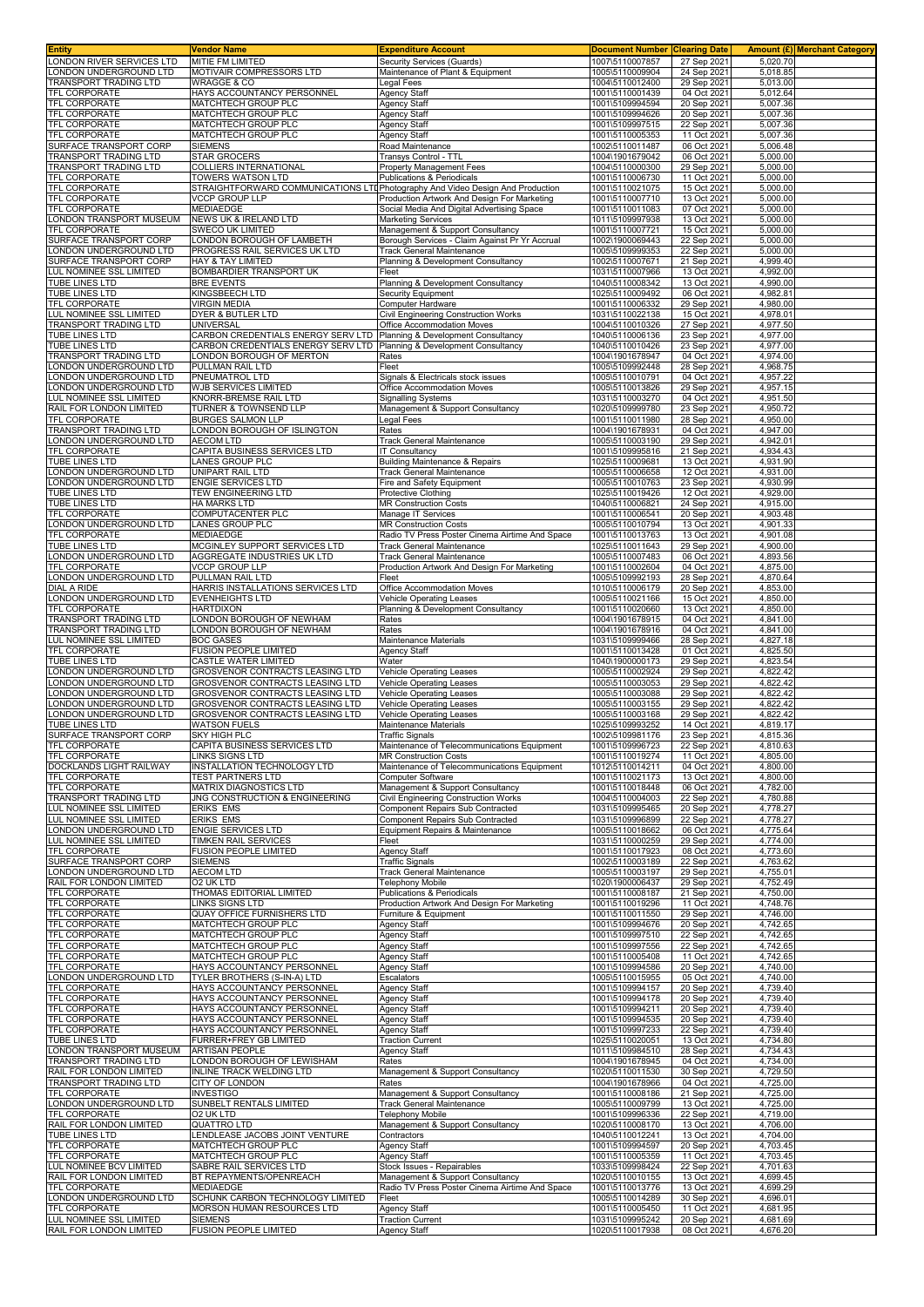| Entity                                                  | <b>Vendor Name</b>                                                               | <b>Expenditure Account</b>                                                           | <b>Document Number</b>             | <b>Clearing Date</b>       |                      | Amount (£)  Merchant Category |
|---------------------------------------------------------|----------------------------------------------------------------------------------|--------------------------------------------------------------------------------------|------------------------------------|----------------------------|----------------------|-------------------------------|
| <b>TFL CORPORATE</b>                                    | <b>FUSION PEOPLE LIMITED</b>                                                     | Agency Staff                                                                         | 1001\5110017944                    | 08 Oct 2021                | 4.670.20             |                               |
| LUL NOMINEE SSL LIMITED<br>ONDON UNDERGROUND LTD        | <b>NSK UK LTD</b><br><b>SCHWIHAG GMBH</b>                                        | Fleet<br>Maintenance Materials                                                       | 1031\5110016667<br>1005\5110004013 | 05 Oct 2021<br>08 Oct 2021 | 4,667.85<br>4,662.30 |                               |
| SURFACE TRANSPORT CORP                                  | <b>SKY HIGH PLC</b>                                                              | Computer Software                                                                    | 1002\5110000025                    | 22 Sep 2021                | 4,662.00             |                               |
| SURFACE TRANSPORT CORP                                  | <b>MEDIAEDGE</b>                                                                 | Radio TV Press Poster Cinema Airtime And Space                                       | 1002\5110011065                    | 07 Oct 2021                | 4,656.75             |                               |
| <b>/ICTORIA COACH STATN LTD</b>                         | MITIE FM LIMITED                                                                 | Security Services (Guards)                                                           | 1008\5110011437                    | 27 Sep 2021                | 4,651.34             |                               |
| ONDON UNDERGROUND LTD                                   | DENCO LUBRICATION LTD                                                            | <b>MR Construction Costs</b>                                                         | 1005\5110015905                    | 06 Oct 2021                | 4.651.00             |                               |
| ONDON UNDERGROUND LTD<br>ONDON UNDERGROUND LTD          | AGGREGATE INDUSTRIES UK LTD<br><b>HAYLEY GROUP PLC</b>                           | Track General Maintenance<br><b>Protective Clothing</b>                              | 1005\5110008245<br>1005\5109995592 | 29 Sep 2021<br>21 Sep 2021 | 4,639.75<br>4,636.00 |                               |
| <b>FEL CORPORATE</b>                                    | MATCHTECH GROUP PLC                                                              | Agency Staff                                                                         | 1001\5109997575                    | 22 Sep 2021                | 4,632.80             |                               |
| ONDON TRANSPORT MUSEUM                                  | <b>ARTISAN PEOPLE</b>                                                            | Agency Staff                                                                         | 1011\5109980546                    | 28 Sep 2021                | 4,632.18             |                               |
| TUBE LINES LTD                                          | O2 UK LTD                                                                        | <b>Telephony Mobile</b>                                                              | 1025\1900000894                    | 29 Sep 2021                | 4,630.67             |                               |
| SURFACE TRANSPORT CORP                                  | CAPITA BUSINESS SERVICES LTD                                                     | Management & Support Consultancy                                                     | 1002\5110003036                    | 22 Sep 2021                | 4,626.20             |                               |
| <b>FL CORPORATE</b><br><b>FEL CORPORATE</b>             | MATCHTECH GROUP PLC<br><b>COLLECTIVE AGENTS</b>                                  | Agency Staff<br>Marketing Design & Artwork                                           | 1001\5110005407<br>1001\1900073818 | 11 Oct 2021<br>01 Oct 2021 | 4,621.90<br>4,620.00 |                               |
| <b>TFL CORPORATE</b>                                    | <b>BDB PITMANS LLP</b>                                                           | Legal Fees                                                                           | 1001\5110018528                    | 07 Oct 2021                | 4,612.10             |                               |
| <b>TUBE LINES LTD</b>                                   | RS COMPONENTS LTD                                                                | Maintenance Materials                                                                | 1025\5109963078                    | 29 Sep 2021                | 4,604.50             |                               |
| <b>FEL CORPORATE</b>                                    | HAYS ACCOUNTANCY PERSONNEL                                                       | Agency Staff                                                                         | 1001\5109994076                    | 20 Sep 2021                | 4,603.00             |                               |
| <b>TFL CORPORATE</b>                                    | HAYS ACCOUNTANCY PERSONNEL                                                       | Agency Staff                                                                         | 1001\5109994430                    | 20 Sep 2021                | 4,603.00<br>4,603.00 |                               |
| <b>TFL CORPORATE</b><br><b>TFL CORPORATE</b>            | HAYS ACCOUNTANCY PERSONNEL<br>HAYS ACCOUNTANCY PERSONNEL                         | Agency Staff<br>Agency Staff                                                         | 1001\5109997403<br>1001\5110001195 | 22 Sep 2021<br>04 Oct 2021 | 4,603.00             |                               |
| ONDON UNDERGROUND LTD.                                  | DUCTCLEAN (UK) LTD T/A DCUK FM                                                   | <b>Building Maintenance &amp; Repairs</b>                                            | 1005\5110012406                    | 29 Sep 2021                | 4,600.34             |                               |
| <b>LUL NOMINEE BCV LIMITED</b>                          | ABBEY PRECISION ENGINEERING                                                      | Track General Maintenance                                                            | 1033\5109998874                    | 28 Sep 2021                | 4,600.00             |                               |
| <b>TFL CORPORATE</b>                                    | <b>FUSION PEOPLE LIMITED</b>                                                     | Agency Staff                                                                         | 1001\5110009263                    | 24 Sep 2021                | 4,597.90             |                               |
| TFL CORPORATE<br><b>TFL CORPORATE</b>                   | HAYS ACCOUNTANCY PERSONNEL<br>HAYS ACCOUNTANCY PERSONNEL                         | <b>Agency Staff</b><br>Agency Staff                                                  | 1001\5109997005<br>1001\5109997060 | 22 Sep 2021<br>22 Sep 2021 | 4,597.60<br>4,597.60 |                               |
| <b>TFL CORPORATE</b>                                    | HAYS ACCOUNTANCY PERSONNEL                                                       | Agency Staff                                                                         | 1001\5109997440                    | 22 Sep 2021                | 4,597.60             |                               |
| <b>TFL CORPORATE</b>                                    | HAYS ACCOUNTANCY PERSONNEL                                                       | <b>Agency Staff</b>                                                                  | 1001\5110001055                    | 04 Oct 2021                | 4,597.60             |                               |
| <b>FL CORPORATE</b>                                     | HAYS ACCOUNTANCY PERSONNEL                                                       | Agency Staff                                                                         | 1001\5110001111                    | 04 Oct 2021                | 4,597.60             |                               |
| <b>FEL CORPORATE</b><br>T MUSEUM TRADING LTD            | HAYS ACCOUNTANCY PERSONNEL<br>MOSAIC FULFILMENT SOLUTIONS                        | Agency Staff<br>LTM Warehousing & Packaging                                          | 1001\5110001167<br>1024\5110006596 | 04 Oct 2021<br>23 Sep 2021 | 4,597.60<br>4.589.29 |                               |
| <b>TFL CORPORATE</b>                                    | HAYS ACCOUNTANCY PERSONNEL                                                       | Agency Staff                                                                         | 1001\5110001395                    | 04 Oct 2021                | 4,587.68             |                               |
| <b>TFL CORPORATE</b>                                    | HAYS ACCOUNTANCY PERSONNEL                                                       | Agency Staff                                                                         | 1001\5109994241                    | 20 Sep 2021                | 4,587.40             |                               |
| <b>FEL CORPORATE</b>                                    | HAYS ACCOUNTANCY PERSONNEL                                                       | Agency Staff                                                                         | 1001\5109997165                    | 22 Sep 2021                | 4,579.15             |                               |
| TFL CORPORATE<br>ONDON UNDERGROUND LTD                  | HAYS ACCOUNTANCY PERSONNEL<br>AGGREGATE INDUSTRIES UK LTD                        | Agency Staff<br>Track General Maintenance                                            | 1001\5110004911<br>1005\5110008150 | 11 Oct 2021<br>06 Oct 2021 | 4,579.15<br>4,574.92 |                               |
| <b>TFL CORPORATE</b>                                    | <b>VCCP GROUP LLP</b>                                                            | Production Artwork And Design For Marketing                                          | 1001\5110002454                    | 04 Oct 2021                | 4,560.00             |                               |
| ONDON BUS SERVICES LTD                                  | TOWER TRANSIT OPERATIONS LTD                                                     | <b>Bus Contract Payments</b>                                                         | 1006\1900046286                    | 01 Oct 2021                | 4,560.00             |                               |
| TRANSPORT TRADING LTD                                   | RYANS BUILDING & CIVIL ENGINEERING                                               | <b>Building Maintenance &amp; Repairs</b>                                            | 1004\5110013785                    | 14 Oct 2021                | 4,557.65             |                               |
| <b>TFL CORPORATE</b>                                    | HAYS ACCOUNTANCY PERSONNEL                                                       | Agency Staff                                                                         | 1001\5109994275                    | 20 Sep 2021                | 4,557.10             |                               |
| <b>TFL CORPORATE</b><br><b>LUL NOMINEE SSL LIMITED</b>  | HAYS ACCOUNTANCY PERSONNEL<br>KNORR-BREMSE RAIL LTD                              | Agency Staff<br>Fleet                                                                | 1001\5109997040<br>1031\5110004276 | 22 Sep 2021<br>06 Oct 2021 | 4,557.10<br>4,556.00 |                               |
| SURFACE TRANSPORT CORP                                  | <b>CSTS LTD</b>                                                                  | Civil Engineering Construction Works                                                 | 1002\5110013892                    | 12 Oct 2021                | 4,554.91             |                               |
| <b>FRANSPORT TRADING LTD</b>                            | ONDON BOROUGH OF CROYDON.                                                        | Rates                                                                                | 1004\1901678907                    | 04 Oct 2021                | 4,548.00             |                               |
| <b>FEL CORPORATE</b>                                    | <b>VCCP GROUP LLP</b>                                                            | Social Media And Digital Advertising Space                                           | 1001\5109997927                    | 22 Sep 2021                | 4,540.00             |                               |
| <b>FRANSPORT TRADING LTD</b><br><b>TFL CORPORATE</b>    | CARTER JONAS LLP<br>HAYS ACCOUNTANCY PERSONNEL                                   | Planning & Development Consultancy<br>Agency Staff                                   | 1004\5110020354<br>1001\5109997203 | 12 Oct 2021<br>22 Sep 2021 | 4,540.00<br>4,539.90 |                               |
| <b>TFL CORPORATE</b>                                    | <b>MEDIAEDGE</b>                                                                 | Radio TV Press Poster Cinema Airtime And Space                                       | 1001\5110013765                    | 13 Oct 2021                | 4,537.85             |                               |
| ONDON UNDERGROUND LTD                                   | AGGREGATE INDUSTRIES UK LTD                                                      | <b>Track General Maintenance</b>                                                     | 1005\5110011779                    | 28 Sep 2021                | 4,529.40             |                               |
| <b>TFL CORPORATE</b>                                    | MATCHTECH GROUP PLC                                                              | Agency Staff                                                                         | 1001\5110001664                    | 04 Oct 2021                | 4,522.75             |                               |
| <b>FRANSPORT TRADING LTD</b>                            | LONDON BOROUGH OF GREENWICH                                                      | Rates                                                                                | 1004\1901678949                    | 04 Oct 202                 | 4,522.00             |                               |
| UL NOMINEE SSL LIMITED<br><b>FEL CORPORATE</b>          | MANTEC ENGINEERING LTD<br>PERMANENT-WAY INSTITUTION (INC)                        | <b>Signalling Systems</b><br><b>Staff Training</b>                                   | 1031\5110007042<br>1001\5110014215 | 20 Sep 2021<br>04 Oct 2021 | 4,520.00<br>4,515.00 |                               |
| <b>TFL CORPORATE</b>                                    | HAYS ACCOUNTANCY PERSONNEL                                                       | Agency Staff                                                                         | 1001\5110001427                    | 04 Oct 2021                | 4,502.43             |                               |
| DIAL A RIDE                                             | STEWART SIGNS LTD                                                                | <b>Building Maintenance &amp; Repairs</b>                                            | 1010\5110016671                    | 06 Oct 2021                | 4,502.00             |                               |
| <b>TFL CORPORATE</b>                                    | HAYS ACCOUNTANCY PERSONNEL                                                       | Agency Staff                                                                         | 1001\5109994203                    | 20 Sep 2021                | 4,500.00             |                               |
| <b>TUBE LINES LTD</b><br>ONDON UNDERGROUND LTD          | MORSON HUMAN RESOURCES LTD<br><b>NETWORK RAIL</b>                                | Agency Staff<br>National Rail Long Term Charges                                      | 1040\5109997585<br>1005\5110003414 | 22 Sep 2021<br>29 Sep 2021 | 4,500.00<br>4,496.10 |                               |
| <b>TFL CORPORATE</b>                                    | HAYS ACCOUNTANCY PERSONNEL                                                       | Agency Staff                                                                         | 1001\5109994092                    | 20 Sep 2021                | 4,495.40             |                               |
| <b>TFL CORPORATE</b>                                    | HAYS ACCOUNTANCY PERSONNEL                                                       | Agency Staff                                                                         | 1001\5110004942                    | 11 Oct 2021                | 4,495.40             |                               |
| ONDON UNDERGROUND LTD                                   | BRECKNELL WILLIS & CO LTD                                                        | <b>Signalling Systems</b>                                                            | 1005\5110003429                    | 06 Oct 2021                | 4,495.00             |                               |
| ONDON UNDERGROUND LTD.<br>UL NOMINEE SSL LIMITED        | ZENITH VEHICLE CONTRACTS LIMITED<br>ITT HOLDINGS CZECH REPUBLIC S.R.O            | Operating Lease Expense - Motor Vehicles<br>Fleet                                    | 1005\5110000872<br>1031\5109997935 | 29 Sep 2021<br>24 Sep 2021 | 4,487.41<br>4,482.88 |                               |
| SURFACE TRANSPORT CORP                                  | <b>BT REDCARE</b>                                                                | Telephony Fixed                                                                      | 1002\5110010958                    | 06 Oct 2021                | 4,482.76             |                               |
| DOCKLANDS LIGHT RAILWAY                                 | <b>HYDER CONSULTING (UK) LTD</b>                                                 | Professional Engineering Services                                                    | 1012\5109998886                    | 28 Sep 2021                | 4,482.68             |                               |
| LONDON UNDERGROUND LTD                                  | TELENT TECHNOLOGY SERVICES LTD                                                   | Equipment Repairs & Maintenance                                                      | 1005\5109998829                    | 28 Sep 2021                | 4,482.44             |                               |
| LUL NOMINEE SSL LIMITED<br>DOCKLANDS LIGHT RAILWAY      | ALSTOM TRANSPORT LTD<br><b>AECOM LTD</b>                                         | Fleet<br>Professional Engineering Services                                           | 1031\5110015215<br>1012\5110007552 | 01 Oct 2021<br>01 Oct 2021 | 4,480.00<br>4,463.91 |                               |
| ONDON UNDERGROUND LTD                                   | O2 UK LTD                                                                        | Telephony Mobile                                                                     | 1005\1900219549                    | 29 Sep 2021                | 4,462.42             |                               |
| <b>TFL CORPORATE</b>                                    | HAYS ACCOUNTANCY PERSONNEL                                                       | Agency Staff                                                                         | 1001\5109997026                    | 22 Sep 2021                | 4,455.68             |                               |
| <b>TUBE LINES LTD</b>                                   | <b>WATSON FUELS</b>                                                              | Maintenance Materials                                                                | 1025\5110009537                    | 14 Oct 2021                | 4,454.63             |                               |
| ONDON UNDERGROUND LTD                                   | <b>GROSVENOR CONTRACTS LEASING LTD</b><br><b>GROSVENOR CONTRACTS LEASING LTD</b> | <b>Vehicle Operating Leases</b>                                                      | 1005\5110003137                    | 29 Sep 2021                | 4,452.68             |                               |
| ONDON UNDERGROUND LTD<br><b>TFL CORPORATE</b>           | CORPORATE DOCUMENT SERVICES LTD                                                  | Vehicle Operating Leases<br>Printing For Customer Info Materials                     | 1005\5110003158<br>1001\5110020611 | 29 Sep 2021<br>12 Oct 2021 | 4,452.65<br>4,452.30 |                               |
| ONDON UNDERGROUND LTD                                   | <b>LTG RAIL</b>                                                                  | Fleet                                                                                | 1005\5110010279                    | 08 Oct 2021                | 4,452.00             |                               |
| LUL NOMINEE BCV LIMITED                                 | <b>COMECH METROLOGY</b>                                                          | <b>Track General Maintenance</b>                                                     | 1033\5110013697                    | 29 Sep 2021                | 4,451.78             |                               |
| <b>TUBE LINES LTD</b><br><b>TFL CORPORATE</b>           | BNP PARIBAS REAL ESTATE ADV & PROP<br>CORPORATE DOCUMENT SERVICES LTD            | <b>Property Management Fees</b><br>Printing For Customer Info Materials              | 1040\5110000976<br>1001\5110011158 | 29 Sep 2021<br>27 Sep 2021 | 4,444.17<br>4,427.26 |                               |
| ONDON UNDERGROUND LTD                                   | <b>ENGIE SERVICES LTD</b>                                                        | Fire and Safety Equipment                                                            | 1005\5110007672                    | 20 Sep 2021                | 4,425.20             |                               |
| ONDON UNDERGROUND LTD                                   | <b>NETWORK RAIL</b>                                                              | National Rail Long Term Charges                                                      | 1005\5110003399                    | 29 Sep 2021                | 4,423.50             |                               |
| ONDON UNDERGROUND LTD                                   | <b>NETWORK RAIL</b>                                                              | National Rail Long Term Charges                                                      | 1005\5110003423                    | 29 Sep 2021                | 4.423.50             |                               |
| ONDON UNDERGROUND LTD<br><b>LUL NOMINEE BCV LIMITED</b> | <b>NETWORK RAIL</b><br><b>COMECH METROLOGY</b>                                   | National Rail Long Term Charges<br>Track General Maintenance                         | 1005\5110003534<br>1033\5110014275 | 29 Sep 2021<br>01 Oct 2021 | 4,423.50<br>4,414.76 |                               |
| <b>TFL CORPORATE</b>                                    | FUSION PEOPLE LIMITED                                                            | Agency Staff                                                                         | 1001\5110009336                    | 24 Sep 2021                | 4,412.60             |                               |
| TFL CORPORATE                                           | HAYS ACCOUNTANCY PERSONNEL                                                       | Agency Staff                                                                         | 1001\5110001527                    | 04 Oct 2021                | 4,408.32             |                               |
| SURFACE TRANSPORT CORP                                  | <b>MEDIAEDGE</b>                                                                 | Radio TV Press Poster Cinema Airtime And Space                                       | 1002\5110015818                    | 15 Oct 2021                | 4,401.80             |                               |
| <b>TFL CORPORATE</b><br><b>TFL CORPORATE</b>            | <b>FUSION PEOPLE LIMITED</b><br>FUSION PEOPLE LIMITED                            | Agency Staff<br>Agency Staff                                                         | 1001\5110009317<br>1001\5110017903 | 24 Sep 2021<br>08 Oct 2021 | 4,400.00<br>4,400.00 |                               |
| RAIL FOR LONDON LIMITED                                 | TRAM OPERATIONS LIMITED                                                          | Management & Support Consultancy                                                     | 1020\5110009724                    | 08 Oct 2021                | 4,400.00             |                               |
| TFL CORPORATE                                           | MORSON HUMAN RESOURCES LTD                                                       | Agency Staff                                                                         | 1001\5110005557                    | 11 Oct 2021                | 4,399.02             |                               |
| ONDON UNDERGROUND LTD                                   | <b>SIEMENS</b>                                                                   | <b>Signalling Systems</b>                                                            | 1005\5110003597                    | 06 Oct 2021                | 4,397.00             |                               |
| ONDON TRANSPORT MUSEUM<br>ONDON UNDERGROUND LTD         | <b>ARTISAN PEOPLE</b><br>AGGREGATE INDUSTRIES UK LTD                             | Agency Staff<br>Track General Maintenance                                            | 1011\5109976944<br>1005\5110007485 | 28 Sep 2021<br>06 Oct 2021 | 4,396.60<br>4,394.31 |                               |
| LUL NOMINEE SSL LIMITED                                 | OTE PRECISION ENGINEERING (UK) LTD                                               | <b>Signalling Systems</b>                                                            | 1031\5110004620                    | 29 Sep 2021                | 4,391.25             |                               |
| ONDON UNDERGROUND LTD.                                  | ALSTOM TRANSPORT LTD                                                             | Fleet                                                                                | 1005\5110016165                    | 04 Oct 2021                | 4,390.00             |                               |
| LUL NOMINEE BCV LIMITED                                 | <b>HAYLEY GROUP PLC</b>                                                          | Protective Clothing                                                                  | 1033\5109996051                    | 22 Sep 2021                | 4,380.69             |                               |
| <b>TFL CORPORATE</b><br><b>TRANSPORT TRADING LTD</b>    | MORSON HUMAN RESOURCES LTD<br>QUAY OFFICE FURNISHERS LTD                         | Agency Staff<br>Furniture & Equipment                                                | 1001\5109994763<br>1004\5110015130 | 20 Sep 2021<br>05 Oct 2021 | 4,373.30<br>4,372.50 |                               |
| <b>FEL CORPORATE</b>                                    | HAYS ACCOUNTANCY PERSONNEL                                                       | Agency Staff                                                                         | 1001\5109994451                    | 20 Sep 2021                | 4,367.72             |                               |
| <b>FRANSPORT TRADING LTD</b>                            | CLESHAR CONTRACT SERVICES                                                        | Equipment Repairs & Maintenance                                                      | 1004\5110010222                    | 13 Oct 2021                | 4,361.26             |                               |
| LUL NOMINEE SSL LIMITED                                 | KNORR-BREMSE RAIL LTD                                                            | Fleet                                                                                | 1031\5109996074                    | 20 Sep 2021                | 4,361.05             |                               |
| <b>TFL CORPORATE</b><br>ONDON UNDERGROUND LTD           | LINKS SIGNS LTD<br>TIFLEX LTD                                                    | Statutory Ads Notices Communications & Consultatio<br>Track General Maintenance      | 1001\5110019300<br>1005\5109998927 | 11 Oct 2021<br>28 Sep 2021 | 4,360.00<br>4,360.00 |                               |
| T MUSEUM TRADING LTD.                                   | <b>HORNBY HOBBIES LTD</b>                                                        | TM Purchase of Toys for Resale                                                       | 1024\1900020098                    | 21 Sep 2021                | 4,354.66             |                               |
| ONDON UNDERGROUND LTD                                   | CHUBB FIRE & SECURITY LTD                                                        | Fleet                                                                                | 1005\5110007233                    | 06 Oct 2021                | 4,347.00             |                               |
| ONDON UNDERGROUND LTD                                   | <b>COMECH METROLOGY</b>                                                          | Track General Maintenance                                                            | 1005\5110015111                    | 05 Oct 2021                | 4,344.27             |                               |
| ONDON UNDERGROUND LTD<br>ONDON UNDERGROUND LTD.         | GROSVENOR CONTRACTS LEASING LTD<br><b>GROSVENOR CONTRACTS LEASING LTD</b>        | Operating Lease Expense - Motor Vehicles<br>Operating Lease Expense - Motor Vehicles | 1005\5110002862<br>1005\5110002873 | 29 Sep 2021<br>29 Sep 2021 | 4,342.96<br>4,342.96 |                               |
| LUL NOMINEE SSL LIMITED                                 | <b>ESSPEE FABRICATIONS LTD</b>                                                   | <b>Signalling Systems</b>                                                            | 1031\5110008298                    | 22 Sep 2021                | 4,330.00             |                               |
| <b>TUBE LINES LTD</b>                                   | <b>GBM SERVICES LTD</b>                                                          | <b>Operational Cleaning</b>                                                          | 1025\5110004046                    | 20 Sep 2021                | 4,328.75             |                               |
| <b>TFL CORPORATE</b>                                    | <b>FUSION PEOPLE LIMITED</b>                                                     | Agency Staff                                                                         | 1001\5110020555                    | 15 Oct 2021                | 4,326.00             |                               |
| LONDON UNDERGROUND LTD                                  | <b>SMART PARKING LTD</b>                                                         | Costs of Disp Inv Prop - TTL Planning                                                | 1005\5109998402                    | 28 Sep 2021                | 4,318.43             |                               |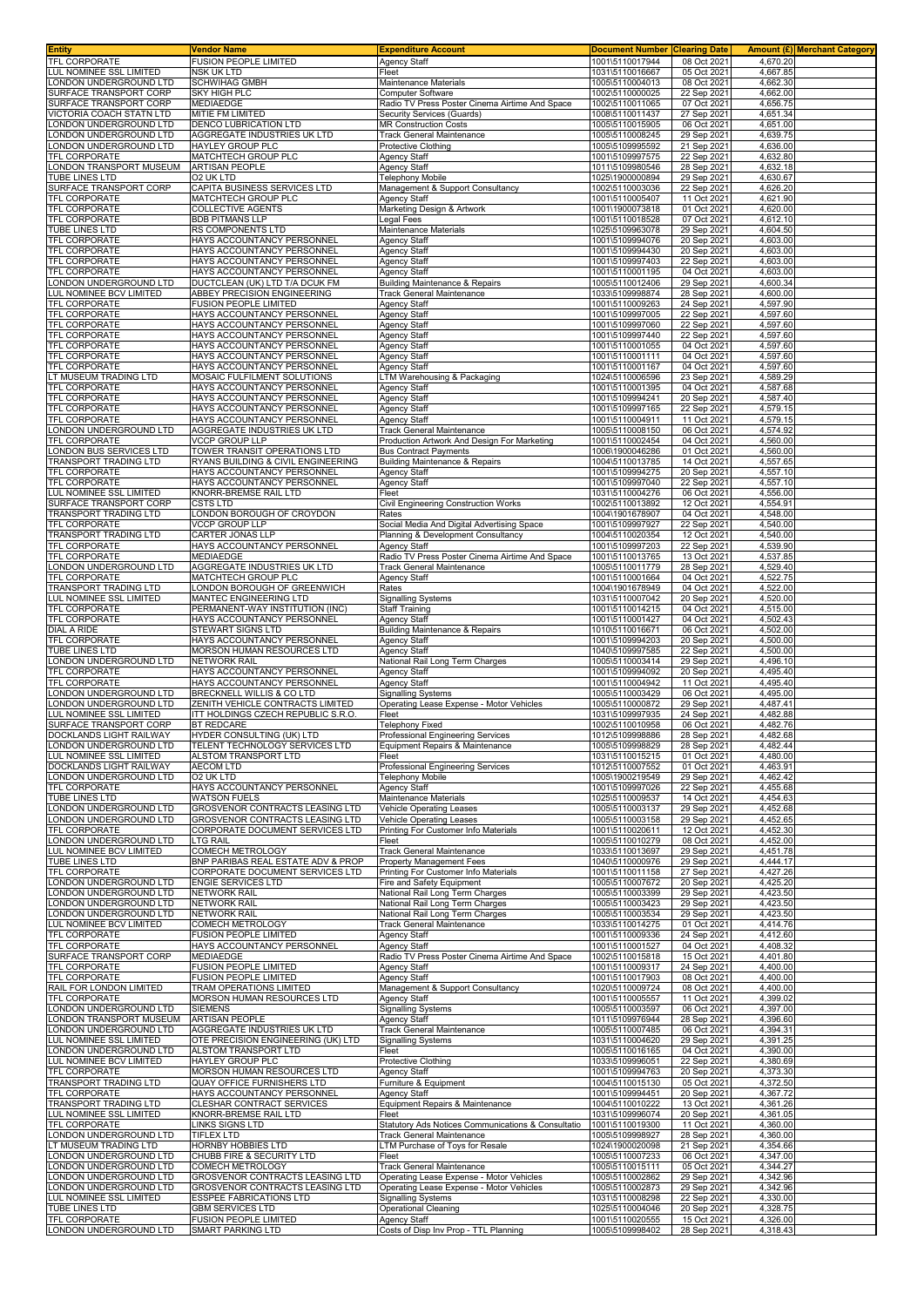| <b>Entity</b>                                                 | Vendor Name                                                                            | <b>Expenditure Account</b>                                          | <b>Document Number Clearing Date</b>                  |                                           | Amount (£) Merchant Category     |
|---------------------------------------------------------------|----------------------------------------------------------------------------------------|---------------------------------------------------------------------|-------------------------------------------------------|-------------------------------------------|----------------------------------|
| <b>TFL CORPORATE</b><br><b>TFL CORPORATE</b>                  | MORSON HUMAN RESOURCES LTD<br><b>MORSON HUMAN RESOURCES LTD</b>                        | <b>Agency Staff</b><br><b>Agency Staff</b>                          | 1001\5109994736<br>1001\5109994740                    | 20 Sep 2021<br>20 Sep 2021                | 4,318.00<br>4,318.00             |
| <b>TFL CORPORATE</b>                                          | MORSON HUMAN RESOURCES LTD                                                             | <b>Agency Staff</b>                                                 | 1001\5109997703                                       | 22 Sep 202                                | 4,318.00                         |
| SURFACE TRANSPORT CORP                                        | TELENT TECHNOLOGY SERVICES LTD                                                         | <b>Traffic Signals</b>                                              | 1002\5110008290                                       | 29 Sep 2021                               | 4,317.59                         |
| ONDON UNDERGROUND LTD                                         | CREACTIVE DESIGN LTD                                                                   | Maintenance Materials                                               | 1005\5110011061                                       | 24 Sep 202                                | 4,312.50                         |
| RAIL FOR LONDON LIMITED<br>TFL CORPORATE                      | <b>QUATTRO LTD</b><br>MATCHTECH GROUP PLC                                              | Management & Support Consultancy                                    | 1020\5109996750                                       | 21 Sep 2021                               | 4,312.00<br>4,311.50             |
| TFL CORPORATE                                                 | MATCHTECH GROUP PLC                                                                    | Agency Staff<br>Agency Staff                                        | 1001\5109994644<br>1001\5110001625                    | 20 Sep 202<br>04 Oct 2021                 | 4,311.50                         |
| TFL CORPORATE                                                 | MATCHTECH GROUP PLC                                                                    | <b>Agency Staff</b>                                                 | 1001\5110001681                                       | 04 Oct 2021                               | 4,311.50                         |
| TFL CORPORATE                                                 | MATCHTECH GROUP PLC                                                                    | <b>Agency Staff</b>                                                 | 1001\5110005356                                       | 11 Oct 2021                               | 4.311.50                         |
| <b>TFL CORPORATE</b>                                          | <b>MATCHTECH GROUP PLC</b>                                                             | <b>Agency Staff</b>                                                 | 1001\5110005410                                       | 11 Oct 202                                | 4,311.50                         |
| TFL CORPORATE<br>TFL CORPORATE                                | FUSION PEOPLE LIMITED<br>MATCHTECH GROUP PLC                                           | Agency Staff<br><b>Agency Staff</b>                                 | 1001\5110009266<br>1001\5109994605                    | 24 Sep 202<br>20 Sep 2021                 | 4,310.55<br>4,305.40             |
| ONDON UNDERGROUND LTD                                         | <b>TIFLEX LTD</b>                                                                      | Track General Maintenance                                           | 1005\5109998935                                       | 28 Sep 2021                               | 4,300.00                         |
| SURFACE TRANSPORT CORP                                        | O2 UK LTD                                                                              | Telephony Mobile                                                    | 1002\1900069911                                       | 29 Sep 202                                | 4,299.77                         |
| ONDON UNDERGROUND LTD                                         | LINKS SIGNS LTD                                                                        | Non Permanent Signage And Way Finding                               | 1005\5110019383                                       | 11 Oct 2021                               | 4,298.00                         |
| TFL CORPORATE<br>ONDON UNDERGROUND LTD                        | O2 UK LTD<br><b>SIEMENS</b>                                                            | Telephony Mobile<br><b>Signalling Systems</b>                       | 1001\1900073820<br>1005\5110009542                    | 29 Sep 2021<br>13 Oct 2021                | 4,282.10<br>4,280.71             |
| LUL NOMINEE BCV LIMITED                                       | <b>SIEMENS</b>                                                                         | <b>Signalling Systems</b>                                           | 1033\5109996842                                       | 22 Sep 202                                | 4,280.71                         |
| UL NOMINEE BCV LIMITED                                        | <b>SIEMENS</b>                                                                         | <b>Signalling Systems</b>                                           | 1033\5109996916                                       | 22 Sep 2021                               | 4,280.71                         |
| LUL NOMINEE BCV LIMITED                                       | <b>SIEMENS</b>                                                                         | <b>Signalling Systems</b>                                           | 1033\5110007813                                       | 13 Oct 2021                               | 4,280.71                         |
| LUL NOMINEE BCV LIMITED<br><b>TFL CORPORATE</b>               | SIEMENS<br>HAYS ACCOUNTANCY PERSONNEL                                                  | <b>Signalling Systems</b><br><b>Agency Staff</b>                    | 1033\5110009541<br>1001\5110001422                    | 13 Oct 2021<br>04 Oct 2021                | 4,280.71<br>4,277.97             |
| TRANSPORT TRADING LTD                                         | <b>UNIVERSAL</b>                                                                       | Office Accommodation Moves                                          | 1004\5110007153                                       | 29 Sep 2021                               | 4,273.50                         |
| ONDON UNDERGROUND LTD                                         | <b>ENGIE SERVICES LTD</b>                                                              | Track General Maintenance                                           | 1005\5109990243                                       | 06 Oct 202                                | 4,271.02                         |
| TRANSPORT TRADING LTD                                         | <b>CITY OF WESTMINSTER</b>                                                             | Rates                                                               | 1004\1901678840                                       | 27 Sep 202                                | 4,269.05                         |
| TFL CORPORATE<br>TFL CORPORATE                                | HAYS ACCOUNTANCY PERSONNEI<br>HAYS ACCOUNTANCY PERSONNEI                               | <b>Agency Staff</b><br><b>Agency Staff</b>                          | 1001\5110001281<br>1001\5110001282                    | 04 Oct 202<br>04 Oct 2021                 | 4,265.46<br>4,265.46             |
| TFL CORPORATE                                                 | HAYS ACCOUNTANCY PERSONNEL                                                             | <b>Agency Staff</b>                                                 | 1001\5110001290                                       | 04 Oct 2021                               | 4,265.46                         |
| <b>TFL CORPORATE</b>                                          | HAYS ACCOUNTANCY PERSONNEL                                                             | <b>Agency Staff</b>                                                 | 1001\5110001341                                       | 04 Oct 2021                               | 4,265.46                         |
| <b>TFL CORPORATE</b>                                          | HAYS ACCOUNTANCY PERSONNEL                                                             | <b>Agency Staff</b>                                                 | 1001\5110001348                                       | 04 Oct 2021                               | 4,265.46                         |
| <b>TFL CORPORATE</b>                                          | HAYS ACCOUNTANCY PERSONNEL                                                             | <b>Agency Staff</b>                                                 | 1001\5110001362                                       | 04 Oct 2021                               | 4,265.46                         |
| TFL CORPORATE<br>TFL CORPORATE                                | HAYS ACCOUNTANCY PERSONNEL<br>HAYS ACCOUNTANCY PERSONNEL                               | <b>Agency Staff</b><br><b>Agency Staff</b>                          | 1001\5110001393<br>1001\5110001413                    | 04 Oct 2021<br>04 Oct 202                 | 4,265.46<br>4,265.46             |
| <b>TFL CORPORATE</b>                                          | HAYS ACCOUNTANCY PERSONNEL                                                             | <b>Agency Staff</b>                                                 | 1001\5110004994                                       | 11 Oct 2021                               | 4,265.46                         |
| TFL CORPORATE                                                 | HAYS ACCOUNTANCY PERSONNEL                                                             | <b>Agency Staff</b>                                                 | 1001\5110005028                                       | 11 Oct 2021                               | 4,265.46                         |
| <b>TFL CORPORATE</b>                                          | HAYS ACCOUNTANCY PERSONNEL                                                             | <b>Agency Staff</b>                                                 | 1001\5110005090                                       | 11 Oct 2021                               | 4,265.46                         |
| TFL CORPORATE                                                 | HAYS ACCOUNTANCY PERSONNEL                                                             | <b>Agency Staff</b>                                                 | 1001\5110005301                                       | 11 Oct 2021                               | 4,265.46                         |
| ONDON UNDERGROUND LTD<br>ONDON BUS SERVICES LTD               | TOOL STORE UK<br><b>EVERSHEDS</b>                                                      | Plant & Equipment Purchases<br>egal Fees                            | 1005\5110007586<br>1006\5110021140                    | 22 Sep 2021<br>13 Oct 2021                | 4,264.80<br>4,263.00             |
| TFL CORPORATE                                                 | MATCHTECH GROUP PLC                                                                    | Agency Staff                                                        | 1001\5110001666                                       | 04 Oct 2021                               | 4,260.00                         |
| <b>TFL CORPORATE</b>                                          | <b>MORSON HUMAN RESOURCES LTD</b>                                                      | <b>Agency Staff</b>                                                 | 1001\5109997580                                       | 22 Sep 202                                | 4,257.35                         |
| TFL CORPORATE                                                 | MORSON HUMAN RESOURCES LTD                                                             | <b>Agency Staff</b>                                                 | 1001\5110005447                                       | 11 Oct 2021                               | 4,257.35                         |
| ONDON UNDERGROUND LTD<br>RAIL FOR LONDON LIMITED              | MORSON HUMAN RESOURCES LTD<br>BOMBARDIER TRANSPORT UK                                  | <b>Agency Staff</b>                                                 | 1005\5109997699<br>1020\5110009798                    | 22 Sep 2021<br>01 Oct 2021                | 4,256.70<br>4,248.00             |
| LUL NOMINEE SSL LIMITED                                       | AIRQUICK (NEWARK) LTD                                                                  | Maintenance Materials<br>Equipment Repairs & Maintenance            | 1031\5110006629                                       | 04 Oct 2021                               | 4,244.00                         |
| <b>TFL CORPORATE</b>                                          | HAYS ACCOUNTANCY PERSONNEL                                                             | <b>Agency Staff</b>                                                 | 1001\5110001004                                       | 04 Oct 202                                | 4,238.82                         |
| TRANSPORT TRADING LTD                                         | LONDON BOROUGH OF BRENT                                                                | Rates                                                               | 1004\1901678955                                       | 04 Oct 202                                | 4,229.00                         |
| ONDON BUS SERVICES LTD                                        | <b>LOGISTICS UK</b>                                                                    | Management & Support Consultancy                                    | 1006\5110007164                                       | 06 Oct 2021                               | 4,227.33                         |
| TRANSPORT TRADING LTD<br><b>TFL CORPORATE</b>                 | HAYS ACCOUNTANCY PERSONNEL<br>MORSON HUMAN RESOURCES LTD                               | <b>Agency Staff</b><br><b>Agency Staff</b>                          | 1004\5109994159<br>1001\5109994742                    | 20 Sep 202<br>20 Sep 2021                 | 4,225.20<br>4,218.90             |
| ONDON UNDERGROUND LTD                                         | CURRIE & BROWN UK LIMITED                                                              | <b>Building Maintenance &amp; Repairs</b>                           | 1005\5109998772                                       | 22 Sep 2021                               | 4,214.84                         |
| TFL CORPORATE                                                 | MATCHTECH GROUP PLC                                                                    | Agency Staff                                                        | 1001\5110001647                                       | 04 Oct 202                                | 4,213.62                         |
| TFL CORPORATE                                                 | FUSION PEOPLE LIMITED                                                                  | <b>Agency Staff</b>                                                 | 1001\5110009302                                       | 24 Sep 202                                | 4,208.58                         |
| TFL CORPORATE<br>TFL CORPORATE                                | MORSON HUMAN RESOURCES LTD<br>O2 UK LTD                                                | <b>Agency Staff</b><br>Telephony Mobile                             | 1001\5110001799<br>1001\1900073826                    | 04 Oct 2021<br>29 Sep 2021                | 4,204.53<br>4,203.11             |
| LT MUSEUM TRADING LTD                                         | <b>LONDON BOROUGH OF CAMDEN</b>                                                        | <b>Property Service Charges</b>                                     | 1024\5110012229                                       | 05 Oct 202                                | 4,200.00                         |
| ONDON UNDERGROUND LTD                                         | PRECISION CHAINS LTD                                                                   | Maintenance Materials                                               | 1005\5110000328                                       | 28 Sep 2021                               | 4,200.00                         |
| <b>TFL CORPORATE</b>                                          | HAYS ACCOUNTANCY PERSONNEL                                                             | <b>Agency Staff</b>                                                 | 1001\5110001181                                       | 04 Oct 2021                               | 4,199.70                         |
| <b>TFL CORPORATE</b><br>ONDON UNDERGROUND LTD                 | 02 UK LTD                                                                              | Telephony Mobile                                                    | 1001\1900073830                                       | 29 Sep 2021                               | 4,197.24                         |
| TFL CORPORATE                                                 | GROSVENOR CONTRACTS LEASING LTD<br>CAPITA BUSINESS SERVICES LTD                        | Operating Lease Expense - Motor Vehicles<br><b>IT Consultancy</b>   | 1005\5110002916<br>1001\5109996726                    | 29 Sep 2021<br>22 Sep 202                 | 4,195.23<br>4,194.51             |
| SURFACE TRANSPORT CORP                                        | O2 UK LTD                                                                              | Telephony Mobile                                                    | 1002\1900069910                                       | 29 Sep 2021                               | 4,193.32                         |
| UL NOMINEE BCV LIMITED                                        | HEGENSCHEIDT-MFD GMBH                                                                  | Maintenance Materials                                               | 1033\5109996811                                       | 24 Sep 2021                               | 4,193.00                         |
| TUBE LINES LTD                                                | LANES GROUP PLC                                                                        | Professional Engineering Services                                   | 1025\5110003964                                       | 06 Oct 2021                               | 4.191.35                         |
| <b>TFL CORPORATE</b><br><b>TFL CORPORATE</b>                  | MORSON HUMAN RESOURCES LTD<br>O2 UK LTD                                                | <b>Agency Staff</b><br>Telephony Mobile                             | 1001\5109997720<br>1001\1900073827                    | 22 Sep 2021<br>29 Sep 2021                | 4,191.07<br>4,188.80             |
| <b>TFL CORPORATE</b>                                          | O2 UK LTD                                                                              | <b>Telephony Mobile</b>                                             | 1001\1900073822                                       | 29 Sep 2021                               | 4,186.35                         |
| LONDON UNDERGROUND LTD                                        | <b>GROSVENOR CONTRACTS LEASING LTD</b>                                                 | <b>Vehicle Operating Leases</b>                                     | 1005\5110003078                                       | 29 Sep 2021                               | 4,183.24                         |
| SURFACE TRANSPORT CORP                                        | O2 UK LTD                                                                              | <b>Telephony Mobile</b>                                             | 1002\1900069913                                       | 29 Sep 202                                | 4,182.72                         |
| ONDON UNDERGROUND LTD<br>SURFACE TRANSPORT CORP               | TH WHITE LTD LORRY CRANES<br>INSIGHT EXECUTIVE GROUP LIMITED                           | Vehicle Repairs & Maintenance<br>Planning & Development Consultancy | 1005\5110002363<br>1002\5110014936                    | 04 Oct 2021<br>04 Oct 2021                | 4.182.53<br>4,180.00             |
| SURFACE TRANSPORT CORP                                        | O2 UK LTD                                                                              | <b>Telephony Mobile</b>                                             | 1002\1900069912                                       | 29 Sep 2021                               | 4.178.82                         |
| TFL CORPORATE                                                 | <b>O2 UK LTD</b>                                                                       | <b>Telephony Mobile</b>                                             | 1001\1900073824                                       | 29 Sep 2021                               | 4,176.66                         |
| <b>TFL CORPORATE</b>                                          | O2 UK LTD                                                                              | Telephony Mobile                                                    | 1001\1900073829                                       | 29 Sep 2021                               | 4,175.90                         |
| ONDON UNDERGROUND LTD                                         | O2 UK LTD                                                                              | <b>Telephony Mobile</b>                                             | 1005\1900219564                                       | 29 Sep 2021                               | 4,173.96                         |
| SURFACE TRANSPORT CORP<br>TFL CORPORATE                       | O2 UK LTD<br><b>O2 UK LTD</b>                                                          | Telephony Mobile<br><b>Telephony Mobile</b>                         | 1002\1900069907<br>1001\1900073828                    | 29 Sep 2021<br>29 Sep 2021                | 4,173.14<br>4,172.14             |
| TFL CORPORATE                                                 | MATCHTECH GROUP PLC                                                                    | <b>Agency Staff</b>                                                 | 1001\5110001697                                       | 04 Oct 2021                               | 4,171.50                         |
| TFL CORPORATE                                                 | <b>FUSION PEOPLE LIMITED</b>                                                           | Agency Staff                                                        | 1001\5110013520                                       | 01 Oct 2021                               | 4,171.50                         |
| ONDON UNDERGROUND LTD<br>ONDON UNDERGROUND LTD                | O2 UK LTD<br>WESSEX ROPE AND PACKAGING LTD                                             | <b>Telephony Mobile</b><br><b>Track General Maintenance</b>         | 1005\1900219550<br>1005\5110009693                    | 29 Sep 2021<br>22 Sep 2021                | 4,171.07<br>4,170.00             |
| TFL CORPORATE                                                 | MATCHTECH GROUP PLC                                                                    | Agency Staff                                                        | 1001\5110005365                                       | 11 Oct 2021                               | 4,169.52                         |
| TFL CORPORATE                                                 | O2 UK LTD                                                                              | <b>Telephony Mobile</b>                                             | 1001\1900073823                                       | 29 Sep 2021                               | 4,167.80                         |
| TFL CORPORATE                                                 | MORSON HUMAN RESOURCES LTD                                                             | <b>Agency Staff</b>                                                 | 1001\5110001739                                       | 04 Oct 2021                               | 4,167.47                         |
| TFL CORPORATE                                                 | MORSON HUMAN RESOURCES LTD                                                             | Agency Staff                                                        | 1001\5110001858                                       | 04 Oct 2021                               | 4,167.45                         |
| TFL CORPORATE<br>ONDON UNDERGROUND LTD                        | O2 UK LTD<br>O2 UK LTD                                                                 | <b>Telephony Mobile</b><br>Telephony Mobile                         | 1001\1900073819<br>1005\1900219563                    | 29 Sep 2021<br>29 Sep 2021                | 4,166.79<br>4,161.15             |
| ONDON UNDERGROUND LTD                                         | O2 UK LTD                                                                              | <b>Telephony Mobile</b>                                             | 1005\1900219554                                       | 29 Sep 2021                               | 4,158.46                         |
| TFL CORPORATE                                                 | HAYS ACCOUNTANCY PERSONNEL                                                             | <b>Agency Staff</b>                                                 | 1001\5110005180                                       | 11 Oct 2021                               | 4,158.27                         |
| ONDON BUS SERVICES LTD                                        | TRAPEZE PTI LTD                                                                        | <b>Computer Consumables</b>                                         | 1006\5110008321                                       | 15 Oct 2021                               | 4,152.54                         |
| ONDON UNDERGROUND LTD<br>TFL CORPORATE                        | O2 UK LTD<br>O2 UK LTD                                                                 | <b>Telephony Mobile</b><br><b>Telephony Mobile</b>                  | 1005\1900219561<br>1001\1900073825                    | 29 Sep 2021<br>29 Sep 2021                | 4,152.20<br>4,151.05             |
| ONDON UNDERGROUND LTD                                         | <b>HAYLEY GROUP PLC</b>                                                                | Fleet                                                               | 1005\5110012165                                       | 28 Sep 2021                               | 4,149.85                         |
| TRANSPORT TRADING LTD                                         | LONDON BOROUGH OF TOWER HAMLETS                                                        | Rates                                                               | 1004\1901678975                                       | 04 Oct 2021                               | 4,149.00                         |
| RAIL FOR LONDON LIMITED                                       | <b>WABTEC RAIL LIMITED</b>                                                             | Maintenance Materials                                               | 1020\5110021341                                       | 13 Oct 2021                               | 4,144.35                         |
| TFL CORPORATE<br><b>TFL CORPORATE</b>                         | HAYS ACCOUNTANCY PERSONNEL<br>HAYS ACCOUNTANCY PERSONNEL                               | <b>Agency Staff</b><br>Agency Staff                                 | 1001\5109997219<br>1001\5110001194                    | 22 Sep 2021<br>04 Oct 2021                | 4,142.70<br>4,142.70             |
| <b>TFL CORPORATE</b>                                          |                                                                                        | <b>Agency Staff</b>                                                 | 1001\5110001214                                       | 04 Oct 2021                               | 4,142.70                         |
|                                                               |                                                                                        |                                                                     | 1001\5110001231                                       |                                           |                                  |
| TFL CORPORATE                                                 | HAYS ACCOUNTANCY PERSONNEL<br>HAYS ACCOUNTANCY PERSONNEL                               | Agency Staff                                                        |                                                       | 04 Oct 2021                               | 4,142.70                         |
| TFL CORPORATE                                                 | HAYS ACCOUNTANCY PERSONNEL                                                             | <b>Agency Staff</b>                                                 | 1001\5110001291                                       | 04 Oct 2021                               | 4,142.70                         |
| TFL CORPORATE                                                 | HAYS ACCOUNTANCY PERSONNEL                                                             | <b>Agency Staff</b>                                                 | 1001\5110005147                                       | 11 Oct 2021                               | 4,142.70                         |
| TFL CORPORATE                                                 | HAYS ACCOUNTANCY PERSONNEL                                                             | <b>Agency Staff</b>                                                 | 1001\5110005321                                       | 11 Oct 2021                               | 4,142.70                         |
| LUL NOMINEE BCV LIMITED<br>TFL CORPORATE                      | HAYLEY GROUP PLC<br>MATCHTECH GROUP PLC                                                | Protective Clothing<br>Agency Staff                                 | 1033\5109995596<br>1001\5110001642                    | 21 Sep 2021<br>04 Oct 2021                | 4,142.32<br>4,140.72             |
| LUL NOMINEE BCV LIMITED                                       | COMECH METROLOGY                                                                       | <b>Track General Maintenance</b>                                    | 1033\5110015116                                       | 05 Oct 2021                               | 4,138.67                         |
| ONDON UNDERGROUND LTD                                         | KNORR-BREMSE RAIL LTD                                                                  | Fleet                                                               | 1005\5110004019                                       | 28 Sep 2021                               | 4,138.40                         |
| TFL CORPORATE                                                 | HAYS ACCOUNTANCY PERSONNEL                                                             | <b>Agency Staff</b>                                                 | 1001\5110001074                                       | 04 Oct 2021                               | 4,137.84                         |
| <b>TFL CORPORATE</b>                                          | HAYS ACCOUNTANCY PERSONNEL                                                             | <b>Agency Staff</b>                                                 | 1001\5110001109                                       | 04 Oct 2021                               | 4,137.84                         |
| TFL CORPORATE<br><b>TFL CORPORATE</b><br><b>TFL CORPORATE</b> | HAYS ACCOUNTANCY PERSONNEL<br>HAYS ACCOUNTANCY PERSONNEL<br>HAYS ACCOUNTANCY PERSONNEL | <b>Agency Staff</b><br><b>Agency Staff</b><br><b>Agency Staff</b>   | 1001\5110001110<br>1001\5110001121<br>1001\5110001123 | 04 Oct 2021<br>04 Oct 2021<br>04 Oct 2021 | 4,137.84<br>4,137.84<br>4,137.84 |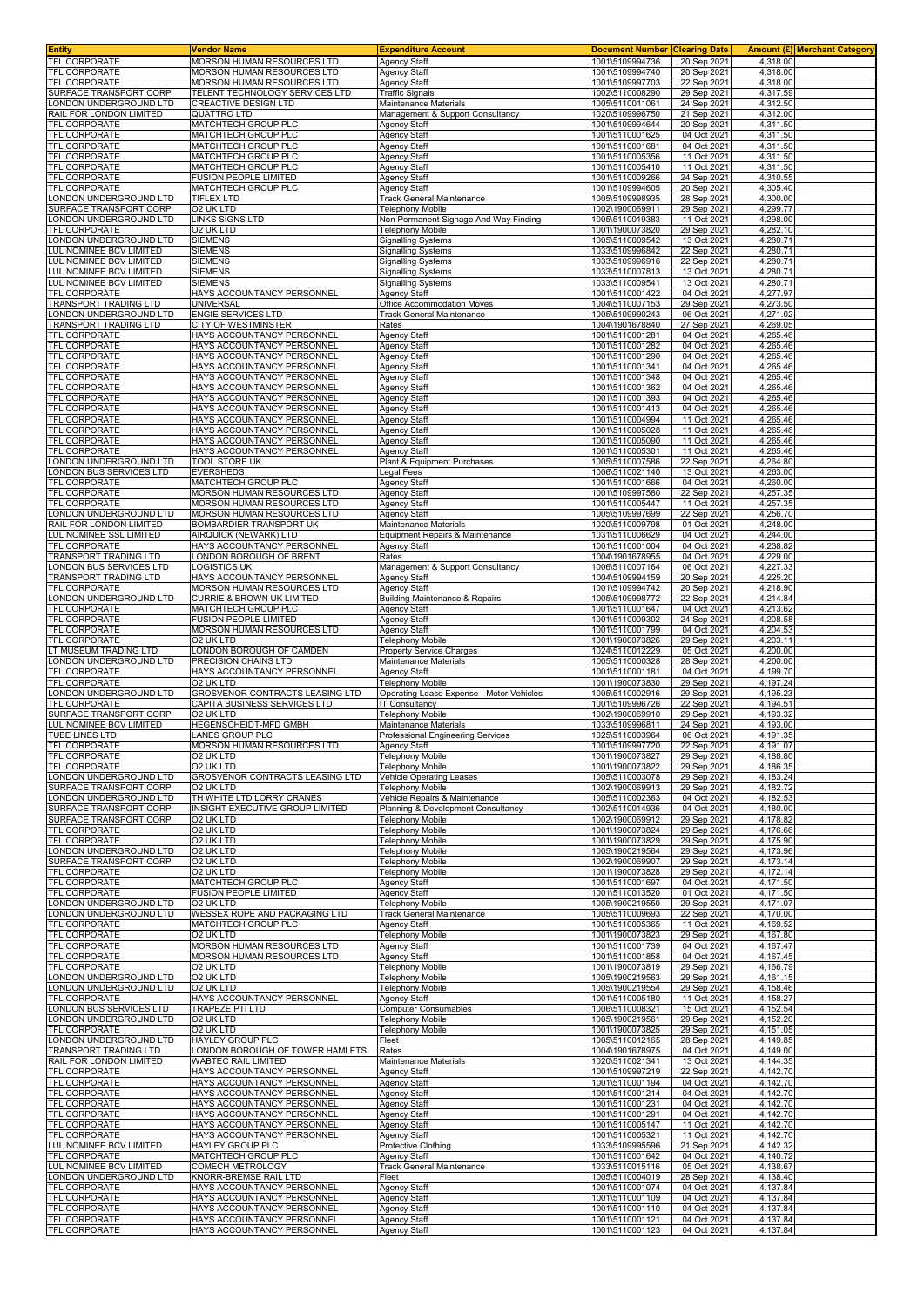| Entity                                                 | <b>Vendor Name</b>                                       | <b>Expenditure Account</b>                           | <b>Document Number</b>             | <b>Clearing Date</b>       |                      | Amount (£)  Merchant Category |
|--------------------------------------------------------|----------------------------------------------------------|------------------------------------------------------|------------------------------------|----------------------------|----------------------|-------------------------------|
| TFL CORPORATE                                          | HAYS ACCOUNTANCY PERSONNEL                               | Agency Staff                                         | 1001\5110001140                    | 04 Oct 2021                | 4,137.84             |                               |
| <b>TFL CORPORATE</b>                                   | HAYS ACCOUNTANCY PERSONNEL                               | Agency Staff                                         | 1001\5110001494                    | 04 Oct 2021                | 4,137.84             |                               |
| <b>TFL CORPORATE</b>                                   | HAYS ACCOUNTANCY PERSONNEL                               | Agency Staff                                         | 1001\5110004743                    | 11 Oct 2021                | 4,137.84             |                               |
| <b>TFL CORPORATE</b>                                   | HAYS ACCOUNTANCY PERSONNEL                               | Agency Staff                                         | 1001\5110005211                    | 11 Oct 2021                | 4,137.84             |                               |
| <b><i>TFL CORPORATE</i></b>                            | HAYS ACCOUNTANCY PERSONNEL                               | Agency Staff                                         | 1001\5110001045                    | 04 Oct 2021                | 4,137.66             |                               |
| SURFACE TRANSPORT CORP<br>ONDON UNDERGROUND LTD        | O2 UK LTD<br><b>O2 UK LTD</b>                            | Telephony Mobile                                     | 1002\1900069908                    | 29 Sep 2021                | 4,136.22             |                               |
| ONDON BUS SERVICES LTD.                                | INTEROUTE MANAGED SERVICES UK LTD                        | Telephony Mobile<br>Building Maintenance & Repairs   | 1005\1900219545<br>1006\5110007319 | 29 Sep 2021<br>13 Oct 2021 | 4,133.61<br>4,132.26 |                               |
| <b>TFL CORPORATE</b>                                   | O2 UK LTD                                                | Telephony Mobile                                     | 1001\5110007742                    | 13 Oct 2021                | 4,131.00             |                               |
| ONDON UNDERGROUND LTD                                  | O2 UK LTD                                                | Telephony Mobile                                     | 1005\1900219566                    | 29 Sep 2021                | 4,127.27             |                               |
| ONDON UNDERGROUND LTD                                  | O2 UK LTD                                                | <b>Telephony Mobile</b>                              | 1005\1900219546                    | 29 Sep 2021                | 4,124.77             |                               |
| ONDON UNDERGROUND LTD                                  | O2 UK LTD                                                | Telephony Mobile                                     | 1005\1900219567                    | 29 Sep 2021                | 4,121.28             |                               |
| ONDON UNDERGROUND LTD                                  | O2 UK LTD                                                | <b>Telephony Mobile</b>                              | 1005\1900219553                    | 29 Sep 2021                | 4,121.22             |                               |
| <b>UL NOMINEE SSL LIMITED</b>                          | KNORR-BREMSE RAIL LTD                                    | Fleet                                                | 1031\5110007585                    | 13 Oct 2021                | 4,120.96             |                               |
| <b>FL CORPORATE</b>                                    | FUSION PEOPLE LIMITED<br>O2 UK LTD                       | <b>Agency Staff</b><br><b>Telephony Mobile</b>       | 1001\5110017939<br>1005\1900219539 | 08 Oct 2021                | 4,120.00<br>4,118.07 |                               |
| ONDON UNDERGROUND LTD<br>ONDON UNDERGROUND LTD         | O2 UK LTD                                                | <b>Telephony Mobile</b>                              | 1005\1900219557                    | 29 Sep 2021<br>29 Sep 2021 | 4,117.69             |                               |
| <b>FEL CORPORATE</b>                                   | HAYS ACCOUNTANCY PERSONNEL                               | Agency Staff                                         | 1001\5110001044                    | 04 Oct 2021                | 4,113.72             |                               |
| <b>DOCKLANDS LIGHT RAILWAY</b>                         | NOMAD DIGITAL LTD                                        | Civil Engineering Construction Works                 | 1012\5110019403                    | 12 Oct 2021                | 4,108.00             |                               |
| ONDON UNDERGROUND LTD                                  | O2 UK LTD                                                | <b>Telephony Mobile</b>                              | 1005\1900219548                    | 29 Sep 2021                | 4,107.59             |                               |
| ONDON UNDERGROUND LTD                                  | O2 UK LTD                                                | <b>Telephony Mobile</b>                              | 1005\1900219555                    | 29 Sep 2021                | 4,106.78             |                               |
| ONDON UNDERGROUND LTD.                                 | O2 UK LTD<br>MORSON HUMAN RESOURCES LTD                  | Telephony Mobile                                     | 1005\1900219540                    | 29 Sep 2021                | 4,105.15<br>4,104.00 |                               |
| <b>TFL CORPORATE</b><br>ONDON UNDERGROUND LTD          | BIFFA WASTE SERVICES LIMITED                             | Agency Staff<br>Vehicle Operating Leases             | 1001\5110005508<br>1005\5110009687 | 11 Oct 2021<br>13 Oct 2021 | 4,104.00             |                               |
| <b>TFL CORPORATE</b>                                   | HAYS ACCOUNTANCY PERSONNEL                               | Agency Staff                                         | 1001\5110001040                    | 04 Oct 2021                | 4,101.39             |                               |
| <b>TFL CORPORATE</b>                                   | HAYS ACCOUNTANCY PERSONNEL                               | Agency Staff                                         | 1001\5110001057                    | 04 Oct 2021                | 4,101.39             |                               |
| <b>TFL CORPORATE</b>                                   | HAYS ACCOUNTANCY PERSONNEL                               | Agency Staff                                         | 1001\5110001271                    | 04 Oct 2021                | 4,101.39             |                               |
| <b>TFL CORPORATE</b>                                   | HAYS ACCOUNTANCY PERSONNEL                               | Agency Staff                                         | 1001\5110004710                    | 11 Oct 2021                | 4,101.39             |                               |
| <b>TFL CORPORATE</b>                                   | HAYS ACCOUNTANCY PERSONNEL                               | Agency Staff                                         | 1001\5110004790                    | 11 Oct 2021                | 4,101.39             |                               |
| <b>FEL CORPORATE</b><br><b>TFL CORPORATE</b>           | HAYS ACCOUNTANCY PERSONNEL<br>HAYS ACCOUNTANCY PERSONNEL | Agency Staff                                         | 1001\5110004812                    | 11 Oct 2021                | 4,101.39<br>4,101.39 |                               |
| ONDON UNDERGROUND LTD                                  | MORSON HUMAN RESOURCES LTD                               | Agency Staff<br><b>Signalling Systems</b>            | 1001\5110005302<br>1005\5110007522 | 11 Oct 2021<br>21 Sep 2021 | 4,100.00             |                               |
| SURFACE TRANSPORT CORP                                 | <b>MK SURVEYS</b>                                        | Professional Engineering Services                    | 1002\5110019339                    | 08 Oct 2021                | 4,100.00             |                               |
| ONDON UNDERGROUND LTD                                  | TELENT TECHNOLOGY SERVICES LTD                           | Equipment Repairs & Maintenance                      | 1005\5109976870                    | 24 Sep 2021                | 4,095.14             |                               |
| ONDON UNDERGROUND LTD                                  | O2 UK LTD                                                | Telephony Mobile                                     | 1005\1900219544                    | 29 Sep 2021                | 4.094.32             |                               |
| SURFACE TRANSPORT CORP                                 | <b>CSTS LTD</b>                                          | <b>Traffic Signals</b>                               | 1002\5110002364                    | 21 Sep 2021                | 4,093.85             |                               |
| <b>TFL CORPORATE</b>                                   | MORSON HUMAN RESOURCES LTD                               | Agency Staff                                         | 1001\5109994813                    | 20 Sep 2021                | 4,092.48             |                               |
| <b>UL NOMINEE BCV LIMITED</b><br><b>TFL CORPORATE</b>  | KINGSBEECH LTD<br>HAYS ACCOUNTANCY PERSONNEL             | <b>Maintenance Materials</b><br>Agency Staff         | 1033\5110021121<br>1001\5110001297 | 15 Oct 2021<br>04 Oct 2021 | 4,089.40<br>4,085.91 |                               |
| TFL CORPORATE                                          | HAYS ACCOUNTANCY PERSONNEL                               | <b>Agency Staff</b>                                  | 1001\5110005261                    | 11 Oct 2021                | 4,085.91             |                               |
| <b><i>TFL CORPORATE</i></b>                            | <b>BDB PITMANS LLP</b>                                   | Legal Fees                                           | 1001\5110018562                    | 07 Oct 2021                | 4,085.10             |                               |
| ONDON UNDERGROUND LTD                                  | O2 UK LTD                                                | <b>Telephony Mobile</b>                              | 1005\1900219556                    | 29 Sep 2021                | 4,084.66             |                               |
| ONDON UNDERGROUND LTD.                                 | O2 UK LTD                                                | Telephony Mobile                                     | 1005\1900219565                    | 29 Sep 2021                | 4,083.39             |                               |
| TFL CORPORATE                                          | HAYS ACCOUNTANCY PERSONNEL                               | Agency Staff                                         | 1001\5110001307                    | 04 Oct 2021                | 4,082.13             |                               |
| SURFACE TRANSPORT CORP                                 | TELENT TECHNOLOGY SERVICES LTD                           | Traffic Signals                                      | 1002\5110002810                    | 21 Sep 2021                | 4,081.75             |                               |
| ONDON BUS SERVICES LTD<br>ONDON UNDERGROUND LTD        | LOGISTICS UK<br>O2 UK LTD                                | Management & Support Consultancy<br>Telephony Mobile | 1006\5110005857<br>1005\1900219562 | 22 Sep 2021<br>29 Sep 2021 | 4,081.56<br>4,081.52 |                               |
| <b>TFL CORPORATE</b>                                   | DEEPSTORE LIMITED                                        | Document Archive & Storage                           | 1001\5110016481                    | 06 Oct 2021                | 4,076.98             |                               |
| ONDON UNDERGROUND LTD                                  | O2 UK LTD                                                | Telephony Mobile                                     | 1005\1900219552                    | 29 Sep 2021                | 4,076.72             |                               |
| ONDON UNDERGROUND LTD                                  | O2 UK LTD                                                | <b>Telephony Mobile</b>                              | 1005\1900219547                    | 29 Sep 2021                | 4,076.18             |                               |
| ONDON UNDERGROUND LTD                                  | O2 UK LTD                                                | <b>Telephony Mobile</b>                              | 1005\1900219537                    | 29 Sep 2021                | 4,075.58             |                               |
| ONDON BUS SERVICES LTD                                 | TRUEFORM ENGINEERING LTD                                 | Maintenance Materials                                | 1006\5110009967                    | 27 Sep 2021                | 4,073.30             |                               |
| ONDON UNDERGROUND LTD                                  | O2 UK LTD                                                | Telephony Mobile                                     | 1005\1900219560                    | 29 Sep 2021                | 4,072.27             |                               |
| <b>TFL CORPORATE</b><br><b>TFL CORPORATE</b>           | HAYS ACCOUNTANCY PERSONNEL<br>HAYS ACCOUNTANCY PERSONNEL | Agency Staff<br>Agency Staff                         | 1001\5109994166<br>1001\5109994230 | 20 Sep 2021<br>20 Sep 2021 | 4,070.40<br>4,070.40 |                               |
| <b>TFL CORPORATE</b>                                   | HAYS ACCOUNTANCY PERSONNEL                               | Agency Staff                                         | 1001\5110001203                    | 04 Oct 2021                | 4,070.40             |                               |
| <b>TFL CORPORATE</b>                                   | HAYS ACCOUNTANCY PERSONNEL                               | Agency Staff                                         | 1001\5110004940                    | 11 Oct 2021                | 4,070.40             |                               |
| TFL CORPORATE                                          | HAYS ACCOUNTANCY PERSONNEL                               | Agency Staff                                         | 1001\5110005040                    | 11 Oct 2021                | 4.070.40             |                               |
| <b>TFL CORPORATE</b>                                   | HAYS ACCOUNTANCY PERSONNEL                               | Agency Staff                                         | 1001\5110005258                    | 11 Oct 2021                | 4,070.32             |                               |
| <b>TFL CORPORATE</b>                                   | <b>MEDIAEDGE</b>                                         | Radio TV Press Poster Cinema Airtime And Space       | 1001\5110011052                    | 07 Oct 2021                | 4,062.16             |                               |
| <b>UL NOMINEE SSL LIMITED</b><br>ONDON UNDERGROUND LTD | KNORR-BREMSE RAIL LTD                                    | Fleet                                                | 1031\5110007578                    | 13 Oct 2021                | 4,060.26<br>4,059.09 |                               |
| ONDON UNDERGROUND LTD                                  | KEYLINE CIVILS SPECIALIST LTD<br>O2 UK LTD               | Track General Maintenance<br><b>Telephony Mobile</b> | 1005\5109996276<br>1005\1900219543 | 20 Sep 2021<br>29 Sep 2021 | 4,058.88             |                               |
| ONDON UNDERGROUND LTD                                  | O2 UK LTD                                                | Telephony Mobile                                     | 1005\1900219559                    | 29 Sep 2021                | 4,050.96             |                               |
| <b>TFL CORPORATE</b>                                   | HAYS ACCOUNTANCY PERSONNEL                               | Agency Staff                                         | 1001\5109996994                    | 22 Sep 2021                | 4,050.80             |                               |
| TFL CORPORATE                                          | HAYS ACCOUNTANCY PERSONNEL                               | <b>Agency Staff</b>                                  | 1001\5110000988                    | 04 Oct 2021                | 4,050.72             |                               |
| TFL CORPORATE                                          | MORSON HUMAN RESOURCES LTD                               | <b>Agency Staff</b>                                  | 1001\5110001853                    | 04 Oct 2021                | 4,050.00             |                               |
| <b><i>TFL CORPORATE</i></b><br><b>TFL CORPORATE</b>    | HAYS ACCOUNTANCY PERSONNEL<br>MATCHTECH GROUP PLC        | Agency Staff<br><b>Agency Staff</b>                  | 1001\5110005313<br>1001\5110005401 | 11 Oct 2021<br>11 Oct 2021 | 4,050.00<br>4.050.00 |                               |
| LUL NOMINEE BCV LIMITED                                | <b>BOMBARDIER TRANSPORT UK</b>                           | Stock Issues - Repairables                           | 1033\5110003866                    | 06 Oct 2021                | 4.050.00             |                               |
| TFL CORPORATE                                          | HAYS ACCOUNTANCY PERSONNEL                               | Agency Staff                                         | 1001\5110005097                    | 11 Oct 2021                | 4,049.91             |                               |
| <b>UL NOMINEE BCV LIMITED</b>                          | <b>GTECH STRATEGIES LTD</b>                              | <b>MR Construction Costs</b>                         | 1033\5110018076                    | 06 Oct 2021                | 4,040.00             |                               |
| ONDON UNDERGROUND LTD                                  | O2 UK LTD                                                | Telephony Mobile                                     | 1005\1900219551                    | 29 Sep 2021                | 4,033.98             |                               |
| LUL NOMINEE SSL LIMITED                                | <b>TIMKEN EUROPE</b>                                     | Fleet                                                | 1031\5110007708                    | 15 Oct 2021                | 4,031.00             |                               |
| ONDON BUS SERVICES LTD                                 | TRAPEZE PTI LTD                                          | Electrical & Electronic Engineering<br>Fleet         | 1006\5110004527<br>1031\5110019959 | 08 Oct 2021<br>13 Oct 2021 | 4.030.00<br>4,021.50 |                               |
| UL NOMINEE SSL LIMITED<br><b>TFL CORPORATE</b>         | WESTCODE UK LIMITED<br>RULLION ENGINEERING LTD           | Agency Staff                                         | 1001\5110002053                    | 04 Oct 2021                | 4,018.23             |                               |
| TFL CORPORATE                                          | CH2M HILL UNITED KINGDOM                                 | Planning & Development Consultancy                   | 1001\5110009500                    | 13 Oct 2021                | 4,015.00             |                               |
| <b>TFL CORPORATE</b>                                   | <b>FUSION PEOPLE LIMITED</b>                             | Agency Staff                                         | 1001\5110013439                    | 01 Oct 2021                | 4,014.00             |                               |
| <b>TFL CORPORATE</b>                                   | O2 UK LTD                                                | Telephony Mobile                                     | 1001\1900073821                    | 29 Sep 2021                | 4.013.29             |                               |
| TFL CORPORATE                                          | MORSON HUMAN RESOURCES LTD                               | Agency Staff                                         | 1001\5110001851                    | 04 Oct 2021                | 4,013.10             |                               |
| TFL CORPORATE<br><b>TFL CORPORATE</b>                  | HAYS ACCOUNTANCY PERSONNEL<br>CH2M HILL UNITED KINGDOM   | Agency Staff<br>Planning & Development Consultancy   | 1001\5110004760<br>1001\5109996268 | 11 Oct 2021<br>22 Sep 2021 | 4,010.22<br>4,005.01 |                               |
| <b>TFL CORPORATE</b>                                   | MATCHTECH GROUP PLC                                      | Agency Staff                                         | 1001\5110001650                    | 04 Oct 2021                | 4,004.64             |                               |
| ONDON UNDERGROUND LTD                                  | O2 UK LTD                                                | <b>Telephony Mobile</b>                              | 1005\1900219558                    | 29 Sep 2021                | 4,003.40             |                               |
| <b>TFL CORPORATE</b>                                   | <b>FUSION PEOPLE LIMITED</b>                             | Agency Staff                                         | 1001\5110017934                    | 08 Oct 2021                | 4,002.30             |                               |
| ONDON UNDERGROUND LTD                                  | JOHN COBB CONSULTING LTD                                 | <b>Building Maintenance &amp; Repairs</b>            | 1005\5109999603                    | 01 Oct 2021                | 4,000.00             |                               |
| ONDON UNDERGROUND LTD                                  | PTSG ACCESS AND SAFETY LTD                               | Building Maintenance & Repairs                       | 1005\5110010851                    | 24 Sep 2021                | 4,000.00             |                               |
| ONDON UNDERGROUND LTD<br>TFL CORPORATE                 | SHOE VOUCHERS LTD<br>INSIGHT EXECUTIVE GROUP LIMITED     | Uniforms<br>Management & Support Consultancy         | 1005\5109979854<br>1001\5110019363 | 14 Oct 2021<br>11 Oct 2021 | 4,000.00<br>4,000.00 |                               |
| ONDON UNDERGROUND LTD                                  | <b>INITIATE CONSULTING LTD</b>                           | Management & Support Consultancy                     | 1005\5110003558                    | 20 Sep 2021                | 4,000.00             |                               |
| SURFACE TRANSPORT CORP                                 | LONDON BOROUGH OF LAMBETH                                | Borough Services - Claim Against Pr Yr Accrual       | 1002\1900069439                    | 22 Sep 2021                | 4,000.00             |                               |
| SURFACE TRANSPORT CORP                                 | <b>MPA</b>                                               | Contracted Services - Roads                          | 1002\5110019933                    | 12 Oct 2021                | 4,000.00             |                               |
| ONDON UNDERGROUND LTD                                  | GROSVENOR CONTRACTS LEASING LTD                          | Operating Lease Expense - Motor Vehicles             | 1005\5110002887                    | 29 Sep 2021                | 3,995.46             |                               |
| ONDON UNDERGROUND LTD.                                 | GROSVENOR CONTRACTS LEASING LTD                          | Operating Lease Expense - Motor Vehicles             | 1005\5110002922                    | 29 Sep 2021                | 3,995.46             |                               |
| <b>FRANSPORT TRADING LTD</b><br>ONDON UNDERGROUND LTD  | LONDON BOROUGH OF ENFIELD<br>O2 UK LTD                   | Rates<br><b>Telephony Mobile</b>                     | 1004\1901678974<br>1005\1900219538 | 04 Oct 2021<br>29 Sep 2021 | 3,990.00<br>3,986.37 |                               |
| <b>TRANSPORT TRADING LTD</b>                           | HA MARKS LTD                                             | Building Maintenance & Repairs                       | 1004\5110014984                    | 05 Oct 2021                | 3,986.25             |                               |
| <b>FEL CORPORATE</b>                                   | MORSON HUMAN RESOURCES LTD                               | Agency Staff                                         | 1001\5109997723                    | 22 Sep 2021                | 3,979.20             |                               |
| ONDON UNDERGROUND LTD                                  | 02 UK LTD                                                | Telephony Mobile                                     | 1005\1900219541                    | 29 Sep 2021                | 3,978.48             |                               |
| DOCKLANDS LIGHT RAILWAY                                | UNIVERSITY OF HUDDERSFIELD                               | Professional Engineering Services                    | 1012\5110003445                    | 06 Oct 2021                | 3,975.00             |                               |
| <b>TFL CORPORATE</b>                                   | HAYS ACCOUNTANCY PERSONNEL                               | Agency Staff                                         | 1001\5110004891                    | 11 Oct 2021                | 3,968.56             |                               |
| <b>TFL CORPORATE</b>                                   | HAYS ACCOUNTANCY PERSONNEL                               | Agency Staff                                         | 1001\5110005348                    | 11 Oct 2021                | 3,968.56             |                               |
| SURFACE TRANSPORT CORP<br>TFL CORPORATE                | <b>UNIVERSAL</b><br>MORSON HUMAN RESOURCES LTD           | Office Accommodation Moves<br>Agency Staff           | 1002\5110019752<br>1001\5110005513 | 13 Oct 2021<br>11 Oct 2021 | 3,967.50<br>3,960.00 |                               |
| SURFACE TRANSPORT CORP                                 | RTT LIMITED                                              | Contracted Services - Roads                          | 1002\5110007594                    | 20 Sep 2021                | 3,960.00             |                               |
| <b>TUBE LINES LTD</b>                                  | HAYS ACCOUNTANCY PERSONNEL                               | Agency Staff                                         | 1040\5110001183                    | 04 Oct 2021                | 3,958.11             |                               |
| TFL CORPORATE                                          | CORPORATE DOCUMENT SERVICES LTD                          | Printing For Customer Info Materials                 | 1001\5110020634                    | 12 Oct 2021                | 3,953.61             |                               |
| TFL CORPORATE                                          | CORPORATE DOCUMENT SERVICES LTD                          | Printing For Customer Info Materials                 | 1001\5110020640                    | 12 Oct 2021                | 3,953.61             |                               |
| <b>TFL CORPORATE</b>                                   | CORPORATE DOCUMENT SERVICES LTD                          | Printing For Customer Info Materials                 | 1001\5110020647                    | 12 Oct 2021                | 3,953.61             |                               |
| <b>TFL CORPORATE</b><br>LUL NOMINEE SSL LIMITED        | CORPORATE DOCUMENT SERVICES LTD                          | Printing For Customer Info Materials                 | 1001\5110022088                    | 14 Oct 2021                | 3,953.61<br>3,952.00 |                               |
|                                                        | KINGSBEECH LTD                                           | <b>Signalling Systems</b>                            | 1031\5110011089                    | 29 Sep 2021                |                      |                               |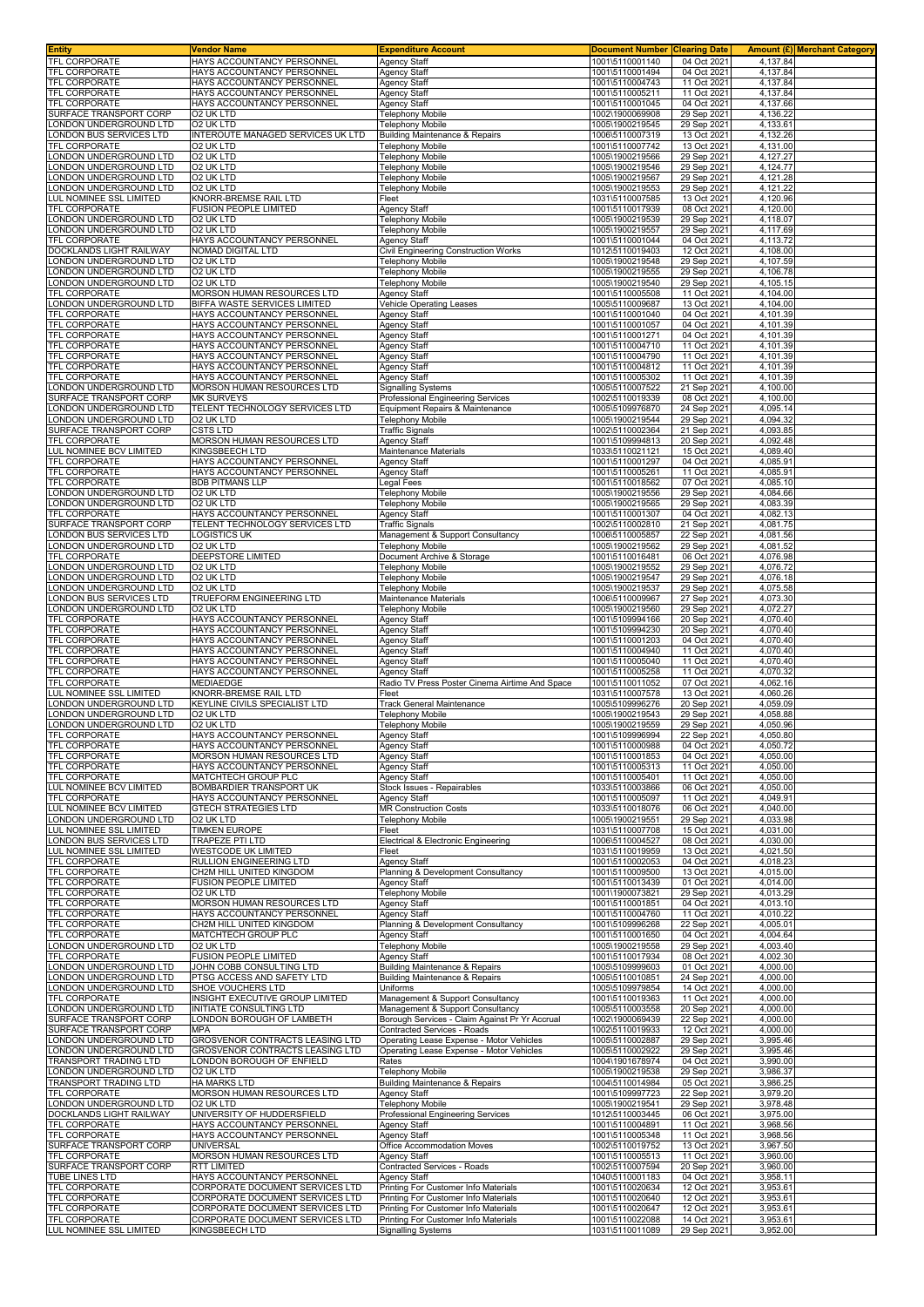| <b>Entity</b>                                            | Vendor Name                                                               | <b>Expenditure Account</b>                                                           | <b>Document Number</b>             | <b>Clearing Date</b>       |                      | Amount (£) Merchant Category |
|----------------------------------------------------------|---------------------------------------------------------------------------|--------------------------------------------------------------------------------------|------------------------------------|----------------------------|----------------------|------------------------------|
| <b>TFL CORPORATE</b><br>ONDON UNDERGROUND LTD            | MORSON HUMAN RESOURCES LTD<br><b>FUSION PEOPLE LIMITED</b>                | <b>Agency Staff</b><br><b>Agency Staff</b>                                           | 1001\5109994732<br>1005\5110017960 | 20 Sep 2021<br>08 Oct 202  | 3,951.00<br>3,950.11 |                              |
| <b>TFL CORPORATE</b>                                     | <b>XPS PENSIONS LIMITED</b>                                               | Management & Support Consultancy                                                     | 1001\5110014684                    | 13 Oct 2021                | 3,950.00             |                              |
| RAIL FOR LONDON LIMITED                                  | ENERGY AND SYSTEM TECHNICAL LTD                                           | Management & Support Consultancy                                                     | 1020\5110006808                    | 22 Sep 2021                | 3,950.00             |                              |
| <b>TFL CORPORATE</b><br>T MUSEUM TRADING LTD             | HAYS ACCOUNTANCY PERSONNEL<br>H P GIBSON & SONS LTD                       | Agency Staff<br>TM Purchase of Gifts for Resale                                      | 1001\5110004833<br>1024\1900020242 | 11 Oct 202<br>27 Sep 202   | 3,949.95<br>3,948.01 |                              |
| ONDON UNDERGROUND LTD                                    | AQUA GEOCOMPOSITES LTD                                                    | Track General Maintenance                                                            | 1005\5110011529                    | 29 Sep 2021                | 3,947.80             |                              |
| ONDON UNDERGROUND LTD                                    | TRACKWORK RESOURCES LTD                                                   | Track General Maintenance                                                            | 1005\5110000173                    | 28 Sep 2021                | 3,945.00             |                              |
| <b>TFL CORPORATE</b><br>RAIL FOR LONDON LIMITED          | DECISION INC UNITED KINGDOM LTD<br>UK POWER NETWORKS LTD                  | Software Maintenance<br>Management & Support Consultancy                             | 1001\5110018834<br>1020\5110007150 | 07 Oct 2021<br>13 Oct 2021 | 3,942.00<br>3,939.00 |                              |
| UL NOMINEE SSL LIMITED                                   | EMERSON NETWORK POWER LTD                                                 | Maintenance of Plant & Equipment                                                     | 1031\5109999625                    | 29 Sep 2021                | 3,938.64             |                              |
| TRANSPORT TRADING LTD                                    | THAMES RIVER SERVICES                                                     | Gross Sales Clearance                                                                | 1004\1901679133                    | 11 Oct 2021                | 3,937.97             |                              |
| ONDON UNDERGROUND LTD<br>ONDON UNDERGROUND LTD           | O2 UK LTD<br>MODULAR DISTRIBUTION SYSTEMS                                 | Telephony Mobile<br>Stock of Signals and Electricals                                 | 1005\1900219542<br>1005\5110009549 | 29 Sep 2021<br>06 Oct 2021 | 3,937.82<br>3,937.50 |                              |
| ONDON UNDERGROUND LTD                                    | GROSVENOR CONTRACTS LEASING LTD                                           | Vehicle Operating Leases                                                             | 1005\5110002911                    | 29 Sep 2021                | 3,936.58             |                              |
| ONDON UNDERGROUND LTD                                    | TELENT TECHNOLOGY SERVICES LTD<br>THAMES RIVER SERVICES                   | Cameras                                                                              | 1005\5110015875                    | 04 Oct 202                 | 3,935.00             |                              |
| <b>FRANSPORT TRADING LTD</b><br>ONDON UNDERGROUND LTD    | GROSVENOR CONTRACTS LEASING LTD                                           | Gross Sales Clearance<br>Operating Lease Expense - Motor Vehicles                    | 1004\1901678838<br>1005\5110002921 | 27 Sep 2021<br>29 Sep 2021 | 3,933.97<br>3,931.22 |                              |
| UL NOMINEE SSL LIMITED                                   | ALSTOM TRANSPORT LTD                                                      | Fleet                                                                                | 1031\5110015176                    | 01 Oct 2021                | 3,927.00             |                              |
| TFL CORPORATE<br>TFL CORPORATE                           | <b>FUSION PEOPLE LIMITED</b><br>FUSION PEOPLE LIMITED                     | <b>Agency Staff</b><br><b>Agency Staff</b>                                           | 1001\5110009343<br>1001\5110017841 | 24 Sep 2021<br>08 Oct 2021 | 3,924.30<br>3,924.30 |                              |
| LUL NOMINEE BCV LIMITED                                  | HAYLEY GROUP PLC                                                          | Maintenance Materials                                                                | 1033\5109999907                    | 11 Oct 2021                | 3,921.75             |                              |
| RAIL FOR LONDON LIMITED                                  | <b>ATLAS RAIL</b>                                                         | <b>Stock of Fleet</b>                                                                | 1020\5110015081                    | 05 Oct 2021                | 3,920.00             |                              |
| LUL NOMINEE SSL LIMITED<br>TFL CORPORATE                 | <b>KINGSBEECH LTD</b><br>HAYS ACCOUNTANCY PERSONNEL                       | <b>Signalling Systems</b><br><b>Agency Staff</b>                                     | 1031\5110018331<br>1001\5110004764 | 08 Oct 202<br>11 Oct 2021  | 3,920.00<br>3,919.14 |                              |
| <b>TFL CORPORATE</b>                                     | MATCHTECH GROUP PLC                                                       | Agency Staff                                                                         | 1001\5110001692                    | 04 Oct 2021                | 3,915.00             |                              |
| TFL CORPORATE                                            | CAPITA BUSINESS SERVICES LTD                                              | Maintenance of Telecommunications Equipment                                          | 1001\5109996716                    | 22 Sep 2021                | 3,909.01             |                              |
| LONDON BUS SERVICES LTD<br>UL NOMINEE BCV LIMITED        | <b>LOGISTICS UK</b><br>TURNER TOOLS LTD INC BESCO IND.                    | Management & Support Consultancy<br>Equipment Repairs & Maintenance                  | 1006\5110004937<br>1033\5110008271 | 01 Oct 2021<br>22 Sep 2021 | 3,907.10<br>3,906.00 |                              |
| TFL CORPORATE                                            | HAYS ACCOUNTANCY PERSONNEL                                                | Agency Staff                                                                         | 1001\5110005229                    | 11 Oct 2021                | 3,902.04             |                              |
| ONDON UNDERGROUND LTD<br>RAIL FOR LONDON LIMITED         | MILLCROFT SERVICES PLC<br>BOMBARDIER TRANSPORT UK                         | Building Maintenance & Repairs<br>Vehicle Operating Leases                           | 1005\5110006644<br>1020\5110010227 | 20 Sep 2021<br>29 Sep 202  | 3,900.00<br>3,900.00 |                              |
| ONDON UNDERGROUND LTD                                    | DIRECT TRACK SOLUTIONS LTD                                                | Track General Maintenance                                                            | 1005\5110009476                    | 21 Sep 2021                | 3,900.00             |                              |
| <b>UL NOMINEE SSL LIMITED</b>                            | KNORR-BREMSE RAIL LTD                                                     | Fleet                                                                                | 1031\5110003800                    | 05 Oct 2021                | 3,899.70             |                              |
| <b>LUL NOMINEE SSL LIMITED</b><br>ONDON TRANSPORT MUSEUM | TIMKEN RAIL SERVICES<br>VINCI CONSTRUCTION UK LTD                         | Fleet<br><b>Building Maintenance &amp; Repairs</b>                                   | 1031\5110018819<br>1011\5110020523 | 13 Oct 2021<br>12 Oct 2021 | 3.892.00<br>3,890.91 |                              |
| UL NOMINEE SSL LIMITED                                   | W A FAIRHURST & PARTNERS                                                  | Civil Engineering Construction Works                                                 | 1031\5110007704                    | 22 Sep 2021                | 3,889.50             |                              |
| TFL CORPORATE<br><b>TFL CORPORATE</b>                    | MORSON HUMAN RESOURCES LTD                                                | Agency Staff                                                                         | 1001\5110001835                    | 04 Oct 2021                | 3,886.20             |                              |
| ONDON UNDERGROUND LTD                                    | HAYS ACCOUNTANCY PERSONNEL<br><b>ENGIE SERVICES LTD</b>                   | <b>Agency Staff</b><br><b>Track General Maintenance</b>                              | 1001\5109994054<br>1005\5109990228 | 20 Sep 2021<br>06 Oct 2021 | 3,885.00<br>3,882.74 |                              |
| ONDON UNDERGROUND LTD                                    | PABLON TOOLS LTD                                                          | Building Maintenance & Repairs                                                       | 1005\5110012334                    | 14 Oct 2021                | 3,882.50             |                              |
| ONDON UNDERGROUND LTD<br>ONDON UNDERGROUND LTD           | BROWNINGS ELECTRIC CO LTD<br><b>CURRIE &amp; BROWN UK LIMITED</b>         | <b>Building Maintenance &amp; Repairs</b><br><b>MR Construction Costs</b>            | 1005\5110013728<br>1005\5109973750 | 29 Sep 2021<br>01 Oct 202  | 3,881.00<br>3,880.00 |                              |
| UL NOMINEE SSL LIMITED                                   | KNORR-BREMSE RAIL LTD                                                     | Fleet                                                                                | 1031\5109999948                    | 28 Sep 2021                | 3,877.42             |                              |
| ONDON UNDERGROUND LTD                                    | MONO EUROPE LTD                                                           | Furniture & Equipment                                                                | 1005\5110015001                    | 05 Oct 2021                | 3,872.48             |                              |
| TFL CORPORATE<br><b>TFL CORPORATE</b>                    | HAYS ACCOUNTANCY PERSONNEL<br>MORSON HUMAN RESOURCES LTD                  | <b>Agency Staff</b><br>Agency Staff                                                  | 1001\5110001029<br>1001\5110001837 | 04 Oct 2021<br>04 Oct 202  | 3,868.02<br>3,866.76 |                              |
| ONDON UNDERGROUND LTD                                    | AGGREGATE INDUSTRIES UK LTD                                               | <b>Track General Maintenance</b>                                                     | 1005\5110013844                    | 15 Oct 2021                | 3,864.40             |                              |
| ONDON UNDERGROUND LTD                                    | <b>IMI NORGREN LTD</b>                                                    | Fleet                                                                                | 1005\5109999583                    | 29 Sep 2021                | 3,861.15             |                              |
| TRANSPORT TRADING LTD<br>TFL CORPORATE                   | CITY OF LONDON<br><b>XPS PENSIONS LIMITED</b>                             | Rates<br>Management & Support Consultancy                                            | 1004\1901678964<br>1001\5110006488 | 04 Oct 2021<br>22 Sep 2021 | 3,861.00<br>3,860.00 |                              |
| TFL CORPORATE                                            | HAYS ACCOUNTANCY PERSONNEL                                                | <b>Agency Staff</b>                                                                  | 1001\5109994273                    | 20 Sep 2021                | 3,848.26             |                              |
| TFL CORPORATE                                            | MATCHTECH GROUP PLC                                                       | Agency Staff                                                                         | 1001\5110005399                    | 11 Oct 2021                | 3,834.00             |                              |
| TFL CORPORATE<br>SURFACE TRANSPORT CORP                  | EVERSHEDS<br><b>BURGES SALMON LLP</b>                                     | Legal Fees<br>Legal Fees                                                             | 1001\5110020653<br>1002\5110009546 | 12 Oct 2021<br>22 Sep 2021 | 3,833.50<br>3,832.00 |                              |
| TFL CORPORATE                                            | MORSON HUMAN RESOURCES LTD                                                | Agency Staff                                                                         | 1001\5109994687                    | 20 Sep 2021                | 3,831.62             |                              |
| SURFACE TRANSPORT CORP<br>ONDON UNDERGROUND LTD          | <b>CSTS LTD</b><br><b>ENGIE SERVICES LTD</b>                              | <b>Traffic Signals</b><br>Equipment Repairs & Maintenance                            | 1002\5110002569<br>1005\5110007062 | 21 Sep 2021<br>04 Oct 2021 | 3,828.01<br>3,822.67 |                              |
| ONDON UNDERGROUND LTD                                    | MODULAR DISTRIBUTION SYSTEMS                                              | Stock of Signals and Electricals                                                     | 1005\5110009671                    | 06 Oct 2021                | 3,822.50             |                              |
| SURFACE TRANSPORT CORP                                   | <b>CSTS LTD</b>                                                           | Road Maintenance                                                                     | 1002\5110012072                    | 06 Oct 2021                | 3,816.44             |                              |
| ONDON UNDERGROUND LTD<br>ONDON UNDERGROUND LTD           | <b>TV LICENSING</b><br>TV LICENSING                                       | Minor Property Expenses / Receipts<br>Minor Property Expenses / Receipts             | 1005\1900219174<br>1005\1900219686 | 29 Sep 2021<br>12 Oct 2021 | 3,816.00<br>3,816.00 |                              |
| ONDON UNDERGROUND LTD                                    | PABLON TOOLS LTD                                                          | Building Maintenance & Repairs                                                       | 1005\5110012345                    | 29 Sep 202                 | 3,812.40             |                              |
| TFL CORPORATE                                            | <b>RISKTEC SOLUTIONS LTD</b>                                              | Management & Support Consultancy                                                     | 1001\5110008280<br>1001\5110005194 | 21 Sep 2021                | 3,811.75             |                              |
| TFL CORPORATE<br><b>TFL CORPORATE</b>                    | HAYS ACCOUNTANCY PERSONNEL<br><b>MATCHTECH GROUP PLC</b>                  | Agency Staff<br>Agency Staff                                                         | 1001\5110001679                    | 11 Oct 2021<br>04 Oct 2021 | 3,797.70<br>3.794.12 |                              |
| ONDON BUS SERVICES LTD                                   | PROBRAND LTD                                                              | Electrical & Electronic Engineering                                                  | 1006\5110003373                    | 06 Oct 2021                | 3,794.07             |                              |
| ONDON UNDERGROUND LTD<br>ONDON UNDERGROUND LTD           | AGGREGATE INDUSTRIES UK LTD<br>AGGREGATE INDUSTRIES UK LTD                | <b>Signalling Systems</b><br><b>Signalling Systems</b>                               | 1005\5109998513<br>1005\5109999580 | 15 Oct 2021<br>22 Sep 2021 | 3,792.00<br>3,792.00 |                              |
| ONDON UNDERGROUND LTD                                    | AGGREGATE INDUSTRIES UK LTD                                               | <b>Signalling Systems</b>                                                            | 1005\5110008146                    | 29 Sep 2021                | 3.792.00             |                              |
| TFL CORPORATE                                            | HAYS ACCOUNTANCY PERSONNEL                                                | <b>Agency Staff</b>                                                                  | 1001\5110001571                    | 04 Oct 2021                | 3,791.52             |                              |
| TFL CORPORATE<br><b>TFL CORPORATE</b>                    | MATCHTECH GROUP PLC<br>MORSON HUMAN RESOURCES LTD                         | Agency Staff<br>Agency Staff                                                         | 1001\5110001623<br>1001\5110001821 | 04 Oct 2021<br>04 Oct 2021 | 3,788.19<br>3.779.37 |                              |
| SURFACE TRANSPORT CORP                                   | <b>SIEMENS</b>                                                            | Maintenance of Plant & Equipment                                                     | 1002\5110011185                    | 06 Oct 2021                | 3,779.06             |                              |
| UL NOMINEE SSL LIMITED<br>ONDON UNDERGROUND LTD          | ALSTOM TRANSPORT LTD                                                      | <b>Signalling Systems</b>                                                            | 1031\5110010328                    | 12 Oct 2021                | 3,770.91             |                              |
| <b>TRANSPORT TRADING LTD</b>                             | SPECIALIST COMPUTER CENTRES LTD<br>LONDON BOROUGH OF BRENT                | Software Maintenance<br>Rates                                                        | 1005\5109997996<br>1004\1901678954 | 22 Sep 2021<br>04 Oct 2021 | 3,763.89<br>3,763.00 |                              |
| SURFACE TRANSPORT CORP                                   | TELENT TECHNOLOGY SERVICES LTD                                            | Maintenance of Plant & Equipment                                                     | 1002\5110002484                    | 04 Oct 2021                | 3,757.40             |                              |
| TFL CORPORATE<br>RAIL FOR LONDON LIMITED                 | MATCHTECH GROUP PLC<br>MORSON HUMAN RESOURCES LTD                         | <b>Agency Staff</b><br>Management & Support Consultancy                              | 1001\5110001619<br>1020\5109999714 | 04 Oct 2021<br>29 Sep 2021 | 3,755.52<br>3,755.24 |                              |
| RAIL FOR LONDON LIMITED                                  | MORSON HUMAN RESOURCES LTD                                                | Management & Support Consultancy                                                     | 1020\5110003683                    | 06 Oct 2021                | 3,755.24             |                              |
| ONDON UNDERGROUND LTD<br>ONDON UNDERGROUND LTD           | GROSVENOR CONTRACTS LEASING LTD<br>GROSVENOR CONTRACTS LEASING LTD        | Operating Lease Expense - Motor Vehicles<br>Operating Lease Expense - Motor Vehicles | 1005\5110003057<br>1005\5110003104 | 29 Sep 2021<br>29 Sep 2021 | 3,750.49<br>3,750.49 |                              |
| ONDON UNDERGROUND LTD                                    | GROSVENOR CONTRACTS LEASING LTD                                           | Operating Lease Expense - Motor Vehicles                                             | 1005\5110003166                    | 29 Sep 2021                | 3,750.49             |                              |
| TRANSPORT TRADING LTD                                    | LONDON BOROUGH OF BARNET                                                  | Rates                                                                                | 1004\1901678920                    | 04 Oct 2021                | 3,750.00             |                              |
| TFL CORPORATE<br>TFL CORPORATE                           | INSIGHT EXECUTIVE GROUP LIMITED<br>INSIGHT EXECUTIVE GROUP LIMITED        | Management & Support Consultancy<br>Management & Support Consultancy                 | 1001\5109970507<br>1001\5110007181 | 08 Oct 2021<br>27 Sep 2021 | 3,750.00<br>3,750.00 |                              |
| TFL CORPORATE                                            | INSIGHT EXECUTIVE GROUP LIMITED                                           | Management & Support Consultancy                                                     | 1001\5110019315                    | 11 Oct 2021                | 3,750.00             |                              |
| RAIL FOR LONDON LIMITED                                  | ENERGY AND SYSTEM TECHNICAL LTD                                           | Management & Support Consultancy                                                     | 1020\5110007502                    | 21 Sep 2021                | 3,750.00             |                              |
| ONDON UNDERGROUND LTD<br>ONDON UNDERGROUND LTD           | P & B ELECTRONICS LTD<br>GROSVENOR CONTRACTS LEASING LTD                  | <b>Signalling Systems</b><br>Operating Lease Expense - Motor Vehicles                | 1005\5110015689<br>1005\5110002917 | 06 Oct 2021<br>29 Sep 2021 | 3,750.00<br>3,747.52 |                              |
| ONDON UNDERGROUND LTD                                    | GROSVENOR CONTRACTS LEASING LTD                                           | Operating Lease Expense - Motor Vehicles                                             | 1005\5110002928                    | 29 Sep 2021                | 3,747.52             |                              |
| ONDON UNDERGROUND LTD<br>ONDON UNDERGROUND LTD           | <b>GROSVENOR CONTRACTS LEASING LTD</b><br>GROSVENOR CONTRACTS LEASING LTD | Operating Lease Expense - Motor Vehicles<br>Operating Lease Expense - Motor Vehicles | 1005\5110002950<br>1005\5110003056 | 29 Sep 2021<br>29 Sep 2021 | 3,747.52<br>3,747.52 |                              |
| ONDON UNDERGROUND LTD                                    | GROSVENOR CONTRACTS LEASING LTD                                           | Operating Lease Expense - Motor Vehicles                                             | 1005\5110003081                    | 29 Sep 2021                | 3,747.52             |                              |
| ONDON UNDERGROUND LTD                                    | GROSVENOR CONTRACTS LEASING LTD                                           | Operating Lease Expense - Motor Vehicles                                             | 1005\5110003156                    | 29 Sep 2021                | 3,747.52             |                              |
| ONDON UNDERGROUND LTD<br>TFL CORPORATE                   | GROSVENOR CONTRACTS LEASING LTD<br>MATCHTECH GROUP PLC                    | Operating Lease Expense - Motor Vehicles<br><b>Agency Staff</b>                      | 1005\5110003159<br>1001\5110001655 | 29 Sep 2021<br>04 Oct 2021 | 3,747.52<br>3,741.04 |                              |
| TFL CORPORATE                                            | MATCHTECH GROUP PLC                                                       | Agency Staff                                                                         | 1001\5110001640                    | 04 Oct 2021                | 3,740.96             |                              |
| TFL CORPORATE                                            | MATCHTECH GROUP PLC                                                       | <b>Agency Staff</b>                                                                  | 1001\5110001699                    | 04 Oct 2021                | 3,740.96             |                              |
| LUL NOMINEE SSL LIMITED<br>ONDON UNDERGROUND LTD         | NSK UK LTD<br>MODULAR DISTRIBUTION SYSTEMS                                | Signalling Systems<br>Maintenance Materials                                          | 1031\5110011197<br>1005\5110009514 | 24 Sep 2021<br>06 Oct 2021 | 3,740.00<br>3,740.00 |                              |
| TFL CORPORATE                                            | HAYS ACCOUNTANCY PERSONNEL                                                | <b>Agency Staff</b>                                                                  | 1001\5110001535                    | 04 Oct 2021                | 3,736.89             |                              |
| TFL CORPORATE<br>ONDON UNDERGROUND LTD                   | MORSON HUMAN RESOURCES LTD<br>O2 UK LTD                                   | <b>Agency Staff</b><br><b>Telephony Mobile</b>                                       | 1001\5109994823<br>1005\5110003999 | 20 Sep 202<br>06 Oct 2021  | 3,736.00<br>3,729.00 |                              |
| ONDON BUS SERVICES LTD                                   | <b>LOGISTICS UK</b>                                                       | Management & Support Consultancy                                                     | 1006\5110007162                    | 06 Oct 2021                | 3,725.40             |                              |
| ONDON BUS SERVICES LTD                                   | METROLINE WEST LTD                                                        | <b>Bus Contract Payments</b>                                                         | 1006\1900046285                    | 01 Oct 2021                | 3,720.00             |                              |
| ONDON UNDERGROUND LTD<br>ONDON UNDERGROUND LTD           | LANES GROUP PLC<br><b>WECS PRECISION LTD</b>                              | Civil Engineering Construction Works<br>Fleet                                        | 1005\5110018245<br>1005\5110015249 | 13 Oct 2021<br>01 Oct 2021 | 3,714.38<br>3,710.00 |                              |
| ONDON UNDERGROUND LTD                                    | <b>WECS PRECISION LTD</b>                                                 | Fleet                                                                                | 1005\5110019236                    | 08 Oct 2021                | 3,710.00             |                              |
| TFL CORPORATE<br>TFL CORPORATE                           | CAPITA BUSINESS SERVICES LTD<br>MORSON HUMAN RESOURCES LTD                | Maintenance of Telecommunications Equipment                                          | 1001\5109996717                    | 22 Sep 2021                | 3,709.09             |                              |
|                                                          |                                                                           | <b>Agency Staff</b>                                                                  | 1001\5109997629                    | 22 Sep 2021                | 3,704.40             |                              |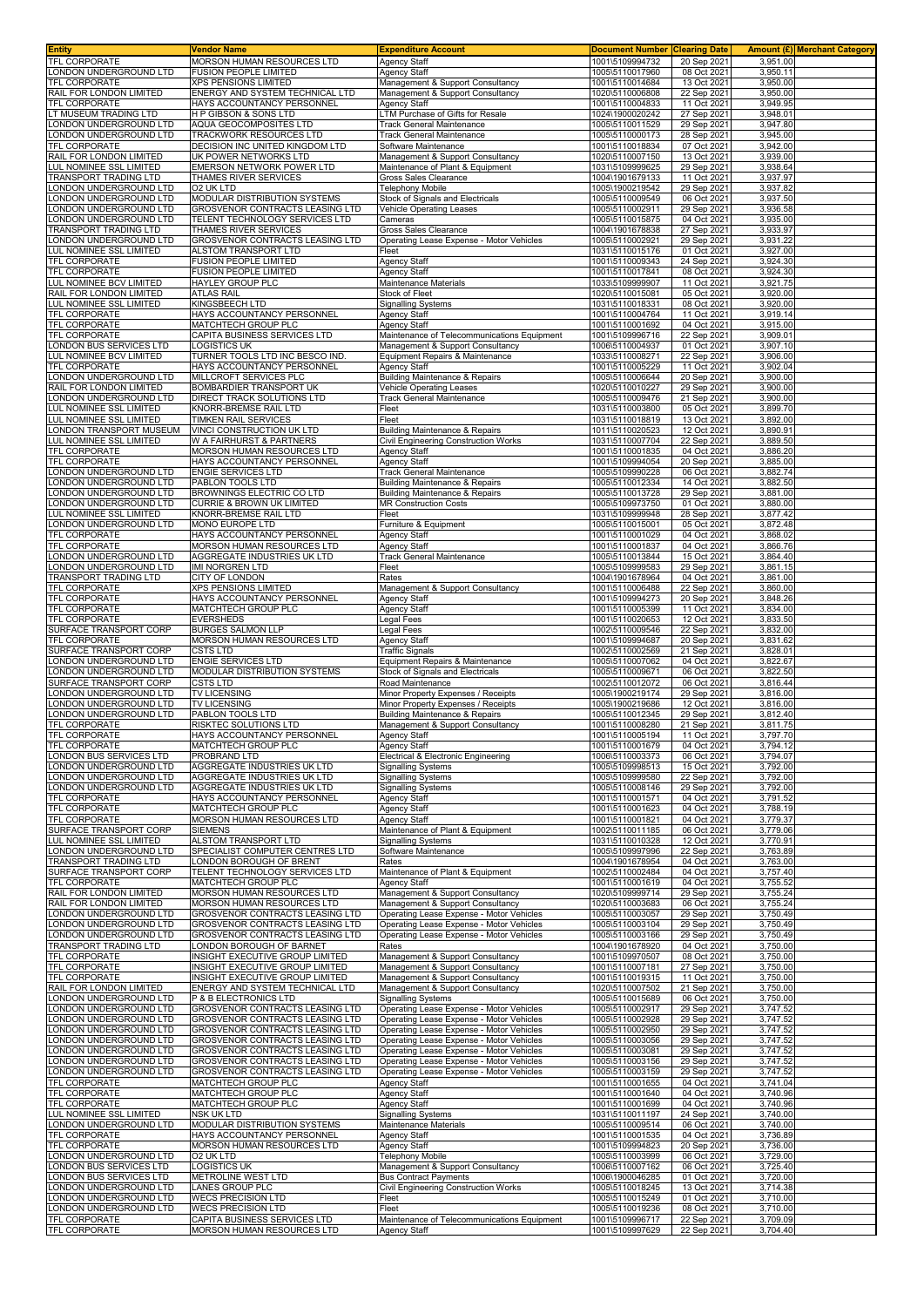| <b>Entity</b>                                           | Vendor Name                                                    | <b>Expenditure Account</b>                                                      | <b>Document Number Clearing Date</b> |                            | Amount (£) Merchant Category |
|---------------------------------------------------------|----------------------------------------------------------------|---------------------------------------------------------------------------------|--------------------------------------|----------------------------|------------------------------|
| TFL CORPORATE<br><b>UL NOMINEE SSL LIMITED</b>          | MORSON HUMAN RESOURCES LTD<br>SCHUNK CARBON TECHNOLOGY LIMITED | Agency Staff<br>Fleet                                                           | 1001\5110001827<br>1031\5110011421   | 04 Oct 2021<br>01 Oct 2021 | 3,704.40<br>3,701.94         |
| TFL CORPORATE                                           | SALESFORCE                                                     | Data Hosting Email Design And Transmission Inc SMS                              | 1001\5109980700                      | 27 Sep 2021                | 3,699.61                     |
| ONDON UNDERGROUND LTD                                   | <b>DYER &amp; BUTLER LTD</b>                                   | Civil Engineering Construction Works                                            | 1005\5110018660                      | 14 Oct 2021                | 3,696.37                     |
| TFL CORPORATE<br>ONDON UNDERGROUND LTD                  | MORSON HUMAN RESOURCES LTD<br>PROGRESS RAIL SERVICES UK LTD    | <b>Agency Staff</b><br><b>Track General Maintenance</b>                         | 1001\5109997675<br>1005\5109999371   | 22 Sep 2021<br>22 Sep 2021 | 3,690.00<br>3,687.00         |
| TFL CORPORATE                                           | HAYS ACCOUNTANCY PERSONNEL                                     | <b>Agency Staff</b>                                                             | 1001\5109997141                      | 22 Sep 2021                | 3,682.40                     |
| TFL CORPORATE                                           | HAYS ACCOUNTANCY PERSONNEL                                     | <b>Agency Staff</b>                                                             | 1001\5110001373                      | 04 Oct 202                 | 3.682.40                     |
| <b>TFL CORPORATE</b><br>T MUSEUM TRADING LTD            | HAYS ACCOUNTANCY PERSONNEL<br>MOSAIC FULFILMENT SOLUTIONS      | <b>Agency Staff</b><br>LTM Warehousing & Packaging                              | 1001\5110005210<br>1024\5110014471   | 11 Oct 2021<br>30 Sep 2021 | 3,678.08<br>3,673.37         |
| ONDON UNDERGROUND LTD                                   | KNORR-BREMSE RAIL LTD                                          | Fleet                                                                           | 1005\5110004511                      | 06 Oct 2021                | 3,670.00                     |
| TRANSPORT TRADING LTD                                   | CORPORATE DOCUMENT SERVICES LTD                                | Stationery                                                                      | 1004\5110022084                      | 14 Oct 2021                | 3,669.96                     |
| ONDON UNDERGROUND LTD<br>ONDON UNDERGROUND LTD          | BROWNINGS ELECTRIC CO LTD<br>BROWNINGS ELECTRIC CO LTD         | Maintenance Materials<br>Maintenance Materials                                  | 1005\5110019816<br>1005\5110019818   | 11 Oct 2021<br>11 Oct 2021 | 3,668.00<br>3,668.00         |
| TFL CORPORATE                                           | HAYS ACCOUNTANCY PERSONNEL                                     | <b>Agency Staff</b>                                                             | 1001\5110001200                      | 04 Oct 2021                | 3,663.32                     |
| SURFACE TRANSPORT CORP                                  | O2 UK LTD                                                      | Computer Hardware                                                               | 1002\5109995265                      | 21 Sep 202                 | 3,650.00                     |
| UL NOMINEE SSL LIMITED<br><b>UL NOMINEE SSL LIMITED</b> | KNORR-BREMSE RAIL LTD<br>KNORR-BREMSE RAIL LTD                 | <b>Signalling Systems</b><br><b>Signalling Systems</b>                          | 1031\5109999914<br>1031\5110000683   | 28 Sep 202<br>29 Sep 2021  | 3,646.00<br>3,646.00         |
| LUL NOMINEE SSL LIMITED                                 | KNORR-BREMSE RAIL LTD                                          | <b>Signalling Systems</b>                                                       | 1031\5110006954                      | 11 Oct 2021                | 3,646.00                     |
| TFL CORPORATE                                           | HAYS ACCOUNTANCY PERSONNEL<br>HAYS ACCOUNTANCY PERSONNEL       | <b>Agency Staff</b>                                                             | 1001\5110004808                      | 11 Oct 2021                | 3,645.72                     |
| TFL CORPORATE<br>TUBE LINES LTD                         | <b>HIREMECH LTD</b>                                            | <b>Agency Staff</b><br>Equipment Repairs & Maintenance                          | 1001\5110004813<br>1025\5110006386   | 11 Oct 2021<br>20 Sep 2021 | 3,645.72<br>3,643.00         |
| TUBE LINES LTD                                          | <b>HIREMECH LTD</b>                                            | Equipment Repairs & Maintenance                                                 | 1025\5110008235                      | 21 Sep 2021                | 3,643.00                     |
| SURFACE TRANSPORT CORP                                  | GOLDEN RIVER TRAFFIC LTD<br>MOTT MACDONALD LIMITED             | Maintenance of Plant & Equipment                                                | 1002\5109977676<br>1012\5110007261   | 23 Sep 2021<br>13 Oct 2021 | 3,642.24<br>3,641.39         |
| DOCKLANDS LIGHT RAILWAY<br>TRANSPORT TRADING LTD        | QUAY OFFICE FURNISHERS LTD                                     | Professional Engineering Services<br>Office Accommodation Moves                 | 1004\5110014540                      | 04 Oct 2021                | 3,638.00                     |
| T MUSEUM TRADING LTD                                    | HORNBY HOBBIES LTD                                             | LTM Purchase of Toys for Resale                                                 | 1024\1900020214                      | 04 Oct 202                 | 3,637.87                     |
| TUBE LINES LTD<br>TFL CORPORATE                         | HAYS ACCOUNTANCY PERSONNEL<br>CORPORATE DOCUMENT SERVICES LTD  | <b>Agency Staff</b><br>Printing For Customer Info Materials                     | 1040\5109997268<br>1001\5110020644   | 22 Sep 2021<br>12 Oct 2021 | 3,633.60<br>3,633.24         |
| TFL CORPORATE                                           | HAYS ACCOUNTANCY PERSONNEL                                     | <b>Agency Staff</b>                                                             | 1001\5110004893                      | 11 Oct 2021                | 3,633.16                     |
| ONDON UNDERGROUND LTD                                   | <b>HAYLEY GROUP PLC</b>                                        | <b>Track General Maintenance</b>                                                | 1005\5109996058                      | 22 Sep 202                 | 3,630.00                     |
| <b>DIAL A RIDE</b><br>RAIL FOR LONDON LIMITED           | O2 UK LTD<br>PROBRAND LTD                                      | <b>Telephony Mobile</b><br><b>Computer Software</b>                             | 1010\1900012270<br>1020\5110018998   | 29 Sep 202<br>13 Oct 2021  | 3,626.78<br>3,625.00         |
| TFL CORPORATE                                           | MORSON HUMAN RESOURCES LTD                                     | <b>Agency Staff</b>                                                             | 1001\5109997660                      | 22 Sep 2021                | 3,624.00                     |
| <b>TFL CORPORATE</b>                                    | HAYS ACCOUNTANCY PERSONNEL                                     | <b>Agency Staff</b>                                                             | 1001\5110004902                      | 11 Oct 2021                | 3,610.00                     |
| <b>TUBE LINES LTD</b><br><b>TFL CORPORATE</b>           | HAYS ACCOUNTANCY PERSONNEL<br>HAYS ACCOUNTANCY PERSONNEL       | <b>Agency Staff</b><br>Agency Staff                                             | 1040\5110001034<br>1001\5110005117   | 04 Oct 2021<br>11 Oct 2021 | 3,607.83<br>3,600.00         |
| SURFACE TRANSPORT CORP                                  | HAYS ACCOUNTANCY PERSONNEL                                     | <b>Agency Staff</b>                                                             | 1002\5109994158                      | 20 Sep 202                 | 3,600.00                     |
| <b>TUBE LINES LTD</b>                                   | <b>FUSION PEOPLE LIMITED</b>                                   | <b>Agency Staff</b>                                                             | 1040\5110009347                      | 24 Sep 2021                | 3,600.00                     |
| TFL CORPORATE<br>TFL CORPORATE                          | STRATEGIC RAIL CONSULTANTS LTD<br>LONDON BRIDGE ASSOCIATES LTD | Management & Support Consultancy<br>Management & Support Consultancy            | 1001\5110015142<br>1001\5110020698   | 05 Oct 2021<br>13 Oct 2021 | 3,600.00<br>3,600.00         |
| TFL CORPORATE                                           | HAYS ACCOUNTANCY PERSONNEL                                     | <b>Agency Staff</b>                                                             | 1001\5110001245                      | 04 Oct 2021                | 3,596.32                     |
| LUL NOMINEE SSL LIMITED                                 | TIDYCO LTD                                                     | Fleet                                                                           | 1031\5109996791                      | 22 Sep 2021                | 3,594.45                     |
| TFL CORPORATE<br><b>TFL CORPORATE</b>                   | MORSON HUMAN RESOURCES LTD<br>HAYS ACCOUNTANCY PERSONNEL       | <b>Agency Staff</b><br><b>Agency Staff</b>                                      | 1001\5110001758<br>1001\5109994215   | 04 Oct 2021<br>20 Sep 2021 | 3,593.25<br>3,591.00         |
| TRANSPORT TRADING LTD                                   | THAMES RIVER SERVICES                                          | Gross Sales Clearance                                                           | 1004\1901678832                      | 27 Sep 202                 | 3,590.10                     |
| ONDON UNDERGROUND LTD                                   | ALSTOM TRANSPORT LTD                                           | Fleet                                                                           | 1005\5110015664                      | 01 Oct 2021                | 3,578.00                     |
| ONDON UNDERGROUND LTD                                   | ALSTOM TRANSPORT LTD                                           | Fleet                                                                           | 1005\5110015732                      | 04 Oct 2021                | 3,578.00                     |
| RAIL FOR LONDON LIMITED<br>RAIL FOR LONDON LIMITED      | MOTT MACDONALD LIMITED<br>TURNER & TOWNSEND LLP                | <b>Civil Engineering Construction Works</b><br>Management & Support Consultancy | 1020\5110006576<br>1020\5109999772   | 12 Oct 2021<br>22 Sep 2021 | 3,576.42<br>3,575.52         |
| TFL CORPORATE                                           | HAYS ACCOUNTANCY PERSONNEL                                     | <b>Agency Staff</b>                                                             | 1001\5109997492                      | 22 Sep 2021                | 3,575.40                     |
| TFL CORPORATE<br>ONDON UNDERGROUND LTD                  | HAYS ACCOUNTANCY PERSONNEL                                     | <b>Agency Staff</b>                                                             | 1001\5110005067                      | 11 Oct 2021                | 3,575.40                     |
| TFL CORPORATE                                           | GROSVENOR CONTRACTS LEASING LTD<br><b>INVESTIGO</b>            | Operating Lease Expense - Motor Vehicles<br>Management & Support Consultancy    | 1005\5110003170<br>1001\5110012202   | 29 Sep 2021<br>28 Sep 202  | 3,574.34<br>3,562.50         |
| ONDON UNDERGROUND LTD                                   | HAYS ACCOUNTANCY PERSONNEL                                     | <b>Agency Staff</b>                                                             | 1005\5109994425                      | 20 Sep 202                 | 3,561.65                     |
| ONDON UNDERGROUND LTD<br>TFL CORPORATE                  | HAYS ACCOUNTANCY PERSONNEL<br>HAYS ACCOUNTANCY PERSONNEL       | Agency Staff<br><b>Agency Staff</b>                                             | 1005\5110005237<br>1001\5110001537   | 11 Oct 2021<br>04 Oct 2021 | 3,561.65<br>3,561.53         |
| TRANSPORT TRADING LTD                                   | LONDON BOROUGH OF ISLINGTON                                    | Rates                                                                           | 1004\1901678929                      | 04 Oct 2021                | 3,558.00                     |
| TRANSPORT TRADING LTD                                   | LONDON BOROUGH OF BROMLEY                                      | Rates                                                                           | 1004\1901678959                      | 04 Oct 2021                | 3,558.00                     |
| TFL CORPORATE<br>TFL CORPORATE                          | HAYS ACCOUNTANCY PERSONNEL<br>MATCHTECH GROUP PLC              | <b>Agency Staff</b><br><b>Agency Staff</b>                                      | 1001\5110004968<br>1001\5109994662   | 11 Oct 2021<br>20 Sep 202  | 3,554.55<br>3,553.50         |
| TFL CORPORATE                                           | MATCHTECH GROUP PLC                                            | <b>Agency Staff</b>                                                             | 1001\5110005434                      | 11 Oct 2021                | 3,553.50                     |
| ONDON UNDERGROUND LTD                                   | <b>TIFLEX LTD</b>                                              | <b>Track General Maintenance</b>                                                | 1005\5109998867                      | 28 Sep 2021                | 3,550.19                     |
| ONDON UNDERGROUND LTD<br>ONDON RIVER SERVICES LTD       | THAMES WATER<br>PH CLEANING SERVICES                           | <b>Building Maintenance &amp; Repairs</b><br>Building Maintenance & Repairs     | 1005\5109995267<br>1007\5110015709   | 20 Sep 2021<br>13 Oct 2021 | 3,550.00<br>3,537.70         |
| <b>TFL CORPORATE</b>                                    | RULLION ENGINEERING LTD                                        | <b>Agency Staff</b>                                                             | 1001\5109995000                      | 20 Sep 2021                | 3,536.25                     |
| <b>TFL CORPORATE</b>                                    | RULLION ENGINEERING LTD                                        | <b>Agency Staff</b>                                                             | 1001\5109997879                      | 22 Sep 2021                | 3,536.25                     |
| <b>TFL CORPORATE</b><br><b>TFL CORPORATE</b>            | RULLION ENGINEERING LTD<br>RULLION ENGINEERING LTD             | <b>Agency Staff</b><br><b>Agency Staff</b>                                      | 1001\5109997904<br>1001\5110002080   | 22 Sep 2021<br>04 Oct 202  | 3,536.25<br>3,536.25         |
| TFL CORPORATE                                           | <b>RULLION ENGINEERING LTD</b>                                 | <b>Agency Staff</b>                                                             | 1001\5110005806                      | 11 Oct 2021                | 3,536.25                     |
| <b>UL NOMINEE BCV LIMITED</b>                           | TRB LIGHTWEIGHT STRUCTURES                                     | Stock Issues - Repairables                                                      | 1033\5110002114                      | 29 Sep 2021                | 3,530.33                     |
| RAIL FOR LONDON LIMITED<br>TFL CORPORATE                | <b>QUATTRO LTD</b><br>MATCHTECH GROUP PLC                      | Management & Support Consultancy<br><b>Agency Staff</b>                         | 1020\5110006663<br>1001\5110001683   | 05 Oct 2021<br>04 Oct 2021 | 3,528.00<br>3,523.50         |
| ONDON TRANSPORT MUSEUM                                  | <b>MCS ELECTRICS</b>                                           | Management & Support Consultancy                                                | 1011\5110020656                      | 12 Oct 2021                | 3,520.85                     |
| ONDON UNDERGROUND LTD                                   | <b>FAIVELEY TRANSPORT</b>                                      | Fleet                                                                           | 1005\5109996426                      | 21 Sep 2021                | 3,516.00                     |
| ONDON BUS SERVICES LTD<br>LUL NOMINEE BCV LIMITED       | LOGISTICS UK<br>COMECH METROLOGY                               | Management & Support Consultancy                                                | 1006\5110005848                      | 22 Sep 2021                | 3,512.52<br>3,507.48         |
| TRANSPORT TRADING LTD                                   | COMPUTACENTER PLC                                              | <b>Track General Maintenance</b><br>Computer Hardware                           | 1033\5110005867<br>1004\5110007607   | 23 Sep 2021<br>13 Oct 2021 | 3,506.22                     |
| TFL CORPORATE                                           | MATCHTECH GROUP PLC                                            | <b>Agency Staff</b>                                                             | 1001\5110001653                      | 04 Oct 2021                | 3,504.06                     |
| TRANSPORT TRADING LTD<br><b>TFL CORPORATE</b>           | <b>FLEURETS</b><br>THOMAS EDITORIAL LIMITED                    | <b>Property Management Fees</b><br><b>Publications &amp; Periodicals</b>        | 1004\5110010515<br>1001\5110022469   | 07 Oct 2021<br>15 Oct 2021 | 3,500.00<br>3,500.00         |
| TFL CORPORATE                                           | <b>INVESTIGO</b>                                               | Management & Support Consultancy                                                | 1001\5110008160                      | 24 Sep 2021                | 3,500.00                     |
| TFL CORPORATE                                           | INSIGHT EXECUTIVE GROUP LIMITED                                | Management & Support Consultancy                                                | 1001\5110010967                      | 27 Sep 2021                | 3,500.00                     |
| TFL CORPORATE<br>TFL CORPORATE                          | <b>INVESTIGO</b><br><b>INVESTIGO</b>                           | Management & Support Consultancy<br>Management & Support Consultancy            | 1001\5110012224<br>1001\5110016486   | 28 Sep 2021<br>07 Oct 2021 | 3,500.00<br>3,500.00         |
| TFL CORPORATE                                           | INSIGHT EXECUTIVE GROUP LIMITED                                | Management & Support Consultancy                                                | 1001\5110019318                      | 11 Oct 2021                | 3,500.00                     |
| SURFACE TRANSPORT CORP                                  | <b>HAY &amp; TAY LIMITED</b>                                   | Planning & Development Consultancy                                              | 1002\5110007668                      | 21 Sep 2021                | 3,500.00                     |
| ONDON UNDERGROUND LTD<br>ONDON UNDERGROUND LTD          | HOPPECKE INDUSTRIAL BATTERIES<br>SPERRY RAIL SERVICE           | Fleet<br>Track General Maintenance                                              | 1005\5110020289<br>1005\5110004628   | 14 Oct 2021<br>06 Oct 2021 | 3,500.00<br>3,498.00         |
| TFL CORPORATE                                           | HAYS ACCOUNTANCY PERSONNEL                                     | <b>Agency Staff</b>                                                             | 1001\5110001145                      | 04 Oct 2021                | 3,496.50                     |
| ONDON UNDERGROUND LTD                                   | SOUTH EAST SUPPLIES LTD                                        | Plant & Equipment Purchases                                                     | 1005\5110011990                      | 28 Sep 2021                | 3,495.66                     |
| TFL CORPORATE<br>TFL CORPORATE                          | THE KNOWLEDGE ACADEMY LIMITED<br>HAYS ACCOUNTANCY PERSONNEL    | Staff Training<br><b>Agency Staff</b>                                           | 1001\5110011968<br>1001\5109994269   | 13 Oct 2021<br>20 Sep 2021 | 3,495.00<br>3,493.62         |
| ONDON UNDERGROUND LTD                                   | BT SERVICE AGILITY                                             | <b>Telephony Fixed</b>                                                          | 1005\1900219532                      | 13 Oct 2021                | 3,491.67                     |
| UL NOMINEE BCV LIMITED                                  | <b>FAIVELEY TRANSPORT</b>                                      | Fleet                                                                           | 1033\5110007158                      | 13 Oct 2021                | 3,486.00                     |
| TRANSPORT TRADING LTD<br>ONDON UNDERGROUND LTD          | LONDON BOROUGH OF HARINGEY<br>TELENT TECHNOLOGY SERVICES LTD   | Rates<br>Equipment Repairs & Maintenance                                        | 1004\1901678988<br>1005\5109998759   | 04 Oct 202<br>28 Sep 2021  | 3,481.00<br>3,479.12         |
| TFL CORPORATE                                           | MORSON HUMAN RESOURCES LTD                                     | <b>Agency Staff</b>                                                             | 1001\5109994690                      | 20 Sep 2021                | 3,473.92                     |
| TFL CORPORATE                                           | <b>INVESTIGO</b>                                               | Management & Support Consultancy                                                | 1001\5110008179                      | 21 Sep 2021                | 3,465.00                     |
| ONDON UNDERGROUND LTD<br>UL NOMINEE BCV LIMITED         | GROSVENOR CONTRACTS LEASING LTD<br>KINGSBEECH LTD              | Operating Lease Expense - Motor Vehicles<br>Maintenance Materials               | 1005\5110003061<br>1033\5110015678   | 29 Sep 2021<br>06 Oct 2021 | 3,461.50<br>3,451.00         |
| LUL NOMINEE SSL LIMITED                                 | LTG RAIL                                                       | Fleet                                                                           | 1031\5109917719                      | 27 Sep 2021                | 3,450.80                     |
| TFL CORPORATE                                           | <b>BALLARD CHALMERS</b>                                        | Agency Staff                                                                    | 1001\5110017962                      | 08 Oct 2021                | 3,450.00                     |
| <b>TFL CORPORATE</b><br>RAIL FOR LONDON LIMITED         | MATCHTECH GROUP PLC<br>MORSON HUMAN RESOURCES LTD              | <b>Agency Staff</b><br>Management & Support Consultancy                         | 1001\5110001718<br>1020\5110007133   | 04 Oct 2021<br>13 Oct 2021 | 3,449.20<br>3,442.30         |
| ONDON UNDERGROUND LTD                                   | BRECKNELL WILLIS & CO LTD                                      | Track General Maintenance                                                       | 1005\5110003511                      | 06 Oct 2021                | 3,442.00                     |
| <b>TFL CORPORATE</b>                                    | INSIGHT EXECUTIVE GROUP LIMITED                                | Management & Support Consultancy                                                | 1001\5110019361                      | 08 Oct 2021                | 3,437.50                     |
| LUL NOMINEE BCV LIMITED<br>TRANSPORT TRADING LTD        | TRACKWORK RESOURCES LTD<br>HARRIS INSTALLATIONS SERVICES LTD   | <b>Track General Maintenance</b><br>Office Accommodation Moves                  | 1033\5109998390<br>1004\5110006181   | 22 Sep 2021<br>20 Sep 202  | 3,436.70<br>3,435.00         |
| ONDON UNDERGROUND LTD                                   | <b>SIEMENS</b>                                                 | <b>Signalling Systems</b>                                                       | 1005\5109992831                      | 13 Oct 2021                | 3,430.86                     |
| TFL CORPORATE                                           | DEEPSTORE LIMITED                                              | Document Archive & Storage                                                      | 1001\5110016544                      | 06 Oct 2021                | 3,430.55                     |
| LUL NOMINEE SSL LIMITED                                 | KNORR-BREMSE RAIL LTD                                          | Fleet                                                                           | 1031\5110007929                      | 13 Oct 2021                | 3,421.08                     |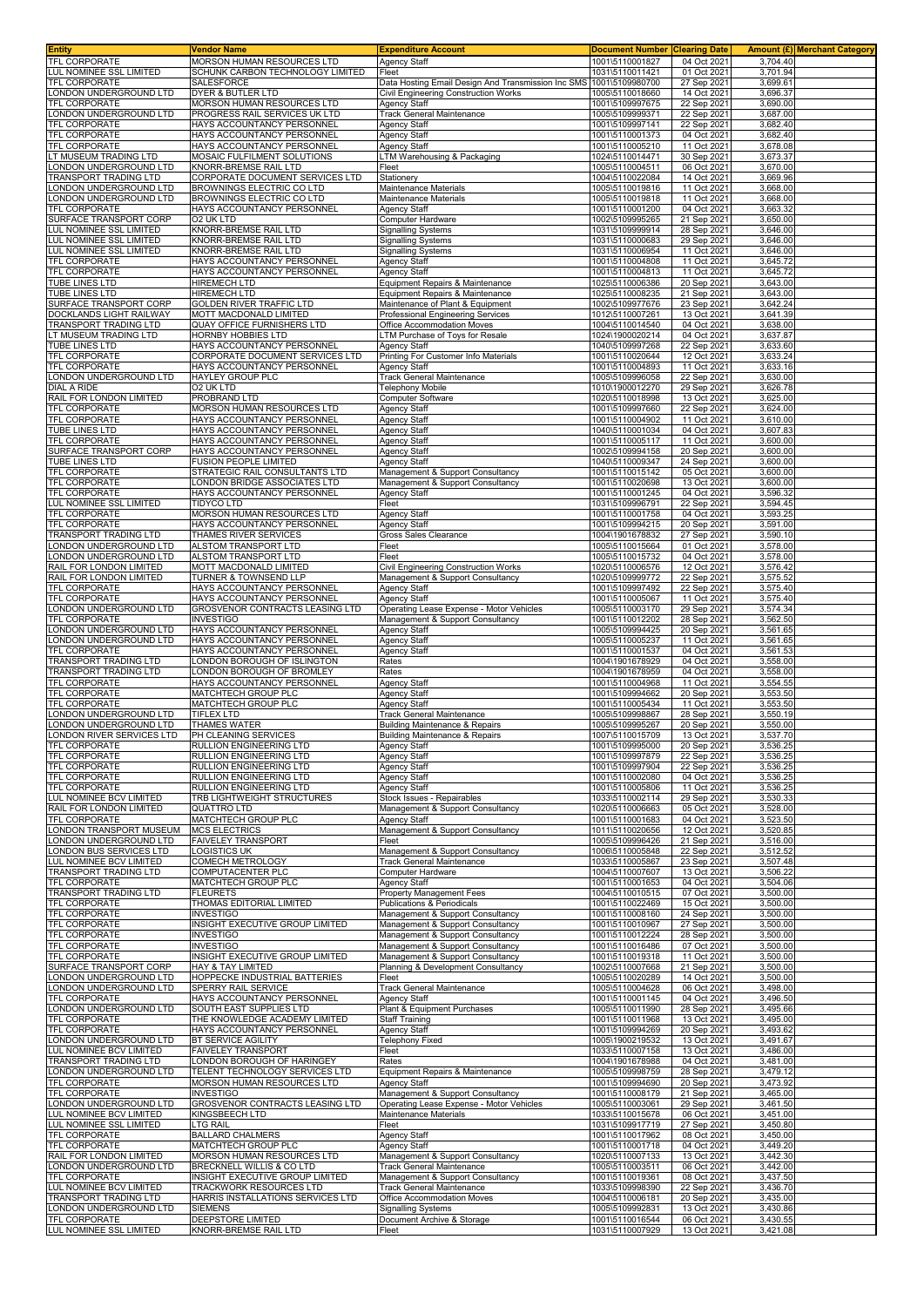| ONDON UNDERGROUND LTD<br>Fleet<br>1005\5110011004<br>06 Oct 2021<br>3,420.50<br>PERCY LANE PRODUCTS<br>ONDON UNDERGROUND LTD<br>A&A ELECTRICAL DISTRIBUTORS LTD<br><b>Signalling Systems</b><br>1005\5110000875<br>30 Sep 2021<br>3,420.00<br>LUL NOMINEE SSL LIMITED<br>SCHUNK CARBON TECHNOLOGY LIMITED<br>1031\5110003951<br>01 Oct 2021<br>3,415.07<br>Fleet<br>RAIL FOR LONDON LIMITED<br>BOMBARDIER TRANSPORT UK<br>Maintenance Materials<br>1020\5110009787<br>06 Oct 2021<br>3,415.00<br>SURFACE TRANSPORT CORP<br>LONDON BOROUGH OF WALTHAM FOREST<br>Borough Services - Claim Against Pr Yr Accrual<br>1002\1900069315<br>12 Oct 2021<br>3,411.85<br>TFL CORPORATE<br>HAYS ACCOUNTANCY PERSONNEL<br>Agency Staff<br>1001\5110005062<br>11 Oct 2021<br>3,407.92<br>MORSON HUMAN RESOURCES LTD<br>04 Oct 2021<br>3,405.88<br><b>Agency Staff</b><br>1001\5110001850<br>ONDON UNDERGROUND LTD<br>GROSVENOR CONTRACTS LEASING LTD<br>Operating Lease Expense - Motor Vehicles<br>1005\5110002867<br>29 Sep 2021<br>3,399.74<br>SURFACE TRANSPORT CORP<br>CORPORATE DOCUMENT SERVICES LTD<br>1002\5110011160<br>27 Sep 2021<br>3.398.42<br>Printing For Marketing Materials<br>ONDON UNDERGROUND LTD<br>VIKING PRECISION ENGINEERS LTD<br>1005\5110016516<br>06 Oct 2021<br>3,397.00<br>Fleet<br>1020\5110011055<br>RAIL FOR LONDON LIMITED<br>ABELLIO LONDON LTD<br>Rail Replacement Service Costs<br>15 Oct 2021<br>3,397.00<br>BOMBARDIER TRANSPORT UK<br>Vehicle Parts General<br>1020\5110009803<br>05 Oct 2021<br>3,390.00<br>3,390.00<br>O2 UK LTD<br>Telephony Mobile<br>1001\5109996319<br>22 Sep 2021<br>TFL CORPORATE<br>HAYS ACCOUNTANCY PERSONNEL<br><b>Agency Staff</b><br>1001\5109994571<br>20 Sep 2021<br>3,388.55<br>TFL CORPORATE<br>HAYS ACCOUNTANCY PERSONNEL<br><b>Agency Staff</b><br>1001\5109997500<br>22 Sep 2021<br>3,388.55<br>3,388.55<br>TFL CORPORATE<br>HAYS ACCOUNTANCY PERSONNEI<br><b>Agency Staff</b><br>1001\5110005328<br>11 Oct 2021<br>LONDON UNDERGROUND LTD<br>SCHUNK CARBON TECHNOLOGY LIMITED<br>1005\5110007168<br>30 Sep 2021<br>3,387.17<br>Fleet<br>1002\5110012043<br>3,386.66<br>CSTS LTD<br>Road Maintenance<br>07 Oct 2021<br>LONDON BOROUGH OF TOWER HAMLETS<br>1004\1901678978<br>04 Oct 2021<br>3,379.00<br>Rates<br>TFL CORPORATE<br><b>INVESTIGO</b><br>1001\5109993676<br>3,375.00<br>Management & Support Consultancy<br>27 Sep 2021<br>TFL CORPORATE<br>INVESTIGO<br>21 Sep 2021<br>3,375.00<br>Management & Support Consultancy<br>1001\5109998265<br><b>INVESTIGO</b><br>3,375.00<br>TFL CORPORATE<br>Management & Support Consultancy<br>1001\5110000735<br>21 Sep 2021<br>TFL CORPORATE<br><b>INVESTIGO</b><br>Management & Support Consultancy<br>1001\5110008196<br>21 Sep 2021<br>3,375.00<br><b>INVESTIGO</b><br>1001\5110016510<br>05 Oct 2021<br>3,375.00<br>Management & Support Consultancy<br>LONDON UNDERGROUND LTD<br>LANES GROUP PLC<br>1005\5110003528<br>06 Oct 2021<br>3,369.93<br>COVID 19 planning<br>ONDON UNDERGROUND LTD<br>NETWORK RAIL<br>1005\5109998926<br>3,369.52<br>National Rail Fixed Track Access Charges<br>28 Sep 2021<br>FUSION PEOPLE LIMITED<br>ONDON UNDERGROUND LTD<br>Vehicle Operating Leases<br>1005\5110019798<br>15 Oct 2021<br>3,362.80<br>TFL CORPORATE<br>ARKEN POP LTD<br>Maintenance Materials<br>1001\5110011554<br>27 Sep 2021<br>3,358.80<br>ONDON UNDERGROUND LTD<br>STARCAST ALLOYS LTD<br>Signalling Systems<br>1005\5110006741<br>13 Oct 2021<br>3,357.30<br>LLOYD'S REGISTER EMEA<br>ONDON RIVER SERVICES LTD<br><b>Building Maintenance &amp; Repairs</b><br>1007\5110010519<br>28 Sep 2021<br>3,355.50<br>3,355.50<br>ONDON RIVER SERVICES LTD<br>LLOYD'S REGISTER EMEA<br>Building Maintenance & Repairs<br>1007\5110010521<br>28 Sep 2021<br>ONDON UNDERGROUND LTD<br>ZENITH VEHICLE CONTRACTS LIMITED<br>1005\5110000865<br>29 Sep 2021<br>3.350.33<br>Vehicle Operating Leases<br>ONDON UNDERGROUND LTD<br>ZENITH VEHICLE CONTRACTS LIMITED<br>Vehicle Operating Leases<br>1005\5110000893<br>29 Sep 2021<br>3,350.33<br><b>GROSVENOR CONTRACTS LEASING LTD</b><br>Operating Lease Expense - Motor Vehicles<br>1005\5110002913<br>29 Sep 2021<br>3,343.29<br>HAYS ACCOUNTANCY PERSONNEL<br><b>Agency Staff</b><br>1001\5109994304<br>20 Sep 2021<br>3,341.76<br>3,334.50<br>HAYS ACCOUNTANCY PERSONNEL<br><b>Agency Staff</b><br>1001\5110005310<br>11 Oct 2021<br>04 Oct 2021<br>3,331.66<br>MORSON HUMAN RESOURCES LTD<br><b>Agency Staff</b><br>1001\5110001856<br><b>TFL CORPORATE</b><br><b>MORSON HUMAN RESOURCES LTD</b><br><b>Agency Staff</b><br>1001\5110001860<br>04 Oct 2021<br>3,328.08<br>3,327.00<br>ONDON BUS SERVICES LTD<br><b>NETWORK RAIL</b><br><b>Contracted Services Buildings</b><br>1006\5110007507<br>13 Oct 2021<br>MORSON HUMAN RESOURCES LTD<br>Agency Staff<br>1001\5109997696<br>22 Sep 2021<br>3,325.41<br><b>GBM SERVICES LTD</b><br><b>Operational Cleaning</b><br>3,318.96<br>1005\5110007038<br>20 Sep 2021<br>TFL CORPORATE<br>HAYS ACCOUNTANCY PERSONNEL<br><b>Agency Staff</b><br>1001\5110001342<br>04 Oct 2021<br>3,317.58<br>TRANSPORT TRADING LTD<br>LONDON BOROUGH OF HAVERING<br>Rates<br>1004\1901678989<br>04 Oct 2021<br>3,317.00<br>TFL CORPORATE<br>HOSPITAL OF ST JOHN & ST ELIZABETH<br>1001\5110004058<br>22 Sep 2021<br>3,315.74<br>Staff Medical Insurance & Treatment<br>3,313.06<br>BT SERVICE AGILITY<br>Purchase of Telecommunications Equipment<br>1001\1900073873<br>07 Oct 2021<br><b>TIDYCO LTD</b><br>Fleet<br>1031\5110003457<br>05 Oct 2021<br>3,311.28<br>TFL CORPORATE<br>HAYS ACCOUNTANCY PERSONNEL<br>Agency Staff<br>1001\5109997485<br>22 Sep 2021<br>3,307.30<br>TFL CORPORATE<br>HAYS ACCOUNTANCY PERSONNEL<br><b>Agency Staff</b><br>1001\5110005305<br>11 Oct 2021<br>3,307.30<br>TRANSPORT TRADING LTD<br>ONDON BOROUGH OF SOUTHWARK<br>1004\1901678969<br>04 Oct 2021<br>3,302.00<br>Rates<br>ONDON UNDERGROUND LTD<br>EVENHEIGHTS LTD<br><b>Vehicle Operating Leases</b><br>1005\5110021103<br>15 Oct 2021<br>3,300.00<br>ONDON UNDERGROUND LTD<br>SUNBELT RENTALS LIMITED<br>1005\5110000201<br>28 Sep 2021<br>3,300.00<br>Track General Maintenance<br>ONDON UNDERGROUND LTD<br>KETECH SYSTEMS LTD<br>Fleet<br>1005\5110016133<br>06 Oct 2021<br>3,298.31<br>ONDON UNDERGROUND LTD<br><b>KETECH SYSTEMS LTD</b><br>Maintenance Materials<br>1005\5110016131<br>06 Oct 2021<br>3,298.31<br>ONDON UNDERGROUND LTD<br><b>SIEMENS</b><br><b>Signalling Systems</b><br>1005\5110000171<br>29 Sep 2021<br>3,297.75<br>HAYS ACCOUNTANCY PERSONNEL<br>3,297.42<br><b>Agency Staff</b><br>1001\5110001059<br>04 Oct 2021<br>LUL NOMINEE SSL LIMITED<br>DERLIN CONSTRUCTION LTD<br>1031\5110011612<br>27 Sep 2021<br>3,297.29<br>Electrical & Electronic Engineering<br>LONDON UNDERGROUND LTD<br><b>KONE PLC</b><br><b>MR Construction Costs</b><br>1005\5109998224<br>22 Sep 2021<br>3,295.49<br>ONDON UNDERGROUND LTD<br><b>BT SERVICE AGILITY</b><br><b>Telephony Fixed</b><br>1005\1900219531<br>13 Oct 2021<br>3,294.59<br>HARMILL SYSTEMS LTD<br>Maintenance of Plant & Equipment<br>3,285.00<br>ONDON UNDERGROUND LTD<br>1005\5110018890<br>08 Oct 2021<br>3,284.69<br>HES SALES LTD<br>Protective Clothing<br>1020\5110015909<br>05 Oct 2021<br>LUL NOMINEE BCV LIMITED<br>LAWSONS (WHETSTONE) LTD<br><b>Track General Maintenance</b><br>1033\5109999638<br>29 Sep 2021<br>3,278.57<br>3,275.37<br>TFL CORPORATE<br>CAPITA BUSINESS SERVICES LTD<br>1001\5109996714<br>22 Sep 2021<br>T Consultancy<br>MORSON HUMAN RESOURCES LTD<br>Agency Staff<br>1001\5110001728<br>04 Oct 2021<br>3,270.88<br>VIKING PRECISION ENGINEERS LTD<br>3,270.00<br>Fleet<br>1005\5110016522<br>06 Oct 2021<br>TFL CORPORATE<br>FUSION PEOPLE LIMITED<br>1001\5110009321<br>3,260.32<br>Agency Staff<br>24 Sep 2021<br>HAYLEY GROUP PLC<br><b>Protective Clothing</b><br>1005\5110004269<br>06 Oct 2021<br>3,259.81<br>LONDON UNDERGROUND LTD<br>AGGREGATE INDUSTRIES UK LTD<br><b>Track General Maintenance</b><br>1005\5110008247<br>01 Oct 2021<br>3,257.27<br>LONDON UNDERGROUND LTD<br>1031\5109998307<br>3,255.75<br>SIEMENS<br><b>Signalling Systems</b><br>22 Sep 2021<br>GROSVENOR CONTRACTS LEASING LTD<br>Operating Lease Expense - Motor Vehicles<br>1005\5110002889<br>29 Sep 2021<br>3,251.17<br>1025\5109996651<br>TUBE LINES LTD<br>RS COMPONENTS LTD<br>22 Sep 2021<br>3,250.50<br><b>Maintenance Materials</b><br>LT MUSEUM TRADING LTD<br>JACK MASTERS LTD<br>LTM Purchase of Clothing & Accessories - Adults<br>1024\1900020234<br>21 Sep 2021<br>3,245.00<br>Professional Engineering Services<br>3.242.90<br>BRIDGEWAY CONSULTING LTD<br>1002\5110002439<br>04 Oct 2021<br>MILLCROFT SERVICES PLC<br><b>Civil Engineering Construction Works</b><br>3,242.59<br>1031\5110013864<br>29 Sep 2021<br>MORSON HUMAN RESOURCES LTD<br>1001\5109994692<br>20 Sep 2021<br>3,241.38<br><b>Agency Staff</b><br>LONDON BUS SERVICES LTD<br>Maintenance of Plant & Equipment<br><b>VIX ACIS LIMITED</b><br>1006\5110020728<br>13 Oct 2021<br>3,240.25<br>TUBE LINES LTD<br>HAYS ACCOUNTANCY PERSONNEL<br>3.237.93<br><b>Agency Staff</b><br>1040\5110001098<br>04 Oct 2021<br>HANWELL SOLUTIONS LTD<br>Management & Support Consultancy<br>1011\5110016024<br>06 Oct 2021<br>3,237.56<br>Management & Support Consultancy<br>1001\5110014685<br>3,235.00<br>XPS PENSIONS LIMITED<br>30 Sep 2021<br>XPS PENSIONS LIMITED<br>Management & Support Consultancy<br>1001\5110014689<br>30 Sep 2021<br>3,235.00<br>TFL CORPORATE<br>MATCHTECH GROUP PLC<br><b>Agency Staff</b><br>1001\5110001624<br>04 Oct 2021<br>3,231.27<br>TFL CORPORATE<br>MAKING PLACES TOGETHER<br>Planning & Development Consultancy<br>1001\5110014302<br>30 Sep 2021<br>3,230.00<br>1005\5109999016<br>3,228.26<br>SPERRY RAIL SERVICE<br><b>Track General Maintenance</b><br>28 Sep 2021<br>Rates<br>1004\1901678994<br>04 Oct 2021<br>3,225.00<br>CITY OF WESTMINSTER<br>ONDON UNDERGROUND LTD<br>MORSON HUMAN RESOURCES LTD<br>Agency Staff<br>1005\5110001730<br>04 Oct 2021<br>3,218.22<br>1005\5110002947<br>3,212.83<br>ONDON UNDERGROUND LTD<br>GROSVENOR CONTRACTS LEASING LTD<br>Operating Lease Expense - Motor Vehicles<br>29 Sep 2021<br>ONDON UNDERGROUND LTD<br>GROSVENOR CONTRACTS LEASING LTD<br>Operating Lease Expense - Motor Vehicles<br>1005\5110002949<br>29 Sep 2021<br>3,212.83<br>02 UK LTD<br>1003\1900044196<br>3,211.01<br><b>Telephony Mobile</b><br>29 Sep 2021<br>CLESHAR CONTRACT SERVICES<br><b>Building Maintenance &amp; Repairs</b><br>1005\5110011408<br>27 Sep 2021<br>3,202.83<br>TRANSPORT TRADING LTD<br><b>GOOGLE IRELAND LIMITED</b><br>Photography & Video<br>1004\5109999995<br>28 Sep 2021<br>3,200.04<br>TUBE LINES LTD<br>COLLIERS INTERNATIONAL<br>Property Management Fees<br>1040\5109996759<br>22 Sep 2021<br>3,200.00<br>LONDON BOROUGH OF BROMLEY<br>1004\1901678958<br>3,200.00<br>Rates<br>04 Oct 2021<br>DATA HOUSEWARES LIMITED<br>LTM Purchase of Gifts for Resale<br>1024\1900020278<br>27 Sep 2021<br>3,200.00<br>3,198.36<br>ONDON UNDERGROUND LTD<br>Maintenance Materials<br>1005\5110007919<br>13 Oct 2021<br>HAYLEY GROUP PLC<br>TUBE LINES LTD<br>HAYS ACCOUNTANCY PERSONNEL<br><b>Agency Staff</b><br>1040\5110004797<br>11 Oct 2021<br>3,197.87<br>HAYS ACCOUNTANCY PERSONNEL<br>1001\5109996992<br>22 Sep 2021<br>3,190.14<br><b>Agency Staff</b><br>HAYS ACCOUNTANCY PERSONNEL<br><b>Agency Staff</b><br>1001\5109997179<br>22 Sep 2021<br>3,189.97<br>ONDON UNDERGROUND LTD<br>INSTARMAC GROUP LIMITED<br><b>Track General Maintenance</b><br>1005\5110006547<br>20 Sep 2021<br>3,186.40<br>ONDON UNDERGROUND LTD<br>INSTARMAC GROUP LIMITED<br><b>Track General Maintenance</b><br>1005\5110006559<br>20 Sep 2021<br>3,186.40<br>ONDON UNDERGROUND LTD<br><b>INSTARMAC GROUP LIMITED</b><br>3,186.40<br><b>Track General Maintenance</b><br>1005\5110007284<br>21 Sep 2021<br>ONDON UNDERGROUND LTD<br><b>INSTARMAC GROUP LIMITED</b><br><b>Track General Maintenance</b><br>1005\5110011077<br>28 Sep 2021<br>3,186.40<br>ONDON UNDERGROUND LTD<br><b>INSTARMAC GROUP LIMITED</b><br>1005\5110011080<br>3,186.40<br>Track General Maintenance<br>28 Sep 2021<br>ONDON UNDERGROUND LTD<br><b>INSTARMAC GROUP LIMITED</b><br>Track General Maintenance<br>1005\5110012429<br>05 Oct 2021<br>3,186.40<br>LONDON UNDERGROUND LTD<br><b>INSTARMAC GROUP LIMITED</b><br><b>Track General Maintenance</b><br>1005\5110012430<br>05 Oct 2021<br>3,186.40<br>ONDON UNDERGROUND LTD<br><b>INSTARMAC GROUP LIMITED</b><br>Track General Maintenance<br>1005\5110014468<br>06 Oct 2021<br>3,186.40<br><b>INSTARMAC GROUP LIMITED</b><br>3,186.40<br>ONDON UNDERGROUND LTD<br>Track General Maintenance<br>1005\5110014945<br>04 Oct 2021<br>ONDON UNDERGROUND LTD<br>INSTARMAC GROUP LIMITED<br>1005\5110015724<br>3,186.40<br>Track General Maintenance<br>13 Oct 2021<br>ONDON UNDERGROUND LTD<br><b>INSTARMAC GROUP LIMITED</b><br><b>Track General Maintenance</b><br>1005\5110019882<br>13 Oct 2021<br>3,186.40<br>ONDON UNDERGROUND LTD<br>1005\5110020053<br>3,186.40<br><b>INSTARMAC GROUP LIMITED</b><br><b>Track General Maintenance</b><br>13 Oct 2021<br>ONDON UNDERGROUND LTD<br><b>INSTARMAC GROUP LIMITED</b><br><b>Track General Maintenance</b><br>1005\5110020062<br>14 Oct 2021<br>3,186.40<br>ONDON UNDERGROUND LTD<br><b>INSTARMAC GROUP LIMITED</b><br>1005\5110021317<br>3,186.40<br><b>Track General Maintenance</b><br>15 Oct 2021<br>LONDON UNDERGROUND LTD<br><b>INSTARMAC GROUP LIMITED</b><br>1005\5110021320<br>15 Oct 2021<br>3,186.40<br><b>Track General Maintenance</b><br>LONDON UNDERGROUND LTD<br>GROSVENOR CONTRACTS LEASING LTD<br>Operating Lease Expense - Motor Vehicles<br>3,180.40<br>1005\5110002952<br>29 Sep 2021 | <b>Entity</b>           | <b>Vendor Name</b> | <b>Expenditure Account</b> | <b>Document Number Clearing Date</b> | <b>Amount (£) Merchant Category</b> |
|----------------------------------------------------------------------------------------------------------------------------------------------------------------------------------------------------------------------------------------------------------------------------------------------------------------------------------------------------------------------------------------------------------------------------------------------------------------------------------------------------------------------------------------------------------------------------------------------------------------------------------------------------------------------------------------------------------------------------------------------------------------------------------------------------------------------------------------------------------------------------------------------------------------------------------------------------------------------------------------------------------------------------------------------------------------------------------------------------------------------------------------------------------------------------------------------------------------------------------------------------------------------------------------------------------------------------------------------------------------------------------------------------------------------------------------------------------------------------------------------------------------------------------------------------------------------------------------------------------------------------------------------------------------------------------------------------------------------------------------------------------------------------------------------------------------------------------------------------------------------------------------------------------------------------------------------------------------------------------------------------------------------------------------------------------------------------------------------------------------------------------------------------------------------------------------------------------------------------------------------------------------------------------------------------------------------------------------------------------------------------------------------------------------------------------------------------------------------------------------------------------------------------------------------------------------------------------------------------------------------------------------------------------------------------------------------------------------------------------------------------------------------------------------------------------------------------------------------------------------------------------------------------------------------------------------------------------------------------------------------------------------------------------------------------------------------------------------------------------------------------------------------------------------------------------------------------------------------------------------------------------------------------------------------------------------------------------------------------------------------------------------------------------------------------------------------------------------------------------------------------------------------------------------------------------------------------------------------------------------------------------------------------------------------------------------------------------------------------------------------------------------------------------------------------------------------------------------------------------------------------------------------------------------------------------------------------------------------------------------------------------------------------------------------------------------------------------------------------------------------------------------------------------------------------------------------------------------------------------------------------------------------------------------------------------------------------------------------------------------------------------------------------------------------------------------------------------------------------------------------------------------------------------------------------------------------------------------------------------------------------------------------------------------------------------------------------------------------------------------------------------------------------------------------------------------------------------------------------------------------------------------------------------------------------------------------------------------------------------------------------------------------------------------------------------------------------------------------------------------------------------------------------------------------------------------------------------------------------------------------------------------------------------------------------------------------------------------------------------------------------------------------------------------------------------------------------------------------------------------------------------------------------------------------------------------------------------------------------------------------------------------------------------------------------------------------------------------------------------------------------------------------------------------------------------------------------------------------------------------------------------------------------------------------------------------------------------------------------------------------------------------------------------------------------------------------------------------------------------------------------------------------------------------------------------------------------------------------------------------------------------------------------------------------------------------------------------------------------------------------------------------------------------------------------------------------------------------------------------------------------------------------------------------------------------------------------------------------------------------------------------------------------------------------------------------------------------------------------------------------------------------------------------------------------------------------------------------------------------------------------------------------------------------------------------------------------------------------------------------------------------------------------------------------------------------------------------------------------------------------------------------------------------------------------------------------------------------------------------------------------------------------------------------------------------------------------------------------------------------------------------------------------------------------------------------------------------------------------------------------------------------------------------------------------------------------------------------------------------------------------------------------------------------------------------------------------------------------------------------------------------------------------------------------------------------------------------------------------------------------------------------------------------------------------------------------------------------------------------------------------------------------------------------------------------------------------------------------------------------------------------------------------------------------------------------------------------------------------------------------------------------------------------------------------------------------------------------------------------------------------------------------------------------------------------------------------------------------------------------------------------------------------------------------------------------------------------------------------------------------------------------------------------------------------------------------------------------------------------------------------------------------------------------------------------------------------------------------------------------------------------------------------------------------------------------------------------------------------------------------------------------------------------------------------------------------------------------------------------------------------------------------------------------------------------------------------------------------------------------------------------------------------------------------------------------------------------------------------------------------------------------------------------------------------------------------------------------------------------------------------------------------------------------------------------------------------------------------------------------------------------------------------------------------------------------------------------------------------------------------------------------------------------------------------------------------------------------------------------------------------------------------------------------------------------------------------------------------------------------------------------------------------------------------------------------------------------------------------------------------------------------------------------------------------------------------------------------------------------------------------------------------------------------------------------------------------------------------------------------------------------------------------------------------------------------------------------------------------------------------------------------------------------------------------------------------------------------------------------------------------------------------------------------------------------------------------------------------------------------------------------------------------------------------------------------------------------------------------------------------------------------------------------------------------------------------------------------------------------------------------------------------------------------------------------------------------------------------------------------------------------------------------------------------------------------------------------------------------------------------------------------------------------------------------------------------------------------------------------------------------------------------------------------------------------------------------------------------------------------------------------------------------------------------------------------------------------------------------------------------------------------------------------------------------------------------------------------------------------------------------------------------------------------------------------------------------------------------------------------------------------------------------------------------------------------------------------------------------------------------------------------------------------------------------------------------------------------------------------------------------------------------------------------------------------------------------------------------------------------------------------------------------------------------------------------------------------------------------------------------------------------------------------------------------------------------------------------------------------------------------------------------------------------------------------------------------------------------------------------------------------------------------------------------------------------------------------------------------------------------------------------------------------------------------------------------------------------------------------------------------------------------------------------------------------------------------------------------------------------------------------------------------------------------------------------------------------------------------------------------------------------------------------------------------------------------------------------------------------------------------------------------------------------------------------------------------------------------------------------------------------------------------------------------------------------------------------------------------------------------------------------------------------------------------------------------------------------------------------------------------------------------------------------------------------------------------------------------------------------------------------------------------------------------------------------|-------------------------|--------------------|----------------------------|--------------------------------------|-------------------------------------|
|                                                                                                                                                                                                                                                                                                                                                                                                                                                                                                                                                                                                                                                                                                                                                                                                                                                                                                                                                                                                                                                                                                                                                                                                                                                                                                                                                                                                                                                                                                                                                                                                                                                                                                                                                                                                                                                                                                                                                                                                                                                                                                                                                                                                                                                                                                                                                                                                                                                                                                                                                                                                                                                                                                                                                                                                                                                                                                                                                                                                                                                                                                                                                                                                                                                                                                                                                                                                                                                                                                                                                                                                                                                                                                                                                                                                                                                                                                                                                                                                                                                                                                                                                                                                                                                                                                                                                                                                                                                                                                                                                                                                                                                                                                                                                                                                                                                                                                                                                                                                                                                                                                                                                                                                                                                                                                                                                                                                                                                                                                                                                                                                                                                                                                                                                                                                                                                                                                                                                                                                                                                                                                                                                                                                                                                                                                                                                                                                                                                                                                                                                                                                                                                                                                                                                                                                                                                                                                                                                                                                                                                                                                                                                                                                                                                                                                                                                                                                                                                                                                                                                                                                                                                                                                                                                                                                                                                                                                                                                                                                                                                                                                                                                                                                                                                                                                                                                                                                                                                                                                                                                                                                                                                                                                                                                                                                                                                                                                                                                                                                                                                                                                                                                                                                                                                                                                                                                                                                                                                                                                                                                                                                                                                                                                                                                                                                                                                                                                                                                                                                                                                                                                                                                                                                                                                                                                                                                                                                                                                                                                                                                                                                                                                                                                                                                                                                                                                                                                                                                                                                                                                                                                                                                                                                                                                                                                                                                                                                                                                                                                                                                                                                                                                                                                                                                                                                                                                                                                                                                                                                                                                                                                                                                                                                                                                                                                                                                                                                                                                                                                                                                                                                                                                                                                                                                                                                                                                                                                                                                                                                                                                                                                                                                                                                                                                                                                                                                                                                                                                                                                                                                                                                                                                                                                                                                                                                                |                         |                    |                            |                                      |                                     |
|                                                                                                                                                                                                                                                                                                                                                                                                                                                                                                                                                                                                                                                                                                                                                                                                                                                                                                                                                                                                                                                                                                                                                                                                                                                                                                                                                                                                                                                                                                                                                                                                                                                                                                                                                                                                                                                                                                                                                                                                                                                                                                                                                                                                                                                                                                                                                                                                                                                                                                                                                                                                                                                                                                                                                                                                                                                                                                                                                                                                                                                                                                                                                                                                                                                                                                                                                                                                                                                                                                                                                                                                                                                                                                                                                                                                                                                                                                                                                                                                                                                                                                                                                                                                                                                                                                                                                                                                                                                                                                                                                                                                                                                                                                                                                                                                                                                                                                                                                                                                                                                                                                                                                                                                                                                                                                                                                                                                                                                                                                                                                                                                                                                                                                                                                                                                                                                                                                                                                                                                                                                                                                                                                                                                                                                                                                                                                                                                                                                                                                                                                                                                                                                                                                                                                                                                                                                                                                                                                                                                                                                                                                                                                                                                                                                                                                                                                                                                                                                                                                                                                                                                                                                                                                                                                                                                                                                                                                                                                                                                                                                                                                                                                                                                                                                                                                                                                                                                                                                                                                                                                                                                                                                                                                                                                                                                                                                                                                                                                                                                                                                                                                                                                                                                                                                                                                                                                                                                                                                                                                                                                                                                                                                                                                                                                                                                                                                                                                                                                                                                                                                                                                                                                                                                                                                                                                                                                                                                                                                                                                                                                                                                                                                                                                                                                                                                                                                                                                                                                                                                                                                                                                                                                                                                                                                                                                                                                                                                                                                                                                                                                                                                                                                                                                                                                                                                                                                                                                                                                                                                                                                                                                                                                                                                                                                                                                                                                                                                                                                                                                                                                                                                                                                                                                                                                                                                                                                                                                                                                                                                                                                                                                                                                                                                                                                                                                                                                                                                                                                                                                                                                                                                                                                                                                                                                                                                                |                         |                    |                            |                                      |                                     |
|                                                                                                                                                                                                                                                                                                                                                                                                                                                                                                                                                                                                                                                                                                                                                                                                                                                                                                                                                                                                                                                                                                                                                                                                                                                                                                                                                                                                                                                                                                                                                                                                                                                                                                                                                                                                                                                                                                                                                                                                                                                                                                                                                                                                                                                                                                                                                                                                                                                                                                                                                                                                                                                                                                                                                                                                                                                                                                                                                                                                                                                                                                                                                                                                                                                                                                                                                                                                                                                                                                                                                                                                                                                                                                                                                                                                                                                                                                                                                                                                                                                                                                                                                                                                                                                                                                                                                                                                                                                                                                                                                                                                                                                                                                                                                                                                                                                                                                                                                                                                                                                                                                                                                                                                                                                                                                                                                                                                                                                                                                                                                                                                                                                                                                                                                                                                                                                                                                                                                                                                                                                                                                                                                                                                                                                                                                                                                                                                                                                                                                                                                                                                                                                                                                                                                                                                                                                                                                                                                                                                                                                                                                                                                                                                                                                                                                                                                                                                                                                                                                                                                                                                                                                                                                                                                                                                                                                                                                                                                                                                                                                                                                                                                                                                                                                                                                                                                                                                                                                                                                                                                                                                                                                                                                                                                                                                                                                                                                                                                                                                                                                                                                                                                                                                                                                                                                                                                                                                                                                                                                                                                                                                                                                                                                                                                                                                                                                                                                                                                                                                                                                                                                                                                                                                                                                                                                                                                                                                                                                                                                                                                                                                                                                                                                                                                                                                                                                                                                                                                                                                                                                                                                                                                                                                                                                                                                                                                                                                                                                                                                                                                                                                                                                                                                                                                                                                                                                                                                                                                                                                                                                                                                                                                                                                                                                                                                                                                                                                                                                                                                                                                                                                                                                                                                                                                                                                                                                                                                                                                                                                                                                                                                                                                                                                                                                                                                                                                                                                                                                                                                                                                                                                                                                                                                                                                                                                                |                         |                    |                            |                                      |                                     |
|                                                                                                                                                                                                                                                                                                                                                                                                                                                                                                                                                                                                                                                                                                                                                                                                                                                                                                                                                                                                                                                                                                                                                                                                                                                                                                                                                                                                                                                                                                                                                                                                                                                                                                                                                                                                                                                                                                                                                                                                                                                                                                                                                                                                                                                                                                                                                                                                                                                                                                                                                                                                                                                                                                                                                                                                                                                                                                                                                                                                                                                                                                                                                                                                                                                                                                                                                                                                                                                                                                                                                                                                                                                                                                                                                                                                                                                                                                                                                                                                                                                                                                                                                                                                                                                                                                                                                                                                                                                                                                                                                                                                                                                                                                                                                                                                                                                                                                                                                                                                                                                                                                                                                                                                                                                                                                                                                                                                                                                                                                                                                                                                                                                                                                                                                                                                                                                                                                                                                                                                                                                                                                                                                                                                                                                                                                                                                                                                                                                                                                                                                                                                                                                                                                                                                                                                                                                                                                                                                                                                                                                                                                                                                                                                                                                                                                                                                                                                                                                                                                                                                                                                                                                                                                                                                                                                                                                                                                                                                                                                                                                                                                                                                                                                                                                                                                                                                                                                                                                                                                                                                                                                                                                                                                                                                                                                                                                                                                                                                                                                                                                                                                                                                                                                                                                                                                                                                                                                                                                                                                                                                                                                                                                                                                                                                                                                                                                                                                                                                                                                                                                                                                                                                                                                                                                                                                                                                                                                                                                                                                                                                                                                                                                                                                                                                                                                                                                                                                                                                                                                                                                                                                                                                                                                                                                                                                                                                                                                                                                                                                                                                                                                                                                                                                                                                                                                                                                                                                                                                                                                                                                                                                                                                                                                                                                                                                                                                                                                                                                                                                                                                                                                                                                                                                                                                                                                                                                                                                                                                                                                                                                                                                                                                                                                                                                                                                                                                                                                                                                                                                                                                                                                                                                                                                                                                                                                                |                         |                    |                            |                                      |                                     |
|                                                                                                                                                                                                                                                                                                                                                                                                                                                                                                                                                                                                                                                                                                                                                                                                                                                                                                                                                                                                                                                                                                                                                                                                                                                                                                                                                                                                                                                                                                                                                                                                                                                                                                                                                                                                                                                                                                                                                                                                                                                                                                                                                                                                                                                                                                                                                                                                                                                                                                                                                                                                                                                                                                                                                                                                                                                                                                                                                                                                                                                                                                                                                                                                                                                                                                                                                                                                                                                                                                                                                                                                                                                                                                                                                                                                                                                                                                                                                                                                                                                                                                                                                                                                                                                                                                                                                                                                                                                                                                                                                                                                                                                                                                                                                                                                                                                                                                                                                                                                                                                                                                                                                                                                                                                                                                                                                                                                                                                                                                                                                                                                                                                                                                                                                                                                                                                                                                                                                                                                                                                                                                                                                                                                                                                                                                                                                                                                                                                                                                                                                                                                                                                                                                                                                                                                                                                                                                                                                                                                                                                                                                                                                                                                                                                                                                                                                                                                                                                                                                                                                                                                                                                                                                                                                                                                                                                                                                                                                                                                                                                                                                                                                                                                                                                                                                                                                                                                                                                                                                                                                                                                                                                                                                                                                                                                                                                                                                                                                                                                                                                                                                                                                                                                                                                                                                                                                                                                                                                                                                                                                                                                                                                                                                                                                                                                                                                                                                                                                                                                                                                                                                                                                                                                                                                                                                                                                                                                                                                                                                                                                                                                                                                                                                                                                                                                                                                                                                                                                                                                                                                                                                                                                                                                                                                                                                                                                                                                                                                                                                                                                                                                                                                                                                                                                                                                                                                                                                                                                                                                                                                                                                                                                                                                                                                                                                                                                                                                                                                                                                                                                                                                                                                                                                                                                                                                                                                                                                                                                                                                                                                                                                                                                                                                                                                                                                                                                                                                                                                                                                                                                                                                                                                                                                                                                                                                                |                         |                    |                            |                                      |                                     |
|                                                                                                                                                                                                                                                                                                                                                                                                                                                                                                                                                                                                                                                                                                                                                                                                                                                                                                                                                                                                                                                                                                                                                                                                                                                                                                                                                                                                                                                                                                                                                                                                                                                                                                                                                                                                                                                                                                                                                                                                                                                                                                                                                                                                                                                                                                                                                                                                                                                                                                                                                                                                                                                                                                                                                                                                                                                                                                                                                                                                                                                                                                                                                                                                                                                                                                                                                                                                                                                                                                                                                                                                                                                                                                                                                                                                                                                                                                                                                                                                                                                                                                                                                                                                                                                                                                                                                                                                                                                                                                                                                                                                                                                                                                                                                                                                                                                                                                                                                                                                                                                                                                                                                                                                                                                                                                                                                                                                                                                                                                                                                                                                                                                                                                                                                                                                                                                                                                                                                                                                                                                                                                                                                                                                                                                                                                                                                                                                                                                                                                                                                                                                                                                                                                                                                                                                                                                                                                                                                                                                                                                                                                                                                                                                                                                                                                                                                                                                                                                                                                                                                                                                                                                                                                                                                                                                                                                                                                                                                                                                                                                                                                                                                                                                                                                                                                                                                                                                                                                                                                                                                                                                                                                                                                                                                                                                                                                                                                                                                                                                                                                                                                                                                                                                                                                                                                                                                                                                                                                                                                                                                                                                                                                                                                                                                                                                                                                                                                                                                                                                                                                                                                                                                                                                                                                                                                                                                                                                                                                                                                                                                                                                                                                                                                                                                                                                                                                                                                                                                                                                                                                                                                                                                                                                                                                                                                                                                                                                                                                                                                                                                                                                                                                                                                                                                                                                                                                                                                                                                                                                                                                                                                                                                                                                                                                                                                                                                                                                                                                                                                                                                                                                                                                                                                                                                                                                                                                                                                                                                                                                                                                                                                                                                                                                                                                                                                                                                                                                                                                                                                                                                                                                                                                                                                                                                                                                                | TFL CORPORATE           |                    |                            |                                      |                                     |
|                                                                                                                                                                                                                                                                                                                                                                                                                                                                                                                                                                                                                                                                                                                                                                                                                                                                                                                                                                                                                                                                                                                                                                                                                                                                                                                                                                                                                                                                                                                                                                                                                                                                                                                                                                                                                                                                                                                                                                                                                                                                                                                                                                                                                                                                                                                                                                                                                                                                                                                                                                                                                                                                                                                                                                                                                                                                                                                                                                                                                                                                                                                                                                                                                                                                                                                                                                                                                                                                                                                                                                                                                                                                                                                                                                                                                                                                                                                                                                                                                                                                                                                                                                                                                                                                                                                                                                                                                                                                                                                                                                                                                                                                                                                                                                                                                                                                                                                                                                                                                                                                                                                                                                                                                                                                                                                                                                                                                                                                                                                                                                                                                                                                                                                                                                                                                                                                                                                                                                                                                                                                                                                                                                                                                                                                                                                                                                                                                                                                                                                                                                                                                                                                                                                                                                                                                                                                                                                                                                                                                                                                                                                                                                                                                                                                                                                                                                                                                                                                                                                                                                                                                                                                                                                                                                                                                                                                                                                                                                                                                                                                                                                                                                                                                                                                                                                                                                                                                                                                                                                                                                                                                                                                                                                                                                                                                                                                                                                                                                                                                                                                                                                                                                                                                                                                                                                                                                                                                                                                                                                                                                                                                                                                                                                                                                                                                                                                                                                                                                                                                                                                                                                                                                                                                                                                                                                                                                                                                                                                                                                                                                                                                                                                                                                                                                                                                                                                                                                                                                                                                                                                                                                                                                                                                                                                                                                                                                                                                                                                                                                                                                                                                                                                                                                                                                                                                                                                                                                                                                                                                                                                                                                                                                                                                                                                                                                                                                                                                                                                                                                                                                                                                                                                                                                                                                                                                                                                                                                                                                                                                                                                                                                                                                                                                                                                                                                                                                                                                                                                                                                                                                                                                                                                                                                                                                                                                |                         |                    |                            |                                      |                                     |
|                                                                                                                                                                                                                                                                                                                                                                                                                                                                                                                                                                                                                                                                                                                                                                                                                                                                                                                                                                                                                                                                                                                                                                                                                                                                                                                                                                                                                                                                                                                                                                                                                                                                                                                                                                                                                                                                                                                                                                                                                                                                                                                                                                                                                                                                                                                                                                                                                                                                                                                                                                                                                                                                                                                                                                                                                                                                                                                                                                                                                                                                                                                                                                                                                                                                                                                                                                                                                                                                                                                                                                                                                                                                                                                                                                                                                                                                                                                                                                                                                                                                                                                                                                                                                                                                                                                                                                                                                                                                                                                                                                                                                                                                                                                                                                                                                                                                                                                                                                                                                                                                                                                                                                                                                                                                                                                                                                                                                                                                                                                                                                                                                                                                                                                                                                                                                                                                                                                                                                                                                                                                                                                                                                                                                                                                                                                                                                                                                                                                                                                                                                                                                                                                                                                                                                                                                                                                                                                                                                                                                                                                                                                                                                                                                                                                                                                                                                                                                                                                                                                                                                                                                                                                                                                                                                                                                                                                                                                                                                                                                                                                                                                                                                                                                                                                                                                                                                                                                                                                                                                                                                                                                                                                                                                                                                                                                                                                                                                                                                                                                                                                                                                                                                                                                                                                                                                                                                                                                                                                                                                                                                                                                                                                                                                                                                                                                                                                                                                                                                                                                                                                                                                                                                                                                                                                                                                                                                                                                                                                                                                                                                                                                                                                                                                                                                                                                                                                                                                                                                                                                                                                                                                                                                                                                                                                                                                                                                                                                                                                                                                                                                                                                                                                                                                                                                                                                                                                                                                                                                                                                                                                                                                                                                                                                                                                                                                                                                                                                                                                                                                                                                                                                                                                                                                                                                                                                                                                                                                                                                                                                                                                                                                                                                                                                                                                                                                                                                                                                                                                                                                                                                                                                                                                                                                                                                                                                |                         |                    |                            |                                      |                                     |
|                                                                                                                                                                                                                                                                                                                                                                                                                                                                                                                                                                                                                                                                                                                                                                                                                                                                                                                                                                                                                                                                                                                                                                                                                                                                                                                                                                                                                                                                                                                                                                                                                                                                                                                                                                                                                                                                                                                                                                                                                                                                                                                                                                                                                                                                                                                                                                                                                                                                                                                                                                                                                                                                                                                                                                                                                                                                                                                                                                                                                                                                                                                                                                                                                                                                                                                                                                                                                                                                                                                                                                                                                                                                                                                                                                                                                                                                                                                                                                                                                                                                                                                                                                                                                                                                                                                                                                                                                                                                                                                                                                                                                                                                                                                                                                                                                                                                                                                                                                                                                                                                                                                                                                                                                                                                                                                                                                                                                                                                                                                                                                                                                                                                                                                                                                                                                                                                                                                                                                                                                                                                                                                                                                                                                                                                                                                                                                                                                                                                                                                                                                                                                                                                                                                                                                                                                                                                                                                                                                                                                                                                                                                                                                                                                                                                                                                                                                                                                                                                                                                                                                                                                                                                                                                                                                                                                                                                                                                                                                                                                                                                                                                                                                                                                                                                                                                                                                                                                                                                                                                                                                                                                                                                                                                                                                                                                                                                                                                                                                                                                                                                                                                                                                                                                                                                                                                                                                                                                                                                                                                                                                                                                                                                                                                                                                                                                                                                                                                                                                                                                                                                                                                                                                                                                                                                                                                                                                                                                                                                                                                                                                                                                                                                                                                                                                                                                                                                                                                                                                                                                                                                                                                                                                                                                                                                                                                                                                                                                                                                                                                                                                                                                                                                                                                                                                                                                                                                                                                                                                                                                                                                                                                                                                                                                                                                                                                                                                                                                                                                                                                                                                                                                                                                                                                                                                                                                                                                                                                                                                                                                                                                                                                                                                                                                                                                                                                                                                                                                                                                                                                                                                                                                                                                                                                                                                                                                |                         |                    |                            |                                      |                                     |
|                                                                                                                                                                                                                                                                                                                                                                                                                                                                                                                                                                                                                                                                                                                                                                                                                                                                                                                                                                                                                                                                                                                                                                                                                                                                                                                                                                                                                                                                                                                                                                                                                                                                                                                                                                                                                                                                                                                                                                                                                                                                                                                                                                                                                                                                                                                                                                                                                                                                                                                                                                                                                                                                                                                                                                                                                                                                                                                                                                                                                                                                                                                                                                                                                                                                                                                                                                                                                                                                                                                                                                                                                                                                                                                                                                                                                                                                                                                                                                                                                                                                                                                                                                                                                                                                                                                                                                                                                                                                                                                                                                                                                                                                                                                                                                                                                                                                                                                                                                                                                                                                                                                                                                                                                                                                                                                                                                                                                                                                                                                                                                                                                                                                                                                                                                                                                                                                                                                                                                                                                                                                                                                                                                                                                                                                                                                                                                                                                                                                                                                                                                                                                                                                                                                                                                                                                                                                                                                                                                                                                                                                                                                                                                                                                                                                                                                                                                                                                                                                                                                                                                                                                                                                                                                                                                                                                                                                                                                                                                                                                                                                                                                                                                                                                                                                                                                                                                                                                                                                                                                                                                                                                                                                                                                                                                                                                                                                                                                                                                                                                                                                                                                                                                                                                                                                                                                                                                                                                                                                                                                                                                                                                                                                                                                                                                                                                                                                                                                                                                                                                                                                                                                                                                                                                                                                                                                                                                                                                                                                                                                                                                                                                                                                                                                                                                                                                                                                                                                                                                                                                                                                                                                                                                                                                                                                                                                                                                                                                                                                                                                                                                                                                                                                                                                                                                                                                                                                                                                                                                                                                                                                                                                                                                                                                                                                                                                                                                                                                                                                                                                                                                                                                                                                                                                                                                                                                                                                                                                                                                                                                                                                                                                                                                                                                                                                                                                                                                                                                                                                                                                                                                                                                                                                                                                                                                                                                | RAIL FOR LONDON LIMITED |                    |                            |                                      |                                     |
|                                                                                                                                                                                                                                                                                                                                                                                                                                                                                                                                                                                                                                                                                                                                                                                                                                                                                                                                                                                                                                                                                                                                                                                                                                                                                                                                                                                                                                                                                                                                                                                                                                                                                                                                                                                                                                                                                                                                                                                                                                                                                                                                                                                                                                                                                                                                                                                                                                                                                                                                                                                                                                                                                                                                                                                                                                                                                                                                                                                                                                                                                                                                                                                                                                                                                                                                                                                                                                                                                                                                                                                                                                                                                                                                                                                                                                                                                                                                                                                                                                                                                                                                                                                                                                                                                                                                                                                                                                                                                                                                                                                                                                                                                                                                                                                                                                                                                                                                                                                                                                                                                                                                                                                                                                                                                                                                                                                                                                                                                                                                                                                                                                                                                                                                                                                                                                                                                                                                                                                                                                                                                                                                                                                                                                                                                                                                                                                                                                                                                                                                                                                                                                                                                                                                                                                                                                                                                                                                                                                                                                                                                                                                                                                                                                                                                                                                                                                                                                                                                                                                                                                                                                                                                                                                                                                                                                                                                                                                                                                                                                                                                                                                                                                                                                                                                                                                                                                                                                                                                                                                                                                                                                                                                                                                                                                                                                                                                                                                                                                                                                                                                                                                                                                                                                                                                                                                                                                                                                                                                                                                                                                                                                                                                                                                                                                                                                                                                                                                                                                                                                                                                                                                                                                                                                                                                                                                                                                                                                                                                                                                                                                                                                                                                                                                                                                                                                                                                                                                                                                                                                                                                                                                                                                                                                                                                                                                                                                                                                                                                                                                                                                                                                                                                                                                                                                                                                                                                                                                                                                                                                                                                                                                                                                                                                                                                                                                                                                                                                                                                                                                                                                                                                                                                                                                                                                                                                                                                                                                                                                                                                                                                                                                                                                                                                                                                                                                                                                                                                                                                                                                                                                                                                                                                                                                                                                                                | TFL CORPORATE           |                    |                            |                                      |                                     |
|                                                                                                                                                                                                                                                                                                                                                                                                                                                                                                                                                                                                                                                                                                                                                                                                                                                                                                                                                                                                                                                                                                                                                                                                                                                                                                                                                                                                                                                                                                                                                                                                                                                                                                                                                                                                                                                                                                                                                                                                                                                                                                                                                                                                                                                                                                                                                                                                                                                                                                                                                                                                                                                                                                                                                                                                                                                                                                                                                                                                                                                                                                                                                                                                                                                                                                                                                                                                                                                                                                                                                                                                                                                                                                                                                                                                                                                                                                                                                                                                                                                                                                                                                                                                                                                                                                                                                                                                                                                                                                                                                                                                                                                                                                                                                                                                                                                                                                                                                                                                                                                                                                                                                                                                                                                                                                                                                                                                                                                                                                                                                                                                                                                                                                                                                                                                                                                                                                                                                                                                                                                                                                                                                                                                                                                                                                                                                                                                                                                                                                                                                                                                                                                                                                                                                                                                                                                                                                                                                                                                                                                                                                                                                                                                                                                                                                                                                                                                                                                                                                                                                                                                                                                                                                                                                                                                                                                                                                                                                                                                                                                                                                                                                                                                                                                                                                                                                                                                                                                                                                                                                                                                                                                                                                                                                                                                                                                                                                                                                                                                                                                                                                                                                                                                                                                                                                                                                                                                                                                                                                                                                                                                                                                                                                                                                                                                                                                                                                                                                                                                                                                                                                                                                                                                                                                                                                                                                                                                                                                                                                                                                                                                                                                                                                                                                                                                                                                                                                                                                                                                                                                                                                                                                                                                                                                                                                                                                                                                                                                                                                                                                                                                                                                                                                                                                                                                                                                                                                                                                                                                                                                                                                                                                                                                                                                                                                                                                                                                                                                                                                                                                                                                                                                                                                                                                                                                                                                                                                                                                                                                                                                                                                                                                                                                                                                                                                                                                                                                                                                                                                                                                                                                                                                                                                                                                                                                                |                         |                    |                            |                                      |                                     |
|                                                                                                                                                                                                                                                                                                                                                                                                                                                                                                                                                                                                                                                                                                                                                                                                                                                                                                                                                                                                                                                                                                                                                                                                                                                                                                                                                                                                                                                                                                                                                                                                                                                                                                                                                                                                                                                                                                                                                                                                                                                                                                                                                                                                                                                                                                                                                                                                                                                                                                                                                                                                                                                                                                                                                                                                                                                                                                                                                                                                                                                                                                                                                                                                                                                                                                                                                                                                                                                                                                                                                                                                                                                                                                                                                                                                                                                                                                                                                                                                                                                                                                                                                                                                                                                                                                                                                                                                                                                                                                                                                                                                                                                                                                                                                                                                                                                                                                                                                                                                                                                                                                                                                                                                                                                                                                                                                                                                                                                                                                                                                                                                                                                                                                                                                                                                                                                                                                                                                                                                                                                                                                                                                                                                                                                                                                                                                                                                                                                                                                                                                                                                                                                                                                                                                                                                                                                                                                                                                                                                                                                                                                                                                                                                                                                                                                                                                                                                                                                                                                                                                                                                                                                                                                                                                                                                                                                                                                                                                                                                                                                                                                                                                                                                                                                                                                                                                                                                                                                                                                                                                                                                                                                                                                                                                                                                                                                                                                                                                                                                                                                                                                                                                                                                                                                                                                                                                                                                                                                                                                                                                                                                                                                                                                                                                                                                                                                                                                                                                                                                                                                                                                                                                                                                                                                                                                                                                                                                                                                                                                                                                                                                                                                                                                                                                                                                                                                                                                                                                                                                                                                                                                                                                                                                                                                                                                                                                                                                                                                                                                                                                                                                                                                                                                                                                                                                                                                                                                                                                                                                                                                                                                                                                                                                                                                                                                                                                                                                                                                                                                                                                                                                                                                                                                                                                                                                                                                                                                                                                                                                                                                                                                                                                                                                                                                                                                                                                                                                                                                                                                                                                                                                                                                                                                                                                                                                                |                         |                    |                            |                                      |                                     |
|                                                                                                                                                                                                                                                                                                                                                                                                                                                                                                                                                                                                                                                                                                                                                                                                                                                                                                                                                                                                                                                                                                                                                                                                                                                                                                                                                                                                                                                                                                                                                                                                                                                                                                                                                                                                                                                                                                                                                                                                                                                                                                                                                                                                                                                                                                                                                                                                                                                                                                                                                                                                                                                                                                                                                                                                                                                                                                                                                                                                                                                                                                                                                                                                                                                                                                                                                                                                                                                                                                                                                                                                                                                                                                                                                                                                                                                                                                                                                                                                                                                                                                                                                                                                                                                                                                                                                                                                                                                                                                                                                                                                                                                                                                                                                                                                                                                                                                                                                                                                                                                                                                                                                                                                                                                                                                                                                                                                                                                                                                                                                                                                                                                                                                                                                                                                                                                                                                                                                                                                                                                                                                                                                                                                                                                                                                                                                                                                                                                                                                                                                                                                                                                                                                                                                                                                                                                                                                                                                                                                                                                                                                                                                                                                                                                                                                                                                                                                                                                                                                                                                                                                                                                                                                                                                                                                                                                                                                                                                                                                                                                                                                                                                                                                                                                                                                                                                                                                                                                                                                                                                                                                                                                                                                                                                                                                                                                                                                                                                                                                                                                                                                                                                                                                                                                                                                                                                                                                                                                                                                                                                                                                                                                                                                                                                                                                                                                                                                                                                                                                                                                                                                                                                                                                                                                                                                                                                                                                                                                                                                                                                                                                                                                                                                                                                                                                                                                                                                                                                                                                                                                                                                                                                                                                                                                                                                                                                                                                                                                                                                                                                                                                                                                                                                                                                                                                                                                                                                                                                                                                                                                                                                                                                                                                                                                                                                                                                                                                                                                                                                                                                                                                                                                                                                                                                                                                                                                                                                                                                                                                                                                                                                                                                                                                                                                                                                                                                                                                                                                                                                                                                                                                                                                                                                                                                                                                                |                         |                    |                            |                                      |                                     |
|                                                                                                                                                                                                                                                                                                                                                                                                                                                                                                                                                                                                                                                                                                                                                                                                                                                                                                                                                                                                                                                                                                                                                                                                                                                                                                                                                                                                                                                                                                                                                                                                                                                                                                                                                                                                                                                                                                                                                                                                                                                                                                                                                                                                                                                                                                                                                                                                                                                                                                                                                                                                                                                                                                                                                                                                                                                                                                                                                                                                                                                                                                                                                                                                                                                                                                                                                                                                                                                                                                                                                                                                                                                                                                                                                                                                                                                                                                                                                                                                                                                                                                                                                                                                                                                                                                                                                                                                                                                                                                                                                                                                                                                                                                                                                                                                                                                                                                                                                                                                                                                                                                                                                                                                                                                                                                                                                                                                                                                                                                                                                                                                                                                                                                                                                                                                                                                                                                                                                                                                                                                                                                                                                                                                                                                                                                                                                                                                                                                                                                                                                                                                                                                                                                                                                                                                                                                                                                                                                                                                                                                                                                                                                                                                                                                                                                                                                                                                                                                                                                                                                                                                                                                                                                                                                                                                                                                                                                                                                                                                                                                                                                                                                                                                                                                                                                                                                                                                                                                                                                                                                                                                                                                                                                                                                                                                                                                                                                                                                                                                                                                                                                                                                                                                                                                                                                                                                                                                                                                                                                                                                                                                                                                                                                                                                                                                                                                                                                                                                                                                                                                                                                                                                                                                                                                                                                                                                                                                                                                                                                                                                                                                                                                                                                                                                                                                                                                                                                                                                                                                                                                                                                                                                                                                                                                                                                                                                                                                                                                                                                                                                                                                                                                                                                                                                                                                                                                                                                                                                                                                                                                                                                                                                                                                                                                                                                                                                                                                                                                                                                                                                                                                                                                                                                                                                                                                                                                                                                                                                                                                                                                                                                                                                                                                                                                                                                                                                                                                                                                                                                                                                                                                                                                                                                                                                                                                                | SURFACE TRANSPORT CORP  |                    |                            |                                      |                                     |
|                                                                                                                                                                                                                                                                                                                                                                                                                                                                                                                                                                                                                                                                                                                                                                                                                                                                                                                                                                                                                                                                                                                                                                                                                                                                                                                                                                                                                                                                                                                                                                                                                                                                                                                                                                                                                                                                                                                                                                                                                                                                                                                                                                                                                                                                                                                                                                                                                                                                                                                                                                                                                                                                                                                                                                                                                                                                                                                                                                                                                                                                                                                                                                                                                                                                                                                                                                                                                                                                                                                                                                                                                                                                                                                                                                                                                                                                                                                                                                                                                                                                                                                                                                                                                                                                                                                                                                                                                                                                                                                                                                                                                                                                                                                                                                                                                                                                                                                                                                                                                                                                                                                                                                                                                                                                                                                                                                                                                                                                                                                                                                                                                                                                                                                                                                                                                                                                                                                                                                                                                                                                                                                                                                                                                                                                                                                                                                                                                                                                                                                                                                                                                                                                                                                                                                                                                                                                                                                                                                                                                                                                                                                                                                                                                                                                                                                                                                                                                                                                                                                                                                                                                                                                                                                                                                                                                                                                                                                                                                                                                                                                                                                                                                                                                                                                                                                                                                                                                                                                                                                                                                                                                                                                                                                                                                                                                                                                                                                                                                                                                                                                                                                                                                                                                                                                                                                                                                                                                                                                                                                                                                                                                                                                                                                                                                                                                                                                                                                                                                                                                                                                                                                                                                                                                                                                                                                                                                                                                                                                                                                                                                                                                                                                                                                                                                                                                                                                                                                                                                                                                                                                                                                                                                                                                                                                                                                                                                                                                                                                                                                                                                                                                                                                                                                                                                                                                                                                                                                                                                                                                                                                                                                                                                                                                                                                                                                                                                                                                                                                                                                                                                                                                                                                                                                                                                                                                                                                                                                                                                                                                                                                                                                                                                                                                                                                                                                                                                                                                                                                                                                                                                                                                                                                                                                                                                                                                | TRANSPORT TRADING LTD   |                    |                            |                                      |                                     |
|                                                                                                                                                                                                                                                                                                                                                                                                                                                                                                                                                                                                                                                                                                                                                                                                                                                                                                                                                                                                                                                                                                                                                                                                                                                                                                                                                                                                                                                                                                                                                                                                                                                                                                                                                                                                                                                                                                                                                                                                                                                                                                                                                                                                                                                                                                                                                                                                                                                                                                                                                                                                                                                                                                                                                                                                                                                                                                                                                                                                                                                                                                                                                                                                                                                                                                                                                                                                                                                                                                                                                                                                                                                                                                                                                                                                                                                                                                                                                                                                                                                                                                                                                                                                                                                                                                                                                                                                                                                                                                                                                                                                                                                                                                                                                                                                                                                                                                                                                                                                                                                                                                                                                                                                                                                                                                                                                                                                                                                                                                                                                                                                                                                                                                                                                                                                                                                                                                                                                                                                                                                                                                                                                                                                                                                                                                                                                                                                                                                                                                                                                                                                                                                                                                                                                                                                                                                                                                                                                                                                                                                                                                                                                                                                                                                                                                                                                                                                                                                                                                                                                                                                                                                                                                                                                                                                                                                                                                                                                                                                                                                                                                                                                                                                                                                                                                                                                                                                                                                                                                                                                                                                                                                                                                                                                                                                                                                                                                                                                                                                                                                                                                                                                                                                                                                                                                                                                                                                                                                                                                                                                                                                                                                                                                                                                                                                                                                                                                                                                                                                                                                                                                                                                                                                                                                                                                                                                                                                                                                                                                                                                                                                                                                                                                                                                                                                                                                                                                                                                                                                                                                                                                                                                                                                                                                                                                                                                                                                                                                                                                                                                                                                                                                                                                                                                                                                                                                                                                                                                                                                                                                                                                                                                                                                                                                                                                                                                                                                                                                                                                                                                                                                                                                                                                                                                                                                                                                                                                                                                                                                                                                                                                                                                                                                                                                                                                                                                                                                                                                                                                                                                                                                                                                                                                                                                                                                                |                         |                    |                            |                                      |                                     |
|                                                                                                                                                                                                                                                                                                                                                                                                                                                                                                                                                                                                                                                                                                                                                                                                                                                                                                                                                                                                                                                                                                                                                                                                                                                                                                                                                                                                                                                                                                                                                                                                                                                                                                                                                                                                                                                                                                                                                                                                                                                                                                                                                                                                                                                                                                                                                                                                                                                                                                                                                                                                                                                                                                                                                                                                                                                                                                                                                                                                                                                                                                                                                                                                                                                                                                                                                                                                                                                                                                                                                                                                                                                                                                                                                                                                                                                                                                                                                                                                                                                                                                                                                                                                                                                                                                                                                                                                                                                                                                                                                                                                                                                                                                                                                                                                                                                                                                                                                                                                                                                                                                                                                                                                                                                                                                                                                                                                                                                                                                                                                                                                                                                                                                                                                                                                                                                                                                                                                                                                                                                                                                                                                                                                                                                                                                                                                                                                                                                                                                                                                                                                                                                                                                                                                                                                                                                                                                                                                                                                                                                                                                                                                                                                                                                                                                                                                                                                                                                                                                                                                                                                                                                                                                                                                                                                                                                                                                                                                                                                                                                                                                                                                                                                                                                                                                                                                                                                                                                                                                                                                                                                                                                                                                                                                                                                                                                                                                                                                                                                                                                                                                                                                                                                                                                                                                                                                                                                                                                                                                                                                                                                                                                                                                                                                                                                                                                                                                                                                                                                                                                                                                                                                                                                                                                                                                                                                                                                                                                                                                                                                                                                                                                                                                                                                                                                                                                                                                                                                                                                                                                                                                                                                                                                                                                                                                                                                                                                                                                                                                                                                                                                                                                                                                                                                                                                                                                                                                                                                                                                                                                                                                                                                                                                                                                                                                                                                                                                                                                                                                                                                                                                                                                                                                                                                                                                                                                                                                                                                                                                                                                                                                                                                                                                                                                                                                                                                                                                                                                                                                                                                                                                                                                                                                                                                                                                                |                         |                    |                            |                                      |                                     |
|                                                                                                                                                                                                                                                                                                                                                                                                                                                                                                                                                                                                                                                                                                                                                                                                                                                                                                                                                                                                                                                                                                                                                                                                                                                                                                                                                                                                                                                                                                                                                                                                                                                                                                                                                                                                                                                                                                                                                                                                                                                                                                                                                                                                                                                                                                                                                                                                                                                                                                                                                                                                                                                                                                                                                                                                                                                                                                                                                                                                                                                                                                                                                                                                                                                                                                                                                                                                                                                                                                                                                                                                                                                                                                                                                                                                                                                                                                                                                                                                                                                                                                                                                                                                                                                                                                                                                                                                                                                                                                                                                                                                                                                                                                                                                                                                                                                                                                                                                                                                                                                                                                                                                                                                                                                                                                                                                                                                                                                                                                                                                                                                                                                                                                                                                                                                                                                                                                                                                                                                                                                                                                                                                                                                                                                                                                                                                                                                                                                                                                                                                                                                                                                                                                                                                                                                                                                                                                                                                                                                                                                                                                                                                                                                                                                                                                                                                                                                                                                                                                                                                                                                                                                                                                                                                                                                                                                                                                                                                                                                                                                                                                                                                                                                                                                                                                                                                                                                                                                                                                                                                                                                                                                                                                                                                                                                                                                                                                                                                                                                                                                                                                                                                                                                                                                                                                                                                                                                                                                                                                                                                                                                                                                                                                                                                                                                                                                                                                                                                                                                                                                                                                                                                                                                                                                                                                                                                                                                                                                                                                                                                                                                                                                                                                                                                                                                                                                                                                                                                                                                                                                                                                                                                                                                                                                                                                                                                                                                                                                                                                                                                                                                                                                                                                                                                                                                                                                                                                                                                                                                                                                                                                                                                                                                                                                                                                                                                                                                                                                                                                                                                                                                                                                                                                                                                                                                                                                                                                                                                                                                                                                                                                                                                                                                                                                                                                                                                                                                                                                                                                                                                                                                                                                                                                                                                                                                                |                         |                    |                            |                                      |                                     |
|                                                                                                                                                                                                                                                                                                                                                                                                                                                                                                                                                                                                                                                                                                                                                                                                                                                                                                                                                                                                                                                                                                                                                                                                                                                                                                                                                                                                                                                                                                                                                                                                                                                                                                                                                                                                                                                                                                                                                                                                                                                                                                                                                                                                                                                                                                                                                                                                                                                                                                                                                                                                                                                                                                                                                                                                                                                                                                                                                                                                                                                                                                                                                                                                                                                                                                                                                                                                                                                                                                                                                                                                                                                                                                                                                                                                                                                                                                                                                                                                                                                                                                                                                                                                                                                                                                                                                                                                                                                                                                                                                                                                                                                                                                                                                                                                                                                                                                                                                                                                                                                                                                                                                                                                                                                                                                                                                                                                                                                                                                                                                                                                                                                                                                                                                                                                                                                                                                                                                                                                                                                                                                                                                                                                                                                                                                                                                                                                                                                                                                                                                                                                                                                                                                                                                                                                                                                                                                                                                                                                                                                                                                                                                                                                                                                                                                                                                                                                                                                                                                                                                                                                                                                                                                                                                                                                                                                                                                                                                                                                                                                                                                                                                                                                                                                                                                                                                                                                                                                                                                                                                                                                                                                                                                                                                                                                                                                                                                                                                                                                                                                                                                                                                                                                                                                                                                                                                                                                                                                                                                                                                                                                                                                                                                                                                                                                                                                                                                                                                                                                                                                                                                                                                                                                                                                                                                                                                                                                                                                                                                                                                                                                                                                                                                                                                                                                                                                                                                                                                                                                                                                                                                                                                                                                                                                                                                                                                                                                                                                                                                                                                                                                                                                                                                                                                                                                                                                                                                                                                                                                                                                                                                                                                                                                                                                                                                                                                                                                                                                                                                                                                                                                                                                                                                                                                                                                                                                                                                                                                                                                                                                                                                                                                                                                                                                                                                                                                                                                                                                                                                                                                                                                                                                                                                                                                                                                                | TFL CORPORATE           |                    |                            |                                      |                                     |
|                                                                                                                                                                                                                                                                                                                                                                                                                                                                                                                                                                                                                                                                                                                                                                                                                                                                                                                                                                                                                                                                                                                                                                                                                                                                                                                                                                                                                                                                                                                                                                                                                                                                                                                                                                                                                                                                                                                                                                                                                                                                                                                                                                                                                                                                                                                                                                                                                                                                                                                                                                                                                                                                                                                                                                                                                                                                                                                                                                                                                                                                                                                                                                                                                                                                                                                                                                                                                                                                                                                                                                                                                                                                                                                                                                                                                                                                                                                                                                                                                                                                                                                                                                                                                                                                                                                                                                                                                                                                                                                                                                                                                                                                                                                                                                                                                                                                                                                                                                                                                                                                                                                                                                                                                                                                                                                                                                                                                                                                                                                                                                                                                                                                                                                                                                                                                                                                                                                                                                                                                                                                                                                                                                                                                                                                                                                                                                                                                                                                                                                                                                                                                                                                                                                                                                                                                                                                                                                                                                                                                                                                                                                                                                                                                                                                                                                                                                                                                                                                                                                                                                                                                                                                                                                                                                                                                                                                                                                                                                                                                                                                                                                                                                                                                                                                                                                                                                                                                                                                                                                                                                                                                                                                                                                                                                                                                                                                                                                                                                                                                                                                                                                                                                                                                                                                                                                                                                                                                                                                                                                                                                                                                                                                                                                                                                                                                                                                                                                                                                                                                                                                                                                                                                                                                                                                                                                                                                                                                                                                                                                                                                                                                                                                                                                                                                                                                                                                                                                                                                                                                                                                                                                                                                                                                                                                                                                                                                                                                                                                                                                                                                                                                                                                                                                                                                                                                                                                                                                                                                                                                                                                                                                                                                                                                                                                                                                                                                                                                                                                                                                                                                                                                                                                                                                                                                                                                                                                                                                                                                                                                                                                                                                                                                                                                                                                                                                                                                                                                                                                                                                                                                                                                                                                                                                                                                                                                |                         |                    |                            |                                      |                                     |
|                                                                                                                                                                                                                                                                                                                                                                                                                                                                                                                                                                                                                                                                                                                                                                                                                                                                                                                                                                                                                                                                                                                                                                                                                                                                                                                                                                                                                                                                                                                                                                                                                                                                                                                                                                                                                                                                                                                                                                                                                                                                                                                                                                                                                                                                                                                                                                                                                                                                                                                                                                                                                                                                                                                                                                                                                                                                                                                                                                                                                                                                                                                                                                                                                                                                                                                                                                                                                                                                                                                                                                                                                                                                                                                                                                                                                                                                                                                                                                                                                                                                                                                                                                                                                                                                                                                                                                                                                                                                                                                                                                                                                                                                                                                                                                                                                                                                                                                                                                                                                                                                                                                                                                                                                                                                                                                                                                                                                                                                                                                                                                                                                                                                                                                                                                                                                                                                                                                                                                                                                                                                                                                                                                                                                                                                                                                                                                                                                                                                                                                                                                                                                                                                                                                                                                                                                                                                                                                                                                                                                                                                                                                                                                                                                                                                                                                                                                                                                                                                                                                                                                                                                                                                                                                                                                                                                                                                                                                                                                                                                                                                                                                                                                                                                                                                                                                                                                                                                                                                                                                                                                                                                                                                                                                                                                                                                                                                                                                                                                                                                                                                                                                                                                                                                                                                                                                                                                                                                                                                                                                                                                                                                                                                                                                                                                                                                                                                                                                                                                                                                                                                                                                                                                                                                                                                                                                                                                                                                                                                                                                                                                                                                                                                                                                                                                                                                                                                                                                                                                                                                                                                                                                                                                                                                                                                                                                                                                                                                                                                                                                                                                                                                                                                                                                                                                                                                                                                                                                                                                                                                                                                                                                                                                                                                                                                                                                                                                                                                                                                                                                                                                                                                                                                                                                                                                                                                                                                                                                                                                                                                                                                                                                                                                                                                                                                                                                                                                                                                                                                                                                                                                                                                                                                                                                                                                                                                |                         |                    |                            |                                      |                                     |
|                                                                                                                                                                                                                                                                                                                                                                                                                                                                                                                                                                                                                                                                                                                                                                                                                                                                                                                                                                                                                                                                                                                                                                                                                                                                                                                                                                                                                                                                                                                                                                                                                                                                                                                                                                                                                                                                                                                                                                                                                                                                                                                                                                                                                                                                                                                                                                                                                                                                                                                                                                                                                                                                                                                                                                                                                                                                                                                                                                                                                                                                                                                                                                                                                                                                                                                                                                                                                                                                                                                                                                                                                                                                                                                                                                                                                                                                                                                                                                                                                                                                                                                                                                                                                                                                                                                                                                                                                                                                                                                                                                                                                                                                                                                                                                                                                                                                                                                                                                                                                                                                                                                                                                                                                                                                                                                                                                                                                                                                                                                                                                                                                                                                                                                                                                                                                                                                                                                                                                                                                                                                                                                                                                                                                                                                                                                                                                                                                                                                                                                                                                                                                                                                                                                                                                                                                                                                                                                                                                                                                                                                                                                                                                                                                                                                                                                                                                                                                                                                                                                                                                                                                                                                                                                                                                                                                                                                                                                                                                                                                                                                                                                                                                                                                                                                                                                                                                                                                                                                                                                                                                                                                                                                                                                                                                                                                                                                                                                                                                                                                                                                                                                                                                                                                                                                                                                                                                                                                                                                                                                                                                                                                                                                                                                                                                                                                                                                                                                                                                                                                                                                                                                                                                                                                                                                                                                                                                                                                                                                                                                                                                                                                                                                                                                                                                                                                                                                                                                                                                                                                                                                                                                                                                                                                                                                                                                                                                                                                                                                                                                                                                                                                                                                                                                                                                                                                                                                                                                                                                                                                                                                                                                                                                                                                                                                                                                                                                                                                                                                                                                                                                                                                                                                                                                                                                                                                                                                                                                                                                                                                                                                                                                                                                                                                                                                                                                                                                                                                                                                                                                                                                                                                                                                                                                                                                                                                |                         |                    |                            |                                      |                                     |
|                                                                                                                                                                                                                                                                                                                                                                                                                                                                                                                                                                                                                                                                                                                                                                                                                                                                                                                                                                                                                                                                                                                                                                                                                                                                                                                                                                                                                                                                                                                                                                                                                                                                                                                                                                                                                                                                                                                                                                                                                                                                                                                                                                                                                                                                                                                                                                                                                                                                                                                                                                                                                                                                                                                                                                                                                                                                                                                                                                                                                                                                                                                                                                                                                                                                                                                                                                                                                                                                                                                                                                                                                                                                                                                                                                                                                                                                                                                                                                                                                                                                                                                                                                                                                                                                                                                                                                                                                                                                                                                                                                                                                                                                                                                                                                                                                                                                                                                                                                                                                                                                                                                                                                                                                                                                                                                                                                                                                                                                                                                                                                                                                                                                                                                                                                                                                                                                                                                                                                                                                                                                                                                                                                                                                                                                                                                                                                                                                                                                                                                                                                                                                                                                                                                                                                                                                                                                                                                                                                                                                                                                                                                                                                                                                                                                                                                                                                                                                                                                                                                                                                                                                                                                                                                                                                                                                                                                                                                                                                                                                                                                                                                                                                                                                                                                                                                                                                                                                                                                                                                                                                                                                                                                                                                                                                                                                                                                                                                                                                                                                                                                                                                                                                                                                                                                                                                                                                                                                                                                                                                                                                                                                                                                                                                                                                                                                                                                                                                                                                                                                                                                                                                                                                                                                                                                                                                                                                                                                                                                                                                                                                                                                                                                                                                                                                                                                                                                                                                                                                                                                                                                                                                                                                                                                                                                                                                                                                                                                                                                                                                                                                                                                                                                                                                                                                                                                                                                                                                                                                                                                                                                                                                                                                                                                                                                                                                                                                                                                                                                                                                                                                                                                                                                                                                                                                                                                                                                                                                                                                                                                                                                                                                                                                                                                                                                                                                                                                                                                                                                                                                                                                                                                                                                                                                                                                                                                |                         |                    |                            |                                      |                                     |
|                                                                                                                                                                                                                                                                                                                                                                                                                                                                                                                                                                                                                                                                                                                                                                                                                                                                                                                                                                                                                                                                                                                                                                                                                                                                                                                                                                                                                                                                                                                                                                                                                                                                                                                                                                                                                                                                                                                                                                                                                                                                                                                                                                                                                                                                                                                                                                                                                                                                                                                                                                                                                                                                                                                                                                                                                                                                                                                                                                                                                                                                                                                                                                                                                                                                                                                                                                                                                                                                                                                                                                                                                                                                                                                                                                                                                                                                                                                                                                                                                                                                                                                                                                                                                                                                                                                                                                                                                                                                                                                                                                                                                                                                                                                                                                                                                                                                                                                                                                                                                                                                                                                                                                                                                                                                                                                                                                                                                                                                                                                                                                                                                                                                                                                                                                                                                                                                                                                                                                                                                                                                                                                                                                                                                                                                                                                                                                                                                                                                                                                                                                                                                                                                                                                                                                                                                                                                                                                                                                                                                                                                                                                                                                                                                                                                                                                                                                                                                                                                                                                                                                                                                                                                                                                                                                                                                                                                                                                                                                                                                                                                                                                                                                                                                                                                                                                                                                                                                                                                                                                                                                                                                                                                                                                                                                                                                                                                                                                                                                                                                                                                                                                                                                                                                                                                                                                                                                                                                                                                                                                                                                                                                                                                                                                                                                                                                                                                                                                                                                                                                                                                                                                                                                                                                                                                                                                                                                                                                                                                                                                                                                                                                                                                                                                                                                                                                                                                                                                                                                                                                                                                                                                                                                                                                                                                                                                                                                                                                                                                                                                                                                                                                                                                                                                                                                                                                                                                                                                                                                                                                                                                                                                                                                                                                                                                                                                                                                                                                                                                                                                                                                                                                                                                                                                                                                                                                                                                                                                                                                                                                                                                                                                                                                                                                                                                                                                                                                                                                                                                                                                                                                                                                                                                                                                                                                                                                |                         |                    |                            |                                      |                                     |
|                                                                                                                                                                                                                                                                                                                                                                                                                                                                                                                                                                                                                                                                                                                                                                                                                                                                                                                                                                                                                                                                                                                                                                                                                                                                                                                                                                                                                                                                                                                                                                                                                                                                                                                                                                                                                                                                                                                                                                                                                                                                                                                                                                                                                                                                                                                                                                                                                                                                                                                                                                                                                                                                                                                                                                                                                                                                                                                                                                                                                                                                                                                                                                                                                                                                                                                                                                                                                                                                                                                                                                                                                                                                                                                                                                                                                                                                                                                                                                                                                                                                                                                                                                                                                                                                                                                                                                                                                                                                                                                                                                                                                                                                                                                                                                                                                                                                                                                                                                                                                                                                                                                                                                                                                                                                                                                                                                                                                                                                                                                                                                                                                                                                                                                                                                                                                                                                                                                                                                                                                                                                                                                                                                                                                                                                                                                                                                                                                                                                                                                                                                                                                                                                                                                                                                                                                                                                                                                                                                                                                                                                                                                                                                                                                                                                                                                                                                                                                                                                                                                                                                                                                                                                                                                                                                                                                                                                                                                                                                                                                                                                                                                                                                                                                                                                                                                                                                                                                                                                                                                                                                                                                                                                                                                                                                                                                                                                                                                                                                                                                                                                                                                                                                                                                                                                                                                                                                                                                                                                                                                                                                                                                                                                                                                                                                                                                                                                                                                                                                                                                                                                                                                                                                                                                                                                                                                                                                                                                                                                                                                                                                                                                                                                                                                                                                                                                                                                                                                                                                                                                                                                                                                                                                                                                                                                                                                                                                                                                                                                                                                                                                                                                                                                                                                                                                                                                                                                                                                                                                                                                                                                                                                                                                                                                                                                                                                                                                                                                                                                                                                                                                                                                                                                                                                                                                                                                                                                                                                                                                                                                                                                                                                                                                                                                                                                                                                                                                                                                                                                                                                                                                                                                                                                                                                                                                                                                |                         |                    |                            |                                      |                                     |
|                                                                                                                                                                                                                                                                                                                                                                                                                                                                                                                                                                                                                                                                                                                                                                                                                                                                                                                                                                                                                                                                                                                                                                                                                                                                                                                                                                                                                                                                                                                                                                                                                                                                                                                                                                                                                                                                                                                                                                                                                                                                                                                                                                                                                                                                                                                                                                                                                                                                                                                                                                                                                                                                                                                                                                                                                                                                                                                                                                                                                                                                                                                                                                                                                                                                                                                                                                                                                                                                                                                                                                                                                                                                                                                                                                                                                                                                                                                                                                                                                                                                                                                                                                                                                                                                                                                                                                                                                                                                                                                                                                                                                                                                                                                                                                                                                                                                                                                                                                                                                                                                                                                                                                                                                                                                                                                                                                                                                                                                                                                                                                                                                                                                                                                                                                                                                                                                                                                                                                                                                                                                                                                                                                                                                                                                                                                                                                                                                                                                                                                                                                                                                                                                                                                                                                                                                                                                                                                                                                                                                                                                                                                                                                                                                                                                                                                                                                                                                                                                                                                                                                                                                                                                                                                                                                                                                                                                                                                                                                                                                                                                                                                                                                                                                                                                                                                                                                                                                                                                                                                                                                                                                                                                                                                                                                                                                                                                                                                                                                                                                                                                                                                                                                                                                                                                                                                                                                                                                                                                                                                                                                                                                                                                                                                                                                                                                                                                                                                                                                                                                                                                                                                                                                                                                                                                                                                                                                                                                                                                                                                                                                                                                                                                                                                                                                                                                                                                                                                                                                                                                                                                                                                                                                                                                                                                                                                                                                                                                                                                                                                                                                                                                                                                                                                                                                                                                                                                                                                                                                                                                                                                                                                                                                                                                                                                                                                                                                                                                                                                                                                                                                                                                                                                                                                                                                                                                                                                                                                                                                                                                                                                                                                                                                                                                                                                                                                                                                                                                                                                                                                                                                                                                                                                                                                                                                                                                |                         |                    |                            |                                      |                                     |
|                                                                                                                                                                                                                                                                                                                                                                                                                                                                                                                                                                                                                                                                                                                                                                                                                                                                                                                                                                                                                                                                                                                                                                                                                                                                                                                                                                                                                                                                                                                                                                                                                                                                                                                                                                                                                                                                                                                                                                                                                                                                                                                                                                                                                                                                                                                                                                                                                                                                                                                                                                                                                                                                                                                                                                                                                                                                                                                                                                                                                                                                                                                                                                                                                                                                                                                                                                                                                                                                                                                                                                                                                                                                                                                                                                                                                                                                                                                                                                                                                                                                                                                                                                                                                                                                                                                                                                                                                                                                                                                                                                                                                                                                                                                                                                                                                                                                                                                                                                                                                                                                                                                                                                                                                                                                                                                                                                                                                                                                                                                                                                                                                                                                                                                                                                                                                                                                                                                                                                                                                                                                                                                                                                                                                                                                                                                                                                                                                                                                                                                                                                                                                                                                                                                                                                                                                                                                                                                                                                                                                                                                                                                                                                                                                                                                                                                                                                                                                                                                                                                                                                                                                                                                                                                                                                                                                                                                                                                                                                                                                                                                                                                                                                                                                                                                                                                                                                                                                                                                                                                                                                                                                                                                                                                                                                                                                                                                                                                                                                                                                                                                                                                                                                                                                                                                                                                                                                                                                                                                                                                                                                                                                                                                                                                                                                                                                                                                                                                                                                                                                                                                                                                                                                                                                                                                                                                                                                                                                                                                                                                                                                                                                                                                                                                                                                                                                                                                                                                                                                                                                                                                                                                                                                                                                                                                                                                                                                                                                                                                                                                                                                                                                                                                                                                                                                                                                                                                                                                                                                                                                                                                                                                                                                                                                                                                                                                                                                                                                                                                                                                                                                                                                                                                                                                                                                                                                                                                                                                                                                                                                                                                                                                                                                                                                                                                                                                                                                                                                                                                                                                                                                                                                                                                                                                                                                                                                | LONDON UNDERGROUND LTD  |                    |                            |                                      |                                     |
|                                                                                                                                                                                                                                                                                                                                                                                                                                                                                                                                                                                                                                                                                                                                                                                                                                                                                                                                                                                                                                                                                                                                                                                                                                                                                                                                                                                                                                                                                                                                                                                                                                                                                                                                                                                                                                                                                                                                                                                                                                                                                                                                                                                                                                                                                                                                                                                                                                                                                                                                                                                                                                                                                                                                                                                                                                                                                                                                                                                                                                                                                                                                                                                                                                                                                                                                                                                                                                                                                                                                                                                                                                                                                                                                                                                                                                                                                                                                                                                                                                                                                                                                                                                                                                                                                                                                                                                                                                                                                                                                                                                                                                                                                                                                                                                                                                                                                                                                                                                                                                                                                                                                                                                                                                                                                                                                                                                                                                                                                                                                                                                                                                                                                                                                                                                                                                                                                                                                                                                                                                                                                                                                                                                                                                                                                                                                                                                                                                                                                                                                                                                                                                                                                                                                                                                                                                                                                                                                                                                                                                                                                                                                                                                                                                                                                                                                                                                                                                                                                                                                                                                                                                                                                                                                                                                                                                                                                                                                                                                                                                                                                                                                                                                                                                                                                                                                                                                                                                                                                                                                                                                                                                                                                                                                                                                                                                                                                                                                                                                                                                                                                                                                                                                                                                                                                                                                                                                                                                                                                                                                                                                                                                                                                                                                                                                                                                                                                                                                                                                                                                                                                                                                                                                                                                                                                                                                                                                                                                                                                                                                                                                                                                                                                                                                                                                                                                                                                                                                                                                                                                                                                                                                                                                                                                                                                                                                                                                                                                                                                                                                                                                                                                                                                                                                                                                                                                                                                                                                                                                                                                                                                                                                                                                                                                                                                                                                                                                                                                                                                                                                                                                                                                                                                                                                                                                                                                                                                                                                                                                                                                                                                                                                                                                                                                                                                                                                                                                                                                                                                                                                                                                                                                                                                                                                                                                                                | TFL CORPORATE           |                    |                            |                                      |                                     |
|                                                                                                                                                                                                                                                                                                                                                                                                                                                                                                                                                                                                                                                                                                                                                                                                                                                                                                                                                                                                                                                                                                                                                                                                                                                                                                                                                                                                                                                                                                                                                                                                                                                                                                                                                                                                                                                                                                                                                                                                                                                                                                                                                                                                                                                                                                                                                                                                                                                                                                                                                                                                                                                                                                                                                                                                                                                                                                                                                                                                                                                                                                                                                                                                                                                                                                                                                                                                                                                                                                                                                                                                                                                                                                                                                                                                                                                                                                                                                                                                                                                                                                                                                                                                                                                                                                                                                                                                                                                                                                                                                                                                                                                                                                                                                                                                                                                                                                                                                                                                                                                                                                                                                                                                                                                                                                                                                                                                                                                                                                                                                                                                                                                                                                                                                                                                                                                                                                                                                                                                                                                                                                                                                                                                                                                                                                                                                                                                                                                                                                                                                                                                                                                                                                                                                                                                                                                                                                                                                                                                                                                                                                                                                                                                                                                                                                                                                                                                                                                                                                                                                                                                                                                                                                                                                                                                                                                                                                                                                                                                                                                                                                                                                                                                                                                                                                                                                                                                                                                                                                                                                                                                                                                                                                                                                                                                                                                                                                                                                                                                                                                                                                                                                                                                                                                                                                                                                                                                                                                                                                                                                                                                                                                                                                                                                                                                                                                                                                                                                                                                                                                                                                                                                                                                                                                                                                                                                                                                                                                                                                                                                                                                                                                                                                                                                                                                                                                                                                                                                                                                                                                                                                                                                                                                                                                                                                                                                                                                                                                                                                                                                                                                                                                                                                                                                                                                                                                                                                                                                                                                                                                                                                                                                                                                                                                                                                                                                                                                                                                                                                                                                                                                                                                                                                                                                                                                                                                                                                                                                                                                                                                                                                                                                                                                                                                                                                                                                                                                                                                                                                                                                                                                                                                                                                                                                                                                                | TFL CORPORATE           |                    |                            |                                      |                                     |
|                                                                                                                                                                                                                                                                                                                                                                                                                                                                                                                                                                                                                                                                                                                                                                                                                                                                                                                                                                                                                                                                                                                                                                                                                                                                                                                                                                                                                                                                                                                                                                                                                                                                                                                                                                                                                                                                                                                                                                                                                                                                                                                                                                                                                                                                                                                                                                                                                                                                                                                                                                                                                                                                                                                                                                                                                                                                                                                                                                                                                                                                                                                                                                                                                                                                                                                                                                                                                                                                                                                                                                                                                                                                                                                                                                                                                                                                                                                                                                                                                                                                                                                                                                                                                                                                                                                                                                                                                                                                                                                                                                                                                                                                                                                                                                                                                                                                                                                                                                                                                                                                                                                                                                                                                                                                                                                                                                                                                                                                                                                                                                                                                                                                                                                                                                                                                                                                                                                                                                                                                                                                                                                                                                                                                                                                                                                                                                                                                                                                                                                                                                                                                                                                                                                                                                                                                                                                                                                                                                                                                                                                                                                                                                                                                                                                                                                                                                                                                                                                                                                                                                                                                                                                                                                                                                                                                                                                                                                                                                                                                                                                                                                                                                                                                                                                                                                                                                                                                                                                                                                                                                                                                                                                                                                                                                                                                                                                                                                                                                                                                                                                                                                                                                                                                                                                                                                                                                                                                                                                                                                                                                                                                                                                                                                                                                                                                                                                                                                                                                                                                                                                                                                                                                                                                                                                                                                                                                                                                                                                                                                                                                                                                                                                                                                                                                                                                                                                                                                                                                                                                                                                                                                                                                                                                                                                                                                                                                                                                                                                                                                                                                                                                                                                                                                                                                                                                                                                                                                                                                                                                                                                                                                                                                                                                                                                                                                                                                                                                                                                                                                                                                                                                                                                                                                                                                                                                                                                                                                                                                                                                                                                                                                                                                                                                                                                                                                                                                                                                                                                                                                                                                                                                                                                                                                                                                                                                | TFL CORPORATE           |                    |                            |                                      |                                     |
|                                                                                                                                                                                                                                                                                                                                                                                                                                                                                                                                                                                                                                                                                                                                                                                                                                                                                                                                                                                                                                                                                                                                                                                                                                                                                                                                                                                                                                                                                                                                                                                                                                                                                                                                                                                                                                                                                                                                                                                                                                                                                                                                                                                                                                                                                                                                                                                                                                                                                                                                                                                                                                                                                                                                                                                                                                                                                                                                                                                                                                                                                                                                                                                                                                                                                                                                                                                                                                                                                                                                                                                                                                                                                                                                                                                                                                                                                                                                                                                                                                                                                                                                                                                                                                                                                                                                                                                                                                                                                                                                                                                                                                                                                                                                                                                                                                                                                                                                                                                                                                                                                                                                                                                                                                                                                                                                                                                                                                                                                                                                                                                                                                                                                                                                                                                                                                                                                                                                                                                                                                                                                                                                                                                                                                                                                                                                                                                                                                                                                                                                                                                                                                                                                                                                                                                                                                                                                                                                                                                                                                                                                                                                                                                                                                                                                                                                                                                                                                                                                                                                                                                                                                                                                                                                                                                                                                                                                                                                                                                                                                                                                                                                                                                                                                                                                                                                                                                                                                                                                                                                                                                                                                                                                                                                                                                                                                                                                                                                                                                                                                                                                                                                                                                                                                                                                                                                                                                                                                                                                                                                                                                                                                                                                                                                                                                                                                                                                                                                                                                                                                                                                                                                                                                                                                                                                                                                                                                                                                                                                                                                                                                                                                                                                                                                                                                                                                                                                                                                                                                                                                                                                                                                                                                                                                                                                                                                                                                                                                                                                                                                                                                                                                                                                                                                                                                                                                                                                                                                                                                                                                                                                                                                                                                                                                                                                                                                                                                                                                                                                                                                                                                                                                                                                                                                                                                                                                                                                                                                                                                                                                                                                                                                                                                                                                                                                                                                                                                                                                                                                                                                                                                                                                                                                                                                                                                                                |                         |                    |                            |                                      |                                     |
|                                                                                                                                                                                                                                                                                                                                                                                                                                                                                                                                                                                                                                                                                                                                                                                                                                                                                                                                                                                                                                                                                                                                                                                                                                                                                                                                                                                                                                                                                                                                                                                                                                                                                                                                                                                                                                                                                                                                                                                                                                                                                                                                                                                                                                                                                                                                                                                                                                                                                                                                                                                                                                                                                                                                                                                                                                                                                                                                                                                                                                                                                                                                                                                                                                                                                                                                                                                                                                                                                                                                                                                                                                                                                                                                                                                                                                                                                                                                                                                                                                                                                                                                                                                                                                                                                                                                                                                                                                                                                                                                                                                                                                                                                                                                                                                                                                                                                                                                                                                                                                                                                                                                                                                                                                                                                                                                                                                                                                                                                                                                                                                                                                                                                                                                                                                                                                                                                                                                                                                                                                                                                                                                                                                                                                                                                                                                                                                                                                                                                                                                                                                                                                                                                                                                                                                                                                                                                                                                                                                                                                                                                                                                                                                                                                                                                                                                                                                                                                                                                                                                                                                                                                                                                                                                                                                                                                                                                                                                                                                                                                                                                                                                                                                                                                                                                                                                                                                                                                                                                                                                                                                                                                                                                                                                                                                                                                                                                                                                                                                                                                                                                                                                                                                                                                                                                                                                                                                                                                                                                                                                                                                                                                                                                                                                                                                                                                                                                                                                                                                                                                                                                                                                                                                                                                                                                                                                                                                                                                                                                                                                                                                                                                                                                                                                                                                                                                                                                                                                                                                                                                                                                                                                                                                                                                                                                                                                                                                                                                                                                                                                                                                                                                                                                                                                                                                                                                                                                                                                                                                                                                                                                                                                                                                                                                                                                                                                                                                                                                                                                                                                                                                                                                                                                                                                                                                                                                                                                                                                                                                                                                                                                                                                                                                                                                                                                                                                                                                                                                                                                                                                                                                                                                                                                                                                                                                                                | TFL CORPORATE           |                    |                            |                                      |                                     |
|                                                                                                                                                                                                                                                                                                                                                                                                                                                                                                                                                                                                                                                                                                                                                                                                                                                                                                                                                                                                                                                                                                                                                                                                                                                                                                                                                                                                                                                                                                                                                                                                                                                                                                                                                                                                                                                                                                                                                                                                                                                                                                                                                                                                                                                                                                                                                                                                                                                                                                                                                                                                                                                                                                                                                                                                                                                                                                                                                                                                                                                                                                                                                                                                                                                                                                                                                                                                                                                                                                                                                                                                                                                                                                                                                                                                                                                                                                                                                                                                                                                                                                                                                                                                                                                                                                                                                                                                                                                                                                                                                                                                                                                                                                                                                                                                                                                                                                                                                                                                                                                                                                                                                                                                                                                                                                                                                                                                                                                                                                                                                                                                                                                                                                                                                                                                                                                                                                                                                                                                                                                                                                                                                                                                                                                                                                                                                                                                                                                                                                                                                                                                                                                                                                                                                                                                                                                                                                                                                                                                                                                                                                                                                                                                                                                                                                                                                                                                                                                                                                                                                                                                                                                                                                                                                                                                                                                                                                                                                                                                                                                                                                                                                                                                                                                                                                                                                                                                                                                                                                                                                                                                                                                                                                                                                                                                                                                                                                                                                                                                                                                                                                                                                                                                                                                                                                                                                                                                                                                                                                                                                                                                                                                                                                                                                                                                                                                                                                                                                                                                                                                                                                                                                                                                                                                                                                                                                                                                                                                                                                                                                                                                                                                                                                                                                                                                                                                                                                                                                                                                                                                                                                                                                                                                                                                                                                                                                                                                                                                                                                                                                                                                                                                                                                                                                                                                                                                                                                                                                                                                                                                                                                                                                                                                                                                                                                                                                                                                                                                                                                                                                                                                                                                                                                                                                                                                                                                                                                                                                                                                                                                                                                                                                                                                                                                                                                                                                                                                                                                                                                                                                                                                                                                                                                                                                                                                                | LONDON UNDERGROUND LTD  |                    |                            |                                      |                                     |
|                                                                                                                                                                                                                                                                                                                                                                                                                                                                                                                                                                                                                                                                                                                                                                                                                                                                                                                                                                                                                                                                                                                                                                                                                                                                                                                                                                                                                                                                                                                                                                                                                                                                                                                                                                                                                                                                                                                                                                                                                                                                                                                                                                                                                                                                                                                                                                                                                                                                                                                                                                                                                                                                                                                                                                                                                                                                                                                                                                                                                                                                                                                                                                                                                                                                                                                                                                                                                                                                                                                                                                                                                                                                                                                                                                                                                                                                                                                                                                                                                                                                                                                                                                                                                                                                                                                                                                                                                                                                                                                                                                                                                                                                                                                                                                                                                                                                                                                                                                                                                                                                                                                                                                                                                                                                                                                                                                                                                                                                                                                                                                                                                                                                                                                                                                                                                                                                                                                                                                                                                                                                                                                                                                                                                                                                                                                                                                                                                                                                                                                                                                                                                                                                                                                                                                                                                                                                                                                                                                                                                                                                                                                                                                                                                                                                                                                                                                                                                                                                                                                                                                                                                                                                                                                                                                                                                                                                                                                                                                                                                                                                                                                                                                                                                                                                                                                                                                                                                                                                                                                                                                                                                                                                                                                                                                                                                                                                                                                                                                                                                                                                                                                                                                                                                                                                                                                                                                                                                                                                                                                                                                                                                                                                                                                                                                                                                                                                                                                                                                                                                                                                                                                                                                                                                                                                                                                                                                                                                                                                                                                                                                                                                                                                                                                                                                                                                                                                                                                                                                                                                                                                                                                                                                                                                                                                                                                                                                                                                                                                                                                                                                                                                                                                                                                                                                                                                                                                                                                                                                                                                                                                                                                                                                                                                                                                                                                                                                                                                                                                                                                                                                                                                                                                                                                                                                                                                                                                                                                                                                                                                                                                                                                                                                                                                                                                                                                                                                                                                                                                                                                                                                                                                                                                                                                                                                                                                |                         |                    |                            |                                      |                                     |
|                                                                                                                                                                                                                                                                                                                                                                                                                                                                                                                                                                                                                                                                                                                                                                                                                                                                                                                                                                                                                                                                                                                                                                                                                                                                                                                                                                                                                                                                                                                                                                                                                                                                                                                                                                                                                                                                                                                                                                                                                                                                                                                                                                                                                                                                                                                                                                                                                                                                                                                                                                                                                                                                                                                                                                                                                                                                                                                                                                                                                                                                                                                                                                                                                                                                                                                                                                                                                                                                                                                                                                                                                                                                                                                                                                                                                                                                                                                                                                                                                                                                                                                                                                                                                                                                                                                                                                                                                                                                                                                                                                                                                                                                                                                                                                                                                                                                                                                                                                                                                                                                                                                                                                                                                                                                                                                                                                                                                                                                                                                                                                                                                                                                                                                                                                                                                                                                                                                                                                                                                                                                                                                                                                                                                                                                                                                                                                                                                                                                                                                                                                                                                                                                                                                                                                                                                                                                                                                                                                                                                                                                                                                                                                                                                                                                                                                                                                                                                                                                                                                                                                                                                                                                                                                                                                                                                                                                                                                                                                                                                                                                                                                                                                                                                                                                                                                                                                                                                                                                                                                                                                                                                                                                                                                                                                                                                                                                                                                                                                                                                                                                                                                                                                                                                                                                                                                                                                                                                                                                                                                                                                                                                                                                                                                                                                                                                                                                                                                                                                                                                                                                                                                                                                                                                                                                                                                                                                                                                                                                                                                                                                                                                                                                                                                                                                                                                                                                                                                                                                                                                                                                                                                                                                                                                                                                                                                                                                                                                                                                                                                                                                                                                                                                                                                                                                                                                                                                                                                                                                                                                                                                                                                                                                                                                                                                                                                                                                                                                                                                                                                                                                                                                                                                                                                                                                                                                                                                                                                                                                                                                                                                                                                                                                                                                                                                                                                                                                                                                                                                                                                                                                                                                                                                                                                                                                                                                |                         |                    |                            |                                      |                                     |
|                                                                                                                                                                                                                                                                                                                                                                                                                                                                                                                                                                                                                                                                                                                                                                                                                                                                                                                                                                                                                                                                                                                                                                                                                                                                                                                                                                                                                                                                                                                                                                                                                                                                                                                                                                                                                                                                                                                                                                                                                                                                                                                                                                                                                                                                                                                                                                                                                                                                                                                                                                                                                                                                                                                                                                                                                                                                                                                                                                                                                                                                                                                                                                                                                                                                                                                                                                                                                                                                                                                                                                                                                                                                                                                                                                                                                                                                                                                                                                                                                                                                                                                                                                                                                                                                                                                                                                                                                                                                                                                                                                                                                                                                                                                                                                                                                                                                                                                                                                                                                                                                                                                                                                                                                                                                                                                                                                                                                                                                                                                                                                                                                                                                                                                                                                                                                                                                                                                                                                                                                                                                                                                                                                                                                                                                                                                                                                                                                                                                                                                                                                                                                                                                                                                                                                                                                                                                                                                                                                                                                                                                                                                                                                                                                                                                                                                                                                                                                                                                                                                                                                                                                                                                                                                                                                                                                                                                                                                                                                                                                                                                                                                                                                                                                                                                                                                                                                                                                                                                                                                                                                                                                                                                                                                                                                                                                                                                                                                                                                                                                                                                                                                                                                                                                                                                                                                                                                                                                                                                                                                                                                                                                                                                                                                                                                                                                                                                                                                                                                                                                                                                                                                                                                                                                                                                                                                                                                                                                                                                                                                                                                                                                                                                                                                                                                                                                                                                                                                                                                                                                                                                                                                                                                                                                                                                                                                                                                                                                                                                                                                                                                                                                                                                                                                                                                                                                                                                                                                                                                                                                                                                                                                                                                                                                                                                                                                                                                                                                                                                                                                                                                                                                                                                                                                                                                                                                                                                                                                                                                                                                                                                                                                                                                                                                                                                                                                                                                                                                                                                                                                                                                                                                                                                                                                                                                                                                | TFL CORPORATE           |                    |                            |                                      |                                     |
|                                                                                                                                                                                                                                                                                                                                                                                                                                                                                                                                                                                                                                                                                                                                                                                                                                                                                                                                                                                                                                                                                                                                                                                                                                                                                                                                                                                                                                                                                                                                                                                                                                                                                                                                                                                                                                                                                                                                                                                                                                                                                                                                                                                                                                                                                                                                                                                                                                                                                                                                                                                                                                                                                                                                                                                                                                                                                                                                                                                                                                                                                                                                                                                                                                                                                                                                                                                                                                                                                                                                                                                                                                                                                                                                                                                                                                                                                                                                                                                                                                                                                                                                                                                                                                                                                                                                                                                                                                                                                                                                                                                                                                                                                                                                                                                                                                                                                                                                                                                                                                                                                                                                                                                                                                                                                                                                                                                                                                                                                                                                                                                                                                                                                                                                                                                                                                                                                                                                                                                                                                                                                                                                                                                                                                                                                                                                                                                                                                                                                                                                                                                                                                                                                                                                                                                                                                                                                                                                                                                                                                                                                                                                                                                                                                                                                                                                                                                                                                                                                                                                                                                                                                                                                                                                                                                                                                                                                                                                                                                                                                                                                                                                                                                                                                                                                                                                                                                                                                                                                                                                                                                                                                                                                                                                                                                                                                                                                                                                                                                                                                                                                                                                                                                                                                                                                                                                                                                                                                                                                                                                                                                                                                                                                                                                                                                                                                                                                                                                                                                                                                                                                                                                                                                                                                                                                                                                                                                                                                                                                                                                                                                                                                                                                                                                                                                                                                                                                                                                                                                                                                                                                                                                                                                                                                                                                                                                                                                                                                                                                                                                                                                                                                                                                                                                                                                                                                                                                                                                                                                                                                                                                                                                                                                                                                                                                                                                                                                                                                                                                                                                                                                                                                                                                                                                                                                                                                                                                                                                                                                                                                                                                                                                                                                                                                                                                                                                                                                                                                                                                                                                                                                                                                                                                                                                                                                                                | LUL NOMINEE SSL LIMITED |                    |                            |                                      |                                     |
|                                                                                                                                                                                                                                                                                                                                                                                                                                                                                                                                                                                                                                                                                                                                                                                                                                                                                                                                                                                                                                                                                                                                                                                                                                                                                                                                                                                                                                                                                                                                                                                                                                                                                                                                                                                                                                                                                                                                                                                                                                                                                                                                                                                                                                                                                                                                                                                                                                                                                                                                                                                                                                                                                                                                                                                                                                                                                                                                                                                                                                                                                                                                                                                                                                                                                                                                                                                                                                                                                                                                                                                                                                                                                                                                                                                                                                                                                                                                                                                                                                                                                                                                                                                                                                                                                                                                                                                                                                                                                                                                                                                                                                                                                                                                                                                                                                                                                                                                                                                                                                                                                                                                                                                                                                                                                                                                                                                                                                                                                                                                                                                                                                                                                                                                                                                                                                                                                                                                                                                                                                                                                                                                                                                                                                                                                                                                                                                                                                                                                                                                                                                                                                                                                                                                                                                                                                                                                                                                                                                                                                                                                                                                                                                                                                                                                                                                                                                                                                                                                                                                                                                                                                                                                                                                                                                                                                                                                                                                                                                                                                                                                                                                                                                                                                                                                                                                                                                                                                                                                                                                                                                                                                                                                                                                                                                                                                                                                                                                                                                                                                                                                                                                                                                                                                                                                                                                                                                                                                                                                                                                                                                                                                                                                                                                                                                                                                                                                                                                                                                                                                                                                                                                                                                                                                                                                                                                                                                                                                                                                                                                                                                                                                                                                                                                                                                                                                                                                                                                                                                                                                                                                                                                                                                                                                                                                                                                                                                                                                                                                                                                                                                                                                                                                                                                                                                                                                                                                                                                                                                                                                                                                                                                                                                                                                                                                                                                                                                                                                                                                                                                                                                                                                                                                                                                                                                                                                                                                                                                                                                                                                                                                                                                                                                                                                                                                                                                                                                                                                                                                                                                                                                                                                                                                                                                                                                                                |                         |                    |                            |                                      |                                     |
|                                                                                                                                                                                                                                                                                                                                                                                                                                                                                                                                                                                                                                                                                                                                                                                                                                                                                                                                                                                                                                                                                                                                                                                                                                                                                                                                                                                                                                                                                                                                                                                                                                                                                                                                                                                                                                                                                                                                                                                                                                                                                                                                                                                                                                                                                                                                                                                                                                                                                                                                                                                                                                                                                                                                                                                                                                                                                                                                                                                                                                                                                                                                                                                                                                                                                                                                                                                                                                                                                                                                                                                                                                                                                                                                                                                                                                                                                                                                                                                                                                                                                                                                                                                                                                                                                                                                                                                                                                                                                                                                                                                                                                                                                                                                                                                                                                                                                                                                                                                                                                                                                                                                                                                                                                                                                                                                                                                                                                                                                                                                                                                                                                                                                                                                                                                                                                                                                                                                                                                                                                                                                                                                                                                                                                                                                                                                                                                                                                                                                                                                                                                                                                                                                                                                                                                                                                                                                                                                                                                                                                                                                                                                                                                                                                                                                                                                                                                                                                                                                                                                                                                                                                                                                                                                                                                                                                                                                                                                                                                                                                                                                                                                                                                                                                                                                                                                                                                                                                                                                                                                                                                                                                                                                                                                                                                                                                                                                                                                                                                                                                                                                                                                                                                                                                                                                                                                                                                                                                                                                                                                                                                                                                                                                                                                                                                                                                                                                                                                                                                                                                                                                                                                                                                                                                                                                                                                                                                                                                                                                                                                                                                                                                                                                                                                                                                                                                                                                                                                                                                                                                                                                                                                                                                                                                                                                                                                                                                                                                                                                                                                                                                                                                                                                                                                                                                                                                                                                                                                                                                                                                                                                                                                                                                                                                                                                                                                                                                                                                                                                                                                                                                                                                                                                                                                                                                                                                                                                                                                                                                                                                                                                                                                                                                                                                                                                                                                                                                                                                                                                                                                                                                                                                                                                                                                                                                                                |                         |                    |                            |                                      |                                     |
|                                                                                                                                                                                                                                                                                                                                                                                                                                                                                                                                                                                                                                                                                                                                                                                                                                                                                                                                                                                                                                                                                                                                                                                                                                                                                                                                                                                                                                                                                                                                                                                                                                                                                                                                                                                                                                                                                                                                                                                                                                                                                                                                                                                                                                                                                                                                                                                                                                                                                                                                                                                                                                                                                                                                                                                                                                                                                                                                                                                                                                                                                                                                                                                                                                                                                                                                                                                                                                                                                                                                                                                                                                                                                                                                                                                                                                                                                                                                                                                                                                                                                                                                                                                                                                                                                                                                                                                                                                                                                                                                                                                                                                                                                                                                                                                                                                                                                                                                                                                                                                                                                                                                                                                                                                                                                                                                                                                                                                                                                                                                                                                                                                                                                                                                                                                                                                                                                                                                                                                                                                                                                                                                                                                                                                                                                                                                                                                                                                                                                                                                                                                                                                                                                                                                                                                                                                                                                                                                                                                                                                                                                                                                                                                                                                                                                                                                                                                                                                                                                                                                                                                                                                                                                                                                                                                                                                                                                                                                                                                                                                                                                                                                                                                                                                                                                                                                                                                                                                                                                                                                                                                                                                                                                                                                                                                                                                                                                                                                                                                                                                                                                                                                                                                                                                                                                                                                                                                                                                                                                                                                                                                                                                                                                                                                                                                                                                                                                                                                                                                                                                                                                                                                                                                                                                                                                                                                                                                                                                                                                                                                                                                                                                                                                                                                                                                                                                                                                                                                                                                                                                                                                                                                                                                                                                                                                                                                                                                                                                                                                                                                                                                                                                                                                                                                                                                                                                                                                                                                                                                                                                                                                                                                                                                                                                                                                                                                                                                                                                                                                                                                                                                                                                                                                                                                                                                                                                                                                                                                                                                                                                                                                                                                                                                                                                                                                                                                                                                                                                                                                                                                                                                                                                                                                                                                                                                                                |                         |                    |                            |                                      |                                     |
|                                                                                                                                                                                                                                                                                                                                                                                                                                                                                                                                                                                                                                                                                                                                                                                                                                                                                                                                                                                                                                                                                                                                                                                                                                                                                                                                                                                                                                                                                                                                                                                                                                                                                                                                                                                                                                                                                                                                                                                                                                                                                                                                                                                                                                                                                                                                                                                                                                                                                                                                                                                                                                                                                                                                                                                                                                                                                                                                                                                                                                                                                                                                                                                                                                                                                                                                                                                                                                                                                                                                                                                                                                                                                                                                                                                                                                                                                                                                                                                                                                                                                                                                                                                                                                                                                                                                                                                                                                                                                                                                                                                                                                                                                                                                                                                                                                                                                                                                                                                                                                                                                                                                                                                                                                                                                                                                                                                                                                                                                                                                                                                                                                                                                                                                                                                                                                                                                                                                                                                                                                                                                                                                                                                                                                                                                                                                                                                                                                                                                                                                                                                                                                                                                                                                                                                                                                                                                                                                                                                                                                                                                                                                                                                                                                                                                                                                                                                                                                                                                                                                                                                                                                                                                                                                                                                                                                                                                                                                                                                                                                                                                                                                                                                                                                                                                                                                                                                                                                                                                                                                                                                                                                                                                                                                                                                                                                                                                                                                                                                                                                                                                                                                                                                                                                                                                                                                                                                                                                                                                                                                                                                                                                                                                                                                                                                                                                                                                                                                                                                                                                                                                                                                                                                                                                                                                                                                                                                                                                                                                                                                                                                                                                                                                                                                                                                                                                                                                                                                                                                                                                                                                                                                                                                                                                                                                                                                                                                                                                                                                                                                                                                                                                                                                                                                                                                                                                                                                                                                                                                                                                                                                                                                                                                                                                                                                                                                                                                                                                                                                                                                                                                                                                                                                                                                                                                                                                                                                                                                                                                                                                                                                                                                                                                                                                                                                                                                                                                                                                                                                                                                                                                                                                                                                                                                                                                                                |                         |                    |                            |                                      |                                     |
|                                                                                                                                                                                                                                                                                                                                                                                                                                                                                                                                                                                                                                                                                                                                                                                                                                                                                                                                                                                                                                                                                                                                                                                                                                                                                                                                                                                                                                                                                                                                                                                                                                                                                                                                                                                                                                                                                                                                                                                                                                                                                                                                                                                                                                                                                                                                                                                                                                                                                                                                                                                                                                                                                                                                                                                                                                                                                                                                                                                                                                                                                                                                                                                                                                                                                                                                                                                                                                                                                                                                                                                                                                                                                                                                                                                                                                                                                                                                                                                                                                                                                                                                                                                                                                                                                                                                                                                                                                                                                                                                                                                                                                                                                                                                                                                                                                                                                                                                                                                                                                                                                                                                                                                                                                                                                                                                                                                                                                                                                                                                                                                                                                                                                                                                                                                                                                                                                                                                                                                                                                                                                                                                                                                                                                                                                                                                                                                                                                                                                                                                                                                                                                                                                                                                                                                                                                                                                                                                                                                                                                                                                                                                                                                                                                                                                                                                                                                                                                                                                                                                                                                                                                                                                                                                                                                                                                                                                                                                                                                                                                                                                                                                                                                                                                                                                                                                                                                                                                                                                                                                                                                                                                                                                                                                                                                                                                                                                                                                                                                                                                                                                                                                                                                                                                                                                                                                                                                                                                                                                                                                                                                                                                                                                                                                                                                                                                                                                                                                                                                                                                                                                                                                                                                                                                                                                                                                                                                                                                                                                                                                                                                                                                                                                                                                                                                                                                                                                                                                                                                                                                                                                                                                                                                                                                                                                                                                                                                                                                                                                                                                                                                                                                                                                                                                                                                                                                                                                                                                                                                                                                                                                                                                                                                                                                                                                                                                                                                                                                                                                                                                                                                                                                                                                                                                                                                                                                                                                                                                                                                                                                                                                                                                                                                                                                                                                                                                                                                                                                                                                                                                                                                                                                                                                                                                                                                                                |                         |                    |                            |                                      |                                     |
|                                                                                                                                                                                                                                                                                                                                                                                                                                                                                                                                                                                                                                                                                                                                                                                                                                                                                                                                                                                                                                                                                                                                                                                                                                                                                                                                                                                                                                                                                                                                                                                                                                                                                                                                                                                                                                                                                                                                                                                                                                                                                                                                                                                                                                                                                                                                                                                                                                                                                                                                                                                                                                                                                                                                                                                                                                                                                                                                                                                                                                                                                                                                                                                                                                                                                                                                                                                                                                                                                                                                                                                                                                                                                                                                                                                                                                                                                                                                                                                                                                                                                                                                                                                                                                                                                                                                                                                                                                                                                                                                                                                                                                                                                                                                                                                                                                                                                                                                                                                                                                                                                                                                                                                                                                                                                                                                                                                                                                                                                                                                                                                                                                                                                                                                                                                                                                                                                                                                                                                                                                                                                                                                                                                                                                                                                                                                                                                                                                                                                                                                                                                                                                                                                                                                                                                                                                                                                                                                                                                                                                                                                                                                                                                                                                                                                                                                                                                                                                                                                                                                                                                                                                                                                                                                                                                                                                                                                                                                                                                                                                                                                                                                                                                                                                                                                                                                                                                                                                                                                                                                                                                                                                                                                                                                                                                                                                                                                                                                                                                                                                                                                                                                                                                                                                                                                                                                                                                                                                                                                                                                                                                                                                                                                                                                                                                                                                                                                                                                                                                                                                                                                                                                                                                                                                                                                                                                                                                                                                                                                                                                                                                                                                                                                                                                                                                                                                                                                                                                                                                                                                                                                                                                                                                                                                                                                                                                                                                                                                                                                                                                                                                                                                                                                                                                                                                                                                                                                                                                                                                                                                                                                                                                                                                                                                                                                                                                                                                                                                                                                                                                                                                                                                                                                                                                                                                                                                                                                                                                                                                                                                                                                                                                                                                                                                                                                                                                                                                                                                                                                                                                                                                                                                                                                                                                                                                                                |                         |                    |                            |                                      |                                     |
|                                                                                                                                                                                                                                                                                                                                                                                                                                                                                                                                                                                                                                                                                                                                                                                                                                                                                                                                                                                                                                                                                                                                                                                                                                                                                                                                                                                                                                                                                                                                                                                                                                                                                                                                                                                                                                                                                                                                                                                                                                                                                                                                                                                                                                                                                                                                                                                                                                                                                                                                                                                                                                                                                                                                                                                                                                                                                                                                                                                                                                                                                                                                                                                                                                                                                                                                                                                                                                                                                                                                                                                                                                                                                                                                                                                                                                                                                                                                                                                                                                                                                                                                                                                                                                                                                                                                                                                                                                                                                                                                                                                                                                                                                                                                                                                                                                                                                                                                                                                                                                                                                                                                                                                                                                                                                                                                                                                                                                                                                                                                                                                                                                                                                                                                                                                                                                                                                                                                                                                                                                                                                                                                                                                                                                                                                                                                                                                                                                                                                                                                                                                                                                                                                                                                                                                                                                                                                                                                                                                                                                                                                                                                                                                                                                                                                                                                                                                                                                                                                                                                                                                                                                                                                                                                                                                                                                                                                                                                                                                                                                                                                                                                                                                                                                                                                                                                                                                                                                                                                                                                                                                                                                                                                                                                                                                                                                                                                                                                                                                                                                                                                                                                                                                                                                                                                                                                                                                                                                                                                                                                                                                                                                                                                                                                                                                                                                                                                                                                                                                                                                                                                                                                                                                                                                                                                                                                                                                                                                                                                                                                                                                                                                                                                                                                                                                                                                                                                                                                                                                                                                                                                                                                                                                                                                                                                                                                                                                                                                                                                                                                                                                                                                                                                                                                                                                                                                                                                                                                                                                                                                                                                                                                                                                                                                                                                                                                                                                                                                                                                                                                                                                                                                                                                                                                                                                                                                                                                                                                                                                                                                                                                                                                                                                                                                                                                                                                                                                                                                                                                                                                                                                                                                                                                                                                                                                                                | TFL CORPORATE           |                    |                            |                                      |                                     |
|                                                                                                                                                                                                                                                                                                                                                                                                                                                                                                                                                                                                                                                                                                                                                                                                                                                                                                                                                                                                                                                                                                                                                                                                                                                                                                                                                                                                                                                                                                                                                                                                                                                                                                                                                                                                                                                                                                                                                                                                                                                                                                                                                                                                                                                                                                                                                                                                                                                                                                                                                                                                                                                                                                                                                                                                                                                                                                                                                                                                                                                                                                                                                                                                                                                                                                                                                                                                                                                                                                                                                                                                                                                                                                                                                                                                                                                                                                                                                                                                                                                                                                                                                                                                                                                                                                                                                                                                                                                                                                                                                                                                                                                                                                                                                                                                                                                                                                                                                                                                                                                                                                                                                                                                                                                                                                                                                                                                                                                                                                                                                                                                                                                                                                                                                                                                                                                                                                                                                                                                                                                                                                                                                                                                                                                                                                                                                                                                                                                                                                                                                                                                                                                                                                                                                                                                                                                                                                                                                                                                                                                                                                                                                                                                                                                                                                                                                                                                                                                                                                                                                                                                                                                                                                                                                                                                                                                                                                                                                                                                                                                                                                                                                                                                                                                                                                                                                                                                                                                                                                                                                                                                                                                                                                                                                                                                                                                                                                                                                                                                                                                                                                                                                                                                                                                                                                                                                                                                                                                                                                                                                                                                                                                                                                                                                                                                                                                                                                                                                                                                                                                                                                                                                                                                                                                                                                                                                                                                                                                                                                                                                                                                                                                                                                                                                                                                                                                                                                                                                                                                                                                                                                                                                                                                                                                                                                                                                                                                                                                                                                                                                                                                                                                                                                                                                                                                                                                                                                                                                                                                                                                                                                                                                                                                                                                                                                                                                                                                                                                                                                                                                                                                                                                                                                                                                                                                                                                                                                                                                                                                                                                                                                                                                                                                                                                                                                                                                                                                                                                                                                                                                                                                                                                                                                                                                                                                                |                         |                    |                            |                                      |                                     |
|                                                                                                                                                                                                                                                                                                                                                                                                                                                                                                                                                                                                                                                                                                                                                                                                                                                                                                                                                                                                                                                                                                                                                                                                                                                                                                                                                                                                                                                                                                                                                                                                                                                                                                                                                                                                                                                                                                                                                                                                                                                                                                                                                                                                                                                                                                                                                                                                                                                                                                                                                                                                                                                                                                                                                                                                                                                                                                                                                                                                                                                                                                                                                                                                                                                                                                                                                                                                                                                                                                                                                                                                                                                                                                                                                                                                                                                                                                                                                                                                                                                                                                                                                                                                                                                                                                                                                                                                                                                                                                                                                                                                                                                                                                                                                                                                                                                                                                                                                                                                                                                                                                                                                                                                                                                                                                                                                                                                                                                                                                                                                                                                                                                                                                                                                                                                                                                                                                                                                                                                                                                                                                                                                                                                                                                                                                                                                                                                                                                                                                                                                                                                                                                                                                                                                                                                                                                                                                                                                                                                                                                                                                                                                                                                                                                                                                                                                                                                                                                                                                                                                                                                                                                                                                                                                                                                                                                                                                                                                                                                                                                                                                                                                                                                                                                                                                                                                                                                                                                                                                                                                                                                                                                                                                                                                                                                                                                                                                                                                                                                                                                                                                                                                                                                                                                                                                                                                                                                                                                                                                                                                                                                                                                                                                                                                                                                                                                                                                                                                                                                                                                                                                                                                                                                                                                                                                                                                                                                                                                                                                                                                                                                                                                                                                                                                                                                                                                                                                                                                                                                                                                                                                                                                                                                                                                                                                                                                                                                                                                                                                                                                                                                                                                                                                                                                                                                                                                                                                                                                                                                                                                                                                                                                                                                                                                                                                                                                                                                                                                                                                                                                                                                                                                                                                                                                                                                                                                                                                                                                                                                                                                                                                                                                                                                                                                                                                                                                                                                                                                                                                                                                                                                                                                                                                                                                                                                                |                         |                    |                            |                                      |                                     |
|                                                                                                                                                                                                                                                                                                                                                                                                                                                                                                                                                                                                                                                                                                                                                                                                                                                                                                                                                                                                                                                                                                                                                                                                                                                                                                                                                                                                                                                                                                                                                                                                                                                                                                                                                                                                                                                                                                                                                                                                                                                                                                                                                                                                                                                                                                                                                                                                                                                                                                                                                                                                                                                                                                                                                                                                                                                                                                                                                                                                                                                                                                                                                                                                                                                                                                                                                                                                                                                                                                                                                                                                                                                                                                                                                                                                                                                                                                                                                                                                                                                                                                                                                                                                                                                                                                                                                                                                                                                                                                                                                                                                                                                                                                                                                                                                                                                                                                                                                                                                                                                                                                                                                                                                                                                                                                                                                                                                                                                                                                                                                                                                                                                                                                                                                                                                                                                                                                                                                                                                                                                                                                                                                                                                                                                                                                                                                                                                                                                                                                                                                                                                                                                                                                                                                                                                                                                                                                                                                                                                                                                                                                                                                                                                                                                                                                                                                                                                                                                                                                                                                                                                                                                                                                                                                                                                                                                                                                                                                                                                                                                                                                                                                                                                                                                                                                                                                                                                                                                                                                                                                                                                                                                                                                                                                                                                                                                                                                                                                                                                                                                                                                                                                                                                                                                                                                                                                                                                                                                                                                                                                                                                                                                                                                                                                                                                                                                                                                                                                                                                                                                                                                                                                                                                                                                                                                                                                                                                                                                                                                                                                                                                                                                                                                                                                                                                                                                                                                                                                                                                                                                                                                                                                                                                                                                                                                                                                                                                                                                                                                                                                                                                                                                                                                                                                                                                                                                                                                                                                                                                                                                                                                                                                                                                                                                                                                                                                                                                                                                                                                                                                                                                                                                                                                                                                                                                                                                                                                                                                                                                                                                                                                                                                                                                                                                                                                                                                                                                                                                                                                                                                                                                                                                                                                                                                                                                                |                         |                    |                            |                                      |                                     |
|                                                                                                                                                                                                                                                                                                                                                                                                                                                                                                                                                                                                                                                                                                                                                                                                                                                                                                                                                                                                                                                                                                                                                                                                                                                                                                                                                                                                                                                                                                                                                                                                                                                                                                                                                                                                                                                                                                                                                                                                                                                                                                                                                                                                                                                                                                                                                                                                                                                                                                                                                                                                                                                                                                                                                                                                                                                                                                                                                                                                                                                                                                                                                                                                                                                                                                                                                                                                                                                                                                                                                                                                                                                                                                                                                                                                                                                                                                                                                                                                                                                                                                                                                                                                                                                                                                                                                                                                                                                                                                                                                                                                                                                                                                                                                                                                                                                                                                                                                                                                                                                                                                                                                                                                                                                                                                                                                                                                                                                                                                                                                                                                                                                                                                                                                                                                                                                                                                                                                                                                                                                                                                                                                                                                                                                                                                                                                                                                                                                                                                                                                                                                                                                                                                                                                                                                                                                                                                                                                                                                                                                                                                                                                                                                                                                                                                                                                                                                                                                                                                                                                                                                                                                                                                                                                                                                                                                                                                                                                                                                                                                                                                                                                                                                                                                                                                                                                                                                                                                                                                                                                                                                                                                                                                                                                                                                                                                                                                                                                                                                                                                                                                                                                                                                                                                                                                                                                                                                                                                                                                                                                                                                                                                                                                                                                                                                                                                                                                                                                                                                                                                                                                                                                                                                                                                                                                                                                                                                                                                                                                                                                                                                                                                                                                                                                                                                                                                                                                                                                                                                                                                                                                                                                                                                                                                                                                                                                                                                                                                                                                                                                                                                                                                                                                                                                                                                                                                                                                                                                                                                                                                                                                                                                                                                                                                                                                                                                                                                                                                                                                                                                                                                                                                                                                                                                                                                                                                                                                                                                                                                                                                                                                                                                                                                                                                                                                                                                                                                                                                                                                                                                                                                                                                                                                                                                                                                                | RAIL FOR LONDON LIMITED |                    |                            |                                      |                                     |
|                                                                                                                                                                                                                                                                                                                                                                                                                                                                                                                                                                                                                                                                                                                                                                                                                                                                                                                                                                                                                                                                                                                                                                                                                                                                                                                                                                                                                                                                                                                                                                                                                                                                                                                                                                                                                                                                                                                                                                                                                                                                                                                                                                                                                                                                                                                                                                                                                                                                                                                                                                                                                                                                                                                                                                                                                                                                                                                                                                                                                                                                                                                                                                                                                                                                                                                                                                                                                                                                                                                                                                                                                                                                                                                                                                                                                                                                                                                                                                                                                                                                                                                                                                                                                                                                                                                                                                                                                                                                                                                                                                                                                                                                                                                                                                                                                                                                                                                                                                                                                                                                                                                                                                                                                                                                                                                                                                                                                                                                                                                                                                                                                                                                                                                                                                                                                                                                                                                                                                                                                                                                                                                                                                                                                                                                                                                                                                                                                                                                                                                                                                                                                                                                                                                                                                                                                                                                                                                                                                                                                                                                                                                                                                                                                                                                                                                                                                                                                                                                                                                                                                                                                                                                                                                                                                                                                                                                                                                                                                                                                                                                                                                                                                                                                                                                                                                                                                                                                                                                                                                                                                                                                                                                                                                                                                                                                                                                                                                                                                                                                                                                                                                                                                                                                                                                                                                                                                                                                                                                                                                                                                                                                                                                                                                                                                                                                                                                                                                                                                                                                                                                                                                                                                                                                                                                                                                                                                                                                                                                                                                                                                                                                                                                                                                                                                                                                                                                                                                                                                                                                                                                                                                                                                                                                                                                                                                                                                                                                                                                                                                                                                                                                                                                                                                                                                                                                                                                                                                                                                                                                                                                                                                                                                                                                                                                                                                                                                                                                                                                                                                                                                                                                                                                                                                                                                                                                                                                                                                                                                                                                                                                                                                                                                                                                                                                                                                                                                                                                                                                                                                                                                                                                                                                                                                                                                                                                |                         |                    |                            |                                      |                                     |
|                                                                                                                                                                                                                                                                                                                                                                                                                                                                                                                                                                                                                                                                                                                                                                                                                                                                                                                                                                                                                                                                                                                                                                                                                                                                                                                                                                                                                                                                                                                                                                                                                                                                                                                                                                                                                                                                                                                                                                                                                                                                                                                                                                                                                                                                                                                                                                                                                                                                                                                                                                                                                                                                                                                                                                                                                                                                                                                                                                                                                                                                                                                                                                                                                                                                                                                                                                                                                                                                                                                                                                                                                                                                                                                                                                                                                                                                                                                                                                                                                                                                                                                                                                                                                                                                                                                                                                                                                                                                                                                                                                                                                                                                                                                                                                                                                                                                                                                                                                                                                                                                                                                                                                                                                                                                                                                                                                                                                                                                                                                                                                                                                                                                                                                                                                                                                                                                                                                                                                                                                                                                                                                                                                                                                                                                                                                                                                                                                                                                                                                                                                                                                                                                                                                                                                                                                                                                                                                                                                                                                                                                                                                                                                                                                                                                                                                                                                                                                                                                                                                                                                                                                                                                                                                                                                                                                                                                                                                                                                                                                                                                                                                                                                                                                                                                                                                                                                                                                                                                                                                                                                                                                                                                                                                                                                                                                                                                                                                                                                                                                                                                                                                                                                                                                                                                                                                                                                                                                                                                                                                                                                                                                                                                                                                                                                                                                                                                                                                                                                                                                                                                                                                                                                                                                                                                                                                                                                                                                                                                                                                                                                                                                                                                                                                                                                                                                                                                                                                                                                                                                                                                                                                                                                                                                                                                                                                                                                                                                                                                                                                                                                                                                                                                                                                                                                                                                                                                                                                                                                                                                                                                                                                                                                                                                                                                                                                                                                                                                                                                                                                                                                                                                                                                                                                                                                                                                                                                                                                                                                                                                                                                                                                                                                                                                                                                                                                                                                                                                                                                                                                                                                                                                                                                                                                                                                                                                | <b>TFL CORPORATE</b>    |                    |                            |                                      |                                     |
|                                                                                                                                                                                                                                                                                                                                                                                                                                                                                                                                                                                                                                                                                                                                                                                                                                                                                                                                                                                                                                                                                                                                                                                                                                                                                                                                                                                                                                                                                                                                                                                                                                                                                                                                                                                                                                                                                                                                                                                                                                                                                                                                                                                                                                                                                                                                                                                                                                                                                                                                                                                                                                                                                                                                                                                                                                                                                                                                                                                                                                                                                                                                                                                                                                                                                                                                                                                                                                                                                                                                                                                                                                                                                                                                                                                                                                                                                                                                                                                                                                                                                                                                                                                                                                                                                                                                                                                                                                                                                                                                                                                                                                                                                                                                                                                                                                                                                                                                                                                                                                                                                                                                                                                                                                                                                                                                                                                                                                                                                                                                                                                                                                                                                                                                                                                                                                                                                                                                                                                                                                                                                                                                                                                                                                                                                                                                                                                                                                                                                                                                                                                                                                                                                                                                                                                                                                                                                                                                                                                                                                                                                                                                                                                                                                                                                                                                                                                                                                                                                                                                                                                                                                                                                                                                                                                                                                                                                                                                                                                                                                                                                                                                                                                                                                                                                                                                                                                                                                                                                                                                                                                                                                                                                                                                                                                                                                                                                                                                                                                                                                                                                                                                                                                                                                                                                                                                                                                                                                                                                                                                                                                                                                                                                                                                                                                                                                                                                                                                                                                                                                                                                                                                                                                                                                                                                                                                                                                                                                                                                                                                                                                                                                                                                                                                                                                                                                                                                                                                                                                                                                                                                                                                                                                                                                                                                                                                                                                                                                                                                                                                                                                                                                                                                                                                                                                                                                                                                                                                                                                                                                                                                                                                                                                                                                                                                                                                                                                                                                                                                                                                                                                                                                                                                                                                                                                                                                                                                                                                                                                                                                                                                                                                                                                                                                                                                                                                                                                                                                                                                                                                                                                                                                                                                                                                                                                                                | LONDON UNDERGROUND LTD  |                    |                            |                                      |                                     |
|                                                                                                                                                                                                                                                                                                                                                                                                                                                                                                                                                                                                                                                                                                                                                                                                                                                                                                                                                                                                                                                                                                                                                                                                                                                                                                                                                                                                                                                                                                                                                                                                                                                                                                                                                                                                                                                                                                                                                                                                                                                                                                                                                                                                                                                                                                                                                                                                                                                                                                                                                                                                                                                                                                                                                                                                                                                                                                                                                                                                                                                                                                                                                                                                                                                                                                                                                                                                                                                                                                                                                                                                                                                                                                                                                                                                                                                                                                                                                                                                                                                                                                                                                                                                                                                                                                                                                                                                                                                                                                                                                                                                                                                                                                                                                                                                                                                                                                                                                                                                                                                                                                                                                                                                                                                                                                                                                                                                                                                                                                                                                                                                                                                                                                                                                                                                                                                                                                                                                                                                                                                                                                                                                                                                                                                                                                                                                                                                                                                                                                                                                                                                                                                                                                                                                                                                                                                                                                                                                                                                                                                                                                                                                                                                                                                                                                                                                                                                                                                                                                                                                                                                                                                                                                                                                                                                                                                                                                                                                                                                                                                                                                                                                                                                                                                                                                                                                                                                                                                                                                                                                                                                                                                                                                                                                                                                                                                                                                                                                                                                                                                                                                                                                                                                                                                                                                                                                                                                                                                                                                                                                                                                                                                                                                                                                                                                                                                                                                                                                                                                                                                                                                                                                                                                                                                                                                                                                                                                                                                                                                                                                                                                                                                                                                                                                                                                                                                                                                                                                                                                                                                                                                                                                                                                                                                                                                                                                                                                                                                                                                                                                                                                                                                                                                                                                                                                                                                                                                                                                                                                                                                                                                                                                                                                                                                                                                                                                                                                                                                                                                                                                                                                                                                                                                                                                                                                                                                                                                                                                                                                                                                                                                                                                                                                                                                                                                                                                                                                                                                                                                                                                                                                                                                                                                                                                                                                                |                         |                    |                            |                                      |                                     |
|                                                                                                                                                                                                                                                                                                                                                                                                                                                                                                                                                                                                                                                                                                                                                                                                                                                                                                                                                                                                                                                                                                                                                                                                                                                                                                                                                                                                                                                                                                                                                                                                                                                                                                                                                                                                                                                                                                                                                                                                                                                                                                                                                                                                                                                                                                                                                                                                                                                                                                                                                                                                                                                                                                                                                                                                                                                                                                                                                                                                                                                                                                                                                                                                                                                                                                                                                                                                                                                                                                                                                                                                                                                                                                                                                                                                                                                                                                                                                                                                                                                                                                                                                                                                                                                                                                                                                                                                                                                                                                                                                                                                                                                                                                                                                                                                                                                                                                                                                                                                                                                                                                                                                                                                                                                                                                                                                                                                                                                                                                                                                                                                                                                                                                                                                                                                                                                                                                                                                                                                                                                                                                                                                                                                                                                                                                                                                                                                                                                                                                                                                                                                                                                                                                                                                                                                                                                                                                                                                                                                                                                                                                                                                                                                                                                                                                                                                                                                                                                                                                                                                                                                                                                                                                                                                                                                                                                                                                                                                                                                                                                                                                                                                                                                                                                                                                                                                                                                                                                                                                                                                                                                                                                                                                                                                                                                                                                                                                                                                                                                                                                                                                                                                                                                                                                                                                                                                                                                                                                                                                                                                                                                                                                                                                                                                                                                                                                                                                                                                                                                                                                                                                                                                                                                                                                                                                                                                                                                                                                                                                                                                                                                                                                                                                                                                                                                                                                                                                                                                                                                                                                                                                                                                                                                                                                                                                                                                                                                                                                                                                                                                                                                                                                                                                                                                                                                                                                                                                                                                                                                                                                                                                                                                                                                                                                                                                                                                                                                                                                                                                                                                                                                                                                                                                                                                                                                                                                                                                                                                                                                                                                                                                                                                                                                                                                                                                                                                                                                                                                                                                                                                                                                                                                                                                                                                                                                                |                         |                    |                            |                                      |                                     |
|                                                                                                                                                                                                                                                                                                                                                                                                                                                                                                                                                                                                                                                                                                                                                                                                                                                                                                                                                                                                                                                                                                                                                                                                                                                                                                                                                                                                                                                                                                                                                                                                                                                                                                                                                                                                                                                                                                                                                                                                                                                                                                                                                                                                                                                                                                                                                                                                                                                                                                                                                                                                                                                                                                                                                                                                                                                                                                                                                                                                                                                                                                                                                                                                                                                                                                                                                                                                                                                                                                                                                                                                                                                                                                                                                                                                                                                                                                                                                                                                                                                                                                                                                                                                                                                                                                                                                                                                                                                                                                                                                                                                                                                                                                                                                                                                                                                                                                                                                                                                                                                                                                                                                                                                                                                                                                                                                                                                                                                                                                                                                                                                                                                                                                                                                                                                                                                                                                                                                                                                                                                                                                                                                                                                                                                                                                                                                                                                                                                                                                                                                                                                                                                                                                                                                                                                                                                                                                                                                                                                                                                                                                                                                                                                                                                                                                                                                                                                                                                                                                                                                                                                                                                                                                                                                                                                                                                                                                                                                                                                                                                                                                                                                                                                                                                                                                                                                                                                                                                                                                                                                                                                                                                                                                                                                                                                                                                                                                                                                                                                                                                                                                                                                                                                                                                                                                                                                                                                                                                                                                                                                                                                                                                                                                                                                                                                                                                                                                                                                                                                                                                                                                                                                                                                                                                                                                                                                                                                                                                                                                                                                                                                                                                                                                                                                                                                                                                                                                                                                                                                                                                                                                                                                                                                                                                                                                                                                                                                                                                                                                                                                                                                                                                                                                                                                                                                                                                                                                                                                                                                                                                                                                                                                                                                                                                                                                                                                                                                                                                                                                                                                                                                                                                                                                                                                                                                                                                                                                                                                                                                                                                                                                                                                                                                                                                                                                                                                                                                                                                                                                                                                                                                                                                                                                                                                                                                                | LUL NOMINEE SSL LIMITED |                    |                            |                                      |                                     |
|                                                                                                                                                                                                                                                                                                                                                                                                                                                                                                                                                                                                                                                                                                                                                                                                                                                                                                                                                                                                                                                                                                                                                                                                                                                                                                                                                                                                                                                                                                                                                                                                                                                                                                                                                                                                                                                                                                                                                                                                                                                                                                                                                                                                                                                                                                                                                                                                                                                                                                                                                                                                                                                                                                                                                                                                                                                                                                                                                                                                                                                                                                                                                                                                                                                                                                                                                                                                                                                                                                                                                                                                                                                                                                                                                                                                                                                                                                                                                                                                                                                                                                                                                                                                                                                                                                                                                                                                                                                                                                                                                                                                                                                                                                                                                                                                                                                                                                                                                                                                                                                                                                                                                                                                                                                                                                                                                                                                                                                                                                                                                                                                                                                                                                                                                                                                                                                                                                                                                                                                                                                                                                                                                                                                                                                                                                                                                                                                                                                                                                                                                                                                                                                                                                                                                                                                                                                                                                                                                                                                                                                                                                                                                                                                                                                                                                                                                                                                                                                                                                                                                                                                                                                                                                                                                                                                                                                                                                                                                                                                                                                                                                                                                                                                                                                                                                                                                                                                                                                                                                                                                                                                                                                                                                                                                                                                                                                                                                                                                                                                                                                                                                                                                                                                                                                                                                                                                                                                                                                                                                                                                                                                                                                                                                                                                                                                                                                                                                                                                                                                                                                                                                                                                                                                                                                                                                                                                                                                                                                                                                                                                                                                                                                                                                                                                                                                                                                                                                                                                                                                                                                                                                                                                                                                                                                                                                                                                                                                                                                                                                                                                                                                                                                                                                                                                                                                                                                                                                                                                                                                                                                                                                                                                                                                                                                                                                                                                                                                                                                                                                                                                                                                                                                                                                                                                                                                                                                                                                                                                                                                                                                                                                                                                                                                                                                                                                                                                                                                                                                                                                                                                                                                                                                                                                                                                                                                                | LONDON UNDERGROUND LTD  |                    |                            |                                      |                                     |
|                                                                                                                                                                                                                                                                                                                                                                                                                                                                                                                                                                                                                                                                                                                                                                                                                                                                                                                                                                                                                                                                                                                                                                                                                                                                                                                                                                                                                                                                                                                                                                                                                                                                                                                                                                                                                                                                                                                                                                                                                                                                                                                                                                                                                                                                                                                                                                                                                                                                                                                                                                                                                                                                                                                                                                                                                                                                                                                                                                                                                                                                                                                                                                                                                                                                                                                                                                                                                                                                                                                                                                                                                                                                                                                                                                                                                                                                                                                                                                                                                                                                                                                                                                                                                                                                                                                                                                                                                                                                                                                                                                                                                                                                                                                                                                                                                                                                                                                                                                                                                                                                                                                                                                                                                                                                                                                                                                                                                                                                                                                                                                                                                                                                                                                                                                                                                                                                                                                                                                                                                                                                                                                                                                                                                                                                                                                                                                                                                                                                                                                                                                                                                                                                                                                                                                                                                                                                                                                                                                                                                                                                                                                                                                                                                                                                                                                                                                                                                                                                                                                                                                                                                                                                                                                                                                                                                                                                                                                                                                                                                                                                                                                                                                                                                                                                                                                                                                                                                                                                                                                                                                                                                                                                                                                                                                                                                                                                                                                                                                                                                                                                                                                                                                                                                                                                                                                                                                                                                                                                                                                                                                                                                                                                                                                                                                                                                                                                                                                                                                                                                                                                                                                                                                                                                                                                                                                                                                                                                                                                                                                                                                                                                                                                                                                                                                                                                                                                                                                                                                                                                                                                                                                                                                                                                                                                                                                                                                                                                                                                                                                                                                                                                                                                                                                                                                                                                                                                                                                                                                                                                                                                                                                                                                                                                                                                                                                                                                                                                                                                                                                                                                                                                                                                                                                                                                                                                                                                                                                                                                                                                                                                                                                                                                                                                                                                                                                                                                                                                                                                                                                                                                                                                                                                                                                                                                                                                |                         |                    |                            |                                      |                                     |
|                                                                                                                                                                                                                                                                                                                                                                                                                                                                                                                                                                                                                                                                                                                                                                                                                                                                                                                                                                                                                                                                                                                                                                                                                                                                                                                                                                                                                                                                                                                                                                                                                                                                                                                                                                                                                                                                                                                                                                                                                                                                                                                                                                                                                                                                                                                                                                                                                                                                                                                                                                                                                                                                                                                                                                                                                                                                                                                                                                                                                                                                                                                                                                                                                                                                                                                                                                                                                                                                                                                                                                                                                                                                                                                                                                                                                                                                                                                                                                                                                                                                                                                                                                                                                                                                                                                                                                                                                                                                                                                                                                                                                                                                                                                                                                                                                                                                                                                                                                                                                                                                                                                                                                                                                                                                                                                                                                                                                                                                                                                                                                                                                                                                                                                                                                                                                                                                                                                                                                                                                                                                                                                                                                                                                                                                                                                                                                                                                                                                                                                                                                                                                                                                                                                                                                                                                                                                                                                                                                                                                                                                                                                                                                                                                                                                                                                                                                                                                                                                                                                                                                                                                                                                                                                                                                                                                                                                                                                                                                                                                                                                                                                                                                                                                                                                                                                                                                                                                                                                                                                                                                                                                                                                                                                                                                                                                                                                                                                                                                                                                                                                                                                                                                                                                                                                                                                                                                                                                                                                                                                                                                                                                                                                                                                                                                                                                                                                                                                                                                                                                                                                                                                                                                                                                                                                                                                                                                                                                                                                                                                                                                                                                                                                                                                                                                                                                                                                                                                                                                                                                                                                                                                                                                                                                                                                                                                                                                                                                                                                                                                                                                                                                                                                                                                                                                                                                                                                                                                                                                                                                                                                                                                                                                                                                                                                                                                                                                                                                                                                                                                                                                                                                                                                                                                                                                                                                                                                                                                                                                                                                                                                                                                                                                                                                                                                                                                                                                                                                                                                                                                                                                                                                                                                                                                                                                                                                | SURFACE TRANSPORT CORP  |                    |                            |                                      |                                     |
|                                                                                                                                                                                                                                                                                                                                                                                                                                                                                                                                                                                                                                                                                                                                                                                                                                                                                                                                                                                                                                                                                                                                                                                                                                                                                                                                                                                                                                                                                                                                                                                                                                                                                                                                                                                                                                                                                                                                                                                                                                                                                                                                                                                                                                                                                                                                                                                                                                                                                                                                                                                                                                                                                                                                                                                                                                                                                                                                                                                                                                                                                                                                                                                                                                                                                                                                                                                                                                                                                                                                                                                                                                                                                                                                                                                                                                                                                                                                                                                                                                                                                                                                                                                                                                                                                                                                                                                                                                                                                                                                                                                                                                                                                                                                                                                                                                                                                                                                                                                                                                                                                                                                                                                                                                                                                                                                                                                                                                                                                                                                                                                                                                                                                                                                                                                                                                                                                                                                                                                                                                                                                                                                                                                                                                                                                                                                                                                                                                                                                                                                                                                                                                                                                                                                                                                                                                                                                                                                                                                                                                                                                                                                                                                                                                                                                                                                                                                                                                                                                                                                                                                                                                                                                                                                                                                                                                                                                                                                                                                                                                                                                                                                                                                                                                                                                                                                                                                                                                                                                                                                                                                                                                                                                                                                                                                                                                                                                                                                                                                                                                                                                                                                                                                                                                                                                                                                                                                                                                                                                                                                                                                                                                                                                                                                                                                                                                                                                                                                                                                                                                                                                                                                                                                                                                                                                                                                                                                                                                                                                                                                                                                                                                                                                                                                                                                                                                                                                                                                                                                                                                                                                                                                                                                                                                                                                                                                                                                                                                                                                                                                                                                                                                                                                                                                                                                                                                                                                                                                                                                                                                                                                                                                                                                                                                                                                                                                                                                                                                                                                                                                                                                                                                                                                                                                                                                                                                                                                                                                                                                                                                                                                                                                                                                                                                                                                                                                                                                                                                                                                                                                                                                                                                                                                                                                                                                                                | LUL NOMINEE SSL LIMITED |                    |                            |                                      |                                     |
|                                                                                                                                                                                                                                                                                                                                                                                                                                                                                                                                                                                                                                                                                                                                                                                                                                                                                                                                                                                                                                                                                                                                                                                                                                                                                                                                                                                                                                                                                                                                                                                                                                                                                                                                                                                                                                                                                                                                                                                                                                                                                                                                                                                                                                                                                                                                                                                                                                                                                                                                                                                                                                                                                                                                                                                                                                                                                                                                                                                                                                                                                                                                                                                                                                                                                                                                                                                                                                                                                                                                                                                                                                                                                                                                                                                                                                                                                                                                                                                                                                                                                                                                                                                                                                                                                                                                                                                                                                                                                                                                                                                                                                                                                                                                                                                                                                                                                                                                                                                                                                                                                                                                                                                                                                                                                                                                                                                                                                                                                                                                                                                                                                                                                                                                                                                                                                                                                                                                                                                                                                                                                                                                                                                                                                                                                                                                                                                                                                                                                                                                                                                                                                                                                                                                                                                                                                                                                                                                                                                                                                                                                                                                                                                                                                                                                                                                                                                                                                                                                                                                                                                                                                                                                                                                                                                                                                                                                                                                                                                                                                                                                                                                                                                                                                                                                                                                                                                                                                                                                                                                                                                                                                                                                                                                                                                                                                                                                                                                                                                                                                                                                                                                                                                                                                                                                                                                                                                                                                                                                                                                                                                                                                                                                                                                                                                                                                                                                                                                                                                                                                                                                                                                                                                                                                                                                                                                                                                                                                                                                                                                                                                                                                                                                                                                                                                                                                                                                                                                                                                                                                                                                                                                                                                                                                                                                                                                                                                                                                                                                                                                                                                                                                                                                                                                                                                                                                                                                                                                                                                                                                                                                                                                                                                                                                                                                                                                                                                                                                                                                                                                                                                                                                                                                                                                                                                                                                                                                                                                                                                                                                                                                                                                                                                                                                                                                                                                                                                                                                                                                                                                                                                                                                                                                                                                                                                                                | TFL CORPORATE           |                    |                            |                                      |                                     |
|                                                                                                                                                                                                                                                                                                                                                                                                                                                                                                                                                                                                                                                                                                                                                                                                                                                                                                                                                                                                                                                                                                                                                                                                                                                                                                                                                                                                                                                                                                                                                                                                                                                                                                                                                                                                                                                                                                                                                                                                                                                                                                                                                                                                                                                                                                                                                                                                                                                                                                                                                                                                                                                                                                                                                                                                                                                                                                                                                                                                                                                                                                                                                                                                                                                                                                                                                                                                                                                                                                                                                                                                                                                                                                                                                                                                                                                                                                                                                                                                                                                                                                                                                                                                                                                                                                                                                                                                                                                                                                                                                                                                                                                                                                                                                                                                                                                                                                                                                                                                                                                                                                                                                                                                                                                                                                                                                                                                                                                                                                                                                                                                                                                                                                                                                                                                                                                                                                                                                                                                                                                                                                                                                                                                                                                                                                                                                                                                                                                                                                                                                                                                                                                                                                                                                                                                                                                                                                                                                                                                                                                                                                                                                                                                                                                                                                                                                                                                                                                                                                                                                                                                                                                                                                                                                                                                                                                                                                                                                                                                                                                                                                                                                                                                                                                                                                                                                                                                                                                                                                                                                                                                                                                                                                                                                                                                                                                                                                                                                                                                                                                                                                                                                                                                                                                                                                                                                                                                                                                                                                                                                                                                                                                                                                                                                                                                                                                                                                                                                                                                                                                                                                                                                                                                                                                                                                                                                                                                                                                                                                                                                                                                                                                                                                                                                                                                                                                                                                                                                                                                                                                                                                                                                                                                                                                                                                                                                                                                                                                                                                                                                                                                                                                                                                                                                                                                                                                                                                                                                                                                                                                                                                                                                                                                                                                                                                                                                                                                                                                                                                                                                                                                                                                                                                                                                                                                                                                                                                                                                                                                                                                                                                                                                                                                                                                                                                                                                                                                                                                                                                                                                                                                                                                                                                                                                                                                                |                         |                    |                            |                                      |                                     |
|                                                                                                                                                                                                                                                                                                                                                                                                                                                                                                                                                                                                                                                                                                                                                                                                                                                                                                                                                                                                                                                                                                                                                                                                                                                                                                                                                                                                                                                                                                                                                                                                                                                                                                                                                                                                                                                                                                                                                                                                                                                                                                                                                                                                                                                                                                                                                                                                                                                                                                                                                                                                                                                                                                                                                                                                                                                                                                                                                                                                                                                                                                                                                                                                                                                                                                                                                                                                                                                                                                                                                                                                                                                                                                                                                                                                                                                                                                                                                                                                                                                                                                                                                                                                                                                                                                                                                                                                                                                                                                                                                                                                                                                                                                                                                                                                                                                                                                                                                                                                                                                                                                                                                                                                                                                                                                                                                                                                                                                                                                                                                                                                                                                                                                                                                                                                                                                                                                                                                                                                                                                                                                                                                                                                                                                                                                                                                                                                                                                                                                                                                                                                                                                                                                                                                                                                                                                                                                                                                                                                                                                                                                                                                                                                                                                                                                                                                                                                                                                                                                                                                                                                                                                                                                                                                                                                                                                                                                                                                                                                                                                                                                                                                                                                                                                                                                                                                                                                                                                                                                                                                                                                                                                                                                                                                                                                                                                                                                                                                                                                                                                                                                                                                                                                                                                                                                                                                                                                                                                                                                                                                                                                                                                                                                                                                                                                                                                                                                                                                                                                                                                                                                                                                                                                                                                                                                                                                                                                                                                                                                                                                                                                                                                                                                                                                                                                                                                                                                                                                                                                                                                                                                                                                                                                                                                                                                                                                                                                                                                                                                                                                                                                                                                                                                                                                                                                                                                                                                                                                                                                                                                                                                                                                                                                                                                                                                                                                                                                                                                                                                                                                                                                                                                                                                                                                                                                                                                                                                                                                                                                                                                                                                                                                                                                                                                                                                                                                                                                                                                                                                                                                                                                                                                                                                                                                                                                                | LONDON TRANSPORT MUSEUM |                    |                            |                                      |                                     |
|                                                                                                                                                                                                                                                                                                                                                                                                                                                                                                                                                                                                                                                                                                                                                                                                                                                                                                                                                                                                                                                                                                                                                                                                                                                                                                                                                                                                                                                                                                                                                                                                                                                                                                                                                                                                                                                                                                                                                                                                                                                                                                                                                                                                                                                                                                                                                                                                                                                                                                                                                                                                                                                                                                                                                                                                                                                                                                                                                                                                                                                                                                                                                                                                                                                                                                                                                                                                                                                                                                                                                                                                                                                                                                                                                                                                                                                                                                                                                                                                                                                                                                                                                                                                                                                                                                                                                                                                                                                                                                                                                                                                                                                                                                                                                                                                                                                                                                                                                                                                                                                                                                                                                                                                                                                                                                                                                                                                                                                                                                                                                                                                                                                                                                                                                                                                                                                                                                                                                                                                                                                                                                                                                                                                                                                                                                                                                                                                                                                                                                                                                                                                                                                                                                                                                                                                                                                                                                                                                                                                                                                                                                                                                                                                                                                                                                                                                                                                                                                                                                                                                                                                                                                                                                                                                                                                                                                                                                                                                                                                                                                                                                                                                                                                                                                                                                                                                                                                                                                                                                                                                                                                                                                                                                                                                                                                                                                                                                                                                                                                                                                                                                                                                                                                                                                                                                                                                                                                                                                                                                                                                                                                                                                                                                                                                                                                                                                                                                                                                                                                                                                                                                                                                                                                                                                                                                                                                                                                                                                                                                                                                                                                                                                                                                                                                                                                                                                                                                                                                                                                                                                                                                                                                                                                                                                                                                                                                                                                                                                                                                                                                                                                                                                                                                                                                                                                                                                                                                                                                                                                                                                                                                                                                                                                                                                                                                                                                                                                                                                                                                                                                                                                                                                                                                                                                                                                                                                                                                                                                                                                                                                                                                                                                                                                                                                                                                                                                                                                                                                                                                                                                                                                                                                                                                                                                                                                                | TFL CORPORATE           |                    |                            |                                      |                                     |
|                                                                                                                                                                                                                                                                                                                                                                                                                                                                                                                                                                                                                                                                                                                                                                                                                                                                                                                                                                                                                                                                                                                                                                                                                                                                                                                                                                                                                                                                                                                                                                                                                                                                                                                                                                                                                                                                                                                                                                                                                                                                                                                                                                                                                                                                                                                                                                                                                                                                                                                                                                                                                                                                                                                                                                                                                                                                                                                                                                                                                                                                                                                                                                                                                                                                                                                                                                                                                                                                                                                                                                                                                                                                                                                                                                                                                                                                                                                                                                                                                                                                                                                                                                                                                                                                                                                                                                                                                                                                                                                                                                                                                                                                                                                                                                                                                                                                                                                                                                                                                                                                                                                                                                                                                                                                                                                                                                                                                                                                                                                                                                                                                                                                                                                                                                                                                                                                                                                                                                                                                                                                                                                                                                                                                                                                                                                                                                                                                                                                                                                                                                                                                                                                                                                                                                                                                                                                                                                                                                                                                                                                                                                                                                                                                                                                                                                                                                                                                                                                                                                                                                                                                                                                                                                                                                                                                                                                                                                                                                                                                                                                                                                                                                                                                                                                                                                                                                                                                                                                                                                                                                                                                                                                                                                                                                                                                                                                                                                                                                                                                                                                                                                                                                                                                                                                                                                                                                                                                                                                                                                                                                                                                                                                                                                                                                                                                                                                                                                                                                                                                                                                                                                                                                                                                                                                                                                                                                                                                                                                                                                                                                                                                                                                                                                                                                                                                                                                                                                                                                                                                                                                                                                                                                                                                                                                                                                                                                                                                                                                                                                                                                                                                                                                                                                                                                                                                                                                                                                                                                                                                                                                                                                                                                                                                                                                                                                                                                                                                                                                                                                                                                                                                                                                                                                                                                                                                                                                                                                                                                                                                                                                                                                                                                                                                                                                                                                                                                                                                                                                                                                                                                                                                                                                                                                                                                                                                | TFL CORPORATE           |                    |                            |                                      |                                     |
|                                                                                                                                                                                                                                                                                                                                                                                                                                                                                                                                                                                                                                                                                                                                                                                                                                                                                                                                                                                                                                                                                                                                                                                                                                                                                                                                                                                                                                                                                                                                                                                                                                                                                                                                                                                                                                                                                                                                                                                                                                                                                                                                                                                                                                                                                                                                                                                                                                                                                                                                                                                                                                                                                                                                                                                                                                                                                                                                                                                                                                                                                                                                                                                                                                                                                                                                                                                                                                                                                                                                                                                                                                                                                                                                                                                                                                                                                                                                                                                                                                                                                                                                                                                                                                                                                                                                                                                                                                                                                                                                                                                                                                                                                                                                                                                                                                                                                                                                                                                                                                                                                                                                                                                                                                                                                                                                                                                                                                                                                                                                                                                                                                                                                                                                                                                                                                                                                                                                                                                                                                                                                                                                                                                                                                                                                                                                                                                                                                                                                                                                                                                                                                                                                                                                                                                                                                                                                                                                                                                                                                                                                                                                                                                                                                                                                                                                                                                                                                                                                                                                                                                                                                                                                                                                                                                                                                                                                                                                                                                                                                                                                                                                                                                                                                                                                                                                                                                                                                                                                                                                                                                                                                                                                                                                                                                                                                                                                                                                                                                                                                                                                                                                                                                                                                                                                                                                                                                                                                                                                                                                                                                                                                                                                                                                                                                                                                                                                                                                                                                                                                                                                                                                                                                                                                                                                                                                                                                                                                                                                                                                                                                                                                                                                                                                                                                                                                                                                                                                                                                                                                                                                                                                                                                                                                                                                                                                                                                                                                                                                                                                                                                                                                                                                                                                                                                                                                                                                                                                                                                                                                                                                                                                                                                                                                                                                                                                                                                                                                                                                                                                                                                                                                                                                                                                                                                                                                                                                                                                                                                                                                                                                                                                                                                                                                                                                                                                                                                                                                                                                                                                                                                                                                                                                                                                                                                                                |                         |                    |                            |                                      |                                     |
|                                                                                                                                                                                                                                                                                                                                                                                                                                                                                                                                                                                                                                                                                                                                                                                                                                                                                                                                                                                                                                                                                                                                                                                                                                                                                                                                                                                                                                                                                                                                                                                                                                                                                                                                                                                                                                                                                                                                                                                                                                                                                                                                                                                                                                                                                                                                                                                                                                                                                                                                                                                                                                                                                                                                                                                                                                                                                                                                                                                                                                                                                                                                                                                                                                                                                                                                                                                                                                                                                                                                                                                                                                                                                                                                                                                                                                                                                                                                                                                                                                                                                                                                                                                                                                                                                                                                                                                                                                                                                                                                                                                                                                                                                                                                                                                                                                                                                                                                                                                                                                                                                                                                                                                                                                                                                                                                                                                                                                                                                                                                                                                                                                                                                                                                                                                                                                                                                                                                                                                                                                                                                                                                                                                                                                                                                                                                                                                                                                                                                                                                                                                                                                                                                                                                                                                                                                                                                                                                                                                                                                                                                                                                                                                                                                                                                                                                                                                                                                                                                                                                                                                                                                                                                                                                                                                                                                                                                                                                                                                                                                                                                                                                                                                                                                                                                                                                                                                                                                                                                                                                                                                                                                                                                                                                                                                                                                                                                                                                                                                                                                                                                                                                                                                                                                                                                                                                                                                                                                                                                                                                                                                                                                                                                                                                                                                                                                                                                                                                                                                                                                                                                                                                                                                                                                                                                                                                                                                                                                                                                                                                                                                                                                                                                                                                                                                                                                                                                                                                                                                                                                                                                                                                                                                                                                                                                                                                                                                                                                                                                                                                                                                                                                                                                                                                                                                                                                                                                                                                                                                                                                                                                                                                                                                                                                                                                                                                                                                                                                                                                                                                                                                                                                                                                                                                                                                                                                                                                                                                                                                                                                                                                                                                                                                                                                                                                                                                                                                                                                                                                                                                                                                                                                                                                                                                                                                                                | LONDON UNDERGROUND LTD  |                    |                            |                                      |                                     |
|                                                                                                                                                                                                                                                                                                                                                                                                                                                                                                                                                                                                                                                                                                                                                                                                                                                                                                                                                                                                                                                                                                                                                                                                                                                                                                                                                                                                                                                                                                                                                                                                                                                                                                                                                                                                                                                                                                                                                                                                                                                                                                                                                                                                                                                                                                                                                                                                                                                                                                                                                                                                                                                                                                                                                                                                                                                                                                                                                                                                                                                                                                                                                                                                                                                                                                                                                                                                                                                                                                                                                                                                                                                                                                                                                                                                                                                                                                                                                                                                                                                                                                                                                                                                                                                                                                                                                                                                                                                                                                                                                                                                                                                                                                                                                                                                                                                                                                                                                                                                                                                                                                                                                                                                                                                                                                                                                                                                                                                                                                                                                                                                                                                                                                                                                                                                                                                                                                                                                                                                                                                                                                                                                                                                                                                                                                                                                                                                                                                                                                                                                                                                                                                                                                                                                                                                                                                                                                                                                                                                                                                                                                                                                                                                                                                                                                                                                                                                                                                                                                                                                                                                                                                                                                                                                                                                                                                                                                                                                                                                                                                                                                                                                                                                                                                                                                                                                                                                                                                                                                                                                                                                                                                                                                                                                                                                                                                                                                                                                                                                                                                                                                                                                                                                                                                                                                                                                                                                                                                                                                                                                                                                                                                                                                                                                                                                                                                                                                                                                                                                                                                                                                                                                                                                                                                                                                                                                                                                                                                                                                                                                                                                                                                                                                                                                                                                                                                                                                                                                                                                                                                                                                                                                                                                                                                                                                                                                                                                                                                                                                                                                                                                                                                                                                                                                                                                                                                                                                                                                                                                                                                                                                                                                                                                                                                                                                                                                                                                                                                                                                                                                                                                                                                                                                                                                                                                                                                                                                                                                                                                                                                                                                                                                                                                                                                                                                                                                                                                                                                                                                                                                                                                                                                                                                                                                                                                                | TRANSPORT TRADING LTD   |                    |                            |                                      |                                     |
|                                                                                                                                                                                                                                                                                                                                                                                                                                                                                                                                                                                                                                                                                                                                                                                                                                                                                                                                                                                                                                                                                                                                                                                                                                                                                                                                                                                                                                                                                                                                                                                                                                                                                                                                                                                                                                                                                                                                                                                                                                                                                                                                                                                                                                                                                                                                                                                                                                                                                                                                                                                                                                                                                                                                                                                                                                                                                                                                                                                                                                                                                                                                                                                                                                                                                                                                                                                                                                                                                                                                                                                                                                                                                                                                                                                                                                                                                                                                                                                                                                                                                                                                                                                                                                                                                                                                                                                                                                                                                                                                                                                                                                                                                                                                                                                                                                                                                                                                                                                                                                                                                                                                                                                                                                                                                                                                                                                                                                                                                                                                                                                                                                                                                                                                                                                                                                                                                                                                                                                                                                                                                                                                                                                                                                                                                                                                                                                                                                                                                                                                                                                                                                                                                                                                                                                                                                                                                                                                                                                                                                                                                                                                                                                                                                                                                                                                                                                                                                                                                                                                                                                                                                                                                                                                                                                                                                                                                                                                                                                                                                                                                                                                                                                                                                                                                                                                                                                                                                                                                                                                                                                                                                                                                                                                                                                                                                                                                                                                                                                                                                                                                                                                                                                                                                                                                                                                                                                                                                                                                                                                                                                                                                                                                                                                                                                                                                                                                                                                                                                                                                                                                                                                                                                                                                                                                                                                                                                                                                                                                                                                                                                                                                                                                                                                                                                                                                                                                                                                                                                                                                                                                                                                                                                                                                                                                                                                                                                                                                                                                                                                                                                                                                                                                                                                                                                                                                                                                                                                                                                                                                                                                                                                                                                                                                                                                                                                                                                                                                                                                                                                                                                                                                                                                                                                                                                                                                                                                                                                                                                                                                                                                                                                                                                                                                                                                                                                                                                                                                                                                                                                                                                                                                                                                                                                                                                                                |                         |                    |                            |                                      |                                     |
|                                                                                                                                                                                                                                                                                                                                                                                                                                                                                                                                                                                                                                                                                                                                                                                                                                                                                                                                                                                                                                                                                                                                                                                                                                                                                                                                                                                                                                                                                                                                                                                                                                                                                                                                                                                                                                                                                                                                                                                                                                                                                                                                                                                                                                                                                                                                                                                                                                                                                                                                                                                                                                                                                                                                                                                                                                                                                                                                                                                                                                                                                                                                                                                                                                                                                                                                                                                                                                                                                                                                                                                                                                                                                                                                                                                                                                                                                                                                                                                                                                                                                                                                                                                                                                                                                                                                                                                                                                                                                                                                                                                                                                                                                                                                                                                                                                                                                                                                                                                                                                                                                                                                                                                                                                                                                                                                                                                                                                                                                                                                                                                                                                                                                                                                                                                                                                                                                                                                                                                                                                                                                                                                                                                                                                                                                                                                                                                                                                                                                                                                                                                                                                                                                                                                                                                                                                                                                                                                                                                                                                                                                                                                                                                                                                                                                                                                                                                                                                                                                                                                                                                                                                                                                                                                                                                                                                                                                                                                                                                                                                                                                                                                                                                                                                                                                                                                                                                                                                                                                                                                                                                                                                                                                                                                                                                                                                                                                                                                                                                                                                                                                                                                                                                                                                                                                                                                                                                                                                                                                                                                                                                                                                                                                                                                                                                                                                                                                                                                                                                                                                                                                                                                                                                                                                                                                                                                                                                                                                                                                                                                                                                                                                                                                                                                                                                                                                                                                                                                                                                                                                                                                                                                                                                                                                                                                                                                                                                                                                                                                                                                                                                                                                                                                                                                                                                                                                                                                                                                                                                                                                                                                                                                                                                                                                                                                                                                                                                                                                                                                                                                                                                                                                                                                                                                                                                                                                                                                                                                                                                                                                                                                                                                                                                                                                                                                                                                                                                                                                                                                                                                                                                                                                                                                                                                                                                                                |                         |                    |                            |                                      |                                     |
|                                                                                                                                                                                                                                                                                                                                                                                                                                                                                                                                                                                                                                                                                                                                                                                                                                                                                                                                                                                                                                                                                                                                                                                                                                                                                                                                                                                                                                                                                                                                                                                                                                                                                                                                                                                                                                                                                                                                                                                                                                                                                                                                                                                                                                                                                                                                                                                                                                                                                                                                                                                                                                                                                                                                                                                                                                                                                                                                                                                                                                                                                                                                                                                                                                                                                                                                                                                                                                                                                                                                                                                                                                                                                                                                                                                                                                                                                                                                                                                                                                                                                                                                                                                                                                                                                                                                                                                                                                                                                                                                                                                                                                                                                                                                                                                                                                                                                                                                                                                                                                                                                                                                                                                                                                                                                                                                                                                                                                                                                                                                                                                                                                                                                                                                                                                                                                                                                                                                                                                                                                                                                                                                                                                                                                                                                                                                                                                                                                                                                                                                                                                                                                                                                                                                                                                                                                                                                                                                                                                                                                                                                                                                                                                                                                                                                                                                                                                                                                                                                                                                                                                                                                                                                                                                                                                                                                                                                                                                                                                                                                                                                                                                                                                                                                                                                                                                                                                                                                                                                                                                                                                                                                                                                                                                                                                                                                                                                                                                                                                                                                                                                                                                                                                                                                                                                                                                                                                                                                                                                                                                                                                                                                                                                                                                                                                                                                                                                                                                                                                                                                                                                                                                                                                                                                                                                                                                                                                                                                                                                                                                                                                                                                                                                                                                                                                                                                                                                                                                                                                                                                                                                                                                                                                                                                                                                                                                                                                                                                                                                                                                                                                                                                                                                                                                                                                                                                                                                                                                                                                                                                                                                                                                                                                                                                                                                                                                                                                                                                                                                                                                                                                                                                                                                                                                                                                                                                                                                                                                                                                                                                                                                                                                                                                                                                                                                                                                                                                                                                                                                                                                                                                                                                                                                                                                                                                                                | PUBLIC CARRIAGE OFFICE  |                    |                            |                                      |                                     |
|                                                                                                                                                                                                                                                                                                                                                                                                                                                                                                                                                                                                                                                                                                                                                                                                                                                                                                                                                                                                                                                                                                                                                                                                                                                                                                                                                                                                                                                                                                                                                                                                                                                                                                                                                                                                                                                                                                                                                                                                                                                                                                                                                                                                                                                                                                                                                                                                                                                                                                                                                                                                                                                                                                                                                                                                                                                                                                                                                                                                                                                                                                                                                                                                                                                                                                                                                                                                                                                                                                                                                                                                                                                                                                                                                                                                                                                                                                                                                                                                                                                                                                                                                                                                                                                                                                                                                                                                                                                                                                                                                                                                                                                                                                                                                                                                                                                                                                                                                                                                                                                                                                                                                                                                                                                                                                                                                                                                                                                                                                                                                                                                                                                                                                                                                                                                                                                                                                                                                                                                                                                                                                                                                                                                                                                                                                                                                                                                                                                                                                                                                                                                                                                                                                                                                                                                                                                                                                                                                                                                                                                                                                                                                                                                                                                                                                                                                                                                                                                                                                                                                                                                                                                                                                                                                                                                                                                                                                                                                                                                                                                                                                                                                                                                                                                                                                                                                                                                                                                                                                                                                                                                                                                                                                                                                                                                                                                                                                                                                                                                                                                                                                                                                                                                                                                                                                                                                                                                                                                                                                                                                                                                                                                                                                                                                                                                                                                                                                                                                                                                                                                                                                                                                                                                                                                                                                                                                                                                                                                                                                                                                                                                                                                                                                                                                                                                                                                                                                                                                                                                                                                                                                                                                                                                                                                                                                                                                                                                                                                                                                                                                                                                                                                                                                                                                                                                                                                                                                                                                                                                                                                                                                                                                                                                                                                                                                                                                                                                                                                                                                                                                                                                                                                                                                                                                                                                                                                                                                                                                                                                                                                                                                                                                                                                                                                                                                                                                                                                                                                                                                                                                                                                                                                                                                                                                                                                                | LONDON UNDERGROUND LTD  |                    |                            |                                      |                                     |
|                                                                                                                                                                                                                                                                                                                                                                                                                                                                                                                                                                                                                                                                                                                                                                                                                                                                                                                                                                                                                                                                                                                                                                                                                                                                                                                                                                                                                                                                                                                                                                                                                                                                                                                                                                                                                                                                                                                                                                                                                                                                                                                                                                                                                                                                                                                                                                                                                                                                                                                                                                                                                                                                                                                                                                                                                                                                                                                                                                                                                                                                                                                                                                                                                                                                                                                                                                                                                                                                                                                                                                                                                                                                                                                                                                                                                                                                                                                                                                                                                                                                                                                                                                                                                                                                                                                                                                                                                                                                                                                                                                                                                                                                                                                                                                                                                                                                                                                                                                                                                                                                                                                                                                                                                                                                                                                                                                                                                                                                                                                                                                                                                                                                                                                                                                                                                                                                                                                                                                                                                                                                                                                                                                                                                                                                                                                                                                                                                                                                                                                                                                                                                                                                                                                                                                                                                                                                                                                                                                                                                                                                                                                                                                                                                                                                                                                                                                                                                                                                                                                                                                                                                                                                                                                                                                                                                                                                                                                                                                                                                                                                                                                                                                                                                                                                                                                                                                                                                                                                                                                                                                                                                                                                                                                                                                                                                                                                                                                                                                                                                                                                                                                                                                                                                                                                                                                                                                                                                                                                                                                                                                                                                                                                                                                                                                                                                                                                                                                                                                                                                                                                                                                                                                                                                                                                                                                                                                                                                                                                                                                                                                                                                                                                                                                                                                                                                                                                                                                                                                                                                                                                                                                                                                                                                                                                                                                                                                                                                                                                                                                                                                                                                                                                                                                                                                                                                                                                                                                                                                                                                                                                                                                                                                                                                                                                                                                                                                                                                                                                                                                                                                                                                                                                                                                                                                                                                                                                                                                                                                                                                                                                                                                                                                                                                                                                                                                                                                                                                                                                                                                                                                                                                                                                                                                                                                                                                |                         |                    |                            |                                      |                                     |
|                                                                                                                                                                                                                                                                                                                                                                                                                                                                                                                                                                                                                                                                                                                                                                                                                                                                                                                                                                                                                                                                                                                                                                                                                                                                                                                                                                                                                                                                                                                                                                                                                                                                                                                                                                                                                                                                                                                                                                                                                                                                                                                                                                                                                                                                                                                                                                                                                                                                                                                                                                                                                                                                                                                                                                                                                                                                                                                                                                                                                                                                                                                                                                                                                                                                                                                                                                                                                                                                                                                                                                                                                                                                                                                                                                                                                                                                                                                                                                                                                                                                                                                                                                                                                                                                                                                                                                                                                                                                                                                                                                                                                                                                                                                                                                                                                                                                                                                                                                                                                                                                                                                                                                                                                                                                                                                                                                                                                                                                                                                                                                                                                                                                                                                                                                                                                                                                                                                                                                                                                                                                                                                                                                                                                                                                                                                                                                                                                                                                                                                                                                                                                                                                                                                                                                                                                                                                                                                                                                                                                                                                                                                                                                                                                                                                                                                                                                                                                                                                                                                                                                                                                                                                                                                                                                                                                                                                                                                                                                                                                                                                                                                                                                                                                                                                                                                                                                                                                                                                                                                                                                                                                                                                                                                                                                                                                                                                                                                                                                                                                                                                                                                                                                                                                                                                                                                                                                                                                                                                                                                                                                                                                                                                                                                                                                                                                                                                                                                                                                                                                                                                                                                                                                                                                                                                                                                                                                                                                                                                                                                                                                                                                                                                                                                                                                                                                                                                                                                                                                                                                                                                                                                                                                                                                                                                                                                                                                                                                                                                                                                                                                                                                                                                                                                                                                                                                                                                                                                                                                                                                                                                                                                                                                                                                                                                                                                                                                                                                                                                                                                                                                                                                                                                                                                                                                                                                                                                                                                                                                                                                                                                                                                                                                                                                                                                                                                                                                                                                                                                                                                                                                                                                                                                                                                                                                                                                | TRANSPORT TRADING LTD   |                    |                            |                                      |                                     |
|                                                                                                                                                                                                                                                                                                                                                                                                                                                                                                                                                                                                                                                                                                                                                                                                                                                                                                                                                                                                                                                                                                                                                                                                                                                                                                                                                                                                                                                                                                                                                                                                                                                                                                                                                                                                                                                                                                                                                                                                                                                                                                                                                                                                                                                                                                                                                                                                                                                                                                                                                                                                                                                                                                                                                                                                                                                                                                                                                                                                                                                                                                                                                                                                                                                                                                                                                                                                                                                                                                                                                                                                                                                                                                                                                                                                                                                                                                                                                                                                                                                                                                                                                                                                                                                                                                                                                                                                                                                                                                                                                                                                                                                                                                                                                                                                                                                                                                                                                                                                                                                                                                                                                                                                                                                                                                                                                                                                                                                                                                                                                                                                                                                                                                                                                                                                                                                                                                                                                                                                                                                                                                                                                                                                                                                                                                                                                                                                                                                                                                                                                                                                                                                                                                                                                                                                                                                                                                                                                                                                                                                                                                                                                                                                                                                                                                                                                                                                                                                                                                                                                                                                                                                                                                                                                                                                                                                                                                                                                                                                                                                                                                                                                                                                                                                                                                                                                                                                                                                                                                                                                                                                                                                                                                                                                                                                                                                                                                                                                                                                                                                                                                                                                                                                                                                                                                                                                                                                                                                                                                                                                                                                                                                                                                                                                                                                                                                                                                                                                                                                                                                                                                                                                                                                                                                                                                                                                                                                                                                                                                                                                                                                                                                                                                                                                                                                                                                                                                                                                                                                                                                                                                                                                                                                                                                                                                                                                                                                                                                                                                                                                                                                                                                                                                                                                                                                                                                                                                                                                                                                                                                                                                                                                                                                                                                                                                                                                                                                                                                                                                                                                                                                                                                                                                                                                                                                                                                                                                                                                                                                                                                                                                                                                                                                                                                                                                                                                                                                                                                                                                                                                                                                                                                                                                                                                                                                                | LT MUSEUM TRADING LTD   |                    |                            |                                      |                                     |
|                                                                                                                                                                                                                                                                                                                                                                                                                                                                                                                                                                                                                                                                                                                                                                                                                                                                                                                                                                                                                                                                                                                                                                                                                                                                                                                                                                                                                                                                                                                                                                                                                                                                                                                                                                                                                                                                                                                                                                                                                                                                                                                                                                                                                                                                                                                                                                                                                                                                                                                                                                                                                                                                                                                                                                                                                                                                                                                                                                                                                                                                                                                                                                                                                                                                                                                                                                                                                                                                                                                                                                                                                                                                                                                                                                                                                                                                                                                                                                                                                                                                                                                                                                                                                                                                                                                                                                                                                                                                                                                                                                                                                                                                                                                                                                                                                                                                                                                                                                                                                                                                                                                                                                                                                                                                                                                                                                                                                                                                                                                                                                                                                                                                                                                                                                                                                                                                                                                                                                                                                                                                                                                                                                                                                                                                                                                                                                                                                                                                                                                                                                                                                                                                                                                                                                                                                                                                                                                                                                                                                                                                                                                                                                                                                                                                                                                                                                                                                                                                                                                                                                                                                                                                                                                                                                                                                                                                                                                                                                                                                                                                                                                                                                                                                                                                                                                                                                                                                                                                                                                                                                                                                                                                                                                                                                                                                                                                                                                                                                                                                                                                                                                                                                                                                                                                                                                                                                                                                                                                                                                                                                                                                                                                                                                                                                                                                                                                                                                                                                                                                                                                                                                                                                                                                                                                                                                                                                                                                                                                                                                                                                                                                                                                                                                                                                                                                                                                                                                                                                                                                                                                                                                                                                                                                                                                                                                                                                                                                                                                                                                                                                                                                                                                                                                                                                                                                                                                                                                                                                                                                                                                                                                                                                                                                                                                                                                                                                                                                                                                                                                                                                                                                                                                                                                                                                                                                                                                                                                                                                                                                                                                                                                                                                                                                                                                                                                                                                                                                                                                                                                                                                                                                                                                                                                                                                                                                |                         |                    |                            |                                      |                                     |
|                                                                                                                                                                                                                                                                                                                                                                                                                                                                                                                                                                                                                                                                                                                                                                                                                                                                                                                                                                                                                                                                                                                                                                                                                                                                                                                                                                                                                                                                                                                                                                                                                                                                                                                                                                                                                                                                                                                                                                                                                                                                                                                                                                                                                                                                                                                                                                                                                                                                                                                                                                                                                                                                                                                                                                                                                                                                                                                                                                                                                                                                                                                                                                                                                                                                                                                                                                                                                                                                                                                                                                                                                                                                                                                                                                                                                                                                                                                                                                                                                                                                                                                                                                                                                                                                                                                                                                                                                                                                                                                                                                                                                                                                                                                                                                                                                                                                                                                                                                                                                                                                                                                                                                                                                                                                                                                                                                                                                                                                                                                                                                                                                                                                                                                                                                                                                                                                                                                                                                                                                                                                                                                                                                                                                                                                                                                                                                                                                                                                                                                                                                                                                                                                                                                                                                                                                                                                                                                                                                                                                                                                                                                                                                                                                                                                                                                                                                                                                                                                                                                                                                                                                                                                                                                                                                                                                                                                                                                                                                                                                                                                                                                                                                                                                                                                                                                                                                                                                                                                                                                                                                                                                                                                                                                                                                                                                                                                                                                                                                                                                                                                                                                                                                                                                                                                                                                                                                                                                                                                                                                                                                                                                                                                                                                                                                                                                                                                                                                                                                                                                                                                                                                                                                                                                                                                                                                                                                                                                                                                                                                                                                                                                                                                                                                                                                                                                                                                                                                                                                                                                                                                                                                                                                                                                                                                                                                                                                                                                                                                                                                                                                                                                                                                                                                                                                                                                                                                                                                                                                                                                                                                                                                                                                                                                                                                                                                                                                                                                                                                                                                                                                                                                                                                                                                                                                                                                                                                                                                                                                                                                                                                                                                                                                                                                                                                                                                                                                                                                                                                                                                                                                                                                                                                                                                                                                                                                | TFL CORPORATE           |                    |                            |                                      |                                     |
|                                                                                                                                                                                                                                                                                                                                                                                                                                                                                                                                                                                                                                                                                                                                                                                                                                                                                                                                                                                                                                                                                                                                                                                                                                                                                                                                                                                                                                                                                                                                                                                                                                                                                                                                                                                                                                                                                                                                                                                                                                                                                                                                                                                                                                                                                                                                                                                                                                                                                                                                                                                                                                                                                                                                                                                                                                                                                                                                                                                                                                                                                                                                                                                                                                                                                                                                                                                                                                                                                                                                                                                                                                                                                                                                                                                                                                                                                                                                                                                                                                                                                                                                                                                                                                                                                                                                                                                                                                                                                                                                                                                                                                                                                                                                                                                                                                                                                                                                                                                                                                                                                                                                                                                                                                                                                                                                                                                                                                                                                                                                                                                                                                                                                                                                                                                                                                                                                                                                                                                                                                                                                                                                                                                                                                                                                                                                                                                                                                                                                                                                                                                                                                                                                                                                                                                                                                                                                                                                                                                                                                                                                                                                                                                                                                                                                                                                                                                                                                                                                                                                                                                                                                                                                                                                                                                                                                                                                                                                                                                                                                                                                                                                                                                                                                                                                                                                                                                                                                                                                                                                                                                                                                                                                                                                                                                                                                                                                                                                                                                                                                                                                                                                                                                                                                                                                                                                                                                                                                                                                                                                                                                                                                                                                                                                                                                                                                                                                                                                                                                                                                                                                                                                                                                                                                                                                                                                                                                                                                                                                                                                                                                                                                                                                                                                                                                                                                                                                                                                                                                                                                                                                                                                                                                                                                                                                                                                                                                                                                                                                                                                                                                                                                                                                                                                                                                                                                                                                                                                                                                                                                                                                                                                                                                                                                                                                                                                                                                                                                                                                                                                                                                                                                                                                                                                                                                                                                                                                                                                                                                                                                                                                                                                                                                                                                                                                                                                                                                                                                                                                                                                                                                                                                                                                                                                                                                                                | TFL CORPORATE           |                    |                            |                                      |                                     |
|                                                                                                                                                                                                                                                                                                                                                                                                                                                                                                                                                                                                                                                                                                                                                                                                                                                                                                                                                                                                                                                                                                                                                                                                                                                                                                                                                                                                                                                                                                                                                                                                                                                                                                                                                                                                                                                                                                                                                                                                                                                                                                                                                                                                                                                                                                                                                                                                                                                                                                                                                                                                                                                                                                                                                                                                                                                                                                                                                                                                                                                                                                                                                                                                                                                                                                                                                                                                                                                                                                                                                                                                                                                                                                                                                                                                                                                                                                                                                                                                                                                                                                                                                                                                                                                                                                                                                                                                                                                                                                                                                                                                                                                                                                                                                                                                                                                                                                                                                                                                                                                                                                                                                                                                                                                                                                                                                                                                                                                                                                                                                                                                                                                                                                                                                                                                                                                                                                                                                                                                                                                                                                                                                                                                                                                                                                                                                                                                                                                                                                                                                                                                                                                                                                                                                                                                                                                                                                                                                                                                                                                                                                                                                                                                                                                                                                                                                                                                                                                                                                                                                                                                                                                                                                                                                                                                                                                                                                                                                                                                                                                                                                                                                                                                                                                                                                                                                                                                                                                                                                                                                                                                                                                                                                                                                                                                                                                                                                                                                                                                                                                                                                                                                                                                                                                                                                                                                                                                                                                                                                                                                                                                                                                                                                                                                                                                                                                                                                                                                                                                                                                                                                                                                                                                                                                                                                                                                                                                                                                                                                                                                                                                                                                                                                                                                                                                                                                                                                                                                                                                                                                                                                                                                                                                                                                                                                                                                                                                                                                                                                                                                                                                                                                                                                                                                                                                                                                                                                                                                                                                                                                                                                                                                                                                                                                                                                                                                                                                                                                                                                                                                                                                                                                                                                                                                                                                                                                                                                                                                                                                                                                                                                                                                                                                                                                                                                                                                                                                                                                                                                                                                                                                                                                                                                                                                                                                                |                         |                    |                            |                                      |                                     |
|                                                                                                                                                                                                                                                                                                                                                                                                                                                                                                                                                                                                                                                                                                                                                                                                                                                                                                                                                                                                                                                                                                                                                                                                                                                                                                                                                                                                                                                                                                                                                                                                                                                                                                                                                                                                                                                                                                                                                                                                                                                                                                                                                                                                                                                                                                                                                                                                                                                                                                                                                                                                                                                                                                                                                                                                                                                                                                                                                                                                                                                                                                                                                                                                                                                                                                                                                                                                                                                                                                                                                                                                                                                                                                                                                                                                                                                                                                                                                                                                                                                                                                                                                                                                                                                                                                                                                                                                                                                                                                                                                                                                                                                                                                                                                                                                                                                                                                                                                                                                                                                                                                                                                                                                                                                                                                                                                                                                                                                                                                                                                                                                                                                                                                                                                                                                                                                                                                                                                                                                                                                                                                                                                                                                                                                                                                                                                                                                                                                                                                                                                                                                                                                                                                                                                                                                                                                                                                                                                                                                                                                                                                                                                                                                                                                                                                                                                                                                                                                                                                                                                                                                                                                                                                                                                                                                                                                                                                                                                                                                                                                                                                                                                                                                                                                                                                                                                                                                                                                                                                                                                                                                                                                                                                                                                                                                                                                                                                                                                                                                                                                                                                                                                                                                                                                                                                                                                                                                                                                                                                                                                                                                                                                                                                                                                                                                                                                                                                                                                                                                                                                                                                                                                                                                                                                                                                                                                                                                                                                                                                                                                                                                                                                                                                                                                                                                                                                                                                                                                                                                                                                                                                                                                                                                                                                                                                                                                                                                                                                                                                                                                                                                                                                                                                                                                                                                                                                                                                                                                                                                                                                                                                                                                                                                                                                                                                                                                                                                                                                                                                                                                                                                                                                                                                                                                                                                                                                                                                                                                                                                                                                                                                                                                                                                                                                                                                                                                                                                                                                                                                                                                                                                                                                                                                                                                                                                                |                         |                    |                            |                                      |                                     |
|                                                                                                                                                                                                                                                                                                                                                                                                                                                                                                                                                                                                                                                                                                                                                                                                                                                                                                                                                                                                                                                                                                                                                                                                                                                                                                                                                                                                                                                                                                                                                                                                                                                                                                                                                                                                                                                                                                                                                                                                                                                                                                                                                                                                                                                                                                                                                                                                                                                                                                                                                                                                                                                                                                                                                                                                                                                                                                                                                                                                                                                                                                                                                                                                                                                                                                                                                                                                                                                                                                                                                                                                                                                                                                                                                                                                                                                                                                                                                                                                                                                                                                                                                                                                                                                                                                                                                                                                                                                                                                                                                                                                                                                                                                                                                                                                                                                                                                                                                                                                                                                                                                                                                                                                                                                                                                                                                                                                                                                                                                                                                                                                                                                                                                                                                                                                                                                                                                                                                                                                                                                                                                                                                                                                                                                                                                                                                                                                                                                                                                                                                                                                                                                                                                                                                                                                                                                                                                                                                                                                                                                                                                                                                                                                                                                                                                                                                                                                                                                                                                                                                                                                                                                                                                                                                                                                                                                                                                                                                                                                                                                                                                                                                                                                                                                                                                                                                                                                                                                                                                                                                                                                                                                                                                                                                                                                                                                                                                                                                                                                                                                                                                                                                                                                                                                                                                                                                                                                                                                                                                                                                                                                                                                                                                                                                                                                                                                                                                                                                                                                                                                                                                                                                                                                                                                                                                                                                                                                                                                                                                                                                                                                                                                                                                                                                                                                                                                                                                                                                                                                                                                                                                                                                                                                                                                                                                                                                                                                                                                                                                                                                                                                                                                                                                                                                                                                                                                                                                                                                                                                                                                                                                                                                                                                                                                                                                                                                                                                                                                                                                                                                                                                                                                                                                                                                                                                                                                                                                                                                                                                                                                                                                                                                                                                                                                                                                                                                                                                                                                                                                                                                                                                                                                                                                                                                                                                                |                         |                    |                            |                                      |                                     |
|                                                                                                                                                                                                                                                                                                                                                                                                                                                                                                                                                                                                                                                                                                                                                                                                                                                                                                                                                                                                                                                                                                                                                                                                                                                                                                                                                                                                                                                                                                                                                                                                                                                                                                                                                                                                                                                                                                                                                                                                                                                                                                                                                                                                                                                                                                                                                                                                                                                                                                                                                                                                                                                                                                                                                                                                                                                                                                                                                                                                                                                                                                                                                                                                                                                                                                                                                                                                                                                                                                                                                                                                                                                                                                                                                                                                                                                                                                                                                                                                                                                                                                                                                                                                                                                                                                                                                                                                                                                                                                                                                                                                                                                                                                                                                                                                                                                                                                                                                                                                                                                                                                                                                                                                                                                                                                                                                                                                                                                                                                                                                                                                                                                                                                                                                                                                                                                                                                                                                                                                                                                                                                                                                                                                                                                                                                                                                                                                                                                                                                                                                                                                                                                                                                                                                                                                                                                                                                                                                                                                                                                                                                                                                                                                                                                                                                                                                                                                                                                                                                                                                                                                                                                                                                                                                                                                                                                                                                                                                                                                                                                                                                                                                                                                                                                                                                                                                                                                                                                                                                                                                                                                                                                                                                                                                                                                                                                                                                                                                                                                                                                                                                                                                                                                                                                                                                                                                                                                                                                                                                                                                                                                                                                                                                                                                                                                                                                                                                                                                                                                                                                                                                                                                                                                                                                                                                                                                                                                                                                                                                                                                                                                                                                                                                                                                                                                                                                                                                                                                                                                                                                                                                                                                                                                                                                                                                                                                                                                                                                                                                                                                                                                                                                                                                                                                                                                                                                                                                                                                                                                                                                                                                                                                                                                                                                                                                                                                                                                                                                                                                                                                                                                                                                                                                                                                                                                                                                                                                                                                                                                                                                                                                                                                                                                                                                                                                                                                                                                                                                                                                                                                                                                                                                                                                                                                                                                                |                         |                    |                            |                                      |                                     |
|                                                                                                                                                                                                                                                                                                                                                                                                                                                                                                                                                                                                                                                                                                                                                                                                                                                                                                                                                                                                                                                                                                                                                                                                                                                                                                                                                                                                                                                                                                                                                                                                                                                                                                                                                                                                                                                                                                                                                                                                                                                                                                                                                                                                                                                                                                                                                                                                                                                                                                                                                                                                                                                                                                                                                                                                                                                                                                                                                                                                                                                                                                                                                                                                                                                                                                                                                                                                                                                                                                                                                                                                                                                                                                                                                                                                                                                                                                                                                                                                                                                                                                                                                                                                                                                                                                                                                                                                                                                                                                                                                                                                                                                                                                                                                                                                                                                                                                                                                                                                                                                                                                                                                                                                                                                                                                                                                                                                                                                                                                                                                                                                                                                                                                                                                                                                                                                                                                                                                                                                                                                                                                                                                                                                                                                                                                                                                                                                                                                                                                                                                                                                                                                                                                                                                                                                                                                                                                                                                                                                                                                                                                                                                                                                                                                                                                                                                                                                                                                                                                                                                                                                                                                                                                                                                                                                                                                                                                                                                                                                                                                                                                                                                                                                                                                                                                                                                                                                                                                                                                                                                                                                                                                                                                                                                                                                                                                                                                                                                                                                                                                                                                                                                                                                                                                                                                                                                                                                                                                                                                                                                                                                                                                                                                                                                                                                                                                                                                                                                                                                                                                                                                                                                                                                                                                                                                                                                                                                                                                                                                                                                                                                                                                                                                                                                                                                                                                                                                                                                                                                                                                                                                                                                                                                                                                                                                                                                                                                                                                                                                                                                                                                                                                                                                                                                                                                                                                                                                                                                                                                                                                                                                                                                                                                                                                                                                                                                                                                                                                                                                                                                                                                                                                                                                                                                                                                                                                                                                                                                                                                                                                                                                                                                                                                                                                                                                                                                                                                                                                                                                                                                                                                                                                                                                                                                                                                                |                         |                    |                            |                                      |                                     |
|                                                                                                                                                                                                                                                                                                                                                                                                                                                                                                                                                                                                                                                                                                                                                                                                                                                                                                                                                                                                                                                                                                                                                                                                                                                                                                                                                                                                                                                                                                                                                                                                                                                                                                                                                                                                                                                                                                                                                                                                                                                                                                                                                                                                                                                                                                                                                                                                                                                                                                                                                                                                                                                                                                                                                                                                                                                                                                                                                                                                                                                                                                                                                                                                                                                                                                                                                                                                                                                                                                                                                                                                                                                                                                                                                                                                                                                                                                                                                                                                                                                                                                                                                                                                                                                                                                                                                                                                                                                                                                                                                                                                                                                                                                                                                                                                                                                                                                                                                                                                                                                                                                                                                                                                                                                                                                                                                                                                                                                                                                                                                                                                                                                                                                                                                                                                                                                                                                                                                                                                                                                                                                                                                                                                                                                                                                                                                                                                                                                                                                                                                                                                                                                                                                                                                                                                                                                                                                                                                                                                                                                                                                                                                                                                                                                                                                                                                                                                                                                                                                                                                                                                                                                                                                                                                                                                                                                                                                                                                                                                                                                                                                                                                                                                                                                                                                                                                                                                                                                                                                                                                                                                                                                                                                                                                                                                                                                                                                                                                                                                                                                                                                                                                                                                                                                                                                                                                                                                                                                                                                                                                                                                                                                                                                                                                                                                                                                                                                                                                                                                                                                                                                                                                                                                                                                                                                                                                                                                                                                                                                                                                                                                                                                                                                                                                                                                                                                                                                                                                                                                                                                                                                                                                                                                                                                                                                                                                                                                                                                                                                                                                                                                                                                                                                                                                                                                                                                                                                                                                                                                                                                                                                                                                                                                                                                                                                                                                                                                                                                                                                                                                                                                                                                                                                                                                                                                                                                                                                                                                                                                                                                                                                                                                                                                                                                                                                                                                                                                                                                                                                                                                                                                                                                                                                                                                                                                                |                         |                    |                            |                                      |                                     |
|                                                                                                                                                                                                                                                                                                                                                                                                                                                                                                                                                                                                                                                                                                                                                                                                                                                                                                                                                                                                                                                                                                                                                                                                                                                                                                                                                                                                                                                                                                                                                                                                                                                                                                                                                                                                                                                                                                                                                                                                                                                                                                                                                                                                                                                                                                                                                                                                                                                                                                                                                                                                                                                                                                                                                                                                                                                                                                                                                                                                                                                                                                                                                                                                                                                                                                                                                                                                                                                                                                                                                                                                                                                                                                                                                                                                                                                                                                                                                                                                                                                                                                                                                                                                                                                                                                                                                                                                                                                                                                                                                                                                                                                                                                                                                                                                                                                                                                                                                                                                                                                                                                                                                                                                                                                                                                                                                                                                                                                                                                                                                                                                                                                                                                                                                                                                                                                                                                                                                                                                                                                                                                                                                                                                                                                                                                                                                                                                                                                                                                                                                                                                                                                                                                                                                                                                                                                                                                                                                                                                                                                                                                                                                                                                                                                                                                                                                                                                                                                                                                                                                                                                                                                                                                                                                                                                                                                                                                                                                                                                                                                                                                                                                                                                                                                                                                                                                                                                                                                                                                                                                                                                                                                                                                                                                                                                                                                                                                                                                                                                                                                                                                                                                                                                                                                                                                                                                                                                                                                                                                                                                                                                                                                                                                                                                                                                                                                                                                                                                                                                                                                                                                                                                                                                                                                                                                                                                                                                                                                                                                                                                                                                                                                                                                                                                                                                                                                                                                                                                                                                                                                                                                                                                                                                                                                                                                                                                                                                                                                                                                                                                                                                                                                                                                                                                                                                                                                                                                                                                                                                                                                                                                                                                                                                                                                                                                                                                                                                                                                                                                                                                                                                                                                                                                                                                                                                                                                                                                                                                                                                                                                                                                                                                                                                                                                                                                                                                                                                                                                                                                                                                                                                                                                                                                                                                                                                                |                         |                    |                            |                                      |                                     |
|                                                                                                                                                                                                                                                                                                                                                                                                                                                                                                                                                                                                                                                                                                                                                                                                                                                                                                                                                                                                                                                                                                                                                                                                                                                                                                                                                                                                                                                                                                                                                                                                                                                                                                                                                                                                                                                                                                                                                                                                                                                                                                                                                                                                                                                                                                                                                                                                                                                                                                                                                                                                                                                                                                                                                                                                                                                                                                                                                                                                                                                                                                                                                                                                                                                                                                                                                                                                                                                                                                                                                                                                                                                                                                                                                                                                                                                                                                                                                                                                                                                                                                                                                                                                                                                                                                                                                                                                                                                                                                                                                                                                                                                                                                                                                                                                                                                                                                                                                                                                                                                                                                                                                                                                                                                                                                                                                                                                                                                                                                                                                                                                                                                                                                                                                                                                                                                                                                                                                                                                                                                                                                                                                                                                                                                                                                                                                                                                                                                                                                                                                                                                                                                                                                                                                                                                                                                                                                                                                                                                                                                                                                                                                                                                                                                                                                                                                                                                                                                                                                                                                                                                                                                                                                                                                                                                                                                                                                                                                                                                                                                                                                                                                                                                                                                                                                                                                                                                                                                                                                                                                                                                                                                                                                                                                                                                                                                                                                                                                                                                                                                                                                                                                                                                                                                                                                                                                                                                                                                                                                                                                                                                                                                                                                                                                                                                                                                                                                                                                                                                                                                                                                                                                                                                                                                                                                                                                                                                                                                                                                                                                                                                                                                                                                                                                                                                                                                                                                                                                                                                                                                                                                                                                                                                                                                                                                                                                                                                                                                                                                                                                                                                                                                                                                                                                                                                                                                                                                                                                                                                                                                                                                                                                                                                                                                                                                                                                                                                                                                                                                                                                                                                                                                                                                                                                                                                                                                                                                                                                                                                                                                                                                                                                                                                                                                                                                                                                                                                                                                                                                                                                                                                                                                                                                                                                                                                                |                         |                    |                            |                                      |                                     |
|                                                                                                                                                                                                                                                                                                                                                                                                                                                                                                                                                                                                                                                                                                                                                                                                                                                                                                                                                                                                                                                                                                                                                                                                                                                                                                                                                                                                                                                                                                                                                                                                                                                                                                                                                                                                                                                                                                                                                                                                                                                                                                                                                                                                                                                                                                                                                                                                                                                                                                                                                                                                                                                                                                                                                                                                                                                                                                                                                                                                                                                                                                                                                                                                                                                                                                                                                                                                                                                                                                                                                                                                                                                                                                                                                                                                                                                                                                                                                                                                                                                                                                                                                                                                                                                                                                                                                                                                                                                                                                                                                                                                                                                                                                                                                                                                                                                                                                                                                                                                                                                                                                                                                                                                                                                                                                                                                                                                                                                                                                                                                                                                                                                                                                                                                                                                                                                                                                                                                                                                                                                                                                                                                                                                                                                                                                                                                                                                                                                                                                                                                                                                                                                                                                                                                                                                                                                                                                                                                                                                                                                                                                                                                                                                                                                                                                                                                                                                                                                                                                                                                                                                                                                                                                                                                                                                                                                                                                                                                                                                                                                                                                                                                                                                                                                                                                                                                                                                                                                                                                                                                                                                                                                                                                                                                                                                                                                                                                                                                                                                                                                                                                                                                                                                                                                                                                                                                                                                                                                                                                                                                                                                                                                                                                                                                                                                                                                                                                                                                                                                                                                                                                                                                                                                                                                                                                                                                                                                                                                                                                                                                                                                                                                                                                                                                                                                                                                                                                                                                                                                                                                                                                                                                                                                                                                                                                                                                                                                                                                                                                                                                                                                                                                                                                                                                                                                                                                                                                                                                                                                                                                                                                                                                                                                                                                                                                                                                                                                                                                                                                                                                                                                                                                                                                                                                                                                                                                                                                                                                                                                                                                                                                                                                                                                                                                                                                                                                                                                                                                                                                                                                                                                                                                                                                                                                                                                                |                         |                    |                            |                                      |                                     |
|                                                                                                                                                                                                                                                                                                                                                                                                                                                                                                                                                                                                                                                                                                                                                                                                                                                                                                                                                                                                                                                                                                                                                                                                                                                                                                                                                                                                                                                                                                                                                                                                                                                                                                                                                                                                                                                                                                                                                                                                                                                                                                                                                                                                                                                                                                                                                                                                                                                                                                                                                                                                                                                                                                                                                                                                                                                                                                                                                                                                                                                                                                                                                                                                                                                                                                                                                                                                                                                                                                                                                                                                                                                                                                                                                                                                                                                                                                                                                                                                                                                                                                                                                                                                                                                                                                                                                                                                                                                                                                                                                                                                                                                                                                                                                                                                                                                                                                                                                                                                                                                                                                                                                                                                                                                                                                                                                                                                                                                                                                                                                                                                                                                                                                                                                                                                                                                                                                                                                                                                                                                                                                                                                                                                                                                                                                                                                                                                                                                                                                                                                                                                                                                                                                                                                                                                                                                                                                                                                                                                                                                                                                                                                                                                                                                                                                                                                                                                                                                                                                                                                                                                                                                                                                                                                                                                                                                                                                                                                                                                                                                                                                                                                                                                                                                                                                                                                                                                                                                                                                                                                                                                                                                                                                                                                                                                                                                                                                                                                                                                                                                                                                                                                                                                                                                                                                                                                                                                                                                                                                                                                                                                                                                                                                                                                                                                                                                                                                                                                                                                                                                                                                                                                                                                                                                                                                                                                                                                                                                                                                                                                                                                                                                                                                                                                                                                                                                                                                                                                                                                                                                                                                                                                                                                                                                                                                                                                                                                                                                                                                                                                                                                                                                                                                                                                                                                                                                                                                                                                                                                                                                                                                                                                                                                                                                                                                                                                                                                                                                                                                                                                                                                                                                                                                                                                                                                                                                                                                                                                                                                                                                                                                                                                                                                                                                                                                                                                                                                                                                                                                                                                                                                                                                                                                                                                                                                                |                         |                    |                            |                                      |                                     |
|                                                                                                                                                                                                                                                                                                                                                                                                                                                                                                                                                                                                                                                                                                                                                                                                                                                                                                                                                                                                                                                                                                                                                                                                                                                                                                                                                                                                                                                                                                                                                                                                                                                                                                                                                                                                                                                                                                                                                                                                                                                                                                                                                                                                                                                                                                                                                                                                                                                                                                                                                                                                                                                                                                                                                                                                                                                                                                                                                                                                                                                                                                                                                                                                                                                                                                                                                                                                                                                                                                                                                                                                                                                                                                                                                                                                                                                                                                                                                                                                                                                                                                                                                                                                                                                                                                                                                                                                                                                                                                                                                                                                                                                                                                                                                                                                                                                                                                                                                                                                                                                                                                                                                                                                                                                                                                                                                                                                                                                                                                                                                                                                                                                                                                                                                                                                                                                                                                                                                                                                                                                                                                                                                                                                                                                                                                                                                                                                                                                                                                                                                                                                                                                                                                                                                                                                                                                                                                                                                                                                                                                                                                                                                                                                                                                                                                                                                                                                                                                                                                                                                                                                                                                                                                                                                                                                                                                                                                                                                                                                                                                                                                                                                                                                                                                                                                                                                                                                                                                                                                                                                                                                                                                                                                                                                                                                                                                                                                                                                                                                                                                                                                                                                                                                                                                                                                                                                                                                                                                                                                                                                                                                                                                                                                                                                                                                                                                                                                                                                                                                                                                                                                                                                                                                                                                                                                                                                                                                                                                                                                                                                                                                                                                                                                                                                                                                                                                                                                                                                                                                                                                                                                                                                                                                                                                                                                                                                                                                                                                                                                                                                                                                                                                                                                                                                                                                                                                                                                                                                                                                                                                                                                                                                                                                                                                                                                                                                                                                                                                                                                                                                                                                                                                                                                                                                                                                                                                                                                                                                                                                                                                                                                                                                                                                                                                                                                                                                                                                                                                                                                                                                                                                                                                                                                                                                                                                                |                         |                    |                            |                                      |                                     |
|                                                                                                                                                                                                                                                                                                                                                                                                                                                                                                                                                                                                                                                                                                                                                                                                                                                                                                                                                                                                                                                                                                                                                                                                                                                                                                                                                                                                                                                                                                                                                                                                                                                                                                                                                                                                                                                                                                                                                                                                                                                                                                                                                                                                                                                                                                                                                                                                                                                                                                                                                                                                                                                                                                                                                                                                                                                                                                                                                                                                                                                                                                                                                                                                                                                                                                                                                                                                                                                                                                                                                                                                                                                                                                                                                                                                                                                                                                                                                                                                                                                                                                                                                                                                                                                                                                                                                                                                                                                                                                                                                                                                                                                                                                                                                                                                                                                                                                                                                                                                                                                                                                                                                                                                                                                                                                                                                                                                                                                                                                                                                                                                                                                                                                                                                                                                                                                                                                                                                                                                                                                                                                                                                                                                                                                                                                                                                                                                                                                                                                                                                                                                                                                                                                                                                                                                                                                                                                                                                                                                                                                                                                                                                                                                                                                                                                                                                                                                                                                                                                                                                                                                                                                                                                                                                                                                                                                                                                                                                                                                                                                                                                                                                                                                                                                                                                                                                                                                                                                                                                                                                                                                                                                                                                                                                                                                                                                                                                                                                                                                                                                                                                                                                                                                                                                                                                                                                                                                                                                                                                                                                                                                                                                                                                                                                                                                                                                                                                                                                                                                                                                                                                                                                                                                                                                                                                                                                                                                                                                                                                                                                                                                                                                                                                                                                                                                                                                                                                                                                                                                                                                                                                                                                                                                                                                                                                                                                                                                                                                                                                                                                                                                                                                                                                                                                                                                                                                                                                                                                                                                                                                                                                                                                                                                                                                                                                                                                                                                                                                                                                                                                                                                                                                                                                                                                                                                                                                                                                                                                                                                                                                                                                                                                                                                                                                                                                                                                                                                                                                                                                                                                                                                                                                                                                                                                                                                                |                         |                    |                            |                                      |                                     |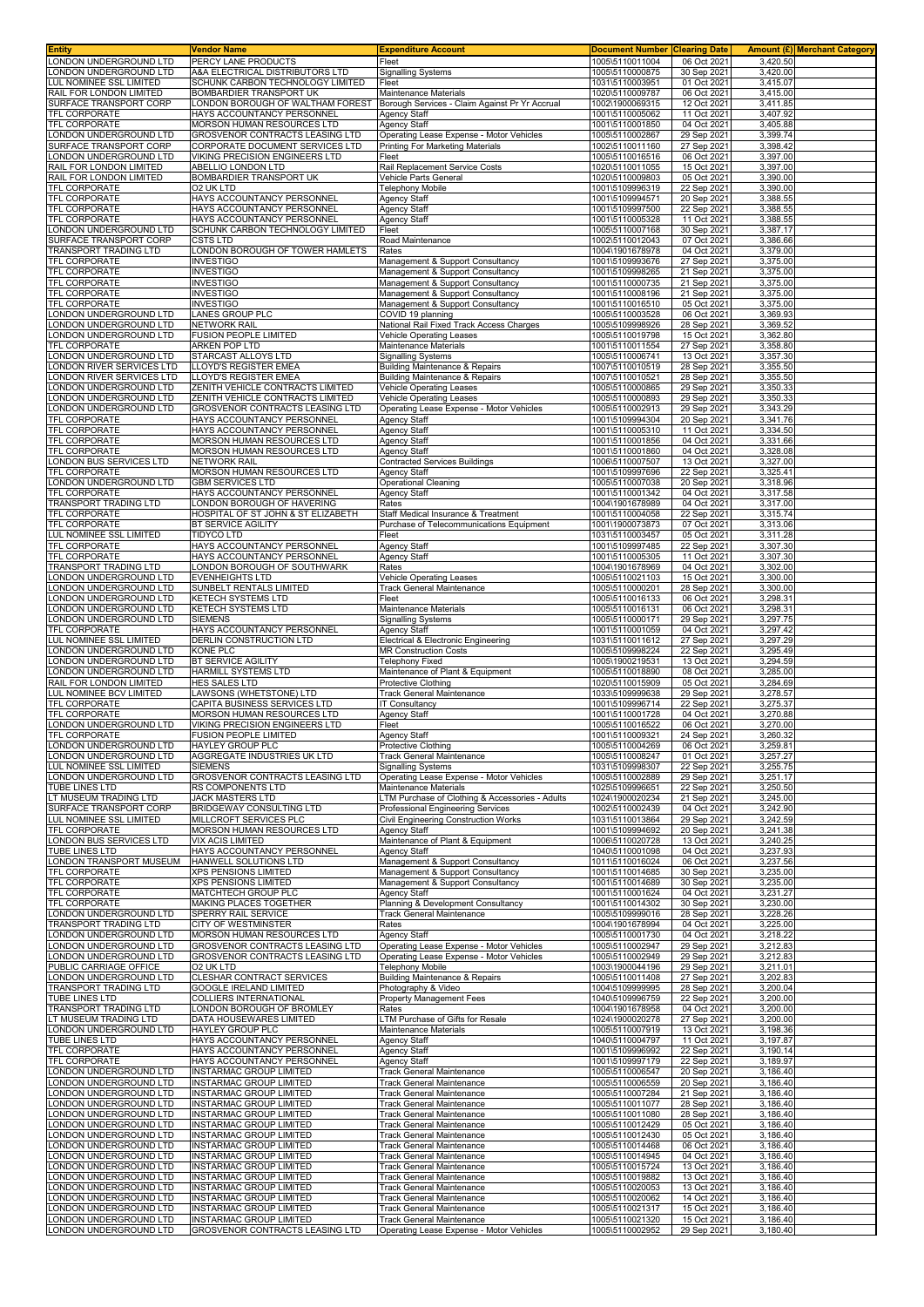| <b>Entity</b>                                      | Vendor Name                                                           | <b>Expenditure Account</b>                                         | <b>Document Number</b>             | <b>Clearing Date</b>       |                      | <b>Amount (£) Merchant Category</b> |
|----------------------------------------------------|-----------------------------------------------------------------------|--------------------------------------------------------------------|------------------------------------|----------------------------|----------------------|-------------------------------------|
| LONDON UNDERGROUND LTD                             | GROSVENOR CONTRACTS LEASING LTD                                       | Operating Lease Expense - Motor Vehicles                           | 1005\5110003154                    | 29 Sep 2021                | 3,180.40             |                                     |
| ONDON UNDERGROUND LTD                              | ABELLIO LONDON LTD                                                    | Rail Replacement Service Costs                                     | 1005\5110011046                    | 15 Oct 2021                | 3,180.00             |                                     |
| TFL CORPORATE                                      | HAYS ACCOUNTANCY PERSONNEL                                            | <b>Agency Staff</b>                                                | 1001\5109994583                    | 20 Sep 2021                | 3,178.49<br>3.178.49 |                                     |
| TFL CORPORATE<br>TFL CORPORATE                     | HAYS ACCOUNTANCY PERSONNEL<br>MATCHTECH GROUP PLC                     | <b>Agency Staff</b><br>Agency Staff                                | 1001\5110005195<br>1001\5109994668 | 11 Oct 2021<br>20 Sep 2021 | 3,172.40             |                                     |
| TFL CORPORATE                                      | MATCHTECH GROUP PLC                                                   | Agency Staff                                                       | 1001\5109997540                    | 22 Sep 2021                | 3,172.40             |                                     |
| LONDON UNDERGROUND LTD                             | <b>ACTIVAIR AUTOMATION LTD</b>                                        | Fleet                                                              | 1005\5110006260                    | 08 Oct 2021                | 3,168.00             |                                     |
| ONDON UNDERGROUND LTD                              | HILTI (GB) LTD                                                        | <b>MR Construction Costs</b>                                       | 1005\5110003051                    | 05 Oct 2021                | 3,166.44             |                                     |
| ONDON UNDERGROUND LTD                              | PROGRESS RAIL SERVICES UK LTD                                         | <b>Track General Maintenance</b>                                   | 1005\5110007036                    | 13 Oct 2021                | 3,162.84             |                                     |
| TFL CORPORATE                                      | CAPITA BUSINESS SERVICES LTD                                          | <b>IT Consultancy</b>                                              | 1001\5109999502                    | 27 Sep 2021                | 3,161.82             |                                     |
| ONDON UNDERGROUND LTD                              | HAYLEY GROUP PLC                                                      | Maintenance Materials                                              | 1005\5110000027                    | 28 Sep 2021                | 3,161.47             |                                     |
| TFL CORPORATE                                      | HAYS ACCOUNTANCY PERSONNEL                                            | <b>Agency Staff</b>                                                | 1001\5110005175                    | 11 Oct 2021                | 3,159.48             |                                     |
| LONDON UNDERGROUND LTD                             | GROSVENOR CONTRACTS LEASING LTD                                       | Operating Lease Expense - Motor Vehicles                           | 1005\5110003164                    | 29 Sep 2021                | 3,155.09             |                                     |
| TFL CORPORATE                                      | MORSON HUMAN RESOURCES LTD                                            | <b>Agency Staff</b>                                                | 1001\5109994689                    | 20 Sep 2021                | 3,153.90             |                                     |
| TFL CORPORATE                                      | MORSON HUMAN RESOURCES LTD                                            | <b>Agency Staff</b>                                                | 1001\5110005612                    | 11 Oct 2021                | 3,153.90             |                                     |
| TFL CORPORATE<br>TFL CORPORATE                     | MATCHTECH GROUP PLC<br>MORSON HUMAN RESOURCES LTD                     | <b>Agency Staff</b><br>Agency Staff                                | 1001\5110001641<br>1001\5109994753 | 04 Oct 2021<br>20 Sep 2021 | 3,151.80<br>3,150.00 |                                     |
| TFL CORPORATE                                      | HAYS ACCOUNTANCY PERSONNEL                                            | <b>Agency Staff</b>                                                | 1001\5110005026                    | 11 Oct 2021                | 3.150.00             |                                     |
| TFL CORPORATE                                      | GLOBAL OUTDOOR MEDIA LIMITED                                          | Radio TV Press Poster Cinema Airtime And Space                     | 1001\5109995846                    | 21 Sep 2021                | 3,150.00             |                                     |
| SURFACE TRANSPORT CORP                             | ZEST CONSULT LTD                                                      | <b>Professional Engineering Services</b>                           | 1002\5110011064                    | 24 Sep 2021                | 3,150.00             |                                     |
| TUBE LINES LTD                                     | HAYS ACCOUNTANCY PERSONNEL                                            | <b>Agency Staff</b>                                                | 1040\5110004849                    | 11 Oct 2021                | 3,149.91             |                                     |
| TRANSPORT TRADING LTD                              | LONDON BOROUGH OF BROMLEY                                             | Rates                                                              | 1004\1901678957                    | 04 Oct 2021                | 3,148.00             |                                     |
| TFL CORPORATE                                      | HAYS ACCOUNTANCY PERSONNEL                                            | <b>Agency Staff</b>                                                | 1001\5110001546                    | 04 Oct 2021                | 3,146.78             |                                     |
| ONDON UNDERGROUND LTD.                             | GROSVENOR CONTRACTS LEASING LTD                                       | Operating Lease Expense - Motor Vehicles                           | 1005\5110002966                    | 29 Sep 2021                | 3,145.53             |                                     |
| ONDON UNDERGROUND LTD                              | GROSVENOR CONTRACTS LEASING LTD                                       | Operating Lease Expense - Motor Vehicles                           | 1005\5110003063                    | 29 Sep 202                 | 3,145.53             |                                     |
| ONDON UNDERGROUND LTD                              | GROSVENOR CONTRACTS LEASING LTD                                       | Operating Lease Expense - Motor Vehicles                           | 1005\5110003068                    | 29 Sep 2021                | 3,145.53             |                                     |
| ONDON UNDERGROUND LTD                              | GROSVENOR CONTRACTS LEASING LTD                                       | Operating Lease Expense - Motor Vehicles                           | 1005\5110003074                    | 29 Sep 2021                | 3,145.53             |                                     |
| ONDON UNDERGROUND LTD                              | GROSVENOR CONTRACTS LEASING LTD                                       | Operating Lease Expense - Motor Vehicles                           | 1005\5110003110                    | 29 Sep 2021                | 3,145.53             |                                     |
| RAIL FOR LONDON LIMITED<br>RAIL FOR LONDON LIMITED | QUATTRO LTD<br>GIFFEN GROUP LTD                                       | Management & Support Consultancy                                   | 1020\5110002427                    | 28 Sep 2021<br>12 Oct 2021 | 3,136.00<br>3,135.00 |                                     |
| LONDON BUS SERVICES LTD                            | TRITECH PRECISION PROD. YEOVIL LTD                                    | <b>MR Construction Costs</b><br>Equipment Repairs & Maintenance    | 1020\5110020452<br>1006\5110011174 | 04 Oct 2021                | 3,132.90             |                                     |
| TFL CORPORATE                                      | HAYS ACCOUNTANCY PERSONNEL                                            | <b>Agency Staff</b>                                                | 1001\5109994167                    | 20 Sep 2021                | 3,127.90             |                                     |
| TFL CORPORATE                                      | HAYS ACCOUNTANCY PERSONNEL                                            | <b>Agency Staff</b>                                                | 1001\5109994173                    | 20 Sep 2021                | 3,127.90             |                                     |
| TFL CORPORATE                                      | HAYS ACCOUNTANCY PERSONNEL                                            | <b>Agency Staff</b>                                                | 1001\5109997304                    | 22 Sep 2021                | 3,127.90             |                                     |
| TFL CORPORATE                                      | HAYS ACCOUNTANCY PERSONNEL                                            | <b>Agency Staff</b>                                                | 1001\5110001345                    | 04 Oct 2021                | 3,127.90             |                                     |
| TFL CORPORATE                                      | HAYS ACCOUNTANCY PERSONNEL                                            | <b>Agency Staff</b>                                                | 1001\5110005041                    | 11 Oct 2021                | 3,127.90             |                                     |
| <b>TFL CORPORATE</b>                               | HAYS ACCOUNTANCY PERSONNEL                                            | <b>Agency Staff</b>                                                | 1001\5110005049                    | 11 Oct 2021                | 3,127.90             |                                     |
| TFL CORPORATE                                      | INSIGHT EXECUTIVE GROUP LIMITED                                       | Management & Support Consultancy                                   | 1001\5109980574                    | 30 Sep 2021                | 3,125.00             |                                     |
| TFL CORPORATE                                      | INSIGHT EXECUTIVE GROUP LIMITED                                       | Management & Support Consultancy                                   | 1001\5110010255                    | 29 Sep 2021                | 3,125.00             |                                     |
| TRANSPORT TRADING LTD                              | LONDON BOROUGH HACKNEY                                                | Rates                                                              | 1004\1901678983                    | 04 Oct 2021                | 3,123.00             |                                     |
| UL NOMINEE BCV LIMITED                             | COMECH METROLOGY                                                      | <b>Track General Maintenance</b>                                   | 1033\5110016641                    | 06 Oct 2021                | 3,119.90             |                                     |
| TRANSPORT TRADING LTD                              | CIRCULAR CRUISES WESTMINSTER                                          | Gross Sales Clearance                                              | 1004\1901678221                    | 27 Sep 2021                | 3,118.23             |                                     |
| LONDON UNDERGROUND LTD<br>TRANSPORT TRADING LTD    | <b>NCCT LTD</b><br>EDF ENERGY                                         | <b>Electrical Equipment Maintenance</b><br>Electricity             | 1005\5110011472<br>1004\1901674912 | 29 Sep 2021<br>15 Oct 2021 | 3,110.54<br>3,102.07 |                                     |
| ONDON UNDERGROUND LTD                              | BROWNINGS ELECTRIC CO LTD                                             | Maintenance Materials                                              | 1005\5110019820                    | 11 Oct 2021                | 3,102.00             |                                     |
| SURFACE TRANSPORT CORP                             | LONDON BOROUGH OF LAMBETH                                             | Borough Services - Claim Against Pr Yr Accrual                     | 1002\1900069849                    | 12 Oct 2021                | 3,100.00             |                                     |
| LUL NOMINEE BCV LIMITED                            | DAVID BROWN SANTASALO UK LIMITED                                      | <b>Signalling Systems</b>                                          | 1033\5109998899                    | 28 Sep 2021                | 3,100.00             |                                     |
| TUBE LINES LTD                                     | PROBRAND LTD                                                          | Software Maintenance                                               | 1025\5110019002                    | 13 Oct 2021                | 3,093.00             |                                     |
| ONDON UNDERGROUND LTD                              | GROSVENOR CONTRACTS LEASING LTD                                       | Operating Lease Expense - Motor Vehicles                           | 1005\5110002965                    | 29 Sep 2021                | 3,091.82             |                                     |
| ONDON UNDERGROUND LTD                              | GROSVENOR CONTRACTS LEASING LTD                                       | Operating Lease Expense - Motor Vehicles                           | 1005\5110003173                    | 29 Sep 2021                | 3,091.82             |                                     |
| SURFACE TRANSPORT CORP                             | MITIE CLEANING & ENVIRONMENTAL                                        | Road Maintenance                                                   | 1002\5109999709                    | 28 Sep 2021                | 3,083.38             |                                     |
| SURFACE TRANSPORT CORP                             | F M CONWAY LTD                                                        | Civil Engineering Construction Works                               | 1002\5110021055                    | 13 Oct 2021                | 3,080.00             |                                     |
| ONDON UNDERGROUND LTD                              | FUSION PEOPLE LIMITED                                                 | Agency Staff                                                       | 1005\5110017809                    | 08 Oct 2021                | 3,077.37             |                                     |
| LUL NOMINEE BCV LIMITED                            | PIRTEK                                                                | Fleet                                                              | 1033\5109996194                    | 20 Sep 2021                | 3,074.50             |                                     |
| ONDON UNDERGROUND LTD                              | MORSON HUMAN RESOURCES LTD                                            | <b>Agency Staff</b>                                                | 1005\5109997713                    | 22 Sep 2021                | 3,069.54             |                                     |
| UL NOMINEE SSL LIMITED<br>TFL CORPORATE            | SCHUNK CARBON TECHNOLOGY LIMITED<br>BURGES SALMON LLP                 | Fleet                                                              | 1031\5110014287<br>1001\5110011985 | 01 Oct 2021<br>28 Sep 2021 | 3,068.35<br>3,067.45 |                                     |
| LONDON UNDERGROUND LTD                             | CORPORATE DOCUMENT SERVICES LTD                                       | Legal Fees<br>Printing                                             | 1005\5110006281                    | 20 Sep 2021                | 3,066.63             |                                     |
| TFL CORPORATE                                      | CORPORATE DOCUMENT SERVICES LTD                                       | Printing For Customer Info Materials                               | 1001\5110020615                    | 12 Oct 2021                | 3,057.24             |                                     |
| TFL CORPORATE                                      | CORPORATE DOCUMENT SERVICES LTD                                       | Printing For Customer Info Materials                               | 1001\5110020623                    | 12 Oct 2021                | 3,057.24             |                                     |
| SURFACE TRANSPORT CORP                             | CORPORATE DOCUMENT SERVICES LTD                                       | Printing For Customer Info Materials                               | 1002\5110022091                    | 14 Oct 2021                | 3,057.24             |                                     |
| ONDON UNDERGROUND LTD                              | BIFFA WASTE SERVICES LIMITED                                          | Vehicle Operating Leases                                           | 1005\5109998198                    | 22 Sep 2021                | 3,053.70             |                                     |
| SURFACE TRANSPORT CORP                             | <b>BIOTECTURE LIMITED</b>                                             | Road Maintenance                                                   | 1002\5110016723                    | 08 Oct 2021                | 3,050.00             |                                     |
| LUL NOMINEE SSL LIMITED                            | PERMALOK FASTENING SYSTEMS LTD                                        | Maintenance Materials                                              | 1031\5110003471                    | 04 Oct 2021                | 3,049.44             |                                     |
| LUL NOMINEE SSL LIMITED                            | KNORR-BREMSE RAIL LTD                                                 | Fleet                                                              | 1031\5110003801                    | 05 Oct 2021                | 3,048.00             |                                     |
| LT MUSEUM TRADING LTD                              | PROBRAND LTD                                                          | Software Maintenance                                               | 1024\5110019001                    | 08 Oct 2021                | 3.047.50             |                                     |
| TRANSPORT TRADING LTD<br><b>TFL CORPORATE</b>      | O2 UK LTD<br>HAYS ACCOUNTANCY PERSONNEL                               | <b>Telephony Mobile</b><br><b>Agency Staff</b>                     | 1004\1901678862<br>1001\5109993993 | 29 Sep 2021<br>20 Sep 2021 | 3,042.00<br>3,037.90 |                                     |
| TFL CORPORATE                                      | HAYS ACCOUNTANCY PERSONNEL                                            | <b>Agency Staff</b>                                                | 1001\5109994445                    | 20 Sep 2021                | 3,037.90             |                                     |
| TFL CORPORATE                                      | HAYS ACCOUNTANCY PERSONNEL                                            | <b>Agency Staff</b>                                                | 1001\5109994529                    | 20 Sep 2021                | 3,037.90             |                                     |
| TFL CORPORATE                                      | HAYS ACCOUNTANCY PERSONNEL                                            | <b>Agency Staff</b>                                                | 1001\5109997013                    | 22 Sep 2021                | 3,037.90             |                                     |
| TFL CORPORATE                                      | HAYS ACCOUNTANCY PERSONNEL                                            | <b>Agency Staff</b>                                                | 1001\5110001209                    | 04 Oct 2021                | 3,037.90             |                                     |
| TFL CORPORATE                                      | HAYS ACCOUNTANCY PERSONNEL                                            | <b>Agency Staff</b>                                                | 1001\5110004735                    | 11 Oct 2021                | 3,037.90             |                                     |
| TFL CORPORATE                                      | HAYS ACCOUNTANCY PERSONNEL                                            | Agency Staff                                                       | 1001\5110005107                    | 11 Oct 2021                | 3,037.90             |                                     |
| LONDON UNDERGROUND LTD                             | BRITISH MICA CO HOLDINGS LTD                                          | Fleet                                                              | 1005\5110002423                    | 28 Sep 2021                | 3,035.00             |                                     |
| ONDON UNDERGROUND LTD                              | BRITISH MICA CO HOLDINGS LTD                                          | Fleet                                                              | 1005\5110002495                    | 28 Sep 2021                | 3,035.00             |                                     |
| ONDON UNDERGROUND LTD<br>ONDON UNDERGROUND LTD     | HILTI (GB) LTD<br><b>NETWORK RAIL</b>                                 | <b>MR Construction Costs</b><br><b>Traction Current</b>            | 1005\5110003037<br>1005\5109999014 | 05 Oct 2021<br>28 Sep 2021 | 3.034.22<br>3,032.88 |                                     |
| ONDON UNDERGROUND LTD                              | <b>NETWORK RAIL</b>                                                   | <b>Traction Current</b>                                            | 1005\5109999550                    | 29 Sep 2021                | 3,032.88             |                                     |
| <b>TFL CORPORATE</b>                               | <b>FUSION PEOPLE LIMITED</b>                                          | Agency Staff                                                       | 1001\5110009346                    | 24 Sep 2021                | 3.031.02             |                                     |
| LUL NOMINEE BCV LIMITED                            | TURNER TOOLS LTD INC BESCO IND.                                       | Equipment Repairs & Maintenance                                    | 1033\5110008275                    | 22 Sep 2021                | 3.030.40             |                                     |
| LONDON UNDERGROUND LTD                             | GREENWOODS STOCK BOXES LTD                                            | <b>Signalling Systems</b>                                          | 1005\5110006764                    | 20 Sep 2021                | 3,030.00             |                                     |
| <b>TFL CORPORATE</b>                               | FUSION PEOPLE LIMITED                                                 | <b>Agency Staff</b>                                                | 1001\5110013449                    | 01 Oct 2021                | 3,027.44             |                                     |
| TFL CORPORATE                                      | REED SPECIALIST RECRUITMENT LTD                                       | <b>Agency Staff</b>                                                | 1001\5110017792                    | 14 Oct 2021                | 3,024.56             |                                     |
| TFL CORPORATE                                      | HAYS ACCOUNTANCY PERSONNEL                                            | <b>Agency Staff</b>                                                | 1001\5109994533                    | 20 Sep 2021                | 3,024.40             |                                     |
| TFL CORPORATE                                      | HAYS ACCOUNTANCY PERSONNEL                                            | <b>Agency Staff</b>                                                | 1001\5110005304                    | 11 Oct 2021                | 3,024.40             |                                     |
| LONDON UNDERGROUND LTD                             | MISSION COMMUNICATIONS LIMITED                                        | Statutory Ads Notices Communications & Consultatio                 | 1005\5110014630                    | 30 Sep 2021                | 3,020.00             |                                     |
| TRANSPORT TRADING LTD<br>TFL CORPORATE             | 02 UK LTD<br>MORSON HUMAN RESOURCES LTD                               | <b>Telephony Mobile</b>                                            | 1004\1901678866<br>1001\5110005599 | 29 Sep 2021                | 3,018.04<br>3,005.17 |                                     |
| TUBE LINES LTD                                     | HAYS ACCOUNTANCY PERSONNEL                                            | <b>Agency Staff</b><br><b>Agency Staff</b>                         | 1040\5110001091                    | 11 Oct 2021<br>04 Oct 2021 | 3,005.10             |                                     |
| TUBE LINES LTD                                     | COLLIERS INTERNATIONAL                                                | Property Management Fees                                           | 1040\5109996762                    | 22 Sep 2021                | 3,000.00             |                                     |
| TRANSPORT TRADING LTD                              | NOVACROFT DIRECT LTD                                                  | Ticket & Pass Production                                           | 1004\5110010964                    | 28 Sep 2021                | 3,000.00             |                                     |
| TFL CORPORATE                                      | <b>VCCP GROUP LLP</b>                                                 | Printing For Customer Info Materials                               | 1001\5110002552                    | 04 Oct 2021                | 3,000.00             |                                     |
| TFL CORPORATE                                      | INSIGHT EXECUTIVE GROUP LIMITED                                       | Management & Support Consultancy                                   | 1001\5109980597                    | 12 Oct 2021                | 3,000.00             |                                     |
| TFL CORPORATE                                      | INSIGHT EXECUTIVE GROUP LIMITED                                       | Management & Support Consultancy                                   | 1001\5109970621                    | 11 Oct 2021                | 3,000.00             |                                     |
| TFL CORPORATE                                      | INSIGHT EXECUTIVE GROUP LIMITED                                       | Management & Support Consultancy                                   | 1001\5109980595                    | 12 Oct 2021                | 3,000.00             |                                     |
| LONDON UNDERGROUND LTD                             | BPS SOLUTIONS LTD                                                     | Management & Support Consultancy                                   | 1005\5110016650                    | 14 Oct 2021                | 3,000.00             |                                     |
| RAIL FOR LONDON LIMITED                            | SIMPLY 4 GROUP LTD                                                    | Management & Support Consultancy                                   | 1020\5110007157                    | 23 Sep 2021                | 3,000.00             |                                     |
| LONDON UNDERGROUND LTD<br>TFL CORPORATE            | LEVITT BERNSTEIN ASSOCIATES LIMITED<br>CRIPPS HARRIES HALL LLP (KENT) | Planning & Development Consultancy<br>Purchase of Land & Buildings | 1005\5110016687<br>1001\1900073948 | 06 Oct 2021<br>11 Oct 2021 | 3,000.00<br>3,000.00 |                                     |
| LONDON UNDERGROUND LTD                             | LESMAC (FASTENERS) LTD                                                | Maintenance Materials                                              | 1005\5110007776                    | 27 Sep 2021                | 3,000.00             |                                     |
| UL NOMINEE SSL LIMITED                             | L C SWITCHGEAR LTD                                                    | Civil Engineering Construction Works                               | 1031\5109997939                    | 22 Sep 2021                | 3,000.00             |                                     |
| SURFACE TRANSPORT CORP                             | ONDON BOROUGH OF BEXLEY                                               | <b>Borough Services</b>                                            | 1002\1900069720                    | 06 Oct 2021                | 2,999.69             |                                     |
| LUL NOMINEE BCV LIMITED                            | COMECH METROLOGY                                                      | <b>Track General Maintenance</b>                                   | 1033\5110015118                    | 05 Oct 2021                | 2,997.94             |                                     |
| <b>DIAL A RIDE</b>                                 | EDENBECK                                                              | <b>Building Maintenance &amp; Repairs</b>                          | 1010\5110015096                    | 04 Oct 2021                | 2,995.00             |                                     |
| TRANSPORT TRADING LTD                              | CITY OF WESTMINSTER                                                   | Rates                                                              | 1004\1901678921                    | 04 Oct 2021                | 2,995.00             |                                     |
| TRANSPORT TRADING LTD                              | CITY OF WESTMINSTER                                                   | Rates                                                              | 1004\1901678922                    | 04 Oct 2021                | 2,995.00             |                                     |
| LUL NOMINEE BCV LIMITED                            | REID FREIGHT SERVICES LTD                                             | Maintenance Materials                                              | 1033\5110012128                    | 28 Sep 2021                | 2,995.00             |                                     |
| TRANSPORT TRADING LTD                              | O2 UK LTD                                                             | <b>Telephony Mobile</b>                                            | 1004\1901678881                    | 29 Sep 2021                | 2,994.28             |                                     |
| TRANSPORT TRADING LTD<br>TRANSPORT TRADING LTD     | O2 UK LTD<br>02 UK LTD                                                | <b>Telephony Mobile</b><br><b>Telephony Mobile</b>                 | 1004\1901678851<br>1004\1901678855 | 29 Sep 2021<br>29 Sep 2021 | 2,994.25<br>2,994.22 |                                     |
| TRANSPORT TRADING LTD                              | O2 UK LTD                                                             | <b>Telephony Mobile</b>                                            | 1004\1901678869                    | 29 Sep 2021                | 2,994.22             |                                     |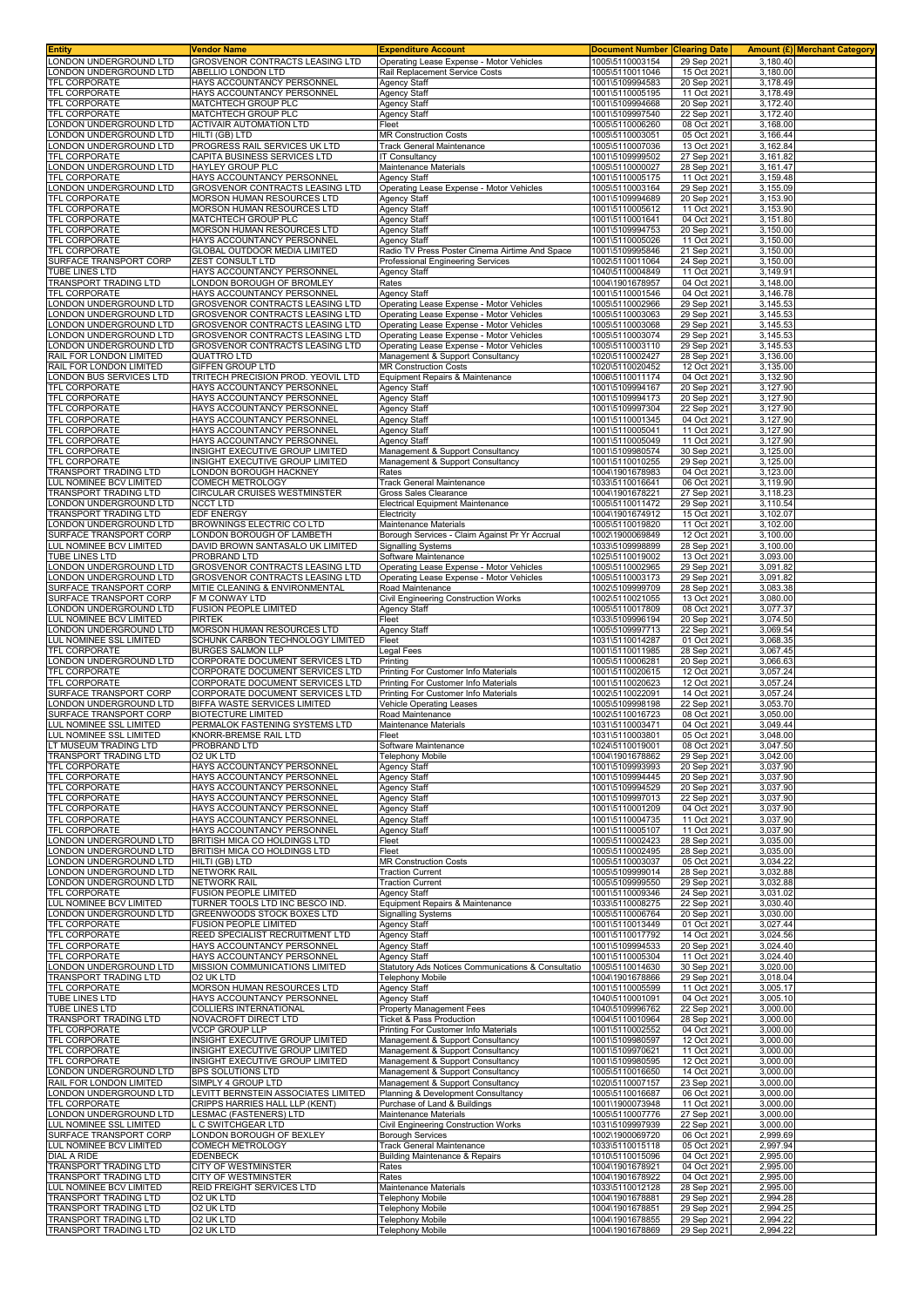| Entity                                                 | <b>Vendor Name</b>                                       | <b>Expenditure Account</b>                                                          | <b>Document Number</b>             | <b>Clearing Date</b>       | Amount (£) Merchant Category |
|--------------------------------------------------------|----------------------------------------------------------|-------------------------------------------------------------------------------------|------------------------------------|----------------------------|------------------------------|
| TRANSPORT TRADING LTD                                  | O2 UK LTD                                                | Telephony Mobile                                                                    | 1004\1901678874                    | 29 Sep 2021                | 2,994.19                     |
| TRANSPORT TRADING LTD                                  | <b>O2 UK LTD</b>                                         | Telephony Mobile                                                                    | 1004\1901678875                    | 29 Sep 202                 | 2,994.19                     |
| <b>FRANSPORT TRADING LTD</b>                           | O2 UK LTD                                                | <b>Telephony Mobile</b>                                                             | 1004\1901678884                    | 29 Sep 2021                | 2,994.18                     |
| TRANSPORT TRADING LTD                                  | O2 UK LTD                                                | <b>Telephony Mobile</b>                                                             | 1004\1901678859                    | 29 Sep 2021                | 2,994.17                     |
| TRANSPORT TRADING LTD                                  | O2 UK LTD                                                | Telephony Mobile                                                                    | 1004\1901678880                    | 29 Sep 2021                | 2,994.17                     |
| TRANSPORT TRADING LTD<br><b>FRANSPORT TRADING LTD</b>  | O2 UK LTD<br><b>O2 UK LTD</b>                            | Telephony Mobile<br>Telephony Mobile                                                | 1004\1901678858<br>1004\1901678856 | 29 Sep 202<br>29 Sep 2021  | 2,994.16<br>2,994.15         |
| TRANSPORT TRADING LTD                                  | O <sub>2</sub> UK LTD                                    | Telephony Mobile                                                                    | 1004\1901678876                    | 29 Sep 202                 | 2,994.15                     |
| FRANSPORT TRADING LTD                                  | O2 UK LTD                                                | <b>Telephony Mobile</b>                                                             | 1004\1901678885                    | 29 Sep 2021                | 2,994.15                     |
| TRANSPORT TRADING LTD                                  | O2 UK LTD                                                | Telephony Mobile                                                                    | 1004\1901678849                    | 29 Sep 2021                | 2,994.14                     |
| <b>RANSPORT TRADING LTD</b>                            | O2 UK LTD                                                | Felephony Mobile                                                                    | 1004\1901678887                    | 29 Sep 2021                | 2,994.14                     |
| TRANSPORT TRADING LTD                                  | 02 UK LTD                                                | Telephony Mobile                                                                    | 1004\1901678871                    | 29 Sep 202                 | 2,994.13                     |
| TRANSPORT TRADING LTD                                  | O2 UK LTD                                                | Telephony Mobile                                                                    | 1004\1901678852                    | 29 Sep 202                 | 2,994.12                     |
| <b>TRANSPORT TRADING LTD</b>                           | O2 UK LTD                                                | Telephony Mobile                                                                    | 1004\1901678863                    | 29 Sep 2021                | 2,994.12                     |
| <b>FRANSPORT TRADING LTD</b>                           | 02 UK LTD                                                | Telephony Mobile                                                                    | 1004\1901678877                    | 29 Sep 2021                | 2,994.12                     |
| TRANSPORT TRADING LTD<br><b>TRANSPORT TRADING LTD</b>  | O2 UK LTD<br>O2 UK LTD                                   | Telephony Mobile<br><b>Telephony Mobile</b>                                         | 1004\1901678853<br>1004\1901678868 | 29 Sep 2021<br>29 Sep 2021 | 2.994.09<br>2,994.09         |
| FRANSPORT TRADING LTD                                  | O2 UK LTD                                                | Telephony Mobile                                                                    | 1004\1901678882                    | 29 Sep 2021                | 2.994.09                     |
| TRANSPORT TRADING LTD                                  | O2 UK LTD                                                | <b>Telephony Mobile</b>                                                             | 1004\1901678873                    | 29 Sep 2021                | 2,994.05                     |
| TRANSPORT TRADING LTD                                  | O2 UK LTD                                                | Telephony Mobile                                                                    | 1004\1901678857                    | 29 Sep 202                 | 2.994.04                     |
| TRANSPORT TRADING LTD                                  | O2 UK LTD                                                | <b>Telephony Mobile</b>                                                             | 1004\1901678865                    | 29 Sep 202                 | 2,994.04                     |
| <b>FRANSPORT TRADING LTD</b>                           | O2 UK LTD                                                | Telephony Mobile                                                                    | 1004\1901678870                    | 29 Sep 2021                | 2,994.04                     |
| TRANSPORT TRADING LTD                                  | O2 UK LTD<br>O <sub>2</sub> UK LTD                       | Telephony Mobile                                                                    | 1004\1901678879                    | 29 Sep 202                 | 2,994.04                     |
| TRANSPORT TRADING LTD<br><b>FRANSPORT TRADING LTD</b>  | O2 UK LTD                                                | Telephony Mobile<br><b>Telephony Mobile</b>                                         | 1004\1901678850<br>1004\1901678854 | 29 Sep 202<br>29 Sep 202   | 2,994.00<br>2,994.00         |
| <b>FRANSPORT TRADING LTD</b>                           | O2 UK LTD                                                | <b>Telephony Mobile</b>                                                             | 1004\1901678860                    | 29 Sep 2021                | 2,994.00                     |
| TRANSPORT TRADING LTD                                  | O2 UK LTD                                                | <b>Telephony Mobile</b>                                                             | 1004\1901678861                    | 29 Sep 2021                | 2,994.00                     |
| TRANSPORT TRADING LTD                                  | O2 UK LTD                                                | Telephony Mobile                                                                    | 1004\1901678864                    | 29 Sep 202                 | 2,994.00                     |
| TRANSPORT TRADING LTD                                  | O2 UK LTD                                                | Telephony Mobile                                                                    | 1004\1901678867                    | 29 Sep 202                 | 2,994.00                     |
| <b>RANSPORT TRADING LTD</b>                            | O2 UK LTD                                                | Telephony Mobile                                                                    | 1004\1901678872                    | 29 Sep 2021                | 2,994.00                     |
| TRANSPORT TRADING LTD                                  | 02 UK LTD                                                | Telephony Mobile                                                                    | 1004\1901678878                    | 29 Sep 202                 | 2,994.00                     |
| FRANSPORT TRADING LTD<br>ONDON UNDERGROUND LTD         | O2 UK LTD<br>CEF                                         | Telephony Mobile                                                                    | 1004\1901678883<br>1005\5110018913 | 29 Sep 2021<br>12 Oct 2021 | 2,994.00<br>2,993.20         |
| UL NOMINEE SSL LIMITED                                 | PRV ENGINEERING LTD                                      | Equipment Repairs & Maintenance<br>Fleet                                            | 1031\5110012312                    | 06 Oct 2021                | 2,990.00                     |
| TUBE LINES LTD                                         | LANES GROUP PLC                                          | <b>Professional Engineering Services</b>                                            | 1025\5110003960                    | 06 Oct 202                 | 2,990.00                     |
| <b>TFL CORPORATE</b>                                   | CAPITA BUSINESS SERVICES LTD                             | Maintenance of Telecommunications Equipment                                         | 1001\5109996720                    | 22 Sep 2021                | 2,989.11                     |
| UL NOMINEE SSL LIMITED                                 | JOINTING TECHNOLOGIES                                    | Traction Current                                                                    | 1031\5110006638                    | 12 Oct 2021                | 2,989.00                     |
| UL NOMINEE SSL LIMITED                                 | KNORR-BREMSE RAIL LTD                                    | Fleet                                                                               | 1031\5110004278                    | 06 Oct 2021                | 2,987.75                     |
| ONDON UNDERGROUND LTD                                  | HAYLEY GROUP PLC                                         | Fleet                                                                               | 1005\5109998076                    | 22 Sep 2021                | 2,986.00                     |
| SURFACE TRANSPORT CORP                                 | T-KARTOR SWEDEN AB                                       | Design & Production Of Maps & Timetable Publicity                                   | 1002\5110003930                    | 08 Oct 2021                | 2,980.00                     |
| <b>TFL CORPORATE</b><br>ONDON UNDERGROUND LTD          | <b>EVERSHEDS</b><br><b>DENCO LUBRICATION LTD</b>         | Legal Fees<br>Maintenance Materials                                                 | 1001\5110009840<br>1005\5110011032 | 22 Sep 2021                | 2,980.00<br>2,980.00         |
| TFL CORPORATE                                          | HAYS ACCOUNTANCY PERSONNEL                               | Agency Staff                                                                        | 1001\5109997147                    | 28 Sep 2021<br>22 Sep 202  | 2,976.42                     |
| TFL CORPORATE                                          | HAYS ACCOUNTANCY PERSONNEL                               | <b>Agency Staff</b>                                                                 | 1001\5110005079                    | 11 Oct 202                 | 2,966.22                     |
| UL NOMINEE SSL LIMITED                                 | KNORR-BREMSE RAIL LTD                                    | Fleet                                                                               | 1031\5110004413                    | 06 Oct 2021                | 2,965.76                     |
| TRANSPORT TRADING LTD                                  | O2 UK LTD                                                | Telephony Mobile                                                                    | 1004\1901678886                    | 29 Sep 2021                | 2,964.13                     |
| TFL CORPORATE                                          | MATCHTECH GROUP PLC                                      | Agency Staff                                                                        | 1001\5110001693                    | 04 Oct 202                 | 2,962.32                     |
| TFL CORPORATE                                          | MATCHTECH GROUP PLC                                      | Agency Staff                                                                        | 1001\5109994637                    | 20 Sep 202                 | 2,961.25                     |
| <b>TFL CORPORATE</b>                                   | MATCHTECH GROUP PLC                                      | Agency Staff                                                                        | 1001\5109994663                    | 20 Sep 2021                | 2,961.25                     |
| TFL CORPORATE                                          | MATCHTECH GROUP PLC                                      | Agency Staff                                                                        | 1001\5109997534                    | 22 Sep 2021                | 2,961.25                     |
| TFL CORPORATE                                          | MATCHTECH GROUP PLC<br><b>MATCHTECH GROUP PLC</b>        | Agency Staff                                                                        | 1001\5109997535                    | 22 Sep 202                 | 2,961.25                     |
| TFL CORPORATE<br><b>TFL CORPORATE</b>                  | MATCHTECH GROUP PLC                                      | Agency Staff<br>Agency Staff                                                        | 1001\5109997541<br>1001\5110001707 | 22 Sep 2021<br>04 Oct 2021 | 2,961.25<br>2,961.25         |
| TFL CORPORATE                                          | MATCHTECH GROUP PLC                                      | Agency Staff                                                                        | 1001\5110005435                    | 11 Oct 2021                | 2,961.25                     |
| TFL CORPORATE                                          | MATCHTECH GROUP PLC                                      | Agency Staff                                                                        | 1001\5110005443                    | 11 Oct 2021                | 2,961.25                     |
| TFL CORPORATE                                          | HAYS ACCOUNTANCY PERSONNEL                               | Agency Staff                                                                        | 1001\5109994141                    | 20 Sep 2021                | 2,958.24                     |
| <b>TFL CORPORATE</b>                                   | HAYS ACCOUNTANCY PERSONNEL                               | Agency Staff                                                                        | 1001\5109997479                    | 22 Sep 2021                | 2,958.24                     |
| TFL CORPORATE                                          | HAYS ACCOUNTANCY PERSONNEL                               | Agency Staff                                                                        | 1001\5110005297                    | 11 Oct 2021                | 2,958.24                     |
| ONDON UNDERGROUND LTD                                  | LANES GROUP PLC                                          | Building Maintenance & Repairs                                                      | 1005\5110010163                    | 05 Oct 2021                | 2,956.62                     |
| <b>UL NOMINEE BCV LIMITED</b>                          | M MUSGROVE LTD                                           | Fleet                                                                               | 1033\5110007191                    | 29 Sep 2021                | 2,955.96                     |
| TFL CORPORATE                                          | HAYS ACCOUNTANCY PERSONNEL                               | Agency Staff                                                                        | 1001\5109997000                    | 22 Sep 2021                | 2,954.93<br>2.953.23         |
| TFL CORPORATE<br>ONDON UNDERGROUND LTD                 | MORSON HUMAN RESOURCES LTD<br>KONECRANES DEMAG UK LTD    | Agency Staff<br>Equipment Repairs & Maintenance                                     | 1001\5110001800<br>1005\5110018850 | 04 Oct 2021<br>07 Oct 2021 | 2,948.00                     |
| <b>UL NOMINEE SSL LIMITED</b>                          | SUNBELT RENTALS LIMITED                                  | Civil Engineering Construction Works                                                | 1031\5110000200                    | 28 Sep 2021                | 2,943.60                     |
| ONDON UNDERGROUND LTD                                  | TELENT TECHNOLOGY SERVICES LTD                           | Equipment Repairs & Maintenance                                                     | 1005\5109998860                    | 28 Sep 2021                | 2,942.10                     |
| TFL CORPORATE                                          | <b>FUSION PEOPLE LIMITED</b>                             | Agency Staff                                                                        | 1001\5110009271                    | 24 Sep 2021                | 2,941.14                     |
| TFL CORPORATE                                          | <b>FUSION PEOPLE LIMITED</b>                             | <b>Agency Staff</b>                                                                 | 1001\5110013399                    | 01 Oct 2021                | 2,941.14                     |
| TFL CORPORATE                                          | FUSION PEOPLE LIMITED                                    | Agency Staff                                                                        | 1001\5110017808                    | 08 Oct 2021                | 2,941.14                     |
| ONDON UNDERGROUND LTD                                  | MORSON HUMAN RESOURCES LTD                               | Agency Staff                                                                        | 1005\5110005564                    | 11 Oct 2021                | 2,937.97                     |
| ONDON RIVER SERVICES LTD.                              | <b>GBM SERVICES LTD</b>                                  | Office Cleaning                                                                     | 1007\5110004054                    | 20 Sep 2021<br>12 Oct 2021 | 2,937.74                     |
| UL NOMINEE SSL LIMITED<br>ONDON UNDERGROUND LTD.       | . C SWITCHGEAR LTD<br>GROSVENOR CONTRACTS LEASING LTD    | <b>Electrical Equipment Maintenance</b><br>Operating Lease Expense - Motor Vehicles | 1031\5110007275<br>1005\5110002918 | 29 Sep 2021                | 2,936.96<br>2.931.77         |
| TFL CORPORATE                                          | MORSON HUMAN RESOURCES LTD                               | Agency Staff                                                                        | 1001\5110001795                    | 04 Oct 2021                | 2,925.36                     |
| ONDON UNDERGROUND LTD                                  | <b>GARRAN LOCKERS LTD</b>                                | Furniture & Equipment                                                               | 1005\5110014898                    | 05 Oct 2021                | 2,920.26                     |
| ONDON UNDERGROUND LTD                                  | 4 RAIL SERVICES LTD                                      | <b>Track General Maintenance</b>                                                    | 1005\5110012370                    | 29 Sep 2021                | 2,920.00                     |
| <b>FRANSPORT TRADING LTD</b>                           | ONDON BOROUGH OF SOUTHWARK                               | Rates                                                                               | 1004\1901678971                    | 04 Oct 2021                | 2,918.00                     |
| TRANSPORT TRADING LTD                                  | ONDON BOROUGH OF TOWER HAMLETS                           | Rates                                                                               | 1004\1901678977                    | 04 Oct 2021                | 2,918.00                     |
| RAIL FOR LONDON LIMITED                                | MORSON HUMAN RESOURCES LTD                               | Agency Staff<br><b>Track General Maintenance</b>                                    | 1020\5110005520                    | 11 Oct 2021                | 2,914.65<br>2,914.48         |
| <b>UL NOMINEE BCV LIMITED</b><br>ONDON UNDERGROUND LTD | COMECH METROLOGY<br>EDENBECK                             | Building Maintenance & Repairs                                                      | 1033\5110021603<br>1005\5110020480 | 15 Oct 2021<br>12 Oct 2021 | 2,914.43                     |
| TFL CORPORATE                                          | HAYS ACCOUNTANCY PERSONNEL                               | Agency Staff                                                                        | 1001\5109994083                    | 20 Sep 2021                | 2.913.05                     |
| TFL CORPORATE                                          | HAYS ACCOUNTANCY PERSONNEL                               | Agency Staff                                                                        | 1001\5109994461                    | 20 Sep 2021                | 2,913.05                     |
| TFL CORPORATE                                          | HAYS ACCOUNTANCY PERSONNEL                               | Agency Staff                                                                        | 1001\5109994217                    | 20 Sep 2021                | 2,911.35                     |
| TFL CORPORATE                                          | HAYS ACCOUNTANCY PERSONNEL                               | Agency Staff                                                                        | 1001\5109994438                    | 20 Sep 2021                | 2,911.35                     |
| TFL CORPORATE                                          | HAYS ACCOUNTANCY PERSONNEL                               | Agency Staff                                                                        | 1001\5109994501                    | 20 Sep 2021                | 2,911.35                     |
| TFL CORPORATE                                          | HAYS ACCOUNTANCY PERSONNEL                               | Agency Staff                                                                        | 1001\5109997166                    | 22 Sep 2021                | 2,911.35                     |
| TFL CORPORATE<br>TFL CORPORATE                         | HAYS ACCOUNTANCY PERSONNEL<br>HAYS ACCOUNTANCY PERSONNEL | Agency Staff<br>Agency Staff                                                        | 1001\5109997366<br>1001\5110005164 | 22 Sep 2021<br>11 Oct 2021 | 2,911.35<br>2,911.35         |
| TFL CORPORATE                                          | HAYS ACCOUNTANCY PERSONNEL                               | Agency Staff                                                                        | 1001\5110005285                    | 11 Oct 2021                | 2,911.35                     |
| TFL CORPORATE                                          | HAYS ACCOUNTANCY PERSONNEL                               | Agency Staff                                                                        | 1001\5110005333                    | 11 Oct 2021                | 2,911.35                     |
| SURFACE TRANSPORT CORP                                 | CSTS LTD                                                 | Maintenance of Plant & Equipment                                                    | 1002\5110012155                    | 07 Oct 2021                | 2,910.09                     |
| UL NOMINEE BCV LIMITED                                 | KINGSBEECH LTD                                           | Fleet                                                                               | 1033\5110015682                    | 06 Oct 2021                | 2,908.60                     |
| SURFACE TRANSPORT CORP                                 | <b>CSTS LTD</b>                                          | Civil Engineering Construction Works                                                | 1002\5110013890                    | 12 Oct 2021                | 2,906.19                     |
| ONDON UNDERGROUND LTD                                  | <b>BROOKVEX IMS LTD</b>                                  | Escalators                                                                          | 1005\5110018858                    | 07 Oct 2021                | 2,905.00                     |
| TFL CORPORATE                                          | HAYS ACCOUNTANCY PERSONNEL                               | Agency Staff                                                                        | 1001\5109994227                    | 20 Sep 2021                | 2,900.70                     |
| ONDON UNDERGROUND LTD<br>ONDON UNDERGROUND LTD         | 4 RAIL SERVICES LTD<br><b>FUSION PEOPLE LIMITED</b>      | <b>Building Maintenance &amp; Repairs</b><br>Agency Staff                           | 1005\5110014543<br>1005\5110017940 | 04 Oct 2021<br>08 Oct 2021 | 2,900.00<br>2,898.92         |
| UL NOMINEE BCV LIMITED                                 | BOMBARDIER TRANSPORT UK                                  | Electrical & Electronic Engineering                                                 | 1033\5109999846                    | 29 Sep 2021                | 2,890.00                     |
| UL NOMINEE BCV LIMITED                                 | BOMBARDIER TRANSPORT UK                                  | Electrical & Electronic Engineering                                                 | 1033\5109999847                    | 29 Sep 2021                | 2,890.00                     |
| UL NOMINEE BCV LIMITED                                 | BOMBARDIER TRANSPORT UK                                  | Electrical & Electronic Engineering                                                 | 1033\5109999848                    | 29 Sep 2021                | 2,890.00                     |
| <b>UL NOMINEE BCV LIMITED</b>                          | BOMBARDIER TRANSPORT UK                                  | Electrical & Electronic Engineering                                                 | 1033\5109999849                    | 29 Sep 2021                | 2,890.00                     |
| UL NOMINEE BCV LIMITED                                 | BOMBARDIER TRANSPORT UK                                  | Electrical & Electronic Engineering                                                 | 1033\5109999850                    | 29 Sep 2021                | 2,890.00                     |
| UL NOMINEE BCV LIMITED                                 | BOMBARDIER TRANSPORT UK                                  | Electrical & Electronic Engineering                                                 | 1033\5109999851                    | 29 Sep 2021                | 2,890.00                     |
| <b>UL NOMINEE BCV LIMITED</b>                          | BOMBARDIER TRANSPORT UK<br>BOMBARDIER TRANSPORT UK       | Electrical & Electronic Engineering                                                 | 1033\5109999852                    | 29 Sep 202                 | 2,890.00                     |
| LUL NOMINEE BCV LIMITED<br>LUL NOMINEE BCV LIMITED     | H-PLC                                                    | Electrical & Electronic Engineering<br>Stock Issues - Repairables                   | 1033\5109999853<br>1033\5110007029 | 29 Sep 2021<br>13 Oct 2021 | 2,890.00<br>2,880.00         |
| TFL CORPORATE                                          | CORPORATE DOCUMENT SERVICES LTD                          | Printing For Customer Info Materials                                                | 1001\5110020631                    | 12 Oct 2021                | 2,876.81                     |
| TFL CORPORATE                                          | CORPORATE DOCUMENT SERVICES LTD                          | Printing For Customer Info Materials                                                | 1001\5110022079                    | 14 Oct 2021                | 2,876.81                     |
| TFL CORPORATE                                          |                                                          |                                                                                     |                                    |                            |                              |
|                                                        | <b>BALLARD CHALMERS</b>                                  | Agency Staff                                                                        | 1001\5110013536                    | 01 Oct 2021                | 2,875.00                     |
| LUL NOMINEE SSL LIMITED                                | KNORR-BREMSE RAIL LTD                                    | <b>Signalling Systems</b>                                                           | 1031\5110006955                    | 11 Oct 2021                | 2,875.00                     |
| ONDON RIVER SERVICES LTD<br>TFL CORPORATE              | <b>CUMMINS DIESEL</b><br>HAYS ACCOUNTANCY PERSONNEL      | Equipment Repairs & Maintenance<br>Agency Staff                                     | 1007\5110011952<br>1001\5109994135 | 28 Sep 2021<br>20 Sep 2021 | 2,872.03<br>2,867.30         |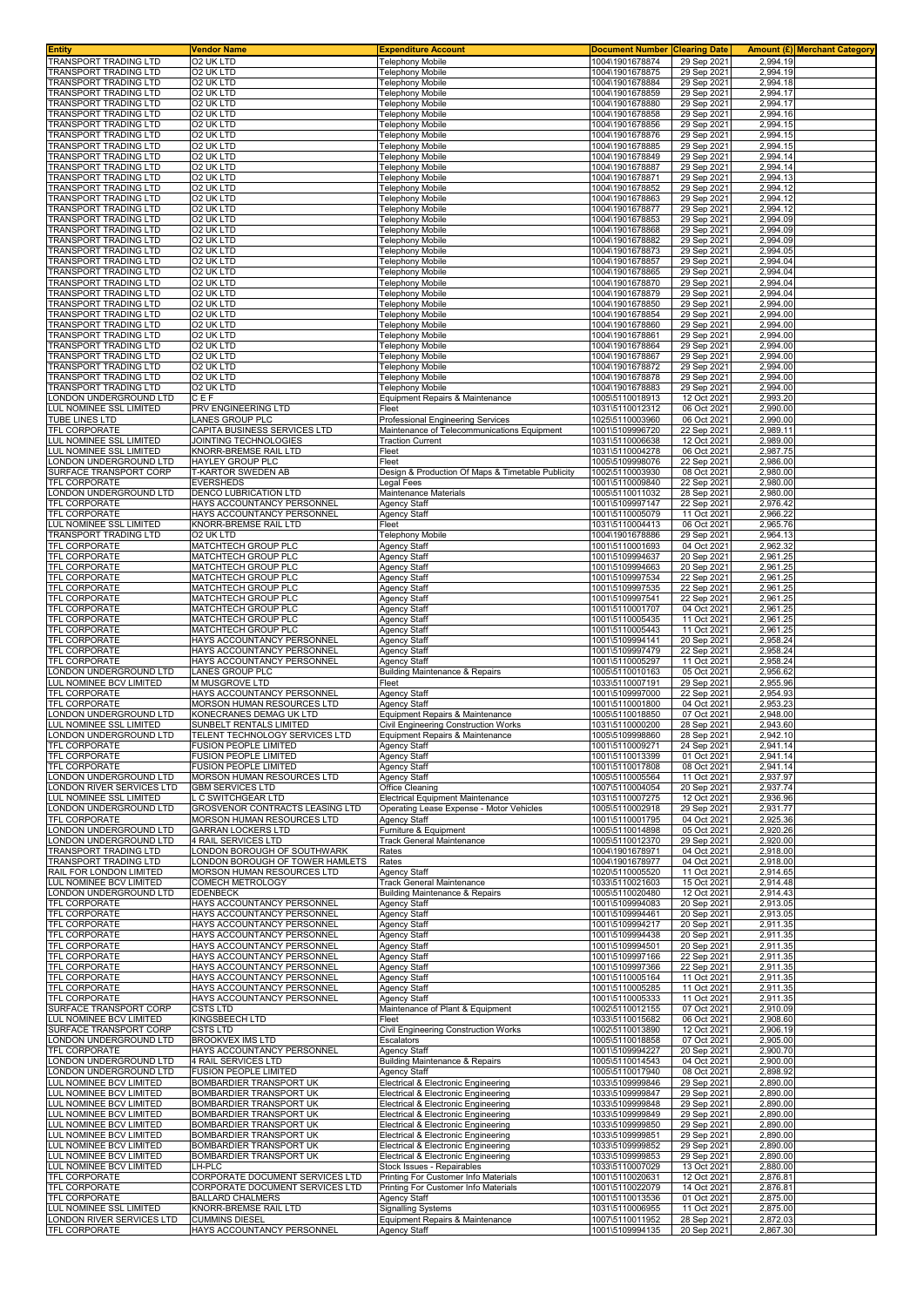| <b>Entity</b>                                    | Vendor Name                                                        | <b>Expenditure Account</b>                                           | <b>Document Number Clearing Date</b> |                            |                      | Amount (£) Merchant Category |
|--------------------------------------------------|--------------------------------------------------------------------|----------------------------------------------------------------------|--------------------------------------|----------------------------|----------------------|------------------------------|
| <b>TFL CORPORATE</b>                             | HAYS ACCOUNTANCY PERSONNEL                                         | <b>Agency Staff</b>                                                  | 1001\5109994152                      | 20 Sep 2021                | 2,867.30             |                              |
| <b>TFL CORPORATE</b>                             | HAYS ACCOUNTANCY PERSONNEL                                         | <b>Agency Staff</b>                                                  | 1001\5109994199                      | 20 Sep 2021                | 2,867.30             |                              |
| TFL CORPORATE                                    | HAYS ACCOUNTANCY PERSONNEL                                         | <b>Agency Staff</b>                                                  | 1001\5109994262                      | 20 Sep 2021                | 2,867.30             |                              |
| TFL CORPORATE                                    | HAYS ACCOUNTANCY PERSONNEI                                         | <b>Agency Staff</b>                                                  | 1001\5109994505                      | 20 Sep 2021                | 2,867.30             |                              |
| <b>TFL CORPORATE</b>                             | HAYS ACCOUNTANCY PERSONNEI                                         | <b>Agency Staff</b>                                                  | 1001\5109994506                      | 20 Sep 2021                | 2,867.30             |                              |
| <b>TFL CORPORATE</b>                             | HAYS ACCOUNTANCY PERSONNEL                                         | Agency Staff                                                         | 1001\5109997248                      | 22 Sep 2021                | 2,867.30             |                              |
| <b>TFL CORPORATE</b>                             | HAYS ACCOUNTANCY PERSONNEL<br>HAYS ACCOUNTANCY PERSONNEL           | <b>Agency Staff</b>                                                  | 1001\5109997249                      | 22 Sep 2021                | 2,867.30             |                              |
| TFL CORPORATE<br><b>TFL CORPORATE</b>            |                                                                    | Agency Staff                                                         | 1001\5109997482                      | 22 Sep 2021                | 2,867.30<br>2,867.30 |                              |
| TFL CORPORATE                                    | HAYS ACCOUNTANCY PERSONNEI<br>HAYS ACCOUNTANCY PERSONNEL           | <b>Agency Staff</b><br><b>Agency Staff</b>                           | 1001\5110001564<br>1001\5110005008   | 04 Oct 2021<br>11 Oct 2021 | 2,867.30             |                              |
| <b>TFL CORPORATE</b>                             | HAYS ACCOUNTANCY PERSONNEL                                         | <b>Agency Staff</b>                                                  | 1001\5110005023                      | 11 Oct 2021                | 2,867.30             |                              |
| <b>TFL CORPORATE</b>                             | HAYS ACCOUNTANCY PERSONNEI                                         | Agency Staff                                                         | 1001\5110005089                      | 11 Oct 2021                | 2,867.30             |                              |
| TFL CORPORATE                                    | HAYS ACCOUNTANCY PERSONNEI                                         | <b>Agency Staff</b>                                                  | 1001\5110005287                      | 11 Oct 2021                | 2,867.30             |                              |
| <b>TFL CORPORATE</b>                             | HAYS ACCOUNTANCY PERSONNEL                                         | <b>Agency Staff</b>                                                  | 1001\5109994494                      | 20 Sep 2021                | 2,860.40             |                              |
| TFL CORPORATE                                    | HAYS ACCOUNTANCY PERSONNEL                                         | <b>Agency Staff</b>                                                  | 1001\5110005277                      | 11 Oct 2021                | 2,860.40             |                              |
| <b>TFL CORPORATE</b>                             | HAYS ACCOUNTANCY PERSONNEL                                         | <b>Agency Staff</b>                                                  | 1001\5110001367                      | 04 Oct 2021                | 2,860.32             |                              |
| ONDON UNDERGROUND LTD                            | MOTIVAIR COMPRESSORS LTD                                           | Maintenance of Plant & Equipment                                     | 1005\5110011597                      | 29 Sep 2021                | 2,860.00             |                              |
| UL NOMINEE BCV LIMITED                           | <b>ENGIE SERVICES LTD</b>                                          | Fire and Safety Equipment                                            | 1033\5109993921                      | 21 Sep 2021                | 2,859.38             |                              |
| ONDON UNDERGROUND LTD                            | GROSVENOR CONTRACTS LEASING LTD                                    | Operating Lease Expense - Motor Vehicles                             | 1005\5110003107                      | 29 Sep 2021                | 2,854.57             |                              |
| TRANSPORT TRADING LTD                            | <b>EVERSHEDS</b>                                                   | Legal Fees                                                           | 1004\5110003530                      | 29 Sep 2021                | 2,852.00             |                              |
| RAIL FOR LONDON LIMITED                          | OTB ENGINEERING LTD                                                | Professional Engineering Services                                    | 1020\5110010893                      | 29 Sep 2021                | 2,850.00             |                              |
| RAIL FOR LONDON LIMITED                          | OTB ENGINEERING LTD                                                | Professional Engineering Services                                    | 1020\5110020825                      | 14 Oct 2021                | 2,850.00             |                              |
| <b>TFL CORPORATE</b><br>LUL NOMINEE SSL LIMITED  | HAYS ACCOUNTANCY PERSONNEL                                         | <b>Agency Staff</b>                                                  | 1001\5109993988                      | 20 Sep 2021                | 2,847.45<br>2,845.80 |                              |
| TFL CORPORATE                                    | KNORR-BREMSE RAIL LTD<br>HAYS ACCOUNTANCY PERSONNEL                | <b>Signalling Systems</b><br><b>Agency Staff</b>                     | 1031\5110003341<br>1001\5110005127   | 29 Sep 2021<br>11 Oct 2021 | 2,844.00             |                              |
| <b>TFL CORPORATE</b>                             | HAYS ACCOUNTANCY PERSONNEL                                         | <b>Agency Staff</b>                                                  | 1001\5110005096                      | 11 Oct 2021                | 2,843.64             |                              |
| <b>TRANSPORT TRADING LTD</b>                     | LONDON BOROUGH OF GREENWICH                                        | Rates                                                                | 1004\1901678951                      | 04 Oct 2021                | 2,841.00             |                              |
| LONDON UNDERGROUND LTD                           | <b>FUSION PEOPLE LIMITED</b>                                       | <b>Agency Staff</b>                                                  | 1005\5110009276                      | 24 Sep 2021                | 2,840.60             |                              |
| <b>TFL CORPORATE</b>                             | MORSON HUMAN RESOURCES LTD                                         | Agency Staff                                                         | 1001\5110001729                      | 04 Oct 2021                | 2,838.51             |                              |
| <b>TFL CORPORATE</b>                             | HAYS ACCOUNTANCY PERSONNEL                                         | <b>Agency Staff</b>                                                  | 1001\5110001032                      | 04 Oct 2021                | 2,835.56             |                              |
| LONDON UNDERGROUND LTD                           | <b>ENGIE SERVICES LTD</b>                                          | Fire and Safety Equipment                                            | 1005\5109993243                      | 27 Sep 2021                | 2,825.84             |                              |
| <b>TFL CORPORATE</b>                             | HAYS ACCOUNTANCY PERSONNEL                                         | <b>Agency Staff</b>                                                  | 1001\5110001289                      | 04 Oct 2021                | 2,824.30             |                              |
| <b>TFL CORPORATE</b>                             | MORSON HUMAN RESOURCES LTD                                         | Agency Staff                                                         | 1001\5109994830                      | 20 Sep 2021                | 2,821.18             |                              |
| TFL CORPORATE                                    | MORSON HUMAN RESOURCES LTD                                         | Agency Staff                                                         | 1001\5109997704                      | 22 Sep 2021                | 2,821.18             |                              |
| <b>TFL CORPORATE</b>                             | CAPITA BUSINESS SERVICES LTD                                       | Maintenance of Telecommunications Equipment                          | 1001\5109996718                      | 22 Sep 2021                | 2,819.86             |                              |
| LUL NOMINEE SSL LIMITED                          | KINGSBEECH LTD                                                     | Signalling Systems                                                   | 1031\5110010518                      | 29 Sep 2021                | 2,819.00             |                              |
| <b>TFL CORPORATE</b>                             | HAYS ACCOUNTANCY PERSONNEL                                         | Agency Staff                                                         | 1001\5109997487                      | 22 Sep 2021                | 2,815.11             |                              |
| TFL CORPORATE                                    | <b>INVESTIGO</b>                                                   | Management & Support Consultancy                                     | 1001\5110012219                      | 28 Sep 2021                | 2,812.50             |                              |
| LUL NOMINEE BCV LIMITED<br>TFL CORPORATE         | COMECH METROLOGY                                                   | <b>Track General Maintenance</b>                                     | 1033\5110015100                      | 01 Oct 2021                | 2.812.50             |                              |
| TFL CORPORATE                                    | MATCHTECH GROUP PLC<br><b>FUSION PEOPLE LIMITED</b>                | <b>Agency Staff</b>                                                  | 1001\5110005358<br>1001\5110017882   | 11 Oct 2021                | 2,808.84<br>2,805.72 |                              |
| TFL CORPORATE                                    | A J WELLS & SONS LTD                                               | <b>Agency Staff</b><br>Art And Poetry Installations And Programmes   | 1001\5110016775                      | 08 Oct 2021<br>06 Oct 2021 | 2,805.00             |                              |
| LONDON UNDERGROUND LTD                           | GATEWAY TRAINING & CONSULTANCY LTD                                 | <b>Staff Training</b>                                                | 1005\5110019026                      | 14 Oct 2021                | 2,800.00             |                              |
| TFL CORPORATE                                    | HYDER CONSULTING (UK) LTD                                          | Management & Support Consultancy                                     | 1001\5109996167                      | 22 Sep 2021                | 2,800.00             |                              |
| SURFACE TRANSPORT CORP                           | ROSS ATKIN ASSOCIATES                                              | Contracted Services - Roads                                          | 1002\5110010422                      | 27 Sep 2021                | 2,800.00             |                              |
| <b>TFL CORPORATE</b>                             | HAYS ACCOUNTANCY PERSONNEL                                         | Agency Staff                                                         | 1001\5109994142                      | 20 Sep 2021                | 2,798.55             |                              |
| LONDON UNDERGROUND LTD                           | <b>ARMADILLO LED</b>                                               | Electricity                                                          | 1005\5110021383                      | 13 Oct 2021                | 2,796.00             |                              |
| TFL CORPORATE                                    | HAYS ACCOUNTANCY PERSONNEL                                         | <b>Agency Staff</b>                                                  | 1001\5109994218                      | 20 Sep 2021                | 2,793.00             |                              |
| TFL CORPORATE                                    | NEWAY TRAINING SOLUTIONS LTD                                       | <b>Staff Training</b>                                                | 1001\5110010543                      | 24 Sep 2021                | 2,790.00             |                              |
| <b>TRANSPORT TRADING LTD</b>                     | LONDON BOROUGH OF CAMDEN                                           | Rates                                                                | 1004\1901678960                      | 04 Oct 2021                | 2,790.00             |                              |
| LONDON UNDERGROUND LTD                           | RJC (UK) LTD                                                       | Lift Maintenance                                                     | 1005\5110010946                      | 24 Sep 2021                | 2,788.96             |                              |
| <b>TFL CORPORATE</b>                             | HAYS ACCOUNTANCY PERSONNEL                                         | Agency Staff                                                         | 1001\5110004826                      | 11 Oct 2021                | 2,785.86             |                              |
| TFL CORPORATE                                    | HAYS ACCOUNTANCY PERSONNEL                                         | <b>Agency Staff</b>                                                  | 1001\5109994286                      | 20 Sep 2021                | 2,784.80             |                              |
| <b>TFL CORPORATE</b>                             | HAYS ACCOUNTANCY PERSONNEL                                         | <b>Agency Staff</b>                                                  | 1001\5109997175                      | 22 Sep 2021                | 2,784.80             |                              |
| TFL CORPORATE<br><b>TFL CORPORATE</b>            | HAYS ACCOUNTANCY PERSONNEI<br>HAYS ACCOUNTANCY PERSONNEL           | <b>Agency Staff</b>                                                  | 1001\5109997181<br>1001\5110004719   | 22 Sep 2021<br>11 Oct 2021 | 2,784.80<br>2,784.80 |                              |
| TFL CORPORATE                                    | HAYS ACCOUNTANCY PERSONNEL                                         | Agency Staff<br><b>Agency Staff</b>                                  | 1001\5110004918                      | 11 Oct 2021                | 2,784.80             |                              |
| <b>TFL CORPORATE</b>                             | HAYS ACCOUNTANCY PERSONNEL                                         | Agency Staff                                                         | 1001\5110004923                      | 11 Oct 2021                | 2,784.80             |                              |
| TFL CORPORATE                                    | MATCHTECH GROUP PLC                                                | Agency Staff                                                         | 1001\5109994659                      | 20 Sep 2021                | 2,779.68             |                              |
| <b>TFL CORPORATE</b>                             | MORSON HUMAN RESOURCES LTD                                         | <b>Agency Staff</b>                                                  | 1001\5110005481                      | 11 Oct 2021                | 2,778.30             |                              |
| TFL CORPORATE                                    | REED SPECIALIST RECRUITMENT LTD                                    | <b>Agency Staff</b>                                                  | 1001\5110013390                      | 07 Oct 2021                | 2,778.05             |                              |
| TFL CORPORATE                                    | REED SPECIALIST RECRUITMENT LTD                                    | <b>Agency Staff</b>                                                  | 1001\5110017793                      | 14 Oct 2021                | 2,778.05             |                              |
| <b>TFL CORPORATE</b>                             | CORPORATE DOCUMENT SERVICES LTD                                    | Printing For Customer Info Materials                                 | 1001\5109988369                      | 21 Sep 2021                | 2,774.40             |                              |
| ONDON UNDERGROUND LTD                            | PORTAKABIN LTD                                                     | <b>Frack General Maintenance</b>                                     | 1005\5109999566                      | 29 Sep 2021                | 2.773.12             |                              |
| TFL CORPORATE                                    | MATCHTECH GROUP PLC                                                | Agency Staff                                                         | 1001\5109997525                      | 22 Sep 2021                | 2,772.00             |                              |
| LONDON UNDERGROUND LTD                           | DATA TECH HOLDINGS LTD                                             | Track General Maintenance                                            | 1005\5110009509                      | 13 Oct 2021                | 2,770.00             |                              |
| LONDON UNDERGROUND LTD                           | THE TREVOR PATRICK PARTNERSHIP                                     | Maintenance Materials                                                | 1005\5110015937                      | 06 Oct 2021                | 2,768.70             |                              |
| LT MUSEUM TRADING LTD                            | PETERKIN (UK) LTD.                                                 | LTM Purchase of Toys for Resale                                      | 1024\1900020292                      | 27 Sep 2021                | 2,767.20             |                              |
| SURFACE TRANSPORT CORP<br>SURFACE TRANSPORT CORP | TELENT TECHNOLOGY SERVICES LTD<br><b>CSTS LTD</b>                  | Contracted Services - Roads<br>Civil Engineering Construction Works  | 1002\5110014664<br>1002\5110002399   | 12 Oct 2021<br>21 Sep 2021 | 2,766.81<br>2,765.50 |                              |
| LUL NOMINEE SSL LIMITED                          | SCHUNK CARBON TECHNOLOGY LIMITED                                   | Fleet                                                                | 1031\5110007169                      | 30 Sep 2021                | 2,762.90             |                              |
| ONDON UNDERGROUND LTD.                           | SYNECTIC SYSTEMS GROUP                                             | Equipment Repairs & Maintenance                                      | 1005\5109917154                      | 29 Sep 2021                | 2,762.77             |                              |
| TFL CORPORATE                                    | HAYS ACCOUNTANCY PERSONNEL                                         | <b>Agency Staff</b>                                                  | 1001\5109994176                      | 20 Sep 2021                | 2.761.80             |                              |
| <b>TFL CORPORATE</b>                             | HAYS ACCOUNTANCY PERSONNEL                                         | <b>Agency Staff</b>                                                  | 1001\5109994419                      | 20 Sep 2021                | 2,761.80             |                              |
| <b>TFL CORPORATE</b>                             | HAYS ACCOUNTANCY PERSONNEL                                         | <b>Agency Staff</b>                                                  | 1001\5110001207                      | 04 Oct 2021                | 2,761.80             |                              |
| LONDON BUS SERVICES LTD                          | O2 UK LTD                                                          | <b>Telephony Mobile</b>                                              | 1006\1900046311                      | 29 Sep 2021                | 2,761.60             |                              |
| LT MUSEUM TRADING LTD                            | CAMIRA TRANSPORT FABRICS LTD                                       | Purchase of Furniture for Resale                                     | 1024\1900020241                      | 21 Sep 2021                | 2,759.40             |                              |
| TFL CORPORATE                                    | HAYS ACCOUNTANCY PERSONNEL                                         | <b>Agency Staff</b>                                                  | 1001\5109994404                      | 20 Sep 2021                | 2,758.56             |                              |
| TFL CORPORATE                                    | HAYS ACCOUNTANCY PERSONNEL                                         | <b>Agency Staff</b>                                                  | 1001\5109997125                      | 22 Sep 2021                | 2,758.56             |                              |
| TFL CORPORATE<br><b>TFL CORPORATE</b>            | HAYS ACCOUNTANCY PERSONNEL                                         | <b>Agency Staff</b>                                                  | 1001\5109997439                      | 22 Sep 2021                | 2,758.56             |                              |
| <b>TFL CORPORATE</b>                             | HAYS ACCOUNTANCY PERSONNEL<br>HAYS ACCOUNTANCY PERSONNEL           | <b>Agency Staff</b><br><b>Agency Staff</b>                           | 1001\5110001075<br>1001\5110001216   | 04 Oct 2021<br>04 Oct 2021 | 2,758.56<br>2,758.56 |                              |
| TFL CORPORATE                                    | HAYS ACCOUNTANCY PERSONNEL                                         | <b>Agency Staff</b>                                                  | 1001\5110004748                      | 11 Oct 2021                | 2,758.56             |                              |
| <b>TFL CORPORATE</b>                             | HAYS ACCOUNTANCY PERSONNEL                                         | <b>Agency Staff</b>                                                  | 1001\5110005224                      | 11 Oct 2021                | 2,758.56             |                              |
| TFL CORPORATE                                    | MATCHTECH GROUP PLC                                                | <b>Agency Staff</b>                                                  | 1001\5110005362                      | 11 Oct 2021                | 2,754.60             |                              |
| LONDON RIVER SERVICES LTD                        | TRADEFORCE AIR CONDITIONING LTD                                    | Maintenance of Plant & Equipment                                     | 1007\5110011238                      | 27 Sep 2021                | 2,754.05             |                              |
| TFL CORPORATE                                    | <b>FUSION PEOPLE LIMITED</b>                                       | <b>Agency Staff</b>                                                  | 1001\5110009331                      | 24 Sep 2021                | 2,754.00             |                              |
| TFL CORPORATE                                    | MORSON HUMAN RESOURCES LTD                                         | <b>Agency Staff</b>                                                  | 1001\5109994734                      | 20 Sep 2021                | 2,752.92             |                              |
| <b>TFL CORPORATE</b>                             | <b>MORSON HUMAN RESOURCES LTD</b>                                  | <b>Agency Staff</b>                                                  | 1001\5109997670                      | 22 Sep 2021                | 2,752.92             |                              |
| <b>TFL CORPORATE</b>                             | HAYS ACCOUNTANCY PERSONNEL                                         | <b>Agency Staff</b>                                                  | 1001\5109994507                      | 20 Sep 2021                | 2,750.00             |                              |
| <b>TFL CORPORATE</b>                             | HAYS ACCOUNTANCY PERSONNEL                                         | <b>Agency Staff</b>                                                  | 1001\5109997472                      | 22 Sep 2021                | 2,750.00             |                              |
| TFL CORPORATE                                    | INSIGHT EXECUTIVE GROUP LIMITED                                    | Management & Support Consultancy                                     | 1001\5110007184                      | 20 Sep 2021                | 2,750.00             |                              |
| <b>TFL CORPORATE</b><br><b>TFL CORPORATE</b>     | INSIGHT EXECUTIVE GROUP LIMITED<br>INSIGHT EXECUTIVE GROUP LIMITED | Management & Support Consultancy<br>Management & Support Consultancy | 1001\5110019338<br>1001\5110019347   | 11 Oct 2021<br>11 Oct 2021 | 2,750.00<br>2,750.00 |                              |
| LONDON UNDERGROUND LTD                           | <b>FUSION PEOPLE LIMITED</b>                                       | <b>Agency Staff</b>                                                  | 1005\5110017959                      | 08 Oct 2021                | 2,748.88             |                              |
| <b>LUL NOMINEE SSL LIMITED</b>                   | SCHUNK CARBON TECHNOLOGY LIMITED                                   | Fleet                                                                | 1031\5110011378                      | 01 Oct 2021                | 2,748.30             |                              |
| TFL CORPORATE                                    | MORSON HUMAN RESOURCES LTD                                         | <b>Agency Staff</b>                                                  | 1001\5110005489                      | 11 Oct 2021                | 2,742.48             |                              |
| <b>TFL CORPORATE</b>                             | MARCUS PILGERSTORFER QC                                            | egal Fees                                                            | 1001\5110005914                      | 20 Sep 2021                | 2,742.00             |                              |
| LUL NOMINEE SSL LIMITED                          | <b>WECS PRECISION LTD</b>                                          | <b>Signalling Systems</b>                                            | 1031\5110015238                      | 01 Oct 2021                | 2,738.32             |                              |
| LONDON UNDERGROUND LTD                           | <b>SCHINDLER LTD</b>                                               | Lift Maintenance                                                     | 1005\5109998933                      | 12 Oct 2021                | 2,737.36             |                              |
| TFL CORPORATE                                    | HAYS ACCOUNTANCY PERSONNEL                                         | <b>Agency Staff</b>                                                  | 1001\5109997409                      | 22 Sep 2021                | 2,734.26             |                              |
| TFL CORPORATE                                    | HAYS ACCOUNTANCY PERSONNEL                                         | <b>Agency Staff</b>                                                  | 1001\5110005167                      | 11 Oct 2021                | 2,734.26             |                              |
| TFL CORPORATE                                    | HAYS ACCOUNTANCY PERSONNEL                                         | <b>Agency Staff</b>                                                  | 1001\5109994023                      | 20 Sep 2021                | 2,728.10             |                              |
| <b>TFL CORPORATE</b>                             | HAYS ACCOUNTANCY PERSONNEL                                         | <b>Agency Staff</b>                                                  | 1001\5109997071                      | 22 Sep 2021                | 2,728.10             |                              |
| TFL CORPORATE<br>LONDON UNDERGROUND LTD          | HAYS ACCOUNTANCY PERSONNEL<br>BIFFA WASTE SERVICES LIMITED         | Agency Staff<br><b>Vehicle Operating Leases</b>                      | 1001\5110004802<br>1005\5110006175   | 11 Oct 2021<br>06 Oct 2021 | 2,728.10<br>2,727.00 |                              |
| TFL CORPORATE                                    | HAYS ACCOUNTANCY PERSONNEL                                         | <b>Agency Staff</b>                                                  | 1001\5109997062                      | 22 Sep 2021                | 2,724.42             |                              |
| TFL CORPORATE                                    | HAYS ACCOUNTANCY PERSONNEL                                         | <b>Agency Staff</b>                                                  | 1001\5110001495                      | 04 Oct 2021                | 2,724.42             |                              |
| TFL CORPORATE                                    | HAYS ACCOUNTANCY PERSONNEL                                         | <b>Agency Staff</b>                                                  | 1001\5109994375                      | 20 Sep 2021                | 2,724.00             |                              |
| TFL CORPORATE                                    | HAYS ACCOUNTANCY PERSONNEL                                         | Agency Staff                                                         | 1001\5109994473                      | 20 Sep 2021                | 2,724.00             |                              |
| TFL CORPORATE                                    | HAYS ACCOUNTANCY PERSONNEL                                         | <b>Agency Staff</b>                                                  | 1001\5110001246                      | 04 Oct 2021                | 2,723.94             |                              |
| SURFACE TRANSPORT CORP                           | ASSOCIATED NEWSPAPER                                               | Statutory Ads Notices Communications & Consultatio                   | 1002\5110008087                      | 24 Sep 2021                | 2,720.00             |                              |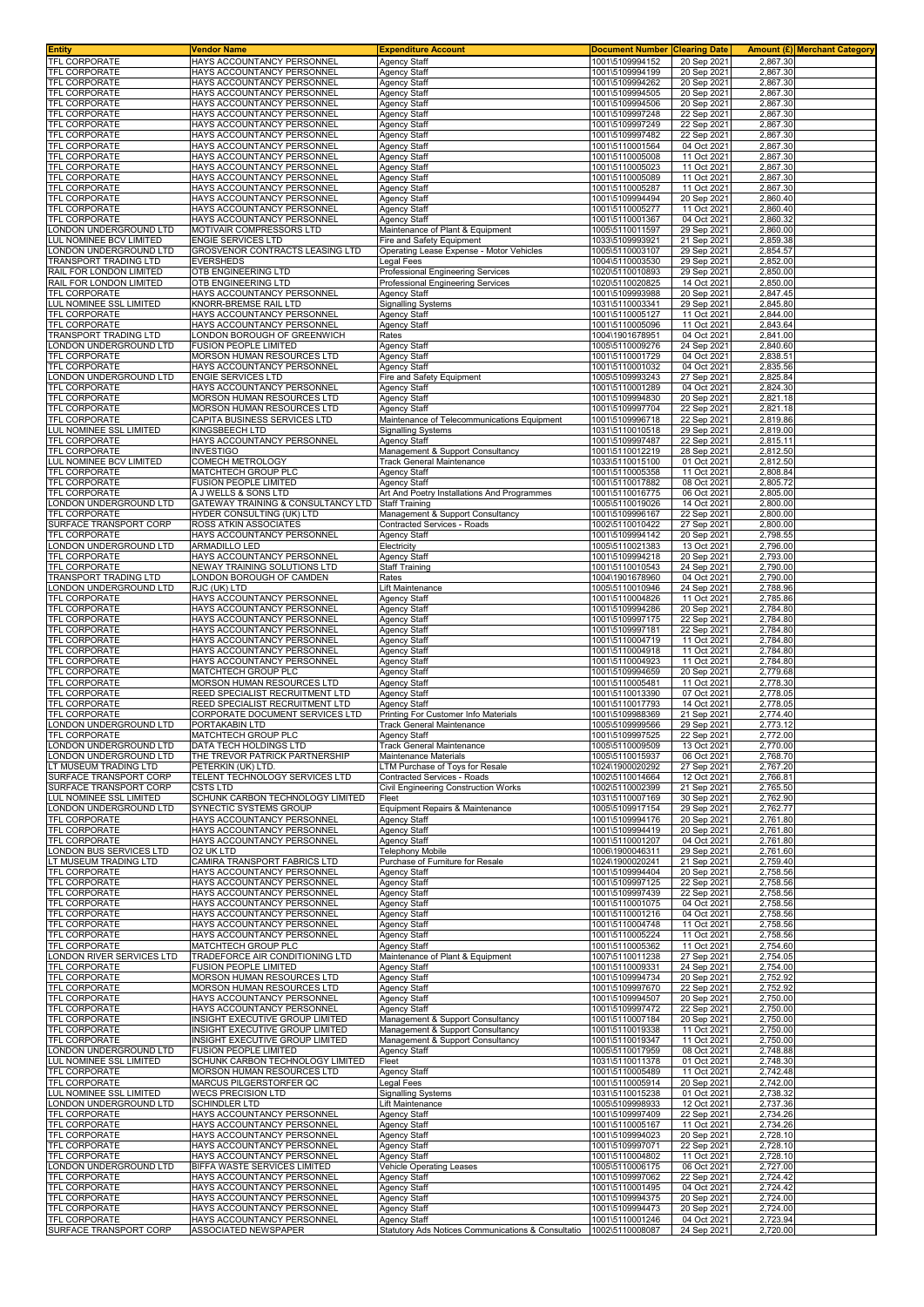| Entity                                                 | <b>Vendor Name</b>                                           | <b>Expenditure Account</b>                                           | <b>Document Number</b>             | <b>Clearing Date</b>       |                      | <b>Amount (£)</b> Merchant Category |
|--------------------------------------------------------|--------------------------------------------------------------|----------------------------------------------------------------------|------------------------------------|----------------------------|----------------------|-------------------------------------|
| TFL CORPORATE<br>TFL CORPORATE                         | <b>FUSION PEOPLE LIMITED</b><br><b>FUSION PEOPLE LIMITED</b> | <b>Agency Staff</b><br><b>Agency Staff</b>                           | 1001\5110017911<br>1001\5110017949 | 08 Oct 2021<br>08 Oct 2021 | 2,719.20<br>2,719.20 |                                     |
| TFL CORPORATE                                          | MATCHTECH GROUP PLC                                          | Agency Staff                                                         | 1001\5109997561                    | 22 Sep 2021                | 2,718.71             |                                     |
| ONDON UNDERGROUND LTD                                  | <b>RIS</b>                                                   | <b>Electrical Equipment Maintenance</b>                              | 1005\5110007166                    | 13 Oct 2021                | 2,717.01             |                                     |
| UL NOMINEE SSL LIMITED<br>TFL CORPORATE                | <b>WESTCODE UK LIMITED</b><br>INTERFLEET TECHNOLOGY LIMITED  | Fleet                                                                | 1031\5110014454<br>1001\5109995655 | 01 Oct 2021<br>21 Sep 2021 | 2,716.40<br>2,715.00 |                                     |
| <b>FRANSPORT TRADING LTD</b>                           | CITY OF WESTMINSTER                                          | Management & Support Consultancy<br>Rates                            | 1004\1901678923                    | 04 Oct 2021                | 2,713.00             |                                     |
| TRANSPORT TRADING LTD                                  | CITY OF WESTMINSTER                                          | Rates                                                                | 1004\1901678990                    | 04 Oct 2021                | 2,713.00             |                                     |
| <b>TFL CORPORATE</b><br>SURFACE TRANSPORT CORP         | HAYS ACCOUNTANCY PERSONNEL<br>SKY HIGH PLC                   | Agency Staff<br><b>Traffic Signals</b>                               | 1001\5110001600<br>1002\5109981183 | 04 Oct 2021<br>23 Sep 2021 | 2,710.84<br>2,708.64 |                                     |
| <b>FRANSPORT TRADING LTD</b>                           | ONE TIME SUPPLIER - FARES                                    | Fares Refund Control (TTL Only)                                      | 1004\1100974556                    | 27 Sep 2021                | 2,708.00             |                                     |
| TRANSPORT TRADING LTD                                  | ONE TIME SUPPLIER - FARES                                    | Fares Refund Control (TTL Only)                                      | 1004\1100975670                    | 30 Sep 202                 | 2,708.00             |                                     |
| TFL CORPORATE<br>TFL CORPORATE                         | MATCHTECH GROUP PLC<br>BURGES SALMON LLP                     | Agency Staff<br>Legal Fees                                           | 1001\5109994650<br>1001\5110006788 | 20 Sep 2021<br>06 Oct 2021 | 2,706.00<br>2,702.77 |                                     |
| ONDON UNDERGROUND LTD                                  | MORSON HUMAN RESOURCES LTD                                   | <b>Agency Staff</b>                                                  | 1005\5109994730                    | 20 Sep 2021                | 2,701.74             |                                     |
| <b>TFL CORPORATE</b>                                   | MORSON HUMAN RESOURCES LTD                                   | <b>Agency Staff</b>                                                  | 1001\5110005458                    | 11 Oct 2021                | 2,701.15             |                                     |
| TFL CORPORATE<br>ONDON UNDERGROUND LTD                 | <b>INVESTIGO</b><br>HARMILL SYSTEMS LTD                      | Management & Support Consultancy<br>Maintenance of Plant & Equipment | 1001\5110006238<br>1005\5110018895 | 21 Sep 2021<br>08 Oct 2021 | 2,700.00<br>2.700.00 |                                     |
| <b>TUBE LINES LTD</b>                                  | HAYS ACCOUNTANCY PERSONNEL                                   | <b>Agency Staff</b>                                                  | 1040\5110001215                    | 04 Oct 2021                | 2,697.68             |                                     |
| SURFACE TRANSPORT CORP<br>TFL CORPORATE                | LONDON BOROUGH OF WALTHAM FOREST<br>MATCHTECH GROUP PLC      | Borough Services - Claim Against Pr Yr Accrual                       | 1002\1900069555                    | 12 Oct 2021<br>20 Sep 2021 | 2,696.18<br>2,694.84 |                                     |
| ONDON BUS SERVICES LTD                                 | 02 UK LTD                                                    | Agency Staff<br>Telephony Mobile                                     | 1001\5109994679<br>1006\1900046307 | 29 Sep 2021                | 2,690.82             |                                     |
| UL NOMINEE SSL LIMITED                                 | CRESSALL RESISTORS LTD                                       | Signalling Systems                                                   | 1031\5110006684                    | 06 Oct 2021                | 2,690.00             |                                     |
| ONDON UNDERGROUND LTD<br>ONDON UNDERGROUND LTD         | PORTAKABIN LTD<br><b>WATSON FUELS</b>                        | Track General Maintenance<br>Vehicle Running Costs                   | 1005\5109999568<br>1005\5110002577 | 29 Sep 2021<br>29 Sep 2021 | 2,689.25<br>2,689.20 |                                     |
| <b>FRANSPORT TRADING LTD</b>                           | ONDON BOROUGH OF WALTHAM FOREST                              | Rates                                                                | 1004\1901678982                    | 04 Oct 2021                | 2,688.00             |                                     |
| UL NOMINEE SSL LIMITED                                 | CABLETEC ICS LTD                                             | <b>Signalling Systems</b>                                            | 1031\5109999045                    | 28 Sep 2021                | 2,688.00             |                                     |
| TFL CORPORATE<br>TFL CORPORATE                         | HAYS ACCOUNTANCY PERSONNEL<br>HAYS ACCOUNTANCY PERSONNEL     | <b>Agency Staff</b><br>Agency Staff                                  | 1001\5110004714<br>1001\5109994587 | 11 Oct 2021<br>20 Sep 2021 | 2,686.30<br>2,683.55 |                                     |
| <b>FEL CORPORATE</b>                                   | HAYS ACCOUNTANCY PERSONNEL                                   | <b>Agency Staff</b>                                                  | 1001\5109997325                    | 22 Sep 2021                | 2,683.55             |                                     |
| TFL CORPORATE                                          | HAYS ACCOUNTANCY PERSONNEL                                   | Agency Staff                                                         | 1001\5110005314                    | 11 Oct 2021                | 2,683.55             |                                     |
| ONDON UNDERGROUND LTD<br>UL NOMINEE BCV LIMITED        | MORSON HUMAN RESOURCES LTD<br>COMECH METROLOGY               | Agency Staff<br><b>Track General Maintenance</b>                     | 1005\5110005451<br>1033\5110019842 | 11 Oct 2021<br>12 Oct 2021 | 2,681.85<br>2,677.09 |                                     |
| <b>TFL CORPORATE</b>                                   | MORSON HUMAN RESOURCES LTD                                   | Agency Staff                                                         | 1001\5109994767                    | 20 Sep 2021                | 2,675.05             |                                     |
| <b>TFL CORPORATE</b>                                   | MORSON HUMAN RESOURCES LTD                                   | Agency Staff                                                         | 1001\5109997581<br>1001\5110005448 | 22 Sep 202                 | 2,675.05             |                                     |
| TFL CORPORATE<br><b>TFL CORPORATE</b>                  | MORSON HUMAN RESOURCES LTD<br>HAYS ACCOUNTANCY PERSONNEL     | <b>Agency Staff</b><br><b>Agency Staff</b>                           | 1001\5110004707                    | 11 Oct 2021<br>11 Oct 2021 | 2,675.05<br>2,673.44 |                                     |
| TFL CORPORATE                                          | HAYS ACCOUNTANCY PERSONNEL                                   | <b>Agency Staff</b>                                                  | 1001\5109994282                    | 20 Sep 2021                | 2,673.40             |                                     |
| <b>TFL CORPORATE</b>                                   | HAYS ACCOUNTANCY PERSONNEL                                   | <b>Agency Staff</b>                                                  | 1001\5110005169                    | 11 Oct 2021                | 2,673.40             |                                     |
| TFL CORPORATE<br>ONDON UNDERGROUND LTD.                | HAYS ACCOUNTANCY PERSONNEL<br>VIKING PRECISION ENGINEERS LTD | <b>Agency Staff</b><br>Plant & Equipment Purchases                   | 1001\5109994331<br>1005\5110016532 | 20 Sep 2021<br>05 Oct 2021 | 2,670.84<br>2,669.10 |                                     |
| TFL CORPORATE                                          | HAYS ACCOUNTANCY PERSONNEL                                   | <b>Agency Staff</b>                                                  | 1001\5109997412                    | 22 Sep 2021                | 2,662.25             |                                     |
| <b>TRANSPORT TRADING LTD</b>                           | LONDON BOROUGH OF LAMBETH                                    | Rates                                                                | 1004\1901678944                    | 04 Oct 2021                | 2,662.00             |                                     |
| ONDON UNDERGROUND LTD<br>ONDON UNDERGROUND LTD         | <b>TIFLEX LTD</b><br><b>TIFLEX LTD</b>                       | Track General Maintenance<br>Track General Maintenance               | 1005\5110002942<br>1005\5110008330 | 05 Oct 2021<br>13 Oct 2021 | 2,660.00<br>2,660.00 |                                     |
| <b>TFL CORPORATE</b>                                   | HAYS ACCOUNTANCY PERSONNEL                                   | Agency Staff                                                         | 1001\5109994344                    | 20 Sep 2021                | 2,658.20             |                                     |
| TFL CORPORATE<br>ONDON UNDERGROUND LTD                 | HAYS ACCOUNTANCY PERSONNEL<br>COMPUTACENTER PLC              | <b>Agency Staff</b><br>Computer Hardware                             | 1001\5109997061<br>1005\5109996355 | 22 Sep 2021<br>22 Sep 2021 | 2,658.20<br>2,656.00 |                                     |
| <b>FRANSPORT TRADING LTD</b>                           | ONE TIME SUPPLIER - FARES                                    | Fares Refund Control (TTL Only)                                      | 1004\1100977999                    | 07 Oct 2021                | 2,654.50             |                                     |
| TFL CORPORATE                                          | HAYS ACCOUNTANCY PERSONNEL                                   | Agency Staff                                                         | 1001\5110001581                    | 04 Oct 2021                | 2,645.84             |                                     |
| LUL NOMINEE BCV LIMITED                                | COMECH METROLOGY                                             | <b>Track General Maintenance</b>                                     | 1033\5110018696                    | 08 Oct 2021                | 2,645.61             |                                     |
| TFL CORPORATE<br>SURFACE TRANSPORT CORP                | HAYS ACCOUNTANCY PERSONNEL<br>HYDER CONSULTING (UK) LTD      | Agency Staff<br>Planning & Development Consultancy                   | 1001\5109994389<br>1002\5110019255 | 20 Sep 2021<br>11 Oct 2021 | 2,645.58<br>2,645.28 |                                     |
| TUBE LINES LTD                                         | <b>FURRER+FREY GB LIMITED</b>                                | <b>Traction Current</b>                                              | 1025\5110020043                    | 13 Oct 2021                | 2,642.88             |                                     |
| <b>TUBE LINES LTD</b><br>ONDON UNDERGROUND LTD         | LANES GROUP PLC<br>CEF                                       | Professional Engineering Services                                    | 1025\5110003963                    | 06 Oct 2021                | 2,640.00<br>2,638.72 |                                     |
| TFL CORPORATE                                          | MORSON HUMAN RESOURCES LTD                                   | Equipment Repairs & Maintenance<br><b>Agency Staff</b>               | 1005\5110011749<br>1001\5109994749 | 30 Sep 2021<br>20 Sep 2021 | 2,637.19             |                                     |
| TFL CORPORATE                                          | MORSON HUMAN RESOURCES LTD                                   | Agency Staff                                                         | 1001\5109997718                    | 22 Sep 2021                | 2,637.19             |                                     |
| <b>UL NOMINEE BCV LIMITED</b><br><b>TFL CORPORATE</b>  | CREACTIVE DESIGN LTD<br>MATCHTECH GROUP PLC                  | Maintenance Materials<br>Agency Staff                                | 1033\5110006678<br>1001\5109994641 | 20 Sep 202<br>20 Sep 2021  | 2,637.00<br>2,633.60 |                                     |
| TFL CORPORATE                                          | HAYS ACCOUNTANCY PERSONNEL                                   | <b>Agency Staff</b>                                                  | 1001\5109994253                    | 20 Sep 2021                | 2,633.30             |                                     |
| TFL CORPORATE                                          | HAYS ACCOUNTANCY PERSONNEL                                   | <b>Agency Staff</b>                                                  | 1001\5110005270                    | 11 Oct 2021                | 2,632.80             |                                     |
| ONDON UNDERGROUND LTD<br>ONDON UNDERGROUND LTD         | CREACTIVE DESIGN LTD<br>MOTIVAIR COMPRESSORS LTD             | Maintenance Materials<br><b>Signalling Systems</b>                   | 1005\5110011112<br>1005\5110010481 | 24 Sep 2021<br>24 Sep 2021 | 2,632.25<br>2,629.76 |                                     |
| <b>TFL CORPORATE</b>                                   | MATCHTECH GROUP PLC                                          | Agency Staff                                                         | 1001\5109994611                    | 20 Sep 2021                | 2,626.50             |                                     |
| TFL CORPORATE                                          | MATCHTECH GROUP PLC                                          | Agency Staff                                                         | 1001\5109994612                    | 20 Sep 2021                | 2,626.50             |                                     |
| TFL CORPORATE<br>TFL CORPORATE                         | HAYS ACCOUNTANCY PERSONNEL<br>EQUINIX (UK) LTD               | <b>Agency Staff</b><br>Manage IT Services                            | 1001\5110005013<br>1001\5110000069 | 11 Oct 2021<br>29 Sep 2021 | 2,625.00<br>2,625.00 |                                     |
| TFL CORPORATE                                          | <b>INVESTIGO</b>                                             | Management & Support Consultancy                                     | 1001\5110008203                    | 21 Sep 2021                | 2,625.00             |                                     |
| TFL CORPORATE                                          | INVESTIGO                                                    | Management & Support Consultancy                                     | 1001\5110012298                    | 28 Sep 2021                | 2.625.00             |                                     |
| TFL CORPORATE<br>ONDON UNDERGROUND LTD                 | <b>INVESTIGO</b><br><b>CURRIE &amp; BROWN UK LIMITED</b>     | Management & Support Consultancy<br><b>Property Consultancy</b>      | 1001\5110016499<br>1005\5109999405 | 05 Oct 2021<br>27 Sep 2021 | 2,625.00<br>2,625.00 |                                     |
| TFL CORPORATE                                          | <b>INVESTIGO</b>                                             | <b>MR Construction Costs</b>                                         | 1001\5109968920                    | 14 Oct 2021                | 2,625.00             |                                     |
| TFL CORPORATE                                          | <b>INVESTIGO</b>                                             | <b>MR Construction Costs</b>                                         | 1001\5109972138                    | 14 Oct 2021                | 2,625.00             |                                     |
| TFL CORPORATE<br><b>FL CORPORATE</b>                   | <b>INVESTIGO</b><br><b>INVESTIGO</b>                         | <b>MR Construction Costs</b><br><b>MR Construction Costs</b>         | 1001\5109982069<br>1001\5109993691 | 14 Oct 2021<br>14 Oct 2021 | 2,625.00<br>2,625.00 |                                     |
| ONDON UNDERGROUND LTD                                  | HOPPECKE INDUSTRIAL BATTERIES                                | Fleet                                                                | 1005\5110008257                    | 22 Sep 2021                | 2,625.00             |                                     |
| ONDON UNDERGROUND LTD<br><b>UL NOMINEE BCV LIMITED</b> | <b>LTG RAIL</b><br>COMECH METROLOGY                          | Fleet<br>Track General Maintenance                                   | 1005\5110011735<br>1033\5110009861 | 29 Sep 2021<br>22 Sep 2021 | 2,624.96<br>2,618.21 |                                     |
| ONDON UNDERGROUND LTD                                  | <b>FUSION PEOPLE LIMITED</b>                                 | Vehicle Operating Leases                                             | 1005\5110009842                    | 04 Oct 2021                | 2,618.17             |                                     |
| T MUSEUM TRADING LTD                                   | BIGJIGS TOYS LTD                                             | TM Purchase of Toys for Resale                                       | 1024\1900020257                    | 27 Sep 2021                | 2,615.52             |                                     |
| SURFACE TRANSPORT CORP<br>TFL CORPORATE                | REDSPEED INTERNATIONAL LTD<br>FUSION PEOPLE LIMITED          | Maintenance of Plant & Equipment<br>Agency Staff                     | 1002\5109999027<br>1001\5110009269 | 22 Sep 2021<br>24 Sep 2021 | 2,614.40<br>2,613.54 |                                     |
| TFL CORPORATE                                          | FUSION PEOPLE LIMITED                                        | Agency Staff                                                         | 1001\5110013397                    | 01 Oct 2021                | 2,613.54             |                                     |
| TRANSPORT TRADING LTD                                  | LONDON BOROUGH OF HOUNSLOW                                   | Rates                                                                | 1004\1901678948                    | 04 Oct 2021                | 2,611.00             |                                     |
| ONDON UNDERGROUND LTD<br>ONDON UNDERGROUND LTD         | CEF<br>BOMBARDIER TRANSPORT UK                               | Maintenance Materials<br>Fleet                                       | 1005\5110018422<br>1005\5110007967 | 06 Oct 2021<br>13 Oct 2021 | 2,610.71<br>2,610.40 |                                     |
| TFL CORPORATE                                          | CAPITA BUSINESS SERVICES LTD                                 | <b>Staff Training</b>                                                | 1001\5110014657                    | 06 Oct 2021                | 2,610.00             |                                     |
| TRANSPORT TRADING LTD                                  | ACCO UK LTD                                                  | Furniture & Equipment                                                | 1004\5109976383                    | 30 Sep 2021                | 2,604.75             |                                     |
| ONDON UNDERGROUND LTD<br>ONDON UNDERGROUND LTD         | <b>HIREMECH LTD</b><br>PRECISION CHAINS LTD                  | Fleet<br>Maintenance Materials                                       | 1005\5110012383<br>1005\5110003406 | 28 Sep 2021<br>06 Oct 2021 | 2,600.00<br>2,600.00 |                                     |
| <b>TFL CORPORATE</b>                                   | TOWERS WATSON LTD                                            | Publications & Periodicals                                           | 1001\5109998386                    | 22 Sep 2021                | 2,599.00             |                                     |
| ONDON UNDERGROUND LTD<br>TFL CORPORATE                 | <b>WESTCODE UK LIMITED</b><br>EVERSHEDS                      | Fleet                                                                | 1005\5110019962<br>1001\5110007680 | 13 Oct 2021<br>06 Oct 2021 | 2,598.00<br>2,597.00 |                                     |
| TFL CORPORATE                                          | MATCHTECH GROUP PLC                                          | Legal Fees<br><b>Agency Staff</b>                                    | 1001\5110005385                    | 11 Oct 2021                | 2,595.60             |                                     |
| ONDON UNDERGROUND LTD                                  | CEF                                                          | Heating & Lighting                                                   | 1005\5110018916                    | 13 Oct 2021                | 2,595.00             |                                     |
| UL NOMINEE SSL LIMITED<br>ONDON UNDERGROUND LTD        | KNORR-BREMSE RAIL LTD<br>ALPHABET (GB) LIMITED               | Fleet<br>Operating Lease Expense - Motor Vehicles                    | 1031\5110004273<br>1005\5109938528 | 06 Oct 2021<br>11 Oct 2021 | 2,594.34<br>2,593.89 |                                     |
| ONDON UNDERGROUND LTD                                  | KINGSBEECH LTD                                               | Fleet                                                                | 1005\5110016121                    | 06 Oct 2021                | 2,592.63             |                                     |
| ONDON UNDERGROUND LTD                                  | KINGSBEECH LTD                                               | Fleet                                                                | 1005\5110018335                    | 12 Oct 2021                | 2,592.63             |                                     |
| <b>TFL CORPORATE</b><br>ONDON UNDERGROUND LTD          | <b>XPS PENSIONS LIMITED</b><br>HAYLEY GROUP PLC              | Management & Support Consultancy<br>Building Maintenance & Repairs   | 1001\5110006705<br>1005\5109998647 | 22 Sep 2021<br>28 Sep 2021 | 2,590.00<br>2,588.54 |                                     |
| TFL CORPORATE                                          | <b>BALLARD CHALMERS</b>                                      | Agency Staff                                                         | 1001\5110009414                    | 24 Sep 2021                | 2,587.50             |                                     |
| TRANSPORT TRADING LTD                                  | ONE TIME SUPPLIER - FARES                                    | Fares Refund Control (TTL Only)                                      | 1004\1100973856                    | 27 Sep 2021                | 2,582.60             |                                     |
| TFL CORPORATE<br>ONDON UNDERGROUND LTD                 | HAYS ACCOUNTANCY PERSONNEL<br>TOYOTA MATERIAL HANDLING UK    | Agency Staff<br>Maintenance of Plant & Equipment                     | 1001\5109994374<br>1005\5109996185 | 20 Sep 2021<br>21 Sep 2021 | 2,582.34<br>2,580.48 |                                     |
| ONDON UNDERGROUND LTD                                  | PABLON TOOLS LTD                                             | Heating & Lighting                                                   | 1005\5110018839                    | 07 Oct 2021                | 2,579.80             |                                     |
| SURFACE TRANSPORT CORP                                 | <b>EVERSHEDS</b>                                             | Legal Fees                                                           | 1002\5110009818                    | 04 Oct 2021                | 2,579.20             |                                     |
| TFL CORPORATE<br>TFL CORPORATE                         | CAPPFINITY LTD<br>MORSON HUMAN RESOURCES LTD                 | <b>Recruitment Expenses</b><br>Agency Staff                          | 1001\5110010187<br>1001\5110005550 | 28 Sep 2021<br>11 Oct 2021 | 2,577.00<br>2,575.86 |                                     |
| UL NOMINEE SSL LIMITED                                 | BOMBARDIER TRANSPORT UK                                      | Fleet                                                                | 1031\5110006049                    | 11 Oct 2021                | 2,572.80             |                                     |
| TFL CORPORATE                                          | <b>FUSION PEOPLE LIMITED</b>                                 | <b>Agency Staff</b>                                                  | 1001\5110013516                    | 01 Oct 2021                | 2,571.91             |                                     |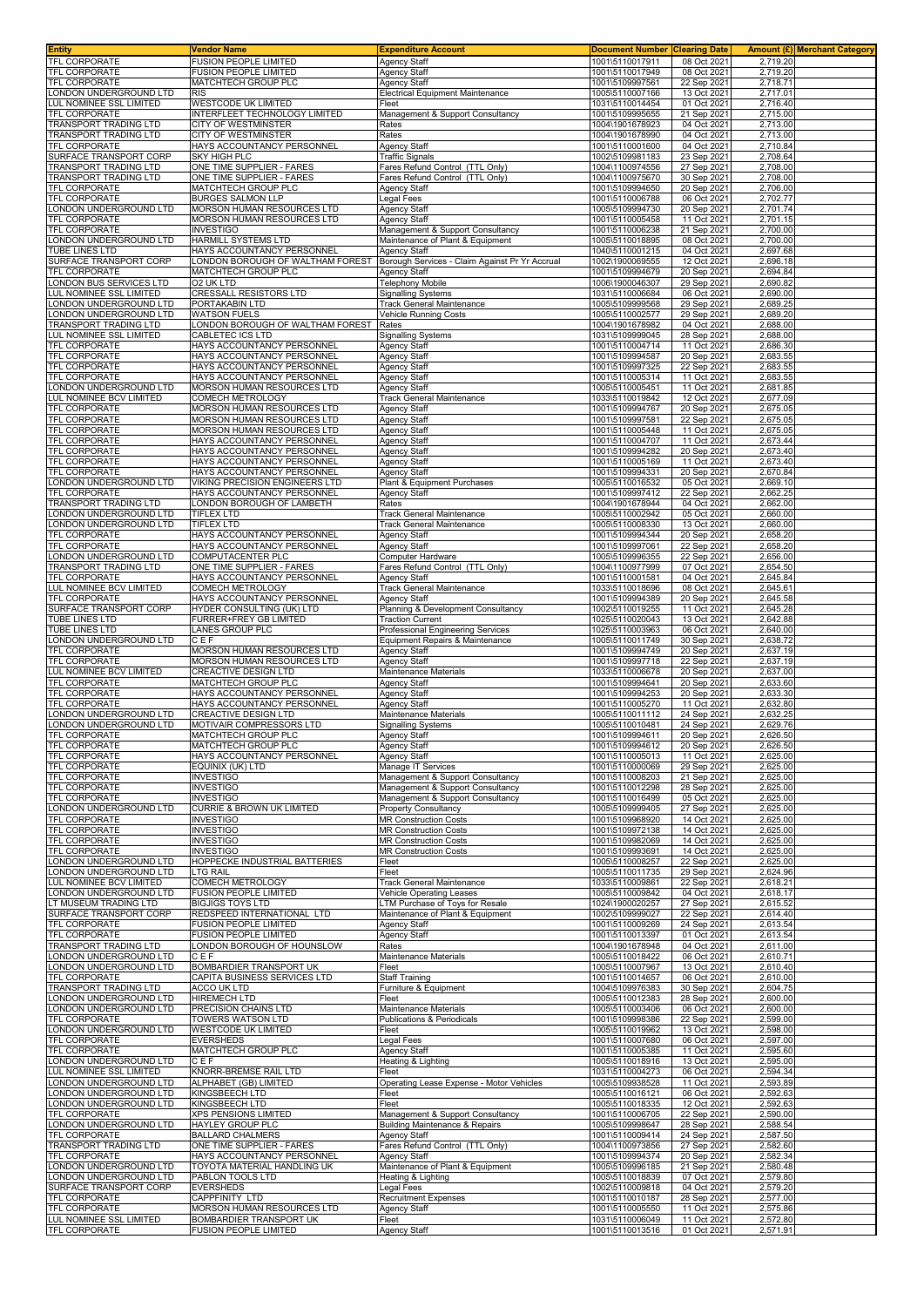| Entity                                                 | <b>Vendor Name</b>                                             | <b>Expenditure Account</b>                                                      | <b>Document Number</b>             | <b>Clearing Date</b>       |                      | Amount (£)  Merchant Category |
|--------------------------------------------------------|----------------------------------------------------------------|---------------------------------------------------------------------------------|------------------------------------|----------------------------|----------------------|-------------------------------|
| <b>TRANSPORT TRADING LTD</b>                           | NOVACROFT DIRECT LTD                                           | Ticket & Pass Production                                                        | 1004\5110011010                    | 28 Sep 2021                | 2,571.43             |                               |
| LUL NOMINEE SSL LIMITED<br>T MUSEUM TRADING LTD        | KNORR-BREMSE RAIL LTD<br>PAVILION RATTAN LIMITED               | Signalling Systems<br>Purchase of Furniture for Resale                          | 1031\5110006950<br>1024\1900020288 | 11 Oct 2021<br>04 Oct 2021 | 2,570.50<br>2,570.40 |                               |
| ONDON UNDERGROUND LTD                                  | FELTHAM COACHWORKS LTD                                         | Vehicle Repairs & Maintenance                                                   | 1005\5110006722                    | 21 Sep 2021                | 2,568.17             |                               |
| <b>/ICTORIA COACH STATN LTD</b>                        | OYSTER SALES SERVICE                                           | VCS Repayments & Commission                                                     | 1008\5109999503                    | 23 Sep 2021                | 2,566.06             |                               |
| ONDON RIVER SERVICES LTD                               | SURVITEC GROUP LTD                                             | Maintenance of Plant & Equipment                                                | 1007\5109998748                    | 28 Sep 2021                | 2,565.26             |                               |
| T MUSEUM TRADING LTD                                   | JACK MASTERS LTD                                               | TM Purchase of Clothing & Accessories - Children                                | 1024\1900020266                    | 27 Sep 2021                | 2,562.00             |                               |
| FRANSPORT TRADING LTD<br><b>FRANSPORT TRADING LTD</b>  | CAUSEWAY TECHNOLOGIES LTD<br>THAMES RIVER SERVICES             | Computer Hardware<br>Gross Sales Clearance                                      | 1004\5109984711<br>1004\1901678833 | 13 Oct 2021<br>27 Sep 202  | 2,561.46<br>2,560.33 |                               |
| <b>FRANSPORT TRADING LTD</b>                           | ONE TIME SUPPLIER - FARES                                      | Fares Refund Control (TTL Only)                                                 | 1004\1100973891                    | 27 Sep 2021                | 2,557.00             |                               |
| ONDON BUS SERVICES LTD                                 | CASTLE WATER LIMITED                                           | Water                                                                           | 1006\5110005892                    | 06 Oct 2021                | 2,552.63             |                               |
| RAIL FOR LONDON LIMITED                                | EAO LTD                                                        | Signalling Systems                                                              | 1020\5110013955                    | 01 Oct 2021                | 2,552.00             |                               |
| <b>TFL CORPORATE</b>                                   | HAYS ACCOUNTANCY PERSONNEL                                     | Agency Staff                                                                    | 1001\5109997451                    | 22 Sep 2021                | 2,551.98             |                               |
| <b>TFL CORPORATE</b><br><b>TFL CORPORATE</b>           | HAYS ACCOUNTANCY PERSONNEL<br>HAYS ACCOUNTANCY PERSONNEL       | Agency Staff<br>Agency Staff                                                    | 1001\5109994352<br>1001\5109997073 | 20 Sep 2021<br>22 Sep 2021 | 2,549.90<br>2,549.90 |                               |
| <b>TFL CORPORATE</b>                                   | <b>HAYS ACCOUNTANCY PERSONNEL</b>                              | Agency Staff                                                                    | 1001\5110004804                    | 11 Oct 2021                | 2,549.90             |                               |
| <b>TFL CORPORATE</b>                                   | HAYS ACCOUNTANCY PERSONNEL                                     | <b>Agency Staff</b>                                                             | 1001\5110005199                    | 11 Oct 2021                | 2,549.90             |                               |
| <b>TUBE LINES LTD</b><br><b>UL NOMINEE BCV LIMITED</b> | TOWER SUPPLIES<br>LH-PLC                                       | Protective Clothing<br>Stock Issues - Repairables                               | 1025\5110007012<br>1033\5110000718 | 27 Sep 2021<br>28 Sep 2021 | 2,546.69<br>2,545.00 |                               |
| LUL NOMINEE BCV LIMITED                                | LH-PLC                                                         | Stock Issues - Repairables                                                      | 1033\5110004615                    | 06 Oct 2021                | 2.545.00             |                               |
| <b>TFL CORPORATE</b>                                   | HAYS ACCOUNTANCY PERSONNEL                                     | Agency Staff                                                                    | 1001\5109994130                    | 20 Sep 2021                | 2,540.00             |                               |
| <b>FEL CORPORATE</b>                                   | <b>COMPUTACENTER PLC</b>                                       | Software Maintenance                                                            | 1001\5109995787                    | 22 Sep 2021                | 2,540.00             |                               |
| RAIL FOR LONDON LIMITED<br>TFL CORPORATE               | <b>XANTA LIMITED</b><br>HAYS ACCOUNTANCY PERSONNEL             | Management & Support Consultancy<br>Agency Staff                                | 1020\5110007116<br>1001\5109993989 | 21 Sep 2021<br>20 Sep 2021 | 2,535.00<br>2,531.65 |                               |
| TFL CORPORATE                                          | HAYS ACCOUNTANCY PERSONNEL                                     | <b>Agency Staff</b>                                                             | 1001\5109993992                    | 20 Sep 2021                | 2,531.65             |                               |
| <b>TFL CORPORATE</b>                                   | HAYS ACCOUNTANCY PERSONNEL                                     | Agency Staff                                                                    | 1001\5109994082                    | 20 Sep 2021                | 2,531.65             |                               |
| <b>TFL CORPORATE</b>                                   | HAYS ACCOUNTANCY PERSONNEL                                     | Agency Staff                                                                    | 1001\5109994323                    | 20 Sep 2021                | 2,531.65             |                               |
| <b>TFL CORPORATE</b><br><b>TFL CORPORATE</b>           | HAYS ACCOUNTANCY PERSONNEL<br>HAYS ACCOUNTANCY PERSONNEL       | <b>Agency Staff</b><br>Agency Staff                                             | 1001\5109994590<br>1001\5109997001 | 20 Sep 2021<br>22 Sep 2021 | 2,531.65<br>2,531.65 |                               |
| <b>FEL CORPORATE</b>                                   | HAYS ACCOUNTANCY PERSONNEL                                     | Agency Staff                                                                    | 1001\5109997187                    | 22 Sep 2021                | 2,531.65             |                               |
| <b>TFL CORPORATE</b>                                   | HAYS ACCOUNTANCY PERSONNEL                                     | Agency Staff                                                                    | 1001\5110004715                    | 11 Oct 2021                | 2,531.65             |                               |
| <b>TFL CORPORATE</b>                                   | HAYS ACCOUNTANCY PERSONNEL                                     | Agency Staff                                                                    | 1001\5110004729                    | 11 Oct 2021                | 2,531.65             |                               |
| <b>TFL CORPORATE</b><br><b>FEL CORPORATE</b>           | HAYS ACCOUNTANCY PERSONNEL<br>HAYS ACCOUNTANCY PERSONNEL       | Agency Staff<br><b>Agency Staff</b>                                             | 1001\5110004927<br>1001\5110004948 | 11 Oct 2021<br>11 Oct 2021 | 2,531.65<br>2,531.65 |                               |
| <b>TFL CORPORATE</b>                                   | HAYS ACCOUNTANCY PERSONNEL                                     | Agency Staff                                                                    | 1001\5110005184                    | 11 Oct 2021                | 2,531.65             |                               |
| <b>TFL CORPORATE</b>                                   | HAYS ACCOUNTANCY PERSONNEL                                     | Agency Staff                                                                    | 1001\5110004789                    | 11 Oct 2021                | 2,531.44             |                               |
| ONDON UNDERGROUND LTD                                  | <b>BOMBARDIER TRANSPORT UK</b>                                 | Fleet                                                                           | 1005\5110006044                    | 11 Oct 2021                | 2,531.20             |                               |
| ONDON UNDERGROUND LTD<br>ONDON UNDERGROUND LTD.        | GEOTECHNICAL OBSERVATIONS LTD<br>GEOTECHNICAL OBSERVATIONS LTD | <b>Building Maintenance &amp; Repairs</b><br>Building Maintenance & Repairs     | 1005\5110013831<br>1005\5110015912 | 29 Sep 2021<br>14 Oct 2021 | 2,530.62<br>2.530.62 |                               |
| ONDON UNDERGROUND LTD                                  | <b>CREACTIVE DESIGN LTD</b>                                    | Fleet                                                                           | 1005\5110006675                    | 20 Sep 2021                | 2,530.00             |                               |
| ONDON UNDERGROUND LTD.                                 | FELTHAM COACHWORKS LTD                                         | Vehicle Repairs & Maintenance                                                   | 1005\5110014622                    | 04 Oct 2021                | 2,529.78             |                               |
| ONDON UNDERGROUND LTD                                  | <b>OCL RAIL LTD</b>                                            | <b>MR Construction Costs</b>                                                    | 1005\5110004497                    | 30 Sep 2021                | 2,524.31             |                               |
| ONDON UNDERGROUND LTD<br>ONDON UNDERGROUND LTD         | <b>BTROS ELECTRONICS UK</b><br><b>BTROS ELECTRONICS UK</b>     | Fleet<br>Fleet                                                                  | 1005\5110008213<br>1005\5110014283 | 22 Sep 2021<br>04 Oct 2021 | 2,524.17<br>2,524.17 |                               |
| ONDON UNDERGROUND LTD                                  | <b>BTROS ELECTRONICS UK</b>                                    | Fleet                                                                           | 1005\5110019265                    | 12 Oct 2021                | 2,524.17             |                               |
| ONDON UNDERGROUND LTD                                  | <b>BTROS ELECTRONICS UK</b>                                    | Fleet                                                                           | 1005\5110019266                    | 12 Oct 2021                | 2,524.17             |                               |
| ONDON UNDERGROUND LTD.                                 | <b>BTROS ELECTRONICS UK</b>                                    | Fleet                                                                           | 1005\5110019267                    | 12 Oct 2021                | 2,524.17             |                               |
| SURFACE TRANSPORT CORP                                 | <b>GTT-EMEA LIMITED</b>                                        | Maintenance of Telecommunications Equipment                                     | 1002\5110007311                    | 27 Sep 2021                | 2,524.00             |                               |
| LUL NOMINEE BCV LIMITED<br><b>TFL CORPORATE</b>        | HAMPSHIRE HOSE SERVICES LTD<br>MORSON HUMAN RESOURCES LTD      | Fleet<br>Agency Staff                                                           | 1033\5110019410<br>1001\5109997588 | 12 Oct 2021<br>22 Sep 2021 | 2,520.55<br>2,516.10 |                               |
| <b>TFL CORPORATE</b>                                   | HAYS ACCOUNTANCY PERSONNEL                                     | Agency Staff                                                                    | 1001\5110004766                    | 11 Oct 2021                | 2,513.94             |                               |
| <b>FEL CORPORATE</b>                                   | FIZZ UK LTD                                                    | Art And Poetry Installations And Programmes                                     | 1001\5110009692                    | 24 Sep 2021                | 2,507.50             |                               |
| <b>FEL CORPORATE</b>                                   | HAYS ACCOUNTANCY PERSONNEL                                     | Agency Staff                                                                    | 1001\5110005181                    | 11 Oct 2021                | 2,506.41             |                               |
| LUL NOMINEE BCV LIMITED<br><b><i>TFL CORPORATE</i></b> | KINGSBEECH LTD<br>HAYS ACCOUNTANCY PERSONNEL                   | Equipment Repairs & Maintenance<br>Agency Staff                                 | 1033\5110014441<br>1001\5110001354 | 04 Oct 2021<br>04 Oct 2021 | 2,505.60<br>2,502.32 |                               |
| <b>TRANSPORT TRADING LTD</b>                           | ONE TIME SUPPLIER - FARES                                      | Fares Refund Control (TTL Only)                                                 | 1004\1100979263                    | 11 Oct 2021                | 2,500.00             |                               |
| <b>FRANSPORT TRADING LTD</b>                           | ONE TIME SUPPLIER - FARES                                      | Fares Refund Control (TTL Only)                                                 | 1004\1100979403                    | 11 Oct 2021                | 2,500.00             |                               |
| <b>TUBE LINES LTD</b>                                  | COLLIERS INTERNATIONAL                                         | Property Management Fees                                                        | 1040\5109996765                    | 22 Sep 2021                | 2,500.00             |                               |
| ONDON UNDERGROUND LTD<br>ONDON UNDERGROUND LTD         | <b>EVENHEIGHTS LTD</b><br><b>EVERSHEDS</b>                     | <b>Vehicle Operating Leases</b><br>Legal Fees                                   | 1005\5110021101<br>1005\5110009908 | 15 Oct 2021<br>22 Sep 2021 | 2,500.00<br>2,500.00 |                               |
| <b>TUBE LINES LTD</b>                                  | JOHN JENRY FLOREZ HOYOS                                        | Legal Fees                                                                      | 1040\1900000215                    | 01 Oct 2021                | 2,500.00             |                               |
| SURFACE TRANSPORT CORP                                 | LONDON BOROUGH OF LAMBETH                                      | Borough Services - Claim Against Pr Yr Accrual                                  | 1002\1900069442                    | 22 Sep 2021                | 2,500.00             |                               |
| ONDON BUS SERVICES LTD                                 | METROBUS LIMITED                                               | <b>Bus Contract Payments</b>                                                    | 1006\1900046353                    | 15 Oct 2021                | 2,500.00             |                               |
| ONDON UNDERGROUND LTD<br>ONDON UNDERGROUND LTD         | <b>DIRECT TRACK SOLUTIONS LTD</b><br>CRANESERVE                | <b>Signalling Systems</b><br>Equipment Repairs & Maintenance                    | 1005\5110011458<br>1005\5110007499 | 27 Sep 2021<br>22 Sep 2021 | 2,499.80<br>2,498.30 |                               |
| TFL CORPORATE                                          | HAYS ACCOUNTANCY PERSONNEL                                     | Agency Staff                                                                    | 1001\5109997255                    | 22 Sep 2021                | 2,491.26             |                               |
| TUBE LINES LTD                                         | <b>SCHWIHAG GMBH</b>                                           | Maintenance Materials                                                           | 1025\5109973997                    | 14 Oct 2021                | 2,490.00             |                               |
| DOCKLANDS LIGHT RAILWAY                                | CLESHAR CONTRACT SERVICES                                      | <b>Civil Engineering Construction Works</b>                                     | 1012\5110004016                    | 06 Oct 2021                | 2,487.45             |                               |
| <b>TFL CORPORATE</b><br><b>TFL CORPORATE</b>           | MOTIVAIR COMPRESSORS LTD<br>CORPORATE DOCUMENT SERVICES LTD    | Maintenance Materials<br>Printing For Customer Info Materials                   | 1001\5110010497<br>1001\5110022095 | 24 Sep 2021<br>14 Oct 2021 | 2,485.77<br>2,485.54 |                               |
| ONDON BUS SERVICES LTD                                 | O2 UK LTD                                                      | <b>Telephony Mobile</b>                                                         | 1006\1900046308                    | 29 Sep 2021                | 2,484.92             |                               |
| ONDON UNDERGROUND LTD.                                 | <b>MORSON HUMAN RESOURCES LTD</b>                              | Agency Staff                                                                    | 1005\5110001747                    | 04 Oct 2021                | 2,483.11             |                               |
| SURFACE TRANSPORT CORP                                 | TELENT TECHNOLOGY SERVICES LTD                                 | <b>Traffic Signals</b>                                                          | 1002\5110002807                    | 04 Oct 2021                | 2,481.80             |                               |
| T MUSEUM TRADING LTD<br><b>TFL CORPORATE</b>           | <b>BRANDART</b><br><b>VCCP GROUP LLP</b>                       | LTM Purchase of Gifts for Resale<br>Production Artwork And Design For Marketing | 1024\1900020287<br>1001\5110000079 | 04 Oct 2021<br>29 Sep 2021 | 2,481.50<br>2,480.00 |                               |
| ONDON UNDERGROUND LTD                                  | BROWNINGS ELECTRIC CO LTD                                      | Electrical Equipment Maintenance                                                | 1005\5110019822                    | 11 Oct 2021                | 2,478.00             |                               |
| <b>TUBE LINES LTD</b>                                  | HAYS ACCOUNTANCY PERSONNEL                                     | Agency Staff                                                                    | 1040\5109994226                    | 20 Sep 2021                | 2,475.00             |                               |
| <b>FRANSPORT TRADING LTD</b>                           | <b>QUAY OFFICE FURNISHERS LTD</b>                              | Furniture & Equipment                                                           | 1004\5110014527                    | 04 Oct 2021                | 2,475.00             |                               |
| ONDON UNDERGROUND LTD<br>ONDON UNDERGROUND LTD         | MORSON HUMAN RESOURCES LTD<br>RULLION ENGINEERING LTD          | Agency Staff<br>Agency Staff                                                    | 1005\5110001756<br>1005\5110002091 | 04 Oct 2021<br>04 Oct 2021 | 2,474.50<br>2,473.87 |                               |
| <b>TFL CORPORATE</b>                                   | MATCHTECH GROUP PLC                                            | Agency Staff                                                                    | 1001\5110005413                    | 11 Oct 2021                | 2,471.55             |                               |
| <b>TFL CORPORATE</b>                                   | MATCHTECH GROUP PLC                                            | Agency Staff                                                                    | 1001\5109994620                    | 20 Sep 2021                | 2,470.00             |                               |
| <b>TFL CORPORATE</b><br><b>TFL CORPORATE</b>           | MATCHTECH GROUP PLC<br>MATCHTECH GROUP PLC                     | Agency Staff<br>Agency Staff                                                    | 1001\5109997551<br>1001\5110005423 | 22 Sep 2021<br>11 Oct 2021 | 2,470.00<br>2,470.00 |                               |
| <b>TFL CORPORATE</b>                                   | MORSON HUMAN RESOURCES LTD                                     | <b>Agency Staff</b>                                                             | 1001\5110005488                    | 11 Oct 2021                | 2,469.60             |                               |
| <b>TRANSPORT TRADING LTD</b>                           | ONE TIME SUPPLIER - FARES                                      | Fares Refund Control (TTL Only)                                                 | 1004\1100977774                    | 06 Oct 2021                | 2,468.70             |                               |
| <b>TFL CORPORATE</b>                                   | MATCHTECH GROUP PLC                                            | Agency Staff                                                                    | 1001\5109994628                    | 20 Sep 2021                | 2,468.65             |                               |
| <b>TFL CORPORATE</b><br><b>TFL CORPORATE</b>           | MATCHTECH GROUP PLC<br><b>MATCHTECH GROUP PLC</b>              | Agency Staff<br>Agency Staff                                                    | 1001\5109994682<br>1001\5109997562 | 20 Sep 2021<br>22 Sep 2021 | 2,468.65<br>2,468.65 |                               |
| TFL CORPORATE                                          | MATCHTECH GROUP PLC                                            | Agency Staff                                                                    | 1001\5109997568                    | 22 Sep 2021                | 2,468.65             |                               |
| <b>FEL CORPORATE</b>                                   | MATCHTECH GROUP PLC                                            | Agency Staff                                                                    | 1001\5110001719                    | 04 Oct 2021                | 2,468.65             |                               |
| <b>TFL CORPORATE</b>                                   | MATCHTECH GROUP PLC                                            | Agency Staff                                                                    | 1001\5110005420                    | 11 Oct 2021                | 2,468.65             |                               |
| <b>TFL CORPORATE</b><br>TFL CORPORATE                  | <b>MATCHTECH GROUP PLC</b><br>MATCHTECH GROUP PLC              | Agency Staff<br>Agency Staff                                                    | 1001\5109994630<br>1001\5109994636 | 20 Sep 2021<br>20 Sep 2021 | 2,468.60<br>2,468.60 |                               |
| <b><i>FEL CORPORATE</i></b>                            | <b>MATCHTECH GROUP PLC</b>                                     | Agency Staff                                                                    | 1001\5109994666                    | 20 Sep 2021                | 2,468.60             |                               |
| TFL CORPORATE                                          | MATCHTECH GROUP PLC                                            | <b>Agency Staff</b>                                                             | 1001\5109997566                    | 22 Sep 2021                | 2,468.60             |                               |
| TFL CORPORATE                                          | MATCHTECH GROUP PLC                                            | Agency Staff                                                                    | 1001\5109997570                    | 22 Sep 2021                | 2,468.60             |                               |
| <b>TFL CORPORATE</b><br><b>FEL CORPORATE</b>           | MATCHTECH GROUP PLC<br>MATCHTECH GROUP PLC                     | <b>Agency Staff</b><br>Agency Staff                                             | 1001\5110005415<br>1001\5110005437 | 11 Oct 2021<br>11 Oct 2021 | 2,468.60<br>2,468.60 |                               |
| <b>TFL CORPORATE</b>                                   | MATCHTECH GROUP PLC                                            | Agency Staff                                                                    | 1001\5110005442                    | 11 Oct 2021                | 2,468.60             |                               |
| LONDON UNDERGROUND LTD                                 | RULLION ENGINEERING LTD                                        | Agency Staff                                                                    | 1005\5110002067                    | 04 Oct 2021                | 2,465.96             |                               |
| T MUSEUM TRADING LTD                                   | H P GIBSON & SONS LTD                                          | LTM Purchase of Toys for Resale                                                 | 1024\1900020323                    | 12 Oct 2021                | 2,463.50             |                               |
| <b>TFL CORPORATE</b><br>TFL CORPORATE                  | FUSION PEOPLE LIMITED<br><b>FUSION PEOPLE LIMITED</b>          | Agency Staff<br>Agency Staff                                                    | 1001\5110009267<br>1001\5110017803 | 24 Sep 2021<br>08 Oct 2021 | 2,462.10<br>2,462.10 |                               |
| <b>TFL CORPORATE</b>                                   | REED SPECIALIST RECRUITMENT LTD                                | Agency Staff                                                                    | 1001\5110009256                    | 30 Sep 2021                | 2,458.26             |                               |
| ONDON BUS SERVICES LTD                                 | CABLECRAFT LTD                                                 | Protective Clothing                                                             | 1006\5110019906                    | 13 Oct 2021                | 2,458.00             |                               |
| ONDON BUS SERVICES LTD                                 | CABLECRAFT LTD                                                 | Protective Clothing                                                             | 1006\5110019912                    | 13 Oct 2021                | 2,458.00             |                               |
| ONDON UNDERGROUND LTD<br><b>TFL CORPORATE</b>          | <b>FUSION PEOPLE LIMITED</b><br>MATCHTECH GROUP PLC            | Agency Staff<br>Agency Staff                                                    | 1005\5110013481<br>1001\5109997578 | 01 Oct 2021<br>22 Sep 2021 | 2,457.28<br>2,451.40 |                               |
| ONDON BUS SERVICES LTD                                 | MITIE CLEANING & ENVIRONMENTAL                                 | Building Maintenance & Repairs                                                  | 1006\5110009653                    | 13 Oct 2021                | 2,448.53             |                               |
| <b>TFL CORPORATE</b>                                   | MATCHTECH GROUP PLC                                            | Agency Staff                                                                    | 1001\5109997558                    | 22 Sep 2021                | 2,446.85             |                               |
| <b>TFL CORPORATE</b>                                   | MATCHTECH GROUP PLC                                            | Agency Staff                                                                    | 1001\5110005411                    | 11 Oct 2021                | 2,446.85             |                               |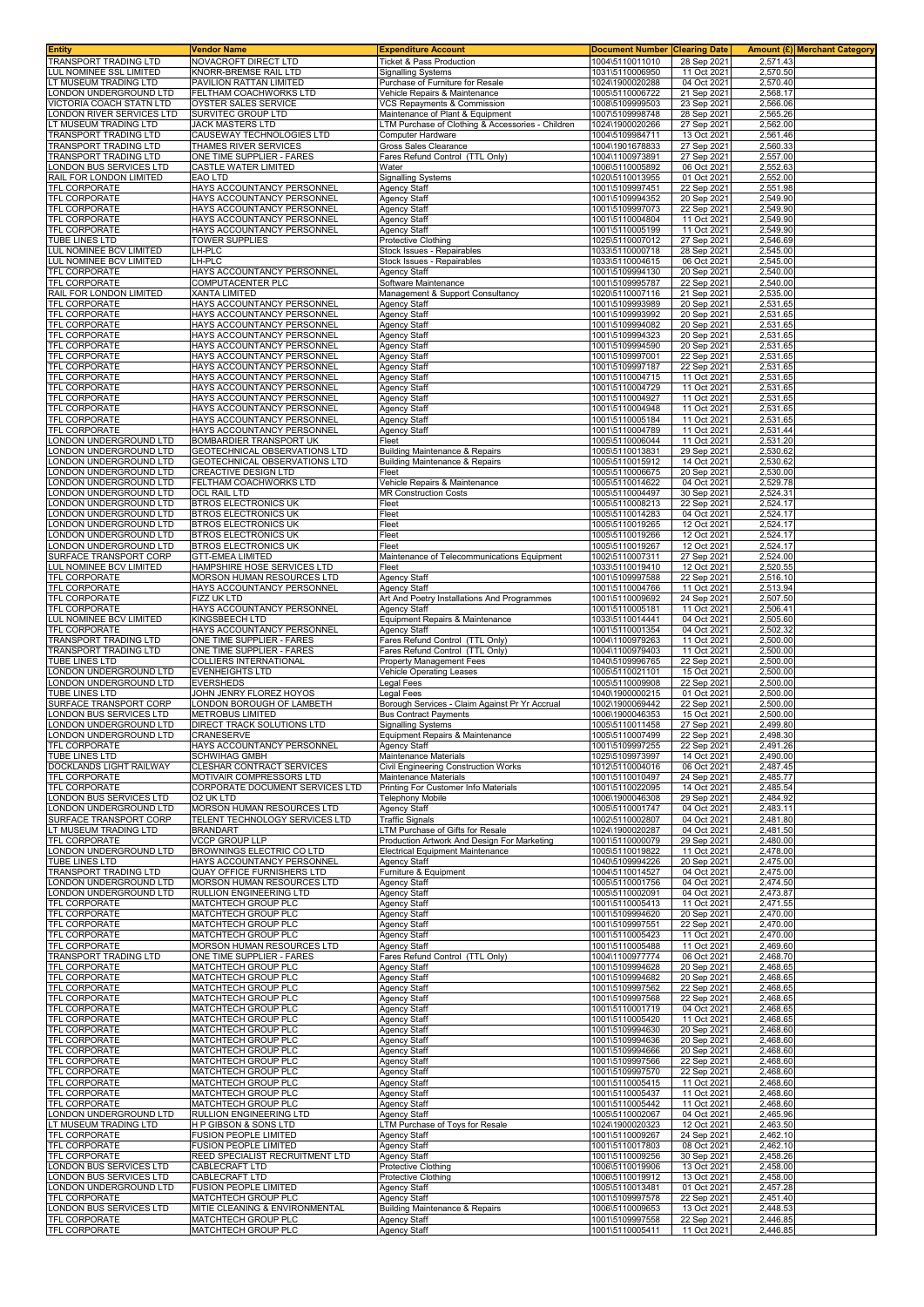| <b>Entity</b>                                    | Vendor Name                                               | <b>Expenditure Account</b>                                               | <b>Document Number</b>             | <b>Clearing Date</b>       |                      | <b>Amount (£) Merchant Category</b> |
|--------------------------------------------------|-----------------------------------------------------------|--------------------------------------------------------------------------|------------------------------------|----------------------------|----------------------|-------------------------------------|
| LONDON UNDERGROUND LTD                           | BOMBARDIER TRANSPORT UK                                   | Fleet                                                                    | 1005\5110022109                    | 14 Oct 2021                | 2.446.25             |                                     |
| LUL NOMINEE SSL LIMITED<br>TFL CORPORATE         | KNORR-BREMSE RAIL LTD<br>COMPUTACENTER PLC                | Fleet<br>Software Maintenance                                            | 1031\5109999944<br>1001\5109995792 | 28 Sep 2021<br>22 Sep 2021 | 2,440.96<br>2,440.00 |                                     |
| TFL CORPORATE                                    | HAYS ACCOUNTANCY PERSONNEI                                | <b>Agency Staff</b>                                                      | 1001\5109994390                    | 20 Sep 2021                | 2,436.40             |                                     |
| TFL CORPORATE                                    | HAYS ACCOUNTANCY PERSONNEL                                | Agency Staff                                                             | 1001\5109997441                    | 22 Sep 2021                | 2,436.40             |                                     |
| TFL CORPORATE                                    | HAYS ACCOUNTANCY PERSONNEL                                | <b>Agency Staff</b>                                                      | 1001\5110004850                    | 11 Oct 2021                | 2,436.40             |                                     |
| LONDON UNDERGROUND LTD                           | ARMADILLO LED                                             | Electricity                                                              | 1005\5110013790                    | 29 Sep 2021                | 2,435.95             |                                     |
| ONDON RIVER SERVICES LTD<br>TFL CORPORATE        | EDF ENERGY<br>HAYS ACCOUNTANCY PERSONNEL                  | Electricity<br><b>Agency Staff</b>                                       | 1007\1900002792<br>1001\5110004725 | 23 Sep 2021<br>11 Oct 2021 | 2,435.92<br>2,430.40 |                                     |
| TFL CORPORATE                                    | HAYS ACCOUNTANCY PERSONNEL                                | <b>Agency Staff</b>                                                      | 1001\5110001017                    | 04 Oct 2021                | 2,430.32             |                                     |
| TFL CORPORATE                                    | HAYS ACCOUNTANCY PERSONNEL                                | <b>Agency Staff</b>                                                      | 1001\5110001333                    | 04 Oct 2021                | 2,430.32             |                                     |
| TFL CORPORATE                                    | HAYS ACCOUNTANCY PERSONNEL                                | <b>Agency Staff</b>                                                      | 1001\5110001420                    | 04 Oct 2021                | 2,430.32             |                                     |
| TFL CORPORATE<br><b>TFL CORPORATE</b>            | HAYS ACCOUNTANCY PERSONNEL                                | <b>Agency Staff</b><br>Agency Staff                                      | 1001\5110001529<br>1001\5109994756 | 04 Oct 2021                | 2,430.32<br>2,428.26 |                                     |
| TFL CORPORATE                                    | MORSON HUMAN RESOURCES LTD<br>MORSON HUMAN RESOURCES LTD  | Agency Staff                                                             | 1001\5109994770                    | 20 Sep 2021<br>20 Sep 2021 | 2,428.26             |                                     |
| TFL CORPORATE                                    | MORSON HUMAN RESOURCES LTD                                | <b>Agency Staff</b>                                                      | 1001\5109997707                    | 22 Sep 2021                | 2,428.26             |                                     |
| TFL CORPORATE                                    | MORSON HUMAN RESOURCES LTD                                | <b>Agency Staff</b>                                                      | 1001\5110001732                    | 04 Oct 2021                | 2,428.26             |                                     |
| TRANSPORT TRADING LTD                            | <b>FUSION PEOPLE LIMITED</b>                              | <b>Agency Staff</b>                                                      | 1004\5110009341                    | 24 Sep 2021                | 2,425.90             |                                     |
| TRANSPORT TRADING LTD<br>TRANSPORT TRADING LTD   | FUSION PEOPLE LIMITED<br><b>FUSION PEOPLE LIMITED</b>     | Agency Staff<br><b>Agency Staff</b>                                      | 1004\5110013475<br>1004\5110017806 | 01 Oct 2021<br>08 Oct 2021 | 2,425.90<br>2,425.90 |                                     |
| TFL CORPORATE                                    | HAYS ACCOUNTANCY PERSONNEL                                | Agency Staff                                                             | 1001\5110005034                    | 11 Oct 2021                | 2,419.52             |                                     |
| LUL NOMINEE SSL LIMITED                          | SCHUNK CARBON TECHNOLOGY LIMITED                          | Fleet                                                                    | 1031\5110015283                    | 01 Oct 2021                | 2,418.82             |                                     |
| LONDON UNDERGROUND LTD<br>TFL CORPORATE          | TELENT TECHNOLOGY SERVICES LTD<br>MATCHTECH GROUP PLC     | Equipment Repairs & Maintenance<br><b>Agency Staff</b>                   | 1005\5109999355<br>1001\5109997547 | 28 Sep 2021<br>22 Sep 2021 | 2,417.73<br>2,417.55 |                                     |
| TFL CORPORATE                                    | MATCHTECH GROUP PLC                                       | <b>Agency Staff</b>                                                      | 1001\5110005391                    | 11 Oct 2021                | 2,417.55             |                                     |
| TFL CORPORATE                                    | FUSION PEOPLE LIMITED                                     | Agency Staff                                                             | 1001\5110017864                    | 08 Oct 2021                | 2,412.75             |                                     |
| SURFACE TRANSPORT CORP                           | REDSPEED INTERNATIONAL LTD                                | Maintenance of Plant & Equipment                                         | 1002\5109995184                    | 20 Sep 2021                | 2,412.15             |                                     |
| LONDON UNDERGROUND LTD<br>ONDON UNDERGROUND LTD  | AGGREGATE INDUSTRIES UK LTD<br>MORSON HUMAN RESOURCES LTD | <b>Track General Maintenance</b><br><b>Agency Staff</b>                  | 1005\5110012034<br>1005\5109997692 | 14 Oct 2021<br>22 Sep 2021 | 2,412.14<br>2,410.80 |                                     |
| ONDON UNDERGROUND LTD                            | HAYLEY GROUP PLC                                          | <b>Signalling Systems</b>                                                | 1005\5109999903                    | 29 Sep 2021                | 2,410.20             |                                     |
| ONDON UNDERGROUND LTD                            | PABLON TOOLS LTD                                          | <b>Building Maintenance &amp; Repairs</b>                                | 1005\5110012348                    | 29 Sep 2021                | 2,402.40             |                                     |
| <b>TFL CORPORATE</b>                             | MIKE KERRY CONSULTING LTD                                 | <b>Staff Training</b>                                                    | 1001\5110011570                    | 29 Sep 2021                | 2,400.00             |                                     |
| SURFACE TRANSPORT CORP<br>ONDON BUS SERVICES LTD | <b>RTT LIMITED</b><br>METROLINE WEST LTD                  | <b>Contracted Services - Roads</b><br><b>Bus Contract Payments</b>       | 1002\5110007598<br>1006\1900046355 | 20 Sep 2021<br>15 Oct 2021 | 2,400.00<br>2,400.00 |                                     |
| LUL NOMINEE SSL LIMITED                          | OTE PRECISION ENGINEERING (UK) LTD                        | <b>Signalling Systems</b>                                                | 1031\5109998856                    | 21 Sep 2021                | 2,400.00             |                                     |
| ONDON UNDERGROUND LTD                            | RS COMPONENTS LTD                                         | Maintenance Materials                                                    | 1005\5109993650                    | 20 Sep 2021                | 2,400.00             |                                     |
| ONDON UNDERGROUND LTD                            | RS COMPONENTS LTD                                         | Maintenance Materials                                                    | 1005\5109993651                    | 20 Sep 2021                | 2,400.00             |                                     |
| TUBE LINES LTD<br>TUBE LINES LTD                 | HAYS ACCOUNTANCY PERSONNEL<br>HAYS ACCOUNTANCY PERSONNEL  | <b>Agency Staff</b><br><b>Agency Staff</b>                               | 1040\5109997032                    | 22 Sep 2021<br>11 Oct 2021 | 2,399.25<br>2,399.24 |                                     |
| LUL NOMINEE BCV LIMITED                          | <b>BRECKNELL WILLIS &amp; CO LTD</b>                      | Fleet                                                                    | 1040\5110004749<br>1033\5110007725 | 13 Oct 2021                | 2,399.00             |                                     |
| ONDON TRANSPORT MUSEUM                           | <b>BIG EYES DESIGN LTD</b>                                | Production Artwork And Design For Marketing                              | 1011\5110008182                    | 24 Sep 2021                | 2.397.50             |                                     |
| ONDON BUS SERVICES LTD                           | TURNAMMS ASSESSORS                                        | Provision for LB Compensation Claims                                     | 1006\1900046235                    | 22 Sep 2021                | 2,396.35             |                                     |
| TFL CORPORATE<br>LUL NOMINEE BCV LIMITED         | GLOBAL MEDIA GROUP SERVICES LTD<br>COMECH METROLOGY       | Printing For Customer Info Materials<br><b>Track General Maintenance</b> | 1001\5110006057<br>1033\5110006055 | 11 Oct 2021<br>28 Sep 2021 | 2,396.00<br>2,394.87 |                                     |
| TFL CORPORATE                                    | HAYS ACCOUNTANCY PERSONNEL                                | <b>Agency Staff</b>                                                      | 1001\5109994444                    | 20 Sep 2021                | 2,392.40             |                                     |
| TFL CORPORATE                                    | HAYS ACCOUNTANCY PERSONNEL                                | <b>Agency Staff</b>                                                      | 1001\5109997173                    | 22 Sep 2021                | 2,392.40             |                                     |
| TFL CORPORATE                                    | HAYS ACCOUNTANCY PERSONNEL                                | <b>Agency Staff</b>                                                      | 1001\5110005245                    | 11 Oct 2021                | 2,392.40             |                                     |
| LUL NOMINEE BCV LIMITED                          | VOITH TURBO LTD                                           | Plant & Equipment Purchases                                              | 1033\5109999136                    | 28 Sep 2021                | 2,388.00             |                                     |
| ONDON UNDERGROUND LTD<br>TFL CORPORATE           | ENGIE SERVICES LTD<br>HCL TECHNOLOGIES UK LTD             | Equipment Repairs & Maintenance<br>Computer Software                     | 1005\5110007666<br>1001\5109998446 | 20 Sep 2021<br>22 Sep 2021 | 2,384.85<br>2,383.00 |                                     |
| LUL NOMINEE SSL LIMITED                          | OTE PRECISION ENGINEERING (UK) LTD                        | Fleet                                                                    | 1031\5110004617                    | 06 Oct 2021                | 2,380.00             |                                     |
| LUL NOMINEE SSL LIMITED                          | ALSTOM TRANSPORT LTD                                      | Fleet                                                                    | 1031\5110015184                    | 01 Oct 2021                | 2,380.00             |                                     |
| TRANSPORT TRADING LTD                            | CIRCULAR CRUISES WESTMINSTER                              | Gross Sales Clearance                                                    | 1004\1901678222                    | 27 Sep 2021                | 2,378.79             |                                     |
| TFL CORPORATE<br>TFL CORPORATE                   | HAYS ACCOUNTANCY PERSONNEL<br>HAYS ACCOUNTANCY PERSONNEL  | <b>Agency Staff</b><br><b>Agency Staff</b>                               | 1001\5110005108<br>1001\5109994291 | 11 Oct 2021<br>20 Sep 2021 | 2,376.65<br>2,375.45 |                                     |
| TFL CORPORATE                                    | HAYS ACCOUNTANCY PERSONNEL                                | <b>Agency Staff</b>                                                      | 1001\5109997009                    | 22 Sep 2021                | 2,375.45             |                                     |
| TFL CORPORATE                                    | HAYS ACCOUNTANCY PERSONNEL                                | <b>Agency Staff</b>                                                      | 1001\5110004730                    | 11 Oct 2021                | 2,375.45             |                                     |
| <b>CYCLE HIRE SCHEME</b>                         | CITY OF WESTMINSTER                                       | <b>Borough Services</b>                                                  | 1016\5110007247                    | 06 Oct 2021                | 2,374.11             |                                     |
| TFL CORPORATE<br>TFL CORPORATE                   | HAYS ACCOUNTANCY PERSONNEL<br>MATCHTECH GROUP PLC         | Agency Staff<br><b>Agency Staff</b>                                      | 1001\5109994553<br>1001\5109994602 | 20 Sep 2021<br>20 Sep 2021 | 2,370.00<br>2,370.00 |                                     |
| TFL CORPORATE                                    | HAYS ACCOUNTANCY PERSONNEL                                | <b>Agency Staff</b>                                                      | 1001\5109997327                    | 22 Sep 2021                | 2,370.00             |                                     |
| TFL CORPORATE                                    | MATCHTECH GROUP PLC                                       | <b>Agency Staff</b>                                                      | 1001\5109997527                    | 22 Sep 2021                | 2,370.00             |                                     |
| TFL CORPORATE                                    | HAYS ACCOUNTANCY PERSONNEL                                | <b>Agency Staff</b>                                                      | 1001\5110005066                    | 11 Oct 2021                | 2,370.00             |                                     |
| TFL CORPORATE<br><b>TUBE LINES LTD</b>           | MATCHTECH GROUP PLC<br>HAYS ACCOUNTANCY PERSONNEL         | Agency Staff<br><b>Agency Staff</b>                                      | 1001\5110005421<br>1040\5110005162 | 11 Oct 2021<br>11 Oct 2021 | 2.370.00<br>2,370.00 |                                     |
| TFL CORPORATE                                    | HAYS ACCOUNTANCY PERSONNEL                                | Agency Staff                                                             | 1001\5109994099                    | 20 Sep 2021                | 2.369.70             |                                     |
| TFL CORPORATE                                    | HAYS ACCOUNTANCY PERSONNEL                                | <b>Agency Staff</b>                                                      | 1001\5109994112                    | 20 Sep 2021                | 2,369.70             |                                     |
| TFL CORPORATE                                    | HAYS ACCOUNTANCY PERSONNEL                                | <b>Agency Staff</b>                                                      | 1001\5109994113                    | 20 Sep 2021                | 2.369.70             |                                     |
| TFL CORPORATE<br>TFL CORPORATE                   | HAYS ACCOUNTANCY PERSONNEL<br>HAYS ACCOUNTANCY PERSONNEL  | <b>Agency Staff</b><br><b>Agency Staff</b>                               | 1001\5109994115<br>1001\5109994131 | 20 Sep 2021<br>20 Sep 2021 | 2,369.70<br>2,369.70 |                                     |
| TFL CORPORATE                                    | HAYS ACCOUNTANCY PERSONNEL                                | <b>Agency Staff</b>                                                      | 1001\5109994160                    | 20 Sep 2021                | 2,369.70             |                                     |
| TFL CORPORATE                                    | HAYS ACCOUNTANCY PERSONNEL                                | <b>Agency Staff</b>                                                      | 1001\5109994165                    | 20 Sep 2021                | 2,369.70             |                                     |
| TFL CORPORATE                                    | HAYS ACCOUNTANCY PERSONNEL                                | <b>Agency Staff</b>                                                      | 1001\5109994168                    | 20 Sep 2021                | 2,369.70             |                                     |
| TFL CORPORATE<br>TFL CORPORATE                   | HAYS ACCOUNTANCY PERSONNEL<br>HAYS ACCOUNTANCY PERSONNEL  | <b>Agency Staff</b><br>Agency Staff                                      | 1001\5109994172<br>1001\5109994187 | 20 Sep 2021<br>20 Sep 2021 | 2,369.70<br>2,369.70 |                                     |
| TFL CORPORATE                                    | HAYS ACCOUNTANCY PERSONNEL                                | Agency Staff                                                             | 1001\5109994194                    | 20 Sep 2021                | 2,369.70             |                                     |
| TFL CORPORATE                                    | HAYS ACCOUNTANCY PERSONNEL                                | <b>Agency Staff</b>                                                      | 1001\5109994204                    | 20 Sep 2021                | 2,369.70             |                                     |
| TFL CORPORATE<br>TFL CORPORATE                   | HAYS ACCOUNTANCY PERSONNEL<br>HAYS ACCOUNTANCY PERSONNEL  | <b>Agency Staff</b>                                                      | 1001\5109994205<br>1001\5109994207 | 20 Sep 2021<br>20 Sep 2021 | 2,369.70<br>2,369.70 |                                     |
| TFL CORPORATE                                    | HAYS ACCOUNTANCY PERSONNEL                                | <b>Agency Staff</b><br><b>Agency Staff</b>                               | 1001\5109994208                    | 20 Sep 2021                | 2,369.70             |                                     |
| TFL CORPORATE                                    | HAYS ACCOUNTANCY PERSONNEL                                | <b>Agency Staff</b>                                                      | 1001\5109994210                    | 20 Sep 2021                | 2,369.70             |                                     |
| TFL CORPORATE                                    | HAYS ACCOUNTANCY PERSONNEL                                | <b>Agency Staff</b>                                                      | 1001\5109994212                    | 20 Sep 2021                | 2,369.70             |                                     |
| <b>TFL CORPORATE</b><br>TFL CORPORATE            | HAYS ACCOUNTANCY PERSONNEL<br>HAYS ACCOUNTANCY PERSONNEL  | <b>Agency Staff</b><br><b>Agency Staff</b>                               | 1001\5109994258<br>1001\5109994259 | 20 Sep 2021<br>20 Sep 2021 | 2,369.70<br>2,369.70 |                                     |
| TFL CORPORATE                                    | HAYS ACCOUNTANCY PERSONNEL                                | <b>Agency Staff</b>                                                      | 1001\5109994468                    | 20 Sep 2021                | 2,369.70             |                                     |
| TFL CORPORATE                                    | HAYS ACCOUNTANCY PERSONNEL                                | <b>Agency Staff</b>                                                      | 1001\5109994488                    | 20 Sep 2021                | 2,369.70             |                                     |
| TFL CORPORATE                                    | HAYS ACCOUNTANCY PERSONNEL                                | <b>Agency Staff</b>                                                      | 1001\5109994489                    | 20 Sep 2021                | 2,369.70             |                                     |
| TFL CORPORATE<br>TFL CORPORATE                   | HAYS ACCOUNTANCY PERSONNEL<br>HAYS ACCOUNTANCY PERSONNEL  | <b>Agency Staff</b><br><b>Agency Staff</b>                               | 1001\5109994492<br>1001\5109994493 | 20 Sep 2021<br>20 Sep 2021 | 2,369.70<br>2,369.70 |                                     |
| TFL CORPORATE                                    | HAYS ACCOUNTANCY PERSONNEL                                | <b>Agency Staff</b>                                                      | 1001\5109994497                    | 20 Sep 2021                | 2,369.70             |                                     |
| TFL CORPORATE                                    | HAYS ACCOUNTANCY PERSONNEL                                | <b>Agency Staff</b>                                                      | 1001\5109994498                    | 20 Sep 2021                | 2,369.70             |                                     |
| TFL CORPORATE                                    | HAYS ACCOUNTANCY PERSONNEL<br>HAYS ACCOUNTANCY PERSONNEL  | <b>Agency Staff</b>                                                      | 1001\5109994500                    | 20 Sep 2021                | 2,369.70             |                                     |
| TFL CORPORATE<br>TFL CORPORATE                   | HAYS ACCOUNTANCY PERSONNEL                                | <b>Agency Staff</b><br><b>Agency Staff</b>                               | 1001\5109994502<br>1001\5109994503 | 20 Sep 2021<br>20 Sep 2021 | 2,369.70<br>2,369.70 |                                     |
| TFL CORPORATE                                    | HAYS ACCOUNTANCY PERSONNEL                                | <b>Agency Staff</b>                                                      | 1001\5109994504                    | 20 Sep 2021                | 2,369.70             |                                     |
| TFL CORPORATE                                    | HAYS ACCOUNTANCY PERSONNEL                                | <b>Agency Staff</b>                                                      | 1001\5109994513                    | 20 Sep 2021                | 2,369.70             |                                     |
| TFL CORPORATE<br>TFL CORPORATE                   | HAYS ACCOUNTANCY PERSONNEL<br>HAYS ACCOUNTANCY PERSONNEL  | <b>Agency Staff</b><br>Agency Staff                                      | 1001\5109994515<br>1001\5109994516 | 20 Sep 2021<br>20 Sep 2021 | 2,369.70<br>2,369.70 |                                     |
| TFL CORPORATE                                    | HAYS ACCOUNTANCY PERSONNEL                                | Agency Staff                                                             | 1001\5109994525                    | 20 Sep 2021                | 2,369.70             |                                     |
| TFL CORPORATE                                    | HAYS ACCOUNTANCY PERSONNEL                                | <b>Agency Staff</b>                                                      | 1001\5109994528                    | 20 Sep 2021                | 2,369.70             |                                     |
| TFL CORPORATE                                    | HAYS ACCOUNTANCY PERSONNEL                                | <b>Agency Staff</b>                                                      | 1001\5109994530                    | 20 Sep 2021                | 2,369.70             |                                     |
| TFL CORPORATE<br>TFL CORPORATE                   | HAYS ACCOUNTANCY PERSONNEL<br>HAYS ACCOUNTANCY PERSONNEL  | <b>Agency Staff</b><br><b>Agency Staff</b>                               | 1001\5109994541<br>1001\5109994542 | 20 Sep 2021<br>20 Sep 2021 | 2,369.70<br>2,369.70 |                                     |
| TFL CORPORATE                                    | HAYS ACCOUNTANCY PERSONNEL                                | <b>Agency Staff</b>                                                      | 1001\5109994543                    | 20 Sep 2021                | 2,369.70             |                                     |
| TFL CORPORATE                                    | HAYS ACCOUNTANCY PERSONNEL                                | <b>Agency Staff</b>                                                      | 1001\5109994545                    | 20 Sep 2021                | 2,369.70             |                                     |
| <b>TFL CORPORATE</b>                             | HAYS ACCOUNTANCY PERSONNEL                                | <b>Agency Staff</b>                                                      | 1001\5109994547                    | 20 Sep 2021                | 2,369.70             |                                     |
| TFL CORPORATE<br>TFL CORPORATE                   | HAYS ACCOUNTANCY PERSONNEL<br>HAYS ACCOUNTANCY PERSONNEL  | <b>Agency Staff</b><br><b>Agency Staff</b>                               | 1001\5109994548<br>1001\5109994550 | 20 Sep 2021<br>20 Sep 2021 | 2,369.70<br>2,369.70 |                                     |
| TFL CORPORATE                                    | HAYS ACCOUNTANCY PERSONNEL                                | <b>Agency Staff</b>                                                      | 1001\5109994551                    | 20 Sep 2021                | 2,369.70             |                                     |
| TFL CORPORATE<br>TFL CORPORATE                   | HAYS ACCOUNTANCY PERSONNEL                                | <b>Agency Staff</b>                                                      | 1001\5109994557                    | 20 Sep 2021                | 2,369.70             |                                     |
|                                                  | HAYS ACCOUNTANCY PERSONNEL                                | <b>Agency Staff</b>                                                      | 1001\5109994558                    | 20 Sep 2021                | 2,369.70             |                                     |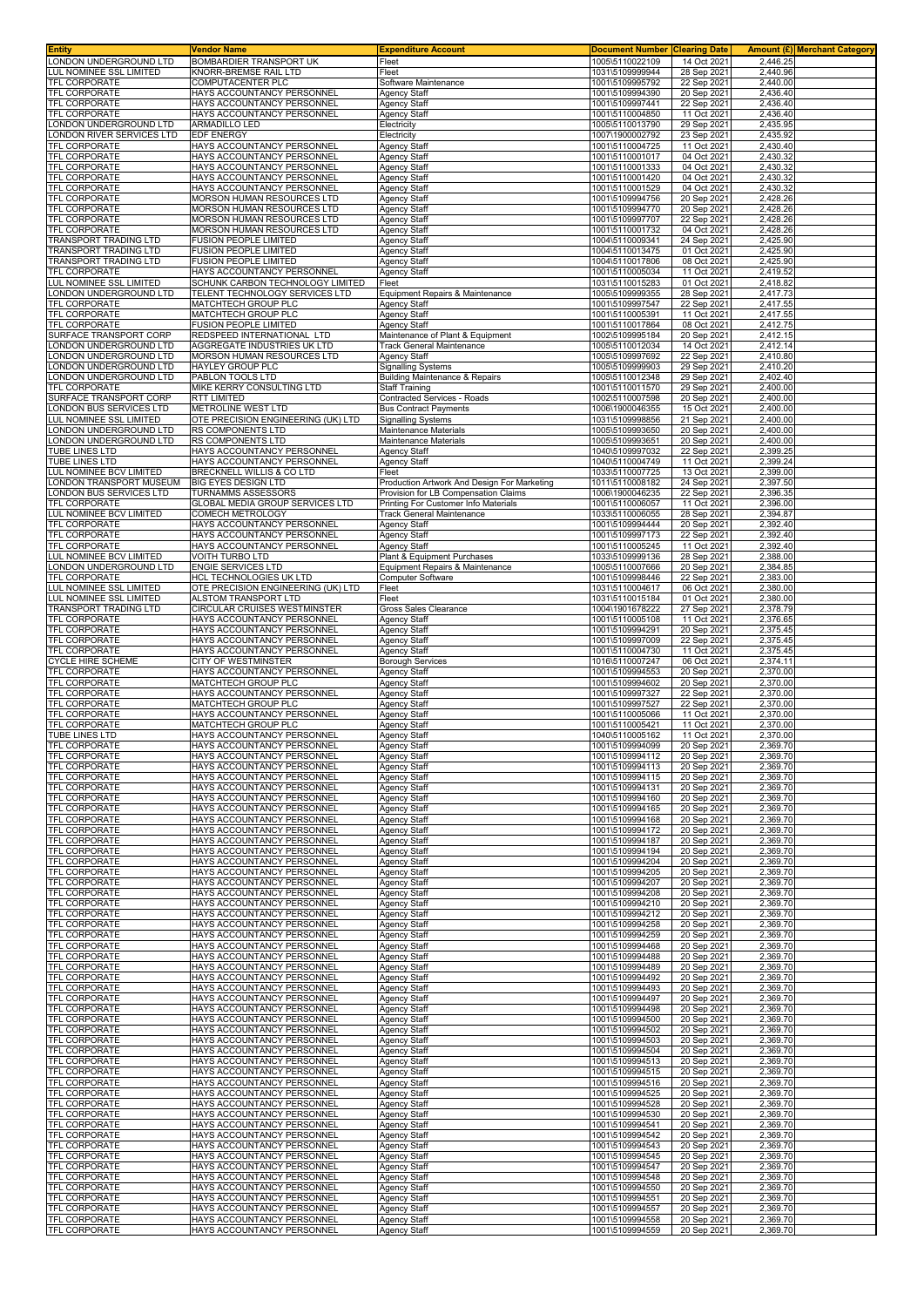| <b>Entity</b>                                | Vendor Name                                                  | <b>Expenditure Account</b>                                    | <b>Document Number</b>             | <b>Clearing Date</b>       | Amount (£) Merchant Category |
|----------------------------------------------|--------------------------------------------------------------|---------------------------------------------------------------|------------------------------------|----------------------------|------------------------------|
| <b>TFL CORPORATE</b>                         | HAYS ACCOUNTANCY PERSONNEL                                   | <b>Agency Staff</b>                                           | 1001\5109994561                    | 20 Sep 2021                | 2.369.70                     |
| TFL CORPORATE<br><b>TFL CORPORATE</b>        | HAYS ACCOUNTANCY PERSONNEL<br>HAYS ACCOUNTANCY PERSONNEL     | Agency Staff<br>Agency Staff                                  | 1001\5109994565<br>1001\5109994568 | 20 Sep 2021<br>20 Sep 2021 | 2,369.70<br>2,369.70         |
| TFL CORPORATE                                | HAYS ACCOUNTANCY PERSONNEI                                   | Agency Staff                                                  | 1001\5109994569                    | 20 Sep 2021                | 2,369.70                     |
| <b>TFL CORPORATE</b>                         | HAYS ACCOUNTANCY PERSONNEI                                   | Agency Staff                                                  | 1001\5109994591                    | 20 Sep 2021                | 2,369.70                     |
| TFL CORPORATE                                | HAYS ACCOUNTANCY PERSONNEL                                   | Agency Staff                                                  | 1001\5109997199                    | 22 Sep 2021                | 2,369.70                     |
| TFL CORPORATE                                | HAYS ACCOUNTANCY PERSONNEL                                   | Agency Staff                                                  | 1001\5109997210                    | 22 Sep 2021                | 2,369.70                     |
| TFL CORPORATE<br>TFL CORPORATE               | HAYS ACCOUNTANCY PERSONNEI<br>HAYS ACCOUNTANCY PERSONNEL     | Agency Staff<br>Agency Staff                                  | 1001\5109997220<br>1001\5109997221 | 22 Sep 2021<br>22 Sep 2021 | 2,369.70<br>2,369.70         |
| <b>TFL CORPORATE</b>                         | HAYS ACCOUNTANCY PERSONNEL                                   | Agency Staff                                                  | 1001\5109997223                    | 22 Sep 2021                | 2,369.70                     |
| TFL CORPORATE                                | HAYS ACCOUNTANCY PERSONNEL                                   | Agency Staff                                                  | 1001\5109997224                    | 22 Sep 2021                | 2,369.70                     |
| <b>TFL CORPORATE</b>                         | HAYS ACCOUNTANCY PERSONNEI                                   | Agency Staff                                                  | 1001\5109997240                    | 22 Sep 2021                | 2,369.70                     |
| TFL CORPORATE                                | HAYS ACCOUNTANCY PERSONNEL                                   | Agency Staff                                                  | 1001\5109997242                    | 22 Sep 2021                | 2,369.70                     |
| TFL CORPORATE<br><b>TFL CORPORATE</b>        | HAYS ACCOUNTANCY PERSONNEL<br>HAYS ACCOUNTANCY PERSONNEL     | Agency Staff<br><b>Agency Staff</b>                           | 1001\5109997245<br>1001\5109997246 | 22 Sep 2021<br>22 Sep 2021 | 2,369.70<br>2,369.70         |
| <b>TFL CORPORATE</b>                         | HAYS ACCOUNTANCY PERSONNEI                                   | <b>Agency Staff</b>                                           | 1001\5109997258                    | 22 Sep 2021                | 2,369.70                     |
| TFL CORPORATE                                | HAYS ACCOUNTANCY PERSONNEL                                   | Agency Staff                                                  | 1001\5109997260                    | 22 Sep 2021                | 2,369.70                     |
| <b>TFL CORPORATE</b>                         | HAYS ACCOUNTANCY PERSONNEL                                   | Agency Staff                                                  | 1001\5109997262                    | 22 Sep 2021                | 2,369.70                     |
| <b>TFL CORPORATE</b>                         | HAYS ACCOUNTANCY PERSONNEL<br>HAYS ACCOUNTANCY PERSONNEL     | <b>Agency Staff</b>                                           | 1001\5109997270<br>1001\5109997295 | 22 Sep 2021<br>22 Sep 2021 | 2,369.70<br>2,369.70         |
| <b>TFL CORPORATE</b><br>TFL CORPORATE        | HAYS ACCOUNTANCY PERSONNEL                                   | Agency Staff<br>Agency Staff                                  | 1001\5109997298                    | 22 Sep 2021                | 2,369.70                     |
| TFL CORPORATE                                | HAYS ACCOUNTANCY PERSONNEL                                   | Agency Staff                                                  | 1001\5109997309                    | 22 Sep 2021                | 2,369.70                     |
| TFL CORPORATE                                | HAYS ACCOUNTANCY PERSONNEL                                   | <b>Agency Staff</b>                                           | 1001\5109997310                    | 22 Sep 2021                | 2,369.70                     |
| <b>TFL CORPORATE</b>                         | HAYS ACCOUNTANCY PERSONNEL                                   | <b>Agency Staff</b>                                           | 1001\5109997312                    | 22 Sep 2021                | 2,369.70                     |
| <b>TFL CORPORATE</b><br><b>TFL CORPORATE</b> | HAYS ACCOUNTANCY PERSONNEI<br>HAYS ACCOUNTANCY PERSONNEL     | Agency Staff<br><b>Agency Staff</b>                           | 1001\5109997314<br>1001\5109997316 | 22 Sep 2021                | 2,369.70<br>2,369.70         |
| TFL CORPORATE                                | HAYS ACCOUNTANCY PERSONNEI                                   | Agency Staff                                                  | 1001\5109997321                    | 22 Sep 2021<br>22 Sep 2021 | 2,369.70                     |
| <b>TFL CORPORATE</b>                         | HAYS ACCOUNTANCY PERSONNEI                                   | Agency Staff                                                  | 1001\5109997322                    | 22 Sep 2021                | 2,369.70                     |
| TFL CORPORATE                                | HAYS ACCOUNTANCY PERSONNEL                                   | Agency Staff                                                  | 1001\5109997326                    | 22 Sep 2021                | 2,369.70                     |
| TFL CORPORATE                                | HAYS ACCOUNTANCY PERSONNEL                                   | Agency Staff                                                  | 1001\5109997336                    | 22 Sep 2021                | 2,369.70                     |
| TFL CORPORATE<br>TFL CORPORATE               | HAYS ACCOUNTANCY PERSONNEI<br>HAYS ACCOUNTANCY PERSONNEL     | Agency Staff<br>Agency Staff                                  | 1001\5109997343<br>1001\5109997344 | 22 Sep 2021<br>22 Sep 2021 | 2,369.70<br>2,369.70         |
| TFL CORPORATE                                | HAYS ACCOUNTANCY PERSONNEL                                   | Agency Staff                                                  | 1001\5109997354                    | 22 Sep 2021                | 2,369.70                     |
| TFL CORPORATE                                | HAYS ACCOUNTANCY PERSONNEL                                   | Agency Staff                                                  | 1001\5109997355                    | 22 Sep 2021                | 2,369.70                     |
| <b>TFL CORPORATE</b>                         | HAYS ACCOUNTANCY PERSONNEI                                   | Agency Staff                                                  | 1001\5109997356                    | 22 Sep 2021                | 2,369.70                     |
| <b>TFL CORPORATE</b>                         | HAYS ACCOUNTANCY PERSONNEL                                   | Agency Staff                                                  | 1001\5109997360                    | 22 Sep 2021                | 2,369.70                     |
| <b>TFL CORPORATE</b><br><b>TFL CORPORATE</b> | HAYS ACCOUNTANCY PERSONNEL<br>HAYS ACCOUNTANCY PERSONNEL     | <b>Agency Staff</b><br>Agency Staff                           | 1001\5109997361<br>1001\5109997466 | 22 Sep 2021<br>22 Sep 2021 | 2,369.70<br>2,369.70         |
| <b>TFL CORPORATE</b>                         | HAYS ACCOUNTANCY PERSONNEI                                   | Agency Staff                                                  | 1001\5109997471                    | 22 Sep 2021                | 2.369.70                     |
| TFL CORPORATE                                | HAYS ACCOUNTANCY PERSONNEI                                   | Agency Staff                                                  | 1001\5109997497                    | 22 Sep 2021                | 2,369.70                     |
| <b>TFL CORPORATE</b>                         | HAYS ACCOUNTANCY PERSONNEL                                   | Agency Staff                                                  | 1001\5109997501                    | 22 Sep 2021                | 2.369.70                     |
| TFL CORPORATE<br><b>TFL CORPORATE</b>        | HAYS ACCOUNTANCY PERSONNEL<br>HAYS ACCOUNTANCY PERSONNEL     | <b>Agency Staff</b><br>Agency Staff                           | 1001\5110001330<br>1001\5110001332 | 04 Oct 2021<br>04 Oct 2021 | 2,369.70<br>2,369.70         |
| TFL CORPORATE                                | HAYS ACCOUNTANCY PERSONNEL                                   | Agency Staff                                                  | 1001\5110001353                    | 04 Oct 2021                | 2,369.70                     |
| TFL CORPORATE                                | HAYS ACCOUNTANCY PERSONNEL                                   | Agency Staff                                                  | 1001\5110001361                    | 04 Oct 2021                | 2,369.70                     |
| TFL CORPORATE                                | HAYS ACCOUNTANCY PERSONNEL                                   | <b>Agency Staff</b>                                           | 1001\5110001377                    | 04 Oct 2021                | 2,369.70                     |
| TFL CORPORATE<br><b>TFL CORPORATE</b>        | HAYS ACCOUNTANCY PERSONNEL<br>HAYS ACCOUNTANCY PERSONNEI     | <b>Agency Staff</b><br>Agency Staff                           | 1001\5110001402<br>1001\5110004974 | 04 Oct 2021<br>11 Oct 2021 | 2,369.70<br>2,369.70         |
| <b>TFL CORPORATE</b>                         | HAYS ACCOUNTANCY PERSONNEL                                   | <b>Agency Staff</b>                                           | 1001\5110004975                    | 11 Oct 2021                | 2,369.70                     |
| TFL CORPORATE                                | HAYS ACCOUNTANCY PERSONNEI                                   | Agency Staff                                                  | 1001\5110004976                    | 11 Oct 2021                | 2,369.70                     |
| <b>TFL CORPORATE</b>                         | HAYS ACCOUNTANCY PERSONNEI                                   | Agency Staff                                                  | 1001\5110004977                    | 11 Oct 2021                | 2,369.70                     |
| TFL CORPORATE<br><b>TFL CORPORATE</b>        | HAYS ACCOUNTANCY PERSONNEL<br>HAYS ACCOUNTANCY PERSONNEL     | Agency Staff<br>Agency Staff                                  | 1001\5110004979<br>1001\5110004980 | 11 Oct 2021<br>11 Oct 2021 | 2,369.70<br>2,369.70         |
| <b>TFL CORPORATE</b>                         | HAYS ACCOUNTANCY PERSONNEL                                   | Agency Staff                                                  | 1001\5110004988                    | 11 Oct 2021                | 2,369.70                     |
| TFL CORPORATE                                | HAYS ACCOUNTANCY PERSONNEL                                   | Agency Staff                                                  | 1001\5110004991                    | 11 Oct 2021                | 2,369.70                     |
| TFL CORPORATE                                | HAYS ACCOUNTANCY PERSONNEL                                   | Agency Staff                                                  | 1001\5110004995                    | 11 Oct 2021                | 2,369.70                     |
| <b>TFL CORPORATE</b><br><b>TFL CORPORATE</b> | HAYS ACCOUNTANCY PERSONNEL<br>HAYS ACCOUNTANCY PERSONNEI     | Agency Staff<br>Agency Staff                                  | 1001\5110005003<br>1001\5110005005 | 11 Oct 2021<br>11 Oct 2021 | 2,369.70<br>2,369.70         |
| <b>TFL CORPORATE</b>                         | HAYS ACCOUNTANCY PERSONNEL                                   | Agency Staff                                                  | 1001\5110005022                    | 11 Oct 2021                | 2,369.70                     |
| TFL CORPORATE                                | HAYS ACCOUNTANCY PERSONNEL                                   | <b>Agency Staff</b>                                           | 1001\5110005029                    | 11 Oct 2021                | 2,369.70                     |
| <b>TFL CORPORATE</b>                         | HAYS ACCOUNTANCY PERSONNEL                                   | <b>Agency Staff</b>                                           | 1001\5110005035                    | 11 Oct 2021                | 2,369.70                     |
| <b>TFL CORPORATE</b><br>TFL CORPORATE        | HAYS ACCOUNTANCY PERSONNEI<br>HAYS ACCOUNTANCY PERSONNEI     | Agency Staff<br>Agency Staff                                  | 1001\5110005037<br>1001\5110005042 | 11 Oct 2021<br>11 Oct 2021 | 2.369.70<br>2,369.70         |
| <b>TFL CORPORATE</b>                         | HAYS ACCOUNTANCY PERSONNEL                                   | Agency Staff                                                  | 1001\5110005046                    | 11 Oct 2021                | 2.369.70                     |
| <b>TFL CORPORATE</b>                         | HAYS ACCOUNTANCY PERSONNEL                                   | <b>Agency Staff</b>                                           | 1001\5110005047                    | 11 Oct 2021                | 2,369.70                     |
| <b>TFL CORPORATE</b>                         | HAYS ACCOUNTANCY PERSONNEL                                   | <b>Agency Staff</b>                                           | 1001\5110005048                    | 11 Oct 2021                | 2,369.70                     |
| <b>TFL CORPORATE</b><br><b>TFL CORPORATE</b> | HAYS ACCOUNTANCY PERSONNEL<br>HAYS ACCOUNTANCY PERSONNEL     | <b>Agency Staff</b><br>Agency Staff                           | 1001\5110005051<br>1001\5110005054 | 11 Oct 2021<br>11 Oct 2021 | 2,369.70<br>2,369.70         |
| TFL CORPORATE                                | HAYS ACCOUNTANCY PERSONNEL                                   | <b>Agency Staff</b>                                           | 1001\5110005058                    | 11 Oct 2021                | 2,369.70                     |
| <b>TFL CORPORATE</b>                         | HAYS ACCOUNTANCY PERSONNEL                                   | <b>Agency Staff</b>                                           | 1001\5110005064                    | 11 Oct 2021                | 2.369.70                     |
| TFL CORPORATE                                | HAYS ACCOUNTANCY PERSONNEL                                   | Agency Staff                                                  | 1001\5110005073                    | 11 Oct 2021                | 2,369.70                     |
| <b>TFL CORPORATE</b><br>TFL CORPORATE        | HAYS ACCOUNTANCY PERSONNEL<br>HAYS ACCOUNTANCY PERSONNEL     | <b>Agency Staff</b><br>Agency Staff                           | 1001\5110005076<br>1001\5110005077 | 11 Oct 2021<br>11 Oct 2021 | 2,369.70<br>2,369.70         |
| TFL CORPORATE                                | HAYS ACCOUNTANCY PERSONNEL                                   | Agency Staff                                                  | 1001\5110005078                    | 11 Oct 2021                | 2,369.70                     |
| TFL CORPORATE                                | HAYS ACCOUNTANCY PERSONNEL                                   | Agency Staff                                                  | 1001\5110005081                    | 11 Oct 2021                | 2,369.70                     |
| TFL CORPORATE                                | HAYS ACCOUNTANCY PERSONNEL                                   | Agency Staff                                                  | 1001\5110005083                    | 11 Oct 2021                | 2,369.70                     |
| TFL CORPORATE<br>TFL CORPORATE               | HAYS ACCOUNTANCY PERSONNEL<br>HAYS ACCOUNTANCY PERSONNEL     | Agency Staff<br>Agency Staff                                  | 1001\5110005087<br>1001\5110005091 | 11 Oct 2021<br>11 Oct 2021 | 2,369.70<br>2,369.70         |
| TFL CORPORATE                                | HAYS ACCOUNTANCY PERSONNEL                                   | Agency Staff                                                  | 1001\5110005092                    | 11 Oct 2021                | 2,369.70                     |
| TFL CORPORATE                                | HAYS ACCOUNTANCY PERSONNEL                                   | Agency Staff                                                  | 1001\5110005093                    | 11 Oct 2021                | 2,369.70                     |
| TFL CORPORATE                                | HAYS ACCOUNTANCY PERSONNEL                                   | Agency Staff                                                  | 1001\5110005095                    | 11 Oct 2021                | 2,369.70                     |
| TFL CORPORATE<br>TFL CORPORATE               | HAYS ACCOUNTANCY PERSONNEL<br>HAYS ACCOUNTANCY PERSONNEL     | Agency Staff<br>Agency Staff                                  | 1001\5110005098<br>1001\5110005099 | 11 Oct 2021<br>11 Oct 2021 | 2,369.70<br>2,369.70         |
| <b>TFL CORPORATE</b>                         | HAYS ACCOUNTANCY PERSONNEL                                   | Agency Staff                                                  | 1001\5110005101                    | 11 Oct 2021                | 2,369.70                     |
| <b>TFL CORPORATE</b>                         | HAYS ACCOUNTANCY PERSONNEI                                   | <b>Agency Staff</b>                                           | 1001\5110005115                    | 11 Oct 2021                | 2,369.70                     |
| TFL CORPORATE                                | HAYS ACCOUNTANCY PERSONNEL                                   | Agency Staff                                                  | 1001\5110005140                    | 11 Oct 2021                | 2,369.70                     |
| <b>TFL CORPORATE</b><br>TFL CORPORATE        | HAYS ACCOUNTANCY PERSONNEL<br>HAYS ACCOUNTANCY PERSONNEL     | Agency Staff<br><b>Agency Staff</b>                           | 1001\5110005273<br>1001\5110005274 | 11 Oct 2021<br>11 Oct 2021 | 2,369.70<br>2,369.70         |
| <b>TFL CORPORATE</b>                         | HAYS ACCOUNTANCY PERSONNEL                                   | <b>Agency Staff</b>                                           | 1001\5110005276                    | 11 Oct 2021                | 2,369.70                     |
| TFL CORPORATE                                | HAYS ACCOUNTANCY PERSONNEL                                   | <b>Agency Staff</b>                                           | 1001\5110005286                    | 11 Oct 2021                | 2,369.70                     |
| TFL CORPORATE                                | HAYS ACCOUNTANCY PERSONNEL                                   | Agency Staff                                                  | 1001\5110005306                    | 11 Oct 2021                | 2,369.70                     |
| TFL CORPORATE<br>TFL CORPORATE               | HAYS ACCOUNTANCY PERSONNEL<br>HAYS ACCOUNTANCY PERSONNEL     | Agency Staff<br><b>Agency Staff</b>                           | 1001\5110005311<br>1001\5110005315 | 11 Oct 2021<br>11 Oct 2021 | 2,369.70<br>2,369.70         |
| TFL CORPORATE                                | HAYS ACCOUNTANCY PERSONNEL                                   | Agency Staff                                                  | 1001\5110005342                    | 11 Oct 2021                | 2,369.70                     |
| SURFACE TRANSPORT CORP                       | CSTS LTD                                                     | Maintenance of Plant & Equipment                              | 1002\5110012153                    | 07 Oct 2021                | 2,369.40                     |
| TFL CORPORATE                                | MATCHTECH GROUP PLC                                          | Agency Staff                                                  | 1001\5110001706                    | 04 Oct 2021                | 2,369.00                     |
| TFL CORPORATE<br>TFL CORPORATE               | MATCHTECH GROUP PLC<br>MATCHTECH GROUP PLC                   | Agency Staff<br>Agency Staff                                  | 1001\5110001710<br>1001\5110001720 | 04 Oct 2021<br>04 Oct 2021 | 2,369.00<br>2,369.00         |
| TFL CORPORATE                                | HAYS ACCOUNTANCY PERSONNEL                                   | Agency Staff                                                  | 1001\5109994459                    | 20 Sep 2021                | 2,367.15                     |
| TFL CORPORATE                                | HAYS ACCOUNTANCY PERSONNEL                                   | Agency Staff                                                  | 1001\5109994491                    | 20 Sep 2021                | 2,366.90                     |
| TFL CORPORATE                                | HAYS ACCOUNTANCY PERSONNEL                                   | Agency Staff                                                  | 1001\5109997465                    | 22 Sep 2021                | 2,366.90                     |
| TFL CORPORATE<br>SURFACE TRANSPORT CORP      | HAYS ACCOUNTANCY PERSONNEL<br>TELENT TECHNOLOGY SERVICES LTD | Agency Staff<br><b>Traffic Signals</b>                        | 1001\5110004958<br>1002\5110015741 | 11 Oct 2021<br>13 Oct 2021 | 2,366.90<br>2,366.69         |
| <b>TFL CORPORATE</b>                         | INVESTIGO                                                    | Management & Support Consultancy                              | 1001\5110008162                    | 24 Sep 2021                | 2,365.00                     |
| TFL CORPORATE                                | <b>INVESTIGO</b>                                             | Management & Support Consultancy                              | 1001\5110012414                    | 29 Sep 2021                | 2,365.00                     |
| TFL CORPORATE<br>LUL NOMINEE SSL LIMITED     | INVESTIGO<br>SIEMENS                                         | Management & Support Consultancy<br><b>Signalling Systems</b> | 1001\5110016505<br>1031\5109998203 | 05 Oct 2021<br>22 Sep 2021 | 2,365.00<br>2,359.50         |
| DOCKLANDS LIGHT RAILWAY                      | TETRA TECH LIMITED                                           | Professional Engineering Services                             | 1012\5110019953                    | 15 Oct 2021                | 2,358.00                     |
| <b>UL NOMINEE BCV LIMITED</b>                | CORPORATE DOCUMENT SERVICES LTD                              | Maintenance Materials                                         | 1033\5110020613                    | 12 Oct 2021                | 2,355.18                     |
| TFL CORPORATE                                | HAYS ACCOUNTANCY PERSONNEL                                   | Agency Staff                                                  | 1001\5109994284                    | 20 Sep 2021                | 2,354.90                     |
| TFL CORPORATE<br><b>TFL CORPORATE</b>        | HAYS ACCOUNTANCY PERSONNEL<br>HAYS ACCOUNTANCY PERSONNEL     | <b>Agency Staff</b><br><b>Agency Staff</b>                    | 1001\5110004717<br>1001\5109994446 | 11 Oct 2021<br>20 Sep 2021 | 2,354.90<br>2,353.35         |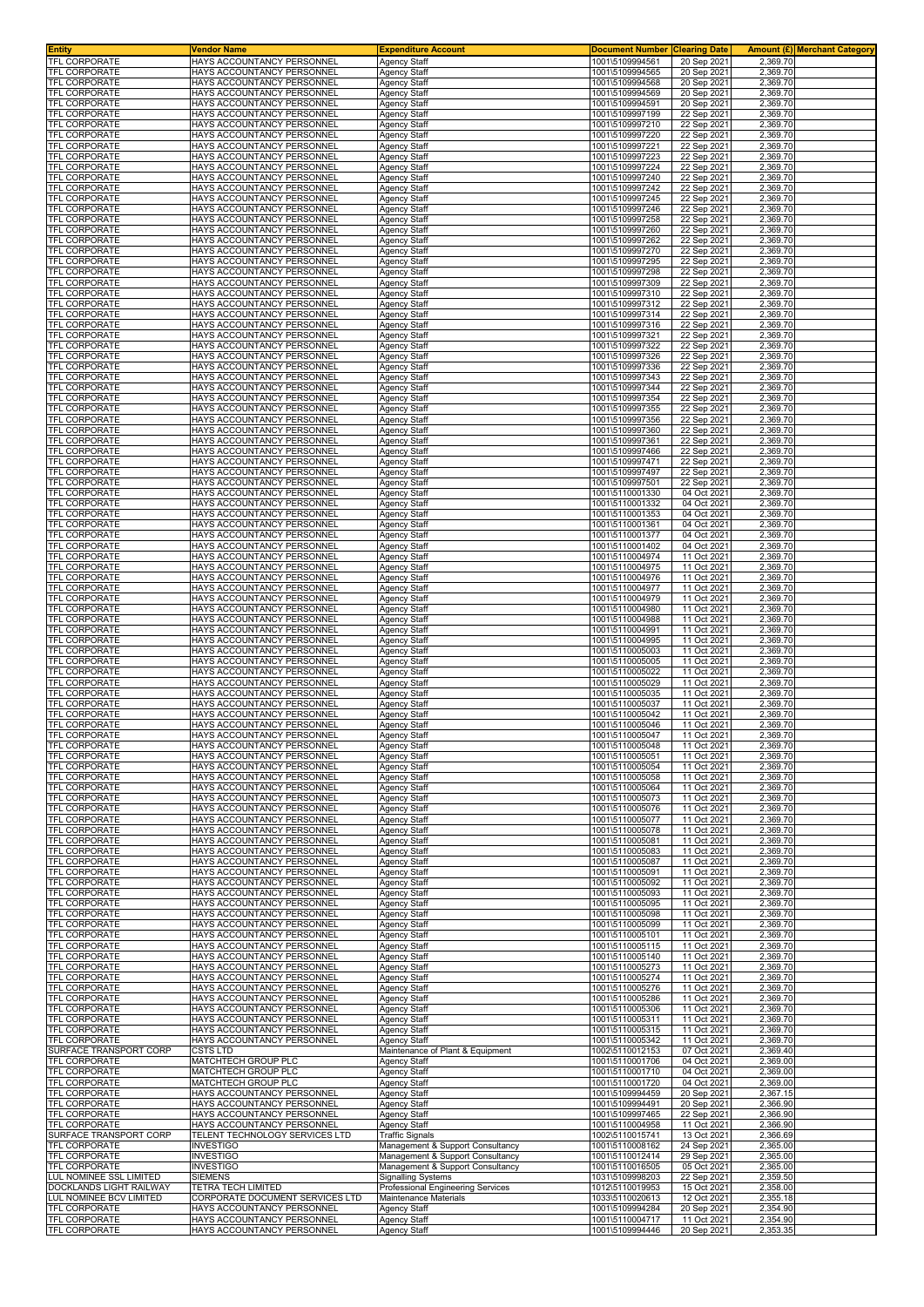| <b>Entity</b>                                     | Vendor Name                                                  | <b>Expenditure Account</b>                         | <b>Document Number</b>             | <b>Clearing Date</b>       |                      | Amount (£) Merchant Category |
|---------------------------------------------------|--------------------------------------------------------------|----------------------------------------------------|------------------------------------|----------------------------|----------------------|------------------------------|
| <b>TFL CORPORATE</b>                              | HAYS ACCOUNTANCY PERSONNEL                                   | <b>Agency Staff</b>                                | 1001\5109997174                    | 22 Sep 2021                | 2.353.35             |                              |
| <b>TFL CORPORATE</b><br><b>TFL CORPORATE</b>      | HAYS ACCOUNTANCY PERSONNEL<br>MATCHTECH GROUP PLC            | <b>Agency Staff</b>                                | 1001\5110005246                    | 11 Oct 202                 | 2,353.35             |                              |
| TFL CORPORATE                                     | MATCHTECH GROUP PLC                                          | <b>Agency Staff</b><br><b>Agency Staff</b>         | 1001\5109994608<br>1001\5109997539 | 20 Sep 202<br>22 Sep 2021  | 2,349.00<br>2,349.00 |                              |
| TFL CORPORATE                                     | MATCHTECH GROUP PLC                                          | <b>Agency Staff</b>                                | 1001\5110001639                    | 04 Oct 2021                | 2,349.00             |                              |
| TFL CORPORATE                                     | MATCHTECH GROUP PLC                                          | <b>Agency Staff</b>                                | 1001\5110005384                    | 11 Oct 2021                | 2,349.00             |                              |
| TFL CORPORATE                                     | MATCHTECH GROUP PLC                                          | Agency Staff                                       | 1001\5109994661                    | 20 Sep 2021                | 2,348.40             |                              |
| TFL CORPORATE                                     | MATCHTECH GROUP PLC                                          | Agency Staff                                       | 1001\5109997533                    | 22 Sep 2021                | 2,348.40             |                              |
| TFL CORPORATE                                     | QA IT SERVICE LTD                                            | <b>Staff Training</b>                              | 1001\5109997965                    | 22 Sep 202                 | 2,347.50             |                              |
| <b>TFL CORPORATE</b><br>TFL CORPORATE             | HAYS ACCOUNTANCY PERSONNEL<br>HAYS ACCOUNTANCY PERSONNEL     | Agency Staff                                       | 1001\5109994453                    | 20 Sep 2021<br>22 Sep 2021 | 2,346.05<br>2,346.05 |                              |
| <b>TFL CORPORATE</b>                              | HAYS ACCOUNTANCY PERSONNEL                                   | <b>Agency Staff</b><br>Agency Staff                | 1001\5109997182<br>1001\5110001220 | 04 Oct 2021                | 2,346.05             |                              |
| TFL CORPORATE                                     | HAYS ACCOUNTANCY PERSONNEL                                   | <b>Agency Staff</b>                                | 1001\5110004924                    | 11 Oct 2021                | 2,346.05             |                              |
| ONDON RIVER SERVICES LTD                          | HAYS ACCOUNTANCY PERSONNEL                                   | <b>Agency Staff</b>                                | 1007\5109997306                    | 22 Sep 2021                | 2,343.46             |                              |
| TFL CORPORATE                                     | MATCHTECH GROUP PLC                                          | <b>Agency Staff</b>                                | 1001\5110005390                    | 11 Oct 2021                | 2,343.00             |                              |
| <b>TFL CORPORATE</b>                              | <b>MATCHTECH GROUP PLC</b>                                   | <b>Agency Staff</b>                                | 1001\5109994654                    | 20 Sep 2021                | 2,340.90             |                              |
| TFL CORPORATE                                     | MATCHTECH GROUP PLC                                          | Agency Staff                                       | 1001\5109997530                    | 22 Sep 202                 | 2,340.90             |                              |
| <b>TFL CORPORATE</b><br>TFL CORPORATE             | <b>MATCHTECH GROUP PLC</b><br>MATCHTECH GROUP PLC            | <b>Agency Staff</b><br><b>Agency Staff</b>         | 1001\5109997574<br>1001\5110005369 | 22 Sep 2021<br>11 Oct 2021 | 2,340.90<br>2,340.90 |                              |
| <b>TFL CORPORATE</b>                              | <b>MATCHTECH GROUP PLC</b>                                   | <b>Agency Staff</b>                                | 1001\5110005371                    | 11 Oct 202                 | 2,340.90             |                              |
| <b>TFL CORPORATE</b>                              | MATCHTECH GROUP PLC                                          | Agency Staff                                       | 1001\5110005378                    | 11 Oct 2021                | 2,340.90             |                              |
| TFL CORPORATE                                     | MATCHTECH GROUP PLC                                          | <b>Agency Staff</b>                                | 1001\5109994596                    | 20 Sep 2021                | 2,340.70             |                              |
| TFL CORPORATE                                     | MATCHTECH GROUP PLC                                          | <b>Agency Staff</b>                                | 1001\5109997518                    | 22 Sep 2021                | 2,340.70             |                              |
| <b>TFL CORPORATE</b>                              | MORSON HUMAN RESOURCES LTD                                   | <b>Agency Staff</b>                                | 1001\5109994829                    | 20 Sep 202                 | 2,338.65             |                              |
| TFL CORPORATE<br><b>TFL CORPORATE</b>             | MORSON HUMAN RESOURCES LTD<br>MORSON HUMAN RESOURCES LTD     | <b>Agency Staff</b><br><b>Agency Staff</b>         | 1001\5109997668<br>1001\5110005553 | 22 Sep 2021<br>11 Oct 2021 | 2,338.65<br>2,338.65 |                              |
| TFL CORPORATE                                     | MATCHTECH GROUP PLC                                          | <b>Agency Staff</b>                                | 1001\5110005386                    | 11 Oct 2021                | 2,338.15             |                              |
| <b>TFL CORPORATE</b>                              | MATCHTECH GROUP PLC                                          | <b>Agency Staff</b>                                | 1001\5109994632                    | 20 Sep 202                 | 2,338.10             |                              |
| TFL CORPORATE                                     | MATCHTECH GROUP PLC                                          | <b>Agency Staff</b>                                | 1001\5109994642                    | 20 Sep 202                 | 2,338.10             |                              |
| <b>TFL CORPORATE</b>                              | MATCHTECH GROUP PLC                                          | Agency Staff                                       | 1001\5109994656                    | 20 Sep 2021                | 2,338.10             |                              |
| <b>TFL CORPORATE</b>                              | MATCHTECH GROUP PLC                                          | Agency Staff                                       | 1001\5109994664                    | 20 Sep 202                 | 2,338.10             |                              |
| TFL CORPORATE                                     | MATCHTECH GROUP PLC                                          | Agency Staff                                       | 1001\5109997536                    | 22 Sep 2021                | 2,338.10             |                              |
| TFL CORPORATE<br>TFL CORPORATE                    | MATCHTECH GROUP PLC<br>MATCHTECH GROUP PLC                   | <b>Agency Staff</b><br>Agency Staff                | 1001\5110005417<br>1001\5110005433 | 11 Oct 2021<br>11 Oct 2021 | 2,338.10<br>2,338.10 |                              |
| <b>TFL CORPORATE</b>                              | MATCHTECH GROUP PLC                                          | Agency Staff                                       | 1001\5110005436                    | 11 Oct 202                 | 2,338.10             |                              |
| TFL CORPORATE                                     | <b>FUSION PEOPLE LIMITED</b>                                 | <b>Agency Staff</b>                                | 1001\5110009291                    | 24 Sep 2021                | 2,338.10             |                              |
| TFL CORPORATE                                     | FUSION PEOPLE LIMITED                                        | Agency Staff                                       | 1001\5110013429                    | 01 Oct 2021                | 2,338.10             |                              |
| TFL CORPORATE                                     | FUSION PEOPLE LIMITED                                        | <b>Agency Staff</b>                                | 1001\5110013457                    | 01 Oct 2021                | 2,338.10             |                              |
| <b>TFL CORPORATE</b>                              | <b>FUSION PEOPLE LIMITED</b>                                 | <b>Agency Staff</b>                                | 1001\5110017865                    | 08 Oct 202                 | 2.338.10             |                              |
| TFL CORPORATE                                     | MORSON HUMAN RESOURCES LTD                                   | <b>Agency Staff</b>                                | 1001\5109994719                    | 20 Sep 202                 | 2,335.85             |                              |
| <b>TFL CORPORATE</b><br>TFL CORPORATE             | MORSON HUMAN RESOURCES LTD<br>MORSON HUMAN RESOURCES LTD     | <b>Agency Staff</b>                                | 1001\5109994751<br>1001\5109994761 | 20 Sep 2021<br>20 Sep 2021 | 2,335.85<br>2,335.85 |                              |
| <b>TFL CORPORATE</b>                              | MORSON HUMAN RESOURCES LTD                                   | <b>Agency Staff</b><br><b>Agency Staff</b>         | 1001\5109994786                    | 20 Sep 202                 | 2,335.85             |                              |
| <b>TFL CORPORATE</b>                              | MORSON HUMAN RESOURCES LTD                                   | <b>Agency Staff</b>                                | 1001\5109994789                    | 20 Sep 2021                | 2,335.85             |                              |
| TFL CORPORATE                                     | MORSON HUMAN RESOURCES LTD                                   | <b>Agency Staff</b>                                | 1001\5109994794                    | 20 Sep 2021                | 2,335.85             |                              |
| <b>TFL CORPORATE</b>                              | MORSON HUMAN RESOURCES LTD                                   | <b>Agency Staff</b>                                | 1001\5109997613                    | 22 Sep 202                 | 2,335.85             |                              |
| <b>TFL CORPORATE</b>                              | MORSON HUMAN RESOURCES LTD                                   | <b>Agency Staff</b>                                | 1001\5109997639                    | 22 Sep 202                 | 2,335.85             |                              |
| TFL CORPORATE                                     | MORSON HUMAN RESOURCES LTD                                   | <b>Agency Staff</b>                                | 1001\5109997642                    | 22 Sep 2021                | 2,335.85             |                              |
| <b>TFL CORPORATE</b>                              | MORSON HUMAN RESOURCES LTD                                   | <b>Agency Staff</b>                                | 1001\5109997677                    | 22 Sep 202                 | 2,335.85             |                              |
| TFL CORPORATE<br><b>TFL CORPORATE</b>             | MORSON HUMAN RESOURCES LTD<br>MORSON HUMAN RESOURCES LTD     | <b>Agency Staff</b><br><b>Agency Staff</b>         | 1001\5109997695<br>1001\5110001760 | 22 Sep 202<br>04 Oct 2021  | 2,335.85<br>2,335.85 |                              |
| TFL CORPORATE                                     | MORSON HUMAN RESOURCES LTD                                   | <b>Agency Staff</b>                                | 1001\5110005474                    | 11 Oct 2021                | 2,335.85             |                              |
| TFL CORPORATE                                     | MORSON HUMAN RESOURCES LTD                                   | Agency Staff                                       | 1001\5110005477                    | 11 Oct 2021                | 2,335.85             |                              |
| <b>TFL CORPORATE</b>                              | MORSON HUMAN RESOURCES LTD                                   | Agency Staff                                       | 1001\5110005493                    | 11 Oct 2021                | 2,335.85             |                              |
| TFL CORPORATE                                     | MORSON HUMAN RESOURCES LTD                                   | <b>Agency Staff</b>                                | 1001\5110005525                    | 11 Oct 2021                | 2,335.85             |                              |
| TFL CORPORATE                                     | MORSON HUMAN RESOURCES LTD                                   | <b>Agency Staff</b>                                | 1001\5110005548                    | 11 Oct 2021                | 2,335.85             |                              |
| TFL CORPORATE                                     | MORSON HUMAN RESOURCES LTD                                   | <b>Agency Staff</b>                                | 1001\5110005572                    | 11 Oct 2021<br>20 Sep 202  | 2,335.85             |                              |
| TRANSPORT TRADING LTD<br>TRANSPORT TRADING LTD    | MORSON HUMAN RESOURCES LTD<br>MORSON HUMAN RESOURCES LTD     | Agency Staff<br><b>Agency Staff</b>                | 1004\5109994688<br>1004\5109997582 | 22 Sep 2021                | 2,335.85<br>2,335.85 |                              |
| TRANSPORT TRADING LTD                             | MORSON HUMAN RESOURCES LTD                                   | <b>Agency Staff</b>                                | 1004\5110005449                    | 11 Oct 2021                | 2,335.85             |                              |
| TFL CORPORATE                                     | FUSION PEOPLE LIMITED                                        | <b>Agency Staff</b>                                | 1001\5110009277                    | 24 Sep 2021                | 2,335.10             |                              |
| <b>TFL CORPORATE</b>                              | MORSON HUMAN RESOURCES LTD                                   | <b>Agency Staff</b>                                | 1001\5109994841                    | 20 Sep 202                 | 2,335.00             |                              |
| TFL CORPORATE                                     | MORSON HUMAN RESOURCES LTD                                   | <b>Agency Staff</b>                                | 1001\5109997657                    | 22 Sep 2021                | 2,335.00             |                              |
| <b>TFL CORPORATE</b>                              | MORSON HUMAN RESOURCES LTD                                   | <b>Agency Staff</b>                                | 1001\5110005511                    | 11 Oct 2021                | 2,335.00             |                              |
| <b>TFL CORPORATE</b>                              | HAYS ACCOUNTANCY PERSONNEL                                   | <b>Agency Staff</b>                                | 1001\5110001616                    | 04 Oct 2021                | 2,333.52             |                              |
| <b>TFL CORPORATE</b><br><b>TFL CORPORATE</b>      | FUSION PEOPLE LIMITED<br><b>FUSION PEOPLE LIMITED</b>        | Agency Staff<br><b>Agency Staff</b>                | 1001\5110009295<br>1001\5110009309 | 24 Sep 2021<br>24 Sep 2021 | 2,332.95<br>2,332.95 |                              |
| <b>TFL CORPORATE</b>                              | <b>FUSION PEOPLE LIMITED</b>                                 | <b>Agency Staff</b>                                | 1001\5110013433                    | 01 Oct 2021                | 2,332.95             |                              |
| <b>TFL CORPORATE</b>                              | FUSION PEOPLE LIMITED                                        | Agency Staff                                       | 1001\5110013519                    | 01 Oct 2021                | 2,332.95             |                              |
| TFL CORPORATE                                     | <b>FUSION PEOPLE LIMITED</b>                                 | <b>Agency Staff</b>                                | 1001\5110017891                    | 08 Oct 2021                | 2.332.95             |                              |
| TFL CORPORATE                                     | MORSON HUMAN RESOURCES LTD                                   | <b>Agency Staff</b>                                | 1001\5110001823                    | 04 Oct 2021                | 2,330.54             |                              |
| TFL CORPORATE                                     | HAYS ACCOUNTANCY PERSONNEL                                   | <b>Agency Staff</b>                                | 1001\5110001222                    | 04 Oct 2021                | 2,330.44             |                              |
| TFL CORPORATE<br>LUL NOMINEE SSL LIMITED          | HAYS ACCOUNTANCY PERSONNEL<br>KINGSBEECH LTD                 | Agency Staff<br>Plant & Equipment Purchases        | 1001\5110001536<br>1031\5110010244 | 04 Oct 2021<br>27 Sep 2021 | 2,330.44<br>2,330.00 |                              |
| TFL CORPORATE                                     | HAYS ACCOUNTANCY PERSONNEL                                   | <b>Agency Staff</b>                                | 1001\5109997243                    | 22 Sep 202                 | 2,329.08             |                              |
| TFL CORPORATE                                     | HAYS ACCOUNTANCY PERSONNEL                                   | <b>Agency Staff</b>                                | 1001\5109997372                    | 22 Sep 2021                | 2,329.08             |                              |
| <b>TFL CORPORATE</b>                              | HAYS ACCOUNTANCY PERSONNEL                                   | <b>Agency Staff</b>                                | 1001\5109997505                    | 22 Sep 202                 | 2,329.08             |                              |
| <b>TFL CORPORATE</b>                              | HAYS ACCOUNTANCY PERSONNEL                                   | <b>Agency Staff</b>                                | 1001\5110001526                    | 04 Oct 2021                | 2,329.08             |                              |
| TFL CORPORATE                                     | FUSION PEOPLE LIMITED                                        | <b>Agency Staff</b>                                | 1001\5110017909                    | 08 Oct 2021                | 2,328.80             |                              |
| RAIL FOR LONDON LIMITED<br>ONDON BUS SERVICES LTD | 02 UK LTD<br>O2 UK LTD                                       | <b>Telephony Mobile</b><br><b>Telephony Mobile</b> | 1020\1900006438<br>1006\1900046306 | 29 Sep 2021                | 2,323.81<br>2,323.76 |                              |
| TFL CORPORATE                                     | HAYS ACCOUNTANCY PERSONNEL                                   | <b>Agency Staff</b>                                | 1001\5109994080                    | 29 Sep 2021<br>20 Sep 2021 | 2,320.40             |                              |
| TFL CORPORATE                                     | HAYS ACCOUNTANCY PERSONNEL                                   | <b>Agency Staff</b>                                | 1001\5109994089                    | 20 Sep 2021                | 2,320.40             |                              |
| <b>TFL CORPORATE</b>                              | HAYS ACCOUNTANCY PERSONNEL                                   | <b>Agency Staff</b>                                | 1001\5109997178                    | 22 Sep 2021                | 2,320.40             |                              |
| <b>TFL CORPORATE</b>                              | HAYS ACCOUNTANCY PERSONNEL                                   | <b>Agency Staff</b>                                | 1001\5109997197                    | 22 Sep 2021                | 2,320.40             |                              |
| TFL CORPORATE                                     | HAYS ACCOUNTANCY PERSONNEL                                   | <b>Agency Staff</b>                                | 1001\5110004933                    | 11 Oct 2021                | 2,320.40             |                              |
| TUBE LINES LTD                                    | L.B FOSTER RAIL TECHNOLOGIES(UK)LTD                          | Maintenance Materials                              | 1025\5110000927                    | 06 Oct 2021                | 2,318.33             |                              |
| TFL CORPORATE<br><b>TFL CORPORATE</b>             | MATCHTECH GROUP PLC<br>MATCHTECH GROUP PLC                   | <b>Agency Staff</b><br><b>Agency Staff</b>         | 1001\5109994607<br>1001\5109994652 | 20 Sep 2021<br>20 Sep 2021 | 2,317.50<br>2,317.50 |                              |
| TFL CORPORATE                                     | MATCHTECH GROUP PLC                                          | <b>Agency Staff</b>                                | 1001\5109997528                    | 22 Sep 202                 | 2,317.50             |                              |
| TFL CORPORATE                                     | MATCHTECH GROUP PLC                                          | <b>Agency Staff</b>                                | 1001\5110005370                    | 11 Oct 2021                | 2,317.50             |                              |
| TFL CORPORATE                                     | MATCHTECH GROUP PLC                                          | <b>Agency Staff</b>                                | 1001\5110005379                    | 11 Oct 2021                | 2,317.50             |                              |
| <b>TFL CORPORATE</b>                              | MATCHTECH GROUP PLC                                          | <b>Agency Staff</b>                                | 1001\5110005382                    | 11 Oct 2021                | 2,317.50             |                              |
| TFL CORPORATE                                     | FUSION PEOPLE LIMITED                                        | <b>Agency Staff</b>                                | 1001\5110009327                    | 24 Sep 202                 | 2,317.50             |                              |
| <b>TFL CORPORATE</b>                              | <b>FUSION PEOPLE LIMITED</b>                                 | <b>Agency Staff</b><br>Agency Staff                | 1001\5110013455<br>1001\5110017892 | 01 Oct 2021                | 2,317.50<br>2,317.50 |                              |
| TFL CORPORATE<br><b>TFL CORPORATE</b>             | <b>FUSION PEOPLE LIMITED</b><br><b>FUSION PEOPLE LIMITED</b> | <b>Agency Staff</b>                                | 1001\5110017915                    | 08 Oct 2021<br>08 Oct 2021 | 2,317.50             |                              |
| ONDON UNDERGROUND LTD                             | AIRQUICK (NEWARK) LTD                                        | Equipment Repairs & Maintenance                    | 1005\5110006628                    | 27 Sep 2021                | 2,317.00             |                              |
| TFL CORPORATE                                     | MATCHTECH GROUP PLC                                          | <b>Agency Staff</b>                                | 1001\5109994648                    | 20 Sep 2021                | 2,316.40             |                              |
| TFL CORPORATE                                     | MATCHTECH GROUP PLC                                          | <b>Agency Staff</b>                                | 1001\5109997524                    | 22 Sep 2021                | 2,316.40             |                              |
| TFL CORPORATE                                     | MATCHTECH GROUP PLC                                          | <b>Agency Staff</b>                                | 1001\5110001704                    | 04 Oct 2021                | 2,316.40             |                              |
| TFL CORPORATE                                     | MATCHTECH GROUP PLC                                          | <b>Agency Staff</b>                                | 1001\5110001631                    | 04 Oct 2021                | 2,316.35             |                              |
| TFL CORPORATE                                     | O2 UK LTD                                                    | <b>Telephony Mobile</b>                            | 1001\5110004001                    | 06 Oct 2021                | 2,316.00             |                              |
| LUL NOMINEE SSL LIMITED<br>TFL CORPORATE          | ALSTOM TRANSPORT LTD<br>MORSON HUMAN RESOURCES LTD           | Fleet<br><b>Agency Staff</b>                       | 1031\5110015661<br>1001\5109994696 | 01 Oct 2021<br>20 Sep 2021 | 2,316.00<br>2,315.27 |                              |
| TFL CORPORATE                                     | MORSON HUMAN RESOURCES LTD                                   | <b>Agency Staff</b>                                | 1001\5110005463                    | 11 Oct 2021                | 2,315.26             |                              |
| TFL CORPORATE                                     | MORSON HUMAN RESOURCES LTD                                   | <b>Agency Staff</b>                                | 1001\5109994705                    | 20 Sep 2021                | 2,315.25             |                              |
| <b>TFL CORPORATE</b>                              | MORSON HUMAN RESOURCES LTD                                   | <b>Agency Staff</b>                                | 1001\5109994714                    | 20 Sep 2021                | 2,315.25             |                              |
| TFL CORPORATE                                     | MORSON HUMAN RESOURCES LTD                                   | <b>Agency Staff</b>                                | 1001\5109994766                    | 20 Sep 2021                | 2,315.25             |                              |
| <b>TFL CORPORATE</b>                              | MORSON HUMAN RESOURCES LTD                                   | <b>Agency Staff</b>                                | 1001\5109994792                    | 20 Sep 2021                | 2,315.25             |                              |
| TFL CORPORATE                                     | MORSON HUMAN RESOURCES LTD                                   | <b>Agency Staff</b>                                | 1001\5109994818                    | 20 Sep 2021                | 2,315.25             |                              |
| <b>TFL CORPORATE</b>                              | MORSON HUMAN RESOURCES LTD                                   | Agency Staff                                       | 1001\5109997611                    | 22 Sep 2021                | 2,315.25             |                              |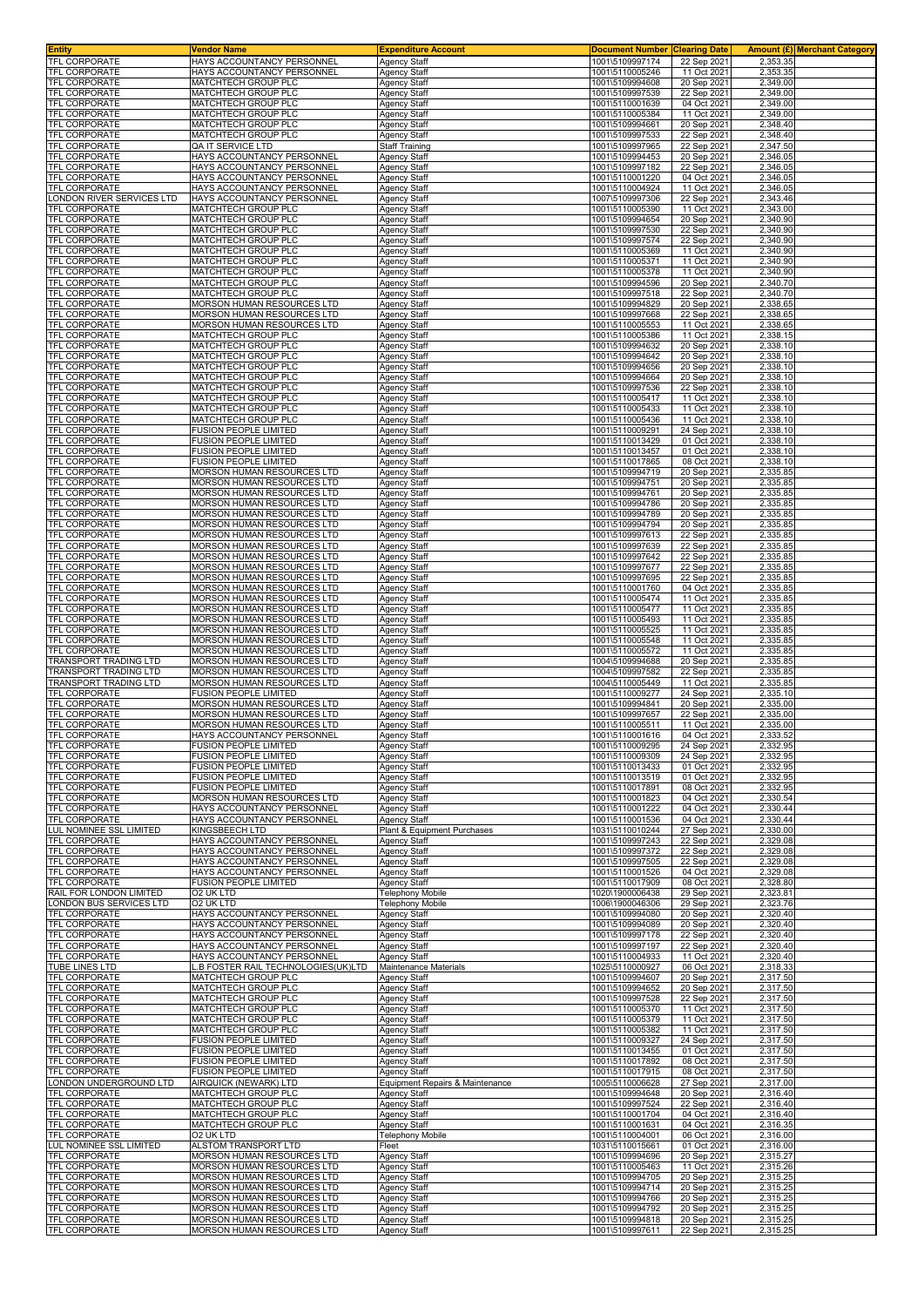| <b>Entity</b>                                 | Vendor Name                                                  | <b>Expenditure Account</b>                 | <b>Document Number Clearing Date</b> |                            | Amount (£) Merchant Category |
|-----------------------------------------------|--------------------------------------------------------------|--------------------------------------------|--------------------------------------|----------------------------|------------------------------|
| TFL CORPORATE                                 | MORSON HUMAN RESOURCES LTD                                   | Agency Staff                               | 1001\5109997625                      | 22 Sep 2021                | 2,315.25                     |
| TFL CORPORATE                                 | MORSON HUMAN RESOURCES LTD                                   | Agency Staff                               | 1001\5110005529                      | 11 Oct 2021                | 2,315.25                     |
| <b>TFL CORPORATE</b><br>ONDON UNDERGROUND LTD | MORSON HUMAN RESOURCES LTD<br><b>BWT UK LTD</b>              | Agency Staff<br>Caterers Service Charges   | 1001\5110005552<br>1005\1900219267   | 11 Oct 2021<br>29 Sep 202  | 2,315.25<br>2,315.04         |
| TFL CORPORATE                                 | MATCHTECH GROUP PLC                                          | Agency Staff                               | 1001\5109994675                      | 20 Sep 202                 | 2,310.95                     |
| <b>TFL CORPORATE</b>                          | MATCHTECH GROUP PLC                                          | <b>Agency Staff</b>                        | 1001\5109997555                      | 22 Sep 2021                | 2,310.95                     |
| TRANSPORT TRADING LTD                         | TELENT TECHNOLOGY SERVICES LTD                               | Equipment Repairs & Maintenance            | 1004\5109998024                      | 22 Sep 202                 | 2,310.42                     |
| TFL CORPORATE                                 | HAYS ACCOUNTANCY PERSONNEL                                   | Agency Staff                               | 1001\5110001039                      | 04 Oct 2021                | 2,310.15                     |
| <b>TFL CORPORATE</b>                          | HAYS ACCOUNTANCY PERSONNEL                                   | Agency Staff                               | 1001\5109994287                      | 20 Sep 202                 | 2,302.50                     |
| <b>TFL CORPORATE</b>                          | HAYS ACCOUNTANCY PERSONNEL                                   | Agency Staff                               | 1001\5109997413                      | 22 Sep 202                 | 2,302.50                     |
| TFL CORPORATE                                 | HAYS ACCOUNTANCY PERSONNEL                                   | Agency Staff                               | 1001\5110004720                      | 11 Oct 2021                | 2,302.50                     |
| TFL CORPORATE<br><b>TFL CORPORATE</b>         | HAYS ACCOUNTANCY PERSONNEL<br>HAYS ACCOUNTANCY PERSONNEL     | Agency Staff<br>Agency Staff               | 1001\5109994116<br>1001\5109994118   | 20 Sep 202<br>20 Sep 202   | 2,301.50<br>2,301.50         |
| TFL CORPORATE                                 | HAYS ACCOUNTANCY PERSONNEL                                   | <b>Agency Staff</b>                        | 1001\5109994222                      | 20 Sep 2021                | 2,301.50                     |
| <b>TFL CORPORATE</b>                          | HAYS ACCOUNTANCY PERSONNEI                                   | Agency Staff                               | 1001\5109994239                      | 20 Sep 202                 | 2,301.50                     |
| <b>TFL CORPORATE</b>                          | HAYS ACCOUNTANCY PERSONNEI                                   | Agency Staff                               | 1001\5109994423                      | 20 Sep 202                 | 2,301.50                     |
| <b>TFL CORPORATE</b>                          | HAYS ACCOUNTANCY PERSONNEI                                   | Agency Staff                               | 1001\5109994426                      | 20 Sep 202                 | 2,301.50                     |
| <b>TFL CORPORATE</b>                          | <b>HAYS ACCOUNTANCY PERSONNEL</b>                            | Agency Staff                               | 1001\5109994431                      | 20 Sep 2021                | 2,301.50                     |
| TFL CORPORATE                                 | HAYS ACCOUNTANCY PERSONNEI                                   | Agency Staff                               | 1001\5109994434                      | 20 Sep 202                 | 2,301.50                     |
| <b>TFL CORPORATE</b>                          | HAYS ACCOUNTANCY PERSONNEL<br>HAYS ACCOUNTANCY PERSONNEL     | Agency Staff                               | 1001\5109994435                      | 20 Sep 2021                | 2,301.50                     |
| TFL CORPORATE<br>TFL CORPORATE                | HAYS ACCOUNTANCY PERSONNEL                                   | Agency Staff<br>Agency Staff               | 1001\5109994437<br>1001\5109994448   | 20 Sep 2021<br>20 Sep 2021 | 2,301.50<br>2,301.50         |
| TFL CORPORATE                                 | HAYS ACCOUNTANCY PERSONNEI                                   | Agency Staff                               | 1001\5109994449                      | 20 Sep 202                 | 2,301.50                     |
| <b>TFL CORPORATE</b>                          | HAYS ACCOUNTANCY PERSONNEI                                   | Agency Staff                               | 1001\5109994450                      | 20 Sep 202                 | 2,301.50                     |
| TFL CORPORATE                                 | HAYS ACCOUNTANCY PERSONNEL                                   | Agency Staff                               | 1001\5109994452                      | 20 Sep 2021                | 2,301.50                     |
| <b>TFL CORPORATE</b>                          | HAYS ACCOUNTANCY PERSONNEI                                   | Agency Staff                               | 1001\5109994456                      | 20 Sep 2021                | 2,301.50                     |
| TFL CORPORATE                                 | HAYS ACCOUNTANCY PERSONNEI                                   | Agency Staff                               | 1001\5109994457                      | 20 Sep 202                 | 2,301.50                     |
| TFL CORPORATE                                 | HAYS ACCOUNTANCY PERSONNEI                                   | Agency Staff                               | 1001\5109994458                      | 20 Sep 202                 | 2,301.50                     |
| TFL CORPORATE                                 | HAYS ACCOUNTANCY PERSONNEL                                   | Agency Staff                               | 1001\5109994463                      | 20 Sep 2021                | 2,301.50                     |
| TFL CORPORATE                                 | HAYS ACCOUNTANCY PERSONNEL                                   | Agency Staff                               | 1001\5109994464                      | 20 Sep 2021                | 2,301.50                     |
| <b>TFL CORPORATE</b><br><b>TFL CORPORATE</b>  | HAYS ACCOUNTANCY PERSONNEL<br>HAYS ACCOUNTANCY PERSONNEI     | <b>Agency Staff</b><br>Agency Staff        | 1001\5109994465<br>1001\5109994466   | 20 Sep 202<br>20 Sep 202   | 2,301.50<br>2,301.50         |
| TFL CORPORATE                                 | HAYS ACCOUNTANCY PERSONNEL                                   | Agency Staff                               | 1001\5109994549                      | 20 Sep 202                 | 2,301.50                     |
| TFL CORPORATE                                 | HAYS ACCOUNTANCY PERSONNEL                                   | Agency Staff                               | 1001\5109994552                      | 20 Sep 2021                | 2,301.50                     |
| TFL CORPORATE                                 | HAYS ACCOUNTANCY PERSONNEL                                   | Agency Staff                               | 1001\5109994555                      | 20 Sep 202                 | 2.301.50                     |
| <b>TFL CORPORATE</b>                          | HAYS ACCOUNTANCY PERSONNEL                                   | Agency Staff                               | 1001\5109994563                      | 20 Sep 202                 | 2,301.50                     |
| <b>TFL CORPORATE</b>                          | HAYS ACCOUNTANCY PERSONNEL                                   | Agency Staff                               | 1001\5109997152                      | 22 Sep 2021                | 2,301.50                     |
| <b>TFL CORPORATE</b>                          | HAYS ACCOUNTANCY PERSONNEI                                   | Agency Staff                               | 1001\5109997155                      | 22 Sep 202                 | 2,301.50                     |
| <b>TFL CORPORATE</b>                          | HAYS ACCOUNTANCY PERSONNEI                                   | Agency Staff                               | 1001\5109997158                      | 22 Sep 202                 | 2,301.50                     |
| <b>TFL CORPORATE</b>                          | HAYS ACCOUNTANCY PERSONNEI                                   | Agency Staff                               | 1001\5109997159                      | 22 Sep 202                 | 2,301.50                     |
| TFL CORPORATE<br>TFL CORPORATE                | HAYS ACCOUNTANCY PERSONNEL<br>HAYS ACCOUNTANCY PERSONNEI     | Agency Staff                               | 1001\5109997160<br>1001\5109997163   | 22 Sep 2021<br>22 Sep 202  | 2,301.50<br>2,301.50         |
| <b>TFL CORPORATE</b>                          | HAYS ACCOUNTANCY PERSONNEL                                   | Agency Staff                               | 1001\5109997177                      | 22 Sep 2021                | 2,301.50                     |
| TFL CORPORATE                                 | HAYS ACCOUNTANCY PERSONNEL                                   | Agency Staff<br>Agency Staff               | 1001\5109997184                      | 22 Sep 2021                | 2,301.50                     |
| TFL CORPORATE                                 | HAYS ACCOUNTANCY PERSONNEL                                   | Agency Staff                               | 1001\5109997185                      | 22 Sep 2021                | 2,301.50                     |
| TFL CORPORATE                                 | HAYS ACCOUNTANCY PERSONNEI                                   | Agency Staff                               | 1001\5109997186                      | 22 Sep 202                 | 2,301.50                     |
| TFL CORPORATE                                 | HAYS ACCOUNTANCY PERSONNEL                                   | Agency Staff                               | 1001\5109997192                      | 22 Sep 202                 | 2,301.50                     |
| TFL CORPORATE                                 | HAYS ACCOUNTANCY PERSONNEL                                   | Agency Staff                               | 1001\5109997193                      | 22 Sep 2021                | 2,301.50                     |
| <b>TFL CORPORATE</b>                          | HAYS ACCOUNTANCY PERSONNEL                                   | Agency Staff                               | 1001\5109997195                      | 22 Sep 2021                | 2,301.50                     |
| TFL CORPORATE                                 | HAYS ACCOUNTANCY PERSONNEI                                   | Agency Staff                               | 1001\5109997250                      | 22 Sep 202                 | 2,301.50                     |
| TFL CORPORATE                                 | HAYS ACCOUNTANCY PERSONNEL                                   | Agency Staff                               | 1001\5109997317                      | 22 Sep 202                 | 2,301.50                     |
| TFL CORPORATE                                 | HAYS ACCOUNTANCY PERSONNEL                                   | Agency Staff                               | 1001\5109997385                      | 22 Sep 2021                | 2,301.50                     |
| TFL CORPORATE<br>TFL CORPORATE                | HAYS ACCOUNTANCY PERSONNEL<br>HAYS ACCOUNTANCY PERSONNEL     | <b>Agency Staff</b><br><b>Agency Staff</b> | 1001\5109997400<br>1001\5109997401   | 22 Sep 202<br>22 Sep 202   | 2,301.50<br>2,301.50         |
| <b>TFL CORPORATE</b>                          | HAYS ACCOUNTANCY PERSONNEL                                   | Agency Staff                               | 1001\5109997411                      | 22 Sep 2021                | 2,301.50                     |
| TFL CORPORATE                                 | HAYS ACCOUNTANCY PERSONNEL                                   | Agency Staff                               | 1001\5109997452                      | 22 Sep 2021                | 2,301.50                     |
| TFL CORPORATE                                 | HAYS ACCOUNTANCY PERSONNEL                                   | <b>Agency Staff</b>                        | 1001\5110001171                      | 04 Oct 202                 | 2,301.50                     |
| TFL CORPORATE                                 | HAYS ACCOUNTANCY PERSONNEL                                   | Agency Staff                               | 1001\5110004721                      | 11 Oct 2021                | 2,301.50                     |
| <b>TFL CORPORATE</b>                          | HAYS ACCOUNTANCY PERSONNEL                                   | Agency Staff                               | 1001\5110004884                      | 11 Oct 2021                | 2,301.50                     |
| TFL CORPORATE                                 | HAYS ACCOUNTANCY PERSONNEL                                   | Agency Staff                               | 1001\5110004885                      | 11 Oct 2021                | 2,301.50                     |
| <b>TFL CORPORATE</b>                          | HAYS ACCOUNTANCY PERSONNEL                                   | Agency Staff                               | 1001\5110004900                      | 11 Oct 2021                | 2,301.50                     |
| <b>TFL CORPORATE</b>                          | HAYS ACCOUNTANCY PERSONNEI                                   | <b>Agency Staff</b>                        | 1001\5110004906                      | 11 Oct 2021                | 2,301.50                     |
| <b>TFL CORPORATE</b><br>TFL CORPORATE         | HAYS ACCOUNTANCY PERSONNEI<br>HAYS ACCOUNTANCY PERSONNEL     | Agency Staff                               | 1001\5110004907<br>1001\5110004916   | 11 Oct 2021<br>11 Oct 2021 | 2,301.50<br>2,301.50         |
| <b>TFL CORPORATE</b>                          | HAYS ACCOUNTANCY PERSONNEL                                   | Agency Staff<br>Agency Staff               | 1001\5110004917                      | 11 Oct 2021                | 2,301.50                     |
| <b>TFL CORPORATE</b>                          | HAYS ACCOUNTANCY PERSONNEL                                   | <b>Agency Staff</b>                        | 1001\5110004920                      | 11 Oct 2021                | 2,301.50                     |
| <b>TFL CORPORATE</b>                          | HAYS ACCOUNTANCY PERSONNEL                                   | Agency Staff                               | 1001\5110004922                      | 11 Oct 2021                | 2,301.50                     |
| <b>TFL CORPORATE</b>                          | HAYS ACCOUNTANCY PERSONNEL                                   | Agency Staff                               | 1001\5110004982                      | 11 Oct 2021                | 2,301.50                     |
| TFL CORPORATE                                 | HAYS ACCOUNTANCY PERSONNEL                                   | Agency Staff                               | 1001\5110005055                      | 11 Oct 2021                | 2.301.50                     |
| <b>TFL CORPORATE</b>                          | HAYS ACCOUNTANCY PERSONNEL                                   | Agency Staff                               | 1001\5110005065                      | 11 Oct 2021                | 2,301.50                     |
| TFL CORPORATE                                 | HAYS ACCOUNTANCY PERSONNEL                                   | Agency Staff                               | 1001\5110005072                      | 11 Oct 2021                | 2,301.50                     |
| TFL CORPORATE                                 | HAYS ACCOUNTANCY PERSONNEL                                   | Agency Staff                               | 1001\5110005116                      | 11 Oct 2021                | 2,301.50                     |
| TFL CORPORATE                                 | HAYS ACCOUNTANCY PERSONNEI                                   | Agency Staff<br>Agency Staff               | 1001\5110005233                      | 11 Oct 202<br>11 Oct 2021  | 2,301.50<br>2,301.50         |
| TFL CORPORATE<br><b>TFL CORPORATE</b>         | HAYS ACCOUNTANCY PERSONNEL<br>HAYS ACCOUNTANCY PERSONNEL     | Agency Staff                               | 1001\5110005236<br>1001\5110005239   | 11 Oct 2021                | 2,301.50                     |
| <b>TFL CORPORATE</b>                          | HAYS ACCOUNTANCY PERSONNEL                                   | Agency Staff                               | 1001\5110005240                      | 11 Oct 2021                | 2,301.50                     |
| TFL CORPORATE                                 | <b>HAYS ACCOUNTANCY PERSONNEL</b>                            | <b>Agency Staff</b>                        | 1001\5110005242                      | 11 Oct 2021                | 2,301.50                     |
| TFL CORPORATE                                 | HAYS ACCOUNTANCY PERSONNEL                                   | <b>Agency Staff</b>                        | 1001\5110005247                      | 11 Oct 2021                | 2,301.50                     |
| TFL CORPORATE                                 | HAYS ACCOUNTANCY PERSONNEL                                   | Agency Staff                               | 1001\5110005250                      | 11 Oct 2021                | 2,301.50                     |
| TFL CORPORATE                                 | HAYS ACCOUNTANCY PERSONNEL                                   | <b>Agency Staff</b>                        | 1001\5110005251                      | 11 Oct 2021                | 2,301.50                     |
| TFL CORPORATE                                 | HAYS ACCOUNTANCY PERSONNEL                                   | <b>Agency Staff</b>                        | 1001\5110005252                      | 11 Oct 2021                | 2.301.50                     |
| TFL CORPORATE                                 | HAYS ACCOUNTANCY PERSONNEL                                   | Agency Staff                               | 1001\5110005254                      | 11 Oct 2021                | 2,301.50                     |
| TFL CORPORATE<br>TFL CORPORATE                | HAYS ACCOUNTANCY PERSONNEL<br>HAYS ACCOUNTANCY PERSONNEL     | Agency Staff                               | 1001\5110005255<br>1001\5110005257   | 11 Oct 2021<br>11 Oct 2021 | 2,301.50<br>2,301.50         |
| TFL CORPORATE                                 | HAYS ACCOUNTANCY PERSONNEL                                   | Agency Staff<br><b>Agency Staff</b>        | 1001\5110005312                      | 11 Oct 2021                | 2,301.50                     |
| TFL CORPORATE                                 | HAYS ACCOUNTANCY PERSONNEI                                   | Agency Staff                               | 1001\5110005316                      | 11 Oct 202                 | 2,301.50                     |
| TFL CORPORATE                                 | HAYS ACCOUNTANCY PERSONNEL                                   | Agency Staff                               | 1001\5110005351                      | 11 Oct 2021                | 2,301.50                     |
| TFL CORPORATE                                 | MATCHTECH GROUP PLC                                          | Agency Staff                               | 1001\5109994658                      | 20 Sep 2021                | 2,300.40                     |
| TFL CORPORATE                                 | MATCHTECH GROUP PLC                                          | Agency Staff                               | 1001\5110005374                      | 11 Oct 2021                | 2,300.40                     |
| <b>LUL NOMINEE SSL LIMITED</b>                | <b>VOITH TURBO LTD</b>                                       | Fleet                                      | 1031\5110006227                      | 11 Oct 2021                | 2,300.19                     |
| RAIL FOR LONDON LIMITED                       | BOMBARDIER TRANSPORT UK                                      | Vehicle Operating Leases                   | 1020\5110010271                      | 29 Sep 2021                | 2,300.00<br>2,298.95         |
| TFL CORPORATE<br>TFL CORPORATE                | <b>FUSION PEOPLE LIMITED</b><br><b>FUSION PEOPLE LIMITED</b> | Agency Staff<br>Agency Staff               | 1001\5110013393<br>1001\5110020554   | 01 Oct 2021<br>15 Oct 2021 | 2,298.95                     |
| TFL CORPORATE                                 | HAYS ACCOUNTANCY PERSONNEL                                   | Agency Staff                               | 1001\5109994015                      | 20 Sep 2021                | 2,298.80                     |
| TFL CORPORATE                                 | HAYS ACCOUNTANCY PERSONNEL                                   | Agency Staff                               | 1001\5109994026                      | 20 Sep 2021                | 2,298.80                     |
| TFL CORPORATE                                 | HAYS ACCOUNTANCY PERSONNEI                                   | Agency Staff                               | 1001\5109994242                      | 20 Sep 2021                | 2,298.80                     |
| TFL CORPORATE                                 | HAYS ACCOUNTANCY PERSONNEL                                   | Agency Staff                               | 1001\5109994243                      | 20 Sep 2021                | 2,298.80                     |
| TFL CORPORATE                                 | HAYS ACCOUNTANCY PERSONNEL                                   | Agency Staff                               | 1001\5109994247                      | 20 Sep 2021                | 2,298.80                     |
| TFL CORPORATE                                 | HAYS ACCOUNTANCY PERSONNEL                                   | Agency Staff                               | 1001\5109994249                      | 20 Sep 2021                | 2,298.80                     |
| TFL CORPORATE                                 | HAYS ACCOUNTANCY PERSONNEL                                   | <b>Agency Staff</b>                        | 1001\5109994267                      | 20 Sep 202                 | 2,298.80                     |
| TFL CORPORATE                                 | HAYS ACCOUNTANCY PERSONNEL                                   | Agency Staff                               | 1001\5109994285                      | 20 Sep 202                 | 2,298.80                     |
| TFL CORPORATE                                 | HAYS ACCOUNTANCY PERSONNEL                                   | Agency Staff                               | 1001\5109994295                      | 20 Sep 2021                | 2,298.80                     |
| TFL CORPORATE<br>TFL CORPORATE                | HAYS ACCOUNTANCY PERSONNEL<br>HAYS ACCOUNTANCY PERSONNEL     | <b>Agency Staff</b><br><b>Agency Staff</b> | 1001\5109994296<br>1001\5109994300   | 20 Sep 2021<br>20 Sep 202  | 2,298.80<br>2,298.80         |
| TFL CORPORATE                                 | HAYS ACCOUNTANCY PERSONNEL                                   | Agency Staff                               | 1001\5109994315                      | 20 Sep 202                 | 2,298.80                     |
| TFL CORPORATE                                 | HAYS ACCOUNTANCY PERSONNEL                                   | Agency Staff                               | 1001\5109994327                      | 20 Sep 2021                | 2,298.80                     |
| TFL CORPORATE                                 | HAYS ACCOUNTANCY PERSONNEL                                   | <b>Agency Staff</b>                        | 1001\5109994328                      | 20 Sep 2021                | 2,298.80                     |
| TFL CORPORATE                                 | HAYS ACCOUNTANCY PERSONNEL                                   | <b>Agency Staff</b>                        | 1001\5109994335                      | 20 Sep 2021                | 2,298.80                     |
| TFL CORPORATE                                 | HAYS ACCOUNTANCY PERSONNEL                                   | Agency Staff                               | 1001\5109994341                      | 20 Sep 2021                | 2,298.80                     |
| TFL CORPORATE                                 | HAYS ACCOUNTANCY PERSONNEL                                   | <b>Agency Staff</b>                        | 1001\5109994346                      | 20 Sep 2021                | 2,298.80                     |
| TFL CORPORATE<br>TFL CORPORATE                | HAYS ACCOUNTANCY PERSONNEL                                   | Agency Staff                               | 1001\5109994349                      | 20 Sep 2021                | 2,298.80                     |
|                                               | HAYS ACCOUNTANCY PERSONNEL                                   | <b>Agency Staff</b>                        | 1001\5109994350                      | 20 Sep 2021                | 2,298.80                     |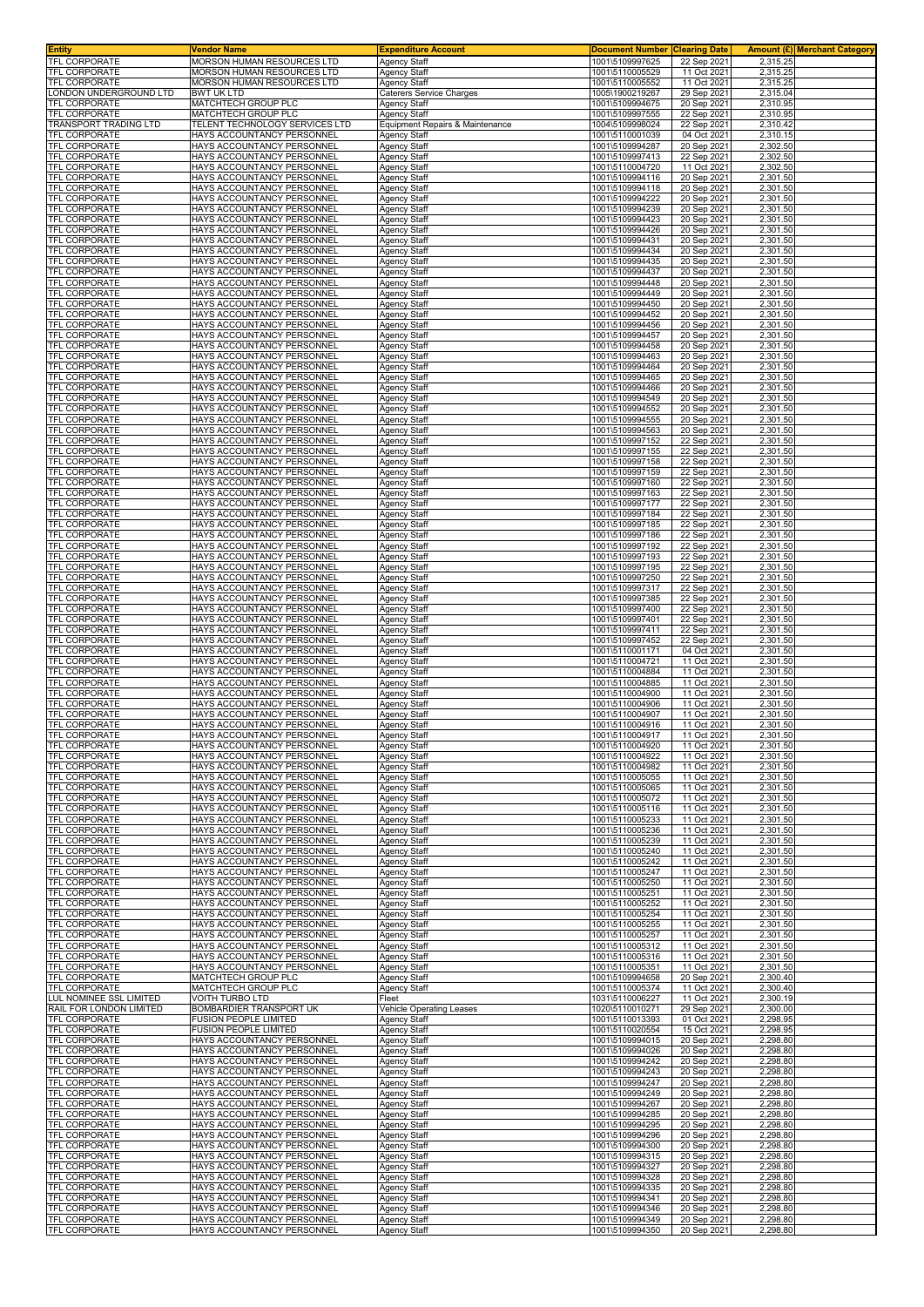| <b>Entity</b>                                | Vendor Name                                              | <b>Expenditure Account</b>          | <b>Document Number</b>             | <b>Clearing Date</b>       |                      | Amount (£) Merchant Category |
|----------------------------------------------|----------------------------------------------------------|-------------------------------------|------------------------------------|----------------------------|----------------------|------------------------------|
| <b>TFL CORPORATE</b>                         | HAYS ACCOUNTANCY PERSONNEL                               | <b>Agency Staff</b>                 | 1001\5109994354                    | 20 Sep 2021                | 2.298.80             |                              |
| <b>TFL CORPORATE</b>                         | HAYS ACCOUNTANCY PERSONNEI                               | Agency Staff                        | 1001\5109994355                    | 20 Sep 202                 | 2,298.80             |                              |
| TFL CORPORATE                                | HAYS ACCOUNTANCY PERSONNEL                               | <b>Agency Staff</b>                 | 1001\5109994363                    | 20 Sep 2021                | 2,298.80             |                              |
| TFL CORPORATE<br>TFL CORPORATE               | HAYS ACCOUNTANCY PERSONNEI<br>HAYS ACCOUNTANCY PERSONNEI | Agency Staff<br>Agency Staff        | 1001\5109994366<br>1001\5109994367 | 20 Sep 2021<br>20 Sep 202  | 2,298.80<br>2,298.80 |                              |
| TFL CORPORATE                                | HAYS ACCOUNTANCY PERSONNEI                               | Agency Staff                        | 1001\5109994371                    | 20 Sep 202                 | 2,298.80             |                              |
| TFL CORPORATE                                | HAYS ACCOUNTANCY PERSONNEL                               | Agency Staff                        | 1001\5109994373                    | 20 Sep 2021                | 2,298.80             |                              |
| TFL CORPORATE                                | HAYS ACCOUNTANCY PERSONNEI                               | Agency Staff                        | 1001\5109994377                    | 20 Sep 202                 | 2,298.80             |                              |
| <b>TFL CORPORATE</b>                         | HAYS ACCOUNTANCY PERSONNEI                               | Agency Staff                        | 1001\5109994378                    | 20 Sep 202                 | 2,298.80             |                              |
| <b>TFL CORPORATE</b>                         | HAYS ACCOUNTANCY PERSONNEI                               | Agency Staff                        | 1001\5109994379                    | 20 Sep 2021                | 2,298.80             |                              |
| TFL CORPORATE                                | HAYS ACCOUNTANCY PERSONNEI                               | Agency Staff                        | 1001\5109994380                    | 20 Sep 2021                | 2,298.80             |                              |
| TFL CORPORATE                                | HAYS ACCOUNTANCY PERSONNEI                               | Agency Staff                        | 1001\5109994382                    | 20 Sep 202                 | 2,298.80             |                              |
| TFL CORPORATE                                | HAYS ACCOUNTANCY PERSONNEI                               | Agency Staff                        | 1001\5109994385                    | 20 Sep 202                 | 2,298.80             |                              |
| TFL CORPORATE                                | HAYS ACCOUNTANCY PERSONNEL                               | Agency Staff                        | 1001\5109994386                    | 20 Sep 2021                | 2,298.80             |                              |
| <b>TFL CORPORATE</b><br>TFL CORPORATE        | HAYS ACCOUNTANCY PERSONNEI<br>HAYS ACCOUNTANCY PERSONNEI | <b>Agency Staff</b><br>Agency Staff | 1001\5109994387<br>1001\5109994391 | 20 Sep 2021<br>20 Sep 202  | 2,298.80<br>2,298.80 |                              |
| TFL CORPORATE                                | HAYS ACCOUNTANCY PERSONNEI                               | Agency Staff                        | 1001\5109994396                    | 20 Sep 202                 | 2,298.80             |                              |
| TFL CORPORATE                                | HAYS ACCOUNTANCY PERSONNEL                               | Agency Staff                        | 1001\5109994403                    | 20 Sep 202                 | 2,298.80             |                              |
| TFL CORPORATE                                | HAYS ACCOUNTANCY PERSONNEL                               | <b>Agency Staff</b>                 | 1001\5109994411                    | 20 Sep 2021                | 2,298.80             |                              |
| <b>TFL CORPORATE</b>                         | HAYS ACCOUNTANCY PERSONNEL                               | <b>Agency Staff</b>                 | 1001\5109994412                    | 20 Sep 202                 | 2,298.80             |                              |
| <b>TFL CORPORATE</b>                         | HAYS ACCOUNTANCY PERSONNEL                               | Agency Staff                        | 1001\5109994415                    | 20 Sep 202                 | 2,298.80             |                              |
| TFL CORPORATE                                | HAYS ACCOUNTANCY PERSONNEL                               | Agency Staff                        | 1001\5109994418                    | 20 Sep 2021                | 2,298.80             |                              |
| TFL CORPORATE                                | HAYS ACCOUNTANCY PERSONNEL                               | Agency Staff                        | 1001\5109994422                    | 20 Sep 2021                | 2,298.80             |                              |
| TFL CORPORATE<br>TFL CORPORATE               | HAYS ACCOUNTANCY PERSONNEL<br>HAYS ACCOUNTANCY PERSONNEL | Agency Staff                        | 1001\5109994455<br>1001\5109996993 | 20 Sep 202                 | 2,298.80<br>2,298.80 |                              |
| TFL CORPORATE                                | HAYS ACCOUNTANCY PERSONNEL                               | Agency Staff<br><b>Agency Staff</b> | 1001\5109997003                    | 22 Sep 202<br>22 Sep 202   | 2,298.80             |                              |
| TFL CORPORATE                                | HAYS ACCOUNTANCY PERSONNEI                               | Agency Staff                        | 1001\5109997012                    | 22 Sep 202                 | 2,298.80             |                              |
| TFL CORPORATE                                | HAYS ACCOUNTANCY PERSONNEI                               | Agency Staff                        | 1001\5109997014                    | 22 Sep 202                 | 2,298.80             |                              |
| <b>TFL CORPORATE</b>                         | HAYS ACCOUNTANCY PERSONNEI                               | Agency Staff                        | 1001\5109997015                    | 22 Sep 202                 | 2,298.80             |                              |
| TFL CORPORATE                                | HAYS ACCOUNTANCY PERSONNEL                               | Agency Staff                        | 1001\5109997024                    | 22 Sep 2021                | 2,298.80             |                              |
| TFL CORPORATE                                | HAYS ACCOUNTANCY PERSONNEI                               | Agency Staff                        | 1001\5109997064                    | 22 Sep 202                 | 2,298.80             |                              |
| <b>TFL CORPORATE</b>                         | HAYS ACCOUNTANCY PERSONNEL                               | Agency Staff                        | 1001\5109997074                    | 22 Sep 202                 | 2,298.80             |                              |
| TFL CORPORATE                                | HAYS ACCOUNTANCY PERSONNEL                               | Agency Staff                        | 1001\5109997075                    | 22 Sep 2021                | 2,298.80             |                              |
| TFL CORPORATE                                | HAYS ACCOUNTANCY PERSONNEL                               | Agency Staff                        | 1001\5109997076                    | 22 Sep 2021                | 2,298.80             |                              |
| TFL CORPORATE<br>TFL CORPORATE               | HAYS ACCOUNTANCY PERSONNEI<br>HAYS ACCOUNTANCY PERSONNEL | Agency Staff<br>Agency Staff        | 1001\5109997085<br>1001\5109997087 | 22 Sep 202<br>22 Sep 202   | 2,298.80<br>2,298.80 |                              |
| TFL CORPORATE                                | HAYS ACCOUNTANCY PERSONNEL                               | Agency Staff                        | 1001\5109997093                    | 22 Sep 2021                | 2,298.80             |                              |
| <b>TFL CORPORATE</b>                         | HAYS ACCOUNTANCY PERSONNEL                               | <b>Agency Staff</b>                 | 1001\5109997099                    | 22 Sep 2021                | 2,298.80             |                              |
| TFL CORPORATE                                | HAYS ACCOUNTANCY PERSONNEI                               | Agency Staff                        | 1001\5109997100                    | 22 Sep 202                 | 2,298.80             |                              |
| TFL CORPORATE                                | HAYS ACCOUNTANCY PERSONNEL                               | Agency Staff                        | 1001\5109997103                    | 22 Sep 202                 | 2,298.80             |                              |
| TFL CORPORATE                                | HAYS ACCOUNTANCY PERSONNEL                               | Agency Staff                        | 1001\5109997107                    | 22 Sep 2021                | 2.298.80             |                              |
| <b>TFL CORPORATE</b>                         | HAYS ACCOUNTANCY PERSONNEL                               | <b>Agency Staff</b>                 | 1001\5109997121                    | 22 Sep 202                 | 2,298.80             |                              |
| TFL CORPORATE                                | HAYS ACCOUNTANCY PERSONNEL                               | <b>Agency Staff</b>                 | 1001\5109997122                    | 22 Sep 202                 | 2,298.80             |                              |
| <b>TFL CORPORATE</b>                         | HAYS ACCOUNTANCY PERSONNEL                               | Agency Staff                        | 1001\5109997124                    | 22 Sep 2021                | 2,298.80             |                              |
| <b>TFL CORPORATE</b><br><b>TFL CORPORATE</b> | HAYS ACCOUNTANCY PERSONNEL<br>HAYS ACCOUNTANCY PERSONNEL | Agency Staff                        | 1001\5109997145<br>1001\5109997180 | 22 Sep 2021                | 2,298.80<br>2,298.80 |                              |
| TFL CORPORATE                                | HAYS ACCOUNTANCY PERSONNEL                               | Agency Staff<br><b>Agency Staff</b> | 1001\5109997416                    | 22 Sep 202<br>22 Sep 202   | 2,298.80             |                              |
| TFL CORPORATE                                | HAYS ACCOUNTANCY PERSONNEL                               | Agency Staff                        | 1001\5109997428                    | 22 Sep 2021                | 2,298.80             |                              |
| TFL CORPORATE                                | HAYS ACCOUNTANCY PERSONNEL                               | <b>Agency Staff</b>                 | 1001\5109997429                    | 22 Sep 2021                | 2,298.80             |                              |
| TFL CORPORATE                                | HAYS ACCOUNTANCY PERSONNEI                               | Agency Staff                        | 1001\5109997438                    | 22 Sep 202                 | 2,298.80             |                              |
| TFL CORPORATE                                | HAYS ACCOUNTANCY PERSONNEI                               | <b>Agency Staff</b>                 | 1001\5109997445                    | 22 Sep 2021                | 2,298.80             |                              |
| TFL CORPORATE                                | HAYS ACCOUNTANCY PERSONNEL                               | Agency Staff                        | 1001\5110001054                    | 04 Oct 2021                | 2,298.80             |                              |
| TFL CORPORATE                                | HAYS ACCOUNTANCY PERSONNEL                               | Agency Staff                        | 1001\5110001062                    | 04 Oct 2021                | 2,298.80             |                              |
| TFL CORPORATE                                | HAYS ACCOUNTANCY PERSONNEI                               | Agency Staff                        | 1001\5110001101                    | 04 Oct 202                 | 2,298.80             |                              |
| <b>TFL CORPORATE</b>                         | HAYS ACCOUNTANCY PERSONNEI                               | Agency Staff                        | 1001\5110001136                    | 04 Oct 2021                | 2,298.80<br>2,298.80 |                              |
| <b>TFL CORPORATE</b><br><b>TFL CORPORATE</b> | HAYS ACCOUNTANCY PERSONNEL<br>HAYS ACCOUNTANCY PERSONNEL | Agency Staff<br>Agency Staff        | 1001\5110001443<br>1001\5110004718 | 04 Oct 2021<br>11 Oct 2021 | 2,298.80             |                              |
| TFL CORPORATE                                | HAYS ACCOUNTANCY PERSONNEI                               | Agency Staff                        | 1001\5110004722                    | 11 Oct 202                 | 2,298.80             |                              |
| <b>TFL CORPORATE</b>                         | HAYS ACCOUNTANCY PERSONNEI                               | Agency Staff                        | 1001\5110004736                    | 11 Oct 202                 | 2,298.80             |                              |
| <b>TFL CORPORATE</b>                         | HAYS ACCOUNTANCY PERSONNEL                               | Agency Staff                        | 1001\5110004737                    | 11 Oct 2021                | 2,298.80             |                              |
| <b>TFL CORPORATE</b>                         | HAYS ACCOUNTANCY PERSONNEI                               | Agency Staff                        | 1001\5110004745                    | 11 Oct 2021                | 2,298.80             |                              |
| TFL CORPORATE                                | HAYS ACCOUNTANCY PERSONNEI                               | <b>Agency Staff</b>                 | 1001\5110004776                    | 11 Oct 2021                | 2,298.80             |                              |
| TFL CORPORATE                                | HAYS ACCOUNTANCY PERSONNEI                               | Agency Staff                        | 1001\5110004777                    | 11 Oct 202                 | 2,298.80             |                              |
| <b>TFL CORPORATE</b>                         | HAYS ACCOUNTANCY PERSONNEL                               | Agency Staff                        | 1001\5110004788                    | 11 Oct 2021                | 2.298.80             |                              |
| TFL CORPORATE                                | HAYS ACCOUNTANCY PERSONNEL                               | Agency Staff                        | 1001\5110004791                    | 11 Oct 2021<br>11 Oct 2021 | 2,298.80             |                              |
| <b>TFL CORPORATE</b><br><b>TFL CORPORATE</b> | HAYS ACCOUNTANCY PERSONNEL<br>HAYS ACCOUNTANCY PERSONNEL | Agency Staff<br><b>Agency Staff</b> | 1001\5110004794<br>1001\5110004798 | 11 Oct 2021                | 2,298.80<br>2,298.80 |                              |
| TFL CORPORATE                                | HAYS ACCOUNTANCY PERSONNEL                               | Agency Staff                        | 1001\5110004805                    | 11 Oct 2021                | 2.298.80             |                              |
| <b>TFL CORPORATE</b>                         | HAYS ACCOUNTANCY PERSONNEL                               | <b>Agency Staff</b>                 | 1001\5110004807                    | 11 Oct 2021                | 2,298.80             |                              |
| TFL CORPORATE                                | HAYS ACCOUNTANCY PERSONNEL                               | <b>Agency Staff</b>                 | 1001\5110004814                    | 11 Oct 2021                | 2,298.80             |                              |
| TFL CORPORATE                                | HAYS ACCOUNTANCY PERSONNEL                               | <b>Agency Staff</b>                 | 1001\5110004829                    | 11 Oct 2021                | 2,298.80             |                              |
| TFL CORPORATE                                | HAYS ACCOUNTANCY PERSONNEL                               | <b>Agency Staff</b>                 | 1001\5110004830                    | 11 Oct 2021                | 2.298.80             |                              |
| TFL CORPORATE                                | HAYS ACCOUNTANCY PERSONNEL                               | Agency Staff                        | 1001\5110004832                    | 11 Oct 2021                | 2,298.80             |                              |
| TFL CORPORATE                                | HAYS ACCOUNTANCY PERSONNEL                               | Agency Staff                        | 1001\5110004838                    | 11 Oct 2021                | 2,298.80             |                              |
| <b>TFL CORPORATE</b>                         | HAYS ACCOUNTANCY PERSONNEL                               | Agency Staff                        | 1001\5110004839                    | 11 Oct 2021                | 2,298.80             |                              |
| TFL CORPORATE<br><b>TFL CORPORATE</b>        | HAYS ACCOUNTANCY PERSONNEL<br>HAYS ACCOUNTANCY PERSONNEL | Agency Staff<br>Agency Staff        | 1001\5110004841<br>1001\5110004862 | 11 Oct 2021<br>11 Oct 202  | 2,298.80<br>2,298.80 |                              |
| <b>TFL CORPORATE</b>                         | HAYS ACCOUNTANCY PERSONNEL                               | Agency Staff                        | 1001\5110004873                    | 11 Oct 2021                | 2,298.80             |                              |
| TFL CORPORATE                                | HAYS ACCOUNTANCY PERSONNEL                               | Agency Staff                        | 1001\5110004882                    | 11 Oct 2021                | 2,298.80             |                              |
| TFL CORPORATE                                | HAYS ACCOUNTANCY PERSONNEL                               | Agency Staff                        | 1001\5110004883                    | 11 Oct 2021                | 2,298.80             |                              |
| TFL CORPORATE                                | HAYS ACCOUNTANCY PERSONNEI                               | Agency Staff                        | 1001\5110004889                    | 11 Oct 202                 | 2,298.80             |                              |
| TFL CORPORATE                                | HAYS ACCOUNTANCY PERSONNEL                               | Agency Staff                        | 1001\5110004957                    | 11 Oct 2021                | 2,298.80             |                              |
| TFL CORPORATE                                | HAYS ACCOUNTANCY PERSONNEL                               | Agency Staff                        | 1001\5110005163                    | 11 Oct 2021                | 2,298.80             |                              |
| TFL CORPORATE                                | HAYS ACCOUNTANCY PERSONNEL                               | Agency Staff                        | 1001\5110005193                    | 11 Oct 2021                | 2,298.80             |                              |
| TFL CORPORATE<br>TFL CORPORATE               | HAYS ACCOUNTANCY PERSONNEL<br>HAYS ACCOUNTANCY PERSONNEL | Agency Staff<br>Agency Staff        | 1001\5110005196<br>1001\5110005200 | 11 Oct 2021<br>11 Oct 2021 | 2,298.80<br>2,298.80 |                              |
| TFL CORPORATE                                | HAYS ACCOUNTANCY PERSONNEL                               | Agency Staff                        | 1001\5110005203                    | 11 Oct 2021                | 2,298.80             |                              |
| TFL CORPORATE                                | HAYS ACCOUNTANCY PERSONNEL                               | <b>Agency Staff</b>                 | 1001\5110005206                    | 11 Oct 2021                | 2,298.80             |                              |
| TFL CORPORATE                                | HAYS ACCOUNTANCY PERSONNEL                               | Agency Staff                        | 1001\5110005207                    | 11 Oct 2021                | 2,298.80             |                              |
| TFL CORPORATE                                | HAYS ACCOUNTANCY PERSONNEL                               | Agency Staff                        | 1001\5110005209                    | 11 Oct 2021                | 2,298.80             |                              |
| TFL CORPORATE                                | HAYS ACCOUNTANCY PERSONNEL                               | Agency Staff                        | 1001\5110005215                    | 11 Oct 2021                | 2,298.80             |                              |
| TFL CORPORATE                                | HAYS ACCOUNTANCY PERSONNEL                               | Agency Staff                        | 1001\5110005216                    | 11 Oct 2021                | 2,298.80             |                              |
| TFL CORPORATE                                | HAYS ACCOUNTANCY PERSONNEL                               | <b>Agency Staff</b>                 | 1001\5110005217                    | 11 Oct 2021                | 2,298.80             |                              |
| TFL CORPORATE                                | HAYS ACCOUNTANCY PERSONNEL                               | <b>Agency Staff</b>                 | 1001\5110005221                    | 11 Oct 2021                | 2,298.80<br>2,298.80 |                              |
| TFL CORPORATE<br>TFL CORPORATE               | HAYS ACCOUNTANCY PERSONNEL<br>HAYS ACCOUNTANCY PERSONNEL | Agency Staff<br>Agency Staff        | 1001\5110005223<br>1001\5110005232 | 11 Oct 2021<br>11 Oct 2021 | 2,298.80             |                              |
| TFL CORPORATE                                | HAYS ACCOUNTANCY PERSONNEL                               | <b>Agency Staff</b>                 | 1001\5109994322                    | 20 Sep 2021                | 2,298.70             |                              |
| TFL CORPORATE                                | HAYS ACCOUNTANCY PERSONNEL                               | Agency Staff                        | 1001\5110005183                    | 11 Oct 2021                | 2,298.70             |                              |
| TFL CORPORATE                                | HAYS ACCOUNTANCY PERSONNEL                               | Agency Staff                        | 1001\5109994372                    | 20 Sep 2021                | 2,298.45             |                              |
| TFL CORPORATE                                | HAYS ACCOUNTANCY PERSONNEL                               | Agency Staff                        | 1001\5109997092                    | 22 Sep 202                 | 2,298.45             |                              |
| TFL CORPORATE                                | HAYS ACCOUNTANCY PERSONNEL                               | Agency Staff                        | 1001\5110004831                    | 11 Oct 2021                | 2,298.45             |                              |
| UL NOMINEE BCV LIMITED                       | <b>WECS PRECISION LTD</b>                                | Track General Maintenance           | 1033\5110019250                    | 08 Oct 2021                | 2,298.00             |                              |
| ONDON UNDERGROUND LTD                        | FUSION PEOPLE LIMITED                                    | Vehicle Operating Leases            | 1005\5110011757                    | 04 Oct 2021                | 2,296.40             |                              |
| TFL CORPORATE                                | MORSON HUMAN RESOURCES LTD                               | Agency Staff                        | 1001\5109994743                    | 20 Sep 202                 | 2,294.10             |                              |
| TFL CORPORATE<br>TFL CORPORATE               | MORSON HUMAN RESOURCES LTD<br>MORSON HUMAN RESOURCES LTD | Agency Staff<br>Agency Staff        | 1001\5110001840<br>1001\5110005519 | 04 Oct 2021<br>11 Oct 2021 | 2,294.10<br>2,294.10 |                              |
| TFL CORPORATE                                | MORSON HUMAN RESOURCES LTD                               | <b>Agency Staff</b>                 | 1001\5110005534                    | 11 Oct 2021                | 2,294.10             |                              |
| TFL CORPORATE                                | HAYS ACCOUNTANCY PERSONNEL                               | <b>Agency Staff</b>                 | 1001\5110001311                    | 04 Oct 2021                | 2,293.84             |                              |
| TFL CORPORATE                                | HAYS ACCOUNTANCY PERSONNEL                               | <b>Agency Staff</b>                 | 1001\5110001327                    | 04 Oct 2021                | 2,293.84             |                              |
| TFL CORPORATE                                | HAYS ACCOUNTANCY PERSONNEL                               | Agency Staff                        | 1001\5110001563                    | 04 Oct 2021                | 2,293.84             |                              |
| TFL CORPORATE                                | HAYS ACCOUNTANCY PERSONNEL                               | <b>Agency Staff</b>                 | 1001\5109994294                    | 20 Sep 2021                | 2,293.70             |                              |
| <b>TFL CORPORATE</b>                         | HAYS ACCOUNTANCY PERSONNEL                               | <b>Agency Staff</b>                 | 1001\5110004734                    | 11 Oct 2021                | 2,293.70             |                              |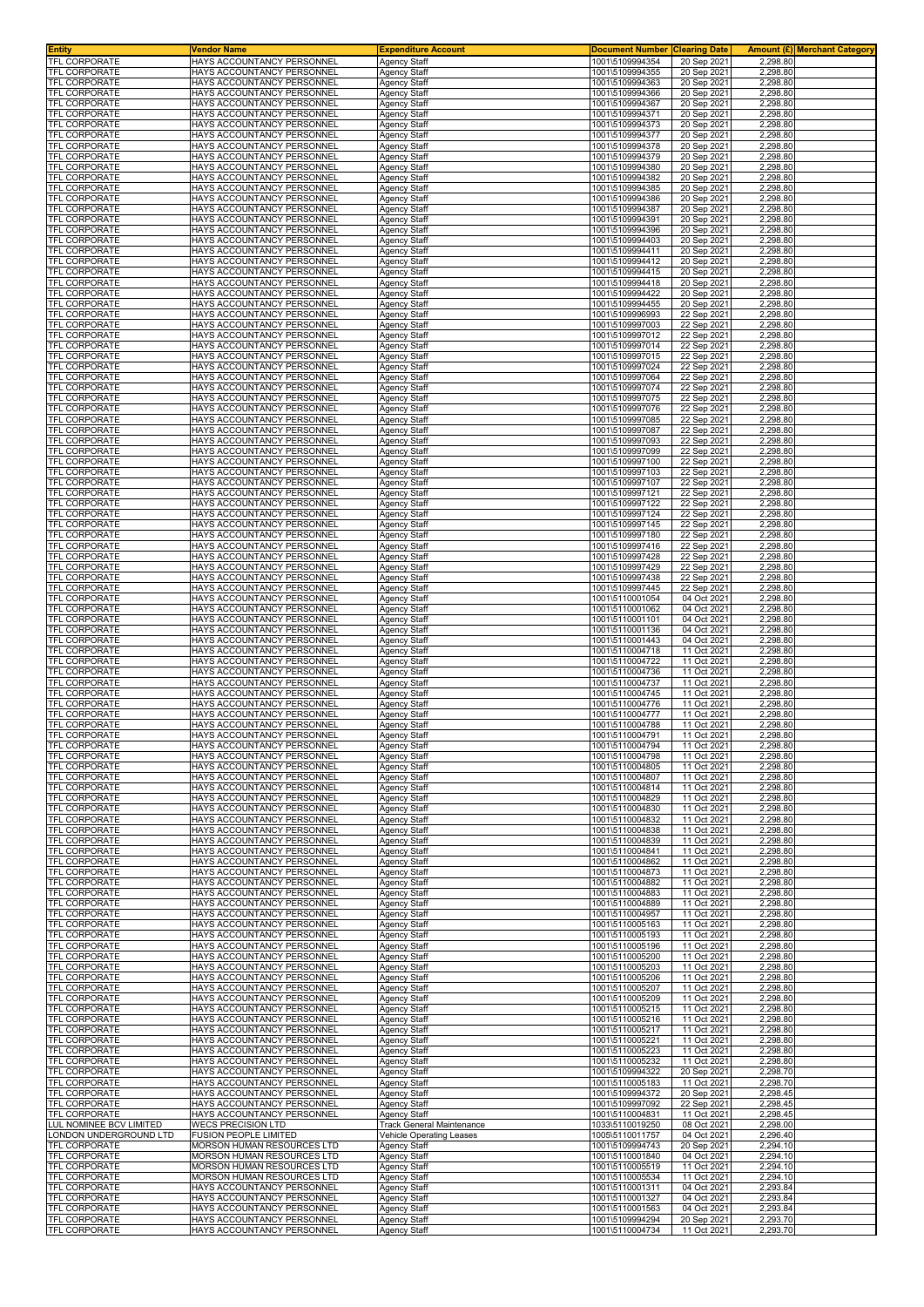| <b>Entity</b>                                | Vendor Name                                                     | <b>Expenditure Account</b>                                   | <b>Document Number</b>             | <b>Clearing Date</b>       | Amount (£) Merchant Category |
|----------------------------------------------|-----------------------------------------------------------------|--------------------------------------------------------------|------------------------------------|----------------------------|------------------------------|
| TFL CORPORATE<br><b>TFL CORPORATE</b>        | MATCHTECH GROUP PLC<br>HAYS ACCOUNTANCY PERSONNEL               | Agency Staff<br>Agency Staff                                 | 1001\5110005393<br>1001\5109994314 | 11 Oct 2021<br>20 Sep 2021 | 2,290.00<br>2,289.80         |
| TFL CORPORATE                                | HAYS ACCOUNTANCY PERSONNEL                                      | Agency Staff                                                 | 1001\5109994486                    | 20 Sep 2021                | 2,289.80                     |
| TFL CORPORATE                                | HAYS ACCOUNTANCY PERSONNEI                                      | <b>Agency Staff</b>                                          | 1001\5109997462                    | 22 Sep 2021                | 2,289.80                     |
| TFL CORPORATE                                | HAYS ACCOUNTANCY PERSONNEL                                      | Agency Staff                                                 | 1001\5109997463                    | 22 Sep 2021                | 2,289.80                     |
| TFL CORPORATE<br>TFL CORPORATE               | HAYS ACCOUNTANCY PERSONNEL<br>HAYS ACCOUNTANCY PERSONNEL        | Agency Staff<br>Agency Staff                                 | 1001\5110005178<br>1001\5110005271 | 11 Oct 2021<br>11 Oct 2021 | 2,289.80<br>2,289.80         |
| <b>TFL CORPORATE</b>                         | HAYS ACCOUNTANCY PERSONNEL                                      | Agency Staff                                                 | 1001\5110001554                    | 04 Oct 2021                | 2,288.32                     |
| ONDON UNDERGROUND LTD                        | <b>OXFORD LEATHERCRAFT</b>                                      | Uniforms                                                     | 1005\5110015058                    | 05 Oct 2021                | 2,288.25                     |
| TFL CORPORATE                                | HAYS ACCOUNTANCY PERSONNEL                                      | Agency Staff                                                 | 1001\5110001303                    | 04 Oct 2021                | 2,286.00                     |
| TFL CORPORATE<br>TFL CORPORATE               | HAYS ACCOUNTANCY PERSONNEL<br><b>XPS PENSIONS LIMITED</b>       | Agency Staff<br><u> Management &amp; Support Consultancy</u> | 1001\5109994321<br>1001\5110006702 | 20 Sep 2021<br>22 Sep 2021 | 2,285.40<br>2,285.00         |
| TFL CORPORATE                                | MATCHTECH GROUP PLC                                             | Agency Staff                                                 | 1001\5109994631                    | 20 Sep 2021                | 2,283.75                     |
| TFL CORPORATE                                | MATCHTECH GROUP PLC                                             | <b>Agency Staff</b>                                          | 1001\5109994685                    | 20 Sep 2021                | 2,283.75                     |
| <b>TFL CORPORATE</b><br>TFL CORPORATE        | MATCHTECH GROUP PLC<br>HAYS ACCOUNTANCY PERSONNEI               | <b>Agency Staff</b>                                          | 1001\5109997571                    | 22 Sep 2021                | 2,283.75<br>2,283.66         |
| TFL CORPORATE                                | MORSON HUMAN RESOURCES LTD                                      | Agency Staff<br>Agency Staff                                 | 1001\5109994460<br>1001\5109994725 | 20 Sep 2021<br>20 Sep 2021 | 2,280.00                     |
| TFL CORPORATE                                | MORSON HUMAN RESOURCES LTD                                      | Agency Staff                                                 | 1001\5109994821                    | 20 Sep 2021                | 2,280.00                     |
| TFL CORPORATE                                | MORSON HUMAN RESOURCES LTD                                      | Agency Staff                                                 | 1001\5109994822                    | 20 Sep 2021                | 2,280.00                     |
| TFL CORPORATE<br><b>TFL CORPORATE</b>        | <b>MORSON HUMAN RESOURCES LTD</b><br>MORSON HUMAN RESOURCES LTD | Agency Staff<br>Agency Staff                                 | 1001\5109997701<br>1001\5109997702 | 22 Sep 2021<br>22 Sep 2021 | 2,280.00<br>2,280.00         |
| <b>TFL CORPORATE</b>                         | HAYS ACCOUNTANCY PERSONNEL                                      | <b>Agency Staff</b>                                          | 1001\5110001188                    | 04 Oct 2021                | 2,280.00                     |
| <b>TFL CORPORATE</b>                         | MORSON HUMAN RESOURCES LTD                                      | Agency Staff                                                 | 1001\5110001809                    | 04 Oct 2021                | 2,280.00                     |
| TFL CORPORATE<br>TFL CORPORATE               | MORSON HUMAN RESOURCES LTD<br>MORSON HUMAN RESOURCES LTD        | Agency Staff                                                 | 1001\5110005507<br>1001\5110005594 | 11 Oct 2021<br>11 Oct 2021 | 2,280.00<br>2,280.00         |
| ONDON UNDERGROUND LTD                        | LANES GROUP PLC                                                 | Agency Staff<br><b>MR Construction Costs</b>                 | 1005\5110008158                    | 13 Oct 2021                | 2,279.08                     |
| TRANSPORT TRADING LTD                        | HAYS ACCOUNTANCY PERSONNEL                                      | Agency Staff                                                 | 1004\5110005158                    | 11 Oct 2021                | 2,279.07                     |
| <b>TFL CORPORATE</b>                         | HAYS ACCOUNTANCY PERSONNEI                                      | <b>Agency Staff</b>                                          | 1001\5109993986                    | 20 Sep 2021                | 2,278.55                     |
| TFL CORPORATE<br>TFL CORPORATE               | HAYS ACCOUNTANCY PERSONNEL<br>HAYS ACCOUNTANCY PERSONNEL        | Agency Staff<br>Agency Staff                                 | 1001\5109994017<br>1001\5109994244 | 20 Sep 2021<br>20 Sep 2021 | 2,278.55<br>2,278.55         |
| TFL CORPORATE                                | HAYS ACCOUNTANCY PERSONNEL                                      | Agency Staff                                                 | 1001\5109994277                    | 20 Sep 2021                | 2,278.55                     |
| <b>TFL CORPORATE</b>                         | HAYS ACCOUNTANCY PERSONNEI                                      | Agency Staff                                                 | 1001\5109994289                    | 20 Sep 2021                | 2,278.55                     |
| <b>TFL CORPORATE</b>                         | HAYS ACCOUNTANCY PERSONNEL                                      | Agency Staff                                                 | 1001\5109994308                    | 20 Sep 2021                | 2,278.55                     |
| <b>TFL CORPORATE</b><br><b>TFL CORPORATE</b> | HAYS ACCOUNTANCY PERSONNEL<br>HAYS ACCOUNTANCY PERSONNEI        | Agency Staff<br>Agency Staff                                 | 1001\5109994313<br>1001\5109994318 | 20 Sep 2021<br>20 Sep 2021 | 2,278.55<br>2,278.55         |
| <b>TFL CORPORATE</b>                         | HAYS ACCOUNTANCY PERSONNEI                                      | Agency Staff                                                 | 1001\5109994320                    | 20 Sep 2021                | 2,278.55                     |
| TFL CORPORATE                                | HAYS ACCOUNTANCY PERSONNEL                                      | Agency Staff                                                 | 1001\5109994324                    | 20 Sep 2021                | 2,278.55                     |
| <b>TFL CORPORATE</b>                         | HAYS ACCOUNTANCY PERSONNEI<br>HAYS ACCOUNTANCY PERSONNEL        | <b>Agency Staff</b>                                          | 1001\5109994332                    | 20 Sep 2021                | 2,278.55<br>2,278.55         |
| TFL CORPORATE<br>TFL CORPORATE               | HAYS ACCOUNTANCY PERSONNEI                                      | Agency Staff<br>Agency Staff                                 | 1001\5109994333<br>1001\5109994343 | 20 Sep 2021<br>20 Sep 2021 | 2,278.55                     |
| TFL CORPORATE                                | HAYS ACCOUNTANCY PERSONNEL                                      | Agency Staff                                                 | 1001\5109994410                    | 20 Sep 2021                | 2,278.55                     |
| TFL CORPORATE                                | HAYS ACCOUNTANCY PERSONNEL                                      | Agency Staff                                                 | 1001\5109994470                    | 20 Sep 2021                | 2,278.55                     |
| TFL CORPORATE<br><b>TFL CORPORATE</b>        | HAYS ACCOUNTANCY PERSONNEL<br>HAYS ACCOUNTANCY PERSONNEL        | Agency Staff<br>Agency Staff                                 | 1001\5109994496<br>1001\5109994532 | 20 Sep 2021<br>20 Sep 2021 | 2,278.55<br>2,278.55         |
| TFL CORPORATE                                | HAYS ACCOUNTANCY PERSONNEL                                      | Agency Staff                                                 | 1001\5109996998                    | 22 Sep 2021                | 2,278.55                     |
| TFL CORPORATE                                | HAYS ACCOUNTANCY PERSONNEL                                      | Agency Staff                                                 | 1001\5109997007                    | 22 Sep 2021                | 2,278.55                     |
| TFL CORPORATE                                | HAYS ACCOUNTANCY PERSONNEL                                      | Agency Staff                                                 | 1001\5109997053                    | 22 Sep 2021                | 2,278.55                     |
| TFL CORPORATE<br>TFL CORPORATE               | HAYS ACCOUNTANCY PERSONNEL<br>HAYS ACCOUNTANCY PERSONNEL        | Agency Staff<br><b>Agency Staff</b>                          | 1001\5109997058<br>1001\5109997059 | 22 Sep 2021<br>22 Sep 2021 | 2,278.55<br>2,278.55         |
| TFL CORPORATE                                | HAYS ACCOUNTANCY PERSONNEL                                      | Agency Staff                                                 | 1001\5109997063                    | 22 Sep 2021                | 2,278.55                     |
| TFL CORPORATE                                | HAYS ACCOUNTANCY PERSONNEL                                      | <b>Agency Staff</b>                                          | 1001\5109997201                    | 22 Sep 2021                | 2,278.55                     |
| TFL CORPORATE                                | HAYS ACCOUNTANCY PERSONNEL                                      | Agency Staff                                                 | 1001\5109997422                    | 22 Sep 2021                | 2,278.55                     |
| TFL CORPORATE<br>TFL CORPORATE               | HAYS ACCOUNTANCY PERSONNEL<br>HAYS ACCOUNTANCY PERSONNEL        | Agency Staff<br>Agency Staff                                 | 1001\5109997423<br>1001\5109997443 | 22 Sep 2021<br>22 Sep 2021 | 2,278.55<br>2,278.55         |
| TFL CORPORATE                                | HAYS ACCOUNTANCY PERSONNEL                                      | Agency Staff                                                 | 1001\5109997506                    | 22 Sep 2021                | 2,278.55                     |
| TFL CORPORATE                                | HAYS ACCOUNTANCY PERSONNEL                                      | Agency Staff                                                 | 1001\5110001035                    | 04 Oct 2021                | 2,278.55                     |
| <b>TFL CORPORATE</b><br>TFL CORPORATE        | HAYS ACCOUNTANCY PERSONNEL<br>HAYS ACCOUNTANCY PERSONNEL        | Agency Staff                                                 | 1001\5110001067<br>1001\5110001086 | 04 Oct 2021<br>04 Oct 2021 | 2,278.55<br>2,278.55         |
| TFL CORPORATE                                | HAYS ACCOUNTANCY PERSONNEL                                      | Agency Staff<br>Agency Staff                                 | 1001\5110001478                    | 04 Oct 2021                | 2,278.55                     |
| <b>TFL CORPORATE</b>                         | HAYS ACCOUNTANCY PERSONNEL                                      | Agency Staff                                                 | 1001\5110004713                    | 11 Oct 2021                | 2,278.55                     |
| <b>TFL CORPORATE</b>                         | HAYS ACCOUNTANCY PERSONNEL                                      | <b>Agency Staff</b>                                          | 1001\5110004724                    | 11 Oct 2021                | 2,278.55                     |
| TFL CORPORATE<br>TFL CORPORATE               | HAYS ACCOUNTANCY PERSONNEL<br>HAYS ACCOUNTANCY PERSONNEI        | Agency Staff<br>Agency Staff                                 | 1001\5110004733<br>1001\5110004759 | 11 Oct 2021<br>11 Oct 2021 | 2.278.55<br>2,278.55         |
| <b>TFL CORPORATE</b>                         | HAYS ACCOUNTANCY PERSONNEL                                      | Agency Staff                                                 | 1001\5110004765                    | 11 Oct 2021                | 2,278.55                     |
| TFL CORPORATE                                | HAYS ACCOUNTANCY PERSONNEL                                      | Agency Staff                                                 | 1001\5110004770                    | 11 Oct 2021                | 2,278.55                     |
| <b>TFL CORPORATE</b>                         | HAYS ACCOUNTANCY PERSONNEL                                      | Agency Staff                                                 | 1001\5110004782                    | 11 Oct 2021                | 2,278.55                     |
| <b>TFL CORPORATE</b><br>TFL CORPORATE        | HAYS ACCOUNTANCY PERSONNEL<br>HAYS ACCOUNTANCY PERSONNEL        | Agency Staff<br>Agency Staff                                 | 1001\5110004966<br>1001\5110005176 | 11 Oct 2021<br>11 Oct 2021 | 2,278.55<br>2,278.55         |
| TFL CORPORATE                                | HAYS ACCOUNTANCY PERSONNEL                                      | Agency Staff                                                 | 1001\5110005192                    | 11 Oct 2021                | 2,278.55                     |
| TFL CORPORATE                                | HAYS ACCOUNTANCY PERSONNEL                                      | Agency Staff                                                 | 1001\5110005259                    | 11 Oct 2021                | 2.278.55                     |
| T MUSEUM TRADING LTD<br>TFL CORPORATE        | <b>ALPHA TOYS LTD</b><br><b>FUSION PEOPLE LIMITED</b>           | LTM Purchase of Toys for Resale<br><b>Agency Staff</b>       | 1024\1900020208<br>1001\5110009308 | 21 Sep 2021<br>24 Sep 2021 | 2,276.99<br>2.276.30         |
| TFL CORPORATE                                | <b>FUSION PEOPLE LIMITED</b>                                    | Agency Staff                                                 | 1001\5110013518                    | 01 Oct 2021                | 2,276.30                     |
| TFL CORPORATE                                | <b>FUSION PEOPLE LIMITED</b>                                    | Agency Staff                                                 | 1001\5110017889                    | 08 Oct 2021                | 2,276.30                     |
| ONDON UNDERGROUND LTD                        | <b>FUSION PEOPLE LIMITED</b>                                    | Agency Staff                                                 | 1005\5110017952                    | 08 Oct 2021                | 2,276.10                     |
| TFL CORPORATE<br><b>TFL CORPORATE</b>        | <b>FUSION PEOPLE LIMITED</b><br>HAYS ACCOUNTANCY PERSONNEL      | Agency Staff<br>Agency Staff                                 | 1001\5110017898<br>1001\5109997271 | 08 Oct 2021<br>22 Sep 2021 | 2,275.28<br>2,275.00         |
| <b>TFL CORPORATE</b>                         | HAYS ACCOUNTANCY PERSONNEL                                      | Agency Staff                                                 | 1001\5110005294                    | 11 Oct 2021                | 2,275.00                     |
| SURFACE TRANSPORT CORP                       | <b>SIEMENS</b>                                                  | <b>Traffic Signals</b>                                       | 1002\5110010386                    | 29 Sep 2021                | 2,274.84                     |
| TFL CORPORATE<br>TFL CORPORATE               | HAYS ACCOUNTANCY PERSONNEL<br>HAYS ACCOUNTANCY PERSONNEL        | Agency Staff<br><b>Agency Staff</b>                          | 1001\5109994188<br>1001\5109997337 | 20 Sep 2021<br>22 Sep 2021 | 2,273.05<br>2,273.05         |
| TFL CORPORATE                                | HAYS ACCOUNTANCY PERSONNEL                                      | Agency Staff                                                 | 1001\5110005319                    | 11 Oct 2021                | 2,273.05                     |
| TFL CORPORATE                                | MATCHTECH GROUP PLC                                             | Agency Staff                                                 | 1001\5109997537                    | 22 Sep 2021                | 2,272.90                     |
| TFL CORPORATE<br>TFL CORPORATE               | MATCHTECH GROUP PLC<br>HAYS ACCOUNTANCY PERSONNEL               | <b>Agency Staff</b><br><b>Agency Staff</b>                   | 1001\5110001646<br>1001\5109997008 | 04 Oct 2021<br>22 Sep 2021 | 2,272.90<br>2,270.35         |
| TFL CORPORATE                                | HAYS ACCOUNTANCY PERSONNEL                                      | <b>Agency Staff</b>                                          | 1001\5110004726                    | 11 Oct 2021                | 2,270.35                     |
| TFL CORPORATE                                | HAYS ACCOUNTANCY PERSONNEL                                      | Agency Staff                                                 | 1001\5109994040                    | 20 Sep 2021                | 2,270.00                     |
| TFL CORPORATE                                | HAYS ACCOUNTANCY PERSONNEL                                      | <b>Agency Staff</b>                                          | 1001\5109994133                    | 20 Sep 2021                | 2,270.00                     |
| TFL CORPORATE<br>TFL CORPORATE               | HAYS ACCOUNTANCY PERSONNEL<br>HAYS ACCOUNTANCY PERSONNEL        | Agency Staff<br><b>Agency Staff</b>                          | 1001\5109997094<br>1001\5109997096 | 22 Sep 2021<br>22 Sep 2021 | 2,270.00<br>2,270.00         |
| TFL CORPORATE                                | HAYS ACCOUNTANCY PERSONNEL                                      | Agency Staff                                                 | 1001\5109997476                    | 22 Sep 2021                | 2,270.00                     |
| TFL CORPORATE                                | HAYS ACCOUNTANCY PERSONNEL                                      | Agency Staff                                                 | 1001\5110001107                    | 04 Oct 2021                | 2,270.00                     |
| TFL CORPORATE<br>TFL CORPORATE               | HAYS ACCOUNTANCY PERSONNEL<br>HAYS ACCOUNTANCY PERSONNEL        | <b>Agency Staff</b><br><b>Agency Staff</b>                   | 1001\5110001240<br>1001\5110004834 | 04 Oct 2021<br>11 Oct 2021 | 2,270.00<br>2,270.00         |
| TFL CORPORATE                                | HAYS ACCOUNTANCY PERSONNEL                                      | Agency Staff                                                 | 1001\5110004836                    | 11 Oct 2021                | 2,270.00                     |
| TFL CORPORATE                                | HAYS ACCOUNTANCY PERSONNEL                                      | Agency Staff                                                 | 1001\5110005263                    | 11 Oct 2021                | 2,270.00                     |
| <b>TFL CORPORATE</b>                         | HAYS ACCOUNTANCY PERSONNEL                                      | <b>Agency Staff</b>                                          | 1001\5110005293                    | 11 Oct 2021                | 2,270.00                     |
| TFL CORPORATE<br>TFL CORPORATE               | FUSION PEOPLE LIMITED<br><b>FUSION PEOPLE LIMITED</b>           | <b>Agency Staff</b><br>Agency Staff                          | 1001\5110009288<br>1001\5110013424 | 24 Sep 2021<br>01 Oct 2021 | 2,270.00<br>2,270.00         |
| <b>TFL CORPORATE</b>                         | <b>FUSION PEOPLE LIMITED</b>                                    | Agency Staff                                                 | 1001\5110017858                    | 08 Oct 2021                | 2,270.00                     |
| TUBE LINES LTD                               | HAYS ACCOUNTANCY PERSONNEL                                      | <b>Agency Staff</b>                                          | 1040\5109994526                    | 20 Sep 2021                | 2,270.00                     |
| TUBE LINES LTD<br>TUBE LINES LTD             | HAYS ACCOUNTANCY PERSONNEL<br>HAYS ACCOUNTANCY PERSONNEL        | Agency Staff                                                 | 1040\5109997290<br>1040\5110005350 | 22 Sep 2021<br>11 Oct 2021 | 2,270.00<br>2,270.00         |
| ONDON TRANSPORT MUSEUM                       | <b>CLARE REYNOLDS</b>                                           | <b>Agency Staff</b><br>Purchase of Souvenirs for Resale      | 1011\5110007025                    | 22 Sep 2021                | 2,270.00                     |
| TFL CORPORATE                                | HAYS ACCOUNTANCY PERSONNEL                                      | Agency Staff                                                 | 1001\5109994257                    | 20 Sep 2021                | 2,269.95                     |
| TFL CORPORATE                                | HAYS ACCOUNTANCY PERSONNEL                                      | Agency Staff                                                 | 1001\5109994467                    | 20 Sep 2021                | 2,269.95                     |
| TFL CORPORATE<br>TFL CORPORATE               | HAYS ACCOUNTANCY PERSONNEL<br>HAYS ACCOUNTANCY PERSONNEL        | Agency Staff<br><b>Agency Staff</b>                          | 1001\5109994472<br>1001\5109994479 | 20 Sep 2021<br>20 Sep 2021 | 2,269.95<br>2,269.95         |
| TFL CORPORATE                                | HAYS ACCOUNTANCY PERSONNEL                                      | Agency Staff                                                 | 1001\5109994480                    | 20 Sep 2021                | 2,269.95                     |
| TFL CORPORATE                                | HAYS ACCOUNTANCY PERSONNEL                                      | Agency Staff                                                 | 1001\5109994514                    | 20 Sep 2021                | 2,269.95                     |
| TFL CORPORATE                                | HAYS ACCOUNTANCY PERSONNEL<br>HAYS ACCOUNTANCY PERSONNEL        | <b>Agency Staff</b><br>Agency Staff                          | 1001\5109997198<br>1001\5109997204 | 22 Sep 2021<br>22 Sep 2021 | 2,269.95<br>2,269.95         |
| <b>TFL CORPORATE</b>                         |                                                                 |                                                              |                                    |                            |                              |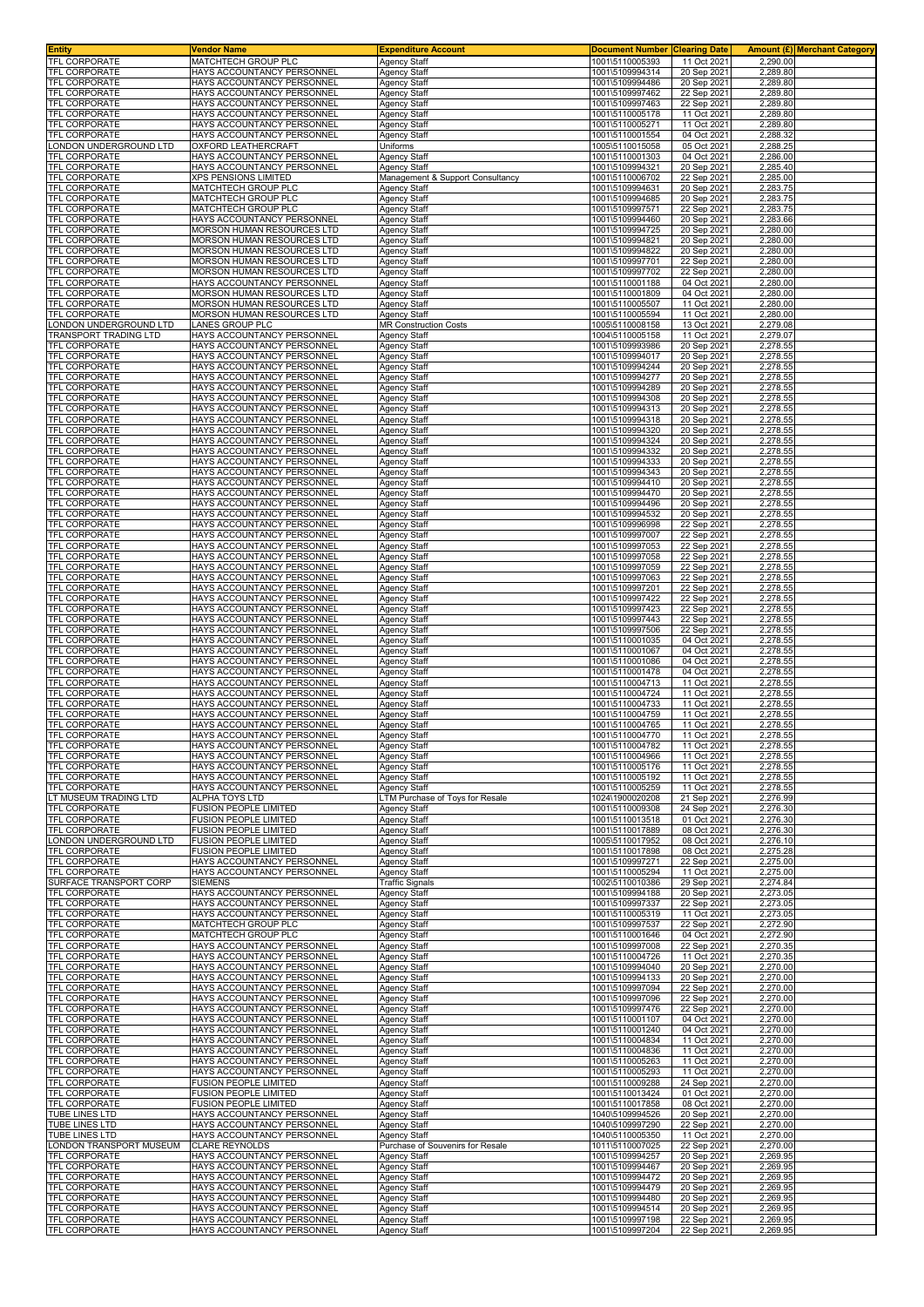| <b>Entity</b>                                                                                                                                         | Vendor Name                                                     | <b>Expenditure Account</b>                                                        | <b>Document Number</b>             | <b>Clearing Date</b>       |                      | Amount (£)  Merchant Category |
|-------------------------------------------------------------------------------------------------------------------------------------------------------|-----------------------------------------------------------------|-----------------------------------------------------------------------------------|------------------------------------|----------------------------|----------------------|-------------------------------|
| TFL CORPORATE                                                                                                                                         | HAYS ACCOUNTANCY PERSONNEL<br>HAYS ACCOUNTANCY PERSONNEL        | <b>Agency Staff</b>                                                               | 1001\5109997208<br>1001\5110004934 | 22 Sep 2021                | 2,269.95             |                               |
| TFL CORPORATE<br>TFL CORPORATE                                                                                                                        | HAYS ACCOUNTANCY PERSONNEL                                      | <b>Agency Staff</b><br><b>Agency Staff</b>                                        | 1001\5110004941                    | 11 Oct 2021<br>11 Oct 2021 | 2,269.95<br>2,269.95 |                               |
| TFL CORPORATE                                                                                                                                         | HAYS ACCOUNTANCY PERSONNEI                                      | <b>Agency Staff</b>                                                               | 1001\5110004943                    | 11 Oct 2021                | 2,269.95             |                               |
| TFL CORPORATE                                                                                                                                         | HAYS ACCOUNTANCY PERSONNEI                                      | <b>Agency Staff</b>                                                               | 1001\5110004993                    | 11 Oct 2021                | 2,269.95             |                               |
| TFL CORPORATE                                                                                                                                         | HAYS ACCOUNTANCY PERSONNEL                                      | Agency Staff                                                                      | 1001\5110005262                    | 11 Oct 2021                | 2,269.95             |                               |
| <b>TFL CORPORATE</b>                                                                                                                                  | HAYS ACCOUNTANCY PERSONNEL                                      | Agency Staff                                                                      | 1001\5109994126                    | 20 Sep 2021                | 2,267.85             |                               |
| TFL CORPORATE<br>TFL CORPORATE                                                                                                                        | HAYS ACCOUNTANCY PERSONNEL<br>HAYS ACCOUNTANCY PERSONNEL        | Agency Staff<br><b>Agency Staff</b>                                               | 1001\5109994127<br>1001\5109994521 | 20 Sep 2021                | 2,267.85<br>2,267.85 |                               |
| <b>TFL CORPORATE</b>                                                                                                                                  | HAYS ACCOUNTANCY PERSONNEL                                      | <b>Agency Staff</b>                                                               | 1001\5109997265                    | 20 Sep 2021<br>22 Sep 2021 | 2,267.85             |                               |
| TFL CORPORATE                                                                                                                                         | HAYS ACCOUNTANCY PERSONNEL                                      | Agency Staff                                                                      | 1001\5109997266                    | 22 Sep 2021                | 2,267.85             |                               |
| TFL CORPORATE                                                                                                                                         | HAYS ACCOUNTANCY PERSONNEL                                      | Agency Staff                                                                      | 1001\5110004999                    | 11 Oct 2021                | 2,267.85             |                               |
| TFL CORPORATE                                                                                                                                         | HAYS ACCOUNTANCY PERSONNEL                                      | <b>Agency Staff</b>                                                               | 1001\5110005004                    | 11 Oct 2021                | 2,267.85             |                               |
| TFL CORPORATE<br>TFL CORPORATE                                                                                                                        | HAYS ACCOUNTANCY PERSONNEL<br>HAYS ACCOUNTANCY PERSONNEL        | <b>Agency Staff</b><br><b>Agency Staff</b>                                        | 1001\5110005292<br>1001\5109994278 | 11 Oct 2021<br>20 Sep 2021 | 2,267.85<br>2,263.35 |                               |
| <b>TFL CORPORATE</b>                                                                                                                                  | HAYS ACCOUNTANCY PERSONNEL                                      | <b>Agency Staff</b>                                                               | 1001\5109997410                    | 22 Sep 2021                | 2,263.35             |                               |
| TFL CORPORATE                                                                                                                                         | HAYS ACCOUNTANCY PERSONNEL                                      | <b>Agency Staff</b>                                                               | 1001\5110004711                    | 11 Oct 2021                | 2,263.35             |                               |
| ONDON UNDERGROUND LTD                                                                                                                                 | RULLION ENGINEERING LTD                                         | <b>Agency Staff</b>                                                               | 1005\5109997877                    | 22 Sep 2021                | 2,257.54             |                               |
| LONDON UNDERGROUND LTD<br>LUL NOMINEE SSL LIMITED                                                                                                     | MR KD DIMELOW<br><b>GBM SERVICES LTD</b>                        | Staff Awards & Commendations                                                      | 1005\3000093300                    | 24 Sep 2021                | 2,254.58<br>2.254.22 |                               |
| LUL NOMINEE SSL LIMITED                                                                                                                               | KNORR-BREMSE RAIL LTD                                           | <b>Operational Cleaning</b><br><b>Signalling Systems</b>                          | 1031\5110007076<br>1031\5110003272 | 20 Sep 2021<br>04 Oct 2021 | 2,251.02             |                               |
| LUL NOMINEE SSL LIMITED                                                                                                                               | KNORR-BREMSE RAIL LTD                                           | <b>Signalling Systems</b>                                                         | 1031\5110006951                    | 11 Oct 2021                | 2,251.02             |                               |
| LT MUSEUM TRADING LTD                                                                                                                                 | PAVILION RATTAN LIMITED                                         | Purchase of Furniture for Resale                                                  | 1024\1900020255                    | 27 Sep 2021                | 2,250.90             |                               |
| TFL CORPORATE                                                                                                                                         | HAYS ACCOUNTANCY PERSONNEL                                      | <b>Agency Staff</b>                                                               | 1001\5110004699                    | 11 Oct 2021                | 2,250.40             |                               |
| TFL CORPORATE<br>TFL CORPORATE                                                                                                                        | HAYS ACCOUNTANCY PERSONNEL<br>HAYS ACCOUNTANCY PERSONNEL        | Agency Staff<br><b>Agency Staff</b>                                               | 1001\5109994369<br>1001\5109994439 | 20 Sep 2021<br>20 Sep 2021 | 2,250.00<br>2,250.00 |                               |
| TFL CORPORATE                                                                                                                                         | HAYS ACCOUNTANCY PERSONNEI                                      | <b>Agency Staff</b>                                                               | 1001\5109994567                    | 20 Sep 2021                | 2,250.00             |                               |
| TFL CORPORATE                                                                                                                                         | MORSON HUMAN RESOURCES LTD                                      | <b>Agency Staff</b>                                                               | 1001\5109994695                    | 20 Sep 2021                | 2,250.00             |                               |
| TFL CORPORATE                                                                                                                                         | HAYS ACCOUNTANCY PERSONNEL                                      | Agency Staff                                                                      | 1001\5109997088                    | 22 Sep 2021                | 2,250.00             |                               |
| <b>TFL CORPORATE</b>                                                                                                                                  | HAYS ACCOUNTANCY PERSONNEL                                      | Agency Staff                                                                      | 1001\5109997168                    | 22 Sep 2021                | 2,250.00             |                               |
| TFL CORPORATE<br>TFL CORPORATE                                                                                                                        | MATCHTECH GROUP PLC<br>MORSON HUMAN RESOURCES LTD               | Agency Staff<br>Agency Staff                                                      | 1001\5109997552<br>1001\5109997714 | 22 Sep 2021<br>22 Sep 2021 | 2,250.00<br>2,250.00 |                               |
| <b>TFL CORPORATE</b>                                                                                                                                  | HAYS ACCOUNTANCY PERSONNEL                                      | <b>Agency Staff</b>                                                               | 1001\5110001364                    | 04 Oct 2021                | 2,250.00             |                               |
| TFL CORPORATE                                                                                                                                         | HAYS ACCOUNTANCY PERSONNEL                                      | Agency Staff                                                                      | 1001\5110001400                    | 04 Oct 2021                | 2,250.00             |                               |
| TFL CORPORATE                                                                                                                                         | HAYS ACCOUNTANCY PERSONNEL                                      | Agency Staff                                                                      | 1001\5110004823                    | 11 Oct 2021                | 2,250.00             |                               |
| TFL CORPORATE                                                                                                                                         | HAYS ACCOUNTANCY PERSONNEL                                      | <b>Agency Staff</b>                                                               | 1001\5110004912                    | 11 Oct 2021                | 2,250.00             |                               |
| <b>TFL CORPORATE</b><br>TFL CORPORATE                                                                                                                 | FUSION PEOPLE LIMITED<br>FUSION PEOPLE LIMITED                  | Agency Staff<br><b>Agency Staff</b>                                               | 1001\5110009316<br>1001\5110013438 | 24 Sep 2021<br>01 Oct 2021 | 2,250.00<br>2,250.00 |                               |
| TFL CORPORATE                                                                                                                                         | <b>FUSION PEOPLE LIMITED</b>                                    | Agency Staff                                                                      | 1001\5110013446                    | 01 Oct 2021                | 2,250.00             |                               |
| TFL CORPORATE                                                                                                                                         | FUSION PEOPLE LIMITED                                           | <b>Agency Staff</b>                                                               | 1001\5110013515                    | 01 Oct 2021                | 2,250.00             |                               |
| TUBE LINES LTD                                                                                                                                        | MORSON HUMAN RESOURCES LTD                                      | <b>Agency Staff</b>                                                               | 1040\5109994691                    | 20 Sep 2021                | 2,250.00             |                               |
| <b>TUBE LINES LTD</b><br>TUBE LINES LTD                                                                                                               | MORSON HUMAN RESOURCES LTD<br>MORSON HUMAN RESOURCES LTD        | <b>Agency Staff</b><br><b>Agency Staff</b>                                        | 1040\5109997586<br>1040\5110005456 | 22 Sep 2021<br>11 Oct 2021 | 2,250.00<br>2,250.00 |                               |
| TUBE LINES LTD                                                                                                                                        | MORSON HUMAN RESOURCES LTD                                      | Agency Staff                                                                      | 1040\5110005457                    | 11 Oct 2021                | 2,250.00             |                               |
| TUBE LINES LTD                                                                                                                                        | <b>FUSION PEOPLE LIMITED</b>                                    | <b>Agency Staff</b>                                                               | 1040\5110013459                    | 01 Oct 2021                | 2,250.00             |                               |
| TUBE LINES LTD                                                                                                                                        | FUSION PEOPLE LIMITED                                           | Agency Staff                                                                      | 1040\5110020557                    | 15 Oct 2021                | 2,250.00             |                               |
| TUBE LINES LTD<br>RAIL FOR LONDON LIMITED                                                                                                             | COLLIERS INTERNATIONAL<br>BOMBARDIER TRANSPORT UK               | <b>Property Management Fees</b><br>Vehicle Operating Leases                       | 1040\5109996766<br>1020\5110010321 | 22 Sep 2021<br>29 Sep 202  | 2,250.00<br>2,250.00 |                               |
| TFL CORPORATE                                                                                                                                         | HAYS ACCOUNTANCY PERSONNEL                                      | <b>Agency Staff</b>                                                               | 1001\5109994209                    | 20 Sep 2021                | 2,249.95             |                               |
| TFL CORPORATE                                                                                                                                         | HAYS ACCOUNTANCY PERSONNEI                                      | <b>Agency Staff</b>                                                               | 1001\5110001410                    | 04 Oct 2021                | 2,249.95             |                               |
| TFL CORPORATE                                                                                                                                         | MORSON HUMAN RESOURCES LTD                                      | Agency Staff                                                                      | 1001\5110005543                    | 11 Oct 2021                | 2,249.90             |                               |
| ONDON UNDERGROUND LTD<br>ONDON UNDERGROUND LTD                                                                                                        | UNIPART RAIL LTD<br>ALSTOM TRANSPORT LTD                        | Track General Maintenance<br>Fleet                                                | 1005\5110008066<br>1005\5110015660 | 13 Oct 2021<br>01 Oct 2021 | 2,248.20<br>2,248.00 |                               |
| ONDON UNDERGROUND LTD                                                                                                                                 | ALSTOM TRANSPORT LTD                                            | Fleet                                                                             | 1005\5110015665                    | 01 Oct 2021                | 2,248.00             |                               |
| ONDON UNDERGROUND LTD                                                                                                                                 | ALSTOM TRANSPORT LTD                                            | Fleet                                                                             | 1005\5110015666                    | 01 Oct 2021                | 2,248.00             |                               |
| ONDON UNDERGROUND LTD                                                                                                                                 | ALSTOM TRANSPORT LTD                                            | Fleet                                                                             | 1005\5110015923                    | 04 Oct 2021                | 2,248.00<br>2.248.00 |                               |
| ONDON UNDERGROUND LTD<br>ONDON UNDERGROUND LTD.                                                                                                       | ALSTOM TRANSPORT LTD<br>ALSTOM TRANSPORT LTD                    | Fleet<br>Fleet                                                                    | 1005\5110016019<br>1005\5110016030 | 04 Oct 2021<br>04 Oct 2021 | 2,248.00             |                               |
| ONDON UNDERGROUND LTD                                                                                                                                 | ALSTOM TRANSPORT LTD                                            | Fleet                                                                             | 1005\5110016033                    | 04 Oct 2021                | 2,248.00             |                               |
| ONDON UNDERGROUND LTD                                                                                                                                 | ALSTOM TRANSPORT LTD                                            | Fleet                                                                             | 1005\5110016044                    | 04 Oct 2021                | 2,248.00             |                               |
| ONDON UNDERGROUND LTD                                                                                                                                 | ALSTOM TRANSPORT LTD                                            | Fleet                                                                             | 1005\5110016097                    | 04 Oct 2021                | 2,248.00             |                               |
| ONDON UNDERGROUND LTD<br>ONDON UNDERGROUND LTD                                                                                                        | ALSTOM TRANSPORT LTD<br>ALSTOM TRANSPORT LTD                    | Fleet<br>Fleet                                                                    | 1005\5110016098<br>1005\5110016162 | 04 Oct 2021<br>04 Oct 2021 | 2,248.00<br>2,248.00 |                               |
| ONDON UNDERGROUND LTD.                                                                                                                                | <b>ALSTOM TRANSPORT LTD</b>                                     | Fleet                                                                             | 1005\5110016167                    | 04 Oct 2021                | 2,248.00             |                               |
| TFL CORPORATE                                                                                                                                         | HAYS ACCOUNTANCY PERSONNEL                                      | <b>Agency Staff</b>                                                               | 1001\5110005082                    | 11 Oct 2021                | 2,247.00             |                               |
| LUL NOMINEE SSL LIMITED<br>RAIL FOR LONDON LIMITED                                                                                                    | PRV ENGINEERING LTD                                             | Fleet                                                                             | 1031\5110000703<br>1020\5110009796 | 20 Sep 2021                | 2,247.00<br>2,244.80 |                               |
| <b>TFL CORPORATE</b>                                                                                                                                  | BOMBARDIER TRANSPORT UK<br>HAYS ACCOUNTANCY PERSONNEL           | <b>Signalling Systems</b><br><b>Agency Staff</b>                                  | 1001\5109994572                    | 04 Oct 2021<br>20 Sep 2021 | 2.241.80             |                               |
| TFL CORPORATE                                                                                                                                         | HAYS ACCOUNTANCY PERSONNEL                                      | <b>Agency Staff</b>                                                               | 1001\5109994574                    | 20 Sep 2021                | 2,241.80             |                               |
| TFL CORPORATE                                                                                                                                         | <b>HAYS ACCOUNTANCY PERSONNEL</b>                               | <b>Agency Staff</b>                                                               | 1001\5109997362                    | 22 Sep 2021                | 2,241.80             |                               |
| TFL CORPORATE                                                                                                                                         | HAYS ACCOUNTANCY PERSONNEL                                      | <b>Agency Staff</b>                                                               | 1001\5109997368                    | 22 Sep 2021                | 2,241.80             |                               |
| TFL CORPORATE<br>LONDON UNDERGROUND LTD                                                                                                               | HAYS ACCOUNTANCY PERSONNEL<br><b>TIFLEX LTD</b>                 | <b>Agency Staff</b><br><b>Track General Maintenance</b>                           | 1001\5110005105<br>1005\5109995389 | 11 Oct 2021<br>20 Sep 2021 | 2,241.80<br>2,240.00 |                               |
| LT MUSEUM TRADING LTD                                                                                                                                 | SPIKE LEISUREWEAR                                               | LTM Purchase of Clothing & Accessories - Children                                 | 1024\1900020195                    | 21 Sep 2021                | 2,240.00             |                               |
| TFL CORPORATE                                                                                                                                         | HAYS ACCOUNTANCY PERSONNEL                                      | Agency Staff                                                                      | 1001\5110001320                    | 04 Oct 2021                | 2,238.84             |                               |
| TFL CORPORATE                                                                                                                                         | MORSON HUMAN RESOURCES LTD                                      | <b>Agency Staff</b>                                                               | 1001\5109994793                    | 20 Sep 2021                | 2,238.10             |                               |
| TFL CORPORATE<br>TFL CORPORATE                                                                                                                        | MORSON HUMAN RESOURCES LTD<br>MORSON HUMAN RESOURCES LTD        | <b>Agency Staff</b><br><b>Agency Staff</b>                                        | 1001\5109997612<br>1001\5110005476 | 22 Sep 2021<br>11 Oct 2021 | 2,238.10<br>2,238.10 |                               |
| TFL CORPORATE                                                                                                                                         | MATCHTECH GROUP PLC                                             | <b>Agency Staff</b>                                                               | 1001\5109994651                    | 20 Sep 2021                | 2,235.10             |                               |
| TFL CORPORATE                                                                                                                                         | MATCHTECH GROUP PLC                                             | Agency Staff                                                                      | 1001\5110005368                    | 11 Oct 2021                | 2,235.10             |                               |
| TFL CORPORATE                                                                                                                                         | HAYS ACCOUNTANCY PERSONNEL<br><b>HAYS ACCOUNTANCY PERSONNEL</b> | <b>Agency Staff</b><br><b>Agency Staff</b>                                        | 1001\5109994432                    | 20 Sep 2021                | 2,232.65             |                               |
| TFL CORPORATE                                                                                                                                         |                                                                 |                                                                                   |                                    |                            |                      |                               |
|                                                                                                                                                       |                                                                 |                                                                                   | 1001\5110004903                    | 11 Oct 2021                | 2,232.65             |                               |
| LT MUSEUM TRADING LTD<br>LONDON UNDERGROUND LTD                                                                                                       | KING AND MCGAW LTD<br>FELTHAM COACHWORKS LTD                    | LTM Purchase of Posters & Print Prods for Resale<br>Vehicle Repairs & Maintenance | 1024\1900020243<br>1005\5110006664 | 27 Sep 2021<br>21 Sep 2021 | 2,231.00<br>2,230.95 |                               |
| TFL CORPORATE                                                                                                                                         | FUSION PEOPLE LIMITED                                           | <b>Agency Staff</b>                                                               | 1001\5110017880                    | 08 Oct 2021                | 2,230.00             |                               |
| LUL NOMINEE SSL LIMITED                                                                                                                               | <b>SIEMENS</b>                                                  | <b>Signalling Systems</b>                                                         | 1031\5110007836                    | 13 Oct 2021                | 2,229.00             |                               |
| LONDON UNDERGROUND LTD<br>TFL CORPORATE                                                                                                               | <b>ENGIE SERVICES LTD</b><br>HAYS ACCOUNTANCY PERSONNEL         | Fire and Safety Equipment<br>Agency Staff                                         | 1005\5110011371<br>1001\5109994245 | 30 Sep 2021<br>20 Sep 2021 | 2,228.87<br>2,227.90 |                               |
| <b>TFL CORPORATE</b>                                                                                                                                  | HAYS ACCOUNTANCY PERSONNEL                                      | <b>Agency Staff</b>                                                               | 1001\5109994283                    | 20 Sep 2021                | 2,227.90             |                               |
| TFL CORPORATE                                                                                                                                         | HAYS ACCOUNTANCY PERSONNEL                                      | <b>Agency Staff</b>                                                               | 1001\5109994316                    | 20 Sep 2021                | 2,227.90             |                               |
| <b>TFL CORPORATE</b>                                                                                                                                  | HAYS ACCOUNTANCY PERSONNEL                                      | <b>Agency Staff</b>                                                               | 1001\5109994433                    | 20 Sep 2021                | 2,227.90             |                               |
|                                                                                                                                                       | HAYS ACCOUNTANCY PERSONNEL<br>HAYS ACCOUNTANCY PERSONNEL        | <b>Agency Staff</b><br><b>Agency Staff</b>                                        | 1001\5109997002<br>1001\5109997041 | 22 Sep 2021<br>22 Sep 2021 | 2,227.90<br>2,227.90 |                               |
| TFL CORPORATE<br>TFL CORPORATE<br>TFL CORPORATE                                                                                                       | HAYS ACCOUNTANCY PERSONNEL                                      | <b>Agency Staff</b>                                                               | 1001\5109997161                    | 22 Sep 2021                | 2,227.90             |                               |
| TFL CORPORATE                                                                                                                                         | HAYS ACCOUNTANCY PERSONNEL                                      | <b>Agency Staff</b>                                                               | 1001\5110004904                    | 11 Oct 2021                | 2,227.90             |                               |
| TFL CORPORATE<br>TFL CORPORATE                                                                                                                        | HAYS ACCOUNTANCY PERSONNEL<br>HAYS ACCOUNTANCY PERSONNEL        | <b>Agency Staff</b><br><b>Agency Staff</b>                                        | 1001\5110005170<br>1001\5109994340 | 11 Oct 2021<br>20 Sep 2021 | 2,227.90<br>2,227.84 |                               |
|                                                                                                                                                       | HAYS ACCOUNTANCY PERSONNEL                                      | <b>Agency Staff</b>                                                               | 1001\5110001212                    | 04 Oct 2021                | 2,227.84             |                               |
|                                                                                                                                                       | HAYS ACCOUNTANCY PERSONNEL                                      | Agency Staff                                                                      | 1001\5110001219                    | 04 Oct 2021                | 2,227.84             |                               |
|                                                                                                                                                       | PROBRAND LTD                                                    | Software Maintenance                                                              | 1001\5110006780                    | 12 Oct 2021                | 2,226.95             |                               |
|                                                                                                                                                       | HAYS ACCOUNTANCY PERSONNEL<br>HAYS ACCOUNTANCY PERSONNEL        | <b>Agency Staff</b><br><b>Agency Staff</b>                                        | 1001\5109997426<br>1001\5110004781 | 22 Sep 2021<br>11 Oct 2021 | 2,225.70<br>2,225.70 |                               |
|                                                                                                                                                       | 02 UK LTD                                                       | Radio Pagers                                                                      | 1006\1900046269                    | 21 Sep 2021                | 2,224.94             |                               |
|                                                                                                                                                       | MATCHTECH GROUP PLC                                             | <b>Agency Staff</b>                                                               | 1001\5109994667                    | 20 Sep 2021                | 2,224.80             |                               |
| TFL CORPORATE<br>TFL CORPORATE<br><b>TFL CORPORATE</b><br>TFL CORPORATE<br>TFL CORPORATE<br>LONDON BUS SERVICES LTD<br>TFL CORPORATE<br>TFL CORPORATE | MATCHTECH GROUP PLC                                             | Agency Staff                                                                      | 1001\5110005380                    | 11 Oct 2021                | 2,224.80             |                               |
| LUL NOMINEE BCV LIMITED<br>LUL NOMINEE SSL LIMITED                                                                                                    | HIRD RAIL SERVICES LTD<br><b>WECS PRECISION LTD</b>             | <b>Track General Maintenance</b><br><b>Signalling Systems</b>                     | 1033\5109997976<br>1031\5110022310 | 22 Sep 2021<br>15 Oct 2021 | 2,220.00<br>2,220.00 |                               |
| TFL CORPORATE                                                                                                                                         | MORSON HUMAN RESOURCES LTD                                      | <b>Agency Staff</b>                                                               | 1001\5109995056                    | 20 Sep 2021                | 2,215.50             |                               |
| TFL CORPORATE                                                                                                                                         | MATCHTECH GROUP PLC                                             | Agency Staff                                                                      | 1001\5110001678                    | 04 Oct 2021                | 2,215.00             |                               |
| TFL CORPORATE<br>TFL CORPORATE                                                                                                                        | FUSION PEOPLE LIMITED<br>MORSON HUMAN RESOURCES LTD             | Agency Staff<br><b>Agency Staff</b>                                               | 1001\5110013444<br>1001\5110005515 | 01 Oct 2021<br>11 Oct 2021 | 2,214.50<br>2,213.00 |                               |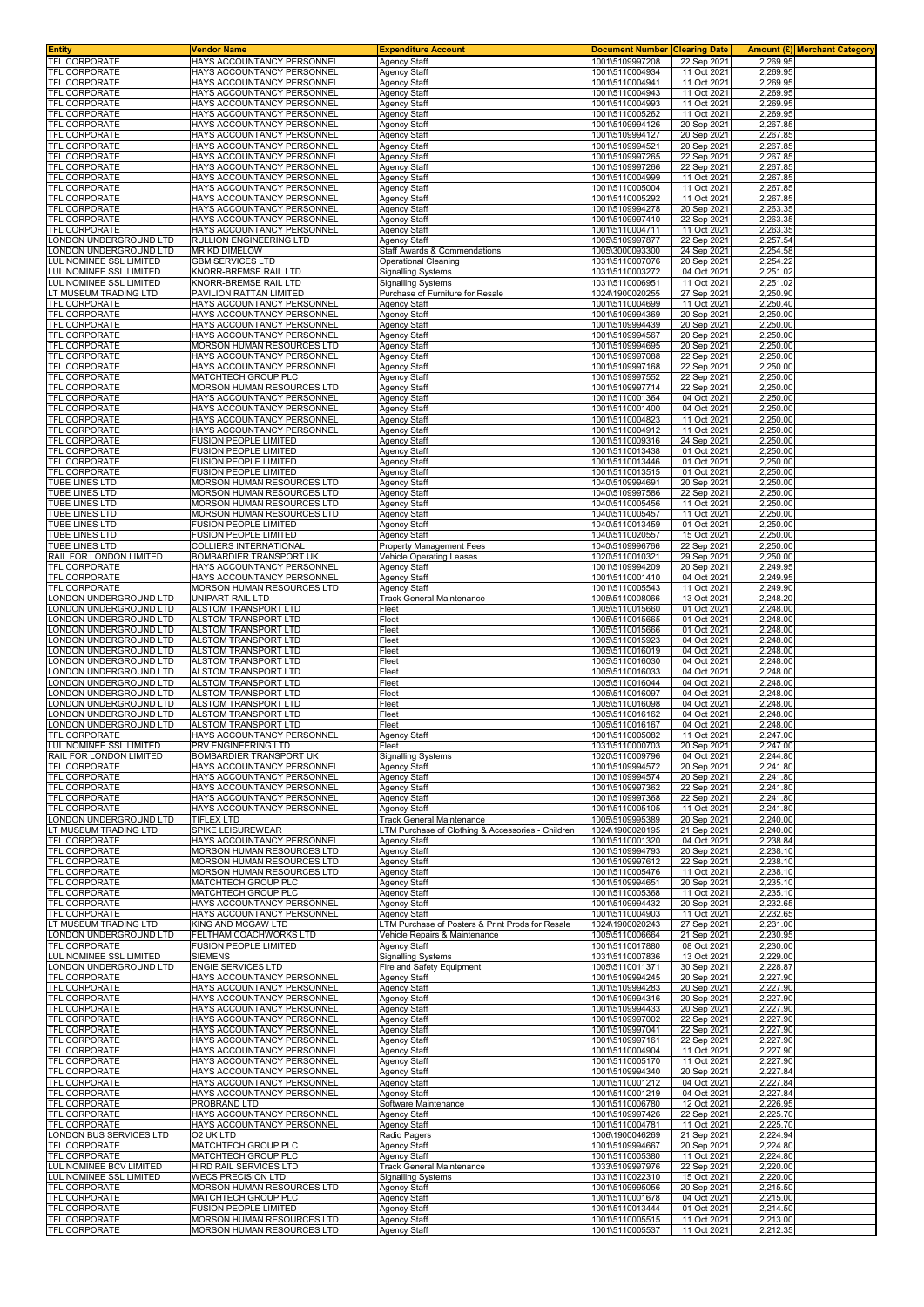| <b>Entity</b>                                            | Vendor Name                                              | <b>Expenditure Account</b>                                  | <b>Document Number Clearing Date</b> |                            | Amount (£) Merchant Category |
|----------------------------------------------------------|----------------------------------------------------------|-------------------------------------------------------------|--------------------------------------|----------------------------|------------------------------|
| TFL CORPORATE                                            | HAYS ACCOUNTANCY PERSONNEL                               | <b>Agency Staff</b>                                         | 1001\5109994072                      | 20 Sep 2021                | 2,208.05                     |
| <b>TFL CORPORATE</b>                                     | HAYS ACCOUNTANCY PERSONNEL                               | Agency Staff                                                | 1001\5109997156                      | 22 Sep 2021                | 2,208.05                     |
| TFL CORPORATE                                            | HAYS ACCOUNTANCY PERSONNEL                               | Agency Staff                                                | 1001\5110004901                      | 11 Oct 2021                | 2,208.05                     |
| TFL CORPORATE                                            | HAYS ACCOUNTANCY PERSONNEI                               | Agency Staff                                                | 1001\5109994310                      | 20 Sep 202                 | 2,205.05                     |
| TFL CORPORATE                                            | HAYS ACCOUNTANCY PERSONNEI                               | Agency Staff                                                | 1001\5109994317                      | 20 Sep 2021                | 2,205.05                     |
| TFL CORPORATE<br><b>TFL CORPORATE</b>                    | HAYS ACCOUNTANCY PERSONNEL<br>HAYS ACCOUNTANCY PERSONNEL | Agency Staff<br><b>Agency Staff</b>                         | 1001\5109997035                      | 22 Sep 2021<br>22 Sep 2021 | 2,205.05<br>2,205.05         |
| TFL CORPORATE                                            | HAYS ACCOUNTANCY PERSONNEL                               | <b>Agency Staff</b>                                         | 1001\5109997042<br>1001\5110004751   | 11 Oct 2021                | 2,205.05                     |
| <b>TFL CORPORATE</b>                                     | HAYS ACCOUNTANCY PERSONNEL                               | Agency Staff                                                | 1001\5110004761                      | 11 Oct 202                 | 2,205.05                     |
| TFL CORPORATE                                            | HAYS ACCOUNTANCY PERSONNEL                               | Agency Staff                                                | 1001\5109997109                      | 22 Sep 202                 | 2.204.65                     |
| TFL CORPORATE                                            | HAYS ACCOUNTANCY PERSONNEL                               | <b>Agency Staff</b>                                         | 1001\5110004845                      | 11 Oct 2021                | 2,204.65                     |
| TFL CORPORATE                                            | HAYS ACCOUNTANCY PERSONNEL                               | Agency Staff                                                | 1001\5109994441                      | 20 Sep 202                 | 2,200.40                     |
| <b>TFL CORPORATE</b>                                     | HAYS ACCOUNTANCY PERSONNEL                               | Agency Staff                                                | 1001\5109997169                      | 22 Sep 202                 | 2,200.40                     |
| TFL CORPORATE                                            | HAYS ACCOUNTANCY PERSONNEL                               | <b>Agency Staff</b>                                         | 1001\5110005188                      | 11 Oct 2021                | 2,200.40                     |
| <b>TFL CORPORATE</b>                                     | HAYS ACCOUNTANCY PERSONNEI                               | Agency Staff                                                | 1001\5110005244                      | 11 Oct 2021                | 2,200.40                     |
| <b>TFL CORPORATE</b>                                     | MORSON HUMAN RESOURCES LTD                               | Agency Staff                                                | 1001\5109994713                      | 20 Sep 202                 | 2,200.00                     |
| <b>TFL CORPORATE</b>                                     | MORSON HUMAN RESOURCES LTD                               | Agency Staff                                                | 1001\5109994721                      | 20 Sep 202                 | 2,200.00                     |
| TFL CORPORATE                                            | MORSON HUMAN RESOURCES LTD                               | Agency Staff                                                | 1001\5109994748                      | 20 Sep 2021                | 2,200.00                     |
| TFL CORPORATE                                            | MORSON HUMAN RESOURCES LTD                               | Agency Staff                                                | 1001\5109994824                      | 20 Sep 202                 | 2,200.00                     |
| TFL CORPORATE<br>TFL CORPORATE                           | MORSON HUMAN RESOURCES LTD<br>MORSON HUMAN RESOURCES LTD | Agency Staff                                                | 1001\5109997645<br>1001\5109997653   | 22 Sep 2021                | 2,200.00<br>2,200.00         |
| TFL CORPORATE                                            | MORSON HUMAN RESOURCES LTD                               | Agency Staff<br>Agency Staff                                | 1001\5109997658                      | 22 Sep 2021<br>22 Sep 2021 | 2,200.00                     |
| TFL CORPORATE                                            | HAYS ACCOUNTANCY PERSONNEL                               | Agency Staff                                                | 1001\5110001565                      | 04 Oct 2021                | 2,200.00                     |
| TFL CORPORATE                                            | MORSON HUMAN RESOURCES LTD                               | Agency Staff                                                | 1001\5110005494                      | 11 Oct 202                 | 2,200.00                     |
| TFL CORPORATE                                            | MORSON HUMAN RESOURCES LTD                               | Agency Staff                                                | 1001\5110005502                      | 11 Oct 2021                | 2,200.00                     |
| TFL CORPORATE                                            | MORSON HUMAN RESOURCES LTD                               | Agency Staff                                                | 1001\5110005512                      | 11 Oct 2021                | 2,200.00                     |
| T MUSEUM TRADING LTD                                     | <b>TRAINYARD LTD</b>                                     | TM Purchase of Toys for Resale                              | 1024\1900020227                      | 04 Oct 202                 | 2,200.00                     |
| TFL CORPORATE                                            | <b>FUSION PEOPLE LIMITED</b>                             | Agency Staff                                                | 1001\5110009305                      | 24 Sep 2021                | 2,199.05                     |
| TFL CORPORATE                                            | <b>FUSION PEOPLE LIMITED</b>                             | Agency Staff                                                | 1001\5110013474                      | 01 Oct 2021                | 2.199.05                     |
| TFL CORPORATE                                            | <b>FUSION PEOPLE LIMITED</b>                             | Agency Staff                                                | 1001\5110017886                      | 08 Oct 2021                | 2,199.05                     |
| TUBE LINES LTD                                           | HAYS ACCOUNTANCY PERSONNEL                               | <b>Agency Staff</b>                                         | 1040\5110004898                      | 11 Oct 202                 | 2,198.95                     |
| <b>TFL CORPORATE</b>                                     | MATCHTECH GROUP PLC                                      | Agency Staff                                                | 1001\5109994678                      | 20 Sep 202                 | 2,196.75                     |
| TFL CORPORATE                                            | MATCHTECH GROUP PLC                                      | Agency Staff                                                | 1001\5109997559                      | 22 Sep 2021                | 2,196.75                     |
| TFL CORPORATE                                            | MATCHTECH GROUP PLC                                      | <b>Agency Staff</b>                                         | 1001\5110001684                      | 04 Oct 2021                | 2,196.75                     |
| TFL CORPORATE                                            | MATCHTECH GROUP PLC                                      | Agency Staff                                                | 1001\5110005412                      | 11 Oct 202                 | 2,196.75                     |
| ONDON UNDERGROUND LTD                                    | MATCHTECH GROUP PLC                                      | Agency Staff                                                | 1005\5109994640                      | 20 Sep 2021                | 2,196.75                     |
| ONDON UNDERGROUND LTD.                                   | MATCHTECH GROUP PLC                                      | Agency Staff                                                | 1005\5109997565                      | 22 Sep 2021                | 2.196.75                     |
| ONDON UNDERGROUND LTD                                    | MATCHTECH GROUP PLC                                      | <b>Agency Staff</b>                                         | 1005\5110005441                      | 11 Oct 2021                | 2,196.75                     |
| RAIL FOR LONDON LIMITED<br>ONDON BUS SERVICES LTD        | <b>CLEMAS &amp; CO LTD</b><br>O2 UK LTD                  | <b>Protective Clothing</b>                                  | 1020\5110018358<br>1006\1900046310   | 11 Oct 2021<br>29 Sep 2021 | 2,191.00<br>2,189.60         |
|                                                          |                                                          | Telephony Mobile                                            |                                      |                            |                              |
| TFL CORPORATE<br><b>TFL CORPORATE</b>                    | MATCHTECH GROUP PLC<br>MATCHTECH GROUP PLC               | Agency Staff<br>Agency Staff                                | 1001\5109994610<br>1001\5109995053   | 20 Sep 2021<br>20 Sep 2021 | 2,188.75<br>2,188.75         |
| TFL CORPORATE                                            | MATCHTECH GROUP PLC                                      | Agency Staff                                                | 1001\5109997538                      | 22 Sep 2021                | 2,188.75                     |
| TFL CORPORATE                                            | MATCHTECH GROUP PLC                                      | Agency Staff                                                | 1001\5109997542                      | 22 Sep 2021                | 2,188.75                     |
| TFL CORPORATE                                            | MATCHTECH GROUP PLC                                      | Agency Staff                                                | 1001\5109997543                      | 22 Sep 2021                | 2,188.75                     |
| TFL CORPORATE                                            | MATCHTECH GROUP PLC                                      | Agency Staff                                                | 1001\5109997544                      | 22 Sep 2021                | 2,188.75                     |
| TFL CORPORATE                                            | MATCHTECH GROUP PLC                                      | Agency Staff                                                | 1001\5110001658                      | 04 Oct 2021                | 2,188.75                     |
| TFL CORPORATE                                            | MATCHTECH GROUP PLC                                      | Agency Staff                                                | 1001\5110001659                      | 04 Oct 2021                | 2,188.75                     |
| TFL CORPORATE                                            | MATCHTECH GROUP PLC                                      | Agency Staff                                                | 1001\5110005381                      | 11 Oct 2021                | 2,188.75                     |
| TFL CORPORATE                                            | MATCHTECH GROUP PLC                                      | Agency Staff                                                | 1001\5110005387                      | 11 Oct 2021                | 2,188.75                     |
| TFL CORPORATE                                            | MATCHTECH GROUP PLC                                      | <b>Agency Staff</b>                                         | 1001\5110005388                      | 11 Oct 2021                | 2,188.75                     |
| TFL CORPORATE                                            | MATCHTECH GROUP PLC                                      | <b>Agency Staff</b>                                         | 1001\5110005389                      | 11 Oct 2021                | 2,188.75                     |
| TFL CORPORATE                                            | FUSION PEOPLE LIMITED                                    | <b>Agency Staff</b>                                         | 1001\5110009292                      | 24 Sep 2021                | 2,188.75                     |
| TFL CORPORATE                                            | <b>FUSION PEOPLE LIMITED</b>                             | <b>Agency Staff</b>                                         | 1001\5110009313                      | 24 Sep 2021                | 2,188.75                     |
| TFL CORPORATE                                            | <b>FUSION PEOPLE LIMITED</b>                             | Agency Staff                                                | 1001\5110013509                      | 01 Oct 2021                | 2,188.75                     |
| TFL CORPORATE                                            | <b>FUSION PEOPLE LIMITED</b>                             | Agency Staff                                                | 1001\5110017867                      | 08 Oct 2021                | 2,188.75                     |
| TFL CORPORATE<br>ONDON UNDERGROUND LTD.                  | FUSION PEOPLE LIMITED<br><b>FUSION PEOPLE LIMITED</b>    | <b>Agency Staff</b>                                         | 1001\5110017895<br>1005\5110009323   | 08 Oct 2021<br>24 Sep 2021 | 2,188.75<br>2,188.75         |
| ONDON UNDERGROUND LTD                                    | <b>FUSION PEOPLE LIMITED</b>                             | Agency Staff<br>Agency Staff                                | 1005\5110013451                      | 01 Oct 2021                | 2,188.75                     |
| ONDON UNDERGROUND LTD.                                   | <b>FUSION PEOPLE LIMITED</b>                             | Agency Staff                                                | 1005\5110017912                      | 08 Oct 2021                | 2,188.75                     |
| TFL CORPORATE                                            | HAYS ACCOUNTANCY PERSONNEI                               | Agency Staff                                                | 1001\5109994272                      | 20 Sep 202                 | 2,187.36                     |
| <b>TFL CORPORATE</b>                                     | HAYS ACCOUNTANCY PERSONNEI                               | Agency Staff                                                | 1001\5109996996                      | 22 Sep 202                 | 2,187.36                     |
| <b>TFL CORPORATE</b>                                     | MORSON HUMAN RESOURCES LTD                               | Agency Staff                                                | 1001\5109994762                      | 20 Sep 202                 | 2,186.65                     |
| TFL CORPORATE                                            | MORSON HUMAN RESOURCES LTD                               | Agency Staff                                                | 1001\5109994814                      | 20 Sep 2021                | 2.186.65                     |
| <b>TFL CORPORATE</b>                                     | MORSON HUMAN RESOURCES LTD                               | Agency Staff                                                | 1001\5109994815                      | 20 Sep 2021                | 2,186.65                     |
| ONDON UNDERGROUND LTD                                    | <b>EDENBECK</b>                                          | Building Maintenance & Repairs                              | 1005\5110015083                      | 01 Oct 2021                | 2,186.50                     |
| TFL CORPORATE                                            | HAYS ACCOUNTANCY PERSONNEL                               | Agency Staff                                                | 1001\5109994297                      | 20 Sep 2021                | 2,185.65                     |
| <b>TFL CORPORATE</b>                                     | HAYS ACCOUNTANCY PERSONNEL                               | Agency Staff                                                | 1001\5109994326                      | 20 Sep 2021                | 2,185.65                     |
| TFL CORPORATE                                            | HAYS ACCOUNTANCY PERSONNEL                               | Agency Staff                                                | 1001\5109997017                      | 22 Sep 202                 | 2,185.65                     |
| TFL CORPORATE                                            | HAYS ACCOUNTANCY PERSONNEL                               | Agency Staff                                                | 1001\5109997047                      | 22 Sep 2021                | 2,185.65                     |
| TFL CORPORATE                                            | HAYS ACCOUNTANCY PERSONNEL                               | Agency Staff                                                | 1001\5110004740                      | 11 Oct 2021                | 2,185.65                     |
| TFL CORPORATE                                            | HAYS ACCOUNTANCY PERSONNEL                               | <b>Agency Staff</b>                                         | 1001\5110004772                      | 11 Oct 2021                | 2,185.65                     |
| TFL CORPORATE                                            | MATCHTECH GROUP PLC                                      | Agency Staff                                                | 1001\5110005360                      | 11 Oct 202                 | 2,185.15                     |
| <b>UL NOMINEE SSL LIMITED</b><br>RAIL FOR LONDON LIMITED | PRV ENGINEERING LTD<br><b>ASHURST LLP</b>                | <b>Signalling Systems</b><br>Legal Fees                     | 1031\5110012299<br>1020\5110004632   | 06 Oct 2021<br>05 Oct 2021 | 2,185.00<br>2,182.80         |
| TFL CORPORATE                                            | HAYS ACCOUNTANCY PERSONNEL                               | Agency Staff                                                | 1001\5110001077                      | 04 Oct 2021                | 2,182.48                     |
| LONDON UNDERGROUND LTD                                   | <b>KINGSBEECH LTD</b>                                    | Maintenance Materials                                       | 1005\5110014439                      | 04 Oct 2021                | 2,181.70                     |
| RAIL FOR LONDON LIMITED                                  | <b>SIEMENS</b>                                           | Management & Support Consultancy                            | 1020\5109996296                      | 22 Sep 2021                | 2,180.00                     |
| TFL CORPORATE                                            | <b>FUSION PEOPLE LIMITED</b>                             | Agency Staff                                                | 1001\5110017805                      | 08 Oct 2021                | 2,177.95                     |
| TFL CORPORATE                                            | <b>FUSION PEOPLE LIMITED</b>                             | <b>Agency Staff</b>                                         | 1001\5110009298                      | 24 Sep 2021                | 2,177.76                     |
| TFL CORPORATE                                            | HAYS ACCOUNTANCY PERSONNEL                               | Agency Staff                                                | 1001\5109994293                      | 20 Sep 2021                | 2.177.30                     |
| TFL CORPORATE                                            | HAYS ACCOUNTANCY PERSONNEL                               | Agency Staff                                                | 1001\5109994319                      | 20 Sep 202                 | 2,177.30                     |
| TFL CORPORATE                                            | HAYS ACCOUNTANCY PERSONNEL                               | Agency Staff                                                | 1001\5109994522                      | 20 Sep 2021                | 2,177.30                     |
| TFL CORPORATE                                            | HAYS ACCOUNTANCY PERSONNEL                               | Agency Staff                                                | 1001\5109997044                      | 22 Sep 2021                | 2,177.30                     |
| TFL CORPORATE                                            | HAYS ACCOUNTANCY PERSONNEL                               | <b>Agency Staff</b>                                         | 1001\5109997277                      | 22 Sep 2021                | 2,177.30                     |
| <b>TFL CORPORATE</b>                                     | HAYS ACCOUNTANCY PERSONNEL                               | Agency Staff                                                | 1001\5110001014                      | 04 Oct 2021                | 2,177.30<br>2,177.30         |
| TFL CORPORATE<br>TFL CORPORATE                           | HAYS ACCOUNTANCY PERSONNEL                               | Agency Staff<br>Agency Staff                                | 1001\5110005171                      | 11 Oct 2021                |                              |
| TFL CORPORATE                                            |                                                          |                                                             |                                      |                            |                              |
| TFL CORPORATE                                            | HAYS ACCOUNTANCY PERSONNEL                               |                                                             | 1001\5110005295                      | 11 Oct 2021                | 2,177.30                     |
|                                                          | CORPORATE DOCUMENT SERVICES LTD<br>MATCHTECH GROUP PLC   | Production Artwork And Design For Marketing<br>Agency Staff | 1001\5110006282<br>1001\5109994618   | 20 Sep 2021<br>20 Sep 2021 | 2,176.52<br>2,175.00         |
| TFL CORPORATE                                            | MATCHTECH GROUP PLC                                      | Agency Staff                                                | 1001\5109994621                      | 20 Sep 2021                | 2,175.00                     |
| <b>TFL CORPORATE</b>                                     | MATCHTECH GROUP PLC                                      | Agency Staff                                                | 1001\5109994622                      | 20 Sep 2021                | 2,175.00                     |
| TFL CORPORATE                                            | MATCHTECH GROUP PLC                                      | Agency Staff                                                | 1001\5109994623                      | 20 Sep 2021                | 2,175.00                     |
| TFL CORPORATE                                            | MATCHTECH GROUP PLC                                      | Agency Staff                                                | 1001\5109994624                      | 20 Sep 2021                | 2,175.00                     |
| TFL CORPORATE                                            | MATCHTECH GROUP PLC                                      | Agency Staff                                                | 1001\5109994633                      | 20 Sep 2021                | 2,175.00                     |
| <b>TFL CORPORATE</b>                                     | MATCHTECH GROUP PLC                                      | Agency Staff                                                | 1001\5109994634                      | 20 Sep 2021                | 2,175.00                     |
| TFL CORPORATE                                            | MATCHTECH GROUP PLC                                      | Agency Staff                                                | 1001\5109994635                      | 20 Sep 2021                | 2,175.00                     |
| TFL CORPORATE                                            | MATCHTECH GROUP PLC                                      | Agency Staff                                                | 1001\5109994638                      | 20 Sep 2021                | 2,175.00                     |
| TFL CORPORATE                                            | MATCHTECH GROUP PLC                                      | Agency Staff                                                | 1001\5109994655                      | 20 Sep 2021                | 2,175.00                     |
| TFL CORPORATE                                            | MATCHTECH GROUP PLC                                      | <b>Agency Staff</b>                                         | 1001\5109994674                      | 20 Sep 2021                | 2,175.00                     |
| TFL CORPORATE                                            | MATCHTECH GROUP PLC                                      | <b>Agency Staff</b>                                         | 1001\5109994681                      | 20 Sep 202                 | 2,175.00                     |
| TFL CORPORATE                                            | MATCHTECH GROUP PLC                                      | <b>Agency Staff</b>                                         | 1001\5109997531                      | 22 Sep 2021                | 2,175.00                     |
| TFL CORPORATE<br>TFL CORPORATE                           | MATCHTECH GROUP PLC<br>MATCHTECH GROUP PLC               | Agency Staff<br><b>Agency Staff</b>                         | 1001\5109997554<br>1001\5109997567   | 22 Sep 2021<br>22 Sep 2021 | 2,175.00<br>2,175.00         |
| TFL CORPORATE                                            | MATCHTECH GROUP PLC                                      | Agency Staff                                                | 1001\5109997572                      | 22 Sep 2021                | 2,175.00                     |
| TFL CORPORATE                                            | MATCHTECH GROUP PLC                                      | Agency Staff                                                | 1001\5110001673                      | 04 Oct 2021                | 2,175.00                     |
| TFL CORPORATE                                            | MATCHTECH GROUP PLC                                      | <b>Agency Staff</b>                                         | 1001\5110001675                      | 04 Oct 2021                | 2,175.00                     |
| TFL CORPORATE                                            | MATCHTECH GROUP PLC                                      | <b>Agency Staff</b>                                         | 1001\5110001676                      | 04 Oct 2021                | 2,175.00                     |
| TFL CORPORATE                                            | MATCHTECH GROUP PLC                                      | Agency Staff                                                | 1001\5110001723                      | 04 Oct 2021                | 2,175.00                     |
| TFL CORPORATE                                            | MATCHTECH GROUP PLC                                      | Agency Staff                                                | 1001\5110005372                      | 11 Oct 2021                | 2,175.00                     |
| TFL CORPORATE<br>TFL CORPORATE                           | MATCHTECH GROUP PLC<br>MATCHTECH GROUP PLC               | <b>Agency Staff</b><br>Agency Staff                         | 1001\5110005404<br>1001\5110005405   | 11 Oct 2021<br>11 Oct 2021 | 2,175.00<br>2,175.00         |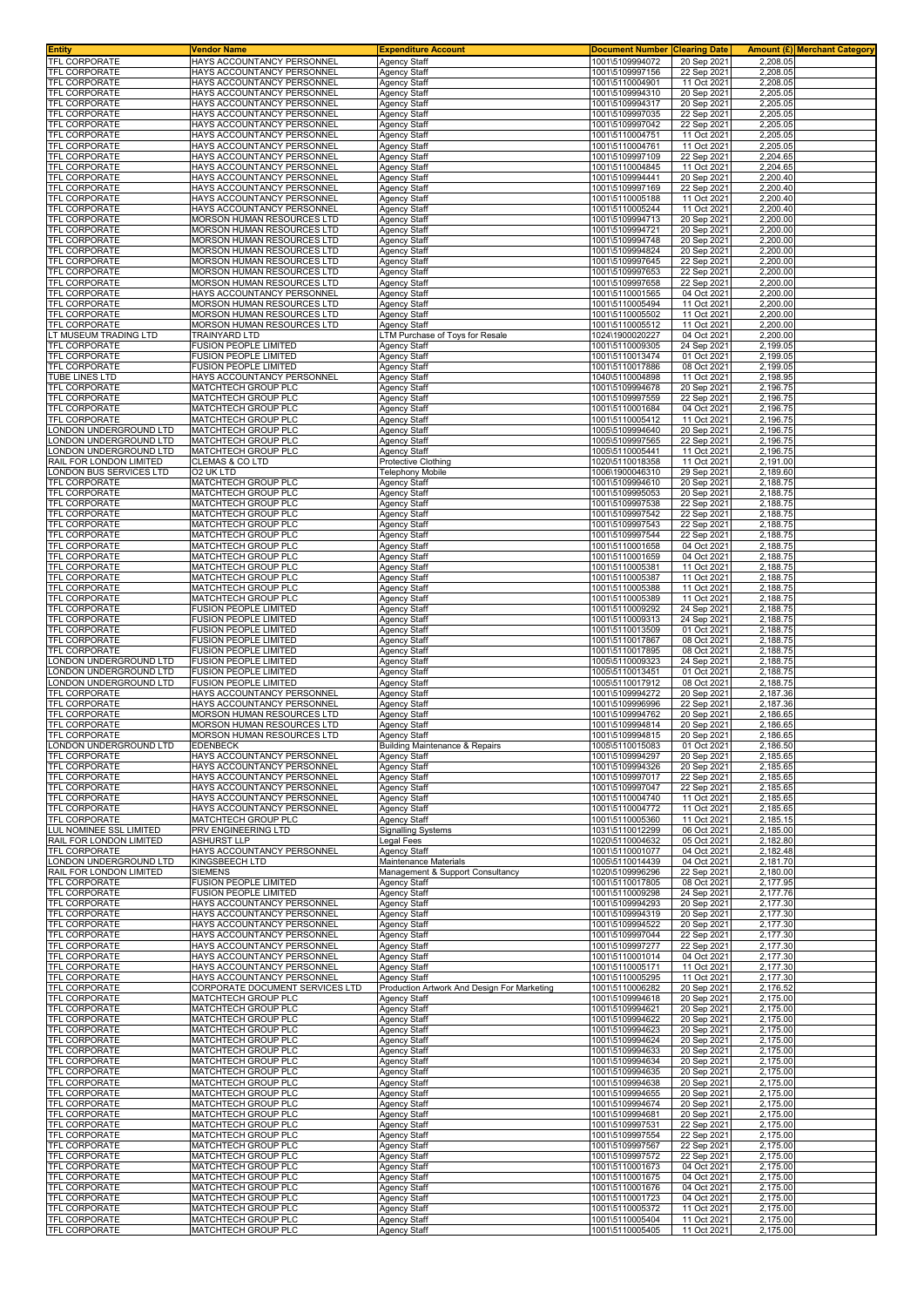| <b>Entity</b>                                      | Vendor Name                                                     | <b>Expenditure Account</b>                             | <b>Document Number Clearing Date</b> |                            |                      | Amount (£) Merchant Category |
|----------------------------------------------------|-----------------------------------------------------------------|--------------------------------------------------------|--------------------------------------|----------------------------|----------------------|------------------------------|
| <b>TFL CORPORATE</b><br><b>TFL CORPORATE</b>       | MATCHTECH GROUP PLC                                             | Agency Staff                                           | 1001\5110005406                      | 11 Oct 2021                | 2,175.00             |                              |
| TFL CORPORATE                                      | <b>MATCHTECH GROUP PLC</b><br>MATCHTECH GROUP PLC               | <b>Agency Staff</b><br><b>Agency Staff</b>             | 1001\5110005419<br>1001\5110005427   | 11 Oct 2021<br>11 Oct 2021 | 2,175.00<br>2,175.00 |                              |
| <b>TFL CORPORATE</b>                               | INDUSTRIAL TRAINING SERVICES LTD                                | <b>Staff Training</b>                                  | 1001\5110008295                      | 21 Sep 2021                | 2,175.00             |                              |
| SURFACE TRANSPORT CORP                             | SKY HIGH PLC                                                    | Traffic Signals                                        | 1002\5109983977                      | 29 Sep 2021                | 2,175.00             |                              |
|                                                    | HAYS ACCOUNTANCY PERSONNEL                                      | Agency Staff                                           | 1001\5109994279                      | 20 Sep 2021                | 2,174.55             |                              |
| <b>TFL CORPORATE</b>                               | HAYS ACCOUNTANCY PERSONNEL                                      | <b>Agency Staff</b>                                    | 1001\5110004712                      | 11 Oct 202                 | 2,174.55             |                              |
| TUBE LINES LTD<br>RAIL FOR LONDON LIMITED          | HAYS ACCOUNTANCY PERSONNEL<br>PSV GLASS - (ABL HOLDING) LTD     | Agency Staff<br>Management & Support Consultancy       | 1040\5109997363<br>1020\5110004555   | 22 Sep 2021<br>07 Oct 2021 | 2,174.30<br>2,174.12 |                              |
| TFL CORPORATE                                      | MEDIAEDGE                                                       | Production Artwork And Design For Marketing            | 1001\5110013750                      | 13 Oct 2021                | 2,173.91             |                              |
| LONDON UNDERGROUND LTD                             | PORTAKABIN LTD                                                  | Track General Maintenance                              | 1005\5109999569                      | 29 Sep 2021                | 2,172.37             |                              |
| TFL CORPORATE                                      | MORSON HUMAN RESOURCES LTD                                      | Agency Staff                                           | 1001\5110005558                      | 11 Oct 2021                | 2,171.20             |                              |
| LUL NOMINEE SSL LIMITED                            | SIEMENS                                                         | Signalling Systems                                     | 1031\5109998317                      | 22 Sep 2021                | 2,170.50             |                              |
| LUL NOMINEE SSL LIMITED<br>LUL NOMINEE SSL LIMITED | SIEMENS<br>KNORR-BREMSE RAIL LTD                                | <b>Signalling Systems</b><br>Fleet                     | 1031\5109999435<br>1031\5110003265   | 29 Sep 2021<br>04 Oct 2021 | 2,170.50<br>2,168.43 |                              |
| TFL CORPORATE                                      | HAYS ACCOUNTANCY PERSONNEI                                      | <b>Agency Staff</b>                                    | 1001\5109994052                      | 20 Sep 2021                | 2,167.80             |                              |
| TFL CORPORATE                                      | HAYS ACCOUNTANCY PERSONNEL                                      | Agency Staff                                           | 1001\5109994057                      | 20 Sep 2021                | 2,167.80             |                              |
| TFL CORPORATE                                      | HAYS ACCOUNTANCY PERSONNEL                                      | <b>Agency Staff</b>                                    | 1001\5109997126                      | 22 Sep 2021                | 2,167.80             |                              |
| <b>TFL CORPORATE</b><br><b>TFL CORPORATE</b>       | HAYS ACCOUNTANCY PERSONNEL<br>HAYS ACCOUNTANCY PERSONNEL        | Agency Staff                                           | 1001\5109997444<br>1001\5110005222   | 22 Sep 2021<br>11 Oct 2021 | 2.167.80<br>2,167.80 |                              |
| ONDON UNDERGROUND LTD.                             | QUAY OFFICE FURNISHERS LTD                                      | Agency Staff<br>Furniture & Equipment                  | 1005\5110011592                      | 29 Sep 2021                | 2,166.50             |                              |
| UL NOMINEE SSL LIMITED                             | KNORR-BREMSE RAIL LTD                                           | Fleet                                                  | 1031\5109996063                      | 20 Sep 2021                | 2,166.50             |                              |
| VICTORIA COACH STATN LTD                           | OYSTER SALES SERVICE                                            | VCS Repayments & Commission                            | 1008\5110011696                      | 14 Oct 202                 | 2,165.15             |                              |
| RAIL FOR LONDON LIMITED                            | R BANCE & CO LTD                                                | Professional Engineering Services                      | 1020\5110020716                      | 14 Oct 2021                | 2,165.00             |                              |
| TFL CORPORATE<br><b>TFL CORPORATE</b>              | HAYS ACCOUNTANCY PERSONNEL<br>HAYS ACCOUNTANCY PERSONNEL        | Agency Staff<br>Agency Staff                           | 1001\5109994307<br>1001\5109997028   | 20 Sep 2021<br>22 Sep 2021 | 2,164.60<br>2,164.60 |                              |
| <b>TFL CORPORATE</b>                               | HAYS ACCOUNTANCY PERSONNEL                                      | <b>Agency Staff</b>                                    | 1001\5110005173                      | 11 Oct 2021                | 2,164.60             |                              |
| <b>TFL CORPORATE</b>                               | FUSION PEOPLE LIMITED                                           | Agency Staff                                           | 1001\5110009312                      | 24 Sep 2021                | 2,163.00             |                              |
| <b>TUBE LINES LTD</b>                              | HAYS ACCOUNTANCY PERSONNEL                                      | Agency Staff                                           | 1040\5110005300                      | 11 Oct 2021                | 2,162.75             |                              |
| LUL NOMINEE SSL LIMITED                            | WESTCODE UK LIMITED                                             | Fleet                                                  | 1031\5110014442                      | 01 Oct 2021                | 2,161.00             |                              |
| <b>TFL CORPORATE</b><br><b>TFL CORPORATE</b>       | MORSON HUMAN RESOURCES LTD<br>TAIT EUROPE LTD                   | Agency Staff<br>Radio Systems Equipment & Maintenance  | 1001\5110001869<br>1001\5110006816   | 04 Oct 2021<br>08 Oct 2021 | 2,160.92<br>2,160.00 |                              |
| SURFACE TRANSPORT CORP                             | CAPITA BUSINESS SERVICES LTD                                    | <b>IT Consultancy</b>                                  | 1002\5109995813                      | 21 Sep 2021                | 2,160.00             |                              |
| <b>TFL CORPORATE</b>                               | MORSON HUMAN RESOURCES LTD                                      | Agency Staff                                           | 1001\5109994723                      | 20 Sep 2021                | 2,159.00             |                              |
| TFL CORPORATE                                      | MORSON HUMAN RESOURCES LTD                                      | Agency Staff                                           | 1001\5109994728                      | 20 Sep 2021                | 2,159.00             |                              |
| <b>TFL CORPORATE</b><br><b>TFL CORPORATE</b>       | MORSON HUMAN RESOURCES LTD<br>MORSON HUMAN RESOURCES LTD        | Agency Staff<br><b>Agency Staff</b>                    | 1001\5109994752<br>1001\5109994836   | 20 Sep 2021<br>20 Sep 2021 | 2,159.00<br>2,159.00 |                              |
| TFL CORPORATE                                      | <b>MORSON HUMAN RESOURCES LTD</b>                               | <b>Agency Staff</b>                                    | 1001\5109997654                      | 22 Sep 2021                | 2,159.00             |                              |
| <b>TFL CORPORATE</b>                               | MORSON HUMAN RESOURCES LTD                                      | <b>Agency Staff</b>                                    | 1001\5109997683                      | 22 Sep 2021                | 2,159.00             |                              |
| TFL CORPORATE                                      | MORSON HUMAN RESOURCES LTD                                      | Agency Staff                                           | 1001\5109997719                      | 22 Sep 2021                | 2,159.00             |                              |
| TFL CORPORATE<br><b>TFL CORPORATE</b>              | <b>MORSON HUMAN RESOURCES LTD</b><br>MORSON HUMAN RESOURCES LTD | <b>Agency Staff</b><br><b>Agency Staff</b>             | 1001\5110001843<br>1001\5110005526   | 04 Oct 2021<br>11 Oct 2021 | 2,159.00<br>2,159.00 |                              |
| <b>TFL CORPORATE</b>                               | MORSON HUMAN RESOURCES LTD                                      | <b>Agency Staff</b>                                    | 1001\5110005538                      | 11 Oct 2021                | 2,159.00             |                              |
| <b>TFL CORPORATE</b>                               | MORSON HUMAN RESOURCES LTD                                      | Agency Staff                                           | 1001\5110005597                      | 11 Oct 2021                | 2,159.00             |                              |
| TFL CORPORATE                                      | MORSON HUMAN RESOURCES LTD                                      | Agency Staff                                           | 1001\5110005600                      | 11 Oct 2021                | 2,159.00             |                              |
| LONDON BUS SERVICES LTD<br>RAIL FOR LONDON LIMITED | O2 UK LTD<br>QUATTRO LTD                                        | Telephony Mobile<br>Management & Support Consultancy   | 1006\1900046312<br>1020\5110006662   | 29 Sep 2021<br>05 Oct 2021 | 2,158.86<br>2,158.00 |                              |
| UL NOMINEE BCV LIMITED                             | SIEMENS                                                         | Signalling Systems                                     | 1033\5110000289                      | 29 Sep 2021                | 2,157.71             |                              |
| ONDON UNDERGROUND LTD                              | MORSON HUMAN RESOURCES LTD                                      | Agency Staff                                           | 1005\5110005546                      | 11 Oct 2021                | 2,154.09             |                              |
| LUL NOMINEE BCV LIMITED                            | <b>SIEMENS</b>                                                  | Signalling Systems                                     | 1033\5109996874                      | 22 Sep 2021                | 2,153.52             |                              |
| SURFACE TRANSPORT CORP                             | TELENT TECHNOLOGY SERVICES LTD                                  | Traffic Signals                                        | 1002\5110015742                      | 13 Oct 2021                | 2,153.49             |                              |
| <b>TFL CORPORATE</b><br><b>TFL CORPORATE</b>       | HAYS ACCOUNTANCY PERSONNEL<br>HAYS ACCOUNTANCY PERSONNEL        | Agency Staff<br>Agency Staff                           | 1001\5109994036<br>1001\5109994368   | 20 Sep 2021<br>20 Sep 2021 | 2,152.05<br>2,152.05 |                              |
| TFL CORPORATE                                      | HAYS ACCOUNTANCY PERSONNEI                                      | Agency Staff                                           | 1001\5110001095                      | 04 Oct 2021                | 2,152.05             |                              |
| <b>TFL CORPORATE</b>                               | HAYS ACCOUNTANCY PERSONNEL                                      | Agency Staff                                           | 1001\5110005205                      | 11 Oct 2021                | 2,152.05             |                              |
| TFL CORPORATE<br><b>TFL CORPORATE</b>              | HAYS ACCOUNTANCY PERSONNEL                                      | <b>Agency Staff</b>                                    | 1001\5109994325                      | 20 Sep 2021                | 2,151.95             |                              |
| TFL CORPORATE                                      | HAYS ACCOUNTANCY PERSONNEL<br>HAYS ACCOUNTANCY PERSONNEL        | Agency Staff<br>Agency Staff                           | 1001\5109997424<br>1001\5109997454   | 22 Sep 2021<br>22 Sep 2021 | 2,151.95<br>2,151.95 |                              |
| <b>TFL CORPORATE</b>                               | HAYS ACCOUNTANCY PERSONNEL                                      | <b>Agency Staff</b>                                    | 1001\5110004771                      | 11 Oct 2021                | 2,151.95             |                              |
| <b>TFL CORPORATE</b>                               | HAYS ACCOUNTANCY PERSONNEL                                      | Agency Staff                                           | 1001\5110004835                      | 11 Oct 2021                | 2,151.95             |                              |
| TFL CORPORATE<br>ONDON TRANSPORT MUSEUM            | HAYS ACCOUNTANCY PERSONNEL<br>NEWSQUEST (LONDON) LTD            | <b>Agency Staff</b>                                    | 1001\5110004926<br>1011\5110007258   | 11 Oct 2021<br>12 Oct 2021 | 2,151.95<br>2,150.00 |                              |
| TFL CORPORATE                                      | HAYS ACCOUNTANCY PERSONNEL                                      | <b>Marketing Services</b><br>Agency Staff              | 1001\5110001002                      | 04 Oct 2021                | 2,149.04             |                              |
| TFL CORPORATE                                      | HAYS ACCOUNTANCY PERSONNEL                                      | Agency Staff                                           | 1001\5109994309                      | 20 Sep 2021                | 2,148.90             |                              |
| TFL CORPORATE                                      | HAYS ACCOUNTANCY PERSONNEL                                      | <b>Agency Staff</b>                                    | 1001\5110004750                      | 11 Oct 2021                | 2.148.90             |                              |
| <b>TFL CORPORATE</b><br><b>TFL CORPORATE</b>       | MORSON HUMAN RESOURCES LTD<br><b>MORSON HUMAN RESOURCES LTD</b> | <b>Agency Staff</b><br>Agency Staff                    | 1001\5109994838<br>1001\5109997682   | 20 Sep 2021<br>22 Sep 2021 | 2,148.20<br>2,148.20 |                              |
| <b>TFL CORPORATE</b>                               | MORSON HUMAN RESOURCES LTD                                      | <b>Agency Staff</b>                                    | 1001\5109997693                      | 22 Sep 2021                | 2,148.20             |                              |
| <b>TFL CORPORATE</b>                               | MORSON HUMAN RESOURCES LTD                                      | <b>Agency Staff</b>                                    | 1001\5110005530                      | 11 Oct 2021                | 2,148.20             |                              |
| TFL CORPORATE                                      | MORSON HUMAN RESOURCES LTD                                      | <b>Agency Staff</b>                                    | 1001\5110005540                      | 11 Oct 2021                | 2,148.20             |                              |
| <b>TFL CORPORATE</b><br>LONDON UNDERGROUND LTD     | HAYS ACCOUNTANCY PERSONNEL                                      | <b>Agency Staff</b>                                    | 1001\5110001589                      | 04 Oct 2021<br>30 Sep 2021 | 2.146.84             |                              |
| <b>TFL CORPORATE</b>                               | <b>HIREMECH LTD</b><br><b>WRAGGE &amp; CO</b>                   | Vehicle Operating Leases<br>Legal Fees                 | 1005\5110008248<br>1001\5110015820   | 04 Oct 2021                | 2,145.00<br>2,144.00 |                              |
| TFL CORPORATE                                      | <b>MORSON HUMAN RESOURCES LTD</b>                               | Agency Staff                                           | 1001\5110001727                      | 04 Oct 2021                | 2,140.04             |                              |
| LUL NOMINEE BCV LIMITED                            | GARDNER MAWDSLEY PRINT LTD                                      | Track General Maintenance                              | 1033\5110018265                      | 06 Oct 2021                | 2,140.00             |                              |
| LONDON RIVER SERVICES LTD<br><b>TFL CORPORATE</b>  | <b>EDENBECK</b><br>HAYS ACCOUNTANCY PERSONNEL                   | Building Maintenance & Repairs                         | 1007\5110012227<br>1001\5110005349   | 05 Oct 2021<br>11 Oct 2021 | 2,139.67<br>2,139.06 |                              |
| TFL CORPORATE                                      | HAYS ACCOUNTANCY PERSONNEL                                      | Agency Staff<br>Agency Staff                           | 1001\5109994240                      | 20 Sep 2021                | 2,138.72             |                              |
| TFL CORPORATE                                      | HAYS ACCOUNTANCY PERSONNEL                                      | <b>Agency Staff</b>                                    | 1001\5110004716                      | 11 Oct 2021                | 2,138.72             |                              |
| <b>TFL CORPORATE</b>                               | HAYS ACCOUNTANCY PERSONNEL                                      | <b>Agency Staff</b>                                    | 1001\5109997149                      | 22 Sep 2021                | 2,137.15             |                              |
| LONDON UNDERGROUND LTD<br>LONDON UNDERGROUND LTD   | HAYS ACCOUNTANCY PERSONNEL<br>HAYS ACCOUNTANCY PERSONNEL        | Agency Staff<br><b>Agency Staff</b>                    | 1005\5109997153<br>1005\5110001461   | 22 Sep 2021<br>04 Oct 2021 | 2,136.99<br>2,136.99 |                              |
| LUL NOMINEE SSL LIMITED                            | KNORR-BREMSE RAIL LTD                                           | Signalling Systems                                     | 1031\5110003334                      | 04 Oct 2021                | 2,136.00             |                              |
| LONDON UNDERGROUND LTD                             | THERMIT WELDING (GB) LTD                                        | Maintenance of Plant & Equipment                       | 1005\5110021205                      | 13 Oct 2021                | 2.134.20             |                              |
| TFL CORPORATE                                      | HAYS ACCOUNTANCY PERSONNEL                                      | <b>Agency Staff</b>                                    | 1001\5109994256                      | 20 Sep 2021                | 2,132.73             |                              |
| TFL CORPORATE<br>TFL CORPORATE                     | HAYS ACCOUNTANCY PERSONNEL<br>HAYS ACCOUNTANCY PERSONNEL        | <b>Agency Staff</b><br><b>Agency Staff</b>             | 1001\5109994538<br>1001\5109997287   | 20 Sep 2021<br>22 Sep 2021 | 2,132.73<br>2,132.73 |                              |
| TFL CORPORATE                                      | HAYS ACCOUNTANCY PERSONNEL                                      | <b>Agency Staff</b>                                    | 1001\5109997320                      | 22 Sep 2021                | 2,132.73             |                              |
| <b>TFL CORPORATE</b>                               | HAYS ACCOUNTANCY PERSONNEL                                      | Agency Staff                                           | 1001\5110004959                      | 11 Oct 2021                | 2,132.73             |                              |
| <b>TFL CORPORATE</b>                               | HAYS ACCOUNTANCY PERSONNEL                                      | Agency Staff                                           | 1001\5109994334                      | 20 Sep 2021                | 2,132.20             |                              |
| TFL CORPORATE<br><b>TFL CORPORATE</b>              | HAYS ACCOUNTANCY PERSONNEL<br>HAYS ACCOUNTANCY PERSONNEL        | Agency Staff<br><b>Agency Staff</b>                    | 1001\5109997427<br>1001\5110001492   | 22 Sep 2021<br>04 Oct 2021 | 2,132.20<br>2,132.20 |                              |
| <b>TFL CORPORATE</b>                               | HAYS ACCOUNTANCY PERSONNEL                                      | <b>Agency Staff</b>                                    | 1001\5110005189                      | 11 Oct 2021                | 2,132.20             |                              |
| RAIL FOR LONDON LIMITED                            | <b>QUATTRO LTD</b>                                              | Management & Support Consultancy                       | 1020\5110006611                      | 06 Oct 2021                | 2,131.10             |                              |
| TFL CORPORATE<br><b>TFL CORPORATE</b>              | MATCHTECH GROUP PLC<br>MATCHTECH GROUP PLC                      | <b>Agency Staff</b><br>Agency Staff                    | 1001\5109994614<br>1001\5109994616   | 20 Sep 2021<br>20 Sep 2021 | 2,130.00<br>2,130.00 |                              |
| <b>TFL CORPORATE</b>                               | MATCHTECH GROUP PLC                                             | Agency Staff                                           | 1001\5109994684                      | 20 Sep 2021                | 2,130.00             |                              |
| TFL CORPORATE                                      | MATCHTECH GROUP PLC                                             | Agency Staff                                           | 1001\5109997579                      | 22 Sep 2021                | 2,130.00             |                              |
| <b>TFL CORPORATE</b>                               | MATCHTECH GROUP PLC                                             | <b>Agency Staff</b>                                    | 1001\5110001661                      | 04 Oct 2021                | 2,130.00             |                              |
| <b>TFL CORPORATE</b><br>TFL CORPORATE              | MATCHTECH GROUP PLC<br>MATCHTECH GROUP PLC                      | <b>Agency Staff</b><br>Agency Staff                    | 1001\5110001712<br>1001\5110005392   | 04 Oct 2021<br>11 Oct 2021 | 2,130.00<br>2,130.00 |                              |
| <b>TFL CORPORATE</b>                               | MATCHTECH GROUP PLC                                             | <b>Agency Staff</b>                                    | 1001\5110005395                      | 11 Oct 2021                | 2,130.00             |                              |
| <b>TFL CORPORATE</b>                               | MATCHTECH GROUP PLC                                             | <b>Agency Staff</b>                                    | 1001\5110005398                      | 11 Oct 2021                | 2,130.00             |                              |
| LONDON UNDERGROUND LTD                             | <b>CEMBRE LTD</b>                                               | <b>Signalling Systems</b>                              | 1005\5109998422                      | 22 Sep 2021                | 2,130.00             |                              |
| <b>TFL CORPORATE</b><br><b>TFL CORPORATE</b>       | HAYS ACCOUNTANCY PERSONNEL<br>HAYS ACCOUNTANCY PERSONNEL        | Agency Staff<br><b>Agency Staff</b>                    | 1001\5109994179<br>1001\5109994264   | 20 Sep 2021<br>20 Sep 2021 | 2,129.95<br>2,129.95 |                              |
| TFL CORPORATE                                      | HAYS ACCOUNTANCY PERSONNEL                                      | <b>Agency Staff</b>                                    | 1001\5109997324                      | 22 Sep 2021                | 2,129.95             |                              |
| TFL CORPORATE                                      | HAYS ACCOUNTANCY PERSONNEL                                      | <b>Agency Staff</b>                                    | 1001\5109997473                      | 22 Sep 2021                | 2,129.95             |                              |
| TFL CORPORATE                                      | HAYS ACCOUNTANCY PERSONNEL                                      | Agency Staff                                           | 1001\5110005288                      | 11 Oct 2021                | 2,129.95             |                              |
| TRANSPORT TRADING LTD<br>TFL CORPORATE             | ONE TIME SUPPLIER - FARES<br>FUSION PEOPLE LIMITED              | Fares Refund Control (TTL Only)<br><b>Agency Staff</b> | 1004\1100978210<br>1001\5110017927   | 07 Oct 2021<br>08 Oct 2021 | 2,128.00<br>2,126.88 |                              |
| TFL CORPORATE                                      | HAYS ACCOUNTANCY PERSONNEL                                      | Agency Staff                                           | 1001\5110004755                      | 11 Oct 2021                | 2,126.76             |                              |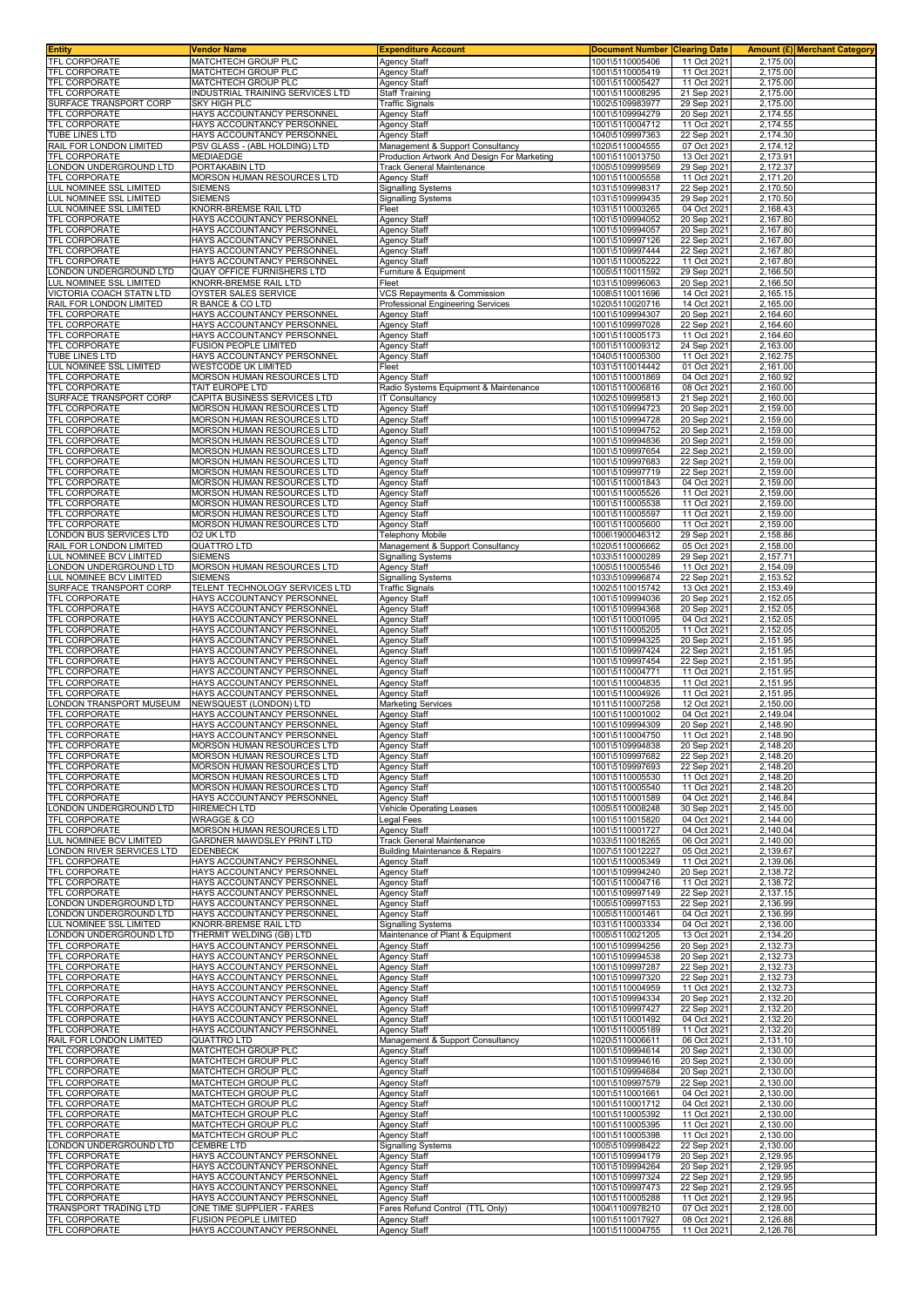| <b>Entity</b>                                      | Vendor Name                                              | <b>Expenditure Account</b>                                  | <b>Document Number</b>             | <b>Clearing Date</b>       |                                   | Amount (£)  Merchant Category |
|----------------------------------------------------|----------------------------------------------------------|-------------------------------------------------------------|------------------------------------|----------------------------|-----------------------------------|-------------------------------|
| <b>TFL CORPORATE</b>                               | HAYS ACCOUNTANCY PERSONNEL                               | <b>Agency Staff</b>                                         | 1001\5109994250                    | 20 Sep 2021                | 2.126.65                          |                               |
| <b>TFL CORPORATE</b>                               | HAYS ACCOUNTANCY PERSONNEL                               | Agency Staff                                                | 1001\5109994292                    | 20 Sep 202                 | 2,126.65                          |                               |
| TFL CORPORATE                                      | HAYS ACCOUNTANCY PERSONNEL                               | <b>Agency Staff</b>                                         | 1001\5109994306                    | 20 Sep 2021                | 2,126.65                          |                               |
| TFL CORPORATE                                      | HAYS ACCOUNTANCY PERSONNEI                               | <b>Agency Staff</b>                                         | 1001\5109994395                    | 20 Sep 2021                | 2,126.65                          |                               |
| <b>TFL CORPORATE</b>                               | HAYS ACCOUNTANCY PERSONNEI                               | <b>Agency Staff</b>                                         | 1001\5109994440                    | 20 Sep 202                 | 2,126.65                          |                               |
| <b>TFL CORPORATE</b>                               | HAYS ACCOUNTANCY PERSONNEL                               | Agency Staff                                                | 1001\5109997010                    | 22 Sep 202                 | 2,126.65                          |                               |
| <b>TFL CORPORATE</b>                               | HAYS ACCOUNTANCY PERSONNEL                               | Agency Staff                                                | 1001\5109997117                    | 22 Sep 2021                | 2,126.65                          |                               |
| TFL CORPORATE<br>TFL CORPORATE                     | HAYS ACCOUNTANCY PERSONNEL<br>HAYS ACCOUNTANCY PERSONNEI | Agency Staff                                                | 1001\5109997417<br>1001\5110004857 | 22 Sep 202<br>11 Oct 2021  | 2,126.65<br>2,126.65              |                               |
| TFL CORPORATE                                      | HAYS ACCOUNTANCY PERSONNEL                               | Agency Staff<br>Agency Staff                                | 1001\5110004913                    | 11 Oct 2021                | 2,126.65                          |                               |
| TFL CORPORATE                                      | HAYS ACCOUNTANCY PERSONNEL                               | Agency Staff                                                | 1001\5109993990                    | 20 Sep 2021                | 2,126.56                          |                               |
| SURFACE TRANSPORT CORP                             | MATCHTECH GROUP PLC                                      | Agency Staff                                                | 1002\5109994604                    | 20 Sep 202                 | 2,125.00                          |                               |
| RAIL FOR LONDON LIMITED                            | BOMBARDIER TRANSPORT UK                                  | Vehicle Operating Leases                                    | 1020\5110010301                    | 29 Sep 2021                | 2,125.00                          |                               |
| TFL CORPORATE                                      | GLOBAL MEDIA GROUP SERVICES LTD                          | Radio TV Press Poster Cinema Airtime And Space              | 1001\5110006065                    | 11 Oct 2021                | 2,123.00                          |                               |
| TFL CORPORATE                                      | HAYS ACCOUNTANCY PERSONNEL                               | Agency Staff                                                | 1001\5109994301                    | 20 Sep 2021                | 2,122.26                          |                               |
| TFL CORPORATE                                      | MORSON HUMAN RESOURCES LTD                               | <b>Agency Staff</b>                                         | 1001\5109995055                    | 20 Sep 2021                | 2,122.15                          |                               |
| TFL CORPORATE                                      | MORSON HUMAN RESOURCES LTD                               | Agency Staff                                                | 1001\5110001731                    | 04 Oct 2021                | 2,122.15                          |                               |
| TFL CORPORATE                                      | MORSON HUMAN RESOURCES LTD                               | <b>Agency Staff</b>                                         | 1001\5110005452                    | 11 Oct 2021                | 2.122.15                          |                               |
| DOCKLANDS LIGHT RAILWAY                            | <b>VCCP GROUP LLP</b>                                    | Production Artwork And Design For Marketing                 | 1012\5110000071                    | 29 Sep 2021                | 2,120.00                          |                               |
| LUL NOMINEE SSL LIMITED                            | KNORR-BREMSE RAIL LTD                                    | <b>Signalling Systems</b>                                   | 1031\5109996069                    | 20 Sep 2021                | 2.119.25                          |                               |
| <b>TFL CORPORATE</b>                               | COMPUTACENTER PLC                                        | Computer Hardware                                           | 1001\5110006542                    | 12 Oct 2021                | 2,117.62                          |                               |
| TFL CORPORATE                                      | MATCHTECH GROUP PLC                                      | Agency Staff                                                | 1001\5109994613                    | 20 Sep 2021                | 2,117.45                          |                               |
| TFL CORPORATE<br><b>TFL CORPORATE</b>              | MATCHTECH GROUP PLC                                      | Agency Staff                                                | 1001\5109997545                    | 22 Sep 2021                | 2,117.45<br>2,117.45              |                               |
| ONDON UNDERGROUND LTD                              | MATCHTECH GROUP PLC<br>JNG CONSTRUCTION & ENGINEERING    | <b>Agency Staff</b><br>Civil Engineering Construction Works | 1001\5110005429<br>1005\5110007600 | 11 Oct 2021<br>01 Oct 2021 | 2,116.00                          |                               |
| TFL CORPORATE                                      | FUSION PEOPLE LIMITED                                    | <b>Agency Staff</b>                                         | 1001\5110009303                    | 24 Sep 2021                | 2,112.76                          |                               |
| <b>TFL CORPORATE</b>                               | HAYS ACCOUNTANCY PERSONNEI                               | <b>Agency Staff</b>                                         | 1001\5109994510                    | 20 Sep 2021                | 2,112.60                          |                               |
| <b>TRANSPORT TRADING LTD</b>                       | HAYS ACCOUNTANCY PERSONNEI                               | <b>Agency Staff</b>                                         | 1004\5109997296                    | 22 Sep 202                 | 2,112.60                          |                               |
| TRANSPORT TRADING LTD                              | HAYS ACCOUNTANCY PERSONNEL                               | Agency Staff                                                | 1004\5110005030                    | 11 Oct 2021                | 2,112.60                          |                               |
| TFL CORPORATE                                      | MORSON HUMAN RESOURCES LTD                               | Agency Staff                                                | 1001\5109994754                    | 20 Sep 2021                | 2,112.24                          |                               |
| <b>TFL CORPORATE</b>                               | MORSON HUMAN RESOURCES LTD                               | Agency Staff                                                | 1001\5109997679                    | 22 Sep 202                 | 2,112.24                          |                               |
| SURFACE TRANSPORT CORP                             | REDSPEED INTERNATIONAL LTD                               | Maintenance of Plant & Equipment                            | 1002\5109999115                    | 22 Sep 2021                | 2,112.15                          |                               |
| <b>TUBE LINES LTD</b>                              | FURRER+FREY GB LIMITED                                   | Stock of Other Spares                                       | 1025\5110020049                    | 13 Oct 2021                | 2,109.88                          |                               |
| <b>TFL CORPORATE</b>                               | MORSON HUMAN RESOURCES LTD                               | Agency Staff                                                | 1001\5109994747                    | 20 Sep 2021                | 2,109.60                          |                               |
| <b>TFL CORPORATE</b>                               | MORSON HUMAN RESOURCES LTD                               | <b>Agency Staff</b>                                         | 1001\5109997636                    | 22 Sep 202                 | 2,109.60                          |                               |
| TFL CORPORATE                                      | MORSON HUMAN RESOURCES LTD                               | Agency Staff                                                | 1001\5109997684                    | 22 Sep 2021                | 2,109.45                          |                               |
| TFL CORPORATE                                      | MORSON HUMAN RESOURCES LTD                               | Agency Staff                                                | 1001\5110005531                    | 11 Oct 2021                | 2,109.45                          |                               |
| TFL CORPORATE                                      | <b>MORSON HUMAN RESOURCES LTD</b>                        | <b>Agency Staff</b>                                         | 1001\5110005533                    | 11 Oct 2021                | 2,109.45                          |                               |
| TFL CORPORATE                                      | MORSON HUMAN RESOURCES LTD                               | <b>Agency Staff</b>                                         | 1001\5110005593                    | 11 Oct 2021                | 2,109.45                          |                               |
| TFL CORPORATE<br>TFL CORPORATE                     | HAYS ACCOUNTANCY PERSONNEL                               | <b>Agency Staff</b>                                         | 1001\5109994484                    | 20 Sep 2021                | 2,106.24<br>$2,106.\overline{24}$ |                               |
| <b>TFL CORPORATE</b>                               | HAYS ACCOUNTANCY PERSONNEL<br>HAYS ACCOUNTANCY PERSONNEL | Agency Staff                                                | 1001\5109997211<br>1001\5110001548 | 22 Sep 2021<br>04 Oct 2021 | 2,106.24                          |                               |
| LONDON UNDERGROUND LTD                             | FUSION PEOPLE LIMITED                                    | <b>Agency Staff</b><br><b>Agency Staff</b>                  | 1005\5110009335                    | 24 Sep 2021                | 2,106.00                          |                               |
| UL NOMINEE SSL LIMITED                             | EDENBECK                                                 | <b>Building Maintenance &amp; Repairs</b>                   | 1031\5110007860                    | 20 Sep 2021                | 2,104.80                          |                               |
| TFL CORPORATE                                      | MORSON HUMAN RESOURCES LTD                               | Agency Staff                                                | 1001\5109994711                    | 20 Sep 2021                | 2,102.27                          |                               |
| TFL CORPORATE                                      | HAYS ACCOUNTANCY PERSONNEL                               | Agency Staff                                                | 1001\5110005324                    | 11 Oct 2021                | 2,102.08                          |                               |
| LONDON BUS SERVICES LTD                            | 02 UK LTD                                                | Telephony Mobile                                            | 1006\1900046309                    | 29 Sep 202                 | 2,101.60                          |                               |
| TRANSPORT TRADING LTD                              | LONDON BOROUGH OF CAMDEN                                 | Rates                                                       | 1004\1901678825                    | 23 Sep 2021                | 2,101.57                          |                               |
| ONDON UNDERGROUND LTD                              | CAPITA BUSINESS SERVICES LTD                             | Maintenance of Telecommunications Equipment                 | 1005\5110015036                    | 01 Oct 2021                | 2,101.50                          |                               |
| <b>TFL CORPORATE</b>                               | HAYS ACCOUNTANCY PERSONNEI                               | Agency Staff                                                | 1001\5109997415                    | 22 Sep 2021                | 2,101.35                          |                               |
| <b>TFL CORPORATE</b>                               | HAYS ACCOUNTANCY PERSONNEL                               | <b>Agency Staff</b>                                         | 1001\5110004728                    | 11 Oct 2021                | 2,101.35                          |                               |
| <b>TFL CORPORATE</b>                               | HAYS ACCOUNTANCY PERSONNEL                               | Agency Staff                                                | 1001\5109994104                    | 20 Sep 2021                | 2,100.00                          |                               |
| <b>TFL CORPORATE</b>                               | HAYS ACCOUNTANCY PERSONNEL                               | Agency Staff                                                | 1001\5109994481                    | 20 Sep 2021                | 2,100.00                          |                               |
| TFL CORPORATE                                      | HAYS ACCOUNTANCY PERSONNEL                               | Agency Staff                                                | 1001\5109997227                    | 22 Sep 202                 | 2,100.00                          |                               |
| <b>TFL CORPORATE</b>                               | HAYS ACCOUNTANCY PERSONNEL                               | Agency Staff                                                | 1001\5109997460                    | 22 Sep 2021                | 2,100.00                          |                               |
| TFL CORPORATE                                      | HAYS ACCOUNTANCY PERSONNEL                               | Agency Staff                                                | 1001\5110001555                    | 04 Oct 2021                | 2,100.00                          |                               |
| TFL CORPORATE                                      | HAYS ACCOUNTANCY PERSONNEL                               | <b>Agency Staff</b>                                         | 1001\5110005269                    | 11 Oct 2021                | 2,100.00                          |                               |
| LUL NOMINEE BCV LIMITED<br><b>TFL CORPORATE</b>    | BOMBARDIER TRANSPORT UK<br>HAYS ACCOUNTANCY PERSONNEL    | Fleet                                                       | 1033\5110004368<br>1001\5109994171 | 06 Oct 202                 | 2,100.00                          |                               |
| <b>TFL CORPORATE</b>                               | HAYS ACCOUNTANCY PERSONNEL                               | Agency Staff                                                |                                    | 20 Sep 2021                | 2,099.95<br>2,099.95              |                               |
| TFL CORPORATE                                      | HAYS ACCOUNTANCY PERSONNEL                               | Agency Staff<br><b>Agency Staff</b>                         | 1001\5109997308                    | 22 Sep 2021<br>04 Oct 2021 | 2,099.95                          |                               |
| TFL CORPORATE                                      | HAYS ACCOUNTANCY PERSONNEI                               | <b>Agency Staff</b>                                         | 1001\5110001260<br>1001\5110005045 | 11 Oct 2021                | 2.099.95                          |                               |
| <b>TFL CORPORATE</b>                               | HAYS ACCOUNTANCY PERSONNEI                               | <b>Agency Staff</b>                                         | 1001\5110005275                    | 11 Oct 2021                | 2,099.95                          |                               |
| TFL CORPORATE                                      | MORSON HUMAN RESOURCES LTD                               | Agency Staff                                                | 1001\5109994727                    | 20 Sep 2021                | 2,099.65                          |                               |
| TFL CORPORATE                                      | MORSON HUMAN RESOURCES LTD                               | <b>Agency Staff</b>                                         | 1001\5109994828                    | 20 Sep 2021                | 2,099.65                          |                               |
| <b>TFL CORPORATE</b>                               | <b>MORSON HUMAN RESOURCES LTD</b>                        | Agency Staff                                                | 1001\5109997661                    | 22 Sep 2021                | 2.099.65                          |                               |
| TFL CORPORATE                                      | MORSON HUMAN RESOURCES LTD                               | <b>Agency Staff</b>                                         | 1001\5110005514                    | 11 Oct 2021                | 2,099.65                          |                               |
| <b>TFL CORPORATE</b>                               | MORSON HUMAN RESOURCES LTD                               | <b>Agency Staff</b>                                         | 1001\5110001852                    | 04 Oct 2021                | 2,096.75                          |                               |
| TFL CORPORATE                                      | MORSON HUMAN RESOURCES LTD                               | <b>Agency Staff</b>                                         | 1001\5110005459                    | 11 Oct 2021                | 2,096.75                          |                               |
| LONDON RIVER SERVICES LTD                          | HAYS ACCOUNTANCY PERSONNEL                               | <b>Agency Staff</b>                                         | 1007\5110005298                    | 11 Oct 2021                | 2,096.64                          |                               |
| ONDON UNDERGROUND LTD                              | BRECKNELL WILLIS & CO LTD                                | Fleet                                                       | 1005\5109996305                    | 22 Sep 2021                | 2,096.00                          |                               |
| SURFACE TRANSPORT CORP                             | <b>CSTS LTD</b>                                          | Road Maintenance                                            | 1002\5110012106                    | 07 Oct 2021                | 2,094.94                          |                               |
| <b>TRANSPORT TRADING LTD</b>                       | ONDON BOROUGH OF BRENT                                   | Rates                                                       | 1004\1901679067                    | 07 Oct 2021                | 2.094.81                          |                               |
| TRANSPORT TRADING LTD<br><b>TUBE LINES LTD</b>     | ROYAL BOROUGH KENSINGTON & CHELSEA                       | Rates                                                       | 1004\1901678933                    | 04 Oct 2021<br>22 Sep 2021 | 2,092.43<br>2,090.25              |                               |
| <b>TUBE LINES LTD</b>                              | HAYS ACCOUNTANCY PERSONNEL<br>HAYS ACCOUNTANCY PERSONNEL | Agency Staff<br><b>Agency Staff</b>                         | 1040\5109997388<br>1040\5110005118 | 11 Oct 2021                | 2,090.25                          |                               |
| <b>TFL CORPORATE</b>                               | MORSON HUMAN RESOURCES LTD                               | <b>Agency Staff</b>                                         | 1001\5109994724                    | 20 Sep 2021                | 2,090.00                          |                               |
| TFL CORPORATE                                      | RULLION ENGINEERING LTD                                  | <b>Agency Staff</b>                                         | 1001\5109995003                    | 20 Sep 2021                | 2,090.00                          |                               |
| <b>TFL CORPORATE</b>                               | MORSON HUMAN RESOURCES LTD                               | Agency Staff                                                | 1001\5109997700                    | 22 Sep 2021                | 2,090.00                          |                               |
| TFL CORPORATE                                      | RULLION ENGINEERING LTD                                  | <b>Agency Staff</b>                                         | 1001\5109997898                    | 22 Sep 2021                | 2,090.00                          |                               |
| <b>TFL CORPORATE</b>                               | <b>RULLION ENGINEERING LTD</b>                           | Agency Staff                                                | 1001\5110005821                    | 11 Oct 2021                | 2,090.00                          |                               |
| LUL NOMINEE SSL LIMITED                            | SCHUNK CARBON TECHNOLOGY LIMITED                         | Fleet                                                       | 1031\5110011377                    | 01 Oct 2021                | 2,088.09                          |                               |
| SURFACE TRANSPORT CORP                             | HAYS ACCOUNTANCY PERSONNEL                               | Agency Staff                                                | 1002\5109997389                    | 22 Sep 2021                | 2,085.40                          |                               |
| ONDON UNDERGROUND LTD                              | VIKING PRECISION ENGINEERS LTD                           | Fleet                                                       | 1005\5110016512                    | 05 Oct 2021                | 2,085.00                          |                               |
| ONDON UNDERGROUND LTD                              | <b>ENGIE SERVICES LTD</b>                                | Equipment Repairs & Maintenance                             | 1005\5110007640                    | 20 Sep 2021                | 2,083.79                          |                               |
| LUL NOMINEE BCV LIMITED<br>RAIL FOR LONDON LIMITED | CRANESERVE<br>PSV GLASS - (ABL HOLDING) LTD              | Equipment Repairs & Maintenance                             | 1033\5110013852<br>1020\5110004558 | 04 Oct 2021<br>07 Oct 2021 | 2,082.25<br>2,081.02              |                               |
| TFL CORPORATE                                      | MORSON HUMAN RESOURCES LTD                               | Management & Support Consultancy<br>Agency Staff            | 1001\5110005607                    | 11 Oct 2021                | 2,078.40                          |                               |
| <b>TFL CORPORATE</b>                               | HAYS ACCOUNTANCY PERSONNEL                               | <b>Agency Staff</b>                                         | 1001\5109994487                    | 20 Sep 2021                | 2,076.05                          |                               |
| <b>TFL CORPORATE</b>                               | HAYS ACCOUNTANCY PERSONNEL                               | <b>Agency Staff</b>                                         | 1001\5109997217                    | 22 Sep 2021                | 2,076.05                          |                               |
| <b>TFL CORPORATE</b>                               | HAYS ACCOUNTANCY PERSONNEL                               | Agency Staff                                                | 1001\5110005253                    | 11 Oct 2021                | 2,076.05                          |                               |
| LONDON UNDERGROUND LTD                             | <b>SIEMENS</b>                                           | <b>Signalling Systems</b>                                   | 1005\5109996925                    | 22 Sep 2021                | 2,071.86                          |                               |
| <b>TFL CORPORATE</b>                               | HAYS ACCOUNTANCY PERSONNEL                               | <b>Agency Staff</b>                                         | 1001\5110001189                    | 04 Oct 2021                | 2,071.35                          |                               |
| LUL NOMINEE BCV LIMITED                            | <b>SIEMENS</b>                                           | <b>Signalling Systems</b>                                   | 1033\5110007845                    | 13 Oct 2021                | 2,070.00                          |                               |
| TRANSPORT TRADING LTD                              | ONE TIME SUPPLIER - FARES                                | Fares Refund Control (TTL Only)                             | 1004\1100977778                    | 06 Oct 2021                | 2,069.80                          |                               |
| TFL CORPORATE                                      | HAYS ACCOUNTANCY PERSONNEL                               | <b>Agency Staff</b>                                         | 1001\5109997140                    | 22 Sep 2021                | 2,068.92                          |                               |
| <b>TFL CORPORATE</b>                               | HAYS ACCOUNTANCY PERSONNEL                               | <b>Agency Staff</b>                                         | 1001\5109997142                    | 22 Sep 2021                | 2,068.92                          |                               |
| <b>TFL CORPORATE</b>                               | HAYS ACCOUNTANCY PERSONNEL                               | Agency Staff                                                | 1001\5110004821                    | 11 Oct 2021                | 2,068.92                          |                               |
| TFL CORPORATE                                      | HAYS ACCOUNTANCY PERSONNEL                               | <b>Agency Staff</b>                                         | 1001\5110005231                    | 11 Oct 2021                | 2,068.92                          |                               |
| LONDON UNDERGROUND LTD                             | ENGIE SERVICES LTD                                       | Fire and Safety Equipment                                   | 1005\5109995503                    | 20 Sep 2021                | 2,066.98                          |                               |
| LUL NOMINEE SSL LIMITED<br>ONDON UNDERGROUND LTD   | KNORR-BREMSE RAIL LTD<br>CLESHAR CONTRACT SERVICES       | Fleet<br>Track General Maintenance                          | 1031\5109999913<br>1005\5110009809 | 28 Sep 2021<br>13 Oct 2021 | 2,066.40<br>2,065.58              |                               |
| TFL CORPORATE                                      | INSIGHT EXECUTIVE GROUP LIMITED                          | Management & Support Consultancy                            | 1001\5110015127                    | 04 Oct 2021                | 2,063.25                          |                               |
| <b>TFL CORPORATE</b>                               | INSIGHT EXECUTIVE GROUP LIMITED                          | Management & Support Consultancy                            | 1001\5110019330                    | 11 Oct 2021                | 2,063.25                          |                               |
| LUL NOMINEE BCV LIMITED                            | COMECH METROLOGY                                         | <b>Track General Maintenance</b>                            | 1033\5110009878                    | 22 Sep 2021                | 2,062.01                          |                               |
| LONDON UNDERGROUND LTD                             | CEF                                                      | Heating & Lighting                                          | 1005\5110000389                    | 22 Sep 2021                | 2,062.00                          |                               |
| TFL CORPORATE                                      | FUSION PEOPLE LIMITED                                    | Agency Staff                                                | 1001\5110009289                    | 24 Sep 2021                | 2,060.00                          |                               |
| TFL CORPORATE                                      | <b>FUSION PEOPLE LIMITED</b>                             | <b>Agency Staff</b>                                         | 1001\5110013425                    | 01 Oct 2021                | 2,060.00                          |                               |
| TFL CORPORATE                                      | FUSION PEOPLE LIMITED                                    | <b>Agency Staff</b>                                         | 1001\5110017859                    | 08 Oct 2021                | 2,060.00                          |                               |
| TFL CORPORATE                                      | MORSON HUMAN RESOURCES LTD                               | <b>Agency Staff</b>                                         | 1001\5109994707                    | 20 Sep 2021                | 2,058.00                          |                               |
| TFL CORPORATE                                      | MORSON HUMAN RESOURCES LTD                               | <b>Agency Staff</b>                                         | 1001\5109994708                    | 20 Sep 2021                | 2,058.00                          |                               |
| <b>TFL CORPORATE</b>                               | MORSON HUMAN RESOURCES LTD                               | <b>Agency Staff</b>                                         | 1001\5109994712                    | 20 Sep 2021                | 2,058.00                          |                               |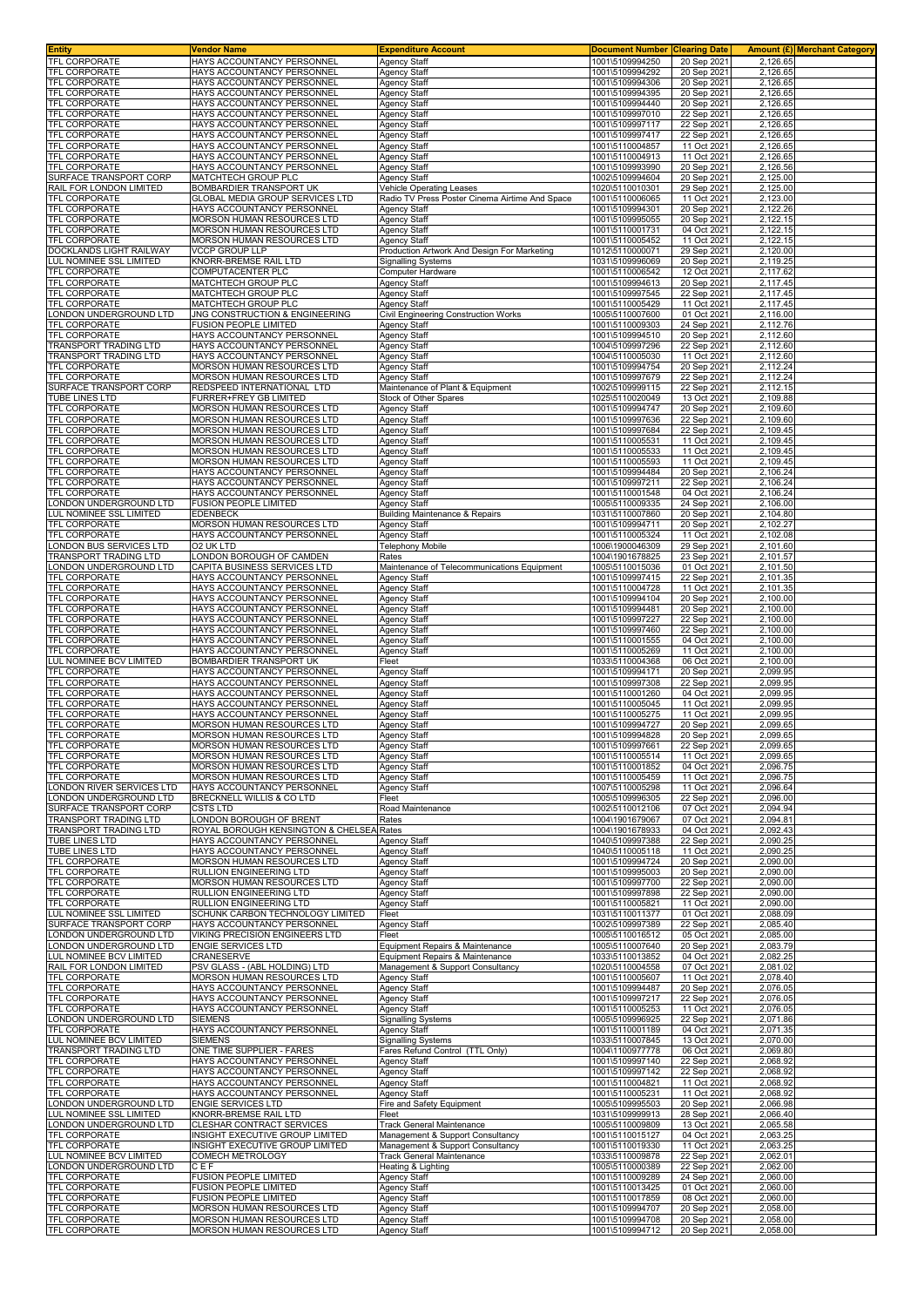| <b>Entity</b>                                                                                       | Vendor Name                                                    | <b>Expenditure Account</b>                                        | <b>Document Number</b>             | <b>Clearing Date</b>       | Amount (£) Merchant Category |  |
|-----------------------------------------------------------------------------------------------------|----------------------------------------------------------------|-------------------------------------------------------------------|------------------------------------|----------------------------|------------------------------|--|
| <b>TFL CORPORATE</b>                                                                                | <b>MORSON HUMAN RESOURCES LTD</b>                              | <b>Agency Staff</b>                                               | 1001\5109994726                    | 20 Sep 2021                | 2.058.00                     |  |
| <b>TFL CORPORATE</b>                                                                                | MORSON HUMAN RESOURCES LTD                                     | <b>Agency Staff</b>                                               | 1001\5109994843                    | 20 Sep 202                 | 2,058.00                     |  |
| <b>TFL CORPORATE</b>                                                                                | MORSON HUMAN RESOURCES LTD                                     | <b>Agency Staff</b>                                               | 1001\5109997638                    | 22 Sep 2021                | 2,058.00                     |  |
| TFL CORPORATE                                                                                       | MORSON HUMAN RESOURCES LTD                                     | <b>Agency Staff</b>                                               | 1001\5109997656                    | 22 Sep 2021                | 2,058.00                     |  |
| <b>TFL CORPORATE</b>                                                                                | MORSON HUMAN RESOURCES LTD<br>MORSON HUMAN RESOURCES LTD       | <b>Agency Staff</b>                                               | 1001\5110001784                    | 04 Oct 2021                | 2,058.00                     |  |
| <b>TFL CORPORATE</b><br>TFL CORPORATE                                                               | MORSON HUMAN RESOURCES LTD                                     | <b>Agency Staff</b><br><b>Agency Staff</b>                        | 1001\5110001785<br>1001\5110001811 | 04 Oct 2021<br>04 Oct 2021 | 2,058.00<br>2,058.00         |  |
| <b>TFL CORPORATE</b>                                                                                | MORSON HUMAN RESOURCES LTD                                     | <b>Agency Staff</b>                                               | 1001\5110001888                    | 04 Oct 2021                | 2,058.00                     |  |
| <b>TFL CORPORATE</b>                                                                                | MORSON HUMAN RESOURCES LTD                                     | <b>Agency Staff</b>                                               | 1001\5110005490                    | 11 Oct 202                 | 2,058.00                     |  |
| <b>TFL CORPORATE</b>                                                                                | MORSON HUMAN RESOURCES LTD                                     | <b>Agency Staff</b>                                               | 1001\5110005509                    | 11 Oct 2021                | 2,058.00                     |  |
| TFL CORPORATE                                                                                       | MORSON HUMAN RESOURCES LTD                                     | <b>Agency Staff</b>                                               | 1001\5110005547                    | 11 Oct 2021                | 2,058.00                     |  |
| <b>TFL CORPORATE</b>                                                                                | MORSON HUMAN RESOURCES LTD                                     | Agency Staff                                                      | 1001\5109994722                    | 20 Sep 202                 | 2,055.00                     |  |
| TFL CORPORATE                                                                                       | MORSON HUMAN RESOURCES LTD                                     | <b>Agency Staff</b>                                               | 1001\5110005504                    | 11 Oct 2021                | 2,055.00                     |  |
| ONDON TRANSPORT MUSEUM<br>ONDON UNDERGROUND LTD                                                     | APPLE & PEAR STUDIO LTD<br><b>WJB SERVICES LIMITED</b>         | Production Artwork And Design For Marketing                       | 1011\5110008306                    | 24 Sep 2021                | 2,055.00                     |  |
| TUBE LINES LTD                                                                                      | <b>EDF ENERGY</b>                                              | Office Accommodation Moves<br>Electricity                         | 1005\5110003393<br>1040\1900000137 | 22 Sep 2021<br>23 Sep 202  | 2,054.50<br>2,054.05         |  |
| TFL CORPORATE                                                                                       | <b>FUSION PEOPLE LIMITED</b>                                   | Agency Staff                                                      | 1001\5110009320                    | 24 Sep 2021                | 2,052.40                     |  |
| TFL CORPORATE                                                                                       | <b>FUSION PEOPLE LIMITED</b>                                   | <b>Agency Staff</b>                                               | 1001\5110009402                    | 24 Sep 2021                | 2.052.40                     |  |
| TFL CORPORATE                                                                                       | FUSION PEOPLE LIMITED                                          | Agency Staff                                                      | 1001\5110013450                    | 01 Oct 202                 | 2,052.40                     |  |
| <b>TFL CORPORATE</b>                                                                                | <b>FUSION PEOPLE LIMITED</b>                                   | <b>Agency Staff</b>                                               | 1001\5110017910                    | 08 Oct 2021                | 2,052.40                     |  |
| ONDON UNDERGROUND LTD                                                                               | ARCHITECTURAL METAL CRAFTSMEN LTD                              | Fleet                                                             | 1005\5110016676                    | 06 Oct 202                 | 2,052.00                     |  |
| TFL CORPORATE                                                                                       | HAYS ACCOUNTANCY PERSONNEL                                     | <b>Agency Staff</b>                                               | 1001\5109994524                    | 20 Sep 2021                | 2,050.05                     |  |
| TFL CORPORATE<br>TFL CORPORATE                                                                      | HAYS ACCOUNTANCY PERSONNEL<br>HAYS ACCOUNTANCY PERSONNEL       | <b>Agency Staff</b><br><b>Agency Staff</b>                        | 1001\5110001318<br>1001\5110005296 | 04 Oct 2021<br>11 Oct 2021 | 2,050.05<br>2,050.05         |  |
| ONDON UNDERGROUND LTD                                                                               | <b>VARIO PRESS LTD</b>                                         | Fleet                                                             | 1005\5110015690                    | 04 Oct 202                 | 2,050.00                     |  |
| <b>TFL CORPORATE</b>                                                                                | MATCHTECH GROUP PLC                                            | <b>Agency Staff</b>                                               | 1001\5110005414                    | 11 Oct 2021                | 2,048.45                     |  |
| ONDON UNDERGROUND LTD                                                                               | LANES GROUP PLC                                                | Building Maintenance & Repairs                                    | 1005\5110006201                    | 01 Oct 2021                | 2,047.75                     |  |
| TFL CORPORATE                                                                                       | HAYS ACCOUNTANCY PERSONNEL                                     | <b>Agency Staff</b>                                               | 1001\5109997395                    | 22 Sep 2021                | 2,046.55                     |  |
| TFL CORPORATE                                                                                       | HAYS ACCOUNTANCY PERSONNEL                                     | <b>Agency Staff</b>                                               | 1001\5110005165                    | 11 Oct 2021                | 2,046.55                     |  |
| ONDON UNDERGROUND LTD                                                                               | HAYLEY GROUP PLC                                               | Fleet                                                             | 1005\5109999282                    | 28 Sep 2021                | 2,045.40                     |  |
| TFL CORPORATE                                                                                       | MORSON HUMAN RESOURCES LTD                                     | <b>Agency Staff</b>                                               | 1001\5110005556                    | 11 Oct 202                 | 2,044.30                     |  |
| ONDON UNDERGROUND LTD<br><b>TFL CORPORATE</b>                                                       | BRECKNELL WILLIS & CO LTD<br>HAYS ACCOUNTANCY PERSONNEL        | Fleet<br>Agency Staff                                             | 1005\5110003059<br>1001\5110001011 | 05 Oct 2021<br>04 Oct 2021 | 2,043.60<br>2,043.32         |  |
| TFL CORPORATE                                                                                       | QA IT SERVICE LTD                                              | Staff Training                                                    | 1001\5109995775                    | 21 Sep 2021                | 2,041.82                     |  |
| SURFACE TRANSPORT CORP                                                                              | LONDON BOROUGH OF BEXLEY                                       | Borough Services - Claim Against Pr Yr Accrual                    | 1002\1900069308                    | 22 Sep 202                 | 2,040.58                     |  |
| <b>TFL CORPORATE</b>                                                                                | MORSON HUMAN RESOURCES LTD                                     | <b>Agency Staff</b>                                               | 1001\5110005541                    | 11 Oct 2021                | 2,040.26                     |  |
| ONDON TRANSPORT MUSEUM                                                                              | LONDONIST LTD                                                  | <b>Marketing Services</b>                                         | 1011\5110006619                    | 20 Sep 2021                | 2,040.00                     |  |
| ONDON UNDERGROUND LTD                                                                               | RS COMPONENTS LTD                                              | Maintenance Materials                                             | 1005\5109993649                    | 20 Sep 2021                | 2,040.00                     |  |
| ONDON RIVER SERVICES LTD                                                                            | <b>SSE PLC</b>                                                 | Electricity                                                       | 1007\1900002798                    | 22 Sep 2021                | 2,039.29                     |  |
| UL NOMINEE SSL LIMITED                                                                              | <b>GIFFEN GROUP LTD</b>                                        | Civil Engineering Construction Works                              | 1031\5110020434                    | 12 Oct 2021                | 2,038.12<br>2.037.00         |  |
| ONDON UNDERGROUND LTD<br>ONDON UNDERGROUND LTD                                                      | LH-PLC<br>VEOLIA ES (UK)                                       | Stock of Fleet<br>Non Recyclable Waste Disposal/Refuse Collection | 1005\5110000717<br>1005\5110015177 | 28 Sep 2021<br>04 Oct 2021 | 2,036.30                     |  |
| ONDON UNDERGROUND LTD.                                                                              | <b>VEOLIA ES (UK)</b>                                          | Non Recyclable Waste Disposal/Refuse Collection                   | 1005\5110015174                    | 04 Oct 202                 | 2,036.30                     |  |
| UL NOMINEE BCV LIMITED                                                                              | CRANESERVE                                                     | Equipment Repairs & Maintenance                                   | 1033\5110015716                    | 05 Oct 2021                | 2,036.00                     |  |
| ONDON UNDERGROUND LTD                                                                               | AIRQUICK (NEWARK) LTD                                          | <b>Protective Clothing</b>                                        | 1005\5110006623                    | 21 Sep 2021                | 2,036.00                     |  |
| TUBE LINES LTD                                                                                      | HAYS ACCOUNTANCY PERSONNEL                                     | <b>Agency Staff</b>                                               | 1040\5109994067                    | 20 Sep 2021                | 2,035.40                     |  |
| TUBE LINES LTD                                                                                      | HAYS ACCOUNTANCY PERSONNEL                                     | <b>Agency Staff</b>                                               | 1040\5109994069                    | 20 Sep 202                 | 2,035.40                     |  |
| TUBE LINES LTD                                                                                      | HAYS ACCOUNTANCY PERSONNEL                                     | <b>Agency Staff</b>                                               | 1040\5109997148                    | 22 Sep 202                 | 2,035.40                     |  |
| TUBE LINES LTD                                                                                      | HAYS ACCOUNTANCY PERSONNEL                                     | <b>Agency Staff</b>                                               | 1040\5109997150                    | 22 Sep 2021                | 2,035.40                     |  |
| TUBE LINES LTD<br><b>TUBE LINES LTD</b>                                                             | HAYS ACCOUNTANCY PERSONNEL<br>HAYS ACCOUNTANCY PERSONNEL       | <b>Agency Staff</b><br><b>Agency Staff</b>                        | 1040\5110004892<br>1040\5110004894 | 11 Oct 2021<br>11 Oct 202  | 2,035.40<br>2,035.40         |  |
| <b>TFL CORPORATE</b>                                                                                | HAYS ACCOUNTANCY PERSONNEL                                     | <b>Agency Staff</b>                                               | 1001\5110001241                    | 04 Oct 2021                | 2,035.20                     |  |
| <b>TFL CORPORATE</b>                                                                                | HAYS ACCOUNTANCY PERSONNEL                                     | <b>Agency Staff</b>                                               | 1001\5109994357                    | 20 Sep 2021                | 2,034.60                     |  |
| TFL CORPORATE                                                                                       | HAYS ACCOUNTANCY PERSONNEL                                     | <b>Agency Staff</b>                                               | 1001\5109997435                    | 22 Sep 202                 | 2,034.60                     |  |
| TFL CORPORATE                                                                                       | MATCHTECH GROUP PLC                                            | Agency Staff                                                      | 1001\5109994619                    | 20 Sep 2021                | 2,033.05                     |  |
| SURFACE TRANSPORT CORP                                                                              | SKY HIGH PLC                                                   | Traffic Signals                                                   | 1002\5109986686                    | 01 Oct 2021                | 2,031.00                     |  |
| SURFACE TRANSPORT CORP                                                                              | GOLDEN RIVER TRAFFIC LTD                                       | Maintenance of Plant & Equipment                                  | 1002\5109995530                    | 24 Sep 2021                | 2,029.96                     |  |
| LUL NOMINEE SSL LIMITED                                                                             | <b>BRUSH TRACTION LTD</b>                                      | <b>Signalling Systems</b>                                         | 1031\5109998309                    | 22 Sep 202                 | 2,028.40                     |  |
| <b>TFL CORPORATE</b><br>TFL CORPORATE                                                               | HAYS ACCOUNTANCY PERSONNEL<br>HAYS ACCOUNTANCY PERSONNEL       | <b>Agency Staff</b><br>Agency Staff                               | 1001\5109994238<br>1001\5109994271 | 20 Sep 202<br>20 Sep 2021  | 2,025.40<br>2,025.40         |  |
| <b>TFL CORPORATE</b>                                                                                | HAYS ACCOUNTANCY PERSONNEL                                     | <b>Agency Staff</b>                                               | 1001\5109994274                    | 20 Sep 2021                | 2,025.40                     |  |
| <b>TFL CORPORATE</b>                                                                                | HAYS ACCOUNTANCY PERSONNEI                                     | <b>Agency Staff</b>                                               | 1001\5109994276                    | 20 Sep 202                 | 2,025.40                     |  |
| TFL CORPORATE                                                                                       | HAYS ACCOUNTANCY PERSONNEI                                     | <b>Agency Staff</b>                                               | 1001\5109994305                    | 20 Sep 202                 | 2,025.40                     |  |
| <b>TFL CORPORATE</b>                                                                                | HAYS ACCOUNTANCY PERSONNEL                                     | <b>Agency Staff</b>                                               | 1001\5109994311                    | 20 Sep 2021                | 2,025.40                     |  |
| <b>TFL CORPORATE</b>                                                                                | HAYS ACCOUNTANCY PERSONNEL                                     | <b>Agency Staff</b>                                               | 1001\5109994356                    | 20 Sep 2021                | 2,025.40                     |  |
| <b>TFL CORPORATE</b>                                                                                | HAYS ACCOUNTANCY PERSONNEL                                     | Agency Staff                                                      | 1001\5109994359                    | 20 Sep 2021                | 2,025.40                     |  |
| <b>TFL CORPORATE</b><br>TFL CORPORATE                                                               | HAYS ACCOUNTANCY PERSONNEL<br>HAYS ACCOUNTANCY PERSONNEL       | <b>Agency Staff</b>                                               | 1001\5109996995<br>1001\5109997027 | 22 Sep 2021                | 2,025.40<br>2,025.40         |  |
| TFL CORPORATE                                                                                       | HAYS ACCOUNTANCY PERSONNEL                                     | <b>Agency Staff</b><br><b>Agency Staff</b>                        | 1001\5109997077                    | 22 Sep 2021<br>22 Sep 2021 | 2,025.40                     |  |
| <b>TFL CORPORATE</b>                                                                                | <b>HAYS ACCOUNTANCY PERSONNEL</b>                              | <b>Agency Staff</b>                                               | 1001\5109997079                    | 22 Sep 2021                | 2,025.40                     |  |
| TFL CORPORATE                                                                                       | HAYS ACCOUNTANCY PERSONNEL                                     | <b>Agency Staff</b>                                               | 1001\5109997408                    | 22 Sep 202                 | 2,025.40                     |  |
| TFL CORPORATE                                                                                       | HAYS ACCOUNTANCY PERSONNEL                                     | <b>Agency Staff</b>                                               | 1001\5110000996                    | 04 Oct 2021                | 2,025.40                     |  |
| TFL CORPORATE                                                                                       | HAYS ACCOUNTANCY PERSONNEL                                     | Agency Staff                                                      | 1001\5110004701                    | 11 Oct 2021                | 2,025.40                     |  |
| TFL CORPORATE                                                                                       | HAYS ACCOUNTANCY PERSONNEL                                     | <b>Agency Staff</b>                                               | 1001\5110004706                    | 11 Oct 2021                | 2,025.40                     |  |
| TFL CORPORATE                                                                                       | HAYS ACCOUNTANCY PERSONNEL                                     | <b>Agency Staff</b>                                               | 1001\5110004708                    | 11 Oct 2021                | 2,025.40                     |  |
| TFL CORPORATE<br><b>TFL CORPORATE</b>                                                               | HAYS ACCOUNTANCY PERSONNEL<br>HAYS ACCOUNTANCY PERSONNEL       | Agency Staff<br><b>Agency Staff</b>                               | 1001\5110004747<br>1001\5110004752 | 11 Oct 2021<br>11 Oct 2021 | 2,025.40<br>2,025.40         |  |
| TFL CORPORATE                                                                                       | HAYS ACCOUNTANCY PERSONNEL                                     | <b>Agency Staff</b>                                               | 1001\5110001003                    | 04 Oct 2021                | 2,025.32                     |  |
| TFL CORPORATE                                                                                       | HAYS ACCOUNTANCY PERSONNEL                                     | <b>Agency Staff</b>                                               | 1001\5110001046                    | 04 Oct 2021                | 2,025.32                     |  |
| TFL CORPORATE                                                                                       | HAYS ACCOUNTANCY PERSONNEL                                     | Agency Staff                                                      | 1001\5110001250                    | 04 Oct 2021                | 2,025.32                     |  |
| <b>TFL CORPORATE</b>                                                                                | HAYS ACCOUNTANCY PERSONNEL                                     | <b>Agency Staff</b>                                               | 1001\5110001440                    | 04 Oct 2021                | 2,025.32                     |  |
| TFL CORPORATE                                                                                       | HAYS ACCOUNTANCY PERSONNEL                                     | <b>Agency Staff</b>                                               | 1001\5110001462                    | 04 Oct 2021                | 2,025.32                     |  |
| LUL NOMINEE BCV LIMITED<br>ONDON UNDERGROUND LTD                                                    | HAYLEY GROUP PLC                                               | Fleet                                                             | 1033\5109998713<br>1005\5110006058 | 11 Oct 2021                | 2,025.30                     |  |
| TFL CORPORATE                                                                                       | LEVITON MANUFACTURING UK LIMITED<br>MORSON HUMAN RESOURCES LTD | <b>Signalling Systems</b><br><b>Agency Staff</b>                  | 1001\5110005453                    | 05 Oct 2021<br>11 Oct 2021 | 2,024.24<br>2,023.55         |  |
| TRANSPORT TRADING LTD                                                                               | ONE TIME SUPPLIER - FARES                                      | Fares Refund Control (TTL Only)                                   | 1004\1100978000                    | 07 Oct 2021                | 2,016.60                     |  |
| UL NOMINEE BCV LIMITED                                                                              | CREIGHTON AND SON LIMITED                                      | Stock Issues - Repairables                                        | 1033\5109992944                    | 28 Sep 2021                | 2,014.80                     |  |
| ONDON UNDERGROUND LTD                                                                               |                                                                | Fire and Safety Equipment                                         |                                    |                            |                              |  |
|                                                                                                     | <b>ENGIE SERVICES LTD</b>                                      |                                                                   | 1005\5109995050                    | 23 Sep 2021                | 2,011.37                     |  |
| ONDON UNDERGROUND LTD                                                                               | <b>ENGIE SERVICES LTD</b>                                      | Fire and Safety Equipment                                         | 1005\5110011520                    | 05 Oct 2021                | 2,007.46                     |  |
| ONDON UNDERGROUND LTD                                                                               | <b>ENGIE SERVICES LTD</b>                                      | Fire and Safety Equipment                                         | 1005\5110011527                    | 05 Oct 2021                | 2,007.46                     |  |
|                                                                                                     | BESURE SECURITY SYSTEMS                                        | Management & Support Consultancy                                  | 1020\5110009743                    | 24 Sep 2021                | 2,007.00                     |  |
|                                                                                                     | HAYS ACCOUNTANCY PERSONNEL                                     | <b>Agency Staff</b>                                               | 1040\5110004754                    | 11 Oct 2021                | 2,004.35                     |  |
| TFL CORPORATE                                                                                       | <b>FUSION PEOPLE LIMITED</b><br>FUSION PEOPLE LIMITED          | <b>Agency Staff</b><br><b>Agency Staff</b>                        | 1001\5110009400<br>1001\5110013523 | 24 Sep 2021<br>01 Oct 2021 | 2,003.35<br>2,003.35         |  |
|                                                                                                     | <b>FUSION PEOPLE LIMITED</b>                                   | Agency Staff                                                      | 1001\5110017900                    | 08 Oct 2021                | 2,003.35                     |  |
| RAIL FOR LONDON LIMITED<br>TUBE LINES LTD<br>TFL CORPORATE<br><b>TFL CORPORATE</b><br>TFL CORPORATE | HAYS ACCOUNTANCY PERSONNEL                                     | <b>Agency Staff</b>                                               | 1001\5110001056                    | 04 Oct 2021                | 2,003.13                     |  |
| TFL CORPORATE                                                                                       | <b>FUSION PEOPLE LIMITED</b>                                   | <b>Agency Staff</b>                                               | 1001\5110009338                    | 24 Sep 2021                | 2,001.15                     |  |
| ONDON UNDERGROUND LTD                                                                               | HAYLEY GROUP PLC                                               | Protective Clothing                                               | 1005\5110005978                    | 11 Oct 2021                | 2,000.91                     |  |
|                                                                                                     | HAYS ACCOUNTANCY PERSONNEL                                     | Agency Staff                                                      | 1001\5109994096                    | 20 Sep 2021                | 2,000.00                     |  |
| TFL CORPORATE                                                                                       | HAYS ACCOUNTANCY PERSONNEL                                     | <b>Agency Staff</b>                                               | 1001\5109994105                    | 20 Sep 202                 | 2,000.00                     |  |
|                                                                                                     | HAYS ACCOUNTANCY PERSONNEL                                     | <b>Agency Staff</b>                                               | 1001\5109994114                    | 20 Sep 2021                | 2,000.00                     |  |
| TFL CORPORATE                                                                                       | HAYS ACCOUNTANCY PERSONNEL<br>HAYS ACCOUNTANCY PERSONNEL       | <b>Agency Staff</b><br><b>Agency Staff</b>                        | 1001\5109994139<br>1001\5109994140 | 20 Sep 2021<br>20 Sep 2021 | 2,000.00<br>2,000.00         |  |
| TFL CORPORATE                                                                                       | HAYS ACCOUNTANCY PERSONNEL                                     | <b>Agency Staff</b>                                               | 1001\5109994149                    | 20 Sep 202                 | 2,000.00                     |  |
|                                                                                                     | HAYS ACCOUNTANCY PERSONNEL                                     | <b>Agency Staff</b>                                               | 1001\5109994216                    | 20 Sep 2021                | 2,000.00                     |  |
|                                                                                                     | MATCHTECH GROUP PLC                                            | Agency Staff                                                      | 1001\5109994643                    | 20 Sep 2021                | 2,000.00                     |  |
| TFL CORPORATE<br>TFL CORPORATE<br>TFL CORPORATE<br>TFL CORPORATE<br>TFL CORPORATE<br>TFL CORPORATE  | MORSON HUMAN RESOURCES LTD                                     | <b>Agency Staff</b>                                               | 1001\5109994717                    | 20 Sep 2021                | 2,000.00                     |  |
| <b>TFL CORPORATE</b>                                                                                | HAYS ACCOUNTANCY PERSONNEL                                     | <b>Agency Staff</b>                                               | 1001\5109997215                    | 22 Sep 2021                | 2,000.00                     |  |
| TFL CORPORATE                                                                                       | HAYS ACCOUNTANCY PERSONNEL                                     | <b>Agency Staff</b>                                               | 1001\5109997244                    | 22 Sep 2021                | 2,000.00                     |  |
| TFL CORPORATE<br>TFL CORPORATE                                                                      | HAYS ACCOUNTANCY PERSONNEL<br>HAYS ACCOUNTANCY PERSONNEL       | <b>Agency Staff</b><br><b>Agency Staff</b>                        | 1001\5109997276<br>1001\5109997279 | 22 Sep 2021<br>22 Sep 2021 | 2,000.00<br>2,000.00         |  |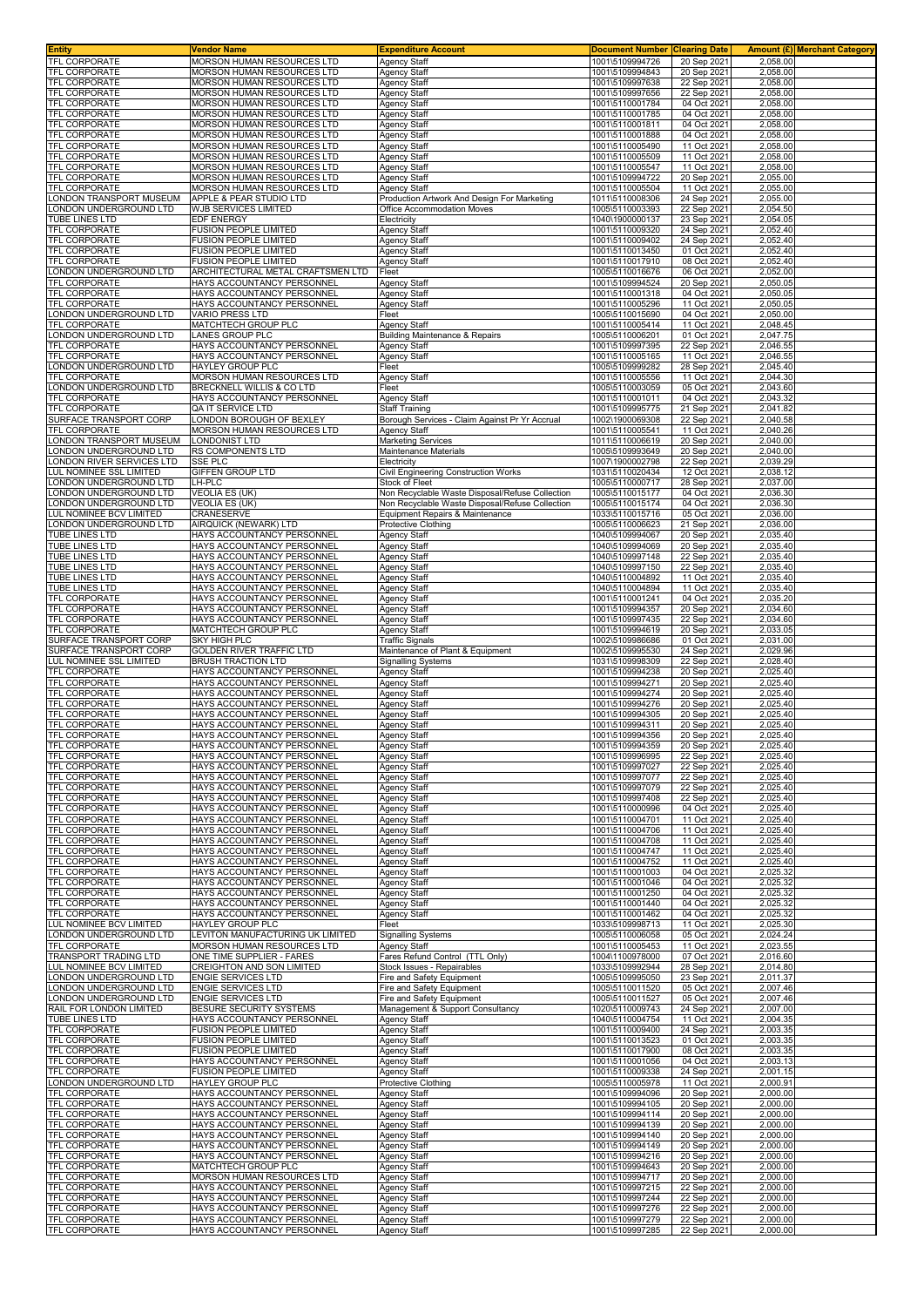| <b>Entity</b>                                    | Vendor Name                                                  | <b>Expenditure Account</b>                         | <b>Document Number Clearing Date</b> |                            |                      | Amount (£) Merchant Category |
|--------------------------------------------------|--------------------------------------------------------------|----------------------------------------------------|--------------------------------------|----------------------------|----------------------|------------------------------|
| <b>TFL CORPORATE</b><br><b>TFL CORPORATE</b>     | HAYS ACCOUNTANCY PERSONNEL                                   | <b>Agency Staff</b>                                | 1001\5109997370                      | 22 Sep 2021                | 2,000.00             |                              |
| TFL CORPORATE                                    | HAYS ACCOUNTANCY PERSONNEL<br>HAYS ACCOUNTANCY PERSONNEL     | <b>Agency Staff</b><br><b>Agency Staff</b>         | 1001\5109997382<br>1001\5109997383   | 22 Sep 2021                | 2,000.00<br>2,000.00 |                              |
| TFL CORPORATE                                    | MATCHTECH GROUP PLC                                          | <b>Agency Staff</b>                                | 1001\5109997548                      | 22 Sep 2021<br>22 Sep 2021 | 2,000.00             |                              |
| <b>TFL CORPORATE</b>                             | MORSON HUMAN RESOURCES LTD                                   | <b>Agency Staff</b>                                | 1001\5109997648                      | 22 Sep 2021                | 2,000.00             |                              |
| <b>TFL CORPORATE</b>                             | MATCHTECH GROUP PLC                                          | Agency Staff                                       | 1001\5110001715                      | 04 Oct 2021                | 2,000.00             |                              |
| <b>TFL CORPORATE</b>                             | HAYS ACCOUNTANCY PERSONNEL                                   | <b>Agency Staff</b>                                | 1001\5110004951                      | 11 Oct 2021                | 2,000.00             |                              |
| TFL CORPORATE                                    | HAYS ACCOUNTANCY PERSONNEL                                   | Agency Staff                                       | 1001\5110004964                      | 11 Oct 2021                | 2,000.00             |                              |
| TFL CORPORATE<br>TFL CORPORATE                   | HAYS ACCOUNTANCY PERSONNEL<br>HAYS ACCOUNTANCY PERSONNEL     | <b>Agency Staff</b><br><b>Agency Staff</b>         | 1001\5110004978<br>1001\5110005012   | 11 Oct 2021<br>11 Oct 2021 | 2,000.00<br>2,000.00 |                              |
| <b>TFL CORPORATE</b>                             | HAYS ACCOUNTANCY PERSONNEL                                   | <b>Agency Staff</b>                                | 1001\5110005014                      | 11 Oct 2021                | 2,000.00             |                              |
| <b>TFL CORPORATE</b>                             | HAYS ACCOUNTANCY PERSONNEL                                   | Agency Staff                                       | 1001\5110005019                      | 11 Oct 2021                | 2,000.00             |                              |
| TFL CORPORATE                                    | HAYS ACCOUNTANCY PERSONNEL                                   | <b>Agency Staff</b>                                | 1001\5110005106                      | 11 Oct 2021                | 2,000.00             |                              |
| TFL CORPORATE                                    | HAYS ACCOUNTANCY PERSONNEL                                   | <b>Agency Staff</b>                                | 1001\5110005112                      | 11 Oct 2021                | 2,000.00             |                              |
| TFL CORPORATE<br><b>TFL CORPORATE</b>            | MORSON HUMAN RESOURCES LTD                                   | <b>Agency Staff</b>                                | 1001\5110005498                      | 11 Oct 2021                | 2,000.00             |                              |
| <b>TFL CORPORATE</b>                             | <b>FUSION PEOPLE LIMITED</b><br><b>FUSION PEOPLE LIMITED</b> | <b>Agency Staff</b><br><b>Agency Staff</b>         | 1001\5110009296<br>1001\5110009304   | 24 Sep 2021<br>24 Sep 2021 | 2,000.00<br>2,000.00 |                              |
| TFL CORPORATE                                    | FUSION PEOPLE LIMITED                                        | Agency Staff                                       | 1001\5110013435                      | 01 Oct 2021                | 2.000.00             |                              |
| <b>TFL CORPORATE</b>                             | FUSION PEOPLE LIMITED                                        | Agency Staff                                       | 1001\5110013442                      | 01 Oct 2021                | 2,000.00             |                              |
| <b>TFL CORPORATE</b>                             | <b>FUSION PEOPLE LIMITED</b>                                 | Agency Staff                                       | 1001\5110017871                      | 08 Oct 2021                | 2,000.00             |                              |
| <b>TFL CORPORATE</b><br><b>TUBE LINES LTD</b>    | FUSION PEOPLE LIMITED                                        | Agency Staff                                       | 1001\5110017885                      | 08 Oct 2021                | 2,000.00             |                              |
| TRANSPORT TRADING LTD                            | HAYS ACCOUNTANCY PERSONNEL<br>COLLIERS INTERNATIONAL         | <b>Agency Staff</b><br>Property Management Fees    | 1040\5109994153<br>1004\5110000298   | 20 Sep 2021<br>29 Sep 2021 | 2,000.00<br>2,000.00 |                              |
| ONDON UNDERGROUND LTD.                           | <b>EVERGREEN REPUTATION</b>                                  | Property Management Fees                           | 1005\5110014875                      | 04 Oct 2021                | 2,000.00             |                              |
| ONDON UNDERGROUND LTD                            | <b>EVENHEIGHTS LTD</b>                                       | Vehicle Operating Leases                           | 1005\5110010541                      | 27 Sep 2021                | 2,000.00             |                              |
| TFL CORPORATE                                    | <b>XPS PENSIONS LIMITED</b>                                  | Management & Support Consultancy                   | 1001\5110006493                      | 22 Sep 2021                | 2,000.00             |                              |
| <b>TUBE LINES LTD</b>                            | FUTURE NATURE CONSULTING LTD                                 | Planning & Development Consultancy                 | 1040\5110002112                      | 30 Sep 2021                | 2,000.00             |                              |
| SURFACE TRANSPORT CORP                           | LONDON BOROUGH OF LAMBETH<br>INITIATE CONSULTING LTD         | Borough Services - Claim Against Pr Yr Accrual     | 1002\1900069447                      | 22 Sep 2021                | 2,000.00             |                              |
| TFL CORPORATE<br><b>TFL CORPORATE</b>            | HAYS ACCOUNTANCY PERSONNEL                                   | Professional Engineering Services<br>Agency Staff  | 1001\5110003549<br>1001\5110004965   | 21 Sep 2021<br>11 Oct 2021 | 2,000.00<br>1,999.95 |                              |
| LONDON UNDERGROUND LTD                           | LANZ GROUP                                                   | Non Recyclable Waste Disposal/Refuse Collection    | 1005\5110015370                      | 05 Oct 2021                | 1,998.00             |                              |
| LUL NOMINEE BCV LIMITED                          | HAYLEY GROUP PLC                                             | Fleet                                              | 1033\5109999326                      | 11 Oct 2021                | 1,996.80             |                              |
| <b>TFL CORPORATE</b>                             | MORSON HUMAN RESOURCES LTD                                   | Agency Staff                                       | 1001\5110005551                      | 11 Oct 2021                | 1,996.25             |                              |
| LUL NOMINEE BCV LIMITED                          | <b>KGJ PRICE LTD</b>                                         | <b>Track General Maintenance</b>                   | 1033\5110014618                      | 04 Oct 2021                | 1,995.60             |                              |
| <b>TFL CORPORATE</b>                             | HAYS ACCOUNTANCY PERSONNEI<br>HAYS ACCOUNTANCY PERSONNEL     | Agency Staff                                       | 1001\5109997369                      | 22 Sep 2021                | 1,995.00             |                              |
| TFL CORPORATE<br><b>TFL CORPORATE</b>            | HAYS ACCOUNTANCY PERSONNEL                                   | Agency Staff<br><b>Agency Staff</b>                | 1001\5109997373<br>1001\5110005109   | 22 Sep 2021<br>11 Oct 2021 | 1,995.00<br>1,995.00 |                              |
| ONDON UNDERGROUND LTD                            | MACHINE TOOL ENGINEERS                                       | <b>MR Construction Costs</b>                       | 1005\5110007077                      | 21 Sep 2021                | 1,995.00             |                              |
| ONDON UNDERGROUND LTD                            | MACHINE TOOL ENGINEERS                                       | <b>MR Construction Costs</b>                       | 1005\5110007212                      | 21 Sep 2021                | 1,995.00             |                              |
| UL NOMINEE SSL LIMITED                           | SCHUNK CARBON TECHNOLOGY LIMITED                             | Fleet                                              | 1031\5110011670                      | 01 Oct 2021                | 1,993.67             |                              |
| UL NOMINEE BCV LIMITED                           | KNORR-BREMSE RAIL LTD                                        | Fleet                                              | 1033\5110006070                      | 11 Oct 2021                | 1,993.20             |                              |
| LUL NOMINEE SSL LIMITED<br>TUBE LINES LTD        | <b>SIEMENS</b><br>R BANCE & CO LTD                           | Fleet                                              | 1031\5110009545                      | 13 Oct 2021<br>07 Oct 2021 | 1,992.70<br>1,991.00 |                              |
| ONDON UNDERGROUND LTD                            | MORSON HUMAN RESOURCES LTD                                   | <b>Protective Clothing</b><br><b>Agency Staff</b>  | 1025\5110018090<br>1005\5110005535   | 11 Oct 2021                | 1,989.54             |                              |
| <b>TFL CORPORATE</b>                             | MORSON HUMAN RESOURCES LTD                                   | Agency Staff                                       | 1001\5110005506                      | 11 Oct 2021                | 1,988.16             |                              |
| LONDON UNDERGROUND LTD                           | SPECIALISED TOOLS & EQUIPMENT                                | Plant & Equipment Purchases                        | 1005\5110011038                      | 28 Sep 2021                | 1,986.00             |                              |
| <b>TFL CORPORATE</b>                             | HAYS ACCOUNTANCY PERSONNEL                                   | <b>Agency Staff</b>                                | 1001\5109994090                      | 20 Sep 2021                | 1,984.38             |                              |
| TFL CORPORATE                                    | HAYS ACCOUNTANCY PERSONNEL                                   | <b>Agency Staff</b>                                | 1001\5110004938                      | 11 Oct 2021                | 1,984.38             |                              |
| TFL CORPORATE                                    | HAYS ACCOUNTANCY PERSONNEL                                   | <b>Agency Staff</b>                                | 1001\5110001521                      | 04 Oct 2021                | 1,984.28             |                              |
| SURFACE TRANSPORT CORP<br>LONDON UNDERGROUND LTD | <b>MAYBO LTD</b><br><b>G K ENGINEERING SERVICES</b>          | <b>Staff Training</b><br>Fleet                     | 1002\5110006688<br>1005\5110006172   | 27 Sep 2021<br>28 Sep 2021 | 1,980.00<br>1,980.00 |                              |
| ONDON UNDERGROUND LTD                            | Z-TECH CONTROL SYSTEMS LTD                                   | <b>MR Construction Costs</b>                       | 1005\5109984538                      | 12 Oct 2021                | 1,979.76             |                              |
| TFL CORPORATE                                    | MATCHTECH GROUP PLC                                          | Agency Staff                                       | 1001\5109994680                      | 20 Sep 2021                | 1,977.24             |                              |
| <b>TFL CORPORATE</b>                             | MATCHTECH GROUP PLC                                          | Agency Staff                                       | 1001\5110001685                      | 04 Oct 2021                | 1,977.24             |                              |
| LONDON UNDERGROUND LTD                           | RULLION ENGINEERING LTD                                      | Agency Staff                                       | 1005\5110005774                      | 11 Oct 2021                | 1,976.05             |                              |
| <b>TFL CORPORATE</b><br>ONDON UNDERGROUND LTD    | MATCHTECH GROUP PLC                                          | Agency Staff<br>Fleet                              | 1001\5110001670<br>1005\5110008049   | 04 Oct 2021<br>21 Sep 2021 | 1,976.00<br>1,975.50 |                              |
| ONDON UNDERGROUND LTD.                           | ABTUS LIMITED<br><b>FUSION PEOPLE LIMITED</b>                | Agency Staff                                       | 1005\5110017947                      | 08 Oct 2021                | 1,975.06             |                              |
| LONDON UNDERGROUND LTD                           | <b>FUSION PEOPLE LIMITED</b>                                 | Agency Staff                                       | 1005\5110009334                      | 24 Sep 2021                | 1,975.05             |                              |
| <b>TFL CORPORATE</b>                             | MATCHTECH GROUP PLC                                          | <b>Agency Staff</b>                                | 1001\5110001686                      | 04 Oct 2021                | 1,974.92             |                              |
| TFL CORPORATE                                    | MATCHTECH GROUP PLC                                          | <b>Agency Staff</b>                                | 1001\5110001648                      | 04 Oct 2021                | 1,974.88             |                              |
| ONDON UNDERGROUND LTD                            | <b>FUSION PEOPLE LIMITED</b>                                 | <b>Agency Staff</b>                                | 1005\5110009275                      | 24 Sep 2021                | 1,974.60             |                              |
| ONDON UNDERGROUND LTD<br>ONDON UNDERGROUND LTD   | <b>FUSION PEOPLE LIMITED</b><br><b>FUSION PEOPLE LIMITED</b> | <b>Agency Staff</b><br><b>Agency Staff</b>         | 1005\5110009356<br>1005\5110017818   | 24 Sep 2021<br>08 Oct 2021 | 1,974.60<br>1,974.60 |                              |
| TRANSPORT TRADING LTD                            | ONE TIME SUPPLIER - FARES                                    | Fares Refund Control (TTL Only)                    | 1004\1100981275                      | 15 Oct 2021                | 1,972.70             |                              |
| <b>TFL CORPORATE</b>                             | HAYS ACCOUNTANCY PERSONNEL                                   | Agency Staff                                       | 1001\5110001319                      | 04 Oct 2021                | 1,972.16             |                              |
| <b>TFL CORPORATE</b>                             | HAYS ACCOUNTANCY PERSONNEL                                   | <b>Agency Staff</b>                                | 1001\5109997090                      | 22 Sep 2021                | 1,972.15             |                              |
| <b>TFL CORPORATE</b>                             | HAYS ACCOUNTANCY PERSONNEL                                   | Agency Staff                                       | 1001\5110004827                      | 11 Oct 2021                | 1,972.15             |                              |
| TRANSPORT TRADING LTD                            | THREE RIVERS DISTRICT COUNCIL                                | Rates<br><b>Building Maintenance &amp; Repairs</b> | 1004\1901679148                      | 12 Oct 2021                | 1,971.25             |                              |
| <b>DIAL A RIDE</b><br><b>TUBE LINES LTD</b>      | <b>AQUAHIRE LTD</b><br>CYBER-DUCK LIMITED                    | Management & Support Consultancy                   | 1010\5110015960<br>1040\5110004469   | 06 Oct 2021<br>20 Sep 2021 | 1,971.00<br>1,970.00 |                              |
| <b>TUBE LINES LTD</b>                            | HAYS ACCOUNTANCY PERSONNEL                                   | <b>Agency Staff</b>                                | 1040\5110001444                      | 04 Oct 2021                | 1,969.90             |                              |
| <b>TFL CORPORATE</b>                             | GUTTERIDGE HASKINS & DAVEY LIMITED                           | Management & Support Consultancy                   | 1001\5109998322                      | 21 Sep 2021                | 1,968.00             |                              |
| TFL CORPORATE                                    | <b>FUSION PEOPLE LIMITED</b>                                 | <b>Agency Staff</b>                                | 1001\5110009264                      | 24 Sep 2021                | 1,966.45             |                              |
| <b>TFL CORPORATE</b>                             | FUSION PEOPLE LIMITED                                        | <b>Agency Staff</b>                                | 1001\5110013394                      | 01 Oct 2021                | 1,966.45             |                              |
| TFL CORPORATE<br><b>LONDON BUS SERVICES LTD</b>  | <b>FUSION PEOPLE LIMITED</b><br>O2 UK LTD                    | Agency Staff<br>Printing                           | 1001\5110017801<br>1006\5110003526   | 08 Oct 2021<br>06 Oct 2021 | 1,966.45<br>1,964.29 |                              |
| LONDON UNDERGROUND LTD                           | M MUSGROVE LTD                                               | Fleet                                              | 1005\5110009813                      | 13 Oct 2021                | 1,964.25             |                              |
| <b>TRANSPORT TRADING LTD</b>                     | <b>WRAGGE &amp; CO</b>                                       | egal Fees                                          | 1004\5110006772                      | 06 Oct 2021                | 1,964.00             |                              |
| LONDON UNDERGROUND LTD                           | GT ENGINEERING (MARKYATE) LTD                                | Signalling Systems                                 | 1005\5110009733                      | 24 Sep 2021                | 1,960.00             |                              |
| <b>TFL CORPORATE</b>                             | RULLION ENGINEERING LTD                                      | <b>Agency Staff</b>                                | 1001\5109995038                      | 20 Sep 2021                | 1,959.35             |                              |
| TFL CORPORATE<br>LONDON UNDERGROUND LTD          | RULLION ENGINEERING LTD<br>MOTIVAIR COMPRESSORS LTD          | Agency Staff<br><b>Signalling Systems</b>          | 1001\5109997896<br>1005\5110012008   | 22 Sep 2021<br>29 Sep 2021 | 1,959.35<br>1,958.83 |                              |
| TFL CORPORATE                                    | RULLION ENGINEERING LTD                                      | <b>Agency Staff</b>                                | 1001\5109995057                      | 20 Sep 2021                | 1,958.10             |                              |
| TFL CORPORATE                                    | RULLION ENGINEERING LTD                                      | Agency Staff                                       | 1001\5109997859                      | 22 Sep 2021                | 1,958.10             |                              |
| TFL CORPORATE                                    | RULLION ENGINEERING LTD                                      | Agency Staff                                       | 1001\5110005773                      | 11 Oct 2021                | 1,958.10             |                              |
| SURFACE TRANSPORT CORP                           | HAYS ACCOUNTANCY PERSONNEL                                   | <b>Agency Staff</b>                                | 1002\5109994570                      | 20 Sep 2021                | 1,958.00             |                              |
| TFL CORPORATE<br><b>TFL CORPORATE</b>            | MATCHTECH GROUP PLC<br>MATCHTECH GROUP PLC                   | <b>Agency Staff</b><br><b>Agency Staff</b>         | 1001\5109994627<br>1001\5110005440   | 20 Sep 2021<br>11 Oct 2021 | 1,957.50<br>1,957.50 |                              |
| <b>TFL CORPORATE</b>                             | MATCHTECH GROUP PLC                                          | <b>Agency Staff</b>                                | 1001\5110001682                      | 04 Oct 2021                | 1,957.48             |                              |
| <b>TFL CORPORATE</b>                             | <b>FUSION PEOPLE LIMITED</b>                                 | Agency Staff                                       | 1001\5110009345                      | 24 Sep 2021                | 1,957.00             |                              |
| TFL CORPORATE                                    | FUSION PEOPLE LIMITED                                        | <b>Agency Staff</b>                                | 1001\5110013447                      | 01 Oct 2021                | 1,957.00             |                              |
| <b>TFL CORPORATE</b>                             | <b>FUSION PEOPLE LIMITED</b>                                 | <b>Agency Staff</b>                                | 1001\5110017901                      | 08 Oct 2021                | 1,957.00             |                              |
| ONDON UNDERGROUND LTD<br>ONDON UNDERGROUND LTD   | <b>KONE PLC</b><br>AGGREGATE INDUSTRIES UK LTD               | Lift Maintenance<br>Track General Maintenance      | 1005\5109998223<br>1005\5110008240   | 22 Sep 2021<br>30 Sep 2021 | 1,955.88<br>1,953.47 |                              |
| LONDON UNDERGROUND LTD                           | <b>FUSION PEOPLE LIMITED</b>                                 | <b>Agency Staff</b>                                | 1005\5110013415                      | 01 Oct 2021                | 1,953.13             |                              |
| <b>TFL CORPORATE</b>                             | MORSON HUMAN RESOURCES LTD                                   | <b>Agency Staff</b>                                | 1001\5110005454                      | 11 Oct 2021                | 1,953.12             |                              |
| TFL CORPORATE                                    | RULLION ENGINEERING LTD                                      | Agency Staff                                       | 1001\5109995019                      | 20 Sep 2021                | 1,952.65             |                              |
| TFL CORPORATE                                    | RULLION ENGINEERING LTD                                      | Agency Staff                                       | 1001\5110002078                      | 04 Oct 2021                | 1,952.65             |                              |
| <b>TFL CORPORATE</b>                             | RULLION ENGINEERING LTD                                      | <b>Agency Staff</b>                                | 1001\5110005784                      | 11 Oct 2021                | 1,952.65             |                              |
| TFL CORPORATE<br>LUL NOMINEE SSL LIMITED         | <b>FUSION PEOPLE LIMITED</b><br>KNORR-BREMSE RAIL LTD        | <b>Agency Staff</b><br>Fleet                       | 1001\5110013437<br>1031\5110006949   | 01 Oct 2021<br>11 Oct 2021 | 1,950.24<br>1,950.00 |                              |
| TFL CORPORATE                                    | HAYS ACCOUNTANCY PERSONNEL                                   | Agency Staff                                       | 1001\5109994490                      | 20 Sep 2021                | 1,949.45             |                              |
| <b>TFL CORPORATE</b>                             | HAYS ACCOUNTANCY PERSONNEL                                   | <b>Agency Staff</b>                                | 1001\5109997464                      | 22 Sep 2021                | 1,949.45             |                              |
| TFL CORPORATE                                    | HAYS ACCOUNTANCY PERSONNEL                                   | <b>Agency Staff</b>                                | 1001\5110004955                      | 11 Oct 2021                | 1,949.45             |                              |
| <b>TFL CORPORATE</b>                             | HAYS ACCOUNTANCY PERSONNEL                                   | <b>Agency Staff</b>                                | 1001\5110001509                      | 04 Oct 2021                | 1,949.12             |                              |
| TFL CORPORATE<br>TFL CORPORATE                   | MATCHTECH GROUP PLC<br>MATCHTECH GROUP PLC                   | <b>Agency Staff</b><br><b>Agency Staff</b>         | 1001\5109994683<br>1001\5110001652   | 20 Sep 2021<br>04 Oct 2021 | 1,949.00<br>1,949.00 |                              |
| LONDON UNDERGROUND LTD                           | GROSVENOR CONTRACTS LEASING LTD                              | Operating Lease Expense - Motor Vehicles           | 1005\5109992684                      | 27 Sep 2021                | 1,947.50             |                              |
| <b>DIAL A RIDE</b>                               | WOODALL NICHOLSON LTD                                        | Vehicle Repairs & Maintenance                      | 1010\5109995884                      | 21 Sep 2021                | 1,947.00             |                              |
| TFL CORPORATE                                    | MATCHTECH GROUP PLC                                          | <b>Agency Staff</b>                                | 1001\5109995054                      | 20 Sep 2021                | 1,946.70             |                              |
| <b>TFL CORPORATE</b>                             | MATCHTECH GROUP PLC                                          | <b>Agency Staff</b>                                | 1001\5110005438                      | 11 Oct 2021                | 1,946.70             |                              |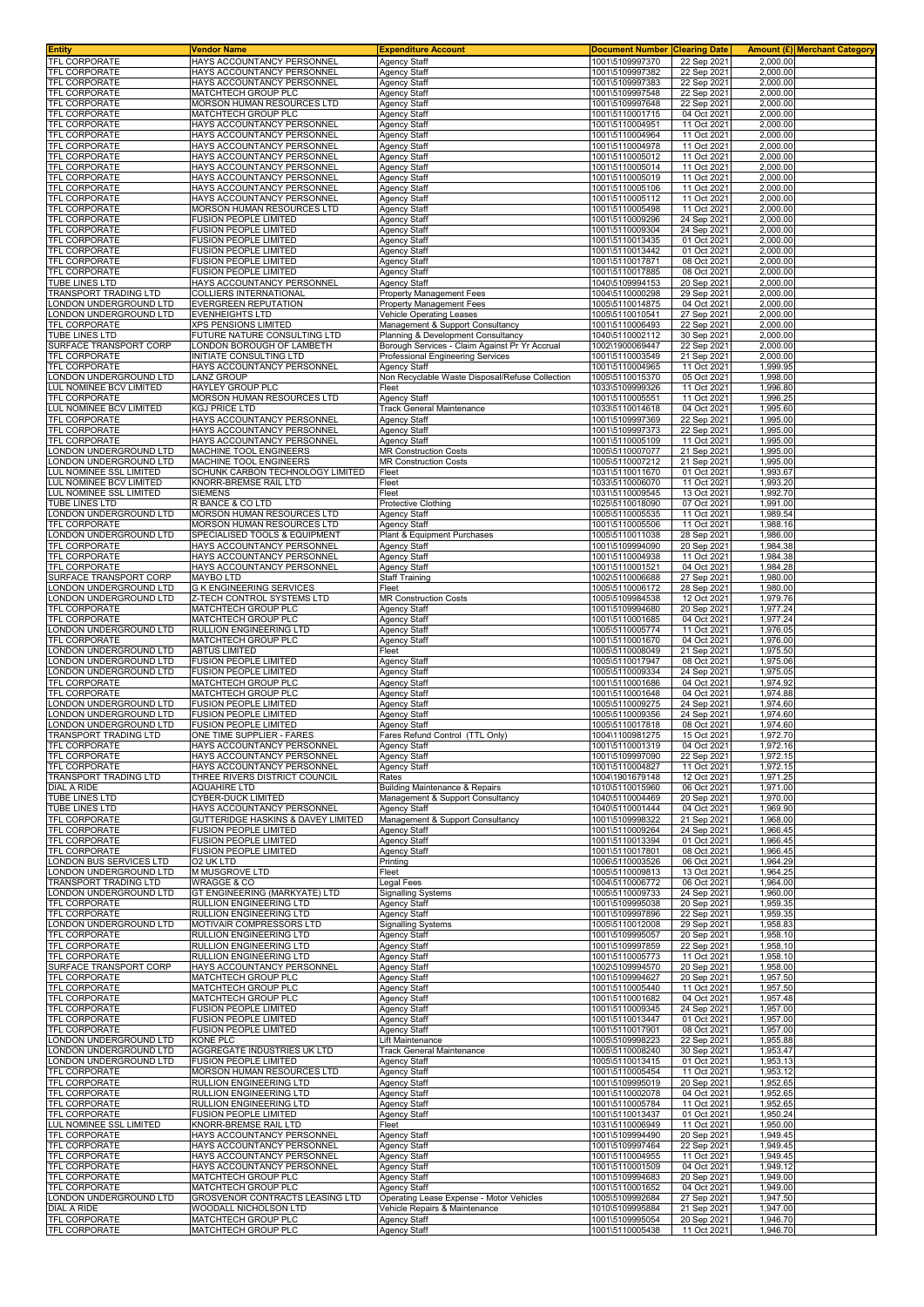| Entity                                | Vendor Name                                              | <b>Expenditure Account</b>                      | <b>Document Number Clearing Date</b> |                            |                      | <b>Amount (£) Merchant Category</b> |
|---------------------------------------|----------------------------------------------------------|-------------------------------------------------|--------------------------------------|----------------------------|----------------------|-------------------------------------|
| SURFACE TRANSPORT CORP                | HAYS ACCOUNTANCY PERSONNEL                               | <b>Agency Staff</b>                             | 1002\5109994108                      | 20 Sep 2021                | 1.945.00             |                                     |
| SURFACE TRANSPORT CORP                | HAYS ACCOUNTANCY PERSONNEL                               | Agency Staff                                    | 1002\5109997237                      | 22 Sep 202                 | 1,945.00             |                                     |
| SURFACE TRANSPORT CORP                | HAYS ACCOUNTANCY PERSONNEL                               | Agency Staff                                    | 1002\5110004971                      | 11 Oct 2021                | 1,945.00             |                                     |
| TFL CORPORATE                         | HAYS ACCOUNTANCY PERSONNEL                               | Agency Staff                                    | 1001\5110001010                      | 04 Oct 2021                | 1,944.32             |                                     |
| ONDON UNDERGROUND LTD                 | <b>FUSION PEOPLE LIMITED</b>                             | Agency Staff                                    | 1005\5110009381                      | 24 Sep 2021                | 1,944.00             |                                     |
| ONDON UNDERGROUND LTD                 | VOITH TURBO LTD                                          | Fleet                                           | 1005\5110018991                      | 07 Oct 2021                | 1,941.37             |                                     |
| RANSPORT TRADING LTD                  | CURRIE & BROWN UK LIMITED                                | Planning & Development Consultancy              | 1004\5109998881                      | 28 Sep 2021                | 1,938.00             |                                     |
| <b>TFL CORPORATE</b>                  | <b>VODAFONE LTD</b>                                      | Telephony Fixed                                 | 1001\5110000781                      | 30 Sep 202                 | 1,937.50             |                                     |
| T MUSEUM TRADING LTD                  | JACK MASTERS LTD                                         | LTM Purchase of Clothing & Accessories - Adults | 1024\1900020238                      | 21 Sep 2021                | 1,936.25             |                                     |
| ONDON UNDERGROUND LTD                 | <b>RS COMPONENTS LTD</b>                                 | Maintenance Materials                           | 1005\5110007984                      | 15 Oct 2021                | 1,936.20             |                                     |
| <b>TFL CORPORATE</b>                  | MATCHTECH GROUP PLC                                      | Agency Staff                                    | 1001\5110001663                      | 04 Oct 2021                | 1,934.04             |                                     |
| SURFACE TRANSPORT CORP                | KIER HIGHWAYS LTD T/A TARMACKIER JV                      | Civil Engineering Construction Works            | 1002\5110021051                      | 13 Oct 2021                | 1,933.04             |                                     |
| ONDON UNDERGROUND LTD                 | <b>TIFLEX LTD</b>                                        | Track General Maintenance                       | 1005\5109995367                      | 20 Sep 2021                | 1,932.00             |                                     |
| ONDON UNDERGROUND LTD                 | RULLION ENGINEERING LTD                                  | Agency Staff                                    | 1005\5109997862                      | 22 Sep 2021                | 1,931.15             |                                     |
| ONDON UNDERGROUND LTD                 | RULLION ENGINEERING LTD                                  | Agency Staff                                    | 1005\5109994995                      | 20 Sep 2021                | 1,931.14             |                                     |
| TFL CORPORATE                         | MORSON HUMAN RESOURCES LTD                               | Agency Staff                                    | 1001\5109994694                      | 20 Sep 2021                | 1,929.40             |                                     |
| TFL CORPORATE                         | MORSON HUMAN RESOURCES LTD                               | Agency Staff                                    | 1001\5110005460                      | 11 Oct 2021                | 1,929.40             |                                     |
| ONDON UNDERGROUND LTD.                | LANES GROUP PLC                                          | Equipment Repairs & Maintenance                 | 1005\5109996785                      | 22 Sep 2021                | 1,928.79             |                                     |
| TFL CORPORATE                         | HAYS ACCOUNTANCY PERSONNEL                               | Agency Staff                                    | 1001\5109994143                      | 20 Sep 2021                | 1,925.40             |                                     |
| TFL CORPORATE                         | HAYS ACCOUNTANCY PERSONNEL                               | Agency Staff                                    | 1001\5109997281                      | 22 Sep 202                 | 1,925.40             |                                     |
| <b>TFL CORPORATE</b>                  | HAYS ACCOUNTANCY PERSONNEL                               | <b>Agency Staff</b>                             | 1001\5109994201                      | 20 Sep 2021                | 1,925.00             |                                     |
| TFL CORPORATE                         | HAYS ACCOUNTANCY PERSONNEL                               | <b>Agency Staff</b>                             | 1001\5109997353                      | 22 Sep 2021                | 1,925.00             |                                     |
| TRANSPORT TRADING LTD                 | INITIATE CONSULTING LTD                                  | Management & Support Consultancy                | 1004\5110003546                      | 20 Sep 2021                | 1,925.00             |                                     |
| RAIL FOR LONDON LIMITED               | OTB ENGINEERING LTD                                      | Professional Engineering Services               | 1020\5110004589                      | 30 Sep 202                 | 1,925.00             |                                     |
| UL NOMINEE SSL LIMITED                | REXEL UK LTD                                             | Signalling Systems                              | 1031\5109991444                      | 20 Sep 202                 | 1,924.03             |                                     |
| VICTORIA COACH STATN LTD              | VINCI CONSTRUCTION UK LTD                                | <b>Building Maintenance &amp; Repairs</b>       | 1008\5110014020                      | 29 Sep 2021                | 1,923.09             |                                     |
| ONDON UNDERGROUND LTD                 | <b>VOITH TURBO LTD</b>                                   | Fleet                                           | 1005\5109997963                      | 22 Sep 2021                | 1,922.07             |                                     |
| ONDON UNDERGROUND LTD                 | <b>VOITH TURBO LTD</b>                                   | Fleet                                           | 1005\5109997966                      | 22 Sep 202                 | 1,922.07             |                                     |
| <b>TFL CORPORATE</b>                  | HAYS ACCOUNTANCY PERSONNEL                               | Agency Staff                                    | 1001\5109994098                      | 20 Sep 2021                | 1,918.85             |                                     |
| <b>TFL CORPORATE</b>                  | HAYS ACCOUNTANCY PERSONNEL                               | Agency Staff                                    | 1001\5110004956                      | 11 Oct 2021                | 1,918.85             |                                     |
| <b>TFL CORPORATE</b>                  | MATCHTECH GROUP PLC                                      | Agency Staff                                    | 1001\5109994609                      | 20 Sep 2021                | 1,917.00             |                                     |
| TFL CORPORATE                         | MATCHTECH GROUP PLC                                      | Agency Staff                                    | 1001\5109997549                      | 22 Sep 2021                | 1,917.00             |                                     |
| TFL CORPORATE                         | MATCHTECH GROUP PLC                                      | Agency Staff                                    | 1001\5110001656                      | 04 Oct 2021                | 1,917.00             |                                     |
| <b>TFL CORPORATE</b>                  | MATCHTECH GROUP PLC                                      | Agency Staff                                    | 1001\5110005397                      | 11 Oct 2021                | 1,917.00             |                                     |
| ONDON UNDERGROUND LTD                 | HOLBRO ENGINEERING LTD                                   | Fleet                                           | 1005\5110020812                      | 13 Oct 2021                | 1,917.00             |                                     |
| TFL CORPORATE                         | FUSION PEOPLE LIMITED                                    | Agency Staff                                    | 1001\5110013467                      | 01 Oct 2021                | 1,915.80             |                                     |
| PUBLIC CARRIAGE OFFICE                | <b>NSL LIMITED</b>                                       | PCO Outsourced Services                         | 1003\5110010807                      | 28 Sep 2021                | 1,915.30             |                                     |
| TRANSPORT TRADING LTD                 | QUAY OFFICE FURNISHERS LTD                               | Furniture & Equipment                           | 1004\5110007110                      | 21 Sep 2021                | 1,915.00             |                                     |
| TFL CORPORATE                         | HAYS ACCOUNTANCY PERSONNEL                               | Agency Staff                                    | 1001\5110001208                      | 04 Oct 2021                | 1,913.92             |                                     |
| UL NOMINEE SSL LIMITED                | VOITH TURBO LTD                                          | Fleet                                           | 1031\5110021041                      | 13 Oct 2021                | 1,913.70             |                                     |
| SURFACE TRANSPORT CORP                | <b>GOLDEN RIVER TRAFFIC LTD</b>                          | Maintenance of Plant & Equipment                | 1002\5109976750                      | 23 Sep 2021                | 1.909.69             |                                     |
| ONDON UNDERGROUND LTD                 | <b>FUSION PEOPLE LIMITED</b>                             | Agency Staff                                    | 1005\5110009412                      | 24 Sep 2021                | 1,909.23             |                                     |
| TFL CORPORATE                         | HAYS ACCOUNTANCY PERSONNEL                               | Agency Staff                                    | 1001\5109993985                      | 20 Sep 202                 | 1,908.20             |                                     |
| TFL CORPORATE                         | HAYS ACCOUNTANCY PERSONNEL                               | Agency Staff                                    | 1001\5110000989                      | 04 Oct 2021                | 1,908.20             |                                     |
| <b>TFL CORPORATE</b>                  | HAYS ACCOUNTANCY PERSONNEL                               | Agency Staff                                    | 1001\5110005161                      | 11 Oct 2021                | 1,908.20             |                                     |
| TRANSPORT TRADING LTD                 | ROYAL BOROUGH KENSINGTON & CHELSEA Rates                 |                                                 | 1004\1901678934                      | 04 Oct 2021                | 1,906.54             |                                     |
| TFL CORPORATE                         | <b>XANTA LIMITED</b>                                     | Management & Support Consultancy                | 1001\5110018512                      | 08 Oct 2021                | 1,905.00             |                                     |
| <b>TFL CORPORATE</b>                  | MORSON HUMAN RESOURCES LTD                               | Agency Staff                                    | 1001\5110001824                      | 04 Oct 2021                | 1,901.23             |                                     |
| TRANSPORT TRADING LTD                 | ONE TIME SUPPLIER - FARES                                | Fares Refund Control (TTL Only)                 | 1004\1100977837                      | 07 Oct 2021                | 1,900.40             |                                     |
| TFL CORPORATE                         | HAYS ACCOUNTANCY PERSONNEI                               | Agency Staff                                    | 1001\5110001013                      | 04 Oct 2021                | 1,900.36             |                                     |
| TFL CORPORATE                         | HAYS ACCOUNTANCY PERSONNEI                               | Agency Staff                                    | 1001\5109994254                      | 20 Sep 202                 | 1,900.00             |                                     |
| TFL CORPORATE                         | HAYS ACCOUNTANCY PERSONNEI                               | Agency Staff                                    | 1001\5109994427                      | 20 Sep 2021                | 1,900.00             |                                     |
| ONDON UNDERGROUND LTD                 | GROSVENOR CONTRACTS LEASING LTD                          | Vehicle Operating Leases                        | 1005\5110002969                      | 04 Oct 2021                | 1,899.60             |                                     |
| <b>FRANSPORT TRADING LTD</b>          | <b>WEBBEDS LIMITED</b>                                   | Transys Control - TTL                           | 1004\1901678821                      | 23 Sep 202                 | 1,899.04             |                                     |
| <b>TFL CORPORATE</b>                  | HAYS ACCOUNTANCY PERSONNEL                               | Agency Staff                                    | 1001\5109994268                      | 20 Sep 2021                | 1,898.85             |                                     |
| TFL CORPORATE                         | HAYS ACCOUNTANCY PERSONNEL                               | Agency Staff                                    | 1001\5109994345                      | 20 Sep 2021                | 1,898.85             |                                     |
| <b>TFL CORPORATE</b>                  | HAYS ACCOUNTANCY PERSONNEL                               | Agency Staff                                    | 1001\5109997431                      | 22 Sep 2021                | 1,898.85             |                                     |
| TFL CORPORATE                         | HAYS ACCOUNTANCY PERSONNEI                               | Agency Staff                                    | 1001\5110004702                      | 11 Oct 202                 | 1,898.85             |                                     |
| <b>TFL CORPORATE</b>                  | HAYS ACCOUNTANCY PERSONNEL                               | Agency Staff                                    | 1001\5109997234                      | 22 Sep 2021                | 1,896.00             |                                     |
| <b>TFL CORPORATE</b>                  | HAYS ACCOUNTANCY PERSONNEL                               | <b>Agency Staff</b>                             | 1001\5110001366                      | 04 Oct 2021                | 1,896.00             |                                     |
| <b>TFL CORPORATE</b>                  | MATCHTECH GROUP PLC                                      | <b>Agency Staff</b>                             | 1001\5110001635                      | 04 Oct 2021                | 1,896.00             |                                     |
| TUBE LINES LTD                        | HAYS ACCOUNTANCY PERSONNEI                               | Agency Staff                                    | 1040\5109994266                      | 20 Sep 202                 | 1.896.00             |                                     |
| <b>TUBE LINES LTD</b>                 | HAYS ACCOUNTANCY PERSONNEI                               | Agency Staff                                    | 1040\5109996991                      | 22 Sep 2021                | 1,896.00             |                                     |
| TUBE LINES LTD                        | HAYS ACCOUNTANCY PERSONNEL                               | Agency Staff                                    | 1040\5110001471                      | 04 Oct 2021                | 1,896.00             |                                     |
| LONDON UNDERGROUND LTD                | AGGREGATE INDUSTRIES UK LTD                              | Signalling Systems                              | 1005\5110000898                      | 23 Sep 2021                | 1,896.00             |                                     |
| <b>TFL CORPORATE</b>                  | HAYS ACCOUNTANCY PERSONNEL                               | Agency Staff                                    | 1001\5109994580                      | 20 Sep 2021                | 1,895.76             |                                     |
| <b>TFL CORPORATE</b>                  | HAYS ACCOUNTANCY PERSONNEL<br>HAYS ACCOUNTANCY PERSONNEL | <b>Agency Staff</b>                             | 1001\5109994581                      | 20 Sep 2021                | 1,895.76             |                                     |
| TFL CORPORATE<br><b>TFL CORPORATE</b> |                                                          | <b>Agency Staff</b>                             | 1001\5109997311                      | 22 Sep 2021                | 1,895.76             |                                     |
|                                       | HAYS ACCOUNTANCY PERSONNEL                               | <b>Agency Staff</b>                             | 1001\5109997384                      | 22 Sep 2021                | 1,895.76             |                                     |
| TFL CORPORATE<br><b>TFL CORPORATE</b> | HAYS ACCOUNTANCY PERSONNEL<br>HAYS ACCOUNTANCY PERSONNEL | <b>Agency Staff</b>                             | 1001\5110001235                      | 04 Oct 2021                | 1,895.76             |                                     |
|                                       |                                                          | Agency Staff                                    | 1001\5110001248                      | 04 Oct 2021                | 1,895.76<br>1.895.76 |                                     |
| TFL CORPORATE<br>TFL CORPORATE        | HAYS ACCOUNTANCY PERSONNEL<br>HAYS ACCOUNTANCY PERSONNEL | Agency Staff                                    | 1001\5110001257<br>1001\5110001258   | 04 Oct 2021<br>04 Oct 2021 |                      |                                     |
| TFL CORPORATE                         | HAYS ACCOUNTANCY PERSONNEL                               | Agency Staff<br>Agency Staff                    | 1001\5110001263                      | 04 Oct 2021                | 1,895.76<br>1,895.76 |                                     |
| TFL CORPORATE                         | HAYS ACCOUNTANCY PERSONNEL                               |                                                 |                                      |                            |                      |                                     |
|                                       |                                                          | Agency Staff                                    | 1001\5110001264                      | 04 Oct 2021                | 1,895.76             |                                     |
| TFL CORPORATE<br><b>TFL CORPORATE</b> | HAYS ACCOUNTANCY PERSONNEL<br>HAYS ACCOUNTANCY PERSONNEL | Agency Staff<br>Agency Staff                    | 1001\5110001265<br>1001\5110001278   | 04 Oct 2021<br>04 Oct 202  | 1,895.76<br>1,895.76 |                                     |
| TFL CORPORATE                         | HAYS ACCOUNTANCY PERSONNEL                               | Agency Staff                                    | 1001\5110001280                      | 04 Oct 2021                | 1,895.76             |                                     |
| TFL CORPORATE                         | HAYS ACCOUNTANCY PERSONNEL                               | Agency Staff                                    | 1001\5110001283                      | 04 Oct 2021                | 1,895.76             |                                     |
| TFL CORPORATE                         | HAYS ACCOUNTANCY PERSONNEL                               | Agency Staff                                    | 1001\5110001285                      | 04 Oct 2021                | 1,895.76             |                                     |
| <b>TFL CORPORATE</b>                  | HAYS ACCOUNTANCY PERSONNEI                               | Agency Staff                                    | 1001\5110001295                      | 04 Oct 202                 | 1,895.76             |                                     |
| <b>TFL CORPORATE</b>                  | HAYS ACCOUNTANCY PERSONNEL                               | Agency Staff                                    | 1001\5110001298                      | 04 Oct 2021                | 1,895.76             |                                     |
| TFL CORPORATE                         | HAYS ACCOUNTANCY PERSONNEL                               | Agency Staff                                    | 1001\5110001304                      | 04 Oct 2021                | 1,895.76             |                                     |
| TFL CORPORATE                         | HAYS ACCOUNTANCY PERSONNEL                               | Agency Staff                                    | 1001\5110001308                      | 04 Oct 2021                | 1,895.76             |                                     |
| TFL CORPORATE                         | HAYS ACCOUNTANCY PERSONNEL                               | Agency Staff                                    | 1001\5110001326                      | 04 Oct 2021                | 1,895.76             |                                     |
| TFL CORPORATE                         | HAYS ACCOUNTANCY PERSONNEL                               | Agency Staff                                    | 1001\5110001334                      | 04 Oct 2021                | 1,895.76             |                                     |
| TFL CORPORATE                         | HAYS ACCOUNTANCY PERSONNEL                               | Agency Staff                                    | 1001\5110001337                      | 04 Oct 2021                | 1,895.76             |                                     |
| TFL CORPORATE                         | HAYS ACCOUNTANCY PERSONNEL                               | <b>Agency Staff</b>                             | 1001\5110001339                      | 04 Oct 2021                | 1,895.76             |                                     |
| TFL CORPORATE                         | HAYS ACCOUNTANCY PERSONNEL                               | Agency Staff                                    | 1001\5110001350                      | 04 Oct 202                 | 1,895.76             |                                     |
| TFL CORPORATE                         | HAYS ACCOUNTANCY PERSONNEL                               | Agency Staff                                    | 1001\5110001351                      | 04 Oct 2021                | 1,895.76             |                                     |
| TFL CORPORATE                         | HAYS ACCOUNTANCY PERSONNEL                               | Agency Staff                                    | 1001\5110001352                      | 04 Oct 2021                | 1,895.76             |                                     |
| TFL CORPORATE                         | HAYS ACCOUNTANCY PERSONNEL                               | Agency Staff                                    | 1001\5110001357                      | 04 Oct 2021                | 1,895.76             |                                     |
| TFL CORPORATE                         | HAYS ACCOUNTANCY PERSONNEL                               | <b>Agency Staff</b>                             | 1001\5110001360                      | 04 Oct 2021                | 1,895.76             |                                     |
| TFL CORPORATE                         | HAYS ACCOUNTANCY PERSONNEL                               | <b>Agency Staff</b>                             | 1001\5110001365                      | 04 Oct 2021                | 1,895.76             |                                     |
| TFL CORPORATE                         | HAYS ACCOUNTANCY PERSONNEL                               | Agency Staff                                    | 1001\5110001376                      | 04 Oct 2021                | 1,895.76             |                                     |
| TFL CORPORATE                         | HAYS ACCOUNTANCY PERSONNEL                               | Agency Staff                                    | 1001\5110001379                      | 04 Oct 2021                | 1,895.76             |                                     |
| TFL CORPORATE                         | HAYS ACCOUNTANCY PERSONNEL                               | <b>Agency Staff</b>                             | 1001\5110001380                      | 04 Oct 2021                | 1,895.76             |                                     |
| TFL CORPORATE                         | HAYS ACCOUNTANCY PERSONNEL                               | Agency Staff                                    | 1001\5110001388                      | 04 Oct 2021                | 1,895.76             |                                     |
| TFL CORPORATE                         | HAYS ACCOUNTANCY PERSONNEL                               | Agency Staff                                    | 1001\5110001390                      | 04 Oct 2021                | 1,895.76             |                                     |
| TFL CORPORATE                         | HAYS ACCOUNTANCY PERSONNEL                               | Agency Staff                                    | 1001\5110001403                      | 04 Oct 2021                | 1,895.76             |                                     |
| TFL CORPORATE                         | HAYS ACCOUNTANCY PERSONNEL                               | Agency Staff                                    | 1001\5110001404                      | 04 Oct 2021                | 1,895.76             |                                     |
| TFL CORPORATE                         | HAYS ACCOUNTANCY PERSONNEL                               | Agency Staff                                    | 1001\5110001405                      | 04 Oct 2021                | 1,895.76             |                                     |
| TFL CORPORATE                         | HAYS ACCOUNTANCY PERSONNEL                               | Agency Staff                                    | 1001\5110001408                      | 04 Oct 2021                | 1,895.76             |                                     |
| TFL CORPORATE                         | HAYS ACCOUNTANCY PERSONNEL                               | Agency Staff                                    | 1001\5110001411                      | 04 Oct 202                 | 1,895.76             |                                     |
| TFL CORPORATE                         | HAYS ACCOUNTANCY PERSONNEL                               | Agency Staff                                    | 1001\5110001428                      | 04 Oct 2021                | 1,895.76             |                                     |
| TFL CORPORATE                         | HAYS ACCOUNTANCY PERSONNEL                               | Agency Staff                                    | 1001\5110001593                      | 04 Oct 2021                | 1,895.76             |                                     |
| TFL CORPORATE                         | HAYS ACCOUNTANCY PERSONNEL                               | <b>Agency Staff</b>                             | 1001\5110004946                      | 11 Oct 2021                | 1,895.76             |                                     |
| TFL CORPORATE                         | HAYS ACCOUNTANCY PERSONNEL                               | <b>Agency Staff</b>                             | 1001\5110004960                      | 11 Oct 2021                | 1,895.76             |                                     |
| TFL CORPORATE                         | HAYS ACCOUNTANCY PERSONNEL                               | <b>Agency Staff</b>                             | 1001\5110004967                      | 11 Oct 2021                | 1,895.76             |                                     |
| TFL CORPORATE                         | HAYS ACCOUNTANCY PERSONNEL                               | Agency Staff                                    | 1001\5110004981                      | 11 Oct 2021                | 1,895.76             |                                     |
| TFL CORPORATE                         | HAYS ACCOUNTANCY PERSONNEL                               | <b>Agency Staff</b>                             | 1001\5110005059                      | 11 Oct 2021                | 1,895.76             |                                     |
| <b>TFL CORPORATE</b>                  | HAYS ACCOUNTANCY PERSONNEL                               | <b>Agency Staff</b>                             | 1001\5110005063                      | 11 Oct 2021                | 1,895.76             |                                     |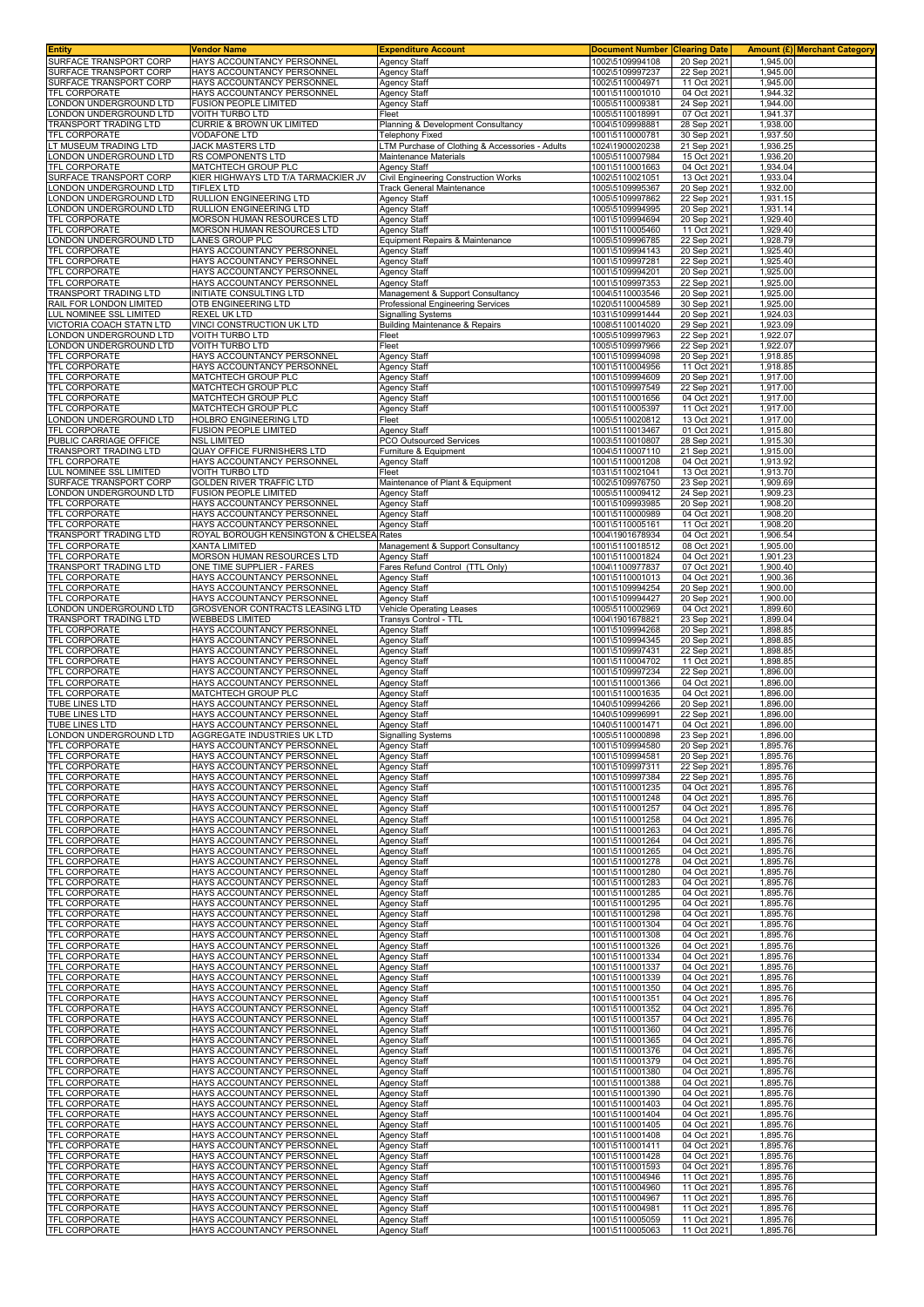|                                                   | Vendor Name                                                                        | <b>Expenditure Account</b>                                  | <b>Document Number Clearing Date</b> |                            |                      | Amount (£) Merchant Category |
|---------------------------------------------------|------------------------------------------------------------------------------------|-------------------------------------------------------------|--------------------------------------|----------------------------|----------------------|------------------------------|
| TFL CORPORATE                                     | HAYS ACCOUNTANCY PERSONNEL                                                         | Agency Staff                                                | 1001\5110005307<br>1005\5110007112   | 11 Oct 2021                | 1,895.76             |                              |
| ONDON UNDERGROUND LTD.<br>TFL CORPORATE           | QUAY OFFICE FURNISHERS LTD<br>MATCHTECH GROUP PLC                                  | Furniture & Equipment<br><b>Agency Staff</b>                | 1001\5109997513                      | 21 Sep 2021<br>22 Sep 2021 | 1,895.00<br>1,894.10 |                              |
| TFL CORPORATE                                     | HAYS ACCOUNTANCY PERSONNEL                                                         | <b>Agency Staff</b>                                         | 1001\5110001262                      | 04 Oct 2021                | 1,893.52             |                              |
| TFL CORPORATE                                     | <b>INVESTIGO</b>                                                                   | Management & Support Consultancy                            | 1001\5110006245                      | 24 Sep 2021                | 1,892.00             |                              |
| LUL NOMINEE BCV LIMITED<br>LONDON UNDERGROUND LTD | HAMPSHIRE HOSE SERVICES LTD<br>GT ENGINEERING (MARKYATE) LTD                       | Fleet<br>Maintenance Materials                              | 1033\5109979585<br>1005\5110015856   | 01 Oct 2021<br>06 Oct 2021 | 1,886.51<br>1,885.00 |                              |
| TFL CORPORATE                                     | CORPORATE DOCUMENT SERVICES LTD                                                    | Production Artwork And Design For Marketing                 | 1001\5110020618                      | 12 Oct 2021                | 1,883.94             |                              |
| TRANSPORT TRADING LTD<br>TFL CORPORATE            | ONE TIME SUPPLIER - FARES<br>HAYS ACCOUNTANCY PERSONNEL                            | Fares Refund Control (TTL Only)<br><b>Agency Staff</b>      | 1004\1100978054<br>1001\5110001210   | 07 Oct 2021<br>04 Oct 2021 | 1,883.00<br>1,882.68 |                              |
| LUL NOMINEE BCV LIMITED                           | TURNER TOOLS LTD INC BESCO IND.                                                    | Equipment Repairs & Maintenance                             | 1033\5110012215                      | 29 Sep 2021                | 1,882.10             |                              |
| LONDON UNDERGROUND LTD                            | MOTIVAIR COMPRESSORS LTD                                                           | <b>Signalling Systems</b>                                   | 1005\5110010491                      | 24 Sep 2021                | 1,881.35             |                              |
| DOCKLANDS LIGHT RAILWAY<br>ONDON UNDERGROUND LTD  | EDF ENERGY<br>HAYLEY GROUP PLC                                                     | Electricity<br><b>Signalling Systems</b>                    | 1012\5110003360<br>1005\5109999284   | 22 Sep 2021<br>28 Sep 2021 | 1,880.93<br>1,880.38 |                              |
| ONDON UNDERGROUND LTD                             | SPECIALISED TOOLS & EQUIPMENT                                                      | Plant & Equipment Purchases                                 | 1005\5110012196                      | 29 Sep 2021                | 1,880.00             |                              |
| TFL CORPORATE                                     | MATCHTECH GROUP PLC                                                                | <b>Agency Staff</b>                                         | 1001\5110001698                      | 04 Oct 2021                | 1,879.20             |                              |
| TFL CORPORATE<br>RAIL FOR LONDON LIMITED          | MATCHTECH GROUP PLC<br><b>WRAGGE &amp; CO</b>                                      | Agency Staff<br>Legal Fees                                  | 1001\5110001703<br>1020\5110003919   | 04 Oct 2021<br>22 Sep 2021 | 1,879.20<br>1,878.45 |                              |
| LONDON UNDERGROUND LTD                            | RULLION ENGINEERING LTD                                                            | <b>Agency Staff</b>                                         | 1005\5109995005                      | 20 Sep 2021                | 1,878.24             |                              |
| TFL CORPORATE<br>TFL CORPORATE                    | HAYS ACCOUNTANCY PERSONNEL<br>HAYS ACCOUNTANCY PERSONNEL                           | <b>Agency Staff</b><br>Agency Staff                         | 1001\5109994303<br>1001\5109997025   | 20 Sep 2021<br>22 Sep 2021 | 1,875.40<br>1,875.40 |                              |
| TFL CORPORATE                                     | HAYS ACCOUNTANCY PERSONNEL                                                         | <b>Agency Staff</b>                                         | 1001\5110004746                      | 11 Oct 2021                | 1,875.40             |                              |
| RAIL FOR LONDON LIMITED                           | TURNER & TOWNSEND LLP                                                              | Management & Support Consultancy                            | 1020\5110007695                      | 28 Sep 2021                | 1,875.20             |                              |
| TFL CORPORATE<br><b>TFL CORPORATE</b>             | MORSON HUMAN RESOURCES LTD<br>MORSON HUMAN RESOURCES LTD                           | <b>Agency Staff</b><br>Agency Staff                         | 1001\5109994839<br>1001\5109997651   | 20 Sep 2021<br>22 Sep 2021 | 1,875.00<br>1,875.00 |                              |
| TFL CORPORATE                                     | MORSON HUMAN RESOURCES LTD                                                         | <b>Agency Staff</b>                                         | 1001\5110005500                      | 11 Oct 2021                | 1,875.00             |                              |
| SURFACE TRANSPORT CORP                            | HAYS ACCOUNTANCY PERSONNEL                                                         | <b>Agency Staff</b>                                         | 1002\5109994232                      | 20 Sep 2021                | 1,875.00             |                              |
| SURFACE TRANSPORT CORP<br>SURFACE TRANSPORT CORP  | HAYS ACCOUNTANCY PERSONNEI<br>HAYS ACCOUNTANCY PERSONNEL                           | <b>Agency Staff</b><br><b>Agency Staff</b>                  | 1002\5109997319<br>1002\5110005057   | 22 Sep 2021<br>11 Oct 2021 | 1,875.00<br>1,875.00 |                              |
| TFL CORPORATE                                     | INSIGHT EXECUTIVE GROUP LIMITED                                                    | Management & Support Consultancy                            | 1001\5110010480                      | 29 Sep 2021                | 1,875.00             |                              |
| LUL NOMINEE BCV LIMITED                           | <b>COMECH METROLOGY</b><br><b>MATCHTECH GROUP PLC</b>                              | <b>Track General Maintenance</b>                            | 1033\5110013993<br>1001\5109994672   | 13 Oct 2021                | 1,875.00             |                              |
| TFL CORPORATE<br>TFL CORPORATE                    | MATCHTECH GROUP PLC                                                                | <b>Agency Staff</b><br><b>Agency Staff</b>                  | 1001\5110001662                      | 20 Sep 202<br>04 Oct 2021  | 1,874.40<br>1,874.40 |                              |
| TFL CORPORATE                                     | MATCHTECH GROUP PLC                                                                | Agency Staff                                                | 1001\5109994665                      | 20 Sep 2021                | 1,872.72             |                              |
| TFL CORPORATE<br>TFL CORPORATE                    | MATCHTECH GROUP PLC<br>MATCHTECH GROUP PLC                                         | <b>Agency Staff</b><br>Agency Staff                         | 1001\5110001637<br>1001\5110001702   | 04 Oct 2021<br>04 Oct 2021 | 1,872.72<br>1,872.72 |                              |
| <b>TFL CORPORATE</b>                              | MATCHTECH GROUP PLC                                                                | <b>Agency Staff</b>                                         | 1001\5110001694                      | 04 Oct 2021                | 1,872.56             |                              |
| TRANSPORT TRADING LTD                             | THREE RIVERS DISTRICT COUNCIL                                                      | Rates                                                       | 1004\1901679147                      | 12 Oct 2021                | 1,871.25             |                              |
| TFL CORPORATE<br>TFL CORPORATE                    | MORSON HUMAN RESOURCES LTD<br>MATCHTECH GROUP PLC                                  | Agency Staff<br><b>Agency Staff</b>                         | 1001\5110001822<br>1001\5110001708   | 04 Oct 2021<br>04 Oct 2021 | 1,870.92<br>1,870.48 |                              |
| TFL CORPORATE                                     | FUSION PEOPLE LIMITED                                                              | <b>Agency Staff</b>                                         | 1001\5110009329                      | 24 Sep 2021                | 1,870.48             |                              |
| TFL CORPORATE                                     | <b>MORSON HUMAN RESOURCES LTD</b>                                                  | <b>Agency Staff</b>                                         | 1001\5110001757                      | 04 Oct 2021                | 1,868.68             |                              |
| TFL CORPORATE<br>TFL CORPORATE                    | MORSON HUMAN RESOURCES LTD<br>MORSON HUMAN RESOURCES LTD                           | Agency Staff<br><b>Agency Staff</b>                         | 1001\5110001786<br>1001\5110001789   | 04 Oct 2021<br>04 Oct 2021 | 1,868.68<br>1,868.68 |                              |
| TFL CORPORATE                                     | <b>MORSON HUMAN RESOURCES LTD</b>                                                  | <b>Agency Staff</b>                                         | 1001\5110001834                      | 04 Oct 2021                | 1,868.68             |                              |
| <b>TFL CORPORATE</b>                              | MORSON HUMAN RESOURCES LTD                                                         | Agency Staff                                                | 1001\5110001876                      | 04 Oct 2021                | 1,868.68             |                              |
| TRANSPORT TRADING LTD<br><b>TFL CORPORATE</b>     | MORSON HUMAN RESOURCES LTD<br>HAYS ACCOUNTANCY PERSONNEL                           | Agency Staff<br>Agency Staff                                | 1004\5110001864<br>1001\5110004953   | 04 Oct 2021<br>11 Oct 2021 | 1,868.68<br>1,868.45 |                              |
| TFL CORPORATE                                     | MORSON HUMAN RESOURCES LTD                                                         | <b>Agency Staff</b>                                         | 1001\5110001812                      | 04 Oct 2021                | 1,868.00             |                              |
| <b>TFL CORPORATE</b>                              | MORSON HUMAN RESOURCES LTD                                                         | <b>Agency Staff</b>                                         | 1001\5110001813                      | 04 Oct 2021                | 1,868.00             |                              |
| LUL NOMINEE SSL LIMITED<br>TFL CORPORATE          | WESTCODE UK LIMITED<br>HAYS ACCOUNTANCY PERSONNEL                                  | Fleet<br>Agency Staff                                       | 1031\5110019929<br>1001\5110001463   | 13 Oct 2021<br>04 Oct 2021 | 1,867.10<br>1,867.00 |                              |
| LUL NOMINEE BCV LIMITED                           | LH-PLC                                                                             | Fleet                                                       | 1033\5110009535                      | 21 Sep 2021                | 1,867.00             |                              |
| <b>TFL CORPORATE</b><br>TFL CORPORATE             | FUSION PEOPLE LIMITED<br>HAYS ACCOUNTANCY PERSONNEL                                | Agency Staff<br><b>Agency Staff</b>                         | 1001\5110017869<br>1001\5109994197   | 08 Oct 2021<br>20 Sep 2021 | 1,866.36<br>1,865.00 |                              |
| TFL CORPORATE                                     | HAYS ACCOUNTANCY PERSONNEL                                                         | <b>Agency Staff</b>                                         | 1001\5109997346                      | 22 Sep 2021                | 1,865.00             |                              |
| LONDON UNDERGROUND LTD                            | HAYLEY GROUP PLC                                                                   | <b>Signalling Systems</b>                                   | 1005\5109996622                      | 22 Sep 2021                | 1,863.84             |                              |
| TUBE LINES LTD<br>LUL NOMINEE BCV LIMITED         | FURRER+FREY GB LIMITED<br>COMECH METROLOGY                                         | <b>Traction Current</b><br><b>Track General Maintenance</b> | 1025\5110011404<br>1033\5110005902   | 29 Sep 2021<br>29 Sep 2021 | 1,863.04<br>1,862.79 |                              |
| TFL CORPORATE                                     | MORSON HUMAN RESOURCES LTD                                                         | <b>Agency Staff</b>                                         | 1001\5109994737                      | 20 Sep 2021                | 1,862.40             |                              |
| TFL CORPORATE                                     | MORSON HUMAN RESOURCES LTD                                                         | Agency Staff                                                | 1001\5109997674                      | 22 Sep 2021                | 1,862.40             |                              |
| LONDON UNDERGROUND LTD<br>DOCKLANDS LIGHT RAILWAY | MORSON HUMAN RESOURCES LTD<br>EDF ENERGY                                           | <b>Agency Staff</b><br>Electricity                          | 1005\5110005516<br>1012\5110009886   | 11 Oct 2021<br>22 Sep 2021 | 1,862.01<br>1,861.78 |                              |
| DOCKLANDS LIGHT RAILWAY                           | EDF ENERGY                                                                         | Electricity                                                 | 1012\5110007766                      | 04 Oct 2021                | 1,861.49             |                              |
| LONDON UNDERGROUND LTD                            | TRANSPORT INVESTIGATION LTD                                                        | <b>Agency Staff</b>                                         | 1005\5110021292                      | 13 Oct 2021                | 1,860.00             |                              |
| LONDON UNDERGROUND LTD<br>LONDON UNDERGROUND LTD  | ARCO PROFESSIONAL SAFETY SERV. LTD<br>MORGANITE ELECTRICAL CARBON LTD              | <b>Building Maintenance &amp; Repairs</b><br>Fleet          | 1005\5110003666<br>1005\5110010904   | 06 Oct 2021                |                      |                              |
| TUBE LINES LTD                                    |                                                                                    |                                                             |                                      |                            | 1,860.00             |                              |
|                                                   | HAYS ACCOUNTANCY PERSONNEL                                                         | <b>Agency Staff</b>                                         | 1040\5110005204                      | 29 Sep 2021<br>11 Oct 2021 | 1,860.00<br>1,859.27 |                              |
| LONDON UNDERGROUND LTD                            | ENVIRONMENTAL SCIENTIFICS GROUP LTD Track General Maintenance                      |                                                             | 1005\5110007253                      | 21 Sep 2021                | 1,858.00             |                              |
| LONDON UNDERGROUND LTD                            | <b>LINDSTROM LTD</b>                                                               | Maintenance Materials                                       | 1005\5110011405                      | 27 Sep 2021                | 1,856.49             |                              |
| TFL CORPORATE<br>LONDON UNDERGROUND LTD           | HAYS ACCOUNTANCY PERSONNEL<br>HILTI (GB) LTD                                       | <b>Agency Staff</b><br><b>MR Construction Costs</b>         | 1001\5110001233<br>1005\5110003048   | 04 Oct 2021<br>05 Oct 2021 | 1,856.32<br>1.854.66 |                              |
| TFL CORPORATE                                     | MATCHTECH GROUP PLC                                                                | <b>Agency Staff</b>                                         | 1001\5110001636                      | 04 Oct 2021                | 1,854.00             |                              |
| TFL CORPORATE<br>TFL CORPORATE                    | MATCHTECH GROUP PLC<br>MATCHTECH GROUP PLC                                         | <b>Agency Staff</b><br>Agency Staff                         | 1001\5110001705<br>1001\5110005376   | 04 Oct 2021<br>11 Oct 2021 | 1,853.12<br>1,853.12 |                              |
| LUL NOMINEE BCV LIMITED                           | <b>BOC GASES</b>                                                                   | <b>Track General Maintenance</b>                            | 1033\5109999595                      | 24 Sep 2021                | 1,852.65             |                              |
| TFL CORPORATE                                     | HAYS ACCOUNTANCY PERSONNEL                                                         | <b>Agency Staff</b>                                         | 1001\5109994175                      | 20 Sep 2021                | 1,852.50             |                              |
| TFL CORPORATE<br>TFL CORPORATE                    | HAYS ACCOUNTANCY PERSONNEL<br>MORSON HUMAN RESOURCES LTD                           | <b>Agency Staff</b><br><b>Agency Staff</b>                  | 1001\5109997489<br>1001\5109994833   | 22 Sep 2021<br>20 Sep 2021 | 1,852.50<br>1,852.20 |                              |
| TFL CORPORATE                                     | MORSON HUMAN RESOURCES LTD                                                         | <b>Agency Staff</b>                                         | 1001\5110001763                      | 04 Oct 2021                | 1,852.20             |                              |
| TFL CORPORATE<br>TFL CORPORATE                    | MORSON HUMAN RESOURCES LTD<br>MORSON HUMAN RESOURCES LTD                           | <b>Agency Staff</b><br><b>Agency Staff</b>                  | 1001\5110001884<br>1001\5110005545   | 04 Oct 2021<br>11 Oct 2021 | 1,852.20<br>1,852.20 |                              |
| <b>TFL CORPORATE</b>                              | MORSON HUMAN RESOURCES LTD                                                         | <b>Agency Staff</b>                                         | 1001\5110005555                      | 11 Oct 2021                | 1,852.20             |                              |
| LONDON UNDERGROUND LTD                            | <b>TIDYCO LTD</b>                                                                  | Equipment Repairs & Maintenance                             | 1005\5110006115                      | 11 Oct 2021                | 1.850.40             |                              |
| TFL CORPORATE<br>TFL CORPORATE                    | HAYS ACCOUNTANCY PERSONNEL<br>HAYS ACCOUNTANCY PERSONNEL                           | <b>Agency Staff</b><br><b>Agency Staff</b>                  | 1001\5109997335<br>1001\5109997496   | 22 Sep 2021<br>22 Sep 2021 | 1,850.28<br>1,850.28 |                              |
| TFL CORPORATE                                     | HAYS ACCOUNTANCY PERSONNEL                                                         | <b>Agency Staff</b>                                         | 1001\5110005075                      | 11 Oct 2021                | 1,850.28             |                              |
| LUL NOMINEE BCV LIMITED                           | KNORR-BREMSE RAIL LTD                                                              | Fleet                                                       | 1033\5109998463                      | 22 Sep 2021                | 1,848.00             |                              |
| LONDON UNDERGROUND LTD<br>TFL CORPORATE           | THALES GROUND TRANSPORTATION SYSTE Signalling Systems<br>RED WILSON ASSOCIATES LTD | Management & Support Consultancy                            | 1005\5110010219<br>1001\5109999049   | 13 Oct 2021<br>01 Oct 2021 | 1,846.17<br>1,845.00 |                              |
| LONDON UNDERGROUND LTD                            | HAYLEY GROUP PLC                                                                   | Maintenance Materials                                       | 1005\5110007905                      | 13 Oct 2021                | 1,845.00             |                              |
| TFL CORPORATE<br>TFL CORPORATE                    | FUSION PEOPLE LIMITED<br>FUSION PEOPLE LIMITED                                     | <b>Agency Staff</b><br><b>Agency Staff</b>                  | 1001\5110009265<br>1001\5110013395   | 24 Sep 2021<br>01 Oct 2021 | 1,844.90<br>1,844.90 |                              |
| RAIL FOR LONDON LIMITED                           | VOLKERRAIL SPECIALIST BUSINESSES LTD                                               | Professional Engineering Services                           | 1020\5110012419                      | 08 Oct 2021                | 1,844.00             |                              |
| TFL CORPORATE                                     | HAYS ACCOUNTANCY PERSONNEL                                                         | <b>Agency Staff</b>                                         | 1001\5109994252                      | 20 Sep 2021                | 1,843.31             |                              |
| TFL CORPORATE<br>TFL CORPORATE                    | HAYS ACCOUNTANCY PERSONNEL<br>HAYS ACCOUNTANCY PERSONNEL                           | <b>Agency Staff</b><br><b>Agency Staff</b>                  | 1001\5109994420<br>1001\5110001172   | 20 Sep 2021<br>04 Oct 2021 | 1,843.31<br>1,843.31 |                              |
| TFL CORPORATE                                     | HAYS ACCOUNTANCY PERSONNEL                                                         | <b>Agency Staff</b>                                         | 1001\5110001481                      | 04 Oct 2021                | 1,842.00             |                              |
| TRANSPORT TRADING LTD                             | THREE RIVERS DISTRICT COUNCIL                                                      | Rates                                                       | 1004\1901679146                      | 12 Oct 2021                | 1,841.25             |                              |
| TFL CORPORATE<br>TFL CORPORATE                    | HAYS ACCOUNTANCY PERSONNEL<br>HAYS ACCOUNTANCY PERSONNEL                           | <b>Agency Staff</b><br><b>Agency Staff</b>                  | 1001\5109994280<br>1001\5109994288   | 20 Sep 2021<br>20 Sep 2021 | 1,841.20<br>1,841.20 |                              |
| TFL CORPORATE                                     | HAYS ACCOUNTANCY PERSONNEL                                                         | <b>Agency Staff</b>                                         | 1001\5109994428                      | 20 Sep 2021                | 1,841.20             |                              |
| TFL CORPORATE<br>TFL CORPORATE                    | HAYS ACCOUNTANCY PERSONNEL<br>HAYS ACCOUNTANCY PERSONNEL                           | <b>Agency Staff</b>                                         | 1001\5109997004<br>1001\5109997176   | 22 Sep 2021<br>22 Sep 2021 | 1,841.20<br>1,841.20 |                              |
| TFL CORPORATE                                     | HAYS ACCOUNTANCY PERSONNEL                                                         | <b>Agency Staff</b><br><b>Agency Staff</b>                  | 1001\5110000999                      | 04 Oct 2021                | 1,841.20             |                              |
| TFL CORPORATE                                     | HAYS ACCOUNTANCY PERSONNEL                                                         | <b>Agency Staff</b>                                         | 1001\5110001006                      | 04 Oct 2021                | 1,841.20             |                              |
| TFL CORPORATE<br>TFL CORPORATE                    | HAYS ACCOUNTANCY PERSONNEL<br>HAYS ACCOUNTANCY PERSONNEL                           | <b>Agency Staff</b><br><b>Agency Staff</b>                  | 1001\5110001179<br>1001\5110001185   | 04 Oct 2021<br>04 Oct 2021 | 1,841.20<br>1,841.20 |                              |
| TFL CORPORATE                                     | HAYS ACCOUNTANCY PERSONNEL                                                         | <b>Agency Staff</b>                                         | 1001\5110001191                      | 04 Oct 2021                | 1,841.20             |                              |
| TFL CORPORATE<br>TFL CORPORATE                    | HAYS ACCOUNTANCY PERSONNEL<br>HAYS ACCOUNTANCY PERSONNEL                           | <b>Agency Staff</b><br><b>Agency Staff</b>                  | 1001\5110001196<br>1001\5110001211   | 04 Oct 2021<br>04 Oct 2021 | 1,841.20<br>1,841.20 |                              |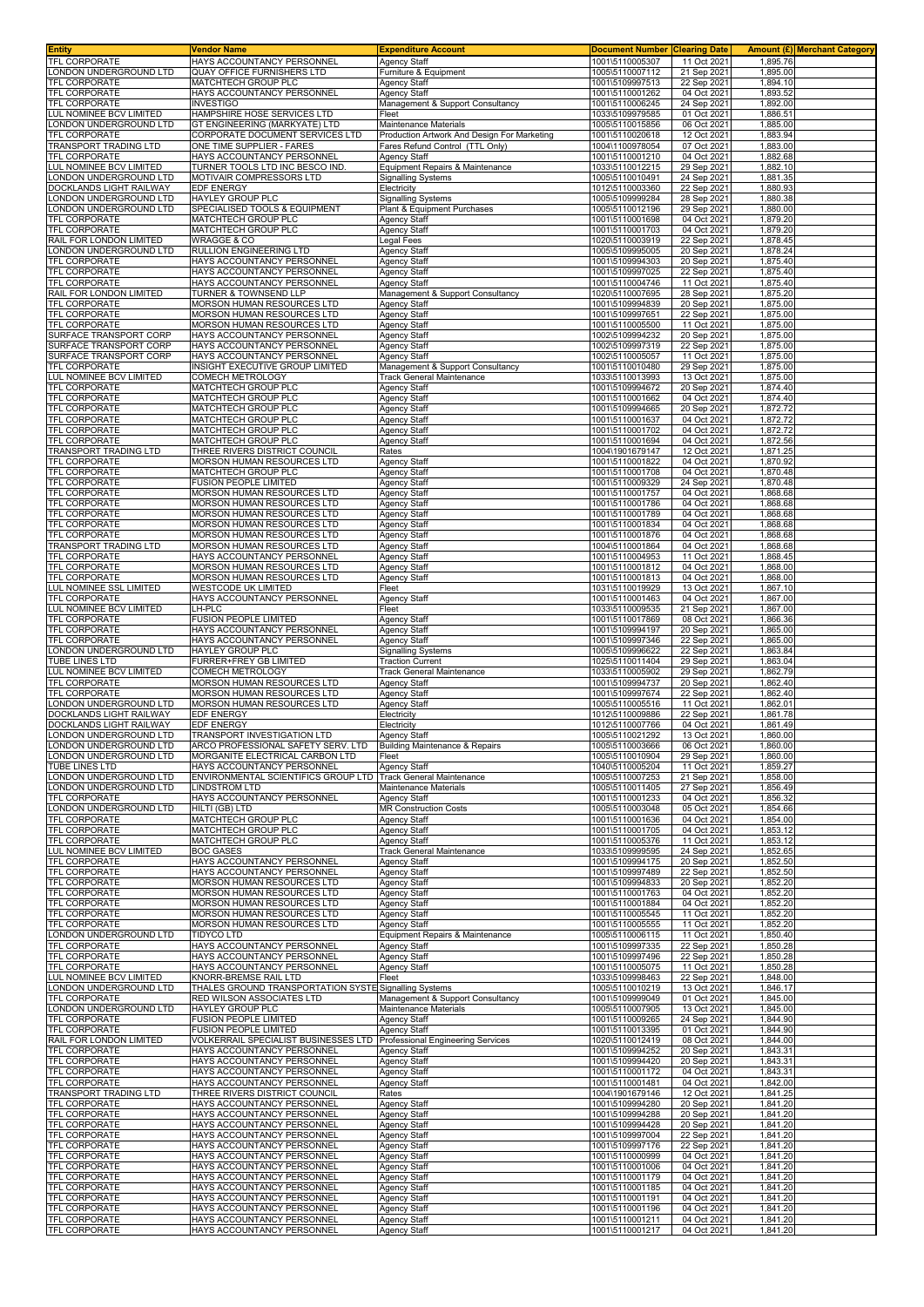| <b>Entity</b>                                    | Vendor Name                                                      | <b>Expenditure Account</b>                                       | <b>Document Number</b>             | <b>Clearing Date</b>       | <b>Amount (£)</b> Merchant Category |
|--------------------------------------------------|------------------------------------------------------------------|------------------------------------------------------------------|------------------------------------|----------------------------|-------------------------------------|
| TFL CORPORATE<br>TFL CORPORATE                   | HAYS ACCOUNTANCY PERSONNEL<br>HAYS ACCOUNTANCY PERSONNEI         | <b>Agency Staff</b><br><b>Agency Staff</b>                       | 1001\5110001227<br>1001\5110001228 | 04 Oct 2021<br>04 Oct 2021 | 1,841.20<br>1,841.20                |
| TFL CORPORATE                                    | HAYS ACCOUNTANCY PERSONNEL                                       | <b>Agency Staff</b>                                              | 1001\5110001229                    | 04 Oct 2021                | 1,841.20                            |
| TFL CORPORATE                                    | HAYS ACCOUNTANCY PERSONNEI                                       | <b>Agency Staff</b>                                              | 1001\5110001230                    | 04 Oct 2021                | 1,841.20                            |
| TFL CORPORATE                                    | HAYS ACCOUNTANCY PERSONNEI                                       | <b>Agency Staff</b>                                              | 1001\5110001287                    | 04 Oct 2021                | 1,841.20                            |
| TFL CORPORATE<br>TFL CORPORATE                   | HAYS ACCOUNTANCY PERSONNEL<br>HAYS ACCOUNTANCY PERSONNEL         | Agency Staff<br>Agency Staff                                     | 1001\5110001524<br>1001\5110001530 | 04 Oct 2021<br>04 Oct 2021 | 1,841.20<br>1,841.20                |
| TFL CORPORATE                                    | HAYS ACCOUNTANCY PERSONNEL                                       | <b>Agency Staff</b>                                              | 1001\5110001531                    | 04 Oct 2021                | 1.841.20                            |
| TFL CORPORATE<br><b>TFL CORPORATE</b>            | HAYS ACCOUNTANCY PERSONNEL                                       | <b>Agency Staff</b><br><b>Agency Staff</b>                       | 1001\5110001533<br>1001\5110001534 | 04 Oct 2021<br>04 Oct 2021 | 1,841.20<br>1,841.20                |
| TFL CORPORATE                                    | HAYS ACCOUNTANCY PERSONNEL<br>HAYS ACCOUNTANCY PERSONNEL         | <b>Agency Staff</b>                                              | 1001\5110001552                    | 04 Oct 2021                | 1,841.20                            |
| TFL CORPORATE                                    | HAYS ACCOUNTANCY PERSONNEI                                       | Agency Staff                                                     | 1001\5110001560                    | 04 Oct 2021                | 1,841.20                            |
| TFL CORPORATE<br>TFL CORPORATE                   | HAYS ACCOUNTANCY PERSONNEL<br>HAYS ACCOUNTANCY PERSONNEL         | <b>Agency Staff</b><br><b>Agency Staff</b>                       | 1001\5110001588<br>1001\5110001611 | 04 Oct 2021<br>04 Oct 2021 | 1,841.20<br>1,841.20                |
| TFL CORPORATE                                    | HAYS ACCOUNTANCY PERSONNEL                                       | <b>Agency Staff</b>                                              | 1001\5110004909                    | 11 Oct 2021                | 1,841.20                            |
| <b>TFL CORPORATE</b>                             | HAYS ACCOUNTANCY PERSONNEL                                       | <b>Agency Staff</b>                                              | 1001\5110004932                    | 11 Oct 2021                | 1,841.20                            |
| TFL CORPORATE<br>TFL CORPORATE                   | HAYS ACCOUNTANCY PERSONNEL<br>HAYS ACCOUNTANCY PERSONNEL         | <b>Agency Staff</b><br><b>Agency Staff</b>                       | 1001\5110005060<br>1001\5110005264 | 11 Oct 2021<br>11 Oct 2021 | 1,841.20<br>1,841.20                |
| LONDON UNDERGROUND LTD                           | HANSA FLEX UK LTD                                                | Fleet                                                            | 1005\5109998352                    | 24 Sep 2021                | 1,841.20                            |
| LUL NOMINEE SSL LIMITED<br>TFL CORPORATE         | KNORR-BREMSE RAIL LTD<br>HAYS ACCOUNTANCY PERSONNEL              | <b>Signalling Systems</b><br><b>Agency Staff</b>                 | 1031\5110003264<br>1001\5109994251 | 04 Oct 2021<br>20 Sep 2021 | 1,841.06<br>1,839.04                |
| TFL CORPORATE                                    | HAYS ACCOUNTANCY PERSONNEL                                       | <b>Agency Staff</b>                                              | 1001\5109994365                    | 20 Sep 2021                | 1,839.04                            |
| TFL CORPORATE                                    | HAYS ACCOUNTANCY PERSONNEL                                       | <b>Agency Staff</b>                                              | 1001\5109994381                    | 20 Sep 2021                | 1,839.04                            |
| TFL CORPORATE<br>TFL CORPORATE                   | HAYS ACCOUNTANCY PERSONNEL<br>HAYS ACCOUNTANCY PERSONNEI         | <b>Agency Staff</b><br><b>Agency Staff</b>                       | 1001\5109994401<br>1001\5109994402 | 20 Sep 2021<br>20 Sep 2021 | 1,839.04<br>1,839.04                |
| TFL CORPORATE                                    | HAYS ACCOUNTANCY PERSONNEL                                       | <b>Agency Staff</b>                                              | 1001\5109994417                    | 20 Sep 2021                | 1,839.04                            |
| TFL CORPORATE                                    | HAYS ACCOUNTANCY PERSONNEI                                       | <b>Agency Staff</b>                                              | 1001\5109997030                    | 22 Sep 2021                | 1,839.04                            |
| TFL CORPORATE<br>TFL CORPORATE                   | HAYS ACCOUNTANCY PERSONNEI<br>HAYS ACCOUNTANCY PERSONNEL         | <b>Agency Staff</b><br>Agency Staff                              | 1001\5109997039<br>1001\5109997111 | 22 Sep 2021<br>22 Sep 2021 | 1,839.04<br>1,839.04                |
| <b>TFL CORPORATE</b>                             | HAYS ACCOUNTANCY PERSONNEL                                       | Agency Staff                                                     | 1001\5109997133                    | 22 Sep 2021                | 1,839.04                            |
| TFL CORPORATE                                    | HAYS ACCOUNTANCY PERSONNEL                                       | Agency Staff                                                     | 1001\5109997183                    | 22 Sep 2021                | 1,839.04                            |
| TFL CORPORATE<br><b>TFL CORPORATE</b>            | HAYS ACCOUNTANCY PERSONNEL<br>HAYS ACCOUNTANCY PERSONNEL         | <b>Agency Staff</b><br><b>Agency Staff</b>                       | 1001\5110001005<br>1001\5110001018 | 04 Oct 2021<br>04 Oct 2021 | 1,839.04<br>1,839.04                |
| TFL CORPORATE                                    | HAYS ACCOUNTANCY PERSONNEL                                       | <b>Agency Staff</b>                                              | 1001\5110001019                    | 04 Oct 2021                | 1,839.04                            |
| TFL CORPORATE<br><b>TFL CORPORATE</b>            | HAYS ACCOUNTANCY PERSONNEI<br>HAYS ACCOUNTANCY PERSONNEL         | <b>Agency Staff</b><br>Agency Staff                              | 1001\5110001024<br>1001\5110001065 | 04 Oct 2021<br>04 Oct 2021 | 1,839.04<br>1,839.04                |
| <b>TFL CORPORATE</b>                             | HAYS ACCOUNTANCY PERSONNEL                                       | <b>Agency Staff</b>                                              | 1001\5110001068                    | 04 Oct 2021                | 1,839.04                            |
| TFL CORPORATE                                    | HAYS ACCOUNTANCY PERSONNEL                                       | <b>Agency Staff</b>                                              | 1001\5110001080                    | 04 Oct 2021                | 1,839.04                            |
| TFL CORPORATE<br>TFL CORPORATE                   | HAYS ACCOUNTANCY PERSONNEL<br>HAYS ACCOUNTANCY PERSONNEI         | <b>Agency Staff</b><br><b>Agency Staff</b>                       | 1001\5110001082<br>1001\5110001088 | 04 Oct 2021<br>04 Oct 2021 | 1,839.04<br>1,839.04                |
| TFL CORPORATE                                    | HAYS ACCOUNTANCY PERSONNEL                                       | <b>Agency Staff</b>                                              | 1001\5110001093                    | 04 Oct 2021                | 1,839.04                            |
| TFL CORPORATE                                    | HAYS ACCOUNTANCY PERSONNEL                                       | <b>Agency Staff</b>                                              | 1001\5110001094                    | 04 Oct 2021                | 1,839.04                            |
| TFL CORPORATE<br>TFL CORPORATE                   | HAYS ACCOUNTANCY PERSONNEL<br>HAYS ACCOUNTANCY PERSONNEL         | <b>Agency Staff</b><br><b>Agency Staff</b>                       | 1001\5110001100<br>1001\5110001103 | 04 Oct 2021<br>04 Oct 2021 | 1,839.04<br>1,839.04                |
| TFL CORPORATE                                    | HAYS ACCOUNTANCY PERSONNEL                                       | Agency Staff                                                     | 1001\5110001112                    | 04 Oct 2021                | 1,839.04                            |
| <b>TFL CORPORATE</b>                             | HAYS ACCOUNTANCY PERSONNEL                                       | <b>Agency Staff</b>                                              | 1001\5110001114                    | 04 Oct 2021                | 1,839.04                            |
| TFL CORPORATE<br>TFL CORPORATE                   | HAYS ACCOUNTANCY PERSONNEL<br>HAYS ACCOUNTANCY PERSONNEI         | <b>Agency Staff</b><br><b>Agency Staff</b>                       | 1001\5110001115<br>1001\5110001122 | 04 Oct 2021<br>04 Oct 2021 | 1,839.04<br>1,839.04                |
| TFL CORPORATE                                    | HAYS ACCOUNTANCY PERSONNEL                                       | <b>Agency Staff</b>                                              | 1001\5110001128                    | 04 Oct 2021                | 1,839.04                            |
| TFL CORPORATE                                    | HAYS ACCOUNTANCY PERSONNEI                                       | <b>Agency Staff</b>                                              | 1001\5110001141                    | 04 Oct 2021                | 1,839.04                            |
| TFL CORPORATE<br>TFL CORPORATE                   | HAYS ACCOUNTANCY PERSONNEI<br>HAYS ACCOUNTANCY PERSONNEL         | <b>Agency Staff</b><br>Agency Staff                              | 1001\5110001169<br>1001\5110001175 | 04 Oct 2021<br>04 Oct 2021 | 1,839.04<br>1,839.04                |
| <b>TFL CORPORATE</b>                             | HAYS ACCOUNTANCY PERSONNEL                                       | Agency Staff                                                     | 1001\5110001261                    | 04 Oct 2021                | 1,839.04                            |
| TFL CORPORATE<br>TFL CORPORATE                   | HAYS ACCOUNTANCY PERSONNEL<br>HAYS ACCOUNTANCY PERSONNEL         | Agency Staff                                                     | 1001\5110001489<br>1001\5110001493 | 04 Oct 2021<br>04 Oct 2021 | 1,839.04<br>1,839.04                |
| <b>TFL CORPORATE</b>                             | HAYS ACCOUNTANCY PERSONNEL                                       | <b>Agency Staff</b><br>Agency Staff                              | 1001\5110001499                    | 04 Oct 2021                | 1,839.04                            |
| TFL CORPORATE                                    | HAYS ACCOUNTANCY PERSONNEL                                       | <b>Agency Staff</b>                                              | 1001\5110001506                    | 04 Oct 2021                | 1,839.04                            |
| TFL CORPORATE<br><b>TFL CORPORATE</b>            | HAYS ACCOUNTANCY PERSONNEI<br>HAYS ACCOUNTANCY PERSONNEL         | Agency Staff<br>Agency Staff                                     | 1001\5110001507<br>1001\5110001512 | 04 Oct 2021<br>04 Oct 2021 | 1,839.04<br>1,839.04                |
| <b>TFL CORPORATE</b>                             | HAYS ACCOUNTANCY PERSONNEL                                       | <b>Agency Staff</b>                                              | 1001\5110001514                    | 04 Oct 2021                | 1,839.04                            |
| TFL CORPORATE                                    | HAYS ACCOUNTANCY PERSONNEL                                       | <b>Agency Staff</b>                                              | 1001\5110001518                    | 04 Oct 2021                | 1,839.04                            |
| <b>TFL CORPORATE</b><br>TFL CORPORATE            | HAYS ACCOUNTANCY PERSONNEL<br>HAYS ACCOUNTANCY PERSONNEI         | <b>Agency Staff</b><br><b>Agency Staff</b>                       | 1001\5110001532<br>1001\5110004758 | 04 Oct 2021<br>11 Oct 2021 | 1.839.04<br>1,839.04                |
| TFL CORPORATE                                    | HAYS ACCOUNTANCY PERSONNEL                                       | <b>Agency Staff</b>                                              | 1001\5110004819                    | 11 Oct 2021                | 1,839.04                            |
| TFL CORPORATE                                    | HAYS ACCOUNTANCY PERSONNEL                                       | <b>Agency Staff</b>                                              | 1001\5110004851                    | 11 Oct 2021                | 1,839.04                            |
| TFL CORPORATE<br><b>TFL CORPORATE</b>            | HAYS ACCOUNTANCY PERSONNEL<br>HAYS ACCOUNTANCY PERSONNEL         | Agency Staff<br><b>Agency Staff</b>                              | 1001\5110004861<br>1001\5110004874 | 11 Oct 2021<br>11 Oct 2021 | 1,839.04<br>1,839.04                |
| TFL CORPORATE                                    | HAYS ACCOUNTANCY PERSONNEL                                       | <b>Agency Staff</b>                                              | 1001\5110004925                    | 11 Oct 2021                | 1,839.04                            |
| TFL CORPORATE<br>TFL CORPORATE                   | HAYS ACCOUNTANCY PERSONNEL<br><b>HAYS ACCOUNTANCY PERSONNEL</b>  | <b>Agency Staff</b><br><b>Agency Staff</b>                       | 1001\5110005172<br>1001\5110005248 | 11 Oct 2021<br>11 Oct 2021 | 1,839.04<br>1.839.04                |
| TFL CORPORATE                                    | HAYS ACCOUNTANCY PERSONNEL                                       | <b>Agency Staff</b>                                              | 1001\5110005249                    | 11 Oct 2021                | 1,839.04                            |
| <b>TUBE LINES LTD</b>                            | FURRER+FREY GB LIMITED                                           | <b>Traction Current</b>                                          | 1025\5110011515                    | 29 Sep 2021                | 1,839.00                            |
| TFL CORPORATE<br>LUL NOMINEE SSL LIMITED         | HAYS ACCOUNTANCY PERSONNEL<br>ALSTOM TRANSPORT LTD               | Agency Staff<br><b>Signalling Systems</b>                        | 1001\5110001102<br>1031\5110015186 | 04 Oct 2021<br>01 Oct 2021 | 1,838.76<br>1,838.00                |
| PUBLIC CARRIAGE OFFICE                           | HAYS ACCOUNTANCY PERSONNEL                                       | <b>Agency Staff</b>                                              | 1003\5110005134                    | 11 Oct 2021                | 1,836.52                            |
| TFL CORPORATE                                    | MATCHTECH GROUP PLC                                              | <b>Agency Staff</b>                                              | 1001\5109994598                    | 20 Sep 2021                | 1,836.40                            |
| TFL CORPORATE<br>TFL CORPORATE                   | MATCHTECH GROUP PLC<br>MATCHTECH GROUP PLC                       | <b>Agency Staff</b><br><b>Agency Staff</b>                       | 1001\5109997521<br>1001\5110001701 | 22 Sep 2021<br>04 Oct 2021 | 1,836.40<br>1,836.40                |
| LONDON UNDERGROUND LTD                           | <b>FUSION PEOPLE LIMITED</b>                                     | <b>Agency Staff</b>                                              | 1005\5110017800                    | 08 Oct 2021                | 1,836.40                            |
| TFL CORPORATE<br>TFL CORPORATE                   | HAYS ACCOUNTANCY PERSONNEL<br>HAYS ACCOUNTANCY PERSONNEL         | <b>Agency Staff</b><br><b>Agency Staff</b>                       | 1001\5109997474<br>1001\5110005290 | 22 Sep 2021<br>11 Oct 2021 | 1,835.55<br>1,835.55                |
| TFL CORPORATE                                    | MORSON HUMAN RESOURCES LTD                                       | <b>Agency Staff</b>                                              | 1001\5109997688                    | 22 Sep 2021                | 1,835.28                            |
| <b>TFL CORPORATE</b>                             | MORSON HUMAN RESOURCES LTD                                       | <b>Agency Staff</b>                                              | 1001\5110001826                    | 04 Oct 2021                | 1,835.28                            |
| TFL CORPORATE<br>TFL CORPORATE                   | HAYS ACCOUNTANCY PERSONNEL<br>HAYS ACCOUNTANCY PERSONNEL         | <b>Agency Staff</b><br><b>Agency Staff</b>                       | 1001\5109997011<br>1001\5110001016 | 22 Sep 2021<br>04 Oct 2021 | 1,834.96<br>1,834.96                |
| TRANSPORT TRADING LTD                            | 02 UK LTD                                                        | <b>Telephony Mobile</b>                                          | 1004\5109995890                    | 22 Sep 2021                | 1,834.46                            |
| TFL CORPORATE                                    | MATCHTECH GROUP PLC                                              | Agency Staff<br>Fleet                                            | 1001\5110001713                    | 04 Oct 2021                | 1,832.00                            |
| LUL NOMINEE BCV LIMITED<br>TRANSPORT TRADING LTD | VIKING PRECISION ENGINEERS LTD<br>TELENT TECHNOLOGY SERVICES LTD | <b>Building Maintenance &amp; Repairs</b>                        | 1033\5110016523<br>1004\5109998020 | 05 Oct 2021<br>04 Oct 2021 | 1,832.00<br>1,831.91                |
| TFL CORPORATE                                    | HAYS ACCOUNTANCY PERSONNEL                                       | <b>Agency Staff</b>                                              | 1001\5110001487                    | 04 Oct 2021                | 1,831.84                            |
| <b>TFL CORPORATE</b><br>TFL CORPORATE            | HAYS ACCOUNTANCY PERSONNEL<br>HAYS ACCOUNTANCY PERSONNEL         | <b>Agency Staff</b><br><b>Agency Staff</b>                       | 1001\5110001549<br>1001\5110005272 | 04 Oct 2021<br>11 Oct 2021 | 1,831.84<br>1,831.84                |
| <b>TRANSPORT TRADING LTD</b>                     | ONE TIME SUPPLIER - FARES                                        | Fares Refund Control (TTL Only)                                  | 1004\1100977695                    | 06 Oct 2021                | 1,829.70                            |
| TUBE LINES LTD                                   | HAYS ACCOUNTANCY PERSONNEL                                       | <b>Agency Staff</b>                                              | 1040\5110005241                    | 11 Oct 2021                | 1,829.12                            |
| TFL CORPORATE<br>TFL CORPORATE                   | HAYS ACCOUNTANCY PERSONNEL<br>HAYS ACCOUNTANCY PERSONNEL         | <b>Agency Staff</b><br><b>Agency Staff</b>                       | 1001\5109994508<br>1001\5109997251 | 20 Sep 2021<br>22 Sep 2021 | 1,827.48<br>1,827.48                |
| TFL CORPORATE                                    | MATCHTECH GROUP PLC                                              | <b>Agency Staff</b>                                              | 1001\5110005416                    | 11 Oct 2021                | 1,827.00                            |
| LUL NOMINEE BCV LIMITED<br>TFL CORPORATE         | <b>HAYLEY GROUP PLC</b><br>HAYS ACCOUNTANCY PERSONNEL            | Fleet                                                            | 1033\5110007336<br>1001\5109994429 | 13 Oct 2021<br>20 Sep 2021 | 1,826.16<br>1,825.88                |
| TFL CORPORATE                                    | HAYS ACCOUNTANCY PERSONNEL                                       | <b>Agency Staff</b><br><b>Agency Staff</b>                       | 1001\5109997448                    | 22 Sep 2021                | 1,825.88                            |
| TFL CORPORATE                                    | HAYS ACCOUNTANCY PERSONNEL                                       | <b>Agency Staff</b>                                              | 1001\5110001190                    | 04 Oct 2021                | 1,825.88                            |
| PUBLIC CARRIAGE OFFICE<br>SURFACE TRANSPORT CORP | HAYS ACCOUNTANCY PERSONNEL<br>HAYS ACCOUNTANCY PERSONNEL         | <b>Agency Staff</b><br><b>Agency Staff</b>                       | 1003\5110001496<br>1002\5109994109 | 04 Oct 2021<br>20 Sep 2021 | 1,825.74<br>1,825.00                |
| SURFACE TRANSPORT CORP                           | HAYS ACCOUNTANCY PERSONNEL                                       | <b>Agency Staff</b>                                              | 1002\5109994511                    | 20 Sep 2021                | 1,825.00                            |
| SURFACE TRANSPORT CORP                           | HAYS ACCOUNTANCY PERSONNEL                                       | <b>Agency Staff</b>                                              | 1002\5109997238                    | 22 Sep 2021                | 1,825.00                            |
| SURFACE TRANSPORT CORP<br>SURFACE TRANSPORT CORP | HAYS ACCOUNTANCY PERSONNEL<br>HAYS ACCOUNTANCY PERSONNEL         | <b>Agency Staff</b><br><b>Agency Staff</b>                       | 1002\5109997239<br>1002\5110004972 | 22 Sep 2021<br>11 Oct 2021 | 1,825.00<br>1,825.00                |
| SURFACE TRANSPORT CORP                           | HAYS ACCOUNTANCY PERSONNEL                                       | <b>Agency Staff</b>                                              | 1002\5110004973                    | 11 Oct 2021                | 1,825.00                            |
| SURFACE TRANSPORT CORP                           | HAYS ACCOUNTANCY PERSONNEL                                       | <b>Agency Staff</b>                                              | 1002\5110004987                    | 11 Oct 2021                | 1,825.00                            |
| ONDON UNDERGROUND LTD<br>ONDON UNDERGROUND LTD   | 4 RAIL SERVICES LTD<br>HAYLEY GROUP PLC                          | <b>Building Maintenance &amp; Repairs</b><br>Protective Clothing | 1005\5110015843<br>1005\5109995570 | 06 Oct 2021<br>21 Sep 2021 | 1,825.00<br>1,824.84                |
| TFL CORPORATE                                    | MORSON HUMAN RESOURCES LTD                                       | <b>Agency Staff</b>                                              | 1001\5110001808                    | 04 Oct 2021                | 1,824.00                            |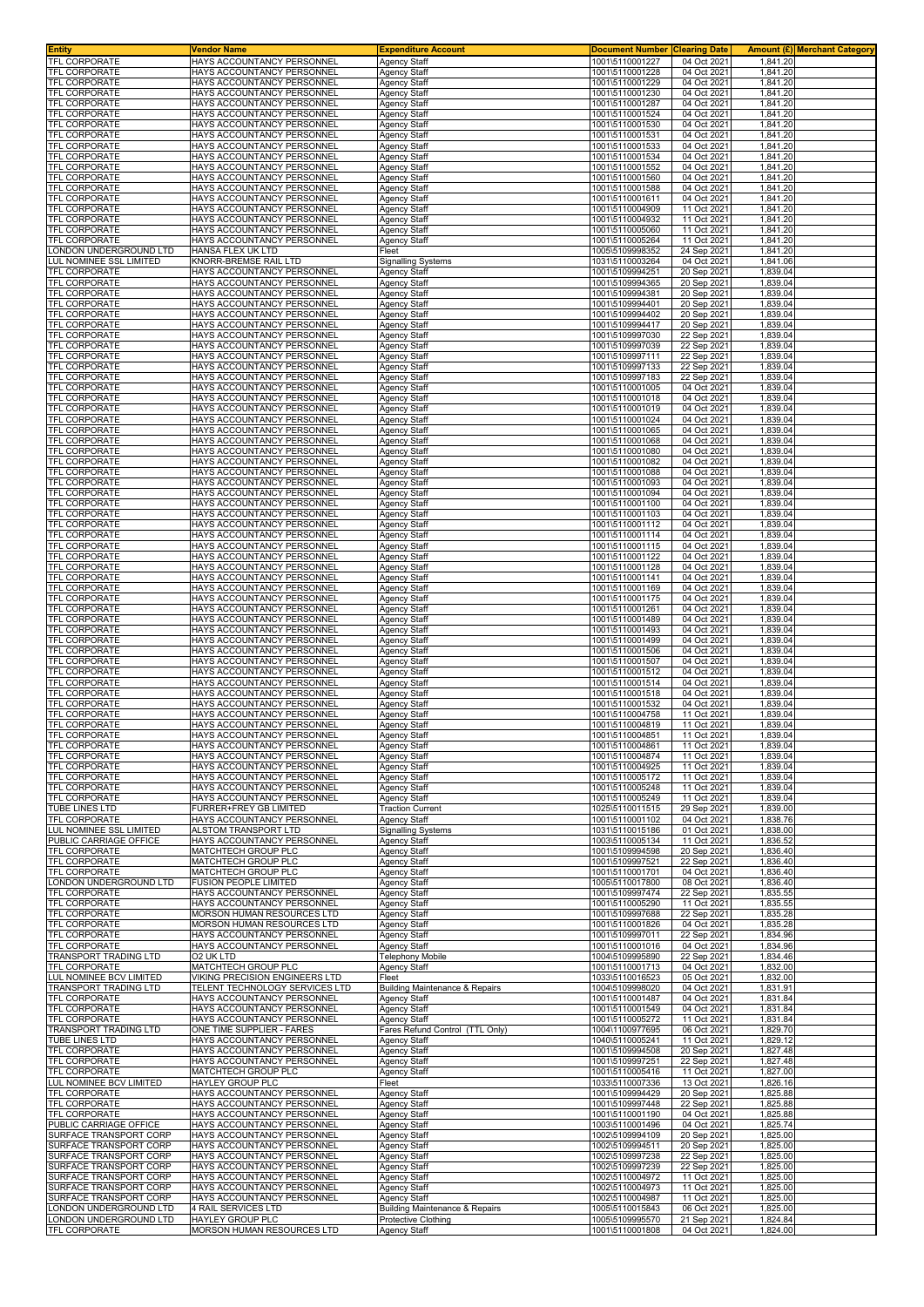| Entity                                                        | Vendor Name                                                                            | <b>Expenditure Account</b>                                                                | <b>Document Number Clearing Date</b>                  |                                           | Amount (£) Merchant Category     |  |
|---------------------------------------------------------------|----------------------------------------------------------------------------------------|-------------------------------------------------------------------------------------------|-------------------------------------------------------|-------------------------------------------|----------------------------------|--|
| <b>TFL CORPORATE</b><br><b>TFL CORPORATE</b>                  | MORSON HUMAN RESOURCES LTD<br>HAYS ACCOUNTANCY PERSONNEL                               | Agency Staff<br>Agency Staff                                                              | 1001\5110001810<br>1001\5110005166                    | 04 Oct 2021<br>11 Oct 2021                | 1,824.00<br>1,822.86             |  |
| <b>TFL CORPORATE</b>                                          | HAYS ACCOUNTANCY PERSONNEI                                                             | <b>Agency Staff</b>                                                                       | 1001\5109994358                                       | 20 Sep 2021                               | 1,822.84                         |  |
| TFL CORPORATE                                                 | HAYS ACCOUNTANCY PERSONNEL                                                             | <b>Agency Staff</b>                                                                       | 1001\5109997031                                       | 22 Sep 2021                               | 1,822.84                         |  |
| <b>TFL CORPORATE</b><br><b>TFL CORPORATE</b>                  | HAYS ACCOUNTANCY PERSONNEI<br>HAYS ACCOUNTANCY PERSONNEL                               | <b>Agency Staff</b><br>Agency Staff                                                       | 1001\5109997484<br>1001\5110001000                    | 22 Sep 2021<br>04 Oct 2021                | 1,822.84<br>1,822.84             |  |
| <b>TFL CORPORATE</b>                                          | HAYS ACCOUNTANCY PERSONNEL                                                             | Agency Staff                                                                              | 1001\5110001008                                       | 04 Oct 2021                               | 1,822.84                         |  |
| <b>TFL CORPORATE</b>                                          | HAYS ACCOUNTANCY PERSONNEL                                                             | <b>Agency Staff</b>                                                                       | 1001\5110001036                                       | 04 Oct 2021                               | 1,822.84                         |  |
| <b>TFL CORPORATE</b><br><b>FEL CORPORATE</b>                  | HAYS ACCOUNTANCY PERSONNEL<br>HAYS ACCOUNTANCY PERSONNEL                               | Agency Staff<br><b>Agency Staff</b>                                                       | 1001\5110001043<br>1001\5110001048                    | 04 Oct 2021<br>04 Oct 2021                | 1,822.84<br>1,822.84             |  |
| <b>TFL CORPORATE</b>                                          | HAYS ACCOUNTANCY PERSONNEL                                                             | Agency Staff                                                                              | 1001\5110001064                                       | 04 Oct 2021                               | 1,822.84                         |  |
| <b>TFL CORPORATE</b>                                          | HAYS ACCOUNTANCY PERSONNEL                                                             | <b>Agency Staff</b>                                                                       | 1001\5110001157                                       | 04 Oct 2021                               | 1,822.84                         |  |
| <b>TFL CORPORATE</b><br><b>TFL CORPORATE</b>                  | HAYS ACCOUNTANCY PERSONNEL<br>HAYS ACCOUNTANCY PERSONNEL                               | <b>Agency Staff</b><br><b>Agency Staff</b>                                                | 1001\5110001539<br>1001\5110004703                    | 04 Oct 2021<br>11 Oct 2021                | 1,822.84<br>1,822.84             |  |
| <b>TFL CORPORATE</b>                                          | HAYS ACCOUNTANCY PERSONNEI                                                             | <b>Agency Staff</b>                                                                       | 1001\5110004793                                       | 11 Oct 2021                               | 1,822.84                         |  |
| <b>TFL CORPORATE</b>                                          | HAYS ACCOUNTANCY PERSONNEI                                                             | <b>Agency Staff</b>                                                                       | 1001\5110005187                                       | 11 Oct 2021                               | 1,822.84                         |  |
| <b>TFL CORPORATE</b><br>ONDON UNDERGROUND LTD                 | HAYS ACCOUNTANCY PERSONNEL<br>.H-PLC                                                   | Agency Staff<br>Fleet                                                                     | 1001\5109997294<br>1005\5110004603                    | 22 Sep 2021<br>06 Oct 2021                | 1,822.74<br>1,822.00             |  |
| <b>TFL CORPORATE</b>                                          | HAYS ACCOUNTANCY PERSONNEL                                                             | Agency Staff                                                                              | 1001\5110001306                                       | 04 Oct 2021                               | 1,820.00                         |  |
| <b>TFL CORPORATE</b>                                          | HAYS ACCOUNTANCY PERSONNEL                                                             | Agency Staff                                                                              | 1001\5110001595                                       | 04 Oct 2021                               | 1,818.44                         |  |
| <b>TFL CORPORATE</b><br><b>FEL CORPORATE</b>                  | MATCHTECH GROUP PLC<br>HAYS ACCOUNTANCY PERSONNEL                                      | Agency Staff<br>Agency Staff                                                              | 1001\5110001721<br>1001\5110001105                    | 04 Oct 2021<br>04 Oct 2021                | 1,818.32<br>1,816.00             |  |
| <b>TFL CORPORATE</b>                                          | HAYS ACCOUNTANCY PERSONNEL                                                             | Agency Staff                                                                              | 1001\5110001305                                       | 04 Oct 2021                               | 1,816.00                         |  |
| <b>TUBE LINES LTD</b><br><b>TFL CORPORATE</b>                 | HAYS ACCOUNTANCY PERSONNEL<br>HAYS ACCOUNTANCY PERSONNEL                               | Agency Staff<br>Agency Staff                                                              | 1040\5110001578<br>1001\5110001234                    | 04 Oct 2021<br>04 Oct 2021                | 1,816.00<br>1,815.96             |  |
| <b>TFL CORPORATE</b>                                          | HAYS ACCOUNTANCY PERSONNEL                                                             | <b>Agency Staff</b>                                                                       | 1001\5110001244                                       | 04 Oct 2021                               | 1,815.96                         |  |
| LUL NOMINEE SSL LIMITED                                       | <b>MAVRICK BLINDS LTD</b>                                                              | Fleet                                                                                     | 1031\5110021097                                       | 13 Oct 2021                               | 1,815.40                         |  |
| <b>TFL CORPORATE</b><br><b>FEL CORPORATE</b>                  | FUSION PEOPLE LIMITED<br>HAYS ACCOUNTANCY PERSONNEL                                    | <b>Agency Staff</b><br>Agency Staff                                                       | 1001\5110017872<br>1001\5110001301                    | 08 Oct 2021<br>04 Oct 2021                | 1,814.80<br>1,814.28             |  |
| <b>TFL CORPORATE</b>                                          | HAYS ACCOUNTANCY PERSONNEL                                                             | Agency Staff                                                                              | 1001\5110005000                                       | 11 Oct 2021                               | 1,814.28                         |  |
| <b>TFL CORPORATE</b>                                          | RULLION ENGINEERING LTD                                                                | Agency Staff                                                                              | 1001\5110005805                                       | 11 Oct 2021                               | 1,813.15                         |  |
| RAIL FOR LONDON LIMITED<br>LUL NOMINEE BCV LIMITED            | CASTLE WATER LIMITED<br>LIONWELD KENNEDY FLOORING LTD                                  | Water<br>Maintenance Materials                                                            | 1020\5110011102<br>1033\5110018961                    | 29 Sep 2021<br>13 Oct 2021                | 1,813.11<br>1,812.58             |  |
| DOCKLANDS LIGHT RAILWAY                                       | EDF ENERGY                                                                             | Electricity                                                                               | 1012\5110003355                                       | 21 Sep 2021                               | 1,812.25                         |  |
| <b>TFL CORPORATE</b>                                          | MORSON HUMAN RESOURCES LTD                                                             | Agency Staff                                                                              | 1001\5110001816                                       | 04 Oct 2021                               | 1.812.00                         |  |
| TFL CORPORATE<br>LUL NOMINEE BCV LIMITED                      | HAYS ACCOUNTANCY PERSONNEL<br>BOMBARDIER TRANSPORT UK                                  | <b>Agency Staff</b><br>Fleet                                                              | 1001\5110000997<br>1033\5109999844                    | 04 Oct 2021<br>29 Sep 2021                | 1,810.68<br>1,808.00             |  |
| LUL NOMINEE BCV LIMITED                                       | BOMBARDIER TRANSPORT UK                                                                | Fleet                                                                                     | 1033\5109999845                                       | 29 Sep 2021                               | 1,808.00                         |  |
| ONDON UNDERGROUND LTD                                         | MOTIVAIR COMPRESSORS LTD                                                               | Maintenance of Plant & Equipment                                                          | 1005\5110009906                                       | 24 Sep 2021                               | 1,807.96                         |  |
| <b>TFL CORPORATE</b><br><b>TFL CORPORATE</b>                  | HAYS ACCOUNTANCY PERSONNEI<br>HAYS ACCOUNTANCY PERSONNEL                               | Agency Staff<br><b>Agency Staff</b>                                                       | 1001\5109994383<br>1001\5109997105                    | 20 Sep 2021<br>22 Sep 2021                | 1,806.45<br>1,806.45             |  |
| <b>TFL CORPORATE</b>                                          | HAYS ACCOUNTANCY PERSONNEI                                                             | Agency Staff                                                                              | 1001\5110005212                                       | 11 Oct 2021                               | 1,806.45                         |  |
| <b>FRANSPORT TRADING LTD</b>                                  | ONDON BOROUGH OF HARINGEY                                                              | Rates                                                                                     | 1004\1901678987                                       | 04 Oct 2021                               | 1,804.70                         |  |
| <b>TFL CORPORATE</b><br><b>FEL CORPORATE</b>                  | HAYS ACCOUNTANCY PERSONNEL<br>HAYS ACCOUNTANCY PERSONNEL                               | Agency Staff<br>Agency Staff                                                              | 1001\5109994336<br>1001\5109997054                    | 20 Sep 2021<br>22 Sep 2021                | 1,802.05<br>1,802.05             |  |
| <b>TFL CORPORATE</b>                                          | HAYS ACCOUNTANCY PERSONNEL                                                             | Agency Staff                                                                              | 1001\5110005190                                       | 11 Oct 2021                               | 1,802.05                         |  |
| TRANSPORT TRADING LTD                                         | ONE TIME SUPPLIER - FARES                                                              | Fares Refund Control (TTL Only)                                                           | 1004\1100978615                                       | 08 Oct 2021                               | 1,801.65                         |  |
| TRANSPORT TRADING LTD<br><b>TFL CORPORATE</b>                 | ROYAL BOROUGH KENSINGTON & CHELSE/<br>HAYS ACCOUNTANCY PERSONNEL                       | Rates<br><b>Agency Staff</b>                                                              | 1004\1901678939<br>1001\5110001096                    | 04 Oct 2021<br>04 Oct 2021                | $1,800.5^{\circ}$<br>1,800.00    |  |
| <b>TFL CORPORATE</b>                                          | HAYS ACCOUNTANCY PERSONNEL                                                             | <b>Agency Staff</b>                                                                       | 1001\5110001201                                       | 04 Oct 2021                               | 1,800.00                         |  |
| <b>TFL CORPORATE</b>                                          | HAYS ACCOUNTANCY PERSONNEL                                                             | <b>Agency Staff</b>                                                                       | 1001\5110001597                                       | 04 Oct 2021                               | 1,800.00                         |  |
| <b>FEL CORPORATE</b><br><b>TFL CORPORATE</b>                  | MORSON HUMAN RESOURCES LTD<br>FUSION PEOPLE LIMITED                                    | Agency Staff<br>Agency Staff                                                              | 1001\5110005462<br>1001\5110017879                    | 11 Oct 2021<br>08 Oct 2021                | 1,800.00<br>1,800.00             |  |
| SURFACE TRANSPORT CORP                                        | HAYS ACCOUNTANCY PERSONNEL                                                             | <b>Agency Staff</b>                                                                       | 1002\5109997293                                       | 22 Sep 2021                               | 1,800.00                         |  |
| ONDON RIVER SERVICES LTD                                      | HAYS ACCOUNTANCY PERSONNEL                                                             | <b>Agency Staff</b>                                                                       | 1007\5110005006                                       | 11 Oct 2021                               | 1,800.00                         |  |
| TUBE LINES LTD<br><b>TUBE LINES LTD</b>                       | MORSON HUMAN RESOURCES LTD<br>MORSON HUMAN RESOURCES LTD                               | Agency Staff<br><b>Agency Staff</b>                                                       | 1040\5110001734<br>1040\5110001735                    | 04 Oct 2021<br>04 Oct 2021                | 1,800.00<br>1,800.00             |  |
|                                                               |                                                                                        |                                                                                           |                                                       |                                           |                                  |  |
| UL NOMINEE BCV LIMITED                                        | <b>ETG BRIDGEPORT LTD</b>                                                              | Equipment Repairs & Maintenance                                                           | 1033\5110011108                                       | 24 Sep 2021                               | 1.800.00                         |  |
| <b>TFL CORPORATE</b>                                          | URBAN CANOPY - STEPHEN LAWLOR                                                          | Marketing Exhibitions & Events                                                            | 1001\1900073627                                       | 24 Sep 2021                               | 1,800.00                         |  |
| ONDON RIVER SERVICES LTD.                                     | KENT FORKLIFT TRAINING LIMITED                                                         | Management & Support Consultancy                                                          | 1007\5110011457                                       | 28 Sep 2021                               | 1,800.00                         |  |
| SURFACE TRANSPORT CORP<br>ONDON UNDERGROUND LTD               | NCC GROUP SECURITY SERVICES LTD<br>MOTIVAIR COMPRESSORS LTD                            | <b>IT Consultancy</b><br>Maintenance of Plant & Equipment                                 | 1002\5110000278<br>1005\5110008318                    | 29 Sep 2021<br>22 Sep 2021                | 1,800.00<br>1,800.00             |  |
| ONDON UNDERGROUND LTD                                         | MOTIVAIR COMPRESSORS LTD                                                               | Maintenance of Plant & Equipment                                                          | 1005\5110010969                                       | 01 Oct 2021                               | 1,800.00                         |  |
| ONDON UNDERGROUND LTD<br>ONDON UNDERGROUND LTD                | MOTIVAIR COMPRESSORS LTD<br>MOTIVAIR COMPRESSORS LTD                                   | Maintenance of Plant & Equipment                                                          | 1005\5110010976<br>1005\5110010988                    | 01 Oct 2021<br>27 Sep 2021                | 1,800.00<br>1,800.00             |  |
| LUL NOMINEE SSL LIMITED                                       | HAYLEY GROUP PLC                                                                       | Maintenance of Plant & Equipment<br><b>Signalling Systems</b>                             | 1031\5109995573                                       | 21 Sep 2021                               | 1,800.00                         |  |
| <b>TFL CORPORATE</b>                                          | MORSON HUMAN RESOURCES LTD                                                             | Agency Staff                                                                              | 1001\5110001847                                       | 04 Oct 2021                               | 1.799.92                         |  |
| <b>TUBE LINES LTD</b><br><b>TUBE LINES LTD</b>                | HAYS ACCOUNTANCY PERSONNEL<br>HAYS ACCOUNTANCY PERSONNEL                               | <b>Agency Staff</b><br><b>Agency Staff</b>                                                | 1040\5109994370<br>1040\5110004825                    | 20 Sep 2021<br>11 Oct 2021                | 1,798.85<br>1,798.85             |  |
| <b>TFL CORPORATE</b>                                          | HAYS ACCOUNTANCY PERSONNEL                                                             | <b>Agency Staff</b>                                                                       | 1001\5110001389                                       | 04 Oct 2021                               | 1,797.60                         |  |
| <b>TFL CORPORATE</b>                                          | MATCHTECH GROUP PLC                                                                    | Agency Staff                                                                              | 1001\5109997560                                       | 22 Sep 2021                               | 1,796.56                         |  |
| <b>TFL CORPORATE</b><br>TFL CORPORATE                         | MATCHTECH GROUP PLC<br>MATCHTECH GROUP PLC                                             | Agency Staff<br><b>Agency Staff</b>                                                       | 1001\5109994593<br>1001\5109997514                    | 20 Sep 2021<br>22 Sep 2021                | 1,795.15<br>1,795.15             |  |
| TFL CORPORATE                                                 | MATCHTECH GROUP PLC                                                                    | <b>Agency Staff</b>                                                                       | 1001\5110005355                                       | 11 Oct 2021                               | 1,795.15                         |  |
| <b>LUL NOMINEE SSL LIMITED</b><br><b>TFL CORPORATE</b>        | <b>GBM SERVICES LTD</b><br>HAYS ACCOUNTANCY PERSONNEL                                  | Operational Cleaning<br><b>Agency Staff</b>                                               | 1031\5110007047<br>1001\5110001417                    | 20 Sep 2021<br>04 Oct 2021                | 1,794.55<br>1,793.44             |  |
| <b>TFL CORPORATE</b>                                          | HAYS ACCOUNTANCY PERSONNEL                                                             | <b>Agency Staff</b>                                                                       | 1001\5110005100                                       | 11 Oct 2021                               | 1,793.44                         |  |
| SURFACE TRANSPORT CORP                                        | HAYS ACCOUNTANCY PERSONNEL                                                             | <b>Agency Staff</b>                                                                       | 1002\5110005345                                       | 11 Oct 2021                               | 1,793.44                         |  |
| <b>TFL CORPORATE</b><br><b>TFL CORPORATE</b>                  | CORPORATE DOCUMENT SERVICES LTD<br>HAYS ACCOUNTANCY PERSONNEL                          | Printing<br><b>Agency Staff</b>                                                           | 1001\5110011163<br>1001\5110005148                    | 30 Sep 2021<br>11 Oct 2021                | 1,792.53<br>1,791.09             |  |
| <b>TFL CORPORATE</b>                                          | MORSON HUMAN RESOURCES LTD                                                             | <b>Agency Staff</b>                                                                       | 1001\5110001764                                       | 04 Oct 2021                               | 1,790.48                         |  |
| TFL CORPORATE                                                 | MORSON HUMAN RESOURCES LTD                                                             | <b>Agency Staff</b>                                                                       | 1001\5110001867                                       | 04 Oct 2021                               | 1,790.36                         |  |
| SURFACE TRANSPORT CORP<br><b>UL NOMINEE BCV LIMITED</b>       | ONDON BOROUGH OF LAMBETH<br>. C SWITCHGEAR LTD                                         | Borough Services - Claim Against Pr Yr Accrual<br><b>Electrical Equipment Maintenance</b> | 1002\1900069457<br>1033\5109995263                    | 22 Sep 2021<br>20 Sep 2021                | 1,790.00<br>1.789.00             |  |
| <b>TFL CORPORATE</b>                                          | <b>EVERSHEDS</b>                                                                       | Legal Fees                                                                                | 1001\5110007675                                       | 20 Sep 2021                               | 1,789.00                         |  |
| TFL CORPORATE                                                 | MATCHTECH GROUP PLC<br>PAVILION RATTAN LIMITED                                         | Agency Staff<br>Purchase of Furniture for Resale                                          | 1001\5110001634                                       | 04 Oct 2021<br>12 Oct 2021                | 1,788.08                         |  |
| T MUSEUM TRADING LTD<br>TFL CORPORATE                         | MATCHTECH GROUP PLC                                                                    | <b>Agency Staff</b>                                                                       | 1024\1900020319<br>1001\5109994629                    | 20 Sep 2021                               | 1,785.00<br>1,783.50             |  |
| TFL CORPORATE                                                 | MATCHTECH GROUP PLC                                                                    | Agency Staff                                                                              | 1001\5109997563                                       | 22 Sep 2021                               | 1,783.50                         |  |
| <b>TFL CORPORATE</b><br>ONDON RIVER SERVICES LTD              | MATCHTECH GROUP PLC<br>SSE PLC                                                         | Agency Staff<br>Electricity                                                               | 1001\5110005425<br>1007\1900002773                    | 11 Oct 2021<br>21 Sep 2021                | 1,783.50<br>1,783.33             |  |
| <b>TFL CORPORATE</b>                                          | HAYS ACCOUNTANCY PERSONNEL                                                             | Agency Staff                                                                              | 1001\5110001192                                       | 04 Oct 2021                               | 1,782.32                         |  |
| <b>TFL CORPORATE</b>                                          | HAYS ACCOUNTANCY PERSONNEL                                                             | <b>Agency Staff</b>                                                                       | 1001\5110001480                                       | 04 Oct 2021                               | 1,782.32                         |  |
| ONDON UNDERGROUND LTD<br>ONDON UNDERGROUND LTD                | HAYS ACCOUNTANCY PERSONNEL<br>HAYS ACCOUNTANCY PERSONNEL                               | <b>Agency Staff</b><br><b>Agency Staff</b>                                                | 1005\5109994469<br>1005\5109997200                    | 20 Sep 2021<br>22 Sep 2021                | 1,781.05<br>1,781.05             |  |
| ONDON UNDERGROUND LTD                                         | HAYS ACCOUNTANCY PERSONNEL                                                             | <b>Agency Staff</b>                                                                       | 1005\5110004935                                       | 11 Oct 2021                               | 1,781.05                         |  |
| SURFACE TRANSPORT CORP                                        | HAYS ACCOUNTANCY PERSONNEL                                                             | <b>Agency Staff</b>                                                                       | 1002\5109997358                                       | 22 Sep 2021                               | 1,780.00                         |  |
| SURFACE TRANSPORT CORP<br>SURFACE TRANSPORT CORP              | HAYS ACCOUNTANCY PERSONNEL<br>HAYS ACCOUNTANCY PERSONNEL                               | Agency Staff<br><b>Agency Staff</b>                                                       | 1002\5109997367<br>1002\5110001406                    | 22 Sep 2021<br>04 Oct 2021                | 1,780.00<br>1,780.00             |  |
| SURFACE TRANSPORT CORP                                        | HAYS ACCOUNTANCY PERSONNEL                                                             | <b>Agency Staff</b>                                                                       | 1002\5110001416                                       | 04 Oct 2021                               | 1,780.00                         |  |
| SURFACE TRANSPORT CORP                                        | HAYS ACCOUNTANCY PERSONNEL                                                             | <b>Agency Staff</b>                                                                       | 1002\5110005326                                       | 11 Oct 2021                               | 1,780.00                         |  |
| SURFACE TRANSPORT CORP<br><b>TFL CORPORATE</b>                | HAYS ACCOUNTANCY PERSONNEL<br>MATCHTECH GROUP PLC                                      | <b>Agency Staff</b><br><b>Agency Staff</b>                                                | 1002\5110005331<br>1001\5109994671                    | 11 Oct 2021<br>20 Sep 2021                | 1,780.00<br>1,776.75             |  |
| <b>TFL CORPORATE</b>                                          | MATCHTECH GROUP PLC                                                                    | <b>Agency Staff</b>                                                                       | 1001\5109997569                                       | 22 Sep 2021                               | 1,776.75                         |  |
| LONDON UNDERGROUND LTD<br>DIAL A RIDE                         | GF LIFTS HYDRAULICS LTD                                                                | Lift Maintenance                                                                          | 1005\5110016482                                       | 06 Oct 2021                               | 1,775.00<br>1,775.00             |  |
| TFL CORPORATE                                                 | QUARTERMAN WINDSCREENS LTD/T/A<br><b>MORSON HUMAN RESOURCES LTD</b>                    | Vehicle Repairs & Maintenance<br><b>Agency Staff</b>                                      | 1010\5110009868<br>1001\5110005589                    | 04 Oct 2021<br>11 Oct 2021                | 1,772.40                         |  |
| TFL CORPORATE                                                 | HAYS ACCOUNTANCY PERSONNEL                                                             | <b>Agency Staff</b>                                                                       | 1001\5109994270                                       | 20 Sep 2021                               | 1,772.30                         |  |
| <b>TFL CORPORATE</b>                                          | HAYS ACCOUNTANCY PERSONNEI                                                             | <b>Agency Staff</b>                                                                       | 1001\5109994312                                       | 20 Sep 2021                               | 1,772.30                         |  |
| <b>TFL CORPORATE</b><br><b>TFL CORPORATE</b><br>TFL CORPORATE | HAYS ACCOUNTANCY PERSONNEL<br>HAYS ACCOUNTANCY PERSONNEL<br>HAYS ACCOUNTANCY PERSONNEL | <b>Agency Staff</b><br><b>Agency Staff</b><br>Agency Staff                                | 1001\5109997420<br>1001\5110000992<br>1001\5110004700 | 22 Sep 2021<br>04 Oct 2021<br>11 Oct 2021 | 1,772.30<br>1,772.30<br>1,772.30 |  |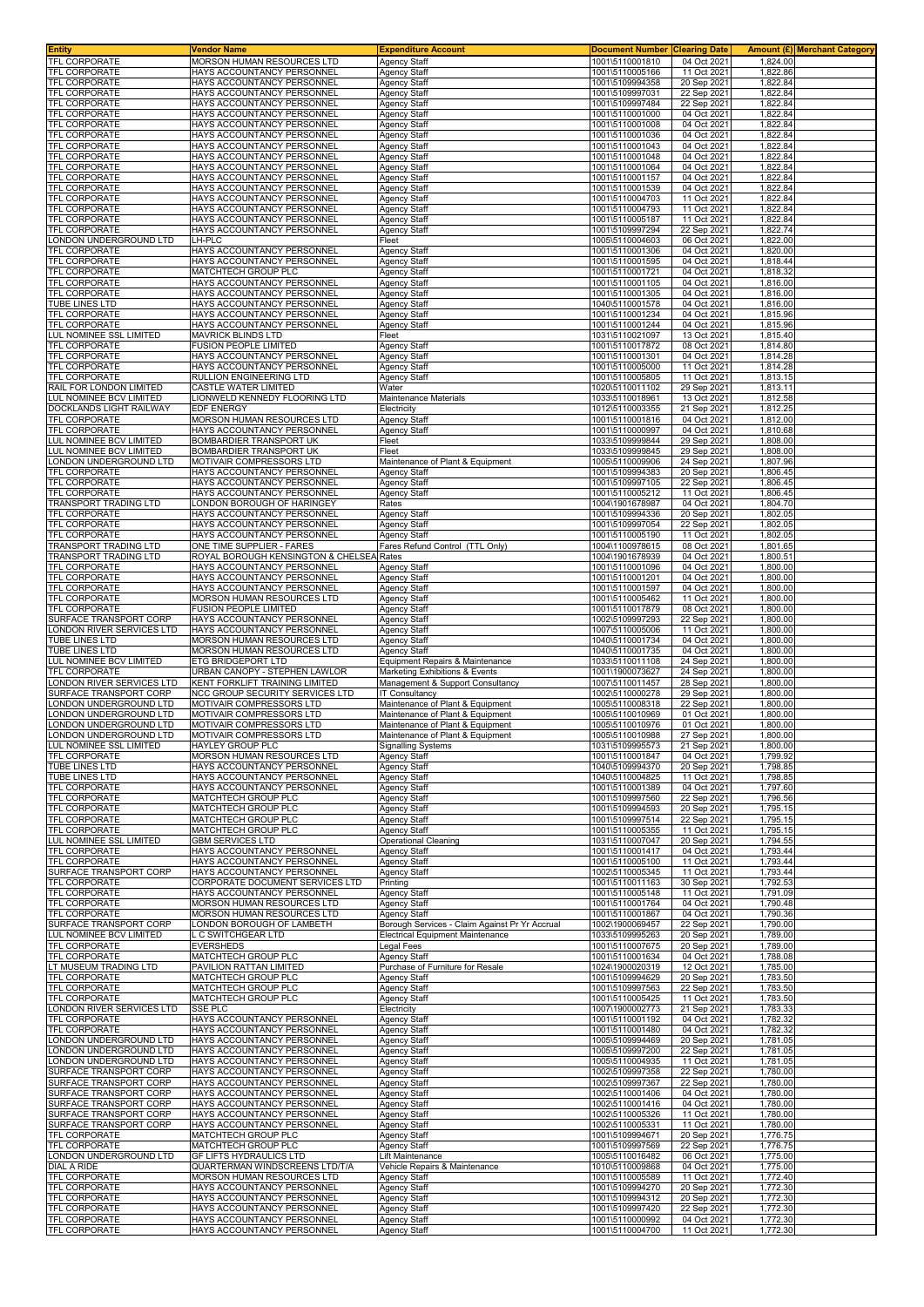| <b>Entity</b>                                       | Vendor Name                                                     | <b>Expenditure Account</b>                                     | <b>Document Number</b>             | <b>Clearing Date</b>       |                      | <b>Amount (£)</b> Merchant Category |
|-----------------------------------------------------|-----------------------------------------------------------------|----------------------------------------------------------------|------------------------------------|----------------------------|----------------------|-------------------------------------|
| TFL CORPORATE<br>TFL CORPORATE                      | HAYS ACCOUNTANCY PERSONNEL<br>MATCHTECH GROUP PLC               | <b>Agency Staff</b><br><b>Agency Staff</b>                     | 1001\5110004704<br>1001\5109994625 | 11 Oct 2021<br>20 Sep 2021 | 1.772.30<br>1,772.00 |                                     |
| TFL CORPORATE                                       | MATCHTECH GROUP PLC                                             | <b>Agency Staff</b>                                            | 1001\5110005424                    | 11 Oct 2021                | 1,772.00             |                                     |
| TFL CORPORATE                                       | MATCHTECH GROUP PLC                                             | <b>Agency Staff</b>                                            | 1001\5110005439                    | 11 Oct 2021                | 1,772.00             |                                     |
| TFL CORPORATE<br>TFL CORPORATE                      | <b>MORSON HUMAN RESOURCES LTD</b><br>MORSON HUMAN RESOURCES LTD | <b>Agency Staff</b><br><b>Agency Staff</b>                     | 1001\5109997715<br>1001\5110001893 | 22 Sep 2021<br>04 Oct 2021 | 1,770.40<br>1,770.40 |                                     |
| TFL CORPORATE                                       | HAYS ACCOUNTANCY PERSONNEL                                      | <b>Agency Staff</b>                                            | 1001\5109997023                    | 22 Sep 2021                | 1,768.55             |                                     |
| TFL CORPORATE                                       | HAYS ACCOUNTANCY PERSONNEL                                      | <b>Agency Staff</b>                                            | 1001\5110004744                    | 11 Oct 2021                | 1,768.55             |                                     |
| TFL CORPORATE<br>TFL CORPORATE                      | HAYS ACCOUNTANCY PERSONNEL<br>FUSION PEOPLE LIMITED             | <b>Agency Staff</b><br><b>Agency Staff</b>                     | 1001\5110001186<br>1001\5110013473 | 04 Oct 2021<br>01 Oct 2021 | 1,766.44<br>1,765.04 |                                     |
| TFL CORPORATE                                       | FUSION PEOPLE LIMITED                                           | Agency Staff                                                   | 1001\5110017933                    | 08 Oct 2021                | 1,765.04             |                                     |
| TFL CORPORATE                                       | HAYS ACCOUNTANCY PERSONNEL                                      | <b>Agency Staff</b>                                            | 1001\5110001031                    | 04 Oct 2021                | 1,764.04             |                                     |
| LONDON UNDERGROUND LTD<br>TFL CORPORATE             | PANDROL UK LTD<br>HAYS ACCOUNTANCY PERSONNEL                    | <b>Track General Maintenance</b><br><b>Agency Staff</b>        | 1005\5110010412<br>1001\5110001125 | 13 Oct 2021<br>04 Oct 2021 | 1,764.00<br>1,763.72 |                                     |
| LUL NOMINEE SSL LIMITED                             | JOHN BRADLEY & SON (SPRINGS) LTD                                | <b>Signalling Systems</b>                                      | 1031\5110003914                    | 05 Oct 2021                | 1,761.20             |                                     |
| LONDON UNDERGROUND LTD                              | HAYLEY GROUP PLC                                                | Fleet                                                          | 1005\5110004260                    | 06 Oct 2021                | 1,761.02             |                                     |
| TFL CORPORATE<br>TFL CORPORATE                      | HAYS ACCOUNTANCY PERSONNEL<br>MORSON HUMAN RESOURCES LTD        | <b>Agency Staff</b><br><b>Agency Staff</b>                     | 1001\5110001528<br>1001\5110001793 | 04 Oct 2021<br>04 Oct 2021 | 1,760.32<br>1,760.00 |                                     |
| TFL CORPORATE                                       | MORSON HUMAN RESOURCES LTD                                      | <b>Agency Staff</b>                                            | 1001\5110001802                    | 04 Oct 2021                | 1,760.00             |                                     |
| TFL CORPORATE<br>LUL NOMINEE BCV LIMITED            | <b>MORSON HUMAN RESOURCES LTD</b><br>WABTEC RAIL LIMITED        | <b>Agency Staff</b><br>Stock Issues - Repairables              | 1001\5110001814<br>1033\5109998247 | 04 Oct 2021<br>22 Sep 2021 | 1,760.00<br>1,758.38 |                                     |
| ONDON UNDERGROUND LTD                               | MATCHTECH GROUP PLC                                             | Agency Staff                                                   | 1005\5110001689                    | 04 Oct 2021                | 1,757.40             |                                     |
| ONDON UNDERGROUND LTD                               | BROOKVEX IMS LTD                                                | Cameras                                                        | 1005\5110018859                    | 07 Oct 2021                | 1,757.28             |                                     |
| ONDON UNDERGROUND LTD<br>ONDON UNDERGROUND LTD      | <b>FUSION PEOPLE LIMITED</b><br><b>FUSION PEOPLE LIMITED</b>    | <b>Agency Staff</b><br><b>Agency Staff</b>                     | 1005\5110013512<br>1005\5110017875 | 01 Oct 2021<br>08 Oct 2021 | 1,755.62<br>1,755.62 |                                     |
| ONDON UNDERGROUND LTD                               | <b>FUSION PEOPLE LIMITED</b>                                    | <b>Agency Staff</b>                                            | 1005\5110013443                    | 01 Oct 2021                | 1,755.20             |                                     |
| ONDON UNDERGROUND LTD<br>ONDON UNDERGROUND LTD      | <b>FUSION PEOPLE LIMITED</b><br><b>FUSION PEOPLE LIMITED</b>    | <b>Agency Staff</b><br><b>Agency Staff</b>                     | 1005\5110013448<br>1005\5110017894 | 01 Oct 2021<br>08 Oct 2021 | 1,755.20<br>1,755.20 |                                     |
| ONDON UNDERGROUND LTD                               | <b>FUSION PEOPLE LIMITED</b>                                    | Agency Staff                                                   | 1005\5110017906                    | 08 Oct 2021                | 1,755.20             |                                     |
| SURFACE TRANSPORT CORP                              | HUNTRESS SEARCH LTD                                             | Passenger Surveys                                              | 1002\5109996503                    | 22 Sep 2021                | 1,755.03             |                                     |
| ONDON RIVER SERVICES LTD<br>ONDON UNDERGROUND LTD   | <b>HYDRACHILL LTD</b><br>BIFFA WASTE SERVICES LIMITED           | Building Maintenance & Repairs<br>Vehicle Operating Leases     | 1007\5110012409<br>1005\5110002300 | 29 Sep 2021<br>29 Sep 2021 | 1,755.00<br>1,755.00 |                                     |
| <b>TFL CORPORATE</b>                                | <b>INVESTIGO</b>                                                | Management & Support Consultancy                               | 1001\5110016479                    | 05 Oct 2021                | 1,755.00             |                                     |
| ONDON UNDERGROUND LTD                               | MORSON HUMAN RESOURCES LTD                                      | Agency Staff                                                   | 1005\5109994698                    | 20 Sep 2021                | 1,752.48             |                                     |
| ONDON UNDERGROUND LTD<br>LONDON UNDERGROUND LTD     | HAYLEY GROUP PLC<br>RULLION ENGINEERING LTD                     | Fleet<br><b>Agency Staff</b>                                   | 1005\5109999271<br>1005\5110002097 | 28 Sep 2021<br>04 Oct 2021 | 1,752.24<br>1,751.50 |                                     |
| TFL CORPORATE                                       | MATCHTECH GROUP PLC                                             | <b>Agency Staff</b>                                            | 1001\5109994657                    | 20 Sep 2021                | 1,751.00             |                                     |
| TFL CORPORATE<br>TFL CORPORATE                      | MATCHTECH GROUP PLC<br>MATCHTECH GROUP PLC                      | <b>Agency Staff</b>                                            | 1001\5110001651<br>1001\5110001657 | 04 Oct 2021<br>04 Oct 2021 | 1,751.00<br>1,751.00 |                                     |
| TFL CORPORATE                                       | FUSION PEOPLE LIMITED                                           | Agency Staff<br><b>Agency Staff</b>                            | 1001\5110013522                    | 01 Oct 2021                | 1,751.00             |                                     |
| TFL CORPORATE                                       | HAYS ACCOUNTANCY PERSONNEL                                      | <b>Agency Staff</b>                                            | 1001\5109994223                    | 20 Sep 2021                | 1,750.00             |                                     |
| TFL CORPORATE<br><b>TFL CORPORATE</b>               | HAYS ACCOUNTANCY PERSONNEL<br>HAYS ACCOUNTANCY PERSONNEL        | <b>Agency Staff</b><br><b>Agency Staff</b>                     | 1001\5109994523<br>1001\5109994527 | 20 Sep 2021<br>20 Sep 2021 | 1,750.00<br>1,750.00 |                                     |
| TFL CORPORATE                                       | HAYS ACCOUNTANCY PERSONNEL                                      | Agency Staff                                                   | 1001\5109997278                    | 22 Sep 2021                | 1,750.00             |                                     |
| <b>TFL CORPORATE</b>                                | HAYS ACCOUNTANCY PERSONNEL                                      | Agency Staff                                                   | 1001\5109997387                    | 22 Sep 2021                | 1,750.00             |                                     |
| <b>TFL CORPORATE</b><br>TFL CORPORATE               | HAYS ACCOUNTANCY PERSONNEL<br>HAYS ACCOUNTANCY PERSONNEL        | <b>Agency Staff</b><br><b>Agency Staff</b>                     | 1001\5109997390<br>1001\5109997483 | 22 Sep 2021<br>22 Sep 2021 | 1,750.00<br>1,750.00 |                                     |
| TFL CORPORATE                                       | HAYS ACCOUNTANCY PERSONNEI                                      | <b>Agency Staff</b>                                            | 1001\5110005150                    | 11 Oct 2021                | 1,750.00             |                                     |
| SURFACE TRANSPORT CORP                              | HAYS ACCOUNTANCY PERSONNEL                                      | <b>Agency Staff</b>                                            | 1002\5109994177                    | 20 Sep 2021                | 1,750.00             |                                     |
| SURFACE TRANSPORT CORP<br>SURFACE TRANSPORT CORP    | HAYS ACCOUNTANCY PERSONNEI<br>HAYS ACCOUNTANCY PERSONNEI        | <b>Agency Staff</b><br><b>Agency Staff</b>                     | 1002\5109997318<br>1002\5110005056 | 22 Sep 2021<br>11 Oct 2021 | 1,750.00<br>1,750.00 |                                     |
| TUBE LINES LTD                                      | HAYS ACCOUNTANCY PERSONNEL                                      | <b>Agency Staff</b>                                            | 1040\5109994095                    | 20 Sep 2021                | 1,750.00             |                                     |
| TUBE LINES LTD<br>TUBE LINES LTD                    | HAYS ACCOUNTANCY PERSONNEL<br>HAYS ACCOUNTANCY PERSONNEL        | Agency Staff<br><b>Agency Staff</b>                            | 1040\5109997214<br>1040\5110004950 | 22 Sep 2021<br>11 Oct 2021 | 1,750.00<br>1,750.00 |                                     |
| TUBE LINES LTD                                      | COLLIERS INTERNATIONAL                                          | Property Management Fees                                       | 1040\5109996763                    | 22 Sep 2021                | 1,750.00             |                                     |
| SURFACE TRANSPORT CORP                              | SAMDESK                                                         | Computer Software                                              | 1002\5110003606                    | 24 Sep 2021                | 1,750.00             |                                     |
| SURFACE TRANSPORT CORP<br>TFL CORPORATE             | SAMDESK<br>THE FUCHSIA CORNER PRODUCTIONS LTD                   | Computer Software<br>Planning & Development Consultancy        | 1002\5110016405<br>1001\5110021348 | 06 Oct 2021<br>15 Oct 2021 | 1,750.00<br>1,750.00 |                                     |
| LT MUSEUM TRADING LTD                               | PAVILION RATTAN LIMITED                                         | Purchase of Furniture for Resale                               | 1024\1900020318                    | 12 Oct 2021                | 1,750.00             |                                     |
| <b>TFL CORPORATE</b>                                | WINDER PHILLIPS ASSOCIATES                                      | Professional Engineering Services                              | 1001\5110006733                    | 20 Sep 2021                | 1,750.00             |                                     |
| TUBE LINES LTD<br>TFL CORPORATE                     | HAYS ACCOUNTANCY PERSONNEL<br>HAYS ACCOUNTANCY PERSONNEL        | <b>Agency Staff</b><br><b>Agency Staff</b>                     | 1040\5109994046<br>1001\5110001050 | 20 Sep 2021<br>04 Oct 2021 | 1,749.95<br>1,748.52 |                                     |
| TFL CORPORATE                                       | HAYS ACCOUNTANCY PERSONNEL                                      | <b>Agency Staff</b>                                            | 1001\5110001482                    | 04 Oct 2021                | 1,748.52             |                                     |
| TUBE LINES LTD<br>TFL CORPORATE                     | HAYLEY GROUP PLC<br>MATCHTECH GROUP PLC                         | <b>Protective Clothing</b><br>Agency Staff                     | 1025\5109998626<br>1001\5110001627 | 28 Sep 2021<br>04 Oct 2021 | 1,748.28<br>1,748.12 |                                     |
| LONDON UNDERGROUND LTD                              | <b>SIAN REEVES</b>                                              | Legal Fees                                                     | 1005\5110010506                    | 24 Sep 2021                | 1,746.00             |                                     |
| LUL NOMINEE SSL LIMITED                             | ERIKS EMS                                                       | Component Repairs Sub Contracted                               | 1031\5109998858                    | 28 Sep 2021                | 1,745.84             |                                     |
| LUL NOMINEE SSL LIMITED<br>TFL CORPORATE            | ERIKS EMS<br>HAYS ACCOUNTANCY PERSONNEL                         | <b>Component Repairs Sub Contracted</b><br><b>Agency Staff</b> | 1031\5109999044<br>1001\5109994103 | 28 Sep 2021<br>20 Sep 2021 | 1,745.84<br>1,745.75 |                                     |
| TFL CORPORATE                                       | HAYS ACCOUNTANCY PERSONNEL                                      | <b>Agency Staff</b>                                            | 1001\5109994119                    | 20 Sep 2021                | 1,745.75             |                                     |
| TFL CORPORATE<br>TFL CORPORATE                      | HAYS ACCOUNTANCY PERSONNEL                                      | <b>Agency Staff</b><br><b>Agency Staff</b>                     | 1001\5109997508                    | 22 Sep 2021                | 1,745.75<br>1,745.75 |                                     |
| TFL CORPORATE                                       | HAYS ACCOUNTANCY PERSONNEL<br>HAYS ACCOUNTANCY PERSONNEL        | <b>Agency Staff</b>                                            | 1001\5109997509<br>1001\5110005278 | 22 Sep 2021<br>11 Oct 2021 | 1,745.75             |                                     |
| TFL CORPORATE                                       | HAYS ACCOUNTANCY PERSONNEL                                      | <b>Agency Staff</b>                                            | 1001\5110005289                    | 11 Oct 2021                | 1,745.75             |                                     |
| LONDON UNDERGROUND LTD<br>LONDON UNDERGROUND LTD    | PABLON TOOLS LTD<br>PHOENIX SYSTEMS UK                          | Medical & First Aid Materials<br>Fleet                         | 1005\5110018828<br>1005\5110002998 | 07 Oct 2021<br>05 Oct 2021 | 1,745.62<br>1,744.80 |                                     |
| ONDON RIVER SERVICES LTD                            | PETER TABOADA SL                                                | Maintenance of Plant & Equipment                               | 1007\5109999145                    | 27 Sep 2021                | 1.744.30             |                                     |
| TFL CORPORATE                                       | HAYS ACCOUNTANCY PERSONNEL                                      | <b>Agency Staff</b>                                            | 1001\5110001316<br>1001\5110004732 | 04 Oct 2021                | 1,741.84<br>1,741.84 |                                     |
| TFL CORPORATE<br>LONDON UNDERGROUND LTD             | HAYS ACCOUNTANCY PERSONNEL<br><b>HAYLEY GROUP PLC</b>           | <b>Agency Staff</b><br>Equipment Repairs & Maintenance         | 1005\5109993147                    | 11 Oct 2021<br>30 Sep 2021 | 1,741.23             |                                     |
| <b>TRANSPORT TRADING LTD</b>                        | ONE TIME SUPPLIER - FARES                                       | Fares Refund Control (TTL Only)                                | 1004\1100980941                    | 15 Oct 2021                | 1,740.00             |                                     |
| TFL CORPORATE<br>TFL CORPORATE                      | MATCHTECH GROUP PLC<br>MATCHTECH GROUP PLC                      | <b>Agency Staff</b><br><b>Agency Staff</b>                     | 1001\5109997553<br>1001\5110001638 | 22 Sep 2021<br>04 Oct 2021 | 1,740.00<br>1,740.00 |                                     |
| <b>TFL CORPORATE</b>                                | MATCHTECH GROUP PLC                                             | Agency Staff                                                   | 1001\5110001672                    | 04 Oct 2021                | 1,740.00             |                                     |
| TFL CORPORATE                                       | MATCHTECH GROUP PLC                                             | <b>Agency Staff</b>                                            | 1001\5110001674                    | 04 Oct 2021                | 1,740.00             |                                     |
| TFL CORPORATE<br>TFL CORPORATE                      | MATCHTECH GROUP PLC<br>MATCHTECH GROUP PLC                      | Agency Staff<br>Agency Staff                                   | 1001\5110001691<br>1001\5110001716 | 04 Oct 2021<br>04 Oct 2021 | 1,740.00<br>1,740.00 |                                     |
| TFL CORPORATE                                       | MATCHTECH GROUP PLC                                             | <b>Agency Staff</b>                                            | 1001\5110001717                    | 04 Oct 2021                | 1,740.00             |                                     |
| TFL CORPORATE<br>TFL CORPORATE                      | MATCHTECH GROUP PLC<br>MATCHTECH GROUP PLC                      | <b>Agency Staff</b><br><b>Agency Staff</b>                     | 1001\5110005403<br>1001\5110005418 | 11 Oct 2021<br>11 Oct 2021 | 1,740.00<br>1,740.00 |                                     |
| LT MUSEUM TRADING LTD                               | EMBLEM PRINT PRODUCTS LIMITED                                   | LTM Purchase of Gifts for Resale                               | 1024\1900020200                    | 21 Sep 2021                | 1,740.00             |                                     |
| TFL CORPORATE                                       | HAYS ACCOUNTANCY PERSONNEL                                      | <b>Agency Staff</b>                                            | 1001\5110000998                    | 04 Oct 2021                | 1,739.64             |                                     |
| LUL NOMINEE BCV LIMITED<br>TUBE LINES LTD           | KINGSBEECH LTD<br>RS COMPONENTS LTD                             | <b>Track General Maintenance</b><br>Maintenance Materials      | 1033\5110019971<br>1025\5109993632 | 15 Oct 2021<br>22 Sep 2021 | 1,738.92<br>1,737.90 |                                     |
| TFL CORPORATE                                       | MORSON HUMAN RESOURCES LTD                                      | <b>Agency Staff</b>                                            | 1001\5110001866                    | 04 Oct 2021                | 1,736.96             |                                     |
| TFL CORPORATE                                       | HAYS ACCOUNTANCY PERSONNEL                                      | <b>Agency Staff</b>                                            | 1001\5110001146                    | 04 Oct 2021                | 1,734.24             |                                     |
| TFL CORPORATE<br>LUL NOMINEE SSL LIMITED            | HAYS ACCOUNTANCY PERSONNEL<br><b>WECS PRECISION LTD</b>         | <b>Agency Staff</b><br>Fleet                                   | 1001\5110004863<br>1031\5110022193 | 11 Oct 2021<br>15 Oct 2021 | 1,734.24<br>1,733.00 |                                     |
| LUL NOMINEE SSL LIMITED                             | ALSTOM TRANSPORT LTD                                            | <b>Signalling Systems</b>                                      | 1031\5110015230                    | 01 Oct 2021                | 1,732.95             |                                     |
| <b>TFL CORPORATE</b><br>TFL CORPORATE               | HAYS ACCOUNTANCY PERSONNEL<br>MATCHTECH GROUP PLC               | <b>Agency Staff</b><br><b>Agency Staff</b>                     | 1001\5110001485<br>1001\5109997577 | 04 Oct 2021<br>22 Sep 2021 | 1,731.68<br>1,730.40 |                                     |
| TFL CORPORATE                                       | MATCHTECH GROUP PLC                                             | <b>Agency Staff</b>                                            | 1001\5110001654                    | 04 Oct 2021                | 1,730.40             |                                     |
| TFL CORPORATE                                       | MATCHTECH GROUP PLC                                             | <b>Agency Staff</b>                                            | 1001\5110001709                    | 04 Oct 2021                | 1,730.40             |                                     |
| LONDON UNDERGROUND LTD<br>LONDON RIVER SERVICES LTD | <b>CENSOL LIMITED</b><br><b>GBM SERVICES LTD</b>                | Equipment Repairs & Maintenance<br>Office Cleaning             | 1005\5110011547<br>1007\5110003873 | 27 Sep 2021<br>20 Sep 2021 | 1,728.27<br>1,727.68 |                                     |
| TFL CORPORATE                                       | MORSON HUMAN RESOURCES LTD                                      | Agency Staff                                                   | 1001\5110001805                    | 04 Oct 2021                | 1,727.20             |                                     |
| TFL CORPORATE<br>TFL CORPORATE                      | MORSON HUMAN RESOURCES LTD<br><b>MORSON HUMAN RESOURCES LTD</b> | <b>Agency Staff</b><br><b>Agency Staff</b>                     | 1001\5110001818<br>1001\5110001828 | 04 Oct 2021<br>04 Oct 2021 | 1,727.20<br>1,727.20 |                                     |
| TFL CORPORATE                                       | MORSON HUMAN RESOURCES LTD                                      | <b>Agency Staff</b>                                            | 1001\5110001838                    | 04 Oct 2021                | 1,727.20             |                                     |
| TFL CORPORATE                                       | MORSON HUMAN RESOURCES LTD                                      | <b>Agency Staff</b>                                            | 1001\5110001899                    | 04 Oct 2021                | 1,727.20             |                                     |
| TFL CORPORATE<br><b>TFL CORPORATE</b>               | MORSON HUMAN RESOURCES LTD<br><b>MORSON HUMAN RESOURCES LTD</b> | <b>Agency Staff</b><br><b>Agency Staff</b>                     | 1001\5110001904<br>1001\5110005554 | 04 Oct 2021<br>11 Oct 2021 | 1,727.20<br>1,727.20 |                                     |
|                                                     |                                                                 |                                                                |                                    |                            |                      |                                     |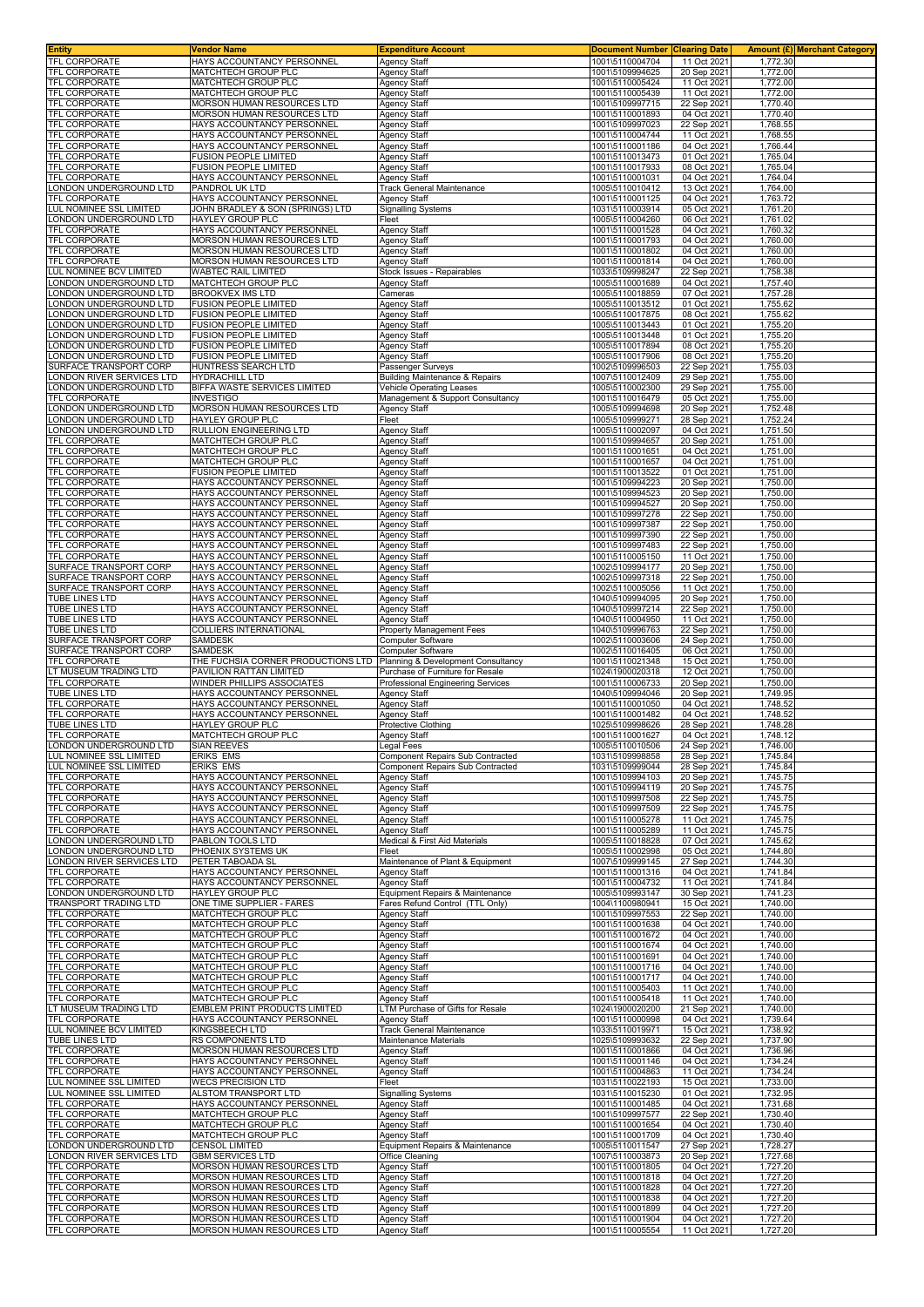| <b>Entity</b>                                     | Vendor Name                                                    | <b>Expenditure Account</b>                             | <b>Document Number Clearing Date</b> |                            |                      | Amount (£) Merchant Category |
|---------------------------------------------------|----------------------------------------------------------------|--------------------------------------------------------|--------------------------------------|----------------------------|----------------------|------------------------------|
| LUL NOMINEE BCV LIMITED<br>TFL CORPORATE          | KNORR-BREMSE RAIL LTD<br>OTM (UK) LTD                          | Fleet<br>Production Artwork And Design For Marketing   | 1033\5109956840<br>1001\5110019298   | 05 Oct 2021<br>08 Oct 2021 | 1,725.65<br>1,725.00 |                              |
| ONDON UNDERGROUND LTD                             | FUSION PEOPLE LIMITED                                          | Agency Staff                                           | 1005\5110009369                      | 24 Sep 2021                | 1,722.69             |                              |
| TFL CORPORATE                                     | MATCHTECH GROUP PLC                                            | Agency Staff                                           | 1001\5110001665                      | 04 Oct 2021                | 1,722.25             |                              |
| TFL CORPORATE                                     | HAYS ACCOUNTANCY PERSONNEI                                     | <b>Agency Staff</b>                                    | 1001\5110001504                      | 04 Oct 2021                | 1,721.64             |                              |
| TFL CORPORATE                                     | HAYS ACCOUNTANCY PERSONNEL                                     | <b>Agency Staff</b>                                    | 1001\5109997095                      | 22 Sep 2021                | 1,721.56             |                              |
| TFL CORPORATE                                     | HAYS ACCOUNTANCY PERSONNEL                                     | <b>Agency Staff</b>                                    | 1001\5110001049                      | 04 Oct 2021                | 1,721.56             |                              |
| <b>TFL CORPORATE</b>                              | HAYS ACCOUNTANCY PERSONNEL                                     | <b>Agency Staff</b>                                    | 1001\5110001106                      | 04 Oct 202                 | 1,721.56             |                              |
| TFL CORPORATE<br>LUL NOMINEE BCV LIMITED          | HAYS ACCOUNTANCY PERSONNEL<br>KINGSBEECH LTD                   | <b>Agency Staff</b><br>Equipment Repairs & Maintenance | 1001\5110001221<br>1033\5110007810   | 04 Oct 2021<br>22 Sep 2021 | 1,721.56<br>1,720.46 |                              |
| TFL CORPORATE                                     | HAYS ACCOUNTANCY PERSONNEL                                     | <b>Agency Staff</b>                                    | 1001\5109997273                      | 22 Sep 2021                | 1,720.38             |                              |
| TFL CORPORATE                                     | MORSON HUMAN RESOURCES LTD                                     | Agency Staff                                           | 1001\5110001900                      | 04 Oct 2021                | 1,718.56             |                              |
| TUBE LINES LTD                                    | O2 UK LTD                                                      | <b>Telephony Mobile</b>                                | 1040\1900000177                      | 29 Sep 2021                | 1,716.44             |                              |
| LONDON UNDERGROUND LTD                            | COMMANDER BUILDING SERVICES LIMITED MR Construction Costs      |                                                        | 1005\5109999571                      | 22 Sep 2021                | 1,715.75             |                              |
| TFL CORPORATE<br><b>DIAL A RIDE</b>               | O2 UK LTD<br>HACKNEY COMMUNITY TRANSPORT                       | <b>Telephony Mobile</b><br><b>Operator Costs</b>       | 1001\1900073831<br>1010\5109998859   | 29 Sep 2021<br>24 Sep 2021 | 1,715.53<br>1,713.85 |                              |
| TFL CORPORATE                                     | <b>LINKS SIGNS LTD</b>                                         | Production Artwork And Design For Marketing            | 1001\5110019280                      | 11 Oct 2021                | 1,713.74             |                              |
| LUL NOMINEE BCV LIMITED                           | PIRTEK                                                         | Signalling Systems                                     | 1033\5109996191                      | 21 Sep 2021                | 1,711.92             |                              |
| ONDON UNDERGROUND LTD                             | <b>FUSION PEOPLE LIMITED</b>                                   | Agency Staff                                           | 1005\5110009311                      | 24 Sep 202                 | 1,711.32             |                              |
| LONDON UNDERGROUND LTD                            | <b>FUSION PEOPLE LIMITED</b>                                   | Agency Staff                                           | 1005\5110009401                      | 24 Sep 202                 | 1,711.32             |                              |
| ONDON UNDERGROUND LTD<br><b>TFL CORPORATE</b>     | ACCRASYSTEMS LTD - T/A METROSEAL<br>HAYS ACCOUNTANCY PERSONNEL | Equipment Repairs & Maintenance<br>Agency Staff        | 1005\5110004440<br>1001\5109994068   | 13 Oct 2021<br>20 Sep 2021 | 1,710.50<br>1,709.72 |                              |
| ONDON UNDERGROUND LTD.                            | KABA LIMITED                                                   | Uniforms                                               | 1005\5109996292                      | 22 Sep 202                 | 1,708.05             |                              |
| ONDON UNDERGROUND LTD                             | RULLION ENGINEERING LTD                                        | Agency Staff                                           | 1005\5109995004                      | 20 Sep 2021                | 1,708.00             |                              |
| ONDON UNDERGROUND LTD                             | RULLION ENGINEERING LTD                                        | Agency Staff                                           | 1005\5109997903                      | 22 Sep 2021                | 1,708.00             |                              |
| ONDON UNDERGROUND LTD                             | RULLION ENGINEERING LTD                                        | Agency Staff                                           | 1005\5110005788                      | 11 Oct 2021                | 1,708.00             |                              |
| TFL CORPORATE<br>TFL CORPORATE                    | MORSON HUMAN RESOURCES LTD<br>MORSON HUMAN RESOURCES LTD       | <b>Agency Staff</b><br><b>Agency Staff</b>             | 1001\5109994731<br>1001\5110005518   | 20 Sep 2021<br>11 Oct 2021 | 1,706.46<br>1,706.46 |                              |
| TFL CORPORATE                                     | MORSON HUMAN RESOURCES LTD                                     | <b>Agency Staff</b>                                    | 1001\5109997635                      | 22 Sep 2021                | 1.705.20             |                              |
| TFL CORPORATE                                     | MORSON HUMAN RESOURCES LTD                                     | Agency Staff                                           | 1001\5110005487                      | 11 Oct 2021                | 1,705.20             |                              |
| SURFACE TRANSPORT CORP                            | HUNTRESS SEARCH LTD                                            | Passenger Surveys                                      | 1002\5110004060                      | 06 Oct 2021                | 1,704.02             |                              |
| TFL CORPORATE<br>TFL CORPORATE                    | MATCHTECH GROUP PLC<br>MATCHTECH GROUP PLC                     | <b>Agency Staff</b><br><b>Agency Staff</b>             | 1001\5109994617<br>1001\5109997550   | 20 Sep 2021<br>22 Sep 2021 | 1,704.00<br>1,704.00 |                              |
| TFL CORPORATE                                     | MATCHTECH GROUP PLC                                            | <b>Agency Staff</b>                                    | 1001\5110001667                      | 04 Oct 2021                | 1,704.00             |                              |
| <b>TFL CORPORATE</b>                              | <b>MATCHTECH GROUP PLC</b>                                     | <b>Agency Staff</b>                                    | 1001\5110001668                      | 04 Oct 2021                | 1,704.00             |                              |
| TFL CORPORATE                                     | MATCHTECH GROUP PLC                                            | <b>Agency Staff</b>                                    | 1001\5110005400                      | 11 Oct 2021                | 1,704.00             |                              |
| TFL CORPORATE                                     | HAYS ACCOUNTANCY PERSONNEL                                     | Agency Staff                                           | 1001\5109994509                      | 20 Sep 2021                | 1,703.96             |                              |
| TFL CORPORATE<br>TFL CORPORATE                    | HAYS ACCOUNTANCY PERSONNEL<br>HAYS ACCOUNTANCY PERSONNEI       | <b>Agency Staff</b><br><b>Agency Staff</b>             | 1001\5110004986<br>1001\5110001135   | 11 Oct 2021<br>04 Oct 2021 | 1,703.96<br>1,701.32 |                              |
| TFL CORPORATE                                     | HAYS ACCOUNTANCY PERSONNEI                                     | Agency Staff                                           | 1001\5110001202                      | 04 Oct 202                 | 1,701.32             |                              |
| TFL CORPORATE                                     | HAYS ACCOUNTANCY PERSONNEL                                     | <b>Agency Staff</b>                                    | 1001\5110004731                      | 11 Oct 2021                | 1,701.32             |                              |
| SURFACE TRANSPORT CORP                            | MATCHTECH GROUP PLC                                            | <b>Agency Staff</b>                                    | 1002\5110001644                      | 04 Oct 2021                | 1.700.00             |                              |
| SURFACE TRANSPORT CORP                            | MATCHTECH GROUP PLC                                            | <b>Agency Staff</b>                                    | 1002\5110005428                      | 11 Oct 2021                | 1,700.00             |                              |
| TFL CORPORATE<br>TFL CORPORATE                    | CORPORATE DOCUMENT SERVICES LTD<br>FOCUS ON TRAINING           | Printing<br>Staff Training                             | 1001\5110020608<br>1001\5110008327   | 12 Oct 2021<br>22 Sep 2021 | 1,700.00<br>1,699.00 |                              |
| LONDON UNDERGROUND LTD                            | ROPE & MARINE SERVICES LTD                                     | Fleet                                                  | 1005\5110013898                      | 01 Oct 202                 | 1,699.00             |                              |
| TFL CORPORATE                                     | MORSON HUMAN RESOURCES LTD                                     | Agency Staff                                           | 1001\5110001865                      | 04 Oct 2021                | 1,697.72             |                              |
| TFL CORPORATE                                     | RISKTEC SOLUTIONS LTD                                          | Management & Support Consultancy                       | 1001\5110008284                      | 21 Sep 2021                | 1,697.25             |                              |
| TFL CORPORATE                                     | PURPLE GRIFFON                                                 | Staff Training                                         | 1001\5110014328                      | 04 Oct 2021                | 1,695.00             |                              |
| RAIL FOR LONDON LIMITED<br>ONDON UNDERGROUND LTD  | <b>EARNING TREE INTERNATIONAL LTD</b><br>ENPRO GROUP LIMITED   | Staff Training<br>Maintenance Materials                | 1020\5109998438<br>1005\5110007272   | 22 Sep 202<br>11 Oct 2021  | 1,695.00<br>1,694.26 |                              |
| TFL CORPORATE                                     | MATCHTECH GROUP PLC                                            | Agency Staff                                           | 1001\5110001660                      | 04 Oct 2021                | 1,693.96             |                              |
| TRANSPORT TRADING LTD                             | ONE TIME SUPPLIER - FARES                                      | Fares Refund Control (TTL Only)                        | 1004\1100978555                      | 08 Oct 2021                | 1,693.50             |                              |
| ONDON UNDERGROUND LTD.                            | LH-PLC                                                         | Fleet                                                  | 1005\5110004605                      | 06 Oct 2021                | 1,693.00             |                              |
| TFL CORPORATE<br>ONDON TRANSPORT MUSEUM           | MATCHTECH GROUP PLC<br>MITIE FM LIMITED                        | Agency Staff<br>Security Services (Guards)             | 1001\5110001621<br>1011\5110010771   | 04 Oct 2021<br>23 Sep 2021 | 1,692.84<br>1,690.43 |                              |
| ONDON UNDERGROUND LTD                             | HONEYWELL CONTROL SYSTEMS LTD                                  | Security Equipment                                     | 1005\5110006134                      | 11 Oct 2021                | 1,690.00             |                              |
| LONDON UNDERGROUND LTD                            | <b>GBM SERVICES LTD</b>                                        | <b>Operational Cleaning</b>                            | 1005\5110003944                      | 20 Sep 2021                | 1,688.17             |                              |
| <b>TFL CORPORATE</b><br>TFL CORPORATE             | MORSON HUMAN RESOURCES LTD<br>MORSON HUMAN RESOURCES LTD       | <b>Agency Staff</b><br>Agency Staff                    | 1001\5110001889<br>1001\5109994834   | 04 Oct 202<br>20 Sep 2021  | 1,687.68<br>1,687.56 |                              |
| TFL CORPORATE                                     | <b>MORSON HUMAN RESOURCES LTD</b>                              | <b>Agency Staff</b>                                    | 1001\5110001839                      | 04 Oct 2021                | 1,687.56             |                              |
| DOCKLANDS LIGHT RAILWAY                           | <b>THAMES CLIPPERS</b>                                         | Ticket & Pass Production                               | 1012\5110009519                      | 28 Sep 2021                | 1,686.28             |                              |
| ONDON BUS SERVICES LTD                            | BT SERVICE AGILITY                                             | <b>Telephony Fixed</b>                                 | 1006\1900046271                      | 07 Oct 2021                | 1,686.12             |                              |
| TUBE LINES LTD<br>TUBE LINES LTD                  | HAYS ACCOUNTANCY PERSONNEL<br>HAYS ACCOUNTANCY PERSONNEL       | Agency Staff<br>Agency Staff                           | 1040\5109994081<br>1040\5110004921   | 20 Sep 2021<br>11 Oct 2021 | 1,686.05<br>1,686.05 |                              |
| TFL CORPORATE                                     | MATCHTECH GROUP PLC                                            | Agency Staff                                           | 1001\5110005430                      | 11 Oct 2021                | 1,685.60             |                              |
| <b>TFL CORPORATE</b>                              | <b>EVERSHEDS</b>                                               | egal Fees.                                             | 1001\5110007678                      | 20 Sep 2021                | 1,685.50             |                              |
| TRANSPORT TRADING LTD                             | ONE TIME SUPPLIER - FARES                                      | Fares Refund Control (TTL Only)                        | 1004\1100976956                      | 04 Oct 2021                | 1,684.65             |                              |
| LUL NOMINEE BCV LIMITED                           | <b>EBM-PAPST UK LTD</b>                                        | Fleet                                                  | 1033\5110003403                      | 06 Oct 2021                | 1,684.16             |                              |
| TFL CORPORATE<br>TFL CORPORATE                    | HAYS ACCOUNTANCY PERSONNEL<br>HAYS ACCOUNTANCY PERSONNEL       | <b>Agency Staff</b><br>Agency Staff                    | 1001\5109994299<br>1001\5109997020   | 20 Sep 2021<br>22 Sep 2021 | 1,683.70<br>1,683.70 |                              |
| TFL CORPORATE                                     | HAYS ACCOUNTANCY PERSONNEL                                     | Agency Staff                                           | 1001\5110004742                      | 11 Oct 2021                | 1,683.70             |                              |
| LUL NOMINEE BCV LIMITED                           | <b>SIEMENS</b>                                                 | <b>Signalling Systems</b>                              | 1033\5109996846                      | 22 Sep 2021                | 1,682.62             |                              |
| TFL CORPORATE                                     | HAYS ACCOUNTANCY PERSONNEL                                     | <b>Agency Staff</b>                                    | 1001\5110001012                      | 04 Oct 2021                | 1,681.08             |                              |
| LUL NOMINEE BCV LIMITED<br><b>TFL CORPORATE</b>   | RS COMPONENTS LTD<br>HAYS ACCOUNTANCY PERSONNEL                | Maintenance Materials<br>Agency Staff                  | 1033\5110007394<br>1001\5109994122   | 13 Oct 2021<br>20 Sep 2021 | 1,680.73<br>1,680.39 |                              |
| <b>TFL CORPORATE</b>                              | HAYS ACCOUNTANCY PERSONNEL                                     | <b>Agency Staff</b>                                    | 1001\5110001547                      | 04 Oct 2021                | 1.680.00             |                              |
| TRANSPORT TRADING LTD                             | MITIE FM LIMITED                                               | Security Services (Guards)                             | 1004\5110009977                      | 22 Sep 2021                | 1,680.00             |                              |
| RAIL FOR LONDON LIMITED                           | ENERGY AND SYSTEM TECHNICAL LTD                                | Management & Support Consultancy                       | 1020\5110007245                      | 20 Sep 2021                | 1,680.00             |                              |
| TFL CORPORATE<br>TFL CORPORATE                    | HAYS ACCOUNTANCY PERSONNEL<br>HAYS ACCOUNTANCY PERSONNEL       | <b>Agency Staff</b><br><b>Agency Staff</b>             | 1001\5110001553<br>1001\5110001584   | 04 Oct 2021<br>04 Oct 2021 | 1,679.96<br>1,679.96 |                              |
| TFL CORPORATE                                     | HAYS ACCOUNTANCY PERSONNEL                                     | <b>Agency Staff</b>                                    | 1001\5110004896                      | 11 Oct 2021                | 1,679.88             |                              |
| TFL CORPORATE                                     | MORSON HUMAN RESOURCES LTD                                     | <b>Agency Staff</b>                                    | 1001\5110001817                      | 04 Oct 2021                | 1.679.72             |                              |
| LONDON UNDERGROUND LTD                            | FELTHAM COACHWORKS LTD                                         | Vehicle Repairs & Maintenance                          | 1005\5110018953                      | 11 Oct 2021                | 1,679.17             |                              |
| TFL CORPORATE<br>TFL CORPORATE                    | HAYS ACCOUNTANCY PERSONNEL<br>HAYS ACCOUNTANCY PERSONNEL       | <b>Agency Staff</b><br>Agency Staff                    | 1001\5110005015<br>1001\5110005086   | 11 Oct 2021<br>11 Oct 2021 | 1,679.13<br>1,678.50 |                              |
| TFL CORPORATE                                     | <b>MORSON HUMAN RESOURCES LTD</b>                              | Agency Staff                                           | 1001\5109994693                      | 20 Sep 2021                | 1,677.40             |                              |
| TFL CORPORATE                                     | MORSON HUMAN RESOURCES LTD                                     | <b>Agency Staff</b>                                    | 1001\5109994699                      | 20 Sep 2021                | 1,677.35             |                              |
| TFL CORPORATE                                     | MORSON HUMAN RESOURCES LTD                                     | Agency Staff                                           | 1001\5109997598                      | 22 Sep 2021                | 1,677.35             |                              |
| <b>TFL CORPORATE</b>                              | MORSON HUMAN RESOURCES LTD                                     | Agency Staff                                           | 1001\5110005468                      | 11 Oct 2021                | 1,677.35             |                              |
| TRANSPORT TRADING LTD<br>LONDON UNDERGROUND LTD   | PFM COUNTING SOLUTIONS<br>TELENT TECHNOLOGY SERVICES LTD       | Security Equipment<br>Equipment Repairs & Maintenance  | 1004\5110015609<br>1005\5109992390   | 06 Oct 2021<br>27 Sep 2021 | 1,677.00<br>1,676.16 |                              |
| TFL CORPORATE                                     | HAYS ACCOUNTANCY PERSONNEL                                     | Agency Staff                                           | 1001\5109994128                      | 20 Sep 2021                | 1,675.00             |                              |
| TFL CORPORATE                                     | HAYS ACCOUNTANCY PERSONNEL                                     | Agency Staff                                           | 1001\5109997267                      | 22 Sep 2021                | 1,675.00             |                              |
| TFL CORPORATE                                     | HAYS ACCOUNTANCY PERSONNEL                                     | Agency Staff                                           | 1001\5110005001                      | 11 Oct 2021                | 1,675.00             |                              |
| LONDON UNDERGROUND LTD<br>LUL NOMINEE BCV LIMITED | <b>ROSPA</b><br><b>ROSPA</b>                                   | <b>Staff Training</b><br>Staff Training                | 1005\5110018524<br>1033\5110018523   | 06 Oct 2021<br>06 Oct 2021 | 1,675.00<br>1,675.00 |                              |
| LUL NOMINEE BCV LIMITED                           | LH-PLC                                                         | Stock Issues - Repairables                             | 1033\5109998534                      | 22 Sep 2021                | 1,675.00             |                              |
| LONDON UNDERGROUND LTD                            | THOMPSON PRECISION ENGINEERING                                 | Fleet                                                  | 1005\5110011730                      | 27 Sep 2021                | 1,675.00             |                              |
| TUBE LINES LTD<br>TFL CORPORATE                   | HAYS ACCOUNTANCY PERSONNEL<br>MORSON HUMAN RESOURCES LTD       | <b>Agency Staff</b><br><b>Agency Staff</b>             | 1040\5110001431<br>1001\5109997600   | 04 Oct 2021<br>22 Sep 2021 | 1,672.20<br>1,672.10 |                              |
| TFL CORPORATE                                     | MORSON HUMAN RESOURCES LTD                                     | <b>Agency Staff</b>                                    | 1001\5110005470                      | 11 Oct 2021                | 1,672.10             |                              |
| TFL CORPORATE                                     | MORSON HUMAN RESOURCES LTD                                     | <b>Agency Staff</b>                                    | 1001\5110001807                      | 04 Oct 2021                | 1,672.00             |                              |
| <b>TFL CORPORATE</b>                              | RULLION ENGINEERING LTD                                        | Agency Staff                                           | 1001\5110002092                      | 04 Oct 2021                | 1,672.00             |                              |
| TFL CORPORATE<br><b>TUBE LINES LTD</b>            | HAYS ACCOUNTANCY PERSONNEL<br>HAYS ACCOUNTANCY PERSONNEL       | <b>Agency Staff</b><br>Agency Staff                    | 1001\5110004787<br>1040\5109994032   | 11 Oct 2021<br>20 Sep 2021 | 1,670.88<br>1,669.50 |                              |
| TUBE LINES LTD                                    | HAYS ACCOUNTANCY PERSONNEL                                     | <b>Agency Staff</b>                                    | 1040\5110004816                      | 11 Oct 2021                | 1,669.50             |                              |
| SURFACE TRANSPORT CORP                            | HAYS ACCOUNTANCY PERSONNEL                                     | <b>Agency Staff</b>                                    | 1002\5110001434                      | 04 Oct 2021                | 1,668.32             |                              |
| TFL CORPORATE                                     | REED SPECIALIST RECRUITMENT LTD                                | <b>Agency Staff</b>                                    | 1001\5110009258                      | 30 Sep 2021                | 1,666.83             |                              |
| TFL CORPORATE<br>TFL CORPORATE                    | HAYS ACCOUNTANCY PERSONNEL<br>MORSON HUMAN RESOURCES LTD       | <b>Agency Staff</b><br><b>Agency Staff</b>             | 1001\5110005168<br>1001\5110001846   | 11 Oct 2021<br>04 Oct 2021 | 1,666.80<br>1,662.72 |                              |
| LUL NOMINEE SSL LIMITED                           | KINGSBEECH LTD                                                 | Plant & Equipment Purchases                            | 1031\5110018898                      | 11 Oct 2021                | 1,662.40             |                              |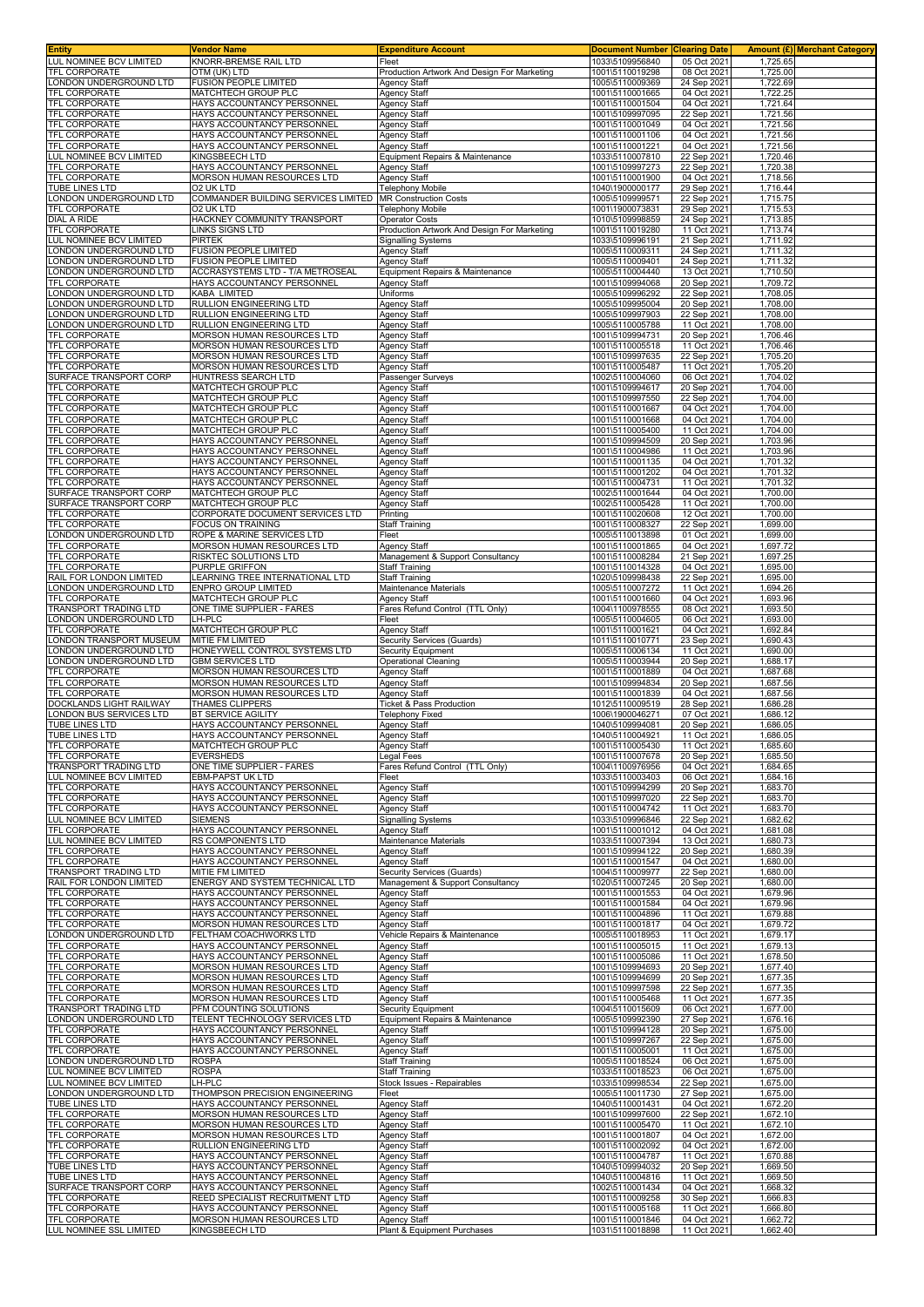| <b>Entity</b>                                                                                                                           | Vendor Name                                                              | <b>Expenditure Account</b>                                  | <b>Document Number</b>             | <b>Clearing Date</b>       |                      | <b>Amount (£) Merchant Category</b> |
|-----------------------------------------------------------------------------------------------------------------------------------------|--------------------------------------------------------------------------|-------------------------------------------------------------|------------------------------------|----------------------------|----------------------|-------------------------------------|
| LONDON UNDERGROUND LTD                                                                                                                  | SPECIALISED TOOLS & EQUIPMENT                                            | Plant & Equipment Purchases                                 | 1005\5110011033                    | 28 Sep 2021                | 1,661.98             |                                     |
| LUL NOMINEE BCV LIMITED<br>TFL CORPORATE                                                                                                | COMECH METROLOGY                                                         | <b>Track General Maintenance</b>                            | 1033\5110005885                    | 24 Sep 2021                | 1,661.88             |                                     |
| <b>TFL CORPORATE</b>                                                                                                                    | HAYS ACCOUNTANCY PERSONNEL<br>HAYS ACCOUNTANCY PERSONNEI                 | <b>Agency Staff</b><br><b>Agency Staff</b>                  | 1001\5109994255<br>1001\5109994512 | 20 Sep 2021<br>20 Sep 2021 | 1,660.84<br>1,660.84 |                                     |
| <b>TFL CORPORATE</b>                                                                                                                    | HAYS ACCOUNTANCY PERSONNEI                                               | <b>Agency Staff</b>                                         | 1001\5110001551                    | 04 Oct 2021                | 1,660.84             |                                     |
| ONDON UNDERGROUND LTD                                                                                                                   | MORSON HUMAN RESOURCES LTD                                               | <b>Agency Staff</b>                                         | 1005\5110001744                    | 04 Oct 2021                | 1,660.56             |                                     |
| ONDON UNDERGROUND LTD                                                                                                                   | MORSON HUMAN RESOURCES LTD                                               | <b>Agency Staff</b>                                         | 1005\5110005466                    | 11 Oct 2021                | 1,660.56             |                                     |
| ONDON UNDERGROUND LTD                                                                                                                   | DUCTCLEAN (UK) LTD T/A DCUK FM                                           | Building Maintenance & Repairs                              | 1005\5110007569                    | 20 Sep 2021                | 1,660.50             |                                     |
| <b>TFL CORPORATE</b>                                                                                                                    | HAYS ACCOUNTANCY PERSONNEL                                               | <b>Agency Staff</b>                                         | 1001\5109994138                    | 20 Sep 2021                | 1,660.00             |                                     |
| ONDON UNDERGROUND LTD<br>URFACE TRANSPORT CORP                                                                                          | PRV ENGINEERING LTD<br>UK POWER NETWORKS SERVICS POWERLINTraffic Signals | Equipment Repairs & Maintenance                             | 1005\5110000698<br>1002\5110002606 | 20 Sep 2021<br>04 Oct 2021 | 1,660.00<br>1,660.00 |                                     |
| ONDON UNDERGROUND LTD                                                                                                                   | RULLION ENGINEERING LTD                                                  | <b>Agency Staff</b>                                         | 1005\5110005789                    | 11 Oct 2021                | 1,659.84             |                                     |
| TFL CORPORATE                                                                                                                           | HAYS ACCOUNTANCY PERSONNEL                                               | Agency Staff                                                | 1001\5109997254                    | 22 Sep 2021                | 1,658.79             |                                     |
| ONDON UNDERGROUND LTD                                                                                                                   | <b>TIDYCO LTD</b>                                                        | Equipment Repairs & Maintenance                             | 1005\5109998873                    | 22 Sep 2021                | 1,657.71             |                                     |
| TFL CORPORATE                                                                                                                           | MORSON HUMAN RESOURCES LTD                                               | <b>Agency Staff</b>                                         | 1001\5109994840                    | 20 Sep 2021                | 1,656.80             |                                     |
| <b>TFL CORPORATE</b>                                                                                                                    | MORSON HUMAN RESOURCES LTD                                               | <b>Agency Staff</b>                                         | 1001\5109997655                    | 22 Sep 2021                | 1,656.80             |                                     |
| TRANSPORT TRADING LTD                                                                                                                   | ONE TIME SUPPLIER - FARES                                                | Fares Refund Control (TTL Only)                             | 1004\1100974878                    | 28 Sep 2021                | 1,656.50             |                                     |
| SURFACE TRANSPORT CORP<br>ONDON UNDERGROUND LTD                                                                                         | <b>SKY HIGH PLC</b><br><b>FUSION PEOPLE LIMITED</b>                      | <b>Traffic Signals</b><br>Agency Staff                      | 1002\5109977041<br>1005\5110013392 | 29 Sep 2021<br>01 Oct 2021 | 1,655.28<br>1,652.76 |                                     |
| TUBE LINES LTD                                                                                                                          | <b>ENGIE SERVICES LTD</b>                                                | Fire and Safety Equipment                                   | 1040\5109995486                    | 20 Sep 2021                | 1.650.00             |                                     |
| ONDON UNDERGROUND LTD                                                                                                                   | VIKING PRECISION ENGINEERS LTD                                           | Fleet                                                       | 1005\5110020415                    | 12 Oct 2021                | 1,650.00             |                                     |
| RAIL FOR LONDON LIMITED                                                                                                                 | EDF ENERGY                                                               | Electricity                                                 | 1020\5110009912                    | 22 Sep 2021                | 1,649.89             |                                     |
| ONDON UNDERGROUND LTD                                                                                                                   | VIKING PRECISION ENGINEERS LTD                                           | Fleet                                                       | 1005\5110020370                    | 12 Oct 2021                | 1,649.70             |                                     |
| LUL NOMINEE SSL LIMITED                                                                                                                 | KNORR-BREMSE RAIL LTD                                                    | Fleet                                                       | 1031\5109996645                    | 21 Sep 2021                | 1,649.55             |                                     |
| TFL CORPORATE                                                                                                                           | HAYS ACCOUNTANCY PERSONNEL                                               | <b>Agency Staff</b>                                         | 1001\5109994337                    | 20 Sep 2021                | 1,648.7'             |                                     |
| ONDON UNDERGROUND LTD<br><b>TFL CORPORATE</b>                                                                                           | CEF<br>FUSION PEOPLE LIMITED                                             | Heating & Lighting<br>Agency Staff                          | 1005\5110018910<br>1001\5110009332 | 07 Oct 2021<br>24 Sep 2021 | 1,648.54<br>1,648.00 |                                     |
| TFL CORPORATE                                                                                                                           | <b>FUSION PEOPLE LIMITED</b>                                             | <b>Agency Staff</b>                                         | 1001\5110013470                    | 01 Oct 2021                | 1,648.00             |                                     |
| <b>TFL CORPORATE</b>                                                                                                                    | FUSION PEOPLE LIMITED                                                    | <b>Agency Staff</b>                                         | 1001\5110017924                    | 08 Oct 2021                | 1,648.00             |                                     |
| LONDON UNDERGROUND LTD                                                                                                                  | <b>FUSION PEOPLE LIMITED</b>                                             | <b>Agency Staff</b>                                         | 1005\5110009306                    | 24 Sep 2021                | 1,648.00             |                                     |
| ONDON UNDERGROUND LTD.                                                                                                                  | FUSION PEOPLE LIMITED                                                    | <b>Agency Staff</b>                                         | 1005\5110009315                    | 24 Sep 2021                | 1,648.00             |                                     |
| ONDON UNDERGROUND LTD                                                                                                                   | <b>FUSION PEOPLE LIMITED</b>                                             | <b>Agency Staff</b>                                         | 1005\5110013472                    | 01 Oct 2021                | 1,648.00             |                                     |
| ONDON UNDERGROUND LTD<br>ONDON UNDERGROUND LTD                                                                                          | <b>FUSION PEOPLE LIMITED</b><br><b>FUSION PEOPLE LIMITED</b>             | <b>Agency Staff</b><br><b>Agency Staff</b>                  | 1005\5110013531<br>1005\5110017887 | 01 Oct 2021<br>08 Oct 2021 | 1,648.00<br>1,648.00 |                                     |
| ONDON UNDERGROUND LTD                                                                                                                   | <b>FUSION PEOPLE LIMITED</b>                                             | <b>Agency Staff</b>                                         | 1005\5110017897                    | 08 Oct 2021                | 1,648.00             |                                     |
| TFL CORPORATE                                                                                                                           | HAYS ACCOUNTANCY PERSONNEL                                               | <b>Agency Staff</b>                                         | 1001\5109994560                    | 20 Sep 2021                | 1,647.90             |                                     |
| ONDON UNDERGROUND LTD                                                                                                                   | RULLION ENGINEERING LTD                                                  | <b>Agency Staff</b>                                         | 1005\5110005823                    | 11 Oct 2021                | 1,647.61             |                                     |
| TFL CORPORATE                                                                                                                           | MORSON HUMAN RESOURCES LTD                                               | <b>Agency Staff</b>                                         | 1001\5109994720                    | 20 Sep 2021                | 1,646.40             |                                     |
| TFL CORPORATE                                                                                                                           | MORSON HUMAN RESOURCES LTD                                               | <b>Agency Staff</b>                                         | 1001\5109997652                    | 22 Sep 2021                | 1,646.40             |                                     |
| <b>TFL CORPORATE</b>                                                                                                                    | MORSON HUMAN RESOURCES LTD                                               | <b>Agency Staff</b>                                         | 1001\5110001801                    | 04 Oct 2021                | 1,646.40             |                                     |
| TFL CORPORATE<br>TFL CORPORATE                                                                                                          | MORSON HUMAN RESOURCES LTD<br>MORSON HUMAN RESOURCES LTD                 | <b>Agency Staff</b><br><b>Agency Staff</b>                  | 1001\5110001895<br>1001\5110005501 | 04 Oct 2021<br>11 Oct 2021 | 1,646.40<br>1,646.40 |                                     |
| <b>TFL CORPORATE</b>                                                                                                                    | MORSON HUMAN RESOURCES LTD                                               | <b>Agency Staff</b>                                         | 1001\5110005521                    | 11 Oct 2021                | 1,646.40             |                                     |
| <b>TFL CORPORATE</b>                                                                                                                    | MORSON HUMAN RESOURCES LTD                                               | <b>Agency Staff</b>                                         | 1001\5109997667                    | 22 Sep 2021                | 1,646.25             |                                     |
| <b>TFL CORPORATE</b>                                                                                                                    | MORSON HUMAN RESOURCES LTD                                               | Agency Staff                                                | 1001\5110001804                    | 04 Oct 2021                | 1,644.00             |                                     |
| TRANSPORT TRADING LTD                                                                                                                   | ONE TIME SUPPLIER - FARES                                                | Fares Refund Control (TTL Only)                             | 1004\1100979460                    | 11 Oct 2021                | 1,643.40             |                                     |
| <b>TFL CORPORATE</b>                                                                                                                    | CORPORATE DOCUMENT SERVICES LTD                                          | Printing For Customer Info Materials                        | 1001\5110006283                    | 20 Sep 2021                | 1,643.22             |                                     |
| ONDON UNDERGROUND LTD                                                                                                                   | <b>FUSION PEOPLE LIMITED</b>                                             | <b>Agency Staff</b>                                         | 1005\5110009314                    | 24 Sep 2021                | 1,642.05             |                                     |
| TFL CORPORATE<br>TFL CORPORATE                                                                                                          | CORPORATE DOCUMENT SERVICES LTD<br>HAYS ACCOUNTANCY PERSONNEL            | <b>MR Construction Costs</b>                                | 1001\5110006326<br>1001\5110001573 | 21 Sep 2021<br>04 Oct 2021 | 1,640.33<br>1,640.04 |                                     |
| LONDON UNDERGROUND LTD                                                                                                                  | <b>INSTANT</b>                                                           | <b>Agency Staff</b><br>Civil Engineering Construction Works | 1005\5110019911                    | 11 Oct 2021                | 1,639.79             |                                     |
| ONDON UNDERGROUND LTD                                                                                                                   | <b>INSTANT</b>                                                           | Civil Engineering Construction Works                        | 1005\5110020753                    | 13 Oct 2021                | 1,639.79             |                                     |
| TFL CORPORATE                                                                                                                           | MATCHTECH GROUP PLC                                                      | Agency Staff                                                | 1001\5109994639                    | 20 Sep 2021                | 1,638.76             |                                     |
| <b>TFL CORPORATE</b>                                                                                                                    | MATCHTECH GROUP PLC                                                      | <b>Agency Staff</b>                                         | 1001\5109997564                    | 22 Sep 2021                | 1,638.76             |                                     |
| TFL CORPORATE                                                                                                                           | MATCHTECH GROUP PLC                                                      | <b>Agency Staff</b>                                         | 1001\5110001688                    | 04 Oct 2021                | 1,638.76             |                                     |
| <b>TFL CORPORATE</b>                                                                                                                    | <b>MATCHTECH GROUP PLC</b>                                               | <b>Agency Staff</b>                                         | 1001\5109994670                    | 20 Sep 2021                | 1,636.71             |                                     |
| TFL CORPORATE<br>LONDON UNDERGROUND LTD                                                                                                 | MORSON HUMAN RESOURCES LTD<br>FUSION PEOPLE LIMITED                      | <b>Agency Staff</b><br><b>Agency Staff</b>                  | 1001\5109994768<br>1005\5110017893 | 20 Sep 2021<br>08 Oct 2021 | 1,635.44<br>1,634.91 |                                     |
| <b>TFL CORPORATE</b>                                                                                                                    | MORSON HUMAN RESOURCES LTD                                               | <b>Agency Staff</b>                                         | 1001\5110005510                    | 11 Oct 2021                | 1,634.50             |                                     |
| <b>TUBE LINES LTD</b>                                                                                                                   | FURRER+FREY GB LIMITED                                                   | <b>Traction Current</b>                                     | 1025\5110020041                    | 13 Oct 2021                | 1,632.12             |                                     |
| TRANSPORT TRADING LTD                                                                                                                   | ROYAL BOROUGH KENSINGTON & CHELSEA Rates                                 |                                                             | 1004\1901678940                    | 04 Oct 2021                | 1,631.68             |                                     |
| ONDON UNDERGROUND LTD                                                                                                                   | <b>GUARDSMAN ENGINEERING LTD</b>                                         | Plant & Equipment Purchases                                 | 1005\5110006810                    | 12 Oct 2021                | 1.631.60             |                                     |
| ONDON RIVER SERVICES LTD                                                                                                                | HAYS ACCOUNTANCY PERSONNEI                                               | <b>Agency Staff</b>                                         | 1007\5109997229                    | 22 Sep 2021                | 1,630.93             |                                     |
| ONDON RIVER SERVICES LTD                                                                                                                | HAYS ACCOUNTANCY PERSONNEL                                               | <b>Agency Staff</b>                                         | 1007\5109997480                    | 22 Sep 2021                | 1,630.72             |                                     |
| LUL NOMINEE SSL LIMITED<br><b>TFL CORPORATE</b>                                                                                         | KNORR-BREMSE RAIL LTD<br>HAYS ACCOUNTANCY PERSONNEL                      | Fleet<br><b>Agency Staff</b>                                | 1031\5110006947<br>1001\5109994190 | 11 Oct 2021<br>20 Sep 2021 | 1,629.96<br>1,628.40 |                                     |
| <b>TFL CORPORATE</b>                                                                                                                    | HAYS ACCOUNTANCY PERSONNEL                                               | <b>Agency Staff</b>                                         | 1001\5110005080                    | 11 Oct 2021                | 1,628.40             |                                     |
| <b>TUBE LINES LTD</b>                                                                                                                   | HAYS ACCOUNTANCY PERSONNEL                                               | Agency Staff                                                | 1040\5110001177                    | 04 Oct 2021                | 1,628.32             |                                     |
| <b>TUBE LINES LTD</b>                                                                                                                   | HAYS ACCOUNTANCY PERSONNEL                                               | Agency Staff                                                | 1040\5110001522                    | 04 Oct 2021                | 1,628.32             |                                     |
| <b>TFL CORPORATE</b>                                                                                                                    | HAYS ACCOUNTANCY PERSONNEL                                               | <b>Agency Staff</b>                                         | 1001\5110001541                    | 04 Oct 2021                | 1,628.16             |                                     |
| LUL NOMINEE SSL LIMITED<br>TFL CORPORATE                                                                                                | HAYLEY GROUP PLC                                                         | <b>Signalling Systems</b>                                   | 1031\5110005958<br>1001\5110001084 | 11 Oct 2021                | 1,628.00             |                                     |
| <b>TFL CORPORATE</b>                                                                                                                    | HAYS ACCOUNTANCY PERSONNEL<br>FUSION PEOPLE LIMITED                      | <b>Agency Staff</b><br><b>Agency Staff</b>                  | 1001\5110009333                    | 04 Oct 2021<br>24 Sep 2021 | 1,627.68<br>1,626.80 |                                     |
| <b>TFL CORPORATE</b>                                                                                                                    | <b>FUSION PEOPLE LIMITED</b>                                             | <b>Agency Staff</b>                                         | 1001\5110013466                    | 01 Oct 2021                | 1,626.80             |                                     |
| <b>TFL CORPORATE</b>                                                                                                                    | FUSION PEOPLE LIMITED                                                    | <b>Agency Staff</b>                                         | 1001\5110017929                    | 08 Oct 2021                | 1,626.80             |                                     |
| RAIL FOR LONDON LIMITED                                                                                                                 | <b>ATKINS LIMITED</b>                                                    | Planning & Development Consultancy                          | 1020\5110018148                    | 08 Oct 2021                | 1,626.00             |                                     |
| <b>TUBE LINES LTD</b>                                                                                                                   | HAYS ACCOUNTANCY PERSONNEL                                               | <b>Agency Staff</b>                                         | 1040\5110001525                    | 04 Oct 2021                | 1,625.88             |                                     |
| TFL CORPORATE                                                                                                                           | MORSON HUMAN RESOURCES LTD                                               | <b>Agency Staff</b>                                         | 1001\5109994715                    | 20 Sep 2021                | 1,625.20             |                                     |
| <b>TFL CORPORATE</b><br><b>TFL CORPORATE</b>                                                                                            | MORSON HUMAN RESOURCES LTD<br>MORSON HUMAN RESOURCES LTD                 | <b>Agency Staff</b><br><b>Agency Staff</b>                  | 1001\5109994716<br>1001\5109997647 | 20 Sep 2021<br>22 Sep 2021 | 1,625.20<br>1,625.20 |                                     |
| <b>TFL CORPORATE</b>                                                                                                                    | MORSON HUMAN RESOURCES LTD                                               | <b>Agency Staff</b>                                         | 1001\5110005497                    | 11 Oct 2021                | 1,625.20             |                                     |
| TFL CORPORATE                                                                                                                           | <b>FUSION PEOPLE LIMITED</b>                                             | Agency Staff                                                | 1001\5110009299                    | 24 Sep 2021                | 1,625.20             |                                     |
| <b>TFL CORPORATE</b>                                                                                                                    | <b>FUSION PEOPLE LIMITED</b>                                             | <b>Agency Staff</b>                                         | 1001\5110009301                    | 24 Sep 2021                | 1,625.20             |                                     |
| TFL CORPORATE                                                                                                                           | <b>FUSION PEOPLE LIMITED</b>                                             | <b>Agency Staff</b>                                         | 1001\5110009344                    | 24 Sep 2021                | 1,625.20             |                                     |
| TFL CORPORATE                                                                                                                           | <b>FUSION PEOPLE LIMITED</b>                                             | <b>Agency Staff</b>                                         | 1001\5110013440                    | 01 Oct 2021                | 1,625.20             |                                     |
| <b>TFL CORPORATE</b><br>TFL CORPORATE                                                                                                   | <b>FUSION PEOPLE LIMITED</b><br><b>FUSION PEOPLE LIMITED</b>             | <b>Agency Staff</b><br><b>Agency Staff</b>                  | 1001\5110013441<br>1001\5110013445 | 01 Oct 2021<br>01 Oct 2021 | 1,625.20<br>1,625.20 |                                     |
| TFL CORPORATE                                                                                                                           | FUSION PEOPLE LIMITED                                                    | <b>Agency Staff</b>                                         | 1001\5110017874                    | 08 Oct 2021                | 1,625.20             |                                     |
| <b>TFL CORPORATE</b>                                                                                                                    | <b>FUSION PEOPLE LIMITED</b>                                             | <b>Agency Staff</b>                                         | 1001\5110017881                    | 08 Oct 2021                | 1,625.20             |                                     |
| <b>TFL CORPORATE</b>                                                                                                                    | FUSION PEOPLE LIMITED                                                    | Agency Staff                                                | 1001\5110017883                    | 08 Oct 2021                | 1,625.20             |                                     |
| <b>TFL CORPORATE</b>                                                                                                                    | HAYS ACCOUNTANCY PERSONNEL                                               | Agency Staff                                                | 1001\5109994097                    | 20 Sep 2021                | 1,625.00             |                                     |
| TFL CORPORATE                                                                                                                           | MORSON HUMAN RESOURCES LTD                                               | Agency Staff                                                | 1001\5109994718                    | 20 Sep 2021                | 1,625.00             |                                     |
| <b>TFL CORPORATE</b><br><b>TFL CORPORATE</b>                                                                                            | MORSON HUMAN RESOURCES LTD<br>HAYS ACCOUNTANCY PERSONNEL                 | <b>Agency Staff</b><br><b>Agency Staff</b>                  | 1001\5109994733<br>1001\5109997216 | 20 Sep 2021<br>22 Sep 2021 | 1,625.00<br>1,625.00 |                                     |
| TFL CORPORATE                                                                                                                           | HAYS ACCOUNTANCY PERSONNEL                                               | <b>Agency Staff</b>                                         | 1001\5109997218                    | 22 Sep 2021                | 1,625.00             |                                     |
| <b>TFL CORPORATE</b>                                                                                                                    | MORSON HUMAN RESOURCES LTD                                               | <b>Agency Staff</b>                                         | 1001\5109997650                    | 22 Sep 2021                | 1,625.00             |                                     |
| <b>TFL CORPORATE</b>                                                                                                                    | MORSON HUMAN RESOURCES LTD                                               | <b>Agency Staff</b>                                         | 1001\5109997669                    | 22 Sep 2021                | 1,625.00             |                                     |
| <b>TFL CORPORATE</b>                                                                                                                    | HAYS ACCOUNTANCY PERSONNEL                                               | <b>Agency Staff</b>                                         | 1001\5110004954                    | 11 Oct 2021                | 1,625.00             |                                     |
| TFL CORPORATE                                                                                                                           | MORSON HUMAN RESOURCES LTD                                               | <b>Agency Staff</b>                                         | 1001\5110005499                    | 11 Oct 2021                | 1,625.00             |                                     |
| <b>TFL CORPORATE</b>                                                                                                                    | QA IT SERVICE LTD                                                        | <b>Staff Training</b>                                       | 1001\5110002491                    | 04 Oct 2021                | 1,625.00             |                                     |
| <b>TFL CORPORATE</b>                                                                                                                    |                                                                          | <b>Agency Staff</b>                                         | 1001\5109994741                    | 20 Sep 2021                | 1,623.60             |                                     |
|                                                                                                                                         | MORSON HUMAN RESOURCES LTD                                               |                                                             |                                    |                            |                      |                                     |
|                                                                                                                                         | MORSON HUMAN RESOURCES LTD                                               | <b>Agency Staff</b>                                         | 1001\5109997685                    | 22 Sep 2021                | 1,623.60             |                                     |
|                                                                                                                                         | MORSON HUMAN RESOURCES LTD<br>MORSON HUMAN RESOURCES LTD                 | <b>Agency Staff</b><br><b>Agency Staff</b>                  | 1001\5110001859<br>1001\5110005532 | 04 Oct 2021<br>11 Oct 2021 | 1,623.60<br>1,623.60 |                                     |
|                                                                                                                                         | VIKING PRECISION ENGINEERS LTD                                           | Fleet                                                       | 1005\5110010286                    | 23 Sep 2021                | 1,622.20             |                                     |
| LUL NOMINEE SSL LIMITED                                                                                                                 | PRV ENGINEERING LTD                                                      | Fleet                                                       | 1031\5110000700                    | 20 Sep 2021                | 1,621.25             |                                     |
|                                                                                                                                         | HAYS ACCOUNTANCY PERSONNEL                                               | <b>Agency Staff</b>                                         | 1001\5109996997                    | 22 Sep 2021                | 1,620.32             |                                     |
| <b>TFL CORPORATE</b><br><b>TFL CORPORATE</b><br><b>TFL CORPORATE</b><br>LONDON UNDERGROUND LTD<br><b>TFL CORPORATE</b><br>TFL CORPORATE | HAYS ACCOUNTANCY PERSONNEL                                               | <b>Agency Staff</b>                                         | 1001\5110000991                    | 04 Oct 2021                | 1,620.32             |                                     |
| TFL CORPORATE                                                                                                                           | HAYS ACCOUNTANCY PERSONNEL                                               | <b>Agency Staff</b>                                         | 1001\5110000994                    | 04 Oct 2021                | 1,620.32             |                                     |
| TFL CORPORATE<br>TFL CORPORATE                                                                                                          | HAYS ACCOUNTANCY PERSONNEL<br>HAYS ACCOUNTANCY PERSONNEL                 | <b>Agency Staff</b><br>Agency Staff                         | 1001\5110000995<br>1001\5110001026 | 04 Oct 2021<br>04 Oct 2021 | 1,620.32<br>1,620.32 |                                     |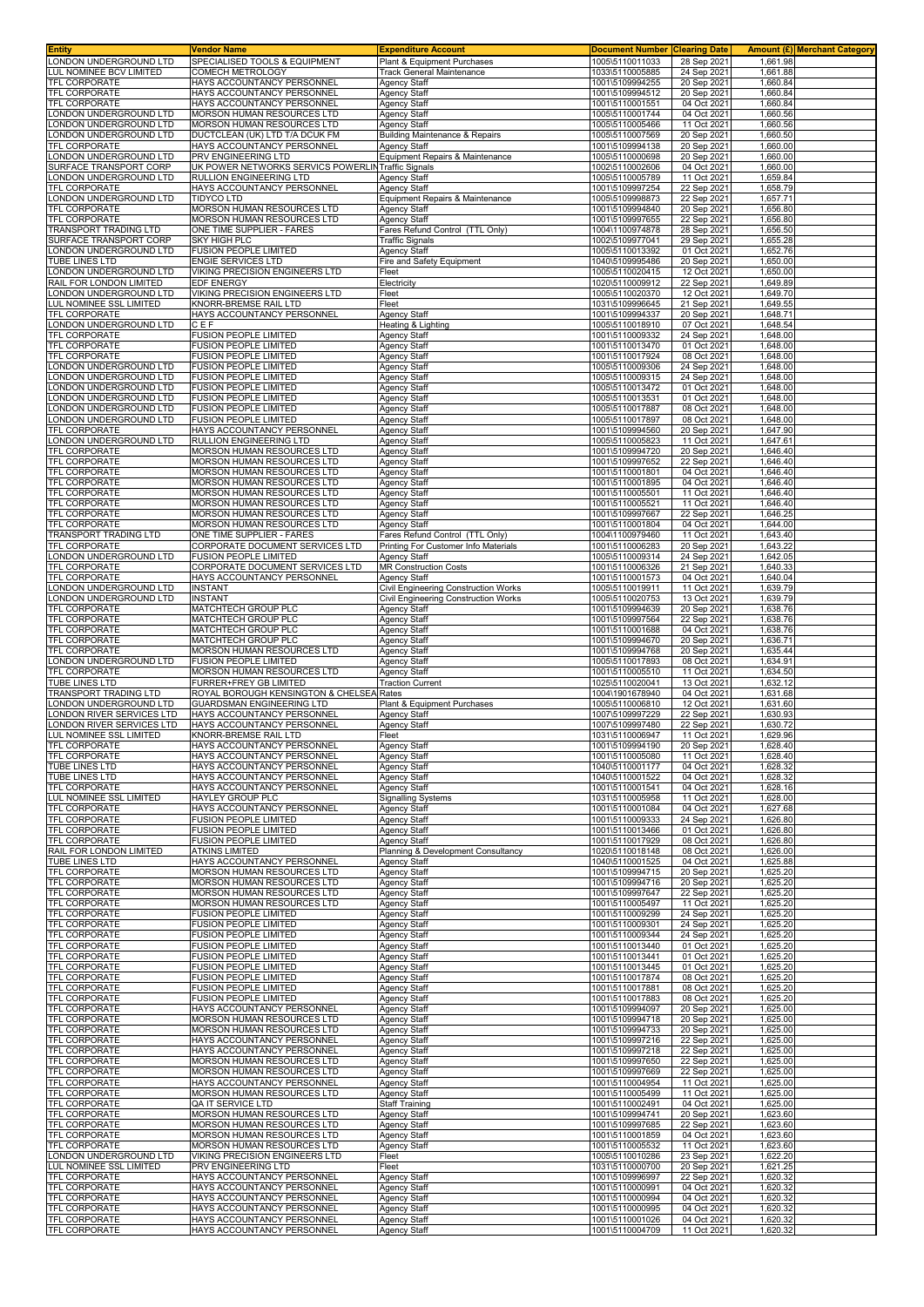| Entity                                          | Vendor Name                                                    | <b>Expenditure Account</b>                                            | <b>Document Number Clearing Date</b> |                            |                      | Amount (£) Merchant Category |
|-------------------------------------------------|----------------------------------------------------------------|-----------------------------------------------------------------------|--------------------------------------|----------------------------|----------------------|------------------------------|
| ONDON UNDERGROUND LTD                           | <b>MORSON HUMAN RESOURCES LTD</b>                              | <b>Agency Staff</b>                                                   | 1005\5109997676                      | 22 Sep 2021                | 1,619.25             |                              |
| ONDON UNDERGROUND LTD                           | MORSON HUMAN RESOURCES LTD                                     | <b>Agency Staff</b>                                                   | 1005\5110005524                      | 11 Oct 202                 | 1,619.25             |                              |
| RAIL FOR LONDON LIMITED                         | MORSON HUMAN RESOURCES LTD                                     | <b>Agency Staff</b>                                                   | 1020\5109994735                      | 20 Sep 2021                | 1,619.2              |                              |
| RAIL FOR LONDON LIMITED                         | MORSON HUMAN RESOURCES LTD                                     | <b>Agency Staff</b>                                                   | 1020\5109997671                      | 22 Sep 2021                | 1,619.25             |                              |
| RAIL FOR LONDON LIMITED                         | MORSON HUMAN RESOURCES LTD                                     | <b>Agency Staff</b>                                                   | 1020\5110001832                      | 04 Oct 2021                | 1,619.25             |                              |
| UL NOMINEE BCV LIMITED                          | HAYLEY GROUP PLC                                               | Fleet                                                                 | 1033\5110000610                      | 11 Oct 2021                | 1,618.60             |                              |
| ONDON UNDERGROUND LTD                           | 4 RAIL SERVICES LTD                                            | <b>Building Maintenance &amp; Repairs</b>                             | 1005\5110011998                      | 29 Sep 2021                | 1,618.50             |                              |
| ONDON UNDERGROUND LTD<br>ONDON UNDERGROUND LTD  | ALSTOM TRANSPORT LTD<br>ALSTOM TRANSPORT LTD                   | Fleet<br>Fleet                                                        | 1005\5110016014<br>1005\5110016040   | 04 Oct 2021<br>04 Oct 202  | 1,616.22<br>1,616.22 |                              |
| SURFACE TRANSPORT CORP                          | CORPORATE DOCUMENT SERVICES LTD                                | Printing For Marketing Materials                                      | 1002\5110006284                      | 20 Sep 2021                | 1,616.16             |                              |
| TFL CORPORATE                                   | CORPORATE DOCUMENT SERVICES LTD                                | Printing For Customer Info Materials                                  | 1001\5110006285                      | 20 Sep 2021                | 1,614.66             |                              |
| ONDON UNDERGROUND LTD.                          | LAWRENCE INDUSTRIES LTD                                        | Fleet                                                                 | 1005\5110008145                      | 05 Oct 202                 | 1,612.80             |                              |
| TFL CORPORATE                                   | GLOBAL MEDIA GROUP SERVICES LTD                                | Printing For Customer Info Materials                                  | 1001\5110003174                      | 28 Sep 2021                | 1,612.25             |                              |
| TFL CORPORATE                                   | GLOBAL MEDIA GROUP SERVICES LTD                                | Printing For Customer Info Materials                                  | 1001\5110003195                      | 28 Sep 2021                | 1,612.25             |                              |
| TFL CORPORATE                                   | GLOBAL MEDIA GROUP SERVICES LTD                                | Printing For Customer Info Materials                                  | 1001\5110003198                      | 28 Sep 2021                | 1,612.25             |                              |
| <b>TFL CORPORATE</b>                            | HAYS ACCOUNTANCY PERSONNEL                                     | <b>Agency Staff</b>                                                   | 1001\5109997469                      | 22 Sep 202                 | 1,611.05             |                              |
| TFL CORPORATE                                   | HAYS ACCOUNTANCY PERSONNEL                                     | <b>Agency Staff</b>                                                   | 1001\5109997478                      | 22 Sep 2021                | 1,610.70             |                              |
| <b>TFL CORPORATE</b>                            | HAYS ACCOUNTANCY PERSONNEL                                     | <b>Agency Staff</b>                                                   | 1001\5109994454                      | 20 Sep 2021                | 1,609.16             |                              |
| <b>UL NOMINEE BCV LIMITED</b>                   | <b>WECS PRECISION LTD</b>                                      | Plant & Equipment Purchases                                           | 1033\5110022196                      | 15 Oct 2021                | 1,607.50             |                              |
| TRANSPORT TRADING LTD                           | ONE TIME SUPPLIER - FARES                                      | Fares Refund Control (TTL Only)                                       | 1004\1100980388                      | 13 Oct 2021                | 1,606.15             |                              |
| ONDON UNDERGROUND LTD                           | SPECIALISED TOOLS & EQUIPMENT                                  | Plant & Equipment Purchases                                           | 1005\5110012438                      | 28 Sep 202                 | 1,605.82             |                              |
| <b>DIAL A RIDE</b>                              | ETHOS COMMUNICATIONS SOLUTIONS PLC                             | Stationery                                                            | 1010\5110011702                      | 27 Sep 2021                | 1,605.10             |                              |
| ONDON UNDERGROUND LTD                           | PRV ENGINEERING LTD<br>ATOC                                    | Equipment Repairs & Maintenance                                       | 1005\5110000702                      | 22 Sep 202                 | 1,605.00<br>1,603.50 |                              |
| TFL CORPORATE<br>ONDON UNDERGROUND LTD          | RULLION ENGINEERING LTD                                        | Ticket & Pass Production<br><b>Agency Staff</b>                       | 1001\5109970897<br>1005\5109995041   | 12 Oct 2021<br>20 Sep 202  | 1,603.08             |                              |
| SURFACE TRANSPORT CORP                          | HAYS ACCOUNTANCY PERSONNEL                                     | <b>Agency Staff</b>                                                   | 1002\5110001598                      | 04 Oct 2021                | 1,602.00             |                              |
| ONDON UNDERGROUND LTD                           | <b>FUSION PEOPLE LIMITED</b>                                   | <b>Agency Staff</b>                                                   | 1005\5110013521                      | 01 Oct 2021                | 1,601.99             |                              |
| TFL CORPORATE                                   | HAYS ACCOUNTANCY PERSONNEI                                     | <b>Agency Staff</b>                                                   | 1001\5109997486                      | 22 Sep 2021                | 1,600.00             |                              |
| TFL CORPORATE                                   | HAYS ACCOUNTANCY PERSONNEL                                     | <b>Agency Staff</b>                                                   | 1001\5110001254                      | 04 Oct 2021                | 1,600.00             |                              |
| TFL CORPORATE                                   | HAYS ACCOUNTANCY PERSONNEL                                     | <b>Agency Staff</b>                                                   | 1001\5110001315                      | 04 Oct 2021                | 1,600.00             |                              |
| TFL CORPORATE                                   | HAYS ACCOUNTANCY PERSONNEL                                     | <b>Agency Staff</b>                                                   | 1001\5110001317                      | 04 Oct 202                 | 1,600.00             |                              |
| TFL CORPORATE                                   | HAYS ACCOUNTANCY PERSONNEI                                     | <b>Agency Staff</b>                                                   | 1001\5110001324                      | 04 Oct 2021                | 1,600.00             |                              |
| <b>TFL CORPORATE</b>                            | HAYS ACCOUNTANCY PERSONNEL                                     | <b>Agency Staff</b>                                                   | 1001\5110001419                      | 04 Oct 2021                | 1,600.00             |                              |
| TFL CORPORATE                                   | HAYS ACCOUNTANCY PERSONNEL                                     | <b>Agency Staff</b>                                                   | 1001\5110001426                      | 04 Oct 2021                | 1,600.00             |                              |
| <b>TFL CORPORATE</b>                            | HAYS ACCOUNTANCY PERSONNEI                                     | <b>Agency Staff</b>                                                   | 1001\5110001562                      | 04 Oct 202                 | 1,600.00             |                              |
| TFL CORPORATE                                   | MORSON HUMAN RESOURCES LTD                                     | Agency Staff                                                          | 1001\5110001891                      | 04 Oct 2021                | 1,600.00             |                              |
| TFL CORPORATE                                   | HAYS ACCOUNTANCY PERSONNEL                                     | <b>Agency Staff</b>                                                   | 1001\5110005043                      | 11 Oct 2021                | 1,600.00             |                              |
| TFL CORPORATE                                   | HAYS ACCOUNTANCY PERSONNEL                                     | <b>Agency Staff</b>                                                   | 1001\5110005111                      | 11 Oct 2021                | 1,600.00             |                              |
| <b>TFL CORPORATE</b>                            | MATCHTECH GROUP PLC                                            | <b>Agency Staff</b>                                                   | 1001\5110005396                      | 11 Oct 2021                | 1,600.00             |                              |
| TUBE LINES LTD<br>ONDON UNDERGROUND LTD         | HAYS ACCOUNTANCY PERSONNEL                                     | <b>Agency Staff</b>                                                   | 1040\5110005024                      | 11 Oct 2021                | 1,600.00<br>1,600.00 |                              |
| TFL CORPORATE                                   | <b>EVENHEIGHTS LTD</b><br><b>MATILDE MIGLIORERO</b>            | <b>Vehicle Operating Leases</b><br>Planning & Development Consultancy | 1005\5110010537<br>1001\5109996801   | 27 Sep 2021<br>21 Sep 2021 | 1,600.00             |                              |
| <b>TFL CORPORATE</b>                            | MORSON HUMAN RESOURCES LTD                                     | <b>Agency Staff</b>                                                   | 1001\5109994703                      | 20 Sep 202                 | 1,597.00             |                              |
| TFL CORPORATE                                   | MATCHTECH GROUP PLC                                            | Agency Staff                                                          | 1001\5109995052                      | 20 Sep 2021                | 1,596.50             |                              |
| TFL CORPORATE                                   | MATCHTECH GROUP PLC                                            | <b>Agency Staff</b>                                                   | 1001\5109997576                      | 22 Sep 2021                | 1,596.50             |                              |
| TFL CORPORATE                                   | MATCHTECH GROUP PLC                                            | <b>Agency Staff</b>                                                   | 1001\5110005375                      | 11 Oct 2021                | 1,596.50             |                              |
| <b>TFL CORPORATE</b>                            | HAYS ACCOUNTANCY PERSONNEL                                     | <b>Agency Staff</b>                                                   | 1001\5110001418                      | 04 Oct 2021                | 1,596.00             |                              |
| TFL CORPORATE                                   | HAYS ACCOUNTANCY PERSONNEL                                     | <b>Agency Staff</b>                                                   | 1001\5110001423                      | 04 Oct 202                 | 1,596.00             |                              |
| ONDON RIVER SERVICES LTD                        | SSE PLC                                                        | Electricity                                                           | 1007\1900002777                      | 21 Sep 202                 | 1,595.29             |                              |
| TFL CORPORATE                                   | HAYS ACCOUNTANCY PERSONNEL                                     | <b>Agency Staff</b>                                                   | 1001\5110004756                      | 11 Oct 2021                | 1,594.99             |                              |
| <b>TFL CORPORATE</b>                            | HAYS ACCOUNTANCY PERSONNEI                                     | <b>Agency Staff</b>                                                   | 1001\5109997006                      | 22 Sep 202                 | 1,594.92             |                              |
| <b>UL NOMINEE BCV LIMITED</b>                   | <b>HIREMECH LTD</b>                                            | Equipment Repairs & Maintenance                                       | 1033\5110009660                      | 21 Sep 2021                | 1,594.37             |                              |
| ONDON UNDERGROUND LTD                           | XYLEM WATER SOLUTIONS UK LTD                                   | <b>Signalling Systems</b>                                             | 1005\5109973718                      | 27 Sep 2021                | 1,594.00             |                              |
| TFL CORPORATE                                   | MORSON HUMAN RESOURCES LTD                                     | Agency Staff                                                          | 1001\5110001885                      | 04 Oct 2021                | 1,591.68             |                              |
| ONDON UNDERGROUND LTD                           | FUSION PEOPLE LIMITED                                          | <b>Agency Staff</b>                                                   | 1005\5110009310                      | 24 Sep 2021                | 1,591.02             |                              |
| ONDON UNDERGROUND LTD                           | BROWNINGS ELECTRIC CO LTD                                      | <b>Building Maintenance &amp; Repairs</b>                             | 1005\5110015212                      | 04 Oct 2021                | 1,590.64             |                              |
| ONDON UNDERGROUND LTD<br>ONDON UNDERGROUND LTD  | CABLETEC ICS LTD<br>EYEDOT (EUROPE) LTD                        | Fleet                                                                 | 1005\5110006094                      | 11 Oct 2021                | 1,583.00<br>1,582.88 |                              |
| ONDON UNDERGROUND LTD                           | HAYLEY GROUP PLC                                               | Signalling Systems<br><b>Protective Clothing</b>                      | 1005\5110019560<br>1005\5109998670   | 08 Oct 202<br>28 Sep 2021  | 1,582.25             |                              |
| <b>TFL CORPORATE</b>                            | HAYS ACCOUNTANCY PERSONNEL                                     | <b>Agency Staff</b>                                                   | 1001\5109994342                      | 20 Sep 2021                | 1,582.15             |                              |
| TFL CORPORATE                                   | HAYS ACCOUNTANCY PERSONNEL                                     | <b>Agency Staff</b>                                                   | 1001\5110001063                      | 04 Oct 2021                | 1,582.15             |                              |
| <b>TFL CORPORATE</b>                            | REED SPECIALIST RECRUITMENT LTD                                | <b>Agency Staff</b>                                                   | 1001\5110009255                      | 30 Sep 202                 | 1,582.00             |                              |
| TFL CORPORATE                                   | REED SPECIALIST RECRUITMENT LTD                                | <b>Agency Staff</b>                                                   | 1001\5110013387                      | 07 Oct 2021                | 1,582.00             |                              |
| <b>TFL CORPORATE</b>                            | HAYS ACCOUNTANCY PERSONNEL                                     | <b>Agency Staff</b>                                                   | 1001\5110004886                      | 11 Oct 2021                | 1,579.98             |                              |
| <b>TFL CORPORATE</b>                            | HAYS ACCOUNTANCY PERSONNEL                                     | <b>Agency Staff</b>                                                   | 1001\5110001456                      | 04 Oct 2021                | 1,577.72             |                              |
| LUL NOMINEE BCV LIMITED                         | <b>WECS PRECISION LTD</b>                                      | Plant & Equipment Purchases                                           | 1033\5110019275                      | 08 Oct 2021                | 1,577.50             |                              |
| TRANSPORT TRADING LTD                           | SENATOR INTERNATIONAL LTD                                      | Furniture & Equipment                                                 | 1004\5110002882                      | 05 Oct 2021                | 1,576.40             |                              |
| LONDON UNDERGROUND LTD                          | CEF                                                            | <b>Electrical Equipment Maintenance</b>                               | 1005\5110000350                      | 21 Sep 2021                | 1,576.08             |                              |
| TFL CORPORATE                                   | <b>O2 UK LTD</b>                                               | <b>Telephony Mobile</b>                                               | 1001\5110003524                      | 06 Oct 2021                | 1,576.00             |                              |
| <b>TFL CORPORATE</b>                            | CORPORATE DOCUMENT SERVICES LTD                                | Printing For Customer Info Materials                                  | 1001\5110022090                      | 14 Oct 2021                | 1,575.90             |                              |
| TFL CORPORATE                                   | CORPORATE DOCUMENT SERVICES LTD                                | Printing For Customer Info Materials                                  | 1001\5110022096                      | 14 Oct 2021                | 1,575.90             |                              |
| TFL CORPORATE                                   | <b>MORSON HUMAN RESOURCES LTD</b>                              | <b>Agency Staff</b>                                                   | 1001\5109997678                      | 22 Sep 2021                | 1,575.00             |                              |
| TFL CORPORATE<br>LUL NOMINEE BCV LIMITED        | MORSON HUMAN RESOURCES LTD<br>BOMBARDIER TRANSPORT UK          | <b>Agency Staff</b><br>Fleet                                          | 1001\5110005527<br>1033\5110007864   | 11 Oct 2021<br>13 Oct 2021 | 1,575.00<br>1,575.00 |                              |
| TRANSPORT TRADING LTD                           | ONE TIME SUPPLIER - FARES                                      | Fares Refund Control (TTL Only)                                       | 1004\1100974115                      | 27 Sep 2021                | 1,574.85             |                              |
| ONDON RIVER SERVICES LTD                        | CITY CRUISES LTD                                               | Operator Costs                                                        | 1007\1900002808                      | 27 Sep 2021                | 1,574.50             |                              |
| ONDON UNDERGROUND LTD                           | RICHMOND INTERIOR SUPPLIES LTD                                 | Fleet                                                                 | 1005\5110015777                      | 04 Oct 202                 | 1,572.00             |                              |
| <b>TFL CORPORATE</b>                            | CORPORATE DOCUMENT SERVICES LTD                                | Printing                                                              | 1001\5110006325                      | 21 Sep 2021                | 1,571.31             |                              |
| RAIL FOR LONDON LIMITED                         | QUATTRO LTD                                                    | Management & Support Consultancy                                      | 1020\5110008184                      | 13 Oct 2021                | 1,570.00             |                              |
| ONDON UNDERGROUND LTD                           | JOHN BRADLEY & SON (SPRINGS) LTD                               | Plant & Equipment Purchases                                           | 1005\5109999538                      | 28 Sep 2021                | 1,570.00             |                              |
| ONDON UNDERGROUND LTD                           | <b>MORSON HUMAN RESOURCES LTD</b>                              | <b>Agency Staff</b>                                                   | 1005\5109994745                      | 20 Sep 2021                | 1,569.93             |                              |
| ONDON UNDERGROUND LTD                           | MORSON HUMAN RESOURCES LTD                                     | <b>Agency Staff</b>                                                   | 1005\5109994774<br>1005\5109997717   | 20 Sep 2021                | 1,569.93             |                              |
| ONDON UNDERGROUND LTD                           | MORSON HUMAN RESOURCES LTD                                     | Agency Staff                                                          |                                      | 22 Sep 2021                | 1,569.93             |                              |
|                                                 |                                                                |                                                                       |                                      |                            |                      |                              |
| ONDON UNDERGROUND LTD                           | MORSON HUMAN RESOURCES LTD                                     | <b>Agency Staff</b>                                                   | 1005\5110001743                      | 04 Oct 2021                | 1,569.93             |                              |
| ONDON UNDERGROUND LTD                           | MORSON HUMAN RESOURCES LTD                                     | <b>Agency Staff</b>                                                   | 1005\5110005517                      | 11 Oct 2021                | 1,569.93             |                              |
| RAIL FOR LONDON LIMITED                         | <b>GIFFEN GROUP LTD</b>                                        | <b>MR Construction Costs</b>                                          | 1020\5110007072                      | 21 Sep 2021                | 1,567.50             |                              |
| TFL CORPORATE                                   | RULLION ENGINEERING LTD                                        | <b>Agency Staff</b>                                                   | 1001\5110005787                      | 11 Oct 2021                | 1,567.48             |                              |
| TRANSPORT TRADING LTD<br><b>TFL CORPORATE</b>   | ONE TIME SUPPLIER - FARES<br>RULLION ENGINEERING LTD           | Fares Refund Control (TTL Only)<br><b>Agency Staff</b>                | 1004\1100980840<br>1001\5110002057   | 14 Oct 2021<br>04 Oct 2021 | 1,567.00<br>1,566.48 |                              |
| ONDON UNDERGROUND LTD                           | VIKING PRECISION ENGINEERS LTD                                 | Fleet                                                                 | 1005\5110016528                      | 05 Oct 2021                | 1,566.00             |                              |
| RAIL FOR LONDON LIMITED                         | IAN BOWER LTD TRADING AS IBL                                   | Management & Support Consultancy                                      | 1020\5110014326                      | 01 Oct 2021                | 1,565.74             |                              |
| ONDON UNDERGROUND LTD                           | <b>INSTANT</b>                                                 | Civil Engineering Construction Works                                  | 1005\5110020807                      | 12 Oct 2021                | 1,565.26             |                              |
| LUL NOMINEE SSL LIMITED                         | MITSUBISHI ELECTRIC EUROPE BV                                  | Fleet                                                                 | 1031\5109995919                      | 24 Sep 2021                | 1,563.74             |                              |
| TFL CORPORATE                                   | MORSON HUMAN RESOURCES LTD                                     | <b>Agency Staff</b>                                                   | 1001\5109994835                      | 20 Sep 2021                | 1,562.75             |                              |
| <b>TFL CORPORATE</b>                            | MORSON HUMAN RESOURCES LTD                                     | <b>Agency Staff</b>                                                   | 1001\5109997687                      | 22 Sep 2021                | 1,562.75             |                              |
|                                                 | <b>MORSON HUMAN RESOURCES LTD</b>                              | <b>Agency Staff</b>                                                   | 1001\5110005603                      | 11 Oct 2021                | 1,562.75             |                              |
| <b>TFL CORPORATE</b><br>TFL CORPORATE           | MORSON HUMAN RESOURCES LTD                                     | <b>Agency Staff</b>                                                   | 1001\5110005609                      | 11 Oct 2021                | 1,562.75             |                              |
| ONDON UNDERGROUND LTD                           | ALSTOM TRANSPORT LTD                                           | Fleet                                                                 | 1005\5110016037                      | 04 Oct 2021                | 1,562.64             |                              |
| TRANSPORT TRADING LTD                           | ONE TIME SUPPLIER - FARES                                      | Fares Refund Control (TTL Only)                                       | 1004\1100980895                      | 15 Oct 2021                | 1,562.30             |                              |
| TFL CORPORATE                                   | RULLION ENGINEERING LTD                                        | Agency Staff<br>Fleet                                                 | 1001\5110002099                      | 04 Oct 2021                | 1,562.12             |                              |
| ONDON UNDERGROUND LTD<br>UL NOMINEE SSL LIMITED | ALSTOM TRANSPORT LTD<br><b>WESTCODE UK LIMITED</b>             | Maintenance Materials                                                 | 1005\5110016046<br>1031\5110011099   | 04 Oct 2021<br>29 Sep 2021 | 1,562.00<br>1,561.90 |                              |
| TFL CORPORATE                                   | REED SPECIALIST RECRUITMENT LTD                                | Agency Staff                                                          | 1001\5110017795                      | 14 Oct 2021                | 1,560.35             |                              |
| ONDON UNDERGROUND LTD                           | ALLELYS HEAVY HAULAGE LTD                                      | Equipment Repairs & Maintenance                                       | 1005\5110021790                      | 14 Oct 2021                | 1,560.00             |                              |
| ONDON UNDERGROUND LTD                           | <b>HOIST UK LTD</b>                                            | Maintenance Materials                                                 | 1005\5110013767                      | 01 Oct 2021                | 1,560.00             |                              |
| TFL CORPORATE                                   | HAYS ACCOUNTANCY PERSONNEL                                     | <b>Agency Staff</b>                                                   | 1001\5110001259                      | 04 Oct 2021                | 1,559.56             |                              |
| TFL CORPORATE                                   | MATCHTECH GROUP PLC                                            | <b>Agency Staff</b>                                                   | 1001\5110005383                      | 11 Oct 2021                | 1,559.20             |                              |
| ONDON UNDERGROUND LTD                           | RULLION ENGINEERING LTD                                        | <b>Agency Staff</b>                                                   | 1005\5109997900                      | 22 Sep 2021                | 1,558.55             |                              |
| ONDON UNDERGROUND LTD                           | ALSTOM TRANSPORT LTD                                           | Fleet                                                                 | 1005\5110016164                      | 04 Oct 2021                | 1,557.86             |                              |
| ONDON UNDERGROUND LTD<br>SURFACE TRANSPORT CORP | <b>GUARDSMAN ENGINEERING LTD</b><br>HAYS ACCOUNTANCY PERSONNEL | Plant & Equipment Purchases<br>Agency Staff                           | 1005\5109995373<br>1002\5110001276   | 20 Sep 2021<br>04 Oct 2021 | 1,556.40<br>1,556.00 |                              |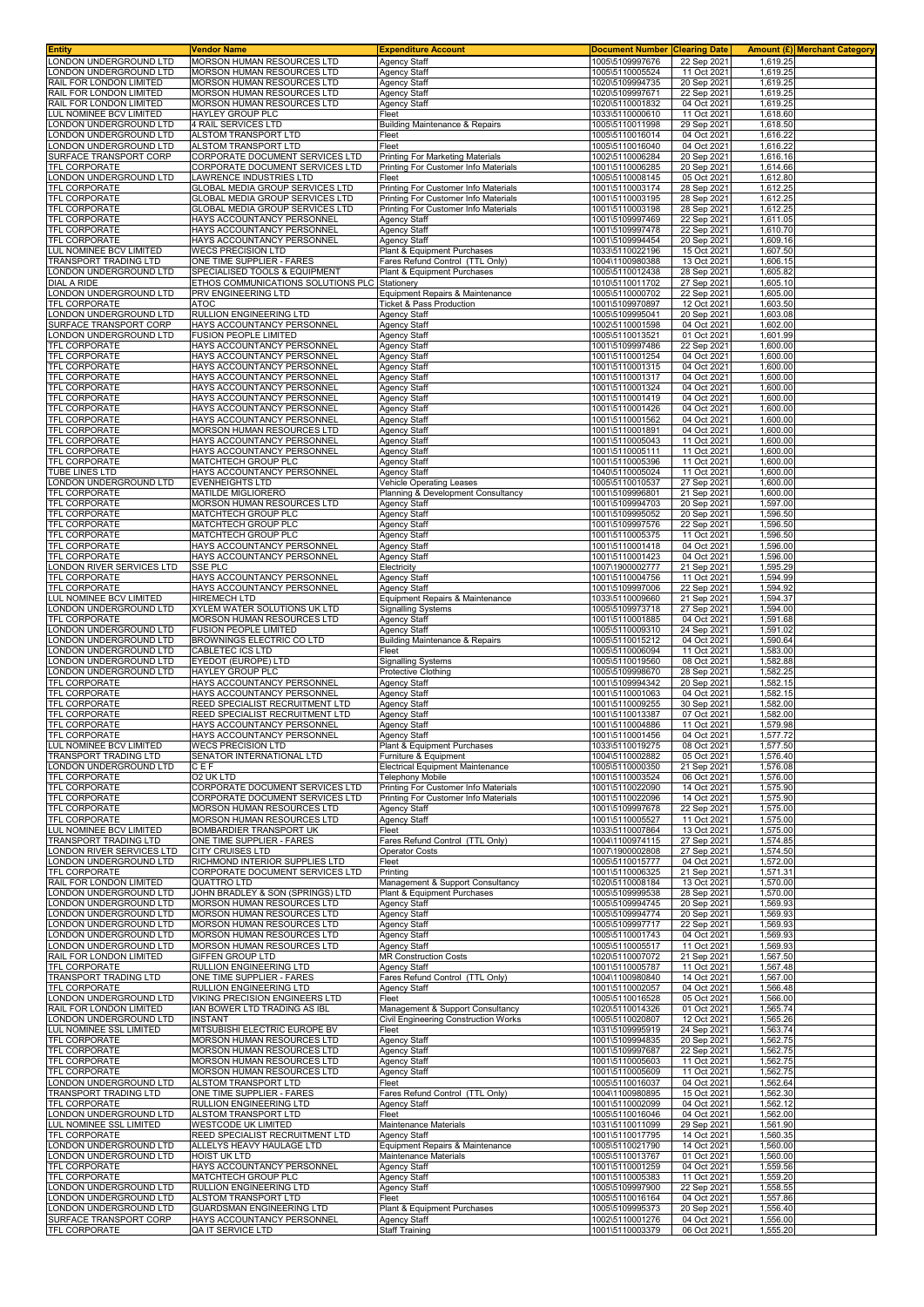| <b>Entity</b>                                     | Vendor Name                                                            | <b>Expenditure Account</b>                                            | <b>Document Number Clearing Date</b> |                            | Amount (£) Merchant Category |  |
|---------------------------------------------------|------------------------------------------------------------------------|-----------------------------------------------------------------------|--------------------------------------|----------------------------|------------------------------|--|
| <b>TRANSPORT TRADING LTD</b>                      | ONE TIME SUPPLIER - FARES<br>GIA                                       | Fares Refund Control (TTL Only)<br>Planning & Development Consultancy | 1004\1100980712                      | 14 Oct 2021                | 1,554.00                     |  |
| ONDON UNDERGROUND LTD<br>ONDON TRANSPORT MUSEUM   | TELENT TECHNOLOGY SERVICES LTD                                         | <b>LTM Licence Fees</b>                                               | 1005\5110011179<br>1011\5109996879   | 08 Oct 2021<br>22 Sep 2021 | 1,554.00<br>1,553.18         |  |
| UL NOMINEE SSL LIMITED                            | A&A ELECTRICAL DISTRIBUTORS LTD                                        | <b>MR Construction Costs</b>                                          | 1031\5110019874                      | 13 Oct 2021                | 1,551.30                     |  |
| TFL CORPORATE                                     | MORSON HUMAN RESOURCES LTD                                             | <b>Agency Staff</b>                                                   | 1001\5110001890                      | 04 Oct 2021                | 1,550.85                     |  |
| ONDON TRANSPORT MUSEUM                            | LONDON CRAFT CLUB                                                      | <b>Agency Staff</b>                                                   | 1011\5110013804                      | 01 Oct 2021                | 1,550.00                     |  |
| ONDON TRANSPORT MUSEUM                            | LONDON CRAFT CLUB                                                      | <b>Agency Staff</b>                                                   | 1011\5110013855                      | 01 Oct 2021                | 1,550.00                     |  |
| ONDON TRANSPORT MUSEUM<br>ONDON TRANSPORT MUSEUM  | LONDON CRAFT CLUB<br>LONDON CRAFT CLUB                                 | <b>Agency Staff</b><br>Agency Staff                                   | 1011\5110013856<br>1011\5110020776   | 01 Oct 2021<br>13 Oct 2021 | 1,550.00<br>1,550.00         |  |
| TFL CORPORATE                                     | HAYS ACCOUNTANCY PERSONNEL                                             | <b>Agency Staff</b>                                                   | 1001\5109994405                      | 20 Sep 2021                | 1,549.45                     |  |
| TFL CORPORATE                                     | HAYS ACCOUNTANCY PERSONNEL                                             | <b>Agency Staff</b>                                                   | 1001\5110001144                      | 04 Oct 2021                | 1,549.45                     |  |
| <b>TFL CORPORATE</b>                              | HAYS ACCOUNTANCY PERSONNEL                                             | Agency Staff                                                          | 1001\5110005225                      | 11 Oct 2021                | 1,549.45                     |  |
| TFL CORPORATE                                     | PROBRAND LTD                                                           | Software Maintenance                                                  | 1001\5110019004                      | 15 Oct 2021                | 1,548.93                     |  |
| LUL NOMINEE BCV LIMITED                           | <b>PIRTEK</b>                                                          | Fleet                                                                 | 1033\5109999607                      | 28 Sep 2021                | 1,548.78                     |  |
| LUL NOMINEE BCV LIMITED<br>SURFACE TRANSPORT CORP | <b>WECS PRECISION LTD</b><br>AGENTIS WORKWEAR LTD                      | Fleet<br>Uniforms                                                     | 1033\5110013998<br>1002\5110018955   | 29 Sep 2021<br>07 Oct 2021 | 1,548.75<br>1,547.50         |  |
| TRANSPORT TRADING LTD                             | ONE TIME SUPPLIER - FARES                                              | Fares Refund Control (TTL Only)                                       | 1004\1100971752                      | 20 Sep 2021                | 1,543.61                     |  |
| TFL CORPORATE                                     | HAYS ACCOUNTANCY PERSONNEL                                             | Agency Staff                                                          | 1001\5110001037                      | 04 Oct 2021                | 1,543.54                     |  |
| TFL CORPORATE                                     | MORSON HUMAN RESOURCES LTD                                             | <b>Agency Staff</b>                                                   | 1001\5109997589                      | 22 Sep 2021                | 1,543.52                     |  |
| <b>TFL CORPORATE</b>                              | <b>MORSON HUMAN RESOURCES LTD</b><br>ONE TIME SUPPLIER - FARES         | <b>Agency Staff</b><br>Fares Refund Control (TTL Only)                | 1001\5110001736                      | 04 Oct 2021                | 1,543.52<br>1,543.50         |  |
| TRANSPORT TRADING LTD<br>TFL CORPORATE            | HAYS ACCOUNTANCY PERSONNEL                                             | <b>Agency Staff</b>                                                   | 1004\1100981270<br>1001\5110001001   | 15 Oct 2021<br>04 Oct 2021 | 1,541.40                     |  |
| TFL CORPORATE                                     | HAYS ACCOUNTANCY PERSONNEL                                             | <b>Agency Staff</b>                                                   | 1001\5110001574                      | 04 Oct 2021                | 1,540.32                     |  |
| <b>TFL CORPORATE</b>                              | HAYS ACCOUNTANCY PERSONNEL                                             | <b>Agency Staff</b>                                                   | 1001\5110001398                      | 04 Oct 2021                | 1,540.00                     |  |
| TFL CORPORATE                                     | MAKING PLACES TOGETHER                                                 | Planning & Development Consultancy                                    | 1001\5110014570                      | 30 Sep 2021                | 1,540.00                     |  |
| TFL CORPORATE<br><b>TFL CORPORATE</b>             | HAYS ACCOUNTANCY PERSONNEL                                             | <b>Agency Staff</b>                                                   | 1001\5109994246                      | 20 Sep 2021                | 1,539.20                     |  |
| <b>TFL CORPORATE</b>                              | HAYS ACCOUNTANCY PERSONNEL<br>HAYS ACCOUNTANCY PERSONNEL               | <b>Agency Staff</b><br><b>Agency Staff</b>                            | 1001\5109994339<br>1001\5109997057   | 20 Sep 2021<br>22 Sep 2021 | 1,539.20<br>1,539.20         |  |
| <b>TFL CORPORATE</b>                              | HAYS ACCOUNTANCY PERSONNEL                                             | <b>Agency Staff</b>                                                   | 1001\5110004786                      | 11 Oct 2021                | 1,539.20                     |  |
| LONDON UNDERGROUND LTD                            | <b>FUSION PEOPLE LIMITED</b>                                           | Agency Staff                                                          | 1005\5110009351                      | 24 Sep 2021                | 1,538.68                     |  |
| RAIL FOR LONDON LIMITED                           | HAYLEY GROUP PLC                                                       | <b>Protective Clothing</b>                                            | 1020\5109998622                      | 28 Sep 2021                | 1,536.36                     |  |
| ONDON UNDERGROUND LTD<br>ONDON UNDERGROUND LTD    | <b>FUSION PEOPLE LIMITED</b><br><b>FUSION PEOPLE LIMITED</b>           | <b>Agency Staff</b><br><b>Agency Staff</b>                            | 1005\5110009300<br>1005\5110013462   | 24 Sep 2021<br>01 Oct 2021 | 1,536.17<br>1,536.17         |  |
| ONDON UNDERGROUND LTD                             | FUSION PEOPLE LIMITED                                                  | Agency Staff                                                          | 1005\5110013511                      | 01 Oct 2021                | 1,536.17                     |  |
| ONDON UNDERGROUND LTD                             | <b>FUSION PEOPLE LIMITED</b>                                           | <b>Agency Staff</b>                                                   | 1005\5110017873                      | 08 Oct 2021                | 1,536.17                     |  |
| ONDON UNDERGROUND LTD                             | <b>FUSION PEOPLE LIMITED</b>                                           | <b>Agency Staff</b>                                                   | 1005\5110017928                      | 08 Oct 2021                | 1,536.16                     |  |
| ONDON UNDERGROUND LTD                             | <b>FUSION PEOPLE LIMITED</b>                                           | Agency Staff                                                          | 1005\5110009350                      | 24 Sep 2021                | 1,536.15                     |  |
| TFL CORPORATE<br>ONDON UNDERGROUND LTD            | <b>WRAGGE &amp; CO</b><br>HAYLEY GROUP PLC                             | Legal Fees<br>Fleet                                                   | 1001\5110015821<br>1005\5109995633   | 04 Oct 2021<br>30 Sep 2021 | 1,536.00<br>1.536.00         |  |
| ONDON UNDERGROUND LTD                             | MORS SMITT STS SIGNALS                                                 | Fleet                                                                 | 1005\5110021124                      | 15 Oct 2021                | 1,535.30                     |  |
| ONDON UNDERGROUND LTD                             | MOTIVAIR COMPRESSORS LTD                                               | Equipment Repairs & Maintenance                                       | 1005\5110015930                      | 06 Oct 2021                | 1,534.42                     |  |
| ONDON UNDERGROUND LTD                             | MORSON HUMAN RESOURCES LTD                                             | <b>Agency Staff</b>                                                   | 1005\5109994827                      | 20 Sep 2021                | 1,534.40                     |  |
| ONDON UNDERGROUND LTD<br>ONDON UNDERGROUND LTD    | MORSON HUMAN RESOURCES LTD<br>MORSON HUMAN RESOURCES LTD               | <b>Agency Staff</b><br><b>Agency Staff</b>                            | 1005\5109997665<br>1005\5110005598   | 22 Sep 2021<br>11 Oct 2021 | 1,534.40<br>1,534.40         |  |
| ONDON UNDERGROUND LTD                             | <b>CT PLUS LIMITED</b>                                                 | Rail Replacement Service Costs                                        | 1005\5110020417                      | 12 Oct 2021                | 1,533.00                     |  |
| SURFACE TRANSPORT CORP                            | <b>SIEMENS</b>                                                         | <b>Traffic Signals</b>                                                | 1002\5110010446                      | 06 Oct 2021                | 1,532.49                     |  |
| LUL NOMINEE SSL LIMITED                           | LPC COMPONENTS LTD                                                     | <b>Signalling Systems</b>                                             | 1031\5110020081                      | 13 Oct 2021                | 1,531.60                     |  |
| DOCKLANDS LIGHT RAILWAY                           | NCC SERVICES LIMITED                                                   | Civil Engineering Construction Works                                  | 1012\5109996273                      | 23 Sep 2021                | 1,530.00                     |  |
| TFL CORPORATE<br>LUL NOMINEE BCV LIMITED          | HAYS ACCOUNTANCY PERSONNEL<br>BOMBARDIER TRANSPORT UK                  | <b>Agency Staff</b><br>Fleet                                          | 1001\5109994353<br>1033\5110007865   | 20 Sep 2021<br>13 Oct 2021 | 1,529.94<br>1,528.67         |  |
| LUL NOMINEE SSL LIMITED                           | HERTS TOOL COMPANY                                                     | Civil Engineering Construction Works                                  | 1031\5110007618                      | 20 Sep 2021                | 1,528.67                     |  |
| ONDON UNDERGROUND LTD                             | HAYLEY GROUP PLC                                                       | Equipment Repairs & Maintenance                                       | 1005\5109998074                      | 22 Sep 2021                | 1,527.54                     |  |
| TFL CORPORATE                                     | HAYS ACCOUNTANCY PERSONNEL                                             | Agency Staff                                                          | 1001\5110001470                      | 04 Oct 2021                | 1,526.56                     |  |
| TRANSPORT TRADING LTD<br>LUL NOMINEE BCV LIMITED  | ONE TIME SUPPLIER - FARES<br>I M KELLY RAIL LTD                        | Fares Refund Control (TTL Only)<br>Fleet                              | 1004\1100972263<br>1033\5109995821   | 21 Sep 2021<br>20 Sep 2021 | 1,525.00<br>1,524.99         |  |
| ONDON UNDERGROUND LTD                             | HAYLEY GROUP PLC                                                       | Building Maintenance & Repairs                                        | 1005\5110004271                      | 06 Oct 2021                | 1,522.72                     |  |
| ONDON UNDERGROUND LTD                             | CAPITA BUSINESS SERVICES LTD                                           | <b>IT Consultancy</b>                                                 | 1005\5110004667                      | 06 Oct 2021                | 1,522.44                     |  |
| ONDON UNDERGROUND LTD                             | <b>TRUCTYRE ATS</b>                                                    | Vehicle Repairs & Maintenance                                         | 1005\5110006606                      | 20 Sep 2021                | 1,521.50                     |  |
| TFL CORPORATE<br><b>TFL CORPORATE</b>             | <b>FUSION PEOPLE LIMITED</b><br>HAYS ACCOUNTANCY PERSONNEL             | <b>Agency Staff</b>                                                   | 1001\5110009349                      | 24 Sep 2021                | 1,519.20                     |  |
| LUL NOMINEE BCV LIMITED                           | COMECH METROLOGY                                                       | <b>Agency Staff</b><br><b>Track General Maintenance</b>               | 1001\5109997212<br>1033\5110005873   | 22 Sep 2021<br>29 Sep 2021 | 1,518.99<br>1,516.19         |  |
| TFL CORPORATE                                     | HAYS ACCOUNTANCY PERSONNEL                                             | <b>Agency Staff</b>                                                   | 1001\5109994298                      | 20 Sep 2021                | 1,508.15                     |  |
| <b>TFL CORPORATE</b>                              | HAYS ACCOUNTANCY PERSONNEL                                             | <b>Agency Staff</b>                                                   | 1001\5109997019                      | 22 Sep 2021                | 1,508.15                     |  |
| TFL CORPORATE                                     | HAYS ACCOUNTANCY PERSONNEL                                             | <b>Agency Staff</b>                                                   | 1001\5110004741                      | 11 Oct 2021                | 1,508.15                     |  |
| LUL NOMINEE BCV LIMITED                           | <b>GRINSTY RAIL LTD</b>                                                | Fleet                                                                 | 1033\5110007031                      | 21 Sep 2021                | 1,507.50                     |  |
| DOCKLANDS LIGHT RAILWAY<br><b>TUBE LINES LTD</b>  | THAMES CLIPPERS<br>HAYLEY GROUP PLC                                    | Ticket & Pass Production<br><b>Protective Clothing</b>                | 1012\5110019808<br>1025\5109996603   | 11 Oct 2021<br>22 Sep 2021 | 1,507.40<br>1,504.35         |  |
| <b>TFL CORPORATE</b>                              | HAYS ACCOUNTANCY PERSONNEL                                             | <b>Agency Staff</b>                                                   | 1001\5110001025                      | 04 Oct 2021                | 1,500.32                     |  |
| TFL CORPORATE                                     | HAYS ACCOUNTANCY PERSONNEL                                             | <b>Agency Staff</b>                                                   | 1001\5109994186                      | 20 Sep 2021                | 1,500.00                     |  |
| <b>TFL CORPORATE</b>                              | HAYS ACCOUNTANCY PERSONNEL                                             | <b>Agency Staff</b>                                                   | 1001\5109994195                      | 20 Sep 2021                | 1,500.00                     |  |
| <b>TFL CORPORATE</b><br>TFL CORPORATE             | HAYS ACCOUNTANCY PERSONNEL<br>HAYS ACCOUNTANCY PERSONNEL               | <b>Agency Staff</b><br><b>Agency Staff</b>                            | 1001\5109994196<br>1001\5109997345   | 20 Sep 2021<br>22 Sep 2021 | 1,500.00<br>1,500.00         |  |
| <b>TFL CORPORATE</b>                              | HAYS ACCOUNTANCY PERSONNEL                                             | <b>Agency Staff</b>                                                   | 1001\5109997402                      | 22 Sep 2021                | 1,500.00                     |  |
| <b>TFL CORPORATE</b>                              | HAYS ACCOUNTANCY PERSONNEL                                             | <b>Agency Staff</b>                                                   | 1001\5109997455                      | 22 Sep 2021                | 1,500.00                     |  |
| <b>TFL CORPORATE</b>                              | HAYS ACCOUNTANCY PERSONNEL                                             | <b>Agency Staff</b>                                                   | 1001\5109997498                      | 22 Sep 2021                | 1,500.00                     |  |
| TFL CORPORATE<br><b>TFL CORPORATE</b>             | HAYS ACCOUNTANCY PERSONNEL<br>MORSON HUMAN RESOURCES LTD               | <b>Agency Staff</b>                                                   | 1001\5110001432<br>1001\5110001798   | 04 Oct 2021<br>04 Oct 2021 | 1,500.00                     |  |
| <b>TFL CORPORATE</b>                              | HAYS ACCOUNTANCY PERSONNEL                                             | <b>Agency Staff</b><br><b>Agency Staff</b>                            | 1001\5110005061                      | 11 Oct 2021                | 1,500.00<br>1,500.00         |  |
| TFL CORPORATE                                     | HAYS ACCOUNTANCY PERSONNEL                                             | <b>Agency Staff</b>                                                   | 1001\5110005074                      | 11 Oct 2021                | 1,500.00                     |  |
| TFL CORPORATE                                     | HAYS ACCOUNTANCY PERSONNEL                                             | <b>Agency Staff</b>                                                   | 1001\5110005084                      | 11 Oct 2021                | 1,500.00                     |  |
| <b>TFL CORPORATE</b>                              | HAYS ACCOUNTANCY PERSONNEL                                             | <b>Agency Staff</b>                                                   | 1001\5110005085                      | 11 Oct 2021                | 1,500.00                     |  |
| TFL CORPORATE<br><b>TFL CORPORATE</b>             | HAYS ACCOUNTANCY PERSONNEL<br>MORSON HUMAN RESOURCES LTD               | <b>Agency Staff</b><br><b>Agency Staff</b>                            | 1001\5110005119<br>1001\5110005503   | 11 Oct 2021<br>11 Oct 2021 | 1,500.00<br>1,500.00         |  |
| SURFACE TRANSPORT CORP                            | HAYS ACCOUNTANCY PERSONNEL                                             | <b>Agency Staff</b>                                                   | 1002\5110001359                      | 04 Oct 2021                | 1,500.00                     |  |
| <b>FRANSPORT TRADING LTD</b>                      | HAYS ACCOUNTANCY PERSONNEL                                             | <b>Agency Staff</b>                                                   | 1004\5109994544                      | 20 Sep 2021                | 1,500.00                     |  |
| TRANSPORT TRADING LTD                             | HAYS ACCOUNTANCY PERSONNEL                                             | <b>Agency Staff</b>                                                   | 1004\5109997313                      | 22 Sep 2021                | 1,500.00                     |  |
| TRANSPORT TRADING LTD<br>ONDON RIVER SERVICES LTD | HAYS ACCOUNTANCY PERSONNEL<br>HAYS ACCOUNTANCY PERSONNEL               | <b>Agency Staff</b><br><b>Agency Staff</b>                            | 1004\5110005050<br>1007\5109994134   | 11 Oct 2021<br>20 Sep 2021 | 1,500.00<br>1,500.00         |  |
| LONDON RIVER SERVICES LTD                         | HAYS ACCOUNTANCY PERSONNEL                                             | <b>Agency Staff</b>                                                   | 1007\5109997272                      | 22 Sep 2021                | 1,500.00                     |  |
| ONDON RIVER SERVICES LTD                          | HAYS ACCOUNTANCY PERSONNEL                                             | <b>Agency Staff</b>                                                   | 1007\5110001309                      | 04 Oct 2021                | 1,500.00                     |  |
| <b>TRANSPORT TRADING LTD</b>                      | <b>CPT EVENTS</b>                                                      | Staff Training                                                        | 1004\5110003452                      | 29 Sep 2021                | 1,500.00                     |  |
| LONDON UNDERGROUND LTD<br>LUL NOMINEE BCV LIMITED | MR M S SADDIQUE<br>MOTIVAIR COMPRESSORS LTD                            | Staff Awards & Commendations<br>Equipment Repairs & Maintenance       | 1005\3000093411<br>1033\5110015812   | 08 Oct 2021<br>05 Oct 2021 | 1,500.00<br>1,500.00         |  |
| TFL CORPORATE                                     | REBECCA THOMAS                                                         | egal Fees                                                             | 1001\5110007022                      | 20 Sep 2021                | 1,500.00                     |  |
| TFL CORPORATE                                     | <b>ISABELLA TAFUR</b>                                                  | egal Fees                                                             | 1001\5110007859                      | 22 Sep 2021                | 1,500.00                     |  |
| LUL NOMINEE BCV LIMITED                           | DIRECT TRACK SOLUTIONS LTD                                             | Track General Maintenance                                             | 1033\5110011463                      | 28 Sep 2021                | 1,500.00                     |  |
| LONDON UNDERGROUND LTD                            | EURO SHEET METAL LIMITED                                               | Fleet                                                                 | 1005\5110000428                      | 21 Sep 2021                | 1,500.00                     |  |
| ONDON TRANSPORT MUSEUM<br>LONDON UNDERGROUND LTD  | HAYS ACCOUNTANCY PERSONNEL<br>CITY SPRINT (UK) LTD                     | Agency Staff<br>Couriers                                              | 1011\5110001374<br>1005\1900219406   | 04 Oct 2021<br>30 Sep 2021 | 1,499.16<br>1,498.19         |  |
| TFL CORPORATE                                     | <b>BDB PITMANS LLP</b>                                                 | Legal Fees                                                            | 1001\5110018557                      | 07 Oct 2021                | 1,498.00                     |  |
| LONDON UNDERGROUND LTD                            | MICRO-EPSILON UK LTD                                                   | Plant & Equipment Purchases                                           | 1005\5110008035                      | 14 Oct 2021                | 1,497.00                     |  |
| <b>TFL CORPORATE</b>                              | FUSION PEOPLE LIMITED                                                  | Agency Staff                                                          | 1001\5110013454                      | 01 Oct 2021                | 1,496.80                     |  |
| TFL CORPORATE<br>TFL CORPORATE                    | TREEHOUSE TRAINING TRADING AS KINGS<br>LEARNING TREE INTERNATIONAL LTD | <b>Staff Training</b><br>Staff Training                               | 1001\1900073883<br>1001\5110022330   | 07 Oct 2021<br>15 Oct 2021 | 1,495.00<br>1,495.00         |  |
| LUL NOMINEE SSL LIMITED                           | SAFETY KLEEN UK LTD                                                    | Equipment Repairs & Maintenance                                       | 1031\5109999427                      | 28 Sep 2021                | 1,493.47                     |  |
| <b>TFL CORPORATE</b>                              | LINKS SIGNS LTD                                                        | Production Artwork And Design For Marketing                           | 1001\5110019285                      | 11 Oct 2021                | 1,493.00                     |  |
| LUL NOMINEE SSL LIMITED                           | A&A ELECTRICAL DISTRIBUTORS LTD                                        | <b>Signalling Systems</b>                                             | 1031\5110005726                      | 23 Sep 2021                | 1,492.50                     |  |
| PUBLIC CARRIAGE OFFICE<br>TFL CORPORATE           | <b>NSL LIMITED</b><br>HAYS ACCOUNTANCY PERSONNEL                       | PCO Outsourced Services                                               | 1003\5110010808                      | 28 Sep 2021                | 1,492.14                     |  |
| TFL CORPORATE                                     | CORPORATE DOCUMENT SERVICES LTD                                        | <b>Agency Staff</b><br>Printing For Customer Info Materials           | 1001\5110001391<br>1001\5110011152   | 04 Oct 2021<br>27 Sep 2021 | 1,492.00<br>1,491.24         |  |
| LONDON UNDERGROUND LTD                            | BROWNINGS ELECTRIC CO LTD                                              | Lift Maintenance                                                      | 1005\5110020367                      | 12 Oct 2021                | 1,490.00                     |  |
| <b>TFL CORPORATE</b>                              | MORSON HUMAN RESOURCES LTD                                             | <b>Agency Staff</b>                                                   | 1001\5110001831                      | 04 Oct 2021                | 1,489.92                     |  |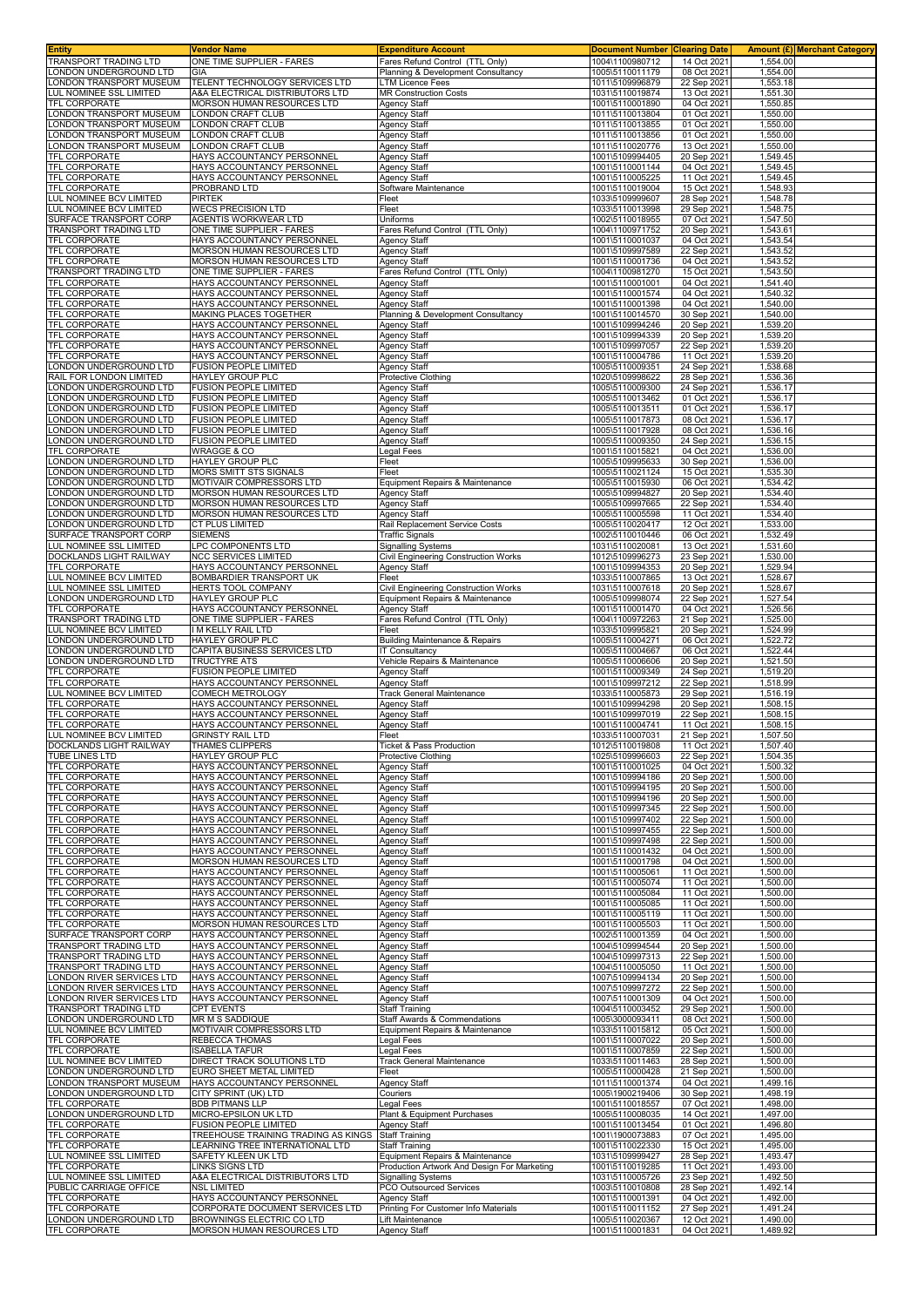| <b>Entity</b>                                      | Vendor Name                                                   | <b>Expenditure Account</b>                                         | <b>Document Number</b>             | <b>Clearing Date</b>       |                      | <b>Amount (£) Merchant Category</b> |
|----------------------------------------------------|---------------------------------------------------------------|--------------------------------------------------------------------|------------------------------------|----------------------------|----------------------|-------------------------------------|
| TFL CORPORATE<br>TFL CORPORATE                     | MORSON HUMAN RESOURCES LTD<br>CORPORATE DOCUMENT SERVICES LTD | <b>Agency Staff</b><br>Printing For Marketing Materials            | 1001\5110005613<br>1001\5110011162 | 11 Oct 2021<br>27 Sep 2021 | 1,489.92<br>1,488.96 |                                     |
| LUL NOMINEE SSL LIMITED                            | HAYLEY GROUP PLC                                              | Electrical Equipment Maintenance                                   | 1031\5110005997                    | 11 Oct 2021                | 1,488.80             |                                     |
| TRANSPORT TRADING LTD                              | ONE TIME SUPPLIER - FARES                                     | Fares Refund Control (TTL Only)                                    | 1004\1100972505                    | 21 Sep 2021                | 1,488.00             |                                     |
| TRANSPORT TRADING LTD<br>TRANSPORT TRADING LTD     | ONE TIME SUPPLIER - FARES<br>ONE TIME SUPPLIER - FARES        | Fares Refund Control (TTL Only)<br>Fares Refund Control (TTL Only) | 1004\1100976144<br>1004\1100978172 | 04 Oct 2021<br>07 Oct 2021 | 1,488.00<br>1,486.95 |                                     |
| LONDON UNDERGROUND LTD                             | HAYLEY GROUP PLC                                              | Fleet                                                              | 1005\5109998653                    | 28 Sep 2021                | 1,486.40             |                                     |
| ONDON UNDERGROUND LTD                              | HAYS ACCOUNTANCY PERSONNEL                                    | <b>Agency Staff</b>                                                | 1005\5109994151                    | 20 Sep 202                 | 1,486.20             |                                     |
| ONDON UNDERGROUND LTD<br>ONDON UNDERGROUND LTD     | HAYS ACCOUNTANCY PERSONNEL<br>HAYS ACCOUNTANCY PERSONNEL      | Agency Staff<br>Agency Staff                                       | 1005\5109997481<br>1005\5110005021 | 22 Sep 2021<br>11 Oct 2021 | 1,486.20<br>1,486.20 |                                     |
| ONDON UNDERGROUND LTD                              | BOMBARDIER TRANSPORT UK                                       | Fleet                                                              | 1005\5110006483                    | 12 Oct 2021                | 1,486.20             |                                     |
| UL NOMINEE SSL LIMITED                             | BLAKLEY ELECTRICS LTD                                         | Civil Engineering Construction Works                               | 1031\5110019473                    | 08 Oct 202                 | 1,486.20             |                                     |
| ONDON UNDERGROUND LTD                              | HAYS ACCOUNTANCY PERSONNEL                                    | Agency Staff                                                       | 1005\5109994150                    | 20 Sep 2021                | 1,486.15             |                                     |
| ONDON UNDERGROUND LTD<br>ONDON UNDERGROUND LTD     | HAYS ACCOUNTANCY PERSONNEL<br>HAYS ACCOUNTANCY PERSONNEL      | Agency Staff<br>Agency Staff                                       | 1005\5109997286<br>1005\5110005020 | 22 Sep 2021<br>11 Oct 2021 | 1,486.15<br>1,486.15 |                                     |
| TFL CORPORATE                                      | MORSON HUMAN RESOURCES LTD                                    | Agency Staff                                                       | 1001\5110001861                    | 04 Oct 2021                | 1,485.82             |                                     |
| TFL CORPORATE                                      | SPECIALIST COMPUTER CENTRES LTD                               | Computer Software                                                  | 1001\5110007173                    | 12 Oct 2021                | 1,484.54<br>1.482.66 |                                     |
| ONDON UNDERGROUND LTD<br>LUL NOMINEE SSL LIMITED   | ALSTOM NL SERVICE PROVISION LTD<br><b>SIEMENS</b>             | <b>Fleet Tsssa Contract</b><br><b>Signalling Systems</b>           | 1005\5109997982<br>1031\5110007794 | 22 Sep 2021<br>13 Oct 2021 | 1,480.00             |                                     |
| <b>TRANSPORT TRADING LTD</b>                       | HAYS ACCOUNTANCY PERSONNEL                                    | <b>Agency Staff</b>                                                | 1004\5110001335                    | 04 Oct 2021                | 1,478.82             |                                     |
| TFL CORPORATE                                      | MORSON HUMAN RESOURCES LTD                                    | Agency Staff                                                       | 1001\5110001879                    | 04 Oct 2021                | 1,477.96             |                                     |
| TFL CORPORATE<br>LONDON UNDERGROUND LTD            | <b>MORSON HUMAN RESOURCES LTD</b><br>HAYLEY GROUP PLC         | Agency Staff<br>Fleet                                              | 1001\5110005523<br>1005\5109916577 | 11 Oct 2021<br>24 Sep 2021 | 1,476.00<br>1,475.38 |                                     |
| LONDON UNDERGROUND LTD                             | <b>REDCREST LTD</b>                                           | Building Maintenance & Repairs                                     | 1005\5110004070                    | 06 Oct 2021                | 1,475.00             |                                     |
| LUL NOMINEE BCV LIMITED                            | HAMPSHIRE HOSE SERVICES LTD                                   | Fleet                                                              | 1033\5110010247                    | 27 Sep 2021                | 1,474.40             |                                     |
| LUL NOMINEE SSL LIMITED<br>TUBE LINES LTD          | HAYLEY GROUP PLC<br>RS COMPONENTS LTD                         | Maintenance Materials<br>Maintenance Materials                     | 1031\5109996048<br>1025\5110003823 | 22 Sep 2021<br>06 Oct 2021 | 1,471.80<br>1,471.70 |                                     |
| RAIL FOR LONDON LIMITED                            | MORSON HUMAN RESOURCES LTD                                    | Management & Support Consultancy                                   | 1020\5110003676                    | 06 Oct 2021                | 1,470.42             |                                     |
| RAIL FOR LONDON LIMITED                            | MORSON HUMAN RESOURCES LTD                                    | Management & Support Consultancy                                   | 1020\5110007131                    | 13 Oct 2021                | 1,470.42             |                                     |
| TFL CORPORATE<br>LONDON UNDERGROUND LTD            | HAYS ACCOUNTANCY PERSONNEL<br>RULLION ENGINEERING LTD         | <b>Agency Staff</b><br><b>Agency Staff</b>                         | 1001\5109994144<br>1005\5110002106 | 20 Sep 2021<br>04 Oct 2021 | 1,470.00<br>1,469.49 |                                     |
| ONDON UNDERGROUND LTD                              | <b>FUSION PEOPLE LIMITED</b>                                  | Agency Staff                                                       | 1005\5110009340                    | 24 Sep 2021                | 1,469.12             |                                     |
| ONDON UNDERGROUND LTD                              | BROWNINGS ELECTRIC CO LTD                                     | Maintenance Materials                                              | 1005\5110019813                    | 11 Oct 2021                | 1,468.00             |                                     |
| TRANSPORT TRADING LTD<br>TRANSPORT TRADING LTD     | ONE TIME SUPPLIER - FARES<br>ONE TIME SUPPLIER - FARES        | Fares Refund Control (TTL Only)<br>Fares Refund Control (TTL Only) | 1004\1100977005<br>1004\1100972380 | 05 Oct 2021<br>21 Sep 202  | 1,467.80<br>1,467.00 |                                     |
| RAIL FOR LONDON LIMITED                            | HAYLEY GROUP PLC                                              | Maintenance Materials                                              | 1020\5110006037                    | 11 Oct 2021                | 1,467.00             |                                     |
| RAIL FOR LONDON LIMITED                            | <b>NETWORK RAIL</b>                                           | National Rail Contribution                                         | 1020\5110011096                    | 11 Oct 2021                | 1,466.94             |                                     |
| ONDON UNDERGROUND LTD<br>TFL CORPORATE             | RS COMPONENTS LTD<br>HAYS ACCOUNTANCY PERSONNEI               | Maintenance Materials<br><b>Agency Staff</b>                       | 1005\5110003283<br>1001\5110004784 | 06 Oct 2021<br>11 Oct 2021 | 1,466.22<br>1,465.52 |                                     |
| TRANSPORT TRADING LTD                              | HAYS ACCOUNTANCY PERSONNEI                                    | Agency Staff                                                       | 1004\5109994034                    | 20 Sep 2021                | 1,464.70             |                                     |
| TRANSPORT TRADING LTD                              | HAYS ACCOUNTANCY PERSONNEL                                    | Agency Staff                                                       | 1004\5109997084                    | 22 Sep 2021                | 1,464.70             |                                     |
| TRANSPORT TRADING LTD<br>ONDON UNDERGROUND LTD.    | HAYS ACCOUNTANCY PERSONNEL<br>CEF                             | Agency Staff<br><b>Electrical Equipment Maintenance</b>            | 1004\5110004820<br>1005\5110016085 | 11 Oct 2021<br>11 Oct 2021 | 1.464.70<br>1,464.15 |                                     |
| ONDON UNDERGROUND LTD                              | SAFETY KLEEN UK LTD                                           | Building Maintenance & Repairs                                     | 1005\5109999361                    | 28 Sep 2021                | 1,463.00             |                                     |
| TFL CORPORATE                                      | HAYS ACCOUNTANCY PERSONNEL                                    | Agency Staff                                                       | 1001\5110004952                    | 11 Oct 2021                | 1,462.50             |                                     |
| ONDON UNDERGROUND LTD<br>ONDON UNDERGROUND LTD     | MORSON HUMAN RESOURCES LTD<br>MORSON HUMAN RESOURCES LTD      | Agency Staff<br>Agency Staff                                       | 1005\5109997708<br>1005\5109997710 | 22 Sep 2021<br>22 Sep 2021 | 1,460.40<br>1,460.40 |                                     |
| ONDON UNDERGROUND LTD                              | MORSON HUMAN RESOURCES LTD                                    | Agency Staff                                                       | 1005\5110001820                    | 04 Oct 2021                | 1,460.40             |                                     |
| PUBLIC CARRIAGE OFFICE                             | MR M.A. FARAH                                                 | Licence Fee Refunds                                                | 1003\1900044195                    | 06 Oct 2021                | 1,460.00             |                                     |
| SURFACE TRANSPORT CORP<br>SURFACE TRANSPORT CORP   | HAYS ACCOUNTANCY PERSONNEL<br>HAYS ACCOUNTANCY PERSONNEL      | Agency Staff<br>Agency Staff                                       | 1002\5110001277<br>1002\5110001559 | 04 Oct 2021<br>04 Oct 2021 | 1,460.00<br>1,460.00 |                                     |
| SURFACE TRANSPORT CORP                             | HAYS ACCOUNTANCY PERSONNEL                                    | Agency Staff                                                       | 1002\5110001567                    | 04 Oct 2021                | 1,460.00             |                                     |
| ONDON UNDERGROUND LTD                              | 4 RAIL SERVICES LTD                                           | <b>Building Maintenance &amp; Repairs</b>                          | 1005\5110011480                    | 28 Sep 2021                | 1,460.00             |                                     |
| ONDON RIVER SERVICES LTD<br>TFL CORPORATE          | <b>CUMMINS DIESEL</b><br>HAYS ACCOUNTANCY PERSONNEL           | Equipment Repairs & Maintenance<br>Agency Staff                    | 1007\5110012286<br>1001\5110001477 | 28 Sep 2021<br>04 Oct 2021 | 1,458.28<br>1,458.24 |                                     |
| TFL CORPORATE                                      | HAYS ACCOUNTANCY PERSONNEL                                    | Agency Staff                                                       | 1001\5109994362                    | 20 Sep 2021                | 1,458.10             |                                     |
| TFL CORPORATE                                      | HAYS ACCOUNTANCY PERSONNEL                                    | <b>Agency Staff</b>                                                | 1001\5109997437                    | 22 Sep 2021                | 1,458.10             |                                     |
| TFL CORPORATE<br>LONDON TRANSPORT MUSEUM           | HAYS ACCOUNTANCY PERSONNEL<br>MCS ELECTRICS                   | Agency Staff<br>Vehicle Repairs & Maintenance                      | 1001\5110005202<br>1011\5110020652 | 11 Oct 2021<br>12 Oct 2021 | 1,458.10<br>1,457.02 |                                     |
| ONDON UNDERGROUND LTD                              | BANNER GROUP LIMITED                                          | Computer Hardware                                                  | 1005\5110003316                    | 06 Oct 2021                | 1,451.50             |                                     |
| TFL CORPORATE                                      | RULLION ENGINEERING LTD                                       | Agency Staff                                                       | 1001\5109995020                    | 20 Sep 2021                | 1,450.52             |                                     |
| TFL CORPORATE<br>ONDON UNDERGROUND LTD             | HAYS ACCOUNTANCY PERSONNEL<br>AGGREGATE INDUSTRIES UK LTD     | <b>Agency Staff</b><br><b>Track General Maintenance</b>            | 1001\5109997421<br>1005\5110008264 | 22 Sep 2021<br>01 Oct 2021 | 1,450.35<br>1,450.26 |                                     |
| TRANSPORT TRADING LTD                              | ONE TIME SUPPLIER - FARES                                     | Fares Refund Control (TTL Only)                                    | 1004\1100978187                    | 07 Oct 2021                | 1,450.05             |                                     |
| LUL NOMINEE SSL LIMITED                            | TRACKWORK RESOURCES LTD                                       | Electrical & Electronic Engineering                                | 1031\5110009896                    | 13 Oct 2021                | 1,450.00             |                                     |
| LONDON BUS SERVICES LTD<br>RAIL FOR LONDON LIMITED | <b>TRAPEZE PTI LTD</b><br><b>ATKINS LIMITED</b>               | <b>Computer Consumables</b><br>Professional Engineering Services   | 1006\5110004672<br>1020\5110002342 | 08 Oct 2021<br>04 Oct 2021 | 1.449.54<br>1,447.94 |                                     |
| TFL CORPORATE                                      | KELWAY (UK)                                                   | Software Maintenance                                               | 1001\5110003121                    | 05 Oct 2021                | 1,446.81             |                                     |
| TFL CORPORATE                                      | HAYS ACCOUNTANCY PERSONNEL                                    | <b>Agency Staff</b>                                                | 1001\5110001119                    | 04 Oct 2021                | 1,445.16             |                                     |
| SURFACE TRANSPORT CORP<br>TFL CORPORATE            | <b>ASHURST LLP</b><br>MATCHTECH GROUP PLC                     | Legal Fees<br><b>Agency Staff</b>                                  | 1002\5110003055<br>1001\5109994647 | 28 Sep 2021<br>20 Sep 2021 | 1,443.00<br>1,442.00 |                                     |
| TFL CORPORATE                                      | MATCHTECH GROUP PLC                                           | Agency Staff                                                       | 1001\5109994669                    | 20 Sep 2021                | 1,442.00             |                                     |
| <b>TFL CORPORATE</b>                               | MATCHTECH GROUP PLC                                           | <b>Agency Staff</b>                                                | 1001\5109997523                    | 22 Sep 2021                | 1,442.00             |                                     |
| TFL CORPORATE                                      | MATCHTECH GROUP PLC                                           | Agency Staff                                                       | 1001\5110005364                    | 11 Oct 2021                | 1,442.00<br>1,441.64 |                                     |
| TFL CORPORATE<br>LONDON UNDERGROUND LTD            | HAYS ACCOUNTANCY PERSONNEL<br><b>FUSION PEOPLE LIMITED</b>    | Agency Staff<br>Agency Staff                                       | 1001\5110001058<br>1005\5110009362 | 04 Oct 2021<br>24 Sep 2021 | 1,441.44             |                                     |
| ONDON UNDERGROUND LTD                              | <b>FUSION PEOPLE LIMITED</b>                                  | <b>Agency Staff</b>                                                | 1005\5110013488                    | 01 Oct 2021                | 1,441.44             |                                     |
| TFL CORPORATE<br>LONDON UNDERGROUND LTD            | <b>VODAFONE LTD</b><br>AGGREGATE INDUSTRIES UK LTD            | <b>Telephony Fixed</b><br><b>Track General Maintenance</b>         | 1001\5109995992<br>1005\5110008249 | 15 Oct 2021<br>06 Oct 2021 | 1,441.42<br>1,441.36 |                                     |
| TFL CORPORATE                                      | MORSON HUMAN RESOURCES LTD                                    | Agency Staff                                                       | 1001\5109997641                    | 22 Sep 2021                | 1,441.25             |                                     |
| TFL CORPORATE                                      | MORSON HUMAN RESOURCES LTD                                    | Agency Staff                                                       | 1001\5110005492                    | 11 Oct 2021                | 1,441.25             |                                     |
| LONDON UNDERGROUND LTD<br>ONDON UNDERGROUND LTD    | MORSON HUMAN RESOURCES LTD<br>MORSON HUMAN RESOURCES LTD      | Agency Staff<br>Agency Staff                                       | 1005\5109994842<br>1005\5109997681 | 20 Sep 2021<br>22 Sep 2021 | 1,440.60<br>1,440.60 |                                     |
| ONDON UNDERGROUND LTD                              | MORSON HUMAN RESOURCES LTD                                    | Agency Staff                                                       | 1005\5110001897                    | 04 Oct 2021                | 1,440.60             |                                     |
| ONDON UNDERGROUND LTD                              | MORSON HUMAN RESOURCES LTD                                    | <b>Agency Staff</b>                                                | 1005\5110005614                    | 11 Oct 2021                | 1,440.60             |                                     |
| SURFACE TRANSPORT CORP<br>ONDON UNDERGROUND LTD    | HAYS ACCOUNTANCY PERSONNEL<br>RS COMPONENTS LTD               | Agency Staff<br>Maintenance Materials                              | 1002\5110001331<br>1005\5109993648 | 04 Oct 2021<br>20 Sep 2021 | 1,440.00<br>1,440.00 |                                     |
| ONDON UNDERGROUND LTD                              | JAFCO TOOLS LTD                                               | Maintenance Materials                                              | 1005\5110021643                    | 14 Oct 2021                | 1,439.50             |                                     |
| LONDON UNDERGROUND LTD                             | DIRECT TRACK SOLUTIONS LTD                                    | <b>Signalling Systems</b>                                          | 1005\5110011455                    | 27 Sep 2021                | 1,439.30             |                                     |
| TRANSPORT TRADING LTD<br>TFL CORPORATE             | EDF ENERGY<br><b>FUSION PEOPLE LIMITED</b>                    | Electricity<br>Agency Staff                                        | 1004\1901678091<br>1001\5110020558 | 15 Oct 2021<br>15 Oct 2021 | 1,438.21<br>1,436.85 |                                     |
| LONDON UNDERGROUND LTD                             | PABLON TOOLS LTD                                              | Building Maintenance & Repairs                                     | 1005\5110012355                    | 29 Sep 2021                | 1,436.00             |                                     |
| <b>TFL CORPORATE</b>                               | MORSON HUMAN RESOURCES LTD                                    | <b>Agency Staff</b>                                                | 1001\5109994825                    | 20 Sep 2021                | 1,435.00             |                                     |
| TFL CORPORATE<br>LUL NOMINEE SSL LIMITED           | MORSON HUMAN RESOURCES LTD<br>VIKING PRECISION ENGINEERS LTD  | Agency Staff<br><b>Signalling Systems</b>                          | 1001\5109997663<br>1031\5110020395 | 22 Sep 2021<br>12 Oct 2021 | 1,435.00<br>1,435.00 |                                     |
| TRANSPORT TRADING LTD                              | ROYAL BOROUGH KENSINGTON & CHELSEA Rates                      |                                                                    | 1004\1901678935                    | 04 Oct 2021                | 1,433.60             |                                     |
| TFL CORPORATE                                      | HAYS ACCOUNTANCY PERSONNEL                                    | <b>Agency Staff</b><br>Fares Refund Control (TTL Only)             | 1001\5110001476                    | 04 Oct 2021                | 1,432.59             |                                     |
| TRANSPORT TRADING LTD<br>TFL CORPORATE             | ONE TIME SUPPLIER - FARES<br>XANTA LIMITED                    | Management & Support Consultancy                                   | 1004\1100975144<br>1001\5110014314 | 29 Sep 2021<br>04 Oct 2021 | 1,432.00<br>1,430.00 |                                     |
| LONDON UNDERGROUND LTD                             | RS COMPONENTS LTD                                             | Maintenance Materials                                              | 1005\5110004401                    | 11 Oct 2021                | 1,428.61             |                                     |
| TFL CORPORATE                                      | MATCHTECH GROUP PLC                                           | <b>Agency Staff</b>                                                | 1001\5110001687                    | 04 Oct 2021                | 1,426.80             |                                     |
| LUL NOMINEE SSL LIMITED<br>LONDON UNDERGROUND LTD  | TIDYCO LTD<br>HAYS ACCOUNTANCY PERSONNEL                      | Fleet<br>Agency Staff                                              | 1031\5110008211<br>1005\5110001538 | 13 Oct 2021<br>04 Oct 2021 | 1,426.80<br>1,424.84 |                                     |
| LT MUSEUM TRADING LTD                              | BRANDART                                                      | LTM Purchase of Gifts for Resale                                   | 1024\1900020259                    | 27 Sep 2021                | 1,424.48             |                                     |
| LUL NOMINEE BCV LIMITED                            | KNORR-BREMSE RAIL LTD                                         | Fleet                                                              | 1033\5109996079                    | 20 Sep 2021                | 1,424.09             |                                     |
| SURFACE TRANSPORT CORP<br>SURFACE TRANSPORT CORP   | HAYS ACCOUNTANCY PERSONNEL<br>HAYS ACCOUNTANCY PERSONNEL      | Agency Staff<br>Agency Staff                                       | 1002\5109997357<br>1002\5110001599 | 22 Sep 2021<br>04 Oct 2021 | 1,424.00<br>1,424.00 |                                     |
| SURFACE TRANSPORT CORP                             | HAYS ACCOUNTANCY PERSONNEL                                    | <b>Agency Staff</b>                                                | 1002\5110005094                    | 11 Oct 2021                | 1,424.00             |                                     |
| SURFACE TRANSPORT CORP                             | HAYS ACCOUNTANCY PERSONNEL                                    | Agency Staff                                                       | 1002\5110005104                    | 11 Oct 2021                | 1,424.00             |                                     |
| TFL CORPORATE<br>TFL CORPORATE                     | REED SPECIALIST RECRUITMENT LTD<br>HAYS ACCOUNTANCY PERSONNEL | <b>Agency Staff</b><br>Agency Staff                                | 1001\5110017796<br>1001\5110004969 | 14 Oct 2021<br>11 Oct 2021 | 1,423.80<br>1,421.98 |                                     |
| TFL CORPORATE                                      | HAYS ACCOUNTANCY PERSONNEL                                    | <b>Agency Staff</b>                                                | 1001\5109994483                    | 20 Sep 2021                | 1,421.82             |                                     |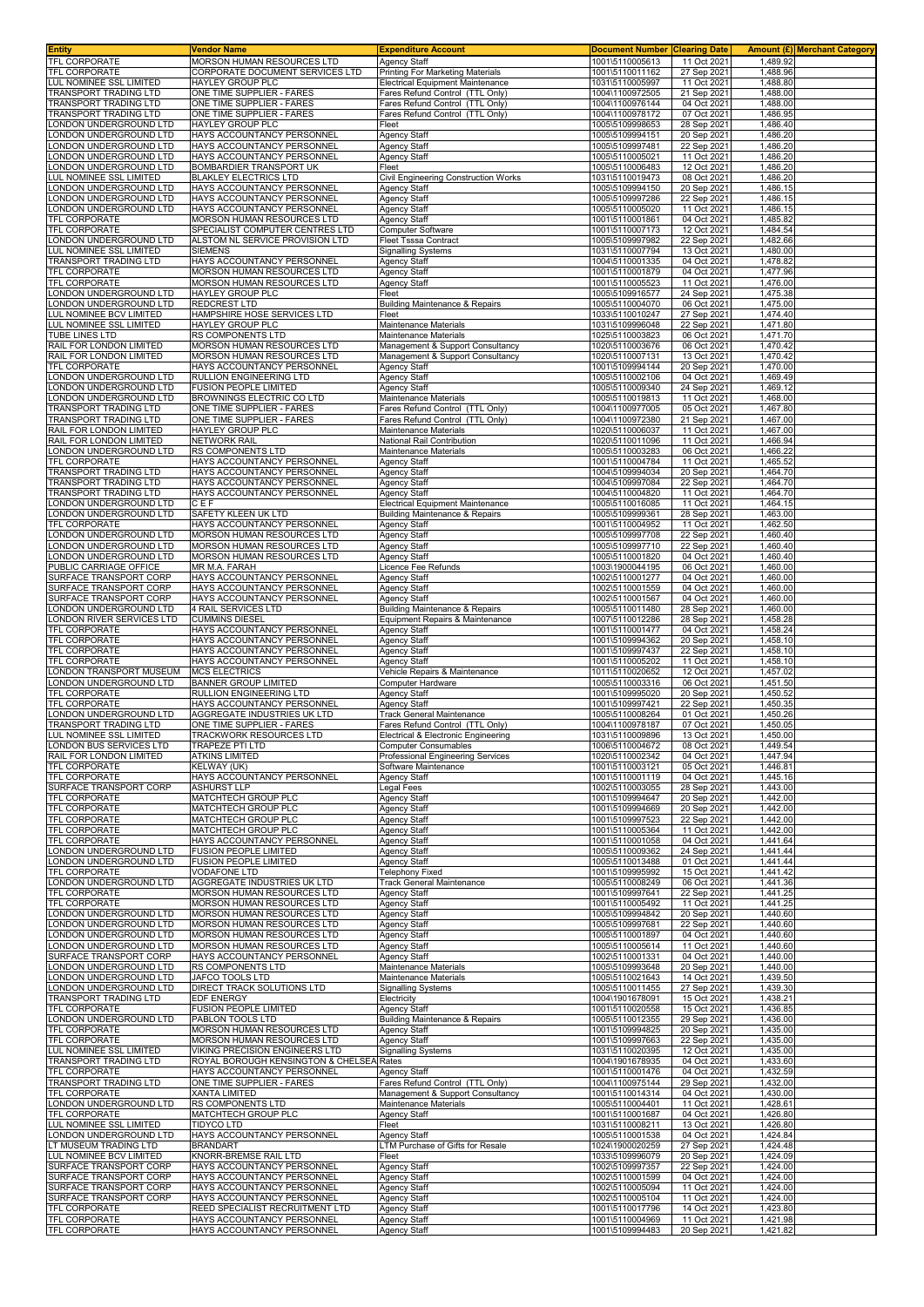| Entity                                                | Vendor Name                                                   | <b>Expenditure Account</b>                                                     | <b>Document Number</b>             | <b>Clearing Date</b>       |                      | <b>Amount (£) Merchant Category</b> |
|-------------------------------------------------------|---------------------------------------------------------------|--------------------------------------------------------------------------------|------------------------------------|----------------------------|----------------------|-------------------------------------|
| TFL CORPORATE                                         | HAYS ACCOUNTANCY PERSONNEL                                    | <b>Agency Staff</b>                                                            | 1001\5109994556                    | 20 Sep 2021                | 1,421.82             |                                     |
| <b>TFL CORPORATE</b>                                  | HAYS ACCOUNTANCY PERSONNEL                                    | <b>Agency Staff</b>                                                            | 1001\5109997247                    | 22 Sep 2021                | 1,421.82             |                                     |
| <b>TFL CORPORATE</b>                                  | HAYS ACCOUNTANCY PERSONNEL                                    | <b>Agency Staff</b>                                                            | 1001\5109997334                    | 22 Sep 2021                | 1,421.82             |                                     |
| <b>TFL CORPORATE</b>                                  | HAYS ACCOUNTANCY PERSONNEI                                    | <b>Agency Staff</b>                                                            | 1001\5109997490                    | 22 Sep 2021                | 1,421.82             |                                     |
| <b>TFL CORPORATE</b>                                  | HAYS ACCOUNTANCY PERSONNEL                                    | <b>Agency Staff</b>                                                            | 1001\5110001286                    | 04 Oct 2021                | 1,421.82             |                                     |
| <b>TFL CORPORATE</b><br><b>TFL CORPORATE</b>          | HAYS ACCOUNTANCY PERSONNEL                                    | Agency Staff                                                                   | 1001\5110001346                    | 04 Oct 2021                | 1,421.82             |                                     |
|                                                       | HAYS ACCOUNTANCY PERSONNEL<br>HAYS ACCOUNTANCY PERSONNEL      | <b>Agency Staff</b>                                                            | 1001\5110001355                    | 04 Oct 2021<br>04 Oct 2021 | 1,421.82             |                                     |
| <b>TFL CORPORATE</b><br><b>TFL CORPORATE</b>          | HAYS ACCOUNTANCY PERSONNEL                                    | <b>Agency Staff</b><br>Agency Staff                                            | 1001\5110001412<br>1001\5110005346 | 11 Oct 2021                | 1,421.82<br>1,421.82 |                                     |
| <b>TFL CORPORATE</b>                                  | HAYS ACCOUNTANCY PERSONNEL                                    | Agency Staff                                                                   | 1001\5109994087                    | 20 Sep 2021                | 1,421.40             |                                     |
| <b>FEL CORPORATE</b>                                  | HAYS ACCOUNTANCY PERSONNEL                                    | Agency Staff                                                                   | 1001\5109997191                    | 22 Sep 2021                | 1,421.40             |                                     |
| TFL CORPORATE                                         | HAYS ACCOUNTANCY PERSONNEL                                    | Agency Staff                                                                   | 1001\5110004931                    | 11 Oct 2021                | 1,421.40             |                                     |
| ONDON UNDERGROUND LTD                                 | HAYLEY GROUP PLC                                              | Plant & Equipment Purchases                                                    | 1005\5109996134                    | 22 Sep 2021                | 1,421.00             |                                     |
| ONDON UNDERGROUND LTD                                 | <b>FUSION PEOPLE LIMITED</b>                                  | <b>Agency Staff</b>                                                            | 1005\5110013486                    | 01 Oct 2021                | 1,420.30             |                                     |
| ONDON UNDERGROUND LTD                                 | <b>FUSION PEOPLE LIMITED</b>                                  | <b>Agency Staff</b>                                                            | 1005\5110017825                    | 08 Oct 2021                | 1,420.30             |                                     |
| ONDON UNDERGROUND LTD.                                | MORSON HUMAN RESOURCES LTD                                    | <b>Agency Staff</b>                                                            | 1005\5109994757                    | 20 Sep 2021                | 1,418.92             |                                     |
| ONDON UNDERGROUND LTD                                 | MORSON HUMAN RESOURCES LTD                                    | <b>Agency Staff</b>                                                            | 1005\5109994771                    | 20 Sep 2021                | 1,418.92             |                                     |
| ONDON UNDERGROUND LTD.                                | MORSON HUMAN RESOURCES LTD                                    | <b>Agency Staff</b>                                                            | 1005\5109997590                    | 22 Sep 2021                | 1,418.92             |                                     |
| ONDON UNDERGROUND LTD                                 | MORSON HUMAN RESOURCES LTD                                    | <b>Agency Staff</b>                                                            | 1005\5109997597                    | 22 Sep 2021                | 1,418.92             |                                     |
| ONDON UNDERGROUND LTD.                                | <b>MORSON HUMAN RESOURCES LTD</b>                             | <b>Agency Staff</b>                                                            | 1005\5110001737                    | 04 Oct 2021                | 1,418.92             |                                     |
| ONDON UNDERGROUND LTD                                 | MORSON HUMAN RESOURCES LTD                                    | Agency Staff                                                                   | 1005\5110005461                    | 11 Oct 2021                | 1,418.92             |                                     |
| ONDON UNDERGROUND LTD                                 | MORSON HUMAN RESOURCES LTD                                    | Agency Staff                                                                   | 1005\5110005467                    | 11 Oct 2021                | 1,418.92             |                                     |
| ONDON UNDERGROUND LTD                                 | MORSON HUMAN RESOURCES LTD                                    | Agency Staff                                                                   | 1005\5110005475                    | 11 Oct 2021                | 1,418.90             |                                     |
| <b>TFL CORPORATE</b>                                  | HAYS ACCOUNTANCY PERSONNEL                                    | <b>Agency Staff</b>                                                            | 1001\5110000990                    | 04 Oct 2021                | 1,417.84             |                                     |
| <b>TFL CORPORATE</b>                                  | HAYS ACCOUNTANCY PERSONNEL<br><b>REELEY LTD</b>               | Agency Staff                                                                   | 1001\5110001475                    | 04 Oct 2021                | 1,417.84<br>1,416.00 |                                     |
| ONDON UNDERGROUND LTD<br><b>FRANSPORT TRADING LTD</b> | EDF ENERGY                                                    | Lift Maintenance<br>Electricity                                                | 1005\5110012198<br>1004\1901678087 | 29 Sep 2021<br>15 Oct 2021 | 1,415.79             |                                     |
| ONDON UNDERGROUND LTD                                 | SOUTH EAST SUPPLIES LTD                                       | <b>Maintenance Materials</b>                                                   | 1005\5110013902                    | 29 Sep 2021                | 1,415.43             |                                     |
| RAIL FOR LONDON LIMITED                               | QUATTRO LTD                                                   | Management & Support Consultancy                                               | 1020\5110002437                    | 28 Sep 2021                | 1,415.00             |                                     |
| RAIL FOR LONDON LIMITED                               | QUATTRO LTD                                                   | Management & Support Consultancy                                               | 1020\5110008180                    | 13 Oct 2021                | 1,415.00             |                                     |
| ONDON UNDERGROUND LTD.                                | MORSON HUMAN RESOURCES LTD                                    | Agency Staff                                                                   | 1005\5109994700                    | 20 Sep 2021                | 1,414.00             |                                     |
| ONDON UNDERGROUND LTD                                 | MORSON HUMAN RESOURCES LTD                                    | <b>Agency Staff</b>                                                            | 1005\5109994702                    | 20 Sep 2021                | 1,414.00             |                                     |
| ONDON UNDERGROUND LTD                                 | MORSON HUMAN RESOURCES LTD                                    | Agency Staff                                                                   | 1005\5109994764                    | 20 Sep 2021                | 1,414.00             |                                     |
| ONDON UNDERGROUND LTD                                 | MORSON HUMAN RESOURCES LTD                                    | <b>Agency Staff</b>                                                            | 1005\5109994788                    | 20 Sep 2021                | 1,414.00             |                                     |
| ONDON UNDERGROUND LTD.                                | MORSON HUMAN RESOURCES LTD                                    | <b>Agency Staff</b>                                                            | 1005\5110005473                    | 11 Oct 2021                | 1,414.00             |                                     |
| ONDON UNDERGROUND LTD                                 | <b>RULLION ENGINEERING LTD</b>                                | Agency Staff                                                                   | 1005\5109995032                    | 20 Sep 2021                | 1,413.64             |                                     |
| ONDON UNDERGROUND LTD                                 | <b>RULLION ENGINEERING LTD</b>                                | Agency Staff                                                                   | 1005\5110005785                    | 11 Oct 2021                | 1,413.64             |                                     |
| ONDON UNDERGROUND LTD                                 | THALES GROUND TRANSPORTATION SYSTE Signalling Systems         |                                                                                | 1005\5110010275                    | 13 Oct 2021                | 1,413.16             |                                     |
| <b>FRANSPORT TRADING LTD</b>                          | ONE TIME SUPPLIER - FARES                                     | Fares Refund Control (TTL Only)                                                | 1004\1100976621                    | 04 Oct 2021                | 1.413.00             |                                     |
| <b>FRANSPORT TRADING LTD</b>                          | TELENT TECHNOLOGY SERVICES LTD                                | Printing                                                                       | 1004\5109998023                    | 28 Sep 2021                | 1,411.02             |                                     |
| <b>TUBE LINES LTD</b>                                 | RS COMPONENTS LTD                                             | Maintenance Materials                                                          | 1025\5109998109                    | 24 Sep 2021                | 1,410.90             |                                     |
| ONDON UNDERGROUND LTD                                 | ENTERPRISE RENT-A-CAR                                         | Vehicle Operating Leases                                                       | 1005\5109983764                    | 30 Sep 2021                | 1,409.37             |                                     |
| ONDON UNDERGROUND LTD.                                | <b>RULLION ENGINEERING LTD</b>                                | Agency Staff                                                                   | 1005\5109994998                    | 20 Sep 2021                | 1,409.12             |                                     |
| ONDON UNDERGROUND LTD                                 | RULLION ENGINEERING LTD                                       | Agency Staff                                                                   | 1005\5110005778                    | 11 Oct 2021                | 1,409.12             |                                     |
| ONDON UNDERGROUND LTD.                                | 4 RAIL SERVICES LTD                                           | <b>Building Maintenance &amp; Repairs</b>                                      | 1005\5110011541                    | 28 Sep 2021                | 1,407.50             |                                     |
| <b>TFL CORPORATE</b><br>FRANSPORT TRADING LTD         | MORSON HUMAN RESOURCES LTD                                    | Agency Staff                                                                   | 1001\5110005542<br>1004\5110006845 | 11 Oct 2021<br>13 Oct 2021 | 1,406.50<br>1,406.00 |                                     |
| <b>LUL NOMINEE BCV LIMITED</b>                        | DAISY CORPORATE SERVICES TRADINGLTD Telephony Fixed<br>LH-PLC |                                                                                | 1033\5109996211                    | 22 Sep 2021                | 1,406.00             |                                     |
| UL NOMINEE SSL LIMITED                                | VOITH TURBO LTD                                               | Escalators<br><b>Signalling Systems</b>                                        | 1031\5109999631                    | 29 Sep 2021                | 1,405.95             |                                     |
| <b>FRANSPORT TRADING LTD</b>                          | ONE TIME SUPPLIER - FARES                                     | Fares Refund Control (TTL Only)                                                | 1004\1100980476                    | 14 Oct 2021                | 1,404.80             |                                     |
| <b>TFL CORPORATE</b>                                  | <b>FUSION PEOPLE LIMITED</b>                                  | Agency Staff                                                                   | 1001\5110017918                    | 08 Oct 2021                | 1,402.86             |                                     |
| ONDON UNDERGROUND LTD                                 | KONECRANES DEMAG UK LTD                                       | Track General Maintenance                                                      | 1005\5110004466                    | 06 Oct 2021                | 1,401.86             |                                     |
| <b>FL CORPORATE</b>                                   | MATCHTECH GROUP PLC                                           | Agency Staff                                                                   | 1001\5110005373                    | 11 Oct 2021                | 1,400.80             |                                     |
| ONDON UNDERGROUND LTD                                 | MORSON HUMAN RESOURCES LTD                                    | Agency Staff                                                                   | 1005\5109994744                    | 20 Sep 2021                | 1,400.08             |                                     |
| <b>TFL CORPORATE</b>                                  | HAYS ACCOUNTANCY PERSONNEL                                    | Agency Staff                                                                   | 1001\5110001430                    | 04 Oct 2021                | 1,400.00             |                                     |
| <b>TFL CORPORATE</b>                                  | HAYS ACCOUNTANCY PERSONNEL                                    | Agency Staff                                                                   | 1001\5110005151                    | 11 Oct 2021                | 1,400.00             |                                     |
| TUBE LINES LTD                                        | HAYS ACCOUNTANCY PERSONNEL                                    | Agency Staff                                                                   | 1040\5110001252                    | 04 Oct 2021                | 1,400.00             |                                     |
| ONDON UNDERGROUND LTD                                 | PABLON TOOLS LTD                                              | Lift Maintenance                                                               | 1005\5110018825                    | 07 Oct 2021                | 1,400.00             |                                     |
| <b>LUL NOMINEE BCV LIMITED</b>                        | ESAB GROUP (UK) LTD                                           | Equipment Repairs & Maintenance                                                | 1033\5109938921                    | 05 Oct 2021                | 1,400.00             |                                     |
| <b>TFL CORPORATE</b>                                  | VCCP GROUP LLP                                                | Production Artwork And Design For Marketing                                    | 1001\5110002553                    | 04 Oct 2021                | 1,400.00             |                                     |
| ONDON UNDERGROUND LTD                                 | VICTORY LIGHTING (UK) LTD                                     | Signalling Systems                                                             | 1005\5109999471                    | 22 Sep 2021                | 1,400.00             |                                     |
| LUL NOMINEE SSL LIMITED                               | <b>ERIKS EMS</b>                                              | <b>Component Repairs Sub Contracted</b>                                        | 1031\5110008099                    | 13 Oct 2021                | 1,400.00             |                                     |
| T MUSEUM TRADING LTD                                  | <b>BRANDART</b>                                               | TM Purchase of Gifts for Resale                                                | 1024\1900020250                    | 27 Sep 2021                | 1,400.00             |                                     |
| RAIL FOR LONDON LIMITED                               | HAYS ACCOUNTANCY PERSONNEL                                    | Agency Staff                                                                   | 1020\5109994198                    | 20 Sep 2021                | 1,399.90             |                                     |
| LUL NOMINEE BCV LIMITED                               | BOMBARDIER TRANSPORT UK                                       | Fleet                                                                          | 1033\5109998712                    | 28 Sep 2021                | 1,398.80             |                                     |
| LONDON RIVER SERVICES LTD<br>ONDON RIVER SERVICES LTD | HAYS ACCOUNTANCY PERSONNEL<br>HAYS ACCOUNTANCY PERSONNEL      | Agency Staff<br><b>Agency Staff</b>                                            | 1007\5109997230<br>1007\5110005279 | 22 Sep 2021<br>11 Oct 2021 | 1,397.94<br>1,397.94 |                                     |
| ONDON RIVER SERVICES LTD.                             | <b>HAYS ACCOUNTANCY PERSONNEL</b>                             | <b>Agency Staff</b>                                                            | 1007\5109997300                    | 22 Sep 2021                | 1,397.88             |                                     |
| ONDON UNDERGROUND LTD                                 | <b>HAYLEY GROUP PLC</b>                                       | Maintenance Materials                                                          | 1005\5109999287                    | 28 Sep 2021                | 1,397.72             |                                     |
| <b>TFL CORPORATE</b>                                  | HAYS ACCOUNTANCY PERSONNEL                                    | <b>Agency Staff</b>                                                            | 1001\5110001292                    | 04 Oct 2021                | 1.396.60             |                                     |
| TFL CORPORATE                                         | CORPORATE DOCUMENT SERVICES LTD                               | Printing                                                                       | 1001\5110006324                    | 21 Sep 2021                | 1,396.04             |                                     |
| ONDON UNDERGROUND LTD                                 | <b>COMECH METROLOGY</b>                                       | Track General Maintenance                                                      | 1005\5110007056                    | 21 Sep 2021                | 1,395.34             |                                     |
| TFL CORPORATE                                         | INDUSTRIAL TRAINING SERVICES LTD                              | <b>Staff Training</b>                                                          | 1001\5110011191                    | 28 Sep 2021                | 1,395.00             |                                     |
| TFL CORPORATE                                         | INDUSTRIAL TRAINING SERVICES LTD                              | <b>Staff Training</b>                                                          | 1001\5110015650                    | 06 Oct 2021                | 1,395.00             |                                     |
| <b>TRANSPORT TRADING LTD</b>                          | <b>QUAY OFFICE FURNISHERS LTD</b>                             | Furniture & Equipment                                                          | 1004\5110013949                    | 01 Oct 2021                | 1,395.00             |                                     |
| ONDON UNDERGROUND LTD                                 | <b>GARRAN LOCKERS LTD</b>                                     | Furniture & Equipment                                                          | 1005\5110015251                    | 06 Oct 2021                | 1,394.16             |                                     |
| <b>TFL CORPORATE</b>                                  | <b>FUSION PEOPLE LIMITED</b>                                  | Agency Staff                                                                   | 1001\5110009326                    | 24 Sep 2021                | 1,393.59             |                                     |
| <b>TFL CORPORATE</b>                                  | HAYS ACCOUNTANCY PERSONNEL                                    | <b>Agency Staff</b>                                                            | 1001\5110001213                    | 04 Oct 2021                | 1,392.24<br>1,392.24 |                                     |
| <b>TFL CORPORATE</b><br>ONDON UNDERGROUND LTD         | HAYS ACCOUNTANCY PERSONNEL<br>CRANESERVE                      | Agency Staff<br>Maintenance Materials                                          | 1001\5110004919<br>1005\5110021247 | 11 Oct 2021<br>15 Oct 2021 | 1,392.00             |                                     |
| ONDON UNDERGROUND LTD                                 | MORSON HUMAN RESOURCES LTD                                    | <b>Agency Staff</b>                                                            | 1005\5109994746                    | 20 Sep 2021                | 1.391.25             |                                     |
| LUL NOMINEE SSL LIMITED                               | SCHUNK CARBON TECHNOLOGY LIMITED                              | Fleet                                                                          | 1031\5110004043                    | 01 Oct 2021                | 1,390.73             |                                     |
| <b>TFL CORPORATE</b>                                  | MATCHTECH GROUP PLC                                           | <b>Agency Staff</b>                                                            | 1001\5109994653                    | 20 Sep 2021                | 1,390.50             |                                     |
| TFL CORPORATE                                         | MATCHTECH GROUP PLC                                           | <b>Agency Staff</b>                                                            | 1001\5109997529                    | 22 Sep 2021                | 1,390.50             |                                     |
| <b>TFL CORPORATE</b>                                  | MATCHTECH GROUP PLC                                           | <b>Agency Staff</b>                                                            | 1001\5110005432                    | 11 Oct 2021                | 1,390.50             |                                     |
| ONDON BUS SERVICES LTD                                | OPUS ENERGY LIMITED                                           | Electricity                                                                    | 1006\5110019542                    | 08 Oct 2021                | 1,390.08             |                                     |
| ONDON UNDERGROUND LTD                                 | PRISTINE CONDITION LTD                                        | External Events Roads Shows And Face To Face                                   | 1005\5110007501                    | 21 Sep 2021                | 1,390.00             |                                     |
| <b>TFL CORPORATE</b>                                  | HAYS ACCOUNTANCY PERSONNEL                                    | Agency Staff                                                                   | 1001\5110001378                    | 04 Oct 2021                | 1,387.71             |                                     |
| ONDON UNDERGROUND LTD                                 | THE MATADOR COMPANY LTD                                       | Fleet                                                                          | 1005\5109969884                    | 28 Sep 2021                | 1,387.00             |                                     |
| TFL CORPORATE                                         | MATCHTECH GROUP PLC                                           | Agency Staff                                                                   |                                    |                            |                      |                                     |
| LUL NOMINEE BCV LIMITED<br><b>TUBE LINES LTD</b>      |                                                               |                                                                                | 1001\5110001677                    | 04 Oct 2021                | 1,386.57             |                                     |
|                                                       | KETECH SYSTEMS LTD                                            | Fleet                                                                          | 1033\5110016739                    | 12 Oct 2021                | 1,386.00             |                                     |
|                                                       | PHOTURIS LTD                                                  | Equipment Repairs & Maintenance                                                | 1025\5110016652                    | 06 Oct 2021                | 1,385.30             |                                     |
| <b>TFL CORPORATE</b>                                  | REED SPECIALIST RECRUITMENT LTD                               | <b>Agency Staff</b>                                                            | 1001\5110005615                    | 23 Sep 2021                | 1,384.45             |                                     |
| <b>FRANSPORT TRADING LTD</b>                          | ONE TIME SUPPLIER - FARES                                     | Fares Refund Control (TTL Only)                                                | 1004\1100974423                    | 27 Sep 2021                | 1,382.15             |                                     |
| SURFACE TRANSPORT CORP<br><b>TFL CORPORATE</b>        | <b>ARCHANT LONDON</b>                                         | Statutory Ads Notices Communications & Consultatio                             | 1002\5110006078                    | 07 Oct 2021                | 1,381.05             |                                     |
| TFL CORPORATE                                         | HAYS ACCOUNTANCY PERSONNEL<br>HAYS ACCOUNTANCY PERSONNEL      | <b>Agency Staff</b><br><b>Agency Staff</b>                                     | 1001\5109994499<br>1001\5110001170 | 20 Sep 2021<br>04 Oct 2021 | 1,380.90<br>1,380.90 |                                     |
| <b>TFL CORPORATE</b>                                  | HAYS ACCOUNTANCY PERSONNEL                                    | <b>Agency Staff</b>                                                            | 1001\5110004984                    | 11 Oct 2021                | 1,380.76             |                                     |
| <b>TFL CORPORATE</b>                                  | HAYS ACCOUNTANCY PERSONNEL                                    | Agency Staff                                                                   | 1001\5109997098                    | 22 Sep 2021                | 1,379.28             |                                     |
| TFL CORPORATE                                         | HAYS ACCOUNTANCY PERSONNEL                                    | <b>Agency Staff</b>                                                            | 1001\5110001007                    | 04 Oct 2021                | 1,379.28             |                                     |
| TFL CORPORATE                                         | HAYS ACCOUNTANCY PERSONNEL                                    | <b>Agency Staff</b>                                                            | 1001\5110001113                    | 04 Oct 2021                | 1,379.28             |                                     |
| <b>TFL CORPORATE</b>                                  | HAYS ACCOUNTANCY PERSONNEL                                    | <b>Agency Staff</b>                                                            | 1001\5110001159                    | 04 Oct 2021                | 1,379.28             |                                     |
| <b>TFL CORPORATE</b>                                  | HAYS ACCOUNTANCY PERSONNEL                                    | <b>Agency Staff</b>                                                            | 1001\5110001472                    | 04 Oct 2021                | 1,379.28             |                                     |
| TFL CORPORATE                                         | HAYS ACCOUNTANCY PERSONNEL                                    | <b>Agency Staff</b>                                                            | 1001\5110001517                    | 04 Oct 2021                | 1,379.28             |                                     |
| <b>TFL CORPORATE</b>                                  | HAYS ACCOUNTANCY PERSONNEL                                    | <b>Agency Staff</b>                                                            | 1001\5110004822                    | 11 Oct 2021                | 1,379.28             |                                     |
| ONDON UNDERGROUND LTD                                 | <b>FUSION PEOPLE LIMITED</b>                                  | Agency Staff                                                                   | 1005\5110009404                    | 24 Sep 2021                | 1,375.84             |                                     |
| ONDON UNDERGROUND LTD                                 | FUSION PEOPLE LIMITED                                         | <b>Agency Staff</b>                                                            | 1005\5110013533                    | 01 Oct 2021                | 1,375.84             |                                     |
| ONDON UNDERGROUND LTD                                 | <b>FUSION PEOPLE LIMITED</b>                                  | Agency Staff                                                                   | 1005\5110017921                    | 08 Oct 2021                | 1,375.84             |                                     |
| <b>FRANSPORT TRADING LTD</b>                          | SUN PLASTICS LTD                                              | Stationery                                                                     | 1004\5110019465                    | 14 Oct 2021                | 1,375.00             |                                     |
| <b>TFL CORPORATE</b><br><b>FRANSPORT TRADING LTD</b>  | VCCP GROUP LLP<br>ONE TIME SUPPLIER - FARES                   | Production Artwork And Design For Marketing<br>Fares Refund Control (TTL Only) | 1001\5110000061<br>1004\1100975229 | 29 Sep 2021<br>29 Sep 2021 | 1,375.00<br>1,374.80 |                                     |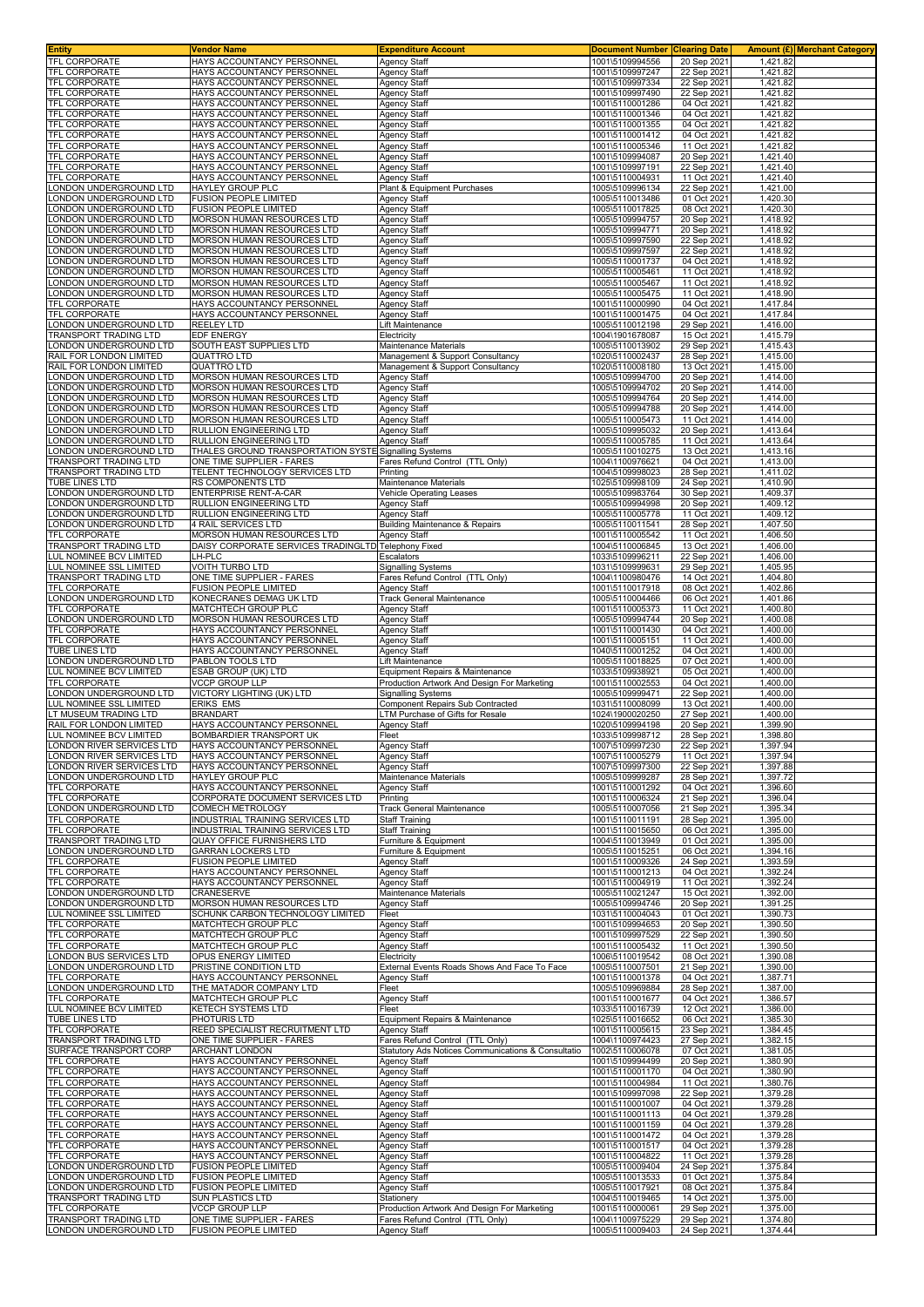| <b>Entity</b>                                          | Vendor Name                                                                  | <b>Expenditure Account</b>                                | <b>Document Number</b>             | <b>Clearing Date</b>       |                       | Amount (£) Merchant Category |
|--------------------------------------------------------|------------------------------------------------------------------------------|-----------------------------------------------------------|------------------------------------|----------------------------|-----------------------|------------------------------|
| LONDON UNDERGROUND LTD<br>ONDON UNDERGROUND LTD        | <b>FUSION PEOPLE LIMITED</b><br><b>FUSION PEOPLE LIMITED</b>                 | <b>Agency Staff</b><br><b>Agency Staff</b>                | 1005\5110009405<br>1005\5110009406 | 24 Sep 2021<br>24 Sep 2021 | 1,374.44<br>1,374.44  |                              |
| ONDON UNDERGROUND LTD                                  | <b>FUSION PEOPLE LIMITED</b>                                                 | <b>Agency Staff</b>                                       | 1005\5110009407                    | 24 Sep 2021                | 1,374.44              |                              |
| ONDON UNDERGROUND LTD                                  | <b>FUSION PEOPLE LIMITED</b>                                                 | <b>Agency Staff</b>                                       | 1005\5110013534                    | 01 Oct 2021                | 1,374.44              |                              |
| LONDON UNDERGROUND LTD<br>ONDON UNDERGROUND LTD        | <b>FUSION PEOPLE LIMITED</b><br><b>FUSION PEOPLE LIMITED</b>                 | <b>Agency Staff</b>                                       | 1005\5110017920<br>1005\5110017922 | 08 Oct 2021<br>08 Oct 2021 | 1,374.44<br>1,374.44  |                              |
| ONDON UNDERGROUND LTD                                  | FUSION PEOPLE LIMITED                                                        | <b>Agency Staff</b><br><b>Agency Staff</b>                | 1005\5110017950                    | 08 Oct 2021                | 1,374.44              |                              |
| ONDON UNDERGROUND LTD.                                 | FUSION PEOPLE LIMITED                                                        | <b>Agency Staff</b>                                       | 1005\5110017961                    | 08 Oct 2021                | 1,374.44              |                              |
| TFL CORPORATE<br><b>TFL CORPORATE</b>                  | CAPPFINITY LTD<br>HAYS ACCOUNTANCY PERSONNEL                                 | <b>Recruitment Expenses</b><br><b>Agency Staff</b>        | 1001\5110019571<br>1001\5110001550 | 12 Oct 2021<br>04 Oct 2021 | 1,374.20<br>1,373.88  |                              |
| PUBLIC CARRIAGE OFFICE                                 | NSL LIMITED                                                                  | PCO Outsourced Services                                   | 1003\5110006214                    | 28 Sep 2021                | 1,373.66              |                              |
| LONDON UNDERGROUND LTD                                 | TELENT TECHNOLOGY SERVICES LTD                                               | Equipment Repairs & Maintenance                           | 1005\5109992394                    | 27 Sep 2021                | 1,373.58              |                              |
| TFL CORPORATE<br>TFL CORPORATE                         | HAYS ACCOUNTANCY PERSONNEL<br>HAYS ACCOUNTANCY PERSONNEL                     | <b>Agency Staff</b><br><b>Agency Staff</b>                | 1001\5109994110<br>1001\5109994124 | 20 Sep 2021<br>20 Sep 2021 | 1,373.35<br>1,373.35  |                              |
| TFL CORPORATE                                          | HAYS ACCOUNTANCY PERSONNEL                                                   | <b>Agency Staff</b>                                       | 1001\5109997470                    | 22 Sep 2021                | 1,373.35              |                              |
| TFL CORPORATE                                          | HAYS ACCOUNTANCY PERSONNEI                                                   | <b>Agency Staff</b>                                       | 1001\5109997475                    | 22 Sep 202                 | 1,373.35              |                              |
| <b>TFL CORPORATE</b><br>TFL CORPORATE                  | HAYS ACCOUNTANCY PERSONNEL<br>HAYS ACCOUNTANCY PERSONNEL                     | <b>Agency Staff</b><br><b>Agency Staff</b>                | 1001\5110001570<br>1001\5110004997 | 04 Oct 2021<br>11 Oct 2021 | 1,373.35<br>1,373.35  |                              |
| TFL CORPORATE                                          | HAYS ACCOUNTANCY PERSONNEL                                                   | <b>Agency Staff</b>                                       | 1001\5110005283                    | 11 Oct 2021                | 1,373.35              |                              |
| <b>TFL CORPORATE</b>                                   | MATCHTECH GROUP PLC                                                          | <b>Agency Staff</b>                                       | 1001\5109997520                    | 22 Sep 2021                | 1,372.00              |                              |
| <b>TFL CORPORATE</b><br><b>TFL CORPORATE</b>           | MATCHTECH GROUP PLC<br>HAYS ACCOUNTANCY PERSONNEL                            | <b>Agency Staff</b><br><b>Agency Staff</b>                | 1001\5110005361<br>1001\5109994086 | 11 Oct 2021<br>20 Sep 2021 | 1,372.00<br>1,371.95  |                              |
| TFL CORPORATE                                          | HAYS ACCOUNTANCY PERSONNEL                                                   | <b>Agency Staff</b>                                       | 1001\5109997190                    | 22 Sep 2021                | 1,371.95              |                              |
| <b>TFL CORPORATE</b>                                   | HAYS ACCOUNTANCY PERSONNEI                                                   | <b>Agency Staff</b>                                       | 1001\5110004930                    | 11 Oct 2021                | 1,371.95              |                              |
| DOCKLANDS LIGHT RAILWAY<br>TFL CORPORATE               | PARKSIDE SAFETY SERVICES LIMITED<br>FUSION PEOPLE LIMITED                    | IT Consultancy<br><b>Agency Staff</b>                     | 1012\5110018093<br>1001\5110013461 | 13 Oct 2021<br>01 Oct 2021 | 1,370.00<br>1,367.28  |                              |
| <b>TFL CORPORATE</b>                                   | HAYS ACCOUNTANCY PERSONNEI                                                   | <b>Agency Staff</b>                                       | 1001\5109997430                    | 22 Sep 2021                | 1,367.13              |                              |
| <b>TFL CORPORATE</b>                                   | HAYS ACCOUNTANCY PERSONNEI                                                   | <b>Agency Staff</b>                                       | 1001\5110001015                    | 04 Oct 2021                | 1,367.13              |                              |
| ONDON UNDERGROUND LTD<br><b>TFL CORPORATE</b>          | RULLION ENGINEERING LTD<br><b>FUSION PEOPLE LIMITED</b>                      | <b>Agency Staff</b><br><b>Agency Staff</b>                | 1005\5110002095<br>1001\5110009384 | 04 Oct 2021<br>24 Sep 2021 | 1,366.40<br>1,365.70  |                              |
| <b>TFL CORPORATE</b>                                   | REED SPECIALIST RECRUITMENT LTD                                              | Agency Staff                                              | 1001\5110013388                    | 07 Oct 2021                | 1,365.70              |                              |
| TFL CORPORATE                                          | REED SPECIALIST RECRUITMENT LTD                                              | <b>Agency Staff</b>                                       | 1001\5110017797                    | 14 Oct 2021                | 1,365.70              |                              |
| <b>TFL CORPORATE</b><br>ONDON UNDERGROUND LTD          | FUSION PEOPLE LIMITED<br><b>FUSION PEOPLE LIMITED</b>                        | <b>Agency Staff</b><br><b>Agency Staff</b>                | 1001\5110017953<br>1005\5110009268 | 08 Oct 2021<br>24 Sep 2021 | 1,365.70<br>1,365.70  |                              |
| ONDON UNDERGROUND LTD                                  | <b>FUSION PEOPLE LIMITED</b>                                                 | Agency Staff                                              | 1005\5110009272                    | 24 Sep 2021                | 1,365.70              |                              |
| ONDON UNDERGROUND LTD<br>ONDON UNDERGROUND LTD         | <b>FUSION PEOPLE LIMITED</b><br><b>FUSION PEOPLE LIMITED</b>                 | <b>Agency Staff</b><br><b>Agency Staff</b>                | 1005\5110013396<br>1005\5110017804 | 01 Oct 2021<br>08 Oct 2021 | 1,365.70<br>1,365.70  |                              |
| TRANSPORT TRADING LTD                                  | NOVACROFT DIRECT LTD                                                         | Ticket & Pass Production                                  | 1004\5110010973                    | 28 Sep 2021                | 1,365.60              |                              |
| RAIL FOR LONDON LIMITED                                | <b>FUSION PEOPLE LIMITED</b>                                                 | <b>Agency Staff</b>                                       | 1020\5110017907                    | 08 Oct 202                 | $1,364.\overline{40}$ |                              |
| TFL CORPORATE<br>TFL CORPORATE                         | MORSON HUMAN RESOURCES LTD                                                   | <b>Agency Staff</b>                                       | 1001\5110001783                    | 04 Oct 2021                | 1,364.16              |                              |
| TFL CORPORATE                                          | MATCHTECH GROUP PLC<br>MATCHTECH GROUP PLC                                   | <b>Agency Staff</b><br><b>Agency Staff</b>                | 1001\5109994595<br>1001\5109997517 | 20 Sep 2021<br>22 Sep 2021 | 1,363.80<br>1,363.80  |                              |
| <b>TFL CORPORATE</b>                                   | MATCHTECH GROUP PLC                                                          | <b>Agency Staff</b>                                       | 1001\5110001620                    | 04 Oct 2021                | 1,363.80              |                              |
| <b>TFL CORPORATE</b><br><b>TFL CORPORATE</b>           | MATCHTECH GROUP PLC                                                          | <b>Agency Staff</b>                                       | 1001\5110005354                    | 11 Oct 2021                | 1,363.80              |                              |
| TFL CORPORATE                                          | HAYS ACCOUNTANCY PERSONNEL<br>HAYS ACCOUNTANCY PERSONNEL                     | <b>Agency Staff</b><br><b>Agency Staff</b>                | 1001\5110004939<br>1001\5109997209 | 11 Oct 2021<br>22 Sep 2021 | 1,362.00<br>1,361.97  |                              |
| <b>TFL CORPORATE</b>                                   | HAYS ACCOUNTANCY PERSONNEL                                                   | <b>Agency Staff</b>                                       | 1001\5110001239                    | 04 Oct 2021                | 1,361.97              |                              |
| ONDON UNDERGROUND LTD                                  | <b>JAFCO TOOLS LTD</b>                                                       | Maintenance Materials                                     | 1005\5110021648                    | 14 Oct 2021                | 1,361.00              |                              |
| ONDON UNDERGROUND LTD<br>ONDON UNDERGROUND LTD         | <b>FUSION PEOPLE LIMITED</b><br><b>FUSION PEOPLE LIMITED</b>                 | <b>Agency Staff</b><br><b>Agency Staff</b>                | 1005\5110009413<br>1005\5110013463 | 24 Sep 2021<br>01 Oct 2021 | 1,360.80<br>1,360.80  |                              |
| LONDON UNDERGROUND LTD                                 | <b>FUSION PEOPLE LIMITED</b>                                                 | <b>Agency Staff</b>                                       | 1005\5110017930                    | 08 Oct 2021                | 1,360.80              |                              |
| ONDON UNDERGROUND LTD                                  | <b>FUSION PEOPLE LIMITED</b>                                                 | <b>Agency Staff</b>                                       | 1005\5110017946                    | 08 Oct 2021                | 1,360.59              |                              |
| TFL CORPORATE<br><b>TFL CORPORATE</b>                  | FUSION PEOPLE LIMITED<br>FUSION PEOPLE LIMITED                               | Agency Staff<br>Agency Staff                              | 1001\5110009322<br>1001\5110013469 | 24 Sep 2021<br>01 Oct 2021 | 1,359.60<br>1,359.60  |                              |
| TFL CORPORATE                                          | RULLION ENGINEERING LTD                                                      | Agency Staff                                              | 1001\5109995025                    | 20 Sep 2021                | 1,359.05              |                              |
| <b>TFL CORPORATE</b>                                   | RULLION ENGINEERING LTD                                                      | <b>Agency Staff</b>                                       | 1001\5109997884                    | 22 Sep 2021                | 1,359.05              |                              |
| <b>TFL CORPORATE</b><br>LONDON UNDERGROUND LTD         | RULLION ENGINEERING LTD<br>MORSON HUMAN RESOURCES LTD                        | <b>Agency Staff</b><br><b>Agency Staff</b>                | 1001\5110005811<br>1005\5110001855 | 11 Oct 2021<br>04 Oct 2021 | 1,359.05<br>1,359.04  |                              |
| TRANSPORT TRADING LTD                                  | ROYAL BOROUGH KENSINGTON & CHELSEA Rates                                     |                                                           | 1004\1901678937                    | 04 Oct 2021                | 1,358.60              |                              |
| SURFACE TRANSPORT CORP                                 | TELENT TECHNOLOGY SERVICES LTD                                               | <b>Traffic Signals</b>                                    | 1002\5110015846                    | 04 Oct 2021                | 1,358.50              |                              |
| ONDON UNDERGROUND LTD<br>ONDON UNDERGROUND LTD.        | MORSON HUMAN RESOURCES LTD<br><b>MORSON HUMAN RESOURCES LTD</b>              | <b>Agency Staff</b><br><b>Agency Staff</b>                | 1005\5109997690<br>1005\5110001841 | 22 Sep 2021<br>04 Oct 202  | 1,357.94<br>1,357.94  |                              |
| TFL CORPORATE                                          | HAYS ACCOUNTANCY PERSONNEL                                                   | <b>Agency Staff</b>                                       | 1001\5109994154                    | 20 Sep 2021                | 1,356.90              |                              |
| TFL CORPORATE                                          | HAYS ACCOUNTANCY PERSONNEL                                                   | <b>Agency Staff</b>                                       | 1001\5109997289                    | 22 Sep 2021                | 1,356.90              |                              |
| LONDON UNDERGROUND LTD<br><b>TRANSPORT TRADING LTD</b> | <b>GUARDSMAN ENGINEERING LTD</b><br>ROYAL BOROUGH KENSINGTON & CHELSEA Rates | Plant & Equipment Purchases                               | 1005\5110006806<br>1004\1901678938 | 12 Oct 2021<br>04 Oct 2021 | 1,356.86<br>1,356.83  |                              |
| <b>TFL CORPORATE</b>                                   | HAYS ACCOUNTANCY PERSONNEL                                                   | <b>Agency Staff</b>                                       | 1001\5109994010                    | 20 Sep 2021                | 1,356.05              |                              |
| <b>TFL CORPORATE</b>                                   | HAYS ACCOUNTANCY PERSONNEL                                                   | <b>Agency Staff</b>                                       | 1001\5109994329                    | 20 Sep 2021                | 1,356.05              |                              |
| TFL CORPORATE<br><b>TFL CORPORATE</b>                  | HAYS ACCOUNTANCY PERSONNEL<br>HAYS ACCOUNTANCY PERSONNEL                     | Agency Staff<br><b>Agency Staff</b>                       | 1001\5109994330<br>1001\5109994360 | 20 Sep 2021<br>20 Sep 2021 | 1,356.05<br>1,356.05  |                              |
| <b>TFL CORPORATE</b>                                   | HAYS ACCOUNTANCY PERSONNEL                                                   | <b>Agency Staff</b>                                       | 1001\5109997048                    | 22 Sep 2021                | 1,356.05              |                              |
| TFL CORPORATE                                          | HAYS ACCOUNTANCY PERSONNEL                                                   | <b>Agency Staff</b>                                       | 1001\5109997050                    | 22 Sep 2021                | 1,356.05              |                              |
| <b>TFL CORPORATE</b><br><b>TFL CORPORATE</b>           | HAYS ACCOUNTANCY PERSONNEL<br>HAYS ACCOUNTANCY PERSONNEL                     | <b>Agency Staff</b><br><b>Agency Staff</b>                | 1001\5109997051<br>1001\5109997080 | 22 Sep 2021<br>22 Sep 2021 | 1,356.05<br>1,356.05  |                              |
| <b>TFL CORPORATE</b>                                   | HAYS ACCOUNTANCY PERSONNEL                                                   | <b>Agency Staff</b>                                       | 1001\5110004775                    | 11 Oct 2021                | 1,356.05              |                              |
| TFL CORPORATE<br><b>TFL CORPORATE</b>                  | HAYS ACCOUNTANCY PERSONNEL<br>HAYS ACCOUNTANCY PERSONNEL                     | Agency Staff                                              | 1001\5110004780                    | 11 Oct 2021                | 1,356.05              |                              |
| <b>TFL CORPORATE</b>                                   | HAYS ACCOUNTANCY PERSONNEL                                                   | <b>Agency Staff</b><br><b>Agency Staff</b>                | 1001\5110005201<br>1001\5109994399 | 11 Oct 2021<br>20 Sep 2021 | 1,356.05<br>1,356.00  |                              |
| <b>TFL CORPORATE</b>                                   | HAYS ACCOUNTANCY PERSONNEL                                                   | <b>Agency Staff</b>                                       | 1001\5109994546                    | 20 Sep 2021                | 1,356.00              |                              |
| TFL CORPORATE<br><b>TFL CORPORATE</b>                  | HAYS ACCOUNTANCY PERSONNEL<br>HAYS ACCOUNTANCY PERSONNEL                     | <b>Agency Staff</b><br><b>Agency Staff</b>                | 1001\5109997119<br>1001\5109997488 | 22 Sep 2021<br>22 Sep 2021 | 1,356.00<br>1,356.00  |                              |
| TFL CORPORATE                                          | HAYS ACCOUNTANCY PERSONNEL                                                   | <b>Agency Staff</b>                                       | 1001\5110005219                    | 11 Oct 2021                | 1,356.00              |                              |
| <b>TFL CORPORATE</b>                                   | HAYS ACCOUNTANCY PERSONNEL                                                   | <b>Agency Staff</b>                                       | 1001\5110005309                    | 11 Oct 2021                | 1,356.00              |                              |
| TFL CORPORATE<br>TFL CORPORATE                         | HAYS ACCOUNTANCY PERSONNEL<br>HAYS ACCOUNTANCY PERSONNEL                     | <b>Agency Staff</b><br><b>Agency Staff</b>                | 1001\5109994361<br>1001\5109997081 | 20 Sep 2021<br>22 Sep 2021 | 1,355.90<br>1,355.90  |                              |
| LUL NOMINEE SSL LIMITED                                | KNORR-BREMSE RAIL LTD                                                        | <b>Signalling Systems</b>                                 | 1031\5110003335                    | 04 Oct 2021                | 1,355.76              |                              |
| TFL CORPORATE                                          | HAYS ACCOUNTANCY PERSONNEL                                                   | <b>Agency Staff</b>                                       | 1001\5109994384                    | 20 Sep 2021                | 1,355.75              |                              |
| TFL CORPORATE<br>RAIL FOR LONDON LIMITED               | HAYS ACCOUNTANCY PERSONNEL<br>CORONA ENERGY RETAIL 4 LTD                     | <b>Agency Staff</b><br>Gas                                | 1001\5110005213<br>1020\5110012223 | 11 Oct 2021<br>30 Sep 2021 | 1,355.75<br>1,355.70  |                              |
| <b>DIAL A RIDE</b>                                     | UNIVERSAL TYRE & AUTOCENTRES                                                 | Vehicle Parts Tyres                                       | 1010\5110021793                    | 14 Oct 2021                | 1,352.77              |                              |
| RAIL FOR LONDON LIMITED                                | HAYLEY GROUP PLC                                                             | Maintenance Materials                                     | 1020\5110003244                    | 06 Oct 2021                | 1,350.80              |                              |
| <b>TFL CORPORATE</b><br><b>TFL CORPORATE</b>           | HAYS ACCOUNTANCY PERSONNEL<br>MATCHTECH GROUP PLC                            | <b>Agency Staff</b><br><b>Agency Staff</b>                | 1001\5109993984<br>1001\5109994673 | 20 Sep 2021<br>20 Sep 2021 | 1,350.24<br>1,350.00  |                              |
| <b>TFL CORPORATE</b>                                   | FUSION PEOPLE LIMITED                                                        | <b>Agency Staff</b>                                       | 1001\5110017899                    | 08 Oct 2021                | 1,350.00              |                              |
| TFL CORPORATE                                          | CECILIA SERAFINI                                                             | Art And Poetry Installations And Programmes               | 1001\5110010302                    | 24 Sep 2021                | 1,350.00              |                              |
| <b>TUBE LINES LTD</b><br>TUBE LINES LTD                | KELTBRAY LIMITED<br>HAYS ACCOUNTANCY PERSONNEL                               | Planning & Development Consultancy<br><b>Agency Staff</b> | 1040\5110000304<br>1040\5109994051 | 28 Sep 2021<br>20 Sep 2021 | 1,350.00<br>1,348.85  |                              |
| <b>TUBE LINES LTD</b>                                  | HAYS ACCOUNTANCY PERSONNEL                                                   | <b>Agency Staff</b>                                       | 1040\5109997123                    | 22 Sep 2021                | 1,348.85              |                              |
| <b>TUBE LINES LTD</b>                                  | HAYS ACCOUNTANCY PERSONNEL                                                   | Agency Staff                                              | 1040\5110001139                    | 04 Oct 2021                | 1,348.85              |                              |
| <b>TUBE LINES LTD</b><br>TUBE LINES LTD                | HAYS ACCOUNTANCY PERSONNEL<br>HAYS ACCOUNTANCY PERSONNEL                     | <b>Agency Staff</b><br><b>Agency Staff</b>                | 1040\5110005220<br>1040\5110004936 | 11 Oct 2021<br>11 Oct 2021 | 1,348.85<br>1,347.05  |                              |
| <b>TFL CORPORATE</b>                                   | HAYS ACCOUNTANCY PERSONNEL                                                   | <b>Agency Staff</b>                                       | 1001\5110001020                    | 04 Oct 2021                | 1,346.96              |                              |
| <b>TFL CORPORATE</b>                                   | CORPORATE DOCUMENT SERVICES LTD                                              | Printing For Customer Info Materials                      | 1001\5110022082                    | 14 Oct 2021                | 1,346.40              |                              |
| <b>TFL CORPORATE</b><br>TFL CORPORATE                  | MATCHTECH GROUP PLC<br>HAYS ACCOUNTANCY PERSONNEL                            | <b>Agency Staff</b><br><b>Agency Staff</b>                | 1001\5109994649<br>1001\5110001414 | 20 Sep 2021<br>04 Oct 2021 | 1,345.45<br>1,345.08  |                              |
| LONDON UNDERGROUND LTD                                 | <b>GRINSTY RAIL LTD</b>                                                      | Fleet                                                     | 1005\5110015104                    | 05 Oct 2021                | 1,344.00              |                              |
| TFL CORPORATE                                          | CORPORATE DOCUMENT SERVICES LTD                                              | Printing For Customer Info Materials                      | 1001\5110011143                    | 27 Sep 2021                | 1,343.06              |                              |
| TFL CORPORATE<br><b>TFL CORPORATE</b>                  | HAYS ACCOUNTANCY PERSONNEL<br>HAYS ACCOUNTANCY PERSONNEL                     | <b>Agency Staff</b><br><b>Agency Staff</b>                | 1001\5109994020<br>1001\5109997068 | 20 Sep 2021<br>22 Sep 2021 | 1,342.80<br>1,342.80  |                              |
| TFL CORPORATE                                          | HAYS ACCOUNTANCY PERSONNEL                                                   | <b>Agency Staff</b>                                       | 1001\5110001450                    | 04 Oct 2021                | 1,342.80              |                              |
| TFL CORPORATE                                          | HAYS ACCOUNTANCY PERSONNEL                                                   | <b>Agency Staff</b>                                       | 1001\5110004799                    | 11 Oct 2021                | 1,342.80              |                              |
| LONDON UNDERGROUND LTD                                 | MOTIVAIR COMPRESSORS LTD                                                     | Maintenance of Plant & Equipment                          | 1005\5110011613                    | 29 Sep 2021                | 1,342.48              |                              |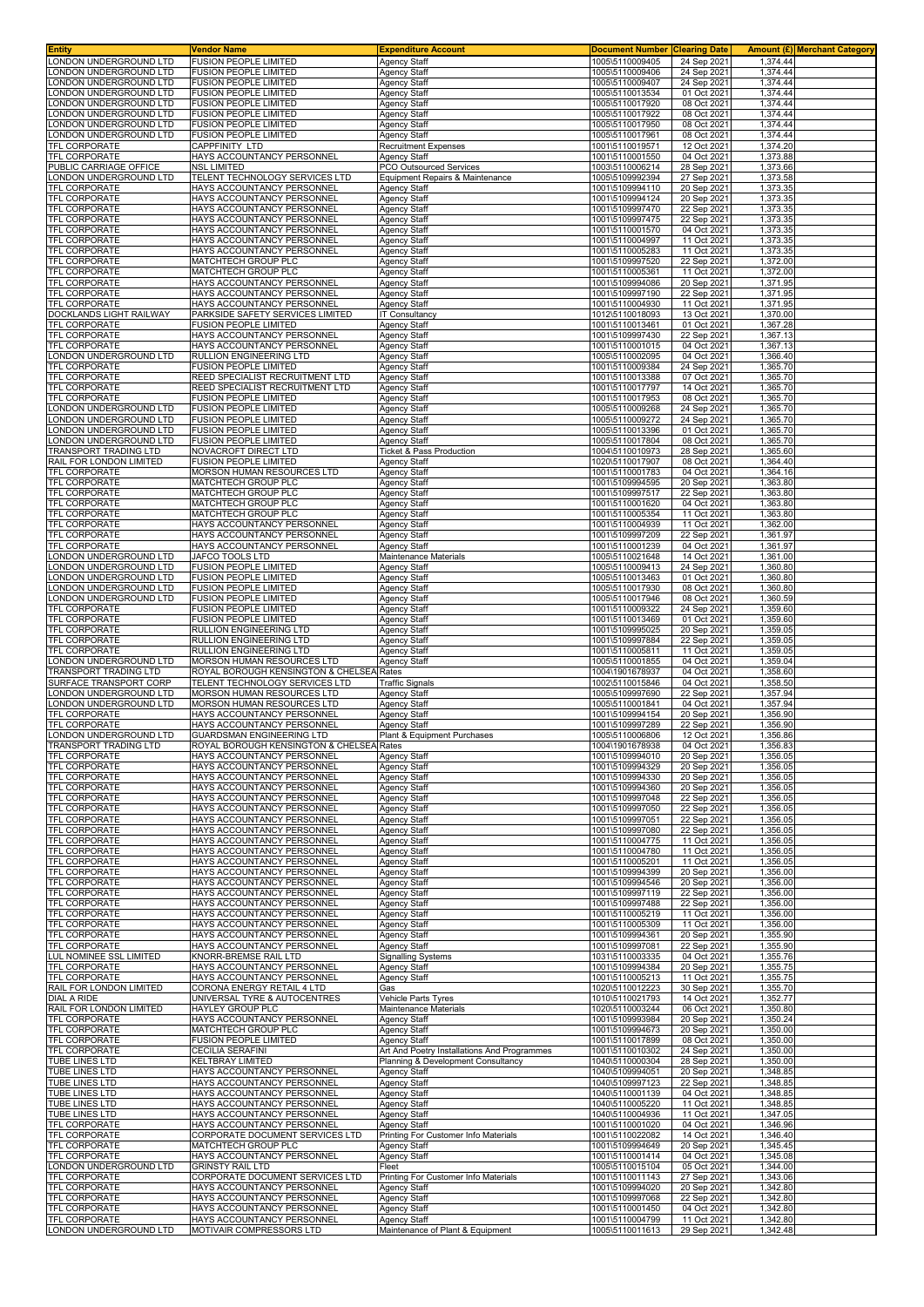| <b>Entity</b>                                    | <b>Vendor Name</b>                                                | <b>Expenditure Account</b>                                         | <b>Document Number Clearing Date</b> |                            |                      | Amount (£) Merchant Category |
|--------------------------------------------------|-------------------------------------------------------------------|--------------------------------------------------------------------|--------------------------------------|----------------------------|----------------------|------------------------------|
| LT MUSEUM TRADING LTD                            | <b>FOX &amp; CHAVE</b>                                            | LTM Purchase of Clothing & Accessories - Children                  | 1024\1900020166                      | 27 Sep 2021                | 1,341.00             |                              |
| PUBLIC CARRIAGE OFFICE<br>TFL CORPORATE          | HAYS ACCOUNTANCY PERSONNEL                                        | <b>Agency Staff</b>                                                | 1003\5109994184                      | 20 Sep 2021                | 1,340.50             |                              |
| LONDON RIVER SERVICES LTD                        | HAYS ACCOUNTANCY PERSONNEL<br>HAYS ACCOUNTANCY PERSONNEL          | <b>Agency Staff</b><br><b>Agency Staff</b>                         | 1001\5110001302<br>1007\5110001583   | 04 Oct 2021<br>04 Oct 2021 | 1,340.00<br>1,339.12 |                              |
| TFL CORPORATE                                    | MORSON HUMAN RESOURCES LTD                                        | <b>Agency Staff</b>                                                | 1001\5110001750                      | 04 Oct 2021                | 1,337.68             |                              |
| PUBLIC CARRIAGE OFFICE                           | HAYS ACCOUNTANCY PERSONNEL                                        | Agency Staff                                                       | 1003\5109994006                      | 20 Sep 2021                | 1,337.00             |                              |
| RANSPORT TRADING LTD                             | EDF ENERGY                                                        | Electricity                                                        | 1004\1901678089                      | 15 Oct 2021                | 1,336.07             |                              |
| ONDON UNDERGROUND LTD.                           | <b>BOC GASES</b>                                                  | Plant & Equipment Purchases                                        | 1005\5109999835                      | 24 Sep 2021                | 1,335.45             |                              |
| ONDON UNDERGROUND LTD                            | PSV GLASS - (ABL HOLDING) LTD                                     | Fleet                                                              | 1005\5110014467                      | 30 Sep 2021                | 1,335.00             |                              |
| <b>UL NOMINEE SSL LIMITED</b>                    | HINDLE GROUP LTD                                                  | <b>Signalling Systems</b>                                          | 1031\5109998990                      | 22 Sep 2021                | 1,332.50             |                              |
| TFL CORPORATE<br>LONDON UNDERGROUND LTD          | RULLION ENGINEERING LTD<br><b>FAIVELEY TRANSPORT</b>              | Agency Staff<br>Fleet                                              | 1001\5109995001<br>1005\5110003500   | 20 Sep 2021<br>05 Oct 2021 | 1,332.39<br>1,331.81 |                              |
| SURFACE TRANSPORT CORP                           | <b>CSTS LTD</b>                                                   | Road Maintenance                                                   | 1002\5110012064                      | 06 Oct 2021                | 1,331.48             |                              |
| <b>TRANSPORT TRADING LTD</b>                     | ONE TIME SUPPLIER - FARES                                         | Fares Refund Control (TTL Only)                                    | 1004\1100978082                      | 07 Oct 2021                | 1,330.10             |                              |
| <b>TFL CORPORATE</b>                             | MORSON HUMAN RESOURCES LTD                                        | <b>Agency Staff</b>                                                | 1001\5109997637                      | 22 Sep 2021                | 1,329.30             |                              |
| <b>TUBE LINES LTD</b>                            | HAYS ACCOUNTANCY PERSONNEL                                        | <b>Agency Staff</b>                                                | 1040\5109994035                      | 20 Sep 2021                | 1,328.05             |                              |
| ONDON UNDERGROUND LTD                            | SMALL ORDER SPRINGS & PRESSINGS LTD<br>MORSON HUMAN RESOURCES LTD | Fleet                                                              | 1005\5110006697                      | 06 Oct 2021                | 1,328.00             |                              |
| TFL CORPORATE<br><b>TFL CORPORATE</b>            | MORSON HUMAN RESOURCES LTD                                        | <b>Agency Staff</b><br><b>Agency Staff</b>                         | 1001\5109997662<br>1001\5110001806   | 22 Sep 2021<br>04 Oct 2021 | 1,327.80<br>1,325.44 |                              |
| TRANSPORT TRADING LTD                            | ONE TIME SUPPLIER - FARES                                         | Fares Refund Control (TTL Only)                                    | 1004\1100975687                      | 30 Sep 2021                | 1,323.70             |                              |
| ONDON UNDERGROUND LTD                            | RS COMPONENTS LTD                                                 | Maintenance Materials                                              | 1005\5109998184                      | 27 Sep 2021                | 1,323.70             |                              |
| TFL CORPORATE                                    | HAYS ACCOUNTANCY PERSONNEL                                        | <b>Agency Staff</b>                                                | 1001\5110001238                      | 04 Oct 2021                | 1,322.92             |                              |
| LONDON UNDERGROUND LTD                           | <b>ENGIE SERVICES LTD</b>                                         | Fire and Safety Equipment                                          | 1005\5110014448                      | 14 Oct 2021                | 1,321.69             |                              |
| TFL CORPORATE<br><b>TUBE LINES LTD</b>           | MATCHTECH GROUP PLC<br>HAYS ACCOUNTANCY PERSONNEL                 | <b>Agency Staff</b><br><b>Agency Staff</b>                         | 1001\5110001669<br>1040\5109994071   | 04 Oct 2021<br>20 Sep 2021 | 1,320.60<br>1,319.37 |                              |
| TFL CORPORATE                                    | HAYS ACCOUNTANCY PERSONNEL                                        | <b>Agency Staff</b>                                                | 1001\5109997494                      | 22 Sep 2021                | 1,319.36             |                              |
| <b>TFL CORPORATE</b>                             | HAYS ACCOUNTANCY PERSONNEI                                        | <b>Agency Staff</b>                                                | 1001\5110001383                      | 04 Oct 2021                | 1,318.32             |                              |
| LUL NOMINEE SSL LIMITED                          | MITSUBISHI ELECTRIC EUROPE BV                                     | Fleet                                                              | 1031\5110002339                      | 06 Oct 2021                | 1,318.00             |                              |
| SURFACE TRANSPORT CORP                           | TELENT TECHNOLOGY SERVICES LTD                                    | Maintenance of Plant & Equipment                                   | 1002\5109995929                      | 21 Sep 2021                | 1,317.70             |                              |
| <b>TFL CORPORATE</b>                             | MORSON HUMAN RESOURCES LTD                                        | <b>Agency Staff</b>                                                | 1001\5110001894                      | 04 Oct 2021                | 1,317.00             |                              |
| <b>TFL CORPORATE</b><br><b>TFL CORPORATE</b>     | MORSON HUMAN RESOURCES LTD<br>MATCHTECH GROUP PLC                 | <b>Agency Staff</b>                                                | 1001\5110005549                      | 11 Oct 2021                | 1,317.00             |                              |
| <b>TFL CORPORATE</b>                             | <b>MATCHTECH GROUP PLC</b>                                        | <b>Agency Staff</b><br><b>Agency Staff</b>                         | 1001\5109997519<br>1001\5110001700   | 22 Sep 2021<br>04 Oct 2021 | 1,316.80<br>1,316.80 |                              |
| LONDON UNDERGROUND LTD                           | FUSION PEOPLE LIMITED                                             | <b>Agency Staff</b>                                                | 1005\5110009395                      | 24 Sep 2021                | 1,316.72             |                              |
| <b>TFL CORPORATE</b>                             | HAYS ACCOUNTANCY PERSONNEL                                        | <b>Agency Staff</b>                                                | 1001\5109994248                      | 20 Sep 2021                | 1,316.65             |                              |
| TFL CORPORATE                                    | HAYS ACCOUNTANCY PERSONNEL                                        | <b>Agency Staff</b>                                                | 1001\5109994421                      | 20 Sep 2021                | 1,316.65             |                              |
| <b>TFL CORPORATE</b>                             | HAYS ACCOUNTANCY PERSONNEL                                        | <b>Agency Staff</b>                                                | 1001\5109997143                      | 22 Sep 2021                | 1,316.65             |                              |
| TFL CORPORATE                                    | HAYS ACCOUNTANCY PERSONNEL                                        | <b>Agency Staff</b>                                                | 1001\5110001104                      | 04 Oct 2021                | 1,316.65             |                              |
| TFL CORPORATE<br><b>TFL CORPORATE</b>            | HAYS ACCOUNTANCY PERSONNEI<br>HAYS ACCOUNTANCY PERSONNEL          | <b>Agency Staff</b>                                                | 1001\5110001173                      | 04 Oct 2021<br>11 Oct 2021 | 1,316.65<br>1,316.65 |                              |
| LONDON UNDERGROUND LTD                           | TH WHITE LTD LORRY CRANES                                         | <b>Agency Staff</b><br>Vehicle Repairs & Maintenance               | 1001\5110005234<br>1005\5110002375   | 04 Oct 2021                | 1,314.46             |                              |
| LONDON UNDERGROUND LTD                           | MORSON HUMAN RESOURCES LTD                                        | <b>Agency Staff</b>                                                | 1005\5110001819                      | 04 Oct 2021                | 1,314.36             |                              |
| TFL CORPORATE                                    | HAYS ACCOUNTANCY PERSONNEL                                        | <b>Agency Staff</b>                                                | 1001\5110001474                      | 04 Oct 2021                | 1,313.97             |                              |
| <b>TFL CORPORATE</b>                             | HAYS ACCOUNTANCY PERSONNEL                                        | Agency Staff                                                       | 1001\5110001394                      | 04 Oct 2021                | 1,313.80             |                              |
| <b>TFL CORPORATE</b>                             | MORSON HUMAN RESOURCES LTD                                        | <b>Agency Staff</b>                                                | 1001\5109994797                      | 20 Sep 2021                | 1,311.99             |                              |
| <b>TFL CORPORATE</b>                             | MORSON HUMAN RESOURCES LTD                                        | <b>Agency Staff</b>                                                | 1001\5109997615                      | 22 Sep 202                 | 1,311.99             |                              |
| LONDON UNDERGROUND LTD<br>ONDON UNDERGROUND LTD  | KNORR-BREMSE RAIL LTD<br>RULLION ENGINEERING LTD                  | Fleet<br><b>Agency Staff</b>                                       | 1005\5109998480<br>1005\5110002107   | 28 Sep 2021<br>04 Oct 2021 | 1,311.13<br>1,310.40 |                              |
| TUBE LINES LTD                                   | HAYS ACCOUNTANCY PERSONNEI                                        | <b>Agency Staff</b>                                                | 1040\5110005260                      | 11 Oct 2021                | 1,309.55             |                              |
| SURFACE TRANSPORT CORP                           | TELENT TECHNOLOGY SERVICES LTD                                    | <b>Traffic Signals</b>                                             | 1002\5110006123                      | 23 Sep 2021                | 1,308.24             |                              |
| ONDON UNDERGROUND LTD                            | HAYLEY GROUP PLC                                                  | <b>Protective Clothing</b>                                         | 1005\5110006942                      | 13 Oct 2021                | 1,304.20             |                              |
| ONDON UNDERGROUND LTD                            | KONE PLC                                                          | <b>MR Construction Costs</b>                                       | 1005\5109998221                      | 22 Sep 2021                | 1,303.92             |                              |
| LUL NOMINEE SSL LIMITED                          | <b>EDENBECK</b>                                                   | Building Maintenance & Repairs                                     | 1031\5110020469                      | 12 Oct 2021                | 1,303.28             |                              |
| PUBLIC CARRIAGE OFFICE                           | NSL LIMITED                                                       | PCO Outsourced Services                                            | 1003\5110010828                      | 28 Sep 2021                | 1,303.01             |                              |
| TFL CORPORATE<br>ONDON UNDERGROUND LTD.          | HAYS ACCOUNTANCY PERSONNEL<br><b>BOC GASES</b>                    | <b>Agency Staff</b><br>Maintenance of Plant & Equipment            | 1001\5109997339<br>1005\5109999640   | 22 Sep 2021<br>24 Sep 2021 | 1,302.72<br>1,302.60 |                              |
| <b>TFL CORPORATE</b>                             | HAYS ACCOUNTANCY PERSONNEL                                        | <b>Agency Staff</b>                                                | 1001\5109997468                      | 22 Sep 2021                | 1,300.00             |                              |
| <b>TFL CORPORATE</b>                             | HAYS ACCOUNTANCY PERSONNEL                                        | <b>Agency Staff</b>                                                | 1001\5110001255                      | 04 Oct 2021                | 1,300.00             |                              |
| <b>TFL CORPORATE</b>                             | HAYS ACCOUNTANCY PERSONNEL                                        | <b>Agency Staff</b>                                                | 1001\5110001256                      | 04 Oct 2021                | 1,300.00             |                              |
| <b>TFL CORPORATE</b>                             | MORSON HUMAN RESOURCES LTD                                        | <b>Agency Staff</b>                                                | 1001\5110001797                      | 04 Oct 2021                | 1,300.00             |                              |
| <b>TFL CORPORATE</b>                             | MORSON HUMAN RESOURCES LTD                                        | <b>Agency Staff</b>                                                | 1001\5110001825                      | 04 Oct 2021                | 1,300.00             |                              |
| <b>TFL CORPORATE</b><br>ONDON UNDERGROUND LTD    | POSITIVELIVES LTD<br>POSITIVELIVES LTD                            | <b>Staff Training</b><br>Management & Support Consultancy          | 1001\5110013694<br>1005\5110013693   | 29 Sep 2021<br>28 Sep 2021 | 1,300.00<br>1,300.00 |                              |
| RAIL FOR LONDON LIMITED                          | <b>XANTA LIMITED</b>                                              | Management & Support Consultancy                                   | 1020\5110010951                      | 01 Oct 2021                | 1,300.00             |                              |
| RAIL FOR LONDON LIMITED                          | PAUL MACARTHUR LTD T/A SCCS                                       | <b>MR Construction Costs</b>                                       | 1020\5110018057                      | 06 Oct 2021                | 1,300.00             |                              |
| TFL CORPORATE                                    | PAUL MACARTHUR LTD T/A SCCS                                       | <b>MR Construction Costs</b>                                       | 1001\5110022407                      | 15 Oct 2021                | 1,300.00             |                              |
| LONDON UNDERGROUND LTD                           | <b>INFINITIVE GROUP</b>                                           | Costs of Disp Inv Prop - TTL Planning                              | 1005\5110014266                      | 14 Oct 2021                | 1,300.00             |                              |
| <b>TFL CORPORATE</b>                             | HAYS ACCOUNTANCY PERSONNEL                                        | <b>Agency Staff</b>                                                | 1001\5109997256                      | 22 Sep 2021                | 1,299.95             |                              |
| <b>TFL CORPORATE</b><br>TUBE LINES LTD           | HAYS ACCOUNTANCY PERSONNEL<br>HAYS ACCOUNTANCY PERSONNEL          | <b>Agency Staff</b><br><b>Agency Staff</b>                         | 1001\5110004989<br>1040\5109994436   | 11 Oct 2021<br>20 Sep 2021 | 1,299.95<br>1,299.95 |                              |
| <b>TUBE LINES LTD</b>                            | HAYS ACCOUNTANCY PERSONNEL                                        | <b>Agency Staff</b>                                                | 1040\5109997164                      | 22 Sep 2021                | 1,299.95             |                              |
| TUBE LINES LTD                                   | HAYS ACCOUNTANCY PERSONNEL                                        | Agency Staff                                                       | 1040\5110004908                      | 11 Oct 2021                | 1,299.95             |                              |
| TFL CORPORATE                                    | MORSON HUMAN RESOURCES LTD                                        | <b>Agency Staff</b>                                                | 1001\5110001857                      | 04 Oct 2021                | 1,299.84             |                              |
| TFL CORPORATE                                    | FUSION PEOPLE LIMITED                                             | <b>Agency Staff</b>                                                | 1001\5110009307                      | 24 Sep 2021                | 1,298.85             |                              |
| LONDON UNDERGROUND LTD                           | VIKING PRECISION ENGINEERS LTD                                    | Fleet                                                              | 1005\5110020353                      | 12 Oct 2021                | 1,298.00             |                              |
| UL NOMINEE SSL LIMITED<br>LONDON UNDERGROUND LTD | SIEMENS<br>MORSON HUMAN RESOURCES LTD                             | Fleet<br><b>Agency Staff</b>                                       | 1031\5109998205<br>1005\5109994738   | 22 Sep 2021<br>20 Sep 2021 | 1,296.50<br>1.295.40 |                              |
| ONDON UNDERGROUND LTD                            | MORSON HUMAN RESOURCES LTD                                        | <b>Agency Staff</b>                                                | 1005\5110001833                      | 04 Oct 2021                | 1,295.40             |                              |
| T MUSEUM TRADING LTD                             | <b>JACK MASTERS LTD</b>                                           | LTM Purchase of Clothing & Accessories - Adults                    | 1024\1900020235                      | 21 Sep 2021                | 1,295.00             |                              |
| ONDON UNDERGROUND LTD                            | L.B FOSTER RAIL TECHNOLOGIES(UK)LTD                               | Plant & Equipment Purchases                                        | 1005\5110010196                      | 13 Oct 2021                | 1,294.00             |                              |
| <b>TUBE LINES LTD</b>                            | KINGSBEECH LTD                                                    | Electrical & Electronic Engineering                                | 1025\5110004171                      | 30 Sep 2021                | 1,293.80             |                              |
| ONDON UNDERGROUND LTD<br>TFL CORPORATE           | <b>EDENBECK</b><br><b>FUSION PEOPLE LIMITED</b>                   | Building Maintenance & Repairs<br>Agency Staff                     | 1005\5110007858<br>1001\5110009409   | 21 Sep 2021<br>24 Sep 2021 | 1,289.44<br>1,287.50 |                              |
| TFL CORPORATE                                    | <b>FUSION PEOPLE LIMITED</b>                                      | <b>Agency Staff</b>                                                | 1001\5110013528                      | 01 Oct 2021                | 1,287.50             |                              |
| RAIL FOR LONDON LIMITED                          | <b>FUSION PEOPLE LIMITED</b>                                      | <b>Agency Staff</b>                                                | 1020\5110009290                      | 24 Sep 2021                | 1,286.40             |                              |
| RAIL FOR LONDON LIMITED                          | FUSION PEOPLE LIMITED                                             | Agency Staff                                                       | 1020\5110013468                      | 01 Oct 2021                | 1,286.40             |                              |
| LONDON UNDERGROUND LTD                           | P & B ELECTRONICS LTD                                             | <b>Signalling Systems</b>                                          | 1005\5110015993                      | 06 Oct 2021                | 1,285.20             |                              |
| TFL CORPORATE                                    | LINKS SIGNS LTD                                                   | Art And Poetry Installations And Programmes                        | 1001\5110019286                      | 11 Oct 2021                | 1,285.00             |                              |
| DOCKLANDS LIGHT RAILWAY<br><b>TFL CORPORATE</b>  | THAMES CLIPPERS<br>CORPORATE DOCUMENT SERVICES LTD                | Ticket & Pass Production<br>Printing For Customer Info Materials   | 1012\5110009760<br>1001\5110006286   | 28 Sep 2021<br>20 Sep 2021 | 1,284.24<br>1,283.16 |                              |
| LONDON UNDERGROUND LTD                           | SPEEDY HIRE DIRECT LTD                                            | Plant & Equipment Purchases                                        | 1005\5110002315                      | 29 Sep 2021                | 1,282.07             |                              |
| ONDON UNDERGROUND LTD                            | BROWNINGS ELECTRIC CO LTD                                         | Maintenance Materials                                              | 1005\5110019815                      | 11 Oct 2021                | 1,282.00             |                              |
| LONDON TRANSPORT MUSEUM                          | <b>MCS ELECTRICS</b>                                              | Management & Support Consultancy                                   | 1011\5110020585                      | 12 Oct 2021                | 1,281.60             |                              |
| <b>TFL CORPORATE</b>                             | HAYS ACCOUNTANCY PERSONNEL                                        | Agency Staff                                                       | 1001\5110001347                      | 04 Oct 2021                | 1,280.00             |                              |
| TRANSPORT TRADING LTD                            | DAWLEYS                                                           | Manage IT Services                                                 | 1004\5110010397                      | 27 Sep 2021                | 1,280.00             |                              |
| ONDON UNDERGROUND LTD<br>ONDON UNDERGROUND LTD   | MORSON HUMAN RESOURCES LTD<br>MORSON HUMAN RESOURCES LTD          | <b>Agency Staff</b><br><b>Agency Staff</b>                         | 1005\5109994697<br>1005\5110001742   | 20 Sep 2021<br>04 Oct 2021 | 1,277.85<br>1,277.85 |                              |
| ONDON UNDERGROUND LTD                            | MORSON HUMAN RESOURCES LTD                                        | <b>Agency Staff</b>                                                | 1005\5110001745                      | 04 Oct 2021                | 1,277.85             |                              |
| ONDON UNDERGROUND LTD                            | MORSON HUMAN RESOURCES LTD                                        | Agency Staff                                                       | 1005\5110005464                      | 11 Oct 2021                | 1,277.85             |                              |
| LONDON UNDERGROUND LTD                           | MORSON HUMAN RESOURCES LTD                                        | <b>Agency Staff</b>                                                | 1005\5110005465                      | 11 Oct 2021                | 1,277.85             |                              |
| TFL CORPORATE                                    | MATCHTECH GROUP PLC                                               | Agency Staff                                                       | 1001\5110001643                      | 04 Oct 2021                | 1,277.20             |                              |
| TUBE LINES LTD                                   | HAYLEY GROUP PLC                                                  | Protective Clothing                                                | 1025\5109995091                      | 20 Sep 2021                | 1,276.89             |                              |
| TFL CORPORATE<br><b>TFL CORPORATE</b>            | HAYS ACCOUNTANCY PERSONNEL<br>VCCP GROUP LLP                      | <b>Agency Staff</b><br>Production Artwork And Design For Marketing | 1001\5110001182<br>1001\5110000075   | 04 Oct 2021<br>29 Sep 2021 | 1,276.20<br>1,275.00 |                              |
| <b>TRANSPORT TRADING LTD</b>                     | EDF ENERGY                                                        | Electricity                                                        | 1004\1901678088                      | 15 Oct 2021                | 1,274.21             |                              |
| <b>TRANSPORT TRADING LTD</b>                     | ONE TIME SUPPLIER - FARES                                         | Fares Refund Control (TTL Only)                                    | 1004\1100977269                      | 05 Oct 2021                | 1,272.00             |                              |
| LONDON UNDERGROUND LTD                           | <b>BANNER GROUP LIMITED</b>                                       | Computer Hardware                                                  | 1005\5110006477                      | 12 Oct 2021                | 1,270.12             |                              |
| <b>TFL CORPORATE</b>                             | HAYS ACCOUNTANCY PERSONNEL                                        | <b>Agency Staff</b>                                                | 1001\5109994129                      | 20 Sep 2021                | 1,270.00             |                              |
| <b>TFL CORPORATE</b>                             | HAYS ACCOUNTANCY PERSONNEL                                        | Agency Staff                                                       | 1001\5109994174                      | 20 Sep 2021                | 1,270.00             |                              |
| TFL CORPORATE                                    | HAYS ACCOUNTANCY PERSONNEL                                        | Agency Staff                                                       | 1001\5109994202                      | 20 Sep 2021                | 1,270.00             |                              |
| TFL CORPORATE<br>TFL CORPORATE                   | HAYS ACCOUNTANCY PERSONNEL<br>HAYS ACCOUNTANCY PERSONNEL          | <b>Agency Staff</b><br><b>Agency Staff</b>                         | 1001\5109994518<br>1001\5109997269   | 20 Sep 2021<br>22 Sep 2021 | 1,270.00<br>1,270.00 |                              |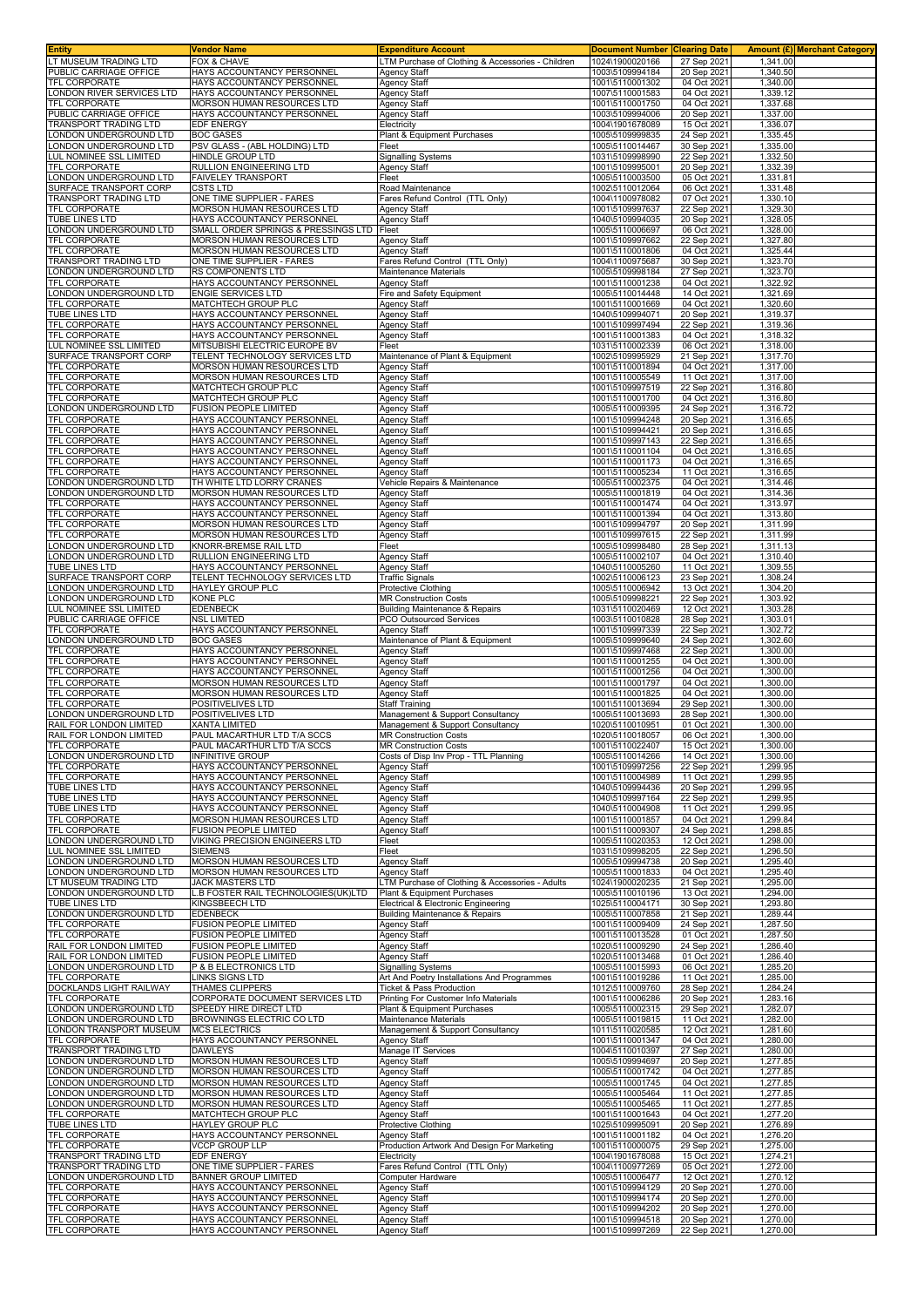|                                                          | <b>Vendor Name</b>                                           | <b>Expenditure Account</b>                                        | <b>Document Number</b>             | <b>Clearing Date</b>       |                      | Amount (£)  Merchant Category |
|----------------------------------------------------------|--------------------------------------------------------------|-------------------------------------------------------------------|------------------------------------|----------------------------|----------------------|-------------------------------|
| TFL CORPORATE                                            | HAYS ACCOUNTANCY PERSONNEL                                   | <b>Agency Staff</b>                                               | 1001\5109997315                    | 22 Sep 2021                | 1.270.00             |                               |
| <b>TFL CORPORATE</b>                                     | HAYS ACCOUNTANCY PERSONNEL                                   | Agency Staff                                                      | 1001\5109997499                    | 22 Sep 2021                | 1,270.00             |                               |
| <b>TFL CORPORATE</b>                                     | HAYS ACCOUNTANCY PERSONNEL                                   | Agency Staff                                                      | 1001\5110005053                    | 11 Oct 2021                | 1,270.00             |                               |
| <b>TFL CORPORATE</b><br><b>TFL CORPORATE</b>             | HAYS ACCOUNTANCY PERSONNEL<br>HAYS ACCOUNTANCY PERSONNEL     | Agency Staff                                                      | 1001\5110005088<br>1001\5109997253 | 11 Oct 2021<br>22 Sep 2021 | 1,270.00<br>1,267.56 |                               |
| ONDON UNDERGROUND LTD                                    | <b>CREACTIVE DESIGN LTD</b>                                  | <b>Agency Staff</b><br>Fleet                                      | 1005\5109998380                    | 20 Sep 2021                | 1,265.00             |                               |
| <b>FEL CORPORATE</b>                                     | HAYS ACCOUNTANCY PERSONNEL                                   | <b>Agency Staff</b>                                               | 1001\5109997263                    | 22 Sep 2021                | 1,260.00             |                               |
| <b>TFL CORPORATE</b>                                     | HAYS ACCOUNTANCY PERSONNEL                                   | Agency Staff                                                      | 1001\5110001253                    | 04 Oct 2021                | 1,260.00             |                               |
| <b>TFL CORPORATE</b>                                     | MORSON HUMAN RESOURCES LTD                                   | Agency Staff                                                      | 1001\5110001836                    | 04 Oct 2021                | 1,260.00             |                               |
| ONDON UNDERGROUND LTD                                    | SPARKS WELDING SERVICES                                      | Vehicle Operating Leases                                          | 1005\5110000792                    | 29 Sep 2021                | 1,260.00             |                               |
| ONDON UNDERGROUND LTD                                    | MOTIVAIR COMPRESSORS LTD                                     | Signalling Systems                                                | 1005\5110015816                    | 05 Oct 2021                | 1,260.00             |                               |
| UL NOMINEE SSL LIMITED.                                  | SCHUNK CARBON TECHNOLOGY LIMITED                             | Fleet                                                             | 1031\5110004045                    | 01 Oct 2021                | 1,256.32             |                               |
| TRANSPORT TRADING LTD                                    | THAMES RIVER SERVICES                                        | Gross Sales Clearance                                             | 1004\1901678831                    | 27 Sep 2021                | 1,256.26             |                               |
| SURFACE TRANSPORT CORP                                   | COMPUTACENTER PLC                                            | <b>IT Consultancy</b>                                             | 1002\5109998741                    | 28 Sep 2021                | 1,256.00             |                               |
| <b>UL NOMINEE BCV LIMITED</b><br>RAIL FOR LONDON LIMITED | <b>EDENBECK</b><br><b>EDF ENERGY</b>                         | <b>Building Maintenance &amp; Repairs</b><br>Electricity          | 1033\5110015099<br>1020\5110009914 | 01 Oct 2021<br>24 Sep 2021 | 1,253.99<br>1,252.40 |                               |
| <b>TFL CORPORATE</b>                                     | MORSON HUMAN RESOURCES LTD                                   | Agency Staff                                                      | 1001\5110001898                    | 04 Oct 2021                | 1,250.20             |                               |
| <b>FEL CORPORATE</b>                                     | HAYS ACCOUNTANCY PERSONNEL                                   | Agency Staff                                                      | 1001\5109994094                    | 20 Sep 2021                | 1,250.00             |                               |
| <b>TFL CORPORATE</b>                                     | HAYS ACCOUNTANCY PERSONNEL                                   | Agency Staff                                                      | 1001\5110004947                    | 11 Oct 2021                | 1,250.00             |                               |
| <b>TFL CORPORATE</b>                                     | S.P LOFT TRADING SOLELY AS WELLMENT                          | <b>Staff Training</b>                                             | 1001\1900073839                    | 01 Oct 2021                | 1,250.00             |                               |
| ONDON UNDERGROUND LTD                                    | <b>MRS P MARTENS</b>                                         | Staff Awards & Commendations                                      | 1005\3000093459                    | 15 Oct 2021                | 1,250.00             |                               |
| UL NOMINEE BCV LIMITED                                   | NORA FLOORING SYSTEMS UK LTD                                 | Protective Clothing                                               | 1033\5110021651                    | 14 Oct 2021                | 1,250.00             |                               |
| <b>TFL CORPORATE</b>                                     | INSIGHT EXECUTIVE GROUP LIMITED                              | Management & Support Consultancy                                  | 1001\5110010253                    | 29 Sep 2021                | 1,250.00             |                               |
| ONDON UNDERGROUND LTD<br>ONDON TRANSPORT MUSEUM          | I M KELLY RAIL LTD<br>CAPITA BUSINESS SERVICES LTD           | Fleet<br>LTM Commission Fees                                      | 1005\5110006725<br>1011\5109999549 | 11 Oct 2021<br>29 Sep 2021 | 1,249.00<br>1,248.20 |                               |
| SURFACE TRANSPORT CORP                                   | <b>SIEMENS</b>                                               | <b>Traffic Signals</b>                                            | 1002\5110003179                    | 22 Sep 2021                | 1,245.60             |                               |
| <b>TFL CORPORATE</b>                                     | HAYS ACCOUNTANCY PERSONNEL                                   | Agency Staff                                                      | 1001\5110001314                    | 04 Oct 2021                | 1,245.00             |                               |
| <b>LUL NOMINEE BCV LIMITED</b>                           | <b>KETECH SYSTEMS LTD</b>                                    | Fleet                                                             | 1033\5110018114                    | 06 Oct 2021                | 1,245.00             |                               |
| <b>LUL NOMINEE BCV LIMITED</b>                           | KETECH SYSTEMS LTD                                           | Fleet                                                             | 1033\5110018116                    | 06 Oct 2021                | 1,245.00             |                               |
| T MUSEUM TRADING LTD                                     | PAVILION RATTAN LIMITED                                      | Purchase of Furniture for Resale                                  | 1024\1900020210                    | 21 Sep 2021                | 1,245.00             |                               |
| ONDON UNDERGROUND LTD                                    | RAWLEY PLANT LTD                                             | Maintenance Materials                                             | 1005\5110018136                    | 06 Oct 2021                | 1,242.86             |                               |
| ONDON UNDERGROUND LTD                                    | RAWLEY PLANT LTD                                             | Maintenance Materials                                             | 1005\5110018139                    | 06 Oct 2021                | 1,242.86             |                               |
| ONDON UNDERGROUND LTD<br>T MUSEUM TRADING LTD            | <b>GEESINKNORBA</b><br>THE LONDON TOY COMPANY                | Vehicle Repairs & Maintenance                                     | 1005\5110012150<br>1024\1900020070 | 29 Sep 2021                | 1,242.21<br>1,242.08 |                               |
| <b>TFL CORPORATE</b>                                     | SAP UK LTD                                                   | TM Purchase of Gifts for Resale<br>Staff Training                 | 1001\5110002435                    | 21 Sep 2021<br>11 Oct 2021 | 1,242.00             |                               |
| ONDON TRANSPORT MUSEUM                                   | LONDON CRAFT CLUB                                            | Agency Staff                                                      | 1011\5110018534                    | 08 Oct 2021                | 1,240.00             |                               |
| SURFACE TRANSPORT CORP                                   | CAMDEN NEW JOURNAL                                           | Statutory Ads Notices Communications & Consultatio                | 1002\5110005881                    | 20 Sep 2021                | 1,240.00             |                               |
| <b>FRANSPORT TRADING LTD</b>                             | SPECIALIST COMPUTER CENTRES LTD                              | Software Maintenance                                              | 1004\5110000836                    | 08 Oct 2021                | 1,239.89             |                               |
| <b>TFL CORPORATE</b>                                     | HAYS ACCOUNTANCY PERSONNEL                                   | Agency Staff                                                      | 1001\5110001515                    | 04 Oct 2021                | 1,239.56             |                               |
| <b>TRANSPORT TRADING LTD</b>                             | DAISY CORPORATE SERVICES TRADINGLTD Telephony Fixed          |                                                                   | 1004\5110018938                    | 14 Oct 2021                | 1,238.84             |                               |
| FRANSPORT TRADING LTD                                    | ROYAL BOROUGH KENSINGTON & CHELSEA Rates                     |                                                                   | 1004\1901678936                    | 04 Oct 2021                | 1,236.83             |                               |
| <b>TFL CORPORATE</b>                                     | MATCHTECH GROUP PLC                                          | Agency Staff                                                      | 1001\5109997532                    | 22 Sep 2021                | 1,236.00             |                               |
| <b>TFL CORPORATE</b>                                     | MATCHTECH GROUP PLC                                          | Agency Staff                                                      | 1001\5110005377                    | 11 Oct 2021                | 1,236.00             |                               |
| <b>TFL CORPORATE</b><br><b>FEL CORPORATE</b>             | RULLION ENGINEERING LTD<br>RULLION ENGINEERING LTD           | Agency Staff                                                      | 1001\5109995023<br>1001\5109997882 | 20 Sep 2021<br>22 Sep 2021 | 1,235.50<br>1,235.50 |                               |
| <b>TFL CORPORATE</b>                                     | RULLION ENGINEERING LTD                                      | Agency Staff<br>Agency Staff                                      | 1001\5110005809                    | 11 Oct 2021                | 1,235.50             |                               |
| FRANSPORT TRADING LTD                                    | ONE TIME SUPPLIER - FARES                                    | Fares Refund Control (TTL Only)                                   | 1004\1100980318                    | 13 Oct 2021                | 1,235.10             |                               |
| UL NOMINEE SSL LIMITED                                   | PRV ENGINEERING LTD                                          | Signalling Systems                                                | 1031\5110012322                    | 05 Oct 2021                | 1,235.00             |                               |
| <b>TFL CORPORATE</b>                                     | MORSON HUMAN RESOURCES LTD                                   | Agency Staff                                                      | 1001\5109997644                    | 22 Sep 2021                | 1,234.80             |                               |
| <b>TFL CORPORATE</b>                                     | MORSON HUMAN RESOURCES LTD                                   | Agency Staff                                                      | 1001\5110001791                    | 04 Oct 2021                | 1,234.80             |                               |
| DOCKLANDS LIGHT RAILWAY                                  | <b>CASTLE WATER LIMITED</b>                                  | Water                                                             | 1012\1900005217                    | 24 Sep 2021                | 1,234.74             |                               |
| ONDON UNDERGROUND LTD                                    | HAYLEY GROUP PLC                                             | Protective Clothing                                               | 1005\5110002147                    | 04 Oct 2021                | 1,233.94             |                               |
| UL NOMINEE SSL LIMITED                                   | KNORR-BREMSE RAIL LTD                                        | Signalling Systems                                                | 1031\5110007390                    | 12 Oct 2021                | 1,231.58             |                               |
| <b>TFL CORPORATE</b><br><b>TFL CORPORATE</b>             | <b>FUSION PEOPLE LIMITED</b><br>HAYS ACCOUNTANCY PERSONNEL   | Agency Staff<br>Agency Staff                                      | 1001\5110017908<br>1001\5110001061 | 08 Oct 2021<br>04 Oct 2021 | 1,231.44<br>1,231.36 |                               |
|                                                          |                                                              |                                                                   |                                    |                            |                      |                               |
|                                                          |                                                              |                                                                   |                                    |                            |                      |                               |
| <b>LUL NOMINEE SSL LIMITED</b>                           | ALSTOM TRANSPORT LTD                                         | Fleet                                                             | 1031\5110010332                    | 13 Oct 2021                | 1,229.00             |                               |
| ONDON UNDERGROUND LTD<br><b>TFL CORPORATE</b>            | MOTIVAIR COMPRESSORS LTD<br>LINKS SIGNS LTD                  | Signalling Systems<br>Production Artwork And Design For Marketing | 1005\5110015910<br>1001\5110019294 | 05 Oct 2021<br>11 Oct 2021 | 1,228.00<br>1,227.00 |                               |
| ONDON UNDERGROUND LTD                                    | MOTIVAIR COMPRESSORS LTD                                     | <b>Signalling Systems</b>                                         | 1005\5110020683                    | 12 Oct 2021                | 1,227.00             |                               |
| <b>TFL CORPORATE</b>                                     | OPEN TEXT UK LTD                                             | Computer Software                                                 | 1001\5109988982                    | 22 Sep 2021                | 1,226.65             |                               |
| UL NOMINEE SSL LIMITED                                   | HAYLEY GROUP PLC                                             | Traffic Signals                                                   | 1031\5110007811                    | 20 Sep 2021                | 1,225.84             |                               |
| <b><i>TFL CORPORATE</i></b>                              | HAYS ACCOUNTANCY PERSONNEL                                   | Agency Staff                                                      | 1001\5110001435                    | 04 Oct 2021                | 1,225.00             |                               |
| <b>LUL NOMINEE SSL LIMITED</b>                           | KNORR-BREMSE RAIL LTD                                        | Fleet                                                             | 1031\5110000675                    | 29 Sep 2021                | 1,224.00             |                               |
| <b>LUL NOMINEE SSL LIMITED</b>                           | <b>BLAKLEY ELECTRICS LTD</b>                                 | Civil Engineering Construction Works                              | 1031\5110019474                    | 08 Oct 2021                | 1,224.00             |                               |
| LONDON UNDERGROUND LTD                                   | <b>FUSION PEOPLE LIMITED</b>                                 | Agency Staff                                                      | 1005\5110009360                    | 24 Sep 2021                | 1,223.60             |                               |
| LONDON UNDERGROUND LTD                                   | <b>FUSION PEOPLE LIMITED</b><br><b>FUSION PEOPLE LIMITED</b> | Agency Staff                                                      | 1005\5110009394                    | 24 Sep 2021<br>01 Oct 2021 | 1,223.60             |                               |
| ONDON UNDERGROUND LTD<br>ONDON UNDERGROUND LTD.          | <b>FUSION PEOPLE LIMITED</b>                                 | <b>Agency Staff</b><br><b>Agency Staff</b>                        | 1005\5110013434<br>1005\5110017870 | 08 Oct 2021                | 1,223.60<br>1,223.60 |                               |
| ONDON UNDERGROUND LTD                                    | HAYLEY GROUP PLC                                             | Track General Maintenance                                         | 1005\5110006001                    | 11 Oct 2021                | 1,222.72             |                               |
| <b>TRANSPORT TRADING LTD</b>                             | ONE TIME SUPPLIER - FARES                                    | Fares Refund Control (TTL Only)                                   | 1004\1100974425                    | 27 Sep 2021                | 1,222.05             |                               |
| TFL CORPORATE                                            | HAYS ACCOUNTANCY PERSONNEL                                   | Agency Staff                                                      | 1001\5110004785                    | 11 Oct 2021                | 1,220.31             |                               |
| UL NOMINEE BCV LIMITED                                   | <b>WECS PRECISION LTD</b>                                    | Fleet                                                             | 1033\5110014049                    | 29 Sep 2021                | 1,220.00             |                               |
| UL NOMINEE SSL LIMITED                                   | M BARNWELL SERVICES LTD                                      | <b>Signalling Systems</b>                                         | 1031\5109999977                    | 29 Sep 2021                | 1,220.00             |                               |
| LUL NOMINEE BCV LIMITED                                  | RS COMPONENTS LTD                                            | Maintenance Materials                                             | 1033\5110004392                    | 08 Oct 2021                | 1,219.74             |                               |
| ONDON UNDERGROUND LTD<br><b>FEL CORPORATE</b>            | <b>CRANESERVE</b><br>HAYS ACCOUNTANCY PERSONNEL              | Equipment Repairs & Maintenance                                   | 1005\5110007500<br>1001\5110001566 | 27 Sep 2021<br>04 Oct 2021 | 1,219.00             |                               |
| <b>FRANSPORT TRADING LTD</b>                             | ONE TIME SUPPLIER - FARES                                    | Agency Staff<br>Fares Refund Control (TTL Only)                   | 1004\1100972339                    | 21 Sep 2021                | 1,218.32<br>1,216.00 |                               |
| <b>FRANSPORT TRADING LTD</b>                             | ONE TIME SUPPLIER - FARES                                    | Fares Refund Control (TTL Only)                                   | 1004\1100974313                    | 27 Sep 2021                | 1,216.00             |                               |
| <b>FRANSPORT TRADING LTD</b>                             | ONE TIME SUPPLIER - FARES                                    | Fares Refund Control (TTL Only)                                   | 1004\1100975413                    | 30 Sep 2021                | 1,216.00             |                               |
| <b>FRANSPORT TRADING LTD</b>                             | ONE TIME SUPPLIER - FARES                                    | Fares Refund Control (TTL Only)                                   | 1004\1100977878                    | 07 Oct 2021                | 1,216.00             |                               |
| <b>LUL NOMINEE BCV LIMITED</b>                           | <b>FAIVELEY TRANSPORT</b>                                    | Fleet                                                             | 1033\5110004643                    | 06 Oct 2021                | 1,215.78             |                               |
| ONDON UNDERGROUND LTD                                    | CEF                                                          | Electrical Equipment Maintenance                                  | 1005\5110016387                    | 12 Oct 2021                | 1,215.00             |                               |
| ONDON UNDERGROUND LTD                                    | CHAINSTREAM UK LTD                                           | Fleet                                                             | 1005\5110009858                    | 22 Sep 2021                | 1,215.00             |                               |
| ONDON UNDERGROUND LTD<br>ONDON UNDERGROUND LTD           | RULLION ENGINEERING LTD<br><b>WECS PRECISION LTD</b>         | Agency Staff<br>Fleet                                             | 1005\5110005803<br>1005\5110015270 | 11 Oct 2021<br>01 Oct 2021 | 1,209.40<br>1,209.03 |                               |
| ONDON UNDERGROUND LTD                                    | <b>BMAC LTD</b>                                              | Maintenance Materials                                             | 1005\5110007165                    | 13 Oct 2021                | 1,207.79             |                               |
| ONDON UNDERGROUND LTD                                    | <b>BOC GASES</b>                                             | Plant & Equipment Purchases                                       | 1005\5109999593                    | 24 Sep 2021                | 1,206.90             |                               |
| <b>FRANSPORT TRADING LTD</b>                             | BYTES SOFTWARE SERVICES                                      | Computer Hardware                                                 | 1004\5110006701                    | 12 Oct 2021                | 1,206.84             |                               |
| <b><i>FEL CORPORATE</i></b>                              | HAYS ACCOUNTANCY PERSONNEL                                   | Agency Staff                                                      | 1001\5110001483                    | 04 Oct 2021                | 1,206.52             |                               |
| TRANSPORT TRADING LTD                                    | ONE TIME SUPPLIER - FARES                                    | Fares Refund Control (TTL Only)                                   | 1004\1100975672                    | 30 Sep 2021                | 1,205.80             |                               |
| ONDON UNDERGROUND LTD                                    | MORSON HUMAN RESOURCES LTD                                   | Agency Staff                                                      | 1005\5109994837                    | 20 Sep 2021                | 1,205.40             |                               |
| ONDON UNDERGROUND LTD                                    | MORSON HUMAN RESOURCES LTD                                   | <b>Agency Staff</b>                                               | 1005\5109997691                    | 22 Sep 2021                | 1,205.40             |                               |
| ONDON UNDERGROUND LTD<br>ONDON UNDERGROUND LTD           | MORSON HUMAN RESOURCES LTD<br>MORSON HUMAN RESOURCES LTD     | Agency Staff<br>Agency Staff                                      | 1005\5110001844<br>1005\5110005539 | 04 Oct 2021<br>11 Oct 2021 | 1,205.40<br>1,205.40 |                               |
| ONDON UNDERGROUND LTD.                                   | MORSON HUMAN RESOURCES LTD                                   | Agency Staff                                                      | 1005\5110005544                    | 11 Oct 2021                | 1,205.40             |                               |
| TFL CORPORATE                                            | STATEMENT MATCHING LIMITED                                   | <b>Computer Software</b>                                          | 1001\5110007759                    | 20 Sep 2021                | 1,203.60             |                               |
| PUBLIC CARRIAGE OFFICE                                   | HAYS ACCOUNTANCY PERSONNEL                                   | Agency Staff                                                      | 1003\5110000993                    | 04 Oct 2021                | 1,203.30             |                               |
| ONDON UNDERGROUND LTD                                    | STEP ON SAFETY LTD                                           | Equipment Repairs & Maintenance                                   | 1005\5110008212                    | 21 Sep 2021                | 1,201.99             |                               |
| SURFACE TRANSPORT CORP                                   | REDSPEED INTERNATIONAL LTD                                   | Maintenance of Plant & Equipment                                  | 1002\5110002908                    | 04 Oct 2021                | 1,201.25             |                               |
| <b>TFL CORPORATE</b>                                     | HAYS ACCOUNTANCY PERSONNEL                                   | Agency Staff                                                      | 1001\5109997259                    | 22 Sep 2021                | 1,200.28             |                               |
| <b>TFL CORPORATE</b>                                     | HAYS ACCOUNTANCY PERSONNEL                                   | Agency Staff                                                      | 1001\5110004992                    | 11 Oct 2021                | 1,200.28             |                               |
| TFL CORPORATE                                            | HAYS ACCOUNTANCY PERSONNEL                                   | Agency Staff                                                      | 1001\5109997231                    | 22 Sep 2021                | 1,200.00             |                               |
| <b>TFL CORPORATE</b><br>TFL CORPORATE                    | HAYS ACCOUNTANCY PERSONNEL<br>HAYS ACCOUNTANCY PERSONNEL     | <b>Agency Staff</b><br>Agency Staff                               | 1001\5109997323<br>1001\5110001363 | 22 Sep 2021<br>04 Oct 2021 | 1,200.00<br>1,200.00 |                               |
| TFL CORPORATE                                            | HAYS ACCOUNTANCY PERSONNEL                                   | Agency Staff                                                      | 1001\5110001425                    | 04 Oct 2021                | 1,200.00             |                               |
| <b>TFL CORPORATE</b>                                     | HAYS ACCOUNTANCY PERSONNEL                                   | Agency Staff                                                      | 1001\5110001464                    | 04 Oct 2021                | 1,200.00             |                               |
| TFL CORPORATE                                            | HAYS ACCOUNTANCY PERSONNEL                                   | Agency Staff                                                      | 1001\5110001465                    | 04 Oct 2021                | 1,200.00             |                               |
| TFL CORPORATE                                            | HAYS ACCOUNTANCY PERSONNEL                                   | Agency Staff                                                      | 1001\5110001558                    | 04 Oct 2021                | 1,200.00             |                               |
| TFL CORPORATE                                            | HAYS ACCOUNTANCY PERSONNEL                                   | Agency Staff                                                      | 1001\5110001594                    | 04 Oct 2021                | 1,200.00             |                               |
| TFL CORPORATE<br>TRANSPORT TRADING LTD                   | HAYS ACCOUNTANCY PERSONNEL<br>HAYS ACCOUNTANCY PERSONNEL     | Agency Staff<br><b>Agency Staff</b>                               | 1001\5110001613<br>1004\5110001586 | 04 Oct 2021<br>04 Oct 2021 | 1,200.00<br>1,200.00 |                               |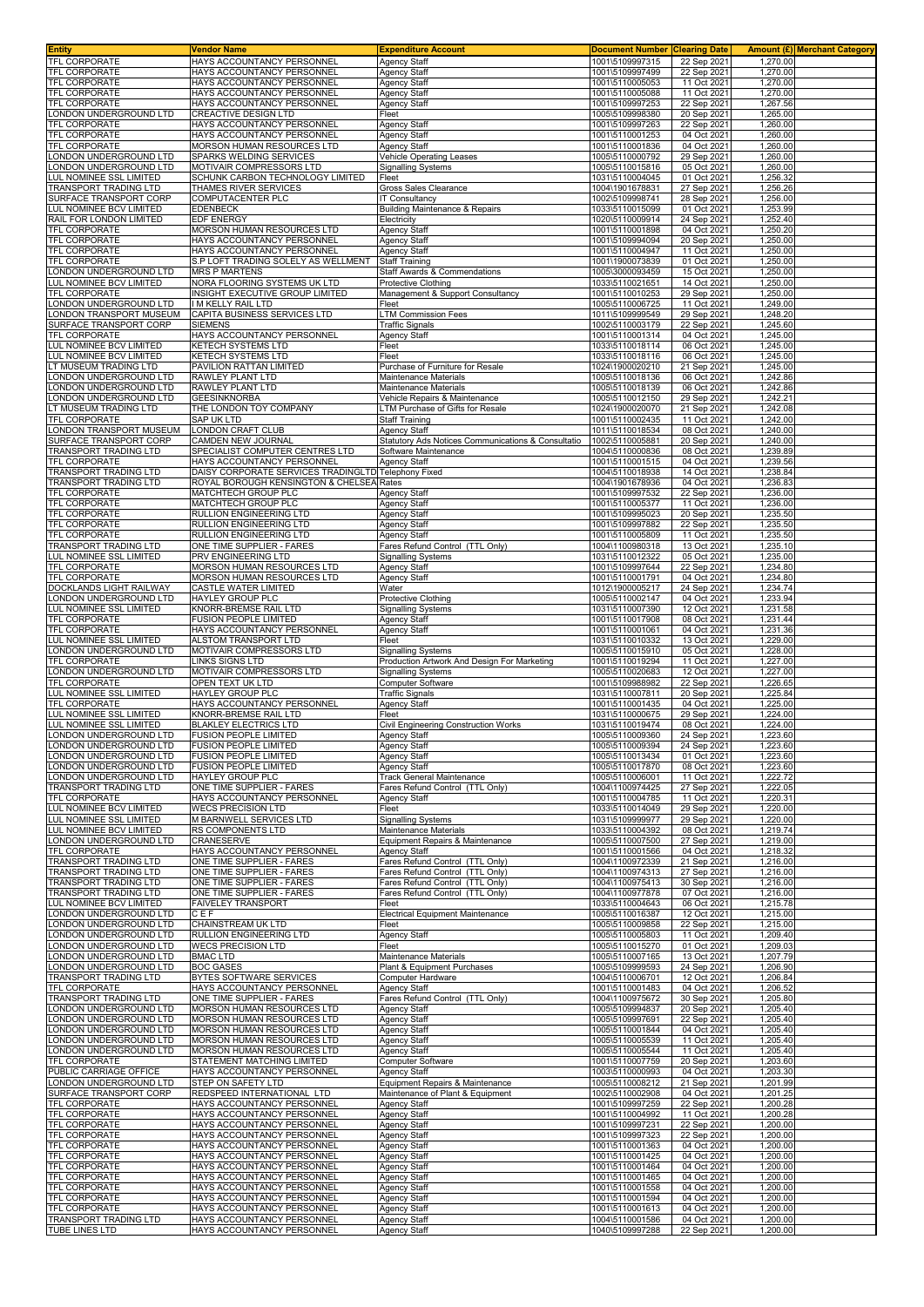| <b>Entity</b>                                        | Vendor Name                                                                             | <b>Expenditure Account</b>                                                      | <b>Document Number</b>             | <b>Clearing Date</b>       |                      | <b>Amount (£) Merchant Category</b> |
|------------------------------------------------------|-----------------------------------------------------------------------------------------|---------------------------------------------------------------------------------|------------------------------------|----------------------------|----------------------|-------------------------------------|
| TFL CORPORATE<br>SURFACE TRANSPORT CORP              | CAPITA BUSINESS SERVICES LTD<br>CAMDEN NEW JOURNAL                                      | <b>Staff Training</b><br>Statutory Ads Notices Communications & Consultatio     | 1001\5110014660<br>1002\5110021239 | 06 Oct 2021<br>13 Oct 2021 | 1,200.00<br>1,200.00 |                                     |
| ONDON TRANSPORT MUSEUM                               | <b>CTI DIGITAL</b>                                                                      | <b>Marketing Services</b>                                                       | 1011\5110011635                    | 29 Sep 2021                | 1,200.00             |                                     |
| ONDON TRANSPORT MUSEUM                               | ZEST MEDIA PUBLICATIONS LIMITED                                                         | <b>Marketing Services</b>                                                       | 1011\5110014308                    | 05 Oct 2021                | 1,200.00             |                                     |
| TFL CORPORATE                                        | NCC GROUP SECURITY SERVICES LTD                                                         | <b>IT Consultancy</b>                                                           | 1001\5110000104                    | 29 Sep 2021                | 1,200.00             |                                     |
| TFL CORPORATE                                        | NCC GROUP SECURITY SERVICES LTD                                                         | IT Consultancy                                                                  | 1001\5110000276                    | 29 Sep 2021                | 1,200.00             |                                     |
| RAIL FOR LONDON LIMITED<br>LUL NOMINEE BCV LIMITED   | END LEASE CONSULTING (EMEA) LTD<br>BRECKNELL WILLIS & CO LTD                            | Professional Engineering Services<br>Fleet                                      | 1020\5110003608<br>1033\5110003410 | 20 Sep 2021<br>06 Oct 2021 | 1,200.00<br>1,199.50 |                                     |
| TFL CORPORATE                                        | HAYS ACCOUNTANCY PERSONNEL                                                              | Agency Staff                                                                    | 1001\5109994085                    | 20 Sep 2021                | 1,198.64             |                                     |
| TFL CORPORATE                                        | HAYS ACCOUNTANCY PERSONNEL                                                              | Agency Staff                                                                    | 1001\5109997189                    | 22 Sep 2021                | 1,198.64             |                                     |
| TFL CORPORATE                                        | HAYS ACCOUNTANCY PERSONNEL                                                              | <b>Agency Staff</b>                                                             | 1001\5110001224                    | 04 Oct 2021                | 1,198.64             |                                     |
| TFL CORPORATE                                        | HAYS ACCOUNTANCY PERSONNEL                                                              | Agency Staff                                                                    | 1001\5110004929                    | 11 Oct 2021                | 1,198.64             |                                     |
| LONDON UNDERGROUND LTD<br>RAIL FOR LONDON LIMITED    | CERTEX (UK) LTD<br>LLOYDS REGISTER RAIL LTD                                             | Maintenance Materials<br>Civil Engineering Construction Works                   | 1005\5110002402<br>1020\5110004587 | 04 Oct 2021<br>06 Oct 2021 | 1,198.60<br>1,198.22 |                                     |
| LUL NOMINEE SSL LIMITED                              | <b>SIEMENS</b>                                                                          | Fleet                                                                           | 1031\5110007838                    | 13 Oct 2021                | 1,196.90             |                                     |
| ONDON UNDERGROUND LTD.                               | LANES GROUP PLC                                                                         | Building Maintenance & Repairs                                                  | 1005\5110000203                    | 13 Oct 2021                | 1,196.27             |                                     |
| PUBLIC CARRIAGE OFFICE                               | HAYS ACCOUNTANCY PERSONNEL                                                              | Agency Staff                                                                    | 1003\5109994582                    | 20 Sep 2021                | 1,194.06             |                                     |
| PUBLIC CARRIAGE OFFICE<br>PUBLIC CARRIAGE OFFICE     | HAYS ACCOUNTANCY PERSONNEL<br>HAYS ACCOUNTANCY PERSONNEL                                | Agency Staff<br>Agency Staff                                                    | 1003\5109997418<br>1003\5110005174 | 22 Sep 2021<br>11 Oct 2021 | 1,194.06<br>1,194.06 |                                     |
| LUL NOMINEE BCV LIMITED                              | I M KELLY RAIL LTD                                                                      | Fleet                                                                           | 1033\5109995314                    | 20 Sep 2021                | 1,193.86             |                                     |
| VICTORIA COACH STATN LTD                             | VINCI CONSTRUCTION UK LTD                                                               | <b>Building Maintenance &amp; Repairs</b>                                       | 1008\5110010759                    | 29 Sep 2021                | 1,193.38             |                                     |
| LONDON UNDERGROUND LTD                               | PRIORITY FIRE & ELECTRICAL LTD                                                          | Plant & Equipment Purchases                                                     | 1005\5110013903                    | 01 Oct 2021                | 1,192.70             |                                     |
| LUL NOMINEE SSL LIMITED                              | <b>TIDYCO LTD</b>                                                                       | Fleet                                                                           | 1031\5110008317                    | 13 Oct 2021                | 1,192.24             |                                     |
| ONDON UNDERGROUND LTD<br>ONDON UNDERGROUND LTD       | THALES GROUND TRANSPORTATION SYSTE Signalling Systems<br>JNG CONSTRUCTION & ENGINEERING | Civil Engineering Construction Works                                            | 1005\5110010214<br>1005\5110002528 | 13 Oct 2021<br>23 Sep 2021 | 1,192.14<br>1,190.32 |                                     |
| ONDON UNDERGROUND LTD                                | ALLELYS HEAVY HAULAGE LTD                                                               | Equipment Repairs & Maintenance                                                 | 1005\5110021789                    | 14 Oct 2021                | 1,190.00             |                                     |
| ONDON UNDERGROUND LTD                                | HAYS ACCOUNTANCY PERSONNEI                                                              | Agency Staff                                                                    | 1005\5110001325                    | 04 Oct 2021                | 1,188.96             |                                     |
| ONDON UNDERGROUND LTD                                | DAWSON E&E PARTS (EUROPE) LTD                                                           | <b>Building Maintenance &amp; Repairs</b>                                       | 1005\5110015268                    | 05 Oct 202                 | 1,188.95             |                                     |
| ONDON UNDERGROUND LTD                                | HAYS ACCOUNTANCY PERSONNEL                                                              | Agency Staff                                                                    | 1005\5110001577                    | 04 Oct 2021                | 1,188.92             |                                     |
| <b>TFL CORPORATE</b>                                 | MORSON HUMAN RESOURCES LTD                                                              | Agency Staff                                                                    | 1001\5110005595                    | 11 Oct 2021                | 1,188.60             |                                     |
| LT MUSEUM TRADING LTD<br>ONDON UNDERGROUND LTD       | LANKA KADE<br>SECHERON HASLER (UK) LTD                                                  | LTM Purchase of Toys for Resale<br>Fleet                                        | 1024\1900020226<br>1005\5110007529 | 27 Sep 2021<br>13 Oct 2021 | 1,187.50<br>1,187.00 |                                     |
| UL NOMINEE SSL LIMITED                               | <b>HAYLEY GROUP PLC</b>                                                                 | Protective Clothing                                                             | 1031\5110002700                    | 05 Oct 2021                | 1,185.23             |                                     |
| LUL NOMINEE BCV LIMITED                              | KPK (SHEET METAL) LTD                                                                   | <b>Track General Maintenance</b>                                                | 1033\5109996836                    | 22 Sep 2021                | 1,184.50             |                                     |
| TFL CORPORATE                                        | MICHAEL PAGE UK LTD                                                                     | Recruitment Agency Fees                                                         | 1001\5109996410                    | 12 Oct 2021                | 1,181.25             |                                     |
| PUBLIC CARRIAGE OFFICE                               | HAYS ACCOUNTANCY PERSONNEL<br>HAYS ACCOUNTANCY PERSONNEL                                | Agency Staff                                                                    | 1003\5110001066                    | 04 Oct 2021                | 1,180.62             |                                     |
| PUBLIC CARRIAGE OFFICE<br>ONDON UNDERGROUND LTD      | HOWELLS RAILWAY PRODUCTS LTD                                                            | Agency Staff<br>Maintenance Materials                                           | 1003\5110005135<br>1005\5110002968 | 11 Oct 2021<br>04 Oct 2021 | 1,180.62<br>1,179.00 |                                     |
| LUL NOMINEE SSL LIMITED                              | KNORR-BREMSE RAIL LTD                                                                   | Fleet                                                                           | 1031\5109995279                    | 20 Sep 2021                | 1,176.96             |                                     |
| TFL CORPORATE                                        | EVERSHEDS                                                                               | Legal Fees                                                                      | 1001\5110007683                    | 28 Sep 2021                | 1,176.00             |                                     |
| TFL CORPORATE                                        | HAYS ACCOUNTANCY PERSONNEL                                                              | <b>Agency Staff</b>                                                             | 1001\5110005121                    | 11 Oct 2021                | 1,174.95             |                                     |
| RAIL FOR LONDON LIMITED                              | WSP UK LTD                                                                              | Professional Engineering Services                                               | 1020\5110000693                    | 23 Sep 2021                | 1,173.96             |                                     |
| PUBLIC CARRIAGE OFFICE                               | HAYS ACCOUNTANCY PERSONNEL                                                              | Agency Staff                                                                    | 1003\5110001097                    | 04 Oct 2021                | 1,173.69             |                                     |
| PUBLIC CARRIAGE OFFICE<br>ONDON UNDERGROUND LTD      | HAYS ACCOUNTANCY PERSONNEL<br><b>FUSION PEOPLE LIMITED</b>                              | <b>Agency Staff</b><br>Agency Staff                                             | 1003\5110001498<br>1005\5110009330 | 04 Oct 2021<br>24 Sep 2021 | 1,173.69<br>1,173.49 |                                     |
| VICTORIA COACH STATN LTD                             | OYSTER SALES SERVICE                                                                    | VCS Repayments & Commission                                                     | 1008\5110006763                    | 07 Oct 2021                | 1,173.35             |                                     |
| ONDON UNDERGROUND LTD                                | MORSON HUMAN RESOURCES LTD                                                              | Agency Staff                                                                    | 1005\5109997709                    | 22 Sep 2021                | 1,172.16             |                                     |
| TRANSPORT TRADING LTD                                | HAYS ACCOUNTANCY PERSONNEL                                                              | Agency Staff                                                                    | 1004\5110001502                    | 04 Oct 2021                | 1,171.76             |                                     |
| TFL CORPORATE                                        | <b>MEDIAEDGE</b>                                                                        | Radio TV Press Poster Cinema Airtime And Space                                  | 1001\5110011074                    | 07 Oct 2021                | 1,171.17             |                                     |
| LONDON UNDERGROUND LTD                               | <b>FUSION PEOPLE LIMITED</b><br><b>WESTCODE UK LIMITED</b>                              | Agency Staff<br>Fleet                                                           | 1005\5110017810                    | 08 Oct 2021                | 1,170.60<br>1,170.00 |                                     |
| LUL NOMINEE SSL LIMITED<br>UL NOMINEE SSL LIMITED    | ABG RUBBER AND PLASTICS LTD                                                             | Signalling Systems                                                              | 1031\5110009540<br>1031\5110002978 | 21 Sep 2021<br>05 Oct 2021 | 1,170.00             |                                     |
| ONDON UNDERGROUND LTD                                | MORSON HUMAN RESOURCES LTD                                                              | Agency Staff                                                                    | 1005\5109997712                    | 22 Sep 2021                | 1,169.35             |                                     |
| ONDON UNDERGROUND LTD                                | MORSON HUMAN RESOURCES LTD                                                              | Agency Staff                                                                    | 1005\5110005563                    | 11 Oct 2021                | 1,169.35             |                                     |
| SURFACE TRANSPORT CORP                               | TELENT TECHNOLOGY SERVICES LTD                                                          | <b>Traffic Signals</b>                                                          | 1002\5110002814                    | 04 Oct 2021                | 1,168.76             |                                     |
| UL NOMINEE SSL LIMITED                               | KINGSBEECH LTD                                                                          | Plant & Equipment Purchases                                                     | 1031\5110010251                    | 27 Sep 2021                | 1,168.00             |                                     |
| TFL CORPORATE<br>LONDON UNDERGROUND LTD              | HAYS ACCOUNTANCY PERSONNEL<br>MOTIVAIR COMPRESSORS LTD                                  | Agency Staff<br>Maintenance of Plant & Equipment                                | 1001\5110001501<br>1005\5110020804 | 04 Oct 2021<br>12 Oct 2021 | 1,166.48<br>1,166.00 |                                     |
| TRANSPORT TRADING LTD                                | ONE TIME SUPPLIER - FARES                                                               | Fares Refund Control (TTL Only)                                                 | 1004\1100977536                    | 06 Oct 2021                | 1,165.20             |                                     |
| VICTORIA COACH STATN LTD                             | OYSTER SALES SERVICE                                                                    | VCS Repayments & Commission                                                     | 1008\5110006766                    | 30 Sep 2021                | 1,164.91             |                                     |
| ONDON RIVER SERVICES LTD                             | HAYS ACCOUNTANCY PERSONNEL                                                              | Agency Staff                                                                    | 1007\5109994162                    | 20 Sep 2021                | 1,164.90             |                                     |
| ONDON RIVER SERVICES LTD                             | HAYS ACCOUNTANCY PERSONNEL                                                              | <b>Agency Staff</b>                                                             | 1007\5110001275                    | 04 Oct 2021                | 1,164.90             |                                     |
| ONDON RIVER SERVICES LTD<br>ONDON RIVER SERVICES LTD | HAYS ACCOUNTANCY PERSONNEI<br>HAYS ACCOUNTANCY PERSONNEL                                | Agency Staff<br>Agency Staff                                                    | 1007\5110005281<br>1007\5110005282 | 11 Oct 2021<br>11 Oct 2021 | 1,164.90<br>1,164.90 |                                     |
| TFL CORPORATE                                        | RULLION ENGINEERING LTD                                                                 | <b>Agency Staff</b>                                                             | 1001\5110005812                    | 11 Oct 2021                | 1,164.75             |                                     |
| TFL CORPORATE                                        | HAYS ACCOUNTANCY PERSONNEL                                                              | Agency Staff                                                                    | 1001\5110001602                    | 04 Oct 2021                | 1,164.54             |                                     |
| <b>TFL CORPORATE</b>                                 | PROBRAND LTD                                                                            | <b>Computer Software</b>                                                        | 1001\5109998855                    | 28 Sep 2021                | 1,164.10             |                                     |
| LONDON UNDERGROUND LTD                               | 4 RAIL SERVICES LTD                                                                     | Building Maintenance & Repairs                                                  | 1005\5110014542<br>1005\5110007659 | 04 Oct 2021                | 1.162.50             |                                     |
| LONDON UNDERGROUND LTD<br><b>TFL CORPORATE</b>       | RICHMOND INTERIOR SUPPLIES LTD<br>HAYS ACCOUNTANCY PERSONNEL                            | Fleet<br><b>Agency Staff</b>                                                    | 1001\5110005182                    | 22 Sep 2021<br>11 Oct 2021 | 1,161.60<br>1,160.28 |                                     |
| TFL CORPORATE                                        | CAPITA BUSINESS SERVICES LTD                                                            | <b>Staff Training</b>                                                           | 1001\5110014662                    | 06 Oct 2021                | 1,160.00             |                                     |
| LONDON UNDERGROUND LTD                               | HAYS ACCOUNTANCY PERSONNEL                                                              | Agency Staff                                                                    | 1005\5110001460                    | 04 Oct 2021                | 1,159.62             |                                     |
| LUL NOMINEE SSL LIMITED                              | A&A ELECTRICAL DISTRIBUTORS LTD                                                         | Heating & Lighting                                                              | 1031\5110011051                    | 28 Sep 2021                | 1,158.35             |                                     |
| TFL CORPORATE                                        | <b>MEDIAEDGE</b><br>ARES SOFTWARE U.K. LIMITED                                          | Production Artwork And Design For Marketing                                     | 1001\5110013699                    | 13 Oct 2021                | 1,157.41             |                                     |
| LUL NOMINEE SSL LIMITED<br>LONDON UNDERGROUND LTD    | CEF                                                                                     | Civil Engineering Construction Works<br><b>Electrical Equipment Maintenance</b> | 1031\5110011507<br>1005\5110016069 | 29 Sep 202<br>06 Oct 2021  | 1,156.83<br>1,155.41 |                                     |
| TFL CORPORATE                                        | HAYS ACCOUNTANCY PERSONNEL                                                              | Agency Staff                                                                    | 1001\5109997283                    | 22 Sep 2021                | 1,155.20             |                                     |
| TRANSPORT TRADING LTD                                | EDF ENERGY                                                                              | Electricity                                                                     | 1004\1901678086                    | 15 Oct 2021                | 1,154.71             |                                     |
| ONDON UNDERGROUND LTD                                | MORSON HUMAN RESOURCES LTD                                                              | <b>Agency Staff</b>                                                             | 1005\5109994809                    | 20 Sep 2021                | 1,154.67             |                                     |
| ONDON UNDERGROUND LTD<br>LONDON UNDERGROUND LTD      | MORSON HUMAN RESOURCES LTD<br>MORSON HUMAN RESOURCES LTD                                | <b>Agency Staff</b><br>Agency Staff                                             | 1005\5109997631<br>1005\5110005486 | 22 Sep 2021<br>11 Oct 2021 | 1,154.67<br>1,154.67 |                                     |
| TFL CORPORATE                                        | MATCHTECH GROUP PLC                                                                     | Agency Staff                                                                    | 1001\5110001630                    | 04 Oct 2021                | 1,153.60             |                                     |
| TFL CORPORATE                                        | MORSON HUMAN RESOURCES LTD                                                              | Agency Staff                                                                    | 1001\5109994710                    | 20 Sep 2021                | 1,153.00             |                                     |
| TFL CORPORATE                                        | MORSON HUMAN RESOURCES LTD                                                              | Agency Staff                                                                    | 1001\5110001788                    | 04 Oct 2021                | 1,153.00             |                                     |
| TFL CORPORATE                                        | DECISION INC UNITED KINGDOM LTD                                                         | Software Maintenance                                                            | 1001\5110018816                    | 07 Oct 2021                | 1,152.00             |                                     |
| TFL CORPORATE<br>LONDON UNDERGROUND LTD              | HAYS ACCOUNTANCY PERSONNEL<br>RULLION ENGINEERING LTD                                   | Agency Staff<br>Agency Staff                                                    | 1001\5109997222<br>1005\5109995034 | 22 Sep 2021<br>20 Sep 2021 | 1,151.31<br>1,150.80 |                                     |
| TFL CORPORATE                                        | HAYS ACCOUNTANCY PERSONNEL                                                              | <b>Agency Staff</b>                                                             | 1001\5110005256                    | 11 Oct 2021                | 1,150.75             |                                     |
| LUL NOMINEE SSL LIMITED                              | GATEWAY CONSTRUCTION SERVICES LTD                                                       | Electrical & Electronic Engineering                                             | 1031\5110008027                    | 21 Sep 2021                | 1,150.25             |                                     |
| LT MUSEUM TRADING LTD                                | HARPER COLLINS PUBLISHERS                                                               | Purchase of Books for Resale                                                    | 1024\1900020286                    | 04 Oct 2021                | 1,146.78             |                                     |
| LONDON UNDERGROUND LTD<br>LUL NOMINEE SSL LIMITED    | RS COMPONENTS LTD<br>TRANSOIL LABORATORY LTD                                            | Maintenance Materials<br>Equipment Repairs & Maintenance                        | 1005\5110000654<br>1031\5109995808 | 04 Oct 2021<br>21 Sep 2021 | 1,146.65<br>1,145.00 |                                     |
| LONDON UNDERGROUND LTD                               | MORSON HUMAN RESOURCES LTD                                                              | <b>Building Maintenance &amp; Repairs</b>                                       | 1005\5109996508                    | 22 Sep 2021                | 1,144.00             |                                     |
| TFL CORPORATE                                        | HAYS ACCOUNTANCY PERSONNEL                                                              | Agency Staff                                                                    | 1001\5110005002                    | 11 Oct 2021                | 1,143.00             |                                     |
| LT MUSEUM TRADING LTD                                | KING AND MCGAW LTD                                                                      | LTM Purchase of Posters & Print Prods for Resale                                | 1024\1900020311                    | 04 Oct 2021                | 1,142.50             |                                     |
| RAIL FOR LONDON LIMITED                              | <b>EVERSHEDS</b>                                                                        | Legal Fees                                                                      | 1020\5110010273                    | 04 Oct 2021                | 1,142.00             |                                     |
| LONDON UNDERGROUND LTD<br>LONDON UNDERGROUND LTD     | ROPE & MARINE SERVICES LTD<br><b>FUSION PEOPLE LIMITED</b>                              | Maintenance Materials<br>Agency Staff                                           | 1005\5110007129<br>1005\5110009339 | 21 Sep 2021<br>24 Sep 2021 | 1,141.33<br>1,138.58 |                                     |
| TRANSPORT TRADING LTD                                | EDF ENERGY                                                                              | Electricity                                                                     | 1004\1901678090                    | 15 Oct 2021                | 1,138.01             |                                     |
| LONDON UNDERGROUND LTD                               | <b>INSTARMAC GROUP LIMITED</b>                                                          | Track General Maintenance                                                       | 1005\5110021040                    | 15 Oct 2021                | 1,138.00             |                                     |
| TRANSPORT TRADING LTD                                | ROYAL MAIL                                                                              | Ticket & Pass Production                                                        | 1004\5110006796                    | 12 Oct 2021                | 1,137.64             |                                     |
| TFL CORPORATE                                        | HAYS ACCOUNTANCY PERSONNEL                                                              | Agency Staff                                                                    | 1001\5110001226                    | 04 Oct 2021                | 1,137.12             |                                     |
| TRANSPORT TRADING LTD<br>TFL CORPORATE               | ONE TIME SUPPLIER - FARES<br>MATCHTECH GROUP PLC                                        | Fares Refund Control (TTL Only)<br>Agency Staff                                 | 1004\1100980079<br>1001\5109994645 | 13 Oct 2021<br>20 Sep 2021 | 1,136.90<br>1,136.50 |                                     |
| TFL CORPORATE                                        | MATCHTECH GROUP PLC                                                                     | Agency Staff                                                                    | 1001\5110001626                    | 04 Oct 2021                | 1,136.50             |                                     |
| <b>TFL CORPORATE</b>                                 | MATCHTECH GROUP PLC                                                                     | Agency Staff                                                                    | 1001\5110005357                    | 11 Oct 2021                | 1,136.50             |                                     |
| LONDON UNDERGROUND LTD                               | SAMUEL WILKES (ENGINEERING) LTD                                                         | Fleet                                                                           | 1005\5110000701                    | 20 Sep 2021                | 1,136.00             |                                     |
| TRANSPORT TRADING LTD                                | ONE TIME SUPPLIER - FARES                                                               | Fares Refund Control (TTL Only)                                                 | 1004\1100976296                    | 04 Oct 2021                | 1,135.75             |                                     |
| LUL NOMINEE BCV LIMITED<br>ONDON UNDERGROUND LTD     | WABTEC RAIL LIMITED<br>MORSON HUMAN RESOURCES LTD                                       | Stock Issues - Repairables<br>Agency Staff                                      | 1033\5109998459<br>1005\5110001759 | 22 Sep 2021<br>04 Oct 2021 | 1,135.38<br>1,135.12 |                                     |
| TFL CORPORATE                                        | FUSION PEOPLE LIMITED                                                                   | Agency Staff                                                                    | 1001\5110009388                    | 24 Sep 2021                | 1,134.00             |                                     |
| TFL CORPORATE                                        | <b>FUSION PEOPLE LIMITED</b>                                                            | <b>Agency Staff</b>                                                             | 1001\5110013507                    | 01 Oct 2021                | 1,134.00             |                                     |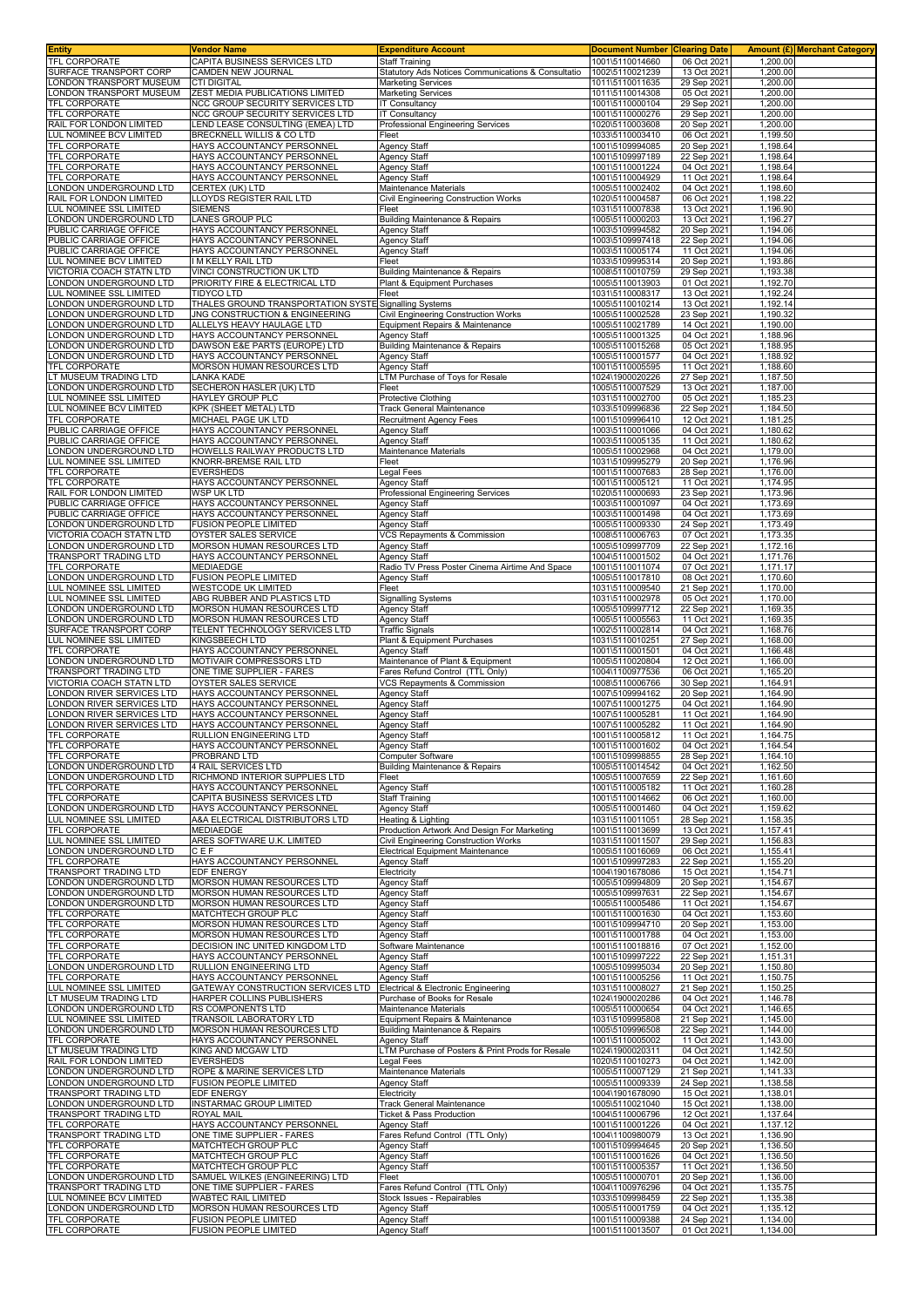| Entity                                           | <b>Vendor Name</b>                                              | <b>Expenditure Account</b>                         | <b>Document Number</b><br>1001\5110017955 | <b>Clearing Date</b>       | 1.134.00             | <b>Amount (£)</b> Merchant Category |
|--------------------------------------------------|-----------------------------------------------------------------|----------------------------------------------------|-------------------------------------------|----------------------------|----------------------|-------------------------------------|
| TFL CORPORATE<br>TFL CORPORATE                   | FUSION PEOPLE LIMITED<br>FUSION PEOPLE LIMITED                  | <b>Agency Staff</b><br>Agency Staff                | 1001\5110017957                           | 08 Oct 2021<br>08 Oct 2021 | 1,134.00             |                                     |
| ONDON UNDERGROUND LTD                            | <b>FUSION PEOPLE LIMITED</b>                                    | <b>Agency Staff</b>                                | 1005\5110009274                           | 24 Sep 2021                | 1,134.00             |                                     |
| ONDON UNDERGROUND LTD                            | <b>FUSION PEOPLE LIMITED</b>                                    | <b>Agency Staff</b>                                | 1005\5110009280                           | 24 Sep 2021                | 1,134.00             |                                     |
| ONDON UNDERGROUND LTD<br>ONDON UNDERGROUND LTD   | <b>FUSION PEOPLE LIMITED</b><br><b>FUSION PEOPLE LIMITED</b>    | <b>Agency Staff</b><br>Agency Staff                | 1005\5110009281<br>1005\5110009283        | 24 Sep 2021<br>24 Sep 2021 | 1,134.00<br>1,134.00 |                                     |
| ONDON UNDERGROUND LTD.                           | <b>FUSION PEOPLE LIMITED</b>                                    | Agency Staff                                       | 1005\5110009286                           | 24 Sep 2021                | 1,134.00             |                                     |
| ONDON UNDERGROUND LTD.                           | <b>FUSION PEOPLE LIMITED</b>                                    | Agency Staff                                       | 1005\5110009287                           | 24 Sep 202                 | 1,134.00             |                                     |
| ONDON UNDERGROUND LTD<br>ONDON UNDERGROUND LTD.  | <b>FUSION PEOPLE LIMITED</b><br><b>FUSION PEOPLE LIMITED</b>    | Agency Staff<br>Agency Staff                       | 1005\5110009348<br>1005\5110009364        | 24 Sep 202<br>24 Sep 2021  | 1,134.00<br>1,134.00 |                                     |
| ONDON UNDERGROUND LTD                            | <b>FUSION PEOPLE LIMITED</b>                                    | Agency Staff                                       | 1005\5110009365                           | 24 Sep 2021                | 1,134.00             |                                     |
| ONDON UNDERGROUND LTD.                           | FUSION PEOPLE LIMITED                                           | Agency Staff                                       | 1005\5110009366                           | 24 Sep 202                 | 1,134.00             |                                     |
| ONDON UNDERGROUND LTD<br>ONDON UNDERGROUND LTD   | <b>FUSION PEOPLE LIMITED</b><br><b>FUSION PEOPLE LIMITED</b>    | Agency Staff<br>Agency Staff                       | 1005\5110009368<br>1005\5110009373        | 24 Sep 2021<br>24 Sep 2021 | 1,134.00<br>1,134.00 |                                     |
| ONDON UNDERGROUND LTD                            | <b>FUSION PEOPLE LIMITED</b>                                    | Agency Staff                                       | 1005\5110009375                           | 24 Sep 2021                | 1,134.00             |                                     |
| ONDON UNDERGROUND LTD<br>ONDON UNDERGROUND LTD   | FUSION PEOPLE LIMITED<br><b>FUSION PEOPLE LIMITED</b>           | <b>Agency Staff</b><br>Agency Staff                | 1005\5110009376<br>1005\5110009379        | 24 Sep 2021<br>24 Sep 2021 | 1.134.00<br>1,134.00 |                                     |
| ONDON UNDERGROUND LTD.                           | <b>FUSION PEOPLE LIMITED</b>                                    | <b>Agency Staff</b>                                | 1005\5110009382                           | 24 Sep 2021                | 1.134.00             |                                     |
| ONDON UNDERGROUND LTD                            | <b>FUSION PEOPLE LIMITED</b>                                    | Agency Staff                                       | 1005\5110009383                           | 24 Sep 2021                | 1,134.00             |                                     |
| ONDON UNDERGROUND LTD.<br>ONDON UNDERGROUND LTD  | <b>FUSION PEOPLE LIMITED</b><br><b>FUSION PEOPLE LIMITED</b>    | <b>Agency Staff</b><br>Agency Staff                | 1005\5110009392<br>1005\5110009396        | 24 Sep 2021<br>24 Sep 2021 | 1.134.00<br>1,134.00 |                                     |
| ONDON UNDERGROUND LTD                            | FUSION PEOPLE LIMITED                                           | Agency Staff                                       | 1005\5110009399                           | 24 Sep 2021                | 1,134.00             |                                     |
| ONDON UNDERGROUND LTD.                           | <b>FUSION PEOPLE LIMITED</b>                                    | Agency Staff                                       | 1005\5110013407                           | 01 Oct 2021                | 1,134.00             |                                     |
| ONDON UNDERGROUND LTD.<br>ONDON UNDERGROUND LTD  | <b>FUSION PEOPLE LIMITED</b><br><b>FUSION PEOPLE LIMITED</b>    | <b>Agency Staff</b><br>Agency Staff                | 1005\5110013408<br>1005\5110013412        | 01 Oct 2021<br>01 Oct 2021 | 1,134.00<br>1,134.00 |                                     |
| ONDON UNDERGROUND LTD                            | <b>FUSION PEOPLE LIMITED</b>                                    | <b>Agency Staff</b>                                | 1005\5110013419                           | 01 Oct 2021                | 1,134.00             |                                     |
| ONDON UNDERGROUND LTD<br>ONDON UNDERGROUND LTD   | <b>FUSION PEOPLE LIMITED</b><br><b>FUSION PEOPLE LIMITED</b>    | <b>Agency Staff</b><br>Agency Staff                | 1005\5110013421<br>1005\5110013430        | 01 Oct 2021<br>01 Oct 2021 | 1,134.00<br>1,134.00 |                                     |
| ONDON UNDERGROUND LTD                            | <b>FUSION PEOPLE LIMITED</b>                                    | Agency Staff                                       | 1005\5110013452                           | 01 Oct 2021                | 1,134.00             |                                     |
| ONDON UNDERGROUND LTD.                           | <b>FUSION PEOPLE LIMITED</b>                                    | Agency Staff                                       | 1005\5110013460                           | 01 Oct 2021                | 1,134.00             |                                     |
| ONDON UNDERGROUND LTD.<br>ONDON UNDERGROUND LTD  | FUSION PEOPLE LIMITED<br><b>FUSION PEOPLE LIMITED</b>           | <b>Agency Staff</b><br>Agency Staff                | 1005\5110013465<br>1005\5110013480        | 01 Oct 2021<br>01 Oct 2021 | 1,134.00<br>1,134.00 |                                     |
| ONDON UNDERGROUND LTD                            | <b>FUSION PEOPLE LIMITED</b>                                    | Agency Staff                                       | 1005\5110013482                           | 01 Oct 2021                | 1,134.00             |                                     |
| ONDON UNDERGROUND LTD.                           | FUSION PEOPLE LIMITED                                           | <b>Agency Staff</b>                                | 1005\5110013484                           | 01 Oct 2021                | 1,134.00             |                                     |
| ONDON UNDERGROUND LTD<br>ONDON UNDERGROUND LTD   | FUSION PEOPLE LIMITED<br><b>FUSION PEOPLE LIMITED</b>           | Agency Staff<br>Agency Staff                       | 1005\5110013493<br>1005\5110013494        | 01 Oct 2021<br>01 Oct 2021 | 1,134.00<br>1,134.00 |                                     |
| ONDON UNDERGROUND LTD.                           | <b>FUSION PEOPLE LIMITED</b>                                    | Agency Staff                                       | 1005\5110013495                           | 01 Oct 2021                | 1,134.00             |                                     |
| ONDON UNDERGROUND LTD<br>ONDON UNDERGROUND LTD   | <b>FUSION PEOPLE LIMITED</b>                                    | <b>Agency Staff</b>                                | 1005\5110013499                           | 01 Oct 2021                | 1,134.00             |                                     |
| ONDON UNDERGROUND LTD                            | FUSION PEOPLE LIMITED<br><b>FUSION PEOPLE LIMITED</b>           | <b>Agency Staff</b><br><b>Agency Staff</b>         | 1005\5110013500<br>1005\5110013501        | 01 Oct 2021<br>01 Oct 2021 | 1,134.00<br>1,134.00 |                                     |
| ONDON UNDERGROUND LTD                            | <b>FUSION PEOPLE LIMITED</b>                                    | <b>Agency Staff</b>                                | 1005\5110013502                           | 01 Oct 2021                | 1,134.00             |                                     |
| ONDON UNDERGROUND LTD<br>ONDON UNDERGROUND LTD.  | <b>FUSION PEOPLE LIMITED</b><br>FUSION PEOPLE LIMITED           | Agency Staff<br><b>Agency Staff</b>                | 1005\5110013513<br>1005\5110013517        | 01 Oct 2021<br>01 Oct 2021 | 1,134.00<br>1,134.00 |                                     |
| ONDON UNDERGROUND LTD                            | <b>FUSION PEOPLE LIMITED</b>                                    | Agency Staff                                       | 1005\5110013530                           | 01 Oct 2021                | 1,134.00             |                                     |
| ONDON UNDERGROUND LTD.                           | <b>FUSION PEOPLE LIMITED</b>                                    | Agency Staff                                       | 1005\5110013535                           | 01 Oct 2021                | 1,134.00             |                                     |
| ONDON UNDERGROUND LTD.<br>ONDON UNDERGROUND LTD. | <b>FUSION PEOPLE LIMITED</b><br>FUSION PEOPLE LIMITED           | Agency Staff<br><b>Agency Staff</b>                | 1005\5110017819<br>1005\5110017821        | 08 Oct 2021<br>08 Oct 2021 | 1,134.00<br>1,134.00 |                                     |
| ONDON UNDERGROUND LTD                            | <b>FUSION PEOPLE LIMITED</b>                                    | Agency Staff                                       | 1005\5110017832                           | 08 Oct 2021                | 1,134.00             |                                     |
| ONDON UNDERGROUND LTD                            | <b>FUSION PEOPLE LIMITED</b>                                    | <b>Agency Staff</b>                                | 1005\5110017833                           | 08 Oct 2021                | 1,134.00             |                                     |
| ONDON UNDERGROUND LTD<br>ONDON UNDERGROUND LTD   | <b>FUSION PEOPLE LIMITED</b><br><b>FUSION PEOPLE LIMITED</b>    | <b>Agency Staff</b><br>Agency Staff                | 1005\5110017837<br>1005\5110017838        | 08 Oct 2021<br>08 Oct 2021 | 1,134.00<br>1,134.00 |                                     |
| ONDON UNDERGROUND LTD                            | <b>FUSION PEOPLE LIMITED</b>                                    | Agency Staff                                       | 1005\5110017840                           | 08 Oct 2021                | 1,134.00             |                                     |
| ONDON UNDERGROUND LTD.                           | <b>FUSION PEOPLE LIMITED</b>                                    | Agency Staff                                       | 1005\5110017843                           | 08 Oct 2021                | 1,134.00             |                                     |
| ONDON UNDERGROUND LTD.<br>ONDON UNDERGROUND LTD  | FUSION PEOPLE LIMITED<br><b>FUSION PEOPLE LIMITED</b>           | Agency Staff<br>Agency Staff                       | 1005\5110017847<br>1005\5110017848        | 08 Oct 2021<br>08 Oct 2021 | 1,134.00<br>1,134.00 |                                     |
| ONDON UNDERGROUND LTD.                           | <b>FUSION PEOPLE LIMITED</b>                                    | Agency Staff                                       | 1005\5110017849                           | 08 Oct 2021                | 1,134.00             |                                     |
| ONDON UNDERGROUND LTD                            | <b>FUSION PEOPLE LIMITED</b>                                    | Agency Staff                                       | 1005\5110017851                           | 08 Oct 2021                | 1,134.00             |                                     |
| ONDON UNDERGROUND LTD.<br>ONDON UNDERGROUND LTD  | FUSION PEOPLE LIMITED<br><b>FUSION PEOPLE LIMITED</b>           | Agency Staff<br>Agency Staff                       | 1005\5110017853<br>1005\5110017854        | 08 Oct 2021<br>08 Oct 2021 | 1,134.00<br>1,134.00 |                                     |
| ONDON UNDERGROUND LTD.                           | <b>FUSION PEOPLE LIMITED</b>                                    | Agency Staff                                       | 1005\5110017856                           | 08 Oct 2021                | 1,134.00             |                                     |
| ONDON UNDERGROUND LTD<br>ONDON UNDERGROUND LTD.  | <b>FUSION PEOPLE LIMITED</b><br><b>FUSION PEOPLE LIMITED</b>    | <b>Agency Staff</b><br><b>Agency Staff</b>         | 1005\5110017857<br>1005\5110017863        | 08 Oct 2021<br>08 Oct 2021 | 1,134.00<br>1.134.00 |                                     |
| ONDON UNDERGROUND LTD                            | <b>FUSION PEOPLE LIMITED</b>                                    | <b>Agency Staff</b>                                | 1005\5110017866                           | 08 Oct 2021                | 1,134.00             |                                     |
| ONDON UNDERGROUND LTD.                           | FUSION PEOPLE LIMITED                                           | <b>Agency Staff</b>                                | 1005\5110017884                           | 08 Oct 2021                | 1,134.00             |                                     |
| ONDON UNDERGROUND LTD<br>ONDON UNDERGROUND LTD.  | <b>FUSION PEOPLE LIMITED</b><br><b>FUSION PEOPLE LIMITED</b>    | Agency Staff<br><b>Agency Staff</b>                | 1005\5110017913<br>1005\5110017926        | 08 Oct 2021<br>08 Oct 2021 | 1,134.00<br>1,134.00 |                                     |
| ONDON UNDERGROUND LTD                            | <b>FUSION PEOPLE LIMITED</b>                                    | <b>Agency Staff</b>                                | 1005\5110017932                           | 08 Oct 2021                | 1,134.00             |                                     |
| ONDON UNDERGROUND LTD.                           | MORSON HUMAN RESOURCES LTD                                      | <b>Agency Staff</b>                                | 1005\5109994773                           | 20 Sep 2021                | 1,132.97             |                                     |
| ONDON UNDERGROUND LTD<br>ONDON UNDERGROUND LTD   | MORSON HUMAN RESOURCES LTD<br><b>MORSON HUMAN RESOURCES LTD</b> | Agency Staff<br><b>Agency Staff</b>                | 1005\5109994777<br>1005\5109994782        | 20 Sep 2021<br>20 Sep 2021 | 1,132.97<br>1.132.97 |                                     |
| ONDON UNDERGROUND LTD                            | MORSON HUMAN RESOURCES LTD                                      | <b>Agency Staff</b>                                | 1005\5109994798                           | 20 Sep 2021                | 1,132.97             |                                     |
| ONDON UNDERGROUND LTD.<br>ONDON UNDERGROUND LTD  | MORSON HUMAN RESOURCES LTD<br>MORSON HUMAN RESOURCES LTD        | <b>Agency Staff</b><br><b>Agency Staff</b>         | 1005\5109997591<br>1005\5109997596        | 22 Sep 2021<br>22 Sep 2021 | 1,132.97<br>1,132.97 |                                     |
| ONDON UNDERGROUND LTD                            | MORSON HUMAN RESOURCES LTD                                      | <b>Agency Staff</b>                                | 1005\5109997604                           | 22 Sep 2021                | 1,132.97             |                                     |
| ONDON UNDERGROUND LTD                            | MORSON HUMAN RESOURCES LTD                                      | <b>Agency Staff</b>                                | 1005\5109997640                           | 22 Sep 2021                | 1,132.97             |                                     |
| ONDON UNDERGROUND LTD<br>ONDON UNDERGROUND LTD   | MORSON HUMAN RESOURCES LTD<br>MORSON HUMAN RESOURCES LTD        | Agency Staff<br><b>Agency Staff</b>                | 1005\5110005472<br>1005\5110005491        | 11 Oct 2021<br>11 Oct 2021 | 1,132.97<br>1,132.97 |                                     |
| ONDON UNDERGROUND LTD                            | MORSON HUMAN RESOURCES LTD                                      | <b>Agency Staff</b>                                | 1005\5110005562                           | 11 Oct 2021                | 1,132.97             |                                     |
| ONDON UNDERGROUND LTD<br><b>FEL CORPORATE</b>    | MORSON HUMAN RESOURCES LTD                                      | <b>Agency Staff</b>                                | 1005\5110005611                           | 11 Oct 2021                | 1,132.97             |                                     |
| ONDON UNDERGROUND LTD                            | MAKING PLACES TOGETHER<br><b>FUSION PEOPLE LIMITED</b>          | Planning & Development Consultancy<br>Agency Staff | 1001\5110014299<br>1005\5110009273        | 30 Sep 2021<br>24 Sep 2021 | 1,132.00<br>1,130.50 |                                     |
| ONDON UNDERGROUND LTD                            | <b>FUSION PEOPLE LIMITED</b>                                    | Agency Staff                                       | 1005\5110009278                           | 24 Sep 2021                | 1,130.50             |                                     |
| ONDON UNDERGROUND LTD.<br>ONDON UNDERGROUND LTD  | <b>FUSION PEOPLE LIMITED</b><br><b>FUSION PEOPLE LIMITED</b>    | <b>Agency Staff</b><br>Agency Staff                | 1005\5110009293<br>1005\5110009328        | 24 Sep 2021<br>24 Sep 2021 | 1,130.50<br>1,130.50 |                                     |
| ONDON UNDERGROUND LTD                            | <b>FUSION PEOPLE LIMITED</b>                                    | <b>Agency Staff</b>                                | 1005\5110009337                           | 24 Sep 2021                | 1,130.50             |                                     |
| ONDON UNDERGROUND LTD                            | <b>FUSION PEOPLE LIMITED</b>                                    | <b>Agency Staff</b>                                | 1005\5110009352                           | 24 Sep 2021                | 1,130.50             |                                     |
| ONDON UNDERGROUND LTD<br>ONDON UNDERGROUND LTD   | <b>FUSION PEOPLE LIMITED</b><br><b>FUSION PEOPLE LIMITED</b>    | <b>Agency Staff</b><br><b>Agency Staff</b>         | 1005\5110009358<br>1005\5110009361        | 24 Sep 2021<br>24 Sep 2021 | 1,130.50<br>1,130.50 |                                     |
| ONDON UNDERGROUND LTD.                           | <b>FUSION PEOPLE LIMITED</b>                                    | <b>Agency Staff</b>                                | 1005\5110009363                           | 24 Sep 2021                | 1,130.50             |                                     |
| ONDON UNDERGROUND LTD<br>ONDON UNDERGROUND LTD   | <b>FUSION PEOPLE LIMITED</b><br><b>FUSION PEOPLE LIMITED</b>    | Agency Staff<br><b>Agency Staff</b>                | 1005\5110009370<br>1005\5110009378        | 24 Sep 2021<br>24 Sep 2021 | 1,130.50<br>1,130.50 |                                     |
| ONDON UNDERGROUND LTD                            | <b>FUSION PEOPLE LIMITED</b>                                    | Agency Staff                                       | 1005\5110009390                           | 24 Sep 2021                | 1,130.50             |                                     |
| ONDON UNDERGROUND LTD                            | <b>FUSION PEOPLE LIMITED</b>                                    | <b>Agency Staff</b>                                | 1005\5110009393                           | 24 Sep 2021                | 1,130.50             |                                     |
| ONDON UNDERGROUND LTD<br>ONDON UNDERGROUND LTD.  | <b>FUSION PEOPLE LIMITED</b><br><b>FUSION PEOPLE LIMITED</b>    | <b>Agency Staff</b><br><b>Agency Staff</b>         | 1005\5110009397<br>1005\5110009410        | 24 Sep 2021<br>24 Sep 2021 | 1,130.50<br>1,130.50 |                                     |
| ONDON UNDERGROUND LTD                            | <b>FUSION PEOPLE LIMITED</b>                                    | <b>Agency Staff</b>                                | 1005\5110009411                           | 24 Sep 2021                | 1,130.50             |                                     |
| ONDON UNDERGROUND LTD                            | <b>FUSION PEOPLE LIMITED</b>                                    | <b>Agency Staff</b>                                | 1005\5110013400                           | 01 Oct 2021                | 1,130.50             |                                     |
| ONDON UNDERGROUND LTD<br>ONDON UNDERGROUND LTD   | <b>FUSION PEOPLE LIMITED</b><br><b>FUSION PEOPLE LIMITED</b>    | <b>Agency Staff</b><br>Agency Staff                | 1005\5110013405<br>1005\5110013410        | 01 Oct 2021<br>01 Oct 2021 | 1,130.50<br>1,130.50 |                                     |
| ONDON UNDERGROUND LTD                            | <b>FUSION PEOPLE LIMITED</b>                                    | <b>Agency Staff</b>                                | 1005\5110013417                           | 01 Oct 2021                | 1,130.50             |                                     |
| ONDON UNDERGROUND LTD<br>ONDON UNDERGROUND LTD   | <b>FUSION PEOPLE LIMITED</b><br><b>FUSION PEOPLE LIMITED</b>    | Agency Staff<br>Agency Staff                       | 1005\5110013426<br>1005\5110013431        | 01 Oct 2021<br>01 Oct 2021 | 1,130.50<br>1,130.50 |                                     |
| ONDON UNDERGROUND LTD                            | <b>FUSION PEOPLE LIMITED</b>                                    | Agency Staff                                       | 1005\5110013456                           | 01 Oct 2021                | 1,130.50             |                                     |
| ONDON UNDERGROUND LTD                            | <b>FUSION PEOPLE LIMITED</b>                                    | <b>Agency Staff</b>                                | 1005\5110013479                           | 01 Oct 2021                | 1,130.50             |                                     |
| ONDON UNDERGROUND LTD<br>ONDON UNDERGROUND LTD.  | <b>FUSION PEOPLE LIMITED</b><br><b>FUSION PEOPLE LIMITED</b>    | Agency Staff<br>Agency Staff                       | 1005\5110013489<br>1005\5110013510        | 01 Oct 2021<br>01 Oct 2021 | 1,130.50<br>1,130.50 |                                     |
| ONDON UNDERGROUND LTD                            | <b>FUSION PEOPLE LIMITED</b>                                    | <b>Agency Staff</b>                                | 1005\5110013529                           | 01 Oct 2021                | 1,130.50             |                                     |
| ONDON UNDERGROUND LTD                            | <b>FUSION PEOPLE LIMITED</b>                                    | <b>Agency Staff</b>                                | 1005\5110017812                           | 08 Oct 2021                | 1,130.50             |                                     |
| ONDON UNDERGROUND LTD<br>ONDON UNDERGROUND LTD   | <b>FUSION PEOPLE LIMITED</b><br><b>FUSION PEOPLE LIMITED</b>    | <b>Agency Staff</b><br><b>Agency Staff</b>         | 1005\5110017816<br>1005\5110017823        | 08 Oct 2021<br>08 Oct 2021 | 1,130.50<br>1,130.50 |                                     |
| ONDON UNDERGROUND LTD                            | <b>FUSION PEOPLE LIMITED</b>                                    | Agency Staff                                       | 1005\5110017828                           | 08 Oct 2021                | 1,130.50             |                                     |
| LONDON UNDERGROUND LTD                           | <b>FUSION PEOPLE LIMITED</b>                                    | <b>Agency Staff</b>                                | 1005\5110017830                           | 08 Oct 2021                | 1,130.50             |                                     |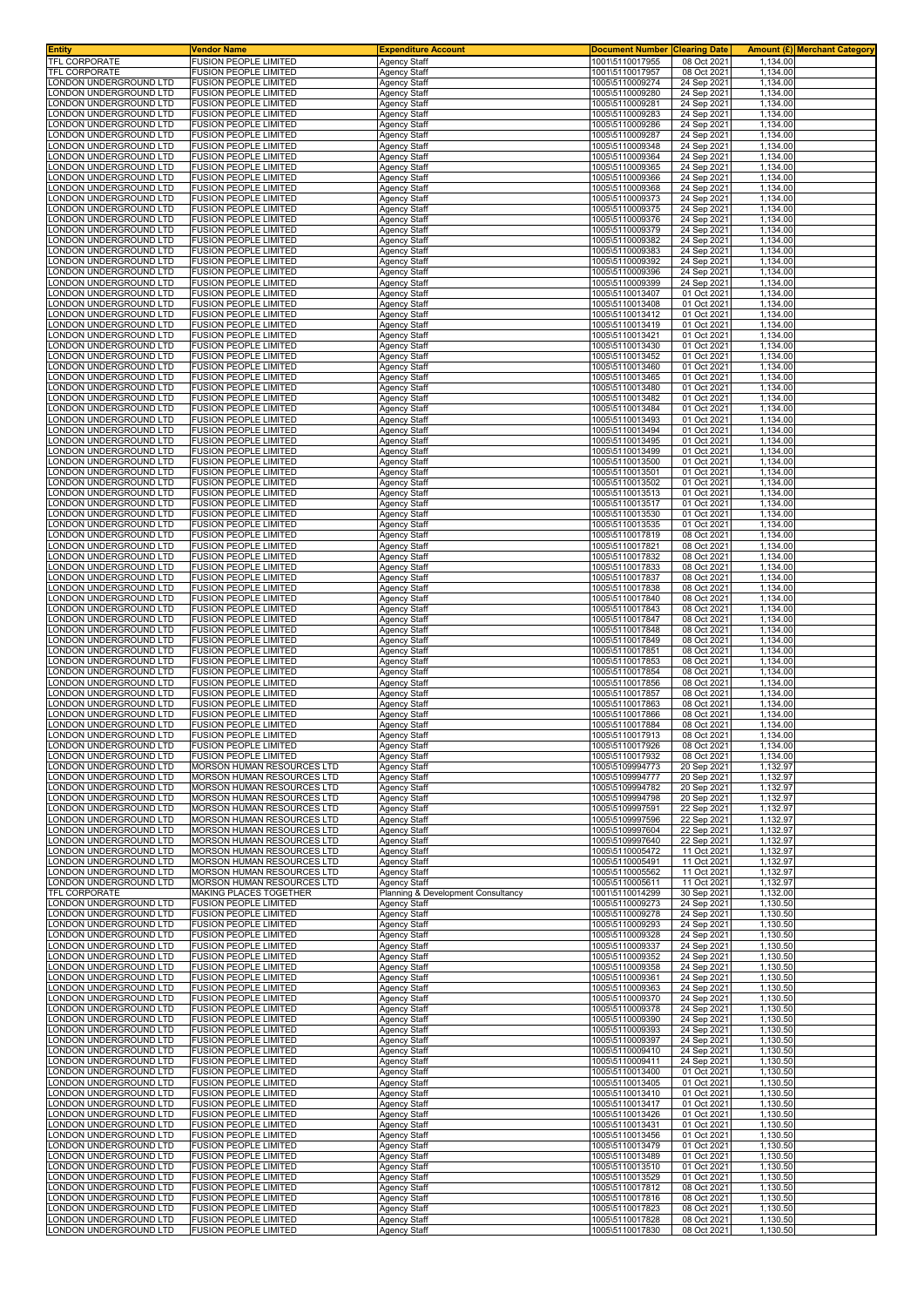| <b>Entity</b>                                    | Vendor Name<br><b>FUSION PEOPLE LIMITED</b>                      | Expenditure Account                 | <b>Document Number</b>             | <b>Clearing Date</b>       |                      | <b>Amount (£)</b> Merchant Category |
|--------------------------------------------------|------------------------------------------------------------------|-------------------------------------|------------------------------------|----------------------------|----------------------|-------------------------------------|
| LONDON UNDERGROUND LTD<br>ONDON UNDERGROUND LTD  | <b>FUSION PEOPLE LIMITED</b>                                     | Agency Staff<br>Agency Staff        | 1005\5110017845<br>1005\5110017850 | 08 Oct 2021<br>08 Oct 2021 | 1,130.50<br>1,130.50 |                                     |
| ONDON UNDERGROUND LTD                            | <b>FUSION PEOPLE LIMITED</b>                                     | Agency Staff                        | 1005\5110017860                    | 08 Oct 2021                | 1,130.50             |                                     |
| ONDON UNDERGROUND LTD                            | <b>FUSION PEOPLE LIMITED</b>                                     | Agency Staff                        | 1005\5110017868                    | 08 Oct 2021                | 1,130.50             |                                     |
| ONDON UNDERGROUND LTD<br>ONDON UNDERGROUND LTD   | <b>FUSION PEOPLE LIMITED</b><br><b>FUSION PEOPLE LIMITED</b>     | <b>Agency Staff</b><br>Agency Staff | 1005\5110017877<br>1005\5110017916 | 08 Oct 2021<br>08 Oct 2021 | 1,130.50<br>1,130.50 |                                     |
| ONDON UNDERGROUND LTD                            | <b>FUSION PEOPLE LIMITED</b>                                     | Agency Staff                        | 1005\5110017936                    | 08 Oct 2021                | 1,130.50             |                                     |
| ONDON UNDERGROUND LTD                            | <b>FUSION PEOPLE LIMITED</b>                                     | Agency Staff                        | 1005\5110017951                    | 08 Oct 2021                | 1,130.50             |                                     |
| ONDON UNDERGROUND LTD<br>ONDON UNDERGROUND LTD.  | MORSON HUMAN RESOURCES LTD<br>MORSON HUMAN RESOURCES LTD         | Agency Staff<br>Agency Staff        | 1005\5109994704<br>1005\5109994775 | 20 Sep 2021<br>20 Sep 2021 | 1,129.47<br>1,129.47 |                                     |
| ONDON UNDERGROUND LTD.                           | MORSON HUMAN RESOURCES LTD                                       | Agency Staff                        | 1005\5109994778                    | 20 Sep 2021                | 1,129.47             |                                     |
| ONDON UNDERGROUND LTD.                           | MORSON HUMAN RESOURCES LTD                                       | Agency Staff                        | 1005\5109994780                    | 20 Sep 202                 | 1,129.47             |                                     |
| ONDON UNDERGROUND LTD                            | <b>MORSON HUMAN RESOURCES LTD</b>                                | Agency Staff                        | 1005\5109994795<br>1005\5109994796 | 20 Sep 202                 | 1,129.47             |                                     |
| ONDON UNDERGROUND LTD<br>ONDON UNDERGROUND LTD   | MORSON HUMAN RESOURCES LTD<br>MORSON HUMAN RESOURCES LTD         | Agency Staff<br>Agency Staff        | 1005\5109994800                    | 20 Sep 2021<br>20 Sep 2021 | 1,129.47<br>1,129.47 |                                     |
| ONDON UNDERGROUND LTD.                           | MORSON HUMAN RESOURCES LTD                                       | <b>Agency Staff</b>                 | 1005\5109994803                    | 20 Sep 2021                | 1.129.47             |                                     |
| ONDON UNDERGROUND LTD                            | MORSON HUMAN RESOURCES LTD                                       | <b>Agency Staff</b>                 | 1005\5109994810                    | 20 Sep 2021                | 1,129.47             |                                     |
| ONDON UNDERGROUND LTD.<br>ONDON UNDERGROUND LTD  | MORSON HUMAN RESOURCES LTD<br>MORSON HUMAN RESOURCES LTD         | Agency Staff<br>Agency Staff        | 1005\5109994811<br>1005\5109994816 | 20 Sep 2021<br>20 Sep 2021 | 1,129.47<br>1,129.47 |                                     |
| LONDON UNDERGROUND LTD                           | <b>MORSON HUMAN RESOURCES LTD</b>                                | Agency Staff                        | 1005\5109994819                    | 20 Sep 2021                | 1,129.47             |                                     |
| ONDON UNDERGROUND LTD                            | MORSON HUMAN RESOURCES LTD                                       | Agency Staff                        | 1005\5109994820                    | 20 Sep 202                 | 1,129.47             |                                     |
| ONDON UNDERGROUND LTD<br>ONDON UNDERGROUND LTD   | MORSON HUMAN RESOURCES LTD<br>MORSON HUMAN RESOURCES LTD         | Agency Staff<br>Agency Staff        | 1005\5109997601<br>1005\5109997603 | 22 Sep 2021<br>22 Sep 2021 | 1,129.47<br>1,129.47 |                                     |
| LONDON UNDERGROUND LTD                           | MORSON HUMAN RESOURCES LTD                                       | Agency Staff                        | 1005\5109997605                    | 22 Sep 2021                | 1,129.47             |                                     |
| ONDON UNDERGROUND LTD                            | MORSON HUMAN RESOURCES LTD                                       | Agency Staff                        | 1005\5109997618                    | 22 Sep 2021                | 1,129.47             |                                     |
| ONDON UNDERGROUND LTD<br>ONDON UNDERGROUND LTD   | MORSON HUMAN RESOURCES LTD<br>MORSON HUMAN RESOURCES LTD         | Agency Staff<br>Agency Staff        | 1005\5109997619<br>1005\5109997621 | 22 Sep 2021<br>22 Sep 2021 | 1,129.47<br>1,129.47 |                                     |
| ONDON UNDERGROUND LTD                            | MORSON HUMAN RESOURCES LTD                                       | Agency Staff                        | 1005\5109997630                    | 22 Sep 202                 | 1,129.47             |                                     |
| ONDON UNDERGROUND LTD                            | MORSON HUMAN RESOURCES LTD                                       | Agency Staff                        | 1005\5109997632                    | 22 Sep 202                 | 1,129.47             |                                     |
| ONDON UNDERGROUND LTD<br>ONDON UNDERGROUND LTD.  | MORSON HUMAN RESOURCES LTD<br>MORSON HUMAN RESOURCES LTD         | Agency Staff<br>Agency Staff        | 1005\5109997646<br>1005\5109997649 | 22 Sep 2021<br>22 Sep 2021 | 1,129.47<br>1,129.47 |                                     |
| ONDON UNDERGROUND LTD                            | MORSON HUMAN RESOURCES LTD                                       | Agency Staff                        | 1005\5109997680                    | 22 Sep 2021                | 1,129.47             |                                     |
| ONDON UNDERGROUND LTD                            | MORSON HUMAN RESOURCES LTD                                       | Agency Staff                        | 1005\5109997694                    | 22 Sep 2021                | 1,129.47             |                                     |
| ONDON UNDERGROUND LTD.<br>ONDON UNDERGROUND LTD. | MORSON HUMAN RESOURCES LTD<br>MORSON HUMAN RESOURCES LTD         | Agency Staff<br>Agency Staff        | 1005\5110005471<br>1005\5110005478 | 11 Oct 2021<br>11 Oct 2021 | 1,129.47<br>1,129.47 |                                     |
| ONDON UNDERGROUND LTD                            | MORSON HUMAN RESOURCES LTD                                       | Agency Staff                        | 1005\5110005496                    | 11 Oct 2021                | 1,129.47             |                                     |
| ONDON UNDERGROUND LTD                            | MORSON HUMAN RESOURCES LTD                                       | Agency Staff                        | 1005\5110005528                    | 11 Oct 2021                | 1,129.47             |                                     |
| ONDON UNDERGROUND LTD<br>ONDON UNDERGROUND LTD   | MORSON HUMAN RESOURCES LTD<br>MORSON HUMAN RESOURCES LTD         | Agency Staff<br><b>Agency Staff</b> | 1005\5110005559<br>1005\5110005565 | 11 Oct 2021<br>11 Oct 2021 | 1,129.47<br>1,129.47 |                                     |
| ONDON UNDERGROUND LTD                            | MORSON HUMAN RESOURCES LTD                                       | Agency Staff                        | 1005\5110005567                    | 11 Oct 2021                | 1,129.47             |                                     |
| ONDON UNDERGROUND LTD.                           | MORSON HUMAN RESOURCES LTD                                       | Agency Staff                        | 1005\5110005576                    | 11 Oct 2021                | 1.129.47             |                                     |
| ONDON UNDERGROUND LTD<br>LONDON UNDERGROUND LTD  | MORSON HUMAN RESOURCES LTD<br>MORSON HUMAN RESOURCES LTD         | Agency Staff<br>Agency Staff        | 1005\5110005577<br>1005\5110005578 | 11 Oct 2021<br>11 Oct 2021 | 1,129.47<br>1,129.47 |                                     |
| ONDON UNDERGROUND LTD                            | MORSON HUMAN RESOURCES LTD                                       | Agency Staff                        | 1005\5110005586                    | 11 Oct 2021                | 1,129.47             |                                     |
| ONDON UNDERGROUND LTD.                           | MORSON HUMAN RESOURCES LTD                                       | Agency Staff                        | 1005\5110005590                    | 11 Oct 2021                | 1,129.47             |                                     |
| ONDON UNDERGROUND LTD<br>LONDON UNDERGROUND LTD  | MORSON HUMAN RESOURCES LTD<br>MORSON HUMAN RESOURCES LTD         | Agency Staff<br>Agency Staff        | 1005\5110005606<br>1005\5110005608 | 11 Oct 2021<br>11 Oct 2021 | 1,129.47<br>1,129.47 |                                     |
| TFL CORPORATE                                    | MORSON HUMAN RESOURCES LTD                                       | Agency Staff                        | 1001\5109994804                    | 20 Sep 2021                | 1,129.45             |                                     |
| TFL CORPORATE                                    | MORSON HUMAN RESOURCES LTD                                       | Agency Staff                        | 1001\5109997623                    | 22 Sep 2021                | 1,129.45             |                                     |
| TFL CORPORATE<br>LONDON UNDERGROUND LTD          | MORSON HUMAN RESOURCES LTD<br>MORSON HUMAN RESOURCES LTD         | Agency Staff<br>Agency Staff        | 1001\5110005582<br>1005\5109994799 | 11 Oct 2021<br>20 Sep 2021 | 1,129.45<br>1,129.44 |                                     |
| ONDON UNDERGROUND LTD                            | MORSON HUMAN RESOURCES LTD                                       | Agency Staff                        | 1005\5109997617                    | 22 Sep 2021                | 1,129.44             |                                     |
| ONDON UNDERGROUND LTD                            | MORSON HUMAN RESOURCES LTD                                       | Agency Staff                        | 1005\5110001767                    | 04 Oct 2021                | 1,129.44             |                                     |
| ONDON UNDERGROUND LTD.<br>ONDON UNDERGROUND LTD  | MORSON HUMAN RESOURCES LTD<br>RULLION ENGINEERING LTD            | Agency Staff<br>Agency Staff        | 1005\5110005480<br>1005\5109994996 | 11 Oct 202<br>20 Sep 202   | 1,129.44<br>1,128.77 |                                     |
| ONDON UNDERGROUND LTD.                           | RULLION ENGINEERING LTD                                          | Agency Staff                        | 1005\5109995008                    | 20 Sep 2021                | 1,128.77             |                                     |
| ONDON UNDERGROUND LTD.                           | RULLION ENGINEERING LTD                                          | Agency Staff                        | 1005\5109995010                    | 20 Sep 2021                | 1,128.77             |                                     |
| ONDON UNDERGROUND LTD.<br>ONDON UNDERGROUND LTD  | RULLION ENGINEERING LTD<br>RULLION ENGINEERING LTD               | Agency Staff                        | 1005\5109995012                    | 20 Sep 202<br>20 Sep 202   | 1,128.77<br>1,128.77 |                                     |
| ONDON UNDERGROUND LTD.                           | RULLION ENGINEERING LTD                                          | Agency Staff<br>Agency Staff        | 1005\5109995013<br>1005\5109995014 | 20 Sep 2021                | 1,128.77             |                                     |
| ONDON UNDERGROUND LTD                            | RULLION ENGINEERING LTD                                          | Agency Staff                        | 1005\5109995015                    | 20 Sep 2021                | 1,128.77             |                                     |
| ONDON UNDERGROUND LTD<br>ONDON UNDERGROUND LTD   | RULLION ENGINEERING LTD<br>RULLION ENGINEERING LTD               | <b>Agency Staff</b><br>Agency Staff | 1005\5109995018<br>1005\5109995033 | 20 Sep 2021                | 1.128.77<br>1,128.77 |                                     |
| ONDON UNDERGROUND LTD                            | RULLION ENGINEERING LTD                                          | Agency Staff                        | 1005\5109995036                    | 20 Sep 2021<br>20 Sep 2021 | 1,128.77             |                                     |
| LONDON UNDERGROUND LTD                           | RULLION ENGINEERING LTD                                          | Agency Staff                        | 1005\5109995042                    | 20 Sep 2021                | 1,128.77             |                                     |
| LONDON UNDERGROUND LTD                           | RULLION ENGINEERING LTD                                          | Agency Staff                        | 1005\5109997863<br>1005\5109997865 | 22 Sep 2021<br>22 Sep 2021 | 1,128.77<br>1,128.77 |                                     |
| LONDON UNDERGROUND LTD<br>LONDON UNDERGROUND LTD | RULLION ENGINEERING LTD<br>RULLION ENGINEERING LTD               | Agency Staff<br>Agency Staff        | 1005\5109997866                    | 22 Sep 2021                | 1.128.77             |                                     |
| ONDON UNDERGROUND LTD                            | RULLION ENGINEERING LTD                                          | Agency Staff                        | 1005\5109997867                    | 22 Sep 2021                | 1,128.77             |                                     |
| LONDON UNDERGROUND LTD                           | RULLION ENGINEERING LTD<br>RULLION ENGINEERING LTD               | <b>Agency Staff</b>                 | 1005\5109997869                    | 22 Sep 2021                | 1.128.77             |                                     |
| ONDON UNDERGROUND LTD<br>ONDON UNDERGROUND LTD.  | RULLION ENGINEERING LTD                                          | Agency Staff<br>Agency Staff        | 1005\5109997870<br>1005\5109997876 | 22 Sep 2021<br>22 Sep 2021 | 1,128.77<br>1.128.77 |                                     |
| ONDON UNDERGROUND LTD                            | RULLION ENGINEERING LTD                                          | <b>Agency Staff</b>                 | 1005\5109997890                    | 22 Sep 2021                | 1,128.77             |                                     |
| LONDON UNDERGROUND LTD                           | RULLION ENGINEERING LTD                                          | Agency Staff                        | 1005\5109997893                    | 22 Sep 2021                | 1,128.77             |                                     |
| ONDON UNDERGROUND LTD<br>ONDON UNDERGROUND LTD   | RULLION ENGINEERING LTD<br>RULLION ENGINEERING LTD               | Agency Staff<br>Agency Staff        | 1005\5109997899<br>1005\5109997901 | 22 Sep 2021<br>22 Sep 2021 | 1,128.77<br>1,128.77 |                                     |
| ONDON UNDERGROUND LTD                            | RULLION ENGINEERING LTD                                          | Agency Staff                        | 1005\5110005775                    | 11 Oct 2021                | 1,128.77             |                                     |
| LONDON UNDERGROUND LTD                           | RULLION ENGINEERING LTD                                          | Agency Staff                        | 1005\5110005782                    | 11 Oct 2021                | 1,128.77             |                                     |
| ONDON UNDERGROUND LTD<br>ONDON UNDERGROUND LTD   | <b>RULLION ENGINEERING LTD</b><br><b>RULLION ENGINEERING LTD</b> | Agency Staff<br><b>Agency Staff</b> | 1005\5110005793<br>1005\5110005795 | 11 Oct 2021<br>11 Oct 2021 | 1,128.77<br>1,128.77 |                                     |
| ONDON UNDERGROUND LTD                            | RULLION ENGINEERING LTD                                          | Agency Staff                        | 1005\5110005799                    | 11 Oct 2021                | 1,128.77             |                                     |
| LONDON UNDERGROUND LTD                           | RULLION ENGINEERING LTD                                          | Agency Staff                        | 1005\5110005817                    | 11 Oct 2021                | 1,128.77             |                                     |
| ONDON UNDERGROUND LTD.<br>ONDON UNDERGROUND LTD  | RULLION ENGINEERING LTD<br>RULLION ENGINEERING LTD               | Agency Staff<br><b>Agency Staff</b> | 1005\5110005818<br>1005\5110005822 | 11 Oct 2021<br>11 Oct 2021 | 1,128.77<br>1,128.77 |                                     |
| TFL CORPORATE                                    | RULLION ENGINEERING LTD                                          | Agency Staff                        | 1001\5109995006                    | 20 Sep 2021                | 1,128.75             |                                     |
| TFL CORPORATE                                    | RULLION ENGINEERING LTD                                          | Agency Staff                        | 1001\5109995021                    | 20 Sep 2021                | 1,128.75             |                                     |
| TFL CORPORATE<br>TFL CORPORATE                   | RULLION ENGINEERING LTD<br>RULLION ENGINEERING LTD               | Agency Staff<br>Agency Staff        | 1001\5109995027<br>1001\5109995029 | 20 Sep 2021<br>20 Sep 2021 | 1,128.75<br>1,128.75 |                                     |
| TFL CORPORATE                                    | RULLION ENGINEERING LTD                                          | Agency Staff                        | 1001\5109997860                    | 22 Sep 2021                | 1,128.75             |                                     |
| TFL CORPORATE                                    | RULLION ENGINEERING LTD                                          | Agency Staff                        | 1001\5109997880                    | 22 Sep 2021                | 1,128.75             |                                     |
| TFL CORPORATE<br>TFL CORPORATE                   | RULLION ENGINEERING LTD<br>RULLION ENGINEERING LTD               | Agency Staff<br>Agency Staff        | 1001\5109997886<br>1001\5109997888 | 22 Sep 2021<br>22 Sep 2021 | 1,128.75<br>1,128.75 |                                     |
| TFL CORPORATE                                    | RULLION ENGINEERING LTD                                          | Agency Staff                        | 1001\5110005790                    | 11 Oct 2021                | 1,128.75             |                                     |
| TFL CORPORATE                                    | RULLION ENGINEERING LTD                                          | Agency Staff                        | 1001\5110005807                    | 11 Oct 2021                | 1,128.75             |                                     |
| TFL CORPORATE<br>TFL CORPORATE                   | RULLION ENGINEERING LTD<br>RULLION ENGINEERING LTD               | Agency Staff<br>Agency Staff        | 1001\5110005813<br>1001\5110005815 | 11 Oct 2021<br>11 Oct 2021 | 1,128.75<br>1,128.75 |                                     |
| TFL CORPORATE                                    | RULLION ENGINEERING LTD                                          | Agency Staff                        | 1001\5109995022                    | 20 Sep 2021                | 1,128.71             |                                     |
| TFL CORPORATE                                    | RULLION ENGINEERING LTD                                          | Agency Staff                        | 1001\5109997881                    | 22 Sep 2021                | 1,128.71             |                                     |
| TFL CORPORATE<br>LUL NOMINEE SSL LIMITED         | RULLION ENGINEERING LTD<br>ALSTOM TRANSPORT LTD                  | Agency Staff<br>Fleet               | 1001\5110005808<br>1031\5110015255 | 11 Oct 2021<br>01 Oct 2021 | 1,128.71<br>1,128.00 |                                     |
| LUL NOMINEE BCV LIMITED                          | TURNER TOOLS LTD INC BESCO IND.                                  | Equipment Repairs & Maintenance     | 1033\5110012234                    | 11 Oct 2021                | 1,127.93             |                                     |
| ONDON UNDERGROUND LTD                            | SOUTH EAST SUPPLIES LTD                                          | Maintenance Materials               | 1005\5110012045                    | 28 Sep 2021                | 1,125.63             |                                     |
| ONDON UNDERGROUND LTD<br>ONDON UNDERGROUND LTD   | RULLION ENGINEERING LTD<br>RULLION ENGINEERING LTD               | Agency Staff<br>Agency Staff        | 1005\5109994999<br>1005\5109995017 | 20 Sep 2021<br>20 Sep 2021 | 1,125.60<br>1,125.60 |                                     |
| LONDON UNDERGROUND LTD                           | RULLION ENGINEERING LTD                                          | Agency Staff                        | 1005\5109995037                    | 20 Sep 2021                | 1,125.60             |                                     |
| ONDON UNDERGROUND LTD.                           | RULLION ENGINEERING LTD                                          | Agency Staff                        | 1005\5109995039                    | 20 Sep 2021                | 1,125.60             |                                     |
| ONDON UNDERGROUND LTD<br>ONDON UNDERGROUND LTD   | RULLION ENGINEERING LTD<br>RULLION ENGINEERING LTD               | <b>Agency Staff</b><br>Agency Staff | 1005\5109997872<br>1005\5109997875 | 22 Sep 2021<br>22 Sep 2021 | 1,125.60<br>1,125.60 |                                     |
| ONDON UNDERGROUND LTD                            | RULLION ENGINEERING LTD                                          | Agency Staff                        | 1005\5109997894                    | 22 Sep 2021                | 1,125.60             |                                     |
| ONDON UNDERGROUND LTD                            | RULLION ENGINEERING LTD                                          | Agency Staff                        | 1005\5109997897                    | 22 Sep 2021                | 1,125.60             |                                     |
| ONDON UNDERGROUND LTD<br>LONDON UNDERGROUND LTD  | RULLION ENGINEERING LTD<br>RULLION ENGINEERING LTD               | Agency Staff<br><b>Agency Staff</b> | 1005\5110005779<br>1005\5110005781 | 11 Oct 2021<br>11 Oct 2021 | 1,125.60<br>1,125.60 |                                     |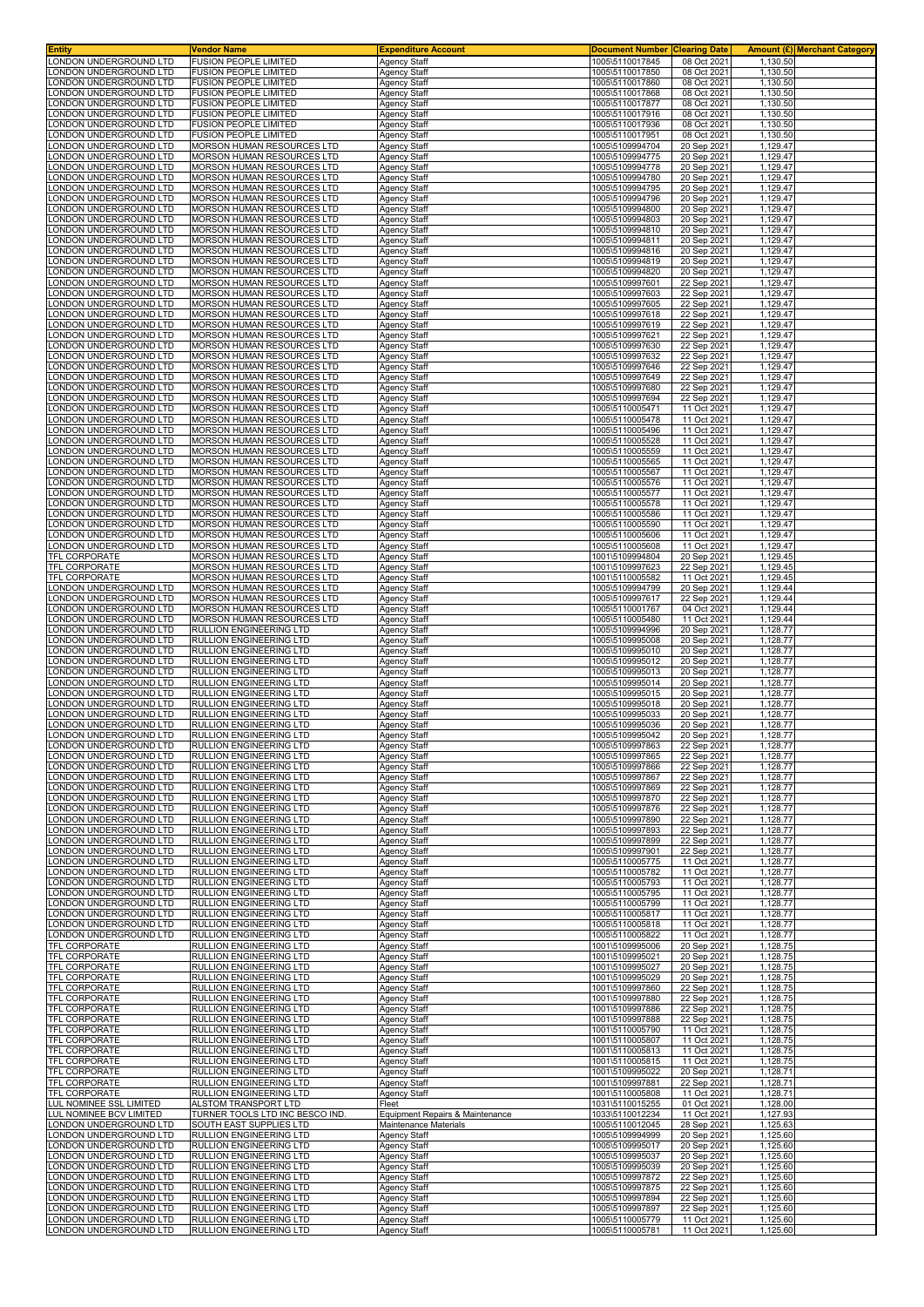| <b>Entity</b>                                      | Vendor Name                                                    | <b>Expenditure Account</b>                                                | <b>Document Number Clearing Date</b> |                            |                      | Amount (£) Merchant Category |
|----------------------------------------------------|----------------------------------------------------------------|---------------------------------------------------------------------------|--------------------------------------|----------------------------|----------------------|------------------------------|
| LONDON UNDERGROUND LTD<br>ONDON UNDERGROUND LTD    | RULLION ENGINEERING LTD<br>RULLION ENGINEERING LTD             | <b>Agency Staff</b><br><b>Agency Staff</b>                                | 1005\5110005819<br>1005\5110005820   | 11 Oct 2021<br>11 Oct 2021 | 1,125.60<br>1,125.60 |                              |
| ONDON UNDERGROUND LTD                              | COFELY EAST LONDON ENERGY LIMITED                              | Gas                                                                       | 1005\5110019776                      | 13 Oct 2021                | 1,125.50             |                              |
| TFL CORPORATE                                      | <b>MORSON HUMAN RESOURCES LTD</b>                              | <b>Agency Staff</b>                                                       | 1001\5110001803                      | 04 Oct 2021                | 1,125.00             |                              |
| LUL NOMINEE BCV LIMITED                            | KPK (SHEET METAL) LTD                                          | <b>Track General Maintenance</b>                                          | 1033\5110004197                      | 06 Oct 2021                | 1,121.82             |                              |
| ONDON UNDERGROUND LTD<br>ONDON UNDERGROUND LTD     | <b>IMAGES AT WORK LTD</b><br>ARCHITECTURAL METAL CRAFTSMEN LTD | Maintenance Materials<br>Fleet                                            | 1005\5110022154<br>1005\5110016672   | 15 Oct 2021<br>06 Oct 2021 | 1,120.00<br>1,119.00 |                              |
| LUL NOMINEE BCV LIMITED                            | DYNEX SEMICONDUCTOR LTD                                        | <b>Signalling Systems</b>                                                 | 1033\5109996368                      | 21 Sep 2021                | 1.117.28             |                              |
| UL NOMINEE BCV LIMITED                             | DYNEX SEMICONDUCTOR LTD                                        | <b>Signalling Systems</b>                                                 | 1033\5110005899                      | 06 Oct 2021                | 1,117.28<br>1.114.20 |                              |
| ONDON UNDERGROUND LTD<br>SURFACE TRANSPORT CORP    | <b>AGIITO LIMITED</b><br>INSIGHT DIRECT UK LIMITED             | Minor Staff Expenses<br>Software Maintenance                              | 1005\1900219443<br>1002\5109996474   | 11 Oct 2021<br>22 Sep 2021 | 1,110.00             |                              |
| SURFACE TRANSPORT CORP                             | <b>INSIGHT DIRECT UK LIMITED</b>                               | Software Maintenance                                                      | 1002\5110006704                      | 12 Oct 2021                | 1,110.00             |                              |
| TFL CORPORATE                                      | HAYS ACCOUNTANCY PERSONNEL                                     | <b>Agency Staff</b>                                                       | 1001\5109994540                      | 20 Sep 2021                | 1,109.16             |                              |
| TFL CORPORATE<br>LUL NOMINEE SSL LIMITED           | HAYS ACCOUNTANCY PERSONNEL<br>CPC PROJECT SERVICES LLP         | <b>Agency Staff</b><br>Civil Engineering Construction Works               | 1001\5110005308<br>1031\5110022525   | 11 Oct 2021<br>15 Oct 2021 | 1,109.16<br>1,109.16 |                              |
| RAIL FOR LONDON LIMITED                            | HAYLEY GROUP PLC                                               | Maintenance Materials                                                     | 1020\5110004251                      | 06 Oct 2021                | 1,107.60             |                              |
| TRANSPORT TRADING LTD                              | ONE TIME SUPPLIER - FARES                                      | Fares Refund Control (TTL Only)                                           | 1004\1100971742                      | 20 Sep 2021                | 1,105.75             |                              |
| ONDON UNDERGROUND LTD<br>ONDON UNDERGROUND LTD     | MORSON HUMAN RESOURCES LTD<br>MORSON HUMAN RESOURCES LTD       | <b>Agency Staff</b><br><b>Agency Staff</b>                                | 1005\5109994844<br>1005\5109997689   | 20 Sep 2021<br>22 Sep 2021 | 1,105.30<br>1,105.30 |                              |
| ONDON UNDERGROUND LTD                              | MORSON HUMAN RESOURCES LTD                                     | <b>Agency Staff</b>                                                       | 1005\5110005536                      | 11 Oct 2021                | 1,105.30             |                              |
| ONDON UNDERGROUND LTD<br>ONDON RIVER SERVICES LTD  | MORSON HUMAN RESOURCES LTD<br>DOLPHIN MARITIME SOFTWARE LTD    | Agency Staff<br>Management & Support Consultancy                          | 1005\5110005604<br>1007\5110018141   | 11 Oct 2021<br>06 Oct 2021 | 1,105.30<br>1,105.00 |                              |
| TRANSPORT TRADING LTD                              | ONE TIME SUPPLIER - FARES                                      | Fares Refund Control (TTL Only)                                           | 1004\1100977171                      | 05 Oct 2021                | 1,103.10             |                              |
| TFL CORPORATE                                      | CORPORATE DOCUMENT SERVICES LTD                                | Printing For Customer Info Materials                                      | 1001\5110020603                      | 12 Oct 2021                | 1,102.38             |                              |
| TFL CORPORATE<br>TFL CORPORATE                     | CORPORATE DOCUMENT SERVICES LTD<br>HAYS ACCOUNTANCY PERSONNEL  | Printing For Customer Info Materials<br><b>Agency Staff</b>               | 1001\5110020630<br>1001\5109997450   | 12 Oct 2021<br>22 Sep 2021 | 1,102.38<br>1,102.08 |                              |
| TRANSPORT TRADING LTD                              | ONE TIME SUPPLIER - FARES                                      | Fares Refund Control (TTL Only)                                           | 1004\1100973637                      | 24 Sep 2021                | 1,101.30             |                              |
| ONDON UNDERGROUND LTD                              | BRECKNELL WILLIS & CO LTD                                      | Fleet                                                                     | 1005\5110007722                      | 13 Oct 2021                | 1,100.40             |                              |
| <b>TFL CORPORATE</b><br>PUBLIC CARRIAGE OFFICE     | <b>VCCP GROUP LLP</b><br>HAYS ACCOUNTANCY PERSONNEL            | Production Artwork And Design For Marketing<br><b>Agency Staff</b>        | 1001\5110002452<br>1003\5109994007   | 04 Oct 2021<br>20 Sep 2021 | 1,100.00<br>1,099.70 |                              |
| PUBLIC CARRIAGE OFFICE                             | HAYS ACCOUNTANCY PERSONNEL                                     | <b>Agency Staff</b>                                                       | 1003\5109997046                      | 22 Sep 2021                | 1,099.70             |                              |
| PUBLIC CARRIAGE OFFICE<br>TFL CORPORATE            | HAYS ACCOUNTANCY PERSONNEL<br>HAYS ACCOUNTANCY PERSONNEL       | <b>Agency Staff</b><br><b>Agency Staff</b>                                | 1003\5110004769<br>1001\5109997154   | 11 Oct 2021<br>22 Sep 2021 | 1,099.70<br>1,099.25 |                              |
| TFL CORPORATE                                      | HAYS ACCOUNTANCY PERSONNEL                                     | <b>Agency Staff</b>                                                       | 1001\5110004899                      | 11 Oct 2021                | 1,099.25             |                              |
| LUL NOMINEE SSL LIMITED                            | KNORR-BREMSE RAIL LTD                                          | Fleet                                                                     | 1031\5109996647                      | 21 Sep 2021                | 1,099.00             |                              |
| TFL CORPORATE<br>TFL CORPORATE                     | HAYS ACCOUNTANCY PERSONNEL<br>MATCHTECH GROUP PLC              | <b>Agency Staff</b><br>Agency Staff                                       | 1001\5110001561<br>1001\5109994646   | 04 Oct 2021<br>20 Sep 2021 | 1,098.68<br>1,097.60 |                              |
| TFL CORPORATE                                      | HAYS ACCOUNTANCY PERSONNEL                                     | <b>Agency Staff</b>                                                       | 1001\5110001225                      | 04 Oct 2021                | 1.097.56             |                              |
| TFL CORPORATE                                      | CORPORATE DOCUMENT SERVICES LTD                                | Art And Poetry Installations And Programmes                               | 1001\5110006287                      | 20 Sep 2021                | 1,097.52             |                              |
| ONDON UNDERGROUND LTD<br>RAIL FOR LONDON LIMITED   | MORSON HUMAN RESOURCES LTD<br>TRAVIS PERKINS                   | <b>Agency Staff</b><br>Maintenance Materials                              | 1005\5110005592<br>1020\5110021868   | 11 Oct 2021<br>15 Oct 2021 | 1,097.20<br>1,096.91 |                              |
| LONDON UNDERGROUND LTD                             | CAPITA BUSINESS SERVICES LTD                                   | Maintenance of Telecommunications Equipment                               | 1005\5109995520                      | 21 Sep 2021                | 1,095.14             |                              |
| ONDON UNDERGROUND LTD                              | 4 RAIL SERVICES LTD                                            | <b>Building Maintenance &amp; Repairs</b>                                 | 1005\5110007120                      | 21 Sep 2021                | 1,095.00             |                              |
| UL NOMINEE SSL LIMITED<br>LUL NOMINEE SSL LIMITED  | VIKING PRECISION ENGINEERS LTD<br>CPC PROJECT SERVICES LLP     | <b>Signalling Systems</b><br>Civil Engineering Construction Works         | 1031\5110020355<br>1031\5110003402   | 15 Oct 2021<br>13 Oct 2021 | 1,095.00<br>1,094.94 |                              |
| <b>TUBE LINES LTD</b>                              | KINGSBEECH LTD                                                 | Heating & Lighting                                                        | 1025\5110006582                      | 05 Oct 2021                | 1,094.70             |                              |
| PUBLIC CARRIAGE OFFICE                             | HAYS ACCOUNTANCY PERSONNEL                                     | <b>Agency Staff</b>                                                       | 1003\5109994228                      | 20 Sep 2021                | 1,093.10             |                              |
| PUBLIC CARRIAGE OFFICE<br>TFL CORPORATE            | HAYS ACCOUNTANCY PERSONNEL<br>FUSION PEOPLE LIMITED            | <b>Agency Staff</b><br><b>Agency Staff</b>                                | 1003\5110004796<br>1001\5110013503   | 11 Oct 2021<br>01 Oct 2021 | 1,093.10<br>1,092.56 |                              |
| RAIL FOR LONDON LIMITED                            | <b>FUSION PEOPLE LIMITED</b>                                   | Agency Staff                                                              | 1020\5110017902                      | 08 Oct 2021                | 1,091.52             |                              |
| ONDON UNDERGROUND LTD                              | L.B FOSTER RAIL TECHNOLOGIES(UK)LTD                            | Escalators                                                                | 1005\5109996937                      | 22 Sep 2021                | 1,090.30             |                              |
| ONDON UNDERGROUND LTD<br>TFL CORPORATE             | 4 RAIL SERVICES LTD<br>PAUL MACARTHUR LTD T/A SCCS             | <b>Building Maintenance &amp; Repairs</b><br><b>MR Construction Costs</b> | 1005\5110012372<br>1001\5110022489   | 29 Sep 2021<br>15 Oct 2021 | 1,090.00<br>1,090.00 |                              |
| SURFACE TRANSPORT CORP                             | <b>MATCHTECH GROUP PLC</b>                                     | <b>Agency Staff</b>                                                       | 1002\5109994600                      | 20 Sep 2021                | 1,089.20             |                              |
| SURFACE TRANSPORT CORP<br>TFL CORPORATE            | MATCHTECH GROUP PLC                                            | <b>Agency Staff</b>                                                       | 1002\5110005366                      | 11 Oct 2021                | 1,089.20<br>1,088.88 |                              |
| TFL CORPORATE                                      | FUSION PEOPLE LIMITED<br>RULLION ENGINEERING LTD               | <b>Agency Staff</b><br><b>Agency Staff</b>                                | 1001\5110013436<br>1001\5110002079   | 01 Oct 2021<br>04 Oct 2021 | 1,087.89             |                              |
| TFL CORPORATE                                      | RULLION ENGINEERING LTD                                        | Agency Staff                                                              | 1001\5110002085                      | 04 Oct 2021                | 1,087.24             |                              |
| TUBE LINES LTD<br>TUBE LINES LTD                   | HAYS ACCOUNTANCY PERSONNEL<br>HAYS ACCOUNTANCY PERSONNEL       | <b>Agency Staff</b><br><b>Agency Staff</b>                                | 1040\5109994213<br>1040\5110005102   | 20 Sep 2021<br>11 Oct 2021 | 1,087.15<br>1,087.15 |                              |
| LONDON UNDERGROUND LTD                             | <b>TRUCTYRE ATS</b>                                            | Vehicle Repairs & Maintenance                                             | 1005\5110006598                      | 20 Sep 2021                | 1.087.00             |                              |
| <b>TFL CORPORATE</b>                               | HAYS ACCOUNTANCY PERSONNEL                                     | <b>Agency Staff</b>                                                       | 1001\5110001328                      | 04 Oct 2021                | 1,085.52             |                              |
| ONDON UNDERGROUND LTD<br>TFL CORPORATE             | SAFETY FIRST AID GROUP LTD<br>HAYS ACCOUNTANCY PERSONNEL       | Maintenance Materials<br><b>Agency Staff</b>                              | 1005\5110006340<br>1001\5110001053   | 20 Sep 2021<br>04 Oct 2021 | 1,085.00<br>1,084.84 |                              |
| TFL CORPORATE                                      | HAYS ACCOUNTANCY PERSONNEL                                     | <b>Agency Staff</b>                                                       | 1001\5110001490                      | 04 Oct 2021                | 1,084.84             |                              |
| TFL CORPORATE<br><b>TFL CORPORATE</b>              | HAYS ACCOUNTANCY PERSONNEL                                     | <b>Agency Staff</b><br><b>Agency Staff</b>                                | 1001\5110001491                      | 04 Oct 2021                | 1,084.84<br>1.084.84 |                              |
| TFL CORPORATE                                      | HAYS ACCOUNTANCY PERSONNEL<br>HAYS ACCOUNTANCY PERSONNEL       | Agency Staff                                                              | 1001\5110001500<br>1001\5110001511   | 04 Oct 2021<br>04 Oct 2021 | 1,084.80             |                              |
| TFL CORPORATE                                      | HAYS ACCOUNTANCY PERSONNEL                                     | <b>Agency Staff</b>                                                       | 1001\5110001587                      | 04 Oct 2021                | 1,084.80             |                              |
| TFL CORPORATE<br>TFL CORPORATE                     | HAYS ACCOUNTANCY PERSONNEL<br>HAYS ACCOUNTANCY PERSONNEL       | <b>Agency Staff</b><br><b>Agency Staff</b>                                | 1001\5109994338<br>1001\5110001060   | 20 Sep 2021<br>04 Oct 2021 | 1,084.72<br>1,084.72 |                              |
| TFL CORPORATE                                      | HAYS ACCOUNTANCY PERSONNEL                                     | <b>Agency Staff</b>                                                       | 1001\5110001087                      | 04 Oct 2021                | 1,084.72             |                              |
| LONDON TRANSPORT MUSEUM                            | HAYS ACCOUNTANCY PERSONNEL                                     | <b>Agency Staff</b>                                                       | 1011\5110001251                      | 04 Oct 2021                | 1,082.08             |                              |
| LONDON BUS SERVICES LTD<br>LUL NOMINEE SSL LIMITED | F M CONWAY LTD<br><b>SIEMENS</b>                               | <b>Building Maintenance &amp; Repairs</b><br><b>Signalling Systems</b>    | 1006\5110021057<br>1031\5110009544   | 13 Oct 2021<br>13 Oct 2021 | 1,081.83<br>1,081.30 |                              |
| TUBE LINES LTD                                     | HAYS ACCOUNTANCY PERSONNEL                                     | Agency Staff                                                              | 1040\5110001513                      | 04 Oct 2021                | 1,079.08             |                              |
| <b>TFL CORPORATE</b>                               | O2 UK LTD                                                      | Radio Pagers                                                              | 1001\1900073766                      | 21 Sep 2021                | 1.078.18             |                              |
| TUBE LINES LTD<br>TUBE LINES LTD                   | HAYS ACCOUNTANCY PERSONNEL<br>HAYS ACCOUNTANCY PERSONNEL       | <b>Agency Staff</b><br>Agency Staff                                       | 1040\5109994471<br>1040\5109997202   | 20 Sep 2021<br>22 Sep 2021 | 1,077.64<br>1,077.64 |                              |
| <b>TUBE LINES LTD</b>                              | HAYS ACCOUNTANCY PERSONNEL                                     | <b>Agency Staff</b>                                                       | 1040\5110001237                      | 04 Oct 2021                | 1,077.64             |                              |
| LONDON UNDERGROUND LTD<br>TFL CORPORATE            | RULLION ENGINEERING LTD<br>BANK OF AMERICA MERRILL LYNCH       | <b>Agency Staff</b><br>Management & Support Consultancy                   | 1005\5110005797<br>1001\5110021799   | 11 Oct 2021<br>13 Oct 2021 | 1,077.36<br>1,076.70 |                              |
| LONDON UNDERGROUND LTD                             | GARRAN LOCKERS LTD                                             | Furniture & Equipment                                                     | 1005\5110014893                      | 05 Oct 2021                | 1,076.64             |                              |
| TFL CORPORATE                                      | MATCHTECH GROUP PLC<br>CRANESERVE                              | <b>Agency Staff</b>                                                       | 1001\5109997573<br>1005\5110006795   | 22 Sep 2021<br>27 Sep 2021 | 1,076.36<br>1,075.00 |                              |
| LONDON UNDERGROUND LTD<br>ONDON UNDERGROUND LTD    | CRANESERVE                                                     | Equipment Repairs & Maintenance<br>Equipment Repairs & Maintenance        | 1005\5110006798                      | 27 Sep 2021                | 1,075.00             |                              |
| TFL CORPORATE                                      | <b>GG ARCHARD</b>                                              | Art And Poetry Installations And Programmes                               | 1001\5110004071                      | 06 Oct 2021                | 1,075.00             |                              |
| LONDON TRANSPORT MUSEUM<br>TFL CORPORATE           | <b>REEDME</b><br>HAYS ACCOUNTANCY PERSONNEL                    | <b>Building Maintenance &amp; Repairs</b><br><b>Agency Staff</b>          | 1011\5110014886<br>1001\5109994146   | 01 Oct 2021<br>20 Sep 2021 | 1,074.66<br>1,073.75 |                              |
| TFL CORPORATE                                      | HAYS ACCOUNTANCY PERSONNEL                                     | Agency Staff                                                              | 1001\5110001322                      | 04 Oct 2021                | 1,073.75             |                              |
| TFL CORPORATE                                      | HAYS ACCOUNTANCY PERSONNEL                                     | <b>Agency Staff</b>                                                       | 1001\5110005018                      | 11 Oct 2021                | 1,073.75             |                              |
| LONDON UNDERGROUND LTD<br>TRANSPORT TRADING LTD    | CEF<br>ONE TIME SUPPLIER - FARES                               | Heating & Lighting<br>Fares Refund Control (TTL Only)                     | 1005\5110016073<br>1004\1100979272   | 04 Oct 2021<br>11 Oct 2021 | 1,073.19<br>1,072.45 |                              |
| TFL CORPORATE                                      | <b>BDB PITMANS LLP</b>                                         | Legal Fees                                                                | 1001\5110018560                      | 07 Oct 2021                | 1,070.60             |                              |
| LONDON UNDERGROUND LTD<br>TRANSPORT TRADING LTD    | ARCHITECTURAL METAL CRAFTSMEN LTD<br>ONE TIME SUPPLIER - FARES | Fleet<br>Fares Refund Control (TTL Only)                                  | 1005\5110018085<br>1004\1100978801   | 06 Oct 2021<br>11 Oct 2021 | 1,070.00<br>1,069.30 |                              |
| LONDON UNDERGROUND LTD                             | <b>FUSION PEOPLE LIMITED</b>                                   | <b>Agency Staff</b>                                                       | 1005\5110009357                      | 24 Sep 2021                | 1,069.20             |                              |
| LONDON UNDERGROUND LTD                             | TRAD SCAFFOLDING CO LTD                                        | <b>MR Construction Costs</b>                                              | 1005\5110010142                      | 23 Sep 2021                | 1,068.40             |                              |
| LUL NOMINEE SSL LIMITED<br>LUL NOMINEE SSL LIMITED | NSK UK LTD<br>NSK UK LTD                                       | Fleet<br>Fleet                                                            | 1031\5110011196<br>1031\5110016662   | 24 Sep 2021<br>05 Oct 2021 | 1,068.00<br>1,068.00 |                              |
| LUL NOMINEE SSL LIMITED                            | KNORR-BREMSE RAIL LTD                                          | Fleet                                                                     | 1031\5110004650                      | 06 Oct 2021                | 1,067.10             |                              |
| TRANSPORT TRADING LTD                              | ONE TIME SUPPLIER - FARES                                      | Fares Refund Control (TTL Only)                                           | 1004\1100979944                      | 12 Oct 2021                | 1,064.00             |                              |
| TFL CORPORATE<br>TFL CORPORATE                     | HAYS ACCOUNTANCY PERSONNEL<br>HAYS ACCOUNTANCY PERSONNEL       | Agency Staff<br><b>Agency Staff</b>                                       | 1001\5109994145<br>1001\5110005017   | 20 Sep 2021<br>11 Oct 2021 | 1,064.00<br>1,064.00 |                              |
| TFL CORPORATE                                      | HAYS ACCOUNTANCY PERSONNEL                                     | <b>Agency Staff</b>                                                       | 1001\5110004723                      | 11 Oct 2021                | 1,063.28             |                              |
| LONDON UNDERGROUND LTD                             | HARMILL SYSTEMS LTD                                            | Maintenance of Plant & Equipment                                          | 1005\5110018852                      | 08 Oct 2021                | 1,063.00             |                              |
| TUBE LINES LTD<br>TFL CORPORATE                    | HAYS ACCOUNTANCY PERSONNEL<br>O2 UK LTD                        | <b>Agency Staff</b><br><b>Telephony Mobile</b>                            | 1040\5110001503<br>1001\5109996338   | 04 Oct 2021<br>22 Sep 2021 | 1,062.44<br>1,062.00 |                              |
| TRANSPORT TRADING LTD                              | ONE TIME SUPPLIER - FARES                                      | Fares Refund Control (TTL Only)                                           | 1004\1100980865                      | 15 Oct 2021                | 1,061.40             |                              |
| TFL CORPORATE                                      | HAYS ACCOUNTANCY PERSONNEL                                     | Agency Staff                                                              | 1001\5110001023                      | 04 Oct 2021                | 1,061.13             |                              |
| LONDON UNDERGROUND LTD<br>LONDON UNDERGROUND LTD   | MORSON HUMAN RESOURCES LTD<br>MORSON HUMAN RESOURCES LTD       | <b>Agency Staff</b><br><b>Agency Staff</b>                                | 1005\5109997599<br>1005\5110001749   | 22 Sep 2021<br>04 Oct 2021 | 1,060.50<br>1,060.50 |                              |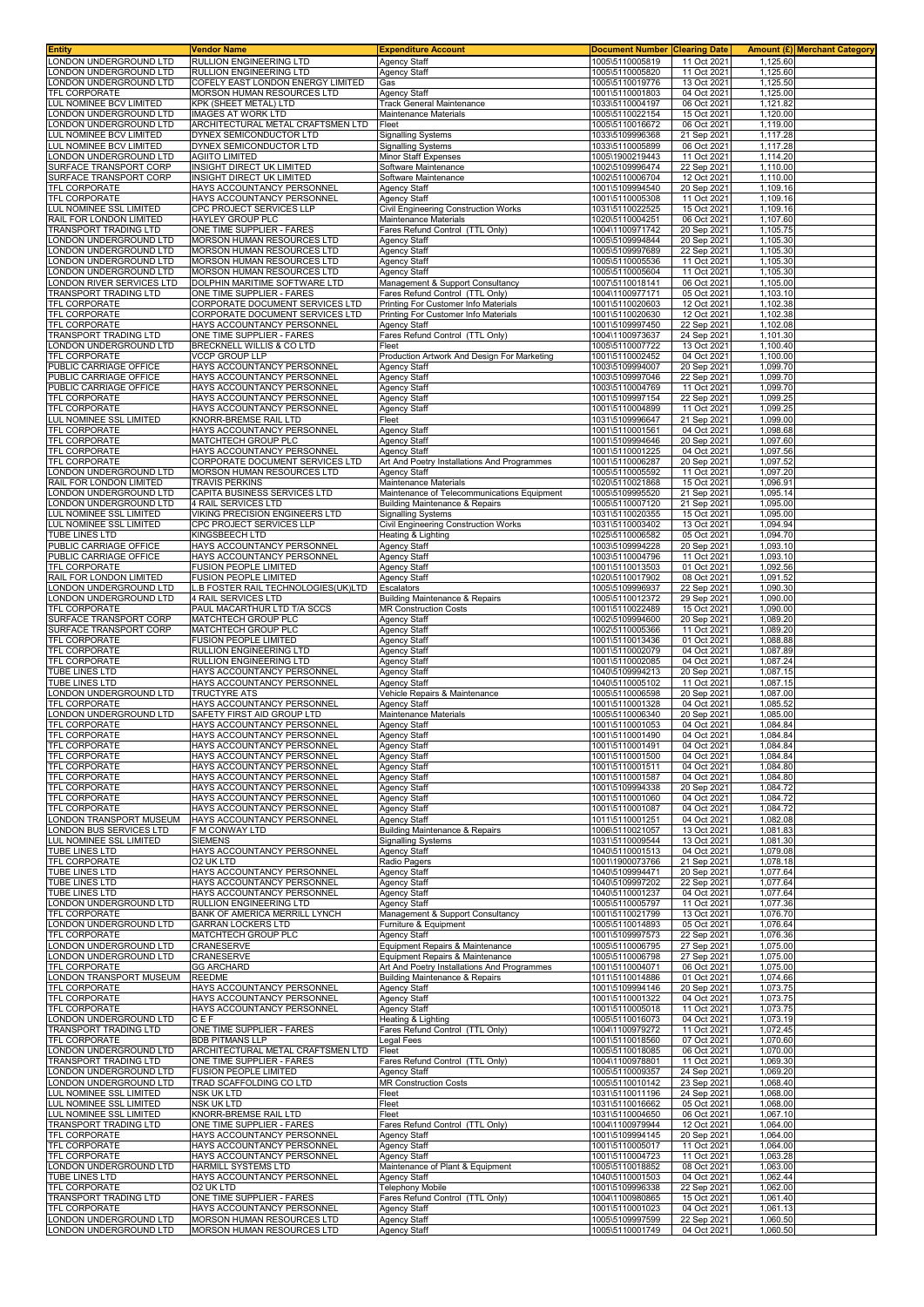| <b>Entity</b>                                                | Vendor Name                                                     | <b>Expenditure Account</b>                                               | <b>Document Number Clearing Date</b> |                            | <b>Amount (£) Merchant Category</b> |  |
|--------------------------------------------------------------|-----------------------------------------------------------------|--------------------------------------------------------------------------|--------------------------------------|----------------------------|-------------------------------------|--|
| LONDON UNDERGROUND LTD                                       | MORSON HUMAN RESOURCES LTD                                      | <b>Agency Staff</b>                                                      | 1005\5110005469                      | 11 Oct 2021                | 1,060.50                            |  |
| <b>TFL CORPORATE</b>                                         | HAYS ACCOUNTANCY PERSONNEL                                      | <b>Agency Staff</b>                                                      | 1001\5109997232                      | 22 Sep 2021                | 1,060.00                            |  |
| TFL CORPORATE                                                | HAYS ACCOUNTANCY PERSONNEL                                      | <b>Agency Staff</b>                                                      | 1001\5110005149                      | 11 Oct 2021                | 1,060.00                            |  |
| TFL CORPORATE<br><b>TFL CORPORATE</b>                        | CORPORATE DOCUMENT SERVICES LTD<br>RULLION ENGINEERING LTD      | Non Permanent Signage And Way Finding                                    | 1001\5110011166<br>1001\5110005810   | 30 Sep 2021<br>11 Oct 2021 | 1,059.78<br>1,059.15                |  |
| ONDON TRANSPORT MUSEUM                                       | TELENT TECHNOLOGY SERVICES LTD                                  | <b>Agency Staff</b><br>Security Equipment                                | 1011\5109996875                      | 22 Sep 2021                | 1,058.91                            |  |
| <b>TFL CORPORATE</b>                                         | MORSON HUMAN RESOURCES LTD                                      | Agency Staff                                                             | 1001\5110005484                      | 11 Oct 2021                | 1,058.40                            |  |
| LUL NOMINEE SSL LIMITED                                      | TIDYCO LTD                                                      | Fleet                                                                    | 1031\5110003466                      | 05 Oct 2021                | 1,057.08                            |  |
| LUL NOMINEE BCV LIMITED                                      | WABTEC RAIL LIMITED                                             | Stock Issues - Repairables                                               | 1033\5109998548                      | 22 Sep 2021                | 1,056.47                            |  |
| ONDON UNDERGROUND LTD                                        | <b>EVERSHEDS</b>                                                | egal Fees                                                                | 1005\5110020533                      | 12 Oct 2021                | 1,056.00                            |  |
| TFL CORPORATE                                                | RISKTEC SOLUTIONS LTD                                           | Management & Support Consultancy                                         | 1001\5110008282                      | 21 Sep 2021                | 1,055.46                            |  |
| LONDON UNDERGROUND LTD                                       | CEF                                                             | Heating & Lighting                                                       | 1005\5110018912                      | 07 Oct 2021                | 1,053.50                            |  |
| TFL CORPORATE                                                | HAYS ACCOUNTANCY PERSONNEL                                      | Agency Staff                                                             | 1001\5110001519                      | 04 Oct 2021                | 1,053.32                            |  |
| TFL CORPORATE                                                | HAYS ACCOUNTANCY PERSONNEL                                      | <b>Agency Staff</b>                                                      | 1001\5110004887                      | 11 Oct 2021                | 1,053.32                            |  |
| ONDON UNDERGROUND LTD                                        | FUSION PEOPLE LIMITED                                           | <b>Agency Staff</b>                                                      | 1005\5110017876                      | 08 Oct 2021                | 1,053.00                            |  |
| ONDON UNDERGROUND LTD                                        | GROSVENOR CONTRACTS LEASING LTD                                 | <b>Vehicle Operating Leases</b>                                          | 1005\5110010363                      | 11 Oct 2021                | 1,051.43                            |  |
| TFL CORPORATE                                                | HAYS ACCOUNTANCY PERSONNEL                                      | <b>Agency Staff</b>                                                      | 1001\5109994234                      | 20 Sep 2021                | 1,051.04                            |  |
| TFL CORPORATE<br><b>TFL CORPORATE</b>                        | HAYS ACCOUNTANCY PERSONNEL<br>HAYS ACCOUNTANCY PERSONNEL        | <b>Agency Staff</b><br><b>Agency Staff</b>                               | 1001\5109994260<br>1001\5109997350   | 20 Sep 2021<br>22 Sep 2021 | 1,051.04<br>1,051.04                |  |
| <b>TFL CORPORATE</b>                                         | HAYS ACCOUNTANCY PERSONNEL                                      | <b>Agency Staff</b>                                                      | 1001\5110001596                      | 04 Oct 2021                | 1,051.04                            |  |
| <b>TFL CORPORATE</b>                                         | HAYS ACCOUNTANCY PERSONNEI                                      | <b>Agency Staff</b>                                                      | 1001\5110005141                      | 11 Oct 2021                | 1,051.04                            |  |
| <b>TRANSPORT TRADING LTD</b>                                 | DAISY CORPORATE SERVICES TRADINGLTD Telephony Fixed             |                                                                          | 1004\5110006846                      | 13 Oct 2021                | 1,050.28                            |  |
| SURFACE TRANSPORT CORP                                       | REDSPEED INTERNATIONAL LTD                                      | Maintenance of Plant & Equipment                                         | 1002\5109999114                      | 22 Sep 2021                | 1,050.15                            |  |
| <b>TFL CORPORATE</b>                                         | HAYS ACCOUNTANCY PERSONNEL                                      | <b>Agency Staff</b>                                                      | 1001\5109997282                      | 22 Sep 2021                | 1,050.00                            |  |
| TFL CORPORATE                                                | HAYS ACCOUNTANCY PERSONNEL                                      | <b>Agency Staff</b>                                                      | 1001\5110004990                      | 11 Oct 2021                | 1,050.00                            |  |
| TFL CORPORATE                                                | HAYS ACCOUNTANCY PERSONNEL                                      | <b>Agency Staff</b>                                                      | 1001\5110004996                      | 11 Oct 2021                | 1,050.00                            |  |
| <b>TFL CORPORATE</b>                                         | HAYS ACCOUNTANCY PERSONNEL                                      | <b>Agency Staff</b>                                                      | 1001\5110005016                      | 11 Oct 2021                | 1,050.00                            |  |
| <b>TFL CORPORATE</b>                                         | <b>FUSION PEOPLE LIMITED</b>                                    | <b>Agency Staff</b>                                                      | 1001\5110009270                      | 24 Sep 2021                | 1,050.00                            |  |
| <b>TFL CORPORATE</b>                                         | FUSION PEOPLE LIMITED                                           | Agency Staff                                                             | 1001\5110013398                      | 01 Oct 2021                | 1,050.00                            |  |
| <b>TFL CORPORATE</b>                                         | <b>FUSION PEOPLE LIMITED</b>                                    | Agency Staff                                                             | 1001\5110017807                      | 08 Oct 2021                | 1,050.00                            |  |
| LONDON TRANSPORT MUSEUM<br>TUBE LINES LTD                    | <b>FXIP CONSULTING LTD</b><br>KELTBRAY LIMITED                  | Management & Support Consultancy                                         | 1011\5110000159<br>1040\5110000306   | 28 Sep 2021<br>28 Sep 2021 | 1,050.00<br>1,050.00                |  |
| <b>TUBE LINES LTD</b>                                        | <b>KELTBRAY LIMITED</b>                                         | Planning & Development Consultancy<br>Planning & Development Consultancy | 1040\5110000307                      | 28 Sep 2021                | 1,050.00                            |  |
| ONDON UNDERGROUND LTD                                        | DIRECT TRACK SOLUTIONS LTD                                      | Signalling Systems                                                       | 1005\5110010324                      | 23 Sep 2021                | 1,050.00                            |  |
| ONDON UNDERGROUND LTD.                                       | 4 RAIL SERVICES LTD                                             | Maintenance Materials                                                    | 1005\5110010181                      | 24 Sep 2021                | 1,050.00                            |  |
| TFL CORPORATE                                                | HAYS ACCOUNTANCY PERSONNEL                                      | Agency Staff                                                             | 1001\5109994100                      | 20 Sep 2021                | 1,049.95                            |  |
| TFL CORPORATE                                                | HAYS ACCOUNTANCY PERSONNEL                                      | <b>Agency Staff</b>                                                      | 1001\5110004961                      | 11 Oct 2021                | 1,049.95                            |  |
| TFL CORPORATE                                                | HAYS ACCOUNTANCY PERSONNEL                                      | <b>Agency Staff</b>                                                      | 1001\5110005038                      | 11 Oct 2021                | 1,049.93                            |  |
| ONDON UNDERGROUND LTD                                        | <b>FUSION PEOPLE LIMITED</b>                                    | <b>Agency Staff</b>                                                      | 1005\5110017834                      | 08 Oct 2021                | 1,049.75                            |  |
| ONDON UNDERGROUND LTD                                        | PERCY LANE PRODUCTS                                             | Fleet                                                                    | 1005\5110011063                      | 24 Sep 2021                | 1,049.44                            |  |
| TFL CORPORATE                                                | LAVENDER INTERNATIONAL NDT                                      | Staff Training                                                           | 1001\5109999035                      | 28 Sep 2021                | 1,049.00                            |  |
| LUL NOMINEE BCV LIMITED                                      | WABTEC RAIL LIMITED                                             | Stock Issues - Repairables                                               | 1033\5109998551                      | 22 Sep 2021                | 1,049.00                            |  |
| <b>TFL CORPORATE</b>                                         | OPEN TEXT UK LTD                                                | Software Maintenance                                                     | 1001\5109998225                      | 22 Sep 2021                | 1,048.49                            |  |
| LT MUSEUM TRADING LTD<br>ONDON UNDERGROUND LTD               | CAPITAL TRANSPORT PUBLISHING<br>GROSVENOR CONTRACTS LEASING LTD | Purchase of Books for Resale<br>Operating Lease Expense - Motor Vehicles | 1024\1900020216<br>1005\5109983907   | 27 Sep 2021<br>21 Sep 2021 | 1,047.53<br>1,043.28                |  |
| LUL NOMINEE SSL LIMITED                                      | BOMBARDIER TRANSPORT UK                                         | Fleet                                                                    | 1031\5110002736                      | 05 Oct 2021                | 1,042.25                            |  |
| PUBLIC CARRIAGE OFFICE                                       | HAYS ACCOUNTANCY PERSONNEL                                      | <b>Agency Staff</b>                                                      | 1003\5110001129                      | 04 Oct 2021                | 1,042.16                            |  |
| PUBLIC CARRIAGE OFFICE                                       | HAYS ACCOUNTANCY PERSONNEL                                      | <b>Agency Staff</b>                                                      | 1003\5110004877                      | 11 Oct 2021                | 1,042.16                            |  |
| LUL NOMINEE SSL LIMITED                                      | KINGSBEECH LTD                                                  | Plant & Equipment Purchases                                              | 1031\5110010240                      | 27 Sep 2021                | 1,042.00                            |  |
| LUL NOMINEE BCV LIMITED                                      | RS COMPONENTS LTD                                               | Fleet                                                                    | 1033\5109993547                      | 21 Sep 2021                | 1,040.70                            |  |
| TFL CORPORATE                                                | HAYS ACCOUNTANCY PERSONNEL                                      | Agency Staff                                                             | 1001\5110001269                      | 04 Oct 2021                | 1,040.00                            |  |
| <b>TRANSPORT TRADING LTD</b>                                 | CPJ FIELD & CO LTD                                              | Staff Medical Insurance & Treatment                                      | 1004\1901678846                      | 29 Sep 2021                | 1,040.00                            |  |
| SURFACE TRANSPORT CORP                                       | 02 UK LTD                                                       | Maintenance of Telecommunications Equipment                              | 1002\5110002360                      | 05 Oct 2021                | 1,040.00                            |  |
| LUL NOMINEE SSL LIMITED                                      | ELECTROMECH RS LTD                                              | Fleet                                                                    | 1031\5110014255                      | 04 Oct 2021                | 1,040.00                            |  |
| TFL CORPORATE                                                | HAYS ACCOUNTANCY PERSONNEL                                      | Agency Staff                                                             | 1001\5109994120                      | 20 Sep 2021                | 1,039.96                            |  |
| TFL CORPORATE<br><b>TUBE LINES LTD</b>                       | HAYS ACCOUNTANCY PERSONNEL<br>HAYS ACCOUNTANCY PERSONNEL        | Agency Staff<br><b>Agency Staff</b>                                      | 1001\5110001293<br>1040\5110001197   | 04 Oct 2021<br>04 Oct 2021 | 1,039.96<br>1,039.96                |  |
| LONDON UNDERGROUND LTD                                       | SOUTH EAST SUPPLIES LTD                                         | <b>Building Maintenance &amp; Repairs</b>                                | 1005\5110021187                      | 13 Oct 2021                | 1,039.53                            |  |
| TRANSPORT TRADING LTD                                        | ONE TIME SUPPLIER - FARES                                       | Fares Refund Control (TTL Only)                                          | 1004\1100977607                      | 06 Oct 2021                | 1,039.00                            |  |
| <b>TUBE LINES LTD</b>                                        | EDF ENERGY                                                      | Electricity                                                              | 1040\1900000138                      | 23 Sep 2021                | 1,037.70                            |  |
| TFL CORPORATE                                                | MORSON HUMAN RESOURCES LTD                                      | Agency Staff                                                             | 1001\5109997721                      | 22 Sep 2021                | 1,037.34                            |  |
| LONDON UNDERGROUND LTD                                       | <b>SIEMENS</b>                                                  | <b>Signalling Systems</b>                                                | 1005\5109996918                      | 22 Sep 2021                | 1.035.93                            |  |
| TFL CORPORATE                                                | MATCHTECH GROUP PLC                                             | <b>Agency Staff</b>                                                      | 1001\5110001622                      | 04 Oct 2021                | 1,034.76                            |  |
| ONDON UNDERGROUND LTD                                        | MOTIVAIR COMPRESSORS LTD                                        | Equipment Repairs & Maintenance                                          | 1005\5110015934                      | 06 Oct 2021                | 1.034.00                            |  |
| LT MUSEUM TRADING LTD                                        | LONDON OMNIBUS TRACTION SOCIETY                                 | Purchase of Books for Resale                                             | 1024\1900020305                      | 04 Oct 2021                | 1,033.12                            |  |
| LONDON UNDERGROUND LTD                                       | ROPE & MARINE SERVICES LTD                                      | <b>Maintenance Materials</b>                                             | 1005\5110007128                      | 21 Sep 2021                | 1.032.63                            |  |
| LUL NOMINEE BCV LIMITED                                      | PROGRESS RAIL SERVICES UK LTD                                   | Track General Maintenance                                                | 1033\5109999362                      | 22 Sep 2021                | 1,032.50                            |  |
| <b>TRANSPORT TRADING LTD</b><br><b>TRANSPORT TRADING LTD</b> | ONE TIME SUPPLIER - FARES<br>ONE TIME SUPPLIER - FARES          | Fares Refund Control (TTL Only)<br>Fares Refund Control (TTL Only)       | 1004\1100972870<br>1004\1100972985   | 22 Sep 2021<br>23 Sep 2021 | 1,032.00<br>1,032.00                |  |
| TRANSPORT TRADING LTD                                        | ONE TIME SUPPLIER - FARES                                       | Fares Refund Control (TTL Only)                                          | 1004\1100974662                      | 28 Sep 2021                | 1,032.00                            |  |
| TRANSPORT TRADING LTD                                        | ONE TIME SUPPLIER - FARES                                       | Fares Refund Control (TTL Only)                                          | 1004\1100974757                      | 28 Sep 2021                | 1,032.00                            |  |
| TRANSPORT TRADING LTD                                        | ONE TIME SUPPLIER - FARES                                       | Fares Refund Control (TTL Only)                                          | 1004\1100978523                      | 08 Oct 2021                | 1,032.00                            |  |
| LUL NOMINEE SSL LIMITED                                      | KNORR-BREMSE RAIL LTD                                           | Signalling Systems                                                       | 1031\5109999940                      | 28 Sep 2021                | 1,032.00                            |  |
| LUL NOMINEE SSL LIMITED                                      | <b>SIEMENS</b>                                                  | Fleet                                                                    | 1031\5110009543                      | 13 Oct 2021                | 1,031.00                            |  |
| ONDON UNDERGROUND LTD                                        | <b>FUSION PEOPLE LIMITED</b>                                    | <b>Agency Staff</b>                                                      | 1005\5110013526                      | 01 Oct 2021                | 1,030.83                            |  |
| TFL CORPORATE                                                | MATCHTECH GROUP PLC                                             | <b>Agency Staff</b>                                                      | 1001\5109994660                      | 20 Sep 2021                | 1,030.00                            |  |
| LONDON UNDERGROUND LTD                                       | 4 RAIL SERVICES LTD                                             | Building Maintenance & Repairs                                           | 1005\5110007092                      | 07 Oct 2021                | 1,030.00                            |  |
| LONDON UNDERGROUND LTD<br><b>TFL CORPORATE</b>               | <b>BANNER GROUP LIMITED</b><br>HAYS ACCOUNTANCY PERSONNEL       | Computer Hardware                                                        | 1005\5110006471<br>1001\5109996999   | 12 Oct 2021<br>22 Sep 2021 | 1,028.83<br>1,027.60                |  |
| TFL CORPORATE                                                | CORPORATE DOCUMENT SERVICES LTD                                 | Agency Staff<br>Production Artwork And Design For Marketing              | 1001\5110020626                      | 12 Oct 2021                | 1,025.41                            |  |
| <b>TFL CORPORATE</b>                                         | CORPORATE DOCUMENT SERVICES LTD                                 | Production Artwork And Design For Marketing                              | 1001\5110020645                      | 12 Oct 2021                | 1,025.41                            |  |
| TFL CORPORATE                                                | CORPORATE DOCUMENT SERVICES LTD                                 | Printing For Customer Info Materials                                     | 1001\5110011134                      | 27 Sep 2021                | 1,025.41                            |  |
| <b>TFL CORPORATE</b>                                         | HCA INTERNATIONAL LTD                                           | <b>Medical Reports</b>                                                   | 1001\1900073837                      | 30 Sep 2021                | 1,025.00                            |  |
| <b>TUBE LINES LTD</b>                                        | <b>HAYLEY GROUP PLC</b>                                         | Protective Clothing                                                      | 1025\5110000603                      | 30 Sep 2021                | 1,024.52                            |  |
| ONDON UNDERGROUND LTD                                        | THALES GROUND TRANSPORTATION SYSTE Signalling Systems           |                                                                          | 1005\5110010280                      | 13 Oct 2021                | 1,024.05                            |  |
| ONDON UNDERGROUND LTD                                        | THALES GROUND TRANSPORTATION SYSTE Signalling Systems           |                                                                          | 1005\5110010210                      | 13 Oct 2021                | 1,023.98                            |  |
| TFL CORPORATE                                                | HAYS ACCOUNTANCY PERSONNEL                                      | Agency Staff                                                             | 1001\5109994424                      | 20 Sep 2021                | 1,023.87                            |  |
| TRANSPORT TRADING LTD                                        | ONE TIME SUPPLIER - FARES                                       | Fares Refund Control (TTL Only)                                          | 1004\1100979859                      | 12 Oct 2021                | 1,023.65                            |  |
| RAIL FOR LONDON LIMITED<br>ONDON UNDERGROUND LTD             | <b>FUSION PEOPLE LIMITED</b><br>MORSON HUMAN RESOURCES LTD      | <b>Agency Staff</b>                                                      | 1020\5110017925<br>1005\5109994790   | 08 Oct 2021<br>20 Sep 2021 | 1,023.30<br>1,023.07                |  |
| ONDON UNDERGROUND LTD                                        | MORSON HUMAN RESOURCES LTD                                      | <b>Agency Staff</b><br><b>Agency Staff</b>                               | 1005\5109994831                      | 20 Sep 2021                | 1,023.07                            |  |
| ONDON UNDERGROUND LTD                                        | MORSON HUMAN RESOURCES LTD                                      | <b>Agency Staff</b>                                                      | 1005\5109997609                      | 22 Sep 2021                | 1,023.07                            |  |
| LONDON UNDERGROUND LTD                                       | MORSON HUMAN RESOURCES LTD                                      | <b>Agency Staff</b>                                                      | 1005\5109997626                      | 22 Sep 2021                | 1,023.07                            |  |
| ONDON UNDERGROUND LTD                                        | MORSON HUMAN RESOURCES LTD                                      | <b>Agency Staff</b>                                                      | 1005\5109997672                      | 22 Sep 2021                | 1,023.07                            |  |
| LUL NOMINEE SSL LIMITED                                      | <b>WALRAVEN LTD</b>                                             | <b>Signalling Systems</b>                                                | 1031\5110011764                      | 27 Sep 2021                | 1,023.00                            |  |
| LUL NOMINEE SSL LIMITED                                      | <b>WALRAVEN LTD</b>                                             | <b>Signalling Systems</b>                                                | 1031\5110011765                      | 27 Sep 2021                | 1,023.00                            |  |
| LONDON UNDERGROUND LTD                                       | <b>PIRTEK</b>                                                   | Fleet                                                                    | 1005\5109996193                      | 20 Sep 2021                | 1,022.98                            |  |
| ONDON UNDERGROUND LTD                                        | MORSON HUMAN RESOURCES LTD                                      | Agency Staff                                                             | 1005\5109997711                      | 22 Sep 2021                | 1,022.28                            |  |
| ONDON UNDERGROUND LTD                                        | MORSON HUMAN RESOURCES LTD                                      | <b>Agency Staff</b>                                                      | 1005\5109997716                      | 22 Sep 2021                | 1,022.28                            |  |
| ONDON UNDERGROUND LTD                                        | MORSON HUMAN RESOURCES LTD                                      | <b>Agency Staff</b>                                                      | 1005\5109997722                      | 22 Sep 2021                | 1,022.28                            |  |
| TFL CORPORATE                                                | CORPORATE DOCUMENT SERVICES LTD                                 | Printing For Customer Info Materials                                     | 1001\5110022083                      | 14 Oct 2021                | 1,022.04                            |  |
| ONDON UNDERGROUND LTD<br>TFL CORPORATE                       | BT SERVICE AGILITY<br>MEDIAEDGE                                 | Telephony Fixed<br>Radio TV Press Poster Cinema Airtime And Space        | 1005\1900219499<br>1001\5110011058   | 13 Oct 2021<br>07 Oct 2021 | 1,021.48<br>1,020.98                |  |
| TFL CORPORATE                                                | HAYS ACCOUNTANCY PERSONNEL                                      | <b>Agency Staff</b>                                                      | 1001\5110001523                      | 04 Oct 2021                | 1,020.96                            |  |
| TFL CORPORATE                                                | HAYS ACCOUNTANCY PERSONNEL                                      | Agency Staff                                                             | 1001\5110004897                      | 11 Oct 2021                | 1,020.96                            |  |
| LT MUSEUM TRADING LTD                                        | CAMIRA TRANSPORT FABRICS LTD                                    | LTM Purchase of Gifts for Resale                                         | 1024\1900020282                      | 04 Oct 2021                | 1,020.90                            |  |
| PUBLIC CARRIAGE OFFICE                                       | HAYS ACCOUNTANCY PERSONNEL                                      | <b>Agency Staff</b>                                                      | 1003\5110005214                      | 11 Oct 2021                | 1,020.35                            |  |
| <b>TFL CORPORATE</b>                                         | HAYS ACCOUNTANCY PERSONNEL                                      | <b>Agency Staff</b>                                                      | 1001\5110001079                      | 04 Oct 2021                | 1,019.96                            |  |
| TFL CORPORATE                                                | HAYS ACCOUNTANCY PERSONNEL                                      | <b>Agency Staff</b>                                                      | 1001\5110001451                      | 04 Oct 2021                | 1,019.96                            |  |
| TRANSPORT TRADING LTD                                        | LONDON BOROUGH OF HAVERING                                      | Rates                                                                    | 1004\1901678828                      | 23 Sep 2021                | 1,019.20                            |  |
| LONDON BUS SERVICES LTD                                      | <b>NETWORK RAIL</b>                                             | Building Maintenance & Repairs                                           | 1006\5110006641                      | 04 Oct 2021                | 1,018.98                            |  |
| LONDON UNDERGROUND LTD                                       | MORSON HUMAN RESOURCES LTD                                      | <b>Agency Staff</b>                                                      | 1005\5110005605                      | 11 Oct 2021                | 1,018.46                            |  |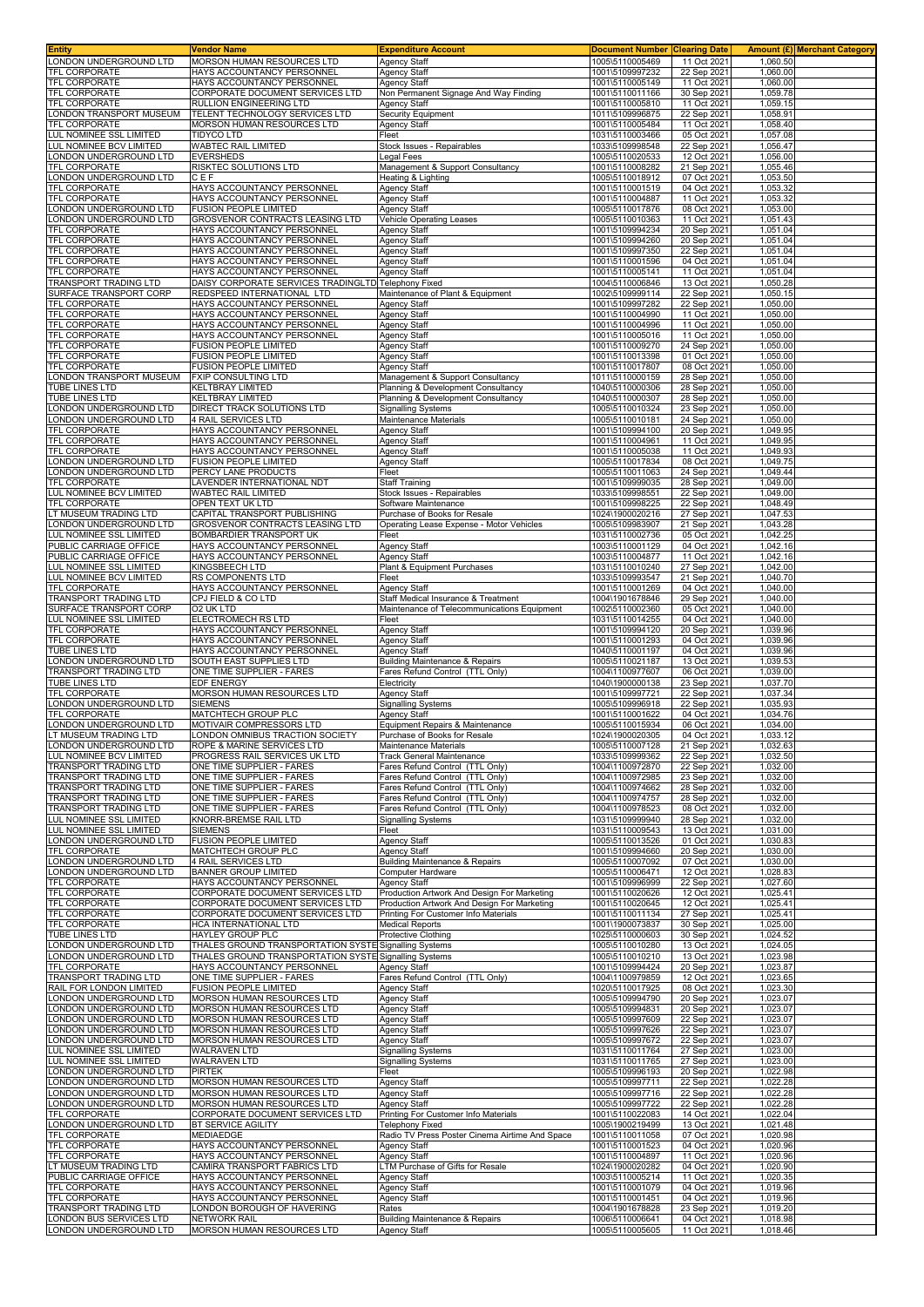| <b>Entity</b>                                         | Vendor Name                                                            | <b>Expenditure Account</b>                                                                         | <b>Document Number</b>             | <b>Clearing Date</b>       |                      | Amount (£) Merchant Category |
|-------------------------------------------------------|------------------------------------------------------------------------|----------------------------------------------------------------------------------------------------|------------------------------------|----------------------------|----------------------|------------------------------|
| <b>TFL CORPORATE</b>                                  | HAYS ACCOUNTANCY PERSONNEL                                             | <b>Agency Staff</b>                                                                                | 1001\5110001232                    | 04 Oct 2021                | 1,017.58             |                              |
| ONDON UNDERGROUND LTD<br>LUL NOMINEE SSL LIMITED      | <b>GRINSTY RAIL LTD</b><br>KNORR-BREMSE RAIL LTD                       | Fleet<br><b>Signalling Systems</b>                                                                 | 1005\5110014268<br>1031\5110007961 | 05 Oct 2021<br>13 Oct 2021 | 1,016.90<br>1,016.82 |                              |
| <b>UL NOMINEE SSL LIMITED</b>                         | KNORR-BREMSE RAIL LTD                                                  | Fleet                                                                                              | 1031\5110006953                    | 11 Oct 2021                | 1,016.40             |                              |
| <b>TFL CORPORATE</b>                                  | HAYS ACCOUNTANCY PERSONNEI                                             | <b>Agency Staff</b>                                                                                | 1001\5110001356                    | 04 Oct 2021                | 1.016.00             |                              |
| TFL CORPORATE                                         | HAYS ACCOUNTANCY PERSONNEL                                             | <b>Agency Staff</b>                                                                                | 1001\5110001399                    | 04 Oct 2021                | 1,016.00             |                              |
| PUBLIC CARRIAGE OFFICE                                | HAYS ACCOUNTANCY PERSONNEL                                             | <b>Agency Staff</b>                                                                                | 1003\5109997034                    | 22 Sep 2021                | 1,016.00             |                              |
| PUBLIC CARRIAGE OFFICE<br>ONDON UNDERGROUND LTD       | HAYS ACCOUNTANCY PERSONNEL<br>RULLION ENGINEERING LTD                  | <b>Agency Staff</b><br><b>Agency Staff</b>                                                         | 1003\5110005132<br>1005\5110005794 | 11 Oct 2021<br>11 Oct 2021 | 1,016.00<br>1,015.89 |                              |
| ONDON UNDERGROUND LTD                                 | HAYLEY GROUP PLC                                                       | Protective Clothing                                                                                | 1005\5109996011                    | 22 Sep 2021                | 1,015.70             |                              |
| UL NOMINEE BCV LIMITED                                | <b>SIEMENS</b>                                                         | Fleet                                                                                              | 1033\5110007819                    | 13 Oct 2021                | 1,015.58             |                              |
| ONDON UNDERGROUND LTD                                 | <b>FUSION PEOPLE LIMITED</b>                                           | Agency Staff                                                                                       | 1005\5110013414                    | 01 Oct 2021                | 1,015.00             |                              |
| ONDON UNDERGROUND LTD                                 | <b>FUSION PEOPLE LIMITED</b>                                           | Agency Staff                                                                                       | 1005\5110013477                    | 01 Oct 2021                | 1,011.87             |                              |
| ONDON UNDERGROUND LTD<br>ONDON UNDERGROUND LTD        | <b>MORSON HUMAN RESOURCES LTD</b><br>MORSON HUMAN RESOURCES LTD        | Agency Staff<br><b>Agency Staff</b>                                                                | 1005\5109994759<br>1005\5109997606 | 20 Sep 2021<br>22 Sep 2021 | 1,011.17<br>1.011.17 |                              |
| ONDON UNDERGROUND LTD                                 | <b>MORSON HUMAN RESOURCES LTD</b>                                      | <b>Agency Staff</b>                                                                                | 1005\5109997608                    | 22 Sep 2021                | 1,011.17             |                              |
| ONDON UNDERGROUND LTD                                 | MORSON HUMAN RESOURCES LTD                                             | <b>Agency Staff</b>                                                                                | 1005\5110005568                    | 11 Oct 2021                | 1,011.17             |                              |
| ONDON UNDERGROUND LTD                                 | MORSON HUMAN RESOURCES LTD                                             | <b>Agency Staff</b>                                                                                | 1005\5110005570                    | 11 Oct 2021                | 1,011.17             |                              |
| RANSPORT TRADING LTD<br>ONDON UNDERGROUND LTD         | ONE TIME SUPPLIER - FARES<br><b>TRACKWORK RESOURCES LTD</b>            | Fares Refund Control (TTL Only)<br>Track General Maintenance                                       | 1004\1100973094<br>1005\5110002863 | 23 Sep 2021<br>29 Sep 2021 | 1,011.15<br>1,010.85 |                              |
| TFL CORPORATE                                         | ONDON FRAUD FORUM                                                      | Conferences & Seminars                                                                             | 1001\1900073852                    | 06 Oct 2021                | 1,010.00             |                              |
| T MUSEUM TRADING LTD                                  | MATRIX SECURITY & TRAINING CONS LTD                                    | Conferences & Seminars                                                                             | 1024\5110015348                    | 14 Oct 2021                | 1,010.00             |                              |
| RAIL FOR LONDON LIMITED                               | ENERGY AND SYSTEM TECHNICAL LTD                                        | Management & Support Consultancy                                                                   | 1020\5110012314                    | 05 Oct 2021                | 1,010.00             |                              |
| TRANSPORT TRADING LTD<br>TFL CORPORATE                | <b>GRUNDON WASTE MANAGEMENT LTD</b><br>CORPORATE DOCUMENT SERVICES LTD | Non Recyclable Waste Disposal/Refuse Collection<br>Printing For Customer Info Materials            | 1004\5110004482<br>1001\5109988366 | 24 Sep 2021<br>21 Sep 2021 | 1,009.00<br>1,008.78 |                              |
| ONDON UNDERGROUND LTD                                 | <b>FUSION PEOPLE LIMITED</b>                                           | <b>Agency Staff</b>                                                                                | 1005\5110009318                    | 24 Sep 2021                | 1,007.65             |                              |
| ONDON UNDERGROUND LTD                                 | <b>FUSION PEOPLE LIMITED</b>                                           | <b>Agency Staff</b>                                                                                | 1005\5110013524                    | 01 Oct 2021                | 1,007.65             |                              |
| LONDON UNDERGROUND LTD                                | <b>FUSION PEOPLE LIMITED</b>                                           | <b>Agency Staff</b>                                                                                | 1005\5110017904                    | 08 Oct 2021                | 1,007.65             |                              |
| TFL CORPORATE<br>LONDON UNDERGROUND LTD               | <b>BDB PITMANS LLP</b><br>WESTCODE UK LIMITED                          | egal Fees<br>Fleet                                                                                 | 1001\5110018553<br>1005\5110009933 | 07 Oct 2021<br>22 Sep 2021 | 1,007.50<br>1,007.43 |                              |
| TFL CORPORATE                                         | PROBRAND LTD                                                           | Computer Hardware                                                                                  | 1001\5110000117                    | 29 Sep 2021                | 1,006.82             |                              |
| TRANSPORT TRADING LTD                                 | MALCOLM HOLLIS LLP                                                     | <b>Building Maintenance &amp; Repairs</b>                                                          | 1004\5110015672                    | 05 Oct 2021                | 1,006.42             |                              |
| <b>TFL CORPORATE</b>                                  | MORSON HUMAN RESOURCES LTD                                             | Agency Staff                                                                                       | 1001\5110001748                    | 04 Oct 2021                | 1,006.41             |                              |
| RAIL FOR LONDON LIMITED<br>LUL NOMINEE BCV LIMITED    | RS COMPONENTS LTD<br>ROBERT PRINGLE ENGINEERS LTD                      | Maintenance Materials<br>Signalling Systems                                                        | 1020\5109996656<br>1033\5110002979 | 22 Sep 2021<br>05 Oct 2021 | 1,004.66<br>1,004.35 |                              |
| TFL CORPORATE                                         | CORPORATE DOCUMENT SERVICES LTD                                        | <b>Ticket &amp; Pass Production</b>                                                                | 1001\5110022075                    | 14 Oct 2021                | 1,004.13             |                              |
| <b>TFL CORPORATE</b>                                  | HAYS ACCOUNTANCY PERSONNEL                                             | <b>Agency Staff</b>                                                                                | 1001\5109994102                    | 20 Sep 2021                | 1,003.70             |                              |
| TFL CORPORATE                                         | HAYS ACCOUNTANCY PERSONNEL                                             | <b>Agency Staff</b>                                                                                | 1001\5109997226                    | 22 Sep 2021                | 1,003.70             |                              |
| TFL CORPORATE<br>TFL CORPORATE                        | HAYS ACCOUNTANCY PERSONNEL<br>MORSON HUMAN RESOURCES LTD               | <b>Agency Staff</b><br><b>Agency Staff</b>                                                         | 1001\5110004962<br>1001\5109994701 | 11 Oct 2021<br>20 Sep 2021 | 1,003.70<br>1,003.26 |                              |
| TRANSPORT TRADING LTD                                 | K VAMATHEVAN                                                           | Transys Control - TTL                                                                              | 1004\1901679040                    | 06 Oct 2021                | 1,000.00             |                              |
| <b>TFL CORPORATE</b>                                  | HAYS ACCOUNTANCY PERSONNEL                                             | Agency Staff                                                                                       | 1001\5110001249                    | 04 Oct 2021                | 1,000.00             |                              |
| TRANSPORT TRADING LTD                                 | JOHN COBB CONSULTING LTD                                               | Building Maintenance & Repairs                                                                     | 1004\5110018042                    | 12 Oct 2021                | 1,000.00             |                              |
| TRANSPORT TRADING LTD                                 | JOHN COBB CONSULTING LTD                                               | <b>Building Maintenance &amp; Repairs</b>                                                          | 1004\5110016722                    | 06 Oct 2021                | 1,000.00             |                              |
| SURFACE TRANSPORT CORP<br>SURFACE TRANSPORT CORP      | RAYN TAXI LTD ABIDE SESLI<br><b>GJ &amp; WJ WILSON</b>                 | Vehicle Repairs & Maintenance<br>Vehicle Repairs & Maintenance                                     | 1002\1900069890<br>1002\1900069920 | 29 Sep 2021<br>06 Oct 2021 | 1,000.00<br>1,000.00 |                              |
| SURFACE TRANSPORT CORP                                | <b>DAVID PAYNE</b>                                                     | Vehicle Repairs & Maintenance                                                                      | 1002\1900069921                    | 06 Oct 2021                | 1,000.00             |                              |
| SURFACE TRANSPORT CORP                                | JOHN R.BARKER                                                          | Vehicle Repairs & Maintenance                                                                      | 1002\1900069922                    | 06 Oct 2021                | 1,000.00             |                              |
| SURFACE TRANSPORT CORP                                | E.T.W ERBACK                                                           | Vehicle Repairs & Maintenance                                                                      | 1002\1900069923                    | 06 Oct 2021                | 1,000.00             |                              |
| SURFACE TRANSPORT CORP                                | <b>SEAN FEALTY</b>                                                     | Vehicle Repairs & Maintenance                                                                      | 1002\1900069924                    | 06 Oct 2021                | 1,000.00<br>1,000.00 |                              |
| SURFACE TRANSPORT CORP<br>URFACE TRANSPORT CORP       | SHELLEY PRAYER<br><b>MARK BRODRICK</b>                                 | Vehicle Repairs & Maintenance<br>Vehicle Repairs & Maintenance                                     | 1002\1900069925<br>1002\1900069926 | 06 Oct 2021<br>06 Oct 2021 | 1,000.00             |                              |
| URFACE TRANSPORT CORP                                 | ERROL A BELL                                                           | /ehicle Repairs & Maintenance                                                                      | 1002\1900069927                    | 06 Oct 2021                | 1,000.00             |                              |
| SURFACE TRANSPORT CORP                                | <b>G+T HANSON</b>                                                      | Vehicle Repairs & Maintenance                                                                      | 1002\1900069966                    | 12 Oct 2021                | 1,000.00             |                              |
| URFACE TRANSPORT CORP                                 | JOSEPH SMITH                                                           | Vehicle Repairs & Maintenance                                                                      | 1002\1900069967                    | 13 Oct 2021                | 1,000.00             |                              |
| URFACE TRANSPORT CORP<br>URFACE TRANSPORT CORP        | M.B.NASTRI<br>P.HARRIS                                                 | /ehicle Repairs & Maintenance<br>/ehicle Repairs & Maintenance                                     | 1002\1900069968<br>1002\1900069970 | 13 Oct 2021<br>13 Oct 2021 | 1,000.00<br>1,000.00 |                              |
| SURFACE TRANSPORT CORP                                | <b>ANTHONY BILD</b>                                                    | Vehicle Repairs & Maintenance                                                                      | 1002\1900069972                    | 13 Oct 2021                | 1,000.00             |                              |
| SURFACE TRANSPORT CORP                                | PHILIP CROWLEY                                                         | Vehicle Repairs & Maintenance                                                                      | 1002\1900069973                    | 13 Oct 2021                | 1,000.00             |                              |
| ONDON UNDERGROUND LTD                                 | <b>WATSON FUELS</b>                                                    | Vehicle Running Costs                                                                              | 1005\5110004544                    | 06 Oct 2021                | 1,000.00             |                              |
| TRANSPORT TRADING LTD<br>TFL CORPORATE                | RYANS BUILDING & CIVIL ENGINEERING<br>THE CREWING CO                   | Office Accommodation Moves<br>Photography And Video Design And Production                          | 1004\5110013839<br>1001\5110014322 | 29 Sep 2021<br>04 Oct 2021 | 1,000.00<br>1,000.00 |                              |
| DOCKLANDS LIGHT RAILWAY                               | <b>VCCP GROUP LLP</b>                                                  | Production Artwork And Design For Marketing                                                        | 1012\5110000064                    | 29 Sep 2021                | 1,000.00             |                              |
| TFL CORPORATE                                         | THIERRY BAL PHOTOGRAPHY                                                | Art And Poetry Installations And Programmes                                                        | 1001\5110006817                    | 01 Oct 2021                | 1,000.00             |                              |
| LONDON TRANSPORT MUSEUM                               | ELIZABETH FRASER-BETTS                                                 | Management & Support Consultancy                                                                   | 1011\5110014095                    | 05 Oct 2021                | 1,000.00             |                              |
| LUL NOMINEE SSL LIMITED<br>LONDON UNDERGROUND LTD     | <b>SIEMENS</b><br>HOWELLS RAILWAY PRODUCTS LTD                         | Fleet                                                                                              | 1031\5110009548<br>1005\5110007136 | 13 Oct 2021<br>12 Oct 2021 | 1,000.00<br>1,000.00 |                              |
| <b>TFL CORPORATE</b>                                  | HAYS ACCOUNTANCY PERSONNEL                                             | <b>Signalling Systems</b><br><b>Agency Staff</b>                                                   | 1001\5109994117                    | 20 Sep 2021                | 999.95               |                              |
| TFL CORPORATE                                         | HAYS ACCOUNTANCY PERSONNEL                                             | <b>Agency Staff</b>                                                                                | 1001\5109997399                    | 22 Sep 2021                | 999.95               |                              |
| LUL NOMINEE SSL LIMITED                               | <b>SIEMENS</b>                                                         | Fleet                                                                                              | 1031\5110009547                    | 13 Oct 2021                | 999.20               |                              |
| ONDON UNDERGROUND LTD                                 | <b>LANZ GROUP</b>                                                      | Non Recyclable Waste Disposal/Refuse Collection<br>Non Recyclable Waste Disposal/Refuse Collection | 1005\5110007698                    | 21 Sep 2021                | 999.00               |                              |
| ONDON UNDERGROUND LTD.<br>ONDON UNDERGROUND LTD       | <b>LANZ GROUP</b><br><b>LANZ GROUP</b>                                 | Non Recyclable Waste Disposal/Refuse Collection                                                    | 1005\5110011474<br>1005\5110014288 | 27 Sep 2021<br>01 Oct 2021 | 999.00<br>999.00     |                              |
| TFL CORPORATE                                         | HAYS ACCOUNTANCY PERSONNEL                                             | <b>Agency Staff</b>                                                                                | 1001\5109997493                    | 22 Sep 2021                | 998.80               |                              |
| TFL CORPORATE                                         | HAYS ACCOUNTANCY PERSONNEL                                             | <b>Agency Staff</b>                                                                                | 1001\5110005317                    | 11 Oct 2021                | 998.80               |                              |
| LONDON UNDERGROUND LTD                                | L.B FOSTER RAIL TECHNOLOGIES(UK)LTD                                    | Stock of Lifts and Escalators                                                                      | 1005\5109999575                    | 22 Sep 2021                | 997.92               |                              |
| LONDON UNDERGROUND LTD<br>PUBLIC CARRIAGE OFFICE      | <b>FIRSTCO LIMITED</b><br>HAYS ACCOUNTANCY PERSONNEL                   | <b>Traction Current</b><br><b>Agency Staff</b>                                                     | 1005\5110020003<br>1003\5110001442 | 11 Oct 2021<br>04 Oct 2021 | 996.48<br>995.05     |                              |
| <b>TUBE LINES LTD</b>                                 | FURRER+FREY GB LIMITED                                                 | <b>Traction Current</b>                                                                            | 1025\5110011413                    | 29 Sep 2021                | 995.04               |                              |
| ONDON UNDERGROUND LTD                                 | NCC SERVICES LIMITED                                                   | Software Maintenance                                                                               | 1005\5110004661                    | 06 Oct 2021                | 995.00               |                              |
| <b>TRANSPORT TRADING LTD</b>                          | SENATOR INTERNATIONAL LTD<br><b>GARRAN LOCKERS LTD</b>                 | Furniture & Equipment                                                                              | 1004\5109998919                    | 28 Sep 2021                | 994.76<br>994.32     |                              |
| TRANSPORT TRADING LTD<br><b>TRANSPORT TRADING LTD</b> | <b>GARRAN LOCKERS LTD</b>                                              | urniture & Equipment<br>Furniture & Equipment                                                      | 1004\5110010867<br>1004\5110012245 | 28 Sep 2021<br>29 Sep 2021 | 994.32               |                              |
| TRANSPORT TRADING LTD                                 | <b>QUAY OFFICE FURNISHERS LTD</b>                                      | Furniture & Equipment                                                                              | 1004\5109998255                    | 22 Sep 2021                | 994.00               |                              |
| ONDON UNDERGROUND LTD                                 | HA MARKS LTD                                                           | <b>Building Maintenance &amp; Repairs</b>                                                          | 1005\5110011622                    | 29 Sep 2021                | 992.00               |                              |
| DOCKLANDS LIGHT RAILWAY                               | O2 UK LTD                                                              | <b>Telephony Mobile</b>                                                                            | 1012\1900005222                    | 29 Sep 2021                | 991.20               |                              |
| TRANSPORT TRADING LTD<br>TUBE LINES LTD               | ONE TIME SUPPLIER - FARES<br>FURRER+FREY GB LIMITED                    | Fares Refund Control (TTL Only)<br><b>Traction Current</b>                                         | 1004\1100977278<br>1025\5110011513 | 05 Oct 2021<br>29 Sep 2021 | 990.80<br>990.24     |                              |
| <b>TFL CORPORATE</b>                                  | <b>3B TRAINING LIMITED</b>                                             | Staff Training                                                                                     | 1001\5110014234                    | 01 Oct 2021                | 990.00               |                              |
| TFL CORPORATE                                         | <b>3B TRAINING LIMITED</b>                                             | Staff Training                                                                                     | 1001\5110018762                    | 08 Oct 2021                | 990.00               |                              |
| LONDON UNDERGROUND LTD<br>LUL NOMINEE SSL LIMITED     | MOTIVAIR COMPRESSORS LTD<br>ALSTOM TRANSPORT LTD                       | Maintenance of Plant & Equipment<br><b>Signalling Systems</b>                                      | 1005\5110011593<br>1031\5110000804 | 29 Sep 2021<br>29 Sep 2021 | 990.00<br>990.00     |                              |
| LONDON UNDERGROUND LTD                                | <b>DISAB UK LTD</b>                                                    | Fleet                                                                                              | 1005\5110011481                    | 29 Sep 2021                | 989.66               |                              |
| ONDON UNDERGROUND LTD                                 | <b>FUSION PEOPLE LIMITED</b>                                           | Agency Staff                                                                                       | 1005\5110017919                    | 08 Oct 2021                | 988.53               |                              |
| <b>TFL CORPORATE</b>                                  | RULLION ENGINEERING LTD                                                | <b>Agency Staff</b>                                                                                | 1001\5110002083                    | 04 Oct 2021                | 988.40               |                              |
| <b>TUBE LINES LTD</b><br>LONDON UNDERGROUND LTD       | JNG CONSTRUCTION & ENGINEERING<br><b>FUSION PEOPLE LIMITED</b>         | <b>Building Maintenance &amp; Repairs</b><br><b>Agency Staff</b>                                   | 1040\5110015359<br>1005\5110009371 | 06 Oct 2021<br>24 Sep 2021 | 988.39<br>988.20     |                              |
| TFL CORPORATE                                         | RULLION ENGINEERING LTD                                                | <b>Agency Staff</b>                                                                                | 1001\5110002082                    | 04 Oct 2021                | 987.62               |                              |
| TFL CORPORATE                                         | <b>BURGES SALMON LLP</b>                                               | Legal Fees                                                                                         | 1001\5110006787                    | 06 Oct 2021                | 987.43               |                              |
| <b>TFL CORPORATE</b>                                  | RS COMPONENTS LTD                                                      | Maintenance Materials                                                                              | 1001\5110003289                    | 06 Oct 2021                | 986.95               |                              |
| LUL NOMINEE SSL LIMITED                               | BOMBARDIER TRANSPORT UK                                                | Fleet                                                                                              | 1031\5109996137                    | 22 Sep 2021                | 986.10               |                              |
| ONDON UNDERGROUND LTD<br>ONDON UNDERGROUND LTD        | PROGRESS RAIL SERVICES UK LTD<br>FUSION PEOPLE LIMITED                 | Track General Maintenance<br>Agency Staff                                                          | 1005\5109999349<br>1005\5110013471 | 22 Sep 2021<br>01 Oct 2021 | 985.50<br>985.23     |                              |
| LONDON UNDERGROUND LTD                                | 4 RAIL SERVICES LTD                                                    | Maintenance Materials                                                                              | 1005\5110010177                    | 24 Sep 2021                | 985.00               |                              |
| TRANSPORT TRADING LTD                                 | LONDON BOROUGH OF TOWER HAMLETS                                        | Rates                                                                                              | 1004\1901679027                    | 05 Oct 2021                | 984.61               |                              |
| <b>TFL CORPORATE</b>                                  | DAISY CORPORATE SERVICES TRADINGLTD Telephony Fixed                    |                                                                                                    | 1001\5110004585                    | 06 Oct 2021                | 984.12               |                              |
| TUBE LINES LTD<br>LUL NOMINEE SSL LIMITED             | HAYLEY GROUP PLC<br>JOINTING TECHNOLOGIES                              | <b>Protective Clothing</b><br><b>Maintenance Materials</b>                                         | 1025\5109999242<br>1031\5110003913 | 28 Sep 2021<br>06 Oct 2021 | 982.40<br>982.32     |                              |
| LUL NOMINEE SSL LIMITED                               | BOMBARDIER TRANSPORT UK                                                | Fleet                                                                                              | 1031\5109996583                    | 22 Sep 2021                | 982.31               |                              |
| LUL NOMINEE SSL LIMITED                               | BOMBARDIER TRANSPORT UK                                                | Fleet                                                                                              | 1031\5109996584                    | 22 Sep 2021                | 982.31               |                              |
| LUL NOMINEE SSL LIMITED                               | BOMBARDIER TRANSPORT UK                                                | Fleet                                                                                              | 1031\5109996585                    | 22 Sep 2021                | 982.31               |                              |
| DOCKLANDS LIGHT RAILWAY                               | <b>CASTLE WATER LIMITED</b>                                            | Water                                                                                              | 1012\1900005216                    | 24 Sep 2021                | 982.09               |                              |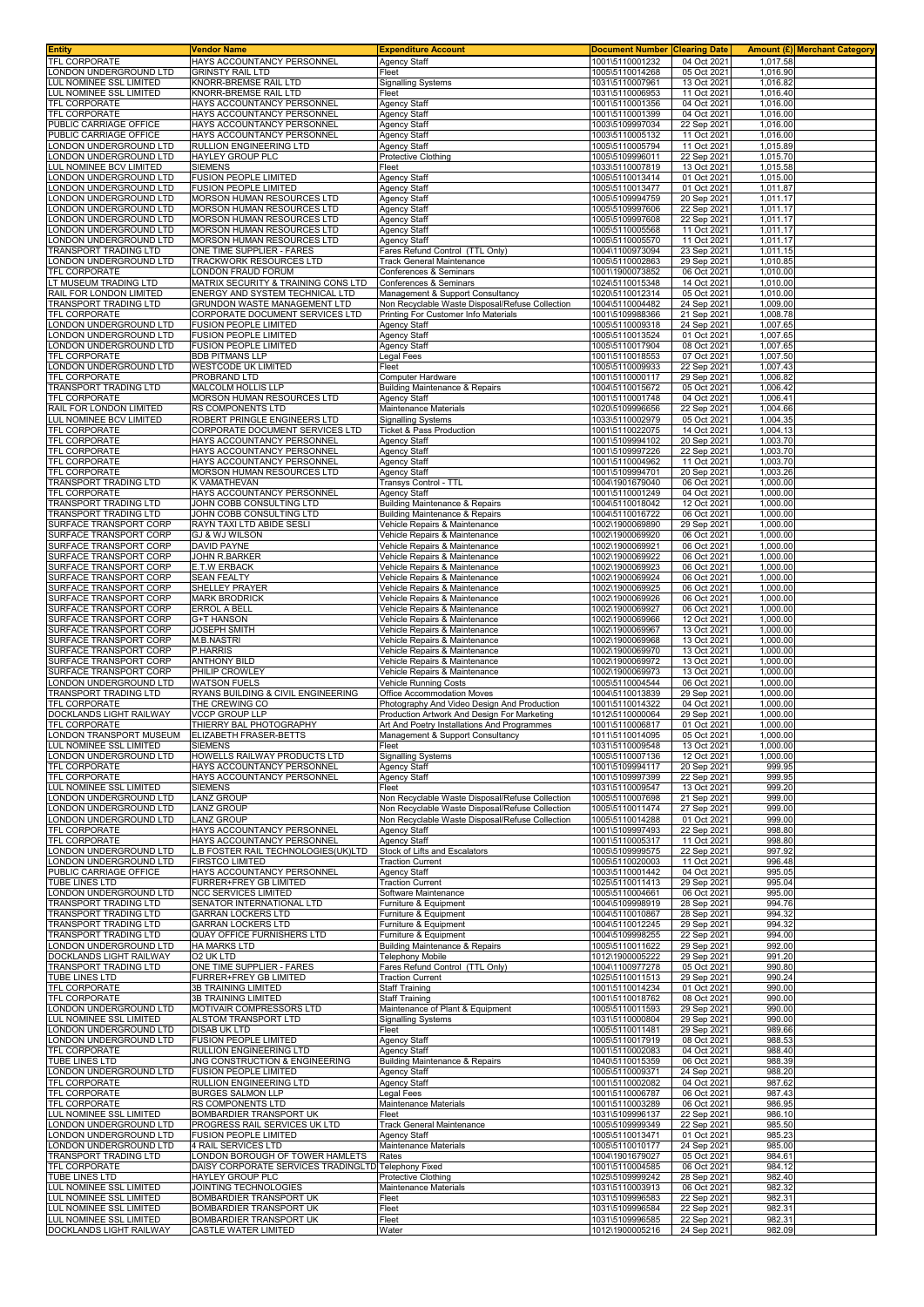| LONDON UNDERGROUND LTD<br>ONDON UNDERGROUND LTD                                                                                                                                                                                                                                                                            | Vendor Name                                                                                     | <b>Expenditure Account</b>                                                   | <b>Document Number</b>             | <b>Clearing Date</b>       | <b>Amount (£) Merchant Category</b> |  |
|----------------------------------------------------------------------------------------------------------------------------------------------------------------------------------------------------------------------------------------------------------------------------------------------------------------------------|-------------------------------------------------------------------------------------------------|------------------------------------------------------------------------------|------------------------------------|----------------------------|-------------------------------------|--|
|                                                                                                                                                                                                                                                                                                                            | PULLMAN RAIL LTD                                                                                | Fleet                                                                        | 1005\5110020529                    | 13 Oct 2021                | 981.42                              |  |
| ONDON UNDERGROUND LTD                                                                                                                                                                                                                                                                                                      | PULLMAN RAIL LTD<br>PULLMAN RAIL LTD                                                            | Fleet<br>Fleet                                                               | 1005\5110020568<br>1005\5110020580 | 13 Oct 2021<br>13 Oct 2021 | 981.42<br>981.42                    |  |
| ONDON UNDERGROUND LTD                                                                                                                                                                                                                                                                                                      | PULLMAN RAIL LTD                                                                                | Fleet                                                                        | 1005\5110020664                    | 13 Oct 2021                | 981.42                              |  |
| ONDON UNDERGROUND LTD                                                                                                                                                                                                                                                                                                      | PULLMAN RAIL LTD                                                                                | Fleet                                                                        | 1005\5110020685                    | 13 Oct 2021                | 981.42                              |  |
| ONDON UNDERGROUND LTD                                                                                                                                                                                                                                                                                                      | PULLMAN RAIL LTD                                                                                | Fleet                                                                        | 1005\5110020702                    | 13 Oct 2021                | 981.42                              |  |
| ONDON UNDERGROUND LTD                                                                                                                                                                                                                                                                                                      | PULLMAN RAIL LTD                                                                                | Fleet                                                                        | 1005\5110020707                    | 13 Oct 2021                | 981.42                              |  |
| ONDON UNDERGROUND LTD<br>ONDON UNDERGROUND LTD                                                                                                                                                                                                                                                                             | PULLMAN RAIL LTD<br>PULLMAN RAIL LTD                                                            | Fleet                                                                        | 1005\5110020710<br>1005\5110020711 | 13 Oct 2021<br>13 Oct 2021 | 981.42<br>981.42                    |  |
| ONDON UNDERGROUND LTD                                                                                                                                                                                                                                                                                                      | PULLMAN RAIL LTD                                                                                | Fleet<br>Fleet                                                               | 1005\5110020727                    | 13 Oct 2021                | 981.42                              |  |
| RANSPORT TRADING LTD                                                                                                                                                                                                                                                                                                       | QUAY OFFICE FURNISHERS LTD                                                                      | Furniture & Equipment                                                        | 1004\5110015956                    | 06 Oct 2021                | 980.00                              |  |
| ONDON TRANSPORT MUSEUM                                                                                                                                                                                                                                                                                                     | UKINBOUND LTD                                                                                   | Professional Subscriptions                                                   | 1011\5109999381                    | 11 Oct 2021                | 980.00                              |  |
| TFL CORPORATE                                                                                                                                                                                                                                                                                                              | STRAIGHTFORWARD COMMUNICATIONS LTI Photography And Video Design And Production                  |                                                                              | 1001\5110013924                    | 01 Oct 2021                | 980.00                              |  |
| TFL CORPORATE                                                                                                                                                                                                                                                                                                              | STRAIGHTFORWARD COMMUNICATIONS LTIPhotography And Video Design And Production<br>THE CREWING CO |                                                                              | 1001\5110014214<br>1001\5110014338 | 04 Oct 2021                | 980.00                              |  |
| TFL CORPORATE<br>TFL CORPORATE                                                                                                                                                                                                                                                                                             | STRAIGHTFORWARD COMMUNICATIONS LTDPhotography And Video Design And Production                   | Photography And Video Design And Production                                  | 1001\5110018441                    | 04 Oct 2021<br>08 Oct 2021 | 980.00<br>980.00                    |  |
| <b>TFL CORPORATE</b>                                                                                                                                                                                                                                                                                                       | STRAIGHTFORWARD COMMUNICATIONS LTUPhotography And Video Design And Production                   |                                                                              | 1001\5110018929                    | 11 Oct 2021                | 980.00                              |  |
| TRANSPORT TRADING LTD                                                                                                                                                                                                                                                                                                      | STRAIGHTFORWARD COMMUNICATIONS LTI Photography And Video Design And Production                  |                                                                              | 1004\5110018928                    | 11 Oct 2021                | 980.00                              |  |
| <b>TRANSPORT TRADING LTD</b>                                                                                                                                                                                                                                                                                               | STRAIGHTFORWARD COMMUNICATIONS LTIPhotography And Video Design And Production                   |                                                                              | 1004\5110018933                    | 11 Oct 2021                | 980.00                              |  |
| TRANSPORT TRADING LTD<br><b>TFL CORPORATE</b>                                                                                                                                                                                                                                                                              | WJB SERVICES LIMITED<br><b>NAVEX GLOBAL</b>                                                     | Office Accommodation Moves<br>Management & Support Consultancy               | 1004\5110018940<br>1001\5109966944 | 07 Oct 2021<br>12 Oct 2021 | 979.50<br>977.79                    |  |
| LONDON UNDERGROUND LTD                                                                                                                                                                                                                                                                                                     | MOTIVAIR COMPRESSORS LTD                                                                        | Maintenance of Plant & Equipment                                             | 1005\5110015073                    | 05 Oct 2021                | 977.71                              |  |
| TFL CORPORATE                                                                                                                                                                                                                                                                                                              | MORSON HUMAN RESOURCES LTD                                                                      | <b>Agency Staff</b>                                                          | 1001\5110001868                    | 04 Oct 2021                | 976.32                              |  |
| <b>TFL CORPORATE</b>                                                                                                                                                                                                                                                                                                       | <b>MORSON HUMAN RESOURCES LTD</b>                                                               | <b>Agency Staff</b>                                                          | 1001\5110001796                    | 04 Oct 2021                | 975.12                              |  |
| <b>TRANSPORT TRADING LTD</b>                                                                                                                                                                                                                                                                                               | FRANKHAM CONSULTANCY GROUP LTD                                                                  | <b>Building Maintenance &amp; Repairs</b>                                    | 1004\5110014251                    | 01 Oct 2021                | 975.00                              |  |
| SURFACE TRANSPORT CORP<br>ONDON UNDERGROUND LTD                                                                                                                                                                                                                                                                            | CORPORATE DOCUMENT SERVICES LTD<br>ZENITH VEHICLE CONTRACTS LIMITED                             | Printing For Marketing Materials<br>Operating Lease Expense - Motor Vehicles | 1002\5110020637<br>1005\5109915206 | 12 Oct 2021<br>01 Oct 2021 | 974.98<br>973.58                    |  |
| <b>TFL CORPORATE</b>                                                                                                                                                                                                                                                                                                       | HAYS ACCOUNTANCY PERSONNEL                                                                      | <b>Agency Staff</b>                                                          | 1001\5109994519                    | 20 Sep 2021                | 972.30                              |  |
| <b>TFL CORPORATE</b>                                                                                                                                                                                                                                                                                                       | HAYS ACCOUNTANCY PERSONNEL                                                                      | Agency Staff                                                                 | 1001\5110001479                    | 04 Oct 2021                | 972.30                              |  |
| LONDON UNDERGROUND LTD                                                                                                                                                                                                                                                                                                     | MORSON HUMAN RESOURCES LTD                                                                      | <b>Agency Staff</b>                                                          | 1005\5110001771                    | 04 Oct 2021                | 972.24                              |  |
| ONDON UNDERGROUND LTD                                                                                                                                                                                                                                                                                                      | <b>FUSION PEOPLE LIMITED</b><br><b>FUSION PEOPLE LIMITED</b>                                    | <b>Agency Staff</b>                                                          | 1005\5110013490                    | 01 Oct 2021                | 972.00<br>972.00                    |  |
| ONDON UNDERGROUND LTD<br>ONDON UNDERGROUND LTD                                                                                                                                                                                                                                                                             | <b>FUSION PEOPLE LIMITED</b>                                                                    | Agency Staff<br>Agency Staff                                                 | 1005\5110013491<br>1005\5110013496 | 01 Oct 2021<br>01 Oct 2021 | 972.00                              |  |
| ONDON UNDERGROUND LTD                                                                                                                                                                                                                                                                                                      | MORSON HUMAN RESOURCES LTD                                                                      | <b>Agency Staff</b>                                                          | 1005\5109994776                    | 20 Sep 2021                | 971.12                              |  |
| ONDON UNDERGROUND LTD.                                                                                                                                                                                                                                                                                                     | MORSON HUMAN RESOURCES LTD                                                                      | Agency Staff                                                                 | 1005\5109997595                    | 22 Sep 202                 | 971.12                              |  |
| T MUSEUM TRADING LTD                                                                                                                                                                                                                                                                                                       | <b>HP GIBSON &amp; SONS LTD</b>                                                                 | TM Purchase of Toys for Resale                                               | 1024\1900020322                    | 12 Oct 2021                | 971.04                              |  |
| <b>UL NOMINEE BCV LIMITED</b><br>ONDON UNDERGROUND LTD                                                                                                                                                                                                                                                                     | <b>WECS PRECISION LTD</b><br>4 RAIL SERVICES LTD                                                | Plant & Equipment Purchases<br>Maintenance Materials                         | 1033\5110019254<br>1005\5110012279 | 08 Oct 2021<br>29 Sep 2021 | 970.92<br>970.27                    |  |
| ONDON UNDERGROUND LTD                                                                                                                                                                                                                                                                                                      | ARCO PROFESSIONAL SAFETY SERV. LTD                                                              | <b>Building Maintenance &amp; Repairs</b>                                    | 1005\5110007630                    | 13 Oct 2021                | 969.70                              |  |
| RAIL FOR LONDON LIMITED                                                                                                                                                                                                                                                                                                    | PULSE MEDIA LIMITED                                                                             | Rail Replacement Service Costs                                               | 1020\5110014222                    | 11 Oct 2021                | 968.75                              |  |
| TFL CORPORATE                                                                                                                                                                                                                                                                                                              | HAYS ACCOUNTANCY PERSONNEL                                                                      | <b>Agency Staff</b>                                                          | 1001\5109997056                    | 22 Sep 2021                | 968.50                              |  |
| ONDON UNDERGROUND LTD                                                                                                                                                                                                                                                                                                      | MORSON HUMAN RESOURCES LTD                                                                      | <b>Agency Staff</b>                                                          | 1005\5109994802                    | 20 Sep 2021                | 968.12                              |  |
| LONDON UNDERGROUND LTD<br>ONDON UNDERGROUND LTD                                                                                                                                                                                                                                                                            | MORSON HUMAN RESOURCES LTD<br>MORSON HUMAN RESOURCES LTD                                        | <b>Agency Staff</b><br>Agency Staff                                          | 1005\5109994808<br>1005\5109997633 | 20 Sep 2021<br>22 Sep 2021 | 968.12<br>968.12                    |  |
| ONDON UNDERGROUND LTD                                                                                                                                                                                                                                                                                                      | MORSON HUMAN RESOURCES LTD                                                                      | Agency Staff                                                                 | 1005\5109997643                    | 22 Sep 2021                | 968.12                              |  |
| ONDON UNDERGROUND LTD                                                                                                                                                                                                                                                                                                      | MORSON HUMAN RESOURCES LTD                                                                      | Agency Staff                                                                 | 1005\5110005580                    | 11 Oct 2021                | 968.12                              |  |
| ONDON UNDERGROUND LTD                                                                                                                                                                                                                                                                                                      | <b>MORSON HUMAN RESOURCES LTD</b>                                                               | <b>Agency Staff</b>                                                          | 1005\5110005587                    | 11 Oct 2021                | 968.12                              |  |
| ONDON UNDERGROUND LTD                                                                                                                                                                                                                                                                                                      | RULLION ENGINEERING LTD                                                                         | <b>Agency Staff</b>                                                          | 1005\5109995002                    | 20 Sep 2021                | 967.52                              |  |
| ONDON UNDERGROUND LTD<br>ONDON UNDERGROUND LTD                                                                                                                                                                                                                                                                             | RULLION ENGINEERING LTD<br>RULLION ENGINEERING LTD                                              | <b>Agency Staff</b><br><b>Agency Staff</b>                                   | 1005\5109995011<br>1005\5109997873 | 20 Sep 2021<br>22 Sep 2021 | 967.52<br>967.52                    |  |
| LONDON UNDERGROUND LTD                                                                                                                                                                                                                                                                                                     | RULLION ENGINEERING LTD                                                                         | <b>Agency Staff</b>                                                          | 1005\5110005777                    | 11 Oct 2021                | 967.52                              |  |
| ONDON UNDERGROUND LTD                                                                                                                                                                                                                                                                                                      | RULLION ENGINEERING LTD                                                                         | Agency Staff                                                                 | 1005\5110005824                    | 11 Oct 2021                | 967.52                              |  |
| TFL CORPORATE                                                                                                                                                                                                                                                                                                              | RULLION ENGINEERING LTD                                                                         | Agency Staff                                                                 | 1001\5110005816                    | 11 Oct 2021                | 967.47                              |  |
| TFL CORPORATE<br>ONDON UNDERGROUND LTD                                                                                                                                                                                                                                                                                     | MATCHTECH GROUP PLC<br>HAYLEY GROUP PLC                                                         | <b>Agency Staff</b><br>Equipment Repairs & Maintenance                       | 1001\5109994615<br>1005\5110006902 | 20 Sep 2021<br>13 Oct 2021 | 967.02<br>965.88                    |  |
| ONDON UNDERGROUND LTD                                                                                                                                                                                                                                                                                                      | JAFCO TOOLS LTD                                                                                 | <b>Track General Maintenance</b>                                             | 1005\5110021645                    | 14 Oct 2021                | 965.64                              |  |
| ONDON UNDERGROUND LTD                                                                                                                                                                                                                                                                                                      | HAYLEY GROUP PLC                                                                                | <b>Signalling Systems</b>                                                    | 1005\5110007908                    | 13 Oct 2021                | 965.60                              |  |
| ONDON UNDERGROUND LTD                                                                                                                                                                                                                                                                                                      | TOYOTA MATERIAL HANDLING UK                                                                     | Maintenance Materials                                                        | 1005\5109964512                    | 13 Oct 2021                | 965.25                              |  |
| ONDON UNDERGROUND LTD                                                                                                                                                                                                                                                                                                      | <b>HAYLEY GROUP PLC</b>                                                                         | Fleet                                                                        | 1005\5110005987                    | 11 Oct 2021<br>04 Oct 2021 | 965.00<br>964.80                    |  |
| ONDON UNDERGROUND LTD<br>ONDON UNDERGROUND LTD                                                                                                                                                                                                                                                                             | RULLION ENGINEERING LTD<br>CITY & GUILDS LONDON INSTITUTE                                       | Agency Staff<br><b>Staff Training</b>                                        | 1005\5110002074<br>1005\5110004144 | 06 Oct 2021                | 963.10                              |  |
| <b>FL CORPORATE</b>                                                                                                                                                                                                                                                                                                        | REED SPECIALIST RECRUITMENT LTD                                                                 | <b>Agency Staff</b>                                                          | 1001\5110017794                    | 14 Oct 2021                | 962.80                              |  |
| ONDON UNDERGROUND LTD                                                                                                                                                                                                                                                                                                      | <b>EDENBECK</b>                                                                                 | <b>Building Maintenance &amp; Repairs</b>                                    | 1005\5110020498                    | 12 Oct 2021                | 962.71                              |  |
| ONDON TRANSPORT MUSEUM                                                                                                                                                                                                                                                                                                     | CAPITA BUSINESS SERVICES LTD                                                                    | <b>TM Commission Fees</b>                                                    | 1011\5109999955                    | 29 Sep 2021                | 962.70                              |  |
| TRANSPORT TRADING LTD<br>LUL NOMINEE SSL LIMITED                                                                                                                                                                                                                                                                           | ENGIE SERVICES LTD<br>ALSTOM TRANSPORT LTD                                                      | Equipment Repairs & Maintenance<br>Fleet                                     | 1004\5110009656<br>1031\5110010325 | 14 Oct 2021<br>13 Oct 2021 | 962.42<br>962.00                    |  |
| LUL NOMINEE BCV LIMITED                                                                                                                                                                                                                                                                                                    | HAYLEY GROUP PLC                                                                                | Fleet                                                                        | 1033\5110004272                    | 11 Oct 2021                | 961.20                              |  |
| <b>TFL CORPORATE</b>                                                                                                                                                                                                                                                                                                       | HAYS ACCOUNTANCY PERSONNEL                                                                      | Agency Staff                                                                 | 1001\5110001296                    | 04 Oct 2021                | 960.22                              |  |
| TFL CORPORATE                                                                                                                                                                                                                                                                                                              | HAYS ACCOUNTANCY PERSONNEL                                                                      | <b>Agency Staff</b>                                                          | 1001\5109994170                    | 20 Sep 2021                | 960.00                              |  |
| LONDON UNDERGROUND LTD<br>LUL NOMINEE SSL LIMITED                                                                                                                                                                                                                                                                          | TURNAMMS ASSESSORS<br>WOMA (UK) LTD                                                             | Provision for LB Compensation Claims<br>Component Repairs Sub Contracted     | 1005\1900219412<br>1031\5110021126 |                            |                                     |  |
| TRANSPORT TRADING LTD                                                                                                                                                                                                                                                                                                      | EDF ENERGY                                                                                      | Electricity                                                                  |                                    | 22 Sep 2021                | 960.00                              |  |
| TFL CORPORATE                                                                                                                                                                                                                                                                                                              |                                                                                                 |                                                                              |                                    | 13 Oct 2021<br>15 Oct 2021 | 960.00                              |  |
|                                                                                                                                                                                                                                                                                                                            | INKS SIGNS LTD                                                                                  | Production Artwork And Design For Marketing                                  | 1004\1901678085<br>1001\5110019282 | 11 Oct 2021                | 959.72<br>959.49                    |  |
|                                                                                                                                                                                                                                                                                                                            | HAYS ACCOUNTANCY PERSONNEL                                                                      | Agency Staff                                                                 | 1001\5110001585                    | 04 Oct 2021                | 958.63                              |  |
|                                                                                                                                                                                                                                                                                                                            | WJB SERVICES LIMITED                                                                            | Office Accommodation Moves                                                   | 1004\5110014317                    | 01 Oct 2021                | 957.00                              |  |
| TRANSPORT TRADING LTD                                                                                                                                                                                                                                                                                                      | MITIE FM LIMITED                                                                                | Security Services (Guards)                                                   | 1004\5110010167                    | 23 Sep 2021                | 956.85                              |  |
| LONDON UNDERGROUND LTD<br>ONDON UNDERGROUND LTD                                                                                                                                                                                                                                                                            | HAYLEY GROUP PLC<br>MOTIVAIR COMPRESSORS LTD                                                    | Fleet<br><b>Signalling Systems</b>                                           | 1005\5109998651<br>1005\5110015773 | 28 Sep 2021<br>05 Oct 2021 | 955.00<br>955.00                    |  |
| ONDON UNDERGROUND LTD                                                                                                                                                                                                                                                                                                      | MOTIVAIR COMPRESSORS LTD                                                                        | Signalling Systems                                                           | 1005\5110019373                    | 08 Oct 2021                | 955.00                              |  |
| ONDON UNDERGROUND LTD                                                                                                                                                                                                                                                                                                      | PULLMAN RAIL LTD                                                                                | Fleet                                                                        | 1005\5110010874                    | 29 Sep 2021                | 953.73                              |  |
|                                                                                                                                                                                                                                                                                                                            | HAYS ACCOUNTANCY PERSONNEL                                                                      | <b>Agency Staff</b>                                                          | 1001\5109994084                    | 20 Sep 2021                | 951.63                              |  |
|                                                                                                                                                                                                                                                                                                                            | HAYS ACCOUNTANCY PERSONNEL<br>ALCUMUS INFO EXCHANGE LIMITED                                     | Agency Staff<br>Software Maintenance                                         | 1001\5110004928<br>1001\5110007198 | 11 Oct 2021<br>21 Sep 2021 | 951.63<br>950.00                    |  |
|                                                                                                                                                                                                                                                                                                                            | STRAIGHTFORWARD COMMUNICATIONS LTUPhotography And Video Design And Production                   |                                                                              | 1001\5110014528                    | 04 Oct 2021                | 950.00                              |  |
|                                                                                                                                                                                                                                                                                                                            | STRAIGHTFORWARD COMMUNICATIONS LTUPhotography And Video Design And Production                   |                                                                              | 1001\5110014601                    | 04 Oct 2021                | 950.00                              |  |
|                                                                                                                                                                                                                                                                                                                            | SCANDURA A DIVISION OF OSL                                                                      | <b>Signalling Systems</b>                                                    | 1031\5109984817                    | 30 Sep 2021                | 950.00                              |  |
|                                                                                                                                                                                                                                                                                                                            | HAYS ACCOUNTANCY PERSONNEL<br>HAYS ACCOUNTANCY PERSONNEL                                        | <b>Agency Staff</b><br><b>Agency Staff</b>                                   | 1001\5109997305<br>1001\5109997477 | 22 Sep 2021<br>22 Sep 2021 | 947.88<br>947.88                    |  |
|                                                                                                                                                                                                                                                                                                                            | HAYS ACCOUNTANCY PERSONNEL                                                                      | <b>Agency Staff</b>                                                          | 1001\5109997491                    | 22 Sep 2021                | 947.88                              |  |
|                                                                                                                                                                                                                                                                                                                            | HAYS ACCOUNTANCY PERSONNEL                                                                      | <b>Agency Staff</b>                                                          | 1001\5110001381                    | 04 Oct 2021                | 947.88                              |  |
|                                                                                                                                                                                                                                                                                                                            | HUNTRESS SEARCH LTD                                                                             | Passenger Surveys                                                            | 1002\5109999589                    | 29 Sep 2021                | 947.85                              |  |
| ONDON UNDERGROUND LTD<br>LONDON UNDERGROUND LTD                                                                                                                                                                                                                                                                            | MORSON HUMAN RESOURCES LTD<br>PULLMAN RAIL LTD                                                  | Agency Staff<br>Fleet                                                        | 1005\5110001845<br>1005\5110020525 | 04 Oct 2021                | 947.10<br>946.00                    |  |
| ONDON UNDERGROUND LTD                                                                                                                                                                                                                                                                                                      | PULLMAN RAIL LTD                                                                                | Fleet                                                                        | 1005\5110020643                    | 13 Oct 2021<br>13 Oct 2021 | 946.00                              |  |
| ONDON UNDERGROUND LTD                                                                                                                                                                                                                                                                                                      | PULLMAN RAIL LTD                                                                                | Fleet                                                                        | 1005\5110020651                    | 13 Oct 2021                | 946.00                              |  |
| ONDON UNDERGROUND LTD                                                                                                                                                                                                                                                                                                      | PULLMAN RAIL LTD                                                                                | Fleet                                                                        | 1005\5110020659                    | 13 Oct 2021                | 946.00                              |  |
| LONDON UNDERGROUND LTD                                                                                                                                                                                                                                                                                                     | PULLMAN RAIL LTD<br>PULLMAN RAIL LTD                                                            | Fleet                                                                        | 1005\5110020726                    | 13 Oct 2021<br>13 Oct 2021 | 946.00<br>946.00                    |  |
| ONDON UNDERGROUND LTD<br>ONDON UNDERGROUND LTD                                                                                                                                                                                                                                                                             | PULLMAN RAIL LTD                                                                                | Fleet<br>Fleet                                                               | 1005\5110020781<br>1005\5110020782 | 13 Oct 2021                | 946.00                              |  |
| ONDON UNDERGROUND LTD                                                                                                                                                                                                                                                                                                      | PULLMAN RAIL LTD                                                                                | Fleet                                                                        | 1005\5110020797                    | 13 Oct 2021                | 946.00                              |  |
| TRANSPORT TRADING LTD                                                                                                                                                                                                                                                                                                      | SENATOR INTERNATIONAL LTD                                                                       | Furniture & Equipment                                                        | 1004\5109995640                    | 21 Sep 2021                | 945.84                              |  |
| TRANSPORT TRADING LTD                                                                                                                                                                                                                                                                                                      | SENATOR INTERNATIONAL LTD                                                                       | Furniture & Equipment                                                        | 1004\5109995768                    | 08 Oct 2021                | 945.84<br>945.84                    |  |
| RANSPORT TRADING LTD                                                                                                                                                                                                                                                                                                       | SENATOR INTERNATIONAL LTD<br>COACHWORKS LTD                                                     | Furniture & Equipment<br>Vehicle Repairs & Maintenance                       | 1004\5109999557<br>1010\5110020365 | 29 Sep 2021<br>12 Oct 2021 | 945.00                              |  |
| DIAL A RIDE<br>LONDON UNDERGROUND LTD                                                                                                                                                                                                                                                                                      | <b>WECS PRECISION LTD</b>                                                                       | Equipment Repairs & Maintenance                                              | 1005\5110013969                    | 29 Sep 2021                | 945.00                              |  |
| SURFACE TRANSPORT CORP                                                                                                                                                                                                                                                                                                     | TELENT TECHNOLOGY SERVICES LTD                                                                  | Contracted Services - Roads                                                  | 1002\5110014658                    | 12 Oct 2021                | 944.30                              |  |
| TFL CORPORATE<br>TRANSPORT TRADING LTD<br><b>TFL CORPORATE</b><br>TFL CORPORATE<br><b>TFL CORPORATE</b><br>TFL CORPORATE<br>TFL CORPORATE<br>LUL NOMINEE SSL LIMITED<br>TFL CORPORATE<br>TFL CORPORATE<br><b>TFL CORPORATE</b><br><b>TFL CORPORATE</b><br>SURFACE TRANSPORT CORP<br>ONDON UNDERGROUND LTD<br>TFL CORPORATE | PSV GLASS - (ABL HOLDING) LTD<br>HAYS ACCOUNTANCY PERSONNEL                                     | Fleet<br><b>Agency Staff</b>                                                 | 1005\5110014478<br>1001\5110001436 | 30 Sep 2021<br>04 Oct 2021 | 940.00<br>939.96                    |  |
| ONDON UNDERGROUND LTD                                                                                                                                                                                                                                                                                                      | <b>BANNER GROUP LIMITED</b>                                                                     | Computer Hardware                                                            | 1005\5110006998                    | 13 Oct 2021                | 939.06                              |  |
| ONDON UNDERGROUND LTD<br>ONDON UNDERGROUND LTD                                                                                                                                                                                                                                                                             | UESL<br>GROSVENOR CONTRACTS LEASING LTD                                                         | <b>MR Construction Costs</b><br>Vehicle Operating Leases                     | 1005\5110012374<br>1005\5110015768 | 28 Sep 2021<br>07 Oct 2021 | 938.23<br>938.00                    |  |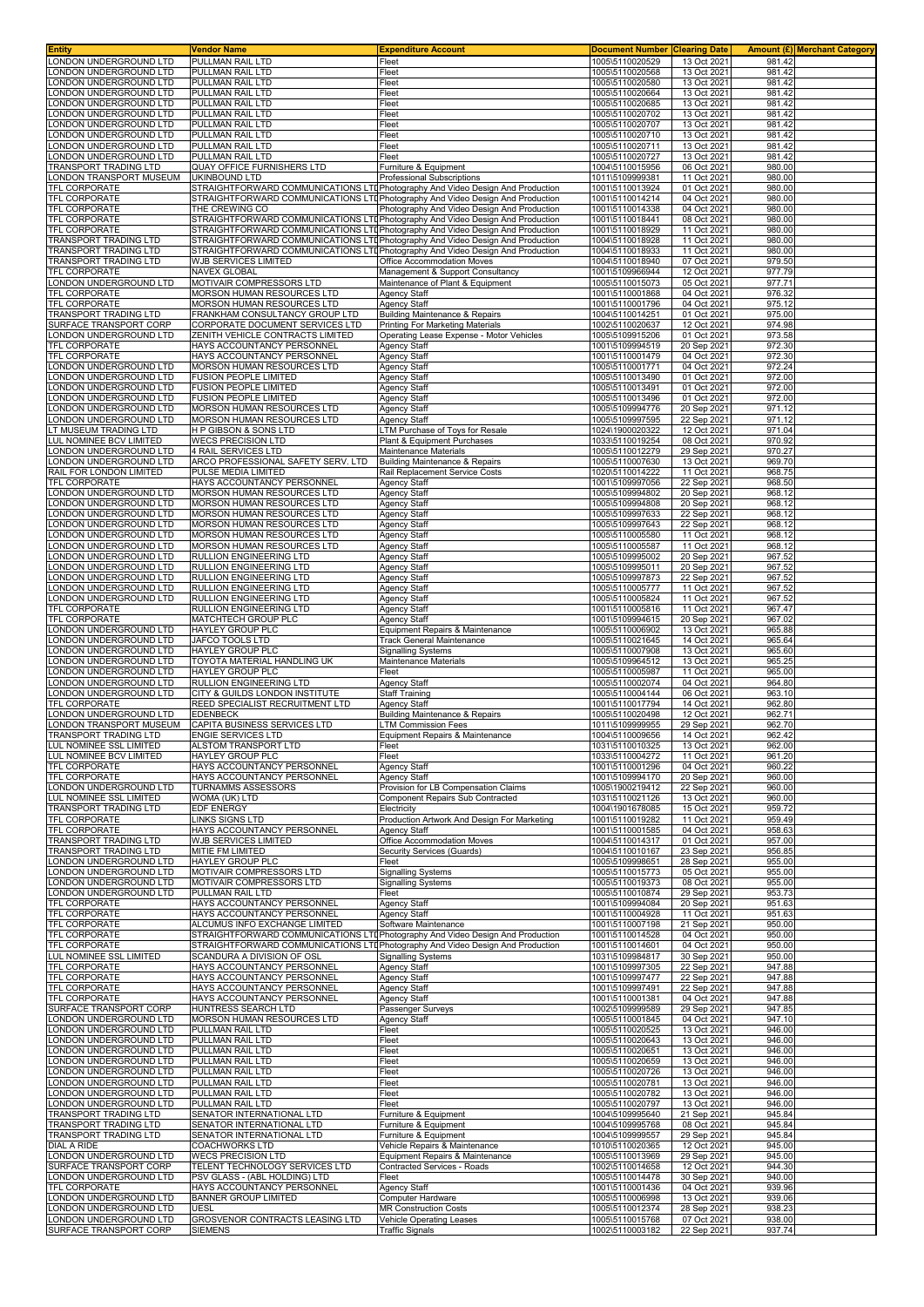| <b>Entity</b>                                          | Vendor Name                                                          | <b>Expenditure Account</b>                                                     | <b>Document Number</b>             | <b>Clearing Date</b>       |                  | Amount (£) Merchant Category |
|--------------------------------------------------------|----------------------------------------------------------------------|--------------------------------------------------------------------------------|------------------------------------|----------------------------|------------------|------------------------------|
| TFL CORPORATE                                          | MATCHTECH GROUP PLC                                                  | <b>Agency Staff</b>                                                            | 1001\5109997546                    | 22 Sep 2021                | 937.20<br>937.00 |                              |
| SURFACE TRANSPORT CORP<br>TRANSPORT TRADING LTD        | Hotline<br>ECS POWER & CONTROL LTD                                   | Promotions Incentives Merchandise Give-Aways<br>Building Maintenance & Repairs | 1002\5110019454<br>1004\5110011659 | 08 Oct 2021<br>29 Sep 2021 | 936.00           |                              |
| PUBLIC CARRIAGE OFFICE                                 | COMPUTACENTER PLC                                                    | Software Maintenance                                                           | 1003\5110004142                    | 06 Oct 2021                | 936.00           |                              |
| ONDON UNDERGROUND LTD                                  | CEF                                                                  | Electrical Equipment Maintenance                                               | 1005\5110000356                    | 20 Sep 2021                | 935.86           |                              |
| ONDON UNDERGROUND LTD<br>SURFACE TRANSPORT CORP        | MORSON HUMAN RESOURCES LTD<br><b>SIEMENS</b>                         | Agency Staff<br><b>Traffic Signals</b>                                         | 1005\5110001872<br>1002\5110010444 | 04 Oct 2021<br>29 Sep 2021 | 935.48<br>933.90 |                              |
| SURFACE TRANSPORT CORP                                 | <b>SIEMENS</b>                                                       | <b>Traffic Signals</b>                                                         | 1002\5110010448                    | 29 Sep 2021                | 933.90           |                              |
| SURFACE TRANSPORT CORP                                 | <b>SIEMENS</b>                                                       | <b>Traffic Signals</b>                                                         | 1002\5110010455                    | 29 Sep 2021                | 933.90           |                              |
| TUBE LINES LTD                                         | KINGSBEECH LTD                                                       | Pumps & Drainage                                                               | 1025\5110010484                    | 06 Oct 2021                | 932.32           |                              |
| ONDON RIVER SERVICES LTD<br>ONDON RIVER SERVICES LTD   | HAYS ACCOUNTANCY PERSONNEI<br>HAYS ACCOUNTANCY PERSONNEL             | <b>Agency Staff</b><br><b>Agency Staff</b>                                     | 1007\5109994531<br>1007\5110001336 | 20 Sep 2021<br>04 Oct 2021 | 931.96<br>931.96 |                              |
| ONDON RIVER SERVICES LTD                               | HAYS ACCOUNTANCY PERSONNEL                                           | <b>Agency Staff</b>                                                            | 1007\5110001557                    | 04 Oct 2021                | 931.96           |                              |
| ONDON RIVER SERVICES LTD                               | HAYS ACCOUNTANCY PERSONNEL                                           | <b>Agency Staff</b>                                                            | 1007\5110005280                    | 11 Oct 2021                | 931.96           |                              |
| ONDON RIVER SERVICES LTD<br>ONDON RIVER SERVICES LTD   | HAYS ACCOUNTANCY PERSONNEL<br>HAYS ACCOUNTANCY PERSONNEL             | <b>Agency Staff</b><br><b>Agency Staff</b>                                     | 1007\5109994107<br>1007\5109997235 | 20 Sep 2021<br>22 Sep 2021 | 931.92<br>931.92 |                              |
| ONDON RIVER SERVICES LTD                               | HAYS ACCOUNTANCY PERSONNEL                                           | <b>Agency Staff</b>                                                            | 1007\5109997299                    | 22 Sep 2021                | 931.92           |                              |
| ONDON RIVER SERVICES LTD                               | HAYS ACCOUNTANCY PERSONNEL                                           | <b>Agency Staff</b>                                                            | 1007\5110001274                    | 04 Oct 2021                | 931.92           |                              |
| ONDON RIVER SERVICES LTD<br>ONDON RIVER SERVICES LTD   | <b>HAYS ACCOUNTANCY PERSONNEL</b><br>HAYS ACCOUNTANCY PERSONNEL      | <b>Agency Staff</b><br>Agency Staff                                            | 1007\5110005303<br>1007\5109997284 | 11 Oct 2021<br>22 Sep 2021 | 931.92<br>931.84 |                              |
| ONDON RIVER SERVICES LTD                               | HAYS ACCOUNTANCY PERSONNEL                                           | Agency Staff                                                                   | 1007\5110005299                    | 11 Oct 2021                | 931.84           |                              |
| LT MUSEUM TRADING LTD                                  | JUST TRADE (UK) LTD.                                                 | LTM Purchase of Gifts for Resale                                               | 1024\1900020307                    | 12 Oct 2021                | 931.20           |                              |
| ONDON UNDERGROUND LTD                                  | <b>MORS SMITT STS SIGNALS</b>                                        | Fleet                                                                          | 1005\5110006570                    | 28 Sep 2021                | 931.12           |                              |
| TFL CORPORATE<br>LUL NOMINEE SSL LIMITED               | TRAINSAFE WELDABILITY LTD<br>KNORR-BREMSE RAIL LTD                   | <b>Staff Training</b><br><b>Signalling Systems</b>                             | 1001\5110013883<br>1031\5109999939 | 29 Sep 2021<br>28 Sep 2021 | 931.00<br>931.00 |                              |
| LONDON TRANSPORT MUSEUM                                | LONDON CRAFT CLUB                                                    | <b>Agency Staff</b>                                                            | 1011\5110013805                    | 01 Oct 2021                | 930.00           |                              |
| TFL CORPORATE                                          | INDUSTRIAL TRAINING SERVICES LTD                                     | <b>Staff Training</b>                                                          | 1001\5110010447                    | 28 Sep 2021                | 930.00           |                              |
| TFL CORPORATE<br>TFL CORPORATE                         | INDUSTRIAL TRAINING SERVICES LTD<br>INDUSTRIAL TRAINING SERVICES LTD | <b>Staff Training</b><br><b>Staff Training</b>                                 | 1001\5110018702<br>1001\5110018739 | 07 Oct 2021<br>08 Oct 2021 | 930.00<br>930.00 |                              |
| <b>TFL CORPORATE</b>                                   | INDUSTRIAL TRAINING SERVICES LTD                                     | <b>Staff Training</b>                                                          | 1001\5110018883                    | 07 Oct 2021                | 930.00           |                              |
| TFL CORPORATE                                          | INDUSTRIAL TRAINING SERVICES LTD                                     | <b>Staff Training</b>                                                          | 1001\5110019941                    | 13 Oct 2021                | 930.00           |                              |
| ONDON UNDERGROUND LTD                                  | 4 RAIL SERVICES LTD                                                  | Building Maintenance & Repairs                                                 | 1005\5110010182                    | 24 Sep 2021                | 930.00           |                              |
| ONDON UNDERGROUND LTD<br>TFL CORPORATE                 | HAYLEY GROUP PLC<br>HAYS ACCOUNTANCY PERSONNEL                       | <b>Signalling Systems</b><br><b>Agency Staff</b>                               | 1005\5109998634<br>1001\5110001273 | 28 Sep 2021<br>04 Oct 2021 | 930.00<br>928.40 |                              |
| TFL CORPORATE                                          | HAYS ACCOUNTANCY PERSONNEL                                           | Agency Staff                                                                   | 1001\5110004970                    | 11 Oct 2021                | 928.40           |                              |
| ONDON UNDERGROUND LTD                                  | SECHERON HASLER (UK) LTD                                             | Fleet                                                                          | 1005\5110007511                    | 13 Oct 2021                | 928.00           |                              |
| SURFACE TRANSPORT CORP<br>SURFACE TRANSPORT CORP       | <b>SIEMENS</b><br><b>SIEMENS</b>                                     | Contracted Services - Roads<br>Contracted Services - Roads                     | 1002\5110003188<br>1002\5110010461 | 22 Sep 2021<br>29 Sep 2021 | 927.30<br>927.30 |                              |
| SURFACE TRANSPORT CORP                                 | COMPUTACENTER PLC                                                    | Software Maintenance                                                           | 1002\5109998739                    | 28 Sep 2021                | 927.18           |                              |
| SURFACE TRANSPORT CORP                                 | HAYS ACCOUNTANCY PERSONNEL                                           | Agency Staff                                                                   | 1002\5109997261                    | 22 Sep 2021                | 927.15           |                              |
| SURFACE TRANSPORT CORP<br>SURFACE TRANSPORT CORP       | HAYS ACCOUNTANCY PERSONNEL                                           | <b>Agency Staff</b>                                                            | 1002\5110005144                    | 11 Oct 2021                | 927.15           |                              |
| ONDON UNDERGROUND LTD                                  | HAYS ACCOUNTANCY PERSONNEL<br>RULLION ENGINEERING LTD                | <b>Agency Staff</b><br>Agency Staff                                            | 1002\5110005291<br>1005\5109995009 | 11 Oct 2021<br>20 Sep 2021 | 927.15<br>927.13 |                              |
| TFL CORPORATE                                          | MATCHTECH GROUP PLC                                                  | Agency Staff                                                                   | 1001\5110001649                    | 04 Oct 2021                | 927.00           |                              |
| LONDON TRANSPORT MUSEUM                                | HAYS ACCOUNTANCY PERSONNEL                                           | <b>Agency Staff</b>                                                            | 1011\5109994397                    | 20 Sep 2021                | 926.67           |                              |
| TFL CORPORATE<br>ONDON UNDERGROUND LTD                 | MORSON HUMAN RESOURCES LTD<br>GUARDSMAN ENGINEERING LTD              | <b>Agency Staff</b><br>Plant & Equipment Purchases                             | 1001\5110001887<br>1005\5110006809 | 04 Oct 2021<br>12 Oct 2021 | 926.10<br>925.80 |                              |
| TRANSPORT TRADING LTD                                  | WJB SERVICES LIMITED                                                 | Office Accommodation Moves                                                     | 1004\5110013822                    | 29 Sep 2021                | 925.00           |                              |
| TFL CORPORATE                                          | HAYS ACCOUNTANCY PERSONNEI                                           | <b>Agency Staff</b>                                                            | 1001\5109994443                    | 20 Sep 2021                | 920.60           |                              |
| TFL CORPORATE                                          | HAYS ACCOUNTANCY PERSONNEI                                           | <b>Agency Staff</b>                                                            | 1001\5109994447                    | 20 Sep 2021                | 920.60           |                              |
| TFL CORPORATE<br>TFL CORPORATE                         | HAYS ACCOUNTANCY PERSONNEI<br>HAYS ACCOUNTANCY PERSONNEL             | <b>Agency Staff</b><br><b>Agency Staff</b>                                     | 1001\5109994462<br>1001\5109997194 | 20 Sep 2021<br>22 Sep 2021 | 920.60<br>920.60 |                              |
| LUL NOMINEE BCV LIMITED                                | KINGSBEECH LTD                                                       | Maintenance Materials                                                          | 1033\5110021114                    | 15 Oct 2021                | 919.68           |                              |
| TFL CORPORATE                                          | HAYS ACCOUNTANCY PERSONNEL                                           | <b>Agency Staff</b>                                                            | 1001\5109994302                    | 20 Sep 2021                | 919.52           |                              |
| TFL CORPORATE<br>TFL CORPORATE                         | HAYS ACCOUNTANCY PERSONNEL<br>HAYS ACCOUNTANCY PERSONNEL             | <b>Agency Staff</b><br><b>Agency Staff</b>                                     | 1001\5109997102<br>1001\5109997453 | 22 Sep 2021<br>22 Sep 2021 | 919.52<br>919.52 |                              |
| <b>TFL CORPORATE</b>                                   | HAYS ACCOUNTANCY PERSONNEL                                           | <b>Agency Staff</b>                                                            | 1001\5110001158                    | 04 Oct 2021                | 919.52           |                              |
| LONDON UNDERGROUND LTD                                 | RS COMPONENTS LTD                                                    | Maintenance Materials                                                          | 1005\5110000548                    | 29 Sep 2021                | 917.79           |                              |
| TRANSPORT TRADING LTD<br>TRANSPORT TRADING LTD         | SENATOR INTERNATIONAL LTD<br>SENATOR INTERNATIONAL LTD               | Furniture & Equipment                                                          | 1004\5110006717                    | 12 Oct 2021                | 915.84           |                              |
| SURFACE TRANSPORT CORP                                 | SKY HIGH PLC                                                         | Furniture & Equipment<br><b>Traffic Signals</b>                                | 1004\5110006818<br>1002\5109977509 | 12 Oct 2021<br>20 Sep 2021 | 915.84<br>915.42 |                              |
| LUL NOMINEE BCV LIMITED                                | <b>WECS PRECISION LTD</b>                                            | Fleet                                                                          | 1033\5110022307                    | 15 Oct 2021                | 915.40           |                              |
| ONDON UNDERGROUND LTD.                                 | <b>BERNLITE LTD</b>                                                  | Heating & Lighting                                                             | 1005\5110002791                    | 05 Oct 2021                | 915.00           |                              |
| LUL NOMINEE BCV LIMITED<br>LONDON TRANSPORT MUSEUM     | HAYLEY GROUP PLC<br>MITIE FM LIMITED                                 | Protective Clothing<br>Security Services (Guards)                              | 1033\5110006932<br>1011\5110010138 | 13 Oct 2021<br>27 Sep 2021 | 914.57<br>914.37 |                              |
| LONDON UNDERGROUND LTD                                 | BT SERVICE AGILITY                                                   | Marketing Exhibitions & Events                                                 | 1005\1900219498                    | 13 Oct 2021                | 913.58           |                              |
| LUL NOMINEE BCV LIMITED                                | <b>HAYLEY GROUP PLC</b>                                              | Vehicle Parts Gas Oil & Lubricants                                             | 1033\5109999330                    | 11 Oct 2021                | 911.70           |                              |
| LONDON RIVER SERVICES LTD<br>LONDON RIVER SERVICES LTD | <b>HAYLEY GROUP PLC</b><br>HAYLEY GROUP PLC                          | Equipment Repairs & Maintenance<br>Equipment Repairs & Maintenance             | 1007\5110007349<br>1007\5110007355 | 13 Oct 2021<br>13 Oct 2021 | 910.56<br>910.56 |                              |
| LONDON UNDERGROUND LTD                                 | MONO EUROPE LTD                                                      | Furniture & Equipment                                                          | 1005\5110020001                    | 12 Oct 2021                | 910.00           |                              |
| TFL CORPORATE                                          | OMNI COLOUR                                                          | Art And Poetry Installations And Programmes                                    | 1001\5110011539                    | 29 Sep 2021                | 910.00           |                              |
| LONDON UNDERGROUND LTD                                 | <b>HAYLEY GROUP PLC</b>                                              | <b>Signalling Systems</b><br>Agency Staff                                      | 1005\5109995634                    | 21 Sep 2021<br>20 Sep 2021 | 910.00           |                              |
| TFL CORPORATE<br>ONDON UNDERGROUND LTD                 | HAYS ACCOUNTANCY PERSONNEL<br>MORSON HUMAN RESOURCES LTD             | <b>Agency Staff</b>                                                            | 1001\5109994520<br>1005\5110001778 | 04 Oct 2021                | 908.00<br>907.24 |                              |
| TFL CORPORATE                                          | <b>FUSION PEOPLE LIMITED</b>                                         | Agency Staff                                                                   | 1001\5110009386                    | 24 Sep 2021                | 907.20           |                              |
| TFL CORPORATE                                          | FUSION PEOPLE LIMITED                                                | <b>Agency Staff</b>                                                            | 1001\5110013505                    | 01 Oct 2021                | 907.20           |                              |
| LONDON UNDERGROUND LTD<br>ONDON UNDERGROUND LTD        | JAMES WALKER UK LTD<br><b>FUSION PEOPLE LIMITED</b>                  | Fleet<br>Agency Staff                                                          | 1005\5109996960<br>1005\5110009297 | 22 Sep 2021<br>24 Sep 2021 | 905.00<br>904.40 |                              |
| DIAL A RIDE                                            | ELIS UK LIMITED                                                      | Stock of Lifts and Escalators                                                  | 1010\5109999615                    | 29 Sep 2021                | 904.30           |                              |
| LONDON UNDERGROUND LTD                                 | RULLION ENGINEERING LTD<br><b>RYGOR COMMERCIALS LTD</b>              | <b>Agency Staff</b>                                                            | 1005\5109997891<br>1005\5110018467 | 22 Sep 2021                | 904.20           |                              |
| LONDON UNDERGROUND LTD<br>TFL CORPORATE                | MORSON HUMAN RESOURCES LTD                                           | Vehicle Repairs & Maintenance<br>Agency Staff                                  | 1001\5110001772                    | 06 Oct 2021<br>04 Oct 2021 | 903.63<br>903.56 |                              |
| LONDON BUS SERVICES LTD                                | 02 UK LTD                                                            | <b>Telephony Mobile</b>                                                        | 1006\1900046330                    | 29 Sep 2021                | 903.21           |                              |
| ONDON UNDERGROUND LTD                                  | HAYLEY GROUP PLC                                                     | <b>Civil Engineering Construction Works</b>                                    | 1005\5110006898                    | 13 Oct 2021                | 903.08           |                              |
| TFL CORPORATE<br>TFL CORPORATE                         | RULLION ENGINEERING LTD<br>RULLION ENGINEERING LTD                   | Agency Staff<br>Agency Staff                                                   | 1001\5110002058<br>1001\5110002081 | 04 Oct 2021<br>04 Oct 2021 | 903.00<br>903.00 |                              |
| TFL CORPORATE                                          | RULLION ENGINEERING LTD                                              | <b>Agency Staff</b>                                                            | 1001\5110002087                    | 04 Oct 2021                | 903.00           |                              |
| TFL CORPORATE                                          | RULLION ENGINEERING LTD                                              | <b>Agency Staff</b>                                                            | 1001\5110002089                    | 04 Oct 2021                | 903.00           |                              |
| DOCKLANDS LIGHT RAILWAY<br>SURFACE TRANSPORT CORP      | EDF ENERGY<br>REDSPEED INTERNATIONAL LTD                             | Electricity<br>Maintenance of Plant & Equipment                                | 1012\5110003366<br>1002\5109995177 | 21 Sep 2021<br>20 Sep 2021 | 902.68<br>902.50 |                              |
| TRANSPORT TRADING LTD                                  | ONE TIME SUPPLIER - FARES                                            | Fares Refund Control (TTL Only)                                                | 1004\1100980434                    | 13 Oct 2021                | 900.80           |                              |
| RAIL FOR LONDON LIMITED                                | FUSION PEOPLE LIMITED                                                | <b>Agency Staff</b>                                                            | 1020\5110017862                    | 08 Oct 2021                | 900.48           |                              |
| ONDON UNDERGROUND LTD<br>SURFACE TRANSPORT CORP        | HAYLEY GROUP PLC<br>SHOE VOUCHERS LTD                                | Protective Clothing<br>Uniforms                                                | 1005\5110002148<br>1002\5110021220 | 04 Oct 2021<br>15 Oct 2021 | 900.03<br>900.00 |                              |
| TRANSPORT TRADING LTD                                  | WJB SERVICES LIMITED                                                 | Office Accommodation Moves                                                     | 1004\5110018948                    | 08 Oct 2021                | 900.00           |                              |
| LONDON UNDERGROUND LTD                                 | DIRECT TRACK SOLUTIONS LTD                                           | <b>Track General Maintenance</b>                                               | 1005\5110010314                    | 23 Sep 2021                | 900.00           |                              |
| LUL NOMINEE BCV LIMITED                                | ELECTROMECH DESIGN & ASSEMBLY                                        | Fleet                                                                          | 1033\5109997953                    | 22 Sep 2021                | 900.00           |                              |
| LONDON UNDERGROUND LTD<br>LT MUSEUM TRADING LTD        | TRANSPORT CARRIER SERVICE<br>PLATFORM 5 PUBLISHING LTD               | Maintenance Materials<br>LTM Purchase of Gifts for Resale                      | 1005\5110007711<br>1024\1900020204 | 28 Sep 2021<br>21 Sep 2021 | 900.00<br>900.00 |                              |
| LONDON UNDERGROUND LTD                                 | REBECCA THOMAS                                                       | COVID 19 planning                                                              | 1005\5110019739                    | 11 Oct 2021                | 900.00           |                              |
| ONDON UNDERGROUND LTD                                  | CEF                                                                  | <b>Electrical Equipment Maintenance</b>                                        | 1005\5110016070                    | 04 Oct 2021                | 899.90           |                              |
| TFL CORPORATE<br>TFL CORPORATE                         | HAYS ACCOUNTANCY PERSONNEL<br>COMTEC CABLE ACCESSORIES LTD           | Agency Staff<br>Manage IT Services                                             | 1001\5109994562<br>1001\5109999415 | 20 Sep 2021<br>29 Sep 2021 | 898.80<br>898.80 |                              |
| LONDON BUS SERVICES LTD                                | 02 UK LTD                                                            | <b>Telephony Mobile</b>                                                        | 1006\1900046327                    | 29 Sep 2021                | 898.61           |                              |
| PUBLIC CARRIAGE OFFICE                                 | HAYS ACCOUNTANCY PERSONNEL                                           | Agency Staff                                                                   | 1003\5110001051                    | 04 Oct 2021                | 897.70           |                              |
| LUL NOMINEE SSL LIMITED<br>TFL CORPORATE               | HAYLEY GROUP PLC<br>CORPORATE DOCUMENT SERVICES LTD                  | <b>Signalling Systems</b><br>Printing For Customer Info Materials              | 1031\5110000611<br>1001\5109988368 | 29 Sep 2021                | 897.70<br>897.60 |                              |
| LONDON UNDERGROUND LTD                                 | COMECH METROLOGY                                                     | <b>Track General Maintenance</b>                                               | 1005\5110007018                    | 21 Sep 2021<br>20 Sep 2021 | 896.02           |                              |
| TUBE LINES LTD                                         | BRIDGEWAY CONSULTING LTD                                             | <b>Staff Training</b>                                                          | 1025\5110004024                    | 06 Oct 2021                | 896.00           |                              |
| TFL CORPORATE                                          | HAYS ACCOUNTANCY PERSONNEL                                           | <b>Agency Staff</b>                                                            | 1001\5110004905                    | 11 Oct 2021                | 895.70           |                              |
| TFL CORPORATE<br>TFL CORPORATE                         | MORSON HUMAN RESOURCES LTD<br>MORSON HUMAN RESOURCES LTD             | <b>Agency Staff</b><br>Agency Staff                                            | 1001\5110001886<br>1001\5110005485 | 04 Oct 2021<br>11 Oct 2021 | 895.20<br>895.20 |                              |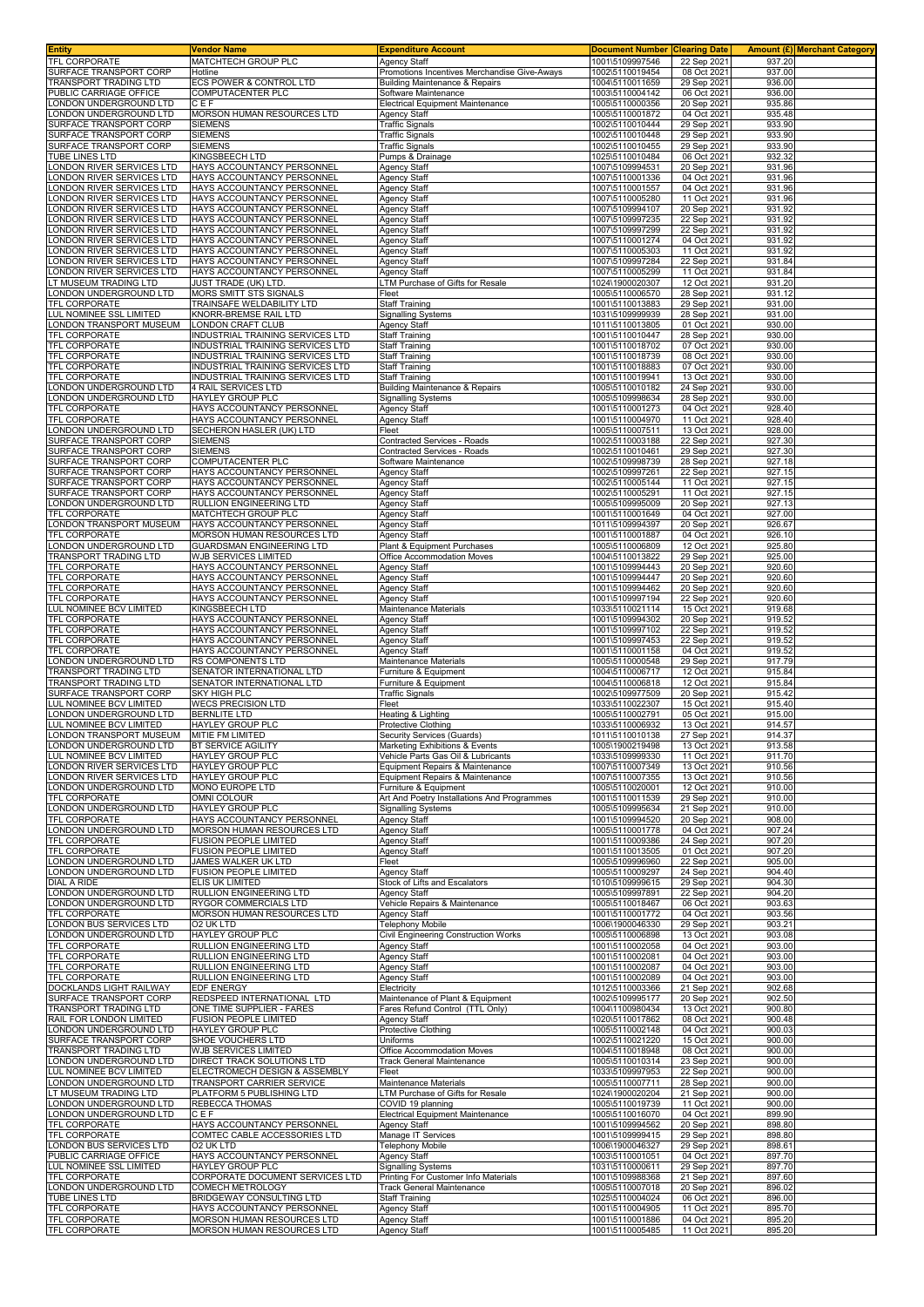| Entity                                                   | <b>Vendor Name</b>                                           | <b>Expenditure Account</b>                                                          | <b>Document Number Clearing Date</b> |                            | <b>Amount (£) Merchant Category</b> |  |
|----------------------------------------------------------|--------------------------------------------------------------|-------------------------------------------------------------------------------------|--------------------------------------|----------------------------|-------------------------------------|--|
| T MUSEUM TRADING LTD<br>ONDON UNDERGROUND LTD            | FOX & CHAVE<br><b>CT PLUS LIMITED</b>                        | LTM Purchase of Clothing & Accessories - Children<br>Rail Replacement Service Costs | 1024\1900020167<br>1005\5110020408   | 27 Sep 2021<br>12 Oct 202  | 894.00<br>894.00                    |  |
| ONDON BUS SERVICES LTD                                   | O2 UK LTD                                                    | <b>Telephony Mobile</b>                                                             | 1006\1900046325                      | 29 Sep 2021                | 893.98                              |  |
| ONDON BUS SERVICES LTD                                   | O2 UK LTD                                                    | Telephony Mobile                                                                    | 1006\1900046326                      | 29 Sep 202                 | 893.98                              |  |
| ONDON UNDERGROUND LTD                                    | <b>FUSION PEOPLE LIMITED</b>                                 | Agency Staff                                                                        | 1005\5110013458                      | 01 Oct 202                 | 892.87                              |  |
| ONDON BUS SERVICES LTD                                   | O2 UK LTD                                                    | Telephony Mobile                                                                    | 1006\1900046324                      | 29 Sep 202                 | 891.72                              |  |
| RAIL FOR LONDON LIMITED                                  | HAYLEY GROUP PLC                                             | Protective Clothing                                                                 | 1020\5110006913                      | 13 Oct 2021                | 891.20                              |  |
| ONDON UNDERGROUND LTD.                                   | <b>RS COMPONENTS LTD</b>                                     | Maintenance Materials                                                               | 1005\5110004377                      | 08 Oct 202                 | 891.09                              |  |
| ONDON UNDERGROUND LTD<br>ONDON UNDERGROUND LTD           | <b>FUSION PEOPLE LIMITED</b><br><b>FUSION PEOPLE LIMITED</b> | Agency Staff<br><b>Agency Staff</b>                                                 | 1005\5110009324<br>1005\5110009380   | 24 Sep 202<br>24 Sep 2021  | 891.00<br>891.00                    |  |
| ONDON UNDERGROUND LTD                                    | FUSION PEOPLE LIMITED                                        | Agency Staff                                                                        | 1005\5110013416                      | 01 Oct 2021                | 891.00                              |  |
| ONDON UNDERGROUND LTD.                                   | <b>FUSION PEOPLE LIMITED</b>                                 | <b>Agency Staff</b>                                                                 | 1005\5110013427                      | 01 Oct 202                 | 891.00                              |  |
| ONDON UNDERGROUND LTD                                    | <b>FUSION PEOPLE LIMITED</b>                                 | Agency Staff                                                                        | 1005\5110013498                      | 01 Oct 2021                | 891.00                              |  |
| ONDON UNDERGROUND LTD                                    | <b>FUSION PEOPLE LIMITED</b>                                 | Agency Staff                                                                        | 1005\5110017817                      | 08 Oct 2021                | 891.00                              |  |
| ONDON UNDERGROUND LTD<br>ONDON UNDERGROUND LTD           | <b>FUSION PEOPLE LIMITED</b><br><b>FUSION PEOPLE LIMITED</b> | <b>Agency Staff</b><br><b>Agency Staff</b>                                          | 1005\5110017836<br>1005\5110017842   | 08 Oct 2021<br>08 Oct 2021 | 891.00<br>891.00                    |  |
| ONDON BUS SERVICES LTD                                   | O2 UK LTD                                                    | <b>Telephony Mobile</b>                                                             | 1006\1900046323                      | 29 Sep 2021                | 890.91                              |  |
| ONDON UNDERGROUND LTD.                                   | MORSON HUMAN RESOURCES LTD                                   | <b>Agency Staff</b>                                                                 | 1005\5110001740                      | 04 Oct 202                 | 890.19                              |  |
| ONDON UNDERGROUND LTD                                    | MORSON HUMAN RESOURCES LTD                                   | Agency Staff                                                                        | 1005\5110001746                      | 04 Oct 202                 | 890.19                              |  |
| ONDON UNDERGROUND LTD.                                   | <b>MORSON HUMAN RESOURCES LTD</b>                            | <b>Agency Staff</b>                                                                 | 1005\5110005575                      | 11 Oct 202                 | 890.19                              |  |
| <b>TFL CORPORATE</b><br>ONDON UNDERGROUND LTD            | FOCUS ON TRAINING<br><b>FUSION PEOPLE LIMITED</b>            | <b>Staff Training</b><br>Agency Staff                                               | 1001\5110019951<br>1005\5110017942   | 13 Oct 2021<br>08 Oct 2021 | 890.00<br>889.99                    |  |
| <b>FEL CORPORATE</b>                                     | QA IT SERVICE LTD                                            | <b>Staff Training</b>                                                               | 1001\5109995788                      | 21 Sep 2021                | 889.90                              |  |
| ONDON UNDERGROUND LTD                                    | TRAD SCAFFOLDING CO LTD                                      | Track General Maintenance                                                           | 1005\5109995415                      | 20 Sep 202                 | 889.60                              |  |
| ONDON UNDERGROUND LTD                                    | ECON CONSTRUCTION LTD                                        | Building Maintenance & Repairs                                                      | 1005\5110011423                      | 28 Sep 2021                | 889.37                              |  |
| <b>TFL CORPORATE</b>                                     | RULLION ENGINEERING LTD                                      | <b>Agency Staff</b>                                                                 | 1001\5109995031                      | 20 Sep 2021                | 888.26<br>888.25                    |  |
| ONDON UNDERGROUND LTD<br>ONDON UNDERGROUND LTD           | <b>FUSION PEOPLE LIMITED</b><br><b>FUSION PEOPLE LIMITED</b> | <b>Agency Staff</b><br><b>Agency Staff</b>                                          | 1005\5110009377<br>1005\5110013492   | 24 Sep 202<br>01 Oct 202   | 888.25                              |  |
| ONDON UNDERGROUND LTD                                    | <b>FUSION PEOPLE LIMITED</b>                                 | Agency Staff                                                                        | 1005\5110013514                      | 01 Oct 2021                | 888.25                              |  |
| ONDON UNDERGROUND LTD                                    | <b>FUSION PEOPLE LIMITED</b>                                 | Agency Staff                                                                        | 1005\5110013527                      | 01 Oct 2021                | 888.25                              |  |
| ONDON UNDERGROUND LTD                                    | <b>FUSION PEOPLE LIMITED</b>                                 | <b>Agency Staff</b>                                                                 | 1005\5110017826                      | 08 Oct 202                 | 888.25                              |  |
| ONDON UNDERGROUND LTD<br>SURFACE TRANSPORT CORP          | <b>FUSION PEOPLE LIMITED</b><br><b>EVERSHEDS</b>             | Agency Staff<br>Legal Fees                                                          | 1005\5110017844<br>1002\5110003527   | 08 Oct 2021<br>23 Sep 2021 | 888.25<br>888.00                    |  |
| ONDON TRANSPORT MUSEUM                                   | <b>DHEVIA SHARMA</b>                                         | Purchase of Souvenirs for Resale                                                    | 1011\5110006263                      | 11 Oct 2021                | 887.50                              |  |
| ONDON UNDERGROUND LTD.                                   | MORSON HUMAN RESOURCES LTD                                   | Agency Staff                                                                        | 1005\5109994783                      | 20 Sep 202                 | 887.44                              |  |
| ONDON UNDERGROUND LTD                                    | MORSON HUMAN RESOURCES LTD                                   | Agency Staff                                                                        | 1005\5109997614                      | 22 Sep 2021                | 887.44                              |  |
| ONDON UNDERGROUND LTD                                    | MORSON HUMAN RESOURCES LTD                                   | <b>Agency Staff</b>                                                                 | 1005\5110001751                      | 04 Oct 2021                | 887.44                              |  |
| ONDON UNDERGROUND LTD<br>ONDON UNDERGROUND LTD           | MORSON HUMAN RESOURCES LTD<br>MORSON HUMAN RESOURCES LTD     | <b>Agency Staff</b><br><b>Agency Staff</b>                                          | 1005\5110001753<br>1005\5110001769   | 04 Oct 2021<br>04 Oct 2021 | 887.44<br>887.44                    |  |
| ONDON UNDERGROUND LTD                                    | MORSON HUMAN RESOURCES LTD                                   | Agency Staff                                                                        | 1005\5110001770                      | 04 Oct 2021                | 887.44                              |  |
| ONDON UNDERGROUND LTD.                                   | MORSON HUMAN RESOURCES LTD                                   | Agency Staff                                                                        | 1005\5110001777                      | 04 Oct 2021                | 887.44                              |  |
| ONDON UNDERGROUND LTD                                    | MORSON HUMAN RESOURCES LTD                                   | <b>Agency Staff</b>                                                                 | 1005\5110001779                      | 04 Oct 2021                | 887.44                              |  |
| ONDON UNDERGROUND LTD.<br>ONDON UNDERGROUND LTD          | MORSON HUMAN RESOURCES LTD<br>MORSON HUMAN RESOURCES LTD     | <b>Agency Staff</b><br><b>Agency Staff</b>                                          | 1005\5110001781<br>1005\5110001790   | 04 Oct 202<br>04 Oct 2021  | 887.44<br>887.44                    |  |
| ONDON UNDERGROUND LTD.                                   | MORSON HUMAN RESOURCES LTD                                   | <b>Agency Staff</b>                                                                 | 1005\5110001794                      | 04 Oct 2021                | 887.44                              |  |
| ONDON UNDERGROUND LTD.                                   | MORSON HUMAN RESOURCES LTD                                   | <b>Agency Staff</b>                                                                 | 1005\5110001870                      | 04 Oct 2021                | 887.44                              |  |
| ONDON UNDERGROUND LTD.                                   | MORSON HUMAN RESOURCES LTD                                   | <b>Agency Staff</b>                                                                 | 1005\5110001874                      | 04 Oct 202                 | 887.44                              |  |
| ONDON UNDERGROUND LTD                                    | MORSON HUMAN RESOURCES LTD                                   | Agency Staff                                                                        | 1005\5110001877                      | 04 Oct 202                 | 887.44                              |  |
| ONDON UNDERGROUND LTD<br>ONDON UNDERGROUND LTD           | MORSON HUMAN RESOURCES LTD<br>MORSON HUMAN RESOURCES LTD     | Agency Staff<br><b>Agency Staff</b>                                                 | 1005\5110001878<br>1005\5110001880   | 04 Oct 2021<br>04 Oct 202  | 887.44<br>887.44                    |  |
| ONDON UNDERGROUND LTD                                    | MORSON HUMAN RESOURCES LTD                                   | <b>Agency Staff</b>                                                                 | 1005\5110001881                      | 04 Oct 202                 | 887.44                              |  |
| ONDON UNDERGROUND LTD                                    | MORSON HUMAN RESOURCES LTD                                   | Agency Staff                                                                        | 1005\5110001882                      | 04 Oct 2021                | 887.44                              |  |
| ONDON UNDERGROUND LTD                                    | MORSON HUMAN RESOURCES LTD                                   | Agency Staff                                                                        | 1005\5110001892                      | 04 Oct 2021                | 887.44                              |  |
| ONDON UNDERGROUND LTD<br>ONDON UNDERGROUND LTD           | MORSON HUMAN RESOURCES LTD<br>MORSON HUMAN RESOURCES LTD     | <b>Agency Staff</b>                                                                 | 1005\5110001896                      | 04 Oct 2021<br>04 Oct 2021 | 887.44<br>887.44                    |  |
| ONDON UNDERGROUND LTD                                    | MORSON HUMAN RESOURCES LTD                                   | Agency Staff<br><b>Agency Staff</b>                                                 | 1005\5110001901<br>1005\5110001902   | 04 Oct 2021                | 887.44                              |  |
| ONDON UNDERGROUND LTD                                    | MORSON HUMAN RESOURCES LTD                                   | <b>Agency Staff</b>                                                                 | 1005\5110001903                      | 04 Oct 2021                | 887.44                              |  |
| ONDON UNDERGROUND LTD.                                   | RULLION ENGINEERING LTD                                      | Agency Staff                                                                        | 1005\5109997871                      | 22 Sep 202                 | 886.89                              |  |
| ONDON UNDERGROUND LTD                                    | <b>RULLION ENGINEERING LTD</b>                               | Agency Staff                                                                        | 1005\5110002060                      | 04 Oct 2021                | 886.89                              |  |
| ONDON UNDERGROUND LTD<br>ONDON UNDERGROUND LTD           | RULLION ENGINEERING LTD<br>RULLION ENGINEERING LTD           | <b>Agency Staff</b><br><b>Agency Staff</b>                                          | 1005\5110002062<br>1005\5110002065   | 04 Oct 2021<br>04 Oct 2021 | 886.89<br>886.89                    |  |
| ONDON UNDERGROUND LTD                                    | <b>RULLION ENGINEERING LTD</b>                               | <b>Agency Staff</b>                                                                 | 1005\5110002066                      | 04 Oct 2021                | 886.89                              |  |
| ONDON UNDERGROUND LTD                                    | RULLION ENGINEERING LTD                                      | Agency Staff                                                                        | 1005\5110002069                      | 04 Oct 2021                | 886.89                              |  |
| ONDON UNDERGROUND LTD.                                   | RULLION ENGINEERING LTD                                      | <b>Agency Staff</b>                                                                 | 1005\5110002075                      | 04 Oct 2021                | 886.89                              |  |
| ONDON UNDERGROUND LTD                                    | <b>RULLION ENGINEERING LTD</b>                               | <b>Agency Staff</b>                                                                 | 1005\5110002077                      | 04 Oct 2021                | 886.89                              |  |
| LONDON UNDERGROUND LTD<br>ONDON UNDERGROUND LTD          | <b>RULLION ENGINEERING LTD</b><br>RULLION ENGINEERING LTD    | Agency Staff<br><b>Agency Staff</b>                                                 | 1005\5110002093<br>1005\5110002100   | 04 Oct 2021<br>04 Oct 2021 | 886.89<br>886.89                    |  |
| ONDON UNDERGROUND LTD                                    | <b>RULLION ENGINEERING LTD</b>                               | <b>Agency Staff</b>                                                                 | 1005\5110002101                      | 04 Oct 2021                | 886.89                              |  |
| ONDON UNDERGROUND LTD                                    | RULLION ENGINEERING LTD                                      | <b>Agency Staff</b>                                                                 | 1005\5110002105                      | 04 Oct 2021                | 886.89                              |  |
| ONDON UNDERGROUND LTD                                    | <b>RULLION ENGINEERING LTD</b>                               | <b>Agency Staff</b>                                                                 | 1005\5110005780                      | 11 Oct 2021                | 886.89                              |  |
| ONDON UNDERGROUND LTD                                    | RULLION ENGINEERING LTD                                      | Agency Staff                                                                        | 1005\5110005786                      | 11 Oct 2021                | 886.89                              |  |
| ONDON UNDERGROUND LTD.<br>SURFACE TRANSPORT CORP         | <b>RULLION ENGINEERING LTD</b><br>HAYS ACCOUNTANCY PERSONNEL | Agency Staff<br>Agency Staff                                                        | 1005\5110005801<br>1002\5109997134   | 11 Oct 2021<br>22 Sep 202  | 886.89<br>886.54                    |  |
| SURFACE TRANSPORT CORP                                   | <b>HAYS ACCOUNTANCY PERSONNEL</b>                            | Agency Staff                                                                        | 1002\5110005230                      | 11 Oct 202                 | 886.54                              |  |
| RAIL FOR LONDON LIMITED                                  | CORPORATE DOCUMENT SERVICES LTD                              | Printing For Marketing Materials                                                    | 1020\5110006323                      | 20 Sep 2021                | 885.36                              |  |
| <b>FEL CORPORATE</b>                                     | PAUL MACARTHUR LTD T/A SCCS                                  | <b>MR Construction Costs</b>                                                        | 1001\5110011113                      | 27 Sep 2021                | 885.10                              |  |
| DOCKLANDS LIGHT RAILWAY<br>ONDON UNDERGROUND LTD         | <b>EDF ENERGY</b><br>RULLION ENGINEERING LTD                 | Electricity<br>Agency Staff                                                         | 1012\5110008089<br>1005\5110002098   | 22 Sep 2021<br>04 Oct 2021 | 884.90<br>884.40                    |  |
| ONDON UNDERGROUND LTD                                    | RULLION ENGINEERING LTD                                      | Agency Staff                                                                        | 1005\5110002102                      | 04 Oct 2021                | 884.40                              |  |
| ONDON UNDERGROUND LTD                                    | <b>RULLION ENGINEERING LTD</b>                               | Agency Staff                                                                        | 1005\5110002104                      | 04 Oct 2021                | 884.40                              |  |
| ONDON UNDERGROUND LTD                                    | RS COMPONENTS LTD                                            | Maintenance Materials                                                               | 1005\5109996088                      | 22 Sep 2021                | 883.00                              |  |
| ONDON BUS SERVICES LTD                                   | O2 UK LTD                                                    | <b>Telephony Mobile</b>                                                             | 1006\1900046322                      | 29 Sep 2021                | 881.70                              |  |
| <b>FRANSPORT TRADING LTD</b><br>ONDON RIVER SERVICES LTD | <b>LANES GROUP PLC</b><br><b>BLAKLEY ELECTRICS LTD</b>       | <b>Building Maintenance &amp; Repairs</b><br>Equipment Repairs & Maintenance        | 1004\5110016449<br>1007\5110019470   | 05 Oct 2021<br>08 Oct 2021 | 881.11<br>880.83                    |  |
| ONDON TRANSPORT MUSEUM                                   | <b>SMART TEACHERS</b>                                        | Agency Staff                                                                        | 1011\5110000163                      | 22 Sep 2021                | 880.00                              |  |
| ONDON TRANSPORT MUSEUM                                   | <b>SMART TEACHERS</b>                                        | Agency Staff                                                                        | 1011\5110007667                      | 06 Oct 2021                | 880.00                              |  |
| <b>TFL CORPORATE</b>                                     | <b>CIPFA</b>                                                 | <b>Staff Training</b>                                                               | 1001\5110018880                      | 08 Oct 2021                | 880.00                              |  |
| PUBLIC CARRIAGE OFFICE<br><b>TRANSPORT TRADING LTD</b>   | HAYS ACCOUNTANCY PERSONNEL<br>NOVACROFT DIRECT LTD           | Agency Staff<br>Ticket & Pass Production                                            | 1003\5110001447<br>1004\5110011005   | 04 Oct 2021<br>28 Sep 2021 | 879.76<br>879.28                    |  |
| ONDON UNDERGROUND LTD                                    | <b>EDENBECK</b>                                              | Building Maintenance & Repairs                                                      | 1005\5110016475                      | 05 Oct 2021                | 878.81                              |  |
| ONDON BUS SERVICES LTD                                   | O2 UK LTD                                                    | Telephony Mobile                                                                    | 1006\1900046328                      | 29 Sep 2021                | 878.63                              |  |
| ONDON UNDERGROUND LTD                                    | <b>HAYLEY GROUP PLC</b>                                      | Protective Clothing                                                                 | 1005\5109995591                      | 21 Sep 2021                | 878.50                              |  |
| LUL NOMINEE SSL LIMITED                                  | BOMBARDIER TRANSPORT UK                                      | Fleet<br>Fleet                                                                      | 1031\5109998710                      | 28 Sep 2021                | 878.50<br>877.00                    |  |
| LUL NOMINEE SSL LIMITED<br><b>UL NOMINEE BCV LIMITED</b> | HAYLEY GROUP PLC<br>KNORR-BREMSE RAIL LTD                    | Maintenance Materials                                                               | 1031\5110004227<br>1033\5109998876   | 06 Oct 2021<br>28 Sep 2021 | 876.68                              |  |
| RAIL FOR LONDON LIMITED                                  | <b>TRAVIS PERKINS</b>                                        | Maintenance Materials                                                               | 1020\5110021538                      | 14 Oct 2021                | 876.60                              |  |
| ONDON UNDERGROUND LTD                                    | <b>HAYLEY GROUP PLC</b>                                      | Fleet                                                                               | 1005\5109999899                      | 29 Sep 2021                | 876.40                              |  |
| ONDON UNDERGROUND LTD                                    | UNILATHE LIMITED                                             | Fleet                                                                               | 1005\5109991450                      | 20 Sep 2021                | 876.00                              |  |
| ONDON UNDERGROUND LTD<br>ONDON UNDERGROUND LTD           | UNILATHE LIMITED<br>UNILATHE LIMITED                         | Fleet<br>Fleet                                                                      | 1005\5110021333<br>1005\5110021335   | 13 Oct 2021<br>13 Oct 2021 | 876.00<br>876.00                    |  |
| ONDON BUS SERVICES LTD                                   | O2 UK LTD                                                    | <b>Telephony Mobile</b>                                                             | 1006\1900046329                      | 29 Sep 2021                | 875.56                              |  |
| <b>TUBE LINES LTD</b>                                    | <b>EDF ENERGY</b>                                            | Electricity                                                                         | 1040\1900000136                      | 20 Sep 2021                | 875.43                              |  |
| <b>TFL CORPORATE</b>                                     | HAYS ACCOUNTANCY PERSONNEL                                   | <b>Agency Staff</b>                                                                 | 1001\5110005122                      | 11 Oct 2021                | 875.00                              |  |
| SURFACE TRANSPORT CORP<br>RAIL FOR LONDON LIMITED        | HAYS ACCOUNTANCY PERSONNEL<br>SHIFT TRAFFIC EVENTS LIMITED   | <b>Agency Staff</b><br>Management & Support Consultancy                             | 1002\5110001358<br>1020\5110006392   | 04 Oct 2021<br>27 Sep 2021 | 875.00<br>875.00                    |  |
| RAIL FOR LONDON LIMITED                                  | SHIFT TRAFFIC EVENTS LIMITED                                 | Management & Support Consultancy                                                    | 1020\5110006393                      | 28 Sep 2021                | 875.00                              |  |
| <b>LUL NOMINEE BCV LIMITED</b>                           | HOPPECKE INDUSTRIAL BATTERIES                                | Fleet                                                                               | 1033\5110008217                      | 13 Oct 2021                | 875.00                              |  |
| PUBLIC CARRIAGE OFFICE                                   | HAYS ACCOUNTANCY PERSONNEL                                   | <b>Agency Staff</b>                                                                 | 1003\5109994588                      | 20 Sep 2021                | 874.95                              |  |
| ONDON UNDERGROUND LTD                                    | CEF                                                          | Heating & Lighting                                                                  | 1005\5110018914                      | 12 Oct 2021                | 874.95                              |  |
| <b>TFL CORPORATE</b><br><b>FRANSPORT TRADING LTD</b>     | MORSON HUMAN RESOURCES LTD<br><b>SARAH HOPE</b>              | Agency Staff<br>Planning & Development Consultancy                                  | 1001\5110001765<br>1004\5110020774   | 04 Oct 2021<br>15 Oct 2021 | 874.66<br>873.75                    |  |
| LONDON UNDERGROUND LTD                                   | <b>BTROS ELECTRONICS UK</b>                                  | Fleet                                                                               | 1005\5110006834                      | 21 Sep 2021                | 872.83                              |  |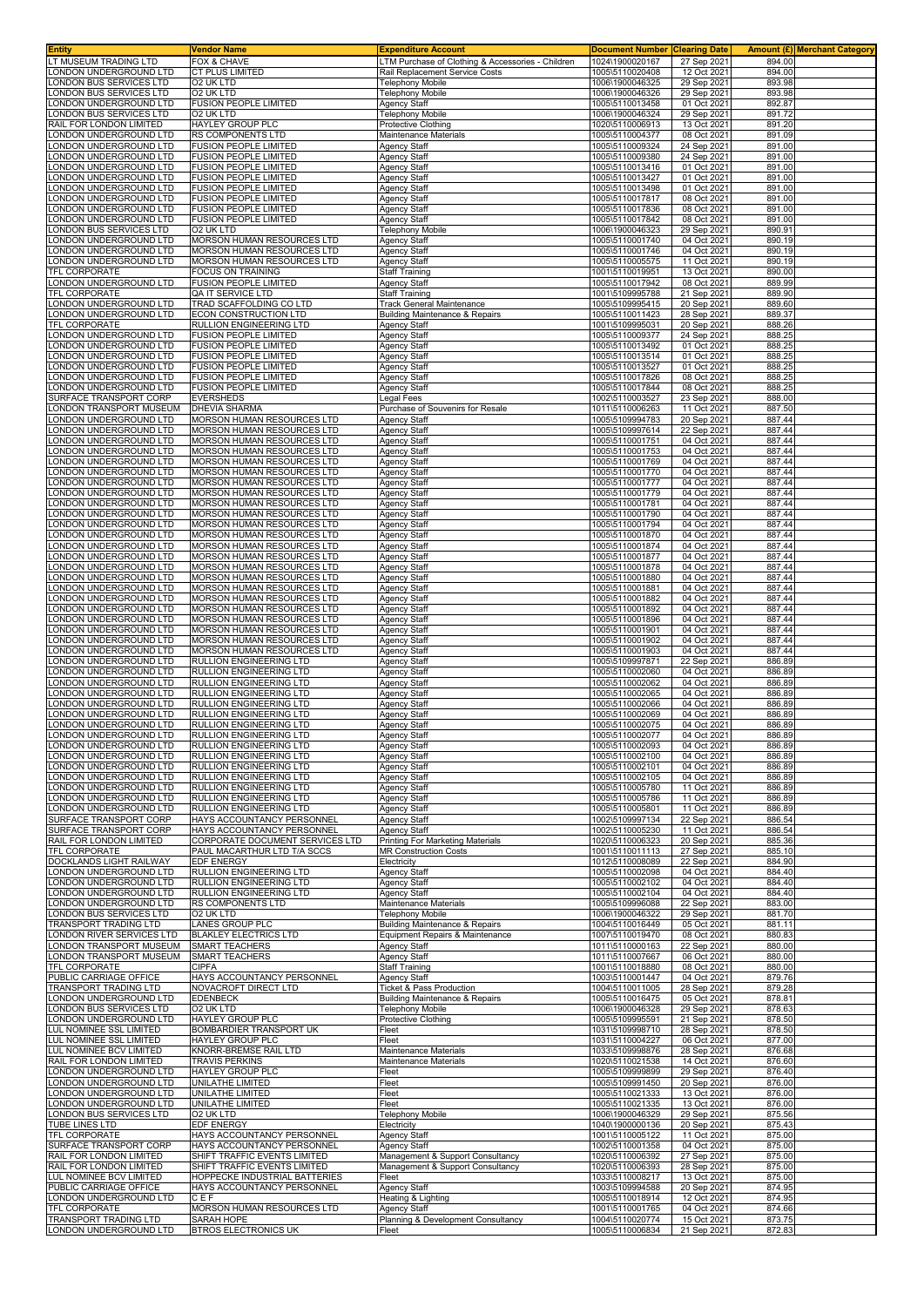| <b>Entity</b>                                       | Vendor Name                                                                    | <b>Expenditure Account</b>                                         | Document Number  Clearing Date     |                            |                  | <b>Amount (£) Merchant Category</b> |
|-----------------------------------------------------|--------------------------------------------------------------------------------|--------------------------------------------------------------------|------------------------------------|----------------------------|------------------|-------------------------------------|
| LONDON UNDERGROUND LTD<br>TFL CORPORATE             | <b>BTROS ELECTRONICS UK</b><br>PCI SECURITY STANDARDS COUNCIL                  | Fleet<br>Legal Fees                                                | 1005\5110006835<br>1001\1900073887 | 21 Sep 2021<br>08 Oct 2021 | 872.83<br>872.52 |                                     |
| SURFACE TRANSPORT CORP                              | MATCHTECH GROUP PLC                                                            | Agency Staff                                                       | 1002\5110001632                    | 04 Oct 2021                | 871.36           |                                     |
| LUL NOMINEE SSL LIMITED                             | BOMBARDIER TRANSPORT UK                                                        | Fleet                                                              | 1031\5109998709                    | 28 Sep 2021                | 870.24           |                                     |
| TFL CORPORATE                                       | HAYS ACCOUNTANCY PERSONNEL                                                     | <b>Agency Staff</b>                                                | 1001\5110001042                    | 04 Oct 2021                | 870.21           |                                     |
| TFL CORPORATE<br>LONDON UNDERGROUND LTD             | MATCHTECH GROUP PLC<br><b>FUSION PEOPLE LIMITED</b>                            | Agency Staff<br><b>Agency Staff</b>                                | 1001\5110005402<br>1005\5110009372 | 11 Oct 2021<br>24 Sep 2021 | 870.00<br>870.00 |                                     |
| SURFACE TRANSPORT CORP                              | SKY HIGH PLC                                                                   | <b>Traffic Signals</b>                                             | 1002\5109989282                    | 01 Oct 202                 | 870.00           |                                     |
| <b>TUBE LINES LTD</b>                               | HAYS ACCOUNTANCY PERSONNEL                                                     | <b>Agency Staff</b>                                                | 1040\5110001467                    | 04 Oct 2021                | 869.72           |                                     |
| ONDON UNDERGROUND LTD<br>ONDON UNDERGROUND LTD      | THALES GROUND TRANSPORTATION SYSTE Signalling Systems<br>FUSION PEOPLE LIMITED | Agency Staff                                                       | 1005\5110010203<br>1005\5110009354 | 13 Oct 2021<br>24 Sep 2021 | 869.53<br>867.32 |                                     |
| TFL CORPORATE                                       | HAYS ACCOUNTANCY PERSONNEL                                                     | Agency Staff                                                       | 1001\5109994406                    | 20 Sep 202                 | 867.12           |                                     |
| LUL NOMINEE SSL LIMITED                             | EDENBECK                                                                       | <b>Building Maintenance &amp; Repairs</b>                          | 1031\5110014225                    | 29 Sep 2021                | 866.50           |                                     |
| TUBE LINES LTD                                      | HAYS ACCOUNTANCY PERSONNEL                                                     | <b>Agency Staff</b>                                                | 1040\5110001580                    | 04 Oct 2021                | 865.10           |                                     |
| TRANSPORT TRADING LTD<br>ONDON UNDERGROUND LTD      | QUAY OFFICE FURNISHERS LTD<br>PRECISION & GEN ENGRAVERS LTD                    | Furniture & Equipment<br><b>Signalling Systems</b>                 | 1004\5110007114<br>1005\5110008337 | 21 Sep 2021<br>15 Oct 2021 | 865.00<br>865.00 |                                     |
| TFL CORPORATE                                       | MORSON HUMAN RESOURCES LTD                                                     | Agency Staff                                                       | 1001\5110005505                    | 11 Oct 2021                | 863.60           |                                     |
| ONDON TRANSPORT MUSEUM                              | PLATANUS LONDON                                                                | Management & Support Consultancy                                   | 1011\5110018091                    | 06 Oct 2021                | 863.57           |                                     |
| TFL CORPORATE<br>LUL NOMINEE BCV LIMITED            | <b>EVERSHEDS</b><br><b>WECS PRECISION LTD</b>                                  | Legal Fees<br>Plant & Equipment Purchases                          | 1001\5110007688<br>1033\5110014045 | 20 Sep 2021<br>29 Sep 202  | 862.00<br>861.90 |                                     |
| LUL NOMINEE BCV LIMITED                             | <b>WECS PRECISION LTD</b>                                                      | Plant & Equipment Purchases                                        | 1033\5110014050                    | 29 Sep 2021                | 861.90           |                                     |
| LUL NOMINEE BCV LIMITED                             | <b>WECS PRECISION LTD</b>                                                      | Plant & Equipment Purchases                                        | 1033\5110014058                    | 29 Sep 2021                | 860.00           |                                     |
| TFL CORPORATE<br>PUBLIC CARRIAGE OFFICE             | HAYS ACCOUNTANCY PERSONNEL<br>E-COURIER UK LTD                                 | Agency Staff<br>Couriers                                           | 1001\5110001576<br>1003\1900044185 | 04 Oct 2021<br>28 Sep 2021 | 859.00<br>858.81 |                                     |
| ONDON UNDERGROUND LTD                               | FUSION PEOPLE LIMITED                                                          | <b>Agency Staff</b>                                                | 1005\5110013420                    | 01 Oct 2021                | 858.60           |                                     |
| TRANSPORT TRADING LTD                               | THREE RIVERS DISTRICT COUNCIL                                                  | Rates                                                              | 1004\1901679145                    | 12 Oct 2021                | 858.57           |                                     |
| TRANSPORT TRADING LTD<br>LONDON TRANSPORT MUSEUM    | <b>BROOKVEX IMS LTD</b><br><b>HIREMECH LTD</b>                                 | Furniture & Equipment<br><b>Building Maintenance &amp; Repairs</b> | 1004\5110018856<br>1011\5110006272 | 07 Oct 2021<br>21 Sep 2021 | 858.44<br>858.00 |                                     |
| ONDON TRANSPORT MUSEUM                              | <b>HIREMECH LTD</b>                                                            | <b>Building Maintenance &amp; Repairs</b>                          | 1011\5110008309                    | 23 Sep 2021                | 858.00           |                                     |
| ONDON UNDERGROUND LTD                               | MORSON HUMAN RESOURCES LTD                                                     | Agency Staff                                                       | 1005\5110001871                    | 04 Oct 2021                | 857.82           |                                     |
| ONDON UNDERGROUND LTD<br>ONDON UNDERGROUND LTD      | AVIS BUDGET UK LIMITED<br>AVIS BUDGET UK LIMITED                               | Vehicle Operating Leases<br><b>Vehicle Operating Leases</b>        | 1005\5109999695<br>1005\5109999728 | 29 Sep 2021<br>29 Sep 2021 | 857.36<br>857.36 |                                     |
| ONDON UNDERGROUND LTD                               | AVIS BUDGET UK LIMITED                                                         | <b>Vehicle Operating Leases</b>                                    | 1005\5109999736                    | 29 Sep 2021                | 857.36           |                                     |
| LUL NOMINEE BCV LIMITED                             | FINECAST FOUNDRY LTD                                                           | Fleet                                                              | 1033\5110010208                    | 13 Oct 2021                | 857.00           |                                     |
| ONDON UNDERGROUND LTD<br>LONDON UNDERGROUND LTD     | VIKING PRECISION ENGINEERS LTD<br>ENGIE SERVICES LTD                           | Fleet<br>Equipment Repairs & Maintenance                           | 1005\5110020381<br>1005\5110007617 | 13 Oct 2021<br>13 Oct 2021 | 856.80<br>856.70 |                                     |
| T MUSEUM TRADING LTD                                | DISPLAYWAYS                                                                    | Radio TV Press Poster Cinema Airtime And Space                     | 1024\5110007494                    | 23 Sep 2021                | 855.00           |                                     |
| <b>TFL CORPORATE</b>                                | <b>SALESFORCE</b>                                                              | Data Hosting Email Design And Transmission Inc SMS                 | 1001\5109972618                    | 27 Sep 2021                | 853.32           |                                     |
| LUL NOMINEE SSL LIMITED                             | KNORR-BREMSE RAIL LTD                                                          | Fleet                                                              | 1031\5110004277                    | 06 Oct 2021                | 853.20           |                                     |
| ONDON UNDERGROUND LTD<br>ONDON UNDERGROUND LTD      | HAYLEY GROUP PLC<br>HAYLEY GROUP PLC                                           | Fleet<br>Fleet                                                     | 1005\5109998642<br>1005\5109998643 | 28 Sep 2021<br>28 Sep 2021 | 852.30<br>852.30 |                                     |
| LUL NOMINEE SSL LIMITED                             | KNORR-BREMSE RAIL LTD                                                          | Maintenance Materials                                              | 1031\5110000673                    | 29 Sep 2021                | 851.75           |                                     |
| TFL CORPORATE                                       | HAYS ACCOUNTANCY PERSONNEL                                                     | Agency Staff                                                       | 1001\5110001321                    | 04 Oct 202                 | 851.20           |                                     |
| LONDON UNDERGROUND LTD<br>ONDON TRANSPORT MUSEUM    | CARL STAHL EVITA LTD.<br>ROSIE FULLER                                          | Vehicle Repairs & Maintenance<br>Management & Support Consultancy  | 1005\5110003135<br>1011\5110004647 | 28 Sep 2021<br>28 Sep 2021 | 850.00<br>850.00 |                                     |
| LUL NOMINEE SSL LIMITED                             | L C SWITCHGEAR LTD                                                             | Civil Engineering Construction Works                               | 1031\5110007481                    | 13 Oct 2021                | 850.00           |                                     |
| LONDON UNDERGROUND LTD                              | RS COMPONENTS LTD                                                              | Maintenance Materials                                              | 1005\5110000545                    | 29 Sep 2021                | 849.90           |                                     |
| <b>TFL CORPORATE</b><br>TFL CORPORATE               | HAYS ACCOUNTANCY PERSONNEL<br>HAYS ACCOUNTANCY PERSONNEL                       | <b>Agency Staff</b><br>Agency Staff                                | 1001\5109994442<br>1001\5109997172 | 20 Sep 2021<br>22 Sep 2021 | 849.80<br>849.80 |                                     |
| TFL CORPORATE                                       | HAYS ACCOUNTANCY PERSONNEL                                                     | Agency Staff                                                       | 1001\5110004915                    | 11 Oct 2021                | 849.80           |                                     |
| TFL CORPORATE                                       | HAYS ACCOUNTANCY PERSONNEL                                                     | <b>Agency Staff</b>                                                | 1001\5110001270                    | 04 Oct 202                 | 848.00           |                                     |
| ONDON RIVER SERVICES LTD<br>LUL NOMINEE SSL LIMITED | <b>HRS LIMITED</b><br>ALSTOM TRANSPORT LTD                                     | Maintenance of Plant & Equipment<br>Fleet                          | 1007\5110014491<br>1031\5110015213 | 04 Oct 2021<br>01 Oct 2021 | 847.45<br>847.00 |                                     |
| DIAL A RIDE                                         | BT SERVICE AGILITY                                                             | <b>Telephony Fixed</b>                                             | 1010\1900012244                    | 22 Sep 2021                | 846.44           |                                     |
| TRANSPORT TRADING LTD                               | ONE TIME SUPPLIER - FARES                                                      | Fares Refund Control (TTL Only)                                    | 1004\1100972605                    | 22 Sep 2021                | 844.85           |                                     |
| TFL CORPORATE<br>ONDON BUS SERVICES LTD             | MORSON HUMAN RESOURCES LTD<br>OPUS ENERGY LIMITED                              | Agency Staff<br>Electricity                                        | 1001\5109997686<br>1006\5110019448 | 22 Sep 2021<br>08 Oct 2021 | 843.78<br>840.56 |                                     |
| TFL CORPORATE                                       | HAYS ACCOUNTANCY PERSONNEL                                                     | Agency Staff                                                       | 1001\5109994290                    | 20 Sep 202                 | 840.54           |                                     |
| TFL CORPORATE                                       | HAYS ACCOUNTANCY PERSONNEL                                                     | Agency Staff                                                       | 1001\5109994517                    | 20 Sep 2021                | 840.00           |                                     |
| TFL CORPORATE<br>TFL CORPORATE                      | HAYS ACCOUNTANCY PERSONNEL<br>HAYS ACCOUNTANCY PERSONNEL                       | Agency Staff<br><b>Agency Staff</b>                                | 1001\5109997257<br>1001\5110001299 | 22 Sep 2021<br>04 Oct 2021 | 840.00<br>840.00 |                                     |
| TFL CORPORATE                                       | HAYS ACCOUNTANCY PERSONNEL                                                     | <b>Agency Staff</b>                                                | 1001\5110001575                    | 04 Oct 2021                | 840.00           |                                     |
| ONDON TRANSPORT MUSEUM                              | <b>EMILY GRAZEBROOK</b>                                                        | Management & Support Consultancy                                   | 1011\5110019785                    | 13 Oct 2021                | 840.00           |                                     |
| TFL CORPORATE<br>TFL CORPORATE                      | 02 UK LTD<br>HAYS ACCOUNTANCY PERSONNEL                                        | <b>Telephony Mobile</b><br><b>Agency Staff</b>                     | 1001\5109996341<br>1001\5109997467 | 22 Sep 2021<br>22 Sep 2021 | 839.97<br>839.96 |                                     |
| SURFACE TRANSPORT CORP                              | HAYS ACCOUNTANCY PERSONNEL                                                     | Agency Staff                                                       | 1002\5109994058                    | 20 Sep 2021                | 839.88           |                                     |
| LONDON UNDERGROUND LTD                              | <b>TIFLEX LTD</b>                                                              | <b>Track General Maintenance</b>                                   | 1005\5109998961                    | 28 Sep 2021                | 839.60           |                                     |
| LONDON UNDERGROUND LTD<br>TRANSPORT TRADING LTD     | RS COMPONENTS LTD<br>ONE TIME SUPPLIER - FARES                                 | Maintenance Materials<br>Fares Refund Control (TTL Only)           | 1005\5110004295<br>1004\1100977406 | 07 Oct 2021<br>06 Oct 2021 | 839.50<br>836.00 |                                     |
| LONDON UNDERGROUND LTD                              | <b>HAYLEY GROUP PLC</b>                                                        | Fleet                                                              | 1005\5110005986                    | 11 Oct 2021                | 836.00           |                                     |
| ONDON UNDERGROUND LTD                               | SECHERON HASLER (UK) LTD                                                       | Fleet                                                              | 1005\5110007505                    | 13 Oct 2021                | 835.00           |                                     |
| LONDON UNDERGROUND LTD<br>LONDON UNDERGROUND LTD    | SECHERON HASLER (UK) LTD<br>SECHERON HASLER (UK) LTD                           | Fleet<br>Fleet                                                     | 1005\5110007506<br>1005\5110007519 | 13 Oct 2021<br>13 Oct 2021 | 835.00<br>835.00 |                                     |
| LONDON UNDERGROUND LTD                              | SECHERON HASLER (UK) LTD                                                       | Fleet                                                              | 1005\5110007531                    | 13 Oct 2021                | 835.00           |                                     |
| ONDON UNDERGROUND LTD                               | SECHERON HASLER (UK) LTD                                                       | Fleet                                                              | 1005\5110007553                    | 13 Oct 2021                | 835.00           |                                     |
| LONDON UNDERGROUND LTD<br>SURFACE TRANSPORT CORP    | SECHERON HASLER (UK) LTD<br>HAYS ACCOUNTANCY PERSONNEL                         | Fleet<br>Agency Staff                                              | 1005\5110007556<br>1002\5109994018 | 13 Oct 2021<br>20 Sep 2021 | 835.00<br>834.44 |                                     |
| TRANSPORT TRADING LTD                               | MR P N & MRS S GADIA T/A BRENT NEWS                                            | Transys Control - TTL                                              | 1004\1901678822                    | 23 Sep 2021                | 834.14           |                                     |
| ONDON UNDERGROUND LTD                               | CABLECRAFT LTD                                                                 | Civil Engineering Construction Works                               | 1005\5110007199                    | 21 Sep 2021                | 834.00           |                                     |
| TFL CORPORATE<br>TFL CORPORATE                      | HAYS ACCOUNTANCY PERSONNEL<br>HAYS ACCOUNTANCY PERSONNEL                       | Agency Staff<br>Agency Staff                                       | 1001\5109994075<br>1001\5109997162 | 20 Sep 2021<br>22 Sep 2021 | 833.20<br>833.20 |                                     |
| TFL CORPORATE                                       | HAYS ACCOUNTANCY PERSONNEL                                                     | <b>Agency Staff</b>                                                | 1001\5110001193                    | 04 Oct 2021                | 833.20           |                                     |
| TRANSPORT TRADING LTD                               | ONE TIME SUPPLIER - FARES                                                      | Fares Refund Control (TTL Only)                                    | 1004\1100973071                    | 23 Sep 2021                | 831.00           |                                     |
| LUL NOMINEE SSL LIMITED<br>TFL CORPORATE            | HEGENSCHEIDT-MFD GMBH<br>HAYS ACCOUNTANCY PERSONNEL                            | Maintenance Materials<br><b>Agency Staff</b>                       | 1031\5110004419<br>1001\5110005011 | 08 Oct 2021<br>11 Oct 2021 | 831.00<br>830.00 |                                     |
| TRANSPORT TRADING LTD                               | QUAY OFFICE FURNISHERS LTD                                                     | Furniture & Equipment                                              | 1004\5110015957                    | 06 Oct 2021                | 830.00           |                                     |
| TUBE LINES LTD                                      | ABLE SKILLS LTD                                                                | Staff Training                                                     | 1025\5109980000                    | 24 Sep 2021                | 829.17           |                                     |
| TUBE LINES LTD<br>LUL NOMINEE SSL LIMITED           | ABLE SKILLS LTD<br><b>KPK (SHEET METAL) LTD</b>                                | <b>Staff Training</b><br>Fleet                                     | 1025\5109980017<br>1031\5110007066 | 24 Sep 2021<br>13 Oct 2021 | 829.17<br>829.00 |                                     |
| TRANSPORT TRADING LTD                               | CITY OF WESTMINSTER                                                            | Rates                                                              | 1004\1901679068                    | 07 Oct 2021                | 827.75           |                                     |
| LUL NOMINEE BCV LIMITED                             | PARKSIDE STEEL (STOCKHOLDERS)                                                  | <b>Track General Maintenance</b>                                   | 1033\5110007625                    | 13 Oct 2021                | 827.56           |                                     |
| TFL CORPORATE<br>LONDON UNDERGROUND LTD             | MATCHTECH GROUP PLC<br>VIKING PRECISION ENGINEERS LTD                          | Agency Staff<br>Fleet                                              | 1001\5110001714<br>1005\5110020420 | 04 Oct 2021<br>12 Oct 2021 | 826.68<br>826.00 |                                     |
| ONDON UNDERGROUND LTD                               | <b>ENGIE SERVICES LTD</b>                                                      | Fire and Safety Equipment                                          | 1005\5109995494                    | 20 Sep 2021                | 825.86           |                                     |
| TRANSPORT TRADING LTD                               | QUAY OFFICE FURNISHERS LTD                                                     | Stationery                                                         | 1004\5110007546                    | 22 Sep 2021                | 825.00           |                                     |
| TUBE LINES LTD<br>LONDON UNDERGROUND LTD            | WORKWILD LIMITED<br>A J WELLS & SONS LTD                                       | Planning & Development Consultancy<br>Fleet                        | 1040\5110021318<br>1005\5110006756 | 14 Oct 2021<br>20 Sep 2021 | 825.00<br>825.00 |                                     |
| LUL NOMINEE SSL LIMITED                             | HEGENSCHEIDT-MFD GMBH                                                          | Maintenance Materials                                              | 1031\5110008085                    | 15 Oct 2021                | 825.00           |                                     |
| TRANSPORT TRADING LTD                               | <b>EDF ENERGY</b>                                                              | Electricity                                                        | 1004\1901678084                    | 15 Oct 2021                | 824.73           |                                     |
| <b>TFL CORPORATE</b><br>TFL CORPORATE               | HAYS ACCOUNTANCY PERSONNEL<br>MATCHTECH GROUP PLC                              | Agency Staff<br>Agency Staff                                       | 1001\5110001184<br>1001\5110001645 | 04 Oct 2021<br>04 Oct 2021 | 824.44<br>824.00 |                                     |
| TFL CORPORATE                                       | MATCHTECH GROUP PLC                                                            | Agency Staff                                                       | 1001\5110001628                    | 04 Oct 2021                | 823.20           |                                     |
| LONDON UNDERGROUND LTD                              | CEF                                                                            | Electrical Equipment Maintenance                                   | 1005\5110000367                    | 22 Sep 2021                | 822.10           |                                     |
| TRANSPORT TRADING LTD<br>LONDON UNDERGROUND LTD     | NITYUG UK LTD T/A SUPERSHOP NEWS<br><b>FUSION PEOPLE LIMITED</b>               | Transys Control - TTL<br>Agency Staff                              | 1004\1901679041<br>1005\5110013476 | 06 Oct 202<br>01 Oct 2021  | 821.33<br>819.42 |                                     |
| LONDON UNDERGROUND LTD                              | MORSON HUMAN RESOURCES LTD                                                     | Agency Staff                                                       | 1005\5110005601                    | 11 Oct 2021                | 818.46           |                                     |
| DIAL A RIDE                                         | MERCEDES-BENZ UK LTD                                                           | Vehicle Repairs & Maintenance                                      | 1010\5110007694                    | 13 Oct 2021                | 818.00           |                                     |
| SURFACE TRANSPORT CORP<br>ONDON UNDERGROUND LTD     | MONO EUROPE LTD<br>MONO EUROPE LTD                                             | Furniture & Equipment<br>Furniture & Equipment                     | 1002\5110019997<br>1005\5110020004 | 13 Oct 2021<br>11 Oct 2021 | 817.97<br>817.97 |                                     |
| ONDON UNDERGROUND LTD                               | HAYLEY GROUP PLC                                                               | Maintenance Materials                                              | 1005\5110003786                    | 06 Oct 2021                | 817.06           |                                     |
| TRANSPORT TRADING LTD                               | ONE TIME SUPPLIER - FARES                                                      | Fares Refund Control (TTL Only)                                    | 1004\1100979046                    | 11 Oct 2021                | 816.90           |                                     |
| TFL CORPORATE                                       | <b>LINKS SIGNS LTD</b>                                                         | Art And Poetry Installations And Programmes                        | 1001\5110021375                    | 15 Oct 2021                | 816.79           |                                     |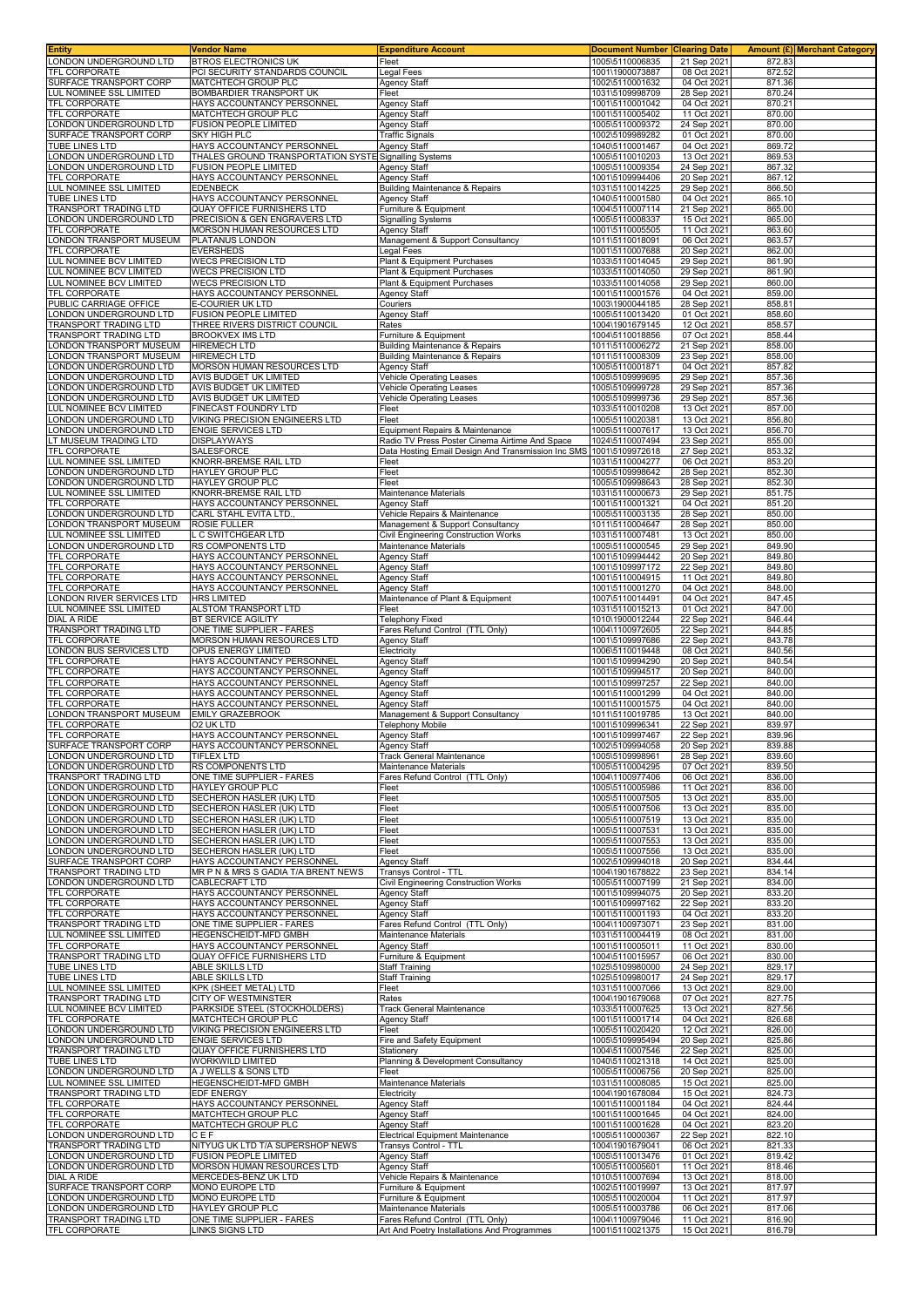| <b>Entity</b><br>LONDON UNDERGROUND LTD              | Vendor Name                                                                                      | <b>Expenditure Account</b>                                                               | <b>Document Number</b><br>1005\5109997946 | <b>Clearing Date</b>       |                  | <b>Amount (£) Merchant Category</b> |
|------------------------------------------------------|--------------------------------------------------------------------------------------------------|------------------------------------------------------------------------------------------|-------------------------------------------|----------------------------|------------------|-------------------------------------|
| TRANSPORT TRADING LTD                                | <b>VOITH TURBO LTD</b><br><b>SSE PLC</b>                                                         | Fleet<br>Electricity                                                                     | 1004\1901678442                           | 22 Sep 2021<br>21 Sep 2021 | 816.21<br>816.05 |                                     |
| TRANSPORT TRADING LTD                                | QUAY OFFICE FURNISHERS LTD                                                                       | Furniture & Equipment                                                                    | 1004\5110014531                           | 04 Oct 2021                | 816.00           |                                     |
| RAIL FOR LONDON LIMITED                              | JEWSON LTD                                                                                       | Maintenance Materials                                                                    | 1020\5110002592                           | 29 Sep 2021                | 815.20           |                                     |
| LUL NOMINEE SSL LIMITED<br>ONDON UNDERGROUND LTD     | HARMILL SYSTEMS LTD<br><b>GRINSTY RAIL LTD</b>                                                   | Equipment Repairs & Maintenance<br>Fleet                                                 | 1031\5110012291<br>1005\5110014246        | 12 Oct 2021<br>04 Oct 2021 | 815.00<br>814.80 |                                     |
| LUL NOMINEE SSL LIMITED                              | KNORR-BREMSE RAIL LTD                                                                            | Fleet                                                                                    | 1031\5109999912                           | 28 Sep 2021                | 814.50           |                                     |
| <b>TFL CORPORATE</b>                                 | HAYS ACCOUNTANCY PERSONNEL                                                                       | <b>Agency Staff</b>                                                                      | 1001\5110001384                           | 04 Oct 2021                | 814.20           |                                     |
| LUL NOMINEE SSL LIMITED<br>LUL NOMINEE SSL LIMITED   | <b>WECS PRECISION LTD</b><br><b>WECS PRECISION LTD</b>                                           | <b>Signalling Systems</b><br><b>Signalling Systems</b>                                   | 1031\5110019251<br>1031\5110007099        | 14 Oct 2021<br>28 Sep 2021 | 814.00<br>814.00 |                                     |
| TFL CORPORATE                                        | HAYS ACCOUNTANCY PERSONNEL                                                                       | Agency Staff                                                                             | 1001\5109997106                           | 22 Sep 2021                | 813.45           |                                     |
| RAIL FOR LONDON LIMITED                              | <b>TRAVIS PERKINS</b>                                                                            | Maintenance Materials                                                                    | 1020\5110021700                           | 15 Oct 2021                | 813.00           |                                     |
| TUBE LINES LTD<br>PUBLIC CARRIAGE OFFICE             | HAYS ACCOUNTANCY PERSONNEL<br>HAYS ACCOUNTANCY PERSONNEL                                         | Agency Staff<br><b>Agency Staff</b>                                                      | 1040\5109994074<br>1003\5110001030        | 20 Sep 2021<br>04 Oct 2021 | 812.94<br>812.80 |                                     |
| TRANSPORT TRADING LTD                                | UNIVERSAL                                                                                        | Office Accommodation Moves                                                               | 1004\5110021195                           | 15 Oct 2021                | 812.50           |                                     |
| TFL CORPORATE                                        | PULSE MEDIA LIMITED                                                                              | Non Permanent Signage And Way Finding                                                    | 1001\5110015762                           | 05 Oct 2021                | 812.50           |                                     |
| TFL CORPORATE<br>ONDON UNDERGROUND LTD               | PULSE MEDIA LIMITED<br>BYWATERS (LEYTON) LIMITED                                                 | Non Permanent Signage And Way Finding<br>Non Recyclable Waste Disposal/Refuse Collection | 1001\5110015822<br>1005\5110014983        | 06 Oct 2021<br>01 Oct 2021 | 812.50<br>811.96 |                                     |
| ONDON UNDERGROUND LTD                                | <b>FUSION PEOPLE LIMITED</b>                                                                     | Agency Staff                                                                             | 1005\5110009294                           | 24 Sep 2021                | 811.00           |                                     |
| LONDON UNDERGROUND LTD                               | <b>VOITH TURBO LTD</b>                                                                           | Fleet                                                                                    | 1005\5109997069                           | 22 Sep 2021                | 810.20           |                                     |
| LONDON UNDERGROUND LTD<br>ONDON UNDERGROUND LTD      | <b>VOITH TURBO LTD</b><br><b>VOITH TURBO LTD</b>                                                 | Fleet<br>Fleet                                                                           | 1005\5109997944<br>1005\5109997947        | 22 Sep 2021<br>22 Sep 2021 | 810.20<br>810.20 |                                     |
| ONDON UNDERGROUND LTD                                | <b>VOITH TURBO LTD</b>                                                                           | Fleet                                                                                    | 1005\5109997954                           | 22 Sep 2021                | 810.20           |                                     |
| LONDON UNDERGROUND LTD                               | <b>VOITH TURBO LTD</b>                                                                           | Fleet                                                                                    | 1005\5109997962                           | 22 Sep 2021                | 810.20           |                                     |
| LONDON UNDERGROUND LTD<br>TFL CORPORATE              | <b>VOITH TURBO LTD</b><br>LION LABORATORIES LIMITED                                              | Fleet<br><b>Medical Reports</b>                                                          | 1005\5110006792<br>1001\1900073542        | 12 Oct 2021<br>29 Sep 2021 | 810.20<br>810.00 |                                     |
| LONDON BUS SERVICES LTD                              | T-KARTOR SWEDEN AB                                                                               | Design & Production Of Maps & Timetable Publicity                                        | 1006\5110006640                           | 14 Oct 2021                | 810.00           |                                     |
| RAIL FOR LONDON LIMITED                              | SWIFT AUTOMATIC DOORS & SECURITY                                                                 | <b>Protective Clothing</b>                                                               | 1020\5109998316                           | 27 Sep 2021                | 808.20           |                                     |
| ONDON BUS SERVICES LTD                               | O2 UK LTD                                                                                        | Telephony Mobile                                                                         | 1006\1900046331                           | 29 Sep 2021                | 807.65           |                                     |
| UL NOMINEE BCV LIMITED<br>ONDON UNDERGROUND LTD.     | <b>HIREMECH LTD</b><br><b>KINGSBEECH LTD</b>                                                     | Equipment Repairs & Maintenance<br>Maintenance of Plant & Equipment                      | 1033\5110008032<br>1005\5110009530        | 20 Sep 2021<br>24 Sep 2021 | 807.52<br>807.30 |                                     |
| <b>LUL NOMINEE SSL LIMITED</b>                       | ALSTOM TRANSPORT LTD                                                                             | Signalling Systems                                                                       | 1031\5110015210                           | 01 Oct 2021                | 807.29           |                                     |
| ONDON UNDERGROUND LTD                                | RULLION ENGINEERING LTD                                                                          | Agency Staff                                                                             | 1005\5110002061                           | 04 Oct 2021                | 806.20           |                                     |
| ONDON UNDERGROUND LTD<br>ONDON UNDERGROUND LTD       | RULLION ENGINEERING LTD<br>HAYS ACCOUNTANCY PERSONNEL                                            | <b>Agency Staff</b><br>Agency Staff                                                      | 1005\5110002076<br>1005\5109994078        | 04 Oct 2021<br>20 Sep 202  | 806.20<br>806.07 |                                     |
| ONDON UNDERGROUND LTD                                | HAYS ACCOUNTANCY PERSONNEL                                                                       | Agency Staff                                                                             | 1005\5109997170                           | 22 Sep 2021                | 806.07           |                                     |
| ONDON UNDERGROUND LTD                                | <b>ENTERPRISE RENT-A-CAR</b>                                                                     | <b>Vehicle Operating Leases</b>                                                          | 1005\5109999148                           | 28 Sep 2021                | 806.00           |                                     |
| DIAL A RIDE<br>TFL CORPORATE                         | HAYLEY GROUP PLC<br>HAYS ACCOUNTANCY PERSONNEL                                                   | Protective Clothing<br><b>Agency Staff</b>                                               | 1010\5110007456<br>1001\5110001310        | 13 Oct 2021<br>04 Oct 2021 | 806.00<br>805.35 |                                     |
| TFL CORPORATE                                        | HAYS ACCOUNTANCY PERSONNEL                                                                       | Agency Staff                                                                             | 1001\5110005007                           | 11 Oct 2021                | 805.35           |                                     |
| LUL NOMINEE BCV LIMITED                              | <b>WECS PRECISION LTD</b>                                                                        | Plant & Equipment Purchases                                                              | 1033\5110019253                           | 08 Oct 2021                | 805.00           |                                     |
| LUL NOMINEE SSL LIMITED<br>LONDON UNDERGROUND LTD    | RS COMPONENTS LTD<br>MORSON HUMAN RESOURCES LTD                                                  | Maintenance Materials<br>Agency Staff                                                    | 1031\5110000670<br>1005\5110001761        | 04 Oct 2021<br>04 Oct 2021 | 804.60<br>803.84 |                                     |
| LONDON UNDERGROUND LTD                               | MORSON HUMAN RESOURCES LTD                                                                       | <b>Agency Staff</b>                                                                      | 1005\5110001774                           | 04 Oct 2021                | 803.84           |                                     |
| TFL CORPORATE                                        | HAYS ACCOUNTANCY PERSONNEL                                                                       | Agency Staff                                                                             | 1001\5110001267                           | 04 Oct 2021                | 802.96           |                                     |
| ONDON UNDERGROUND LTD<br>LONDON BUS SERVICES LTD     | PORTFOLIO DISPLAY LTD<br>O2 UK LTD                                                               | Plant & Equipment Purchases<br>Telephony Mobile                                          | 1005\5110019457<br>1006\1900046321        | 11 Oct 2021<br>29 Sep 2021 | 802.50<br>802.16 |                                     |
| PUBLIC CARRIAGE OFFICE                               | HAYS ACCOUNTANCY PERSONNEL                                                                       | Agency Staff                                                                             | 1003\5110001052                           | 04 Oct 2021                | 801.78           |                                     |
| ONDON UNDERGROUND LTD                                | RULLION ENGINEERING LTD                                                                          | Agency Staff                                                                             | 1005\5109997892                           | 22 Sep 2021                | 801.26           |                                     |
| ONDON UNDERGROUND LTD<br>LONDON UNDERGROUND LTD      | <b>COMECH METROLOGY</b><br>A&A ELECTRICAL DISTRIBUTORS LTD                                       | <b>Track General Maintenance</b><br>Heating & Lighting                                   | 1005\5110007054<br>1005\5110021053        | 21 Sep 2021<br>15 Oct 2021 | 801.25<br>801.00 |                                     |
| RAIL FOR LONDON LIMITED                              | ASHURST LLP                                                                                      | Legal Fees                                                                               | 1020\5109995421                           | 07 Oct 2021                | 800.80           |                                     |
| LUL NOMINEE SSL LIMITED                              | <b>B HEPWORTH &amp; CO LTD</b>                                                                   | Stock Issues - Repairables                                                               | 1031\5110004128                           | 23 Sep 2021                | 800.40           |                                     |
| TRANSPORT TRADING LTD<br><b>TFL CORPORATE</b>        | ENGINEERING DESIGN & ANALYSIS<br>STRAIGHTFORWARD COMMUNICATIONS LTD                              | <b>Building Maintenance &amp; Repairs</b><br>Photography And Video Design And Production | 1004\5109998482<br>1001\5110014600        | 28 Sep 2021<br>04 Oct 2021 | 800.00<br>800.00 |                                     |
| RAIL FOR LONDON LIMITED                              | SHIFT TRAFFIC EVENTS LIMITED                                                                     | Management & Support Consultancy                                                         | 1020\5109998806                           | 24 Sep 2021                | 800.00           |                                     |
| RAIL FOR LONDON LIMITED                              | SHIFT TRAFFIC EVENTS LIMITED                                                                     | Management & Support Consultancy                                                         | 1020\5110006280                           | 28 Sep 2021                | 800.00           |                                     |
| TRANSPORT TRADING LTD<br>LUL NOMINEE SSL LIMITED     | MATT HUTCHINGS QC<br>KINGSBEECH LTD                                                              | Legal Fees<br>Fleet                                                                      | 1004\5110013922<br>1031\5110018350        | 30 Sep 2021<br>11 Oct 2021 | 800.00<br>800.00 |                                     |
| <b>TFL CORPORATE</b>                                 | HAYS ACCOUNTANCY PERSONNEL                                                                       | Agency Staff                                                                             | 1001\5109994106                           | 20 Sep 2021                | 799.98           |                                     |
| TFL CORPORATE                                        | HAYS ACCOUNTANCY PERSONNEL                                                                       | Agency Staff                                                                             | 1001\5110001368                           | 04 Oct 2021                | 799.04           |                                     |
| LUL NOMINEE BCV LIMITED<br>LT MUSEUM TRADING LTD     | <b>COMECH METROLOGY</b><br><b>GB EYE LTD</b>                                                     | Track General Maintenance<br>TM Purchase of Gifts for Resale                             | 1033\5110009481<br>1024\1900020281        | 22 Sep 2021<br>12 Oct 2021 | 798.80<br>798.72 |                                     |
| ONDON BUS SERVICES LTD                               | O2 UK LTD                                                                                        | Telephony Mobile                                                                         | 1006\1900046313                           | 29 Sep 2021                | 798.42           |                                     |
| LONDON BUS SERVICES LTD                              | O2 UK LTD                                                                                        | <b>Telephony Mobile</b>                                                                  | 1006\1900046316                           | 29 Sep 2021                | 798.40           |                                     |
| TRANSPORT TRADING LTD<br>TUBE LINES LTD              | <b>UNIVERSAL</b><br>HYDRAQUIP HOSE & HYDRAULICS                                                  | Office Accommodation Moves<br>Equipment Repairs & Maintenance                            | 1004\5110007138<br>1025\5110007205        | 22 Sep 2021<br>20 Sep 2021 | 797.14<br>795.87 |                                     |
| TFL CORPORATE                                        | <b>MORSON HUMAN RESOURCES LTD</b>                                                                | Agency Staff                                                                             | 1001\5110005483                           | 11 Oct 2021                | 795.84           |                                     |
| SURFACE TRANSPORT CORP                               | SOUTH LONDON PRESS                                                                               | Statutory Ads Notices Communications & Consultatio                                       | 1002\5110004627                           | 06 Oct 2021                | 795.60           |                                     |
| LONDON BUS SERVICES LTD<br>LONDON BUS SERVICES LTD   | O2 UK LTD<br>O2 UK LTD                                                                           | Telephony Mobile<br><b>Telephony Mobile</b>                                              | 1006\1900046315<br>1006\1900046317        | 29 Sep 2021<br>29 Sep 2021 | 795.59<br>795.56 |                                     |
| ONDON BUS SERVICES LTD                               | O2 UK LTD                                                                                        | Telephony Mobile                                                                         | 1006\1900046320                           | 29 Sep 2021                | 795.54           |                                     |
| LUL NOMINEE BCV LIMITED                              | <b>BOMBARDIER TRANSPORT UK</b>                                                                   | Fleet                                                                                    | 1033\5110006401                           | 12 Oct 2021                | 795.42           |                                     |
| LONDON UNDERGROUND LTD<br>TUBE LINES LTD             | <b>FUSION PEOPLE LIMITED</b><br>THE KNOWLEDGE ACADEMY LIMITED                                    | Agency Staff<br><b>Staff Training</b>                                                    | 1005\5110017814<br>1040\5110009669        | 08 Oct 2021<br>11 Oct 2021 | 795.04<br>795.00 |                                     |
| LONDON UNDERGROUND LTD                               | ECON CONSTRUCTION LTD                                                                            | <b>Building Maintenance &amp; Repairs</b>                                                | 1005\5110011560                           | 29 Sep 2021                | 794.88           |                                     |
| <b>TFL CORPORATE</b>                                 | CORPORATE DOCUMENT SERVICES LTD                                                                  | Printing For Customer Info Materials                                                     | 1001\5110020598                           | 12 Oct 2021                | 794.58           |                                     |
| TFL CORPORATE<br>LONDON UNDERGROUND LTD              | CORPORATE DOCUMENT SERVICES LTD<br>MORSON HUMAN RESOURCES LTD                                    | Printing For Customer Info Materials<br>Agency Staff                                     | 1001\5110020614<br>1005\5110001754        | 12 Oct 2021<br>04 Oct 2021 | 794.58<br>794.49 |                                     |
| ONDON BUS SERVICES LTD                               | O2 UK LTD                                                                                        | <b>Telephony Mobile</b>                                                                  | 1006\1900046318                           | 29 Sep 2021                | 792.68           |                                     |
| LONDON BUS SERVICES LTD                              | O2 UK LTD                                                                                        | <b>Telephony Mobile</b>                                                                  | 1006\1900046319                           | 29 Sep 2021                | 792.68           |                                     |
| TFL CORPORATE<br>TFL CORPORATE                       | TRITECH 3D LTD<br>BENEDICT JOHNSON PHOTOGRAPHY LIMITEArt And Poetry Installations And Programmes | Maintenance Materials                                                                    | 1001\5110011382<br>1001\5110020813        | 28 Sep 2021<br>12 Oct 2021 | 791.00<br>790.00 |                                     |
| LUL NOMINEE SSL LIMITED                              | VOITH TURBO LTD                                                                                  | Component Repairs Sub Contracted                                                         | 1031\5109995681                           | 20 Sep 2021                | 790.00           |                                     |
| TFL CORPORATE                                        | OLSON ELECTRONICS LTD                                                                            | Manage IT Services                                                                       | 1001\5110018987                           | 11 Oct 2021                | 788.94           |                                     |
| TFL CORPORATE<br>LUL NOMINEE SSL LIMITED             | HAYS ACCOUNTANCY PERSONNEL<br>ALSTOM TRANSPORT LTD                                               | Agency Staff<br>Fleet                                                                    | 1001\5109997349<br>1031\5110000803        | 22 Sep 2021<br>29 Sep 2021 | 788.28<br>788.00 |                                     |
| LONDON UNDERGROUND LTD                               | HAYLEY GROUP PLC                                                                                 | Plant & Equipment Purchases                                                              | 1005\5109995583                           | 21 Sep 2021                | 785.88           |                                     |
| TRANSPORT TRADING LTD                                | <b>QUAY OFFICE FURNISHERS LTD</b>                                                                | Office Accommodation Moves                                                               | 1004\5110014525                           | 04 Oct 2021                | 785.00           |                                     |
| TFL CORPORATE<br>TFL CORPORATE                       | HAYS ACCOUNTANCY PERSONNEL<br>HAYS ACCOUNTANCY PERSONNEL                                         | Agency Staff<br>Agency Staff                                                             | 1001\5109994101<br>1001\5109997225        | 20 Sep 2021<br>22 Sep 2021 | 784.95<br>784.95 |                                     |
| SURFACE TRANSPORT CORP                               | CORPORATE DOCUMENT SERVICES LTD                                                                  | Printing For Marketing Materials                                                         | 1002\5110020649                           | 12 Oct 2021                | 784.94           |                                     |
| LONDON BUS SERVICES LTD                              | O2 UK LTD                                                                                        | Telephony Mobile                                                                         | 1006\1900046314                           | 29 Sep 2021                | 784.13           |                                     |
| TRANSPORT TRADING LTD<br>TRANSPORT TRADING LTD       | SARAH HOPE<br>SARAH HOPE                                                                         | Planning & Development Consultancy<br>Planning & Development Consultancy                 | 1004\5110012385<br>1004\5110018320        | 04 Oct 2021<br>07 Oct 2021 | 783.90<br>783.90 |                                     |
| LONDON UNDERGROUND LTD                               | <b>KONE PLC</b>                                                                                  | <b>MR Construction Costs</b>                                                             | 1005\5110012009                           | 28 Sep 2021                | 783.30           |                                     |
| LONDON UNDERGROUND LTD                               | <b>HAYLEY GROUP PLC</b>                                                                          | Fleet                                                                                    | 1005\5110007384                           | 13 Oct 2021                | 783.20           |                                     |
| TFL CORPORATE<br>TFL CORPORATE                       | CORPORATE DOCUMENT SERVICES LTD<br>CORPORATE DOCUMENT SERVICES LTD                               | Printing For Customer Info Materials<br>Printing For Customer Info Materials             | 1001\5110011142<br>1001\5110011159        | 27 Sep 2021<br>27 Sep 2021 | 782.87<br>782.87 |                                     |
| LUL NOMINEE BCV LIMITED                              | IMI NORGREN LTD                                                                                  | Track General Maintenance                                                                | 1033\5109998433                           | 22 Sep 2021                | 782.85           |                                     |
| TFL CORPORATE                                        | MONO EUROPE LTD                                                                                  | Office Accommodation Moves                                                               | 1001\5110020012                           | 11 Oct 2021                | 782.77           |                                     |
| LUL NOMINEE SSL LIMITED<br>LONDON RIVER SERVICES LTD | HAYLEY GROUP PLC<br><b>EDF ENERGY</b>                                                            | Maintenance Materials<br>Electricity                                                     | 1031\5110003789<br>1007\1900002795        | 06 Oct 2021<br>23 Sep 2021 | 782.72<br>782.37 |                                     |
| PUBLIC CARRIAGE OFFICE                               | HAYS ACCOUNTANCY PERSONNEL                                                                       | <b>Agency Staff</b>                                                                      | 1003\5109997130                           | 22 Sep 2021                | 781.62           |                                     |
| TFL CORPORATE                                        | PULSE MEDIA LIMITED                                                                              | Non Permanent Signage And Way Finding                                                    | 1001\5110015837                           | 11 Oct 2021                | 781.25           |                                     |
| RAIL FOR LONDON LIMITED<br>ONDON UNDERGROUND LTD     | PULSE MEDIA LIMITED<br><b>BROOKVEX IMS LTD</b>                                                   | Rail Replacement Service Costs<br>Stationery                                             | 1020\5110012306<br>1005\5110019761        | 29 Sep 2021<br>13 Oct 2021 | 781.25<br>780.80 |                                     |
| ONDON UNDERGROUND LTD                                | FEDEX EXPRESS UK TRANSP LTD                                                                      | Couriers                                                                                 | 1005\5110003703                           | 24 Sep 2021                | 780.05           |                                     |
| LUL NOMINEE SSL LIMITED                              | MITSUBISHI ELECTRIC EUROPE BV                                                                    | Stock Issues - Repairables                                                               | 1031\5109996736                           | 24 Sep 2021                | 780.00           |                                     |
| LUL NOMINEE SSL LIMITED<br>TFL CORPORATE             | MITSUBISHI ELECTRIC EUROPE BV<br><b>FUSION PEOPLE LIMITED</b>                                    | Stock Issues - Repairables<br>Agency Staff                                               | 1031\5109996758<br>1001\5110017888        | 24 Sep 2021<br>08 Oct 2021 | 780.00<br>779.31 |                                     |
| LONDON UNDERGROUND LTD                               | GROSVENOR CONTRACTS LEASING LTD                                                                  | Vehicle Operating Leases                                                                 | 1005\5110002347                           | 29 Sep 2021                | 778.77           |                                     |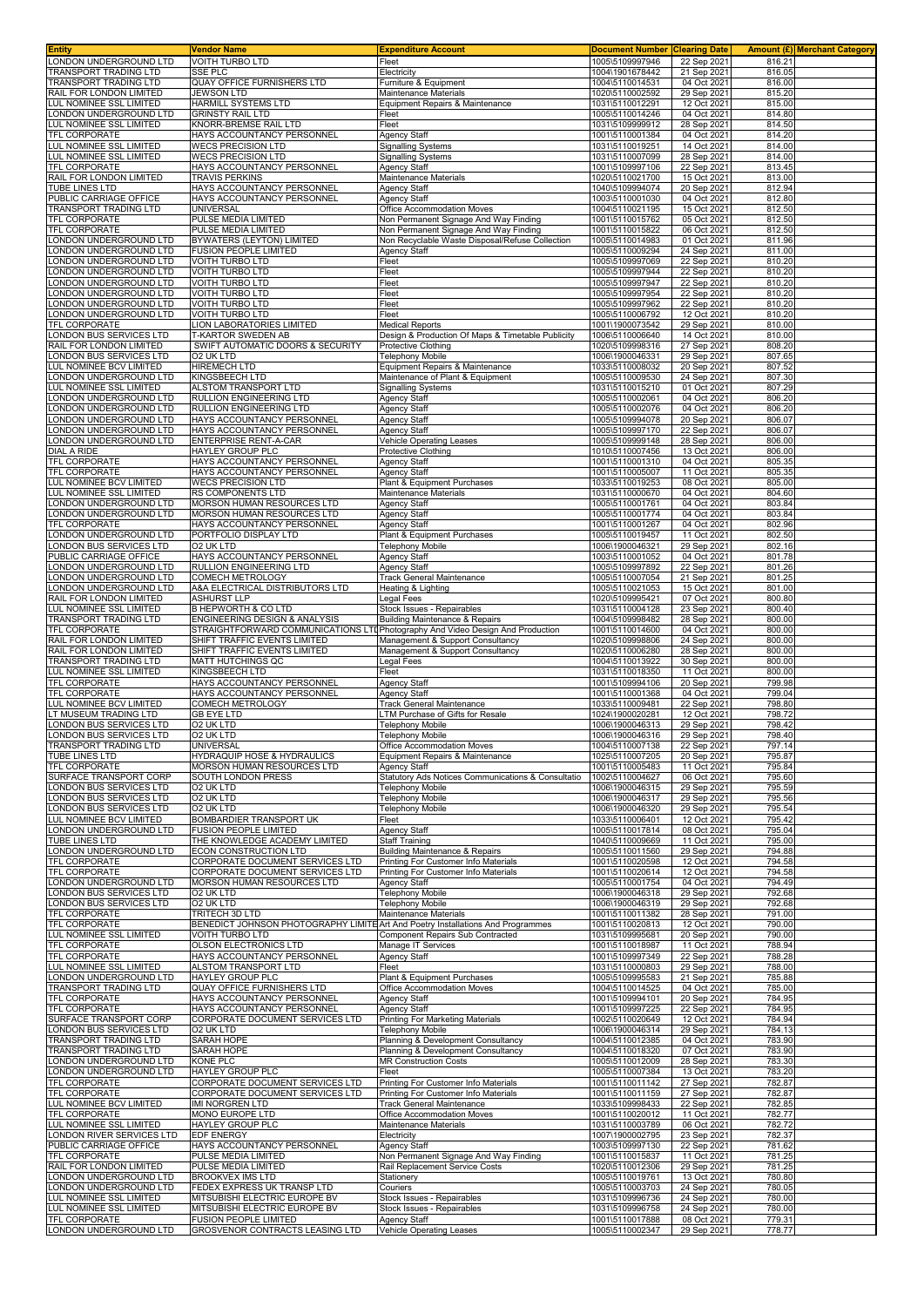| <b>Entity</b>                                        | Vendor Name                                                        | <b>Expenditure Account</b>                                                             | Document Number Clearing Date      |                            |                  | <b>Amount (£) Merchant Category</b> |
|------------------------------------------------------|--------------------------------------------------------------------|----------------------------------------------------------------------------------------|------------------------------------|----------------------------|------------------|-------------------------------------|
| TFL CORPORATE<br><b>CYCLE HIRE SCHEME</b>            | MONO EUROPE LTD<br><b>SERCO LTD</b>                                | Furniture & Equipment<br>Concession Maintenance Charge                                 | 1001\5110020018<br>1016\5109998815 | 11 Oct 2021<br>28 Sep 2021 | 777.62<br>777.25 |                                     |
| LONDON UNDERGROUND LTD                               | HAYLEY GROUP PLC                                                   | Fleet                                                                                  | 1005\5110000525                    | 29 Sep 2021                | 777.15           |                                     |
| LUL NOMINEE SSL LIMITED                              | KNORR-BREMSE RAIL LTD                                              | <b>Signalling Systems</b>                                                              | 1031\5109999938                    | 28 Sep 2021                | 776.90           |                                     |
| LONDON UNDERGROUND LTD<br>LUL NOMINEE SSL LIMITED    | HAYLEY GROUP PLC<br>A&A ELECTRICAL DISTRIBUTORS LTD                | Fleet                                                                                  | 1005\5110006000                    | 11 Oct 2021                | 776.00<br>775.65 |                                     |
| ONDON UNDERGROUND LTD                                | <b>BANNER GROUP LIMITED</b>                                        | Lift Maintenance<br>Computer Hardware                                                  | 1031\5110010535<br>1005\5109999300 | 30 Sep 2021<br>29 Sep 2021 | 775.54           |                                     |
| ONDON UNDERGROUND LTD                                | ENTERPRISE RENT-A-CAR                                              | <b>Vehicle Operating Leases</b>                                                        | 1005\5109999088                    | 28 Sep 2021                | 775.00           |                                     |
| ONDON UNDERGROUND LTD<br>ONDON UNDERGROUND LTD       | <b>ENTERPRISE RENT-A-CAR</b><br>ENTERPRISE RENT-A-CAR              | Vehicle Operating Leases<br><b>Vehicle Operating Leases</b>                            | 1005\5109999139<br>1005\5109999176 | 28 Sep 2021<br>28 Sep 2021 | 775.00<br>775.00 |                                     |
| <b>FEL CORPORATE</b>                                 | <b>BLOOMBERG LP</b>                                                | Management & Support Consultancy                                                       | 1001\5110002764                    | 07 Oct 2021                | 774.41           |                                     |
| LONDON UNDERGROUND LTD                               | GROSVENOR CONTRACTS LEASING LTD                                    | <b>Vehicle Operating Leases</b>                                                        | 1005\5110010350                    | 13 Oct 2021                | 774.00           |                                     |
| TFL CORPORATE<br>LUL NOMINEE SSL LIMITED             | <b>EVERSHEDS</b>                                                   | Legal Fees<br><b>Signalling Systems</b>                                                | 1001\5110008164                    | 21 Sep 2021<br>04 Oct 2021 | 774.00<br>774.00 |                                     |
| RAIL FOR LONDON LIMITED                              | KNORR-BREMSE RAIL LTD<br>RS COMPONENTS LTD                         | Maintenance Materials                                                                  | 1031\5110003339<br>1020\5109996652 | 22 Sep 2021                | 773.70           |                                     |
| TRANSPORT TRADING LTD                                | ONE TIME SUPPLIER - FARES                                          | Fares Refund Control (TTL Only)                                                        | 1004\1100973319                    | 23 Sep 202                 | 772.00           |                                     |
| RAIL FOR LONDON LIMITED<br>ONDON BUS SERVICES LTD    | HAYLEY GROUP PLC<br>UNIVERSITYBUS LTD                              | Protective Clothing<br><b>Bus Contract Payments</b>                                    | 1020\5109998638<br>1006\1900046347 | 28 Sep 2021<br>14 Oct 2021 | 771.02<br>770.00 |                                     |
| TFL CORPORATE                                        | DEEPSTORE LIMITED                                                  | Document Archive & Storage                                                             | 1001\5110016663                    | 06 Oct 2021                | 769.85           |                                     |
| LUL NOMINEE SSL LIMITED                              | <b>EDENBECK</b>                                                    | Building Maintenance & Repairs                                                         | 1031\5110008029                    | 22 Sep 2021                | 769.73           |                                     |
| LUL NOMINEE SSL LIMITED<br>SURFACE TRANSPORT CORP    | HOLBRO ENGINEERING LTD<br>MONO EUROPE LTD                          | <b>Signalling Systems</b><br>Furniture & Equipment                                     | 1031\5110020801<br>1002\5110020009 | 12 Oct 2021<br>13 Oct 2021 | 767.50<br>767.05 |                                     |
| SURFACE TRANSPORT CORP                               | MONO EUROPE LTD                                                    | Office Accommodation Moves                                                             | 1002\5110019998                    | 13 Oct 2021                | 767.05           |                                     |
| ONDON UNDERGROUND LTD                                | LINDE MH UK LIMITED                                                | Maintenance Materials                                                                  | 1005\5109991661                    | 30 Sep 2021                | 766.86           |                                     |
| ONDON UNDERGROUND LTD<br>ONDON UNDERGROUND LTD       | LINDE MH UK LIMITED<br>LINDE MH UK LIMITED                         | Maintenance Materials<br>Maintenance Materials                                         | 1005\5109996258<br>1005\5110015707 | 30 Sep 2021<br>06 Oct 2021 | 766.86<br>766.86 |                                     |
| TFL CORPORATE                                        | MATCHTECH GROUP PLC                                                | Agency Staff                                                                           | 1001\5110001711                    | 04 Oct 2021                | 766.80           |                                     |
| LONDON UNDERGROUND LTD                               | MORSON HUMAN RESOURCES LTD                                         | <b>Agency Staff</b>                                                                    | 1005\5109994729                    | 20 Sep 2021                | 766.71           |                                     |
| ONDON UNDERGROUND LTD<br>DOCKLANDS LIGHT RAILWAY     | VIKING PRECISION ENGINEERS LTD<br>EDF ENERGY                       | Fleet<br>Electricity                                                                   | 1005\5110010292<br>1012\5110008083 | 23 Sep 2021<br>21 Sep 2021 | 766.02<br>765.08 |                                     |
| ONDON UNDERGROUND LTD                                | A J WELLS & SONS LTD                                               | <b>MR Construction Costs</b>                                                           | 1005\5110006751                    | 20 Sep 2021                | 765.00           |                                     |
| <b>FRANSPORT TRADING LTD</b>                         | ONE TIME SUPPLIER - FARES                                          | Fares Refund Control (TTL Only)                                                        | 1004\1100977982                    | 07 Oct 2021                | 763.75           |                                     |
| ONDON RIVER SERVICES LTD<br>ONDON RIVER SERVICES LTD | LLOYD'S REGISTER EMEA<br>LLOYD'S REGISTER EMEA                     | <b>Building Maintenance &amp; Repairs</b><br><b>Building Maintenance &amp; Repairs</b> | 1007\5110010520<br>1007\5110010517 | 28 Sep 2021<br>28 Sep 2021 | 763.75<br>763.65 |                                     |
| LUL NOMINEE BCV LIMITED                              | BROWNINGS ELECTRIC CO LTD                                          | Maintenance Materials                                                                  | 1033\5110022360                    | 15 Oct 202                 | 763.00           |                                     |
| TFL CORPORATE                                        | PHYSIO-MED SERVICES LTD                                            | Medical & First Aid Materials                                                          | 1001\5109993979                    | 21 Sep 2021                | 762.54           |                                     |
| TUBE LINES LTD<br>LUL NOMINEE BCV LIMITED            | FURRER+FREY GB LIMITED<br>WABTEC RAIL LIMITED                      | <b>Traction Current</b>                                                                | 1025\5110011501<br>1033\5109998569 | 29 Sep 2021<br>22 Sep 2021 | 761.32<br>760.18 |                                     |
| TUBE LINES LTD                                       | MR U IQBAL                                                         | Stock Issues - Repairables<br>Professional & Academic Fees - Employees                 | 1025\3000000675                    | 24 Sep 2021                | 760.00           |                                     |
| DIAL A RIDE                                          | <b>COACHWORKS LTD</b>                                              | Vehicle Repairs & Maintenance                                                          | 1010\5110018778                    | 07 Oct 2021                | 760.00           |                                     |
| ONDON UNDERGROUND LTD<br>ONDON UNDERGROUND LTD       | SPECIALISED TOOLS & EQUIPMENT<br>MOTIVAIR COMPRESSORS LTD          | Plant & Equipment Purchases<br>Maintenance of Plant & Equipment                        | 1005\5110007780<br>1005\5110009877 | 22 Sep 2021<br>24 Sep 2021 | 760.00<br>758.00 |                                     |
| LONDON TRANSPORT MUSEUM                              | <b>REEDME</b>                                                      | Fire and Safety Equipment                                                              | 1011\5110007251                    | 21 Sep 2021                | 756.68           |                                     |
| LUL NOMINEE BCV LIMITED                              | SAFETY KLEEN UK LTD                                                | Equipment Repairs & Maintenance                                                        | 1033\5109995857                    | 20 Sep 202                 | 756.51           |                                     |
| LONDON UNDERGROUND LTD                               | JK RAIL LIMITED                                                    | <b>Track General Maintenance</b>                                                       | 1005\5110019209                    | 11 Oct 2021                | 755.80           |                                     |
| LUL NOMINEE BCV LIMITED<br>DIAL A RIDE               | CABLETEC ICS LTD<br>BRENT COMMUNITY TRANSPORT                      | Fleet<br>Operator Costs                                                                | 1033\5109998454<br>1010\5110012087 | 22 Sep 2021<br>28 Sep 2021 | 755.00<br>754.80 |                                     |
| RAIL FOR LONDON LIMITED                              | HANNING & KAHL GMBH & CO KG                                        | <b>Signalling Systems</b>                                                              | 1020\5109996386                    | 24 Sep 2021                | 754.78           |                                     |
| LONDON UNDERGROUND LTD                               | JUNGHEINRICH UK LTD                                                | Building Maintenance & Repairs                                                         | 1005\5109998751                    | 29 Sep 2021                | 753.36           |                                     |
| DIAL A RIDE<br>LUL NOMINEE BCV LIMITED               | SENATOR INTERNATIONAL LTD<br>AIRQUICK (NEWARK) LTD                 | Furniture & Equipment<br>Maintenance Materials                                         | 1010\5110006691<br>1033\5110006728 | 11 Oct 2021<br>12 Oct 2021 | 753.00<br>752.00 |                                     |
| RAIL FOR LONDON LIMITED                              | <b>TRAVIS PERKINS</b>                                              | Maintenance Materials                                                                  | 1020\5110021845                    | 15 Oct 2021                | 751.80           |                                     |
| DIAL A RIDE                                          | HAYLEY GROUP PLC                                                   | Protective Clothing                                                                    | 1010\5110005981                    | 11 Oct 2021                | 751.20           |                                     |
| ONDON UNDERGROUND LTD<br>ONDON UNDERGROUND LTD       | HAYLEY GROUP PLC<br>HAYLEY GROUP PLC                               | Fleet<br>Fleet                                                                         | 1005\5109999325<br>1005\5110004361 | 28 Sep 2021<br>06 Oct 2021 | 750.96<br>750.96 |                                     |
| SURFACE TRANSPORT CORP                               | REDSPEED INTERNATIONAL LTD                                         | Maintenance of Plant & Equipment                                                       | 1002\5109995308                    | 20 Sep 2021                | 750.15           |                                     |
| SURFACE TRANSPORT CORP                               | REDSPEED INTERNATIONAL LTD                                         | Maintenance of Plant & Equipment                                                       | 1002\5109999047                    | 22 Sep 2021                | 750.15           |                                     |
| SURFACE TRANSPORT CORP<br>SURFACE TRANSPORT CORP     | REDSPEED INTERNATIONAL LTD<br>REDSPEED INTERNATIONAL LTD           | Maintenance of Plant & Equipment<br>Maintenance of Plant & Equipment                   | 1002\5110002900<br>1002\5110002920 | 04 Oct 202<br>04 Oct 2021  | 750.15<br>750.15 |                                     |
| <b>TFL CORPORATE</b>                                 | HAYS ACCOUNTANCY PERSONNEL                                         | <b>Agency Staff</b>                                                                    | 1001\5109994155                    | 20 Sep 2021                | 750.00           |                                     |
| ONDON UNDERGROUND LTD                                | MR MC DONNITHORNE                                                  | <b>Staff Awards &amp; Commendations</b>                                                | 1005\3000093410                    | 08 Oct 2021                | 750.00           |                                     |
| DIAL A RIDE<br>TFL CORPORATE                         | ROBLETT ELECTRICAL<br><b>VODAFONE LTD</b>                          | <b>Building Maintenance &amp; Repairs</b><br><b>Telephony Fixed</b>                    | 1010\5110014934<br>1001\5110010169 | 08 Oct 2021<br>23 Sep 2021 | 750.00<br>750.00 |                                     |
| ONDON UNDERGROUND LTD                                | STS STORAGE SYSTEMS LTD                                            | Maintenance Materials                                                                  | 1005\5110011650                    | 27 Sep 2021                | 750.00           |                                     |
| LUL NOMINEE BCV LIMITED                              | MOTIVAIR COMPRESSORS LTD                                           | Maintenance Materials                                                                  | 1033\5110019375                    | 08 Oct 2021                | 750.00           |                                     |
| <b>TFL CORPORATE</b><br>TFL CORPORATE                | HAYS ACCOUNTANCY PERSONNEL<br>HAYS ACCOUNTANCY PERSONNEL           | Agency Staff<br>Agency Staff                                                           | 1001\5109994536<br>1001\5109994537 | 20 Sep 2021<br>20 Sep 2021 | 749.95<br>749.95 |                                     |
| TFL CORPORATE                                        | HAYS ACCOUNTANCY PERSONNEL                                         | Agency Staff                                                                           | 1001\5109994539                    | 20 Sep 2021                | 749.95           |                                     |
| TFL CORPORATE                                        | HAYS ACCOUNTANCY PERSONNEL                                         | <b>Agency Staff</b>                                                                    | 1001\5109997302                    | 22 Sep 2021                | 749.95           |                                     |
| TFL CORPORATE<br><b>TFL CORPORATE</b>                | HAYS ACCOUNTANCY PERSONNEL<br>HAYS ACCOUNTANCY PERSONNEL           | <b>Agency Staff</b><br><b>Agency Staff</b>                                             | 1001\5109997303<br>1001\5110005039 | 22 Sep 2021<br>11 Oct 2021 | 749.95<br>749.95 |                                     |
| TFL CORPORATE                                        | HAYS ACCOUNTANCY PERSONNEL                                         | Agency Staff                                                                           | 1001\5110005044                    | 11 Oct 2021                | 749.95           |                                     |
| TFL CORPORATE                                        | HAYS ACCOUNTANCY PERSONNEL                                         | Agency Staff                                                                           | 1001\5110005123                    | 11 Oct 2021                | 749.95           |                                     |
| LUL NOMINEE BCV LIMITED<br>LUL NOMINEE SSL LIMITED   | <b>WABTEC RAIL LIMITED</b><br>ALSTOM TRANSPORT LTD                 | Stock Issues - Repairables<br><b>Signalling Systems</b>                                | 1033\5109998550<br>1031\5110015182 | 22 Sep 2021<br>01 Oct 2021 | 749.69<br>748.41 |                                     |
| LUL NOMINEE SSL LIMITED                              | RS COMPONENTS LTD                                                  | Maintenance Materials                                                                  | 1031\5110000651                    | 04 Oct 2021                | 748.37           |                                     |
| <b>TFL CORPORATE</b>                                 | CORPORATE RESEARCH FORUM LTD                                       | Staff Training                                                                         | 1001\5110015744                    | 05 Oct 2021                | 747.00           |                                     |
| SURFACE TRANSPORT CORP<br>DOCKLANDS LIGHT RAILWAY    | HAYS ACCOUNTANCY PERSONNEL<br>EDF ENERGY                           | Agency Staff<br>Electricity                                                            | 1002\5110001516<br>1012\5110002806 | 04 Oct 2021<br>21 Sep 2021 | 746.56<br>746.23 |                                     |
| TFL CORPORATE                                        | CORPORATE DOCUMENT SERVICES LTD                                    | Printing For Customer Info Materials                                                   | 1001\5110020599                    | 12 Oct 2021                | 745.62           |                                     |
| TFL CORPORATE                                        | CORPORATE DOCUMENT SERVICES LTD                                    | Printing For Customer Info Materials                                                   | 1001\5110020604                    | 12 Oct 2021                | 745.62           |                                     |
| TFL CORPORATE<br>TFL CORPORATE                       | CORPORATE DOCUMENT SERVICES LTD<br>CORPORATE DOCUMENT SERVICES LTD | Printing For Customer Info Materials<br>Printing For Customer Info Materials           | 1001\5110020610<br>1001\5110020624 | 12 Oct 2021<br>12 Oct 2021 | 745.62<br>745.62 |                                     |
| ONDON UNDERGROUND LTD                                | HAYLEY GROUP PLC                                                   | Plant & Equipment Purchases                                                            | 1005\5110007350                    | 13 Oct 2021                | 745.20           |                                     |
| LUL NOMINEE BCV LIMITED                              | HIREMECH LTD                                                       | Equipment Repairs & Maintenance                                                        | 1033\5109961440                    | 14 Oct 2021                | 745.17           |                                     |
| TFL CORPORATE<br>TFL CORPORATE                       | PRISTINE CONDITION LTD<br>PRISTINE CONDITION LTD                   | <b>Staff Training</b><br><b>Staff Training</b>                                         | 1001\5110014885<br>1001\5110014887 | 05 Oct 2021<br>05 Oct 2021 | 745.00<br>745.00 |                                     |
| TFL CORPORATE                                        | PRISTINE CONDITION LTD                                             | <b>Staff Training</b>                                                                  | 1001\5110014891                    | 05 Oct 2021                | 745.00           |                                     |
| TFL CORPORATE                                        | MR PD MCGOVERN                                                     | Professional & Academic Fees - Employees                                               | 1001\3000039705                    | 01 Oct 2021                | 745.00           |                                     |
| TFL CORPORATE<br>RAIL FOR LONDON LIMITED             | EVERSHEDS<br><b>ASHURST LLP</b>                                    | Legal Fees<br>Legal Fees                                                               | 1001\5110006837<br>1020\5110007254 | 11 Oct 2021<br>07 Oct 2021 | 744.00<br>744.00 |                                     |
| TRANSPORT TRADING LTD                                | ONE TIME SUPPLIER - FARES                                          | Fares Refund Control (TTL Only)                                                        | 1004\1100976592                    | 04 Oct 2021                | 743.60           |                                     |
| LUL NOMINEE SSL LIMITED                              | <b>HAYLEY GROUP PLC</b>                                            | Stock of Fleet                                                                         | 1031\5109999891                    | 29 Sep 2021                | 743.20           |                                     |
| LUL NOMINEE SSL LIMITED<br>SURFACE TRANSPORT CORP    | BOMBARDIER TRANSPORT UK<br>MATCHTECH GROUP PLC                     | Fleet<br>Agency Staff                                                                  | 1031\5109996136<br>1002\5109994599 | 22 Sep 2021<br>20 Sep 2021 | 743.10<br>743.05 |                                     |
| SURFACE TRANSPORT CORP                               | MATCHTECH GROUP PLC                                                | Agency Staff                                                                           | 1002\5109997522                    | 22 Sep 2021                | 743.05           |                                     |
| SURFACE TRANSPORT CORP                               | MATCHTECH GROUP PLC                                                | <b>Agency Staff</b>                                                                    | 1002\5110005363                    | 11 Oct 2021                | 743.05           |                                     |
| LUL NOMINEE BCV LIMITED<br>LUL NOMINEE BCV LIMITED   | AIRQUICK (NEWARK) LTD<br>METTEX ELECTRIC CO LTD                    | Equipment Repairs & Maintenance<br>Fleet                                               | 1033\5110006625<br>1033\5110019538 | 21 Sep 2021<br>11 Oct 2021 | 743.00<br>742.50 |                                     |
| LONDON UNDERGROUND LTD                               | HAYLEY GROUP PLC                                                   | Maintenance Materials                                                                  | 1005\5110006434                    | 12 Oct 2021                | 742.28           |                                     |
| LONDON UNDERGROUND LTD                               | GROSVENOR CONTRACTS LEASING LTD                                    | <b>Vehicle Operating Leases</b>                                                        | 1005\5109987901                    | 22 Sep 2021                | 741.75           |                                     |
| SURFACE TRANSPORT CORP<br>SURFACE TRANSPORT CORP     | HAYS ACCOUNTANCY PERSONNEL<br>HAYS ACCOUNTANCY PERSONNEL           | Agency Staff<br><b>Agency Staff</b>                                                    | 1002\5110001071<br>1002\5110001569 | 04 Oct 2021<br>04 Oct 2021 | 741.72<br>741.72 |                                     |
| LONDON UNDERGROUND LTD                               | <b>EDENBECK</b>                                                    | <b>Building Maintenance &amp; Repairs</b>                                              | 1005\5110007862                    | 20 Sep 2021                | 741.61           |                                     |
| LUL NOMINEE BCV LIMITED                              | WABTEC RAIL LIMITED                                                | Stock Issues - Repairables                                                             | 1033\5109996935                    | 22 Sep 2021                | 741.32           |                                     |
| TRANSPORT TRADING LTD<br>RAIL FOR LONDON LIMITED     | THAMES RIVER SERVICES<br>CHAINSTREAM UK LTD                        | Gross Sales Clearance<br>Protective Clothing                                           | 1004\800044223<br>1020\5110009784  | 23 Sep 2021<br>28 Sep 2021 | 740.00<br>740.00 |                                     |
| LONDON UNDERGROUND LTD                               | BROWNINGS ELECTRIC CO LTD                                          | <b>MR Construction Costs</b>                                                           | 1005\5110019809                    | 11 Oct 2021                | 740.00           |                                     |
| ONDON UNDERGROUND LTD                                | <b>GRINSTY RAIL LTD</b>                                            | Fleet                                                                                  | 1005\5110011417                    | 29 Sep 2021                | 740.00           |                                     |
| ONDON UNDERGROUND LTD<br>ONDON UNDERGROUND LTD       | <b>GRINSTY RAIL LTD</b><br><b>GRINSTY RAIL LTD</b>                 | Fleet<br>Fleet                                                                         | 1005\5110011422<br>1005\5110018853 | 29 Sep 2021<br>11 Oct 2021 | 740.00<br>740.00 |                                     |
| LONDON UNDERGROUND LTD                               | <b>GRINSTY RAIL LTD</b>                                            | Fleet                                                                                  | 1005\5110018875                    | 11 Oct 2021                | 740.00           |                                     |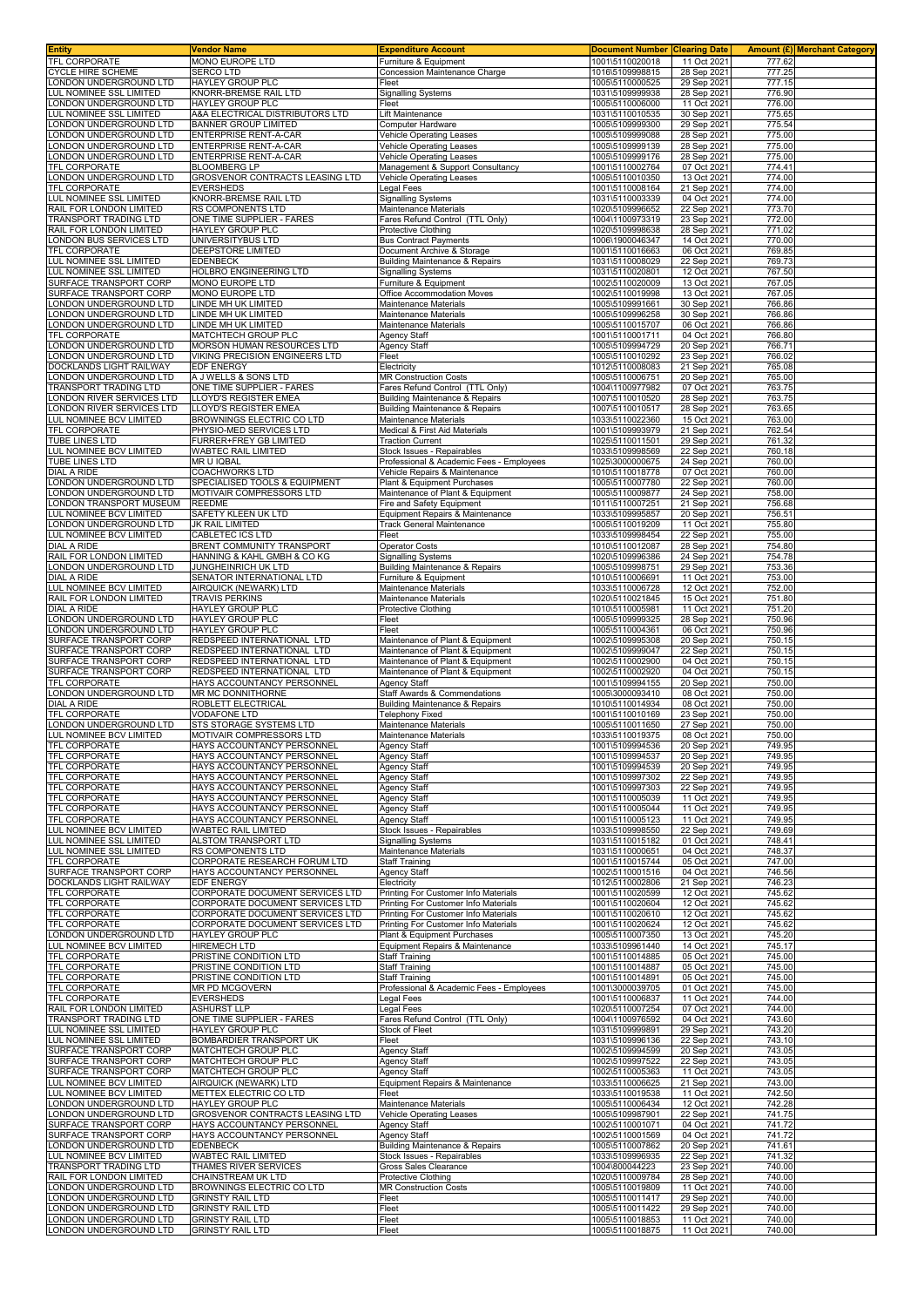| <b>Entity</b>                                        | Vendor Name                                                            | <b>Expenditure Account</b>                                                                 | <b>Document Number</b>             | <b>Clearing Date</b>       |                  | <b>Amount (£) Merchant Category</b> |
|------------------------------------------------------|------------------------------------------------------------------------|--------------------------------------------------------------------------------------------|------------------------------------|----------------------------|------------------|-------------------------------------|
| LONDON UNDERGROUND LTD<br>ONDON UNDERGROUND LTD      | VALCO UK ENGINEERING LTD<br><b>SIEMENS</b>                             | Plant & Equipment Purchases<br><b>Signalling Systems</b>                                   | 1005\5109998426<br>1005\5109996893 | 22 Sep 2021<br>22 Sep 2021 | 740.00<br>739.95 |                                     |
| ONDON UNDERGROUND LTD                                | <b>SIEMENS</b>                                                         | <b>Signalling Systems</b>                                                                  | 1005\5110000310                    | 29 Sep 2021                | 739.95           |                                     |
| ONDON UNDERGROUND LTD                                | <b>SIEMENS</b>                                                         | <b>Signalling Systems</b>                                                                  | 1005\5110007801                    | 13 Oct 2021                | 739.95           |                                     |
| TRANSPORT TRADING LTD<br>ONDON UNDERGROUND LTD       | ONE TIME SUPPLIER - FARES                                              | Fares Refund Control (TTL Only)                                                            | 1004\1100980149                    | 13 Oct 2021                | 739.75<br>737.98 |                                     |
| LUL NOMINEE SSL LIMITED                              | PIRTEK DOCKLANDS<br>EDENBECK                                           | Maintenance Materials<br><b>Building Maintenance &amp; Repairs</b>                         | 1005\5110003589<br>1031\5110008028 | 22 Sep 2021<br>22 Sep 2021 | 737.82           |                                     |
| ONDON UNDERGROUND LTD                                | <b>ENGIE SERVICES LTD</b>                                              | Fire and Safety Equipment                                                                  | 1005\5110007661                    | 20 Sep 2021                | 737.05           |                                     |
| TFL CORPORATE<br>ONDON UNDERGROUND LTD               | GLOBAL MEDIA GROUP SERVICES LTD<br>ENTERPRISE RENT-A-CAR               | Radio TV Press Poster Cinema Airtime And Space                                             | 1001\5110006068<br>1005\5109999055 | 11 Oct 2021                | 737.00<br>736.25 |                                     |
| ONDON UNDERGROUND LTD                                | ENTERPRISE RENT-A-CAR                                                  | <b>Vehicle Operating Leases</b><br><b>Vehicle Operating Leases</b>                         | 1005\5109999173                    | 28 Sep 2021<br>28 Sep 2021 | 736.25           |                                     |
| ONDON UNDERGROUND LTD                                | ENTERPRISE RENT-A-CAR                                                  | <b>Vehicle Operating Leases</b>                                                            | 1005\5109999201                    | 28 Sep 2021                | 736.25           |                                     |
| LUL NOMINEE SSL LIMITED                              | CPC PROJECT SERVICES LLP<br>UNIVERSAL PILING & CONSTRUCTION LTD        | Civil Engineering Construction Works                                                       | 1031\5110003408<br>1012\5110012013 | 13 Oct 2021                | 736.04           |                                     |
| DOCKLANDS LIGHT RAILWAY<br>ONDON UNDERGROUND LTD     | <b>BOC GASES</b>                                                       | Professional Engineering Services<br>Plant & Equipment Purchases                           | 1005\5109983829                    | 28 Sep 2021<br>20 Sep 2021 | 735.00<br>733.02 |                                     |
| ONDON UNDERGROUND LTD                                | PAGEANTRY ELECTRONICS SYSTEMS                                          | <b>Signalling Systems</b>                                                                  | 1005\5110018483                    | 06 Oct 2021                | 733.00           |                                     |
| TFL CORPORATE<br>LUL NOMINEE SSL LIMITED             | MORSON HUMAN RESOURCES LTD<br>STOP-CHOC LTD                            | Agency Staff<br><b>Signalling Systems</b>                                                  | 1001\5110005455<br>1031\5109996261 | 11 Oct 2021<br>21 Sep 2021 | 732.24<br>731.95 |                                     |
| LUL NOMINEE SSL LIMITED                              | BOMBARDIER TRANSPORT UK                                                | Stock Issues - Repairables                                                                 | 1031\5110002256                    | 04 Oct 2021                | 730.00           |                                     |
| SURFACE TRANSPORT CORP                               | MATCHTECH GROUP PLC                                                    | Agency Staff                                                                               | 1002\5109994601                    | 20 Sep 2021                | 729.40           |                                     |
| SURFACE TRANSPORT CORP<br>SURFACE TRANSPORT CORP     | MATCHTECH GROUP PLC<br>MATCHTECH GROUP PLC                             | <b>Agency Staff</b><br>Agency Staff                                                        | 1002\5109997526<br>1002\5110005367 | 22 Sep 2021<br>11 Oct 2021 | 729.40<br>729.40 |                                     |
| ONDON UNDERGROUND LTD                                | <b>EDENBECK</b>                                                        | <b>Track General Maintenance</b>                                                           | 1005\5110009510                    | 22 Sep 2021                | 729.07           |                                     |
| ONDON UNDERGROUND LTD<br>ONDON UNDERGROUND LTD       | <b>FUSION PEOPLE LIMITED</b><br><b>FUSION PEOPLE LIMITED</b>           | <b>Agency Staff</b><br><b>Agency Staff</b>                                                 | 1005\5110009284<br>1005\5110009374 | 24 Sep 2021<br>24 Sep 2021 | 729.00<br>729.00 |                                     |
| ONDON UNDERGROUND LTD                                | <b>FUSION PEOPLE LIMITED</b>                                           | Agency Staff                                                                               | 1005\5110013423                    | 01 Oct 2021                | 729.00           |                                     |
| ONDON UNDERGROUND LTD                                | MORSON HUMAN RESOURCES LTD                                             | <b>Agency Staff</b>                                                                        | 1005\5109997616                    | 22 Sep 2021                | 728.34           |                                     |
| ONDON UNDERGROUND LTD<br>TRANSPORT TRADING LTD       | MORSON HUMAN RESOURCES LTD<br>ONE TIME SUPPLIER - FARES                | <b>Agency Staff</b><br>Fares Refund Control (TTL Only)                                     | 1005\5110005561<br>1004\1100981170 | 11 Oct 2021<br>15 Oct 2021 | 728.34<br>727.80 |                                     |
| LONDON UNDERGROUND LTD                               | BANNER GROUP LIMITED                                                   | Computer Hardware                                                                          | 1005\5110004331                    | 06 Oct 2021                | 727.32           |                                     |
| ONDON UNDERGROUND LTD                                | RS COMPONENTS LTD                                                      | Maintenance Materials                                                                      | 1005\5110000579                    | 30 Sep 2021                | 727.04           |                                     |
| TFL CORPORATE<br>TFL CORPORATE                       | HCA INTERNATIONAL LTD<br>MONO EUROPE LTD                               | Staff Medical Insurance & Treatment<br>Furniture & Equipment                               | 1001\5110014381<br>1001\5110020006 | 30 Sep 2021<br>11 Oct 2021 | 727.00<br>726.85 |                                     |
| SURFACE TRANSPORT CORP                               | MONO EUROPE LTD                                                        | Furniture & Equipment                                                                      | 1002\5110020000                    | 13 Oct 2021                | 726.85           |                                     |
| <b>TFL CORPORATE</b><br>LONDON UNDERGROUND LTD       | COMTEC CABLE ACCESSORIES LTD<br>02 UK LTD                              | Manage IT Services<br><b>Telephony Mobile</b>                                              | 1001\5110004654<br>1005\1900219568 | 06 Oct 2021<br>29 Sep 2021 | 726.50<br>725.38 |                                     |
| TFL CORPORATE                                        | PROJECT SKILLS SOLUTIONS LTD                                           | <b>Staff Training</b>                                                                      | 1001\5110021260                    | 13 Oct 2021                | 725.00           |                                     |
| TFL CORPORATE                                        | HCA INTERNATIONAL LTD                                                  | <b>Medical Reports</b>                                                                     | 1001\1900073715                    | 06 Oct 2021                | 725.00           |                                     |
| TFL CORPORATE<br>TFL CORPORATE                       | HCA INTERNATIONAL LTD<br>HCA INTERNATIONAL LTD                         | <b>Medical Reports</b><br><b>Medical Reports</b>                                           | 1001\1900073760<br>1001\1900073765 | 21 Sep 2021<br>06 Oct 2021 | 725.00<br>725.00 |                                     |
| LUL NOMINEE BCV LIMITED                              | <b>FAIVELEY TRANSPORT</b>                                              | Fleet                                                                                      | 1033\5110004508                    | 06 Oct 2021                | 725.00           |                                     |
| LONDON UNDERGROUND LTD                               | HAYLEY GROUP PLC                                                       | Fleet                                                                                      | 1005\5110005988                    | 11 Oct 2021                | 724.03           |                                     |
| LUL NOMINEE BCV LIMITED<br>TFL CORPORATE             | TURNER TOOLS LTD INC BESCO IND.<br>HAYS ACCOUNTANCY PERSONNEL          | Equipment Repairs & Maintenance<br>Agency Staff                                            | 1033\5110012243<br>1001\5110001288 | 29 Sep 2021<br>04 Oct 2021 | 724.00<br>722.82 |                                     |
| TFL CORPORATE                                        | THOMSON REUTERS LIMITED                                                | Publications & Periodicals                                                                 | 1001\5110004087                    | 29 Sep 2021                | 722.25           |                                     |
| TRANSPORT TRADING LTD                                | ONE TIME SUPPLIER - FARES<br>CORPORATE DOCUMENT SERVICES LTD           | Fares Refund Control (TTL Only)                                                            | 1004\1100973763                    | 27 Sep 2021                | 722.03           |                                     |
| SURFACE TRANSPORT CORP<br>TFL CORPORATE              | SKILLS TRAINING CENTRE LTD                                             | <b>Printing For Marketing Materials</b><br><b>Staff Training</b>                           | 1002\5110020596<br>1001\5110010485 | 12 Oct 2021<br>27 Sep 2021 | 721.78<br>720.00 |                                     |
| RAIL FOR LONDON LIMITED                              | BRIDGEWAY CONSULTING LTD                                               | Staff Training                                                                             | 1020\5110003357                    | 06 Oct 2021                | 720.00           |                                     |
| LUL NOMINEE SSL LIMITED<br>LUL NOMINEE SSL LIMITED   | MITSUBISHI ELECTRIC EUROPE BV<br>MITSUBISHI ELECTRIC EUROPE BV         | Stock Issues - Repairables<br>Stock Issues - Repairables                                   | 1031\5109996746<br>1031\5109996752 | 24 Sep 2021<br>24 Sep 2021 | 720.00<br>720.00 |                                     |
| LUL NOMINEE SSL LIMITED                              | MITSUBISHI ELECTRIC EUROPE BV                                          | Stock Issues - Repairables                                                                 | 1031\5109996757                    | 24 Sep 2021                | 720.00           |                                     |
| TRANSPORT TRADING LTD                                | UNIVERSAL                                                              | Office Accommodation Moves                                                                 | 1004\5110011679                    | 29 Sep 2021                | 720.00           |                                     |
| SURFACE TRANSPORT CORP<br>TFL CORPORATE              | AIRWAVE SOLUTIONS LTD<br><b>VCCP GROUP LLP</b>                         | Software Maintenance<br>Production Artwork And Design For Marketing                        | 1002\5109999437<br>1001\5110000081 | 29 Sep 2021<br>29 Sep 2021 | 720.00<br>720.00 |                                     |
| LUL NOMINEE BCV LIMITED                              | SMALL ORDER SPRINGS & PRESSINGS LTD                                    | Fleet                                                                                      | 1033\5110006690                    | 11 Oct 2021                | 720.00           |                                     |
| TFL CORPORATE<br>LUL NOMINEE BCV LIMITED             | TRITECH 3D LTD<br>RS COMPONENTS LTD                                    | Maintenance Materials<br>Maintenance Materials                                             | 1001\5110011381                    | 28 Sep 2021<br>01 Oct 2021 | 720.00<br>720.00 |                                     |
| LONDON UNDERGROUND LTD                               | LANES GROUP PLC                                                        | <b>Building Maintenance &amp; Repairs</b>                                                  | 1033\5110000642<br>1005\5110006205 | 13 Oct 2021                | 719.43           |                                     |
| UL NOMINEE BCV LIMITED                               | PARKSIDE STEEL (STOCKHOLDERS)                                          | <b>Track General Maintenance</b>                                                           | 1033\5110007622                    | 13 Oct 2021                | 718.35           |                                     |
| ONDON UNDERGROUND LTD<br><b>TFL CORPORATE</b>        | ROBERT PRINGLE ENGINEERS LTD<br>CORPORATE DOCUMENT SERVICES LTD        | Fleet<br>Printing For Customer Info Materials                                              | 1005\5110002991<br>1001\5110020621 | 05 Oct 2021<br>12 Oct 2021 | 718.25<br>718.24 |                                     |
| TFL CORPORATE                                        | CORPORATE DOCUMENT SERVICES LTD                                        | Printing For Customer Info Materials                                                       | 1001\5110022087                    | 14 Oct 2021                | 718.24           |                                     |
| TFL CORPORATE                                        | CORPORATE DOCUMENT SERVICES LTD                                        | Printing For Customer Info Materials                                                       | 1001\5110022089                    | 14 Oct 2021<br>28 Sep 2021 | 718.24           |                                     |
| PUBLIC CARRIAGE OFFICE<br>TUBE LINES LTD             | CORPORATE DOCUMENT SERVICES LTD<br>L.B FOSTER RAIL TECHNOLOGIES(UK)LTD | Printing<br>Maintenance Materials                                                          | 1003\5110011165<br>1025\5109996934 | 20 Sep 2021                | 718.03<br>718.00 |                                     |
| TRANSPORT TRADING LTD                                | ONE TIME SUPPLIER - FARES                                              | Fares Refund Control (TTL Only)                                                            | 1004\1100980685                    | 14 Oct 2021                | 716.60           |                                     |
| LONDON UNDERGROUND LTD<br>LONDON UNDERGROUND LTD     | 4 RAIL SERVICES LTD<br><b>ENGIE SERVICES LTD</b>                       | Building Maintenance & Repairs<br>Fire and Safety Equipment                                | 1005\5110007122<br>1005\5110011369 | 21 Sep 2021<br>04 Oct 2021 | 715.00<br>714.51 |                                     |
| LONDON UNDERGROUND LTD                               | HAMPSHIRE HOSE SERVICES LTD                                            | Fleet                                                                                      | 1005\5110010243                    | 27 Sep 2021                | 714.00           |                                     |
| LUL NOMINEE SSL LIMITED                              | HAYLEY GROUP PLC                                                       | <b>Signalling Systems</b>                                                                  | 1031\5110006408                    | 12 Oct 2021                | 714.00           |                                     |
| LONDON UNDERGROUND LTD<br>TUBE LINES LTD             | ENTERPRISE RENT-A-CAR<br><b>HAYLEY GROUP PLC</b>                       | Vehicle Operating Leases<br>Protective Clothing                                            | 1005\5109999110<br>1025\5109998627 | 28 Sep 2021<br>28 Sep 2021 | 713.00<br>712.50 |                                     |
| SURFACE TRANSPORT CORP                               | RINGWAY JACOBS LIMITED                                                 | Maintenance of Plant & Equipment                                                           | 1002\5110012259                    | 01 Oct 2021                | 712.47           |                                     |
| SURFACE TRANSPORT CORP                               | CORPORATE DOCUMENT SERVICES LTD                                        | Printing For Marketing Materials                                                           | 1002\5110011144                    | 27 Sep 2021                | 711.42           |                                     |
| RAIL FOR LONDON LIMITED<br>LONDON UNDERGROUND LTD    | <b>ASHURST LLP</b><br>HAYLEY GROUP PLC                                 | Legal Fees<br><b>Protective Clothing</b>                                                   | 1020\5110004622<br>1005\5110006938 | 05 Oct 2021<br>13 Oct 2021 | 711.20<br>711.00 |                                     |
| LONDON RIVER SERVICES LTD                            | O2 UK LTD                                                              | <b>Telephony Mobile</b>                                                                    | 1007\1900002810                    | 29 Sep 2021                | 709.44           |                                     |
| ONDON BUS SERVICES LTD<br>TFL CORPORATE              | <b>AGENTIS WORKWEAR LTD</b><br>MEDIAEDGE                               | Uniforms<br>Radio TV Press Poster Cinema Airtime And Space                                 | 1006\5110018384<br>1001\5110015841 | 06 Oct 2021<br>15 Oct 2021 | 709.39<br>709.17 |                                     |
| VICTORIA COACH STATN LTD                             | ROBLETT ELECTRICAL                                                     | <b>Building Maintenance &amp; Repairs</b>                                                  | 1008\5110016152                    | 05 Oct 2021                | 708.60           |                                     |
| LONDON UNDERGROUND LTD<br>LONDON UNDERGROUND LTD     | AUTOMATIC TEST SERVICES LTD<br><b>WECS PRECISION LTD</b>               | Building Maintenance & Repairs<br>Fleet                                                    | 1005\5110009856<br>1005\5110019235 | 13 Oct 2021<br>08 Oct 2021 | 706.13<br>705.86 |                                     |
| <b>TFL CORPORATE</b>                                 | ARKEN POP LTD                                                          | Maintenance Materials                                                                      | 1001\5110020504                    | 12 Oct 2021                | 705.15           |                                     |
| TRANSPORT TRADING LTD                                | <b>UNIVERSAL</b>                                                       | Office Accommodation Moves                                                                 | 1004\5110007154                    | 22 Sep 2021                | 705.00           |                                     |
| LONDON UNDERGROUND LTD<br>ONDON UNDERGROUND LTD      | MOTIVAIR COMPRESSORS LTD<br>PROGRESS RAIL SERVICES UK LTD              | <b>Signalling Systems</b><br><b>Track General Maintenance</b>                              | 1005\5110015813<br>1005\5109999367 | 05 Oct 2021<br>22 Sep 2021 | 705.00<br>704.00 |                                     |
| LUL NOMINEE BCV LIMITED                              | <b>AERCO LTD</b>                                                       | Track General Maintenance                                                                  | 1033\5110010523                    | 24 Sep 2021                | 703.50           |                                     |
| LONDON UNDERGROUND LTD<br>LONDON UNDERGROUND LTD     | <b>HAYLEY GROUP PLC</b><br>JACOBS CONSULTANCY UK LTD                   | <b>Maintenance Materials</b><br>Management & Support Consultancy                           | 1005\5110006004<br>1005\5110014376 | 11 Oct 2021<br>01 Oct 2021 | 703.28<br>703.13 |                                     |
| TRANSPORT TRADING LTD                                | ONE TIME SUPPLIER - FARES                                              | Fares Refund Control (TTL Only)                                                            | 1004\1100979202                    | 11 Oct 2021                | 700.50           |                                     |
| TRANSPORT TRADING LTD                                | ONE TIME SUPPLIER - FARES                                              | Fares Refund Control (TTL Only)                                                            | 1004\1100971440                    | 20 Sep 2021                | 700.00           |                                     |
| TFL CORPORATE<br>TFL CORPORATE                       | <b>HELEN DICKENS</b><br><b>HELEN DICKENS</b>                           | <b>Staff Training</b><br>Staff Training                                                    | 1001\5110012030<br>1001\5110014955 | 29 Sep 2021<br>05 Oct 2021 | 700.00<br>700.00 |                                     |
| TFL CORPORATE                                        | MARTIN AUSTIN                                                          | Staff Training                                                                             | 1001\5110020014                    | 11 Oct 2021                | 700.00           |                                     |
| TFL CORPORATE<br>TFL CORPORATE                       | <b>XANTA LIMITED</b><br><b>XANTA LIMITED</b>                           | <b>Staff Training</b><br><b>Staff Training</b>                                             | 1001\5110021264<br>1001\5110021265 | 15 Oct 2021<br>15 Oct 2021 | 700.00<br>700.00 |                                     |
| LONDON TRANSPORT MUSEUM                              | R&S RECOVERY SERVICES                                                  | Vehicle Repairs & Maintenance                                                              | 1011\5110000319                    | 27 Sep 2021                | 700.00           |                                     |
| LONDON UNDERGROUND LTD                               | SENATOR INTERNATIONAL LTD                                              | Furniture & Equipment                                                                      | 1005\5110006828                    | 12 Oct 2021                | 700.00           |                                     |
| <b>TFL CORPORATE</b><br>TFL CORPORATE                | <b>VCCP GROUP LLP</b><br><b>VCCP GROUP LLP</b>                         | Production Artwork And Design For Marketing<br>Production Artwork And Design For Marketing | 1001\5110002446<br>1001\5110007709 | 04 Oct 2021<br>13 Oct 2021 | 700.00<br>700.00 |                                     |
| PUBLIC CARRIAGE OFFICE                               | HAYS ACCOUNTANCY PERSONNEL                                             | Agency Staff                                                                               | 1003\5110001592                    | 04 Oct 2021                | 699.96           |                                     |
| RAIL FOR LONDON LIMITED<br>RAIL FOR LONDON LIMITED   | HAYS ACCOUNTANCY PERSONNEL<br>HAYS ACCOUNTANCY PERSONNEL               | Agency Staff<br><b>Agency Staff</b>                                                        | 1020\5109997348<br>1020\5110005323 | 22 Sep 2021<br>11 Oct 2021 | 699.95<br>699.95 |                                     |
| LONDON RIVER SERVICES LTD                            | HAYS ACCOUNTANCY PERSONNEL                                             | Agency Staff                                                                               | 1007\5109997297                    | 22 Sep 2021                | 698.97           |                                     |
| LONDON RIVER SERVICES LTD                            | HAYS ACCOUNTANCY PERSONNEL                                             | Agency Staff                                                                               | 1007\5110001556                    | 04 Oct 2021                | 698.97           |                                     |
| ONDON RIVER SERVICES LTD<br>ONDON RIVER SERVICES LTD | HAYS ACCOUNTANCY PERSONNEL<br>HAYS ACCOUNTANCY PERSONNEL               | Agency Staff<br><b>Agency Staff</b>                                                        | 1007\5110005031<br>1007\5109994161 | 11 Oct 2021<br>20 Sep 2021 | 698.97<br>698.94 |                                     |
| ONDON RIVER SERVICES LTD                             | HAYS ACCOUNTANCY PERSONNEL                                             | Agency Staff                                                                               | 1007\5110001338                    | 04 Oct 2021                | 698.94           |                                     |
| ONDON RIVER SERVICES LTD                             | HAYS ACCOUNTANCY PERSONNEL                                             | Agency Staff                                                                               | 1007\5109994148                    | 20 Sep 2021                | 698.88           |                                     |
| TFL CORPORATE<br>LONDON UNDERGROUND LTD              | KINGSBEECH LTD<br>SICAME ELECTRICAL DEVELOPMENTS                       | <b>Protective Clothing</b><br>Equipment Repairs & Maintenance                              | 1001\5110014458<br>1005\5110006150 | 04 Oct 2021<br>11 Oct 2021 | 697.23<br>697.00 |                                     |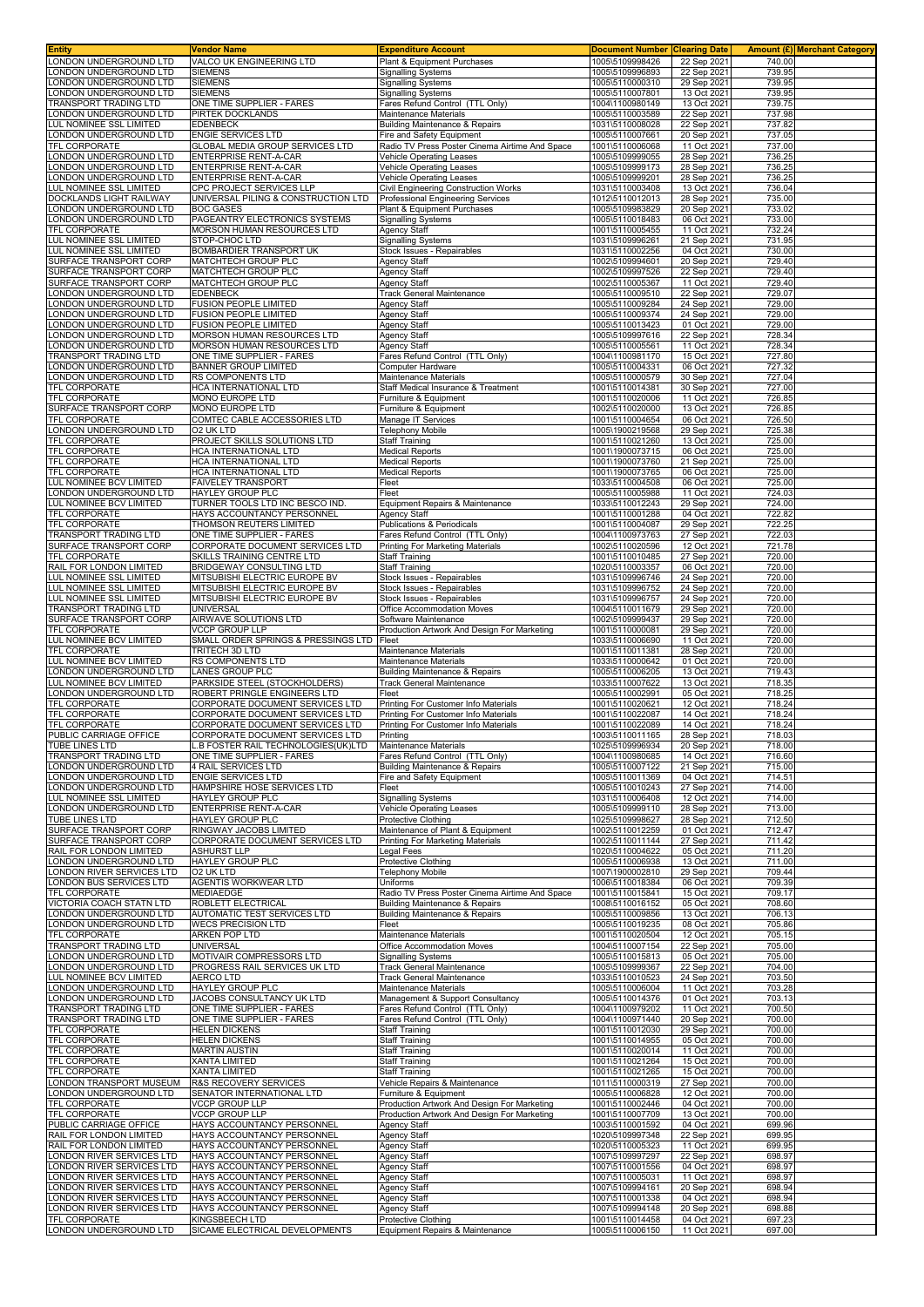| <b>Entity</b>                                      | Vendor Name                                                                    | <b>Expenditure Account</b>                                                            | <b>Document Number Clearing Date</b> |                            |                  | Amount (£) Merchant Category |
|----------------------------------------------------|--------------------------------------------------------------------------------|---------------------------------------------------------------------------------------|--------------------------------------|----------------------------|------------------|------------------------------|
| TFL CORPORATE                                      | DIGITAL REALTY (UK) LTD                                                        | Manage IT Services                                                                    | 1001\5110013980                      | 29 Sep 2021                | 696.92           |                              |
| ONDON UNDERGROUND LTD                              | <b>COFELY EAST LONDON ENERGY LIMITED</b><br><b>FAST LINE TRAINING SERVICES</b> | Gas                                                                                   | 1005\5110019786<br>1005\5110000901   | 13 Oct 2021                | 696.60           |                              |
| ONDON UNDERGROUND LTD<br>LONDON UNDERGROUND LTD    | CITY SPRINT (UK) LTD                                                           | <b>Staff Training</b><br>Couriers                                                     | 1005\1900219450                      | 29 Sep 2021<br>07 Oct 2021 | 695.00<br>695.00 |                              |
| LUL NOMINEE SSL LIMITED                            | BOMBARDIER TRANSPORT UK                                                        | Fleet                                                                                 | 1031\5110006400                      | 12 Oct 2021                | 694.84           |                              |
| LUL NOMINEE BCV LIMITED                            | KNORR-BREMSE RAIL LTD                                                          | <b>Signalling Systems</b>                                                             | 1033\5109998839                      | 28 Sep 2021                | 693.72           |                              |
| RAIL FOR LONDON LIMITED                            | <b>HIREMECH LTD</b>                                                            | Maintenance Materials                                                                 | 1020\5110008292                      | 21 Sep 2021                | 693.33           |                              |
| ONDON BUS SERVICES LTD                             | CRESSWELL OFFICE SERVICES LIMITED                                              | <b>Building Maintenance &amp; Repairs</b>                                             | 1006\5110018028                      | 08 Oct 2021                | 693.28           |                              |
| <b>TFL CORPORATE</b>                               | CORPORATE DOCUMENT SERVICES LTD                                                | Statutory Ads Notices Communications & Consultatio                                    | 1001\5110020642                      | 12 Oct 2021                | 692.90           |                              |
| ONDON TRANSPORT MUSEUM<br>ONDON UNDERGROUND LTD    | HAYS ACCOUNTANCY PERSONNEL<br><b>BANNER GROUP LIMITED</b>                      | Agency Staff<br>Computer Hardware                                                     | 1011\5110001510<br>1005\5110004347   | 04 Oct 2021<br>06 Oct 2021 | 692.07<br>692.02 |                              |
| TRANSPORT TRADING LTD                              | ONE TIME SUPPLIER - FARES                                                      | Fares Refund Control (TTL Only)                                                       | 1004\1100975680                      | 30 Sep 2021                | 692.00           |                              |
| LUL NOMINEE SSL LIMITED                            | KNORR-BREMSE RAIL LTD                                                          | Fleet                                                                                 | 1031\5109995370                      | 20 Sep 2021                | 691.20           |                              |
| T MUSEUM TRADING LTD                               | INCOGNITO                                                                      | TM Purchase of Posters & Print Prods for Resale                                       | 1024\1900020317                      | 04 Oct 2021                | 691.20           |                              |
| RAIL FOR LONDON LIMITED                            | LIEBHERR-TRANSPORTATION SYSTEMS                                                | Fleet                                                                                 | 1020\5110003982                      | 08 Oct 2021                | 690.92           |                              |
| TFL CORPORATE                                      | <b>TECHNICAL ADVISERS GROUP</b><br>MITSUBISHI ELECTRIC EUROPE BV               | Publications & Periodicals                                                            | 1001\5110018903                      | 07 Oct 2021                | 690.00<br>690.00 |                              |
| LUL NOMINEE SSL LIMITED<br>LUL NOMINEE SSL LIMITED | MITSUBISHI ELECTRIC EUROPE BV                                                  | Fleet<br>Fleet                                                                        | 1031\5109995921<br>1031\5110019208   | 24 Sep 2021<br>08 Oct 2021 | 690.00           |                              |
| LUL NOMINEE SSL LIMITED                            | ANDERTON CONCRETE PRODUCTS                                                     | Electrical & Electronic Engineering                                                   | 1031\5110016154                      | 06 Oct 2021                | 689.97           |                              |
| ONDON UNDERGROUND LTD                              | <b>FUSION PEOPLE LIMITED</b>                                                   | <b>Agency Staff</b>                                                                   | 1005\5110009279                      | 24 Sep 2021                | 689.35           |                              |
| ONDON UNDERGROUND LTD.                             | <b>FUSION PEOPLE LIMITED</b>                                                   | Agency Staff                                                                          | 1005\5110013432                      | 01 Oct 2021                | 689.35           |                              |
| TFL CORPORATE                                      | MATCHTECH GROUP PLC                                                            | <b>Agency Staff</b>                                                                   | 1001\5110005394                      | 11 Oct 2021                | 688.90           |                              |
| LUL NOMINEE SSL LIMITED<br>TRANSPORT TRADING LTD   | <b>HIREMECH LTD</b><br>WJB SERVICES LIMITED                                    | Equipment Repairs & Maintenance<br>Office Accommodation Moves                         | 1031\5110009684<br>1004\5110018943   | 24 Sep 2021<br>07 Oct 2021 | 688.48<br>687.80 |                              |
| SURFACE TRANSPORT CORP                             | RIPPLE ROCK LTD.                                                               | Computer Software                                                                     | 1002\5110018932                      | 11 Oct 2021                | 687.50           |                              |
| TFL CORPORATE                                      | PULSE MEDIA LIMITED                                                            | Non Permanent Signage And Way Finding                                                 | 1001\5110015772                      | 05 Oct 2021                | 687.50           |                              |
| TFL CORPORATE                                      | PULSE MEDIA LIMITED                                                            | Non Permanent Signage And Way Finding                                                 | 1001\5110015826                      | 06 Oct 2021                | 687.50           |                              |
| ONDON UNDERGROUND LTD                              | KNORR-BREMSE RAIL LTD                                                          | Fleet                                                                                 | 1005\5110004554                      | 06 Oct 2021                | 687.30           |                              |
| ONDON UNDERGROUND LTD<br><b>TUBE LINES LTD</b>     | <b>FUSION PEOPLE LIMITED</b>                                                   | Agency Staff                                                                          | 1005\5110013532                      | 01 Oct 2021                | 687.22           |                              |
| ONDON UNDERGROUND LTD                              | CEF<br><b>ENTERPRISE RENT-A-CAR</b>                                            | Electrical Equipment Maintenance<br>Vehicle Operating Leases                          | 1025\5110000422<br>1005\5109999219   | 24 Sep 2021<br>28 Sep 2021 | 686.00<br>686.00 |                              |
| <b>FEL CORPORATE</b>                               | MONO EUROPE LTD                                                                | Furniture & Equipment                                                                 | 1001\5110014688                      | 04 Oct 2021                | 685.31           |                              |
| <b>TFL CORPORATE</b>                               | <b>MONO EUROPE LTD</b>                                                         | Furniture & Equipment                                                                 | 1001\5110021251                      | 15 Oct 2021                | 685.31           |                              |
| ONDON UNDERGROUND LTD                              | RULLION ENGINEERING LTD                                                        | <b>Agency Staff</b>                                                                   | 1005\5110002094                      | 04 Oct 2021                | 685.27           |                              |
| ONDON UNDERGROUND LTD                              | <b>RULLION ENGINEERING LTD</b>                                                 | Agency Staff                                                                          | 1005\5110005776                      | 11 Oct 2021                | 685.27           |                              |
| UL NOMINEE SSL LIMITED<br>ONDON UNDERGROUND LTD    | SIEMENS                                                                        | Fleet                                                                                 | 1031\5110007839<br>1005\5110010178   | 13 Oct 2021                | 684.00<br>684.00 |                              |
| ONDON UNDERGROUND LTD                              | 4 RAIL SERVICES LTD<br><b>INSTARMAC GROUP LIMITED</b>                          | Professional Engineering Services<br><b>Track General Maintenance</b>                 | 1005\5110011084                      | 24 Sep 2021<br>28 Sep 2021 | 682.80           |                              |
| RAIL FOR LONDON LIMITED                            | MORSON HUMAN RESOURCES LTD                                                     | <b>Agency Staff</b>                                                                   | 1020\5109994706                      | 20 Sep 2021                | 682.75           |                              |
| RAIL FOR LONDON LIMITED                            | MORSON HUMAN RESOURCES LTD                                                     | <b>Agency Staff</b>                                                                   | 1020\5109997628                      | 22 Sep 2021                | 682.75           |                              |
| RAIL FOR LONDON LIMITED                            | MORSON HUMAN RESOURCES LTD                                                     | Agency Staff                                                                          | 1020\5110005482                      | 11 Oct 2021                | 682.75           |                              |
| LONDON UNDERGROUND LTD                             | RS COMPONENTS LTD                                                              | Maintenance Materials                                                                 | 1005\5110003280                      | 06 Oct 2021                | 682.65           |                              |
| LUL NOMINEE SSL LIMITED<br>ONDON UNDERGROUND LTD   | <b>AGGREKO UK LTD</b><br><b>ENGIE SERVICES LTD</b>                             | <b>Building Maintenance &amp; Repairs</b>                                             | 1031\5109999430<br>1005\5110007677   | 29 Sep 2021<br>20 Sep 2021 | 682.64<br>682.62 |                              |
| SURFACE TRANSPORT CORP                             | <b>ARCHANT LONDON</b>                                                          | Equipment Repairs & Maintenance<br>Statutory Ads Notices Communications & Consultatio | 1002\5110009836                      | 14 Oct 2021                | 682.56           |                              |
| LUL NOMINEE SSL LIMITED                            | ALSTOM TRANSPORT LTD                                                           | <b>Signalling Systems</b>                                                             | 1031\5110000810                      | 29 Sep 2021                | 682.50           |                              |
| ONDON UNDERGROUND LTD                              | <b>ENTERPRISE RENT-A-CAR</b>                                                   | <b>Vehicle Operating Leases</b>                                                       | 1005\5109999090                      | 28 Sep 2021                | 682.00           |                              |
| ONDON UNDERGROUND LTD.                             | <b>ENTERPRISE RENT-A-CAR</b>                                                   | Vehicle Operating Leases                                                              | 1005\5109999152                      | 28 Sep 2021                | 682.00           |                              |
| <b>TFL CORPORATE</b>                               | CORPORATE DOCUMENT SERVICES LTD                                                | Printing For Customer Info Materials                                                  | 1001\5110020636                      | 12 Oct 2021                | 681.22           |                              |
| LUL NOMINEE BCV LIMITED                            | BOMBARDIER TRANSPORT UK                                                        | Stock Issues - Repairables                                                            | 1033\5109995137                      | 20 Sep 2021                | 680.00           |                              |
| RAIL FOR LONDON LIMITED<br>ONDON UNDERGROUND LTD   | SHIFT TRAFFIC EVENTS LIMITED<br>4 RAIL SERVICES LTD                            | Management & Support Consultancy<br>Maintenance Materials                             | 1020\5110006396<br>1005\5110014021   | 12 Oct 2021<br>01 Oct 2021 | 680.00<br>680.00 |                              |
| <b>TFL CORPORATE</b>                               | HAYS ACCOUNTANCY PERSONNEL                                                     | Agency Staff                                                                          | 1001\5110001206                      | 04 Oct 2021                | 679.84           |                              |
| RAIL FOR LONDON LIMITED                            | LIEBHERR-TRANSPORTATION SYSTEMS                                                | Fleet                                                                                 | 1020\5110003918                      | 08 Oct 2021                | 678.68           |                              |
| UL NOMINEE BCV LIMITED                             | HAMPSHIRE HOSE SERVICES LTD                                                    | Fleet                                                                                 | 1033\5110008234                      | 22 Sep 2021                | 678.30           |                              |
| LUL NOMINEE BCV LIMITED                            | HAMPSHIRE HOSE SERVICES LTD                                                    | Fleet                                                                                 | 1033\5110010250                      | 27 Sep 2021                | 678.30           |                              |
| ONDON UNDERGROUND LTD                              | <b>BLAKLEY ELECTRICS LTD</b>                                                   | Heating & Lighting                                                                    | 1005\5110021840                      | 14 Oct 2021                | 677.35           |                              |
| ONDON TRANSPORT MUSEUM<br>ONDON TRANSPORT MUSEUM   | <b>SMART TEACHERS</b><br><b>SMART TEACHERS</b>                                 | Agency Staff<br>Agency Staff                                                          | 1011\5110007664<br>1011\5110007669   | 29 Sep 2021<br>06 Oct 2021 | 676.00<br>676.00 |                              |
| LUL NOMINEE SSL LIMITED                            | ALSTOM TRANSPORT LTD                                                           | Fleet                                                                                 | 1031\5110015207                      | 01 Oct 2021                | 676.00           |                              |
| LUL NOMINEE BCV LIMITED                            | GEMINI RAIL SERVICES UK LTD                                                    | Stock Issues - Repairables                                                            | 1033\5109999700                      | 28 Sep 2021                | 675.29           |                              |
| ONDON UNDERGROUND LTD                              | <b>WECS PRECISION LTD</b>                                                      | Fleet                                                                                 | 1005\5110013952                      | 29 Sep 2021                | 675.20           |                              |
| TFL CORPORATE                                      | HAYS ACCOUNTANCY PERSONNEL                                                     | Agency Staff                                                                          | 1001\5109994164                      | 20 Sep 2021                | 675.00           |                              |
| <b>TFL CORPORATE</b>                               | HAYS ACCOUNTANCY PERSONNEL                                                     | <b>Agency Staff</b>                                                                   | 1001\5109997301                      | 22 Sep 2021                | 675.00           |                              |
| <b>TFL CORPORATE</b><br><b>TFL CORPORATE</b>       | HAYS ACCOUNTANCY PERSONNEL<br>HAYS ACCOUNTANCY PERSONNEL                       | <b>Agency Staff</b><br>Agency Staff                                                   | 1001\5110001340<br>1001\5110005036   | 04 Oct 2021<br>11 Oct 2021 | 675.00<br>675.00 |                              |
| <b>TFL CORPORATE</b>                               | MICHAEL PAGE UK LTD                                                            | <b>Recruitment Agency Fees</b>                                                        | 1001\5109996353                      | 12 Oct 2021                | 675.00           |                              |
| LUL NOMINEE SSL LIMITED                            | <b>HIREMECH LTD</b>                                                            | Equipment Repairs & Maintenance                                                       | 1031\5110008030                      | 20 Sep 2021                | 675.00           |                              |
| LONDON UNDERGROUND LTD                             | A&A ELECTRICAL DISTRIBUTORS LTD                                                | Fleet                                                                                 | 1005\5110012402                      | 29 Sep 2021                | 675.00           |                              |
| TRANSPORT TRADING LTD<br>LUL NOMINEE BCV LIMITED   | <b>BANNER GROUP LIMITED</b><br><b>WECS PRECISION LTD</b>                       | <b>Computer Hardware</b>                                                              | 1004\5109996127                      | 22 Sep 2021                | 674.56           |                              |
| TUBE LINES LTD                                     | HAYLEY GROUP PLC                                                               | Plant & Equipment Purchases<br>Protective Clothing                                    | 1033\5110014047<br>1025\5109996617   | 29 Sep 2021<br>22 Sep 2021 | 674.00<br>673.64 |                              |
| TUBE LINES LTD                                     | <b>HAYLEY GROUP PLC</b>                                                        | <b>Protective Clothing</b>                                                            | 1025\5110003245                      | 06 Oct 2021                | 673.44           |                              |
| ONDON UNDERGROUND LTD                              | HAYLEY GROUP PLC                                                               | Protective Clothing                                                                   | 1005\5110000527                      | 29 Sep 2021                | 673.35           |                              |
| LUL NOMINEE BCV LIMITED                            | KINGSBEECH LTD                                                                 | Equipment Repairs & Maintenance                                                       | 1033\5110007802                      | 22 Sep 2021                | 672.87           |                              |
| LUL NOMINEE BCV LIMITED                            | <b>WECS PRECISION LTD</b>                                                      | Plant & Equipment Purchases                                                           | 1033\5110007103                      | 22 Sep 2021                | 672.00           |                              |
| SURFACE TRANSPORT CORP<br>PUBLIC CARRIAGE OFFICE   | <b>H J KILPATRICK</b><br>HAYS ACCOUNTANCY PERSONNEL                            | General Fees & Charges                                                                | 1002\1900069974<br>1003\5109994027   | 12 Oct 2021<br>20 Sep 2021 | 671.00<br>670.95 |                              |
| PUBLIC CARRIAGE OFFICE                             | HAYS ACCOUNTANCY PERSONNEL                                                     | <b>Agency Staff</b><br>Agency Staff                                                   | 1003\5110004809                      | 11 Oct 2021                | 670.95           |                              |
| ONDON UNDERGROUND LTD                              | <b>GEISMAR (UK) LTD</b>                                                        | Track General Maintenance                                                             | 1005\5110011420                      | 13 Oct 2021                | 670.93           |                              |
| PUBLIC CARRIAGE OFFICE                             | HAYS ACCOUNTANCY PERSONNEL                                                     | <b>Agency Staff</b>                                                                   | 1003\5109994182                      | 20 Sep 2021                | 670.25           |                              |
| PUBLIC CARRIAGE OFFICE                             | HAYS ACCOUNTANCY PERSONNEL                                                     | <b>Agency Staff</b>                                                                   | 1003\5109994183                      | 20 Sep 2021                | 670.25           |                              |
| PUBLIC CARRIAGE OFFICE<br>PUBLIC CARRIAGE OFFICE   | HAYS ACCOUNTANCY PERSONNEL                                                     | Agency Staff                                                                          | 1003\5109994185                      | 20 Sep 2021<br>20 Sep 2021 | 670.25           |                              |
| PUBLIC CARRIAGE OFFICE                             | HAYS ACCOUNTANCY PERSONNEL<br>HAYS ACCOUNTANCY PERSONNEL                       | <b>Agency Staff</b><br><b>Agency Staff</b>                                            | 1003\5109994189<br>1003\5109994554   | 20 Sep 2021                | 670.25<br>670.25 |                              |
| PUBLIC CARRIAGE OFFICE                             | HAYS ACCOUNTANCY PERSONNEL                                                     | <b>Agency Staff</b>                                                                   | 1003\5109997328                      | 22 Sep 2021                | 670.25           |                              |
| PUBLIC CARRIAGE OFFICE                             | HAYS ACCOUNTANCY PERSONNEL                                                     | <b>Agency Staff</b>                                                                   | 1003\5109997329                      | 22 Sep 2021                | 670.25           |                              |
| PUBLIC CARRIAGE OFFICE                             | HAYS ACCOUNTANCY PERSONNEL                                                     | <b>Agency Staff</b>                                                                   | 1003\5109997330                      | 22 Sep 2021                | 670.25           |                              |
| PUBLIC CARRIAGE OFFICE                             | HAYS ACCOUNTANCY PERSONNEL                                                     | <b>Agency Staff</b>                                                                   | 1003\5109997331                      | 22 Sep 2021                | 670.25           |                              |
| PUBLIC CARRIAGE OFFICE<br>PUBLIC CARRIAGE OFFICE   | HAYS ACCOUNTANCY PERSONNEL<br>HAYS ACCOUNTANCY PERSONNEL                       | Agency Staff<br><b>Agency Staff</b>                                                   | 1003\5109997338<br>1003\5110005068   | 22 Sep 2021<br>11 Oct 2021 | 670.25<br>670.25 |                              |
| PUBLIC CARRIAGE OFFICE                             | HAYS ACCOUNTANCY PERSONNEL                                                     | <b>Agency Staff</b>                                                                   | 1003\5110005069                      | 11 Oct 2021                | 670.25           |                              |
| <b>UBLIC CARRIAGE OFFICE</b>                       | HAYS ACCOUNTANCY PERSONNEL                                                     | <b>Agency Staff</b>                                                                   | 1003\5110005070                      | 11 Oct 2021                | 670.25           |                              |
| PUBLIC CARRIAGE OFFICE                             | HAYS ACCOUNTANCY PERSONNEL                                                     | <b>Agency Staff</b>                                                                   | 1003\5110005071                      | 11 Oct 2021                | 670.25           |                              |
| PUBLIC CARRIAGE OFFICE                             | HAYS ACCOUNTANCY PERSONNEL                                                     | <b>Agency Staff</b>                                                                   | 1003\5110005152                      | 11 Oct 2021                | 670.25           |                              |
| PUBLIC CARRIAGE OFFICE<br>PUBLIC CARRIAGE OFFICE   | HAYS ACCOUNTANCY PERSONNEL<br>HAYS ACCOUNTANCY PERSONNEL                       | <b>Agency Staff</b>                                                                   | 1003\5110005153<br>1003\5110005154   | 11 Oct 2021                | 670.25           |                              |
| PUBLIC CARRIAGE OFFICE                             | HAYS ACCOUNTANCY PERSONNEL                                                     | <b>Agency Staff</b><br><b>Agency Staff</b>                                            | 1003\5110005155                      | 11 Oct 2021<br>11 Oct 2021 | 670.25<br>670.25 |                              |
| PUBLIC CARRIAGE OFFICE                             | HAYS ACCOUNTANCY PERSONNEL                                                     | <b>Agency Staff</b>                                                                   | 1003\5110005156                      | 11 Oct 2021                | 670.25           |                              |
| PUBLIC CARRIAGE OFFICE                             | HAYS ACCOUNTANCY PERSONNEL                                                     | <b>Agency Staff</b>                                                                   | 1003\5110005318                      | 11 Oct 2021                | 670.25           |                              |
| PUBLIC CARRIAGE OFFICE                             | HAYS ACCOUNTANCY PERSONNEL                                                     | <b>Agency Staff</b>                                                                   | 1003\5110005320                      | 11 Oct 2021                | 670.25           |                              |
| ONDON RIVER SERVICES LTD                           | HAYS ACCOUNTANCY PERSONNEL                                                     | <b>Agency Staff</b>                                                                   | 1007\5109994169                      | 20 Sep 2021                | 669.56           |                              |
| ONDON UNDERGROUND LTD<br>PUBLIC CARRIAGE OFFICE    | <b>HAYLEY GROUP PLC</b><br>HAYS ACCOUNTANCY PERSONNEL                          | Protective Clothing<br><b>Agency Staff</b>                                            | 1005\5110003859<br>1003\5109993987   | 06 Oct 2021<br>20 Sep 2021 | 669.09<br>668.50 |                              |
| PUBLIC CARRIAGE OFFICE                             | HAYS ACCOUNTANCY PERSONNEL                                                     | Agency Staff                                                                          | 1003\5109994008                      | 20 Sep 2021                | 668.50           |                              |
| PUBLIC CARRIAGE OFFICE                             | HAYS ACCOUNTANCY PERSONNEL                                                     | <b>Agency Staff</b>                                                                   | 1003\5109994009                      | 20 Sep 2021                | 668.50           |                              |
| PUBLIC CARRIAGE OFFICE                             | HAYS ACCOUNTANCY PERSONNEL                                                     | <b>Agency Staff</b>                                                                   | 1003\5109994044                      | 20 Sep 2021                | 668.50           |                              |
| PUBLIC CARRIAGE OFFICE                             | HAYS ACCOUNTANCY PERSONNEL                                                     | <b>Agency Staff</b>                                                                   | 1003\5109994111                      | 20 Sep 2021                | 668.50           |                              |
| PUBLIC CARRIAGE OFFICE<br>PUBLIC CARRIAGE OFFICE   | HAYS ACCOUNTANCY PERSONNEL<br>HAYS ACCOUNTANCY PERSONNEL                       | <b>Agency Staff</b><br><b>Agency Staff</b>                                            | 1003\5109994156<br>1003\5109997108   | 20 Sep 2021<br>22 Sep 2021 | 668.50<br>668.50 |                              |
| PUBLIC CARRIAGE OFFICE                             | HAYS ACCOUNTANCY PERSONNEL                                                     | <b>Agency Staff</b>                                                                   | 1003\5109997135                      | 22 Sep 2021                | 668.50           |                              |
| PUBLIC CARRIAGE OFFICE                             | HAYS ACCOUNTANCY PERSONNEL                                                     | <b>Agency Staff</b>                                                                   | 1003\5109997241                      | 22 Sep 2021                | 668.50           |                              |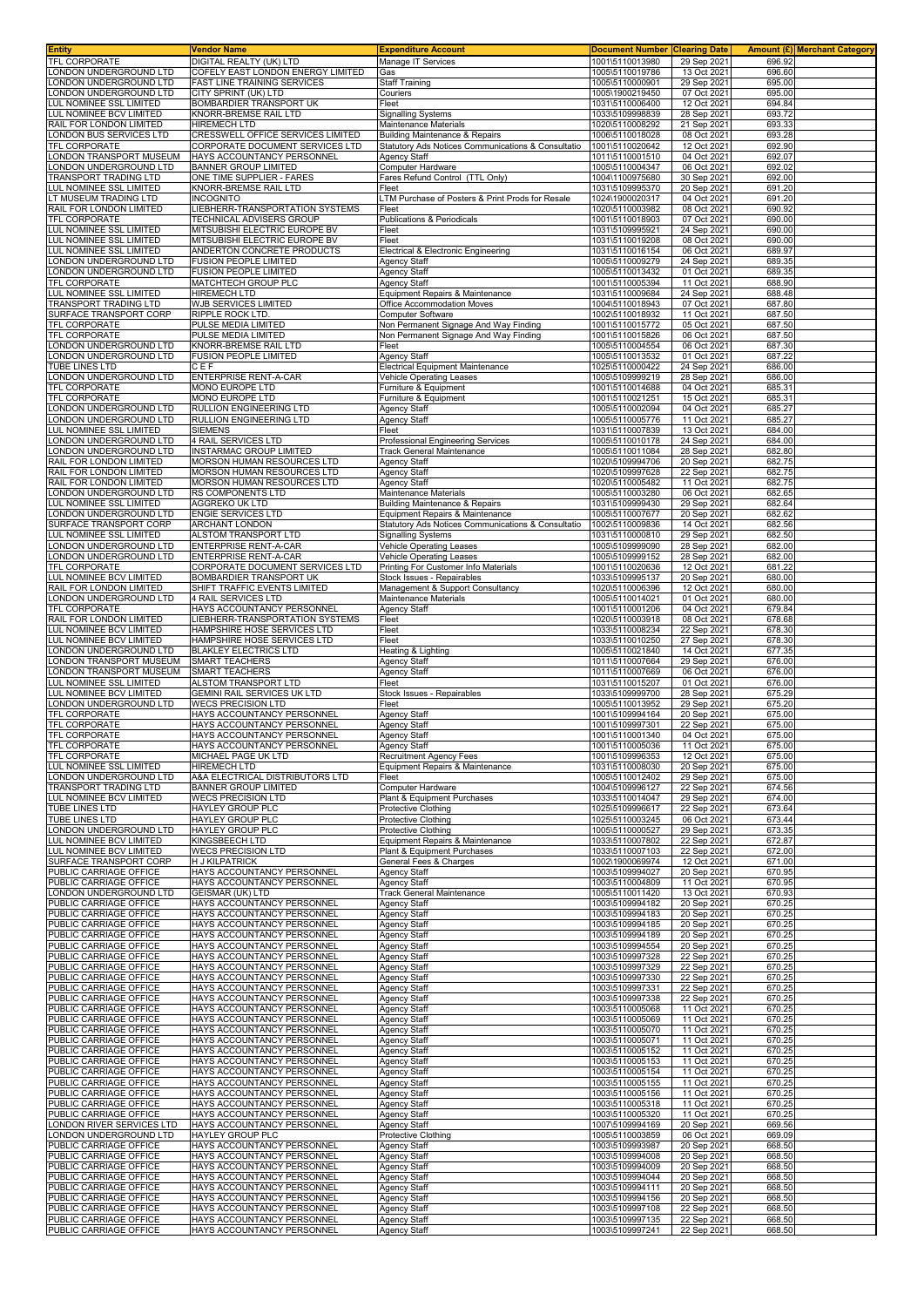| Entity                                                         | <b>Vendor Name</b>                                                  | <b>Expenditure Account</b>                                                    | <b>Document Number</b>             | <b>Clearing Date</b>       |                  | <b>Amount (£) Merchant Category</b> |
|----------------------------------------------------------------|---------------------------------------------------------------------|-------------------------------------------------------------------------------|------------------------------------|----------------------------|------------------|-------------------------------------|
| PUBLIC CARRIAGE OFFICE                                         | HAYS ACCOUNTANCY PERSONNEL                                          | <b>Agency Staff</b>                                                           | 1003\5109997264                    | 22 Sep 2021                | 668.50           |                                     |
| PUBLIC CARRIAGE OFFICE<br>PUBLIC CARRIAGE OFFICE               | HAYS ACCOUNTANCY PERSONNEL<br>HAYS ACCOUNTANCY PERSONNEL            | <b>Agency Staff</b><br><b>Agency Staff</b>                                    | 1003\5109997292<br>1003\5109997397 | 22 Sep 2021                | 668.50<br>668.50 |                                     |
| PUBLIC CARRIAGE OFFICE                                         | HAYS ACCOUNTANCY PERSONNEI                                          | <b>Agency Staff</b>                                                           | 1003\5110004705                    | 22 Sep 2021<br>11 Oct 2021 | 668.50           |                                     |
| PUBLIC CARRIAGE OFFICE                                         | HAYS ACCOUNTANCY PERSONNEL                                          | <b>Agency Staff</b>                                                           | 1003\5110004844                    | 11 Oct 2021                | 668.50           |                                     |
| PUBLIC CARRIAGE OFFICE                                         | HAYS ACCOUNTANCY PERSONNEL                                          | Agency Staff                                                                  | 1003\5110004875                    | 11 Oct 2021                | 668.50           |                                     |
| PUBLIC CARRIAGE OFFICE                                         | HAYS ACCOUNTANCY PERSONNEL                                          | <b>Agency Staff</b>                                                           | 1003\5110004998                    | 11 Oct 2021                | 668.50           |                                     |
| PUBLIC CARRIAGE OFFICE                                         | HAYS ACCOUNTANCY PERSONNEL                                          | Agency Staff                                                                  | 1003\5110005027                    | 11 Oct 2021                | 668.50           |                                     |
| PUBLIC CARRIAGE OFFICE<br>ONDON UNDERGROUND LTD                | HAYS ACCOUNTANCY PERSONNEL<br>RYGOR COMMERCIALS LTD                 | <b>Agency Staff</b><br>Vehicle Repairs & Maintenance                          | 1003\5110005185<br>1005\5110018459 | 11 Oct 2021<br>06 Oct 2021 | 668.50<br>668.28 |                                     |
| PUBLIC CARRIAGE OFFICE                                         | HAYS ACCOUNTANCY PERSONNEL                                          | Agency Staff                                                                  | 1003\5109997291                    | 22 Sep 2021                | 668.15           |                                     |
| PUBLIC CARRIAGE OFFICE                                         | HAYS ACCOUNTANCY PERSONNEL                                          | Agency Staff                                                                  | 1003\5110004774                    | 11 Oct 2021                | 668.15           |                                     |
| ONDON UNDERGROUND LTD                                          | SOUTH EAST SUPPLIES LTD                                             | Maintenance Materials                                                         | 1005\5110012020                    | 28 Sep 202                 | 668.09           |                                     |
| <b>UL NOMINEE BCV LIMITED</b>                                  | RS COMPONENTS LTD                                                   | Maintenance Materials                                                         | 1033\5109998164                    | 24 Sep 2021                | 668.05           |                                     |
| RAIL FOR LONDON LIMITED                                        | TRAVIS PERKINS                                                      | Maintenance Materials                                                         | 1020\5110021876                    | 15 Oct 2021                | 667.92           |                                     |
| <b>TFL CORPORATE</b><br><b>LUL NOMINEE SSL LIMITED</b>         | RAILWAY PENSION TRUSTEE COMPANY<br>KPK (SHEET METAL) LTD            | <b>Staff Welfare Benefits</b><br><b>Signalling Systems</b>                    | 1001\5110006486<br>1031\5109996356 | 24 Sep 2021<br>22 Sep 2021 | 666.67<br>666.60 |                                     |
| SURFACE TRANSPORT CORP                                         | HAYS ACCOUNTANCY PERSONNEL                                          | <b>Agency Staff</b>                                                           | 1002\5109994137                    | 20 Sep 2021                | 666.40           |                                     |
| SURFACE TRANSPORT CORP                                         | HAYS ACCOUNTANCY PERSONNEL                                          | <b>Agency Staff</b>                                                           | 1002\5109994191                    | 20 Sep 2021                | 666.40           |                                     |
| SURFACE TRANSPORT CORP                                         | HAYS ACCOUNTANCY PERSONNEL                                          | <b>Agency Staff</b>                                                           | 1002\5109994192                    | 20 Sep 2021                | 666.40           |                                     |
| SURFACE TRANSPORT CORP                                         | HAYS ACCOUNTANCY PERSONNEL                                          | Agency Staff                                                                  | 1002\5109994193                    | 20 Sep 2021                | 666.40           |                                     |
| SURFACE TRANSPORT CORP<br>SURFACE TRANSPORT CORP               | HAYS ACCOUNTANCY PERSONNEL<br>HAYS ACCOUNTANCY PERSONNEL            | Agency Staff<br>Agency Staff                                                  | 1002\5109997275<br>1002\5109997340 | 22 Sep 2021<br>22 Sep 2021 | 666.40<br>666.40 |                                     |
| SURFACE TRANSPORT CORP                                         | <b>HAYS ACCOUNTANCY PERSONNEL</b>                                   | <b>Agency Staff</b>                                                           | 1002\5109997341                    | 22 Sep 2021                | 666.40           |                                     |
| SURFACE TRANSPORT CORP                                         | HAYS ACCOUNTANCY PERSONNEI                                          | <b>Agency Staff</b>                                                           | 1002\5109997342                    | 22 Sep 2021                | 666.40           |                                     |
| SURFACE TRANSPORT CORP                                         | HAYS ACCOUNTANCY PERSONNEL                                          | <b>Agency Staff</b>                                                           | 1002\5109997352                    | 22 Sep 2021                | 666.40           |                                     |
| SURFACE TRANSPORT CORP                                         | HAYS ACCOUNTANCY PERSONNEI                                          | <b>Agency Staff</b>                                                           | 1002\5110005009                    | 11 Oct 2021                | 666.40           |                                     |
| SURFACE TRANSPORT CORP                                         | HAYS ACCOUNTANCY PERSONNEL                                          | <b>Agency Staff</b>                                                           | 1002\5110005010                    | 11 Oct 2021                | 666.40           |                                     |
| PUBLIC CARRIAGE OFFICE<br>PUBLIC CARRIAGE OFFICE               | HAYS ACCOUNTANCY PERSONNEL<br><b>HAYS ACCOUNTANCY PERSONNEL</b>     | Agency Staff<br>Agency Staff                                                  | 1003\5109994566<br>1003\5109997351 | 20 Sep 2021<br>22 Sep 2021 | 666.40<br>666.40 |                                     |
| PUBLIC CARRIAGE OFFICE                                         | HAYS ACCOUNTANCY PERSONNEL                                          | Agency Staff                                                                  | 1003\5110005322                    | 11 Oct 2021                | 666.40           |                                     |
| PUBLIC CARRIAGE OFFICE                                         | HAYS ACCOUNTANCY PERSONNEL                                          | Agency Staff                                                                  | 1003\5110005325                    | 11 Oct 2021                | 666.40           |                                     |
| PUBLIC CARRIAGE OFFICE                                         | HAYS ACCOUNTANCY PERSONNEL                                          | Agency Staff                                                                  | 1003\5110005332                    | 11 Oct 2021                | 666.40           |                                     |
| ONDON UNDERGROUND LTD                                          | ANZ GROUP                                                           | Non Recyclable Waste Disposal/Refuse Collection                               | 1005\5110007696                    | 21 Sep 2021                | 666.00           |                                     |
| ONDON UNDERGROUND LTD.<br><b>UL NOMINEE SSL LIMITED</b>        | LANZ GROUP<br>KNORR-BREMSE RAIL LTD                                 | Non Recyclable Waste Disposal/Refuse Collection<br>Stock Issues - Repairables | 1005\5110018370<br>1031\5109995277 | 08 Oct 2021<br>20 Sep 2021 | 666.00<br>664.95 |                                     |
| UL NOMINEE SSL LIMITED                                         | KNORR-BREMSE RAIL LTD                                               | Fleet                                                                         | 1031\5109995537                    | 21 Sep 2021                | 664.95           |                                     |
| UL NOMINEE SSL LIMITED                                         | KNORR-BREMSE RAIL LTD                                               | Fleet                                                                         | 1031\5109995665                    | 21 Sep 2021                | 664.95           |                                     |
| <b>UL NOMINEE SSL LIMITED</b>                                  | KNORR-BREMSE RAIL LTD                                               | Fleet                                                                         | 1031\5109995679                    | 21 Sep 2021                | 664.95           |                                     |
| UL NOMINEE SSL LIMITED                                         | KNORR-BREMSE RAIL LTD                                               | Fleet                                                                         | 1031\5109995680                    | 21 Sep 2021                | 664.95           |                                     |
| UL NOMINEE SSL LIMITED.                                        | KNORR-BREMSE RAIL LTD                                               | Fleet                                                                         | 1031\5109995682                    | 21 Sep 2021                | 664.95           |                                     |
| <b>UL NOMINEE SSL LIMITED</b>                                  | KNORR-BREMSE RAIL LTD                                               | Fleet<br>Fleet                                                                | 1031\5109995684<br>1031\5109995687 | 21 Sep 2021                | 664.95<br>664.95 |                                     |
| UL NOMINEE SSL LIMITED.<br><b>LUL NOMINEE SSL LIMITED</b>      | KNORR-BREMSE RAIL LTD<br>KNORR-BREMSE RAIL LTD                      | Fleet                                                                         | 1031\5109995722                    | 21 Sep 2021<br>21 Sep 2021 | 664.95           |                                     |
| <b>LUL NOMINEE SSL LIMITED</b>                                 | KNORR-BREMSE RAIL LTD                                               | Fleet                                                                         | 1031\5109995723                    | 21 Sep 2021                | 664.95           |                                     |
| UL NOMINEE SSL LIMITED                                         | KNORR-BREMSE RAIL LTD                                               | Fleet                                                                         | 1031\5109996196                    | 22 Sep 2021                | 664.95           |                                     |
| LUL NOMINEE SSL LIMITED                                        | KNORR-BREMSE RAIL LTD                                               | Fleet                                                                         | 1031\5109999009                    | 28 Sep 2021                | 664.95           |                                     |
| <b>LUL NOMINEE SSL LIMITED</b>                                 | KNORR-BREMSE RAIL LTD                                               | Fleet                                                                         | 1031\5109999075                    | 28 Sep 2021                | 664.95           |                                     |
| UL NOMINEE SSL LIMITED                                         | KNORR-BREMSE RAIL LTD                                               | Fleet                                                                         | 1031\5110007151                    | 13 Oct 2021                | 664.95           |                                     |
| <b>TFL CORPORATE</b><br><b>TFL CORPORATE</b>                   | HAYS ACCOUNTANCY PERSONNEI<br>HAYS ACCOUNTANCY PERSONNEI            | Agency Staff<br><b>Agency Staff</b>                                           | 1001\5109997461<br>1001\5110004945 | 22 Sep 2021<br>11 Oct 2021 | 664.55<br>664.55 |                                     |
| ONDON TRANSPORT MUSEUM                                         | ISHWARI GIGA                                                        | Management & Support Consultancy                                              | 1011\5110007482                    | 20 Sep 2021                | 664.44           |                                     |
| ONDON TRANSPORT MUSEUM                                         | KHADIJAH AHMED                                                      | Management & Support Consultancy                                              | 1011\5110019496                    | 12 Oct 2021                | 664.44           |                                     |
| UL NOMINEE SSL LIMITED.                                        | HOLBRO ENGINEERING LTD                                              | Fleet                                                                         | 1031\5110020749                    | 13 Oct 2021                | 664.26           |                                     |
| ONDON UNDERGROUND LTD                                          | VOITH TURBO LTD                                                     | Fleet                                                                         | 1005\5109996954                    | 22 Sep 2021                | 662.00           |                                     |
| <b>UL NOMINEE BCV LIMITED</b><br><b>UL NOMINEE BCV LIMITED</b> | .B FOSTER RAIL TECHNOLOGIES(UK)LTD<br>(INGSBEECH LTD                | Fleet<br>Maintenance Materials                                                | 1033\5110003941<br>1033\5110009674 | 05 Oct 2021<br>24 Sep 2021 | 661.30<br>660.56 |                                     |
| ONDON TRANSPORT MUSEUM.                                        | SMART TEACHERS                                                      | Agency Staff                                                                  | 1011\5110007662                    | 29 Sep 2021                | 660.00           |                                     |
| <b>FRANSPORT TRADING LTD</b>                                   | QUAY OFFICE FURNISHERS LTD                                          | Furniture & Equipment                                                         | 1004\5110014536                    | 04 Oct 2021                | 660.00           |                                     |
| <b>TFL CORPORATE</b>                                           | HAYS ACCOUNTANCY PERSONNEL                                          | Agency Staff                                                                  | 1001\5109994181                    | 20 Sep 2021                | 659.68           |                                     |
| ONDON UNDERGROUND LTD                                          | MORSON HUMAN RESOURCES LTD                                          | <b>Agency Staff</b>                                                           | 1005\5109994806                    | 20 Sep 2021                | 657.69           |                                     |
| ONDON UNDERGROUND LTD.                                         | MORSON HUMAN RESOURCES LTD                                          | <b>Agency Staff</b>                                                           | 1005\5110005573                    | 11 Oct 2021                | 657.69           |                                     |
| PUBLIC CARRIAGE OFFICE<br>PUBLIC CARRIAGE OFFICE               | HAYS ACCOUNTANCY PERSONNEL<br>HAYS ACCOUNTANCY PERSONNEL            | <b>Agency Staff</b><br><b>Agency Staff</b>                                    | 1003\5109994000<br>1003\5110005177 | 20 Sep 2021<br>11 Oct 2021 | 657.65<br>657.65 |                                     |
| LUL NOMINEE SSL LIMITED                                        | BOMBARDIER TRANSPORT UK                                             | Fleet                                                                         | 1031\5110004369                    | 06 Oct 2021                | 657.40           |                                     |
| LT MUSEUM TRADING LTD                                          | GREATER LONDON HIRE LIMITED                                         | Couriers                                                                      | 1024\1900020337                    | 07 Oct 2021                | 657.31           |                                     |
| LUL NOMINEE SSL LIMITED                                        | <b>ENGIE SERVICES LTD</b>                                           | Fire and Safety Equipment                                                     | 1031\5109995491                    | 20 Sep 2021                | 656.24           |                                     |
| UL NOMINEE SSL LIMITED                                         | KELLY INTEGRATED TRANS SERV LTD                                     | Professional Engineering Services<br><b>Agency Staff</b>                      | 1031\5110006217                    | 30 Sep 2021                | 656.19           |                                     |
| PUBLIC CARRIAGE OFFICE<br>PUBLIC CARRIAGE OFFICE               | HAYS ACCOUNTANCY PERSONNEL<br>HAYS ACCOUNTANCY PERSONNEL            | <b>Agency Staff</b>                                                           | 1003\5109993994<br>1003\5109993995 | 20 Sep 2021<br>20 Sep 2021 | 655.90<br>655.90 |                                     |
| PUBLIC CARRIAGE OFFICE                                         | HAYS ACCOUNTANCY PERSONNEL                                          | <b>Agency Staff</b>                                                           | 1003\5109993996                    | 20 Sep 2021                | 655.90           |                                     |
| PUBLIC CARRIAGE OFFICE                                         | HAYS ACCOUNTANCY PERSONNEL                                          | <b>Agency Staff</b>                                                           | 1003\5109994001                    | 20 Sep 2021                | 655.90           |                                     |
| PUBLIC CARRIAGE OFFICE                                         | HAYS ACCOUNTANCY PERSONNEL                                          | <b>Agency Staff</b>                                                           | 1003\5109994004                    | 20 Sep 2021                | 655.90           |                                     |
| PUBLIC CARRIAGE OFFICE                                         | HAYS ACCOUNTANCY PERSONNEL                                          | <b>Agency Staff</b>                                                           | 1003\5109994005                    | 20 Sep 2021                | 655.90           |                                     |
| PUBLIC CARRIAGE OFFICE<br>PUBLIC CARRIAGE OFFICE               | HAYS ACCOUNTANCY PERSONNEL<br>HAYS ACCOUNTANCY PERSONNEL            | Agency Staff<br>Agency Staff                                                  | 1003\5109994012<br>1003\5109994013 | 20 Sep 2021<br>20 Sep 2021 | 655.90<br>655.90 |                                     |
| PUBLIC CARRIAGE OFFICE                                         | HAYS ACCOUNTANCY PERSONNEL                                          | <b>Agency Staff</b>                                                           | 1003\5109994016                    | 20 Sep 2021                | 655.90           |                                     |
| PUBLIC CARRIAGE OFFICE                                         | HAYS ACCOUNTANCY PERSONNEL                                          | <b>Agency Staff</b>                                                           | 1003\5109994224                    | 20 Sep 2021                | 655.90           |                                     |
| PUBLIC CARRIAGE OFFICE                                         | HAYS ACCOUNTANCY PERSONNEL                                          | Agency Staff                                                                  | 1003\5109994347                    | 20 Sep 2021                | 655.90           |                                     |
| PUBLIC CARRIAGE OFFICE                                         | HAYS ACCOUNTANCY PERSONNEL                                          | <b>Agency Staff</b>                                                           | 1003\5109997016                    | 22 Sep 2021                | 655.90           |                                     |
| PUBLIC CARRIAGE OFFICE<br>PUBLIC CARRIAGE OFFICE               | HAYS ACCOUNTANCY PERSONNEL<br>HAYS ACCOUNTANCY PERSONNEL            | <b>Agency Staff</b><br>Agency Staff                                           | 1003\5109997018<br>1003\5109997029 | 22 Sep 2021<br>22 Sep 2021 | 655.90<br>655.90 |                                     |
| PUBLIC CARRIAGE OFFICE                                         | HAYS ACCOUNTANCY PERSONNEL                                          | Agency Staff                                                                  | 1003\5109997038                    | 22 Sep 2021                | 655.90           |                                     |
| PUBLIC CARRIAGE OFFICE                                         | HAYS ACCOUNTANCY PERSONNEL                                          | <b>Agency Staff</b>                                                           | 1003\5109997049                    | 22 Sep 2021                | 655.90           |                                     |
| PUBLIC CARRIAGE OFFICE                                         | HAYS ACCOUNTANCY PERSONNEL                                          | <b>Agency Staff</b>                                                           | 1003\5109997052                    | 22 Sep 2021                | 655.90           |                                     |
| PUBLIC CARRIAGE OFFICE                                         | HAYS ACCOUNTANCY PERSONNEL                                          | <b>Agency Staff</b>                                                           | 1003\5109997404                    | 22 Sep 2021                | 655.90           |                                     |
| PUBLIC CARRIAGE OFFICE                                         | HAYS ACCOUNTANCY PERSONNEL                                          | <b>Agency Staff</b>                                                           | 1003\5109997414                    | 22 Sep 2021                | 655.90           |                                     |
| PUBLIC CARRIAGE OFFICE<br>PUBLIC CARRIAGE OFFICE               | HAYS ACCOUNTANCY PERSONNEL<br>HAYS ACCOUNTANCY PERSONNEL            | <b>Agency Staff</b><br><b>Agency Staff</b>                                    | 1003\5110001441<br>1003\5110004738 | 04 Oct 2021<br>11 Oct 2021 | 655.90<br>655.90 |                                     |
| PUBLIC CARRIAGE OFFICE                                         | HAYS ACCOUNTANCY PERSONNEL                                          | Agency Staff                                                                  | 1003\5110004757                    | 11 Oct 2021                | 655.90           |                                     |
| PUBLIC CARRIAGE OFFICE                                         | HAYS ACCOUNTANCY PERSONNEL                                          | Agency Staff                                                                  | 1003\5110004778                    | 11 Oct 2021                | 655.90           |                                     |
| PUBLIC CARRIAGE OFFICE                                         | HAYS ACCOUNTANCY PERSONNEL                                          | <b>Agency Staff</b>                                                           | 1003\5110004792                    | 11 Oct 2021                | 655.90           |                                     |
| PUBLIC CARRIAGE OFFICE                                         | HAYS ACCOUNTANCY PERSONNEL                                          | <b>Agency Staff</b>                                                           | 1003\5110005128                    | 11 Oct 2021                | 655.90           |                                     |
| PUBLIC CARRIAGE OFFICE<br>PUBLIC CARRIAGE OFFICE               | HAYS ACCOUNTANCY PERSONNEL<br>HAYS ACCOUNTANCY PERSONNEL            | <b>Agency Staff</b><br><b>Agency Staff</b>                                    | 1003\5110005129<br>1003\5110005130 | 11 Oct 2021<br>11 Oct 2021 | 655.90<br>655.90 |                                     |
| PUBLIC CARRIAGE OFFICE                                         | HAYS ACCOUNTANCY PERSONNEL                                          | <b>Agency Staff</b>                                                           | 1003\5110005131                    | 11 Oct 2021                | 655.90           |                                     |
| PUBLIC CARRIAGE OFFICE                                         | HAYS ACCOUNTANCY PERSONNEL                                          | <b>Agency Staff</b>                                                           | 1003\5110005133                    | 11 Oct 2021                | 655.90           |                                     |
| PUBLIC CARRIAGE OFFICE                                         | HAYS ACCOUNTANCY PERSONNEL                                          | Agency Staff                                                                  | 1003\5110005347                    | 11 Oct 2021                | 655.90           |                                     |
| PUBLIC CARRIAGE OFFICE                                         | HAYS ACCOUNTANCY PERSONNEL                                          | Agency Staff                                                                  | 1003\5110001073                    | 04 Oct 2021                | 655.86           |                                     |
| <b>LUL NOMINEE BCV LIMITED</b>                                 | A.E PETSCHE                                                         | Fleet                                                                         | 1033\5110003003                    | 05 Oct 2021<br>12 Oct 2021 | 655.36<br>654.57 |                                     |
| <b>TFL CORPORATE</b><br>CYCLE HIRE SCHEME                      | CORPORATE DOCUMENT SERVICES LTD<br>ONDON BOROUGH RICHMOND UPON THAM | Printing For Customer Info Materials<br><b>Borough Services</b>               | 1001\5110020635<br>1016\5110002122 | 29 Sep 2021                | 653.79           |                                     |
| ONDON UNDERGROUND LTD                                          | FUSION PEOPLE LIMITED                                               | <b>Agency Staff</b>                                                           | 1005\5110017839                    | 08 Oct 2021                | 652.50           |                                     |
| PUBLIC CARRIAGE OFFICE                                         | HAYS ACCOUNTANCY PERSONNEL                                          | <b>Agency Staff</b>                                                           | 1003\5109994025                    | 20 Sep 2021                | 652.40           |                                     |
| PUBLIC CARRIAGE OFFICE                                         | HAYS ACCOUNTANCY PERSONNEL                                          | Agency Staff                                                                  | 1003\5109997055                    | 22 Sep 2021                | 652.40           |                                     |
| PUBLIC CARRIAGE OFFICE                                         | HAYS ACCOUNTANCY PERSONNEL                                          | Agency Staff                                                                  | 1003\5109997406                    | 22 Sep 2021                | 652.40           |                                     |
| PUBLIC CARRIAGE OFFICE<br>PUBLIC CARRIAGE OFFICE               | HAYS ACCOUNTANCY PERSONNEL<br>HAYS ACCOUNTANCY PERSONNEL            | <b>Agency Staff</b><br><b>Agency Staff</b>                                    | 1003\5110001449<br>1003\5110004806 | 04 Oct 2021<br>11 Oct 2021 | 652.40<br>652.40 |                                     |
| PUBLIC CARRIAGE OFFICE                                         | HAYS ACCOUNTANCY PERSONNEL                                          | <b>Agency Staff</b>                                                           | 1003\5110005191                    | 11 Oct 2021                | 652.40           |                                     |
| PUBLIC CARRIAGE OFFICE                                         | HAYS ACCOUNTANCY PERSONNEL                                          | <b>Agency Staff</b>                                                           | 1003\5109994002                    | 20 Sep 2021                | 652.05           |                                     |
| PUBLIC CARRIAGE OFFICE                                         | HAYS ACCOUNTANCY PERSONNEL                                          | Agency Staff                                                                  | 1003\5109994003                    | 20 Sep 2021                | 652.05           |                                     |
| PUBLIC CARRIAGE OFFICE                                         | HAYS ACCOUNTANCY PERSONNEL                                          | <b>Agency Staff</b>                                                           | 1003\5109994022                    | 20 Sep 2021                | 652.05           |                                     |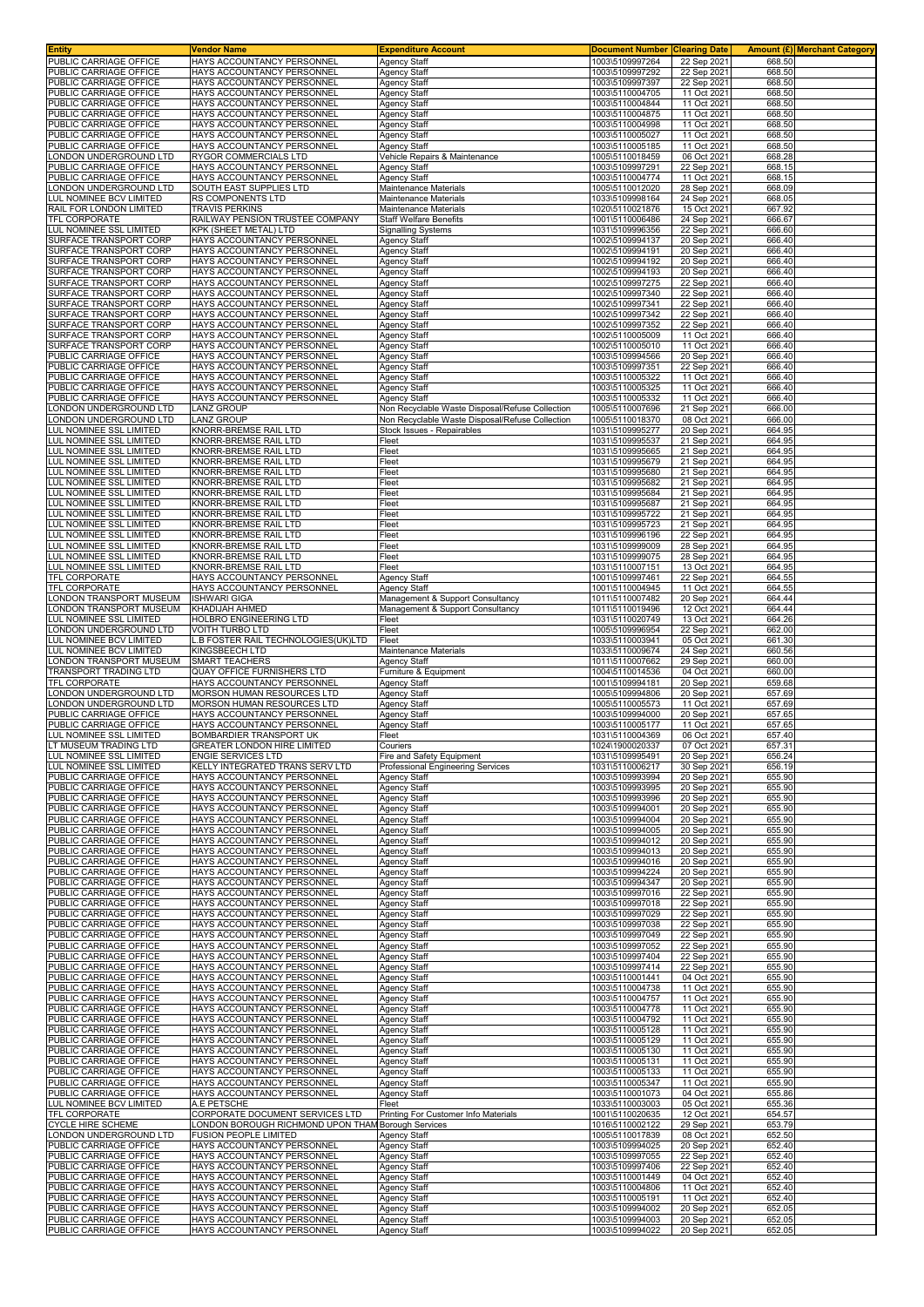| <b>Entity</b>                                    | Vendor Name                                              | <b>Expenditure Account</b>                                       | <b>Document Number</b>             | <b>Clearing Date</b>       | Amount (£) Merchant Category |  |
|--------------------------------------------------|----------------------------------------------------------|------------------------------------------------------------------|------------------------------------|----------------------------|------------------------------|--|
| PUBLIC CARRIAGE OFFICE                           | HAYS ACCOUNTANCY PERSONNEL<br>HAYS ACCOUNTANCY PERSONNEL | <b>Agency Staff</b>                                              | 1003\5109994024<br>1003\5109994030 | 20 Sep 2021                | 652.05                       |  |
| PUBLIC CARRIAGE OFFICE<br>PUBLIC CARRIAGE OFFICE | HAYS ACCOUNTANCY PERSONNEL                               | Agency Staff<br>Agency Staff                                     | 1003\5109994031                    | 20 Sep 2021<br>20 Sep 2021 | 652.05<br>652.05             |  |
| PUBLIC CARRIAGE OFFICE                           | HAYS ACCOUNTANCY PERSONNEL                               | Agency Staff                                                     | 1003\5109994033                    | 20 Sep 2021                | 652.05                       |  |
| PUBLIC CARRIAGE OFFICE                           | HAYS ACCOUNTANCY PERSONNEL                               | Agency Staff                                                     | 1003\5109994038                    | 20 Sep 202                 | 652.05                       |  |
| PUBLIC CARRIAGE OFFICE                           | HAYS ACCOUNTANCY PERSONNEL                               | Agency Staff                                                     | 1003\5109994039                    | 20 Sep 2021                | 652.05                       |  |
| PUBLIC CARRIAGE OFFICE<br>PUBLIC CARRIAGE OFFICE | HAYS ACCOUNTANCY PERSONNEL                               | <b>Agency Staff</b>                                              | 1003\5109994070<br>1003\5109994079 | 20 Sep 2021                | 652.05<br>652.05             |  |
| PUBLIC CARRIAGE OFFICE                           | HAYS ACCOUNTANCY PERSONNEL<br>HAYS ACCOUNTANCY PERSONNEL | Agency Staff<br>Agency Staff                                     | 1003\5109994351                    | 20 Sep 2021<br>20 Sep 2021 | 652.05                       |  |
| PUBLIC CARRIAGE OFFICE                           | HAYS ACCOUNTANCY PERSONNEL                               | Agency Staff                                                     | 1003\5109997072                    | 22 Sep 2021                | 652.05                       |  |
| PUBLIC CARRIAGE OFFICE                           | HAYS ACCOUNTANCY PERSONNEL                               | Agency Staff                                                     | 1003\5109997078                    | 22 Sep 202                 | 652.05                       |  |
| PUBLIC CARRIAGE OFFICE<br>PUBLIC CARRIAGE OFFICE | HAYS ACCOUNTANCY PERSONNEL                               | Agency Staff                                                     | 1003\5109997082                    | 22 Sep 202                 | 652.05                       |  |
| PUBLIC CARRIAGE OFFICE                           | HAYS ACCOUNTANCY PERSONNEL<br>HAYS ACCOUNTANCY PERSONNEL | Agency Staff<br>Agency Staff                                     | 1003\5109997083<br>1003\5109997089 | 22 Sep 2021<br>22 Sep 2021 | 652.05<br>652.05             |  |
| PUBLIC CARRIAGE OFFICE                           | HAYS ACCOUNTANCY PERSONNEL                               | <b>Agency Staff</b>                                              | 1003\5109997091                    | 22 Sep 2021                | 652.05                       |  |
| PUBLIC CARRIAGE OFFICE                           | HAYS ACCOUNTANCY PERSONNEL                               | Agency Staff                                                     | 1003\5109997171                    | 22 Sep 2021                | 652.05                       |  |
| PUBLIC CARRIAGE OFFICE                           | HAYS ACCOUNTANCY PERSONNEL                               | Agency Staff                                                     | 1003\5109997396                    | 22 Sep 2021                | 652.05                       |  |
| PUBLIC CARRIAGE OFFICE<br>PUBLIC CARRIAGE OFFICE | HAYS ACCOUNTANCY PERSONNEL<br>HAYS ACCOUNTANCY PERSONNEL | Agency Staff<br><b>Agency Staff</b>                              | 1003\5109997432<br>1003\5109997433 | 22 Sep 2021<br>22 Sep 2021 | 652.05<br>652.05             |  |
| PUBLIC CARRIAGE OFFICE                           | HAYS ACCOUNTANCY PERSONNEL                               | Agency Staff                                                     | 1003\5109997434                    | 22 Sep 2021                | 652.05                       |  |
| PUBLIC CARRIAGE OFFICE                           | HAYS ACCOUNTANCY PERSONNEL                               | Agency Staff                                                     | 1003\5109997436                    | 22 Sep 2021                | 652.05                       |  |
| PUBLIC CARRIAGE OFFICE                           | HAYS ACCOUNTANCY PERSONNEL                               | Agency Staff                                                     | 1003\5110004763                    | 11 Oct 2021                | 652.05                       |  |
| PUBLIC CARRIAGE OFFICE<br>PUBLIC CARRIAGE OFFICE | HAYS ACCOUNTANCY PERSONNEL<br>HAYS ACCOUNTANCY PERSONNEL | Agency Staff                                                     | 1003\5110004803<br>1003\5110004810 | 11 Oct 2021<br>11 Oct 2021 | 652.05<br>652.05             |  |
| PUBLIC CARRIAGE OFFICE                           | HAYS ACCOUNTANCY PERSONNEL                               | Agency Staff<br>Agency Staff                                     | 1003\5110004811                    | 11 Oct 2021                | 652.05                       |  |
| PUBLIC CARRIAGE OFFICE                           | HAYS ACCOUNTANCY PERSONNEL                               | Agency Staff                                                     | 1003\5110004815                    | 11 Oct 2021                | 652.05                       |  |
| PUBLIC CARRIAGE OFFICE                           | HAYS ACCOUNTANCY PERSONNEL                               | Agency Staff                                                     | 1003\5110004817                    | 11 Oct 202                 | 652.05                       |  |
| PUBLIC CARRIAGE OFFICE                           | HAYS ACCOUNTANCY PERSONNEL                               | Agency Staff                                                     | 1003\5110004828                    | 11 Oct 2021                | 652.05                       |  |
| PUBLIC CARRIAGE OFFICE<br>PUBLIC CARRIAGE OFFICE | HAYS ACCOUNTANCY PERSONNEL<br>HAYS ACCOUNTANCY PERSONNEL | Agency Staff<br><b>Agency Staff</b>                              | 1003\5110004895<br>1003\5110005136 | 11 Oct 2021<br>11 Oct 2021 | 652.05<br>652.05             |  |
| PUBLIC CARRIAGE OFFICE                           | HAYS ACCOUNTANCY PERSONNEL                               | Agency Staff                                                     | 1003\5110005137                    | 11 Oct 2021                | 652.05                       |  |
| PUBLIC CARRIAGE OFFICE                           | HAYS ACCOUNTANCY PERSONNEL                               | Agency Staff                                                     | 1003\5110005145                    | 11 Oct 2021                | 652.05                       |  |
| ONDON UNDERGROUND LTD                            | WESTCODE UK LIMITED                                      | Fleet                                                            | 1005\5110009974                    | 22 Sep 2021                | 652.00                       |  |
| ONDON UNDERGROUND LTD<br>PUBLIC CARRIAGE OFFICE  | <b>HAYLEY GROUP PLC</b>                                  | Protective Clothing                                              | 1005\5110007877<br>1003\5109994041 | 13 Oct 2021                | 651.94                       |  |
| PUBLIC CARRIAGE OFFICE                           | HAYS ACCOUNTANCY PERSONNEL<br>HAYS ACCOUNTANCY PERSONNEL | <b>Agency Staff</b><br>Agency Staff                              | 1003\5109994042                    | 20 Sep 202<br>20 Sep 2021  | 651.35<br>651.35             |  |
| PUBLIC CARRIAGE OFFICE                           | HAYS ACCOUNTANCY PERSONNEL                               | Agency Staff                                                     | 1003\5109994043                    | 20 Sep 2021                | 651.35                       |  |
| PUBLIC CARRIAGE OFFICE                           | HAYS ACCOUNTANCY PERSONNEL                               | <b>Agency Staff</b>                                              | 1003\5109994045                    | 20 Sep 2021                | 651.35                       |  |
| PUBLIC CARRIAGE OFFICE                           | HAYS ACCOUNTANCY PERSONNEL                               | Agency Staff                                                     | 1003\5109994047                    | 20 Sep 2021                | 651.35                       |  |
| PUBLIC CARRIAGE OFFICE<br>PUBLIC CARRIAGE OFFICE | HAYS ACCOUNTANCY PERSONNEL                               | <b>Agency Staff</b>                                              | 1003\5109994048                    | 20 Sep 2021                | 651.35                       |  |
| PUBLIC CARRIAGE OFFICE                           | HAYS ACCOUNTANCY PERSONNEL<br>HAYS ACCOUNTANCY PERSONNEL | <b>Agency Staff</b><br><b>Agency Staff</b>                       | 1003\5109994049<br>1003\5109994050 | 20 Sep 2021<br>20 Sep 2021 | 651.35<br>651.35             |  |
| PUBLIC CARRIAGE OFFICE                           | HAYS ACCOUNTANCY PERSONNEL                               | Agency Staff                                                     | 1003\5109994053                    | 20 Sep 202                 | 651.35                       |  |
| PUBLIC CARRIAGE OFFICE                           | HAYS ACCOUNTANCY PERSONNEL                               | Agency Staff                                                     | 1003\5109994055                    | 20 Sep 2021                | 651.35                       |  |
| PUBLIC CARRIAGE OFFICE                           | HAYS ACCOUNTANCY PERSONNEL                               | Agency Staff                                                     | 1003\5109994061                    | 20 Sep 2021                | 651.35                       |  |
| PUBLIC CARRIAGE OFFICE<br>PUBLIC CARRIAGE OFFICE | HAYS ACCOUNTANCY PERSONNEL<br>HAYS ACCOUNTANCY PERSONNEL | Agency Staff<br>Agency Staff                                     | 1003\5109994063<br>1003\5109994206 | 20 Sep 2021<br>20 Sep 2021 | 651.35<br>651.35             |  |
| PUBLIC CARRIAGE OFFICE                           | HAYS ACCOUNTANCY PERSONNEL                               | Agency Staff                                                     | 1003\5109994393                    | 20 Sep 2021                | 651.35                       |  |
| PUBLIC CARRIAGE OFFICE                           | HAYS ACCOUNTANCY PERSONNEL                               | Agency Staff                                                     | 1003\5109994407                    | 20 Sep 2021                | 651.35                       |  |
| PUBLIC CARRIAGE OFFICE                           | HAYS ACCOUNTANCY PERSONNEL                               | Agency Staff                                                     | 1003\5109994409                    | 20 Sep 202                 | 651.35                       |  |
| PUBLIC CARRIAGE OFFICE                           | HAYS ACCOUNTANCY PERSONNEL                               | Agency Staff                                                     | 1003\5109994413                    | 20 Sep 202                 | 651.35                       |  |
| PUBLIC CARRIAGE OFFICE<br>PUBLIC CARRIAGE OFFICE | HAYS ACCOUNTANCY PERSONNEL<br>HAYS ACCOUNTANCY PERSONNEL | Agency Staff<br>Agency Staff                                     | 1003\5109994584<br>1003\5109994589 | 20 Sep 2021<br>20 Sep 2021 | 651.35<br>651.35             |  |
| PUBLIC CARRIAGE OFFICE                           | HAYS ACCOUNTANCY PERSONNEL                               | Agency Staff                                                     | 1003\5109997101                    | 22 Sep 2021                | 651.35                       |  |
| PUBLIC CARRIAGE OFFICE                           | HAYS ACCOUNTANCY PERSONNEL                               | Agency Staff                                                     | 1003\5109997104                    | 22 Sep 2021                | 651.35                       |  |
| PUBLIC CARRIAGE OFFICE                           | HAYS ACCOUNTANCY PERSONNEL                               | Agency Staff                                                     | 1003\5109997113                    | 22 Sep 2021                | 651.35                       |  |
| PUBLIC CARRIAGE OFFICE                           | HAYS ACCOUNTANCY PERSONNEL                               | Agency Staff                                                     | 1003\5109997114                    | 22 Sep 202                 | 651.35                       |  |
| PUBLIC CARRIAGE OFFICE<br>PUBLIC CARRIAGE OFFICE | HAYS ACCOUNTANCY PERSONNEL<br>HAYS ACCOUNTANCY PERSONNEL | Agency Staff<br>Agency Staff                                     | 1003\5109997116<br>1003\5109997120 | 22 Sep 202<br>22 Sep 2021  | 651.35<br>651.35             |  |
| PUBLIC CARRIAGE OFFICE                           | HAYS ACCOUNTANCY PERSONNEL                               | Agency Staff                                                     | 1003\5109997127                    | 22 Sep 2021                | 651.35                       |  |
| PUBLIC CARRIAGE OFFICE                           | HAYS ACCOUNTANCY PERSONNEL                               | <b>Agency Staff</b>                                              | 1003\5109997128                    | 22 Sep 2021                | 651.35                       |  |
| PUBLIC CARRIAGE OFFICE                           | HAYS ACCOUNTANCY PERSONNEL                               | Agency Staff                                                     | 1003\5109997129                    | 22 Sep 2021                | 651.35                       |  |
| PUBLIC CARRIAGE OFFICE<br>PUBLIC CARRIAGE OFFICE | HAYS ACCOUNTANCY PERSONNEL<br>HAYS ACCOUNTANCY PERSONNEL | Agency Staff<br>Agency Staff                                     | 1003\5109997131<br>1003\5109997136 | 22 Sep 2021<br>22 Sep 2021 | 651.35<br>651.35             |  |
| PUBLIC CARRIAGE OFFICE                           | HAYS ACCOUNTANCY PERSONNEL                               | <b>Agency Staff</b>                                              | 1003\5109997137                    | 22 Sep 2021                | 651.35                       |  |
| PUBLIC CARRIAGE OFFICE                           | HAYS ACCOUNTANCY PERSONNEL                               | <b>Agency Staff</b>                                              | 1003\5109997139                    | 22 Sep 2021                | 651.35                       |  |
| PUBLIC CARRIAGE OFFICE                           | HAYS ACCOUNTANCY PERSONNEL                               | Agency Staff                                                     | 1003\5109997144                    | 22 Sep 2021                | 651.35                       |  |
| PUBLIC CARRIAGE OFFICE<br>PUBLIC CARRIAGE OFFICE | HAYS ACCOUNTANCY PERSONNEL<br>HAYS ACCOUNTANCY PERSONNEL | Agency Staff                                                     | 1003\5109997359<br>1003\5109997398 | 22 Sep 2021                | 651.35                       |  |
| PUBLIC CARRIAGE OFFICE                           | HAYS ACCOUNTANCY PERSONNEL                               | <b>Agency Staff</b><br><b>Agency Staff</b>                       | 1003\5109997442                    | 22 Sep 2021<br>22 Sep 2021 | 651.35<br>651.35             |  |
| PUBLIC CARRIAGE OFFICE                           | HAYS ACCOUNTANCY PERSONNEL                               | <b>Agency Staff</b>                                              | 1003\5109997446                    | 22 Sep 2021                | 651.35                       |  |
| PUBLIC CARRIAGE OFFICE                           | HAYS ACCOUNTANCY PERSONNEL                               | Agency Staff                                                     | 1003\5109997507                    | 22 Sep 2021                | 651.35                       |  |
| PUBLIC CARRIAGE OFFICE                           | HAYS ACCOUNTANCY PERSONNEL                               | Agency Staff                                                     | 1003\5110004837                    | 11 Oct 2021                | 651.35                       |  |
| PUBLIC CARRIAGE OFFICE                           | HAYS ACCOUNTANCY PERSONNEL                               | Agency Staff                                                     | 1003\5110004840<br>1003\5110004842 | 11 Oct 2021                | 651.35                       |  |
| PUBLIC CARRIAGE OFFICE<br>PUBLIC CARRIAGE OFFICE | HAYS ACCOUNTANCY PERSONNEL<br>HAYS ACCOUNTANCY PERSONNEL | Agency Staff<br>Agency Staff                                     | 1003\5110004847                    | 11 Oct 2021<br>11 Oct 2021 | 651.35<br>651.35             |  |
| PUBLIC CARRIAGE OFFICE                           | HAYS ACCOUNTANCY PERSONNEL                               | Agency Staff                                                     | 1003\5110004848                    | 11 Oct 2021                | 651.35                       |  |
| PUBLIC CARRIAGE OFFICE                           | HAYS ACCOUNTANCY PERSONNEL                               | Agency Staff                                                     | 1003\5110004853                    | 11 Oct 2021                | 651.35                       |  |
| PUBLIC CARRIAGE OFFICE                           | HAYS ACCOUNTANCY PERSONNEL                               | <b>Agency Staff</b>                                              | 1003\5110004854                    | 11 Oct 2021                | 651.35                       |  |
| PUBLIC CARRIAGE OFFICE<br>PUBLIC CARRIAGE OFFICE | HAYS ACCOUNTANCY PERSONNEL<br>HAYS ACCOUNTANCY PERSONNEL | Agency Staff<br>Agency Staff                                     | 1003\5110004856<br>1003\5110004858 | 11 Oct 2021<br>11 Oct 2021 | 651.35<br>651.35             |  |
| PUBLIC CARRIAGE OFFICE                           | HAYS ACCOUNTANCY PERSONNEL                               | <b>Agency Staff</b>                                              | 1003\5110004859                    | 11 Oct 2021                | 651.35                       |  |
| PUBLIC CARRIAGE OFFICE                           | HAYS ACCOUNTANCY PERSONNEL                               | <b>Agency Staff</b>                                              | 1003\5110004864                    | 11 Oct 2021                | 651.35                       |  |
| PUBLIC CARRIAGE OFFICE                           | HAYS ACCOUNTANCY PERSONNEL                               | <b>Agency Staff</b>                                              | 1003\5110004869                    | 11 Oct 2021                | 651.35                       |  |
| PUBLIC CARRIAGE OFFICE<br>PUBLIC CARRIAGE OFFICE | HAYS ACCOUNTANCY PERSONNEL<br>HAYS ACCOUNTANCY PERSONNEL | Agency Staff<br>Agency Staff                                     | 1003\5110004871<br>1003\5110004878 | 11 Oct 2021<br>11 Oct 2021 | 651.35<br>651.35             |  |
| PUBLIC CARRIAGE OFFICE                           | HAYS ACCOUNTANCY PERSONNEL                               | Agency Staff                                                     | 1003\5110004879                    | 11 Oct 2021                | 651.35                       |  |
| PUBLIC CARRIAGE OFFICE                           | HAYS ACCOUNTANCY PERSONNEL                               | Agency Staff                                                     | 1003\5110004881                    | 11 Oct 2021                | 651.35                       |  |
| PUBLIC CARRIAGE OFFICE                           | HAYS ACCOUNTANCY PERSONNEL                               | Agency Staff                                                     | 1003\5110004888                    | 11 Oct 2021                | 651.35                       |  |
| PUBLIC CARRIAGE OFFICE                           | HAYS ACCOUNTANCY PERSONNEL                               | Agency Staff                                                     | 1003\5110005124                    | 11 Oct 2021                | 651.35                       |  |
| PUBLIC CARRIAGE OFFICE<br>PUBLIC CARRIAGE OFFICE | HAYS ACCOUNTANCY PERSONNEL<br>HAYS ACCOUNTANCY PERSONNEL | Agency Staff<br>Agency Staff                                     | 1003\5110005138<br>1003\5110005226 | 11 Oct 2021<br>11 Oct 2021 | 651.35<br>651.35             |  |
| PUBLIC CARRIAGE OFFICE                           | HAYS ACCOUNTANCY PERSONNEL                               | <b>Agency Staff</b>                                              | 1003\5110005227                    | 11 Oct 2021                | 651.35                       |  |
| PUBLIC CARRIAGE OFFICE                           | HAYS ACCOUNTANCY PERSONNEL                               | Agency Staff                                                     | 1003\5110005327                    | 11 Oct 2021                | 651.35                       |  |
| TFL CORPORATE                                    | MONO EUROPE LTD                                          | Furniture & Equipment                                            | 1001\5110021387                    | 15 Oct 2021                | 651.00                       |  |
| LONDON TRANSPORT MUSEUM                          | <b>GREEN TOURISM</b>                                     | Building Maintenance & Repairs                                   | 1011\5110022479                    | 15 Oct 2021                | 650.00                       |  |
| DIAL A RIDE<br>LONDON UNDERGROUND LTD            | COACHWORKS LTD<br>CEF                                    | Vehicle Repairs & Maintenance<br>Equipment Repairs & Maintenance | 1010\5110013692<br>1005\5110000382 | 28 Sep 2021<br>20 Sep 2021 | 650.00<br>650.00             |  |
| TUBE LINES LTD                                   | POSITIVELIVES LTD                                        | Management & Support Consultancy                                 | 1040\5110011491                    | 29 Sep 2021                | 650.00                       |  |
| LUL NOMINEE BCV LIMITED                          | VIKING PRECISION ENGINEERS LTD                           | Plant & Equipment Purchases                                      | 1033\5110016538                    | 05 Oct 2021                | 650.00                       |  |
| PUBLIC CARRIAGE OFFICE                           | HAYS ACCOUNTANCY PERSONNEL                               | Agency Staff                                                     | 1003\5109993998                    | 20 Sep 2021                | 649.60                       |  |
| PUBLIC CARRIAGE OFFICE<br>TRANSPORT TRADING LTD  | HAYS ACCOUNTANCY PERSONNEL<br>ONE TIME SUPPLIER - FARES  | Agency Staff<br>Fares Refund Control (TTL Only)                  | 1003\5109997033<br>1004\1100978346 | 22 Sep 2021                | 649.60<br>649.50             |  |
| LONDON UNDERGROUND LTD                           | <b>FUSION PEOPLE LIMITED</b>                             | Agency Staff                                                     | 1005\5110017948                    | 08 Oct 2021<br>08 Oct 2021 | 648.80                       |  |
| ONDON UNDERGROUND LTD                            | MORSON HUMAN RESOURCES LTD                               | Agency Staff                                                     | 1005\5110005581                    | 11 Oct 2021                | 648.16                       |  |
| ONDON UNDERGROUND LTD                            | <b>FUSION PEOPLE LIMITED</b>                             | Agency Staff                                                     | 1005\5110017831                    | 08 Oct 2021                | 648.00                       |  |
| ONDON UNDERGROUND LTD                            | RS COMPONENTS LTD                                        | Maintenance Materials                                            | 1005\5109993647                    | 20 Sep 2021                | 648.00                       |  |
| ONDON UNDERGROUND LTD<br>ONDON UNDERGROUND LTD   | MORSON HUMAN RESOURCES LTD<br>MORSON HUMAN RESOURCES LTD | Agency Staff<br><b>Agency Staff</b>                              | 1005\5110001787<br>1005\5110001873 | 04 Oct 2021<br>04 Oct 2021 | 647.41<br>647.41             |  |
| PUBLIC CARRIAGE OFFICE                           | HAYS ACCOUNTANCY PERSONNEL                               | Agency Staff                                                     | 1003\5110001484                    | 04 Oct 2021                | 647.36                       |  |
| SURFACE TRANSPORT CORP                           | HAYS ACCOUNTANCY PERSONNEL                               | Agency Staff                                                     | 1002\5110004890                    | 11 Oct 2021                | 647.15                       |  |
| PUBLIC CARRIAGE OFFICE                           | HAYS ACCOUNTANCY PERSONNEL                               | Agency Staff                                                     | 1003\5109994392                    | 20 Sep 2021                | 646.45                       |  |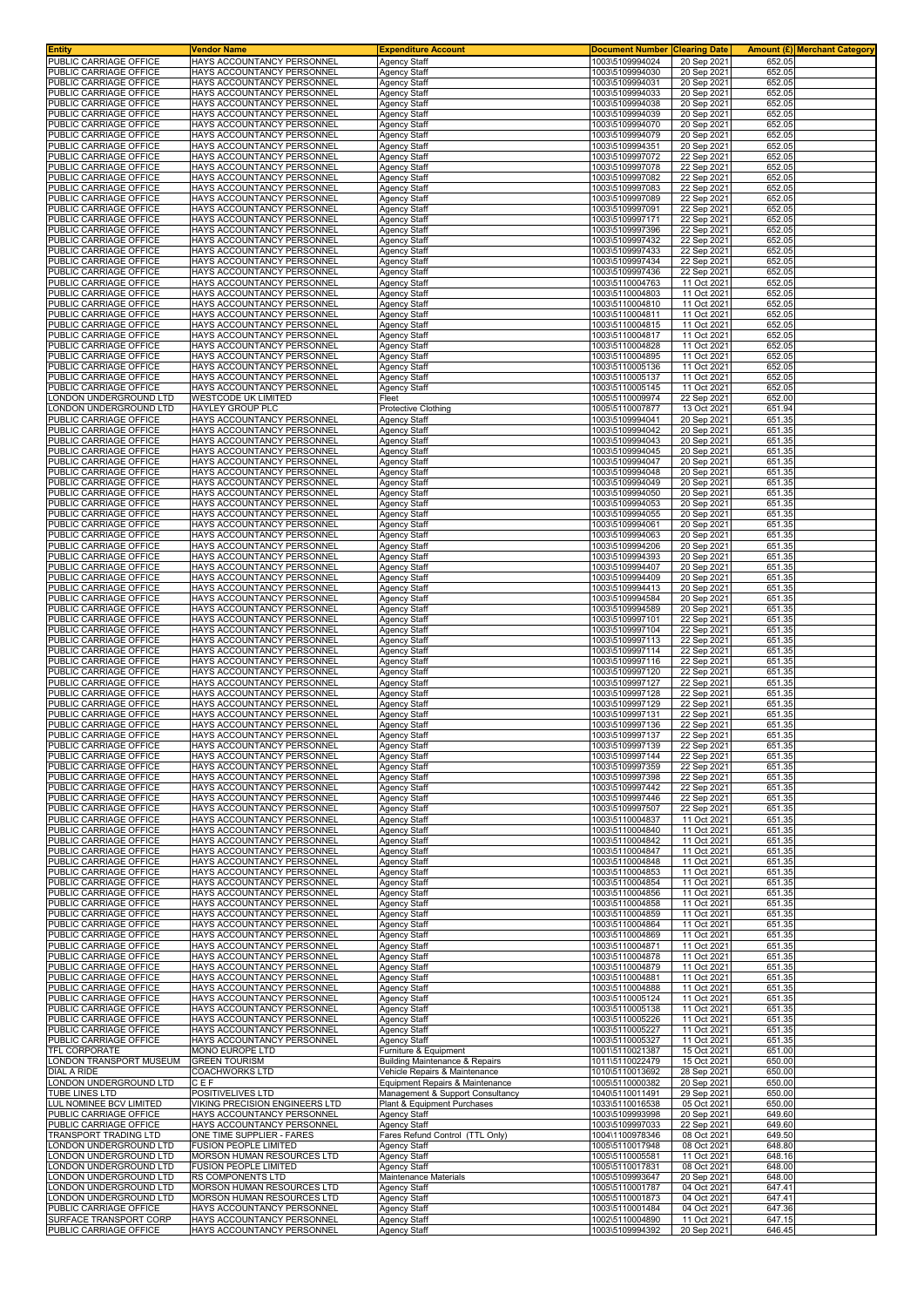| <b>Entity</b>                                     | Vendor Name                                                          | <b>Expenditure Account</b>                                                           | Document Number                    | <b>Clearing Date</b>       |                  | Amount (£) Merchant Category |
|---------------------------------------------------|----------------------------------------------------------------------|--------------------------------------------------------------------------------------|------------------------------------|----------------------------|------------------|------------------------------|
| PUBLIC CARRIAGE OFFICE<br>PUBLIC CARRIAGE OFFICE  | HAYS ACCOUNTANCY PERSONNEL<br>HAYS ACCOUNTANCY PERSONNEL             | <b>Agency Staff</b><br><b>Agency Staff</b>                                           | 1003\5109997405<br>1003\5110004852 | 22 Sep 2021<br>11 Oct 2021 | 646.45<br>646.45 |                              |
| LUL NOMINEE BCV LIMITED                           | TURNER TOOLS LTD INC BESCO IND.                                      | Equipment Repairs & Maintenance                                                      | 1033\5110012239                    | 29 Sep 2021                | 646.40           |                              |
| ONDON UNDERGROUND LTD                             | <b>FUSION PEOPLE LIMITED</b>                                         | <b>Agency Staff</b>                                                                  | 1005\5110013402                    | 01 Oct 2021                | 646.00           |                              |
| ONDON UNDERGROUND LTD                             | FUSION PEOPLE LIMITED                                                | <b>Agency Staff</b>                                                                  | 1005\5110017827                    | 08 Oct 2021                | 646.00           |                              |
| ONDON RIVER SERVICES LTD                          | EDF ENERGY                                                           | Electricity                                                                          | 1007\1900002791                    | 23 Sep 2021                | 645.56           |                              |
| ONDON UNDERGROUND LTD<br>ONDON UNDERGROUND LTD    | MORSON HUMAN RESOURCES LTD<br>RULLION ENGINEERING LTD                | <b>Agency Staff</b><br><b>Agency Staff</b>                                           | 1005\5110005479<br>1005\5110002068 | 11 Oct 2021<br>04 Oct 2021 | 645.41<br>645.01 |                              |
| ONDON UNDERGROUND LTD                             | RULLION ENGINEERING LTD                                              | Agency Staff                                                                         | 1005\5110002072                    | 04 Oct 2021                | 645.01           |                              |
| TFL CORPORATE                                     | PRISTINE CONDITION LTD                                               | Staff Training                                                                       | 1001\5110014889                    | 05 Oct 2021                | 645.00           |                              |
| ONDON UNDERGROUND LTD                             | RULLION ENGINEERING LTD                                              | <b>Agency Staff</b>                                                                  | 1005\5110005800                    | 11 Oct 2021                | 644.96           |                              |
| ONDON UNDERGROUND LTD                             | RULLION ENGINEERING LTD                                              | <b>Agency Staff</b>                                                                  | 1005\5110005804                    | 11 Oct 2021                | 644.96<br>644.00 |                              |
| LUL NOMINEE BCV LIMITED<br>UL NOMINEE BCV LIMITED | <b>TIFLEX LTD</b><br><b>GRINSTY RAIL LTD</b>                         | <b>Track General Maintenance</b><br>Stock Issues - Repairables                       | 1033\5109992657<br>1033\5110014270 | 24 Sep 2021<br>04 Oct 2021 | 643.90           |                              |
| LUL NOMINEE BCV LIMITED                           | HAYLEY GROUP PLC                                                     | Fleet                                                                                | 1033\5110006905                    | 13 Oct 2021                | 643.14           |                              |
| TRANSPORT TRADING LTD                             | ONE TIME SUPPLIER - FARES                                            | Fares Refund Control (TTL Only)                                                      | 1004\1100971366                    | 20 Sep 2021                | 642.30           |                              |
| LUL NOMINEE BCV LIMITED                           | WABTEC RAIL LIMITED                                                  | Stock Issues - Repairables                                                           | 1033\5109996712                    | 22 Sep 2021                | 641.08           |                              |
| LUL NOMINEE BCV LIMITED<br>TFL CORPORATE          | <b>HAYLEY GROUP PLC</b><br>MORSON HUMAN RESOURCES LTD                | Protective Clothing<br><b>Agency Staff</b>                                           | 1033\5110006933<br>1001\5109994826 | 13 Oct 2021<br>20 Sep 2021 | 640.72<br>640.50 |                              |
| TFL CORPORATE                                     | MORSON HUMAN RESOURCES LTD                                           | <b>Agency Staff</b>                                                                  | 1001\5109997664                    | 22 Sep 2021                | 640.50           |                              |
| ONDON TRANSPORT MUSEUM                            | <b>KENSINGTON MUMS LTD</b>                                           | <b>Marketing Services</b>                                                            | 1011\5110003127                    | 05 Oct 2021                | 640.00           |                              |
| LT MUSEUM TRADING LTD                             | PAVILION RATTAN LIMITED                                              | Purchase of Furniture for Resale                                                     | 1024\1900020212                    | 21 Sep 2021                | 640.00           |                              |
| LT MUSEUM TRADING LTD<br>ONDON UNDERGROUND LTD    | PAVILION RATTAN LIMITED<br>CRAIG & DERRICOTT LTD                     | Purchase of Furniture for Resale<br>Fleet                                            | 1024\1900020252<br>1005\5110010479 | 27 Sep 2021<br>13 Oct 2021 | 640.00<br>639.45 |                              |
| SURFACE TRANSPORT CORP                            | <b>SIEMENS</b>                                                       | Maintenance of Plant & Equipment                                                     | 1002\5110011182                    | 06 Oct 2021                | 639.31           |                              |
| LT MUSEUM TRADING LTD                             | THE LONDON TOY COMPANY                                               | LTM Purchase of Gifts for Resale                                                     | 1024\1900020205                    | 04 Oct 2021                | 639.24           |                              |
| SURFACE TRANSPORT CORP                            | HAYS ACCOUNTANCY PERSONNEL                                           | Agency Staff                                                                         | 1002\5109994065                    | 20 Sep 2021                | 637.91           |                              |
| LUL NOMINEE BCV LIMITED                           | <b>EYRE &amp; ELLISTON LTD</b>                                       | Signalling Systems                                                                   | 1033\5109998977                    | 22 Sep 2021                | 637.50           |                              |
| TRANSPORT TRADING LTD<br>LONDON UNDERGROUND LTD   | EDF ENERGY<br>HAYLEY GROUP PLC                                       | Electricity<br><b>Protective Clothing</b>                                            | 1004\1901452497<br>1005\5110003260 | 23 Sep 2021<br>06 Oct 2021 | 636.90<br>636.40 |                              |
| ONDON UNDERGROUND LTD                             | <b>WERNICK HIRE LTD</b>                                              | Commercial Property Rent                                                             | 1005\5109999539                    | 28 Sep 2021                | 635.42           |                              |
| ONDON UNDERGROUND LTD                             | <b>BANNER GROUP LIMITED</b>                                          | Computer Hardware                                                                    | 1005\5110006988                    | 13 Oct 2021                | 635.06           |                              |
| TFL CORPORATE                                     | TMP (UK) LTD                                                         | Recruitment Agency Fees                                                              | 1001\5109999645                    | 29 Sep 2021                | 635.00           |                              |
| TFL CORPORATE                                     | TMP (UK) LTD                                                         | Recruitment Agency Fees                                                              | 1001\5109999648                    | 29 Sep 2021                | 635.00           |                              |
| TFL CORPORATE<br>TFL CORPORATE                    | HAYS ACCOUNTANCY PERSONNEL<br>HAYS ACCOUNTANCY PERSONNEL             | <b>Agency Staff</b><br><b>Agency Staff</b>                                           | 1001\5109997188<br>1001\5110001223 | 22 Sep 2021<br>04 Oct 2021 | 634.42<br>634.42 |                              |
| ONDON UNDERGROUND LTD                             | RULLION ENGINEERING LTD                                              | <b>Agency Staff</b>                                                                  | 1005\5110002056                    | 04 Oct 2021                | 634.20           |                              |
| ONDON UNDERGROUND LTD                             | BROWNINGS ELECTRIC CO LTD                                            | Maintenance Materials                                                                | 1005\5110007562                    | 20 Sep 2021                | 634.00           |                              |
| ONDON UNDERGROUND LTD                             | <b>BANNER GROUP LIMITED</b>                                          | Computer Hardware                                                                    | 1005\5110003312                    | 06 Oct 2021                | 633.76           |                              |
| ONDON UNDERGROUND LTD<br><b>TFL CORPORATE</b>     | HAYS ACCOUNTANCY PERSONNEL<br>RIPPLE ROCK LTD.                       | <b>Agency Staff</b><br>Computer Software                                             | 1005\5109994062<br>1001\5109999406 | 20 Sep 2021<br>21 Sep 2021 | 632.52<br>632.50 |                              |
| ONDON UNDERGROUND LTD                             | <b>NETWORK RAIL</b>                                                  | Electricity                                                                          | 1005\5110006793                    | 04 Oct 2021                | 631.03           |                              |
| TFL CORPORATE                                     | <b>MRS R MCLEAN</b>                                                  | Professional & Academic Fees - Employees                                             | 1001\3000039782                    | 08 Oct 2021                | 631.00           |                              |
| ONDON UNDERGROUND LTD                             | BROWNINGS ELECTRIC CO LTD                                            | Lift Maintenance                                                                     | 1005\5110013727                    | 29 Sep 2021                | 631.00           |                              |
| TFL CORPORATE                                     | RISKTEC SOLUTIONS LTD                                                | Management & Support Consultancy                                                     | 1001\5110020578                    | 14 Oct 2021                | 630.94           |                              |
| TFL CORPORATE<br>TFL CORPORATE                    | HAYS ACCOUNTANCY PERSONNEL<br>HAYS ACCOUNTANCY PERSONNEL             | Agency Staff<br><b>Agency Staff</b>                                                  | 1001\5109997228<br>1001\5110004963 | 22 Sep 2021<br>11 Oct 2021 | 630.00<br>630.00 |                              |
| TFL CORPORATE                                     | FAITHFUL+GOULD                                                       | Management & Support Consultancy                                                     | 1001\5109999649                    | 29 Sep 2021                | 630.00           |                              |
| LT MUSEUM TRADING LTD                             | WINNING MOVES UK LTD                                                 | LTM Purchase of Toys for Resale                                                      | 1024\1900020236                    | 27 Sep 2021                | 630.00           |                              |
| LT MUSEUM TRADING LTD                             | <b>JACK MASTERS LTD</b>                                              | LTM Purchase of Clothing & Accessories - Children                                    | 1024\1900020239                    | 27 Sep 2021                | 630.00           |                              |
| PUBLIC CARRIAGE OFFICE<br>UL NOMINEE SSL LIMITED  | HAYS ACCOUNTANCY PERSONNEL<br>KNORR-BREMSE RAIL LTD                  | <b>Agency Staff</b><br>Fleet                                                         | 1003\5110005025<br>1031\5110003269 | 11 Oct 2021                | 629.97<br>629.53 |                              |
| ONDON UNDERGROUND LTD                             | CEF                                                                  | Electrical Equipment Maintenance                                                     | 1005\5110016059                    | 04 Oct 2021<br>13 Oct 2021 | 628.56           |                              |
| ONDON UNDERGROUND LTD                             | VOITH TURBO LTD                                                      | Fleet                                                                                | 1005\5109999642                    | 29 Sep 2021                | 628.32           |                              |
| TFL CORPORATE                                     | HAYS ACCOUNTANCY PERSONNEL                                           | Agency Staff                                                                         | 1001\5110001266                    | 04 Oct 2021                | 627.96           |                              |
| SURFACE TRANSPORT CORP                            | ARCHANT LONDON                                                       | Statutory Ads Notices Communications & Consultatio                                   | 1002\5110003023                    | 13 Oct 2021                | 627.75           |                              |
| LUL NOMINEE BCV LIMITED<br>TFL CORPORATE          | <b>HAYLEY GROUP PLC</b><br>DEEPSTORE LIMITED                         | Fleet<br>Management & Support Consultancy                                            | 1033\5110000609<br>1001\5110021215 | 11 Oct 2021<br>13 Oct 2021 | 627.00<br>626.60 |                              |
| LONDON UNDERGROUND LTD                            | LAKEDALE POWER TOOLS                                                 | Plant & Equipment Purchases                                                          | 1005\5110022512                    | 15 Oct 2021                | 626.00           |                              |
| ONDON UNDERGROUND LTD                             | PRESSURE CLEAN LTD                                                   | Plant & Equipment Purchases                                                          | 1005\5110019353                    | 08 Oct 2021                | 625.30           |                              |
| LUL NOMINEE SSL LIMITED                           | KNORR-BREMSE RAIL LTD                                                | Fleet                                                                                | 1031\5110003273                    | 04 Oct 2021                | 625.04           |                              |
| TFL CORPORATE<br>TFL CORPORATE                    | PULSE MEDIA LIMITED<br>PULSE MEDIA LIMITED                           | Non Permanent Signage And Way Finding<br>Non Permanent Signage And Way Finding       | 1001\5110015781<br>1001\5110015792 | 05 Oct 2021<br>11 Oct 2021 | 625.00<br>625.00 |                              |
| TFL CORPORATE                                     | PULSE MEDIA LIMITED                                                  | Non Permanent Signage And Way Finding                                                | 1001\5110015819                    | 06 Oct 2021                | 625.00           |                              |
| LONDON UNDERGROUND LTD                            | A&A ELECTRICAL DISTRIBUTORS LTD                                      | Fleet                                                                                | 1005\5110019913                    | 13 Oct 2021                | 625.00           |                              |
| LUL NOMINEE BCV LIMITED                           | KPK (SHEET METAL) LTD                                                | <b>Track General Maintenance</b>                                                     | 1033\5109995952                    | 22 Sep 2021                | 624.00           |                              |
| LT MUSEUM TRADING LTD                             | JOHN ADAMS LEISURE LTD                                               | LTM Purchase of Toys for Resale                                                      | 1024\1900020229                    | 21 Sep 2021                | 624.00           |                              |
| LONDON UNDERGROUND LTD<br>LONDON UNDERGROUND LTD  | HAYLEY GROUP PLC<br>HAYLEY GROUP PLC                                 | Maintenance Materials<br>Maintenance Materials                                       | 1005\5110006901<br>1005\5110006909 | 13 Oct 2021<br>13 Oct 2021 | 623.64<br>623.64 |                              |
| TRANSPORT TRADING LTD                             | ONE TIME SUPPLIER - FARES                                            | Fares Refund Control (TTL Only)                                                      | 1004\1100976733                    | 04 Oct 2021                | 622.55           |                              |
| TFL CORPORATE                                     | LAW SOCIETY OF SCOTLAND                                              | Professional & Academic Fees - Employees                                             | 1001\1900073855                    | 06 Oct 2021                | 622.50           |                              |
| LUL NOMINEE SSL LIMITED                           | CHARTWAY IND SERVICES LTD                                            | <b>Signalling Systems</b>                                                            | 1031\5110006546                    | 22 Sep 2021                | 620.55           |                              |
| LONDON UNDERGROUND LTD<br>LONDON UNDERGROUND LTD  | <b>BTROS ELECTRONICS UK</b><br><b>BTROS ELECTRONICS UK</b>           | Fleet                                                                                | 1005\5109983712<br>1005\5110014282 | 22 Sep 2021<br>04 Oct 2021 | 620.46<br>620.46 |                              |
| ONDON UNDERGROUND LTD                             | <b>BTROS ELECTRONICS UK</b>                                          | Fleet<br>Fleet                                                                       | 1005\5110014285                    | 04 Oct 2021                | 620.46           |                              |
| ONDON UNDERGROUND LTD                             | BTROS ELECTRONICS UK                                                 | Fleet                                                                                | 1005\5110014286                    | 04 Oct 2021                | 620.46           |                              |
| ONDON UNDERGROUND LTD                             | <b>BTROS ELECTRONICS UK</b>                                          | Fleet                                                                                | 1005\5110014305                    | 04 Oct 2021                | 620.46           |                              |
| ONDON UNDERGROUND LTD<br>ONDON UNDERGROUND LTD    | BTROS ELECTRONICS UK<br><b>BTROS ELECTRONICS UK</b>                  | Fleet<br>Fleet                                                                       | 1005\5110014307<br>1005\5110014474 | 04 Oct 2021<br>04 Oct 2021 | 620.46<br>620.46 |                              |
| ONDON UNDERGROUND LTD                             | BTROS ELECTRONICS UK                                                 | Fleet                                                                                | 1005\5110014481                    | 04 Oct 2021                | 620.46           |                              |
| ONDON TRANSPORT MUSEUM                            | HAYS ACCOUNTANCY PERSONNEL                                           | <b>Agency Staff</b>                                                                  | 1011\5110001607                    | 04 Oct 2021                | 620.34           |                              |
| TUBE LINES LTD                                    | FURRER+FREY GB LIMITED                                               | <b>Traction Current</b>                                                              | 1025\5110011415                    | 29 Sep 2021                | 620.30           |                              |
| TFL CORPORATE                                     | HCA INTERNATIONAL LTD                                                | Medical Reports                                                                      | 1001\1900073727                    | 29 Sep 2021                | 620.00           |                              |
| LONDON UNDERGROUND LTD<br>LT MUSEUM TRADING LTD   | TRACKLINK UK LIMITED<br>GREATER LONDON HIRE LIMITED                  | Signalling Systems<br>Couriers                                                       | 1005\5110007194<br>1024\1900020301 | 21 Sep 2021<br>28 Sep 2021 | 620.00<br>619.46 |                              |
| TFL CORPORATE                                     | <b>AECOM LTD</b>                                                     | Planning & Development Consultancy                                                   | 1001\5109991759                    | 21 Sep 2021                | 619.23           |                              |
| TFL CORPORATE                                     | DAVIS LANGDON LLP                                                    | Planning & Development Consultancy                                                   | 1001\5109999504                    | 29 Sep 2021                | 619.23           |                              |
| TFL CORPORATE                                     | MR S LONG                                                            | COVID 19 planning                                                                    | 1001\3000039770                    | 08 Oct 2021                | 619.20           |                              |
| LONDON RIVER SERVICES LTD<br>TFL CORPORATE        | <b>AAVPD LTD</b><br>KELWAY (UK)                                      | <b>Building Maintenance &amp; Repairs</b><br>Software Maintenance                    | 1007\5110015996<br>1001\5110008269 | 05 Oct 2021<br>13 Oct 2021 | 618.75<br>618.60 |                              |
| RAIL FOR LONDON LIMITED                           | QUAY OFFICE FURNISHERS LTD                                           | Furniture & Equipment                                                                | 1020\5110015136                    | 05 Oct 2021                | 618.00           |                              |
| ONDON UNDERGROUND LTD                             | ZENITH VEHICLE CONTRACTS LIMITED                                     | Operating Lease Expense - Motor Vehicles                                             | 1005\5110000887                    | 28 Sep 2021                | 616.90           |                              |
| ONDON UNDERGROUND LTD                             | ZENITH VEHICLE CONTRACTS LIMITED                                     | Operating Lease Expense - Motor Vehicles                                             | 1005\5110000809                    | 28 Sep 2021                | 616.90           |                              |
| ONDON UNDERGROUND LTD                             | ZENITH VEHICLE CONTRACTS LIMITED                                     | Operating Lease Expense - Motor Vehicles                                             | 1005\5110000862                    | 28 Sep 2021                | 616.90           |                              |
| ONDON UNDERGROUND LTD.<br>LONDON UNDERGROUND LTD  | ZENITH VEHICLE CONTRACTS LIMITED<br>ZENITH VEHICLE CONTRACTS LIMITED | Operating Lease Expense - Motor Vehicles<br>Operating Lease Expense - Motor Vehicles | 1005\5110000876<br>1005\5110000883 | 28 Sep 2021<br>28 Sep 2021 | 616.90<br>616.90 |                              |
| LONDON UNDERGROUND LTD                            | ZENITH VEHICLE CONTRACTS LIMITED                                     | Operating Lease Expense - Motor Vehicles                                             | 1005\5110000890                    | 28 Sep 2021                | 616.90           |                              |
| ONDON UNDERGROUND LTD                             | ZENITH VEHICLE CONTRACTS LIMITED                                     | Operating Lease Expense - Motor Vehicles                                             | 1005\5110000894                    | 28 Sep 2021                | 616.90           |                              |
| ONDON UNDERGROUND LTD                             | ZENITH VEHICLE CONTRACTS LIMITED                                     | Operating Lease Expense - Motor Vehicles                                             | 1005\5110000897                    | 28 Sep 2021                | 616.90           |                              |
| ONDON UNDERGROUND LTD                             | ZENITH VEHICLE CONTRACTS LIMITED                                     | Operating Lease Expense - Motor Vehicles                                             | 1005\5110000899                    | 28 Sep 2021                | 616.90           |                              |
| RAIL FOR LONDON LIMITED<br>ONDON UNDERGROUND LTD  | LUMEN TECHNOLOGIES UK LIMITED<br>ENTERPRISE RENT-A-CAR               | Radio Systems Equipment & Maintenance<br>Vehicle Operating Leases                    | 1020\5110000095<br>1005\5109999212 | 29 Sep 2021<br>28 Sep 2021 | 616.02<br>615.58 |                              |
| TFL CORPORATE                                     | FOCUS ON TRAINING                                                    | Staff Training                                                                       | 1001\5110012147                    | 29 Sep 2021                | 615.00           |                              |
| SURFACE TRANSPORT CORP                            | TELENT TECHNOLOGY SERVICES LTD                                       | <b>Traffic Signals</b>                                                               | 1002\5110006121                    | 28 Sep 2021                | 614.63           |                              |
| LONDON UNDERGROUND LTD                            | PABLON TOOLS LTD                                                     | Lift Maintenance                                                                     | 1005\5110018829                    | 07 Oct 2021                | 614.08           |                              |
| LUL NOMINEE BCV LIMITED<br>TFL CORPORATE          | SCHNEIDER ELECTRIC LIMITED                                           | Fleet                                                                                | 1033\5110007772                    | 20 Sep 2021                | 614.00           |                              |
| TFL CORPORATE                                     | HAYS ACCOUNTANCY PERSONNEL<br>HAYS ACCOUNTANCY PERSONNEL             | <b>Agency Staff</b><br><b>Agency Staff</b>                                           | 1001\5109994214<br>1001\5109997365 | 20 Sep 2021<br>22 Sep 2021 | 613.90<br>613.90 |                              |
| TFL CORPORATE                                     | HAYS ACCOUNTANCY PERSONNEL                                           | <b>Agency Staff</b>                                                                  | 1001\5110005330                    | 11 Oct 2021                | 613.90           |                              |
| TFL CORPORATE                                     | DAISY CORPORATE SERVICES TRADINGLTD Telephony Fixed                  |                                                                                      | 1001\5110006843                    | 13 Oct 2021                | 613.52           |                              |
| TFL CORPORATE                                     | OPEN TEXT UK LTD                                                     | Computer Hardware                                                                    | 1001\5110002837                    | 05 Oct 2021                | 613.32           |                              |
| LONDON UNDERGROUND LTD                            | LIONWELD KENNEDY FLOORING LTD                                        | <b>Track General Maintenance</b>                                                     | 1005\5110000286                    | 28 Sep 2021                | 613.32           |                              |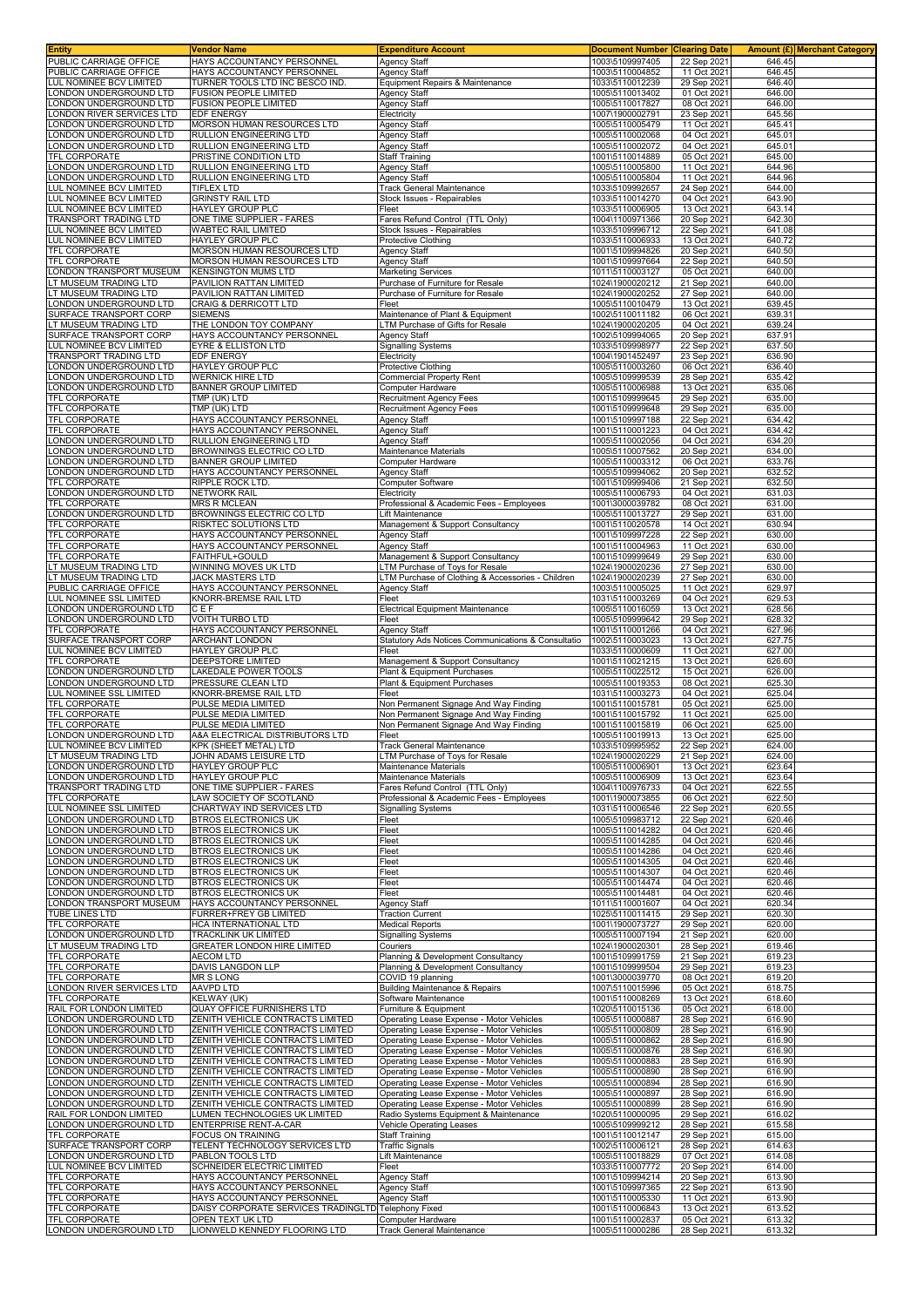| <b>Entity</b>                                       | Vendor Name                                              | <b>Expenditure Account</b>                                                    | <b>Document Number</b>             | <b>Clearing Date</b>       |                  | <b>Amount (£) Merchant Category</b> |
|-----------------------------------------------------|----------------------------------------------------------|-------------------------------------------------------------------------------|------------------------------------|----------------------------|------------------|-------------------------------------|
| TUBE LINES LTD<br>TRANSPORT TRADING LTD             | FURRER+FREY GB LIMITED<br>ONE TIME SUPPLIER - FARES      | <b>Traction Current</b><br>Fares Refund Control (TTL Only)                    | 1025\5110020045<br>1004\1100975467 | 13 Oct 2021<br>30 Sep 2021 | 613.00<br>612.00 |                                     |
| TRANSPORT TRADING LTD                               | ONE TIME SUPPLIER - FARES                                | Fares Refund Control (TTL Only)                                               | 1004\1100979496                    | 11 Oct 2021                | 612.00           |                                     |
| TRANSPORT TRADING LTD                               | ONE TIME SUPPLIER - FARES                                | Fares Refund Control (TTL Only)                                               | 1004\1100981172                    | 15 Oct 2021                | 612.00           |                                     |
| LUL NOMINEE SSL LIMITED                             | <b>WESTCODE UK LIMITED</b>                               | Fleet                                                                         | 1031\5110011407                    | 29 Sep 2021                | 610.00<br>610.00 |                                     |
| LUL NOMINEE SSL LIMITED<br>TFL CORPORATE            | M BARNWELL SERVICES LTD<br><b>FUSION PEOPLE LIMITED</b>  | <b>Signalling Systems</b><br><b>Agency Staff</b>                              | 1031\5110000846<br>1001\5110009385 | 29 Sep 2021<br>24 Sep 2021 | 609.65           |                                     |
| TFL CORPORATE                                       | FUSION PEOPLE LIMITED                                    | <b>Agency Staff</b>                                                           | 1001\5110017954                    | 08 Oct 2021                | 609.65           |                                     |
| LUL NOMINEE BCV LIMITED<br>TFL CORPORATE            | WABTEC RAIL LIMITED<br>RULLION ENGINEERING LTD           | Stock Issues - Repairables<br>Agency Staff                                    | 1033\5109998552<br>1001\5109995026 | 22 Sep 2021<br>20 Sep 2021 | 609.63<br>606.65 |                                     |
| TFL CORPORATE                                       | RULLION ENGINEERING LTD                                  | Agency Staff                                                                  | 1001\5109997885                    | 22 Sep 2021                | 606.65           |                                     |
| LONDON UNDERGROUND LTD                              | HAYLEY GROUP PLC                                         | Fleet                                                                         | 1005\5109999279                    | 28 Sep 2021                | 606.60           |                                     |
| LONDON UNDERGROUND LTD<br>UL NOMINEE BCV LIMITED    | BROWNINGS ELECTRIC CO LTD<br><b>WECS PRECISION LTD</b>   | <b>Building Maintenance &amp; Repairs</b><br>Plant & Equipment Purchases      | 1005\5110018367<br>1033\5110013995 | 06 Oct 2021<br>29 Sep 2021 | 606.00<br>606.00 |                                     |
| LUL NOMINEE BCV LIMITED                             | VOITH TURBO LTD                                          | Plant & Equipment Purchases                                                   | 1033\5109996957                    | 22 Sep 2021                | 605.80           |                                     |
| ONDON UNDERGROUND LTD                               | RULLION ENGINEERING LTD                                  | <b>Agency Staff</b>                                                           | 1005\5109997864                    | 22 Sep 2021                | 604.65           |                                     |
| ONDON UNDERGROUND LTD<br>LUL NOMINEE SSL LIMITED    | ALPHABET (GB) LIMITED<br>KINGSBEECH LTD                  | Operating Lease Expense - Motor Vehicles<br><b>Maintenance Materials</b>      | 1005\5109991692<br>1031\5110018326 | 11 Oct 2021<br>08 Oct 2021 | 604.26<br>602.52 |                                     |
| TFL CORPORATE                                       | ADVANCED SECURE TECHNOLOGIES                             | Stationery                                                                    | 1001\5110019305                    | 11 Oct 2021                | 602.00           |                                     |
| SURFACE TRANSPORT CORP<br>PUBLIC CARRIAGE OFFICE    | SKY HIGH PLC<br>HAYS ACCOUNTANCY PERSONNEL               | <b>Traffic Signals</b><br>Agency Staff                                        | 1002\5109983899<br>1003\5110004768 | 23 Sep 2021<br>11 Oct 2021 | 601.92<br>601.65 |                                     |
| LONDON UNDERGROUND LTD                              | A&A ELECTRICAL DISTRIBUTORS LTD                          | <b>Signalling Systems</b>                                                     | 1005\5110018926                    | 11 Oct 2021                | 601.00           |                                     |
| ONDON TRANSPORT MUSEUM                              | <b>GEOFF THORNE</b>                                      | Vehicle Repairs & Maintenance                                                 | 1011\5110012437                    | 29 Sep 2021                | 600.96           |                                     |
| RAIL FOR LONDON LIMITED<br>ONDON BUS SERVICES LTD   | KNORR-BREMSE RAIL LTD<br>OPUS ENERGY LIMITED             | Maintenance Materials<br>Electricity                                          | 1020\5110007007<br>1006\5110019451 | 11 Oct 2021<br>08 Oct 2021 | 600.76<br>600.26 |                                     |
| ONDON RIVER SERVICES LTD                            | CIRCULAR CRUISES WESTMINSTER                             | <b>Building Maintenance &amp; Repairs</b>                                     | 1007\5110007241                    | 04 Oct 2021                | 600.00           |                                     |
| TRANSPORT TRADING LTD<br>ONDON TRANSPORT MUSEUM     | WJB SERVICES LIMITED<br>SHEENGATE PUBLISHING LTD         | Office Accommodation Moves                                                    | 1004\5110014297<br>1011\5110018319 | 30 Sep 2021<br>06 Oct 2021 | 600.00<br>600.00 |                                     |
| ONDON TRANSPORT MUSEUM                              | ARTBURST LTD                                             | Advertising<br>Management & Support Consultancy                               | 1011\5110014238                    | 04 Oct 2021                | 600.00           |                                     |
| TFL CORPORATE                                       | CALLUM MUNDAY                                            | Legal Fees                                                                    | 1001\5110007620                    | 21 Sep 2021                | 600.00           |                                     |
| TFL CORPORATE<br>TFL CORPORATE                      | RYAN DOWDING<br><b>FELIX KEATING</b>                     | Legal Fees<br>Legal Fees                                                      | 1001\5110009870<br>1001\5110011115 | 28 Sep 2021<br>01 Oct 2021 | 600.00<br>600.00 |                                     |
| TFL CORPORATE                                       | KIERA OLUWUNMI                                           | Legal Fees                                                                    | 1001\5110015695                    | 04 Oct 2021                | 600.00           |                                     |
| TFL CORPORATE                                       | KIERA OLUWUNMI                                           | egal Fees                                                                     | 1001\5110018692                    | 11 Oct 2021                | 600.00           |                                     |
| LONDON UNDERGROUND LTD<br><b>TFL CORPORATE</b>      | SANTON SWITCHGEAR LTD<br>HAYS ACCOUNTANCY PERSONNEL      | Maintenance Materials<br><b>Agency Staff</b>                                  | 1005\5110014361<br>1001\5110001343 | 04 Oct 2021<br>04 Oct 2021 | 600.00<br>599.96 |                                     |
| TFL CORPORATE                                       | HAYS ACCOUNTANCY PERSONNEL                               | <b>Agency Staff</b>                                                           | 1001\5110001349                    | 04 Oct 2021                | 599.96           |                                     |
| <b>TRANSPORT TRADING LTD</b>                        | WJB SERVICES LIMITED                                     | Office Accommodation Moves                                                    | 1004\5110014316                    | 01 Oct 2021                | 599.90           |                                     |
| TRANSPORT TRADING LTD<br>SURFACE TRANSPORT CORP     | WJB SERVICES LIMITED<br>HAYS ACCOUNTANCY PERSONNEL       | Office Accommodation Moves<br><b>Agency Staff</b>                             | 1004\5110018947<br>1002\5109994200 | 07 Oct 2021<br>20 Sep 2021 | 599.90<br>599.76 |                                     |
| ONDON UNDERGROUND LTD                               | ONE TRANSPORT LIMITED                                    | Travel to/from work (Unsocial Hours)                                          | 1005\5110022550                    | 15 Oct 2021                | 599.72           |                                     |
| TRANSPORT TRADING LTD                               | ONE TIME SUPPLIER - FARES                                | Fares Refund Control (TTL Only)                                               | 1004\1100973669                    | 24 Sep 2021                | 599.35           |                                     |
| TRANSPORT TRADING LTD<br>ONDON UNDERGROUND LTD      | HARRIS INSTALLATIONS SERVICES LTD<br>WESTCODE UK LIMITED | Office Accommodation Moves<br>Fleet                                           | 1004\5110009853<br>1005\5110014482 | 27 Sep 2021<br>01 Oct 2021 | 599.00<br>598.98 |                                     |
| ONDON UNDERGROUND LTD                               | <b>WESTCODE UK LIMITED</b>                               | Fleet                                                                         | 1005\5110014587                    | 01 Oct 2021                | 598.98           |                                     |
| VICTORIA COACH STATN LTD<br>LUL NOMINEE SSL LIMITED | STAGECOACH<br>KINGSBEECH LTD                             | VCS Repayments & Commission<br><b>Electrical Equipment Maintenance</b>        | 1008\1900004578<br>1031\5110011972 | 29 Sep 2021<br>06 Oct 2021 | 598.56<br>598.20 |                                     |
| ONDON UNDERGROUND LTD                               | ENTERPRISE RENT-A-CAR                                    | Vehicle Operating Leases                                                      | 1005\5109999059                    | 28 Sep 2021                | 597.87           |                                     |
| LUL NOMINEE BCV LIMITED                             | BANNER GROUP LIMITED                                     | Computer Hardware                                                             | 1033\5109999931                    | 29 Sep 2021                | 597.77           |                                     |
| ONDON TRANSPORT MUSEUM<br>ONDON TRANSPORT MUSEUM    | HAYS ACCOUNTANCY PERSONNEI<br>HAYS ACCOUNTANCY PERSONNEI | <b>Agency Staff</b><br><b>Agency Staff</b>                                    | 1011\5109994073<br>1011\5109997157 | 20 Sep 2021<br>22 Sep 2021 | 597.50<br>597.50 |                                     |
| ONDON TRANSPORT MUSEUM                              | HAYS ACCOUNTANCY PERSONNEL                               | Agency Staff                                                                  | 1011\5110005238                    | 11 Oct 2021                | 597.50           |                                     |
| DIAL A RIDE                                         | BIFFA WASTE SERVICES LIMITED                             | Non Recyclable Waste Disposal/Refuse Collection                               | 1010\5110000814                    | 24 Sep 2021                | 596.47           |                                     |
| PUBLIC CARRIAGE OFFICE<br>PUBLIC CARRIAGE OFFICE    | HAYS ACCOUNTANCY PERSONNEI<br>HAYS ACCOUNTANCY PERSONNEL | <b>Agency Staff</b><br><b>Agency Staff</b>                                    | 1003\5110001138<br>1003\5110001143 | 04 Oct 2021<br>04 Oct 2021 | 596.40<br>596.40 |                                     |
| PUBLIC CARRIAGE OFFICE                              | HAYS ACCOUNTANCY PERSONNEL                               | <b>Agency Staff</b>                                                           | 1003\5110001156                    | 04 Oct 2021                | 596.40           |                                     |
| PUBLIC CARRIAGE OFFICE                              | HAYS ACCOUNTANCY PERSONNEL                               | <b>Agency Staff</b>                                                           | 1003\5110004801<br>1031\5110012297 | 11 Oct 2021                | 596.40<br>596.25 |                                     |
| LUL NOMINEE SSL LIMITED<br>PUBLIC CARRIAGE OFFICE   | PRV ENGINEERING LTD<br>HAYS ACCOUNTANCY PERSONNEL        | Signalling Systems<br>Agency Staff                                            | 1003\5109997110                    | 05 Oct 2021<br>22 Sep 2021 | 595.52           |                                     |
| TFL CORPORATE                                       | SL TRAINING AND DEVELOPMENT                              | <b>Staff Training</b>                                                         | 1001\5110011519                    | 29 Sep 2021                | 595.00           |                                     |
| LONDON UNDERGROUND LTD<br>TRANSPORT TRADING LTD     | PIRTEK DOCKLANDS<br>ONE TIME SUPPLIER - FARES            | Fleet<br>Fares Refund Control (TTL Only)                                      | 1005\5109998230<br>1004\1100975596 | 22 Sep 2021<br>30 Sep 2021 | 595.00<br>594.70 |                                     |
| TRANSPORT TRADING LTD                               | ONE TIME SUPPLIER - FARES                                | Fares Refund Control (TTL Only)                                               | 1004\1100977537                    | 06 Oct 2021                | 594.50           |                                     |
| TRANSPORT TRADING LTD                               | ONE TIME SUPPLIER - FARES                                | Fares Refund Control (TTL Only)                                               | 1004\1100977946                    | 07 Oct 2021                | 594.50           |                                     |
| TRANSPORT TRADING LTD<br>SURFACE TRANSPORT CORP     | ONE TIME SUPPLIER - FARES<br><b>MATCHTECH GROUP PLC</b>  | Fares Refund Control (TTL Only)<br>Agency Staff                               | 1004\1100979908<br>1002\5110001629 | 12 Oct 2021<br>04 Oct 2021 | 594.50<br>594.44 |                                     |
| LONDON UNDERGROUND LTD                              | <b>AVIS BUDGET UK LIMITED</b>                            | <b>Vehicle Operating Leases</b>                                               | 1005\5109999692                    | 29 Sep 2021                | 593.32           |                                     |
| LONDON UNDERGROUND LTD<br>ONDON UNDERGROUND LTD     | AVIS BUDGET UK LIMITED<br>AVIS BUDGET UK LIMITED         | <b>Vehicle Operating Leases</b><br><b>Vehicle Operating Leases</b>            | 1005\5109999732<br>1005\5109999738 | 29 Sep 2021<br>29 Sep 2021 | 593.32<br>593.32 |                                     |
| ONDON UNDERGROUND LTD                               | AVIS BUDGET UK LIMITED                                   | <b>Vehicle Operating Leases</b>                                               | 1005\5109999748                    | 29 Sep 2021                | 593.32           |                                     |
| ONDON UNDERGROUND LTD                               | AVIS BUDGET UK LIMITED                                   | Vehicle Operating Leases                                                      | 1005\5109999753                    | 29 Sep 2021                | 593.32           |                                     |
| ONDON UNDERGROUND LTD<br>LONDON UNDERGROUND LTD     | .S. INTERNATIONAL LIMITED<br><b>GBM SERVICES LTD</b>     | Uniforms<br>COVID 19 planning                                                 | 1005\5110021634<br>1005\5110007032 | 14 Oct 2021<br>20 Sep 2021 | 593.28<br>593.25 |                                     |
| RAIL FOR LONDON LIMITED                             | RS COMPONENTS LTD                                        | Maintenance Materials                                                         | 1020\5110006956                    | 13 Oct 2021                | 591.98           |                                     |
| LONDON UNDERGROUND LTD                              | <b>SIEMENS</b>                                           | <b>Signalling Systems</b>                                                     | 1005\5110007805                    | 13 Oct 2021                | 591.96           |                                     |
| ONDON UNDERGROUND LTD<br>LUL NOMINEE BCV LIMITED    | HAYLEY GROUP PLC<br>SWEETNAM & BRADLEY LTD               | <b>Signalling Systems</b><br>Maintenance Materials                            | 1005\5110005960<br>1033\5110010467 | 11 Oct 2021<br>23 Sep 2021 | 591.00<br>590.20 |                                     |
| LUL NOMINEE SSL LIMITED                             | ALSTOM TRANSPORT LTD                                     | <b>Signalling Systems</b>                                                     | 1031\5110015171                    | 01 Oct 2021                | 590.00           |                                     |
| TUBE LINES LTD<br>LUL NOMINEE BCV LIMITED           | HAYLEY GROUP PLC<br>MORGANITE ELECTRICAL CARBON LTD      | Protective Clothing<br>Fleet                                                  | 1025\5109996606<br>1033\5110016790 | 22 Sep 2021<br>13 Oct 2021 | 589.78<br>589.50 |                                     |
| LUL NOMINEE SSL LIMITED                             | PORTAKABIN LTD                                           | Civil Engineering Construction Works                                          | 1031\5109998440                    | 20 Sep 2021                | 589.33           |                                     |
| LUL NOMINEE SSL LIMITED                             | PORTAKABIN LTD                                           | Civil Engineering Construction Works                                          | 1031\5109998450                    | 20 Sep 2021<br>24 Sep 2021 | 589.33           |                                     |
| LUL NOMINEE SSL LIMITED<br>ONDON UNDERGROUND LTD    | PORTAKABIN LTD<br>CEF                                    | Civil Engineering Construction Works<br>Heating & Lighting                    | 1031\5109998456<br>1005\5110000388 | 22 Sep 2021                | 589.33<br>589.00 |                                     |
| TRANSPORT TRADING LTD                               | HARRIS INSTALLATIONS SERVICES LTD                        | Office Accommodation Moves                                                    | 1004\5110018252                    | 11 Oct 2021                | 588.38           |                                     |
| ONDON UNDERGROUND LTD<br>ONDON UNDERGROUND LTD      | <b>AGIITO LIMITED</b><br>GARDNER MAWDSLEY PRINT LTD      | <b>Minor Staff Expenses</b><br>Fleet                                          | 1005\1900219442<br>1005\5110020829 | 11 Oct 2021<br>12 Oct 2021 | 588.10<br>588.00 |                                     |
| LUL NOMINEE SSL LIMITED                             | PRV ENGINEERING LTD                                      | <b>Signalling Systems</b>                                                     | 1031\5110012303                    | 13 Oct 2021                | 588.00           |                                     |
| LONDON UNDERGROUND LTD                              | MORSON HUMAN RESOURCES LTD                               | <b>Agency Staff</b>                                                           | 1005\5109997627                    | 22 Sep 2021                | 587.68           |                                     |
| ONDON UNDERGROUND LTD<br>ONDON UNDERGROUND LTD.     | MORSON HUMAN RESOURCES LTD<br>WJB SERVICES LIMITED       | <b>Agency Staff</b><br>Office Accommodation Moves                             | 1005\5110005574<br>1005\5110014341 | 11 Oct 2021<br>01 Oct 2021 | 587.68<br>585.50 |                                     |
| LUL NOMINEE BCV LIMITED                             | NTR LTD                                                  | Equipment Repairs & Maintenance                                               | 1033\5109997934                    | 21 Sep 2021                | 585.14           |                                     |
| TRANSPORT TRADING LTD<br>LUL NOMINEE BCV LIMITED    | THE CLEARWAY GROUP<br>AIRQUICK (NEWARK) LTD              | Building Maintenance & Repairs<br>Equipment Repairs & Maintenance             | 1004\5110016695<br>1033\5110006732 | 12 Oct 2021<br>29 Sep 2021 | 585.00<br>585.00 |                                     |
| ONDON UNDERGROUND LTD.                              | TYLER BROTHERS (S-IN-A) LTD                              | Maintenance Materials                                                         | 1005\5110010539                    | 24 Sep 2021                | 585.00           |                                     |
| LONDON TRANSPORT MUSEUM                             | HAYS ACCOUNTANCY PERSONNEL                               | Agency Staff                                                                  | 1011\5109994416                    | 20 Sep 2021                | 584.04           |                                     |
| LONDON UNDERGROUND LTD<br>SURFACE TRANSPORT CORP    | HAYLEY GROUP PLC<br>MATCHTECH GROUP PLC                  | Maintenance Materials<br><b>Agency Staff</b>                                  | 1005\5109998649<br>1002\5110001696 | 28 Sep 2021<br>04 Oct 2021 | 583.86<br>583.52 |                                     |
| ONDON UNDERGROUND LTD                               | <b>BWT UK LTD</b>                                        | Caterers Service Charges                                                      | 1005\1900219255                    | 29 Sep 2021                | 582.75           |                                     |
| ONDON UNDERGROUND LTD                               | <b>BWT UK LTD</b>                                        | <b>Caterers Service Charges</b>                                               | 1005\1900219303                    | 29 Sep 2021                | 582.53           |                                     |
| SURFACE TRANSPORT CORP<br>ONDON UNDERGROUND LTD     | TELENT TECHNOLOGY SERVICES LTD<br><b>BWT UK LTD</b>      | <b>Traffic Signals</b><br>Caterers Service Charges                            | 1002\5110006131<br>1005\1900219304 | 23 Sep 2021<br>29 Sep 2021 | 582.05<br>581.81 |                                     |
| ONDON UNDERGROUND LTD                               | <b>BWT UK LTD</b>                                        | Caterers Service Charges                                                      | 1005\1900219302                    | 29 Sep 2021                | 581.22           |                                     |
| LUL NOMINEE BCV LIMITED<br>LONDON UNDERGROUND LTD   | KNORR-BREMSE RAIL LTD<br><b>LTG RAIL</b>                 | Fleet                                                                         | 1033\5110000646<br>1005\5110011747 | 29 Sep 2021<br>29 Sep 2021 | 580.96<br>580.51 |                                     |
| ONDON UNDERGROUND LTD                               | <b>BWT UK LTD</b>                                        | Fleet<br>Caterers Service Charges                                             | 1005\1900219274                    | 29 Sep 2021                | 580.42           |                                     |
| LUL NOMINEE SSL LIMITED                             | <b>FAIVELEY TRANSPORT</b>                                | Stock Issues - Repairables                                                    | 1031\5110008053                    | 13 Oct 2021                | 580.09           |                                     |
| LUL NOMINEE SSL LIMITED<br>LUL NOMINEE SSL LIMITED  | FAIVELEY TRANSPORT<br><b>FAIVELEY TRANSPORT</b>          | Stock Issues - Repairables<br>Stock Issues - Repairables                      | 1031\5110008057<br>1031\5110008060 | 13 Oct 2021<br>13 Oct 2021 | 580.09<br>580.09 |                                     |
| LUL NOMINEE SSL LIMITED                             | <b>FAIVELEY TRANSPORT</b>                                | Stock Issues - Repairables                                                    | 1031\5110008062                    | 13 Oct 2021                | 580.09           |                                     |
| TFL CORPORATE                                       |                                                          | STRAIGHTFORWARD COMMUNICATIONS LTDPhotography And Video Design And Production | 1001\5110014603                    | 04 Oct 2021                | 580.00           |                                     |
| LUL NOMINEE SSL LIMITED                             | KNORR-BREMSE RAIL LTD                                    | Fleet                                                                         | 1031\5110006952                    | 11 Oct 2021                | 580.00           |                                     |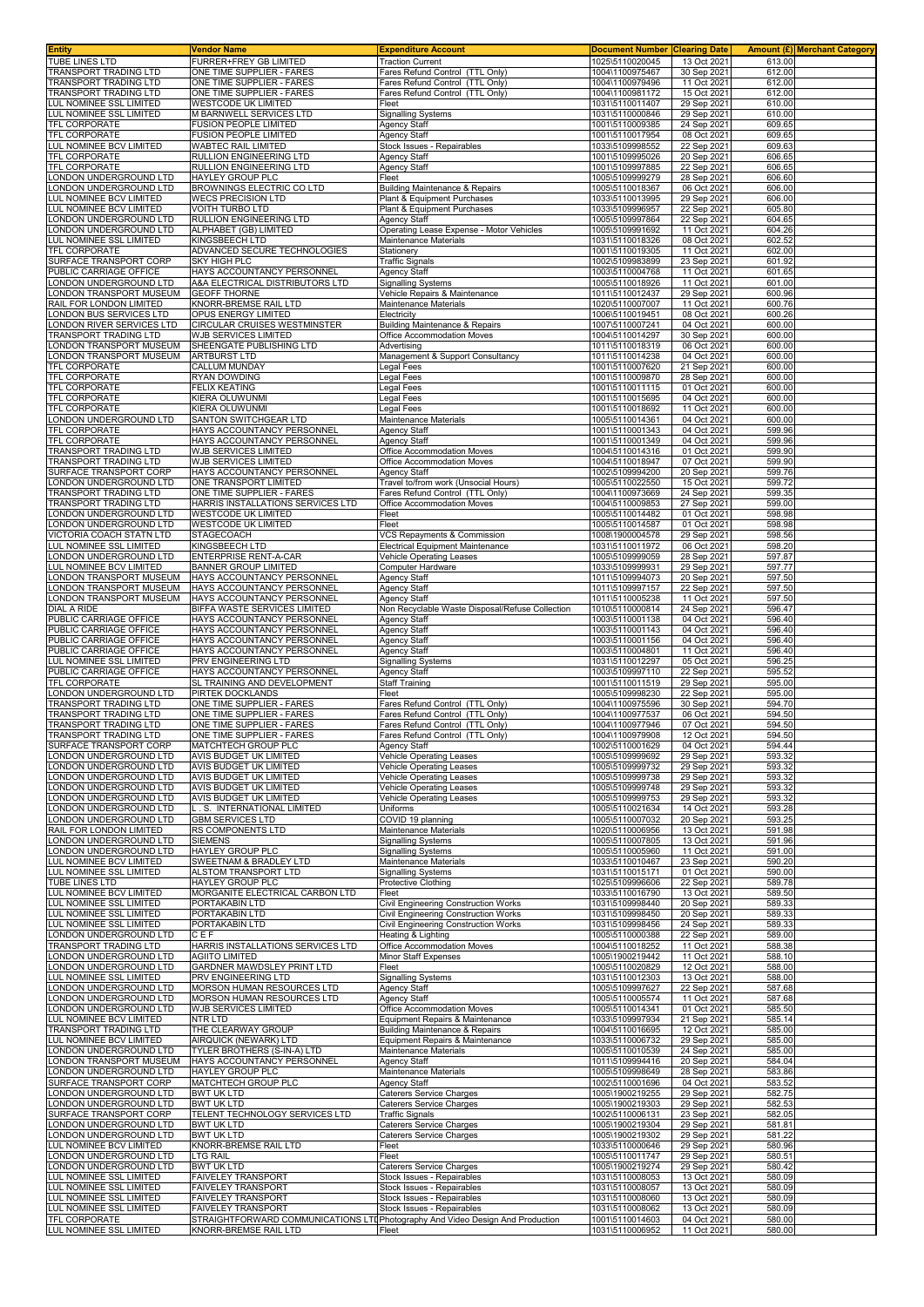| Entity                                             | Vendor Name                                                    | <b>Expenditure Account</b>                                         | <b>Document Number Clearing Date</b> |                            |                  | Amount (£) Merchant Category |
|----------------------------------------------------|----------------------------------------------------------------|--------------------------------------------------------------------|--------------------------------------|----------------------------|------------------|------------------------------|
| TFL CORPORATE<br>TFL CORPORATE                     | JENDEE TRADING CO LTD<br>HAYS ACCOUNTANCY PERSONNEL            | <b>Computer Consumables</b><br>Agency Staff                        | 1001\5110021332<br>1001\5110005344   | 15 Oct 2021<br>11 Oct 2021 | 579.95<br>579.88 |                              |
| LONDON UNDERGROUND LTD                             | HAYLEY GROUP PLC                                               | <b>Signalling Systems</b>                                          | 1005\5110005959                      | 11 Oct 2021                | 579.50           |                              |
| LONDON UNDERGROUND LTD                             | <b>BWT UK LTD</b>                                              | Caterers Service Charges                                           | 1005\1900219256                      | 29 Sep 2021                | 579.35           |                              |
| LONDON UNDERGROUND LTD                             | <b>BWT UK LTD</b>                                              | Caterers Service Charges                                           | 1005\1900219305                      | 29 Sep 2021                | 578.84           |                              |
| LONDON UNDERGROUND LTD                             | <b>BWT UK LTD</b>                                              | Caterers Service Charges                                           | 1005\1900219264                      | 29 Sep 2021                | 578.76           |                              |
| LONDON BUS SERVICES LTD<br>LONDON UNDERGROUND LTD  | OPUS ENERGY LIMITED<br><b>BWT UK LTD</b>                       | Electricity<br>Caterers Service Charges                            | 1006\5110019455<br>1005\1900219297   | 08 Oct 2021<br>29 Sep 202  | 578.60<br>578.53 |                              |
| TRANSPORT TRADING LTD                              | ONE TIME SUPPLIER - FARES                                      | Fares Refund Control (TTL Only)                                    | 1004\1100977767                      | 06 Oct 2021                | 578.10           |                              |
| PUBLIC CARRIAGE OFFICE                             | HAYS ACCOUNTANCY PERSONNEL                                     | Agency Staff                                                       | 1003\5109993997                      | 20 Sep 2021                | 578.00           |                              |
| LONDON UNDERGROUND LTD                             | HAYLEY GROUP PLC                                               | Track General Maintenance                                          | 1005\5109998702                      | 28 Sep 2021                | 577.93           |                              |
| LONDON UNDERGROUND LTD                             | MORSON HUMAN RESOURCES LTD                                     | Agency Staff                                                       | 1005\5109994784                      | 20 Sep 202                 | 577.81           |                              |
| LONDON UNDERGROUND LTD<br>ONDON UNDERGROUND LTD    | MORSON HUMAN RESOURCES LTD<br>MORSON HUMAN RESOURCES LTD       | Agency Staff<br>Agency Staff                                       | 1005\5109994787<br>1005\5110001875   | 20 Sep 2021<br>04 Oct 2021 | 577.81<br>577.81 |                              |
| ONDON UNDERGROUND LTD                              | <b>BWT UK LTD</b>                                              | <b>Caterers Service Charges</b>                                    | 1005\1900219272                      | 29 Sep 2021                | 577.48           |                              |
| RAIL FOR LONDON LIMITED                            | <b>TRAVIS PERKINS</b>                                          | Maintenance Materials                                              | 1020\5110021535                      | 14 Oct 2021                | 577.44           |                              |
| TFL CORPORATE                                      | COMTEC CABLE ACCESSORIES LTD                                   | Manage IT Services                                                 | 1001\5110004655                      | 06 Oct 2021                | 577.20           |                              |
| TRANSPORT TRADING LTD<br>LONDON UNDERGROUND LTD    | EDF ENERGY<br>LANES GROUP PLC                                  | Electricity<br><b>MR Construction Costs</b>                        | 1004\1901678082<br>1005\5110010805   | 15 Oct 2021<br>13 Oct 2021 | 577.15<br>577.00 |                              |
| TRANSPORT TRADING LTD                              | ONE TIME SUPPLIER - FARES                                      | Fares Refund Control (TTL Only)                                    | 1004\1100975383                      | 29 Sep 2021                | 575.90           |                              |
| LONDON UNDERGROUND LTD                             | <b>BWT UK LTD</b>                                              | Caterers Service Charges                                           | 1005\1900219262                      | 29 Sep 202                 | 575.86           |                              |
| LONDON UNDERGROUND LTD                             | <b>BWT UK LTD</b>                                              | Caterers Service Charges                                           | 1005\1900219289                      | 29 Sep 2021                | 575.62           |                              |
| LONDON UNDERGROUND LTD<br>LONDON UNDERGROUND LTD   | <b>BWT UK LTD</b>                                              | <b>Caterers Service Charges</b>                                    | 1005\1900219287                      | 29 Sep 2021                | 575.49<br>575.16 |                              |
| LONDON UNDERGROUND LTD                             | <b>BWT UK LTD</b><br><b>TRUCTYRE ATS</b>                       | Caterers Service Charges<br>Vehicle Repairs & Maintenance          | 1005\1900219275<br>1005\5110006319   | 29 Sep 2021<br>20 Sep 202  | 575.00           |                              |
| LONDON UNDERGROUND LTD                             | <b>BWT UK LTD</b>                                              | <b>Caterers Service Charges</b>                                    | 1005\1900219301                      | 29 Sep 2021                | 574.97           |                              |
| LONDON UNDERGROUND LTD                             | MITIE FM LIMITED                                               | Security Services (Guards)                                         | 1005\5110003623                      | 27 Sep 2021                | 574.11           |                              |
| TRANSPORT TRADING LTD                              | HARRIS INSTALLATIONS SERVICES LTD                              | Office Accommodation Moves                                         | 1004\5110009855                      | 27 Sep 2021                | 574.00           |                              |
| <b>TUBE LINES LTD</b><br>LONDON UNDERGROUND LTD    | 02 UK LTD<br><b>BWT UK LTD</b>                                 | Telephony Mobile<br>Caterers Service Charges                       | 1025\1900000895<br>1005\1900219298   | 29 Sep 2021<br>29 Sep 2021 | 573.63<br>573.35 |                              |
| LONDON UNDERGROUND LTD                             | <b>BWT UK LTD</b>                                              | Caterers Service Charges                                           | 1005\1900219258                      | 29 Sep 202                 | 573.25           |                              |
| LONDON UNDERGROUND LTD                             | <b>BWT UK LTD</b>                                              | Caterers Service Charges                                           | 1005\1900219266                      | 29 Sep 2021                | 573.06           |                              |
| ONDON UNDERGROUND LTD                              | HAYLEY GROUP PLC                                               | Protective Clothing                                                | 1005\5110002189                      | 04 Oct 2021                | 572.73           |                              |
| ONDON UNDERGROUND LTD                              | BWT UK LTD                                                     | Caterers Service Charges                                           | 1005\1900219308                      | 29 Sep 2021                | 572.66           |                              |
| LONDON UNDERGROUND LTD<br>LONDON UNDERGROUND LTD   | <b>BWT UK LTD</b><br><b>LTG RAIL</b>                           | Caterers Service Charges<br>Fleet                                  | 1005\1900219284<br>1005\5110011740   | 29 Sep 202<br>29 Sep 2021  | 572.65<br>572.33 |                              |
| ONDON UNDERGROUND LTD                              | PORTAKABIN LTD                                                 | Maintenance of Plant & Equipment                                   | 1005\5109996335                      | 29 Sep 2021                | 572.00           |                              |
| ONDON UNDERGROUND LTD                              | <b>BWT UK LTD</b>                                              | Caterers Service Charges                                           | 1005\1900219271                      | 29 Sep 2021                | 571.84           |                              |
| ONDON UNDERGROUND LTD                              | <b>BWT UK LTD</b>                                              | Caterers Service Charges                                           | 1005\1900219259                      | 29 Sep 202                 | 571.83           |                              |
| LONDON UNDERGROUND LTD                             | <b>ENTERPRISE RENT-A-CAR</b><br>VIKING PRECISION ENGINEERS LTD | <b>Vehicle Operating Leases</b>                                    | 1005\5109999070<br>1005\5110016519   | 28 Sep 2021                | 571.29<br>571.20 |                              |
| LONDON UNDERGROUND LTD<br>LONDON UNDERGROUND LTD   | <b>BWT UK LTD</b>                                              | Fleet<br>Caterers Service Charges                                  | 1005\1900219260                      | 05 Oct 2021<br>29 Sep 2021 | 570.27           |                              |
| SURFACE TRANSPORT CORP                             | <b>NEWSQUEST (LONDON) LTD</b>                                  | Statutory Ads Notices Communications & Consultatio                 | 1002\5109999147                      | 28 Sep 2021                | 570.00           |                              |
| LONDON UNDERGROUND LTD                             | CODE A WELD HOLDINGS LTD                                       | Maintenance Materials                                              | 1005\5109958005                      | 30 Sep 2021                | 570.00           |                              |
| LONDON UNDERGROUND LTD                             | <b>BWT UK LTD</b>                                              | Caterers Service Charges                                           | 1005\1900219288                      | 29 Sep 2021                | 569.60           |                              |
| TRANSPORT TRADING LTD<br>LONDON UNDERGROUND LTD    | ONE TIME SUPPLIER - FARES<br><b>BANNER GROUP LIMITED</b>       | Fares Refund Control (TTL Only)<br><b>Caterers Service Charges</b> | 1004\1100981043<br>1005\5110002235   | 15 Oct 2021<br>04 Oct 2021 | 569.20<br>569.00 |                              |
| TRANSPORT TRADING LTD                              | ONE TIME SUPPLIER - FARES                                      | Fares Refund Control (TTL Only)                                    | 1004\1100977676                      | 06 Oct 2021                | 568.70           |                              |
| LONDON UNDERGROUND LTD                             | <b>WESTCODE UK LIMITED</b>                                     | Fleet                                                              | 1005\5110002460                      | 06 Oct 2021                | 567.82           |                              |
| SURFACE TRANSPORT CORP                             | REACH PUBLISHING SERVICES LIMITED                              | Statutory Ads Notices Communications & Consultatio                 | 1002\5110006721                      | 08 Oct 2021                | 567.00           |                              |
| LONDON UNDERGROUND LTD                             | <b>BWT UK LTD</b>                                              | <b>Caterers Service Charges</b>                                    | 1005\1900219306                      | 29 Sep 2021                | 566.69           |                              |
| LUL NOMINEE BCV LIMITED<br>ONDON UNDERGROUND LTD   | MORGANITE ELECTRICAL CARBON LTD<br><b>BWT UK LTD</b>           | Fleet<br>Caterers Service Charges                                  | 1033\5110019556<br>1005\1900219309   | 14 Oct 2021<br>29 Sep 2021 | 565.50<br>565.17 |                              |
| ONDON UNDERGROUND LTD                              | 4 RAIL SERVICES LTD                                            | Building Maintenance & Repairs                                     | 1005\5110003394                      | 23 Sep 2021                | 565.00           |                              |
| ONDON UNDERGROUND LTD                              | ACTON COMMERCIAL FACTORS LTD                                   | Vehicle Operating Leases                                           | 1005\5110018810                      | 11 Oct 2021                | 564.66           |                              |
| LUL NOMINEE BCV LIMITED                            | ROWE HANKINS LTD                                               | Electrical & Electronic Engineering                                | 1033\5109998825                      | 28 Sep 2021                | 563.85           |                              |
| LUL NOMINEE SSL LIMITED<br>LONDON UNDERGROUND LTD  | KNORR-BREMSE RAIL LTD<br><b>HIREMECH LTD</b>                   | Fleet<br><b>Electrical Equipment Maintenance</b>                   | 1031\5110006185<br>1005\5109977884   | 11 Oct 2021<br>23 Sep 2021 | 563.38<br>563.33 |                              |
| LONDON UNDERGROUND LTD                             | <b>HIREMECH LTD</b>                                            | Electrical Equipment Maintenance                                   | 1005\5110006388                      | 24 Sep 2021                | 563.33           |                              |
| LONDON UNDERGROUND LTD                             | <b>HIREMECH LTD</b>                                            | Electrical Equipment Maintenance                                   | 1005\5110008223                      | 23 Sep 2021                | 563.33           |                              |
| ONDON UNDERGROUND LTD                              | <b>HIREMECH LTD</b>                                            | Equipment Hire & Rental                                            | 1005\5110008214                      | 21 Sep 2021                | 563.33           |                              |
| ONDON UNDERGROUND LTD                              | HIREMECH LTD<br><b>HIREMECH LTD</b>                            | Equipment Hire & Rental                                            | 1005\5110008236                      | 21 Sep 2021                | 563.33           |                              |
| ONDON UNDERGROUND LTD<br>LONDON UNDERGROUND LTD    | HIREMECH LTD                                                   | Maintenance of Plant & Equipment<br>Track General Maintenance      | 1005\5110008241<br>1005\5110008256   | 21 Sep 2021<br>21 Sep 2021 | 563.33<br>563.33 |                              |
| TFL CORPORATE                                      | PULSE MEDIA LIMITED                                            | Non Permanent Signage And Way Finding                              | 1001\5110000330                      | 05 Oct 2021                | 562.50           |                              |
| TFL CORPORATE                                      | PULSE MEDIA LIMITED                                            | Non Permanent Signage And Way Finding                              | 1001\5110015776                      | 05 Oct 2021                | 562.50           |                              |
| TFL CORPORATE                                      | O <sub>2</sub> UK LTD                                          | <b>Telephony Mobile</b>                                            | 1001\5110004543                      | 07 Oct 2021                | 561.00           |                              |
| LUL NOMINEE SSL LIMITED<br>LONDON UNDERGROUND LTD  | RS COMPONENTS LTD<br><b>BWT UK LTD</b>                         | Maintenance Materials<br>Caterers Service Charges                  | 1031\5110000667<br>1005\1900219292   | 04 Oct 2021<br>29 Sep 2021 | 560.71<br>560.53 |                              |
| LONDON UNDERGROUND LTD                             | SENATOR INTERNATIONAL LTD                                      | Furniture & Equipment                                              | 1005\5110004649                      | 08 Oct 2021                | 560.00           |                              |
| LONDON UNDERGROUND LTD                             | COMPUTACENTER PLC                                              | Manage IT Services                                                 | 1005\5109998745                      | 28 Sep 2021                | 560.00           |                              |
| LONDON UNDERGROUND LTD                             | MORSON HUMAN RESOURCES LTD                                     | <b>MR Construction Costs</b>                                       | 1005\5110003877                      | 06 Oct 2021                | 560.00           |                              |
| RAIL FOR LONDON LIMITED                            | HAYS ACCOUNTANCY PERSONNEL                                     | Agency Staff                                                       | 1020\5110001466                      | 04 Oct 2021                | 559.96           |                              |
| LONDON UNDERGROUND LTD<br>LUL NOMINEE SSL LIMITED  | PERCY LANE PRODUCTS<br>AIR PUMPING ENGINEERING SERVICE LTD     | Fleet<br><b>Signalling Systems</b>                                 | 1005\5110020563<br>1031\5109988568   | 12 Oct 2021<br>04 Oct 2021 | 559.47<br>558.30 |                              |
| LONDON UNDERGROUND LTD                             | CITY SPRINT (UK) LTD                                           | Couriers                                                           | 1005\1900219325                      | 28 Sep 2021                | 558.24           |                              |
| LONDON UNDERGROUND LTD                             | CITY SPRINT (UK) LTD                                           | Couriers                                                           | 1005\1900219326                      | 28 Sep 2021                | 558.24           |                              |
| LONDON UNDERGROUND LTD                             | HAYLEY GROUP PLC                                               | Protective Clothing                                                | 1005\5109996634                      | 22 Sep 2021                | 556.97           |                              |
| SURFACE TRANSPORT CORP<br>ONDON UNDERGROUND LTD    | HAYS ACCOUNTANCY PERSONNEL<br><b>GEISMAR (UK) LTD</b>          | Agency Staff<br>Track General Maintenance                          | 1002\5109994123<br>1005\5110011054   | 20 Sep 2021<br>13 Oct 2021 | 556.29<br>556.23 |                              |
| LONDON UNDERGROUND LTD                             | QUAY OFFICE FURNISHERS LTD                                     | Furniture & Equipment                                              | 1005\5110011544                      | 29 Sep 2021                | 555.00           |                              |
| LONDON UNDERGROUND LTD                             | KNORR-BREMSE RAIL LTD                                          | Fleet                                                              | 1005\5110004645                      | 06 Oct 2021                | 555.00           |                              |
| LONDON UNDERGROUND LTD                             | BROWNINGS ELECTRIC CO LTD                                      | Building Maintenance & Repairs                                     | 1005\5110016781                      | 05 Oct 2021                | 554.80           |                              |
| ONDON TRANSPORT MUSEUM                             | HAYS ACCOUNTANCY PERSONNEL                                     | Agency Staff                                                       | 1011\5110005336                      | 11 Oct 2021                | 554.30           |                              |
| ONDON TRANSPORT MUSEUM<br>LONDON UNDERGROUND LTD   | HAYS ACCOUNTANCY PERSONNEL<br>ENTERPRISE RENT-A-CAR            | Agency Staff<br><b>Vehicle Operating Leases</b>                    | 1011\5109994398<br>1005\5109998940   | 20 Sep 2021<br>28 Sep 2021 | 553.74<br>553.35 |                              |
| LONDON UNDERGROUND LTD                             | <b>ENTERPRISE RENT-A-CAR</b>                                   | Vehicle Operating Leases                                           | 1005\5109998964                      | 28 Sep 2021                | 553.35           |                              |
| LONDON UNDERGROUND LTD                             | ENTERPRISE RENT-A-CAR                                          | <b>Vehicle Operating Leases</b>                                    | 1005\5109998975                      | 28 Sep 2021                | 553.35           |                              |
| LONDON UNDERGROUND LTD                             | <b>ENTERPRISE RENT-A-CAR</b>                                   | <b>Vehicle Operating Leases</b>                                    | 1005\5109998981                      | 28 Sep 2021                | 553.35           |                              |
| LONDON UNDERGROUND LTD<br>LONDON UNDERGROUND LTD   | ENTERPRISE RENT-A-CAR<br><b>ENTERPRISE RENT-A-CAR</b>          | <b>Vehicle Operating Leases</b><br><b>Vehicle Operating Leases</b> | 1005\5109998984<br>1005\5109999108   | 28 Sep 2021<br>28 Sep 2021 | 553.35<br>553.35 |                              |
| LT MUSEUM TRADING LTD                              | CAMIRA TRANSPORT FABRICS LTD                                   | LTM Purchase of Gifts for Resale                                   | 1024\1900020283                      | 04 Oct 2021                | 553.35           |                              |
| TFL CORPORATE                                      | RULLION ENGINEERING LTD                                        | Agency Staff                                                       | 1001\5109995024                      | 20 Sep 2021                | 551.65           |                              |
| TFL CORPORATE                                      | RULLION ENGINEERING LTD                                        | Agency Staff                                                       | 1001\5109997883                      | 22 Sep 2021                | 551.65           |                              |
| TRANSPORT TRADING LTD                              | QUAY OFFICE FURNISHERS LTD                                     | Building Maintenance & Repairs                                     | 1004\5110007117                      | 21 Sep 2021                | 551.60           |                              |
| LONDON UNDERGROUND LTD<br>LONDON UNDERGROUND LTD   | <b>RENOLD GEARS</b><br>VIKING PRECISION ENGINEERS LTD          | Stock of Other Spares<br>Fleet                                     | 1005\5110008246<br>1005\5110010284   | 12 Oct 2021<br>23 Sep 2021 | 551.00<br>551.00 |                              |
| LONDON UNDERGROUND LTD                             | <b>MORSON HUMAN RESOURCES LTD</b>                              | Agency Staff                                                       | 1005\5109994791                      | 20 Sep 2021                | 550.95           |                              |
| LONDON UNDERGROUND LTD                             | MORSON HUMAN RESOURCES LTD                                     | Agency Staff                                                       | 1005\5109997610                      | 22 Sep 2021                | 550.95           |                              |
| LONDON UNDERGROUND LTD                             | GROSVENOR CONTRACTS LEASING LTD                                | Operating Lease Expense - Motor Vehicles                           | 1005\5110010355                      | 06 Oct 2021                | 550.54           |                              |
| LONDON UNDERGROUND LTD                             | <b>GARRAN LOCKERS LTD</b>                                      | Furniture & Equipment                                              | 1005\5109998849                      | 23 Sep 2021                | 550.27           |                              |
| LONDON UNDERGROUND LTD<br>LUL NOMINEE BCV LIMITED  | TELENT TECHNOLOGY SERVICES LTD<br><b>SIEMENS</b>               | Equipment Repairs & Maintenance<br>Signalling Systems              | 1005\5109992391<br>1033\5109992744   | 27 Sep 2021<br>21 Sep 2021 | 550.00<br>550.00 |                              |
| LUL NOMINEE BCV LIMITED                            | <b>SIEMENS</b>                                                 | <b>Signalling Systems</b>                                          | 1033\5109992842                      | 21 Sep 2021                | 550.00           |                              |
| LUL NOMINEE BCV LIMITED                            | <b>SIEMENS</b>                                                 | Signalling Systems                                                 | 1033\5110000296                      | 29 Sep 2021                | 550.00           |                              |
| LUL NOMINEE BCV LIMITED                            | <b>SIEMENS</b>                                                 | <b>Signalling Systems</b>                                          | 1033\5110000299                      | 29 Sep 2021                | 550.00           |                              |
| LUL NOMINEE BCV LIMITED<br>LUL NOMINEE BCV LIMITED | <b>SIEMENS</b><br><b>SIEMENS</b>                               | <b>Signalling Systems</b><br><b>Signalling Systems</b>             | 1033\5110000301<br>1033\5110007790   | 29 Sep 2021<br>13 Oct 2021 | 550.00<br>550.00 |                              |
| LUL NOMINEE BCV LIMITED                            | SIEMENS                                                        | <b>Signalling Systems</b>                                          | 1033\5110007793                      | 13 Oct 2021                | 550.00           |                              |
| LUL NOMINEE BCV LIMITED                            | <b>SIEMENS</b>                                                 | <b>Signalling Systems</b>                                          | 1033\5110007820                      | 13 Oct 2021                | 550.00           |                              |
| LUL NOMINEE BCV LIMITED                            | <b>SIEMENS</b>                                                 | <b>Signalling Systems</b>                                          | 1033\5110007842                      | 13 Oct 2021                | 550.00           |                              |
| LT MUSEUM TRADING LTD                              | KING AND MCGAW LTD                                             | LTM Purchase of Posters & Print Prods for Resale                   | 1024\1900020312                      | 04 Oct 2021                | 550.00           |                              |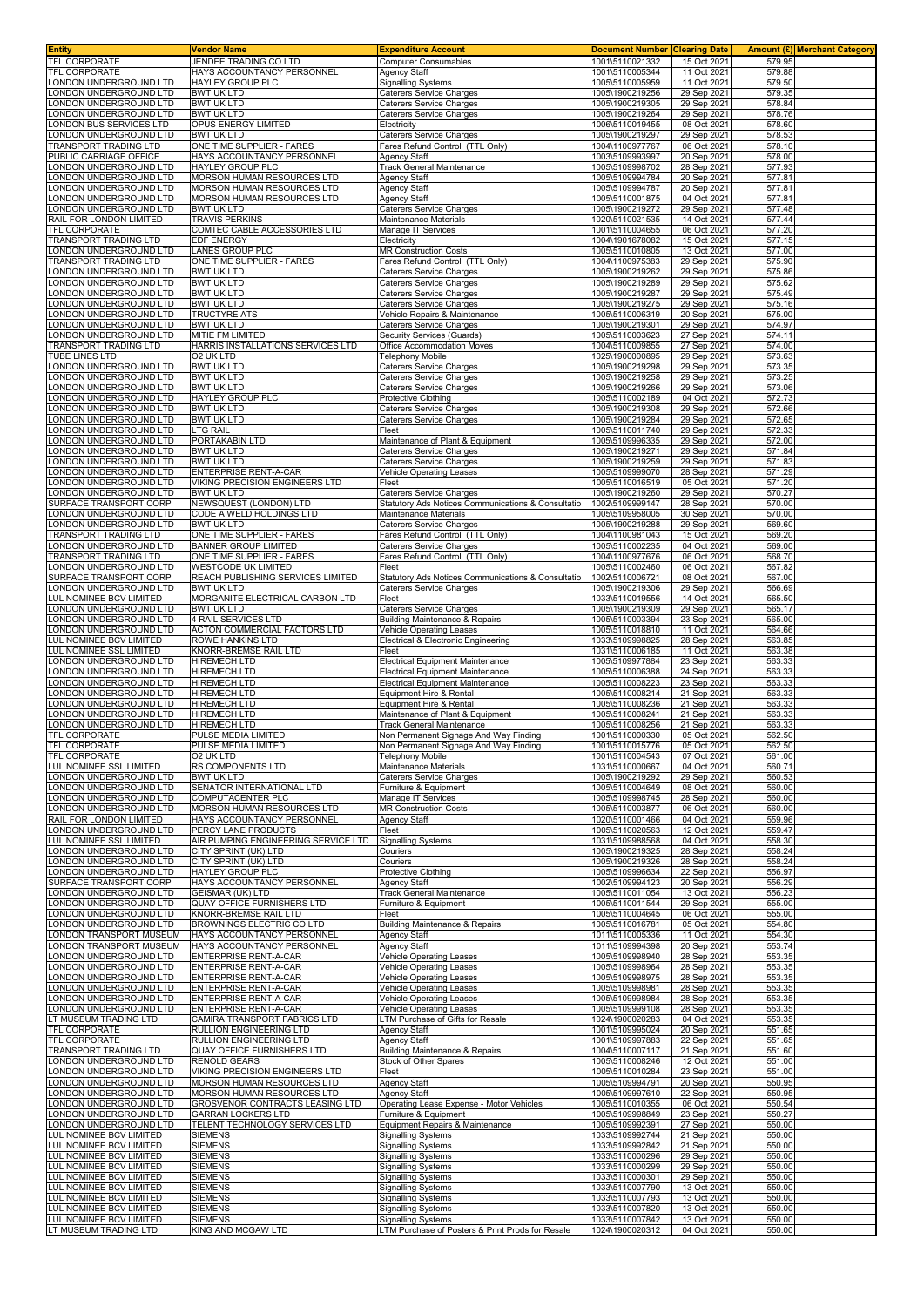| Entity                                             | Vendor Name                                                      | Expenditure Account                                                                 | <b>Document Number Clearing Date</b><br>1020\5109999711 |                            | <b>Amount (£) Merchant Category</b> |
|----------------------------------------------------|------------------------------------------------------------------|-------------------------------------------------------------------------------------|---------------------------------------------------------|----------------------------|-------------------------------------|
| RAIL FOR LONDON LIMITED<br>RAIL FOR LONDON LIMITED | MORSON HUMAN RESOURCES LTD<br>J MURPHY & SONS LTD                | Civil Engineering Construction Works<br>Professional Engineering Services           | 1020\5110002933                                         | 29 Sep 2021<br>05 Oct 2021 | 550.00<br>550.00                    |
| LONDON UNDERGROUND LTD                             | SOLO RAIL SOLUTIONS LIMITED                                      | Fleet                                                                               | 1005\5110007296                                         | 13 Oct 2021                | 549.42                              |
| LONDON UNDERGROUND LTD                             | SOLO RAIL SOLUTIONS LIMITED                                      | Fleet                                                                               | 1005\5110007299                                         | 13 Oct 2021                | 549.42                              |
| LONDON UNDERGROUND LTD<br>LONDON UNDERGROUND LTD   | ENTERPRISE RENT-A-CAR<br>ENTERPRISE RENT-A-CAR                   | <b>Vehicle Operating Leases</b><br>Vehicle Operating Leases                         | 1005\5109999098<br>1005\5109999100                      | 28 Sep 2021<br>28 Sep 2021 | 549.13<br>549.13                    |
| ONDON UNDERGROUND LTD                              | ENTERPRISE RENT-A-CAR                                            | Vehicle Operating Leases                                                            | 1005\5109999109                                         | 28 Sep 2021                | 549.13                              |
| LONDON UNDERGROUND LTD                             | KINGSBEECH LTD                                                   | Maintenance Materials                                                               | 1005\5110006617                                         | 20 Sep 2021                | 549.09                              |
| DIAL A RIDE<br>TFL CORPORATE                       | BIFFA WASTE SERVICES LIMITED<br>THE DOCTORS LABORATORY LTD       | Non Recyclable Waste Disposal/Refuse Collection<br>Management & Support Consultancy | 1010\5110000900<br>1001\5110002575                      | 24 Sep 2021<br>28 Sep 2021 | 549.08<br>549.00                    |
| <b>TFL CORPORATE</b>                               | ONDON BOROUGH OF BEXLEY                                          | Borough Services                                                                    | 1001\1900073195                                         | 12 Oct 2021                | 548.34                              |
| TFL CORPORATE                                      | DR C COLTOFEAN                                                   | Professional & Academic Fees - Employees                                            | 1001\3000039701                                         | 01 Oct 2021                | 548.00                              |
| TRANSPORT TRADING LTD<br>LONDON UNDERGROUND LTD    | BWT UK LTD<br><b>4 RAIL SERVICES LTD</b>                         | Caterers Service Charges<br>Building Maintenance & Repairs                          | 1004\1901678659<br>1005\5110014588                      | 29 Sep 2021<br>04 Oct 2021 | 547.64<br>547.50                    |
| LONDON UNDERGROUND LTD                             | <b>FUSION PEOPLE LIMITED</b>                                     | Agency Staff                                                                        | 1005\5110013411                                         | 01 Oct 2021                | 547.43                              |
| LONDON UNDERGROUND LTD<br>RAIL FOR LONDON LIMITED  | SCHUNK CARBON TECHNOLOGY LIMITED<br>RS COMPONENTS LTD            | Fleet<br>Maintenance Materials                                                      | 1005\5110007750<br>1020\5110003828                      | 30 Sep 2021<br>06 Oct 2021 | 547.34<br>545.90                    |
| LUL NOMINEE SSL LIMITED                            | <b>HAYLEY GROUP PLC</b>                                          | Fleet                                                                               | 1031\5109995576                                         | 21 Sep 2021                | 545.00                              |
| LONDON UNDERGROUND LTD                             | ENTERPRISE RENT-A-CAR                                            | Vehicle Operating Leases                                                            | 1005\5109999071                                         | 28 Sep 2021                | 544.75                              |
| LONDON UNDERGROUND LTD<br>LONDON UNDERGROUND LTD   | CITY SPRINT (UK) LTD<br>CITY SPRINT (UK) LTD                     | Couriers<br>Couriers                                                                | 1005\1900219349<br>1005\1900219359                      | 28 Sep 2021<br>28 Sep 2021 | 544.72<br>544.72                    |
| LONDON UNDERGROUND LTD                             | CITY SPRINT (UK) LTD                                             | Couriers                                                                            | 1005\1900219393                                         | 30 Sep 2021                | 544.72                              |
| LONDON UNDERGROUND LTD                             | CITY SPRINT (UK) LTD                                             | Couriers                                                                            | 1005\1900219458                                         | 07 Oct 2021                | 544.72                              |
| LONDON UNDERGROUND LTD<br>TUBE LINES LTD           | CITY SPRINT (UK) LTD<br>FURRER+FREY GB LIMITED                   | Couriers<br><b>Traction Current</b>                                                 | 1005\1900219485<br>1025\5110011389                      | 14 Oct 2021<br>29 Sep 2021 | 544.72<br>544.04                    |
| LONDON UNDERGROUND LTD                             | ATTEWELL LIMITED                                                 | Fleet                                                                               | 1005\5110010522                                         | 24 Sep 2021                | 544.00                              |
| LONDON UNDERGROUND LTD                             | HAYLEY GROUP PLC                                                 | Protective Clothing                                                                 | 1005\5109996642                                         | 22 Sep 2021                | 543.80                              |
| LONDON UNDERGROUND LTD<br>LONDON TRANSPORT MUSEUM  | UNIPART RAIL LTD<br><b>BENUGO</b>                                | Signalling Systems<br>TM Catering & Hospitality                                     | 1005\5110004136<br>1011\5110002270                      | 06 Oct 2021<br>04 Oct 2021 | 543.50<br>543.00                    |
| TFL CORPORATE                                      | HAYS ACCOUNTANCY PERSONNEL                                       | Agency Staff                                                                        | 1001\5110004779                                         | 11 Oct 2021                | 542.42                              |
| DOCKLANDS LIGHT RAILWAY<br>RAIL FOR LONDON LIMITED | DNA DEFINITIVE LTD<br>RS COMPONENTS LTD                          | Management & Support Consultancy<br>Maintenance Materials                           | 1012\1900005210<br>1020\5109998110                      | 29 Sep 2021                | 541.67<br>541.60                    |
| LONDON TRANSPORT MUSEUM                            | HAYS ACCOUNTANCY PERSONNEL                                       | Agency Staff                                                                        | 1011\5109994485                                         | 23 Sep 2021<br>20 Sep 2021 | 541.04                              |
| LONDON TRANSPORT MUSEUM                            | HAYS ACCOUNTANCY PERSONNEL                                       | Agency Staff                                                                        | 1011\5110004949                                         | 11 Oct 2021                | 541.04                              |
| LONDON UNDERGROUND LTD<br>TFL CORPORATE            | HAYLEY GROUP PLC<br>MEDIAEDGE                                    | Fleet<br>Radio TV Press Poster Cinema Airtime And Space                             | 1005\5109991620<br>1001\5110011088                      | 24 Sep 2021<br>07 Oct 2021 | 540.95<br>540.54                    |
| RAIL FOR LONDON LIMITED                            | <b>MISS LD WEBB</b>                                              | Staff Awards & Commendations                                                        | 1020\3000004270                                         | 15 Oct 2021                | 540.00                              |
| CYCLE HIRE SCHEME                                  | STUDENT BEANS LTD                                                | Partnership Marketing - Costs Incurred                                              | 1016\5110005863                                         | 06 Oct 2021                | 540.00                              |
| LUL NOMINEE SSL LIMITED<br>LONDON UNDERGROUND LTD  | HOLBRO ENGINEERING LTD<br>HAYLEY GROUP PLC                       | Signalling Systems<br><b>Protective Clothing</b>                                    | 1031\5110020800<br>1005\5110002198                      | 13 Oct 2021<br>04 Oct 2021 | 540.00<br>539.77                    |
| SURFACE TRANSPORT CORP                             | <b>WAVE UTILITIES</b>                                            | Water                                                                               | 1002\5110019765                                         | 13 Oct 2021                | 539.33                              |
| LONDON UNDERGROUND LTD                             | <b>BWT UK LTD</b>                                                | Caterers Service Charges                                                            | 1005\1900219257                                         | 29 Sep 2021                | 539.28                              |
| TFL CORPORATE<br>LONDON UNDERGROUND LTD            | O2 UK LTD<br>RS COMPONENTS LTD                                   | Telephony Mobile<br>Maintenance Materials                                           | 1001\5109996326<br>1005\5110007993                      | 22 Sep 2021<br>15 Oct 2021 | 537.70<br>537.53                    |
| LUL NOMINEE SSL LIMITED                            | <b>SIEMENS</b>                                                   | Signalling Systems                                                                  | 1031\5110007795                                         | 13 Oct 2021                | 536.85                              |
| PUBLIC CARRIAGE OFFICE                             | HAYS ACCOUNTANCY PERSONNEL                                       | <b>Agency Staff</b>                                                                 | 1003\5110001083                                         | 04 Oct 2021                | 536.76                              |
| LONDON UNDERGROUND LTD<br>PUBLIC CARRIAGE OFFICE   | RS COMPONENTS LTD<br>HAYS ACCOUNTANCY PERSONNEL                  | Maintenance Materials<br>Agency Staff                                               | 1005\5110000567<br>1003\5109997332                      | 30 Sep 2021<br>22 Sep 2021 | 536.37<br>536.20                    |
| PUBLIC CARRIAGE OFFICE                             | HAYS ACCOUNTANCY PERSONNEL                                       | Agency Staff                                                                        | 1003\5110001369                                         | 04 Oct 2021                | 536.20                              |
| PUBLIC CARRIAGE OFFICE                             | HAYS ACCOUNTANCY PERSONNEL                                       | Agency Staff                                                                        | 1003\5110001370                                         | 04 Oct 2021                | 536.20                              |
| PUBLIC CARRIAGE OFFICE<br>PUBLIC CARRIAGE OFFICE   | HAYS ACCOUNTANCY PERSONNEL<br>HAYS ACCOUNTANCY PERSONNEL         | Agency Staff<br>Agency Staff                                                        | 1003\5110001371<br>1003\5110001382                      | 04 Oct 2021<br>04 Oct 2021 | 536.20<br>536.20                    |
| LONDON UNDERGROUND LTD                             | HAYLEY GROUP PLC                                                 | Protective Clothing                                                                 | 1005\5110002180                                         | 04 Oct 2021                | 535.60                              |
| LONDON UNDERGROUND LTD                             | HAYLEY GROUP PLC                                                 | Fleet                                                                               | 1005\5109996023                                         | 22 Sep 2021                | 535.00                              |
| LUL NOMINEE SSL LIMITED<br>LUL NOMINEE SSL LIMITED | BOMBARDIER TRANSPORT UK<br>VOITH TURBO LTD                       | Fleet<br>Component Repairs Sub Contracted                                           | 1031\5109998615<br>1031\5110007823                      | 28 Sep 2021<br>13 Oct 2021 | 535.00<br>535.00                    |
| LONDON UNDERGROUND LTD                             | HAYLEY GROUP PLC                                                 | Maintenance Materials                                                               | 1005\5110007907                                         | 13 Oct 2021                | 535.00                              |
| PUBLIC CARRIAGE OFFICE                             | HAYS ACCOUNTANCY PERSONNEI<br>HAYS ACCOUNTANCY PERSONNEL         | Agency Staff                                                                        | 1003\5109994059                                         | 20 Sep 2021                | 534.80                              |
| PUBLIC CARRIAGE OFFICE<br>PUBLIC CARRIAGE OFFICE   | HAYS ACCOUNTANCY PERSONNEL                                       | Agency Staff<br>Agency Staff                                                        | 1003\5110001124<br>1003\5110001160                      | 04 Oct 2021<br>04 Oct 2021 | 534.80<br>534.80                    |
| PUBLIC CARRIAGE OFFICE                             | HAYS ACCOUNTANCY PERSONNEL                                       | <b>Agency Staff</b>                                                                 | 1003\5110001279                                         | 04 Oct 2021                | 534.80                              |
| PUBLIC CARRIAGE OFFICE                             | HAYS ACCOUNTANCY PERSONNEL                                       | Agency Staff                                                                        | 1003\5110001300                                         | 04 Oct 2021                | 534.80                              |
| PUBLIC CARRIAGE OFFICE<br>LONDON UNDERGROUND LTD   | HAYS ACCOUNTANCY PERSONNEL<br>BWT UK LTD                         | Agency Staff<br>Caterers Service Charges                                            | 1003\5110001579<br>1005\1900219286                      | 04 Oct 2021<br>29 Sep 2021 | 534.80<br>534.78                    |
| PUBLIC CARRIAGE OFFICE                             | HAYS ACCOUNTANCY PERSONNEL                                       | Agency Staff                                                                        | 1003\5110001329                                         | 04 Oct 2021                | 534.52                              |
| LONDON UNDERGROUND LTD<br>LUL NOMINEE SSL LIMITED  | AVIS BUDGET UK LIMITED<br>KNORR-BREMSE RAIL LTD                  | Vehicle Operating Leases<br>Fleet                                                   | 1005\5109916038<br>1031\5109996081                      | 28 Sep 2021<br>20 Sep 2021 | 533.96<br>533.50                    |
| SURFACE TRANSPORT CORP                             | HAYS ACCOUNTANCY PERSONNEL                                       | Agency Staff                                                                        | 1002\5109997274                                         | 22 Sep 2021                | 533.12                              |
| SURFACE TRANSPORT CORP                             | HAYS ACCOUNTANCY PERSONNEL                                       | <b>Agency Staff</b>                                                                 | 1002\5110001312                                         | 04 Oct 2021                | 533.12                              |
| SURFACE TRANSPORT CORP<br>PUBLIC CARRIAGE OFFICE   | HAYS ACCOUNTANCY PERSONNEL<br>HAYS ACCOUNTANCY PERSONNEL         | Agency Staff<br>Agency Staff                                                        | 1002\5110001313<br>1003\5110001392                      | 04 Oct 2021<br>04 Oct 2021 | 533.12<br>533.12                    |
| PUBLIC CARRIAGE OFFICE                             | HAYS ACCOUNTANCY PERSONNEL                                       | <b>Agency Staff</b>                                                                 | 1003\5110001396                                         | 04 Oct 2021                | 533.12                              |
| PUBLIC CARRIAGE OFFICE                             | HAYS ACCOUNTANCY PERSONNEL                                       | Agency Staff                                                                        | 1003\5110001421                                         | 04 Oct 2021                | 533.12                              |
| LUL NOMINEE SSL LIMITED<br>LONDON UNDERGROUND LTD  | <b>B HAMMERSMITH &amp; FULHAM</b><br>COMECH METROLOGY            | Maintenance Materials<br><b>Track General Maintenance</b>                           | 1031\5109961020<br>1005\5110015114                      | 14 Oct 2021<br>05 Oct 2021 | 532.80<br>532.78                    |
| ONDON UNDERGROUND LTD                              | CREACTIVE DESIGN LTD                                             | Fleet                                                                               | 1005\5110006681                                         | 20 Sep 2021                | 532.56                              |
| LONDON UNDERGROUND LTD                             | CROWLE WHARF ENGINEERS LIMITED                                   | Equipment Repairs & Maintenance                                                     | 1005\5109995426                                         | 20 Sep 2021                | 532.50                              |
| LONDON UNDERGROUND LTD<br>ONDON UNDERGROUND LTD    | CROWLE WHARF ENGINEERS LIMITED<br>CROWLE WHARF ENGINEERS LIMITED | Equipment Repairs & Maintenance<br>Equipment Repairs & Maintenance                  | 1005\5109995427<br>1005\5109998911                      | 20 Sep 2021<br>28 Sep 2021 | 532.50<br>532.50                    |
| ONDON UNDERGROUND LTD                              | CROWLE WHARF ENGINEERS LIMITED                                   | Equipment Repairs & Maintenance                                                     | 1005\5109998916                                         | 28 Sep 2021                | 532.50                              |
| LONDON UNDERGROUND LTD<br>LONDON UNDERGROUND LTD   | CROWLE WHARF ENGINEERS LIMITED<br>CROWLE WHARF ENGINEERS LIMITED | Equipment Repairs & Maintenance<br>Equipment Repairs & Maintenance                  | 1005\5109998920<br>1005\5109998922                      | 28 Sep 2021<br>28 Sep 2021 | 532.50<br>532.50                    |
| LONDON UNDERGROUND LTD                             | ALSTOM TRANSPORT LTD                                             | Fleet                                                                               | 1005\5110015658                                         | 01 Oct 2021                | 532.00                              |
| ONDON UNDERGROUND LTD                              | ALSTOM TRANSPORT LTD                                             | Fleet                                                                               | 1005\5110015659                                         | 01 Oct 2021                | 532.00                              |
| ONDON UNDERGROUND LTD<br>LONDON UNDERGROUND LTD    | ALSTOM TRANSPORT LTD<br>ALSTOM TRANSPORT LTD                     | Fleet<br>Fleet                                                                      | 1005\5110015663<br>1005\5110015667                      | 01 Oct 2021<br>01 Oct 2021 | 532.00<br>532.00                    |
| LONDON UNDERGROUND LTD                             | ALSTOM TRANSPORT LTD                                             | Fleet                                                                               | 1005\5110015726                                         | 04 Oct 2021                | 532.00                              |
| LONDON UNDERGROUND LTD                             | ALSTOM TRANSPORT LTD                                             | Fleet                                                                               | 1005\5110015888                                         | 04 Oct 2021                | 532.00                              |
| LONDON UNDERGROUND LTD<br>LONDON UNDERGROUND LTD   | ALSTOM TRANSPORT LTD<br>ALSTOM TRANSPORT LTD                     | Fleet<br>Fleet                                                                      | 1005\5110016002<br>1005\5110016005                      | 04 Oct 2021<br>04 Oct 2021 | 532.00<br>532.00                    |
| LONDON UNDERGROUND LTD                             | ALSTOM TRANSPORT LTD                                             | Fleet                                                                               | 1005\5110016034                                         | 04 Oct 2021                | 532.00                              |
| LONDON UNDERGROUND LTD                             | ALSTOM TRANSPORT LTD                                             | Fleet                                                                               | 1005\5110016035                                         | 04 Oct 2021                | 532.00                              |
| LONDON UNDERGROUND LTD<br>LONDON UNDERGROUND LTD   | ALSTOM TRANSPORT LTD<br>ALSTOM TRANSPORT LTD                     | Fleet<br>Fleet                                                                      | 1005\5110016036<br>1005\5110016043                      | 04 Oct 2021<br>04 Oct 2021 | 532.00<br>532.00                    |
| LONDON UNDERGROUND LTD                             | ALSTOM TRANSPORT LTD                                             | Fleet                                                                               | 1005\5110016095                                         | 04 Oct 2021                | 532.00                              |
| LONDON UNDERGROUND LTD                             | ALSTOM TRANSPORT LTD                                             | Fleet                                                                               | 1005\5110016161                                         | 04 Oct 2021                | 532.00                              |
| LONDON UNDERGROUND LTD<br><b>TFL CORPORATE</b>     | PERCY LANE PRODUCTS<br>HAYS ACCOUNTANCY PERSONNEL                | Fleet<br>Agency Staff                                                               | 1005\5110020569<br>1001\5110001247                      | 12 Oct 2021<br>04 Oct 2021 | 531.66<br>531.64                    |
| TFL CORPORATE                                      | PULSE MEDIA LIMITED                                              | Non Permanent Signage And Way Finding                                               | 1001\5110015783                                         | 05 Oct 2021                | 531.25                              |
| <b>TFL CORPORATE</b><br>TUBE LINES LTD             | PULSE MEDIA LIMITED<br>HAYS ACCOUNTANCY PERSONNEL                | Non Permanent Signage And Way Finding                                               | 1001\5110015842<br>1040\5109997086                      | 06 Oct 2021                | 531.25<br>531.22                    |
| VICTORIA COACH STATN LTD                           | 02 UK LTD                                                        | Agency Staff<br><b>Telephony Mobile</b>                                             | 1008\1900004580                                         | 22 Sep 2021<br>29 Sep 2021 | 530.86                              |
| DIAL A RIDE                                        | HACKNEY COMMUNITY TRANSPORT                                      | <b>Operator Costs</b>                                                               | 1010\5110003614                                         | 04 Oct 2021                | 530.67                              |
| TFL CORPORATE<br>LUL NOMINEE SSL LIMITED           | MORSON HUMAN RESOURCES LTD<br>BOMBARDIER TRANSPORT UK            | Agency Staff<br>Stock Issues - Repairables                                          | 1001\5110005596<br>1031\5109998704                      | 11 Oct 2021<br>28 Sep 2021 | 530.65<br>530.00                    |
| TFL CORPORATE                                      | <b>EVERSHEDS</b>                                                 | Legal Fees                                                                          | 1001\5110006589                                         | 06 Oct 2021                | 528.00                              |
| LT MUSEUM TRADING LTD                              | GWCC                                                             | LTM Purchase of Clothing & Accessories - Children                                   | 1024\1900020333                                         | 12 Oct 2021                | 528.00                              |
| LONDON UNDERGROUND LTD<br>LUL NOMINEE SSL LIMITED  | HAYS ACCOUNTANCY PERSONNEL<br><b>WECS PRECISION LTD</b>          | Agency Staff<br><b>Signalling Systems</b>                                           | 1005\5110005125<br>1031\5110022188                      | 11 Oct 2021<br>15 Oct 2021 | 527.10<br>526.40                    |
| PUBLIC CARRIAGE OFFICE                             | HAYS ACCOUNTANCY PERSONNEL                                       | Agency Staff                                                                        | 1003\5109997037                                         | 22 Sep 2021                | 526.12                              |
| PUBLIC CARRIAGE OFFICE                             | HAYS ACCOUNTANCY PERSONNEL                                       | Agency Staff                                                                        | 1003\5110001445                                         | 04 Oct 2021                | 526.12                              |
| TRANSPORT TRADING LTD                              | HAYS ACCOUNTANCY PERSONNEL                                       | Agency Staff                                                                        | 1004\5109997504                                         | 22 Sep 2021                | 525.70                              |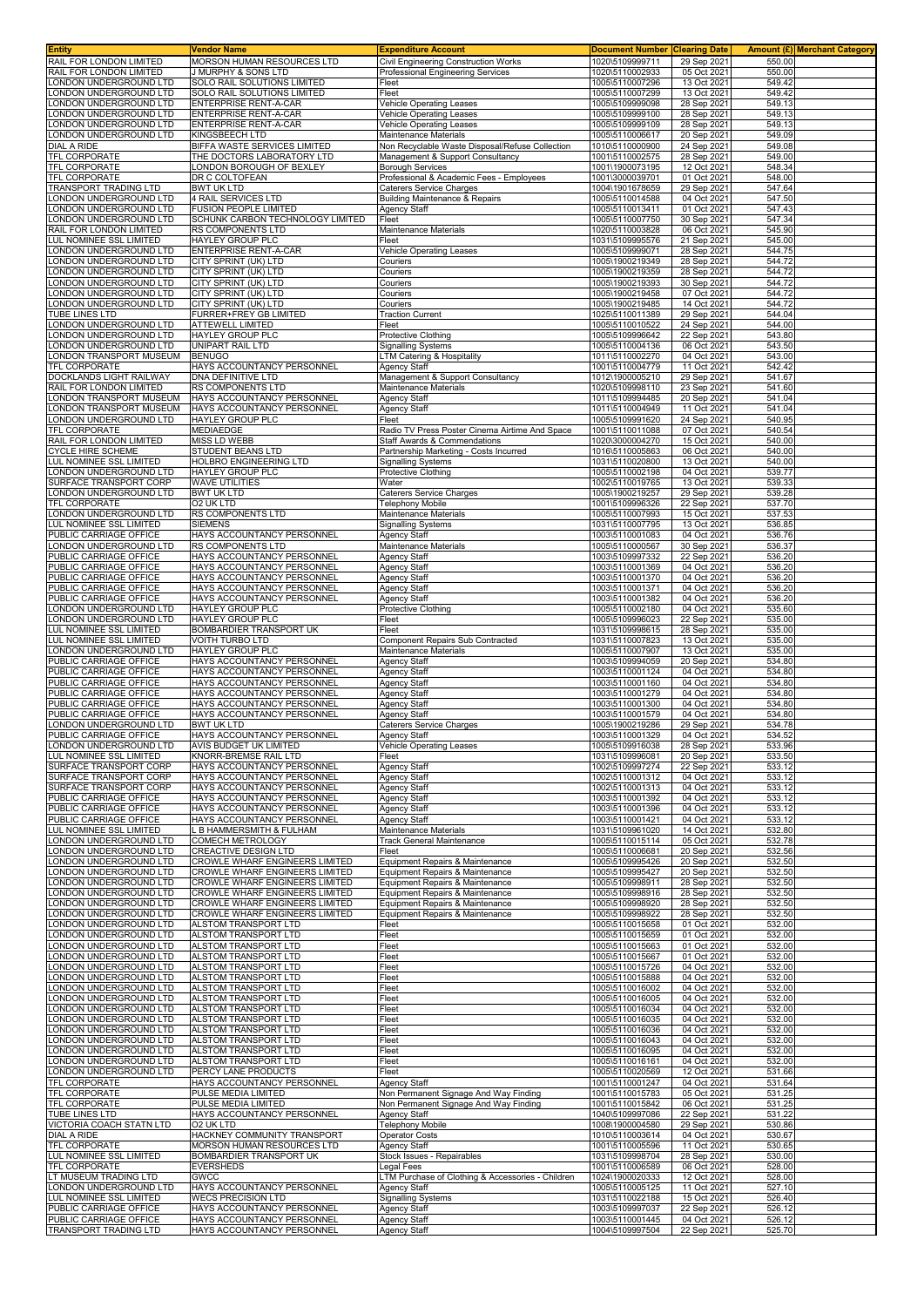| Entity                                                 | Vendor Name                                                     | <b>Expenditure Account</b>                                                              | <b>Document Number Clearing Date</b> |                            |                  | Amount (£) Merchant Category |
|--------------------------------------------------------|-----------------------------------------------------------------|-----------------------------------------------------------------------------------------|--------------------------------------|----------------------------|------------------|------------------------------|
| TRANSPORT TRADING LTD                                  | HAYS ACCOUNTANCY PERSONNEL<br>C SWITCHGEAR LTD                  | Agency Staff                                                                            | 1004\5110005120<br>1031\5109997936   | 11 Oct 2021                | 525.70           |                              |
| UL NOMINEE SSL LIMITED.<br>DIAL A RIDE                 | ORWAK PHS GROUP                                                 | Civil Engineering Construction Works<br>Non Recyclable Waste Disposal/Refuse Collection | 1010\5110007289                      | 22 Sep 2021<br>22 Sep 2021 | 525.08<br>525.00 |                              |
| SURFACE TRANSPORT CORP                                 | UK POWER NETWORKS SERVICS POWERLIN                              | <b>Traffic Signals</b>                                                                  | 1002\5110003133                      | 29 Sep 2021                | 525.00           |                              |
| TFL CORPORATE                                          | <b>VCCP GROUP LLP</b>                                           | Production Artwork And Design For Marketing                                             | 1001\5110000076                      | 29 Sep 2021                | 525.00           |                              |
| ONDON UNDERGROUND LTD.                                 | <b>MMUSGROVE LTD</b>                                            | Fleet                                                                                   | 1005\5110009815                      | 13 Oct 2021                | 525.00           |                              |
| PUBLIC CARRIAGE OFFICE                                 | HAYS ACCOUNTANCY PERSONNEL                                      | Agency Staff                                                                            | 1003\5109997333                      | 22 Sep 2021                | 524.97           |                              |
| PUBLIC CARRIAGE OFFICE                                 | HAYS ACCOUNTANCY PERSONNEL                                      | Agency Staff                                                                            | 1003\5109993999                      | 20 Sep 202                 | 524.72           |                              |
| PUBLIC CARRIAGE OFFICE<br>PUBLIC CARRIAGE OFFICE       | HAYS ACCOUNTANCY PERSONNEL<br>HAYS ACCOUNTANCY PERSONNEL        | Agency Staff<br>Agency Staff                                                            | 1003\5109997021<br>1003\5109997065   | 22 Sep 202<br>22 Sep 2021  | 524.72<br>524.72 |                              |
| PUBLIC CARRIAGE OFFICE                                 | HAYS ACCOUNTANCY PERSONNEL                                      | <b>Agency Staff</b>                                                                     | 1003\5110001009                      | 04 Oct 2021                | 524.72           |                              |
| PUBLIC CARRIAGE OFFICE                                 | HAYS ACCOUNTANCY PERSONNEL                                      | Agency Staff                                                                            | 1003\5110001021                      | 04 Oct 2021                | 524.72           |                              |
| PUBLIC CARRIAGE OFFICE                                 | HAYS ACCOUNTANCY PERSONNEL                                      | Agency Staff                                                                            | 1003\5110001022                      | 04 Oct 2021                | 524.72           |                              |
| PUBLIC CARRIAGE OFFICE                                 | HAYS ACCOUNTANCY PERSONNEL                                      | Agency Staff                                                                            | 1003\5110001027                      | 04 Oct 2021                | 524.72           |                              |
| PUBLIC CARRIAGE OFFICE<br>PUBLIC CARRIAGE OFFICE       | HAYS ACCOUNTANCY PERSONNEL<br>HAYS ACCOUNTANCY PERSONNEI        | <b>Agency Staff</b><br>Agency Staff                                                     | 1003\5110001033<br>1003\5110001446   | 04 Oct 2021<br>04 Oct 2021 | 524.72<br>524.72 |                              |
| PUBLIC CARRIAGE OFFICE                                 | HAYS ACCOUNTANCY PERSONNEL                                      | Agency Staff                                                                            | 1003\5110001448                      | 04 Oct 2021                | 524.72           |                              |
| <b>JUBLIC CARRIAGE OFFICE</b>                          | HAYS ACCOUNTANCY PERSONNEL                                      | Agency Staff                                                                            | 1003\5110004739                      | 11 Oct 2021                | 524.72           |                              |
| PUBLIC CARRIAGE OFFICE                                 | HAYS ACCOUNTANCY PERSONNEL                                      | Agency Staff                                                                            | 1003\5110004767                      | 11 Oct 2021                | 524.72           |                              |
| ONDON UNDERGROUND LTD                                  | <b>FUSION PEOPLE LIMITED</b>                                    | Agency Staff                                                                            | 1005\5110013487                      | 01 Oct 2021                | 524.40           |                              |
| <b>FRANSPORT TRADING LTD</b><br>UL NOMINEE SSL LIMITED | ROYAL MAIL<br>HAYLEY GROUP PLC                                  | Ticket & Pass Production<br>Protective Clothing                                         | 1004\5110006318<br>1031\5109999869   | 11 Oct 2021<br>29 Sep 2021 | 524.18<br>522.68 |                              |
| ONDON UNDERGROUND LTD.                                 | <b>BWT UK LTD</b>                                               | Caterers Service Charges                                                                | 1005\1900219307                      | 29 Sep 2021                | 522.65           |                              |
| <b>FRANSPORT TRADING LTD</b>                           | ONE TIME SUPPLIER - FARES                                       | Fares Refund Control (TTL Only)                                                         | 1004\1100974001                      | 27 Sep 2021                | 522.40           |                              |
| ONDON UNDERGROUND LTD.                                 | <b>RS COMPONENTS LTD</b>                                        | Maintenance Materials                                                                   | 1005\5110003282                      | 06 Oct 2021                | 522.22           |                              |
| ONDON UNDERGROUND LTD                                  | <b>BWT UK LTD</b>                                               | Caterers Service Charges                                                                | 1005\1900219283                      | 29 Sep 2021                | 521.93           |                              |
| PUBLIC CARRIAGE OFFICE<br>PUBLIC CARRIAGE OFFICE       | HAYS ACCOUNTANCY PERSONNEL<br>HAYS ACCOUNTANCY PERSONNEL        | Agency Staff<br>Agency Staff                                                            | 1003\5109994014<br>1003\5110001081   | 20 Sep 202<br>04 Oct 2021  | 521.92<br>521.92 |                              |
| ONDON UNDERGROUND LTD                                  | TYLER BROTHERS (S-IN-A) LTD                                     | Fleet                                                                                   | 1005\5110020286                      | 13 Oct 2021                | 521.76           |                              |
| ONDON UNDERGROUND LTD                                  | <b>BWT UK LTD</b>                                               | Caterers Service Charges                                                                | 1005\1900219276                      | 29 Sep 2021                | 521.69           |                              |
| PUBLIC CARRIAGE OFFICE                                 | HAYS ACCOUNTANCY PERSONNEL                                      | Agency Staff                                                                            | 1003\5109994019                      | 20 Sep 202                 | 521.64           |                              |
| PUBLIC CARRIAGE OFFICE<br>PUBLIC CARRIAGE OFFICE       | HAYS ACCOUNTANCY PERSONNEL<br>HAYS ACCOUNTANCY PERSONNEL        | <b>Agency Staff</b><br>Agency Staff                                                     | 1003\5109994029<br>1003\5109997043   | 20 Sep 202<br>22 Sep 202   | 521.64<br>521.64 |                              |
| PUBLIC CARRIAGE OFFICE                                 | HAYS ACCOUNTANCY PERSONNEL                                      | <b>Agency Staff</b>                                                                     | 1003\5110001041                      | 04 Oct 2021                | 521.64           |                              |
| PUBLIC CARRIAGE OFFICE                                 | HAYS ACCOUNTANCY PERSONNEL                                      | Agency Staff                                                                            | 1003\5110001085                      | 04 Oct 2021                | 521.64           |                              |
| PUBLIC CARRIAGE OFFICE                                 | HAYS ACCOUNTANCY PERSONNEL                                      | Agency Staff                                                                            | 1003\5110001089                      | 04 Oct 2021                | 521.64           |                              |
| PUBLIC CARRIAGE OFFICE                                 | HAYS ACCOUNTANCY PERSONNEL                                      | <b>Agency Staff</b>                                                                     | 1003\5110001090                      | 04 Oct 2021                | 521.64           |                              |
| PUBLIC CARRIAGE OFFICE<br>PUBLIC CARRIAGE OFFICE       | HAYS ACCOUNTANCY PERSONNEL<br>HAYS ACCOUNTANCY PERSONNEL        | Agency Staff<br><b>Agency Staff</b>                                                     | 1003\5110001099<br>1003\5110001205   | 04 Oct 202<br>04 Oct 2021  | 521.64<br>521.64 |                              |
| PUBLIC CARRIAGE OFFICE                                 | HAYS ACCOUNTANCY PERSONNEL                                      | <b>Agency Staff</b>                                                                     | 1003\5110001454                      | 04 Oct 202                 | 521.64           |                              |
| PUBLIC CARRIAGE OFFICE                                 | HAYS ACCOUNTANCY PERSONNEL                                      | Agency Staff                                                                            | 1003\5110001615                      | 04 Oct 2021                | 521.64           |                              |
| PUBLIC CARRIAGE OFFICE                                 | HAYS ACCOUNTANCY PERSONNEL                                      | Agency Staff                                                                            | 1003\5110004762                      | 11 Oct 202                 | 521.64           |                              |
| PUBLIC CARRIAGE OFFICE                                 | HAYS ACCOUNTANCY PERSONNEL                                      | Agency Staff                                                                            | 1003\5110004795                      | 11 Oct 2021                | 521.64           |                              |
| <b>TFL CORPORATE</b><br><b>TFL CORPORATE</b>           | MATCHTECH GROUP PLC<br>MATCHTECH GROUP PLC                      | Agency Staff                                                                            | 1001\5109994677                      | 20 Sep 2021                | 521.60<br>521.60 |                              |
| TFL CORPORATE                                          | MATCHTECH GROUP PLC                                             | Agency Staff<br>Agency Staff                                                            | 1001\5109997511<br>1001\5109997557   | 22 Sep 2021<br>22 Sep 202  | 521.60           |                              |
| TFL CORPORATE                                          | MATCHTECH GROUP PLC                                             | Agency Staff                                                                            | 1001\5110005409                      | 11 Oct 2021                | 521.60           |                              |
| DOCKLANDS LIGHT RAILWAY                                | THAMES CLIPPERS                                                 | Ticket & Pass Production                                                                | 1012\5110009765                      | 24 Sep 2021                | 521.60           |                              |
| ONDON UNDERGROUND LTD                                  | HAYLEY GROUP PLC                                                | Fleet                                                                                   | 1005\5109996053                      | 22 Sep 2021                | 521.60           |                              |
| PUBLIC CARRIAGE OFFICE<br>PUBLIC CARRIAGE OFFICE       | HAYS ACCOUNTANCY PERSONNEL<br>HAYS ACCOUNTANCY PERSONNEL        | Agency Staff<br>Agency Staff                                                            | 1003\5110005139<br>1003\5109994060   | 11 Oct 202<br>20 Sep 202   | 521.09<br>521.08 |                              |
| PUBLIC CARRIAGE OFFICE                                 | HAYS ACCOUNTANCY PERSONNEL                                      | Agency Staff                                                                            | 1003\5109994064                      | 20 Sep 2021                | 521.08           |                              |
| PUBLIC CARRIAGE OFFICE                                 | HAYS ACCOUNTANCY PERSONNEL                                      | Agency Staff                                                                            | 1003\5109994394                      | 20 Sep 2021                | 521.08           |                              |
| PUBLIC CARRIAGE OFFICE                                 | HAYS ACCOUNTANCY PERSONNEL                                      | Agency Staff                                                                            | 1003\5110001118                      | 04 Oct 2021                | 521.08           |                              |
| PUBLIC CARRIAGE OFFICE                                 | HAYS ACCOUNTANCY PERSONNEL                                      | <b>Agency Staff</b>                                                                     | 1003\5110001126                      | 04 Oct 2021                | 521.08           |                              |
| PUBLIC CARRIAGE OFFICE<br>PUBLIC CARRIAGE OFFICE       | <b>HAYS ACCOUNTANCY PERSONNEL</b><br>HAYS ACCOUNTANCY PERSONNEL | Agency Staff<br>Agency Staff                                                            | 1003\5110001131<br>1003\5110001132   | 04 Oct 2021<br>04 Oct 2021 | 521.08<br>521.08 |                              |
| PUBLIC CARRIAGE OFFICE                                 | HAYS ACCOUNTANCY PERSONNEL                                      | Agency Staff                                                                            | 1003\5110001134                      | 04 Oct 2021                | 521.08           |                              |
| PUBLIC CARRIAGE OFFICE                                 | HAYS ACCOUNTANCY PERSONNEL                                      | Agency Staff                                                                            | 1003\5110001137                      | 04 Oct 202                 | 521.08           |                              |
| PUBLIC CARRIAGE OFFICE                                 | HAYS ACCOUNTANCY PERSONNEL                                      | Agency Staff                                                                            | 1003\5110001142                      | 04 Oct 2021                | 521.08           |                              |
| PUBLIC CARRIAGE OFFICE                                 | <b>HAYS ACCOUNTANCY PERSONNEL</b>                               | <b>Agency Staff</b>                                                                     | 1003\5110001147                      | 04 Oct 2021                | 521.08           |                              |
| PUBLIC CARRIAGE OFFICE<br>PUBLIC CARRIAGE OFFICE       | HAYS ACCOUNTANCY PERSONNEL<br><b>HAYS ACCOUNTANCY PERSONNEL</b> | Agency Staff<br>Agency Staff                                                            | 1003\5110001148<br>1003\5110001149   | 04 Oct 2021<br>04 Oct 2021 | 521.08<br>521.08 |                              |
| PUBLIC CARRIAGE OFFICE                                 | HAYS ACCOUNTANCY PERSONNEL                                      | Agency Staff                                                                            | 1003\5110001150                      | 04 Oct 2021                | 521.08           |                              |
| PUBLIC CARRIAGE OFFICE                                 | HAYS ACCOUNTANCY PERSONNEL                                      | Agency Staff                                                                            | 1003\5110001152                      | 04 Oct 2021                | 521.08           |                              |
| PUBLIC CARRIAGE OFFICE                                 | HAYS ACCOUNTANCY PERSONNEL                                      | <b>Agency Staff</b>                                                                     | 1003\5110001155                      | 04 Oct 2021                | 521.08           |                              |
| PUBLIC CARRIAGE OFFICE                                 | HAYS ACCOUNTANCY PERSONNEL                                      | Agency Staff                                                                            | 1003\5110001163<br>1003\5110001164   | 04 Oct 2021<br>04 Oct 2021 | 521.08<br>521.08 |                              |
| PUBLIC CARRIAGE OFFICE<br>PUBLIC CARRIAGE OFFICE       | HAYS ACCOUNTANCY PERSONNEL<br>HAYS ACCOUNTANCY PERSONNEL        | Agency Staff<br>Agency Staff                                                            | 1003\5110001166                      | 04 Oct 2021                | 521.08           |                              |
| PUBLIC CARRIAGE OFFICE                                 | HAYS ACCOUNTANCY PERSONNEL                                      | Agency Staff                                                                            | 1003\5110001174                      | 04 Oct 2021                | 521.08           |                              |
| PUBLIC CARRIAGE OFFICE                                 | HAYS ACCOUNTANCY PERSONNEL                                      | Agency Staff                                                                            | 1003\5110001407                      | 04 Oct 2021                | 521.08           |                              |
| PUBLIC CARRIAGE OFFICE                                 | HAYS ACCOUNTANCY PERSONNEL                                      | Agency Staff                                                                            | 1003\5110001457                      | 04 Oct 2021                | 521.08           |                              |
| PUBLIC CARRIAGE OFFICE<br>PUBLIC CARRIAGE OFFICE       | HAYS ACCOUNTANCY PERSONNEL<br>HAYS ACCOUNTANCY PERSONNEL        | Agency Staff<br>Agency Staff                                                            | 1003\5110001458<br>1003\5110001459   | 04 Oct 2021<br>04 Oct 2021 | 521.08<br>521.08 |                              |
| PUBLIC CARRIAGE OFFICE                                 | HAYS ACCOUNTANCY PERSONNEL                                      | Agency Staff                                                                            | 1003\5110001508                      | 04 Oct 2021                | 521.08           |                              |
| PUBLIC CARRIAGE OFFICE                                 | HAYS ACCOUNTANCY PERSONNEL                                      | <b>Agency Staff</b>                                                                     | 1003\5110004867                      | 11 Oct 2021                | 521.08           |                              |
| <b>UL NOMINEE BCV LIMITED</b>                          | <b>HAYLEY GROUP PLC</b>                                         | Maintenance Materials                                                                   | 1033\5110006034                      | 11 Oct 2021                | 521.08           |                              |
| ONDON UNDERGROUND LTD                                  | RYGOR COMMERCIALS LTD                                           | Vehicle Repairs & Maintenance                                                           | 1005\5110018489<br>1005\5109999981   | 06 Oct 2021                | 520.28           |                              |
| ONDON UNDERGROUND LTD<br>TFL CORPORATE                 | PELI PRODUCTS (UK) LTD<br>HAYS ACCOUNTANCY PERSONNEL            | <b>MR Construction Costs</b><br>Agency Staff                                            | 1001\5109994495                      | 23 Sep 2021<br>20 Sep 2021 | 520.05<br>520.00 |                              |
| LONDON TRANSPORT MUSEUM                                | TELENT TECHNOLOGY SERVICES LTD                                  | Security Equipment                                                                      | 1011\5109996870                      | 22 Sep 2021                | 520.00           |                              |
| DIAL A RIDE                                            | COACHWORKS LTD                                                  | Vehicle Repairs & Maintenance                                                           | 1010\5110010858                      | 24 Sep 2021                | 520.00           |                              |
| ONDON UNDERGROUND LTD                                  | QUAY OFFICE FURNISHERS LTD                                      | Furniture & Equipment                                                                   | 1005\5110011546                      | 29 Sep 2021                | 520.00           |                              |
| ONDON UNDERGROUND LTD                                  | <b>HIREMECH LTD</b>                                             | Equipment Hire & Rental                                                                 | 1005\5110006345                      | 29 Sep 2021                | 520.00           |                              |
| ONDON UNDERGROUND LTD<br>UL NOMINEE SSL LIMITED        | <b>HIREMECH LTD</b><br>BOMBARDIER TRANSPORT UK                  | Equipment Hire & Rental<br>Stock Issues - Repairables                                   | 1005\5110008251<br>1031\5109995637   | 21 Sep 2021<br>21 Sep 2021 | 520.00<br>520.00 |                              |
| UL NOMINEE BCV LIMITED                                 | <b>WECS PRECISION LTD</b>                                       | <b>Signalling Systems</b>                                                               | 1033\5110014006                      | 29 Sep 2021                | 520.00           |                              |
| TUBE LINES LTD                                         | HAYS ACCOUNTANCY PERSONNEL                                      | Agency Staff                                                                            | 1040\5110005235                      | 11 Oct 2021                | 519.75           |                              |
| LUL NOMINEE SSL LIMITED                                | BRITISH PARALYMPIC ASSOCIATION                                  | Protective Clothing                                                                     | 1031\1900017786                      | 07 Oct 2021                | 519.70           |                              |
| PUBLIC CARRIAGE OFFICE<br>T MUSEUM TRADING LTD         | HAYS ACCOUNTANCY PERSONNEL<br>MDS BOOK SALES                    | Agency Staff<br>Purchase of Books for Resale                                            | 1003\5110001028<br>1024\1900020176   | 04 Oct 2021<br>21 Sep 2021 | 519.68<br>519.51 |                              |
| ONDON UNDERGROUND LTD                                  | <b>BWT UK LTD</b>                                               | Caterers Service Charges                                                                | 1005\1900219263                      | 29 Sep 2021                | 519.40           |                              |
| RAIL FOR LONDON LIMITED                                | RS COMPONENTS LTD                                               | Maintenance Materials                                                                   | 1020\5109996655                      | 22 Sep 2021                | 519.27           |                              |
| UL NOMINEE SSL LIMITED                                 | BOMBARDIER TRANSPORT UK                                         | Fleet                                                                                   | 1031\5109998614                      | 28 Sep 2021                | 519.08           |                              |
| UL NOMINEE SSL LIMITED                                 | BOMBARDIER TRANSPORT UK                                         | Fleet                                                                                   | 1031\5109998616                      | 28 Sep 2021                | 519.08           |                              |
| T MUSEUM TRADING LTD<br>RAIL FOR LONDON LIMITED        | MITIE FM LIMITED<br>EDF ENERGY                                  | Security Services (Guards)<br>Electricity                                               | 1024\5110010168<br>1020\5110009913   | 23 Sep 2021<br>22 Sep 2021 | 518.30<br>518.01 |                              |
| LUL NOMINEE BCV LIMITED                                | HAYLEY GROUP PLC                                                | Plant & Equipment Purchases                                                             | 1033\5109999250                      | 11 Oct 2021                | 518.00           |                              |
| ONDON RIVER SERVICES LTD                               | CITY SPRINT (UK) LTD                                            | Couriers                                                                                | 1007\5110018476                      | 14 Oct 2021                | 517.92           |                              |
| SURFACE TRANSPORT CORP                                 | HAYS ACCOUNTANCY PERSONNEL                                      | Agency Staff                                                                            | 1002\5109997146                      | 22 Sep 2021                | 517.72           |                              |
| SURFACE TRANSPORT CORP                                 | HAYS ACCOUNTANCY PERSONNEL                                      | Agency Staff<br>Protective Clothing                                                     | 1002\5110001176<br>1020\5110016176   | 04 Oct 2021<br>06 Oct 2021 | 517.72<br>517.57 |                              |
| RAIL FOR LONDON LIMITED<br>PUBLIC CARRIAGE OFFICE      | SMITH BROS & WEBB LIMITED<br>HAYS ACCOUNTANCY PERSONNEL         | Agency Staff                                                                            | 1003\5110001130                      | 04 Oct 2021                | 517.16           |                              |
| ONDON UNDERGROUND LTD                                  | RS COMPONENTS LTD                                               | Maintenance Materials                                                                   | 1005\5110000660                      | 04 Oct 2021                | 515.20           |                              |
| ONDON UNDERGROUND LTD                                  | 4 RAIL SERVICES LTD                                             | <b>Building Maintenance &amp; Repairs</b>                                               | 1005\5110007121                      | 21 Sep 2021                | 515.00           |                              |
| ONDON UNDERGROUND LTD                                  | VIKING PRECISION ENGINEERS LTD                                  | Fleet                                                                                   | 1005\5110020350                      | 12 Oct 2021                | 514.00           |                              |
| ONDON UNDERGROUND LTD<br>ONDON UNDERGROUND LTD         | THURROCK ENGINEERING SUPPLIES<br><b>WRAGGE &amp; CO</b>         | Civil Engineering Construction Works<br>Legal Fees                                      | 1005\5110014011<br>1005\5110021592   | 01 Oct 2021<br>15 Oct 2021 | 513.95<br>513.50 |                              |
| UL NOMINEE SSL LIMITED                                 | BOMBARDIER TRANSPORT UK                                         | Fleet                                                                                   | 1031\5110004216                      | 06 Oct 2021                | 512.96           |                              |
| ONDON UNDERGROUND LTD                                  | RS COMPONENTS LTD                                               | Maintenance Materials                                                                   | 1005\5110004294                      | 07 Oct 2021                | 512.67           |                              |
| ONDON UNDERGROUND LTD                                  | HAYLEY GROUP PLC                                                | Fleet                                                                                   | 1005\5110003350                      | 05 Oct 2021                | 512.00           |                              |
| LUL NOMINEE SSL LIMITED                                | KNORR-BREMSE RAIL LTD                                           | Fleet                                                                                   | 1031\5109997928                      | 22 Sep 2021                | 511.50           |                              |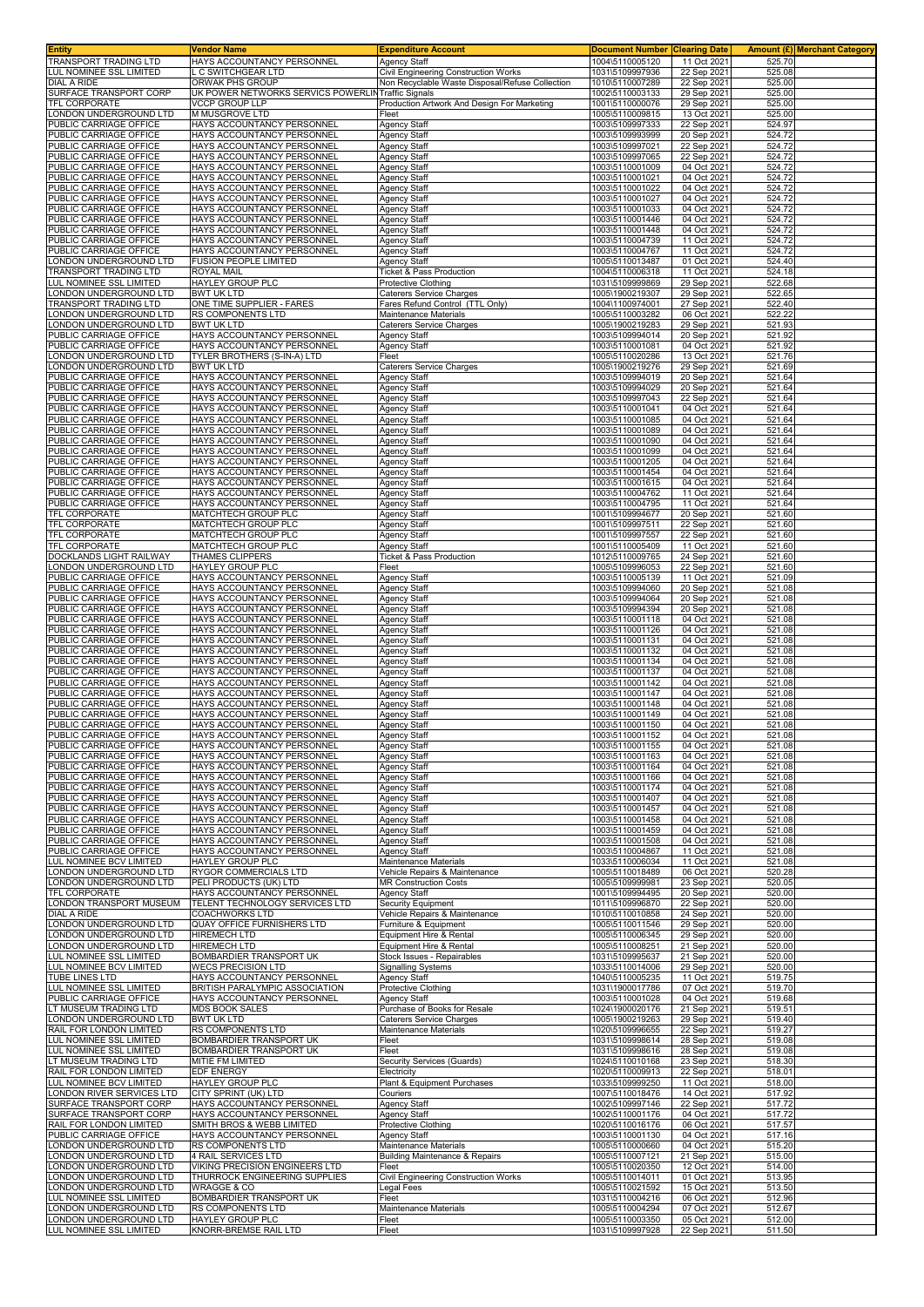| ONDON UNDERGROUND LTD                                       |                                                                 | <b>Expenditure Account</b>                                                                 | <b>Document Number</b>             | <b>Clearing Date</b>       | <b>Amount (£)</b> Merchant Category |  |
|-------------------------------------------------------------|-----------------------------------------------------------------|--------------------------------------------------------------------------------------------|------------------------------------|----------------------------|-------------------------------------|--|
|                                                             | HAYLEY GROUP PLC                                                | <b>Protective Clothing</b>                                                                 | 1005\5110007903                    | 13 Oct 2021                | 511.36                              |  |
| <b>FRANSPORT TRADING LTD</b><br>UL NOMINEE SSL LIMITED      | WJB SERVICES LIMITED<br>VOITH TURBO LTD                         | Office Accommodation Moves                                                                 | 1004\5110014293<br>1031\5109999644 | 01 Oct 2021<br>29 Sep 2021 | 511.00<br>511.00                    |  |
| ONDON UNDERGROUND LTD                                       | MOTIVAIR COMPRESSORS LTD                                        | <b>Signalling Systems</b><br>Equipment Repairs & Maintenance                               | 1005\5110015931                    | 06 Oct 2021                | 510.69                              |  |
| ONDON UNDERGROUND LTD                                       | MOTIVAIR COMPRESSORS LTD                                        | Equipment Repairs & Maintenance                                                            | 1005\5110015932                    | 06 Oct 2021                | 510.69                              |  |
| ONDON UNDERGROUND LTD                                       | MOTIVAIR COMPRESSORS LTD                                        | Equipment Repairs & Maintenance                                                            | 1005\5110015935                    | 06 Oct 2021                | 510.69                              |  |
| UL NOMINEE BCV LIMITED                                      | GEMINI RAIL SERVICES UK LTD                                     | Stock Issues - Repairables                                                                 | 1033\5109999452                    | 28 Sep 2021                | 510.28                              |  |
| SURFACE TRANSPORT CORP<br>SURFACE TRANSPORT CORP            | NEWSQUEST (LONDON) LTD<br><b>CAMDEN NEW JOURNAL</b>             | Statutory Ads Notices Communications & Consultatio                                         | 1002\5109999156<br>1002\5110013849 | 28 Sep 2021<br>30 Sep 202  | 510.00<br>510.00                    |  |
| ONDON UNDERGROUND LTD                                       | <b>BWT UK LTD</b>                                               | Statutory Ads Notices Communications & Consultatio<br>Caterers Service Charges             | 1005\1900219251                    | 29 Sep 2021                | 509.98                              |  |
| ONDON UNDERGROUND LTD                                       | HAYLEY GROUP PLC                                                | Protective Clothing                                                                        | 1005\5109995571                    | 21 Sep 2021                | 509.44                              |  |
| ONDON UNDERGROUND LTD.                                      | <b>BWT UK LTD</b>                                               | Caterers Service Charges                                                                   | 1005\1900219265                    | 29 Sep 202                 | 508.72                              |  |
| ONDON UNDERGROUND LTD                                       | <b>FUSION PEOPLE LIMITED</b>                                    | Agency Staff                                                                               | 1005\5110013478                    | 01 Oct 2021                | 508.48                              |  |
| ONDON UNDERGROUND LTD<br>RAIL FOR LONDON LIMITED            | <b>FUSION PEOPLE LIMITED</b><br><b>MECHAN LTD</b>               | Agency Staff<br>Protective Clothing                                                        | 1005\5110017815<br>1020\5109965079 | 08 Oct 2021<br>21 Sep 2021 | 508.48<br>508.00                    |  |
| ONDON TRANSPORT MUSEUM                                      | LUCA SAGE PHOTOGRAPHY                                           | <b>Marketing Services</b>                                                                  | 1011\5110018408                    | 08 Oct 2021                | 508.00                              |  |
| ONDON UNDERGROUND LTD                                       | MORSON HUMAN RESOURCES LTD                                      | Agency Staff                                                                               | 1005\5110001738                    | 04 Oct 2021                | 506.80                              |  |
| TFL CORPORATE                                               | MORSON HUMAN RESOURCES LTD                                      | Agency Staff                                                                               | 1001\5109994805                    | 20 Sep 2021                | 506.40                              |  |
| TFL CORPORATE<br><b>TFL CORPORATE</b>                       | MORSON HUMAN RESOURCES LTD<br>MORSON HUMAN RESOURCES LTD        | <b>Agency Staff</b>                                                                        | 1001\5109997624<br>1001\5110005583 | 22 Sep 2021<br>11 Oct 2021 | 506.40<br>506.40                    |  |
| TFL CORPORATE                                               | HAYS ACCOUNTANCY PERSONNEL                                      | <b>Agency Staff</b><br><b>Agency Staff</b>                                                 | 1001\5109997045                    | 22 Sep 2021                | 506.33                              |  |
| <b>TFL CORPORATE</b>                                        | <b>FUSION PEOPLE LIMITED</b>                                    | Agency Staff                                                                               | 1001\5110009389                    | 24 Sep 2021                | 506.25                              |  |
| TFL CORPORATE                                               | FUSION PEOPLE LIMITED                                           | Agency Staff                                                                               | 1001\5110013508                    | 01 Oct 2021                | 506.25                              |  |
| TFL CORPORATE                                               | FUSION PEOPLE LIMITED                                           | Agency Staff                                                                               | 1001\5110017956                    | 08 Oct 2021                | 506.25                              |  |
| TFL CORPORATE<br>TUBE LINES LTD                             | FUSION PEOPLE LIMITED<br>FURRER+FREY GB LIMITED                 | Agency Staff<br><b>Traction Current</b>                                                    | 1001\5110017958<br>1025\5110011485 | 08 Oct 2021<br>29 Sep 2021 | 506.25<br>506.21                    |  |
| ONDON UNDERGROUND LTD                                       | HAYLEY GROUP PLC                                                | <b>Protective Clothing</b>                                                                 | 1005\5109995632                    | 21 Sep 2021                | 505.92                              |  |
| ONDON UNDERGROUND LTD                                       | <b>BWT UK LTD</b>                                               | <b>Caterers Service Charges</b>                                                            | 1005\1900219261                    | 29 Sep 202                 | 505.58                              |  |
| ONDON UNDERGROUND LTD                                       | <b>WECS PRECISION LTD</b>                                       | Fleet                                                                                      | 1005\5110019234                    | 08 Oct 202                 | 505.50                              |  |
| ONDON UNDERGROUND LTD                                       | <b>QUAY OFFICE FURNISHERS LTD</b>                               | Furniture & Equipment                                                                      | 1005\5110015128                    | 05 Oct 2021                | 505.00                              |  |
| ONDON UNDERGROUND LTD<br><b>TFL CORPORATE</b>               | <b>BANNER GROUP LIMITED</b><br>HAYS ACCOUNTANCY PERSONNEL       | Caterers Service Charges<br><b>Agency Staff</b>                                            | 1005\5110006017<br>1001\5110001268 | 11 Oct 2021<br>04 Oct 2021 | 504.32<br>504.00                    |  |
| ONDON UNDERGROUND LTD                                       | VIKING PRECISION ENGINEERS LTD                                  | Fleet                                                                                      | 1005\5110016513                    | 05 Oct 2021                | 504.00                              |  |
| ONDON UNDERGROUND LTD                                       | HILTI (GB) LTD                                                  | Signalling Systems                                                                         | 1005\5110003040                    | 05 Oct 2021                | 503.98                              |  |
| <b>TFL CORPORATE</b>                                        | RULLION ENGINEERING LTD                                         | Agency Staff                                                                               | 1001\5109995007                    | 20 Sep 202                 | 503.90                              |  |
| <b>TFL CORPORATE</b><br><b>TFL CORPORATE</b>                | RULLION ENGINEERING LTD                                         | Agency Staff                                                                               | 1001\5109995028                    | 20 Sep 2021                | 503.90                              |  |
| <b>TFL CORPORATE</b>                                        | RULLION ENGINEERING LTD<br>RULLION ENGINEERING LTD              | Agency Staff<br><b>Agency Staff</b>                                                        | 1001\5109995030<br>1001\5109997861 | 20 Sep 2021<br>22 Sep 2021 | 503.90<br>503.90                    |  |
| TFL CORPORATE                                               | RULLION ENGINEERING LTD                                         | <b>Agency Staff</b>                                                                        | 1001\5109997887                    | 22 Sep 2021                | 503.90                              |  |
| TFL CORPORATE                                               | RULLION ENGINEERING LTD                                         | Agency Staff                                                                               | 1001\5109997889                    | 22 Sep 2021                | 503.90                              |  |
| TFL CORPORATE                                               | RULLION ENGINEERING LTD                                         | <b>Agency Staff</b>                                                                        | 1001\5110005791                    | 11 Oct 2021                | 503.90                              |  |
| TFL CORPORATE<br>ONDON UNDERGROUND LTD                      | RULLION ENGINEERING LTD<br><b>BANNER GROUP LIMITED</b>          | Agency Staff<br>Stationery                                                                 | 1001\5110005814<br>1005\5110003841 | 11 Oct 2021<br>06 Oct 2021 | 503.90<br>503.02                    |  |
| ONDON UNDERGROUND LTD                                       | <b>EDENBECK</b>                                                 | Track General Maintenance                                                                  | 1005\5110009512                    | 01 Oct 2021                | 502.94                              |  |
| T MUSEUM TRADING LTD.                                       | OXFORD DIE CAST LTD                                             | LTM Purchase of Models for Resale                                                          | 1024\1900020316                    | 12 Oct 2021                | 502.08                              |  |
| <b>FRANSPORT TRADING LTD</b>                                | ONE TIME SUPPLIER - FARES                                       | Fares Refund Control (TTL Only)                                                            | 1004\1100973301                    | 23 Sep 2021                | 501.72                              |  |
| ONDON TRANSPORT MUSEUM<br>TRANSPORT TRADING LTD             | O2 UK LTD<br><b>MR S KUGAN</b>                                  | <b>Telephony Mobile</b><br>Miscellaneous External Income                                   | 1011\1900014485<br>1004\1901679090 | 29 Sep 2021<br>06 Oct 2021 | 501.02<br>500.00                    |  |
| TUBE LINES LTD                                              | KENTEC TRAINING LTD                                             | <b>Staff Training</b>                                                                      | 1025\5110007179                    | 20 Sep 2021                | 500.00                              |  |
| <b>TUBE LINES LTD</b>                                       | KENTEC TRAINING LTD                                             | <b>Staff Training</b>                                                                      | 1025\5110014973                    | 05 Oct 2021                | 500.00                              |  |
| ONDON UNDERGROUND LTD                                       | 4 RAIL SERVICES LTD                                             | Building Maintenance & Repairs                                                             | 1005\5110006653                    | 20 Sep 2021                | 500.00                              |  |
| <b>FRANSPORT TRADING LTD</b><br><b>RANSPORT TRADING LTD</b> | HOWES BAILIFFS LIMITED<br>HOWES BAILIFFS LIMITED                | Property Management Fees<br>Property Management Fees                                       | 1004\5110009900<br>1004\5110018824 | 30 Sep 2021<br>13 Oct 2021 | 500.00<br>500.00                    |  |
| ONDON UNDERGROUND LTD.                                      | WEST KILBURN BAPTIST CHURCH                                     | Caterers Service Charges                                                                   | 1005\5110006203                    | 11 Oct 2021                | 500.00                              |  |
| ONDON BUS SERVICES LTD                                      | SHARED ACCESS LTD                                               | Radio Systems Equipment & Maintenance                                                      | 1006\5110011042                    | 30 Sep 202                 | 500.00                              |  |
| <b>TFL CORPORATE</b><br>TFL CORPORATE                       | VCCP GROUP LLP<br><b>VCCP GROUP LLP</b>                         | Production Artwork And Design For Marketing<br>Production Artwork And Design For Marketing | 1001\5110000083<br>1001\5110002554 | 29 Sep 2021<br>04 Oct 2021 | 500.00<br>500.00                    |  |
| TFL CORPORATE                                               | PULSE MEDIA LIMITED                                             | Non Permanent Signage And Way Finding                                                      | 1001\5110015802                    | 06 Oct 2021                | 500.00                              |  |
| <b>TFL CORPORATE</b>                                        | PULSE MEDIA LIMITED                                             | Non Permanent Signage And Way Finding                                                      | 1001\5110015805                    | 06 Oct 2021                | 500.00                              |  |
| TFL CORPORATE                                               | CORPORATE DOCUMENT SERVICES LTD                                 | Printing For Customer Info Materials                                                       | 1001\5110011138                    | 27 Sep 2021                | 500.00                              |  |
| RAIL FOR LONDON LIMITED<br>ONDON TRANSPORT MUSEUM           | SHIFT TRAFFIC EVENTS LIMITED<br><b>JENNIFER KAVANAGH</b>        | Management & Support Consultancy<br>Purchase of Souvenirs for Resale                       | 1020\5110006387<br>1011\5110020338 | 01 Oct 2021<br>13 Oct 2021 | 500.00<br>500.00                    |  |
| UL NOMINEE SSL LIMITED                                      | VIKING PRECISION ENGINEERS LTD                                  | <b>Signalling Systems</b>                                                                  | 1031\5110010288                    | 24 Sep 2021                | 500.00                              |  |
|                                                             |                                                                 | Plant & Equipment Purchases                                                                | 1005\5109999586                    | 24 Sep 2021                | 499.75                              |  |
| ONDON UNDERGROUND LTD                                       | <b>BOC GASES</b>                                                |                                                                                            |                                    |                            |                                     |  |
| LUL NOMINEE BCV LIMITED                                     | LAWSONS (WHETSTONE) LTD                                         | <b>Track General Maintenance</b>                                                           | 1033\5110003122                    | 05 Oct 2021                | 499.50                              |  |
| ONDON TRANSPORT MUSEUM.                                     | <b>HAYS ACCOUNTANCY PERSONNEL</b>                               | Agency Staff                                                                               | 1011\5109997495                    | 22 Sep 2021                | 499.10                              |  |
| ONDON TRANSPORT MUSEUM<br>FRANSPORT TRADING LTD             | HAYS ACCOUNTANCY PERSONNEL<br>HARRIS INSTALLATIONS SERVICES LTD | <b>Agency Staff</b><br>Office Accommodation Moves                                          | 1011\5110005126<br>1004\5110014347 | 11 Oct 2021<br>05 Oct 2021 | 499.10<br>499.00                    |  |
| ONDON UNDERGROUND LTD                                       | UNIPART RAIL LTD                                                | Fleet                                                                                      | 1005\5109995461                    | 20 Sep 2021                | 499.00                              |  |
| ONDON UNDERGROUND LTD                                       |                                                                 | Fleet                                                                                      | 1005\5109998315                    | 22 Sep 2021                | 499.00                              |  |
| ONDON UNDERGROUND LTD                                       | AVIS BUDGET UK LIMITED                                          | <b>Vehicle Operating Leases</b><br>Vehicle Operating Leases                                | 1005\5109999693                    | 29 Sep 2021                | 498.96                              |  |
| ONDON UNDERGROUND LTD.<br>ONDON UNDERGROUND LTD             | AVIS BUDGET UK LIMITED<br>AVIS BUDGET UK LIMITED                | <b>Vehicle Operating Leases</b>                                                            | 1005\5109999703<br>1005\5109999715 | 29 Sep 2021<br>29 Sep 2021 | 498.96<br>498.96                    |  |
| ONDON UNDERGROUND LTD                                       | AVIS BUDGET UK LIMITED                                          | Vehicle Operating Leases                                                                   | 1005\5109999718                    | 29 Sep 2021                | 498.96                              |  |
| ONDON UNDERGROUND LTD                                       | AVIS BUDGET UK LIMITED                                          | Vehicle Operating Leases                                                                   | 1005\5109999719                    | 29 Sep 2021                | 498.96                              |  |
| ONDON UNDERGROUND LTD                                       | AVIS BUDGET UK LIMITED                                          | <b>Vehicle Operating Leases</b><br><b>Vehicle Operating Leases</b>                         | 1005\5109999721                    | 29 Sep 2021<br>29 Sep 2021 | 498.96<br>498.96                    |  |
| ONDON UNDERGROUND LTD<br>ONDON UNDERGROUND LTD              | AVIS BUDGET UK LIMITED<br>AVIS BUDGET UK LIMITED                | Vehicle Operating Leases                                                                   | 1005\5109999723<br>1005\5109999724 | 29 Sep 2021                | 498.96                              |  |
| ONDON UNDERGROUND LTD                                       | AVIS BUDGET UK LIMITED                                          | <b>Vehicle Operating Leases</b>                                                            | 1005\5109999730                    | 29 Sep 2021                | 498.96                              |  |
| ONDON UNDERGROUND LTD                                       | AVIS BUDGET UK LIMITED                                          | <b>Vehicle Operating Leases</b>                                                            | 1005\5109999750                    | 29 Sep 2021                | 498.96                              |  |
| ONDON UNDERGROUND LTD<br>ONDON UNDERGROUND LTD              | AVIS BUDGET UK LIMITED<br><b>HIREMECH LTD</b>                   | <b>Vehicle Operating Leases</b><br>Maintenance Materials                                   | 1005\5109999756<br>1005\5110008216 | 29 Sep 2021<br>21 Sep 2021 | 498.96<br>498.33                    |  |
| ONDON UNDERGROUND LTD                                       | <b>HIREMECH LTD</b>                                             | Maintenance Materials                                                                      | 1005\5110008228                    | 21 Sep 2021                | 498.33                              |  |
| SURFACE TRANSPORT CORP                                      | BEN JAFFEY QC                                                   | Legal Fees                                                                                 | 1002\5110011126                    | 07 Oct 2021                | 498.00                              |  |
| RAIL FOR LONDON LIMITED                                     | RS COMPONENTS LTD                                               | Maintenance Materials                                                                      | 1020\5110000541                    | 29 Sep 2021                | 497.26                              |  |
| ONDON UNDERGROUND LTD<br>TRANSPORT TRADING LTD              | PID SYSTEMS LTD<br>ONE TIME SUPPLIER - FARES                    | Component Repairs Sub Contracted<br>Fares Refund Control (TTL Only)                        | 1005\5110019007<br>1004\1100980382 | 07 Oct 2021<br>13 Oct 2021 | 497.14<br>497.10                    |  |
| T MUSEUM TRADING LTD                                        | <b>IMPRESS PRINT SERVICES LTD</b>                               | Management & Support Consultancy                                                           | 1024\5110006739                    | 20 Sep 2021                | 497.00                              |  |
| ONDON UNDERGROUND LTD                                       | <b>HAYLEY GROUP PLC</b>                                         | Protective Clothing                                                                        | 1005\5110006431                    | 12 Oct 2021                | 496.40                              |  |
| ONDON BUS SERVICES LTD                                      | OPUS ENERGY LIMITED                                             | Electricity                                                                                | 1006\5110019456                    | 08 Oct 2021                | 496.21                              |  |
| TFL CORPORATE<br>ONDON UNDERGROUND LTD                      | LIGHTHOUSE (UK) LTD<br>BOMBARDIER TRANSPORT UK                  | Maintenance Materials<br>Fleet                                                             | 1001\5110018322<br>1005\5110006048 | 08 Oct 2021<br>11 Oct 2021 | 495.50<br>495.40                    |  |
| ONDON UNDERGROUND LTD.                                      | <b>RS COMPONENTS LTD</b>                                        | Maintenance Materials                                                                      | 1005\5110004398                    | 11 Oct 2021                | 495.01                              |  |
| TFL CORPORATE                                               | 3B TRAINING LIMITED                                             | <b>Staff Training</b>                                                                      | 1001\5110000858                    | 29 Sep 2021                | 495.00                              |  |
| TFL CORPORATE                                               | 3B TRAINING LIMITED                                             | <b>Staff Training</b><br>Fleet                                                             | 1001\5110010211                    | 24 Sep 2021                | 495.00                              |  |
| ONDON UNDERGROUND LTD<br>ONDON UNDERGROUND LTD              | HOPPECKE INDUSTRIAL BATTERIES<br>HOPPECKE INDUSTRIAL BATTERIES  | Fleet                                                                                      | 1005\5110012176<br>1005\5110012180 | 29 Sep 2021<br>14 Oct 2021 | 495.00<br>495.00                    |  |
| ONDON UNDERGROUND LTD                                       | HOPPECKE INDUSTRIAL BATTERIES                                   | Fleet                                                                                      | 1005\5110012194                    | 14 Oct 2021                | 495.00                              |  |
| ONDON UNDERGROUND LTD                                       | HOPPECKE INDUSTRIAL BATTERIES                                   | Fleet                                                                                      | 1005\5110015959                    | 06 Oct 2021                | 495.00                              |  |
| ONDON UNDERGROUND LTD<br>ONDON UNDERGROUND LTD              | HOPPECKE INDUSTRIAL BATTERIES<br>HOPPECKE INDUSTRIAL BATTERIES  | Fleet<br>Fleet                                                                             | 1005\5110020721<br>1005\5110020805 | 13 Oct 2021<br>13 Oct 2021 | 495.00<br>495.00                    |  |
| ONDON UNDERGROUND LTD                                       | HAYLEY GROUP PLC                                                | <b>Signalling Systems</b>                                                                  | 1005\5109995602                    | 21 Sep 2021                | 495.00                              |  |
| RAIL FOR LONDON LIMITED                                     | <b>JEWSON LTD</b>                                               | Maintenance Materials                                                                      | 1020\5109997516                    | 21 Sep 2021                | 494.55                              |  |
| ONDON UNDERGROUND LTD                                       | ALFRA UK LTD                                                    | Plant & Equipment Purchases                                                                | 1005\5109999421                    | 28 Sep 2021                | 494.10                              |  |
| UL NOMINEE SSL LIMITED<br>PUBLIC CARRIAGE OFFICE            | VIKING PRECISION ENGINEERS LTD<br>HAYS ACCOUNTANCY PERSONNEL    | <b>Signalling Systems</b><br><b>Agency Staff</b>                                           | 1031\5110020372<br>1003\5109997070 | 12 Oct 2021<br>22 Sep 2021 | 494.00<br>493.70                    |  |
| ONDON UNDERGROUND LTD                                       | HAYLEY GROUP PLC                                                | <b>Signalling Systems</b>                                                                  | 1005\5109999905                    | 29 Sep 2021                | 493.20                              |  |
| DOCKLANDS LIGHT RAILWAY                                     | CAMBER SECURITY SYSTEMS LIMITED                                 | Security Equipment                                                                         | 1012\5110006081                    | 29 Sep 2021                | 493.00                              |  |
| UL NOMINEE SSL LIMITED                                      | KNORR-BREMSE RAIL LTD                                           | <b>Signalling Systems</b>                                                                  | 1031\5109996068                    | 20 Sep 2021                | 493.00                              |  |
| ONDON UNDERGROUND LTD<br>ONDON TRANSPORT MUSEUM             | CABLECRAFT LTD<br>HAYS ACCOUNTANCY PERSONNEL                    | Civil Engineering Construction Works<br>Agency Staff                                       | 1005\5110016112<br>1011\5109997375 | 05 Oct 2021<br>22 Sep 2021 | 492.80<br>491.64                    |  |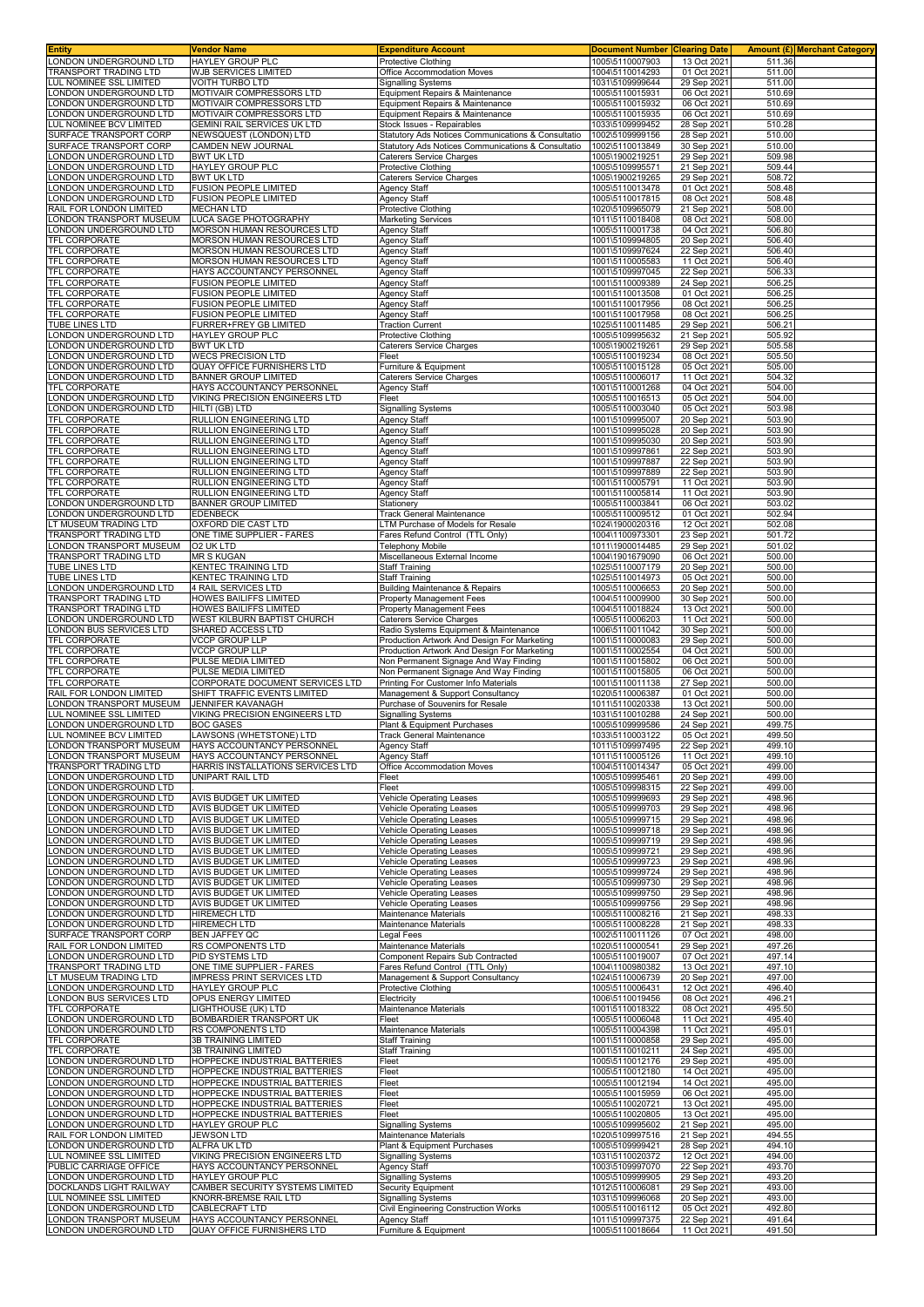| Entity                                                  | <b>Vendor Name</b>                                                   | <b>Expenditure Account</b>                                                | <b>Document Number</b>             | <b>Clearing Date</b>       |                  | <b>Amount (£) Merchant Category</b> |
|---------------------------------------------------------|----------------------------------------------------------------------|---------------------------------------------------------------------------|------------------------------------|----------------------------|------------------|-------------------------------------|
| SURFACE TRANSPORT CORP<br><b>TFL CORPORATE</b>          | REACH PUBLISHING SERVICES LIMITED<br>HAYS ACCOUNTANCY PERSONNEL      | Statutory Ads Notices Communications & Consultatio<br><b>Agency Staff</b> | 1002\5110003006<br>1001\5110001468 | 01 Oct 2021<br>04 Oct 2021 | 491.40<br>491.12 |                                     |
| <b>FRANSPORT TRADING LTD</b>                            | HARRIS INSTALLATIONS SERVICES LTD                                    | Office Accommodation Moves                                                | 1004\5110009854                    | 27 Sep 2021                | 491.00           |                                     |
| <b>FRANSPORT TRADING LTD</b>                            | HARRIS INSTALLATIONS SERVICES LTD                                    | Office Accommodation Moves                                                | 1004\5110014346                    | 05 Oct 2021                | 491.00           |                                     |
| <b>FRANSPORT TRADING LTD</b>                            | HARRIS INSTALLATIONS SERVICES LTD                                    | Office Accommodation Moves                                                | 1004\5110018657                    | 12 Oct 2021                | 491.00           |                                     |
| ONDON UNDERGROUND LTD                                   | <b>BANNER GROUP LIMITED</b>                                          | Computer Hardware                                                         | 1005\5110007429                    | 13 Oct 2021                | 490.50           |                                     |
| ONDON UNDERGROUND LTD<br><b>DOCKLANDS LIGHT RAILWAY</b> | CEF<br>UNIVERSAL PILING & CONSTRUCTION LTD                           | Heating & Lighting<br>Professional Engineering Services                   | 1005\5110016382<br>1012\5110012010 | 13 Oct 2021<br>28 Sep 2021 | 490.00<br>490.00 |                                     |
| <b>FRANSPORT TRADING LTD</b>                            | EDF ENERGY                                                           | Electricity                                                               | 1004\1901675942                    | 08 Oct 2021                | 489.63           |                                     |
| <b>FRANSPORT TRADING LTD</b>                            | ONE TIME SUPPLIER - FARES                                            | Fares Refund Control (TTL Only)                                           | 1004\1100979771                    | 12 Oct 2021                | 489.40           |                                     |
| <b>FL CORPORATE</b>                                     | MORSON HUMAN RESOURCES LTD                                           | Agency Staff                                                              | 1001\5110001733                    | 04 Oct 2021                | 488.78           |                                     |
| ONDON UNDERGROUND LTD                                   | <b>ACTIVAIR AUTOMATION LTD</b>                                       | Fleet                                                                     | 1005\5110009899                    | 23 Sep 2021                | 488.32           |                                     |
| ONDON UNDERGROUND LTD                                   | TRITECH 3D LTD<br><b>FUSION PEOPLE LIMITED</b>                       | Maintenance Materials                                                     | 1005\5110021578                    | 15 Oct 2021                | 488.00           |                                     |
| <b>FL CORPORATE</b><br><b>FRANSPORT TRADING LTD</b>     | UNIVERSAL                                                            | Agency Staff<br>Office Accommodation Moves                                | 1001\5110013504<br>1004\5110007137 | 01 Oct 2021<br>22 Sep 2021 | 487.72<br>487.50 |                                     |
| LUL NOMINEE BCV LIMITED                                 | COMECH METROLOGY                                                     | Track General Maintenance                                                 | 1033\5110013709                    | 29 Sep 2021                | 487.27           |                                     |
| ONDON UNDERGROUND LTD                                   | <b>FUSION PEOPLE LIMITED</b>                                         | Agency Staff                                                              | 1005\5110009325                    | 24 Sep 2021                | 486.96           |                                     |
| ONDON UNDERGROUND LTD.                                  | <b>FUSION PEOPLE LIMITED</b>                                         | Agency Staff                                                              | 1005\5110013453                    | 01 Oct 2021                | 486.96           |                                     |
| ONDON UNDERGROUND LTD                                   | <b>FUSION PEOPLE LIMITED</b>                                         | <b>Agency Staff</b>                                                       | 1005\5110017914                    | 08 Oct 2021                | 486.96           |                                     |
| ONDON UNDERGROUND LTD<br>LUL NOMINEE SSL LIMITED        | CEF<br>OTE PRECISION ENGINEERING (UK) LTD                            | Heating & Lighting<br><b>Signalling Systems</b>                           | 1005\5110016074<br>1031\5110012417 | 05 Oct 2021<br>11 Oct 2021 | 486.91<br>486.60 |                                     |
| <b>TUBE LINES LTD</b>                                   | <b>HAYLEY GROUP PLC</b>                                              | Protective Clothing                                                       | 1025\5110000510                    | 29 Sep 2021                | 486.37           |                                     |
| ONDON UNDERGROUND LTD                                   | MORSON HUMAN RESOURCES LTD                                           | <b>Agency Staff</b>                                                       | 1005\5109994817                    | 20 Sep 2021                | 486.12           |                                     |
| ONDON UNDERGROUND LTD                                   | <b>FUSION PEOPLE LIMITED</b>                                         | <b>Agency Staff</b>                                                       | 1005\5110009342                    | 24 Sep 2021                | 486.00           |                                     |
| ONDON UNDERGROUND LTD                                   | <b>FUSION PEOPLE LIMITED</b>                                         | <b>Agency Staff</b>                                                       | 1005\5110009391                    | 24 Sep 2021                | 486.00           |                                     |
| ONDON UNDERGROUND LTD                                   | FUSION PEOPLE LIMITED                                                | Agency Staff                                                              | 1005\5110013413                    | 01 Oct 2021                | 486.00           |                                     |
| ONDON UNDERGROUND LTD<br>ONDON UNDERGROUND LTD          | UNIPART RAIL LTD<br>MORSON HUMAN RESOURCES LTD                       | Uniforms<br>Agency Staff                                                  | 1005\5109998764<br>1005\5110001741 | 28 Sep 2021<br>04 Oct 2021 | 486.00<br>485.64 |                                     |
| ONDON UNDERGROUND LTD                                   | HAYLEY GROUP PLC                                                     | Protective Clothing                                                       | 1005\5109996640                    | 22 Sep 2021                | 485.57           |                                     |
| ONDON UNDERGROUND LTD                                   | MORSON HUMAN RESOURCES LTD                                           | Agency Staff                                                              | 1005\5110001766                    | 04 Oct 2021                | 485.56           |                                     |
| ONDON UNDERGROUND LTD                                   | GROSVENOR CONTRACTS LEASING LTD                                      | <b>Vehicle Operating Leases</b>                                           | 1005\5110002345                    | 29 Sep 2021                | 485.39           |                                     |
| <b>TFL CORPORATE</b>                                    | RULLION ENGINEERING LTD                                              | <b>Agency Staff</b>                                                       | 1001\5110002086                    | 04 Oct 2021                | 485.32           |                                     |
| ONDON UNDERGROUND LTD<br>RAIL FOR LONDON LIMITED        | RS COMPONENTS LTD                                                    | Maintenance Materials                                                     | 1005\5109996671<br>1020\5110005898 | 22 Sep 2021<br>06 Oct 2021 | 485.22<br>485.00 |                                     |
| T MUSEUM TRADING LTD                                    | PSV GLASS - (ABL HOLDING) LTD<br>JUST TRADE (UK) LTD.                | Management & Support Consultancy<br>TM Purchase of Gifts for Resale       | 1024\1900020223                    | 21 Sep 2021                | 485.00           |                                     |
| RAIL FOR LONDON LIMITED                                 | RS COMPONENTS LTD                                                    | Maintenance Materials                                                     | 1020\5110003829                    | 06 Oct 2021                | 484.86           |                                     |
| ONDON UNDERGROUND LTD                                   | MOTIVAIR COMPRESSORS LTD                                             | Maintenance of Plant & Equipment                                          | 1005\5110007260                    | 21 Sep 2021                | 484.76           |                                     |
| ONDON UNDERGROUND LTD                                   | AGGREGATE INDUSTRIES UK LTD                                          | Track General Maintenance                                                 | 1005\5110007486                    | 06 Oct 2021                | 484.41           |                                     |
| ONDON UNDERGROUND LTD                                   | MORSON HUMAN RESOURCES LTD                                           | <b>Agency Staff</b>                                                       | 1005\5110005610                    | 11 Oct 2021                | 484.06           |                                     |
| ONDON UNDERGROUND LTD                                   | RULLION ENGINEERING LTD<br>RULLION ENGINEERING LTD                   | <b>Agency Staff</b><br>Agency Staff                                       | 1005\5109995040<br>1005\5110002063 | 20 Sep 2021<br>04 Oct 2021 | 483.76<br>483.72 |                                     |
| ONDON UNDERGROUND LTD<br><b>TFL CORPORATE</b>           | CORPORATE DOCUMENT SERVICES LTD                                      | Printing For Customer Info Materials                                      | 1001\5110020597                    | 12 Oct 2021                | 482.77           |                                     |
| <b>TFL CORPORATE</b>                                    | CORPORATE DOCUMENT SERVICES LTD                                      | Printing For Customer Info Materials                                      | 1001\5110020619                    | 12 Oct 2021                | 482.77           |                                     |
| <b>LUL NOMINEE SSL LIMITED</b>                          | VOITH TURBO LTD                                                      | Component Repairs Sub Contracted                                          | 1031\5109962725                    | 13 Oct 2021                | 482.19           |                                     |
| <b>FRANSPORT TRADING LTD</b>                            | CITY OF WESTMINSTER                                                  | Rates                                                                     | 1004\1901679144                    | 12 Oct 2021                | 482.00           |                                     |
| UL NOMINEE SSL LIMITED                                  | BOMBARDIER TRANSPORT UK                                              | Stock Issues - Repairables                                                | 1031\5109998707                    | 28 Sep 2021                | 480.00           |                                     |
| <b>UL NOMINEE SSL LIMITED</b>                           | <b>BOMBARDIER TRANSPORT UK</b>                                       | Stock Issues - Repairables                                                | 1031\5109998708                    | 28 Sep 2021                | 480.00           |                                     |
| <b>LUL NOMINEE SSL LIMITED</b><br><b>TFL CORPORATE</b>  | BOMBARDIER TRANSPORT UK<br><b>GARY JENKINS</b>                       | Stock Issues - Repairables<br>Management & Support Consultancy            | 1031\5109998711<br>1001\5109996943 | 28 Sep 2021<br>22 Sep 2021 | 480.00<br>480.00 |                                     |
| <b>TFL CORPORATE</b>                                    | <b>WRAGGE &amp; CO</b>                                               | egal Fees                                                                 | 1001\5110003035                    | 22 Sep 2021                | 480.00           |                                     |
| ONDON UNDERGROUND LTD                                   | HAYLEY GROUP PLC                                                     | Protective Clothing                                                       | 1005\5110003797                    | 06 Oct 2021                | 479.40           |                                     |
| ONDON UNDERGROUND LTD                                   | RS COMPONENTS LTD                                                    | Maintenance Materials                                                     | 1005\5109996087                    | 22 Sep 2021                | 478.97           |                                     |
| ONDON UNDERGROUND LTD                                   | HAYLEY GROUP PLC                                                     | Protective Clothing                                                       | 1005\5110003212                    | 06 Oct 2021                | 478.50           |                                     |
| ONDON TRANSPORT MUSEUM                                  | HAYS ACCOUNTANCY PERSONNEL                                           | Agency Staff                                                              | 1011\5110001187                    | 04 Oct 2021                | 478.00           |                                     |
| ONDON UNDERGROUND LTD<br><b>FRANSPORT TRADING LTD</b>   | HAYLEY GROUP PLC<br><b>GATWICK AIRPORT LTD</b>                       | <b>Signalling Systems</b><br>Computer Hardware                            | 1005\5109999275<br>1004\5109996987 | 28 Sep 2021<br>22 Sep 2021 | 477.27<br>476.00 |                                     |
| ONDON UNDERGROUND LTD                                   | HAYLEY GROUP PLC                                                     | Plant & Equipment Purchases                                               | 1005\5109999285                    | 28 Sep 2021                | 475.90           |                                     |
| T MUSEUM TRADING LTD.                                   | MATRIX SECURITY & TRAINING CONS LTD                                  | Conferences & Seminars                                                    | 1024\5110002808                    | 14 Oct 2021                | 475.00           |                                     |
| ONDON UNDERGROUND LTD                                   | <b>4 RAIL SERVICES LTD</b>                                           | <b>Building Maintenance &amp; Repairs</b>                                 | 1005\5110006621                    | 20 Sep 2021                | 475.00           |                                     |
| ONDON UNDERGROUND LTD                                   | <b>4 RAIL SERVICES LTD</b>                                           | Building Maintenance & Repairs                                            | 1005\5110007551                    | 22 Sep 2021                | 475.00           |                                     |
| RAIL FOR LONDON LIMITED<br>ONDON UNDERGROUND LTD        | TRAVIS PERKINS                                                       | Maintenance Materials                                                     | 1020\5110021800                    | 15 Oct 2021                | 474.85           |                                     |
| ONDON UNDERGROUND LTD                                   | HAYLEY GROUP PLC<br>4 RAIL SERVICES LTD                              | Protective Clothing<br><b>Building Maintenance &amp; Repairs</b>          | 1005\5109998072<br>1005\5110014401 | 22 Sep 2021<br>01 Oct 2021 | 474.63<br>474.50 |                                     |
| <b>TFL CORPORATE</b>                                    | PROBRAND LTD                                                         | Computer Hardware                                                         | 1001\5110004494                    | 06 Oct 2021                | 474.42           |                                     |
| ONDON UNDERGROUND LTD                                   | SWEETNAM & BRADLEY LTD                                               | Fleet                                                                     | 1005\5110010437                    | 23 Sep 2021                | 474.00           |                                     |
| TFL CORPORATE                                           | HAYS ACCOUNTANCY PERSONNEL                                           | Agency Staff                                                              | 1001\5110001272                    | 04 Oct 2021                | 473.99           |                                     |
| <b>TFL CORPORATE</b>                                    | HAYS ACCOUNTANCY PERSONNEL                                           | <b>Agency Staff</b>                                                       | 1001\5109994534                    | 20 Sep 2021                | 473.94           |                                     |
| <b>FEL CORPORATE</b><br><b>TFL CORPORATE</b>            | HAYS ACCOUNTANCY PERSONNEL<br>HAYS ACCOUNTANCY PERSONNEL             | Agency Staff<br>Agency Staff                                              | 1001\5110001284<br>1001\5110005114 | 04 Oct 2021<br>11 Oct 2021 | 473.94<br>473.94 |                                     |
| ONDON RIVER SERVICES LTD                                | <b>CUMMINS DIESEL</b>                                                | Equipment Repairs & Maintenance                                           | 1007\5110012296                    | 28 Sep 2021                | 473.11           |                                     |
| <b>FRANSPORT TRADING LTD</b>                            | SENATOR INTERNATIONAL LTD                                            | Furniture & Equipment                                                     | 1004\5109996157                    | 21 Sep 2021                | 472.92           |                                     |
| TUBE LINES LTD                                          | <b>FURRER+FREY GB LIMITED</b>                                        | <b>Traction Current</b>                                                   | 1025\5110011465                    | 29 Sep 2021                | 472.07           |                                     |
| <b>FRANSPORT TRADING LTD</b>                            | WJB SERVICES LIMITED                                                 | Office Accommodation Moves                                                | 1004\5110013823                    | 29 Sep 2021                | 471.50           |                                     |
| DIAL A RIDE                                             | <b>EDF ENERGY</b>                                                    | Electricity                                                               | 1010\1900012262                    | 21 Sep 2021                | 470.47           |                                     |
| ONDON UNDERGROUND LTD<br>ONDON UNDERGROUND LTD          | DONFABS & CONSILLIA LTD<br>CRAIG & DERRICOTT LTD                     | Plant & Equipment Purchases<br>Fleet                                      | 1005\5109996282<br>1005\5109996849 | 22 Sep 2021<br>22 Sep 2021 | 470.00<br>469.45 |                                     |
| ONDON UNDERGROUND LTD                                   | CRAIG & DERRICOTT LTD                                                | Fleet                                                                     | 1005\5109996982                    | 22 Sep 2021                | 469.45           |                                     |
| ONDON UNDERGROUND LTD                                   | SCHUNK CARBON TECHNOLOGY LIMITED                                     | Fleet                                                                     | 1005\5110007755                    | 30 Sep 2021                | 469.19           |                                     |
| ONDON UNDERGROUND LTD                                   | SCHUNK CARBON TECHNOLOGY LIMITED                                     | Fleet                                                                     | 1005\5110007757                    | 30 Sep 2021                | 469.19           |                                     |
| ONDON UNDERGROUND LTD                                   | SCHUNK CARBON TECHNOLOGY LIMITED                                     | Fleet                                                                     | 1005\5110007761                    | 30 Sep 2021                | 469.19           |                                     |
| ONDON BUS SERVICES LTD.<br>ONDON BUS SERVICES LTD       | <b>UNIPAR SERVICES</b><br>UNIPAR SERVICES                            | Maintenance Materials<br>Maintenance Materials                            | 1006\5109996147<br>1006\5110018776 | 15 Oct 2021<br>15 Oct 2021 | 468.00<br>468.00 |                                     |
| UL NOMINEE BCV LIMITED                                  | <b>FAIVELEY TRANSPORT</b>                                            | Fleet                                                                     | 1033\5109999007                    | 22 Sep 2021                | 467.74           |                                     |
| <b>UL NOMINEE BCV LIMITED</b>                           | <b>FAIVELEY TRANSPORT</b>                                            | Fleet                                                                     | 1033\5109999021                    | 22 Sep 2021                | 467.74           |                                     |
| <b>FRANSPORT TRADING LTD</b>                            | LINDA THAYAHARAN (SAI NINI MARKET L                                  | Transys Control - TTL                                                     | 1004\1901678823                    | 23 Sep 2021                | 467.71           |                                     |
| ONDON UNDERGROUND LTD                                   | AVIS BUDGET UK LIMITED                                               | Vehicle Operating Leases                                                  | 1005\5109999735                    | 29 Sep 2021                | 467.53           |                                     |
| <b>FRANSPORT TRADING LTD</b>                            | WJB SERVICES LIMITED                                                 | Office Accommodation Moves                                                | 1004\5110013895                    | 29 Sep 2021                | 467.50           |                                     |
| ONDON UNDERGROUND LTD<br>ONDON RIVER SERVICES LTD       | SIMOCO EMEA LTD<br>HAYS ACCOUNTANCY PERSONNEL                        | <b>Building Maintenance &amp; Repairs</b><br><b>Agency Staff</b>          | 1005\5110018879<br>1007\5109997236 | 07 Oct 2021<br>22 Sep 2021 | 466.32<br>465.96 |                                     |
| ONDON RIVER SERVICES LTD                                | HAYS ACCOUNTANCY PERSONNEL                                           | <b>Agency Staff</b>                                                       | 1007\5110005032                    | 11 Oct 2021                | 465.96           |                                     |
| ONDON RIVER SERVICES LTD                                | HAYS ACCOUNTANCY PERSONNEL                                           | Agency Staff                                                              | 1007\5110001323                    | 04 Oct 2021                | 465.92           |                                     |
| LUL NOMINEE BCV LIMITED                                 | <b>WECS PRECISION LTD</b>                                            | Plant & Equipment Purchases                                               | 1033\5110013984                    | 29 Sep 2021                | 465.50           |                                     |
| LUL NOMINEE BCV LIMITED                                 | <b>COMECH METROLOGY</b>                                              | <b>Track General Maintenance</b>                                          | 1033\5110013706                    | 29 Sep 2021                | 465.40           |                                     |
| ONDON UNDERGROUND LTD<br><b><i>TFL CORPORATE</i></b>    | <b>BWT UK LTD</b><br>INDUSTRIAL TRAINING SERVICES LTD                | Caterers Service Charges<br>Staff Training                                | 1005\1900219252<br>1001\5110006597 | 29 Sep 2021<br>20 Sep 2021 | 465.16<br>465.00 |                                     |
| TFL CORPORATE                                           | INDUSTRIAL TRAINING SERVICES LTD                                     | <b>Staff Training</b>                                                     | 1001\5110008286                    | 21 Sep 2021                | 465.00           |                                     |
| TFL CORPORATE                                           | INDUSTRIAL TRAINING SERVICES LTD                                     | <b>Staff Training</b>                                                     | 1001\5110008289                    | 21 Sep 2021                | 465.00           |                                     |
| TFL CORPORATE                                           | INDUSTRIAL TRAINING SERVICES LTD                                     | <b>Staff Training</b>                                                     | 1001\5110009486                    | 22 Sep 2021                | 465.00           |                                     |
| <b>TFL CORPORATE</b>                                    | INDUSTRIAL TRAINING SERVICES LTD                                     | <b>Staff Training</b>                                                     | 1001\5110012294                    | 29 Sep 2021                | 465.00           |                                     |
| TFL CORPORATE                                           | INDUSTRIAL TRAINING SERVICES LTD                                     | Staff Training                                                            | 1001\5110013294                    | 29 Sep 2021                | 465.00           |                                     |
| TFL CORPORATE<br><b>TFL CORPORATE</b>                   | INDUSTRIAL TRAINING SERVICES LTD<br>INDUSTRIAL TRAINING SERVICES LTD | <b>Staff Training</b><br>Staff Training                                   | 1001\5110014230<br>1001\5110014926 | 04 Oct 2021<br>01 Oct 2021 | 465.00<br>465.00 |                                     |
| <b>TFL CORPORATE</b>                                    | INDUSTRIAL TRAINING SERVICES LTD                                     | Staff Training                                                            | 1001\5110015139                    | 05 Oct 2021                | 465.00           |                                     |
| TFL CORPORATE                                           | INDUSTRIAL TRAINING SERVICES LTD                                     | Staff Training                                                            | 1001\5110015693                    | 05 Oct 2021                | 465.00           |                                     |
| TFL CORPORATE                                           | INDUSTRIAL TRAINING SERVICES LTD                                     | Staff Training                                                            | 1001\5110016515                    | 05 Oct 2021                | 465.00           |                                     |
| <b>TFL CORPORATE</b>                                    | INDUSTRIAL TRAINING SERVICES LTD                                     | Staff Training                                                            | 1001\5110016640                    | 05 Oct 2021                | 465.00           |                                     |
| <b>TFL CORPORATE</b>                                    | INDUSTRIAL TRAINING SERVICES LTD                                     | <b>Staff Training</b>                                                     | 1001\5110018029                    | 05 Oct 2021                | 465.00           |                                     |
| TFL CORPORATE<br>TFL CORPORATE                          | INDUSTRIAL TRAINING SERVICES LTD<br>INDUSTRIAL TRAINING SERVICES LTD | Staff Training<br><b>Staff Training</b>                                   | 1001\5110018030<br>1001\5110018031 | 05 Oct 2021<br>05 Oct 2021 | 465.00<br>465.00 |                                     |
| TFL CORPORATE                                           | INDUSTRIAL TRAINING SERVICES LTD                                     | Staff Training                                                            | 1001\5110018033                    | 05 Oct 2021                | 465.00           |                                     |
| TFL CORPORATE                                           | INDUSTRIAL TRAINING SERVICES LTD                                     | <b>Staff Training</b>                                                     | 1001\5110018038                    | 05 Oct 2021                | 465.00           |                                     |
| TFL CORPORATE                                           | INDUSTRIAL TRAINING SERVICES LTD                                     | <b>Staff Training</b>                                                     | 1001\5110018040                    | 05 Oct 2021                | 465.00           |                                     |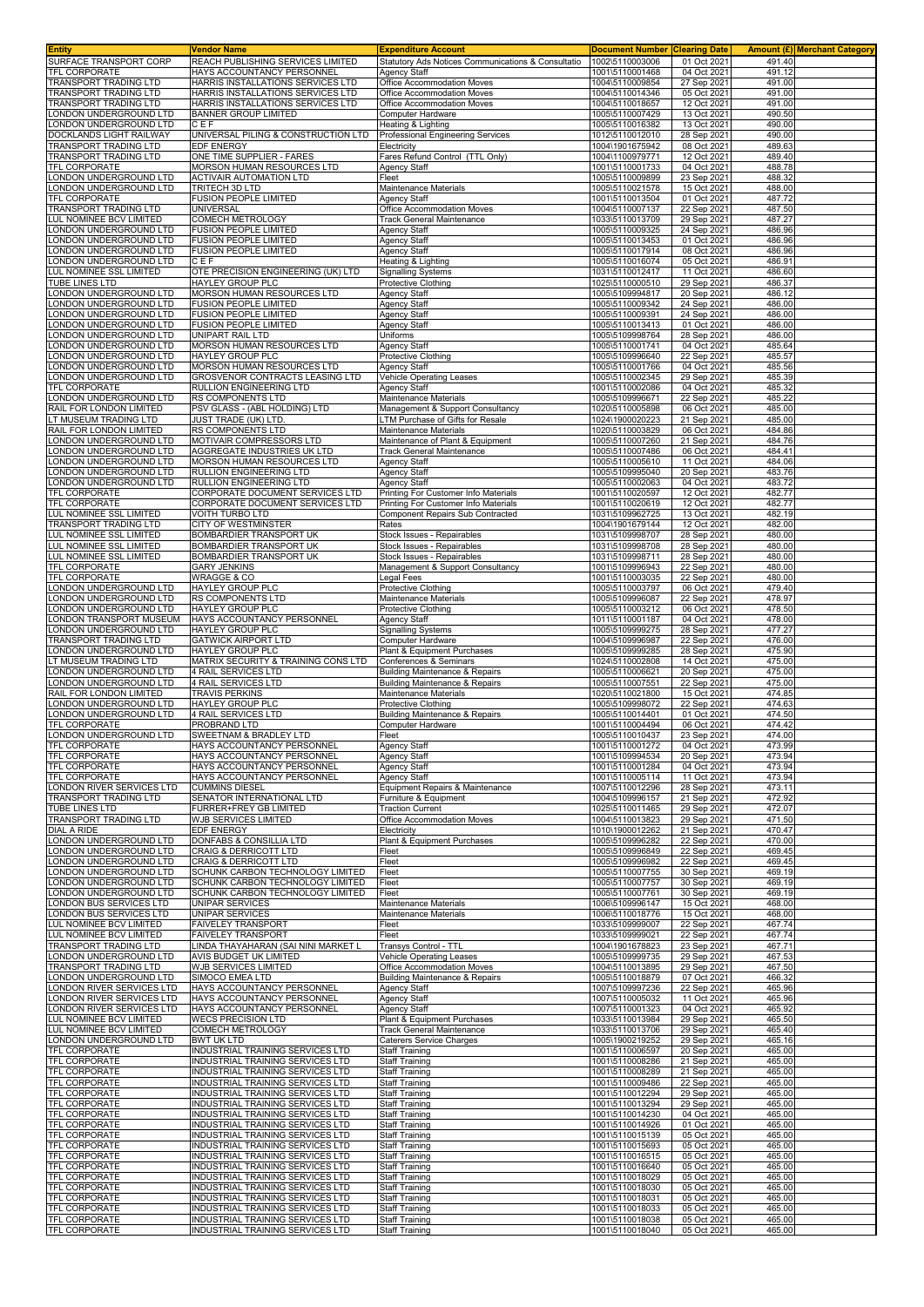|                                                    | Vendor Name                                                              | <b>Expenditure Account</b>                                           | <b>Document Number Clearing Date</b> |                            | <b>Amount (£) Merchant Category</b> |  |
|----------------------------------------------------|--------------------------------------------------------------------------|----------------------------------------------------------------------|--------------------------------------|----------------------------|-------------------------------------|--|
| TFL CORPORATE                                      | INDUSTRIAL TRAINING SERVICES LTD                                         | <b>Staff Training</b>                                                | 1001\5110018505                      | 06 Oct 2021                | 465.00                              |  |
| TFL CORPORATE                                      | INDUSTRIAL TRAINING SERVICES LTD                                         | <b>Staff Training</b>                                                | 1001\5110019937                      | 13 Oct 2021                | 465.00                              |  |
| TFL CORPORATE                                      | INDUSTRIAL TRAINING SERVICES LTD                                         | <b>Staff Training</b>                                                | 1001\5110020298                      | 13 Oct 2021                | 465.00                              |  |
| TFL CORPORATE                                      | INDUSTRIAL TRAINING SERVICES LTD                                         | Staff Training                                                       | 1001\5110021133                      | 15 Oct 2021                | 465.00                              |  |
| LONDON UNDERGROUND LTD                             | INDUSTRIAL TRAINING SERVICES LTD                                         | Staff Training                                                       | 1005\5110010864                      | 28 Sep 2021                | 465.00                              |  |
| ONDON UNDERGROUND LTD                              | ACTON COMMERCIAL FACTORS LTD                                             | Vehicle Operating Leases                                             | 1005\5110012330                      | 29 Sep 2021<br>04 Oct 2021 | 465.00                              |  |
| SURFACE TRANSPORT CORP<br>LUL NOMINEE SSL LIMITED  | INSIGHT EXECUTIVE GROUP LIMITED<br>EDENBECK                              | Planning & Development Consultancy<br>Building Maintenance & Repairs | 1002\5110014940<br>1031\5110007861   | 21 Sep 2021                | 465.00<br>464.44                    |  |
| ONDON UNDERGROUND LTD                              | HAYLEY GROUP PLC                                                         | Protective Clothing                                                  | 1005\5109995097                      | 20 Sep 2021                | 464.03                              |  |
| TFL CORPORATE                                      | KATHRIN STAUFFER                                                         | Staff Welfare Benefits                                               | 1001\5110020307                      | 12 Oct 2021                | 464.00                              |  |
| ONDON TRANSPORT MUSEUM                             | <b>HIREMECH LTD</b>                                                      | Equipment Hire & Rental                                              | 1011\5110008253                      | 21 Sep 2021                | 463.66                              |  |
| ONDON UNDERGROUND LTD                              | PORTAKABIN LTD                                                           | Equipment Repairs & Maintenance                                      | 1005\5109996352                      | 29 Sep 2021                | 463.64                              |  |
| SURFACE TRANSPORT CORP                             | BT CONFERENCING                                                          | Telephony Fixed                                                      | 1002\5110000001                      | 22 Sep 2021                | 462.55                              |  |
| ONDON UNDERGROUND LTD                              | GROSVENOR CONTRACTS LEASING LTD                                          | Operating Lease Expense - Motor Vehicles                             | 1005\5110010366                      | 06 Oct 2021                | 462.10                              |  |
| ONDON TRANSPORT MUSEUM                             | <b>IMPRINT GROUP</b>                                                     | <b>Marketing Services</b>                                            | 1011\5110012197                      | 28 Sep 2021                | 462.00                              |  |
| LUL NOMINEE BCV LIMITED                            | SWEETNAM & BRADLEY LTD                                                   | Plant & Equipment Purchases                                          | 1033\5110010478                      | 23 Sep 2021                | 462.00                              |  |
| ONDON UNDERGROUND LTD                              | ONE TRANSPORT LIMITED                                                    | Travel to/from work (Unsocial Hours)                                 | 1005\5110022552                      | 15 Oct 2021                | 461.49                              |  |
| ONDON UNDERGROUND LTD                              | ECOBAT BATTERY TECHNOLOGIES                                              | Fleet                                                                | 1005\5110009909                      | 27 Sep 2021                | 461.40                              |  |
| TUBE LINES LTD                                     | RS COMPONENTS LTD                                                        | Maintenance Materials                                                | 1025\5109966502                      | 29 Sep 2021                | 460.45                              |  |
| ONDON UNDERGROUND LTD                              | HAYLEY GROUP PLC                                                         | <b>Protective Clothing</b>                                           | 1005\5109996605                      | 22 Sep 2021                | 460.14                              |  |
| <b>TRANSPORT TRADING LTD</b>                       | QUAY OFFICE FURNISHERS LTD                                               | Furniture & Equipment                                                | 1004\5110007115                      | 21 Sep 202                 | 460.00                              |  |
| LT MUSEUM TRADING LTD                              | PAVILION RATTAN LIMITED                                                  | Purchase of Furniture for Resale                                     | 1024\1900020253                      | 27 Sep 2021                | 460.00                              |  |
| LUL NOMINEE SSL LIMITED                            | CEF                                                                      | Maintenance Materials                                                | 1031\5110002749                      | 22 Sep 2021                | 459.80                              |  |
| TFL CORPORATE                                      | HAYS ACCOUNTANCY PERSONNEL                                               | <b>Agency Staff</b>                                                  | 1001\5109994400                      | 20 Sep 2021                | 459.76                              |  |
| TFL CORPORATE                                      | HAYS ACCOUNTANCY PERSONNEL                                               | <b>Agency Staff</b>                                                  | 1001\5110001117                      | 04 Oct 2021                | 459.76                              |  |
| LUL NOMINEE SSL LIMITED                            | HAYLEY GROUP PLC                                                         | Fleet                                                                | 1031\5109995631                      | 21 Sep 2021                | 459.55<br>459.20                    |  |
| LUL NOMINEE SSL LIMITED<br>LONDON TRANSPORT MUSEUM | KNORR-BREMSE RAIL LTD<br>HAYS ACCOUNTANCY PERSONNEL                      | <b>Signalling Systems</b><br>Agency Staff                            | 1031\5110003337<br>1011\5110005338   | 04 Oct 2021<br>11 Oct 2021 | 457.90                              |  |
| ONDON UNDERGROUND LTD                              | VIKING PRECISION ENGINEERS LTD                                           | Equipment Repairs & Maintenance                                      | 1005\5110016530                      | 06 Oct 2021                | 457.12                              |  |
| ONDON UNDERGROUND LTD                              | RS COMPONENTS LTD                                                        | Maintenance Materials                                                | 1005\5110000585                      | 30 Sep 2021                | 457.09                              |  |
| ONDON UNDERGROUND LTD                              | RS COMPONENTS LTD                                                        | Maintenance Materials                                                | 1005\5110003822                      | 06 Oct 2021                | 457.09                              |  |
| ONDON UNDERGROUND LTD                              | RS COMPONENTS LTD                                                        | Maintenance Materials                                                | 1005\5110004309                      | 07 Oct 2021                | 457.09                              |  |
| UL NOMINEE BCV LIMITED                             | <b>COMECH METROLOGY</b>                                                  | Track General Maintenance                                            | 1033\5110009869                      | 22 Sep 2021                | 456.96                              |  |
| ONDON UNDERGROUND LTD                              | SCHUNK CARBON TECHNOLOGY LIMITED                                         | Fleet                                                                | 1005\5110007753                      | 30 Sep 2021                | 456.12                              |  |
| ONDON UNDERGROUND LTD                              | CEF                                                                      | Heating & Lighting                                                   | 1005\5110018915                      | 12 Oct 2021                | 456.05                              |  |
| LUL NOMINEE BCV LIMITED                            | HAYLEY GROUP PLC                                                         | Signalling Systems                                                   | 1033\5110007457                      | 13 Oct 2021                | 456.00                              |  |
| TFL CORPORATE                                      | HAYS ACCOUNTANCY PERSONNEL                                               | Agency Staff                                                         | 1001\5110005186                      | 11 Oct 2021                | 455.71                              |  |
| ONDON UNDERGROUND LTD                              | RS COMPONENTS LTD                                                        | Maintenance Materials                                                | 1005\5110004380                      | 08 Oct 2021                | 455.70                              |  |
| TRANSPORT TRADING LTD                              | ONE TIME SUPPLIER - FARES                                                | Fares Refund Control (TTL Only)                                      | 1004\1100971611                      | 20 Sep 2021                | 455.00                              |  |
| ONDON UNDERGROUND LTD                              | PORTAKABIN LTD                                                           | <b>Building Maintenance &amp; Repairs</b>                            | 1005\5109996339                      | 27 Sep 2021                | 455.00                              |  |
| UL NOMINEE BCV LIMITED                             | <b>SIEMENS</b>                                                           | <b>Signalling Systems</b>                                            | 1033\5110007844                      | 13 Oct 2021                | 455.00                              |  |
| ONDON UNDERGROUND LTD                              | GROSVENOR CONTRACTS LEASING LTD                                          | Vehicle Operating Leases                                             | 1005\5110010395                      | 06 Oct 2021                | 454.81                              |  |
| TUBE LINES LTD                                     | FURRER+FREY GB LIMITED                                                   | <b>Traction Current</b>                                              | 1025\5110011397                      | 29 Sep 2021                | 454.68                              |  |
| LUL NOMINEE BCV LIMITED                            | HAYLEY GROUP PLC                                                         | Maintenance Materials                                                | 1033\5109999902                      | 11 Oct 2021                | 453.20                              |  |
| LUL NOMINEE SSL LIMITED                            | KNORR-BREMSE RAIL LTD                                                    | Fleet                                                                | 1031\5109996073                      | 20 Sep 2021                | 453.12                              |  |
| ONDON UNDERGROUND LTD<br>LUL NOMINEE SSL LIMITED   | <b>AGIITO LIMITED</b>                                                    | Hotel Accommodation                                                  | 1005\1900219433                      | 11 Oct 2021                | 453.00                              |  |
|                                                    | KNORR-BREMSE RAIL LTD                                                    | Signalling Systems                                                   | 1031\5109996065                      | 20 Sep 2021                | 452.92                              |  |
| ONDON UNDERGROUND LTD<br>ONDON UNDERGROUND LTD     | <b>MET OFFICE</b>                                                        | Track General Maintenance                                            | 1005\5110014309                      | 06 Oct 2021                | 452.91                              |  |
| SURFACE TRANSPORT CORP                             | <b>FUSION PEOPLE LIMITED</b><br>ROAD TRAFFIC SOLUTIONS                   | Agency Staff<br>General Fees & Charges                               | 1005\5110009285<br>1002\1900069976   | 24 Sep 2021<br>12 Oct 2021 | 452.20<br>451.00                    |  |
| LONDON UNDERGROUND LTD                             | COMECH METROLOGY                                                         | <b>Track General Maintenance</b>                                     | 1005\5110007020                      | 20 Sep 2021                | 451.00                              |  |
| UL NOMINEE BCV LIMITED                             | PROMEX LTD                                                               | Maintenance Materials                                                | 1033\5110015692                      | 04 Oct 2021                | 450.60                              |  |
| LUL NOMINEE BCV LIMITED                            | <b>WECS PRECISION LTD</b>                                                | Plant & Equipment Purchases                                          | 1033\5110019271                      | 08 Oct 2021                | 450.16                              |  |
| LUL NOMINEE BCV LIMITED                            | KPK (SHEET METAL) LTD                                                    | Track General Maintenance                                            | 1033\5109996979                      | 22 Sep 202                 | 450.12                              |  |
| LUL NOMINEE SSL LIMITED                            | CARLTON TECHNOLOGIES LIMITED                                             | Stock Issues - Repairables                                           | 1031\5109996980                      | 21 Sep 2021                | 450.00                              |  |
| SURFACE TRANSPORT CORP                             | CAMDEN NEW JOURNAL                                                       | Statutory Ads Notices Communications & Consultatio                   | 1002\5110006244                      | 04 Oct 2021                | 450.00                              |  |
| SURFACE TRANSPORT CORP                             | CAMDEN NEW JOURNAL                                                       | <b>Statutory Ads Notices Communications &amp; Consultatio</b>        | 1002\5110009749                      | 28 Sep 2021                | 450.00                              |  |
|                                                    | <b>ARTBURST LTD</b>                                                      |                                                                      |                                      |                            |                                     |  |
| ONDON TRANSPORT MUSEUM                             |                                                                          | Management & Support Consultancy                                     | 1011\5110014235                      | 04 Oct 2021                | 450.00                              |  |
| ONDON TRANSPORT MUSEUM                             | ARTBURST LTD                                                             | Management & Support Consultancy                                     | 1011\5110014236                      | 04 Oct 2021                | 450.00                              |  |
| ONDON UNDERGROUND LTD                              | MACHINE TOOL ENGINEERS                                                   | Maintenance Materials                                                | 1005\5110007073                      | 21 Sep 2021                | 450.00                              |  |
| TFL CORPORATE                                      | <b>HAYS ACCOUNTANCY PERSONNEL</b>                                        | Agency Staff                                                         | 1001\5109997307                      | 22 Sep 2021                | 449.97                              |  |
| LUL NOMINEE BCV LIMITED                            | I M KELLY RAIL LTD                                                       | Stock Issues - Repairables                                           | 1033\5109995296                      | 29 Sep 202                 | 449.15                              |  |
| ONDON UNDERGROUND LTD                              | <b>BWT UK LTD</b>                                                        | Caterers Service Charges                                             | 1005\1900219273                      | 29 Sep 2021                | 448.04                              |  |
| TFL CORPORATE                                      | CHARTD INST HIGHWAYS & TRANSPORTATN                                      | Publications & Periodicals                                           | 1001\5110019364                      | 15 Oct 2021                | 448.00                              |  |
| LUL NOMINEE SSL LIMITED                            | KNORR-BREMSE RAIL LTD                                                    | Fleet                                                                | 1031\5110004279                      | 06 Oct 2021                | 447.30                              |  |
| <b>CYCLE HIRE SCHEME</b>                           | SERCO LTD                                                                | Concession Maintenance Charge                                        | 1016\5109998812                      | 28 Sep 2021                | 447.18                              |  |
| LONDON UNDERGROUND LTD                             | HAYLEY GROUP PLC                                                         | Maintenance Materials                                                | 1005\5109996621                      | 22 Sep 2021                | 446.14                              |  |
| LONDON UNDERGROUND LTD                             | <b>FUSION PEOPLE LIMITED</b>                                             | <b>Agency Staff</b>                                                  | 1005\5110013401                      | 01 Oct 2021                | 446.05                              |  |
| LONDON TRANSPORT MUSEUM                            | HAYS ACCOUNTANCY PERSONNEL                                               | <b>Agency Staff</b>                                                  | 1011\5110005218                      | 11 Oct 2021                | 445.74                              |  |
| LONDON UNDERGROUND LTD                             | <b>FUSION PEOPLE LIMITED</b>                                             | Agency Staff                                                         | 1005\5110013409                      | 01 Oct 2021<br>20 Sep 2021 | 445.50                              |  |
| TFL CORPORATE<br>ONDON UNDERGROUND LTD             | <b>BRITISH SAFETY COUNCIL</b><br><b>BUSINESS CONTINUITY TRAINING LTD</b> | <b>Staff Training</b><br>Other Professional Fees                     | 1001\5110007224<br>1005\5110015157   | 05 Oct 2021                | 445.00<br>445.00                    |  |
| LONDON TRANSPORT MUSEUM                            | HAYS ACCOUNTANCY PERSONNEL                                               | Agency Staff                                                         | 1011\5109997118                      | 22 Sep 2021                | 444.67                              |  |
| LONDON UNDERGROUND LTD                             | <b>AGIITO LIMITED</b>                                                    | Hotel Accommodation                                                  | 1005\1900219409                      | 04 Oct 2021                | 444.00                              |  |
| LUL NOMINEE SSL LIMITED                            | <b>RIS</b>                                                               | Civil Engineering Construction Works                                 | 1031\5110003363                      | 28 Sep 2021                | 444.00                              |  |
| ONDON UNDERGROUND LTD                              | MORSON HUMAN RESOURCES LTD                                               | Agency Staff                                                         | 1005\5109994758                      | 20 Sep 2021                | 443.45                              |  |
| ONDON UNDERGROUND LTD                              | MORSON HUMAN RESOURCES LTD                                               | <b>Agency Staff</b>                                                  | 1005\5109994772                      | 20 Sep 2021                | 443.45                              |  |
| ONDON UNDERGROUND LTD                              | RULLION ENGINEERING LTD                                                  | Agency Staff                                                         | 1005\5109995043                      | 20 Sep 2021                | 443.41                              |  |
| ONDON UNDERGROUND LTD                              | RULLION ENGINEERING LTD                                                  | Agency Staff                                                         | 1005\5109997902                      | 22 Sep 2021                | 443.41                              |  |
| ONDON UNDERGROUND LTD                              | <b>RULLION ENGINEERING LTD</b>                                           | Agency Staff                                                         | 1005\5110002070                      | 04 Oct 2021                | 443.41                              |  |
| LUL NOMINEE SSL LIMITED                            | <b>BRUSH TRACTION LTD</b>                                                | Fleet                                                                | 1031\5110006783                      | 12 Oct 2021                | 443.00                              |  |
| LONDON UNDERGROUND LTD                             | CEF                                                                      | Electrical Equipment Maintenance                                     | 1005\5110000391                      | 20 Sep 2021                | 442.50                              |  |
| ONDON TRANSPORT MUSEUM                             | HAYS ACCOUNTANCY PERSONNEL                                               | Agency Staff                                                         | 1011\5110001608                      | 04 Oct 2021                | 442.08                              |  |
| <b>DIAL A RIDE</b><br>TFL CORPORATE                | EDF ENERGY<br>RULLION ENGINEERING LTD                                    | Electricity<br>Agency Staff                                          | 1010\1900012258<br>1001\5110002084   | 21 Sep 2021<br>04 Oct 2021 | 442.08<br>441.32                    |  |
| LONDON UNDERGROUND LTD                             | HAYLEY GROUP PLC                                                         | Fleet                                                                | 1005\5109999272                      | 28 Sep 2021                | 441.00                              |  |
| LUL NOMINEE BCV LIMITED                            | HAYLEY GROUP PLC                                                         | Equipment Repairs & Maintenance                                      | 1033\5109995598                      | 21 Sep 2021                | 440.83                              |  |
| LUL NOMINEE SSL LIMITED                            | KNORR-BREMSE RAIL LTD                                                    | Fleet                                                                | 1031\5110007392                      | 12 Oct 2021                | 440.80                              |  |
| LONDON UNDERGROUND LTD                             | MORSON HUMAN RESOURCES LTD                                               | Agency Staff                                                         | 1005\5109994807                      | 20 Sep 2021                | 440.76                              |  |
| ONDON UNDERGROUND LTD                              | MORSON HUMAN RESOURCES LTD                                               | <b>Agency Staff</b>                                                  | 1005\5109994832                      | 20 Sep 2021                | 440.76                              |  |
| ONDON UNDERGROUND LTD                              | MORSON HUMAN RESOURCES LTD                                               | Agency Staff                                                         | 1005\5109997673                      | 22 Sep 2021                | 440.76                              |  |
| ONDON UNDERGROUND LTD                              | MORSON HUMAN RESOURCES LTD                                               | <b>Agency Staff</b>                                                  | 1005\5110001762                      | 04 Oct 2021                | 440.76                              |  |
| LONDON UNDERGROUND LTD                             | MORSON HUMAN RESOURCES LTD                                               | <b>Agency Staff</b>                                                  | 1005\5110001775                      | 04 Oct 2021                | 440.76                              |  |
| ONDON UNDERGROUND LTD                              | MORSON HUMAN RESOURCES LTD                                               | <b>Agency Staff</b>                                                  | 1005\5110005585                      | 11 Oct 2021                | 440.76                              |  |
| TUBE LINES LTD                                     | FIRE PROTECTION ASSOCIATION                                              | Staff Training                                                       | 1025\5110011602                      | 29 Sep 2021                | 440.00                              |  |
|                                                    | VITA HEALTH GROUP                                                        | Management & Support Consultancy                                     | 1001\5109998928                      | 28 Sep 2021                | 440.00                              |  |
| TFL CORPORATE<br>SURFACE TRANSPORT CORP            | <b>AGIITO LIMITED</b>                                                    | <b>Staff Travel (Business Fares)</b>                                 | 1002\1900069798                      | 29 Sep 2021                | 439.11                              |  |
| LONDON UNDERGROUND LTD                             | <b>BANNER GROUP LIMITED</b>                                              | Stationery                                                           | 1005\5109999319                      | 29 Sep 2021                | 439.10                              |  |
| ONDON UNDERGROUND LTD                              | MOTIVAIR COMPRESSORS LTD                                                 | <b>Building Maintenance &amp; Repairs</b>                            | 1005\5110012007                      | 29 Sep 2021                | 439.00                              |  |
| ONDON UNDERGROUND LTD                              | MORSON HUMAN RESOURCES LTD                                               | Agency Staff                                                         | 1005\5110001829                      | 04 Oct 2021                | 438.46                              |  |
| TUBE LINES LTD                                     | FURRER+FREY GB LIMITED<br><b>TIFLEX LTD</b>                              | <b>Traction Current</b>                                              | 1025\5110011462<br>1005\5110008322   | 29 Sep 2021<br>13 Oct 2021 | 438.37<br>438.24                    |  |
| ONDON UNDERGROUND LTD<br>ONDON TRANSPORT MUSEUM    | HAYS ACCOUNTANCY PERSONNEL                                               | Track General Maintenance<br>Agency Staff                            | 1011\5109997447                      | 22 Sep 2021                | 438.03                              |  |
| ONDON TRANSPORT MUSEUM                             | HAYS ACCOUNTANCY PERSONNEL                                               | Agency Staff                                                         | 1011\5110001168                      | 04 Oct 2021                | 438.03                              |  |
| SURFACE TRANSPORT CORP                             | <b>SIEMENS</b>                                                           | Traffic Signals                                                      | 1002\5110016000                      | 06 Oct 2021                | 437.79                              |  |
| LT MUSEUM TRADING LTD                              | EMBLEM PRINT PRODUCTS LIMITED                                            | LTM Purchase of Gifts for Resale                                     | 1024\1900020247                      | 27 Sep 2021                | 437.76                              |  |
| LONDON UNDERGROUND LTD                             | $C \overline{E} \overline{F}$                                            | Electrical Equipment Maintenance                                     | 1005\5110000349                      | 21 Sep 2021                | 437.72                              |  |
| TFL CORPORATE                                      | PULSE MEDIA LIMITED                                                      | Non Permanent Signage And Way Finding                                | 1001\5110015758                      | 05 Oct 2021                | 437.50                              |  |
|                                                    | PULSE MEDIA LIMITED                                                      | Non Permanent Signage And Way Finding                                | 1001\5110015839                      | 06 Oct 2021                | 437.50                              |  |
| TFL CORPORATE<br>PUBLIC CARRIAGE OFFICE            | HAYS ACCOUNTANCY PERSONNEL                                               | Agency Staff                                                         | 1003\5109997066                      | 22 Sep 2021                | 437.24                              |  |
| <b>DIAL A RIDE</b><br>TFL CORPORATE                | PHS GROUP<br>INDUSTRIAL TRAINING SERVICES LTD                            | Office Cleaning<br><b>Staff Training</b>                             | 1010\5110021310<br>1001\5110010450   | 15 Oct 2021<br>27 Sep 2021 | 437.02<br>435.00                    |  |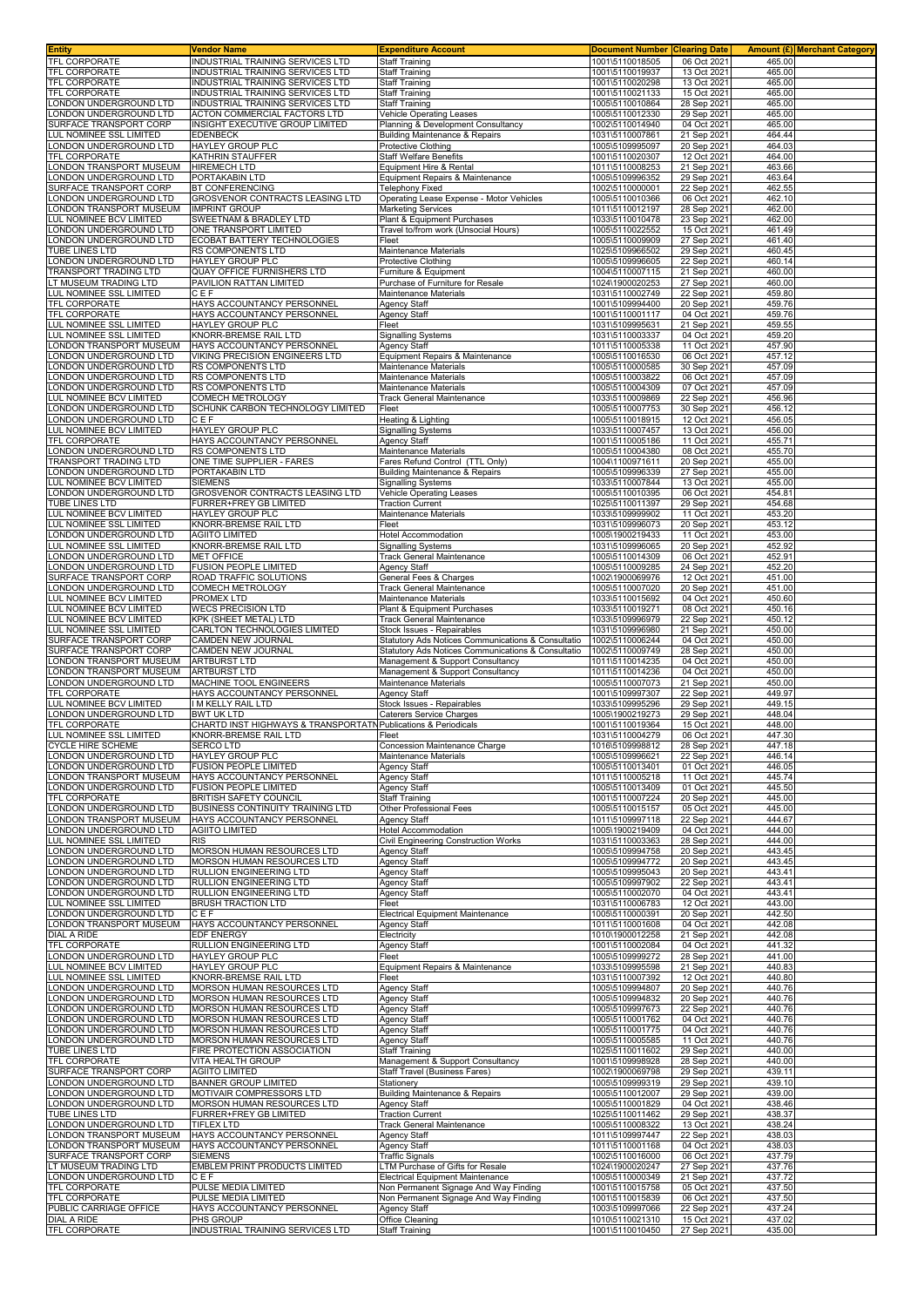| <b>Entity</b>                                            | Vendor Name                                                        | <b>Expenditure Account</b>                                                           | <b>Document Number Clearing Date</b> |                            |                  | Amount (£) Merchant Category |
|----------------------------------------------------------|--------------------------------------------------------------------|--------------------------------------------------------------------------------------|--------------------------------------|----------------------------|------------------|------------------------------|
| <b>LUL NOMINEE BCV LIMITED</b>                           | A&A ELECTRICAL DISTRIBUTORS LTD                                    | <b>Maintenance Materials</b>                                                         | 1033\5110011047                      | 06 Oct 2021                | 435.00           |                              |
| TRANSPORT TRADING LTD                                    | ONE TIME SUPPLIER - FARES                                          | Fares Refund Control (TTL Only)                                                      | 1004\1100979745                      | 12 Oct 2021                | 434.50           |                              |
| LUL NOMINEE BCV LIMITED<br><b>TFL CORPORATE</b>          | EMERSON NETWORK POWER LTD<br><b>CUTWEL LTD</b>                     | Fleet<br>Maintenance Materials                                                       | 1033\5110004539<br>1001\5110014221   | 06 Oct 2021<br>04 Oct 2021 | 433.80<br>433.79 |                              |
| ONDON UNDERGROUND LTD                                    | CORPORATE DOCUMENT SERVICES LTD                                    | <b>Staff Training</b>                                                                | 1005\5110006288                      | 20 Sep 2021                | 433.50           |                              |
| <b>UL NOMINEE SSL LIMITED</b>                            | KNORR-BREMSE RAIL LTD                                              | Fleet                                                                                | 1031\5110003266                      | 04 Oct 2021                | 433.30           |                              |
| LUL NOMINEE SSL LIMITED                                  | PNEUMATROL LTD                                                     | Stock Issues - Repairables                                                           | 1031\5110008073                      | 22 Sep 2021                | 432.98           |                              |
| ONDON UNDERGROUND LTD                                    | <b>GROSVENOR CONTRACTS LEASING LTD</b>                             | Operating Lease Expense - Motor Vehicles                                             | 1005\5110010335                      | 06 Oct 2021                | 432.93           |                              |
| ONDON UNDERGROUND LTD<br>ONDON UNDERGROUND LTD           | GROSVENOR CONTRACTS LEASING LTD<br>GROSVENOR CONTRACTS LEASING LTD | Operating Lease Expense - Motor Vehicles<br>Operating Lease Expense - Motor Vehicles | 1005\5110010404<br>1005\5110010405   | 06 Oct 2021<br>06 Oct 2021 | 432.93<br>432.93 |                              |
| RANSPORT TRADING LTD                                     | SSE PLC                                                            | Electricity                                                                          | 1004\1901679015                      | 14 Oct 2021                | 432.44           |                              |
| LUL NOMINEE BCV LIMITED                                  | TURNER TOOLS LTD INC BESCO IND.                                    | <b>Track General Maintenance</b>                                                     | 1033\5110020352                      | 12 Oct 2021                | 431.76           |                              |
| LUL NOMINEE SSL LIMITED                                  | KNORR-BREMSE RAIL LTD                                              | Fleet                                                                                | 1031\5110003336                      | 04 Oct 2021                | 431.00           |                              |
| TFL CORPORATE                                            | HETLEYS UK LTD                                                     | Stationery                                                                           | 1001\1900073862                      | 07 Oct 2021                | 430.80           |                              |
| LONDON UNDERGROUND LTD<br>TFL CORPORATE                  | RS COMPONENTS LTD<br>CORPORATE DOCUMENT SERVICES LTD               | Maintenance Materials<br>Printing For Customer Info Materials                        | 1005\5109998159<br>1001\5110022080   | 24 Sep 2021<br>14 Oct 2021 | 430.50<br>430.44 |                              |
| ONDON UNDERGROUND LTD                                    | <b>TIFLEX LTD</b>                                                  | Track General Maintenance                                                            | 1005\5110003449                      | 06 Oct 2021                | 430.00           |                              |
| <b>UL NOMINEE SSL LIMITED</b>                            | <b>WECS PRECISION LTD</b>                                          | Fleet                                                                                | 1031\5110015259                      | 01 Oct 2021                | 430.00           |                              |
| LUL NOMINEE BCV LIMITED                                  | <b>WECS PRECISION LTD</b>                                          | Fleet                                                                                | 1033\5110015267                      | 01 Oct 2021                | 430.00           |                              |
| TRANSPORT TRADING LTD                                    | ONE TIME SUPPLIER - FARES                                          | Fares Refund Control (TTL Only)                                                      | 1004\1100975020                      | 29 Sep 2021                | 429.75           |                              |
| UL NOMINEE BCV LIMITED<br>TFL CORPORATE                  | HAYLEY GROUP PLC<br>MORSON HUMAN RESOURCES LTD                     | Protective Clothing<br>Agency Staff                                                  | 1033\5110003731<br>1001\5109994739   | 11 Oct 2021<br>20 Sep 2021 | 429.70<br>429.64 |                              |
| TRANSPORT TRADING LTD                                    | DEEPSTORE LIMITED                                                  | Document Archive & Storage                                                           | 1004\5110016552                      | 06 Oct 2021                | 428.18           |                              |
| RANSPORT TRADING LTD                                     | NETWORK RAIL                                                       | Electricity                                                                          | 1004\5110006333                      | 04 Oct 2021                | 427.88           |                              |
| ONDON UNDERGROUND LTD                                    | <b>WECS PRECISION LTD</b>                                          | Fleet                                                                                | 1005\5110013972                      | 29 Sep 2021                | 427.20           |                              |
| ONDON UNDERGROUND LTD                                    | DEEPSTORE LIMITED                                                  | Printing                                                                             | 1005\5110016549                      | 06 Oct 2021                | 426.98           |                              |
| UL NOMINEE SSL LIMITED<br>ONDON UNDERGROUND LTD          | KNORR-BREMSE RAIL LTD<br>CEF                                       | Fleet<br><b>Electrical Equipment Maintenance</b>                                     | 1031\5110004274<br>1005\5110011751   | 06 Oct 202<br>29 Sep 2021  | 426.78<br>426.72 |                              |
| RAIL FOR LONDON LIMITED                                  | RS COMPONENTS LTD                                                  | Maintenance Materials                                                                | 1020\5110007395                      | 13 Oct 2021                | 426.66           |                              |
| ONDON UNDERGROUND LTD                                    | <b>LTG RAIL</b>                                                    | Fleet                                                                                | 1005\5110011743                      | 29 Sep 2021                | 426.60           |                              |
| ONDON UNDERGROUND LTD.                                   | <b>LTG RAIL</b>                                                    | Fleet                                                                                | 1005\5110011737                      | 29 Sep 2021                | 426.60           |                              |
| ONDON UNDERGROUND LTD<br>UL NOMINEE BCV LIMITED          | <b>LTG RAIL</b><br>RS COMPONENTS LTD                               | Fleet<br>Fleet                                                                       | 1005\5110011745<br>1033\5110007943   | 29 Sep 2021<br>14 Oct 2021 | 426.60<br>426.60 |                              |
| RAIL FOR LONDON LIMITED                                  | KENT COURIERS LTD                                                  | Staff Travel (Business Fares)                                                        | 1020\5110006706                      | 12 Oct 2021                | 426.00           |                              |
| LONDON UNDERGROUND LTD                                   | <b>HAYLEY GROUP PLC</b>                                            | <b>Signalling Systems</b>                                                            | 1005\5109999906                      | 29 Sep 2021                | 426.00           |                              |
| <b>UL NOMINEE BCV LIMITED</b>                            | <b>WECS PRECISION LTD</b>                                          | Plant & Equipment Purchases                                                          | 1033\5110013976                      | 29 Sep 2021                | 425.60           |                              |
| T MUSEUM TRADING LTD                                     | <b>GREATER LONDON HIRE LIMITED</b>                                 | Radio Pagers                                                                         | 1024\1900020299                      | 27 Sep 2021                | 425.53           |                              |
| T MUSEUM TRADING LTD<br>ONDON UNDERGROUND LTD            | GREATER LONDON HIRE LIMITED<br>4 RAIL SERVICES LTD                 | Couriers<br>Building Maintenance & Repairs                                           | 1024\1900020303<br>1005\5110008063   | 28 Sep 2021<br>22 Sep 2021 | 425.53<br>425.50 |                              |
| <b>TUBE LINES LTD</b>                                    | RS COMPONENTS LTD                                                  | Maintenance Materials                                                                | 1025\5110004287                      | 07 Oct 2021                | 425.20           |                              |
| ONDON UNDERGROUND LTD                                    | FAST LINE TRAINING SERVICES                                        | <b>Staff Training</b>                                                                | 1005\5109979726                      | 05 Oct 2021                | 425.00           |                              |
| <b>TFL CORPORATE</b>                                     | HCA INTERNATIONAL LTD                                              | <b>Medical Reports</b>                                                               | 1001\1900073762                      | 21 Sep 2021                | 425.00           |                              |
| TFL CORPORATE                                            | HCA INTERNATIONAL LTD                                              | <b>Medical Reports</b>                                                               | 1001\1900073763                      | 21 Sep 2021                | 425.00           |                              |
| LUL NOMINEE SSL LIMITED<br>ONDON UNDERGROUND LTD         | BOMBARDIER TRANSPORT UK<br>J J HARDY & SONS LTD                    | Stock Issues - Repairables<br>Fleet                                                  | 1031\5109999335<br>1005\5110008315   | 29 Sep 2021<br>13 Oct 2021 | 425.00<br>424.32 |                              |
| ONDON UNDERGROUND LTD                                    | AVIS BUDGET UK LIMITED                                             | <b>Vehicle Operating Leases</b>                                                      | 1005\5110004467                      | 06 Oct 2021                | 424.20           |                              |
| ONDON UNDERGROUND LTD                                    | SWEETNAM & BRADLEY LTD                                             | Fleet                                                                                | 1005\5110016175                      | 06 Oct 2021                | 424.00           |                              |
| UL NOMINEE BCV LIMITED                                   | RS COMPONENTS LTD                                                  | Maintenance Materials                                                                | 1033\5110006964                      | 13 Oct 2021                | 423.85           |                              |
| ONDON UNDERGROUND LTD                                    | ENTERPRISE RENT-A-CAR                                              | Vehicle Operating Leases                                                             | 1005\5109999217                      | 28 Sep 2021                | 423.75           |                              |
| <b>DIAL A RIDE</b><br>UL NOMINEE BCV LIMITED             | EDF ENERGY<br>KNORR-BREMSE RAIL LTD                                | Electricity<br>Electrical & Electronic Engineering                                   | 1010\1900012263<br>1033\5109999915   | 23 Sep 2021<br>28 Sep 2021 | 423.14<br>423.13 |                              |
| SURFACE TRANSPORT CORP                                   | CORPORATE DOCUMENT SERVICES LTD                                    | Printing For Marketing Materials                                                     | 1002\5110020629                      | 12 Oct 2021                | 422.83           |                              |
| UL NOMINEE BCV LIMITED                                   | <b>FAIVELEY TRANSPORT</b>                                          | Fleet                                                                                | 1033\5109998995                      | 22 Sep 2021                | 422.70           |                              |
| LUL NOMINEE BCV LIMITED                                  | <b>HAYLEY GROUP PLC</b>                                            | Track General Maintenance                                                            | 1033\5110006439                      | 12 Oct 2021                | 422.05           |                              |
| ONDON RIVER SERVICES LTD<br>UL NOMINEE SSL LIMITED       | HAYLEY GROUP PLC<br>KNORR-BREMSE RAIL LTD                          | Protective Clothing<br><b>Signalling Systems</b>                                     | 1007\5110005962<br>1031\5109996067   | 11 Oct 2021                | 421.75<br>421.75 |                              |
| PUBLIC CARRIAGE OFFICE                                   | HAYS ACCOUNTANCY PERSONNEL                                         | <b>Agency Staff</b>                                                                  | 1003\5110001590                      | 20 Sep 2021<br>04 Oct 2021 | 421.30           |                              |
| TRANSPORT TRADING LTD                                    | HAYS ACCOUNTANCY PERSONNEL                                         | <b>Agency Staff</b>                                                                  | 1004\5110001433                      | 04 Oct 2021                | 420.56           |                              |
| TFL CORPORATE                                            | HAYS ACCOUNTANCY PERSONNEL                                         | <b>Agency Staff</b>                                                                  | 1001\5109994121                      | 20 Sep 2021                | 420.00           |                              |
| TFL CORPORATE                                            | HAYS ACCOUNTANCY PERSONNEL                                         | Agency Staff                                                                         | 1001\5110001294                      | 04 Oct 2021                | 420.00           |                              |
| LUL NOMINEE BCV LIMITED<br>SURFACE TRANSPORT CORP        | <b>FAIVELEY TRANSPORT</b><br>CAMDEN NEW JOURNAL                    | Stock Issues - Repairables<br>Statutory Ads Notices Communications & Consultatio     | 1033\5110006506<br>1002\5110013843   | 12 Oct 2021<br>30 Sep 2021 | 420.00<br>420.00 |                              |
| <b>RANSPORT TRADING LTD</b>                              | COMPUTACENTER PLC                                                  | <b>IT Consultancy</b>                                                                | 1004\5109998746                      | 28 Sep 2021                | 420.00           |                              |
| ONDON TRANSPORT MUSEUM                                   | HAYS ACCOUNTANCY PERSONNEL                                         | <b>Agency Staff</b>                                                                  | 1011\5109994220                      | 20 Sep 2021                | 419.34           |                              |
| LONDON UNDERGROUND LTD<br>LUL NOMINEE BCV LIMITED        | GROSVENOR CONTRACTS LEASING LTD<br><b>SIEMENS</b>                  | Vehicle Operating Leases                                                             | 1005\5110010370<br>1033\5109996939   | 06 Oct 2021                | 418.86           |                              |
| LUL NOMINEE BCV LIMITED                                  | SIEMENS                                                            | <b>Signalling Systems</b><br><b>Signalling Systems</b>                               | 1033\5110000279                      | 22 Sep 2021<br>29 Sep 2021 | 417.66<br>417.66 |                              |
| LUL NOMINEE BCV LIMITED                                  | <b>SIEMENS</b>                                                     | <b>Signalling Systems</b>                                                            | 1033\5110000284                      | 29 Sep 2021                | 417.66           |                              |
| <b>TFL CORPORATE</b>                                     | MATCHTECH GROUP PLC                                                | Agency Staff                                                                         | 1001\5110001680                      | 04 Oct 2021                | 417.28           |                              |
| RAIL FOR LONDON LIMITED                                  | HAYLEY GROUP PLC                                                   | Maintenance Materials                                                                | 1020\5109999259                      | 28 Sep 2021                | 416.64           |                              |
| ONDON UNDERGROUND LTD<br>ONDON UNDERGROUND LTD           | JAFCO TOOLS LTD<br>JAFCO TOOLS LTD                                 | Maintenance Materials<br>Maintenance Materials                                       | 1005\5110021637<br>1005\5110021641   | 14 Oct 2021<br>14 Oct 2021 | 416.50<br>416.50 |                              |
| ONDON UNDERGROUND LTD                                    | <b>BWT UK LTD</b>                                                  | Caterers Service Charges                                                             | 1005\1900219270                      | 29 Sep 2021                | 416.48           |                              |
| ONDON UNDERGROUND LTD                                    | HAYLEY GROUP PLC                                                   | <b>Protective Clothing</b>                                                           | 1005\5110007900                      | 13 Oct 2021                | 416.41           |                              |
| ONDON BUS SERVICES LTD                                   | KIER HIGHWAYS LTD T/A TARMACKIER JV                                | Building Maintenance & Repairs                                                       | 1006\5110021056                      | 13 Oct 2021                | 416.19           |                              |
| UL NOMINEE SSL LIMITED                                   | ALSTOM TRANSPORT LTD                                               | <b>Signalling Systems</b>                                                            | 1031\5110015187                      | 01 Oct 2021                | 416.15           |                              |
| LONDON UNDERGROUND LTD<br>ONDON UNDERGROUND LTD          | <b>HAYLEY GROUP PLC</b><br>CITY SPRINT (UK) LTD                    | <b>Protective Clothing</b><br>Couriers                                               | 1005\5109999239<br>1005\1900219200   | 28 Sep 2021<br>28 Sep 2021 | 416.00<br>415.97 |                              |
| <b>TUBE LINES LTD</b>                                    | HAYLEY GROUP PLC                                                   | Protective Clothing                                                                  | 1025\5110002212                      | 04 Oct 2021                | 415.92           |                              |
| LONDON BUS SERVICES LTD                                  | OPUS ENERGY LIMITED                                                | Electricity                                                                          | 1006\5110019541                      | 08 Oct 2021                | 415.81           |                              |
| <b>TFL CORPORATE</b>                                     | CORPORATE DOCUMENT SERVICES LTD                                    | Printing For Customer Info Materials                                                 | 1001\5109988367                      | 20 Sep 2021                | 415.55           |                              |
| TFL CORPORATE<br><b>TFL CORPORATE</b>                    | CORPORATE DOCUMENT SERVICES LTD<br>CORPORATE DOCUMENT SERVICES LTD | Printing For Customer Info Materials<br>Printing For Customer Info Materials         | 1001\5110011147<br>1001\5110020595   | 27 Sep 2021<br>12 Oct 2021 | 415.55<br>415.55 |                              |
| LONDON UNDERGROUND LTD                                   | GROSVENOR CONTRACTS LEASING LTD                                    | Operating Lease Expense - Motor Vehicles                                             | 1005\5109995243                      | 21 Sep 2021                | 415.55           |                              |
| LONDON UNDERGROUND LTD                                   | GROSVENOR CONTRACTS LEASING LTD                                    | Operating Lease Expense - Motor Vehicles                                             | 1005\5110010330                      | 06 Oct 2021                | 415.55           |                              |
| ONDON UNDERGROUND LTD                                    | GROSVENOR CONTRACTS LEASING LTD                                    | Operating Lease Expense - Motor Vehicles                                             | 1005\5110010333                      | 06 Oct 2021                | 415.55           |                              |
| ONDON UNDERGROUND LTD                                    | GROSVENOR CONTRACTS LEASING LTD                                    | Operating Lease Expense - Motor Vehicles                                             | 1005\5110010343                      | 06 Oct 2021                | 415.55           |                              |
| ONDON UNDERGROUND LTD<br>LUL NOMINEE BCV LIMITED         | SCHUNK CARBON TECHNOLOGY LIMITED<br>SIEMENS                        | Fleet<br><b>Signalling Systems</b>                                                   | 1005\5110011451<br>1033\5109996905   | 30 Sep 2021<br>22 Sep 2021 | 415.24<br>415.01 |                              |
| LUL NOMINEE BCV LIMITED                                  | <b>SIEMENS</b>                                                     | <b>Signalling Systems</b>                                                            | 1033\5109996928                      | 22 Sep 2021                | 415.01           |                              |
| LUL NOMINEE BCV LIMITED                                  | SIEMENS                                                            | <b>Signalling Systems</b>                                                            | 1033\5109996933                      | 22 Sep 2021                | 415.01           |                              |
| LUL NOMINEE BCV LIMITED                                  | SIEMENS                                                            | <b>Signalling Systems</b>                                                            | 1033\5110000165                      | 29 Sep 2021                | 415.01           |                              |
| LUL NOMINEE BCV LIMITED<br><b>UL NOMINEE BCV LIMITED</b> | SIEMENS<br>SIEMENS                                                 | <b>Signalling Systems</b><br><b>Signalling Systems</b>                               | 1033\5110000280<br>1033\5110000281   | 29 Sep 2021<br>29 Sep 2021 | 415.01<br>415.01 |                              |
| LUL NOMINEE BCV LIMITED                                  | SIEMENS                                                            | <b>Signalling Systems</b>                                                            | 1033\5110000315                      | 29 Sep 2021                | 415.01           |                              |
| LT MUSEUM TRADING LTD                                    | GWCC                                                               | LTM Purchase of Gifts for Resale                                                     | 1024\1900020334                      | 12 Oct 2021                | 414.72           |                              |
| LUL NOMINEE BCV LIMITED                                  | <b>FAIVELEY TRANSPORT</b>                                          | Fleet                                                                                | 1033\5109996709                      | 22 Sep 2021                | 414.63           |                              |
| LUL NOMINEE BCV LIMITED<br>LUL NOMINEE BCV LIMITED       | <b>FAIVELEY TRANSPORT</b><br><b>FAIVELEY TRANSPORT</b>             | Fleet<br>Fleet                                                                       | 1033\5109999031<br>1033\5110002820   | 22 Sep 2021<br>04 Oct 2021 | 414.63<br>414.63 |                              |
| LUL NOMINEE BCV LIMITED                                  | <b>FAIVELEY TRANSPORT</b>                                          | Fleet                                                                                | 1033\5110004212                      | 06 Oct 2021                | 414.63           |                              |
| LUL NOMINEE BCV LIMITED                                  | <b>FAIVELEY TRANSPORT</b>                                          | Fleet                                                                                | 1033\5110004640                      | 06 Oct 2021                | 414.63           |                              |
| <b>TRANSPORT TRADING LTD</b>                             | MISS R KHALID                                                      | Miscellaneous External Income                                                        | 1004\1901679101                      | 06 Oct 2021                | 414.62           |                              |
| LONDON RIVER SERVICES LTD                                | RS COMPONENTS LTD                                                  | Maintenance Materials                                                                | 1007\5110006959                      | 13 Oct 2021                | 414.40           |                              |
| LUL NOMINEE BCV LIMITED<br>TFL CORPORATE                 | <b>COMECH METROLOGY</b><br>CORPORATE DOCUMENT SERVICES LTD         | <b>Track General Maintenance</b><br>Printing For Customer Info Materials             | 1033\5110009484<br>1001\5110020648   | 22 Sep 2021<br>12 Oct 2021 | 414.27<br>414.12 |                              |
| LUL NOMINEE SSL LIMITED                                  | <b>HAYLEY GROUP PLC</b>                                            | Fleet                                                                                | 1031\5110003343                      | 06 Oct 2021                | 414.05           |                              |
| LONDON TRANSPORT MUSEUM                                  | HAYS ACCOUNTANCY PERSONNEL                                         | <b>Agency Staff</b>                                                                  | 1011\5109994577                      | 20 Sep 2021                | 413.56           |                              |
| LONDON TRANSPORT MUSEUM                                  | HAYS ACCOUNTANCY PERSONNEL                                         | <b>Agency Staff</b>                                                                  | 1011\5109997378                      | 22 Sep 2021                | 413.56           |                              |
| ONDON TRANSPORT MUSEUM                                   | HAYS ACCOUNTANCY PERSONNEL                                         | <b>Agency Staff</b>                                                                  | 1011\5109997379                      | 22 Sep 2021                | 413.56           |                              |
| ONDON TRANSPORT MUSEUM<br>LONDON TRANSPORT MUSEUM        | HAYS ACCOUNTANCY PERSONNEL<br>HAYS ACCOUNTANCY PERSONNEL           | Agency Staff<br><b>Agency Staff</b>                                                  | 1011\5110001610<br>1011\5110005339   | 04 Oct 2021<br>11 Oct 2021 | 413.56<br>413.56 |                              |
| SURFACE TRANSPORT CORP                                   | EVEREST SCAFFOLDING LTD                                            | General Fees & Charges                                                               | 1002\1900069891                      | 29 Sep 2021                | 413.00           |                              |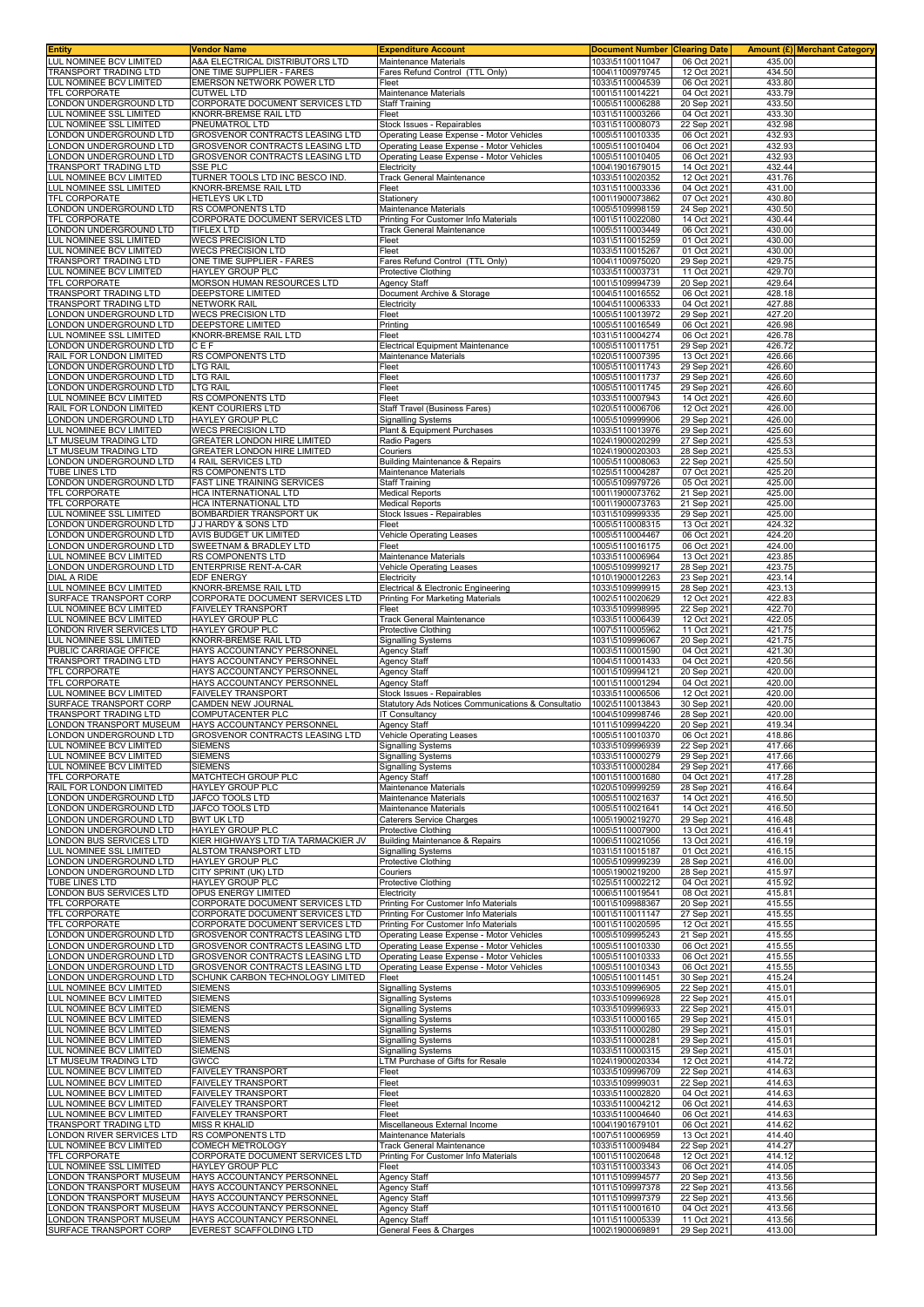| Entity                                                   | <b>Vendor Name</b>                                            | <b>Expenditure Account</b>                                             | <b>Document Number</b>             | <b>Clearing Date</b>       |                  | <b>Amount (£) Merchant Category</b> |
|----------------------------------------------------------|---------------------------------------------------------------|------------------------------------------------------------------------|------------------------------------|----------------------------|------------------|-------------------------------------|
| ONDON UNDERGROUND LTD                                    | <b>ENGIE SERVICES LTD</b>                                     | Fire and Safety Equipment                                              | 1005\5109993852                    | 28 Sep 2021                | 412.94           |                                     |
| ONDON UNDERGROUND LTD<br>ONDON UNDERGROUND LTD           | <b>ENGIE SERVICES LTD</b><br><b>ENGIE SERVICES LTD</b>        | Fire and Safety Equipment<br>Fire and Safety Equipment                 | 1005\5109993900<br>1005\5109993925 | 21 Sep 2021<br>23 Sep 2021 | 412.94<br>412.94 |                                     |
| ONDON UNDERGROUND LTD                                    | HAYLEY GROUP PLC                                              | Protective Clothing                                                    | 1005\5110006432                    | 12 Oct 2021                | 412.50           |                                     |
| <b>LUL NOMINEE SSL LIMITED</b>                           | CEF                                                           | Electrical Equipment Maintenance                                       | 1031\5110016086                    | 13 Oct 2021                | 411.94           |                                     |
| ONDON UNDERGROUND LTD                                    | HAYLEY GROUP PLC                                              | Maintenance Materials                                                  | 1005\5110003263                    | 06 Oct 2021                | 411.37           |                                     |
| ONDON UNDERGROUND LTD                                    | TRAD SCAFFOLDING CO LTD                                       | Track General Maintenance                                              | 1005\5109995932                    | 22 Sep 2021                | 410.43           |                                     |
| T MUSEUM TRADING LTD<br>ONDON UNDERGROUND LTD            | PAVILION RATTAN LIMITED<br><b>HAYLEY GROUP PLC</b>            | Purchase of Furniture for Resale<br>Protective Clothing                | 1024\1900020265<br>1005\5110000506 | 04 Oct 2021<br>29 Sep 2021 | 410.00<br>409.30 |                                     |
| ONDON UNDERGROUND LTD                                    | <b>HAYLEY GROUP PLC</b>                                       | Signalling Systems                                                     | 1005\5110000518                    | 29 Sep 2021                | 409.12           |                                     |
| ONDON UNDERGROUND LTD                                    | HAYLEY GROUP PLC                                              | Protective Clothing                                                    | 1005\5110003232                    | 06 Oct 2021                | 409.00           |                                     |
| ONDON UNDERGROUND LTD                                    | ENGIE SERVICES LTD                                            | Track General Maintenance                                              | 1005\5109990247                    | 06 Oct 2021                | 408.89           |                                     |
| PUBLIC CARRIAGE OFFICE                                   | HAYS ACCOUNTANCY PERSONNEL                                    | Agency Staff                                                           | 1003\5110001120                    | 04 Oct 2021                | 408.14           |                                     |
| ONDON UNDERGROUND LTD                                    | HAYLEY GROUP PLC                                              | Protective Clothing                                                    | 1005\5110002628                    | 05 Oct 2021                | 408.00<br>407.72 |                                     |
| ONDON RIVER SERVICES LTD<br>ONDON UNDERGROUND LTD        | <b>CUMMINS DIESEL</b><br><b>AGIITO LIMITED</b>                | Equipment Repairs & Maintenance<br>Hotel Accommodation                 | 1007\5110011951<br>1005\1900219139 | 28 Sep 2021<br>20 Sep 2021 | 407.66           |                                     |
| ONDON UNDERGROUND LTD                                    | <b>AGIITO LIMITED</b>                                         | Hotel Accommodation                                                    | 1005\1900219140                    | 20 Sep 2021                | 407.66           |                                     |
| <b>FRANSPORT TRADING LTD</b>                             | WJB SERVICES LIMITED                                          | Office Accommodation Moves                                             | 1004\5110013828                    | 29 Sep 2021                | 407.50           |                                     |
| DIAL A RIDE                                              | WJB SERVICES LIMITED                                          | Office Accommodation Moves                                             | 1010\5110013695                    | 30 Sep 2021                | 407.50           |                                     |
| <b>TUBE LINES LTD</b><br>ONDON UNDERGROUND LTD           | <b>FURRER+FREY GB LIMITED</b><br>RS COMPONENTS LTD            | <b>Traction Current</b><br>Maintenance Materials                       | 1025\5110011400<br>1005\5110004299 | 29 Sep 2021<br>07 Oct 2021 | 407.16<br>406.80 |                                     |
| ONDON UNDERGROUND LTD                                    | TRUSTEES OF THE TFL SUPPLEM PENSION                           | Payroll Suspense                                                       | 1005\1900219599                    | 09 Oct 2021                | 406.63           |                                     |
| <b>TUBE LINES LTD</b>                                    | HAYS ACCOUNTANCY PERSONNEL                                    | <b>Agency Staff</b>                                                    | 1040\5109997449                    | 22 Sep 2021                | 406.47           |                                     |
| <b>TFL CORPORATE</b>                                     | DIGITAL REALTY (UK) LTD                                       | Manage IT Services                                                     | 1001\5110013987                    | 29 Sep 2021                | 406.46           |                                     |
| SURFACE TRANSPORT CORP                                   | <b>SIEMENS</b><br><b>SIEMENS</b>                              | <b>Traffic Signals</b>                                                 | 1002\5110003180                    | 22 Sep 2021                | 406.23           |                                     |
| SURFACE TRANSPORT CORP<br>UL NOMINEE BCV LIMITED         | KINGSBEECH LTD                                                | <b>Traffic Signals</b><br>Equipment Repairs & Maintenance              | 1002\5110010441<br>1033\5110007807 | 29 Sep 2021<br>22 Sep 2021 | 406.23<br>406.07 |                                     |
| ONDON UNDERGROUND LTD                                    | <b>FUSION PEOPLE LIMITED</b>                                  | <b>Agency Staff</b>                                                    | 1005\5110013403                    | 01 Oct 2021                | 405.50           |                                     |
| <b>LUL NOMINEE SSL LIMITED</b>                           | EDENBECK                                                      | <b>Building Maintenance &amp; Repairs</b>                              | 1031\5110015025                    | 01 Oct 2021                | 405.40           |                                     |
| <b>FEL CORPORATE</b>                                     | MORSON HUMAN RESOURCES LTD                                    | Agency Staff                                                           | 1001\5110001773                    | 04 Oct 2021                | 405.12           |                                     |
| ONDON UNDERGROUND LTD<br>ONDON UNDERGROUND LTD           | MORSON HUMAN RESOURCES LTD                                    | <b>Agency Staff</b>                                                    | 1005\5109994781<br>1005\5109994801 | 20 Sep 2021                | 405.10<br>405.10 |                                     |
| ONDON UNDERGROUND LTD                                    | MORSON HUMAN RESOURCES LTD<br>MORSON HUMAN RESOURCES LTD      | <b>Agency Staff</b><br><b>Agency Staff</b>                             | 1005\5109997622                    | 20 Sep 2021<br>22 Sep 2021 | 405.10           |                                     |
| ONDON UNDERGROUND LTD                                    | MORSON HUMAN RESOURCES LTD                                    | <b>Agency Staff</b>                                                    | 1005\5110005588                    | 11 Oct 2021                | 405.10           |                                     |
| <b>TFL CORPORATE</b>                                     | FUSION PEOPLE LIMITED                                         | <b>Agency Staff</b>                                                    | 1001\5110009387                    | 24 Sep 2021                | 405.00           |                                     |
| <b>TFL CORPORATE</b>                                     | <b>FUSION PEOPLE LIMITED</b>                                  | <b>Agency Staff</b>                                                    | 1001\5110013506                    | 01 Oct 2021                | 405.00           |                                     |
| ONDON UNDERGROUND LTD<br><b>TUBE LINES LTD</b>           | EAL LIMITED<br>HAYLEY GROUP PLC                               | Staff Training<br>Protective Clothing                                  | 1005\5110021425<br>1025\5109999264 | 15 Oct 2021<br>28 Sep 2021 | 405.00<br>404.48 |                                     |
| ONDON UNDERGROUND LTD                                    | <b>FUSION PEOPLE LIMITED</b>                                  | <b>Agency Staff</b>                                                    | 1005\5110013404                    | 01 Oct 2021                | 403.75           |                                     |
| ONDON UNDERGROUND LTD                                    | FIREBLITZ EXTINGUISHER LTD                                    | Fleet                                                                  | 1005\5110003658                    | 06 Oct 2021                | 403.20           |                                     |
| <b>TFL CORPORATE</b>                                     | RULLION ENGINEERING LTD                                       | Agency Staff                                                           | 1001\5110002059                    | 04 Oct 2021                | 403.12           |                                     |
| <b>TFL CORPORATE</b><br><b>TFL CORPORATE</b>             | RULLION ENGINEERING LTD<br>RULLION ENGINEERING LTD            | Agency Staff<br>Agency Staff                                           | 1001\5110002088<br>1001\5110002090 | 04 Oct 2021<br>04 Oct 2021 | 403.12<br>403.12 |                                     |
| ONDON UNDERGROUND LTD                                    | HAYLEY GROUP PLC                                              | Protective Clothing                                                    | 1005\5109999866                    | 29 Sep 2021                | 402.12           |                                     |
| ONDON UNDERGROUND LTD                                    | RULLION ENGINEERING LTD                                       | Agency Staff                                                           | 1005\5109997868                    | 22 Sep 2021                | 402.00           |                                     |
| ONDON UNDERGROUND LTD                                    | <b>CEMBRE LTD</b>                                             | Plant & Equipment Purchases                                            | 1005\5110007189                    | 13 Oct 2021                | 401.93           |                                     |
| <b>LUL NOMINEE BCV LIMITED</b><br>PUBLIC CARRIAGE OFFICE | TURNER TOOLS LTD INC BESCO IND.<br>HAYS ACCOUNTANCY PERSONNEL | <b>Track General Maintenance</b><br><b>Agency Staff</b>                | 1033\5110008276<br>1003\5109994125 | 22 Sep 2021<br>20 Sep 2021 | 401.78<br>401.10 |                                     |
| PUBLIC CARRIAGE OFFICE                                   | HAYS ACCOUNTANCY PERSONNEL                                    | Agency Staff                                                           | 1003\5110004773                    | 11 Oct 2021                | 401.10           |                                     |
| PUBLIC CARRIAGE OFFICE                                   | HAYS ACCOUNTANCY PERSONNEL                                    | <b>Agency Staff</b>                                                    | 1003\5110005284                    | 11 Oct 2021                | 401.10           |                                     |
| ONDON UNDERGROUND LTD                                    | PIRTEK WATFORD LTD                                            | Maintenance Materials                                                  | 1005\5110011094                    | 24 Sep 2021                | 400.88           |                                     |
| ONDON UNDERGROUND LTD<br>ONDON UNDERGROUND LTD           | <b>WECS PRECISION LTD</b><br>INDE MH UK LIMITED               | Fleet<br>Equipment Hire & Rental                                       | 1005\5110013959<br>1005\5110015262 | 29 Sep 2021<br>06 Oct 2021 | 400.50<br>400.40 |                                     |
| UL NOMINEE SSL LIMITED                                   | <b>B HEPWORTH &amp; CO LTD</b>                                | Stock Issues - Repairables                                             | 1031\5110004130                    | 21 Sep 2021                | 400.20           |                                     |
| ONDON UNDERGROUND LTD                                    | B HEPWORTH & CO LTD                                           | Fleet                                                                  | 1005\5110000412                    | 24 Sep 2021                | 400.20           |                                     |
| ONDON UNDERGROUND LTD                                    | HAYLEY GROUP PLC                                              | Protective Clothing                                                    | 1005\5110007898                    | 13 Oct 2021                | 400.18           |                                     |
| ONDON UNDERGROUND LTD<br><b>TFL CORPORATE</b>            | GATEWAY TRAINING & CONSULTANCY LTD<br>DR SA SIRIWARDHANA      | <b>Staff Training</b><br><b>Medical Reports</b>                        | 1005\5110007523<br>1001\1900073846 | 22 Sep 2021<br>04 Oct 2021 | 400.00<br>400.00 |                                     |
| <b>TFL CORPORATE</b>                                     | MR ROGER WONG                                                 | <b>Medical Reports</b>                                                 | 1001\1900073858                    | 07 Oct 2021                | 400.00           |                                     |
| ONDON UNDERGROUND LTD                                    | ENTERPRISE RENT-A-CAR                                         | <b>Vehicle Operating Leases</b>                                        | 1005\5109999218                    | 28 Sep 2021                | 400.00           |                                     |
| UL NOMINEE SSL LIMITED<br>RAIL FOR LONDON LIMITED        | BOMBARDIER TRANSPORT UK                                       | Stock Issues - Repairables                                             | 1031\5109998705                    | 28 Sep 2021                | 400.00           |                                     |
| <b>FRANSPORT TRADING LTD</b>                             | <b>QUATTRO LTD</b><br><b>MUNICIPAL</b>                        | Management & Support Consultancy<br>Planning & Development Consultancy | 1020\5109996751<br>1004\5110015166 | 22 Sep 2021<br>06 Oct 2021 | 400.00<br>400.00 |                                     |
| ONDON UNDERGROUND LTD                                    | VICTORY LIGHTING (UK) LTD                                     | <b>Signalling Systems</b>                                              | 1005\5110005841                    | 06 Oct 2021                | 400.00           |                                     |
| <b>TFL CORPORATE</b>                                     | HAYS ACCOUNTANCY PERSONNEL                                    | Agency Staff                                                           | 1001\5110004983                    | 11 Oct 2021                | 399.98           |                                     |
| SURFACE TRANSPORT CORP                                   | HAYS ACCOUNTANCY PERSONNEL                                    | Agency Staff                                                           | 1002\5109994136                    | 20 Sep 2021                | 399.84           |                                     |
| PUBLIC CARRIAGE OFFICE<br>UL NOMINEE SSL LIMITED         | HAYS ACCOUNTANCY PERSONNEL<br><b>TRAVIS PERKINS</b>           | <b>Agency Staff</b><br>Maintenance of Plant & Equipment                | 1003\5109994564<br>1031\5110021656 | 20 Sep 2021<br>14 Oct 2021 | 399.84<br>399.62 |                                     |
| <b>TFL CORPORATE</b>                                     | HAYS ACCOUNTANCY PERSONNEL                                    | <b>Agency Staff</b>                                                    | 1001\5109994180                    | 20 Sep 2021                | 399.52           |                                     |
| ONDON UNDERGROUND LTD                                    | <b>FUSION PEOPLE LIMITED</b>                                  | <b>Agency Staff</b>                                                    | 1005\5110009355                    | 24 Sep 2021                | 399.52           |                                     |
| ONDON TRANSPORT MUSEUM                                   | HAYS ACCOUNTANCY PERSONNEL                                    | <b>Agency Staff</b>                                                    | 1011\5110001375                    | 04 Oct 2021                | 399.28           |                                     |
| ONDON TRANSPORT MUSEUM<br><b>TFL CORPORATE</b>           | HAYS ACCOUNTANCY PERSONNEL<br>THE KNOWLEDGE ACADEMY LIMITED   | <b>Agency Staff</b><br>Staff Training                                  | 1011\5110001591<br>1001\5110006799 | 04 Oct 2021<br>12 Oct 2021 | 399.28<br>399.00 |                                     |
| TFL CORPORATE                                            | HAYS ACCOUNTANCY PERSONNEL                                    | <b>Agency Staff</b>                                                    | 1001\5109994482                    | 20 Sep 2021                | 398.73           |                                     |
| <b>UL NOMINEE SSL LIMITED</b>                            | HAYLEY GROUP PLC                                              | Protective Clothing                                                    | 1031\5109999863                    | 29 Sep 2021                | 397.73           |                                     |
| PUBLIC CARRIAGE OFFICE                                   | HAYS ACCOUNTANCY PERSONNEL                                    | Agency Staff                                                           | 1003\5110001453                    | 04 Oct 2021                | 397.60           |                                     |
| ONDON UNDERGROUND LTD<br><b>FRANSPORT TRADING LTD</b>    | RYGOR COMMERCIALS LTD<br><b>EVERSHEDS</b>                     | Vehicle Repairs & Maintenance<br>Legal Fees                            | 1005\5109999395<br>1004\5110010917 | 22 Sep 2021<br>24 Sep 2021 | 397.11<br>396.80 |                                     |
| <b>LUL NOMINEE SSL LIMITED</b>                           | KNORR-BREMSE RAIL LTD                                         | <b>Signalling Systems</b>                                              | 1031\5109998172                    | 22 Sep 2021                | 396.20           |                                     |
| UL NOMINEE SSL LIMITED                                   | HIREMECH LTD                                                  | Equipment Repairs & Maintenance                                        | 1031\5110008031                    | 20 Sep 2021                | 396.00           |                                     |
| TFL CORPORATE                                            | HAYS ACCOUNTANCY PERSONNEL                                    | Agency Staff                                                           | 1001\5109997252                    | 22 Sep 2021                | 395.93           |                                     |
| TFL CORPORATE<br>TRANSPORT TRADING LTD                   | HAYS ACCOUNTANCY PERSONNEL<br>EDF ENERGY                      | Agency Staff<br>Electricity                                            | 1001\5110004985<br>1004\5110008116 | 11 Oct 2021<br>24 Sep 2021 | 395.93<br>395.88 |                                     |
| DIAL A RIDE                                              | SOUTHERN MOTOR GROUP CROYDON                                  | Vehicle Repairs & Maintenance                                          | 1010\5110010533                    | 23 Sep 2021                | 395.70           |                                     |
| PUBLIC CARRIAGE OFFICE                                   | HAYS ACCOUNTANCY PERSONNEL                                    | <b>Agency Staff</b>                                                    | 1003\5110004818                    | 11 Oct 2021                | 395.64           |                                     |
| TFL CORPORATE                                            | HAYLEY GROUP PLC                                              | Protective Clothing                                                    | 1001\5110006946                    | 13 Oct 2021                | 395.57           |                                     |
| LUL NOMINEE BCV LIMITED<br>ONDON UNDERGROUND LTD         | HAYLEY GROUP PLC<br>PSV GLASS - (ABL HOLDING) LTD             | Track General Maintenance<br>Fleet                                     | 1033\5110006008<br>1005\5110014475 | 11 Oct 2021<br>30 Sep 2021 | 395.44<br>395.00 |                                     |
| <b>FRANSPORT TRADING LTD</b>                             | QUAY OFFICE FURNISHERS LTD                                    | Furniture & Equipment                                                  | 1004\5110011448                    | 29 Sep 2021                | 394.88           |                                     |
| LUL NOMINEE BCV LIMITED                                  | COMECH METROLOGY                                              | Track General Maintenance                                              | 1033\5110018698                    | 08 Oct 2021                | 394.84           |                                     |
| ONDON UNDERGROUND LTD                                    | <b>HAYLEY GROUP PLC</b>                                       | Fleet                                                                  | 1005\5110007388                    | 13 Oct 2021                | 394.20           |                                     |
| PUBLIC CARRIAGE OFFICE<br>PUBLIC CARRIAGE OFFICE         | HAYS ACCOUNTANCY PERSONNEL<br>HAYS ACCOUNTANCY PERSONNEL      | <b>Agency Staff</b><br><b>Agency Staff</b>                             | 1003\5109994225<br>1003\5109997022 | 20 Sep 2021<br>22 Sep 2021 | 393.54<br>393.54 |                                     |
| PUBLIC CARRIAGE OFFICE                                   | HAYS ACCOUNTANCY PERSONNEL                                    | <b>Agency Staff</b>                                                    | 1003\5109997036                    | 22 Sep 2021                | 393.54           |                                     |
| PUBLIC CARRIAGE OFFICE                                   | HAYS ACCOUNTANCY PERSONNEL                                    | <b>Agency Staff</b>                                                    | 1003\5110001069                    | 04 Oct 2021                | 393.54           |                                     |
| SURFACE TRANSPORT CORP                                   | <b>SIEMENS</b>                                                | <b>Traffic Signals</b>                                                 | 1002\5110003178                    | 22 Sep 2021                | 393.46           |                                     |
| <b>TFL CORPORATE</b><br><b>TFL CORPORATE</b>             | <b>MR VS PINGILI</b><br>METLIFE EUROPE D.A.C                  | Professional & Academic Fees - Employees<br>General Insurance          | 1001\3000039643<br>1001\5110013719 | 24 Sep 2021<br>29 Sep 2021 | 392.90<br>392.55 |                                     |
| ONDON UNDERGROUND LTD                                    | RS COMPONENTS LTD                                             | Maintenance Materials                                                  | 1005\5110003812                    | 06 Oct 2021                | 392.45           |                                     |
| ONDON UNDERGROUND LTD                                    | PLASSER UK LTD                                                | Fleet                                                                  | 1005\5110002419                    | 04 Oct 2021                | 392.28           |                                     |
| ONDON UNDERGROUND LTD<br>ONDON UNDERGROUND LTD           | A&A ELECTRICAL DISTRIBUTORS LTD<br>SIXT RENT A CAR            | Lift Maintenance<br>Vehicle Operating Leases                           | 1005\5110011632<br>1005\5110000761 | 29 Sep 2021                | 391.55<br>391.30 |                                     |
| PUBLIC CARRIAGE OFFICE                                   | HAYS ACCOUNTANCY PERSONNEL                                    | <b>Agency Staff</b>                                                    | 1003\5109994021                    | 21 Sep 2021<br>20 Sep 2021 | 391.23           |                                     |
| PUBLIC CARRIAGE OFFICE                                   | HAYS ACCOUNTANCY PERSONNEL                                    | <b>Agency Staff</b>                                                    | 1003\5109994028                    | 20 Sep 2021                | 391.23           |                                     |
| PUBLIC CARRIAGE OFFICE                                   | HAYS ACCOUNTANCY PERSONNEL                                    | <b>Agency Staff</b>                                                    | 1003\5109994037                    | 20 Sep 2021                | 391.23           |                                     |
| PUBLIC CARRIAGE OFFICE<br>PUBLIC CARRIAGE OFFICE         | HAYS ACCOUNTANCY PERSONNEL<br>HAYS ACCOUNTANCY PERSONNEL      | Agency Staff<br><b>Agency Staff</b>                                    | 1003\5109997151<br>1003\5110001038 | 22 Sep 2021<br>04 Oct 2021 | 391.23<br>391.23 |                                     |
| PUBLIC CARRIAGE OFFICE                                   | HAYS ACCOUNTANCY PERSONNEL                                    | <b>Agency Staff</b>                                                    | 1003\5110001076                    | 04 Oct 2021                | 391.23           |                                     |
| PUBLIC CARRIAGE OFFICE                                   | HAYS ACCOUNTANCY PERSONNEL                                    | <b>Agency Staff</b>                                                    | 1003\5110001078                    | 04 Oct 2021                | 391.23           |                                     |
| PUBLIC CARRIAGE OFFICE                                   | HAYS ACCOUNTANCY PERSONNEL                                    | <b>Agency Staff</b>                                                    | 1003\5110001178                    | 04 Oct 2021                | 391.23           |                                     |
| PUBLIC CARRIAGE OFFICE<br>PUBLIC CARRIAGE OFFICE         | HAYS ACCOUNTANCY PERSONNEL<br>HAYS ACCOUNTANCY PERSONNEL      | <b>Agency Staff</b><br><b>Agency Staff</b>                             | 1003\5110001452<br>1003\5110001505 | 04 Oct 2021<br>04 Oct 2021 | 391.23<br>391.23 |                                     |
|                                                          |                                                               |                                                                        |                                    |                            |                  |                                     |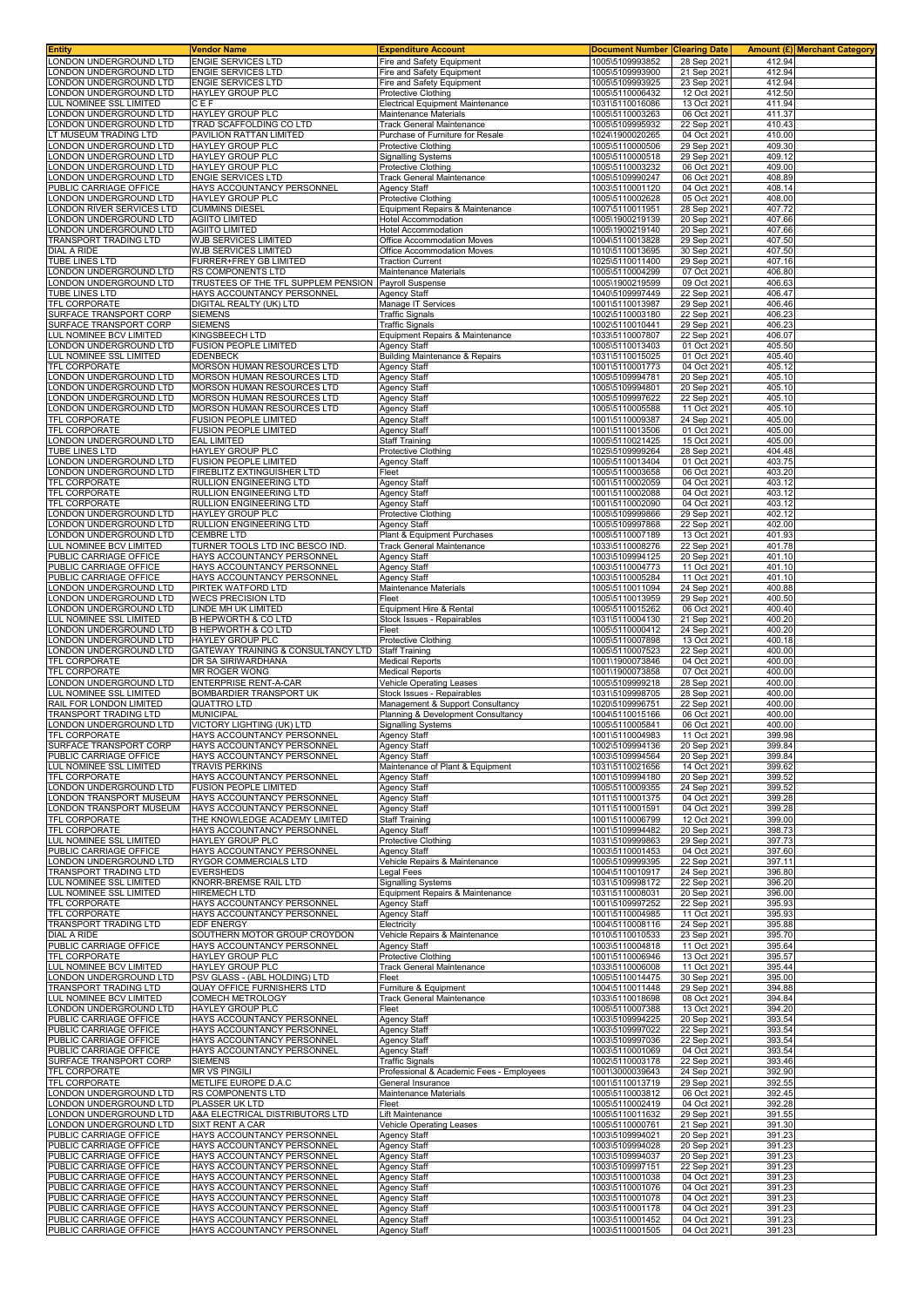| Entity                                                 | <b>Vendor Name</b>                                             | <b>Expenditure Account</b>                                           | <b>Document Number</b>             | <b>Clearing Date</b>       |                  | <b>Amount (£) Merchant Category</b> |
|--------------------------------------------------------|----------------------------------------------------------------|----------------------------------------------------------------------|------------------------------------|----------------------------|------------------|-------------------------------------|
| PUBLIC CARRIAGE OFFICE                                 | HAYS ACCOUNTANCY PERSONNEL                                     | <b>Agency Staff</b><br><b>Agency Staff</b>                           | 1003\5110004800                    | 11 Oct 2021                | 391.23           |                                     |
| PUBLIC CARRIAGE OFFICE<br>PUBLIC CARRIAGE OFFICE       | HAYS ACCOUNTANCY PERSONNEL<br>HAYS ACCOUNTANCY PERSONNEL       | Agency Staff                                                         | 1003\5110004824<br>1003\5110004914 | 11 Oct 2021<br>11 Oct 2021 | 391.23<br>391.23 |                                     |
| ONDON UNDERGROUND LTD                                  | HAYLEY GROUP PLC                                               | Maintenance Materials                                                | 1005\5109999904                    | 29 Sep 2021                | 391.23           |                                     |
| <b>UL NOMINEE SSL LIMITED</b>                          | KNORR-BREMSE RAIL LTD                                          | Fleet                                                                | 1031\5110000672                    | 29 Sep 2021                | 390.96           |                                     |
| PUBLIC CARRIAGE OFFICE                                 | HAYS ACCOUNTANCY PERSONNEL                                     | Agency Staff                                                         | 1003\5109997097                    | 22 Sep 2021                | 390.81           |                                     |
| PUBLIC CARRIAGE OFFICE                                 | HAYS ACCOUNTANCY PERSONNEL                                     | <b>Agency Staff</b>                                                  | 1003\5109997112                    | 22 Sep 2021                | 390.81           |                                     |
| PUBLIC CARRIAGE OFFICE                                 | HAYS ACCOUNTANCY PERSONNEL                                     | Agency Staff                                                         | 1003\5109997115                    | 22 Sep 202                 | 390.81           |                                     |
| PUBLIC CARRIAGE OFFICE<br>PUBLIC CARRIAGE OFFICE       | HAYS ACCOUNTANCY PERSONNEL<br>HAYS ACCOUNTANCY PERSONNEL       | Agency Staff<br>Agency Staff                                         | 1003\5110001127<br>1003\5110001133 | 04 Oct 2021<br>04 Oct 2021 | 390.81<br>390.81 |                                     |
| TUBE LINES LTD                                         | <b>AGIITO LIMITED</b>                                          | <b>Hotel Accommodation</b>                                           | 1025\1900000888                    | 11 Oct 2021                | 390.48           |                                     |
| ONDON UNDERGROUND LTD                                  | <b>GROSVENOR CONTRACTS LEASING LTD</b>                         | Operating Lease Expense - Motor Vehicles                             | 1005\5110010200                    | 06 Oct 202                 | 390.34           |                                     |
| UL NOMINEE SSL LIMITED                                 | CARLTON TECHNOLOGIES LIMITED                                   | Stock Issues - Repairables                                           | 1031\5109997997                    | 22 Sep 2021                | 390.00           |                                     |
| SURFACE TRANSPORT CORP                                 | CAMDEN NEW JOURNAL                                             | Statutory Ads Notices Communications & Consultatio                   | 1002\5110002443                    | 14 Oct 2021                | 390.00           |                                     |
| ONDON TRANSPORT MUSEUM                                 | <b>DISPLAYWAYS</b>                                             | LTM Design & Presentation Consultancy                                | 1011\5110007493                    | 22 Sep 2021                | 390.00           |                                     |
| ONDON UNDERGROUND LTD.<br>UL NOMINEE SSL LIMITED       | CARLTON TECHNOLOGIES LIMITED<br>VIKING PRECISION ENGINEERS LTD | Fleet<br><b>Signalling Systems</b>                                   | 1005\5110014279<br>1031\5110016518 | 05 Oct 2021<br>05 Oct 2021 | 390.00<br>390.00 |                                     |
| ONDON UNDERGROUND LTD                                  | SENATOR INTERNATIONAL LTD                                      | Furniture & Equipment                                                | 1005\5110003025                    | 04 Oct 2021                | 389.40           |                                     |
| RAIL FOR LONDON LIMITED                                | TURBEX LTD                                                     | Protective Clothing                                                  | 1020\5109999704                    | 28 Sep 2021                | 388.98           |                                     |
| PUBLIC CARRIAGE OFFICE                                 | HAYS ACCOUNTANCY PERSONNEL                                     | Agency Staff                                                         | 1003\5110005146                    | 11 Oct 2021                | 388.64           |                                     |
| ONDON UNDERGROUND LTD                                  | <b>ENGIE SERVICES LTD</b>                                      | Track General Maintenance                                            | 1005\5109990227                    | 06 Oct 2021                | 388.27           |                                     |
| ONDON UNDERGROUND LTD<br>UL NOMINEE SSL LIMITED        | <b>ENGIE SERVICES LTD</b><br>HAYLEY GROUP PLC                  | Track General Maintenance<br>Protective Clothing                     | 1005\5109990249<br>1031\5109998663 | 06 Oct 2021<br>28 Sep 2021 | 388.27<br>388.22 |                                     |
| UL NOMINEE BCV LIMITED                                 | HAYLEY GROUP PLC                                               | Fleet                                                                | 1033\5109995134                    | 20 Sep 2021                | 388.00           |                                     |
| ONDON UNDERGROUND LTD                                  | GROSVENOR CONTRACTS LEASING LTD                                | Operating Lease Expense - Motor Vehicles                             | 1005\5110010353                    | 06 Oct 2021                | 387.44           |                                     |
| UL NOMINEE BCV LIMITED                                 | KPK (SHEET METAL) LTD                                          | <b>Track General Maintenance</b>                                     | 1033\5110004188                    | 06 Oct 2021                | 387.00           |                                     |
| ONDON BUS SERVICES LTD                                 | OPUS ENERGY LIMITED                                            | Electricity                                                          | 1006\5110019443                    | 08 Oct 2021                | 386.71           |                                     |
| ONDON UNDERGROUND LTD<br>ONDON UNDERGROUND LTD         | <b>TRUCTYRE ATS</b><br>VIKING PRECISION ENGINEERS LTD          | Vehicle Repairs & Maintenance<br>Fleet                               | 1005\5110018887<br>1005\5110020334 | 11 Oct 2021<br>12 Oct 2021 | 386.00<br>385.50 |                                     |
| ONDON BUS SERVICES LTD                                 | OPUS ENERGY LIMITED                                            | Electricity                                                          | 1006\5110019459                    | 08 Oct 2021                | 385.48           |                                     |
| UL NOMINEE BCV LIMITED                                 | HAYLEY GROUP PLC                                               | Fleet                                                                | 1033\5110003748                    | 11 Oct 2021                | 384.00           |                                     |
| UL NOMINEE SSL LIMITED                                 | AIRQUICK (NEWARK) LTD                                          | Equipment Repairs & Maintenance                                      | 1031\5110006565                    | 27 Sep 2021                | 383.00           |                                     |
| UL NOMINEE BCV LIMITED                                 | AIRQUICK (NEWARK) LTD                                          | Equipment Repairs & Maintenance                                      | 1033\5110006655                    | 27 Sep 2021                | 383.00           |                                     |
| T MUSEUM TRADING LTD<br>ONDON UNDERGROUND LTD          | MITIE FM LIMITED<br>HAYLEY GROUP PLC                           | Security Services (Guards)<br>Protective Clothing                    | 1024\5110010769<br>1005\5110003223 | 23 Sep 2021<br>06 Oct 202  | 382.74<br>382.70 |                                     |
| ONDON UNDERGROUND LTD                                  | MC ELECTRONICS LTD                                             | Maintenance Materials                                                | 1005\5110006761                    | 12 Oct 2021                | 382.70           |                                     |
| ONDON UNDERGROUND LTD                                  | <b>BOC GASES</b>                                               | Plant & Equipment Purchases                                          | 1005\5109999548                    | 24 Sep 2021                | 381.50           |                                     |
| ONDON TRANSPORT MUSEUM                                 | HAYS ACCOUNTANCY PERSONNEL                                     | Agency Staff                                                         | 1011\5109994476                    | 20 Sep 2021                | 380.78           |                                     |
| TUBE LINES LTD                                         | RS COMPONENTS LTD                                              | Protective Clothing                                                  | 1025\5109993639                    | 22 Sep 2021                | 380.00           |                                     |
| ONDON UNDERGROUND LTD                                  | WJB SERVICES LIMITED                                           | Office Accommodation Moves                                           | 1005\5110014295                    | 01 Oct 2021                | 380.00           |                                     |
| ONDON UNDERGROUND LTD.<br>ONDON TRANSPORT MUSEUM       | TYLER BROTHERS (S-IN-A) LTD<br><b>LEILA BAETIONG</b>           | Maintenance Materials<br>Contractors                                 | 1005\5110013802<br>1011\5110003989 | 29 Sep 2021<br>06 Oct 2021 | 380.00<br>379.68 |                                     |
| ONDON TRANSPORT MUSEUM.                                | <b>LEILA BAETIONG</b>                                          | Management & Support Consultancy                                     | 1011\5110007471                    | 13 Oct 2021                | 379.68           |                                     |
| PUBLIC CARRIAGE OFFICE                                 | DEEPSTORE LIMITED                                              | Management & Support Consultancy                                     | 1003\5110016574                    | 07 Oct 2021                | 379.66           |                                     |
| UL NOMINEE SSL LIMITED                                 | KINGSBEECH LTD                                                 | Fleet                                                                | 1031\5110014455                    | 04 Oct 2021                | 379.20           |                                     |
| <b>FRANSPORT TRADING LTD</b>                           | NEW ORA LTD                                                    | Staff Medical Insurance & Treatment                                  | 1004\1901678794                    | 22 Sep 2021                | 379.00           |                                     |
| ONDON UNDERGROUND LTD.                                 | MOTIVAIR COMPRESSORS LTD                                       | Maintenance of Plant & Equipment                                     | 1005\5110010504                    | 24 Sep 2021                | 378.30           |                                     |
| <b>UL NOMINEE BCV LIMITED</b><br>ONDON UNDERGROUND LTD | FIREBLITZ EXTINGUISHER LTD<br>CEF                              | Stock Issues - Repairables<br>Heating & Lighting                     | 1033\5110003652<br>1005\5110016071 | 06 Oct 2021<br>04 Oct 2021 | 378.00<br>377.73 |                                     |
| ONDON UNDERGROUND LTD                                  | <b>BOC GASES</b>                                               | Plant & Equipment Purchases                                          | 1005\5109999501                    | 24 Sep 2021                | 377.30           |                                     |
| ONDON UNDERGROUND LTD                                  | ENTERPRISE RENT-A-CAR                                          | <b>Vehicle Operating Leases</b>                                      | 1005\5109998947                    | 28 Sep 2021                | 376.65           |                                     |
| ONDON UNDERGROUND LTD                                  | ENTERPRISE RENT-A-CAR                                          | <b>Vehicle Operating Leases</b>                                      | 1005\5109998965                    | 28 Sep 2021                | 376.65           |                                     |
| ONDON UNDERGROUND LTD                                  | ENTERPRISE RENT-A-CAR                                          | Vehicle Operating Leases                                             | 1005\5109999064                    | 28 Sep 2021                | 376.65           |                                     |
| ONDON UNDERGROUND LTD.                                 | <b>ENTERPRISE RENT-A-CAR</b>                                   | Vehicle Operating Leases                                             | 1005\5109999102                    | 28 Sep 2021                | 376.65           |                                     |
| ONDON UNDERGROUND LTD<br>ONDON UNDERGROUND LTD.        | ENTERPRISE RENT-A-CAR<br>ENTERPRISE RENT-A-CAR                 | <b>Vehicle Operating Leases</b><br>Vehicle Operating Leases          | 1005\5109999104<br>1005\5109999155 | 28 Sep 2021<br>28 Sep 2021 | 376.65<br>376.65 |                                     |
| ONDON UNDERGROUND LTD                                  | ENTERPRISE RENT-A-CAR                                          | <b>Vehicle Operating Leases</b>                                      | 1005\5109999157                    | 28 Sep 2021                | 376.65           |                                     |
| ONDON UNDERGROUND LTD.                                 | ENTERPRISE RENT-A-CAR                                          | Vehicle Operating Leases                                             | 1005\5109999165                    | 28 Sep 202                 | 376.65           |                                     |
| ONDON UNDERGROUND LTD                                  | ENTERPRISE RENT-A-CAR                                          | Vehicle Operating Leases                                             | 1005\5109999189                    | 28 Sep 2021                | 376.65           |                                     |
| ONDON UNDERGROUND LTD                                  | ENTERPRISE RENT-A-CAR                                          | Vehicle Operating Leases                                             | 1005\5109999207                    | 28 Sep 2021                | 376.65           |                                     |
| ONDON UNDERGROUND LTD<br>ONDON UNDERGROUND LTD         | HAYLEY GROUP PLC<br><b>ENTERPRISE RENT-A-CAR</b>               | Protective Clothing<br>Vehicle Operating Leases                      | 1005\5110007890<br>1005\5109999101 | 13 Oct 2021<br>28 Sep 2021 | 376.53<br>376.42 |                                     |
| <b>TUBE LINES LTD</b>                                  | TOWER SUPPLIES                                                 | Protective Clothing                                                  | 1025\5110022571                    | 15 Oct 2021                | 376.36           |                                     |
| ONDON UNDERGROUND LTD                                  | JNG CONSTRUCTION & ENGINEERING                                 | Civil Engineering Construction Works                                 | 1005\5110018854                    | 11 Oct 2021                | 376.35           |                                     |
| ONDON UNDERGROUND LTD                                  | MORSON HUMAN RESOURCES LTD                                     | Professional Engineering Services                                    | 1005\5109996506                    | 22 Sep 2021                | 376.00           |                                     |
| LONDON UNDERGROUND LTD                                 | MORSON HUMAN RESOURCES LTD                                     | Professional Engineering Services                                    | 1005\5110007139                    | 13 Oct 2021                | 376.00           |                                     |
| ONDON UNDERGROUND LTD<br>UL NOMINEE BCV LIMITED        | MORSON HUMAN RESOURCES LTD<br><b>FAIVELEY TRANSPORT</b>        | Professional Engineering Services<br>Fleet                           | 1005\5110022220<br>1033\5109996710 | 15 Oct 2021<br>22 Sep 2021 | 376.00<br>375.83 |                                     |
| ONDON UNDERGROUND LTD                                  | GARDNER MAWDSLEY PRINT LTD                                     | <b>MR Construction Costs</b>                                         | 1005\5110020826                    | 12 Oct 2021                | 375.55           |                                     |
| TUBE LINES LTD                                         | FURRER+FREY GB LIMITED                                         | Stock of Other Spares                                                | 1025\5110018867                    | 11 Oct 2021                | 375.20           |                                     |
| ONDON UNDERGROUND LTD                                  | HAYLEY GROUP PLC                                               | Protective Clothing                                                  | 1005\5110007882                    | 13 Oct 2021                | 375.12           |                                     |
| ONDON UNDERGROUND LTD                                  | APPLICATION SOLUTIONS LTD                                      | Building Maintenance & Repairs                                       | 1005\5110000427                    | 28 Sep 2021                | 375.00           |                                     |
| TUBE LINES LTD<br>TFL CORPORATE                        | LINKS SIGNS LTD<br>PULSE MEDIA LIMITED                         | Uniforms<br>Non Permanent Signage And Way Finding                    | 1025\5110019396<br>1001\5110015779 | 11 Oct 2021<br>05 Oct 2021 | 375.00<br>375.00 |                                     |
| TFL CORPORATE                                          | PULSE MEDIA LIMITED                                            | Non Permanent Signage And Way Finding                                | 1001\5110015795                    | 11 Oct 2021                | 375.00           |                                     |
| TFL CORPORATE                                          | <b>JENNY GRIEVE</b>                                            | Management & Support Consultancy                                     | 1001\5110016122                    | 06 Oct 2021                | 375.00           |                                     |
| TFL CORPORATE                                          | HAYS ACCOUNTANCY PERSONNEL                                     | Agency Staff                                                         | 1001\5110001614                    | 04 Oct 2021                | 374.98           |                                     |
| LUL NOMINEE BCV LIMITED<br>T MUSEUM TRADING LTD        | HAYLEY GROUP PLC<br><b>IMPRESS PRINT SERVICES LTD</b>          | Maintenance Materials                                                | 1033\5109998640<br>1024\5110015191 | 11 Oct 2021<br>05 Oct 2021 | 374.82<br>373.00 |                                     |
| TFL CORPORATE                                          | MORSON HUMAN RESOURCES LTD                                     | Advertising<br>Agency Staff                                          | 1001\5110005522                    | 11 Oct 2021                | 372.48           |                                     |
| TRANSPORT TRADING LTD                                  | ONE TIME SUPPLIER - FARES                                      | Fares Refund Control (TTL Only)                                      | 1004\1100976905                    | 04 Oct 2021                | 372.10           |                                     |
| ONDON UNDERGROUND LTD                                  | PROGRESS RAIL SERVICES UK LTD                                  | Track General Maintenance                                            | 1005\5109999386                    | 22 Sep 2021                | 372.00           |                                     |
| UL NOMINEE BCV LIMITED                                 | ROWE HANKINS LTD                                               | Electrical & Electronic Engineering                                  | 1033\5109998824                    | 28 Sep 2021                | 371.89           |                                     |
| ONDON UNDERGROUND LTD<br>UL NOMINEE SSL LIMITED        | CEF<br>KNORR-BREMSE RAIL LTD                                   | <b>Electrical Equipment Maintenance</b><br><b>Signalling Systems</b> | 1005\5110011752<br>1031\5110003333 | 06 Oct 2021<br>04 Oct 2021 | 371.20<br>371.00 |                                     |
| TRANSPORT TRADING LTD                                  | ONE TIME SUPPLIER - FARES                                      | Fares Refund Control (TTL Only)                                      | 1004\1100972011                    | 20 Sep 2021                | 370.45           |                                     |
| ONDON UNDERGROUND LTD                                  | HAYLEY GROUP PLC                                               | Protective Clothing                                                  | 1005\5110003213                    | 06 Oct 2021                | 370.45           |                                     |
| ONDON UNDERGROUND LTD                                  | 4 RAIL SERVICES LTD                                            | <b>Building Maintenance &amp; Repairs</b>                            | 1005\5110003391                    | 28 Sep 2021                | 370.00           |                                     |
| ONDON UNDERGROUND LTD                                  | 4 RAIL SERVICES LTD                                            | <b>Building Maintenance &amp; Repairs</b>                            | 1005\5110007554                    | 22 Sep 2021                | 370.00           |                                     |
| ONDON UNDERGROUND LTD<br>ONDON UNDERGROUND LTD         | RULLION ENGINEERING LTD<br>HAYLEY GROUP PLC                    | Agency Staff<br>Maintenance Materials                                | 1005\5109995035<br>1005\5109996620 | 20 Sep 2021<br>22 Sep 2021 | 369.81<br>369.60 |                                     |
| TFL CORPORATE                                          | MORSON HUMAN RESOURCES LTD                                     | Agency Staff                                                         | 1001\5110001768                    | 04 Oct 2021                | 369.49           |                                     |
| RAIL FOR LONDON LIMITED                                | KIEPE ELECTRIC GMBH                                            | Maintenance Materials                                                | 1020\5109967008                    | 07 Oct 2021                | 369.28           |                                     |
| ONDON BUS SERVICES LTD                                 | CORPORATE DOCUMENT SERVICES LTD                                | Management & Support Consultancy                                     | 1006\5110022076                    | 14 Oct 2021                | 368.73           |                                     |
| UL NOMINEE BCV LIMITED                                 | KNORR-BREMSE RAIL LTD                                          | Fleet                                                                | 1033\5109996076                    | 20 Sep 2021                | 368.48           |                                     |
| UL NOMINEE BCV LIMITED                                 | KNORR-BREMSE RAIL LTD<br>KNORR-BREMSE RAIL LTD                 | Fleet<br>Fleet                                                       | 1033\5110004283<br>1033\5110004284 | 06 Oct 2021<br>06 Oct 2021 | 368.48<br>368.48 |                                     |
| LUL NOMINEE BCV LIMITED<br>LUL NOMINEE BCV LIMITED     | KNORR-BREMSE RAIL LTD                                          | Fleet                                                                | 1033\5110004285                    | 06 Oct 2021                | 368.48           |                                     |
| TRANSPORT TRADING LTD                                  | EDF ENERGY                                                     | Electricity                                                          | 1004\5110009483                    | 24 Sep 2021                | 368.44           |                                     |
| TFL CORPORATE                                          | HAYS ACCOUNTANCY PERSONNEL                                     | Agency Staff                                                         | 1001\5109997364                    | 22 Sep 2021                | 368.34           |                                     |
| TFL CORPORATE                                          | HAYS ACCOUNTANCY PERSONNEL                                     | Agency Staff                                                         | 1001\5110001601                    | 04 Oct 2021                | 368.34           |                                     |
| <b>TFL CORPORATE</b>                                   | HAYS ACCOUNTANCY PERSONNEL<br><b>HIREMECH LTD</b>              | Agency Staff<br>Electrical Equipment Maintenance                     | 1001\5110005329                    | 11 Oct 2021                | 368.34<br>368.33 |                                     |
| ONDON UNDERGROUND LTD<br>ONDON UNDERGROUND LTD         | <b>HIREMECH LTD</b>                                            | <b>Electrical Equipment Maintenance</b>                              | 1005\5109977929<br>1005\5110006247 | 24 Sep 2021<br>23 Sep 2021 | 368.33           |                                     |
| ONDON UNDERGROUND LTD                                  | <b>HIREMECH LTD</b>                                            | <b>Electrical Equipment Maintenance</b>                              | 1005\5110008220                    | 23 Sep 2021                | 368.33           |                                     |
| ONDON UNDERGROUND LTD                                  | <b>HIREMECH LTD</b>                                            | Vehicle Operating Leases                                             | 1005\5110008046                    | 30 Sep 2021                | 368.33           |                                     |
| ONDON UNDERGROUND LTD                                  | HIREMECH LTD                                                   | Vehicle Operating Leases                                             | 1005\5110008224                    | 30 Sep 2021                | 368.33           |                                     |
| TRANSPORT TRADING LTD                                  | LANES GROUP PLC                                                | <b>Building Maintenance &amp; Repairs</b>                            | 1004\5110007167                    | 23 Sep 2021                | 367.58           |                                     |
| ONDON UNDERGROUND LTD<br>UL NOMINEE SSL LIMITED        | MORSON HUMAN RESOURCES LTD<br>KNORR-BREMSE RAIL LTD            | Agency Staff<br><b>Signalling Systems</b>                            | 1005\5110005602<br>1031\5109996066 | 11 Oct 2021<br>20 Sep 2021 | 367.30<br>367.29 |                                     |
| PUBLIC CARRIAGE OFFICE                                 | HAYS ACCOUNTANCY PERSONNEL                                     | <b>Agency Staff</b>                                                  | 1003\5110001154                    | 04 Oct 2021                | 367.25           |                                     |
| <b>TRANSPORT TRADING LTD</b>                           | EDF ENERGY                                                     | Electricity                                                          | 1004\5110009487                    | 24 Sep 2021                | 366.33           |                                     |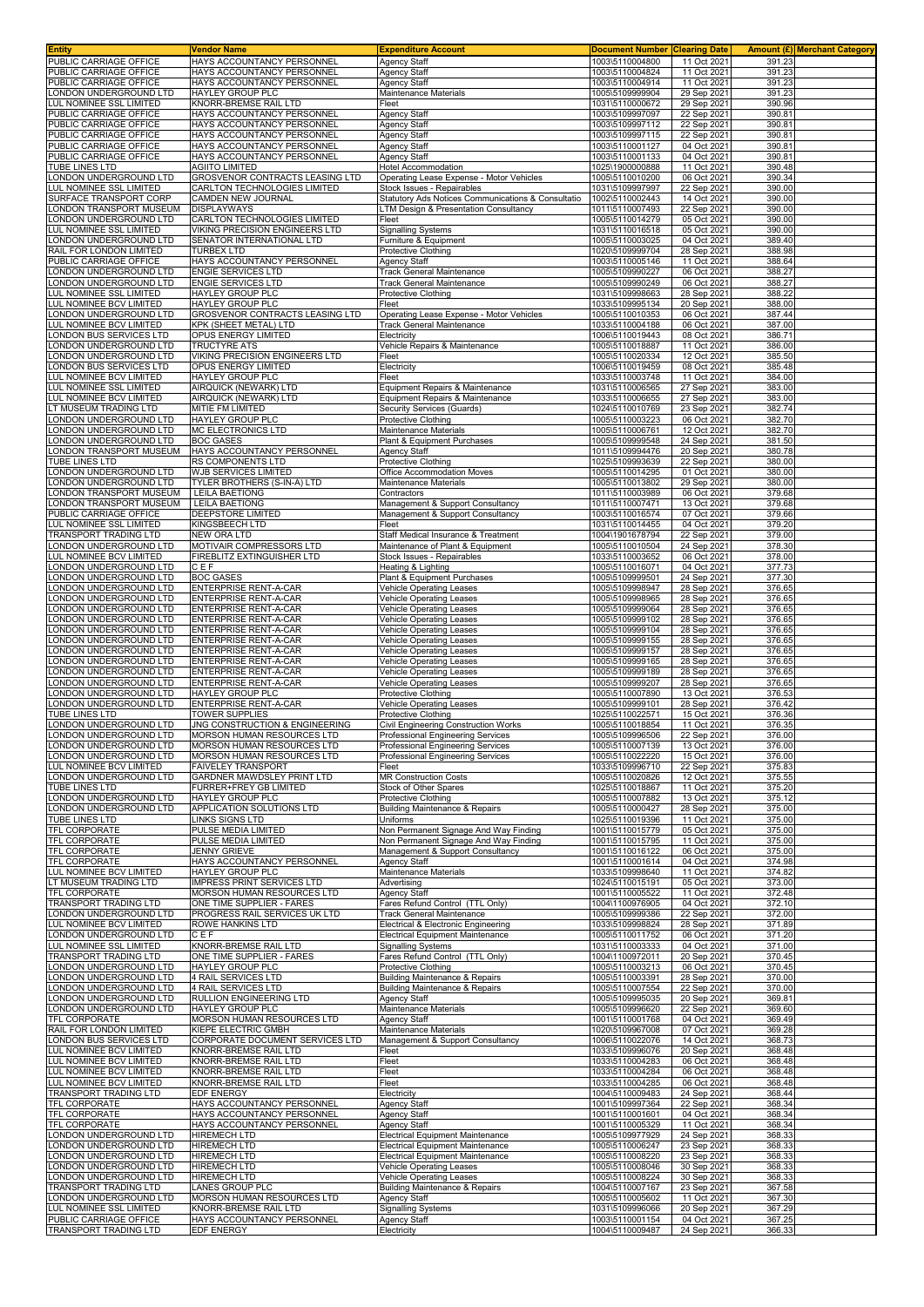| Entity                                                 | <b>Vendor Name</b>                                              | <b>Expenditure Account</b>                                                         | <b>Document Number</b>             | <b>Clearing Date</b><br>13 Oct 2021 |                  | <b>Amount (£) Merchant Category</b> |
|--------------------------------------------------------|-----------------------------------------------------------------|------------------------------------------------------------------------------------|------------------------------------|-------------------------------------|------------------|-------------------------------------|
| TRANSPORT TRADING LTD<br><b>FRANSPORT TRADING LTD</b>  | MR J & MRS R PATEL T/A J&R NEWSAGEN<br>EDF ENERGY               | Transys Control - TTL<br>Electricity                                               | 1004\1901679159<br>1004\5110008108 | 24 Sep 2021                         | 366.10<br>365.70 |                                     |
| ONDON UNDERGROUND LTD                                  | FIREBLITZ EXTINGUISHER LTD                                      | Fleet                                                                              | 1005\5110003650                    | 05 Oct 2021                         | 365.40           |                                     |
| ONDON UNDERGROUND LTD                                  | RS COMPONENTS LTD                                               | Maintenance Materials                                                              | 1005\5109996665                    | 22 Sep 2021                         | 365.34           |                                     |
| ONDON UNDERGROUND LTD<br>ONDON UNDERGROUND LTD         | <b>QUAY OFFICE FURNISHERS LTD</b><br>HAYLEY GROUP PLC           | Furniture & Equipment<br>Signalling Systems                                        | 1005\5110013953<br>1005\5109996625 | 01 Oct 2021<br>22 Sep 2021          | 365.00<br>365.00 |                                     |
| ONDON UNDERGROUND LTD                                  | BP OIL UK LIMITED                                               | Vehicle Running Costs                                                              | 1005\5110000320                    | 28 Sep 2021                         | 364.95           |                                     |
| ONDON UNDERGROUND LTD                                  | MORSON HUMAN RESOURCES LTD                                      | <b>Agency Staff</b>                                                                | 1005\5110001883                    | 04 Oct 2021                         | 364.59           |                                     |
| PUBLIC CARRIAGE OFFICE<br>ONDON UNDERGROUND LTD        | <b>RICHARD HOWELL</b><br>RULLION ENGINEERING LTD                | Legal Fees<br>Agency Staff                                                         | 1003\5110010492<br>1005\5110005802 | 24 Sep 2021<br>11 Oct 2021          | 364.00<br>362.79 |                                     |
| ONDON UNDERGROUND LTD                                  | RULLION ENGINEERING LTD                                         | Agency Staff                                                                       | 1005\5110005825                    | 11 Oct 2021                         | 362.79           |                                     |
| ONDON UNDERGROUND LTD.                                 | <b>ENTERPRISE RENT-A-CAR</b>                                    | <b>Vehicle Operating Leases</b>                                                    | 1005\5109999093                    | 28 Sep 2021                         | 362.15           |                                     |
| ONDON BUS SERVICES LTD<br>UL NOMINEE SSL LIMITED       | TRUEFORM ENGINEERING LTD<br><b>KNORR-BREMSE RAIL LTD</b>        | Maintenance Materials<br>Fleet                                                     | 1006\5110014084<br>1031\5109996072 | 01 Oct 2021<br>20 Sep 2021          | 361.80<br>361.62 |                                     |
| ONDON TRANSPORT MUSEUM                                 | HAYS ACCOUNTANCY PERSONNEL                                      | <b>Agency Staff</b>                                                                | 1011\5110005113                    | 11 Oct 2021                         | 361.50           |                                     |
| ONDON TRANSPORT MUSEUM.                                | HAYS ACCOUNTANCY PERSONNEL                                      | Agency Staff                                                                       | 1011\5110005335                    | 11 Oct 2021                         | 361.50           |                                     |
| ONDON UNDERGROUND LTD<br>ONDON UNDERGROUND LTD         | A&A ELECTRICAL DISTRIBUTORS LTD<br>PIRTEK WATFORD LTD           | Lift Maintenance<br>Maintenance Materials                                          | 1005\5110019355<br>1005\5110008069 | 12 Oct 2021<br>29 Sep 2021          | 361.40<br>361.22 |                                     |
| <b>TFL CORPORATE</b>                                   | CORPORATE DOCUMENT SERVICES LTD                                 | Printing For Customer Info Materials                                               | 1001\5110011141                    | 27 Sep 2021                         | 360.71           |                                     |
| ONDON UNDERGROUND LTD                                  | PID SYSTEMS LTD                                                 | <b>Building Maintenance &amp; Repairs</b>                                          | 1005\5110019221                    | 08 Oct 2021                         | 360.00           |                                     |
| ONDON UNDERGROUND LTD<br>SURFACE TRANSPORT CORP        | K&M IMPRESSIONS LIMITED<br>CAMDEN NEW JOURNAL                   | Stationery<br>Statutory Ads Notices Communications & Consultatio                   | 1005\5110012381<br>1002\5110021235 | 29 Sep 2021<br>13 Oct 2021          | 360.00<br>360.00 |                                     |
| ONDON UNDERGROUND LTD                                  | <b>FAIVELEY TRANSPORT</b>                                       | Fleet                                                                              | 1005\5109996387                    | 21 Sep 2021                         | 360.00           |                                     |
| ONDON UNDERGROUND LTD.                                 | <b>FAIVELEY TRANSPORT</b>                                       | Fleet                                                                              | 1005\5109996388                    | 21 Sep 2021                         | 360.00           |                                     |
| ONDON UNDERGROUND LTD<br>ONDON UNDERGROUND LTD         | <b>FAIVELEY TRANSPORT</b><br><b>FAIVELEY TRANSPORT</b>          | Fleet<br>Fleet                                                                     | 1005\5109999036<br>1005\5110004501 | 22 Sep 2021<br>06 Oct 2021          | 360.00<br>360.00 |                                     |
| ONDON UNDERGROUND LTD                                  | <b>FAIVELEY TRANSPORT</b>                                       | Fleet                                                                              | 1005\5110013943                    | 29 Sep 2021                         | 360.00           |                                     |
| ONDON UNDERGROUND LTD                                  | <b>FAIVELEY TRANSPORT</b>                                       | Fleet                                                                              | 1005\5110013954                    | 29 Sep 2021                         | 360.00           |                                     |
| ONDON UNDERGROUND LTD                                  | <b>FAIVELEY TRANSPORT</b>                                       | Fleet                                                                              | 1005\5110013960                    | 29 Sep 2021<br>21 Sep 2021          | 360.00<br>360.00 |                                     |
| UL NOMINEE SSL LIMITED<br>UL NOMINEE BCV LIMITED       | OTE PRECISION ENGINEERING (UK) LTD<br><b>WECS PRECISION LTD</b> | Fleet<br>Fleet                                                                     | 1031\5109999079<br>1033\5110014035 | 29 Sep 2021                         | 360.00           |                                     |
| ONDON UNDERGROUND LTD                                  | QUAY OFFICE FURNISHERS LTD                                      | Furniture & Equipment                                                              | 1005\5110007119                    | 21 Sep 2021                         | 359.50           |                                     |
| ONDON UNDERGROUND LTD                                  | HAYLEY GROUP PLC                                                | Protective Clothing                                                                | 1005\5110002652                    | 05 Oct 2021                         | 359.16           |                                     |
| ONDON UNDERGROUND LTD<br>TFL CORPORATE                 | HAYLEY GROUP PLC<br>CORPORATE DOCUMENT SERVICES LTD             | Protective Clothing<br>Printing For Customer Info Materials                        | 1005\5110003256<br>1001\5110020609 | 06 Oct 2021<br>12 Oct 2021          | 358.8'<br>358.74 |                                     |
| T MUSEUM TRADING LTD                                   | CENTRAL BOOKS                                                   | Purchase of Books for Resale                                                       | 1024\1900020162                    | 27 Sep 2021                         | 358.53           |                                     |
| ONDON UNDERGROUND LTD                                  | CITY SPRINT (UK) LTD                                            | Couriers                                                                           | 1005\1900219461                    | 07 Oct 2021                         | 358.36           |                                     |
| ONDON UNDERGROUND LTD<br>ONDON UNDERGROUND LTD         | RS COMPONENTS LTD<br><b>HAYLEY GROUP PLC</b>                    | Maintenance Materials<br>Protective Clothing                                       | 1005\5110007977<br>1005\5109996607 | 15 Oct 2021<br>22 Sep 2021          | 358.12<br>358.11 |                                     |
| ONDON BUS SERVICES LTD                                 | CORPORATE DOCUMENT SERVICES LTD                                 | Management & Support Consultancy                                                   | 1006\5110022085                    | 14 Oct 2021                         | 358.02           |                                     |
| <b>FRANSPORT TRADING LTD</b><br>PUBLIC CARRIAGE OFFICE | O2 UK LTD<br><b>NSL LIMITED</b>                                 | <b>Telephony Mobile</b><br><b>PCO Outsourced Services</b>                          | 1004\1901678848                    | 29 Sep 2021                         | 356.94<br>356.78 |                                     |
| ONDON UNDERGROUND LTD                                  | <b>GROSVENOR CONTRACTS LEASING LTD</b>                          | Operating Lease Expense - Motor Vehicles                                           | 1003\5110010830<br>1005\5110010340 | 28 Sep 2021<br>06 Oct 2021          | 356.34           |                                     |
| ONDON UNDERGROUND LTD                                  | GROSVENOR CONTRACTS LEASING LTD                                 | Vehicle Operating Leases                                                           | 1005\5110010399                    | 06 Oct 2021                         | 356.27           |                                     |
| ONDON UNDERGROUND LTD                                  | BROWNINGS ELECTRIC CO LTD                                       | <b>Electrical Equipment Maintenance</b>                                            | 1005\5110007564                    | 20 Sep 2021                         | 355.00           |                                     |
| UL NOMINEE BCV LIMITED<br>TFL CORPORATE                | COMECH METROLOGY<br><b>TOWER SUPPLIES</b>                       | <b>Track General Maintenance</b><br>Medical & First Aid Materials                  | 1033\5110014278<br>1001\5110013696 | 01 Oct 2021<br>01 Oct 2021          | 354.69<br>354.20 |                                     |
| T MUSEUM TRADING LTD                                   | JUST TRADE (UK) LTD                                             | LTM Purchase of Gifts for Resale                                                   | 1024\1900020222                    | 21 Sep 2021                         | 354.05           |                                     |
| UL NOMINEE BCV LIMITED                                 | ROWE HANKINS LTD                                                | Electrical & Electronic Engineering                                                | 1033\5109998852                    | 28 Sep 2021                         | 353.64           |                                     |
| ONDON UNDERGROUND LTD<br><u>UL NOMINEE SSL LIMITED</u> | CEF<br><b>HAYLEY GROUP PLC</b>                                  | <b>Electrical Equipment Maintenance</b><br><b>Signalling Systems</b>               | 1005\5110000381<br>1031\5110003750 | 22 Sep 2021<br>06 Oct 2021          | 353.35<br>352.50 |                                     |
| UL NOMINEE BCV LIMITED                                 | COMECH METROLOGY                                                | Track General Maintenance                                                          | 1033\5110005905                    | 24 Sep 2021                         | 350.69           |                                     |
| ONDON UNDERGROUND LTD                                  | O2 UK LTD                                                       | <b>Telephony Mobile</b>                                                            | 1005\5109996342                    | 22 Sep 2021                         | 350.57           |                                     |
| ONDON UNDERGROUND LTD<br><b>TFL CORPORATE</b>          | HAYLEY GROUP PLC<br><b>HELEN DICKENS</b>                        | Maintenance Materials<br>Staff Training                                            | 1005\5110006005<br>1001\5110012039 | 11 Oct 2021<br>29 Sep 2021          | 350.02<br>350.00 |                                     |
| TFL CORPORATE                                          | <b>HELEN DICKENS</b>                                            | Staff Training                                                                     | 1001\5110014957                    | 05 Oct 2021                         | 350.00           |                                     |
| TFL CORPORATE                                          | <b>HELEN DICKENS</b>                                            | <b>Staff Training</b>                                                              | 1001\5110016771                    | 06 Oct 2021                         | 350.00           |                                     |
| TFL CORPORATE<br>TRANSPORT TRADING LTD                 | <b>MARTIN AUSTIN</b><br>SSE PLC                                 | Staff Training<br>Electricity                                                      | 1001\5110020017<br>1004\1901678781 | 11 Oct 2021<br>27 Sep 2021          | 350.00<br>350.00 |                                     |
| TRANSPORT TRADING LTD                                  | QUAY OFFICE FURNISHERS LTD                                      | Furniture & Equipment                                                              | 1004\5110007118                    | 21 Sep 2021                         | 350.00           |                                     |
| ONDON UNDERGROUND LTD<br>TRANSPORT TRADING LTD         | MONO EUROPE LTD<br>LONDON BOROUGH OF NEWHAM                     | Furniture & Equipment<br>Caterers Service Charges                                  | 1005\5110019995                    | 12 Oct 2021                         | 350.00           |                                     |
| ONDON UNDERGROUND LTD                                  | CAPITA BUSINESS SERVICES LTD                                    | Maintenance of Telecommunications Equipment                                        | 1004\5109998821<br>1005\5109995513 | 22 Sep 2021<br>21 Sep 2021          | 350.00<br>350.00 |                                     |
| ONDON UNDERGROUND LTD                                  | CITY SPRINT (UK) LTD                                            | Couriers                                                                           | 1005\1900219249                    | 28 Sep 2021                         | 350.00           |                                     |
| <b>TFL CORPORATE</b>                                   | <b>VCCP GROUP LLP</b><br><b>VCCP GROUP LLP</b>                  | Production Artwork And Design For Marketing                                        | 1001\5110002595                    | 04 Oct 2021<br>04 Oct 2021          | 350.00<br>350.00 |                                     |
| TFL CORPORATE<br>TFL CORPORATE                         | SIMON GOOD                                                      | Radio TV Press Poster Cinema Airtime And Space<br>Management & Support Consultancy | 1001\5110002449<br>1001\5110018429 | 06 Oct 2021                         | 350.00           |                                     |
| DOCKLANDS LIGHT RAILWAY                                | ROYAL BOROUGH OF GREENWICH                                      | <b>Borough Services</b>                                                            | 1012\5109917865                    | 12 Oct 2021                         | 350.00           |                                     |
| ONDON UNDERGROUND LTD<br>LUL NOMINEE BCV LIMITED       | <b>FAIVELEY TRANSPORT</b><br>BRITISH MICA CO HOLDINGS LTD       | Fleet<br>Fleet                                                                     | 1005\5110002464<br>1033\5110002448 | 29 Sep 2021<br>28 Sep 2021          | 350.00<br>350.00 |                                     |
| LUL NOMINEE BCV LIMITED                                | BRITISH MICA CO HOLDINGS LTD                                    | Fleet                                                                              | 1033\5110002451                    | 28 Sep 2021                         | 350.00           |                                     |
| <b>UL NOMINEE BCV LIMITED</b>                          | <b>FAIVELEY TRANSPORT</b>                                       | Fleet                                                                              | 1033\5110002821                    | 04 Oct 2021                         | 350.00           |                                     |
| UL NOMINEE BCV LIMITED<br>LUL NOMINEE BCV LIMITED      | <b>FAIVELEY TRANSPORT</b><br><b>FAIVELEY TRANSPORT</b>          | Fleet<br>Fleet                                                                     | 1033\5110004646<br>1033\5110006509 | 06 Oct 2021<br>12 Oct 2021          | 350.00<br>350.00 |                                     |
| <b>UL NOMINEE BCV LIMITED</b>                          | <b>FAIVELEY TRANSPORT</b>                                       | Fleet                                                                              | 1033\5110008055                    | 13 Oct 2021                         | 350.00           |                                     |
| UL NOMINEE SSL LIMITED                                 | HAYLEY GROUP PLC                                                | <b>Signalling Systems</b>                                                          | 1031\5110003752                    | 06 Oct 2021                         | 349.86           |                                     |
| ONDON UNDERGROUND LTD<br>RAIL FOR LONDON LIMITED       | AVIS BUDGET UK LIMITED<br><b>HAYLEY GROUP PLC</b>               | <b>Vehicle Operating Leases</b><br>Vehicle Parts General                           | 1005\5109916030<br>1020\5110003757 | 01 Oct 2021<br>06 Oct 2021          | 348.55<br>348.50 |                                     |
| ONDON UNDERGROUND LTD                                  | <b>RIS</b>                                                      | <b>Electrical Equipment Maintenance</b>                                            | 1005\5110003365                    | 28 Sep 2021                         | 346.92           |                                     |
| ONDON UNDERGROUND LTD                                  | RS COMPONENTS LTD                                               | Maintenance Materials                                                              | 1005\5110000626                    | 01 Oct 2021                         | 346.72           |                                     |
| ONDON UNDERGROUND LTD<br>ONDON UNDERGROUND LTD         | <b>BWT UK LTD</b><br><b>EDENBECK</b>                            | <b>Caterers Service Charges</b><br>Building Maintenance & Repairs                  | 1005\1900219296<br>1005\5110020491 | 29 Sep 2021<br>12 Oct 2021          | 346.17<br>345.74 |                                     |
| ONDON UNDERGROUND LTD                                  | ACTON COMMERCIAL FACTORS LTD                                    | <b>Vehicle Operating Leases</b>                                                    | 1005\5110015217                    | 05 Oct 2021                         | 345.30           |                                     |
| ONDON TRANSPORT MUSEUM                                 | <b>ARTISAN PEOPLE</b>                                           | Agency Staff                                                                       | 1011\5109984504                    | 28 Sep 2021                         | 345.25           |                                     |
| TFL CORPORATE<br>ONDON UNDERGROUND LTD                 | SL TRAINING AND DEVELOPMENT<br>AUTOMATIC TEST SERVICES LTD      | <b>Staff Training</b><br>Building Maintenance & Repairs                            | 1001\5110011508<br>1005\5110008168 | 29 Sep 2021<br>13 Oct 2021          | 345.00<br>345.00 |                                     |
| ONDON UNDERGROUND LTD                                  | <b>HAYLEY GROUP PLC</b>                                         | Protective Clothing                                                                | 1005\5110003222                    | 06 Oct 2021                         | 345.00           |                                     |
| ONDON UNDERGROUND LTD                                  | CHAINSTREAM UK LTD                                              | Fleet                                                                              | 1005\5110009847                    | 22 Sep 2021                         | 345.00           |                                     |
| ONDON UNDERGROUND LTD<br>ONDON UNDERGROUND LTD         | CHAINSTREAM UK LTD<br>CHAINSTREAM UK LTD                        | Fleet<br>Fleet                                                                     | 1005\5110009860<br>1005\5110009863 | 22 Sep 2021<br>27 Sep 2021          | 345.00<br>345.00 |                                     |
| UL NOMINEE BCV LIMITED                                 | <b>WECS PRECISION LTD</b>                                       | Plant & Equipment Purchases                                                        | 1033\5110015224                    | 01 Oct 2021                         | 345.00           |                                     |
| UL NOMINEE SSL LIMITED                                 | KINGSBEECH LTD                                                  | Maintenance Materials                                                              | 1031\5110019985                    | 13 Oct 2021                         | 344.94           |                                     |
| LUL NOMINEE SSL LIMITED<br>ONDON UNDERGROUND LTD       | KNORR-BREMSE RAIL LTD<br>ALPHABET (GB) LIMITED                  | <b>Signalling Systems</b><br>Operating Lease Expense - Motor Vehicles              | 1031\5110000679<br>1005\5109991696 | 29 Sep 2021<br>11 Oct 2021          | 344.76<br>344.72 |                                     |
| TFL CORPORATE                                          | RS COMPONENTS LTD                                               | Maintenance Materials                                                              | 1001\5110000563                    | 30 Sep 2021                         | 344.69           |                                     |
| ONDON UNDERGROUND LTD                                  | HAYLEY GROUP PLC                                                | Protective Clothing                                                                | 1005\5110003745                    | 06 Oct 2021                         | 344.20<br>344.13 |                                     |
| ONDON UNDERGROUND LTD<br>RAIL FOR LONDON LIMITED       | <b>HAYLEY GROUP PLC</b><br>BT SERVICE AGILITY                   | Protective Clothing<br>Telephony Fixed                                             | 1005\5109999886<br>1020\5110006686 | 29 Sep 2021<br>30 Sep 2021          | 344.08           |                                     |
| TFL CORPORATE                                          | PULSE MEDIA LIMITED                                             | Non Permanent Signage And Way Finding                                              | 1001\5110015815                    | 06 Oct 2021                         | 343.75           |                                     |
| TFL CORPORATE                                          | PULSE MEDIA LIMITED                                             | Non Permanent Signage And Way Finding                                              | 1001\5110015867                    | 06 Oct 2021                         | 343.75           |                                     |
| LUL NOMINEE SSL LIMITED<br>UL NOMINEE SSL LIMITED      | NEEDS LTD<br>KNORR-BREMSE RAIL LTD                              | <b>Signalling Systems</b><br>Maintenance Materials                                 | 1031\5110007791<br>1031\5110003268 | 06 Oct 2021<br>04 Oct 2021          | 341.90<br>341.50 |                                     |
| ONDON UNDERGROUND LTD                                  | RYGOR COMMERCIALS LTD                                           | Vehicle Repairs & Maintenance                                                      | 1005\5110018094                    | 05 Oct 2021                         | 340.51           |                                     |
| TFL CORPORATE<br>ONDON TRANSPORT MUSEUM                | CORPORATE DOCUMENT SERVICES LTD<br><b>DISPLAYWAYS</b>           | Printing For Customer Info Materials<br>Purchase of Souvenirs for Resale           | 1001\5110022077<br>1011\5110015160 | 14 Oct 2021<br>05 Oct 2021          | 340.07<br>340.00 |                                     |
| ONDON UNDERGROUND LTD                                  | JAFCO TOOLS LTD                                                 | Maintenance Materials                                                              | 1005\5110021639                    | 14 Oct 2021                         | 340.00           |                                     |
| UL NOMINEE BCV LIMITED                                 | <b>HEGENSCHEIDT-MFD GMBH</b>                                    | Maintenance Materials                                                              | 1033\5109999000                    | 30 Sep 2021                         | 340.00           |                                     |
| TFL CORPORATE<br>TRANSPORT TRADING LTD                 | CORPORATE DOCUMENT SERVICES LTD<br>ONE TIME SUPPLIER - FARES    | Printing For Customer Info Materials<br>Fares Refund Control (TTL Only)            | 1001\5110006289<br>1004\1100978465 | 20 Sep 2021<br>08 Oct 2021          | 339.66<br>339.60 |                                     |
| TRANSPORT TRADING LTD                                  | ONE TIME SUPPLIER - FARES                                       | Fares Refund Control (TTL Only)                                                    | 1004\1100979039                    | 11 Oct 2021                         | 339.60           |                                     |
| ONDON BUS SERVICES LTD                                 | OPUS ENERGY LIMITED                                             | Electricity                                                                        | 1006\5110019460                    | 08 Oct 2021                         | 338.81           |                                     |
| LONDON TRANSPORT MUSEUM                                | HAYS ACCOUNTANCY PERSONNEL                                      | Agency Staff                                                                       | 1011\5109994579                    | 20 Sep 2021                         | 338.69           |                                     |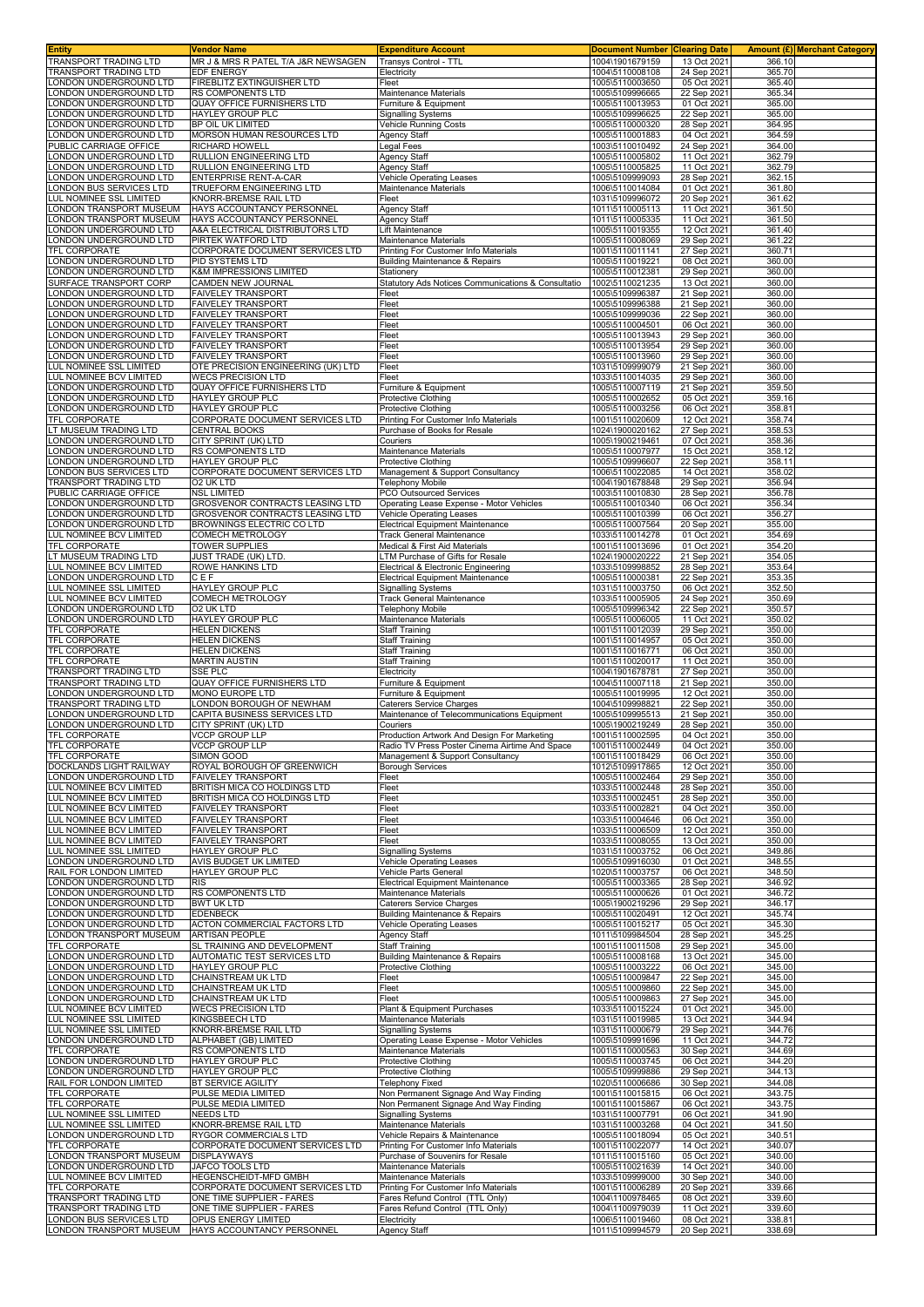| Entity                                                           | <b>Vendor Name</b>                                             | <b>Expenditure Account</b>                                                                               | <b>Document Number</b>             | <b>Clearing Date</b>       |                  | <b>Amount (£) Merchant Category</b> |
|------------------------------------------------------------------|----------------------------------------------------------------|----------------------------------------------------------------------------------------------------------|------------------------------------|----------------------------|------------------|-------------------------------------|
| ONDON UNDERGROUND LTD                                            | <b>HAYLEY GROUP PLC</b>                                        | Protective Clothing                                                                                      | 1005\5109998048                    | 22 Sep 2021                | 338.27           |                                     |
| ONDON UNDERGROUND LTD<br>ONDON UNDERGROUND LTD                   | <b>BANNER GROUP LIMITED</b><br><b>BANNER GROUP LIMITED</b>     | Computer Hardware<br>Computer Hardware                                                                   | 1005\5109995614<br>1005\5109999317 | 21 Sep 2021<br>29 Sep 2021 | 337.23<br>337.23 |                                     |
| ONDON UNDERGROUND LTD                                            | <b>BANNER GROUP LIMITED</b>                                    | Computer Hardware                                                                                        | 1005\5110002715                    | 05 Oct 2021                | 337.23           |                                     |
| ONDON UNDERGROUND LTD                                            | <b>BANNER GROUP LIMITED</b>                                    | <b>Computer Hardware</b>                                                                                 | 1005\5110003322                    | 06 Oct 2021                | 337.23           |                                     |
| ONDON BUS SERVICES LTD                                           | <b>BANNER GROUP LIMITED</b>                                    | Computer Hardware                                                                                        | 1006\5109998696                    | 28 Sep 2021                | 337.23           |                                     |
| SURFACE TRANSPORT CORP                                           | <b>EXCEL CONSTRUCTION</b>                                      | General Fees & Charges                                                                                   | 1002\1900069892                    | 29 Sep 2021                | 337.00           |                                     |
| ONDON UNDERGROUND LTD<br><b>UL NOMINEE BCV LIMITED</b>           | <b>HAYLEY GROUP PLC</b><br>LAWSONS (WHETSTONE) LTD             | Signalling Systems<br>Maintenance Materials                                                              | 1005\5109998635<br>1033\5110006666 | 28 Sep 2021<br>12 Oct 2021 | 336.80<br>336.80 |                                     |
| <b>FRANSPORT TRADING LTD</b>                                     | ONE TIME SUPPLIER - FARES                                      | Fares Refund Control (TTL Only)                                                                          | 1004\1100979926                    | 12 Oct 2021                | 336.20           |                                     |
| <b>DIAL A RIDE</b>                                               | HACKNEY COMMUNITY TRANSPORT                                    | <b>Operator Costs</b>                                                                                    | 1010\5109998862                    | 24 Sep 2021                | 336.09           |                                     |
| <b>UL NOMINEE BCV LIMITED</b>                                    | <b>KINGSBEECH LTD</b>                                          | Equipment Repairs & Maintenance                                                                          | 1033\5110007804                    | 22 Sep 2021                | 336.00           |                                     |
| <b>LUL NOMINEE SSL LIMITED</b>                                   | BOMBARDIER TRANSPORT UK                                        | Fleet                                                                                                    | 1031\5110006045                    | 11 Oct 2021                | 336.00           |                                     |
| <b>UL NOMINEE SSL LIMITED</b>                                    | ALSTOM TRANSPORT LTD<br>RICHMOND INTERIOR SUPPLIES LTD         | Fleet                                                                                                    | 1031\5110015662                    | 01 Oct 2021                | 336.00           |                                     |
| ONDON UNDERGROUND LTD<br>ONDON RIVER SERVICES LTD                | <b>BT SERVICE AGILITY</b>                                      | Professional Engineering Services<br>Telephony Fixed                                                     | 1005\5110015784<br>1007\1900002788 | 04 Oct 2021<br>01 Oct 2021 | 335.97<br>335.69 |                                     |
| ONDON UNDERGROUND LTD                                            | <b>PIRTEK</b>                                                  | Maintenance Materials                                                                                    | 1005\5110013878                    | 29 Sep 2021                | 335.26           |                                     |
| ONDON UNDERGROUND LTD                                            | <b>AECOM LTD</b>                                               | <b>Vehicle Operating Leases</b>                                                                          | 1005\5110007533                    | 22 Sep 2021                | 335.00           |                                     |
| <b>FEL CORPORATE</b>                                             | <b>MR HJ DAVID</b>                                             | Professional & Academic Fees - Employees                                                                 | 1001\3000039824                    | 15 Oct 2021                | 334.90           |                                     |
| ONDON UNDERGROUND LTD<br>ONDON UNDERGROUND LTD                   | <b>HAYLEY GROUP PLC</b><br><b>HAYLEY GROUP PLC</b>             | Protective Clothing<br>Protective Clothing                                                               | 1005\5109996615<br>1005\5109995564 | 22 Sep 2021<br>21 Sep 2021 | 334.22<br>334.18 |                                     |
| ONDON UNDERGROUND LTD.                                           | HAYLEY GROUP PLC                                               | Protective Clothing                                                                                      | 1005\5110002209                    | 04 Oct 2021                | 334.18           |                                     |
| <b>UL NOMINEE BCV LIMITED</b>                                    | <b>GBM SERVICES LTD</b>                                        | <b>Operational Cleaning</b>                                                                              | 1033\5110003879                    | 20 Sep 2021                | 333.91           |                                     |
| RAIL FOR LONDON LIMITED                                          | <b>TOWER SUPPLIES</b>                                          | Management & Support Consultancy                                                                         | 1020\5110010961                    | 29 Sep 2021                | 333.65           |                                     |
| ONDON UNDERGROUND LTD                                            | <b>ENGIE SERVICES LTD</b>                                      | <b>MR Construction Costs</b>                                                                             | 1005\5109993943                    | 28 Sep 2021                | 333.49           |                                     |
| UL NOMINEE SSL LIMITED<br>ONDON UNDERGROUND LTD                  | SEI INTERCONNECT PROD. (EUROPE) LTD<br><b>LANZ GROUP</b>       | Fleet<br>Non Recyclable Waste Disposal/Refuse Collection                                                 | 1031\5110004029<br>1005\5110011476 | 06 Oct 2021<br>27 Sep 2021 | 333.25<br>333.00 |                                     |
| ONDON TRANSPORT MUSEUM                                           | HAYS ACCOUNTANCY PERSONNEL                                     | Agency Staff                                                                                             | 1011\5110001242                    | 04 Oct 2021                | 332.58           |                                     |
| <b>FRANSPORT TRADING LTD</b>                                     | ONE TIME SUPPLIER - FARES                                      | Fares Refund Control (TTL Only)                                                                          | 1004\1100975271                    | 29 Sep 2021                | 332.20           |                                     |
| <b>DIAL A RIDE</b>                                               | HACKNEY COMMUNITY TRANSPORT                                    | Operator Costs                                                                                           | 1010\5110003611                    | 04 Oct 2021                | 332.01           |                                     |
| <b>TFL CORPORATE</b><br>DOCKLANDS LIGHT RAILWAY                  | CORPORATE DOCUMENT SERVICES LTD<br><b>CASTLE WATER LIMITED</b> | Printing For Customer Info Materials<br>Water                                                            | 1001\5110020639<br>1012\1900005215 | 12 Oct 2021                | 331.50<br>331.35 |                                     |
| ONDON UNDERGROUND LTD                                            | COMECH METROLOGY                                               | Track General Maintenance                                                                                | 1005\5110021221                    | 24 Sep 2021<br>15 Oct 2021 | 331.17           |                                     |
| ONDON UNDERGROUND LTD                                            | <b>BANNER GROUP LIMITED</b>                                    | Computer Hardware                                                                                        | 1005\5110006989                    | 13 Oct 2021                | 330.84           |                                     |
| TUBE LINES LTD                                                   | GOOD SKILLS TRAINING                                           | Staff Training                                                                                           | 1025\5110004114                    | 21 Sep 2021                | 330.65           |                                     |
| TUBE LINES LTD                                                   | <b>GOOD SKILLS TRAINING</b>                                    | <b>Staff Training</b>                                                                                    | 1025\5110015158                    | 05 Oct 2021                | 330.65           |                                     |
| SURFACE TRANSPORT CORP<br>SURFACE TRANSPORT CORP                 | CAMDEN NEW JOURNAL<br>CAMDEN NEW JOURNAL                       | Statutory Ads Notices Communications & Consultatio<br>Statutory Ads Notices Communications & Consultatio | 1002\5110002444<br>1002\5110013863 | 12 Oct 2021<br>30 Sep 2021 | 330.00<br>330.00 |                                     |
| SURFACE TRANSPORT CORP                                           | <b>CAMDEN NEW JOURNAL</b>                                      | Statutory Ads Notices Communications & Consultatio                                                       | 1002\5110018566                    | 14 Oct 2021                | 330.00           |                                     |
| SURFACE TRANSPORT CORP                                           | CAMDEN NEW JOURNAL                                             | Statutory Ads Notices Communications & Consultatio                                                       | 1002\5110021234                    | 13 Oct 2021                | 330.00           |                                     |
| ONDON UNDERGROUND LTD                                            | MOTIVAIR COMPRESSORS LTD                                       | Maintenance of Plant & Equipment                                                                         | 1005\5110011609                    | 29 Sep 2021                | 330.00           |                                     |
| ONDON UNDERGROUND LTD<br>ONDON TRANSPORT MUSEUM                  | RULLION ENGINEERING LTD<br><b>HANNAH DAISY</b>                 | Agency Staff<br>Management & Support Consultancy                                                         | 1005\5110002055<br>1011\5110002489 | 04 Oct 2021<br>04 Oct 2021 | 329.97<br>329.70 |                                     |
| ONDON UNDERGROUND LTD                                            | HAYLEY GROUP PLC                                               | Fleet                                                                                                    | 1005\5110007100                    | 13 Oct 2021                | 329.68           |                                     |
| RAIL FOR LONDON LIMITED                                          | RS COMPONENTS LTD                                              | Maintenance Materials                                                                                    | 1020\5110004372                    | 08 Oct 2021                | 328.90           |                                     |
| ONDON UNDERGROUND LTD                                            | RS COMPONENTS LTD                                              | Maintenance Materials                                                                                    | 1005\5110007994                    | 15 Oct 2021                | 328.80           |                                     |
| FRANSPORT TRADING LTD<br>ONDON UNDERGROUND LTD                   | <b>ENGIE SERVICES LTD</b><br><b>ENGIE SERVICES LTD</b>         | Fire and Safety Equipment<br>Fire and Safety Equipment                                                   | 1004\5109995505<br>1005\5109995493 | 20 Sep 2021<br>20 Sep 2021 | 328.12<br>328.12 |                                     |
| <b>TUBE LINES LTD</b>                                            | FURRER+FREY GB LIMITED                                         | <b>Traction Current</b>                                                                                  | 1025\5110011475                    | 29 Sep 2021                | 328.12           |                                     |
| ONDON UNDERGROUND LTD                                            | ARCHITECTURAL METAL CRAFTSMEN LTD                              | Fleet                                                                                                    | 1005\5110018084                    | 06 Oct 2021                | 328.00           |                                     |
| ONDON UNDERGROUND LTD                                            | AVIS BUDGET UK LIMITED                                         | <b>Vehicle Operating Leases</b>                                                                          | 1005\5109999442                    | 29 Sep 2021                | 327.60           |                                     |
| ONDON UNDERGROUND LTD<br>ONDON UNDERGROUND LTD                   | AVIS BUDGET UK LIMITED<br>AVIS BUDGET UK LIMITED               | <b>Vehicle Operating Leases</b><br>Vehicle Operating Leases                                              | 1005\5110000101<br>1005\5110000103 | 29 Sep 2021<br>29 Sep 2021 | 327.60<br>327.60 |                                     |
| ONDON UNDERGROUND LTD                                            | AVIS BUDGET UK LIMITED                                         | Vehicle Operating Leases                                                                                 | 1005\5110003697                    | 06 Oct 2021                | 327.60           |                                     |
| ONDON UNDERGROUND LTD                                            | AVIS BUDGET UK LIMITED                                         | <b>Vehicle Operating Leases</b>                                                                          | 1005\5110003901                    | 06 Oct 2021                | 327.60           |                                     |
| ONDON UNDERGROUND LTD                                            | AVIS BUDGET UK LIMITED                                         | Vehicle Operating Leases                                                                                 | 1005\5110003902                    | 06 Oct 2021                | 327.60           |                                     |
| ONDON UNDERGROUND LTD<br>ONDON UNDERGROUND LTD                   | AVIS BUDGET UK LIMITED<br>AVIS BUDGET UK LIMITED               | Vehicle Operating Leases<br>Vehicle Operating Leases                                                     | 1005\5110004638<br>1005\5110008094 | 06 Oct 2021<br>13 Oct 2021 | 327.60<br>327.60 |                                     |
| ONDON UNDERGROUND LTD                                            | AVIS BUDGET UK LIMITED                                         | <b>Vehicle Operating Leases</b>                                                                          | 1005\5110009521                    | 14 Oct 2021                | 327.60           |                                     |
| ONDON UNDERGROUND LTD                                            | AVIS BUDGET UK LIMITED                                         | Vehicle Operating Leases                                                                                 | 1005\5110009529                    | 14 Oct 2021                | 327.60           |                                     |
| ONDON UNDERGROUND LTD                                            | FIREBLITZ EXTINGUISHER LTD                                     | Fleet                                                                                                    | 1005\5110006767                    | 12 Oct 2021                | 327.60           |                                     |
| ONDON UNDERGROUND LTD<br><b>FEL CORPORATE</b>                    | A&A ELECTRICAL DISTRIBUTORS LTD<br>PRENAX LIMITED              | <b>Signalling Systems</b><br>Publications & Periodicals                                                  | 1005\5110005826<br>1001\5110016106 | 30 Sep 2021<br>06 Oct 2021 | 327.50<br>326.81 |                                     |
| ONDON UNDERGROUND LTD                                            | <b>MORSON HUMAN RESOURCES LTD</b>                              | Agency Staff                                                                                             | 1005\5109997607                    | 22 Sep 2021                | 326.61           |                                     |
| <b>DIAL A RIDE</b>                                               | <b>DABD</b>                                                    | <b>Operator Costs</b>                                                                                    | 1010\5110015670                    | 07 Oct 2021                | 326.20           |                                     |
| LUL NOMINEE BCV LIMITED<br><b>TRANSPORT TRADING LTD</b>          | <b>WECS PRECISION LTD</b>                                      | Plant & Equipment Purchases                                                                              | 1033\5110014054                    | 29 Sep 2021<br>24 Sep 2021 | 326.00           |                                     |
| ONDON UNDERGROUND LTD                                            | <b>EDF ENERGY</b><br>RS COMPONENTS LTD                         | Electricity<br>Maintenance Materials                                                                     | 1004\5110009489<br>1005\5110004310 | 07 Oct 2021                | 325.53<br>325.35 |                                     |
| <b>TUBE LINES LTD</b>                                            | <b>SIEMENS</b>                                                 | Electrical Equipment Maintenance                                                                         | 1025\5109995485                    | 20 Sep 2021                | 325.00           |                                     |
| ONDON UNDERGROUND LTD                                            | QUAY OFFICE FURNISHERS LTD                                     | Furniture & Equipment                                                                                    | 1005\5110011590                    | 29 Sep 2021                | 325.00           |                                     |
| ONDON UNDERGROUND LTD<br>T MUSEUM TRADING LTD.                   | 4 RAIL SERVICES LTD<br>NATIONAL MARITIME MUSEUM                | Maintenance Materials<br>LTM Purchase of Posters & Print Prods for Resale                                | 1005\5110010179<br>1024\1900019994 | 24 Sep 2021<br>08 Oct 2021 | 325.00<br>325.00 |                                     |
| T MUSEUM TRADING LTD                                             | NATIONAL MARITIME MUSEUM                                       | LTM Purchase of Posters & Print Prods for Resale                                                         | 1024\1900019995                    | 08 Oct 2021                | 325.00           |                                     |
| ONDON UNDERGROUND LTD                                            | AVIS BUDGET UK LIMITED                                         | Vehicle Operating Leases                                                                                 | 1005\5109995644                    | 21 Sep 2021                | 324.80           |                                     |
| ONDON UNDERGROUND LTD                                            | AVIS BUDGET UK LIMITED                                         | Vehicle Operating Leases                                                                                 | 1005\5109999699                    | 29 Sep 2021                | 324.80           |                                     |
| ONDON UNDERGROUND LTD                                            | AVIS BUDGET UK LIMITED                                         | <b>Vehicle Operating Leases</b>                                                                          | 1005\5109999717                    | 29 Sep 2021                | 324.80           |                                     |
| ONDON UNDERGROUND LTD<br>ONDON UNDERGROUND LTD                   | AVIS BUDGET UK LIMITED<br>AVIS BUDGET UK LIMITED               | <b>Vehicle Operating Leases</b><br>Vehicle Operating Leases                                              | 1005\5109999733<br>1005\5109999739 | 29 Sep 2021<br>29 Sep 2021 | 324.80<br>324.80 |                                     |
| ONDON UNDERGROUND LTD                                            | AVIS BUDGET UK LIMITED                                         | Vehicle Operating Leases                                                                                 | 1005\5109999745                    | 29 Sep 2021                | 324.80           |                                     |
| ONDON UNDERGROUND LTD                                            | AVIS BUDGET UK LIMITED                                         | Vehicle Operating Leases                                                                                 | 1005\5109999754                    | 29 Sep 2021                | 324.80           |                                     |
| UL NOMINEE SSL LIMITED<br>ONDON UNDERGROUND LTD                  | RS COMPONENTS LTD<br>RS COMPONENTS LTD                         | Maintenance Materials<br>Maintenance Materials                                                           | 1031\5110000621<br>1005\5110003285 | 01 Oct 2021<br>06 Oct 2021 | 324.55<br>324.45 |                                     |
| ONDON UNDERGROUND LTD                                            | <b>FUSION PEOPLE LIMITED</b>                                   | Agency Staff                                                                                             | 1005\5110009353                    | 24 Sep 2021                | 324.40           |                                     |
| ONDON UNDERGROUND LTD                                            | <b>FUSION PEOPLE LIMITED</b>                                   | Agency Staff                                                                                             | 1005\5110009359                    | 24 Sep 2021                | 324.40           |                                     |
| ONDON UNDERGROUND LTD                                            | <b>FUSION PEOPLE LIMITED</b>                                   | Agency Staff                                                                                             | 1005\5110017917                    | 08 Oct 2021                | 324.40           |                                     |
| <b>LUL NOMINEE BCV LIMITED</b><br><b>LUL NOMINEE BCV LIMITED</b> | KNORR-BREMSE RAIL LTD<br>KNORR-BREMSE RAIL LTD                 | Fleet<br>Fleet                                                                                           | 1033\5109996075<br>1033\5109996077 | 20 Sep 2021<br>20 Sep 2021 | 324.16<br>324.16 |                                     |
| <b>UL NOMINEE BCV LIMITED</b>                                    | KNORR-BREMSE RAIL LTD                                          | Fleet                                                                                                    | 1033\5109996078                    | 20 Sep 2021                | 324.16           |                                     |
| ONDON UNDERGROUND LTD                                            | MORSON HUMAN RESOURCES LTD                                     | Agency Staff                                                                                             | 1005\5109994779                    | 20 Sep 2021                | 324.08           |                                     |
| ONDON UNDERGROUND LTD                                            | MORSON HUMAN RESOURCES LTD                                     | <b>Agency Staff</b>                                                                                      | 1005\5109997602                    | 22 Sep 2021                | 324.08           |                                     |
| ONDON UNDERGROUND LTD<br>ONDON UNDERGROUND LTD                   | MORSON HUMAN RESOURCES LTD<br>MORSON HUMAN RESOURCES LTD       | Agency Staff<br>Agency Staff                                                                             | 1005\5110001780<br>1005\5110005566 | 04 Oct 2021<br>11 Oct 2021 | 324.08<br>324.08 |                                     |
| ONDON UNDERGROUND LTD                                            | MORSON HUMAN RESOURCES LTD                                     | <b>Agency Staff</b>                                                                                      | 1005\5110005591                    | 11 Oct 2021                | 324.08           |                                     |
| ONDON UNDERGROUND LTD                                            | <b>FUSION PEOPLE LIMITED</b>                                   | Agency Staff                                                                                             | 1005\5110009367                    | 24 Sep 2021                | 324.00           |                                     |
| LUL NOMINEE BCV LIMITED                                          | <b>HAYLEY GROUP PLC</b>                                        | Track General Maintenance                                                                                | 1033\5110004223                    | 11 Oct 2021                | 324.00           |                                     |
| <b>LUL NOMINEE BCV LIMITED</b><br>ONDON UNDERGROUND LTD          | <b>HAYLEY GROUP PLC</b><br><b>HAYLEY GROUP PLC</b>             | Track General Maintenance<br><b>Signalling Systems</b>                                                   | 1033\5110004224<br>1005\5110007904 | 11 Oct 2021<br>13 Oct 2021 | 324.00<br>324.00 |                                     |
| <b>TRANSPORT TRADING LTD</b>                                     | EDF ENERGY                                                     | Electricity                                                                                              | 1004\5110009490                    | 24 Sep 2021                | 323.87           |                                     |
| RAIL FOR LONDON LIMITED                                          | <b>TRAVIS PERKINS</b>                                          | Maintenance Materials                                                                                    | 1020\5110021664                    | 15 Oct 2021                | 323.70           |                                     |
| <b>LUL NOMINEE SSL LIMITED</b><br>ONDON UNDERGROUND LTD          | KNORR-BREMSE RAIL LTD<br>RS COMPONENTS LTD                     | Fleet<br>Maintenance Materials                                                                           | 1031\5109996064<br>1005\5110007992 | 20 Sep 2021<br>15 Oct 2021 | 323.19<br>322.63 |                                     |
| LUL NOMINEE BCV LIMITED                                          | PARKSIDE STEEL (STOCKHOLDERS)                                  | Track General Maintenance                                                                                | 1033\5109996779                    | 22 Sep 2021                | 322.45           |                                     |
| <b>UL NOMINEE BCV LIMITED</b>                                    | PARKSIDE STEEL (STOCKHOLDERS)                                  | Track General Maintenance                                                                                | 1033\5109996790                    | 22 Sep 2021                | 322.45           |                                     |
| ONDON UNDERGROUND LTD                                            | <b>HAYLEY GROUP PLC</b>                                        | Protective Clothing                                                                                      | 1005\5109996600                    | 22 Sep 2021                | 322.40           |                                     |
| DIAL A RIDE<br>DOCKLANDS LIGHT RAILWAY                           | ROBLETT ELECTRICAL<br>HAYLEY GROUP PLC                         | <b>Building Maintenance &amp; Repairs</b><br>Protective Clothing                                         | 1010\5110015263<br>1012\5110002203 | 07 Oct 2021<br>04 Oct 2021 | 322.10<br>321.41 |                                     |
| ONDON UNDERGROUND LTD                                            | RS COMPONENTS LTD                                              | Maintenance Materials                                                                                    | 1005\5110003304                    | 06 Oct 2021                | 320.88           |                                     |
| ONDON BUS SERVICES LTD                                           | <b>BWT UK LTD</b>                                              | Caterers Service Charges                                                                                 | 1006\1900046231                    | 29 Sep 2021                | 320.34           |                                     |
| <b>TRANSPORT TRADING LTD</b>                                     | QUAY OFFICE FURNISHERS LTD                                     | Furniture & Equipment                                                                                    | 1004\5110007723                    | 20 Sep 2021                | 320.00           |                                     |
| ONDON UNDERGROUND LTD<br><b>FRANSPORT TRADING LTD</b>            | <b>HAYLEY GROUP PLC</b><br><b>BRITISH GAS BUSINESS</b>         | Track General Maintenance<br>Electricity                                                                 | 1005\5109995133<br>1004\1901678156 | 20 Sep 2021<br>30 Sep 2021 | 320.00<br>319.85 |                                     |
| LONDON UNDERGROUND LTD                                           | <b>BANNER GROUP LIMITED</b>                                    | Computer Hardware                                                                                        | 1005\5110006026                    | 11 Oct 2021                | 319.77           |                                     |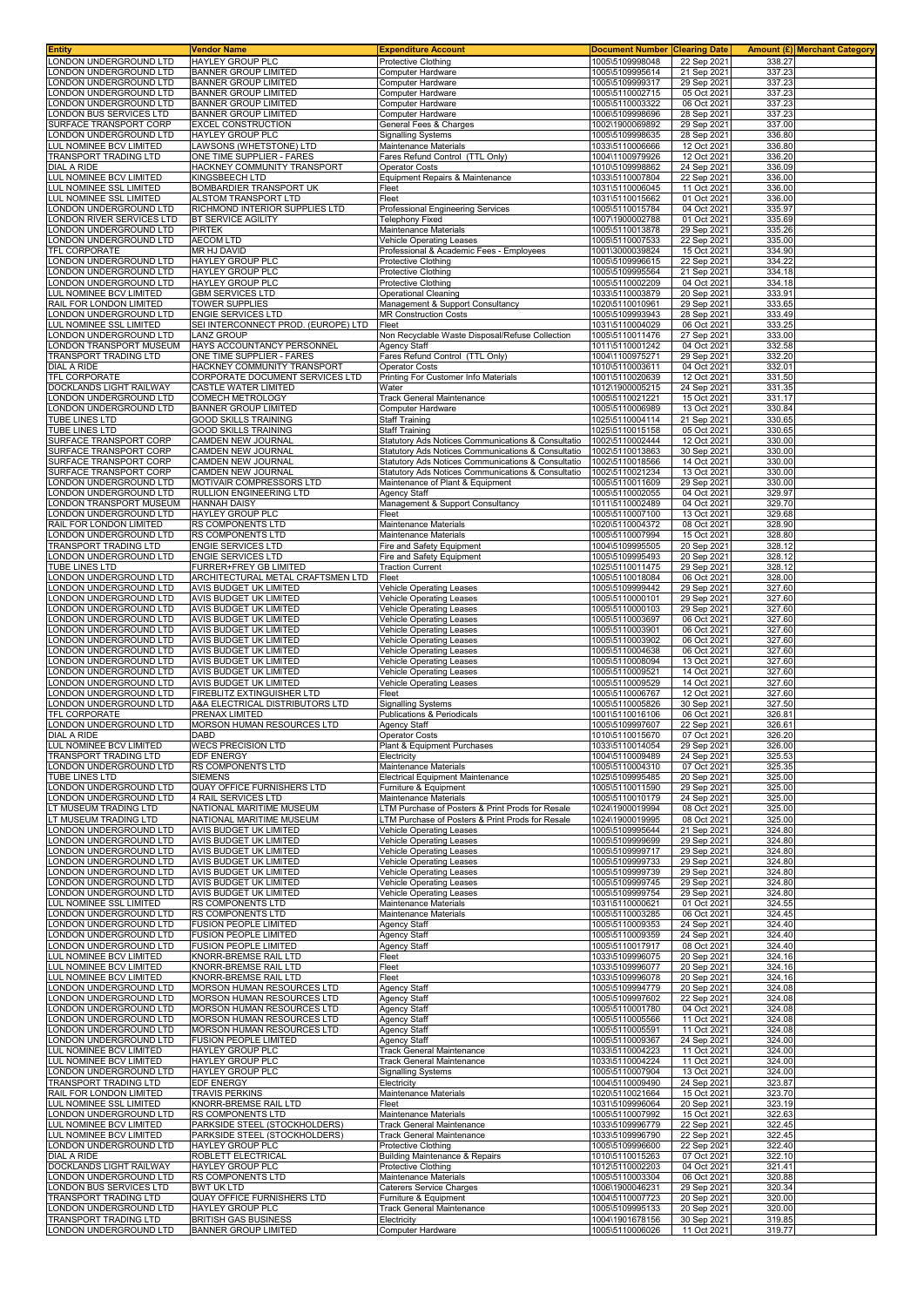| <b>Entity</b>                                          | Vendor Name                                                                  | <b>Expenditure Account</b>                                                       | <b>Document Number</b>             | <b>Clearing Date</b>       | Amount (£) Merchant Category |
|--------------------------------------------------------|------------------------------------------------------------------------------|----------------------------------------------------------------------------------|------------------------------------|----------------------------|------------------------------|
| LUL NOMINEE BCV LIMITED<br>ONDON UNDERGROUND LTD       | ROBERT PRINGLE ENGINEERS LTD<br><b>HAYLEY GROUP PLC</b>                      | Electrical & Electronic Engineering<br>Fleet                                     | 1033\5110006815<br>1005\5110003747 | 13 Oct 2021<br>06 Oct 202  | 319.75<br>319.50             |
| ONDON UNDERGROUND LTD                                  | <b>AGIITO LIMITED</b>                                                        | <b>Hotel Accommodation</b>                                                       | 1005\1900219408                    | 04 Oct 2021                | 319.20                       |
| ONDON UNDERGROUND LTD                                  | HAYLEY GROUP PLC                                                             | <b>Protective Clothing</b>                                                       | 1005\5109999877                    | 29 Sep 2021                | 318.86                       |
| ONDON TRANSPORT MUSEUM<br><b>FRANSPORT TRADING LTD</b> | <b>ISHWARI GIGA</b><br>SAFETY FIRST AID GROUP LTD                            | Purchase of Souvenirs for Resale<br><b>Building Maintenance &amp; Repairs</b>    | 1011\5110015252<br>1004\5110014501 | 05 Oct 2021<br>04 Oct 2021 | 318.66<br>318.28             |
| ONDON UNDERGROUND LTD                                  | <b>WECS PRECISION LTD</b>                                                    | Fleet                                                                            | 1005\5110013992                    | 29 Sep 2021                | 318.00                       |
| ONDON UNDERGROUND LTD                                  | RS COMPONENTS LTD                                                            | Maintenance Materials                                                            | 1005\5109996663                    | 22 Sep 202                 | 315.89                       |
| UL NOMINEE BCV LIMITED<br><b>TUBE LINES LTD</b>        | KPK (SHEET METAL) LTD<br>CEF                                                 | <b>Track General Maintenance</b><br>Electrical Equipment Maintenance             | 1033\5109999141<br>1040\5110018919 | 28 Sep 2021<br>07 Oct 2021 | 315.76<br>315.64             |
| ONDON UNDERGROUND LTD                                  | CORPORATE DOCUMENT SERVICES LTD                                              | Stationery                                                                       | 1005\5110011136                    | 27 Sep 2021                | 315.60                       |
| ONDON UNDERGROUND LTD                                  | MORSON HUMAN RESOURCES LTD                                                   | <b>Electrical Equipment Maintenance</b>                                          | 1005\5109999636                    | 29 Sep 2021                | 315.00                       |
| ONDON BUS SERVICES LTD<br>SURFACE TRANSPORT CORP       | MOBILE FLEETWASH UK LTD<br>O2 UK LTD                                         | Vehicle Cleaning<br>Radio Pagers                                                 | 1006\5110018865<br>1002\1900069882 | 07 Oct 2021<br>21 Sep 2021 | 315.00<br>315.00             |
| UL NOMINEE BCV LIMITED                                 | BRITISH MICA CO HOLDINGS LTD                                                 | Fleet                                                                            | 1033\5110002478                    | 28 Sep 2021                | 315.00                       |
| ONDON UNDERGROUND LTD.                                 | ABBEY PRECISION ENGINEERING<br>KIEPE ELECTRIC GMBH                           | Maintenance Materials                                                            | 1005\5109995413                    | 20 Sep 2021                | 315.00                       |
| RAIL FOR LONDON LIMITED<br>ONDON BUS SERVICES LTD      | MRS D NOEL                                                                   | Fleet<br>Furniture & Equipment                                                   | 1020\5109917738<br>1006\3000006972 | 01 Oct 2021<br>24 Sep 2021 | 314.20<br>314.17             |
| RAIL FOR LONDON LIMITED                                | CORPORATE DOCUMENT SERVICES LTD                                              | Statutory Ads Notices Communications & Consultatio                               | 1020\5110006322                    | 20 Sep 2021                | 314.15                       |
| <b>TFL CORPORATE</b><br><b>TFL CORPORATE</b>           | <b>CORPORATE DOCUMENT SERVICES LTD</b><br>CORPORATE DOCUMENT SERVICES LTD    | <b>Printing For Marketing Materials</b><br>Printing For Marketing Materials      | 1001\5110006290<br>1001\5110020622 | 20 Sep 2021<br>12 Oct 2021 | 314.15<br>314.15             |
| TFL CORPORATE                                          | CORPORATE DOCUMENT SERVICES LTD                                              | Printing For Marketing Materials                                                 | 1001\5110020641                    | 12 Oct 2021                | 314.15                       |
| SURFACE TRANSPORT CORP                                 | CORPORATE DOCUMENT SERVICES LTD                                              | Printing For Marketing Materials                                                 | 1002\5110006291                    | 20 Sep 2021                | 314.15                       |
| SURFACE TRANSPORT CORP<br>SURFACE TRANSPORT CORP       | CORPORATE DOCUMENT SERVICES LTD<br>CORPORATE DOCUMENT SERVICES LTD           | <b>Printing For Marketing Materials</b><br>Printing For Marketing Materials      | 1002\5110011156<br>1002\5110020646 | 27 Sep 2021<br>12 Oct 2021 | 314.15<br>314.15             |
| ONDON UNDERGROUND LTD                                  | <b>HAYLEY GROUP PLC</b>                                                      | Fleet                                                                            | 1005\5109998648                    | 28 Sep 2021                | 313.00                       |
| ONDON UNDERGROUND LTD                                  | <b>HAYLEY GROUP PLC</b>                                                      | Fleet                                                                            | 1005\5110006900                    | 13 Oct 2021                | 313.00                       |
| TRANSPORT TRADING LTD<br><b>TFL CORPORATE</b>          | ONE TIME SUPPLIER - FARES<br>PULSE MEDIA LIMITED                             | Fares Refund Control (TTL Only)<br>Non Permanent Signage And Way Finding         | 1004\1100977889<br>1001\5110015854 | 07 Oct 2021<br>06 Oct 2021 | 312.55<br>312.50             |
| RAIL FOR LONDON LIMITED                                | <b>JEWSON LTD</b>                                                            | Maintenance Materials                                                            | 1020\5109998579                    | 22 Sep 2021                | 312.50                       |
| TUBE LINES LTD<br>SURFACE TRANSPORT CORP               | HAYS ACCOUNTANCY PERSONNEL<br><b>SIEMENS</b>                                 | <b>Agency Staff</b>                                                              | 1040\5110001520<br>1002\5110007174 | 04 Oct 2021                | 311.85<br>311.70             |
| ONDON UNDERGROUND LTD                                  | <b>FUSION PEOPLE LIMITED</b>                                                 | <b>Traffic Signals</b><br><b>Agency Staff</b>                                    | 1005\5110017943                    | 29 Sep 2021<br>08 Oct 2021 | 311.38                       |
| <b>TFL CORPORATE</b>                                   | <b>CUTWEL LTD</b>                                                            | Maintenance Materials                                                            | 1001\5110014219                    | 04 Oct 2021                | 311.31                       |
| ONDON UNDERGROUND LTD<br>ONDON UNDERGROUND LTD         | COMPUTACENTER PLC<br>EBAC INDUSTRIAL PRODUCTS LIMITED                        | Computer Hardware<br>Fleet                                                       | 1005\5110000132<br>1005\5110007643 | 29 Sep 202<br>27 Sep 2021  | 311.20<br>311.00             |
| ONDON UNDERGROUND LTD                                  | VAN VYNCK ENVIRONMENTAL LTD                                                  | Equipment Repairs & Maintenance                                                  | 1005\5110008050                    | 04 Oct 2021                | 310.92                       |
| ONDON UNDERGROUND LTD                                  | VAN VYNCK ENVIRONMENTAL LTD                                                  | Equipment Repairs & Maintenance                                                  | 1005\5110008051                    | 04 Oct 2021                | 310.92                       |
| ONDON UNDERGROUND LTD<br>ONDON TRANSPORT MUSEUM        | SPEEDY HIRE DIRECT LTD<br>HAYS ACCOUNTANCY PERSONNEL                         | Plant & Equipment Purchases<br><b>Agency Staff</b>                               | 1005\5110002379<br>1011\5110005341 | 29 Sep 2021<br>11 Oct 2021 | 310.44<br>310.17             |
| ONDON UNDERGROUND LTD                                  | <b>ENTERPRISE RENT-A-CAR</b>                                                 | <b>Vehicle Operating Leases</b>                                                  | 1005\5109998846                    | 28 Sep 2021                | 310.00                       |
| ONDON UNDERGROUND LTD                                  | <b>ENTERPRISE RENT-A-CAR</b>                                                 | <b>Vehicle Operating Leases</b>                                                  | 1005\5109998966                    | 28 Sep 2021                | 310.00                       |
| ONDON UNDERGROUND LTD<br>ONDON UNDERGROUND LTD         | <b>ENTERPRISE RENT-A-CAR</b><br>ENTERPRISE RENT-A-CAR                        | <b>Vehicle Operating Leases</b><br>Vehicle Operating Leases                      | 1005\5109999154<br>1005\5109999171 | 28 Sep 2021<br>28 Sep 2021 | 310.00<br>310.00             |
| ONDON UNDERGROUND LTD                                  | <b>ENTERPRISE RENT-A-CAR</b>                                                 | <b>Vehicle Operating Leases</b>                                                  | 1005\5109999187                    | 28 Sep 2021                | 310.00                       |
| ONDON UNDERGROUND LTD                                  | <b>ENTERPRISE RENT-A-CAR</b>                                                 | <b>Vehicle Operating Leases</b>                                                  | 1005\5109999192                    | 28 Sep 2021                | 310.00                       |
| ONDON UNDERGROUND LTD<br>ONDON UNDERGROUND LTD         | <b>ENTERPRISE RENT-A-CAR</b><br><b>ENTERPRISE RENT-A-CAR</b>                 | <b>Vehicle Operating Leases</b><br>Vehicle Operating Leases                      | 1005\5109999195<br>1005\5109999198 | 28 Sep 2021<br>28 Sep 2021 | 310.00<br>310.00             |
| ONDON UNDERGROUND LTD                                  | <b>ENTERPRISE RENT-A-CAR</b>                                                 | Vehicle Operating Leases                                                         | 1005\5109999199                    | 28 Sep 2021                | 310.00                       |
| ONDON UNDERGROUND LTD<br>ONDON UNDERGROUND LTD         | ENTERPRISE RENT-A-CAR<br><b>ENTERPRISE RENT-A-CAR</b>                        | <b>Vehicle Operating Leases</b><br>Vehicle Operating Leases                      | 1005\5109999200<br>1005\5109999208 | 28 Sep 2021<br>28 Sep 2021 | 310.00<br>310.00             |
| ONDON UNDERGROUND LTD                                  | ENTERPRISE RENT-A-CAR                                                        | Vehicle Operating Leases                                                         | 1005\5109999210                    | 28 Sep 2021                | 310.00                       |
| ONDON UNDERGROUND LTD                                  | ENTERPRISE RENT-A-CAR                                                        | Vehicle Operating Leases                                                         | 1005\5109999216                    | 28 Sep 2021                | 310.00                       |
| ONDON RIVER SERVICES LTD<br>ONDON UNDERGROUND LTD      | <b>VGL</b><br>SAMUEL WILKES (ENGINEERING) LTD                                | Management & Support Consultancy<br>Fleet                                        | 1007\5110009864<br>1005\5110020566 | 22 Sep 2021<br>15 Oct 2021 | 310.00<br>310.00             |
| ONDON UNDERGROUND LTD                                  | CEF                                                                          | Heating & Lighting                                                               | 1005\5110016383                    | 13 Oct 2021                | 310.00                       |
| ONDON UNDERGROUND LTD                                  | <b>HAYLEY GROUP PLC</b>                                                      | Protective Clothing                                                              | 1005\5110007329                    | 13 Oct 2021                | 309.56                       |
| LUL NOMINEE SSL LIMITED<br>UL NOMINEE SSL LIMITED      | <b>HAYLEY GROUP PLC</b><br>RS COMPONENTS LTD                                 | <b>Stock of Fleet</b><br>Maintenance Materials                                   | 1031\5109996040<br>1031\5110004321 | 22 Sep 202<br>07 Oct 2021  | 309.30<br>309.17             |
| <b>UL NOMINEE BCV LIMITED</b>                          | ROBERT PRINGLE ENGINEERS LTD                                                 | Electrical & Electronic Engineering                                              | 1033\5110007248                    | 13 Oct 2021                | 309.00                       |
| ONDON TRANSPORT MUSEUM                                 | HAYS ACCOUNTANCY PERSONNEL                                                   | <b>Agency Staff</b>                                                              | 1011\5110005334                    | 11 Oct 2021                | 308.48                       |
| TUBE LINES LTD<br>ONDON TRANSPORT MUSEUM               | FURRER+FREY GB LIMITED<br><b>DHEVIA SHARMA</b>                               | <b>Traction Current</b><br>Management & Support Consultancy                      | 1025\5110011449<br>1011\5109995713 | 29 Sep 2021<br>21 Sep 2021 | 307.80<br>307.72             |
| ONDON TRANSPORT MUSEUM                                 | <b>DAISY HOWARTH</b>                                                         | Management & Support Consultancy                                                 | 1011\5110003925                    | 06 Oct 2021                | 307.72                       |
| TRANSPORT TRADING LTD                                  | <b>BRITISH GAS BUSINESS</b>                                                  | Electricity                                                                      | 1004\1901678695<br>1005\5110006414 | 24 Sep 2021<br>12 Oct 2021 | 307.56                       |
| LONDON UNDERGROUND LTD<br>SURFACE TRANSPORT CORP       | <b>HAYLEY GROUP PLC</b><br>SOUTH LONDON PRESS                                | <b>Protective Clothing</b><br>Statutory Ads Notices Communications & Consultatio | 1002\5110004597                    | 06 Oct 2021                | 307.42<br>307.20             |
| ONDON UNDERGROUND LTD.                                 | HAYLEY GROUP PLC                                                             | <b>Signalling Systems</b>                                                        | 1005\5109996056                    | 22 Sep 2021                | 306.81                       |
| TRANSPORT TRADING LTD<br>RAIL FOR LONDON LIMITED       | DAISY CORPORATE SERVICES TRADINGLTD Telephony Fixed<br><b>AGIITO LIMITED</b> | Staff Travel (Business Fares)                                                    | 1004\5110006844<br>1020\1900006430 | 13 Oct 2021<br>13 Oct 2021 | 306.76<br>306.40             |
| TFL CORPORATE                                          | DEEPSTORE LIMITED                                                            | Document Archive & Storage                                                       | 1001\5110016507                    | 06 Oct 2021                | 306.11                       |
| ONDON UNDERGROUND LTD                                  | <b>ENTERPRISE RENT-A-CAR</b>                                                 | <b>Vehicle Operating Leases</b>                                                  | 1005\5109998953                    | 28 Sep 2021                | 305.58                       |
| ONDON UNDERGROUND LTD<br>ONDON UNDERGROUND LTD         | ENTERPRISE RENT-A-CAR<br><b>ENTERPRISE RENT-A-CAR</b>                        | Vehicle Operating Leases<br>Vehicle Operating Leases                             | 1005\5109998960<br>1005\5109999096 | 28 Sep 2021<br>28 Sep 2021 | 305.58<br>305.58             |
| ONDON UNDERGROUND LTD                                  | ENTERPRISE RENT-A-CAR                                                        | Vehicle Operating Leases                                                         | 1005\5109999106                    | 28 Sep 2021                | 305.58                       |
| ONDON RIVER SERVICES LTD                               | SOUTHBANK CENTRE ENTERPRISES LTD                                             | <b>Building Maintenance &amp; Repairs</b>                                        | 1007\5109996435                    | 20 Sep 2021                | 305.46                       |
| ONDON UNDERGROUND LTD<br>ONDON UNDERGROUND LTD         | HAYLEY GROUP PLC<br>ZENITH VEHICLE CONTRACTS LIMITED                         | <b>Protective Clothing</b><br>Operating Lease Expense - Motor Vehicles           | 1005\5110002654<br>1005\5110000879 | 05 Oct 2021<br>28 Sep 2021 | 305.37<br>305.04             |
| ONDON UNDERGROUND LTD                                  | ZENITH VEHICLE CONTRACTS LIMITED                                             | Operating Lease Expense - Motor Vehicles                                         | 1005\5110000881                    | 28 Sep 2021                | 305.04                       |
| ONDON UNDERGROUND LTD<br>UL NOMINEE BCV LIMITED        | ZENITH VEHICLE CONTRACTS LIMITED<br>BRITISH MICA CO HOLDINGS LTD             | Operating Lease Expense - Motor Vehicles<br>Fleet                                | 1005\5110014869<br>1033\5110002465 | 04 Oct 2021<br>28 Sep 2021 | 305.04<br>305.00             |
| RAIL FOR LONDON LIMITED                                | <b>O2 UK LTD</b>                                                             | Radio Pagers                                                                     | 1020\1900006431                    | 21 Sep 2021                | 304.17                       |
| ONDON UNDERGROUND LTD                                  | BOMBARDIER TRANSPORT UK                                                      | Fleet                                                                            | 1005\5110007009                    | 13 Oct 2021                | 303.50                       |
| ONDON UNDERGROUND LTD<br>UL NOMINEE SSL LIMITED        | <b>RS COMPONENTS LTD</b><br>CEF                                              | Maintenance Materials<br><b>Electrical Equipment Maintenance</b>                 | 1005\5109993643<br>1031\5110016065 | 20 Sep 2021<br>06 Oct 2021 | 303.12<br>303.10             |
| UL NOMINEE SSL LIMITED                                 | KNORR-BREMSE RAIL LTD                                                        | Fleet                                                                            | 1031\5110007963                    | 13 Oct 2021                | 302.82                       |
| TRANSPORT TRADING LTD<br>ONDON UNDERGROUND LTD         | <b>QUAY OFFICE FURNISHERS LTD</b><br>RULLION ENGINEERING LTD                 | Furniture & Equipment<br>Agency Staff                                            | 1004\5110014537<br>1005\5109997878 | 04 Oct 2021<br>22 Sep 2021 | 302.50<br>302.33             |
| ONDON UNDERGROUND LTD                                  | <b>HAYLEY GROUP PLC</b>                                                      | <b>Signalling Systems</b>                                                        | 1005\5110003784                    | 06 Oct 2021                | 302.22                       |
| TRANSPORT TRADING LTD                                  | ONE TIME SUPPLIER - FARES                                                    | Fares Refund Control (TTL Only)                                                  | 1004\1100973510                    | 24 Sep 2021                | 301.35                       |
| ONDON UNDERGROUND LTD<br>SURFACE TRANSPORT CORP        | RS COMPONENTS LTD<br>TELENT TECHNOLOGY SERVICES LTD                          | Maintenance Materials<br><b>Traffic Signals</b>                                  | 1005\5110003293<br>1002\5110015852 | 06 Oct 2021<br>04 Oct 2021 | 301.32<br>300.52             |
| <b>TFL CORPORATE</b>                                   | <b>RS COMPONENTS LTD</b>                                                     | Maintenance Materials                                                            | 1001\5109999290                    | 29 Sep 2021                | 300.18                       |
| TFL CORPORATE                                          | HCA INTERNATIONAL LTD                                                        | <b>Medical Reports</b>                                                           | 1001\1900073726                    | 29 Sep 2021                | 300.00                       |
| <b>TFL CORPORATE</b><br>TFL CORPORATE                  | HCA INTERNATIONAL LTD<br>FARES S. HADDAD                                     | <b>Medical Reports</b><br><b>Medical Reports</b>                                 | 1001\1900073761<br>1001\1900073903 | 22 Sep 2021<br>11 Oct 2021 | 300.00<br>300.00             |
| <b>TFL CORPORATE</b>                                   | PAUL MCLOUGHLIN                                                              | Staff Awards & Commendations                                                     | 1001\1900073776                    | 23 Sep 2021                | 300.00                       |
| ONDON UNDERGROUND LTD                                  | <b>GARY CARTMER</b>                                                          | <b>Staff Entertainment</b>                                                       | 1005\1900219601                    | 06 Oct 2021                | 300.00                       |
| UL NOMINEE BCV LIMITED<br>TFL CORPORATE                | WJB SERVICES LIMITED<br><b>BESPOKE WELLBEING LTD</b>                         | Office Accommodation Moves<br>Management & Support Consultancy                   | 1033\5110018939<br>1001\5110014066 | 08 Oct 2021<br>30 Sep 2021 | 300.00<br>300.00             |
| ONDON TRANSPORT MUSEUM                                 | <b>BAYLEY FRANCOIS VERNAL</b>                                                | Management & Support Consultancy                                                 | 1011\5109996269                    | 22 Sep 2021                | 300.00                       |
| ONDON UNDERGROUND LTD<br>TFL CORPORATE                 | <b>EVERSHEDS</b><br>PAUL MACARTHUR LTD T/A SCCS                              | egal Fees<br><b>MR Construction Costs</b>                                        | 1005\5110020766<br>1001\5110019192 | 12 Oct 2021<br>08 Oct 2021 | 300.00<br>300.00             |
| LUL NOMINEE BCV LIMITED                                | HAYLEY GROUP PLC                                                             | Track General Maintenance                                                        | 1033\5110007910                    | 13 Oct 2021                | 300.00                       |
| <b>LUL NOMINEE SSL LIMITED</b>                         | PARKSIDE STEEL (STOCKHOLDERS)                                                | Fleet                                                                            | 1031\5109984854                    | 01 Oct 2021                | 300.00                       |
| LUL NOMINEE SSL LIMITED<br><b>TFL CORPORATE</b>        | SPRINT ENGINEERING & LUBE LTD<br>HAYS ACCOUNTANCY PERSONNEL                  | Signalling Systems<br><b>Agency Staff</b>                                        | 1031\5110008279<br>1001\5110001582 | 29 Sep 2021<br>04 Oct 2021 | 300.00<br>299.98             |
| LUL NOMINEE BCV LIMITED                                | TURNER TOOLS LTD INC BESCO IND.                                              | Equipment Repairs & Maintenance                                                  | 1033\5110020432                    | 13 Oct 2021                | 299.96                       |
| <b>UL NOMINEE BCV LIMITED</b>                          | HAMPSHIRE HOSE SERVICES LTD                                                  | Fleet                                                                            | 1033\5110010252                    | 27 Sep 2021                | 299.16                       |
| TFL CORPORATE<br>ONDON UNDERGROUND LTD                 | THE KNOWLEDGE ACADEMY LIMITED<br>ALPHABET (GB) LIMITED                       | Staff Training<br>Operating Lease Expense - Motor Vehicles                       | 1001\5109998915<br>1005\5109991711 | 28 Sep 2021<br>12 Oct 2021 | 299.00<br>298.84             |
| LONDON TRANSPORT MUSEUM                                | HAYS ACCOUNTANCY PERSONNEL                                                   | <b>Agency Staff</b>                                                              | 1011\5110005266                    | 11 Oct 2021                | 298.84                       |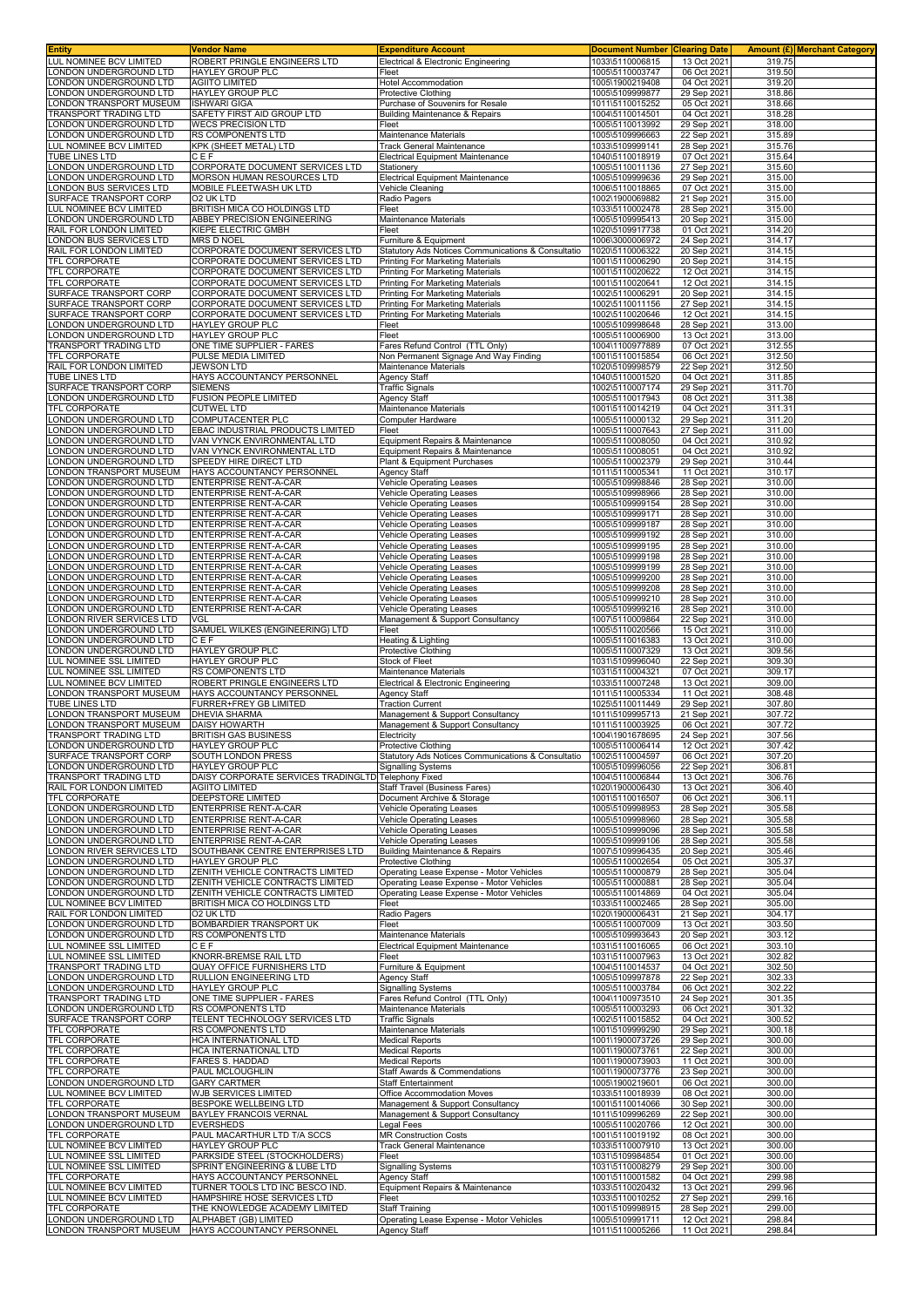| Entity                                             | Vendor Name                                                           | <b>Expenditure Account</b>                                                           | <b>Document Number Clearing Date</b> |                            | <b>Amount (£) Merchant Category</b> |
|----------------------------------------------------|-----------------------------------------------------------------------|--------------------------------------------------------------------------------------|--------------------------------------|----------------------------|-------------------------------------|
| ONDON UNDERGROUND LTD                              | ALPHABET (GB) LIMITED                                                 | Vehicle Repairs & Maintenance                                                        | 1005\5109991700                      | 11 Oct 2021                | 298.84                              |
| ONDON UNDERGROUND LTD<br>ONDON UNDERGROUND LTD     | ALPHABET (GB) LIMITED<br>ALPHABET (GB) LIMITED                        | Operating Lease Expense - Motor Vehicles<br>Operating Lease Expense - Motor Vehicles | 1005\5110010936<br>1005\5109991685   | 12 Oct 2021<br>11 Oct 2021 | 298.84<br>298.84                    |
| ONDON UNDERGROUND LTD                              | ALPHABET (GB) LIMITED                                                 | Operating Lease Expense - Motor Vehicles                                             | 1005\5109991704                      | 12 Oct 2021                | 298.84                              |
| ONDON UNDERGROUND LTD                              | ALPHABET (GB) LIMITED                                                 | Operating Lease Expense - Motor Vehicles                                             | 1005\5109991715                      | 12 Oct 2021                | 298.84                              |
| ONDON UNDERGROUND LTD                              | ALPHABET (GB) LIMITED                                                 | Operating Lease Expense - Motor Vehicles                                             | 1005\5110010810                      | 13 Oct 2021                | 298.84                              |
| ONDON UNDERGROUND LTD                              | ALPHABET (GB) LIMITED                                                 | Operating Lease Expense - Motor Vehicles                                             | 1005\5110010930                      | 12 Oct 2021                | 298.84                              |
| ONDON UNDERGROUND LTD                              | ALPHABET (GB) LIMITED                                                 | Operating Lease Expense - Motor Vehicles                                             | 1005\5110011006                      | 12 Oct 2021                | 298.84                              |
| ONDON UNDERGROUND LTD<br>SURFACE TRANSPORT CORP    | ALPHABET (GB) LIMITED<br><b>AGENTIS WORKWEAR LTD</b>                  | Operating Lease Expense - Motor Vehicles<br>Uniforms                                 | 1005\5110011021<br>1002\5110018957   | 13 Oct 2021<br>07 Oct 2021 | 298.84<br>298.56                    |
| RAIL FOR LONDON LIMITED                            | RS COMPONENTS LTD                                                     | Maintenance Materials                                                                | 1020\5110007970                      | 15 Oct 2021                | 298.22                              |
| ONDON UNDERGROUND LTD                              | <b>HAYLEY GROUP PLC</b>                                               | Fleet                                                                                | 1005\5110007916                      | 13 Oct 2021                | 298.13                              |
| TFL CORPORATE                                      | MR L DINNALL                                                          | Professional & Academic Fees - Employees                                             | 1001\3000039620                      | 24 Sep 2021                | 298.00                              |
| <b>TFL CORPORATE</b>                               | RS COMPONENTS LTD                                                     | Maintenance Materials                                                                | 1001\5110004312                      | 07 Oct 2021                | 297.83                              |
| ONDON UNDERGROUND LTD                              | <b>HAYLEY GROUP PLC</b>                                               | <b>Protective Clothing</b>                                                           | 1005\5109998669                      | 28 Sep 2021                | 297.70                              |
| TRANSPORT TRADING LTD<br>TRANSPORT TRADING LTD     | ONE TIME SUPPLIER - FARES<br>ONE TIME SUPPLIER - FARES                | Fares Refund Control (TTL Only)<br>Fares Refund Control (TTL Only)                   | 1004\1100975545<br>1004\1100978294   | 30 Sep 2021<br>08 Oct 2021 | 297.30<br>297.30                    |
| ONDON UNDERGROUND LTD                              | CITY SPRINT (UK) LTD                                                  | Couriers                                                                             | 1005\1900219202                      | 28 Sep 2021                | 297.11                              |
| ONDON UNDERGROUND LTD                              | GROSVENOR CONTRACTS LEASING LTD                                       | Vehicle Operating Leases                                                             | 1005\5110010296                      | 06 Oct 2021                | 297.08                              |
| ONDON UNDERGROUND LTD                              | L. S. INTERNATIONAL LIMITED                                           | Uniforms                                                                             | 1005\5110021632                      | 14 Oct 2021                | 296.64                              |
| ONDON UNDERGROUND LTD<br>ONDON UNDERGROUND LTD     | <b>COMECH METROLOGY</b><br>VALCO UK ENGINEERING LTD                   | <b>Track General Maintenance</b>                                                     | 1005\5110012367<br>1005\5109998512   | 29 Sep 2021<br>22 Sep 2021 | 296.50<br>296.50                    |
| <b>FRANSPORT TRADING LTD</b>                       | ONE TIME SUPPLIER - FARES                                             | <b>Signalling Systems</b><br>Fares Refund Control (TTL Only)                         | 1004\1100972054                      | 20 Sep 2021                | 296.10                              |
| UL NOMINEE BCV LIMITED                             | M MUSGROVE LTD                                                        | Electrical & Electronic Engineering                                                  | 1033\5110009810                      | 13 Oct 2021                | 295.50                              |
| <b>TFL CORPORATE</b>                               | INSIGHT DIRECT UK LIMITED                                             | Manage IT Services                                                                   | 1001\5110005870                      | 06 Oct 2021                | 295.42                              |
| ONDON UNDERGROUND LTD                              | ZENITH VEHICLE CONTRACTS LIMITED                                      | Operating Lease Expense - Motor Vehicles                                             | 1005\5109996311                      | 22 Sep 2021                | 295.20                              |
| <b>TUBE LINES LTD</b><br>DIAL A RIDE               | <b>MR NJ PICKUP</b><br>CARTER SECURITY LIMITED                        | <b>Staff Training</b><br><b>Security Equipment</b>                                   | 1040\3000000135<br>1010\5109999543   | 01 Oct 2021<br>29 Sep 2021 | 295.00<br>295.00                    |
| ONDON RIVER SERVICES LTD                           | <b>VGL</b>                                                            | Management & Support Consultancy                                                     | 1007\5110021244                      | 13 Oct 2021                | 295.00                              |
| <b>UL NOMINEE BCV LIMITED</b>                      | BRITISH MICA CO HOLDINGS LTD                                          | Fleet                                                                                | 1033\5110002417                      | 28 Sep 2021                | 295.00                              |
| ONDON UNDERGROUND LTD                              | RS COMPONENTS LTD                                                     | Maintenance Materials                                                                | 1005\5109996668                      | 22 Sep 2021                | 294.76                              |
| <b>FRANSPORT TRADING LTD</b>                       | <b>GRAYSONS HOSPITALITY LIMITED</b><br>RICHMOND INTERIOR SUPPLIES LTD | Caterers Service Charges                                                             | 1004\5110013963                      | 01 Oct 2021                | 294.7                               |
| ONDON UNDERGROUND LTD<br>UL NOMINEE SSL LIMITED    | ALSTOM TRANSPORT LTD                                                  | Professional Engineering Services<br><b>Signalling Systems</b>                       | 1005\5110018821<br>1031\5110015180   | 07 Oct 2021<br>01 Oct 2021 | 294.70<br>294.69                    |
| ONDON UNDERGROUND LTD                              | <b>HAYLEY GROUP PLC</b>                                               | <b>Protective Clothing</b>                                                           | 1005\5110007376                      | 13 Oct 2021                | 294.65                              |
| ONDON TRANSPORT MUSEUM                             | HAYS ACCOUNTANCY PERSONNEL                                            | Agency Staff                                                                         | 1011\5110005265                      | 11 Oct 2021                | 294.02                              |
| SURFACE TRANSPORT CORP                             | EMBASSY JOINERY AND REFURBISHMENT L                                   | General Fees & Charges                                                               | 1002\1900069893                      | 29 Sep 2021                | 294.00                              |
| ONDON UNDERGROUND LTD                              | <b>FUSION PEOPLE LIMITED</b>                                          | Agency Staff                                                                         | 1005\5110017829                      | 08 Oct 2021                | 293.98                              |
| ONDON UNDERGROUND LTD<br>ONDON UNDERGROUND LTD     | <b>FUSION PEOPLE LIMITED</b><br><b>FUSION PEOPLE LIMITED</b>          | <b>Agency Staff</b><br>Agency Staff                                                  | 1005\5110017846<br>1005\5110017855   | 08 Oct 2021<br>08 Oct 2021 | 293.98<br>293.64                    |
| <b>TRANSPORT TRADING LTD</b>                       | EDF ENERGY                                                            | Electricity                                                                          | 1004\5110008347                      | 24 Sep 2021                | 293.47                              |
| <b>FRANSPORT TRADING LTD</b>                       | <b>EDF ENERGY</b>                                                     | Electricity                                                                          | 1004\5110008350                      | 24 Sep 2021                | 293.47                              |
| ONDON UNDERGROUND LTD                              | <b>HAYLEY GROUP PLC</b>                                               | Maintenance Materials                                                                | 1005\5110002701                      | 05 Oct 2021                | 293.18                              |
| ONDON UNDERGROUND LTD                              | HAYLEY GROUP PLC                                                      | Protective Clothing                                                                  | 1005\5110007893                      | 13 Oct 2021<br>29 Sep 2021 | 293.17<br>293.00                    |
| ONDON UNDERGROUND LTD<br>ONDON UNDERGROUND LTD     | QUAY OFFICE FURNISHERS LTD<br>QUAY OFFICE FURNISHERS LTD              | Furniture & Equipment<br>Furniture & Equipment                                       | 1005\5110011548<br>1005\5110016594   | 06 Oct 2021                | 293.00                              |
| TFL CORPORATE                                      | <b>MR CL WINGHAM</b>                                                  | Professional & Academic Fees - Employees                                             | 1001\3000039696                      | 01 Oct 2021                | 292.90                              |
| ONDON UNDERGROUND LTD                              | MR BJ LANGHAM                                                         | Professional & Academic Fees - Employees                                             | 1005\3000093445                      | 15 Oct 2021                | 292.90                              |
| TFL CORPORATE                                      | CORPORATE DOCUMENT SERVICES LTD                                       | Printing For Customer Info Materials                                                 | 1001\5110020628                      | 12 Oct 2021                | 292.90                              |
| ONDON UNDERGROUND LTD<br>ONDON UNDERGROUND LTD     | MENDIP MEDIA GROUP LTD<br>JETWAY ASSOCIATES LTD                       | Management & Support Consultancy<br>Fleet                                            | 1005\5110006072<br>1005\5110006120   | 12 Oct 2021<br>06 Oct 2021 | 292.50<br>292.50                    |
| ONDON UNDERGROUND LTD                              | HAYLEY GROUP PLC                                                      | Protective Clothing                                                                  | 1005\5110002629                      | 05 Oct 2021                | 292.23                              |
| ONDON UNDERGROUND LTD                              | SOUTH EAST SUPPLIES LTD                                               | Plant & Equipment Purchases                                                          | 1005\5110021188                      | 13 Oct 2021                | 292.00                              |
| ONDON UNDERGROUND LTD                              | ZENITH VEHICLE CONTRACTS LIMITED                                      | Operating Lease Expense - Motor Vehicles                                             | 1005\5110000895                      | 28 Sep 2021                | 291.71<br>291.00                    |
| SURFACE TRANSPORT CORP<br>ONDON RIVER SERVICES LTD | WILKES AND SONS LIMITED<br>HC SLINGSBY PLC                            | General Fees & Charges<br>Building Maintenance & Repairs                             | 1002\1900069975<br>1007\5110018444   | 12 Oct 2021<br>08 Oct 2021 | 291.00                              |
| ONDON UNDERGROUND LTD                              | <b>KEYSIGHT TECHNOLOGIES UK LTD</b>                                   | Protective Clothing                                                                  | 1005\5110002605                      | 22 Sep 2021                | 290.50                              |
| ONDON UNDERGROUND LTD                              | MORSON HUMAN RESOURCES LTD                                            | Agency Staff                                                                         | 1005\5110005569                      | 11 Oct 2021                | 290.32                              |
| <b>TFL CORPORATE</b>                               | RS COMPONENTS LTD                                                     | Maintenance Materials                                                                | 1001\5109998189                      | 27 Sep 2021                | 290.32                              |
| ONDON UNDERGROUND LTD<br>TFL CORPORATE             | <b>AGIITO LIMITED</b><br>COMTEC CABLE ACCESSORIES LTD                 | Hotel Accommodation<br>Computer Hardware                                             | 1005\1900219134<br>1001\5110003434   | 20 Sep 2021<br>06 Oct 2021 | 290.28<br>290.10                    |
| TFL CORPORATE                                      | CAPITA BUSINESS SERVICES LTD                                          | Staff Training                                                                       | 1001\5110014670                      | 06 Oct 2021                | 290.00                              |
| TFL CORPORATE                                      | MISS AC SOLOMON                                                       | Professional & Academic Fees - Employees                                             | 1001\3000039700                      | 01 Oct 2021                | 290.00                              |
| TRANSPORT TRADING LTD                              | CLEARWATER TECHNOLOGY LIMITED                                         | Building Maintenance & Repairs                                                       | 1004\5110019193                      | 13 Oct 2021                | 290.00                              |
| SURFACE TRANSPORT CORP                             | <b>SKY HIGH PLC</b>                                                   | <b>Traffic Signals</b>                                                               | 1002\5109999410                      | 01 Oct 2021                | 290.00                              |
| LUL NOMINEE SSL LIMITED<br>ONDON UNDERGROUND LTD   | BOMBARDIER TRANSPORT UK<br><b>RS COMPONENTS LTD</b>                   | Fleet<br>Maintenance Materials                                                       | 1031\5110006047<br>1005\5110003300   | 11 Oct 2021<br>06 Oct 2021 | 290.00<br>289.44                    |
| ONDON TRANSPORT MUSEUM.                            | HAYS ACCOUNTANCY PERSONNEL                                            | <b>Agency Staff</b>                                                                  | 1011\5109997374                      | 22 Sep 2021                | 289.20                              |
| T MUSEUM TRADING LTD                               | ORCA BOOK SERVICES                                                    | Purchase of Books for Resale                                                         | 1024\1900020157                      | 22 Sep 2021                | 289.00                              |
| TFL CORPORATE                                      | <b>MATCHTECH GROUP PLC</b>                                            | Agency Staff                                                                         | 1001\5109994606                      | 20 Sep 2021                | 288.40                              |
| TFL CORPORATE                                      | <b>EVERSHEDS</b>                                                      | Legal Fees<br>Maintenance Materials                                                  | 1001\5110013850                      | 06 Oct 2021                | 288.00                              |
| UL NOMINEE SSL LIMITED<br>TRANSPORT TRADING LTD    | <b>HIGH MOTIVE LTD</b><br>ONE TIME SUPPLIER - FARES                   | Fares Refund Control (TTL Only)                                                      | 1031\5110022474<br>1004\1100980453   | 15 Oct 2021<br>14 Oct 2021 | 288.00<br>287.85                    |
| ONDON UNDERGROUND LTD                              | MITIE FM LIMITED                                                      | Security Services (Guards)                                                           | 1005\5110007853                      | 20 Sep 2021                | 287.06                              |
| ONDON UNDERGROUND LTD                              | MITIE FM LIMITED                                                      | Security Services (Guards)                                                           | 1005\5110010757                      | 23 Sep 2021                | 287.06                              |
| ONDON UNDERGROUND LTD                              | LIGHT GREEN POWER LIMITED                                             | Plant & Equipment Purchases                                                          | 1005\5110019777                      | 11 Oct 2021                | 286.27                              |
| ONDON UNDERGROUND LTD.<br>ONDON UNDERGROUND LTD    | <b>MORSON HUMAN RESOURCES LTD</b><br><b>BWT UK LTD</b>                | <b>Building Maintenance &amp; Repairs</b><br>Caterers Service Charges                | 1005\5110008039<br>1005\1900219294   | 13 Oct 2021<br>29 Sep 2021 | 286.00<br>285.67                    |
| DIAL A RIDE                                        | O2 UK LTD                                                             | Radio Pagers                                                                         | 1010\1900012264                      | 21 Sep 2021                | 285.40                              |
| UL NOMINEE SSL LIMITED                             | KINGSBEECH LTD                                                        | <b>Building Maintenance &amp; Repairs</b>                                            | 1031\5110009941                      | 27 Sep 2021                | 285.36                              |
| ONDON UNDERGROUND LTD                              | AVIS BUDGET UK LIMITED                                                | <b>Vehicle Operating Leases</b>                                                      | 1005\5109996145                      | 22 Sep 2021                | 285.32                              |
| ONDON UNDERGROUND LTD                              | AVIS BUDGET UK LIMITED                                                | Vehicle Operating Leases                                                             | 1005\5109996148                      | 22 Sep 2021                | 285.32                              |
| ONDON UNDERGROUND LTD<br>ONDON UNDERGROUND LTD     | AVIS BUDGET UK LIMITED<br>AVIS BUDGET UK LIMITED                      | <b>Vehicle Operating Leases</b><br>Vehicle Operating Leases                          | 1005\5109996153<br>1005\5109998229   | 22 Sep 2021<br>23 Sep 2021 | 285.32<br>285.32                    |
| ONDON UNDERGROUND LTD                              | AVIS BUDGET UK LIMITED                                                | <b>Vehicle Operating Leases</b>                                                      | 1005\5109998363                      | 22 Sep 2021                | 285.32                              |
| ONDON UNDERGROUND LTD                              | AVIS BUDGET UK LIMITED                                                | Vehicle Operating Leases                                                             | 1005\5109998389                      | 22 Sep 2021                | 285.32                              |
| ONDON UNDERGROUND LTD                              | AVIS BUDGET UK LIMITED                                                | <b>Vehicle Operating Leases</b>                                                      | 1005\5109998394                      | 22 Sep 2021                | 285.32                              |
| ONDON UNDERGROUND LTD                              | AVIS BUDGET UK LIMITED                                                | <b>Vehicle Operating Leases</b>                                                      | 1005\5109998408                      | 22 Sep 2021                | 285.32                              |
| ONDON UNDERGROUND LTD.<br>ONDON UNDERGROUND LTD    | AVIS BUDGET UK LIMITED<br>AVIS BUDGET UK LIMITED                      | <b>Vehicle Operating Leases</b><br><b>Vehicle Operating Leases</b>                   | 1005\5109998412<br>1005\5109998415   | 22 Sep 2021<br>22 Sep 2021 | 285.32<br>285.32                    |
| ONDON UNDERGROUND LTD.                             | AVIS BUDGET UK LIMITED                                                | <b>Vehicle Operating Leases</b>                                                      | 1005\5109999416                      | 29 Sep 2021                | 285.32                              |
| ONDON UNDERGROUND LTD                              | AVIS BUDGET UK LIMITED                                                | <b>Vehicle Operating Leases</b>                                                      | 1005\5109999424                      | 29 Sep 2021                | 285.32                              |
| ONDON UNDERGROUND LTD.                             | AVIS BUDGET UK LIMITED                                                | <b>Vehicle Operating Leases</b>                                                      | 1005\5109999428                      | 29 Sep 2021                | 285.32                              |
| ONDON UNDERGROUND LTD<br>ONDON UNDERGROUND LTD.    | AVIS BUDGET UK LIMITED<br>AVIS BUDGET UK LIMITED                      | <b>Vehicle Operating Leases</b><br><b>Vehicle Operating Leases</b>                   | 1005\5109999433<br>1005\5109999438   | 29 Sep 2021<br>29 Sep 2021 | 285.32<br>285.32                    |
| ONDON UNDERGROUND LTD                              | AVIS BUDGET UK LIMITED                                                | <b>Vehicle Operating Leases</b>                                                      | 1005\5109999445                      | 29 Sep 2021                | 285.32                              |
| ONDON UNDERGROUND LTD                              | AVIS BUDGET UK LIMITED                                                | <b>Vehicle Operating Leases</b>                                                      | 1005\5109999449                      | 29 Sep 2021                | 285.32                              |
| ONDON UNDERGROUND LTD                              | AVIS BUDGET UK LIMITED                                                | <b>Vehicle Operating Leases</b>                                                      | 1005\5110000099<br>1005\5110000105   | 29 Sep 2021                | 285.32<br>285.32                    |
| ONDON UNDERGROUND LTD<br>ONDON UNDERGROUND LTD     | AVIS BUDGET UK LIMITED<br>AVIS BUDGET UK LIMITED                      | Vehicle Operating Leases<br>Vehicle Operating Leases                                 | 1005\5110000798                      | 29 Sep 2021<br>29 Sep 2021 | 285.32                              |
| ONDON UNDERGROUND LTD                              | AVIS BUDGET UK LIMITED                                                | <b>Vehicle Operating Leases</b>                                                      | 1005\5110002907                      | 05 Oct 2021                | 285.32                              |
| ONDON UNDERGROUND LTD                              | AVIS BUDGET UK LIMITED                                                | <b>Vehicle Operating Leases</b>                                                      | 1005\5110002925                      | 05 Oct 2021                | 285.32                              |
| ONDON UNDERGROUND LTD<br>ONDON UNDERGROUND LTD.    | AVIS BUDGET UK LIMITED<br>AVIS BUDGET UK LIMITED                      | Vehicle Operating Leases<br>Vehicle Operating Leases                                 | 1005\5110002931<br>1005\5110002935   | 05 Oct 2021<br>05 Oct 2021 | 285.32<br>285.32                    |
| ONDON UNDERGROUND LTD                              | AVIS BUDGET UK LIMITED                                                | Vehicle Operating Leases                                                             | 1005\5110002938                      | 05 Oct 2021                | 285.32                              |
| ONDON UNDERGROUND LTD                              | AVIS BUDGET UK LIMITED                                                | Vehicle Operating Leases                                                             | 1005\5110002939                      | 05 Oct 2021                | 285.32                              |
| ONDON UNDERGROUND LTD                              | AVIS BUDGET UK LIMITED                                                | <b>Vehicle Operating Leases</b>                                                      | 1005\5110003693                      | 06 Oct 2021                | 285.32                              |
| ONDON UNDERGROUND LTD<br>ONDON UNDERGROUND LTD     | AVIS BUDGET UK LIMITED<br>AVIS BUDGET UK LIMITED                      | <b>Vehicle Operating Leases</b><br><b>Vehicle Operating Leases</b>                   | 1005\5110003694<br>1005\5110003695   | 06 Oct 2021<br>06 Oct 2021 | 285.32<br>285.32                    |
| ONDON UNDERGROUND LTD.                             | AVIS BUDGET UK LIMITED                                                | Vehicle Operating Leases                                                             | 1005\5110003696                      | 06 Oct 2021                | 285.32                              |
| ONDON UNDERGROUND LTD                              | AVIS BUDGET UK LIMITED                                                | <b>Vehicle Operating Leases</b>                                                      | 1005\5110003698                      | 06 Oct 2021                | 285.32                              |
| LONDON UNDERGROUND LTD                             | AVIS BUDGET UK LIMITED                                                | Vehicle Operating Leases                                                             | 1005\5110003700                      | 06 Oct 2021                | 285.32                              |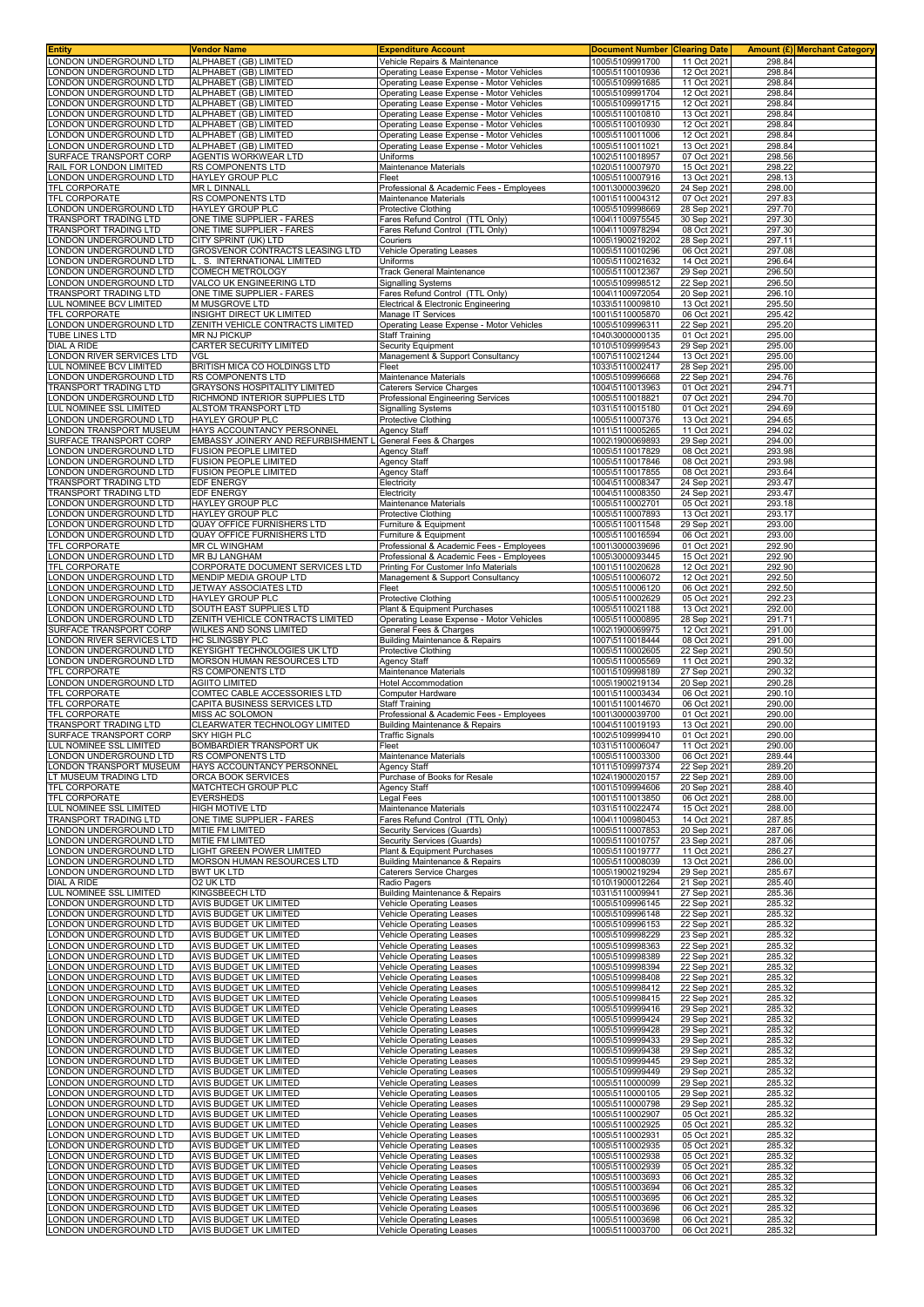| <b>Entity</b>                                          | Vendor Name                                                    | Expenditure Account                                                      | <b>Document Number</b>             | <b>Clearing Date</b>       |                  | Amount (£) Merchant Category |
|--------------------------------------------------------|----------------------------------------------------------------|--------------------------------------------------------------------------|------------------------------------|----------------------------|------------------|------------------------------|
| ONDON UNDERGROUND LTD<br>ONDON UNDERGROUND LTD         | AVIS BUDGET UK LIMITED<br>AVIS BUDGET UK LIMITED               | <b>Vehicle Operating Leases</b><br><b>Vehicle Operating Leases</b>       | 1005\5110003701<br>1005\5110003702 | 06 Oct 2021<br>06 Oct 2021 | 285.32<br>285.32 |                              |
| ONDON UNDERGROUND LTD                                  | AVIS BUDGET UK LIMITED                                         | Vehicle Operating Leases                                                 | 1005\5110003899                    | 06 Oct 2021                | 285.32           |                              |
| ONDON UNDERGROUND LTD                                  | AVIS BUDGET UK LIMITED                                         | <b>Vehicle Operating Leases</b>                                          | 1005\5110003903                    | 06 Oct 2021                | 285.32           |                              |
| ONDON UNDERGROUND LTD                                  | AVIS BUDGET UK LIMITED                                         | <b>Vehicle Operating Leases</b>                                          | 1005\5110003904                    | 06 Oct 2021                | 285.32           |                              |
| ONDON UNDERGROUND LTD                                  | AVIS BUDGET UK LIMITED                                         | Vehicle Operating Leases                                                 | 1005\5110003905                    | 06 Oct 2021                | 285.32           |                              |
| ONDON UNDERGROUND LTD<br>ONDON UNDERGROUND LTD         | AVIS BUDGET UK LIMITED<br>AVIS BUDGET UK LIMITED               | Vehicle Operating Leases<br>Vehicle Operating Leases                     | 1005\5110004636<br>1005\5110004637 | 06 Oct 2021<br>06 Oct 2021 | 285.32<br>285.32 |                              |
| ONDON UNDERGROUND LTD                                  | <b>AVIS BUDGET UK LIMITED</b>                                  | Vehicle Operating Leases                                                 | 1005\5110005208                    | 07 Oct 2021                | 285.32           |                              |
| ONDON UNDERGROUND LTD                                  | AVIS BUDGET UK LIMITED                                         | Vehicle Operating Leases                                                 | 1005\5110005426                    | 07 Oct 2021                | 285.32           |                              |
| ONDON UNDERGROUND LTD                                  | AVIS BUDGET UK LIMITED                                         | Vehicle Operating Leases                                                 | 1005\5110007143                    | 13 Oct 2021                | 285.32           |                              |
| ONDON UNDERGROUND LTD                                  | AVIS BUDGET UK LIMITED                                         | Vehicle Operating Leases                                                 | 1005\5110007644                    | 13 Oct 2021                | 285.32           |                              |
| ONDON UNDERGROUND LTD<br>ONDON UNDERGROUND LTD         | AVIS BUDGET UK LIMITED<br>AVIS BUDGET UK LIMITED               | Vehicle Operating Leases<br><b>Vehicle Operating Leases</b>              | 1005\5110009526<br>1005\5110009536 | 14 Oct 2021<br>14 Oct 2021 | 285.32<br>285.32 |                              |
| UL NOMINEE SSL LIMITED                                 | HAYLEY GROUP PLC                                               | Plant & Equipment Purchases                                              | 1031\5110003749                    | 06 Oct 2021                | 285.25           |                              |
| ONDON UNDERGROUND LTD                                  | <b>DISAB UK LTD</b>                                            | Fleet                                                                    | 1005\5110011484                    | 29 Sep 2021                | 285.04           |                              |
| UL NOMINEE BCV LIMITED                                 | BRITISH MICA CO HOLDINGS LTD                                   | Fleet                                                                    | 1033\5110002492                    | 28 Sep 2021                | 285.00           |                              |
| ONDON TRANSPORT MUSEUM<br>ONDON UNDERGROUND LTD        | HAYS ACCOUNTANCY PERSONNEL<br>RS COMPONENTS LTD                | Agency Staff<br>Maintenance Materials                                    | 1011\5110001542<br>1005\5110000657 | 04 Oct 2021<br>04 Oct 2021 | 284.38<br>284.20 |                              |
| ONDON UNDERGROUND LTD                                  | HAYLEY GROUP PLC                                               | Maintenance Materials                                                    | 1005\5110002215                    | 04 Oct 2021                | 284.09           |                              |
| ONDON BUS SERVICES LTD                                 | <b>ELLIOTT GROUP LTD</b>                                       | <b>Building Maintenance &amp; Repairs</b>                                | 1006\5110016022                    | 14 Oct 2021                | 283.80           |                              |
| ONDON UNDERGROUND LTD                                  | HAYLEY GROUP PLC                                               | Protective Clothing                                                      | 1005\5110002206                    | 04 Oct 2021                | 283.75           |                              |
| <b>FRANSPORT TRADING LTD</b><br>TRANSPORT TRADING LTD  | <b>GBM SERVICES LTD</b><br>DEEPSTORE LIMITED                   | Office Cleaning<br>Document Archive & Storage                            | 1004\5110007084<br>1004\5110016558 | 20 Sep 2021<br>06 Oct 2021 | 283.44<br>283.19 |                              |
| UL NOMINEE SSL LIMITED                                 | <b>SIEMENS</b>                                                 | Signalling Systems                                                       | 1031\5109998202                    | 22 Sep 2021                | 283.00           |                              |
| TRANSPORT TRADING LTD                                  | ONE TIME SUPPLIER - FARES                                      | Fares Refund Control (TTL Only)                                          | 1004\1100973288                    | 23 Sep 2021                | 282.90           |                              |
| ONDON UNDERGROUND LTD                                  | PABLON TOOLS LTD                                               | Building Maintenance & Repairs                                           | 1005\5110018963                    | 07 Oct 2021                | 282.54           |                              |
| TRANSPORT TRADING LTD                                  | SEVEN SAVIS LTD                                                | Staff Medical Insurance & Treatment                                      | 1004\1901678891<br>1033\5110005971 | 01 Oct 2021                | 282.00           |                              |
| UL NOMINEE BCV LIMITED<br>UL NOMINEE BCV LIMITED       | HAYLEY GROUP PLC<br>M MUSGROVE LTD                             | Fleet<br>Fleet                                                           | 1033\5110009812                    | 11 Oct 2021<br>13 Oct 2021 | 282.00<br>282.00 |                              |
| ONDON UNDERGROUND LTD                                  | <b>FUSION PEOPLE LIMITED</b>                                   | Agency Staff                                                             | 1005\5110009319                    | 24 Sep 2021                | 281.84           |                              |
| ONDON UNDERGROUND LTD                                  | FUSION PEOPLE LIMITED                                          | Agency Staff                                                             | 1005\5110013525                    | 01 Oct 2021                | 281.84           |                              |
| ONDON UNDERGROUND LTD                                  | FUSION PEOPLE LIMITED                                          | Agency Staff                                                             | 1005\5110017905                    | 08 Oct 2021                | 281.84           |                              |
| RANSPORT TRADING LTD<br>TRANSPORT TRADING LTD          | E-ON TRADING AS<br>EDF ENERGY                                  | Electricity<br>Electricity                                               | 1004\1901670151<br>1004\1901674914 | 08 Oct 2021<br>15 Oct 2021 | 281.79<br>281.74 |                              |
| UL NOMINEE SSL LIMITED                                 | HAYLEY GROUP PLC                                               | Fleet                                                                    | 1031\5109998038                    | 22 Sep 2021                | 281.47           |                              |
| TFL CORPORATE                                          | PULSE MEDIA LIMITED                                            | Non Permanent Signage And Way Finding                                    | 1001\5110015834                    | 11 Oct 2021                | 281.25           |                              |
| UL NOMINEE SSL LIMITED                                 | <b>SIEMENS</b>                                                 | <b>Signalling Systems</b>                                                | 1031\5109998204                    | 22 Sep 2021                | 281.10           |                              |
| SURFACE TRANSPORT CORP                                 | TELENT TECHNOLOGY SERVICES LTD                                 | <b>Traffic Signals</b>                                                   | 1002\5110006122                    | 23 Sep 2021                | 280.75           |                              |
| SURFACE TRANSPORT CORP<br><b>TRANSPORT TRADING LTD</b> | TELENT TECHNOLOGY SERVICES LTD<br><b>WJB SERVICES LIMITED</b>  | <b>Traffic Signals</b><br>Office Accommodation Moves                     | 1002\5110019313<br>1004\5110013817 | 08 Oct 2021<br>29 Sep 2021 | 280.75<br>280.50 |                              |
| RAIL FOR LONDON LIMITED                                | RS COMPONENTS LTD                                              | Maintenance Materials                                                    | 1020\5109998187                    | 27 Sep 2021                | 280.34           |                              |
| ONDON UNDERGROUND LTD                                  | CITY & GUILDS LONDON INSTITUTE                                 | Staff Training                                                           | 1005\5110007619                    | 13 Oct 2021                | 280.00           |                              |
| TFL CORPORATE                                          | <b>HCA</b>                                                     | <b>Medical Reports</b>                                                   | 1001\1900073854                    | 06 Oct 2021                | 280.00           |                              |
| ONDON UNDERGROUND LTD                                  | RYGOR COMMERCIALS LTD                                          | Vehicle Repairs & Maintenance                                            | 1005\5110018092                    | 06 Oct 2021                | 280.00           |                              |
| <b>FRANSPORT TRADING LTD</b><br>TRANSPORT TRADING LTD  | QUAY OFFICE FURNISHERS LTD<br>COMPUTACENTER PLC                | Furniture & Equipment<br>Manage IT Services                              | 1004\5110015129<br>1004\5109998740 | 05 Oct 2021<br>28 Sep 2021 | 280.00<br>280.00 |                              |
| <b>FRANSPORT TRADING LTD</b>                           | COMPUTACENTER PLC                                              | IT Consultancy                                                           | 1004\5109998744                    | 28 Sep 2021                | 280.00           |                              |
| ONDON UNDERGROUND LTD                                  | COMPUTACENTER PLC                                              | <b>IT Consultancy</b>                                                    | 1005\5109998742                    | 28 Sep 2021                | 280.00           |                              |
| UL NOMINEE BCV LIMITED                                 | BRITISH MICA CO HOLDINGS LTD                                   | Fleet                                                                    | 1033\5110002421                    | 28 Sep 2021                | 280.00           |                              |
| <b>UL NOMINEE BCV LIMITED</b><br>ONDON UNDERGROUND LTD | BRITISH MICA CO HOLDINGS LTD<br>FAZAKERLEY REWINDS LTD         | Fleet<br>Fleet                                                           | 1033\5110002429<br>1005\5109998811 | 28 Sep 2021<br>28 Sep 2021 | 280.00<br>280.00 |                              |
| ONDON UNDERGROUND LTD                                  | FAZAKERLEY REWINDS LTD                                         | Fleet                                                                    | 1005\5109998813                    | 28 Sep 2021                | 280.00           |                              |
| ONDON UNDERGROUND LTD                                  | FAZAKERLEY REWINDS LTD                                         | Fleet                                                                    | 1005\5109998827                    | 28 Sep 2021                | 280.00           |                              |
| ONDON UNDERGROUND LTD                                  | FAZAKERLEY REWINDS LTD                                         | Fleet                                                                    | 1005\5109998828                    | 28 Sep 2021                | 280.00           |                              |
| ONDON UNDERGROUND LTD                                  | FAZAKERLEY REWINDS LTD<br><b>FAZAKERLEY REWINDS LTD</b>        | Fleet                                                                    | 1005\5109998831                    | 28 Sep 2021                | 280.00           |                              |
| ONDON UNDERGROUND LTD<br>ONDON UNDERGROUND LTD         | FAZAKERLEY REWINDS LTD                                         | Fleet<br>Fleet                                                           | 1005\5109998834<br>1005\5110002829 | 28 Sep 2021<br>05 Oct 2021 | 280.00<br>280.00 |                              |
| ONDON UNDERGROUND LTD                                  | FAZAKERLEY REWINDS LTD                                         | Fleet                                                                    | 1005\5110002844                    | 05 Oct 2021                | 280.00           |                              |
| ONDON UNDERGROUND LTD                                  | <b>FAZAKERLEY REWINDS LTD</b>                                  | Fleet                                                                    | 1005\5110002847                    | 05 Oct 2021                | 280.00           |                              |
| ONDON UNDERGROUND LTD                                  | FAZAKERLEY REWINDS LTD                                         | Fleet                                                                    | 1005\5110002848                    | 05 Oct 2021                | 280.00           |                              |
| ONDON UNDERGROUND LTD<br>ONDON UNDERGROUND LTD         | <b>FAZAKERLEY REWINDS LTD</b><br><b>FAZAKERLEY REWINDS LTD</b> | Fleet<br>Fleet                                                           | 1005\5110002850<br>1005\5110002851 | 05 Oct 2021<br>05 Oct 2021 | 280.00<br>280.00 |                              |
| ONDON UNDERGROUND LTD                                  | <b>FAZAKERLEY REWINDS LTD</b>                                  | Fleet                                                                    | 1005\5110006503                    | 13 Oct 2021                | 280.00           |                              |
| ONDON UNDERGROUND LTD                                  | FAZAKERLEY REWINDS LTD                                         | Fleet                                                                    | 1005\5110006504                    | 13 Oct 2021                | 280.00           |                              |
| LONDON UNDERGROUND LTD                                 | FAZAKERLEY REWINDS LTD                                         | Fleet                                                                    | 1005\5110006505                    | 13 Oct 2021                | 280.00           |                              |
| ONDON UNDERGROUND LTD                                  | <b>FAZAKERLEY REWINDS LTD</b>                                  | Fleet                                                                    | 1005\5110006507                    | 13 Oct 2021<br>13 Oct 2021 | 280.00           |                              |
| ONDON UNDERGROUND LTD.<br>ONDON UNDERGROUND LTD        | FAZAKERLEY REWINDS LTD<br>FAZAKERLEY REWINDS LTD               | Fleet<br>Fleet                                                           | 1005\5110006508<br>1005\5110007021 | 13 Oct 2021                | 280.00<br>280.00 |                              |
| ONDON UNDERGROUND LTD                                  | <b>HAYLEY GROUP PLC</b>                                        | Fleet                                                                    | 1005\5110007965                    | 13 Oct 2021                | 280.00           |                              |
| UL NOMINEE SSL LIMITED                                 | ALSTOM TRANSPORT LTD                                           | Fleet                                                                    | 1031\5110015090                    | 01 Oct 2021                | 280.00           |                              |
| LUL NOMINEE BCV LIMITED                                | FAZAKERLEY REWINDS LTD                                         | Fleet                                                                    | 1033\5109996159                    | 22 Sep 2021                | 280.00           |                              |
| LUL NOMINEE BCV LIMITED<br>LUL NOMINEE BCV LIMITED     | <b>FAZAKERLEY REWINDS LTD</b><br>FAZAKERLEY REWINDS LTD        | Fleet<br>Fleet                                                           | 1033\5109996169<br>1033\5109996171 | 22 Sep 2021<br>22 Sep 2021 | 280.00<br>280.00 |                              |
| LUL NOMINEE BCV LIMITED                                | FAZAKERLEY REWINDS LTD                                         | Fleet                                                                    | 1033\5109996175                    | 22 Sep 2021                | 280.00           |                              |
| LUL NOMINEE BCV LIMITED                                | FAZAKERLEY REWINDS LTD                                         | Fleet                                                                    | 1033\5109996176                    | 22 Sep 2021                | 280.00           |                              |
| LUL NOMINEE BCV LIMITED                                | FAZAKERLEY REWINDS LTD                                         | Fleet                                                                    | 1033\5109996179                    | 22 Sep 2021                | 280.00           |                              |
| <b>TFL CORPORATE</b><br>ONDON UNDERGROUND LTD          | RS COMPONENTS LTD<br>POWERDAY PLC                              | Maintenance Materials<br>Non Recyclable Waste Disposal/Refuse Collection | 1001\5109998094<br>1005\5110003372 | 23 Sep 2021<br>28 Sep 2021 | 279.88<br>279.78 |                              |
| ONDON TRANSPORT MUSEUM                                 | HAYS ACCOUNTANCY PERSONNEL                                     | Agency Staff                                                             | 1011\5109994474                    | 20 Sep 2021                | 279.56           |                              |
| ONDON UNDERGROUND LTD                                  | ESSPEE FABRICATIONS LTD                                        | Fleet                                                                    | 1005\5110009888                    | 22 Sep 2021                | 279.56           |                              |
| ONDON UNDERGROUND LTD                                  | RS COMPONENTS LTD                                              | Fleet                                                                    | 1005\5109974540                    | 28 Sep 2021                | 279.49           |                              |
| ONDON UNDERGROUND LTD<br><b>TRANSPORT TRADING LTD</b>  | RS COMPONENTS LTD<br>ONE TIME SUPPLIER - FARES                 | Maintenance Materials<br>Fares Refund Control (TTL Only)                 | 1005\5110007940<br>1004\1100975003 | 14 Oct 2021<br>29 Sep 2021 | 279.40<br>279.20 |                              |
| UL NOMINEE SSL LIMITED                                 | KNORR-BREMSE RAIL LTD                                          | Fleet                                                                    | 1031\5110007998                    | 13 Oct 2021                | 279.00           |                              |
| ONDON UNDERGROUND LTD                                  | HAYLEY GROUP PLC                                               | Protective Clothing                                                      | 1005\5110006931                    | 13 Oct 2021                | 278.73           |                              |
| ONDON UNDERGROUND LTD                                  | AMAZON                                                         | <b>Protective Clothing</b>                                               | 1005\5110008119                    | 13 Oct 2021                | 278.72           |                              |
| ONDON UNDERGROUND LTD                                  | AMAZON                                                         | <b>Protective Clothing</b>                                               | 1005\5110008172                    | 13 Oct 2021                | 278.72           |                              |
| ONDON UNDERGROUND LTD<br>ONDON UNDERGROUND LTD         | CITY SPRINT (UK) LTD<br>CITY SPRINT (UK) LTD                   | Couriers<br>Couriers                                                     | 1005\1900219361<br>1005\1900219208 | 28 Sep 2021<br>28 Sep 2021 | 278.68<br>278.26 |                              |
| UL NOMINEE SSL LIMITED                                 | KPK (SHEET METAL) LTD                                          | <b>Signalling Systems</b>                                                | 1031\5109993211                    | 22 Sep 2021                | 278.00           |                              |
| LT MUSEUM TRADING LTD                                  | THE LONDON TOY COMPANY                                         | LTM Purchase of Gifts for Resale                                         | 1024\1900020201                    | 27 Sep 2021                | 277.20           |                              |
| LUL NOMINEE BCV LIMITED                                | <b>HAYLEY GROUP PLC</b>                                        | <b>Maintenance Materials</b>                                             | 1033\5110006903                    | 13 Oct 2021                | 277.11           |                              |
| RAIL FOR LONDON LIMITED<br>TRANSPORT TRADING LTD       | <b>BANNER GROUP LIMITED</b><br>ONE TIME SUPPLIER - FARES       | Caterers Service Charges<br>Fares Refund Control (TTL Only)              | 1020\5110003305<br>1004\1100980992 | 06 Oct 2021<br>15 Oct 2021 | 277.07<br>276.90 |                              |
| ONDON UNDERGROUND LTD                                  | HAYLEY GROUP PLC                                               | Fleet                                                                    | 1005\5110007389                    | 13 Oct 2021                | 276.28           |                              |
| LUL NOMINEE SSL LIMITED                                | BOMBARDIER TRANSPORT UK                                        | Stock Issues - Repairables                                               | 1031\5110003344                    | 06 Oct 2021                | 275.00           |                              |
| <b>UL NOMINEE SSL LIMITED</b>                          | BRITISH MICA CO HOLDINGS LTD                                   | Signalling Systems                                                       | 1031\5110002426                    | 28 Sep 2021                | 275.00           |                              |
| LUL NOMINEE SSL LIMITED                                | TYLER BROTHERS (S-IN-A) LTD                                    | Signalling Systems                                                       | 1031\5110010841                    | 27 Sep 2021                | 275.00           |                              |
| LUL NOMINEE BCV LIMITED<br>TRANSPORT TRADING LTD       | <b>WECS PRECISION LTD</b><br>QUAY OFFICE FURNISHERS LTD        | Plant & Equipment Purchases<br>Furniture & Equipment                     | 1033\5110015254<br>1004\5110018666 | 01 Oct 2021<br>11 Oct 2021 | 274.32<br>274.00 |                              |
| ONDON UNDERGROUND LTD                                  | FUSION PEOPLE LIMITED                                          | Agency Staff                                                             | 1005\5110013406                    | 01 Oct 2021                | 273.71           |                              |
| ONDON UNDERGROUND LTD                                  | FUSION PEOPLE LIMITED                                          | Agency Staff                                                             | 1005\5110013418                    | 01 Oct 2021                | 273.71           |                              |
| ONDON UNDERGROUND LTD                                  | GROSVENOR CONTRACTS LEASING LTD                                | Operating Lease Expense - Motor Vehicles                                 | 1005\5110010263                    | 06 Oct 2021                | 273.63           |                              |
| ONDON UNDERGROUND LTD<br>RAIL FOR LONDON LIMITED       | FUSION PEOPLE LIMITED<br>MORSON HUMAN RESOURCES LTD            | <b>Agency Staff</b><br>Agency Staff                                      | 1005\5110013422<br>1020\5110001776 | 01 Oct 2021<br>04 Oct 2021 | 273.39<br>273.10 |                              |
| ONDON UNDERGROUND LTD                                  | PRV ENGINEERING LTD                                            | Fleet                                                                    | 1005\5110012307                    | 12 Oct 2021                | 273.00           |                              |
| RAIL FOR LONDON LIMITED                                | <b>FUSION PEOPLE LIMITED</b>                                   | Agency Staff                                                             | 1020\5110017861                    | 08 Oct 2021                | 272.88           |                              |
| ONDON UNDERGROUND LTD                                  | ASHURST LLP                                                    | Legal Fees                                                               | 1005\5110004025                    | 05 Oct 2021                | 272.80           |                              |
| ONDON BUS SERVICES LTD                                 | <b>LOGISTICS UK</b>                                            | Management & Support Consultancy                                         | 1006\5110005856                    | 29 Sep 2021                | 272.50           |                              |
| ONDON UNDERGROUND LTD<br>LONDON UNDERGROUND LTD        | CITY SPRINT (UK) LTD<br>MORSON HUMAN RESOURCES LTD             | Couriers<br><b>Agency Staff</b>                                          | 1005\1900219321<br>1005\5109994760 | 28 Sep 2021<br>20 Sep 2021 | 272.36<br>272.19 |                              |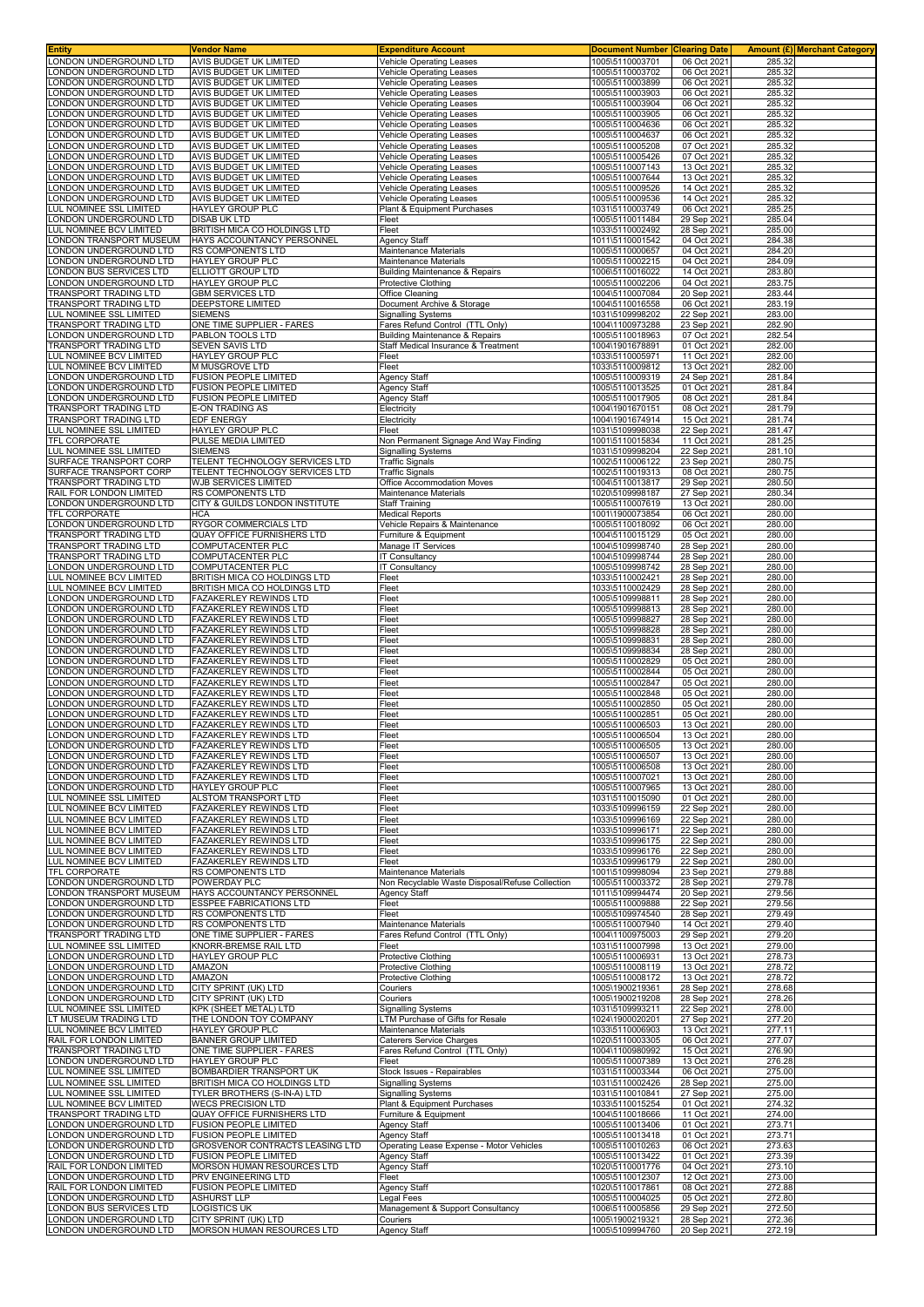| <b>Entity</b>                                         | <b>Vendor Name</b>                                                           | <b>Expenditure Account</b>                                                     | <b>Document Number</b>             | <b>Clearing Date</b>       |                  | <b>Amount (£) Merchant Category</b> |
|-------------------------------------------------------|------------------------------------------------------------------------------|--------------------------------------------------------------------------------|------------------------------------|----------------------------|------------------|-------------------------------------|
| RAIL FOR LONDON LIMITED<br>TRANSPORT TRADING LTD      | <b>BANNER GROUP LIMITED</b><br>SIMPLY WASTE SOLUTIONS                        | Stationerv<br>Maintenance of Plant & Equipment                                 | 1020\5110003306<br>1004\5110018342 | 06 Oct 2021<br>07 Oct 2021 | 271.88<br>271.70 |                                     |
| <b>LUL NOMINEE SSL LIMITED</b>                        | BOMBARDIER TRANSPORT UK                                                      | Fleet                                                                          | 1031\5109998706                    | 28 Sep 2021                | 271.65           |                                     |
| ONDON UNDERGROUND LTD                                 | <b>HAYLEY GROUP PLC</b>                                                      | <b>Signalling Systems</b>                                                      | 1005\5110000516                    | 29 Sep 2021                | 271.40           |                                     |
| TUBE LINES LTD                                        | FURRER+FREY GB LIMITED                                                       | <b>Traction Current</b>                                                        | 1025\5110011500                    | 29 Sep 2021                | 271.20           |                                     |
| ONDON TRANSPORT MUSEUM                                | MITIE FM LIMITED                                                             | Security Services (Guards)                                                     | 1011\5110014318                    | 30 Sep 2021                | 271.10           |                                     |
| ONDON UNDERGROUND LTD                                 | EBAC INDUSTRIAL PRODUCTS LIMITED                                             | Fleet                                                                          | 1005\5110007641                    | 27 Sep 2021                | 271.00           |                                     |
| ONDON UNDERGROUND LTD<br>RAIL FOR LONDON LIMITED      | COMECH METROLOGY<br>RS COMPONENTS LTD                                        | <b>Track General Maintenance</b><br>Maintenance Materials                      | 1005\5110012404<br>1020\5110007950 | 29 Sep 2021<br>14 Oct 2021 | 270.88<br>270.80 |                                     |
| ONDON TRANSPORT MUSEUM                                | HAYS ACCOUNTANCY PERSONNEL                                                   | Agency Staff                                                                   | 1011\5109997213                    | 22 Sep 2021                | 270.52           |                                     |
| TUBE LINES LTD                                        | HAYLEY GROUP PLC                                                             | Protective Clothing                                                            | 1025\5109999898                    | 29 Sep 2021                | 270.45           |                                     |
| ONDON UNDERGROUND LTD                                 | <b>TIFLEX LTD</b>                                                            | <b>Track General Maintenance</b>                                               | 1005\5109998938                    | 28 Sep 2021                | 270.32           |                                     |
| ONDON TRANSPORT MUSEUM                                | <b>DISPLAYWAYS</b>                                                           | Printing                                                                       | 1011\5110007496                    | 22 Sep 2021                | 270.00           |                                     |
| ONDON TRANSPORT MUSEUM                                | <b>DISPLAYWAYS</b>                                                           | Purchase of Souvenirs for Resale                                               | 1011\5110015091                    | 05 Oct 2021                | 270.00           |                                     |
| <b>UL NOMINEE SSL LIMITED</b><br>TFL CORPORATE        | HAYLEY GROUP PLC<br>HAYLEY GROUP PLC                                         | Fleet<br>Protective Clothing                                                   | 1031\5109998050<br>1001\5110006920 | 22 Sep 2021<br>13 Oct 2021 | 270.00<br>269.99 |                                     |
| <b>LUL NOMINEE SSL LIMITED</b>                        | <b>VOITH TURBO LTD</b>                                                       | <b>Signalling Systems</b>                                                      | 1031\5109999134                    | 28 Sep 2021                | 269.50           |                                     |
| ONDON UNDERGROUND LTD                                 | ALSTOM NL SERVICE PROVISION LTD                                              | <b>Fleet Tsssa Contract</b>                                                    | 1005\5109997978                    | 22 Sep 2021                | 269.47           |                                     |
| DOCKLANDS LIGHT RAILWAY                               | <b>THAMES CLIPPERS</b>                                                       | Ticket & Pass Production                                                       | 1012\5110009525                    | 24 Sep 2021                | 269.12           |                                     |
| ONDON UNDERGROUND LTD                                 | CEF                                                                          | Heating & Lighting                                                             | 1005\5110016072<br>1002\5110009464 | 04 Oct 2021                | 269.12           |                                     |
| SURFACE TRANSPORT CORP<br>ONDON UNDERGROUND LTD       | SOUTH LONDON PRESS<br><b>BWT UK LTD</b>                                      | Statutory Ads Notices Communications & Consultatio<br>Caterers Service Charges | 1005\1900219291                    | 13 Oct 2021<br>29 Sep 2021 | 269.10<br>268.94 |                                     |
| ONDON UNDERGROUND LTD                                 | <b>MR MG HAYES</b>                                                           | Meals Refreshments & Subsistence                                               | 1005\3000093388                    | 08 Oct 2021                | 268.86           |                                     |
| ONDON UNDERGROUND LTD                                 | HAYLEY GROUP PLC                                                             | Protective Clothing                                                            | 1005\5110002664                    | 05 Oct 2021                | 268.60           |                                     |
| ONDON UNDERGROUND LTD                                 | HAYLEY GROUP PLC                                                             | Protective Clothing                                                            | 1005\5109998661                    | 28 Sep 2021                | 268.36           |                                     |
| ONDON UNDERGROUND LTD                                 | <b>HAYLEY GROUP PLC</b>                                                      | Fleet                                                                          | 1005\5109995135                    | 20 Sep 2021                | 268.35<br>268.16 |                                     |
| UL NOMINEE BCV LIMITED<br>PUBLIC CARRIAGE OFFICE      | HAYLEY GROUP PLC<br>HAYS ACCOUNTANCY PERSONNEL                               | Maintenance Materials<br>Agency Staff                                          | 1033\5110003783<br>1003\5110001372 | 11 Oct 2021<br>04 Oct 2021 | 268.10           |                                     |
| <b>UL NOMINEE SSL LIMITED</b>                         | ESSPEE FABRICATIONS LTD                                                      | Fleet                                                                          | 1031\5110013940                    | 29 Sep 2021                | 268.00           |                                     |
| PUBLIC CARRIAGE OFFICE                                | HAYS ACCOUNTANCY PERSONNEL                                                   | <b>Agency Staff</b>                                                            | 1003\5110001047                    | 04 Oct 2021                | 267.40           |                                     |
| PUBLIC CARRIAGE OFFICE                                | HAYS ACCOUNTANCY PERSONNEL                                                   | <b>Agency Staff</b>                                                            | 1003\5110001488                    | 04 Oct 2021                | 267.40           |                                     |
| ONDON UNDERGROUND LTD<br>ONDON UNDERGROUND LTD        | HAYLEY GROUP PLC<br>CREACTIVE DESIGN LTD                                     | <b>Signalling Systems</b><br>Maintenance Materials                             | 1005\5109998716<br>1005\5110014062 | 28 Sep 2021<br>01 Oct 2021 | 267.36<br>267.12 |                                     |
| UL NOMINEE SSL LIMITED                                | KINGSBEECH LTD                                                               | Signalling Systems                                                             | 1031\5110014493                    | 04 Oct 2021                | 267.00           |                                     |
| ONDON UNDERGROUND LTD                                 | DISAB UK LTD                                                                 | Fleet                                                                          | 1005\5110011039                    | 28 Sep 2021                | 266.40           |                                     |
| RAIL FOR LONDON LIMITED                               | RS COMPONENTS LTD                                                            | Plant & Equipment Purchases                                                    | 1020\5110000643                    | 01 Oct 2021                | 266.40           |                                     |
| TFL CORPORATE                                         | HAYS ACCOUNTANCY PERSONNEL                                                   | Agency Staff                                                                   | 1001\5109994093                    | 20 Sep 2021                | 265.82           |                                     |
| RAIL FOR LONDON LIMITED<br>ONDON UNDERGROUND LTD      | HAYLEY GROUP PLC<br>RS COMPONENTS LTD                                        | <b>Signalling Systems</b><br>Maintenance Materials                             | 1020\5110005955<br>1005\5110003296 | 11 Oct 2021<br>06 Oct 2021 | 265.80<br>265.42 |                                     |
| ONDON UNDERGROUND LTD                                 | <b>COMECH METROLOGY</b>                                                      | <b>Track General Maintenance</b>                                               | 1005\5110010348                    | 24 Sep 2021                | 265.40           |                                     |
| UL NOMINEE SSL LIMITED                                | KNORR-BREMSE RAIL LTD                                                        | <b>Signalling Systems</b>                                                      | 1031\5109998174                    | 22 Sep 2021                | 265.37           |                                     |
| ONDON UNDERGROUND LTD                                 | <b>BANNER GROUP LIMITED</b>                                                  | Caterers Service Charges                                                       | 1005\5109999304                    | 29 Sep 2021                | 265.36           |                                     |
| TRANSPORT TRADING LTD                                 | ONE TIME SUPPLIER - FARES                                                    | Fares Refund Control (TTL Only)                                                | 1004\1100976458                    | 04 Oct 2021                | 265.15           |                                     |
| RAIL FOR LONDON LIMITED<br>TRANSPORT TRADING LTD      | HAYLEY GROUP PLC<br>ONE TIME SUPPLIER - FARES                                | Protective Clothing<br>Fares Refund Control (TTL Only)                         | 1020\5110004262<br>1004\1100978080 | 06 Oct 2021<br>07 Oct 2021 | 265.15<br>265.00 |                                     |
| TRANSPORT TRADING LTD                                 | ENCOM ENERGY COMPLIANCE CONSULT LT Building Maintenance & Repairs            |                                                                                | 1004\5110007262                    | 13 Oct 2021                | 265.00           |                                     |
| TRANSPORT TRADING LTD                                 | <b>ENCOM ENERGY COMPLIANCE CONSULT LTIBuilding Maintenance &amp; Repairs</b> |                                                                                | 1004\5110007264                    | 13 Oct 2021                | 265.00           |                                     |
| ONDON UNDERGROUND LTD                                 | BROWNINGS ELECTRIC CO LTD                                                    | Escalators                                                                     | 1005\5110013726                    | 29 Sep 2021                | 265.00           |                                     |
| LUL NOMINEE BCV LIMITED<br>ONDON UNDERGROUND LTD      | BRITISH MICA CO HOLDINGS LTD<br><b>WECS PRECISION LTD</b>                    | Fleet<br>Fleet                                                                 | 1033\5110002488<br>1005\5110019257 | 28 Sep 2021<br>08 Oct 2021 | 265.00<br>265.00 |                                     |
| ONDON UNDERGROUND LTD                                 | <b>WECS PRECISION LTD</b>                                                    | Fleet                                                                          | 1005\5110019258                    | 08 Oct 2021                | 265.00           |                                     |
| ONDON UNDERGROUND LTD                                 | <b>WECS PRECISION LTD</b>                                                    | Fleet                                                                          | 1005\5110019260                    | 08 Oct 2021                | 265.00           |                                     |
| ONDON UNDERGROUND LTD                                 | <b>WECS PRECISION LTD</b>                                                    | Fleet                                                                          | 1005\5110019261                    | 08 Oct 2021                | 265.00           |                                     |
| ONDON UNDERGROUND LTD                                 | <b>WECS PRECISION LTD</b>                                                    | Fleet                                                                          | 1005\5110019264                    | 08 Oct 2021                | 265.00           |                                     |
| ONDON UNDERGROUND LTD<br>ONDON UNDERGROUND LTD        | <b>WECS PRECISION LTD</b><br><b>WECS PRECISION LTD</b>                       | Fleet<br>Fleet                                                                 | 1005\5110019270<br>1005\5110019273 | 08 Oct 2021<br>08 Oct 2021 | 265.00<br>265.00 |                                     |
| UL NOMINEE BCV LIMITED                                | <b>WECS PRECISION LTD</b>                                                    | Fleet                                                                          | 1033\5110013981                    | 29 Sep 2021                | 265.00           |                                     |
| LUL NOMINEE BCV LIMITED                               | <b>WECS PRECISION LTD</b>                                                    | Fleet                                                                          | 1033\5110014003                    | 29 Sep 2021                | 265.00           |                                     |
| <b>LUL NOMINEE BCV LIMITED</b>                        | <b>WECS PRECISION LTD</b>                                                    | Fleet                                                                          | 1033\5110014059                    | 29 Sep 2021                | 265.00           |                                     |
| ONDON UNDERGROUND LTD                                 | <b>BANNER GROUP LIMITED</b>                                                  | Stationery                                                                     | 1005\5109996692                    | 22 Sep 2021                | 264.84           |                                     |
| ONDON UNDERGROUND LTD<br>ONDON UNDERGROUND LTD        | <b>FIREBLITZ EXTINGUISHER LTD</b><br>FIREBLITZ EXTINGUISHER LTD              | Fleet<br>Fleet                                                                 | 1005\5110003661<br>1005\5110006737 | 06 Oct 2021<br>12 Oct 2021 | 264.60<br>264.60 |                                     |
| <b>TUBE LINES LTD</b>                                 | LAWSONS (WHETSTONE) LTD                                                      | Protective Clothing                                                            | 1025\5109995762                    | 21 Sep 2021                | 264.57           |                                     |
| TRANSPORT TRADING LTD                                 | <b>EDF ENERGY</b>                                                            | Electricity                                                                    | 1004\1901678487                    | 15 Oct 2021                | 264.10           |                                     |
| TFL CORPORATE                                         | <b>EVERSHEDS</b>                                                             | Legal Fees                                                                     | 1001\5109998464                    | 22 Sep 2021                | 264.00           |                                     |
| LONDON TRANSPORT MUSEUM<br>LONDON TRANSPORT MUSEUM    | <b>HAYS ACCOUNTANCY PERSONNEL</b><br>HAYS ACCOUNTANCY PERSONNEL              | Agency Staff                                                                   | 1011\5109997380<br>1011\5109997381 | 22 Sep 2021<br>22 Sep 2021 | 263.82<br>263.82 |                                     |
| ONDON TRANSPORT MUSEUM                                | HAYS ACCOUNTANCY PERSONNEL                                                   | Agency Staff<br><b>Agency Staff</b>                                            | 1011\5109997503                    | 22 Sep 2021                | 263.82           |                                     |
| ONDON TRANSPORT MUSEUM                                | KHADIJAH AHMED                                                               | Management & Support Consultancy                                               | 1011\5110019502                    | 08 Oct 2021                | 263.76           |                                     |
| TRANSPORT TRADING LTD                                 | NOVACROFT DIRECT LTD                                                         | Ticket & Pass Production                                                       | 1004\5110010968                    | 28 Sep 2021                | 263.00           |                                     |
| RAIL FOR LONDON LIMITED                               | <b>JEWSON LTD</b>                                                            | Maintenance Materials                                                          | 1020\5110002590                    | 29 Sep 2021                | 262.50           |                                     |
| PUBLIC CARRIAGE OFFICE<br>ONDON UNDERGROUND LTD       | HAYS ACCOUNTANCY PERSONNEL<br><b>TOWER SUPPLIES</b>                          | Agency Staff<br>Protective Clothing                                            | 1003\5109993991<br>1005\5109985385 | 20 Sep 2021<br>22 Sep 2021 | 262.36<br>262.32 |                                     |
| LUL NOMINEE BCV LIMITED                               | <b>HAYLEY GROUP PLC</b>                                                      | Fleet                                                                          | 1033\5110002684                    | 11 Oct 2021                | 262.00           |                                     |
| ONDON UNDERGROUND LTD                                 | HAYLEY GROUP PLC                                                             | Protective Clothing                                                            | 1005\5109995084                    | 20 Sep 2021                | 261.93           |                                     |
| DIAL A RIDE                                           | CASTLE AUTOMOTIVE & ENG SUPP LTD                                             | Vehicle Repairs & Maintenance                                                  | 1010\5110011109                    | 29 Sep 2021                | 261.16           |                                     |
| PUBLIC CARRIAGE OFFICE<br>TRANSPORT TRADING LTD       | HAYS ACCOUNTANCY PERSONNEL<br><b>EDF ENERGY</b>                              | Agency Staff<br>Electricity                                                    | 1003\5110005197                    | 11 Oct 2021                | 260.82           |                                     |
| PUBLIC CARRIAGE OFFICE                                | HAYS ACCOUNTANCY PERSONNEL                                                   | Agency Staff                                                                   | 1004\1901442206<br>1003\5109994056 | 23 Sep 2021<br>20 Sep 2021 | 260.56<br>260.54 |                                     |
| PUBLIC CARRIAGE OFFICE                                | HAYS ACCOUNTANCY PERSONNEL                                                   | Agency Staff                                                                   | 1003\5110001108                    | 04 Oct 2021                | 260.54           |                                     |
| ONDON UNDERGROUND LTD                                 | GARDNER MAWDSLEY PRINT LTD                                                   | <b>MR Construction Costs</b>                                                   | 1005\5110020828                    | 12 Oct 2021                | 260.52           |                                     |
| TRANSPORT TRADING LTD                                 | ONE TIME SUPPLIER - FARES                                                    | Fares Refund Control (TTL Only)                                                | 1004\1100977037<br>1004\1100977460 | 05 Oct 2021                | 260.00           |                                     |
| TRANSPORT TRADING LTD<br><b>FRANSPORT TRADING LTD</b> | ONE TIME SUPPLIER - FARES<br>ONE TIME SUPPLIER - FARES                       | Fares Refund Control (TTL Only)<br>Fares Refund Control (TTL Only)             | 1004\1100978870                    | 06 Oct 2021<br>11 Oct 2021 | 260.00<br>260.00 |                                     |
| ONDON UNDERGROUND LTD                                 | QUAY OFFICE FURNISHERS LTD                                                   | Furniture & Equipment                                                          | 1005\5110011589                    | 29 Sep 2021                | 260.00           |                                     |
| ONDON UNDERGROUND LTD                                 | <b>B HEPWORTH &amp; CO LTD</b>                                               | Fleet                                                                          | 1005\5110000730                    | 24 Sep 2021                | 260.00           |                                     |
| UL NOMINEE BCV LIMITED                                | BRECKNELL WILLIS & CO LTD                                                    | Fleet                                                                          | 1033\5110007782                    | 13 Oct 2021                | 258.48           |                                     |
| ONDON TRANSPORT MUSEUM<br>LONDON TRANSPORT MUSEUM     | HAYS ACCOUNTANCY PERSONNEL<br>HAYS ACCOUNTANCY PERSONNEL                     | Agency Staff                                                                   | 1011\5109997457<br>1011\5109997459 | 22 Sep 2021<br>22 Sep 2021 | 258.35<br>258.35 |                                     |
| LUL NOMINEE SSL LIMITED                               | <b>NEEDS LTD</b>                                                             | Agency Staff<br><b>Signalling Systems</b>                                      | 1031\5110007787                    | 06 Oct 2021                | 258.30           |                                     |
| LUL NOMINEE BCV LIMITED                               | <b>HAYLEY GROUP PLC</b>                                                      | Fleet                                                                          | 1033\5110003246                    | 11 Oct 2021                | 258.00           |                                     |
| ONDON UNDERGROUND LTD                                 | AMAZON                                                                       | Protective Clothing                                                            | 1005\5110008135                    | 13 Oct 2021                | 257.28           |                                     |
| ONDON UNDERGROUND LTD                                 | <b>AMAZON</b>                                                                | <b>Protective Clothing</b>                                                     | 1005\5110008167                    | 13 Oct 2021                | 257.28           |                                     |
| ONDON UNDERGROUND LTD<br>LUL NOMINEE SSL LIMITED      | RAWLEY PLANT LTD<br>SMALL ORDER SPRINGS & PRESSINGS LTD Signalling Systems   | Equipment Repairs & Maintenance                                                | 1005\5110018137<br>1031\5110007590 | 08 Oct 2021<br>13 Oct 2021 | 257.14<br>257.00 |                                     |
| TFL CORPORATE                                         | HAYS ACCOUNTANCY PERSONNEL                                                   | Agency Staff                                                                   | 1001\5109994281                    | 20 Sep 2021                | 256.90           |                                     |
| LONDON UNDERGROUND LTD                                | RS COMPONENTS LTD                                                            | Maintenance Materials                                                          | 1005\5109996662                    | 22 Sep 2021                | 256.47           |                                     |
| <b>UL NOMINEE SSL LIMITED</b>                         | KNORR-BREMSE RAIL LTD                                                        | Fleet                                                                          | 1031\5110004557                    | 06 Oct 2021                | 256.32           |                                     |
| <b>TFL CORPORATE</b><br>ONDON UNDERGROUND LTD         | <b>MR T DAVIS</b><br>HAYLEY GROUP PLC                                        | Professional & Academic Fees - Employees<br>Equipment Repairs & Maintenance    | 1001\3000039626<br>1005\5109995108 | 24 Sep 2021<br>20 Sep 2021 | 256.00<br>255.68 |                                     |
| ONDON UNDERGROUND LTD                                 | HAYLEY GROUP PLC                                                             | Protective Clothing                                                            | 1005\5110007368                    | 13 Oct 2021                | 255.68           |                                     |
| ONDON UNDERGROUND LTD                                 | RS COMPONENTS LTD                                                            | Maintenance Materials                                                          | 1005\5110000552                    | 29 Sep 2021                | 255.63           |                                     |
| ONDON UNDERGROUND LTD                                 | MORSON HUMAN RESOURCES LTD                                                   | Agency Staff                                                                   | 1005\5109997592                    | 22 Sep 2021                | 255.57           |                                     |
| ONDON UNDERGROUND LTD                                 | <b>MORSON HUMAN RESOURCES LTD</b>                                            | Agency Staff                                                                   | 1005\5109997594                    | 22 Sep 2021                | 255.57           |                                     |
| ONDON UNDERGROUND LTD<br>ONDON UNDERGROUND LTD        | MORSON HUMAN RESOURCES LTD<br>HAYLEY GROUP PLC                               | Agency Staff<br>Protective Clothing                                            | 1005\5109997666<br>1005\5110003218 | 22 Sep 2021<br>06 Oct 2021 | 255.57<br>255.54 |                                     |
| <b>LUL NOMINEE BCV LIMITED</b>                        | GEMINI RAIL SERVICES UK LTD                                                  | Stock Issues - Repairables                                                     | 1033\5109999412                    | 28 Sep 2021                | 255.14           |                                     |
| TUBE LINES LTD                                        | FURRER+FREY GB LIMITED                                                       | <b>Traction Current</b>                                                        | 1025\5110011502                    | 29 Sep 2021                | 255.12           |                                     |
| DIAL A RIDE                                           | SOUTHERN MOTOR GROUP CROYDON                                                 | Vehicle Repairs & Maintenance                                                  | 1010\5110010529                    | 23 Sep 2021                | 255.00           |                                     |
| ONDON UNDERGROUND LTD<br>LUL NOMINEE BCV LIMITED      | BRITISH INSTITUTE OF NON-DESTRUCTIV<br>BRITISH MICA CO HOLDINGS LTD          | Stationery<br>Fleet                                                            | 1005\5110020762<br>1033\5110002487 | 13 Oct 2021<br>28 Sep 2021 | 255.00<br>255.00 |                                     |
| LUL NOMINEE BCV LIMITED                               | BRITISH MICA CO HOLDINGS LTD                                                 | Fleet                                                                          | 1033\5110002490                    | 28 Sep 2021                | 255.00           |                                     |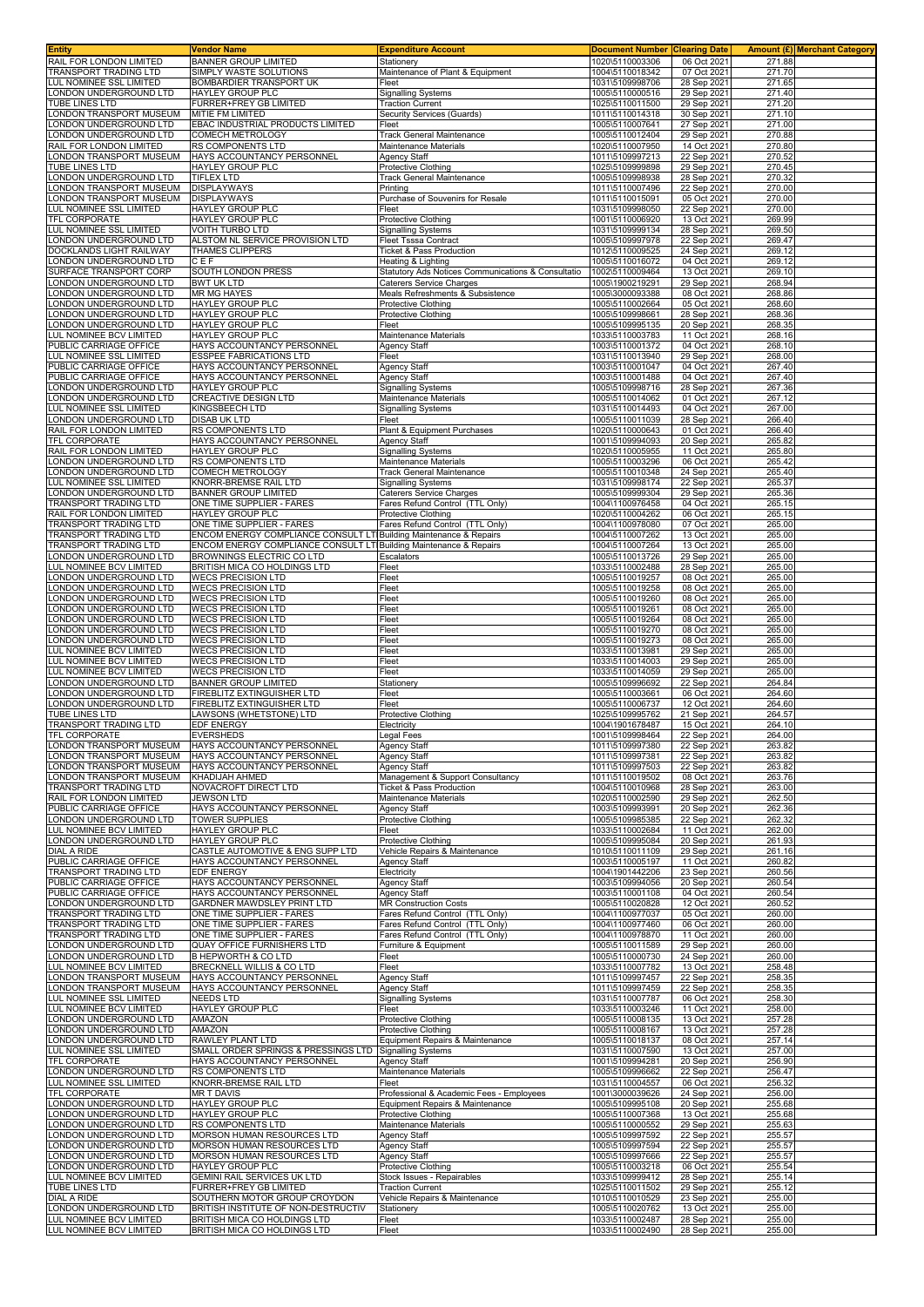| <b>Entity</b>                                           | Vendor Name                                                                                    | <b>Expenditure Account</b>                                                         | <b>Document Number</b>             | <b>Clearing Date</b>       |                      | Amount (£) Merchant Category |
|---------------------------------------------------------|------------------------------------------------------------------------------------------------|------------------------------------------------------------------------------------|------------------------------------|----------------------------|----------------------|------------------------------|
| TFL CORPORATE<br>ONDON UNDERGROUND LTD                  | C40<br>RS COMPONENTS LTD                                                                       | External Events Roads Shows And Face To Face<br>Maintenance Materials              | 1001\5109917772<br>1005\5109996669 | 27 Sep 2021<br>22 Sep 2021 | 254.98<br>254.90     |                              |
| <b>TRANSPORT TRADING LTD</b>                            | ONE TIME SUPPLIER - FARES                                                                      | Fares Refund Control (TTL Only)                                                    | 1004\1100981230                    | 15 Oct 2021                | 254.65               |                              |
| ONDON UNDERGROUND LTD                                   | HAYLEY GROUP PLC                                                                               | Protective Clothing                                                                | 1005\5110002679                    | 05 Oct 2021                | 254.24               |                              |
| ONDON UNDERGROUND LTD                                   | HAYLEY GROUP PLC                                                                               | <b>Protective Clothing</b>                                                         | 1005\5110002680                    | 05 Oct 2021                | 254.24               |                              |
| ONDON UNDERGROUND LTD                                   | HAYLEY GROUP PLC                                                                               | Protective Clothing                                                                | 1005\5109999241                    | 28 Sep 2021                | 254.12               |                              |
| ONDON UNDERGROUND LTD<br>ONDON UNDERGROUND LTD          | ROPE & MARINE SERVICES LTD<br>HAYLEY GROUP PLC                                                 | Maintenance Materials<br>Fleet                                                     | 1005\5110015101<br>1005\5110006896 | 05 Oct 2021<br>13 Oct 2021 | 253.51<br>253.50     |                              |
| ONDON UNDERGROUND LTD                                   | BROOKVEX IMS LTD                                                                               | Furniture & Equipment                                                              | 1005\5110019760                    | 13 Oct 2021                | 253.34               |                              |
| ONDON UNDERGROUND LTD                                   | RS COMPONENTS LTD                                                                              | Maintenance Materials                                                              | 1005\5110004297                    | 07 Oct 2021                | 253.32               |                              |
| TFL CORPORATE                                           | TOWER SUPPLIES                                                                                 | Medical & First Aid Materials                                                      | 1001\5110006636                    | 20 Sep 2021                | 253.13               |                              |
| ONDON UNDERGROUND LTD                                   | RS COMPONENTS LTD                                                                              | Maintenance Materials                                                              | 1005\5110000549                    | 29 Sep 2021                | 252.93               |                              |
| ONDON UNDERGROUND LTD<br>ONDON UNDERGROUND LTD          | RS COMPONENTS LTD<br>SPEEDY HIRE DIRECT LTD                                                    | Maintenance Materials<br>Plant & Equipment Purchases                               | 1005\5110000636<br>1005\5110002389 | 01 Oct 2021<br>29 Sep 2021 | 252.57<br>252.43     |                              |
| ONDON UNDERGROUND LTD                                   | MOTIVAIR COMPRESSORS LTD                                                                       | <b>Track General Maintenance</b>                                                   | 1005\5110010500                    | 24 Sep 2021                | 252.42               |                              |
| ONDON UNDERGROUND LTD                                   | HAYLEY GROUP PLC                                                                               | Protective Clothing                                                                | 1005\5109995557                    | 21 Sep 2021                | 251.90               |                              |
| TFL CORPORATE                                           | NASREEN SHAH                                                                                   | Legal Fees                                                                         | 1001\5110015686                    | 04 Oct 2021                | 251.20               |                              |
| LT MUSEUM TRADING LTD                                   | <b>MDS BOOK SALES</b>                                                                          | Purchase of Books for Resale                                                       | 1024\1900020177                    | 21 Sep 2021                | 251.07               |                              |
| LUL NOMINEE SSL LIMITED<br><b>TRANSPORT TRADING LTD</b> | C E F<br>ONE TIME SUPPLIER - FARES                                                             | <b>Traction Current</b><br>Fares Refund Control (TTL Only)                         | 1031\5110000459<br>1004\1100976404 | 21 Sep 2021<br>04 Oct 2021 | 251.00<br>250.70     |                              |
| ONDON UNDERGROUND LTD                                   | <b>MR S BARLOW</b>                                                                             | Minor Staff Expenses                                                               | 1005\3000093438                    | 08 Oct 2021                | 250.39               |                              |
| TRANSPORT TRADING LTD                                   | E-ON TRADING AS                                                                                | Electricity                                                                        | 1004\1901678731                    | 22 Sep 2021                | 250.38               |                              |
| ONDON UNDERGROUND LTD                                   | PRAGMATIC MAINTENANCE & RELIABILITY                                                            | Maintenance Materials                                                              | 1005\5109999778                    | 29 Sep 2021                | 250.15               |                              |
| ONDON UNDERGROUND LTD                                   | <b>RS COMPONENTS LTD</b>                                                                       | Maintenance Materials                                                              | 1005\5110000557                    | 29 Sep 2021                | 250.14               |                              |
| PUBLIC CARRIAGE OFFICE<br>TFL CORPORATE                 | MR AHMED MOHAMED<br>SL TRAINING AND DEVELOPMENT                                                | Licence Fee Refunds<br><b>Staff Training</b>                                       | 1003\1900044206<br>1001\5110011511 | 13 Oct 2021<br>29 Sep 2021 | 250.00<br>250.00     |                              |
| TUBE LINES LTD                                          | KENTEC TRAINING LTD                                                                            | <b>Staff Training</b>                                                              | 1025\5110010419                    | 27 Sep 2021                | 250.00               |                              |
| TUBE LINES LTD                                          | KENTEC TRAINING LTD                                                                            | <b>Staff Training</b>                                                              | 1025\5110014972                    | 05 Oct 2021                | 250.00               |                              |
| TUBE LINES LTD                                          | KENTEC TRAINING LTD                                                                            | Staff Training                                                                     | 1025\5110015989                    | 06 Oct 2021                | 250.00               |                              |
| TFL CORPORATE                                           | <b>T&amp;ER DEVELOPMENTS</b>                                                                   | <b>Medical Reports</b>                                                             | 1001\1900073950                    | 13 Oct 2021                | 250.00               |                              |
| ONDON UNDERGROUND LTD<br>ONDON UNDERGROUND LTD          | MR JH GOODMAN                                                                                  | Staff Awards & Commendations                                                       | 1005\3000093315<br>1005\3000093333 | 24 Sep 2021<br>01 Oct 2021 | 250.00<br>250.00     |                              |
| TRANSPORT TRADING LTD                                   | MR GL DEAN<br>SSE PLC                                                                          | Staff Awards & Commendations<br>Electricity                                        | 1004\1901678780                    | 22 Sep 2021                | 250.00               |                              |
| ONDON UNDERGROUND LTD                                   | AIRQUICK (NEWARK) LTD                                                                          | Equipment Repairs & Maintenance                                                    | 1005\5110006562                    | 06 Oct 2021                | 250.00               |                              |
| ONDON UNDERGROUND LTD                                   | AIRQUICK (NEWARK) LTD                                                                          | Equipment Repairs & Maintenance                                                    | 1005\5110006564                    | 27 Sep 2021                | 250.00               |                              |
| ONDON UNDERGROUND LTD                                   | AIRQUICK (NEWARK) LTD                                                                          | Equipment Repairs & Maintenance                                                    | 1005\5110006627                    | 04 Oct 2021                | 250.00               |                              |
| ONDON UNDERGROUND LTD                                   | AIRQUICK (NEWARK) LTD                                                                          | Equipment Repairs & Maintenance<br>Equipment Repairs & Maintenance                 | 1005\5110006661                    | 27 Sep 2021                | 250.00<br>250.00     |                              |
| ONDON UNDERGROUND LTD<br>LUL NOMINEE BCV LIMITED        | AIRQUICK (NEWARK) LTD<br>AIRQUICK (NEWARK) LTD                                                 | Equipment Repairs & Maintenance                                                    | 1005\5110006672<br>1033\5110006716 | 27 Sep 2021<br>05 Oct 2021 | 250.00               |                              |
| LUL NOMINEE BCV LIMITED                                 | AIRQUICK (NEWARK) LTD                                                                          | Equipment Repairs & Maintenance                                                    | 1033\5110007611                    | 13 Oct 2021                | 250.00               |                              |
| TFL CORPORATE                                           | EQUINIX (UK) LTD                                                                               | Manage IT Services                                                                 | 1001\5109999979                    | 29 Sep 2021                | 250.00               |                              |
| TFL CORPORATE                                           | EQUINIX (UK) LTD                                                                               | Manage IT Services                                                                 | 1001\5109999980                    | 29 Sep 2021                | 250.00               |                              |
| TFL CORPORATE                                           | EQUINIX (UK) LTD                                                                               | Manage IT Services                                                                 | 1001\5110000031                    | 29 Sep 2021                | 250.00               |                              |
| TFL CORPORATE<br>TFL CORPORATE                          | EQUINIX (UK) LTD<br>VCCP GROUP LLP                                                             | Software Maintenance<br>Production Artwork And Design For Marketing                | 1001\5110000034<br>1001\5110000063 | 29 Sep 2021<br>29 Sep 2021 | 250.00<br>250.00     |                              |
| TFL CORPORATE                                           | PULSE MEDIA LIMITED                                                                            | Non Permanent Signage And Way Finding                                              | 1001\5110015786                    | 06 Oct 2021                | 250.00               |                              |
| TFL CORPORATE                                           | PULSE MEDIA LIMITED                                                                            | Non Permanent Signage And Way Finding                                              | 1001\5110015853                    | 06 Oct 2021                | 250.00               |                              |
| TFL CORPORATE                                           | HEATHER PHILLIPSON                                                                             | Art And Poetry Installations And Programmes                                        | 1001\5110014451                    | 30 Sep 2021                | 250.00               |                              |
| TFL CORPORATE                                           | URBED URBANISM ENVIRONMENT & DESIGN Planning & Development Consultancy                         |                                                                                    | 1001\5110006165                    | 14 Oct 2021                | 250.00               |                              |
| LUL NOMINEE BCV LIMITED                                 | BRITISH MICA CO HOLDINGS LTD                                                                   | Fleet                                                                              | 1033\5110002483                    | 28 Sep 2021                | 250.00               |                              |
| LONDON UNDERGROUND LTD<br>ONDON UNDERGROUND LTD         | WILLIAM COOK RAIL LTD<br>WILLIAM COOK RAIL LTD                                                 | Fleet<br>Fleet                                                                     | 1005\5110008215<br>1005\5110008336 | 13 Oct 2021<br>13 Oct 2021 | 250.00<br>250.00     |                              |
| RAIL FOR LONDON LIMITED                                 | KNORR-BREMSE RAIL LTD                                                                          | Fleet                                                                              | 1020\5109917542                    | 14 Oct 2021                | 250.00               |                              |
| LUL NOMINEE BCV LIMITED                                 | BRITISH MICA CO HOLDINGS LTD                                                                   | Fleet                                                                              | 1033\5110002430                    | 28 Sep 2021                | 250.00               |                              |
| LUL NOMINEE BCV LIMITED                                 | BRITISH MICA CO HOLDINGS LTD                                                                   | Fleet                                                                              | 1033\5110002453                    | 28 Sep 2021                | 250.00               |                              |
| UL NOMINEE BCV LIMITED                                  | BRITISH MICA CO HOLDINGS LTD                                                                   | Fleet                                                                              | 1033\5110002466                    | 28 Sep 2021                | 250.00               |                              |
| LUL NOMINEE BCV LIMITED<br>LUL NOMINEE BCV LIMITED      | BRITISH MICA CO HOLDINGS LTD<br>BRITISH MICA CO HOLDINGS LTD                                   | Fleet<br>Fleet                                                                     | 1033\5110002467<br>1033\5110002469 | 28 Sep 2021<br>28 Sep 2021 | 250.00<br>250.00     |                              |
| ONDON BUS SERVICES LTD                                  | ARRIVA LONDON SOUTH LTD                                                                        | <b>Bus Contract Payments</b>                                                       | 1006\1900046348                    | 15 Oct 2021                | (254.37)             |                              |
| PUBLIC CARRIAGE OFFICE                                  | HAYS ACCOUNTANCY PERSONNEL                                                                     | Agency Staff                                                                       | 1003\5110004694                    | 11 Oct 2021                | (260.82)             |                              |
| TFL CORPORATE                                           | EDENRED (UK GROUP) LIMITED                                                                     | <b>Staff Welfare Benefits</b>                                                      | 1001\5110014965                    | 12 Oct 2021                | (278.67)             |                              |
| ONDON UNDERGROUND LTD                                   | HOSPITAL SAVING ASSOCIATION                                                                    | Payroll Intercompany Suspense Account                                              | 1005\1900219513                    | 27 Sep 2021                | (281.21)<br>(293.37  |                              |
| ONDON UNDERGROUND LTD<br>LUL NOMINEE SSL LIMITED        | TRANSPORT SALARIED STAFFS ASSOCATIO Payroll Intercompany Suspense Account<br>RS COMPONENTS LTD | Fleet                                                                              | 1005\1900219509<br>1031\5110010681 | 27 Sep 2021<br>01 Oct 2021 | (294.00)             |                              |
| LONDON UNDERGROUND LTD                                  | HAYS ACCOUNTANCY PERSONNEL                                                                     | <b>Agency Staff</b>                                                                | 1005\5110005160                    | 11 Oct 2021                | (297.24              |                              |
| LUL NOMINEE SSL LIMITED                                 | KPK (SHEET METAL) LTD                                                                          | Fleet                                                                              | 1031\5109996349                    | 22 Sep 2021                | (309.00)             |                              |
| LONDON UNDERGROUND LTD                                  | <b>BANNER GROUP LIMITED</b>                                                                    | Computer Hardware                                                                  | 1005\5110018219                    | 05 Oct 2021                | (337.2)              |                              |
| LUL NOMINEE BCV LIMITED<br>TFL CORPORATE                | RS COMPONENTS LTD<br>HAYS ACCOUNTANCY PERSONNEL                                                | <b>Maintenance Materials</b><br><b>Agency Staff</b>                                | 1033\5110022014<br>1001\5110004698 | 14 Oct 2021<br>11 Oct 2021 | (349.20<br>(350.00)  |                              |
| TFL CORPORATE                                           | CAPITA BUSINESS SERVICES LTD                                                                   | <b>Recruitment Expenses</b>                                                        | 1001\5110022478                    | 15 Oct 2021                | (352.00)             |                              |
| LONDON UNDERGROUND LTD                                  | UNITE/AMICUS SECTION                                                                           | Payroll Intercompany Suspense Account                                              | 1005\1900219510                    | 27 Sep 2021                | (352.75              |                              |
| SURFACE TRANSPORT CORP                                  | HAYS ACCOUNTANCY PERSONNEL                                                                     | <b>Agency Staff</b>                                                                | 1002\5109994265                    | 20 Sep 2021                | (356.00)             |                              |
| TFL CORPORATE                                           | MORSON HUMAN RESOURCES LTD                                                                     | Agency Staff                                                                       | 1001\5110005445                    | 11 Oct 2021                | (372.48)             |                              |
| RAIL FOR LONDON LIMITED<br>LONDON TRANSPORT MUSEUM      | CASTLE WATER LIMITED<br>ARTISAN PEOPLE                                                         | Water<br><b>Agency Staff</b>                                                       | 1020\5110018694<br>1011\5110011748 | 14 Oct 2021<br>28 Sep 2021 | (390.93<br>(410.54)  |                              |
| DOCKLANDS LIGHT RAILWAY                                 | CASTLE WATER LIMITED                                                                           | Water                                                                              | 1012\1700000552                    | 24 Sep 2021                | (411.48)             |                              |
| TFL CORPORATE                                           | HAYS ACCOUNTANCY PERSONNEL                                                                     | Agency Staff                                                                       | 1001\5109996988                    | 22 Sep 2021                | (415.21)             |                              |
| LT MUSEUM TRADING LTD                                   | GREATER LONDON HIRE LIMITED                                                                    | Radio Pagers                                                                       | 1024\1700000765                    | 27 Sep 2021                | (425.53)             |                              |
| TFL CORPORATE<br>LUL NOMINEE BCV LIMITED                | MORSON HUMAN RESOURCES LTD<br>KNORR-BREMSE RAIL LTD                                            | <b>Agency Staff</b><br>Electrical & Electronic Engineering                         | 1001\5110001725<br>1033\5110020169 | 04 Oct 2021<br>11 Oct 2021 | (429.64)<br>(430.99) |                              |
| LONDON UNDERGROUND LTD                                  | MORSON HUMAN RESOURCES LTD                                                                     | <b>Agency Staff</b>                                                                | 1005\5109994755                    | 20 Sep 2021                | (437.94)             |                              |
| TRANSPORT TRADING LTD                                   | E-ON TRADING AS                                                                                | Electricity                                                                        | 1004\1700007750                    | 08 Oct 2021                | (447.61)             |                              |
| TFL CORPORATE                                           | HAYS ACCOUNTANCY PERSONNEL                                                                     | <b>Agency Staff</b>                                                                | 1001\5110000987                    | 04 Oct 2021                | (460.30)             |                              |
| TFL CORPORATE                                           | MORSON HUMAN RESOURCES LTD                                                                     | Agency Staff                                                                       | 1001\5109994765                    | 20 Sep 2021                | (467.17)             |                              |
| TFL CORPORATE<br>TRANSPORT TRADING LTD                  | MORSON HUMAN RESOURCES LTD<br>EDF ENERGY                                                       | <b>Agency Staff</b><br>Electricity                                                 | 1001\5110001724<br>1004\1700007751 | 04 Oct 2021<br>08 Oct 2021 | (488.78)<br>(489.63  |                              |
| DOCKLANDS LIGHT RAILWAY                                 | <b>UNIVERSAL</b>                                                                               | Professional Engineering Services                                                  | 1012\5110011997                    | 29 Sep 2021                | (490.00)             |                              |
| TFL CORPORATE                                           | MATCHTECH GROUP PLC                                                                            | <b>Agency Staff</b>                                                                | 1001\5110005352                    | 11 Oct 2021                | (493.73)             |                              |
| LONDON UNDERGROUND LTD                                  | ACCRASYSTEMS LTD - T/A METROSEAL                                                               | Stock of Fleet                                                                     | 1005\5110008056                    | 13 Oct 2021                | (498.95)             |                              |
| TRANSPORT TRADING LTD                                   | EDF ENERGY                                                                                     | Electricity                                                                        | 1004\1700007749                    | 15 Oct 2021                | (570.71              |                              |
| LUL NOMINEE BCV LIMITED<br>LUL NOMINEE SSL LIMITED      | SWEETNAM & BRADLEY LTD<br>NSK UK LTD                                                           | Maintenance Materials<br>Stock Purchase Price Variance                             | 1033\5110005837<br>1031\5110019892 | 23 Sep 2021<br>11 Oct 2021 | (590.20<br>(610.00)  |                              |
| LUL NOMINEE SSL LIMITED                                 | M BARNWELL SERVICES LTD                                                                        | <b>Signalling Systems</b>                                                          | 1031\5110002141                    | 29 Sep 2021                | (610.00)             |                              |
| TFL CORPORATE                                           | HAYS ACCOUNTANCY PERSONNEL                                                                     | <b>Agency Staff</b>                                                                | 1001\5110000986                    | 04 Oct 2021                | (625.58)             |                              |
| <b>TFL CORPORATE</b>                                    | HAYS ACCOUNTANCY PERSONNEL                                                                     | <b>Agency Staff</b>                                                                | 1001\5110005143                    | 11 Oct 2021                | (627.96)             |                              |
| TFL CORPORATE                                           | CIPD ENTERPRISES LTD<br><b>INTEROUTE NETWORK LTD</b>                                           | <b>Staff Training</b>                                                              | 1001\5110004421<br>1006\5110004472 | 15 Oct 2021<br>13 Oct 2021 | (630.00)<br>(646.85  |                              |
| LONDON BUS SERVICES LTD<br>TFL CORPORATE                | CORPORATE DOCUMENT SERVICES LTD                                                                | Electrical & Electronic Engineering<br>Production Artwork And Design For Marketing | 1001\5110002551                    | 20 Sep 2021                | (718.24              |                              |
| LONDON UNDERGROUND LTD                                  | ENTERPRISE RENT-A-CAR                                                                          | Vehicle Operating Leases                                                           | 1005\5110014069                    | 30 Sep 2021                | (726.12)             |                              |
| ONDON UNDERGROUND LTD                                   | EDENBECK                                                                                       | <b>Track General Maintenance</b>                                                   | 1005\5110009513                    | 01 Oct 2021                | (729.07)             |                              |
| DOCKLANDS LIGHT RAILWAY                                 | <b>UNIVERSAL</b>                                                                               | Professional Engineering Services                                                  | 1012\5110012004                    | 29 Sep 2021                | (735.00              |                              |
| RAIL FOR LONDON LIMITED<br>LONDON UNDERGROUND LTD       | MORSON HUMAN RESOURCES LTD<br>HAYLEY GROUP PLC                                                 | Management & Support Consultancy<br>Plant & Equipment Purchases                    | 1020\5110010337<br>1005\5110022640 | 29 Sep 2021<br>15 Oct 2021 | (735.21)<br>(743.00) |                              |
| ONDON UNDERGROUND LTD                                   | RS COMPONENTS LTD                                                                              | <b>Maintenance Materials</b>                                                       | 1005\5110020154                    | 11 Oct 2021                | (757.47)             |                              |
| TRANSPORT TRADING LTD                                   | SSE PLC                                                                                        | Electricity                                                                        | 1004\1700007736                    | 21 Sep 2021                | (816.05              |                              |
| ONDON UNDERGROUND LTD                                   | MORSON HUMAN RESOURCES LTD                                                                     | <b>Agency Staff</b>                                                                | 1005\5110001862                    | 04 Oct 2021                | (887.44)             |                              |
| RAIL FOR LONDON LIMITED                                 | MORSON HUMAN RESOURCES LTD                                                                     | Management & Support Consultancy                                                   | 1020\5110012018                    | 29 Sep 2021                | (894.45)             |                              |
| TFL CORPORATE<br>ONDON UNDERGROUND LTD                  | HAYS ACCOUNTANCY PERSONNEL<br>HAYLEY GROUP PLC                                                 | <b>Agency Staff</b><br>Plant & Equipment Purchases                                 | 1001\5109993983<br>1005\5110011833 | 20 Sep 2021<br>28 Sep 2021 | (920.60)<br>(965.90  |                              |
| ONDON UNDERGROUND LTD                                   | <b>ASLEF</b>                                                                                   | Payroll Intercompany Suspense Account                                              | 1005\1900219508                    | 27 Sep 2021                | (1,055.21)           |                              |
| LONDON UNDERGROUND LTD                                  | MORSON HUMAN RESOURCES LTD                                                                     | Agency Staff                                                                       | 1005\5110005446                    | 11 Oct 2021                | (1, 105.30)          |                              |
| LONDON UNDERGROUND LTD                                  | MORSON HUMAN RESOURCES LTD                                                                     | <b>Agency Staff</b>                                                                | 1005\5109994686                    | 20 Sep 2021                | (1, 110.90)          |                              |